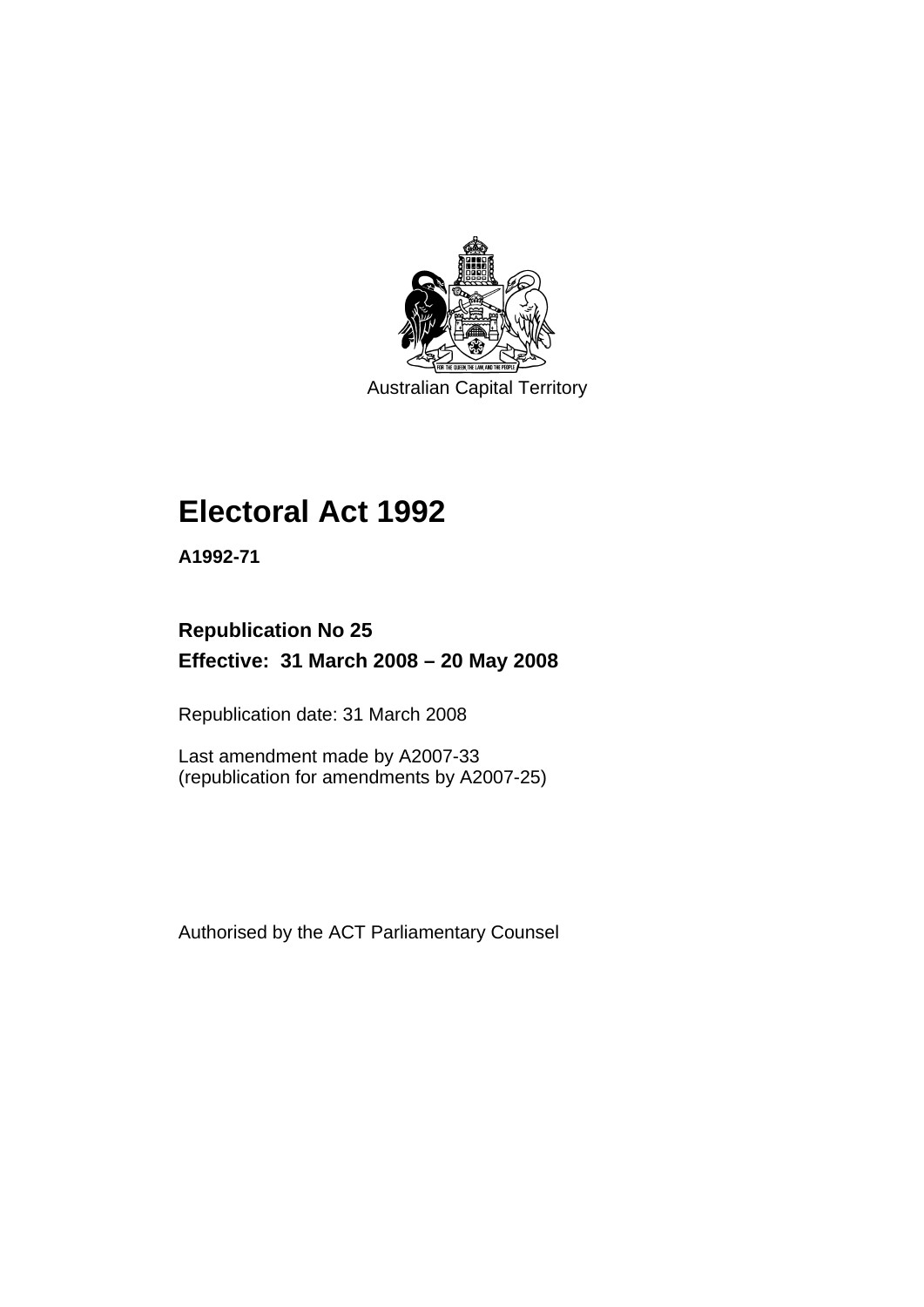### **About this republication**

#### **The republished law**

This is a republication of the *Electoral Act 1992* (including any amendment made under the *Legislation Act 2001*, part 11.3 (Editorial changes)) as in force on 31 March 2008*.* It also includes any amendment, repeal or expiry affecting the republished law to 31 March 2008.

The legislation history and amendment history of the republished law are set out in endnotes 3 and 4.

#### **Kinds of republications**

The Parliamentary Counsel's Office prepares 2 kinds of republications of ACT laws (see the ACT legislation register at www.legislation.act.gov.au):

- authorised republications to which the *Legislation Act 2001* applies
- unauthorised republications.

The status of this republication appears on the bottom of each page.

#### **Editorial changes**

The *Legislation Act 2001*, part 11.3 authorises the Parliamentary Counsel to make editorial amendments and other changes of a formal nature when preparing a law for republication. Editorial changes do not change the effect of the law, but have effect as if they had been made by an Act commencing on the republication date (see *Legislation Act 2001*, s 115 and s 117). The changes are made if the Parliamentary Counsel considers they are desirable to bring the law into line, or more closely into line, with current legislative drafting practice.

This republication includes amendments made under part 11.3 (see endnote 1).

#### **Uncommenced provisions and amendments**

If a provision of the republished law has not commenced or is affected by an uncommenced amendment, the symbol  $\mathbf{U}$  appears immediately before the provision heading. The text of the uncommenced provision or amendment appears only in the last endnote.

#### **Modifications**

If a provision of the republished law is affected by a current modification, the symbol  $\mathbf{M}$ appears immediately before the provision heading. The text of the modifying provision appears in the endnotes. For the legal status of modifications, see *Legislation Act 2001*, section 95.

#### **Penalties**

The value of a penalty unit for an offence against this republished law at the republication date is—

- (a) if the person charged is an individual—\$100; or
- (b) if the person charged is a corporation—\$500.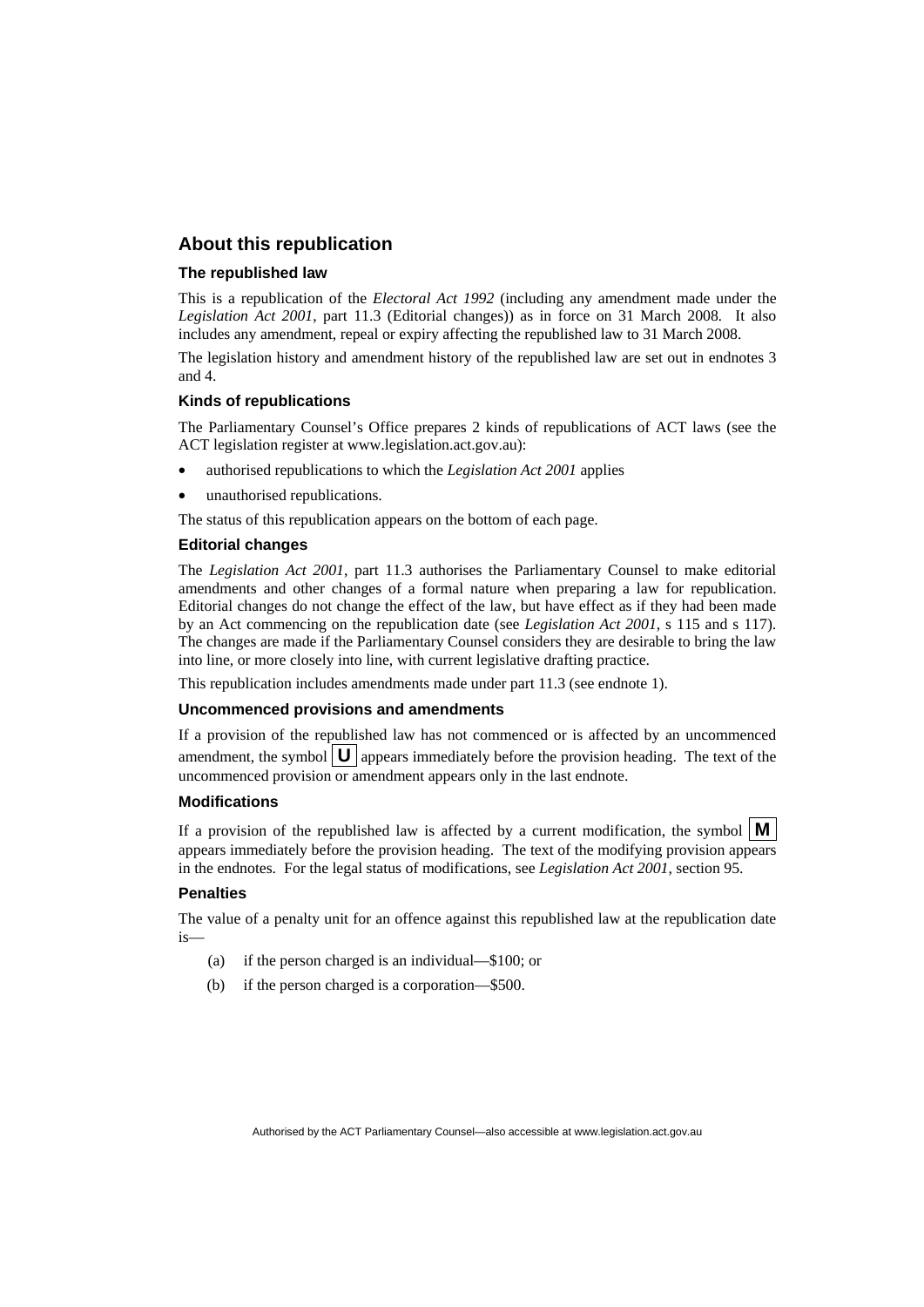

# **[Electoral Act 1992](#page-18-0)**

# **Contents**

| Preamble                                                                                     |                                                                    | Page<br>2  |
|----------------------------------------------------------------------------------------------|--------------------------------------------------------------------|------------|
| Part 1                                                                                       | <b>Preliminary</b>                                                 |            |
| 1                                                                                            | Name of Act                                                        | 3          |
| 3                                                                                            | Dictionary                                                         | 3          |
| 3A                                                                                           | Offences against Act-application of Criminal Code etc              | 4          |
| 4                                                                                            | Meaning of electoral matter                                        | 4          |
| 4A                                                                                           | Meaning of available for public inspection                         | 5          |
| Part 2                                                                                       | <b>Australian Capital Territory Electoral</b><br><b>Commission</b> |            |
| <b>Division 2.1</b><br><b>Establishment, functions and powers of electoral</b><br>commission |                                                                    |            |
| 5                                                                                            | Establishment                                                      | 6          |
| 6                                                                                            | Constitution of commission                                         | 6          |
| R <sub>25</sub><br>31/03/08                                                                  | Electoral Act 1992<br>Effective: 31/03/08-20/05/08                 | contents 1 |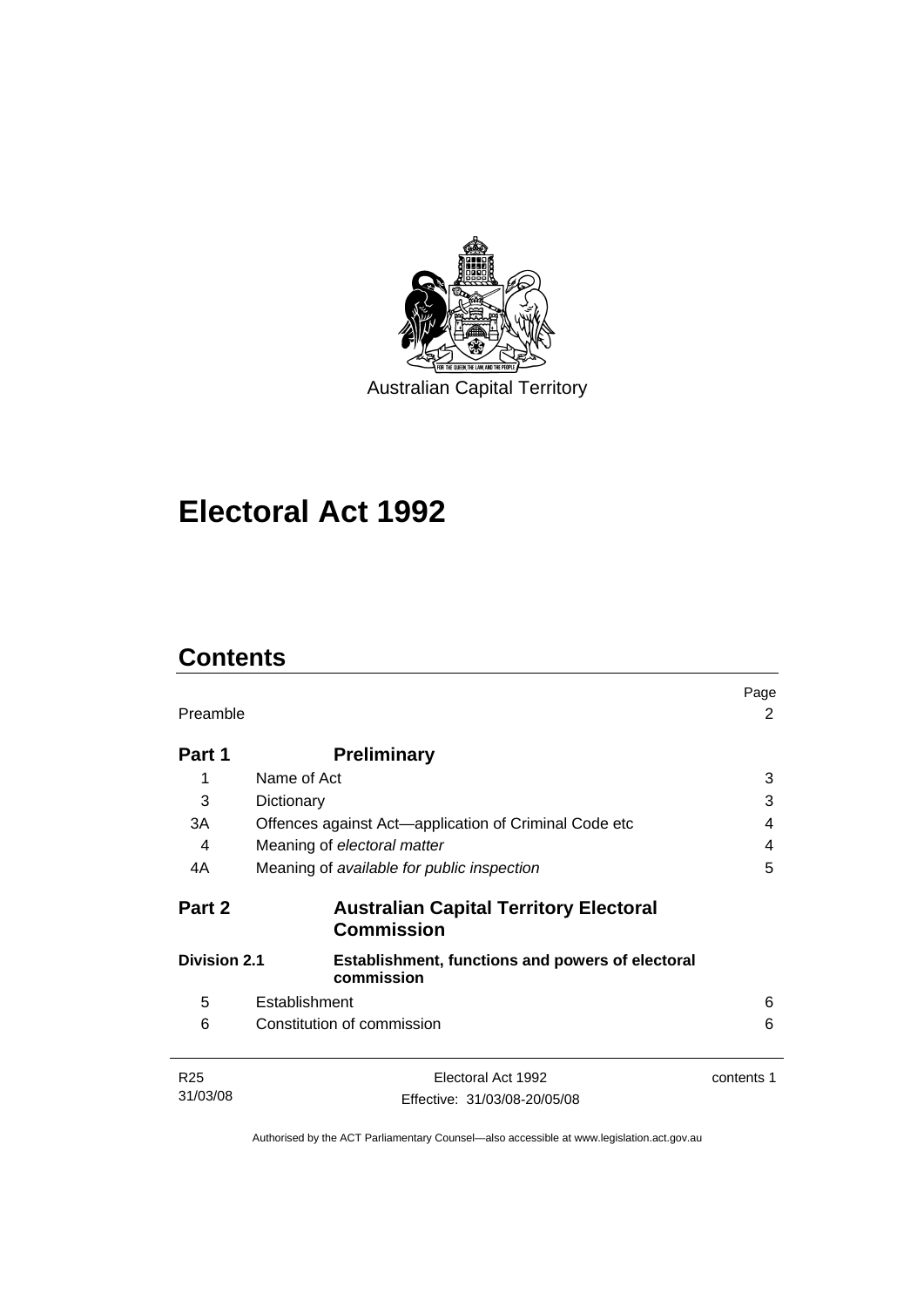| Contents |
|----------|
|          |

|                     |                                                      | Page           |
|---------------------|------------------------------------------------------|----------------|
| $\overline{7}$      | Functions of electoral commission                    | 6              |
| 8                   | Determination of fees                                | $\overline{7}$ |
| 10                  | Electoral commission's annual report                 | 8              |
| 10A                 | Special reports by electoral commission              | 8              |
| <b>Division 2.2</b> | <b>Members of electoral commission</b>               |                |
| 11                  | Meaning of member for div 2.2                        | 8              |
| 12                  | Appointment of members                               | 8              |
| 12A                 | Eligibility for appointment as member                | 9              |
| 12B                 | Eligibility for appointment as chairperson           | 9              |
| 13                  | Term of appointment of members                       | 11             |
| 14                  | Conditions of appointment of members generally       | 11             |
| 15                  | Leave of absence                                     | 11             |
| 17                  | Suspension or ending of appointment of members       | 11             |
| <b>Division 2.3</b> | <b>Meetings</b>                                      |                |
| 19                  | Procedure                                            | 12             |
| 20                  | Delegation by electoral commission                   | 13             |
| 21                  | Disclosure of interests                              | 13             |
| Part <sub>3</sub>   | <b>Electoral commissioner and staff of electoral</b> |                |
|                     | commission                                           |                |
| <b>Division 3.1</b> | <b>Electoral commissioner</b>                        |                |
| 22                  | Appointment                                          | 15             |
| 23                  | Functions of commissioner etc                        | 15             |
| 24                  | Delegation by commissioner                           | 16             |
| 25                  | Term of appointment of commissioner                  | 16             |
| 26                  | Conditions of appointment of commissioner generally  | 16             |
| 27                  | Leave of absence                                     |                |
| 29                  | Suspension or ending of appointment of commissioner  | 17             |
| <b>Division 3.2</b> | Staff of electoral commission                        |                |
| 31                  | Staff                                                | 18             |
| 32                  | Temporary staff and consultants                      | 18             |
| 33                  | <b>Officers</b>                                      | 19             |

contents 2 Electoral Act 1992 Effective: 31/03/08-20/05/08

R25 31/03/08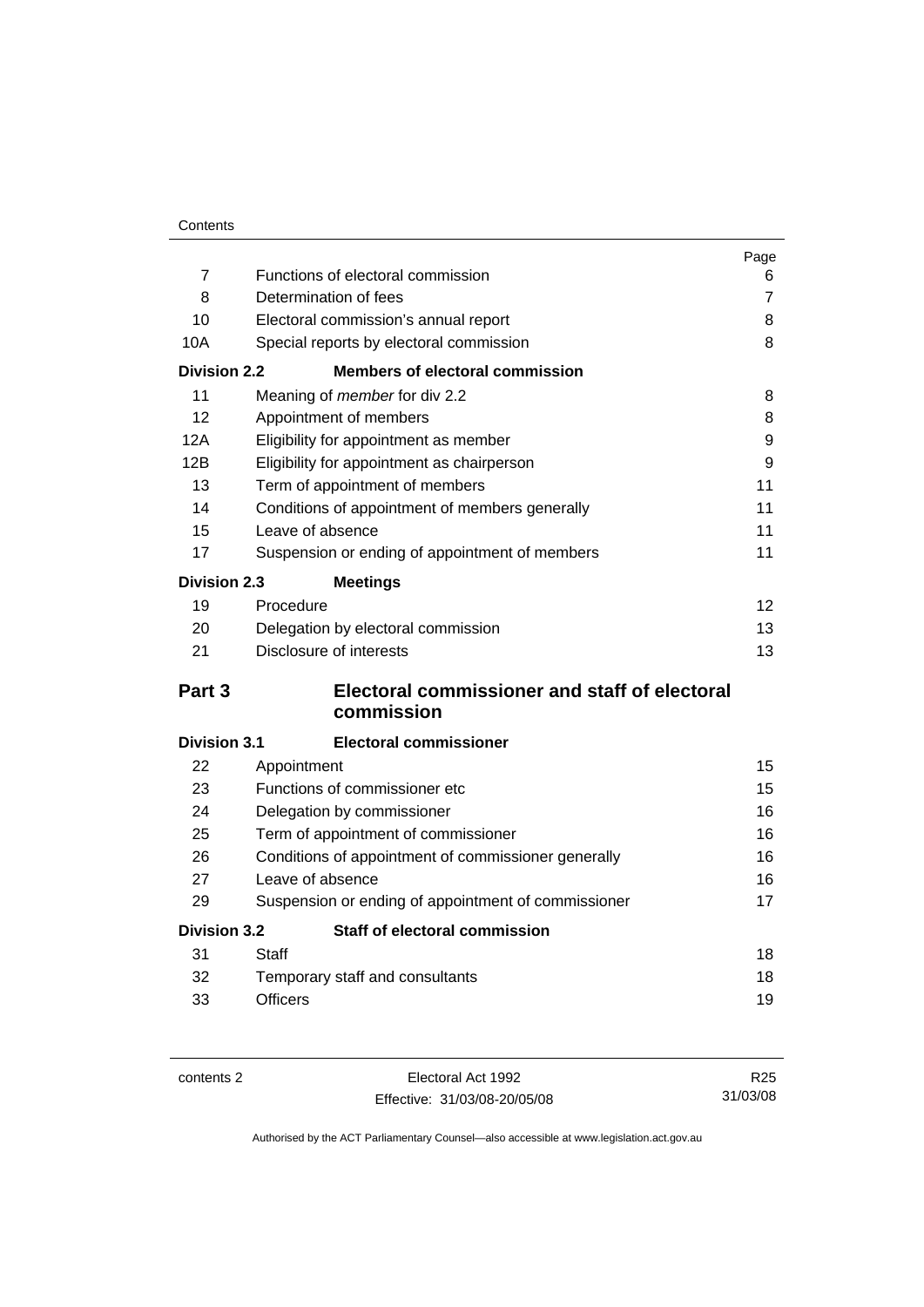| Contents |
|----------|
|----------|

|                 |                                                                  | Page       |
|-----------------|------------------------------------------------------------------|------------|
| Part 4          | <b>Electorates</b>                                               |            |
| 34              | Multimember electorates                                          | 20         |
| 35              | Redistribution of electorates                                    | 20         |
| 36              | Factors relevant to redistribution                               | 20         |
| 37              | Timing of redistributions                                        | 21         |
| 38              | Suspension of redistribution process-extraordinary elections     | 22         |
| 39              | <b>Redistribution committees</b>                                 | 22         |
| 40              | Meetings of redistribution committee                             | 23         |
| 41              | Suggestions and comments about redistribution                    | 24         |
| 42              | Outline of proposal                                              | 25         |
| 43              | Proposed redistribution                                          | 25         |
| 44              | Notification and publication of proposal                         | 25         |
| 45              | Dissolution of redistribution committee                          | 26         |
| 46              | Objections                                                       | 26         |
| 47              | Augmented electoral commission                                   | 27         |
| 48              | Meetings of augmented electoral commission                       | 27         |
| 49              | Investigation of objections                                      | 28         |
| 50              | Redistribution-proposal by augmented electoral commission        | 30         |
| 51              | Publication of augmented electoral commission's proposal         | 30         |
| 52              | Objections to augmented electoral commission's proposal          | 31         |
| 53              | Report by augmented electoral commission and public announcement | 31         |
| 54              | <b>Report to Legislative Assembly</b>                            | 33         |
| 55              | Decisions are final                                              | 33         |
| 56              | Validity not affected                                            | 33         |
| Part 5          | <b>Electoral rolls</b>                                           |            |
| 57              | Electorate and Territory rolls                                   | 34         |
| 58              | Contents of roll                                                 | 34         |
| 59              | Meaning of extract from roll                                     | 35         |
| 60              | Inspection of printed roll extracts                              | 35         |
| 61              | Supply of printed roll extracts to MLAs etc                      | 36         |
| 62              | Supply of roll extracts in electronic form to MLAs etc           | 36         |
| 63              | Use of roll extracts                                             | 36         |
| 65              | Provision of roll information to prescribed authorities          | 37         |
|                 |                                                                  |            |
| R <sub>25</sub> | Electoral Act 1992                                               | contents 3 |

Effective: 31/03/08-20/05/08

31/03/08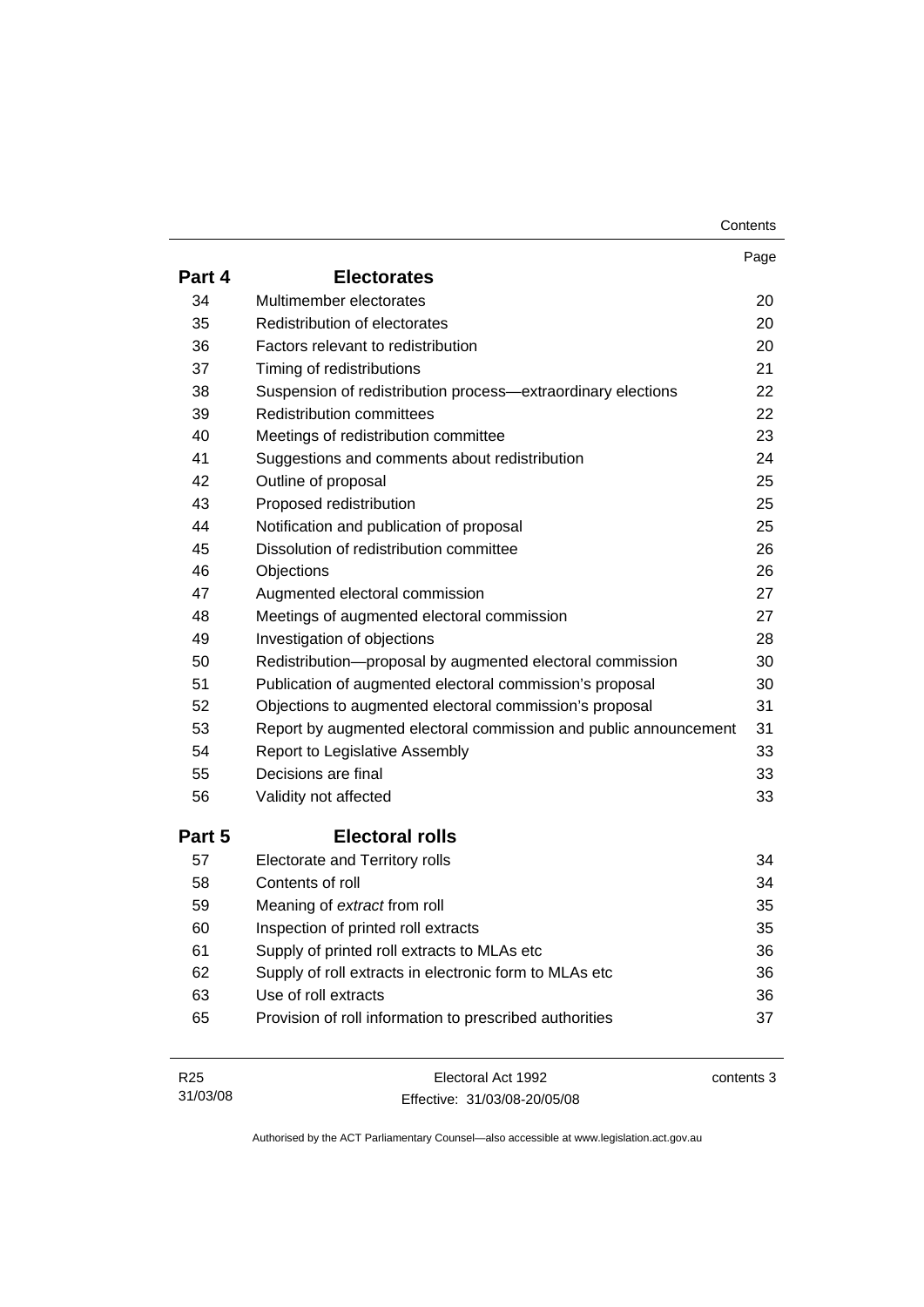|            |                                                                        | Page            |
|------------|------------------------------------------------------------------------|-----------------|
| 66         | Maintenance of rolls                                                   | 38              |
| 67         | Power to require information                                           | 39              |
| 68         | Notice of registered deaths                                            | 39              |
| 69         | Disclosure of roll information                                         | 40              |
| 70         | Joint roll arrangements with Commonwealth                              | 40              |
| Part 6     | <b>Enrolment</b>                                                       |                 |
| 71         | Persons taken not to be enrolled on Commonwealth roll                  | 42              |
| 71A        | Address of person serving sentence of imprisonment                     | 42              |
| 72         | Entitlement                                                            | 43              |
| 73         | Compulsory enrolment etc-residents                                     | 43              |
| 74         | Eligible overseas electors                                             | 44              |
| 75         | Age 17 enrolment                                                       | 45              |
| 76         | Enrolment etc.                                                         | 46              |
| 77         | Suppression of elector's address                                       | 47              |
| 78         | Inclusion of particulars on roll following suppression                 | 48              |
| 79         | Suppression of elector's address pending review                        | 48              |
| 80         | Closed rolls                                                           | 49              |
| 81         | Objections to enrolment                                                | 51              |
| 82         | Record of claims for enrolment                                         | 53              |
| 83         | Processing enrolment claims                                            | 53              |
| 84         | Transmission of enrolment claims                                       | 54              |
| 85         | Production of claims for enrolment before a court                      | 54              |
| 86         | Claims for enrolment not subject to warrants                           | 54              |
| Part 7     | <b>Registration of political parties</b>                               |                 |
| 87         | Meaning of related political parties                                   | 55              |
| 88         | Register of political parties                                          | 55              |
| 89         | Application for registration of political party                        | 55              |
| 90         | Further information about application for political party registration | 56              |
| 91         | Notification and publication of applications                           | 56              |
| 91A        | Objections to applications and responses                               | 57              |
| 92         | Registration of political parties                                      | 58              |
| 93         | Refusal of applications for registration                               | 59              |
| 94         | Amendment of applications for registration                             | 61              |
| contents 4 | Electoral Act 1992                                                     | R <sub>25</sub> |
|            | Effective: 31/03/08-20/05/08                                           | 31/03/08        |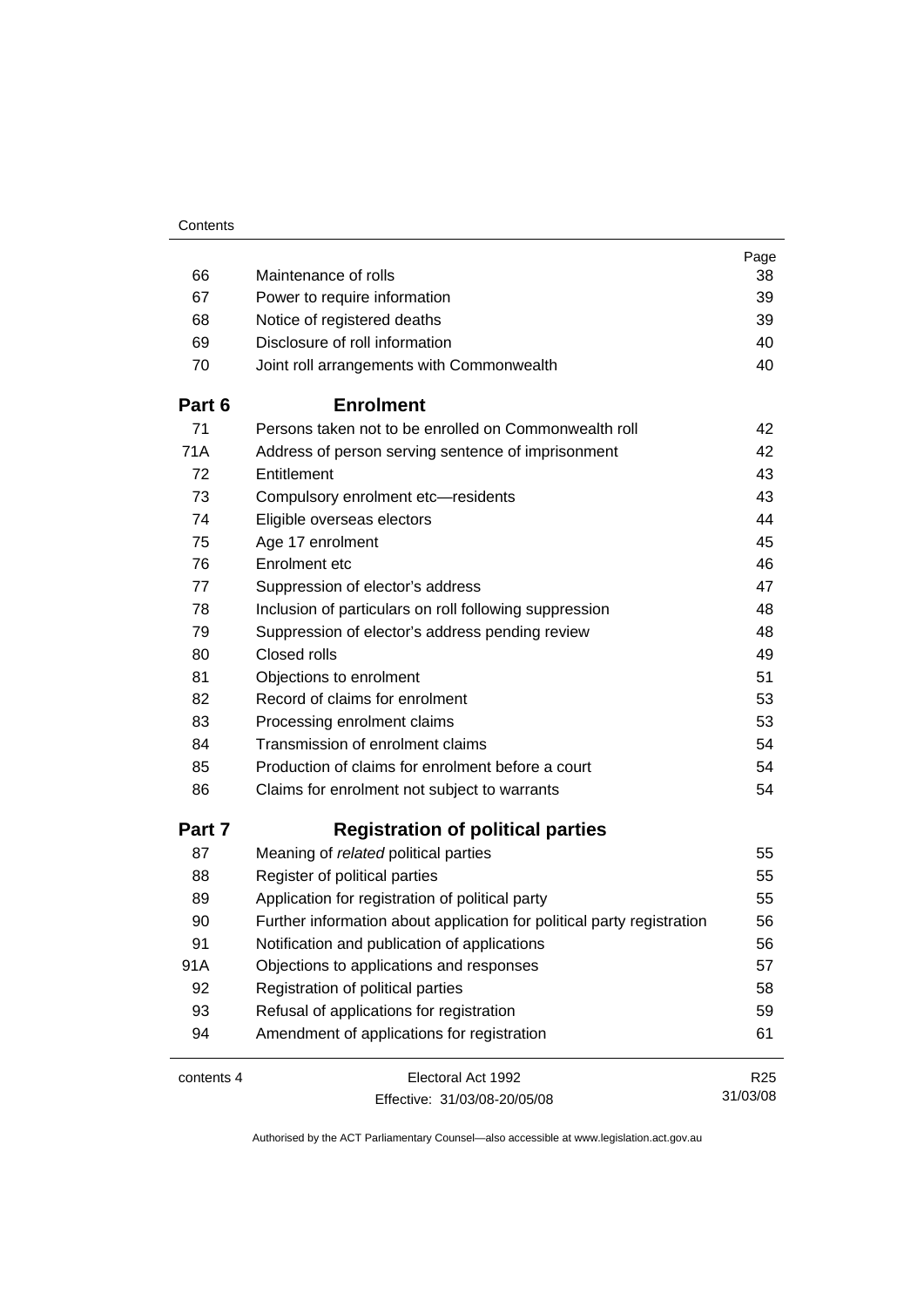| 95                  | Changes to particulars in register                             | Page<br>62 |
|---------------------|----------------------------------------------------------------|------------|
| 95A                 | Objection to continued use of name                             | 62         |
| 95B                 | When certain action cannot be taken                            | 63         |
| 96                  | No action under pt 7 during pre-election period                | 63         |
| 96A                 | Who can be a registered officer                                | 64         |
| 97                  | Deputy registered officer                                      | 64         |
| 97A                 | Information about political parties                            | 64         |
| 98                  | Cancellation of registration of political parties              | 65         |
| 99                  | Use of party name after cancellation                           | 67         |
| 99A                 | General requirements about constitutions of registered parties | 68         |
| Part 8              | <b>Timing of elections</b>                                     |            |
| 100                 | Ordinary elections                                             | 69         |
| 101                 | <b>Extraordinary elections</b>                                 | 69         |
| 102                 | Polling day                                                    | 70         |
| Part 9              | <b>Arrangements for elections</b>                              |            |
| <b>Division 9.1</b> | <b>Nominations</b>                                             |            |
| 103                 | Eligibility-MLAs                                               | 71         |
| 104                 | Qualifications for nomination                                  | 72         |
| 105                 | Candidates to be nominated                                     | 73         |
| 106                 | Multiple nominations invalid                                   | 75         |
| 107                 | Withdrawal etc of consent to nomination                        | 75         |
| 108                 | Place and hour of nomination                                   | 75         |
| 109                 | Declaration of candidates                                      | 76         |
| 110                 | Rejection of nominations                                       | 77         |
| 111                 | Need for a poll                                                | 77         |
| 112                 | Death of candidate before polling day                          | 78         |
| 113                 | Deposit-return or forfeiture                                   | 78         |
| <b>Division 9.2</b> | <b>Ballot papers</b>                                           |            |
| 114                 | <b>Ballot papers</b>                                           | 79         |
| 115                 | Grouping of candidates' names                                  | 80         |
| 116                 | Printing of ballot papers                                      | 80         |
| 117                 | Names on ballot papers                                         | 82         |

| R <sub>25</sub> | Electoral Act 1992           | contents 5 |
|-----------------|------------------------------|------------|
| 31/03/08        | Effective: 31/03/08-20/05/08 |            |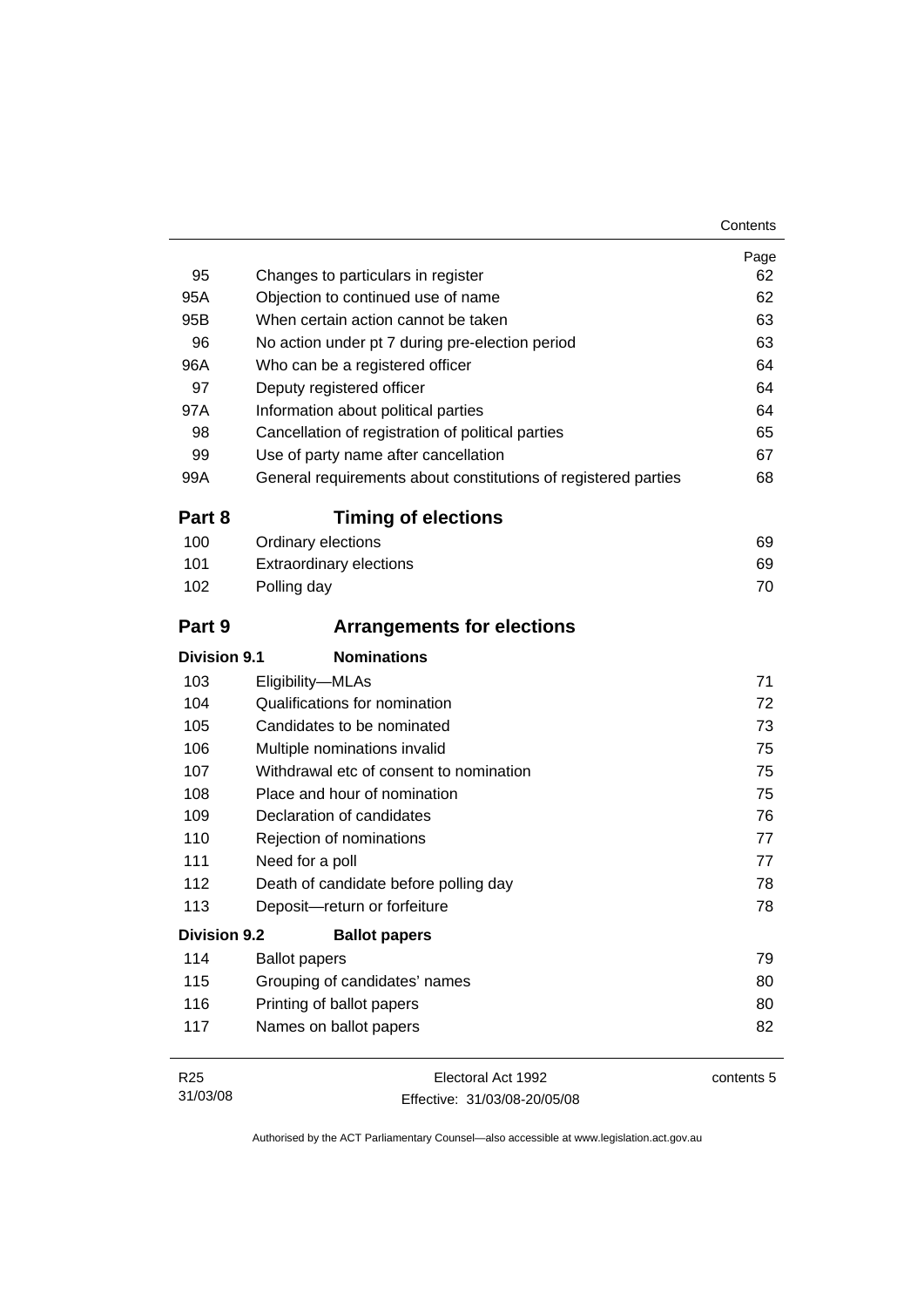| 118                  | Draw for positions on ballot papers                                  | Page<br>83      |
|----------------------|----------------------------------------------------------------------|-----------------|
| Division 9.3         | Electronic voting devices and vote counting programs                 |                 |
| 118A                 | Approval of computer program for electronic voting and vote counting | 83              |
| 118B                 | Security of electronic voting devices and related material           | 84              |
| <b>Division 9.4</b>  | <b>Miscellaneous</b>                                                 |                 |
| 119                  | Polling places and scrutiny centres                                  | 85              |
| 120                  | Administrative arrangements                                          | 85              |
| 121                  | Certified lists of electors                                          | 86              |
| 121A                 | Use of information from certified lists                              | 86              |
| 122                  | Scrutineers-appointment                                              | 87              |
| 123                  | Scrutineers-conduct                                                  | 88              |
| 124                  | Participation by candidates in conduct of election                   | 89              |
| 125                  | Determining matters by lot                                           | 89              |
| 126                  | Supplementary elections                                              | 89              |
| Part 10              | Voting                                                               |                 |
| <b>Division 10.1</b> | General                                                              |                 |
| 127                  | Meaning of authorised witness                                        | 90              |
| 128                  | Entitlement to vote                                                  |                 |
| 129                  | Compulsory voting                                                    |                 |
| 130                  | Multiple votes prohibited                                            | 91              |
| 131                  | Procedures for voting                                                | 92              |
| 132                  | Manner of recording vote                                             |                 |
| <b>Division 10.2</b> | Ordinary voting at a polling place                                   |                 |
| 133                  | Claims to vote                                                       | 93              |
| 134                  | Voting in private                                                    | 93              |
| Division 10.3        | Declaration voting at a polling place                                |                 |
| 135                  | Declaration voting at polling places                                 | 94              |
| <b>Division 10.4</b> | Voting otherwise than at a polling place                             |                 |
| 136                  | Definitions for div 10.4                                             | 95              |
| 136A                 | Applications for postal voting papers                                | 96              |
| 136B                 | Ordinary or declaration voting in ACT before polling day             | 98              |
| contents 6           | Electoral Act 1992                                                   | R <sub>25</sub> |
|                      | Effective: 31/03/08-20/05/08                                         | 31/03/08        |

Effective: 31/03/08-20/05/08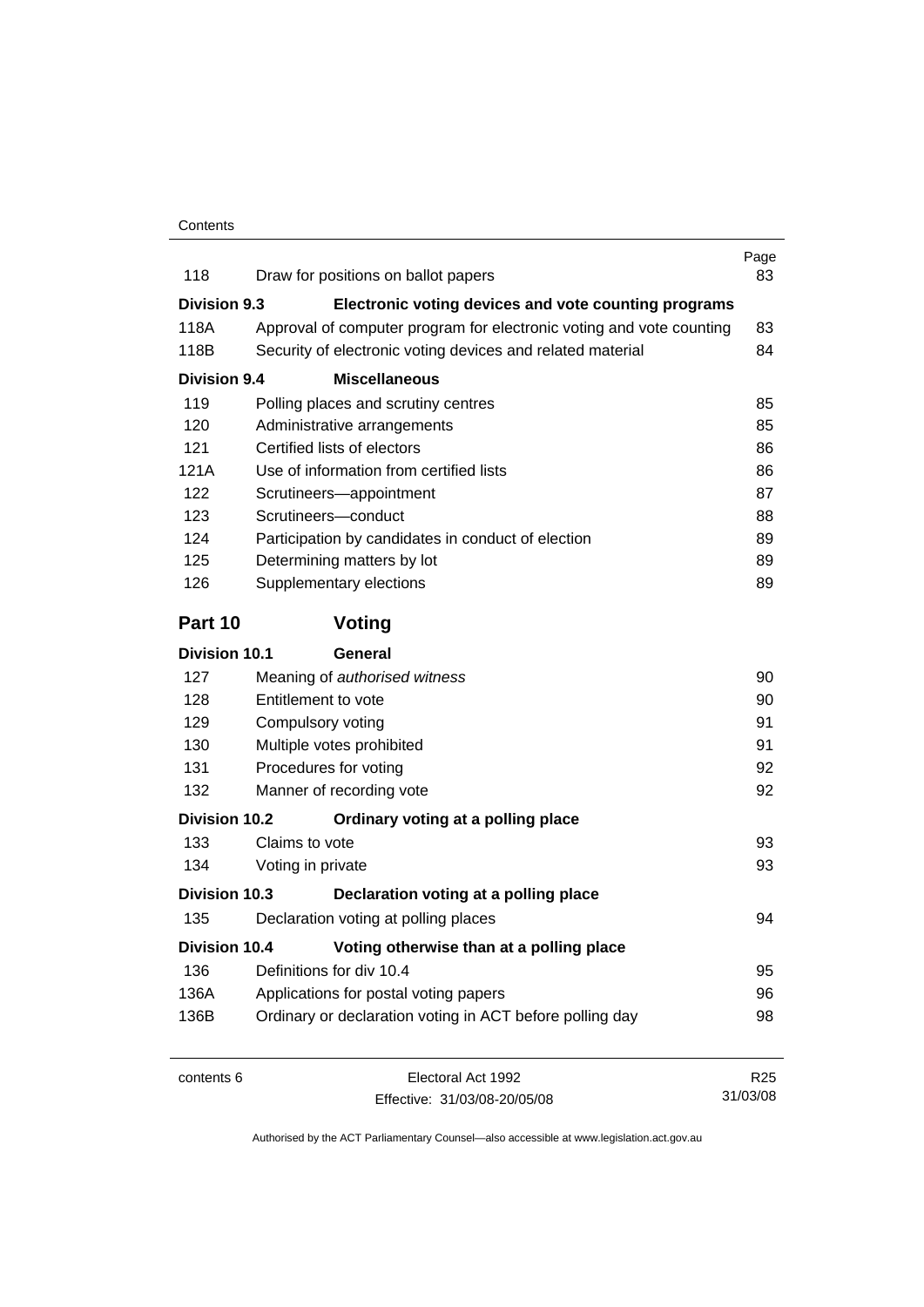|                      |                                                           | Contents |
|----------------------|-----------------------------------------------------------|----------|
|                      |                                                           | Page     |
| 136C                 | Declaration voting outside ACT on or before polling day   | 101      |
| 137                  | Record of issue of declaration voting papers              | 102      |
| 138                  | Inspection of records                                     | 102      |
| 139                  | Receipt of declaration voting papers                      | 102      |
| 140                  | Registered declaration voters                             | 103      |
| 141                  | Issue of voting papers to registered declaration voters   | 104      |
| 142                  | Correcting formal errors                                  | 104      |
| 143                  | Soliciting applications for postal declaration votes      | 104      |
| 144                  | Transmission of applications for postal declaration votes | 105      |
| 144A                 | Requirements for casting postal votes                     | 105      |
| 145                  | Interference with declaration voting                      | 106      |
| 146                  | Soliciting completed declaration votes                    | 106      |
| 147                  | Transmission of completed declaration votes               | 106      |
| 148                  | Opening envelopes containing declaration votes            | 107      |
| Division 10.5        | <b>Mobile polling</b>                                     |          |
| 149                  | Definitions for div 10.5                                  | 107      |
| 149A                 | Declaration of special hospitals                          | 107      |
| 150                  | Mobile polling-institutions                               | 107      |
| 151                  | Functions of visiting officers                            | 108      |
| 152                  | Failure to visit institution                              | 109      |
| 153                  | Custody of ballot boxes and electoral papers              | 109      |
| <b>Division 10.6</b> | <b>Miscellaneous</b>                                      |          |
| 154                  | Arrangements at polling places                            | 109      |
| 155                  | Particulars on ballot papers before issue                 | 110      |
| 156                  | Assistance to voters                                      | 110      |
| 156A                 | Assistance to voters unable to enter polling place        | 111      |
| 157                  | Spoilt ballot papers                                      | 112      |
| 158                  | Custody of ballot boxes and electoral papers              | 113      |
| 159                  | Extension of time for conducting elections                | 113      |
| 160                  | Suspension and adjournment of polling                     | 114      |
| <b>Division 10.7</b> | <b>Failure to vote</b>                                    |          |
| 161                  | Default notice                                            | 114      |
| 162                  | First notice                                              | 115      |
| DOE                  | $F_{\text{leational Math.}}$                              |          |

R25 31/03/08 Electoral Act 1992 Effective: 31/03/08-20/05/08 contents 7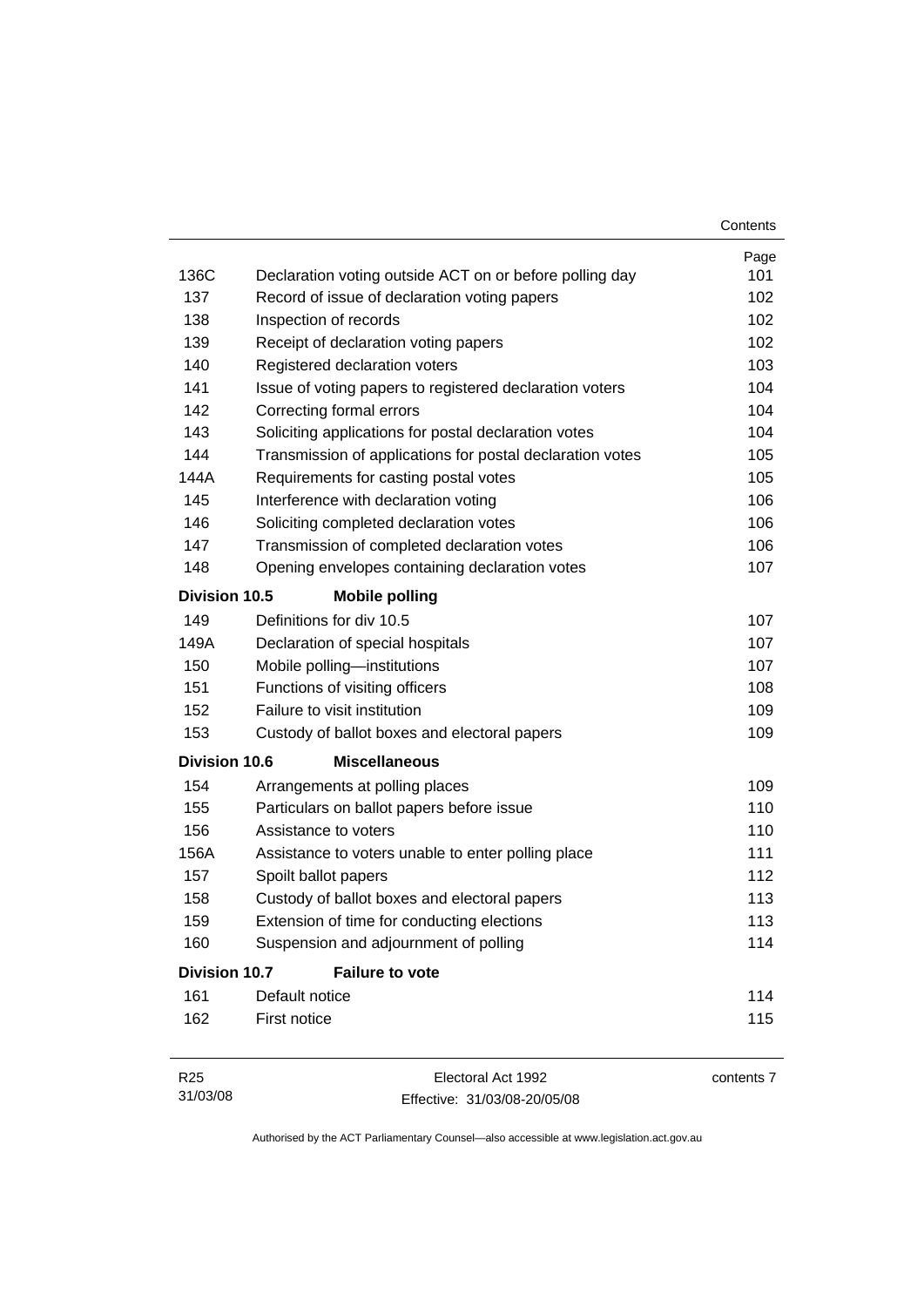|            |                                                                     | Page            |
|------------|---------------------------------------------------------------------|-----------------|
| 163        | Second notice                                                       | 115             |
| 164        | Final notice                                                        | 116             |
| 165        | Discharge of liability                                              | 116             |
| 166        | Response on behalf of elector                                       | 117             |
| Part 11    | <b>Polling in Antarctica</b>                                        |                 |
| 167        | Definitions for pt 11                                               | 118             |
| 167A       | Declaration of ship as a station                                    | 119             |
| 167B       | Approval of ways of transmission                                    | 119             |
| 168        | Returning officers and assistants for Antarctic stations            | 119             |
| 170        | Application of Act to polling in Antarctica                         | 119             |
| 171        | Antarctic electors                                                  | 120             |
| 172        | Arrangements for the polling in Antarctica                          | 120             |
| 173        | Conduct of the polling                                              | 121             |
| 174        | Claims to vote                                                      | 121             |
| 175        | Proceedings at close of poll                                        | 122             |
| 176        | Result of polling in Antarctica                                     | 122             |
| 177        | Preservation of documents                                           | 123             |
| Part 12    | The scrutiny                                                        |                 |
| 178        | Scrutiny                                                            | 124             |
| 179        | Preliminary scrutiny of declaration voting papers etc               | 125             |
| 180        | Formality of ballot papers                                          | 126             |
| 181        | Death of candidate                                                  | 127             |
| 182        | First count-ordinary ballot papers                                  | 127             |
| 183        | First count-declaration ballot papers                               | 129             |
| 183A       | First count-electronic ballot papers                                | 129             |
| 184        | Second count-first preferences                                      | 129             |
| 185        | Ascertaining result of poll                                         | 130             |
| 186        | Objections by scrutineers                                           | 131             |
| 187        | Recount of ballot papers                                            | 131             |
| 187A       | Application for recount of ballot papers etc                        | 131             |
| 187B       | Review of decision of commissioner to refuse to arrange for recount | 132             |
| 187C       | Recount of electronic scrutiny of ballot papers                     | 133             |
| 188        | Reservation of disputed ballot papers                               | 134             |
| contents 8 | Electoral Act 1992                                                  | R <sub>25</sub> |
|            | Effective: 31/03/08-20/05/08                                        | 31/03/08        |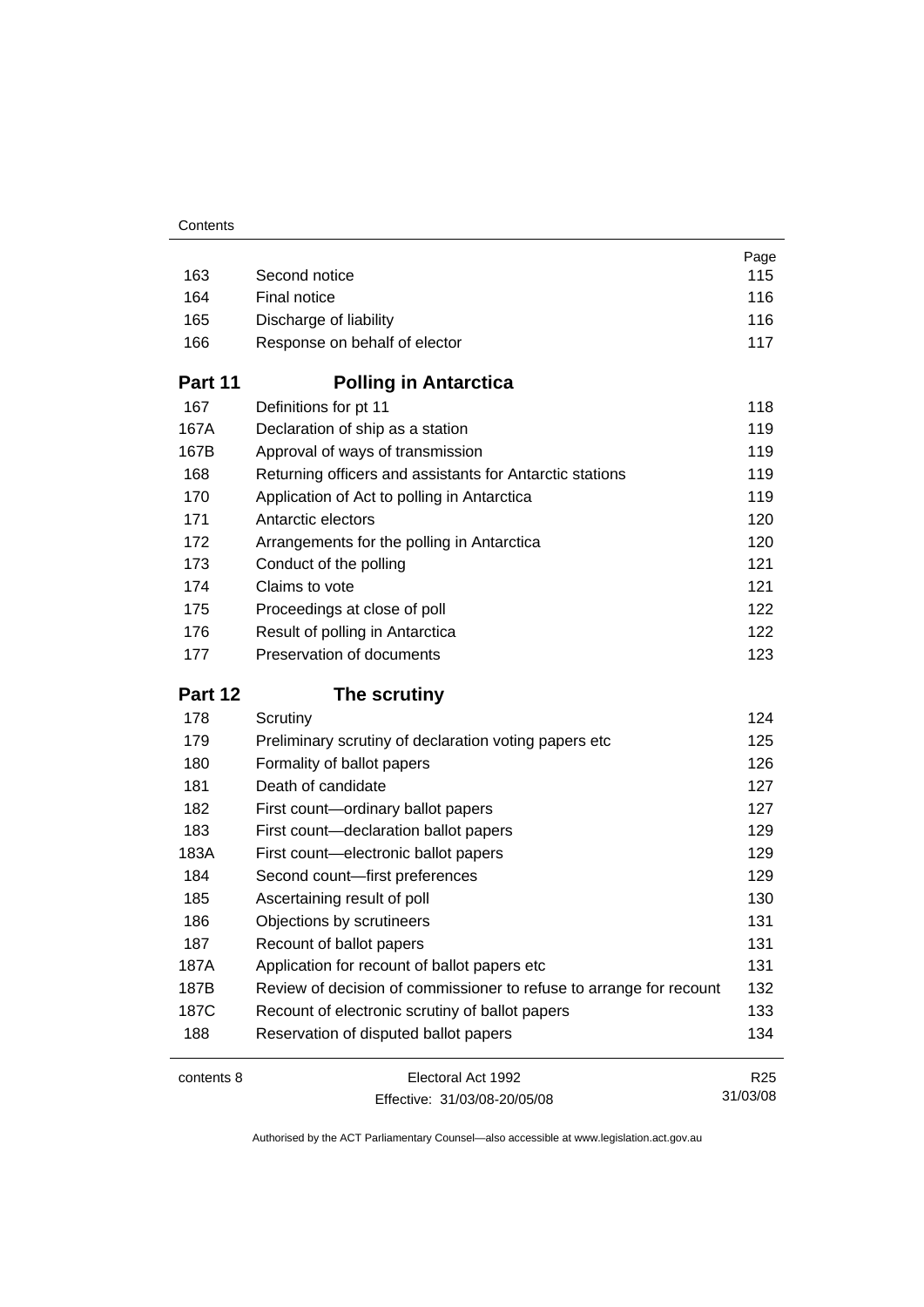|                      |                                                    | Contents    |
|----------------------|----------------------------------------------------|-------------|
| 189                  | Declaration of result of election                  | Page<br>134 |
| Part 13              | <b>Casual vacancies</b>                            |             |
| 190                  | Definitions for pt 13                              | 135         |
| 191                  | Notice of casual vacancy                           | 135         |
| 192                  | Candidates for casual vacancy                      | 136         |
| 193                  | Publication of candidates' details                 | 137         |
| 194                  | Determination of candidate to fill vacancy         | 138         |
| 195                  | Assembly nominees                                  | 138         |
| 196                  | Term of office of MLA declared elected under pt 13 | 139         |
| 197                  | Dissolution or pre-election period                 | 140         |
| Part 14              | <b>Election funding and financial disclosure</b>   |             |
| <b>Division 14.1</b> | Preliminary                                        |             |
| 198                  | Definitions for pt 14                              | 141         |
| 198A                 | Reference to things done by party etc              | 143         |
| 198B                 | Candidate remains candidate after election         | 144         |
| 199                  | Related bodies corporate                           | 144         |
| 200                  | Activities of campaign committees                  | 144         |
| 201                  | Disclosure periods                                 | 144         |
| 202                  | Gifts-determination of amounts                     | 146         |
| <b>Division 14.2</b> | <b>Reporting agents</b>                            |             |
| 203                  | Appointed agents                                   | 146         |
| 204                  | Non-appointed agents                               | 147         |
| 205                  | Registers of reporting agents                      | 147         |
| Division 14.3        | <b>Election funding</b>                            |             |
| 206                  | Who eligible votes are cast for                    | 148         |
| 207                  | Entitlement to funds                               | 148         |
| 208                  | Threshold                                          | 150         |
| 212                  | Making of payments                                 | 151         |
| 214                  | Death of candidate                                 | 151         |
| 215                  | Application voluntary                              | 152         |

Electoral Act 1992 Effective: 31/03/08-20/05/08 contents 9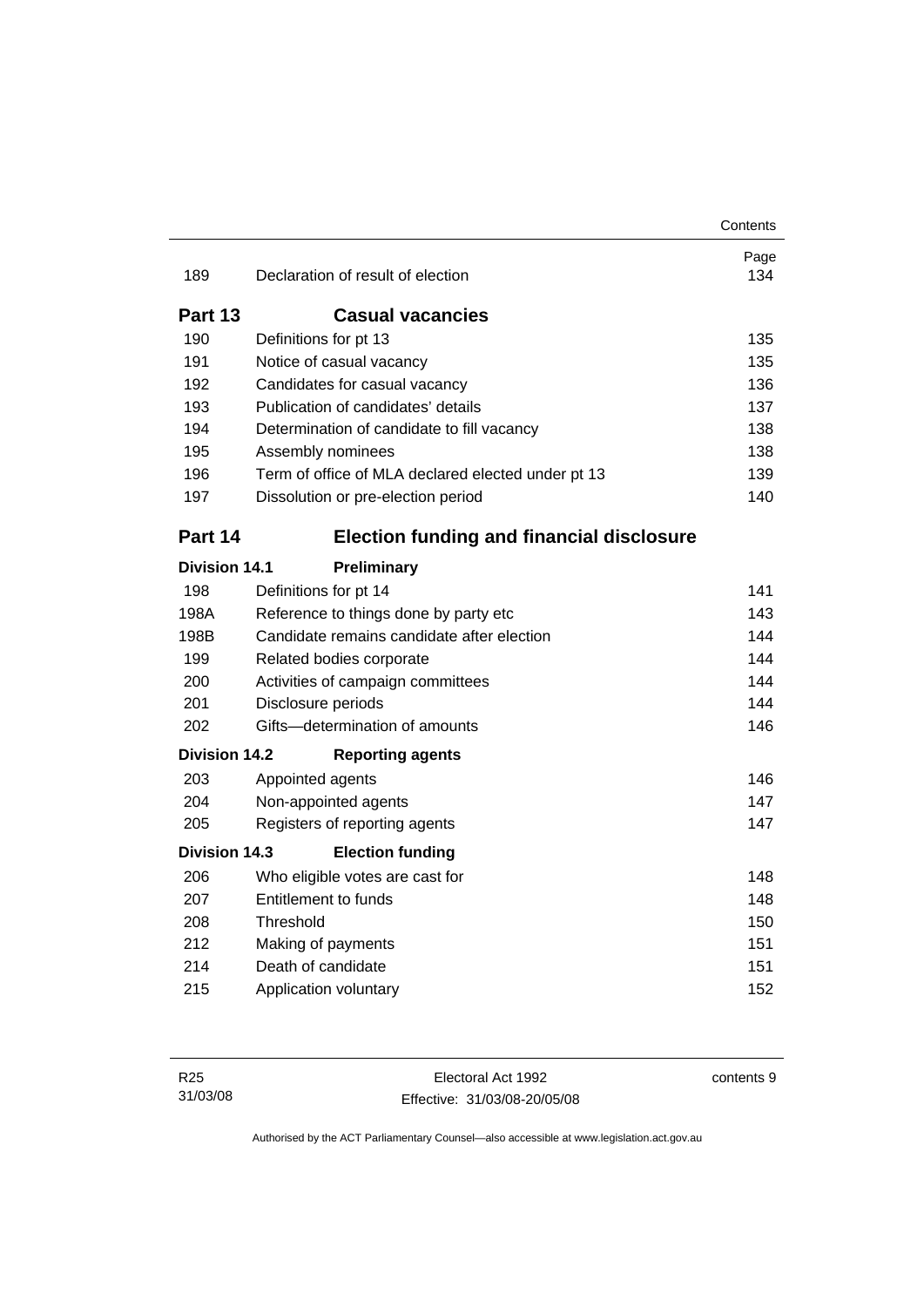#### **Contents**

|                      |             |                                                                 | Page            |
|----------------------|-------------|-----------------------------------------------------------------|-----------------|
| Division 14.4        |             | Disclosure of donations                                         |                 |
| 216                  |             | Meaning of defined details for div 14.4                         | 152             |
| 217                  |             | Disclosure of gifts                                             | 153             |
| 218                  |             | Disclosure of gifts-non-party groups                            | 153             |
| 218A                 |             | Certain loans not to be received                                | 154             |
| 219                  | Nil returns |                                                                 | 156             |
| 220                  |             | Disclosure of gifts by persons incurring political expenditure  | 157             |
| 221                  |             | Donations to non-party groups and candidates                    | 158             |
| 221A                 |             | Annual returns of donations                                     | 159             |
| 221B                 |             | Advice about obligations to make returns                        | 161             |
| 222                  |             | Anonymous gifts                                                 | 161             |
| Division 14.5        |             | Disclosure of electoral expenditure                             |                 |
| 223                  |             | Definitions for div 14.5                                        | 163             |
| 224                  |             | Returns of electoral expenditure                                | 165             |
| 225                  | Nil returns |                                                                 | 166             |
| 226                  |             | Returns by broadcasters and publishers                          | 166             |
| 227                  |             | Multiple elections on same day                                  | 168             |
| Division 14.6        |             | <b>Annual returns</b>                                           |                 |
| 228                  |             | Meaning of defined particulars for div 14.6                     | 169             |
| 230                  |             | Annual returns by parties and MLAs                              | 169             |
| 231                  |             | Periods of less than financial year                             | 171             |
| 231A                 |             | Returns by parties under Commonwealth Electoral Act             | 172             |
| 231B                 |             | Annual returns by associated entities                           | 173             |
| 231C                 |             | Returns by associated entities under Commonwealth Electoral Act | 174             |
| 232                  |             | Amounts received                                                | 174             |
| 234                  |             | Outstanding amounts                                             | 175             |
| 234A                 | Regulations |                                                                 | 175             |
| <b>Division 14.7</b> |             | <b>Compliance</b>                                               |                 |
| 235                  |             | Definitions for div 14.7                                        | 176             |
| 236                  | Offences    |                                                                 | 176             |
| 237                  |             | Investigation notices generally                                 | 177             |
| 237A                 |             | Investigation notices about associated entities                 | 179             |
| 237B                 |             | Investigation notice offences                                   | 181             |
| contents 10          |             | Electoral Act 1992                                              | R <sub>25</sub> |

contents 10 Electoral Act 1992 Effective: 31/03/08-20/05/08

31/03/08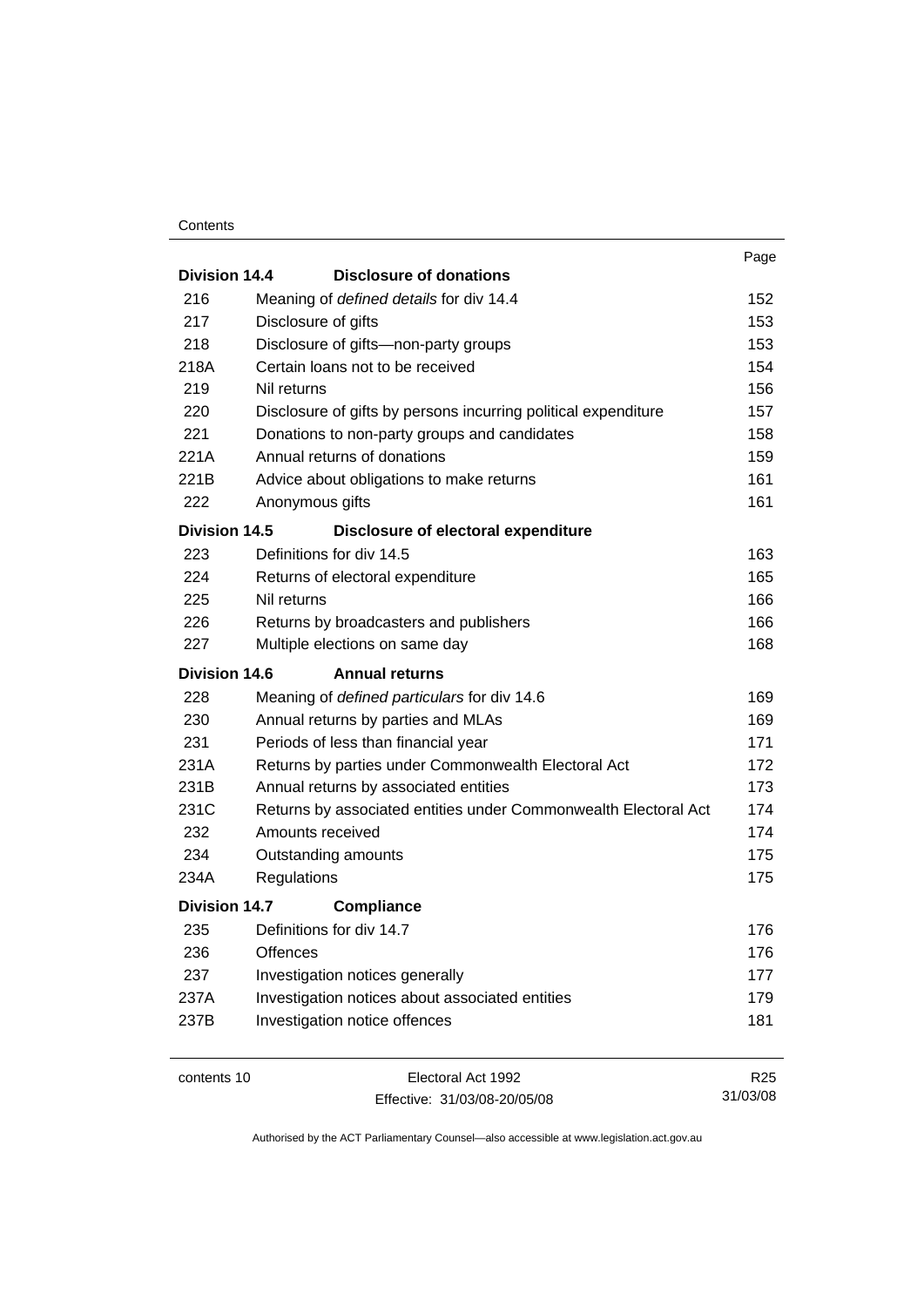|                      |                                                             | Contents    |
|----------------------|-------------------------------------------------------------|-------------|
|                      |                                                             | Page        |
| 238                  | Investigation-search warrants                               | 181         |
| 239                  | Records                                                     | 183         |
| <b>Division 14.8</b> | <b>Miscellaneous</b>                                        |             |
| 240                  | Inability to complete returns                               | 184         |
| 241                  | Noncompliance with pt 14                                    | 186         |
| 242                  | Amendment of returns                                        | 186         |
| 243                  | Copies of returns to be available for public inspection     | 187         |
| Part 15              | <b>Review of decisions</b>                                  |             |
| 244                  | Definitions for pt 15                                       | 189         |
| 245                  | Reviewable decisions                                        | 189         |
| 246                  | <b>Review statements</b>                                    | 190         |
| 247                  | Review by electoral commission                              | 191         |
| 248                  | Notice of decision of the electoral commission              | 192         |
| 249                  | Review by administrative appeals tribunal                   | 193         |
| Part 16              | Disputed elections, eligibility and vacancies               |             |
| <b>Division 16.1</b> | Preliminary                                                 |             |
| 250                  | Definitions for pt 16                                       | 194         |
| 251                  | Meaning of Speaker for pt 16                                | 195         |
| <b>Division 16.2</b> | <b>Jurisdiction and powers of Supreme Court</b>             |             |
| 252                  | <b>Court of Disputed Elections</b>                          | 195         |
| 253                  | Powers of the court                                         | 196         |
| 255                  | Decisions are final                                         | 196         |
| <b>Division 16.3</b> | <b>Disputed elections</b>                                   |             |
| 256                  | Validity may be disputed after election                     | 196         |
| 257                  | Persons entitled to dispute elections                       | 197         |
| 258                  | Form of application                                         | 197         |
| 259                  | Time for filing application                                 | 197         |
| 260                  | Deposit as security for costs                               | 198         |
| 261                  | Registrar to serve copies of application on certain persons | 198         |
| 262                  | Parties to application under div 16.3                       | 198         |
| 263                  | Withdrawal and abatement of application                     | 199         |
| R <sub>25</sub>      | Electoral Act 1992                                          | contents 11 |
| 31/03/08             | Effective: 31/03/08-20/05/08                                |             |

Effective: 31/03/08-20/05/08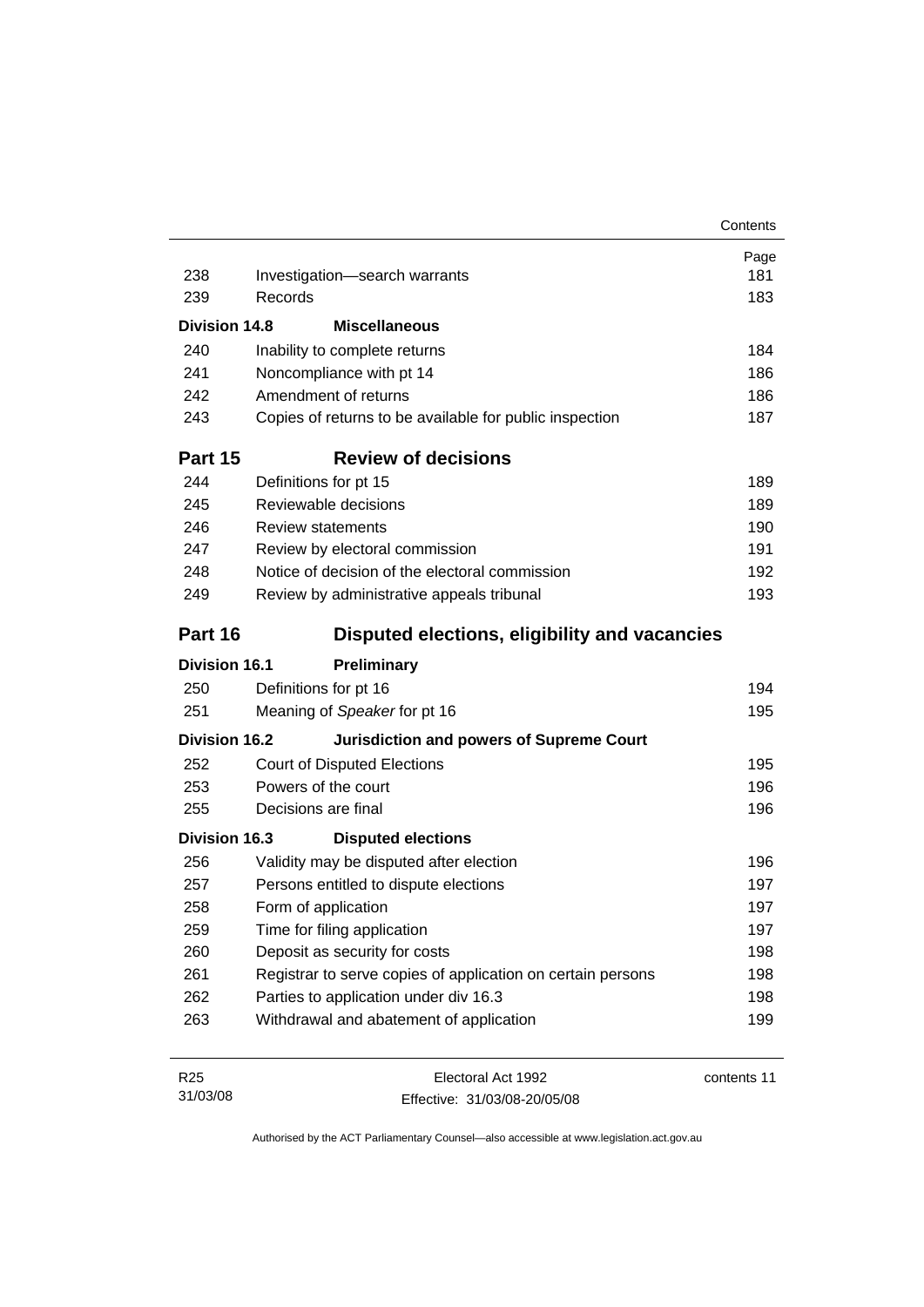#### **Contents**

|                      |                                                              | Page            |  |  |  |
|----------------------|--------------------------------------------------------------|-----------------|--|--|--|
| 264                  | Hearing of applications                                      | 201             |  |  |  |
| 265                  | Declarations and orders                                      | 201             |  |  |  |
| 266                  | Illegal practices                                            |                 |  |  |  |
| 267                  | Bribery or undue influence by person elected                 |                 |  |  |  |
| 268                  | Immaterial delays and errors                                 | 203             |  |  |  |
| 269                  | Inquiries by court                                           | 204             |  |  |  |
| 270                  | Rejected ballot papers                                       | 204             |  |  |  |
| 271                  | Evidence that persons were not permitted to vote             | 204             |  |  |  |
| 272                  | Inspection of electoral papers                               | 205             |  |  |  |
| 273                  | Commissioner not prevented from accessing documents          | 205             |  |  |  |
| 274                  | Registrar to serve copies of declarations on certain persons | 205             |  |  |  |
| 275                  | <b>Effect of declarations</b>                                | 205             |  |  |  |
| <b>Division 16.4</b> | <b>Eligibility and vacancies</b>                             |                 |  |  |  |
| 276                  | Speaker to state case                                        | 206             |  |  |  |
| 277                  | Parties to a referral                                        | 206             |  |  |  |
| 278                  | Declarations and orders                                      | 207             |  |  |  |
| 279                  | Registrar to serve copy of declarations on Speaker           | 207             |  |  |  |
| 280                  | <b>Effect of declarations</b>                                |                 |  |  |  |
| <b>Division 16.5</b> | <b>Proceedings</b>                                           |                 |  |  |  |
| 281                  | Procedure                                                    | 208             |  |  |  |
| 282                  | Legal representation limited                                 | 208             |  |  |  |
| 283                  | Admissibility of evidence                                    | 208             |  |  |  |
| 284                  | Costs may be ordered against Territory                       | 209             |  |  |  |
| Part 17              | <b>Electoral offences</b>                                    |                 |  |  |  |
| <b>Division 17.1</b> | <b>Bribery and improper influence</b>                        |                 |  |  |  |
| 285                  | <b>Bribery</b>                                               | 210             |  |  |  |
| 286                  | Influencing of votes by officers                             | 211             |  |  |  |
| 287                  | Influencing votes of hospital and nursing home patients      | 211             |  |  |  |
| <b>Division 17.2</b> | <b>Protection of rights</b>                                  |                 |  |  |  |
| 288                  | Violence and intimidation                                    | 211             |  |  |  |
| 289                  | Discrimination on grounds of political donations             | 211             |  |  |  |
| 290                  | Employees' right to leave of absence for voting              | 212             |  |  |  |
| contents 12          | Electoral Act 1992                                           | R <sub>25</sub> |  |  |  |
|                      | Effective: 31/03/08-20/05/08                                 | 31/03/08        |  |  |  |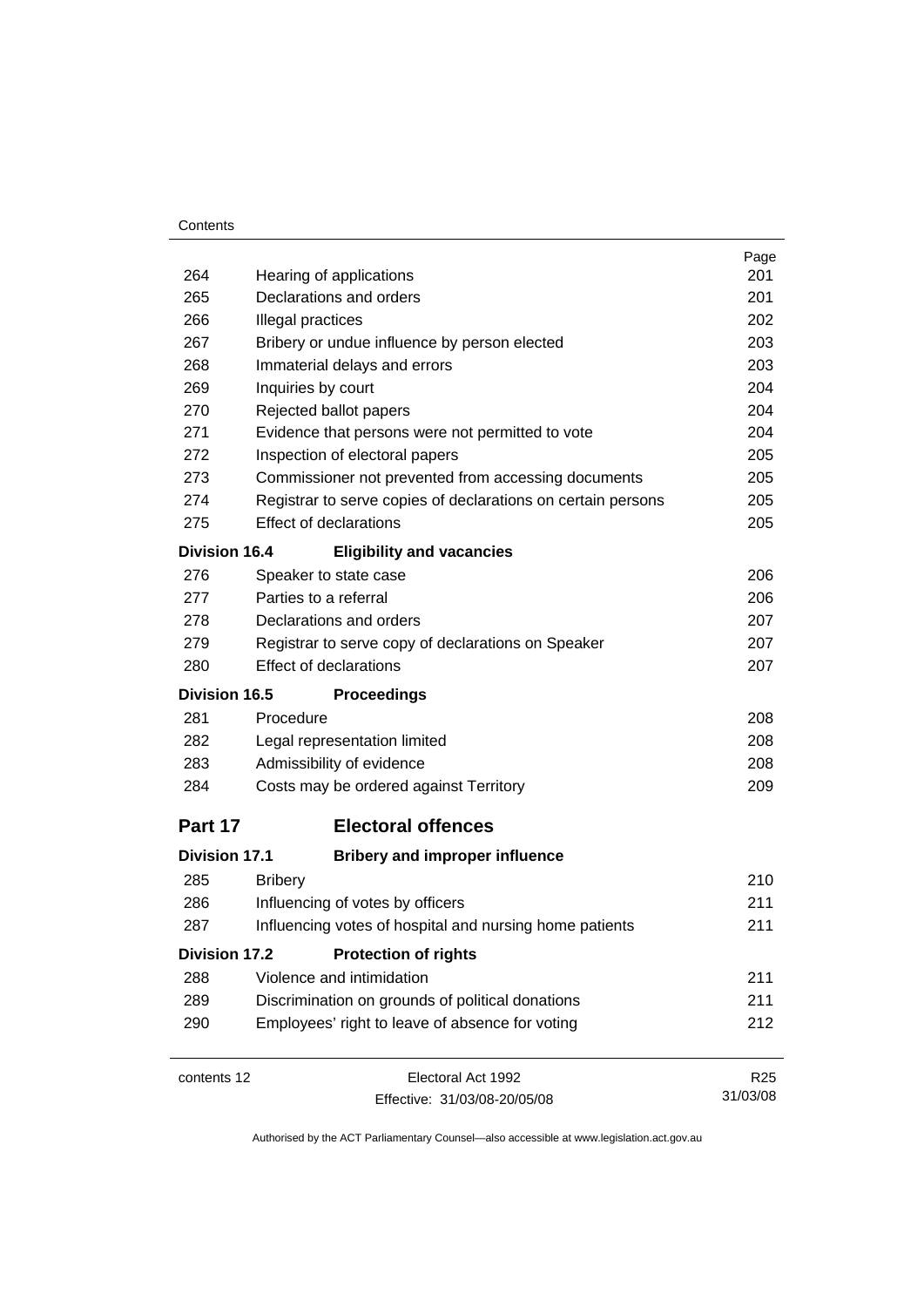|                      |                                                                                        | Contents |
|----------------------|----------------------------------------------------------------------------------------|----------|
|                      |                                                                                        | Page     |
| Division 17.3        | <b>Campaigning offences</b>                                                            |          |
| 291                  | Definitions for div 17.3                                                               | 213      |
| 292                  | Dissemination of electoral matter—authorisers and authors                              | 213      |
| 293                  | Dissemination of electoral matter-letters to the editor                                | 214      |
| 294                  | Dissemination of electoral matter-newspaper and periodical<br>reportage and commentary | 215      |
| 295                  | Exemptions for dissemination of electoral matter on certain items                      | 215      |
| 296                  | Advertorials                                                                           | 216      |
| 297                  | Misleading or deceptive electoral matter                                               | 217      |
| 298                  | Inducement to illegal voting-representations of ballot papers                          | 217      |
| 299                  | Graffiti                                                                               | 217      |
| 300                  | Defamation of candidates                                                               | 218      |
| 301                  | Publication of statements about candidates                                             | 218      |
| 302                  | Disruption of election meetings                                                        | 219      |
| 303                  | Canvassing within 100m of polling places                                               | 220      |
| 304                  | Badges and emblems in polling places                                                   | 222      |
| 305                  | How-to-vote material in polling places                                                 | 222      |
| 306                  | Evidence of authorisation of electoral matter                                          | 222      |
| Division 17.4        | <b>Electronic voting offences</b>                                                      |          |
| 306A                 | Interfering with electronic voting devices etc                                         | 223      |
| 306B                 | Interfering with electronic counting devices etc                                       | 223      |
| Division 17.5        | <b>Voting fraud</b>                                                                    |          |
| 307                  | Voting fraud                                                                           | 223      |
| Division 17.6        | <b>Electoral papers</b>                                                                |          |
| 310                  | Electoral papers-forfeiture                                                            | 224      |
| 311                  | Electoral papers-unauthorised possession                                               | 224      |
| 313                  | Electoral papers-defacement etc                                                        | 225      |
| 314                  | Electoral papers-signatures                                                            | 225      |
| 315                  | Electoral papers-witnesses                                                             | 225      |
| <b>Division 17.7</b> | <b>Official functions</b>                                                              |          |
| 316                  | Improper influence—members of electoral commission etc                                 | 226      |
| 317                  | Unauthorised actions by officers                                                       | 227      |
| 318                  | Identification of voters and votes                                                     | 227      |
| DOE                  | The total At 4000                                                                      |          |

R25 31/03/08 Electoral Act 1992 Effective: 31/03/08-20/05/08 contents 13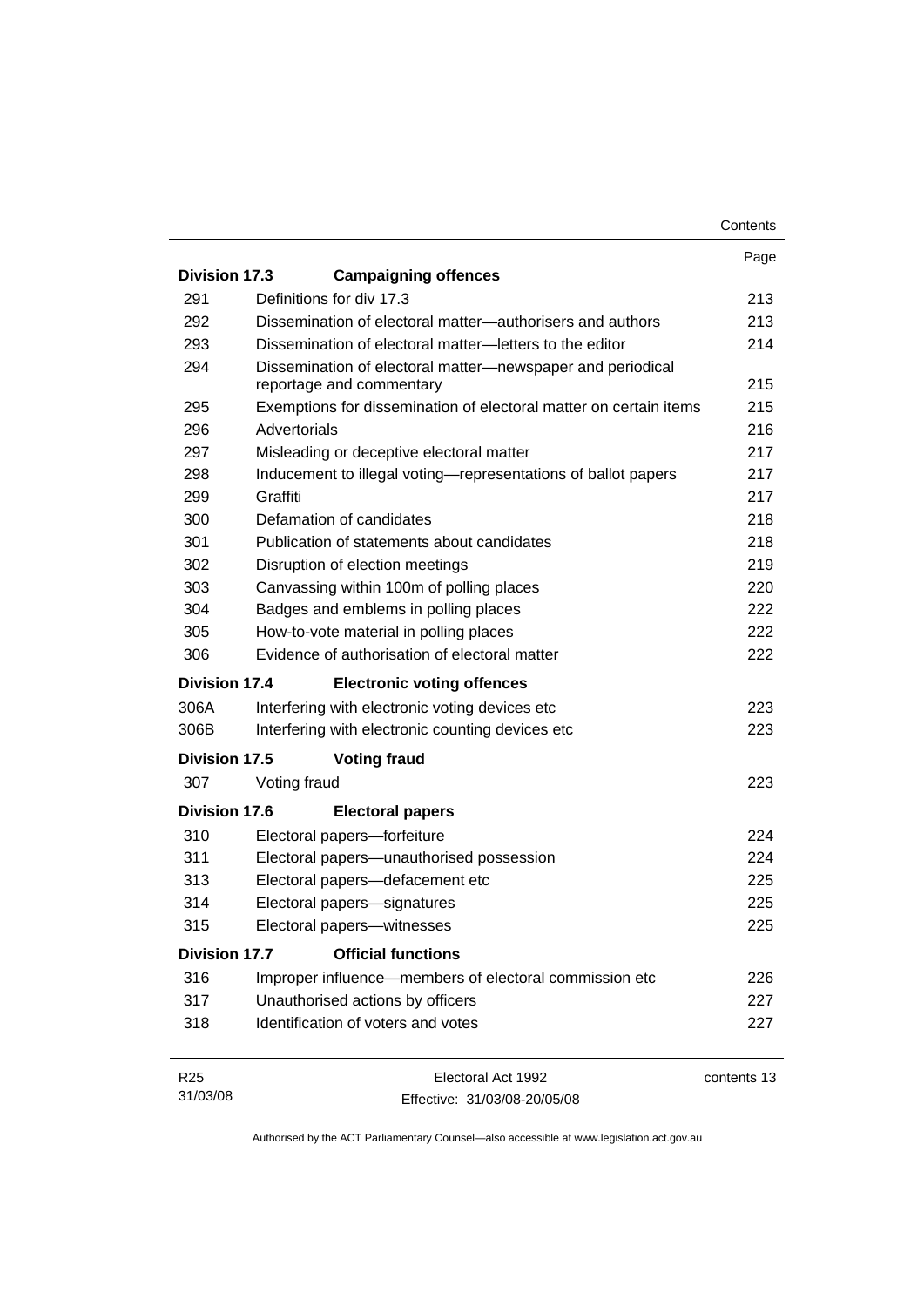#### **Contents**

| 319                  | Responses to official questions                                   | Page<br>228 |  |
|----------------------|-------------------------------------------------------------------|-------------|--|
| 320                  | Control of behaviour at voting centres                            | 228         |  |
|                      |                                                                   |             |  |
| Part 18              | <b>Enforcement proceedings</b>                                    |             |  |
| <b>Division 18.1</b> | <b>Injunctions</b>                                                |             |  |
| 321                  | Restraining conduct                                               | 230         |  |
| 322                  | Requiring things to be done                                       | 231         |  |
| 323                  | Commissioner not required to give undertakings as to damages      |             |  |
| 324                  | Powers of the court                                               | 231         |  |
| <b>Division 18.2</b> | <b>Prosecutions</b>                                               |             |  |
| 325                  | Investigation of complaints                                       | 232         |  |
| 326                  | Commissioner may prosecute enrolment and voting offences          | 232         |  |
| 327                  | Service of certain process by mail                                | 232         |  |
|                      |                                                                   |             |  |
| Part 19              | <b>Miscellaneous</b>                                              |             |  |
| 328                  | Extension of time for acts by officers                            | 233         |  |
| 329                  | Restrictions on sending completed ballot and voting papers by fax | 233         |  |
| 330                  | Forms-provision and assistance                                    | 233         |  |
| 332                  | Correcting delays, errors and omissions                           | 234         |  |
| 333                  | Voting statistics to be published                                 | 234         |  |
| 334                  | Collecting further statistical information                        | 234         |  |
| 335                  | Storage and destruction of electoral papers                       | 235         |  |
| 336                  | Administrative arrangements with Commonwealth and States          | 235         |  |
| 337                  | Evidentiary certificates                                          | 236         |  |
| 338                  | Acts and omissions of representatives                             | 237         |  |
| 340                  | Chief executive to provide assistance etc                         | 238         |  |
| 340A                 | Approved forms<br>Regulation-making power                         | 238         |  |

contents 14 Electoral Act 1992 Effective: 31/03/08-20/05/08

R25 31/03/08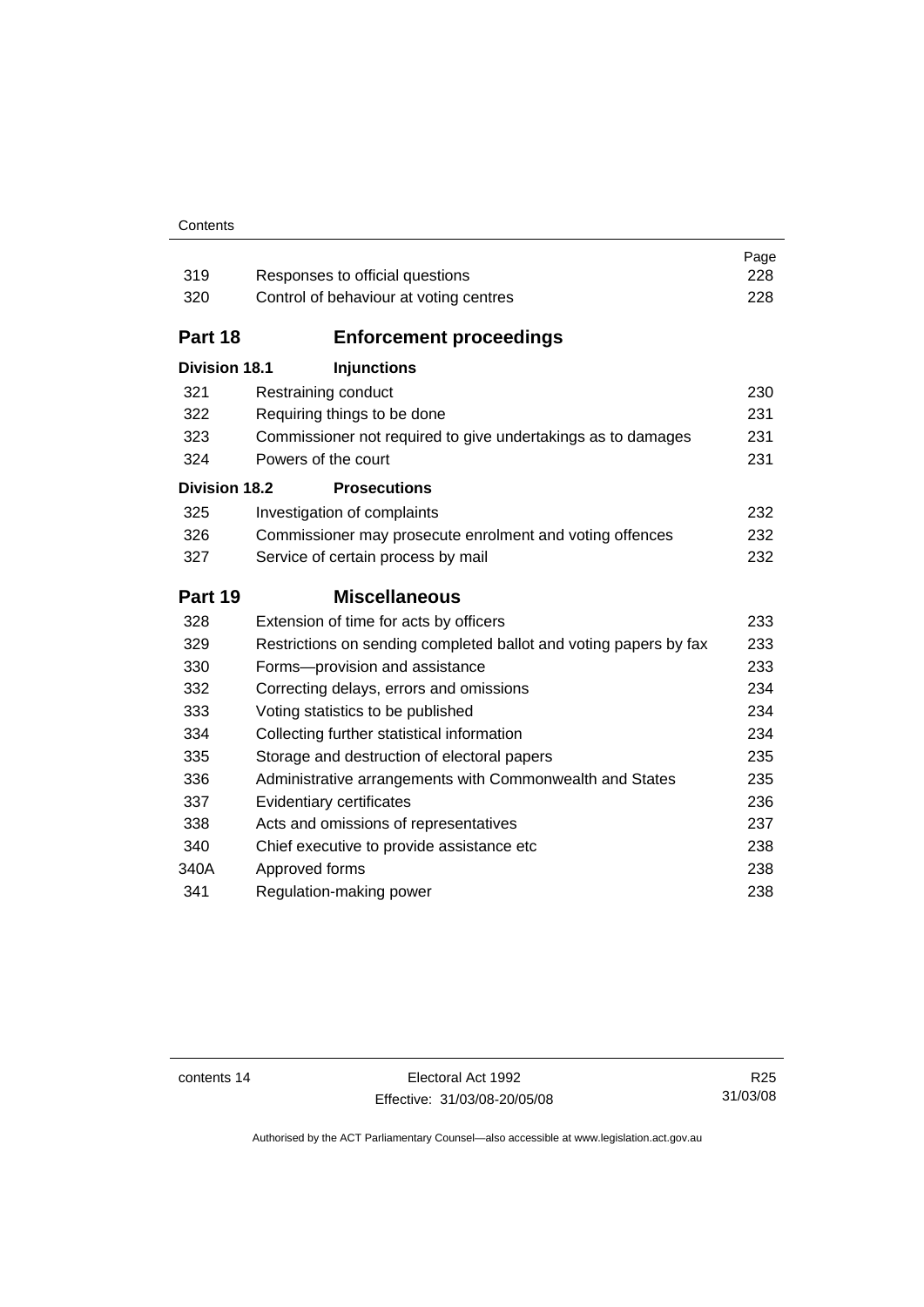|                                                             |                                |                                                             | Contents    |
|-------------------------------------------------------------|--------------------------------|-------------------------------------------------------------|-------------|
| <b>Schedule 1</b><br><b>Schedule 2</b><br><b>Schedule 3</b> |                                | Form of ballot paper                                        | Page<br>239 |
|                                                             |                                | <b>Ballot papers-printing of names and</b><br>collation     | 240         |
|                                                             |                                | <b>Preliminary scrutiny of declaration voting</b><br>papers | 254         |
| <b>Schedule 4</b>                                           |                                | Ascertaining result of poll                                 | 258         |
| <b>Part 4.1</b>                                             |                                | Preliminary                                                 | 258         |
| 1                                                           | Interpretation for sch 4       |                                                             | 258         |
| $\overline{2}$                                              |                                | Disregarding preferences                                    | 260         |
| <b>Part 4.2</b>                                             |                                | General                                                     | 261         |
| 3                                                           | First preferences              |                                                             | 261         |
| $\overline{4}$                                              | Scrutiny to cease              |                                                             | 261         |
| 5                                                           | Scrutiny to continue           |                                                             | 261         |
| 6                                                           | Surplus votes                  |                                                             | 262         |
| $\overline{7}$                                              | More than 1 surplus            |                                                             | 262         |
| 8                                                           | <b>Exclusion of candidates</b> |                                                             | 264         |
| 9                                                           | Votes of excluded candidates   |                                                             | 265         |
| 10                                                          |                                | Setting aside ballot papers                                 | 265         |
| <b>Part 4.3</b>                                             |                                | <b>Casual vacancies</b>                                     | 266         |
| 11                                                          | Application                    |                                                             | 266         |
| 12                                                          | Quota                          |                                                             | 266         |
| 13                                                          | Transfer value                 |                                                             | 266         |
| 14                                                          | Recount-first count            |                                                             | 268         |
| 15                                                          | Recount-continuation           |                                                             | 268         |
| 16                                                          |                                | Successful candidate is dead                                | 269         |
| 17                                                          | Multiple vacancies             |                                                             | 269         |
| <b>Part 4.4</b>                                             |                                | <b>Deceased successful candidates</b>                       | 270         |
| 18                                                          | Application of pt 4.3          |                                                             | 270         |
| R <sub>25</sub>                                             |                                | Electoral Act 1992                                          | contents 15 |

Effective: 31/03/08-20/05/08

31/03/08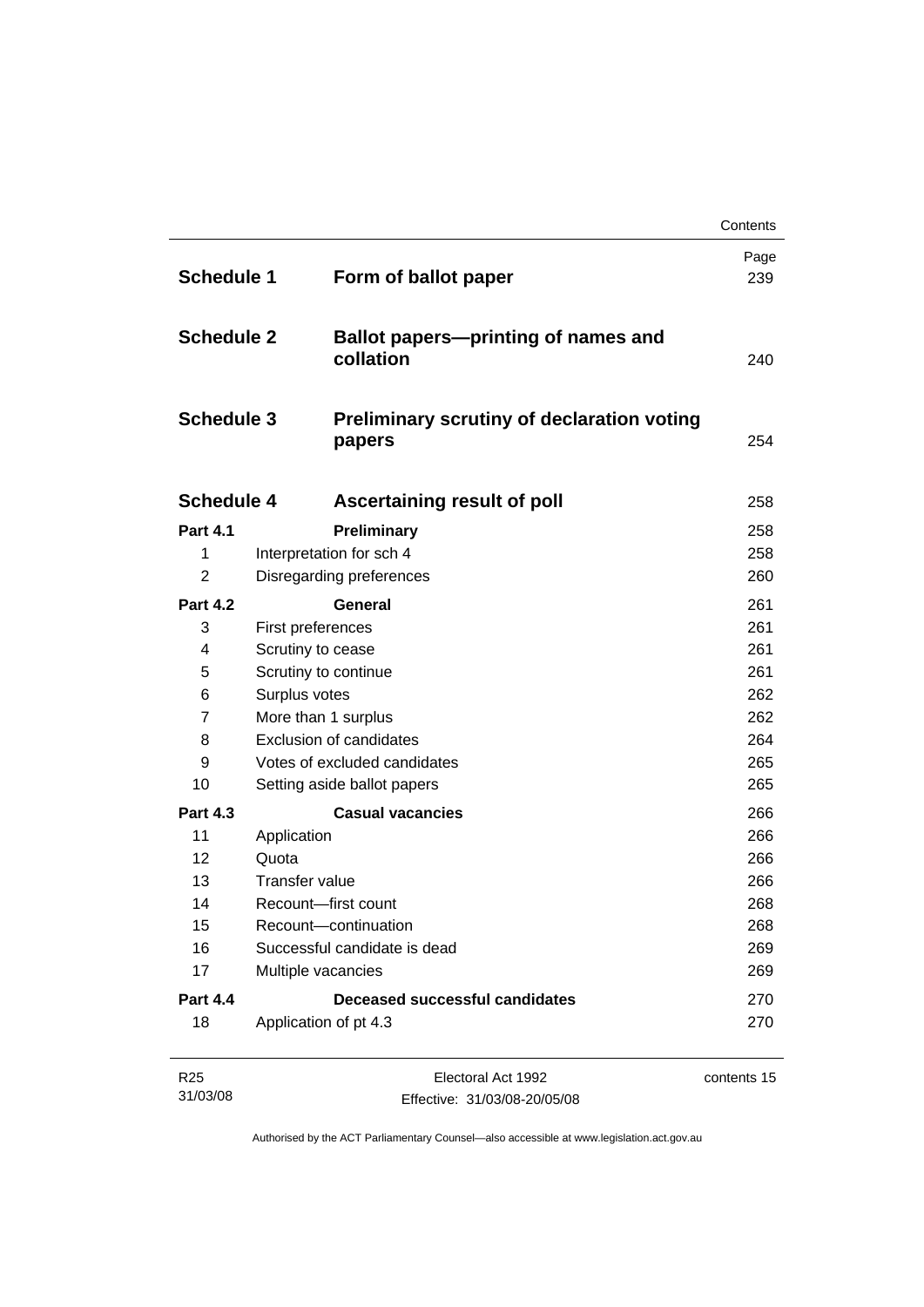| Contents |
|----------|
|----------|

| 19                | Multiple deaths        | Page<br>270 |
|-------------------|------------------------|-------------|
| <b>Dictionary</b> |                        | 271         |
| <b>Endnotes</b>   |                        |             |
| 1                 | About the endnotes     | 282         |
| 2                 | Abbreviation key       | 282         |
| 3                 | Legislation history    | 283         |
| 4                 | Amendment history      | 289         |
| 5                 | Earlier republications | 337         |
| 6                 | Renumbered provisions  | 338         |
|                   |                        |             |

contents 16 Electoral Act 1992 Effective: 31/03/08-20/05/08

R25 31/03/08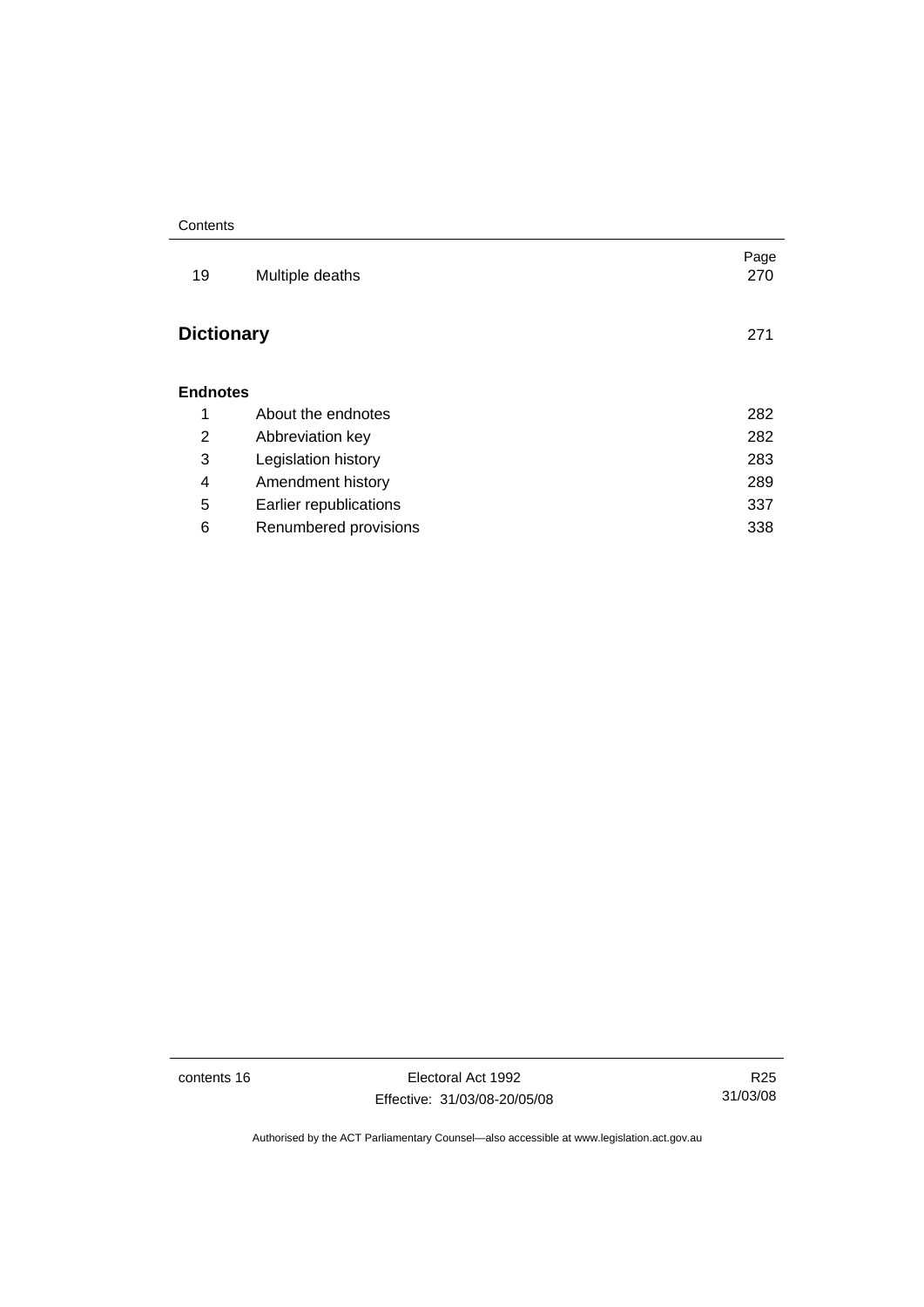<span id="page-18-0"></span>

# **Electoral Act 1992**

An Act to provide for elections of members of the Legislative Assembly and related matters

R25 31/03/08

l

Electoral Act 1992 Effective: 31/03/08-20/05/08 page 1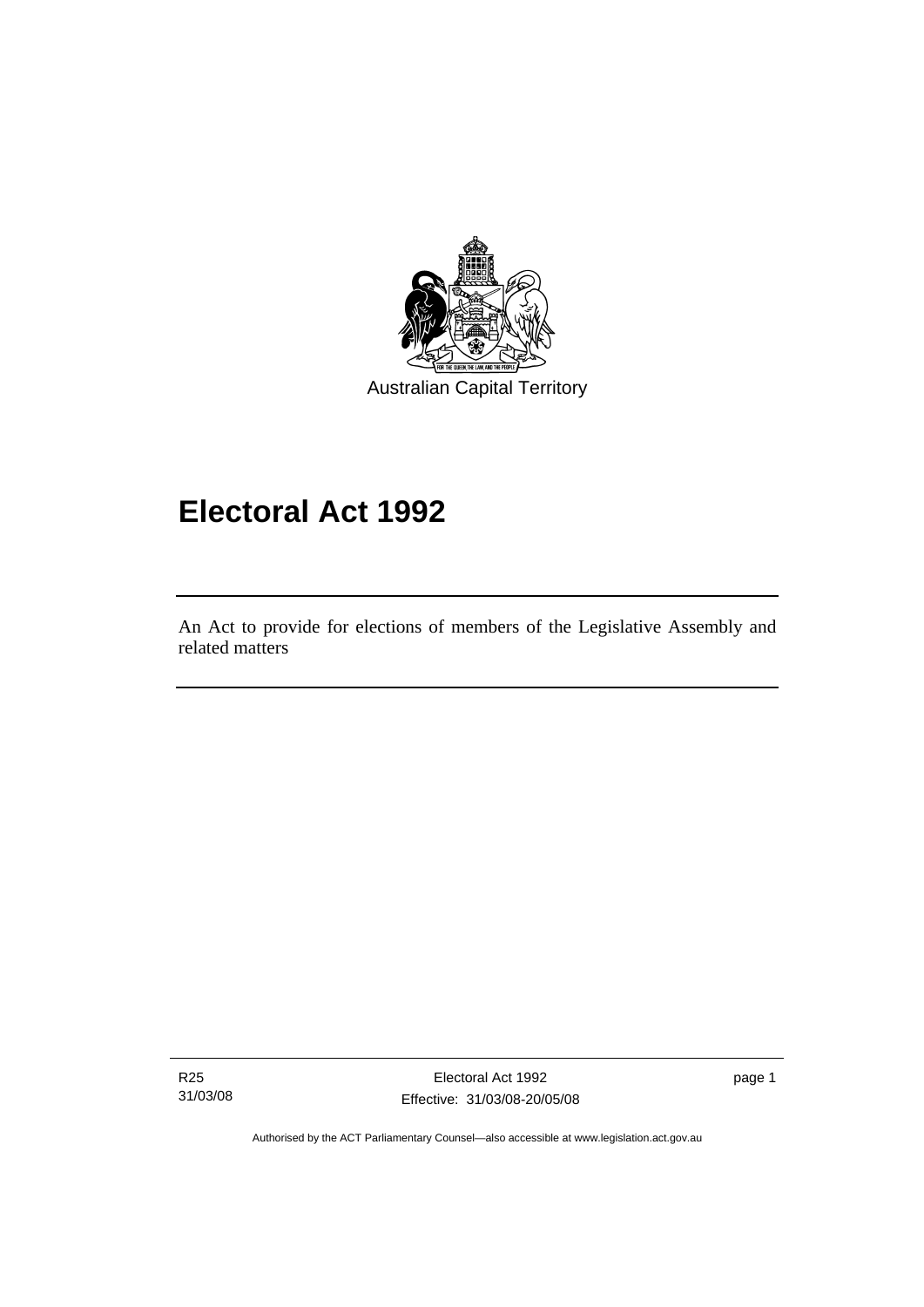# <span id="page-19-0"></span>**Preamble**

- 1 On 15 February 1992 a referendum was held to enable the electors of the Territory to choose which of 2 voting systems is to be used at future elections for the Legislative Assembly.
- 2 The electors chose the proportional representation (Hare-Clark) system as outlined in the Referendum Options Description Sheet set out in the *Australian Capital Territory (Electoral) Act 1988* (Cwlth), schedule 3.
- 3 The electoral system chosen by the electors includes the system of rotation of the positions of candidates' names on ballot papers known as the Robson Rotation.
- 4 The Legislative Assembly wishes to enact legislation to implement the electoral system chosen by the electors as soon as it is convenient to do so.

The Legislative Assembly for the Australian Capital Territory therefore enacts as follows:

R25 31/03/08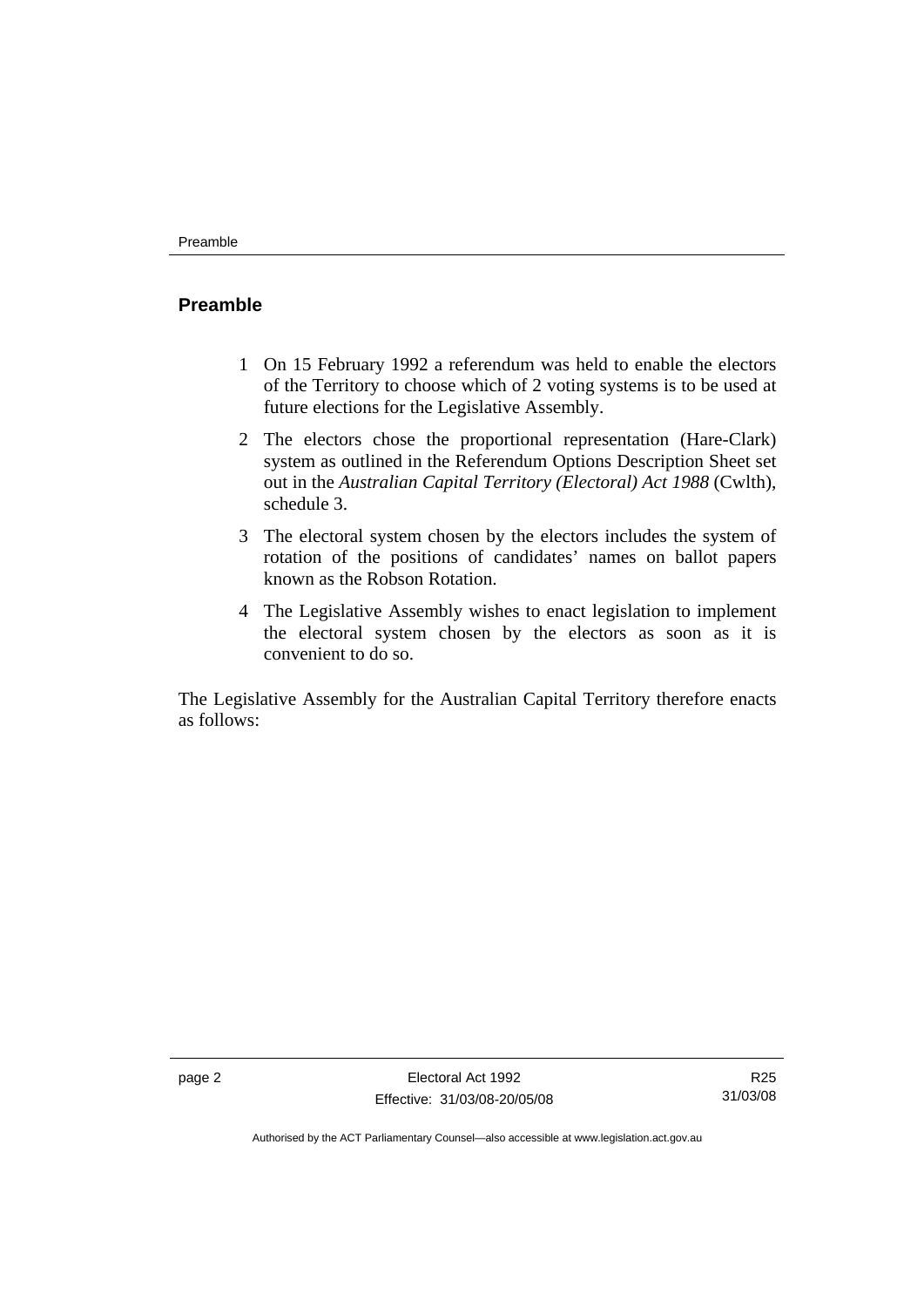# <span id="page-20-0"></span>**Part 1** Preliminary

# **1 Name of Act**

This Act is the *Electoral Act 1992*.

# **3 Dictionary**

The dictionary at the end of this Act is part of this Act.

*Note 1* The dictionary at the end of this Act defines certain words and expressions used in this Act, and includes references (*signpost definitions*) to other words and expressions defined elsewhere in this Act or in other legislation.

> For example, the signpost definition '*electoral matter*—see section 4 (Meaning of *electoral matter*).' means that the expression 'electoral matter' is defined in that section and the definition applies to the entire Act.

*Note 2* A definition in the dictionary (including a signpost definition) applies to the entire Act unless the definition, or another provision of the Act, provides otherwise or the contrary intention otherwise appears (see *Legislation Act 2001*, s 155 and s 156 (1)).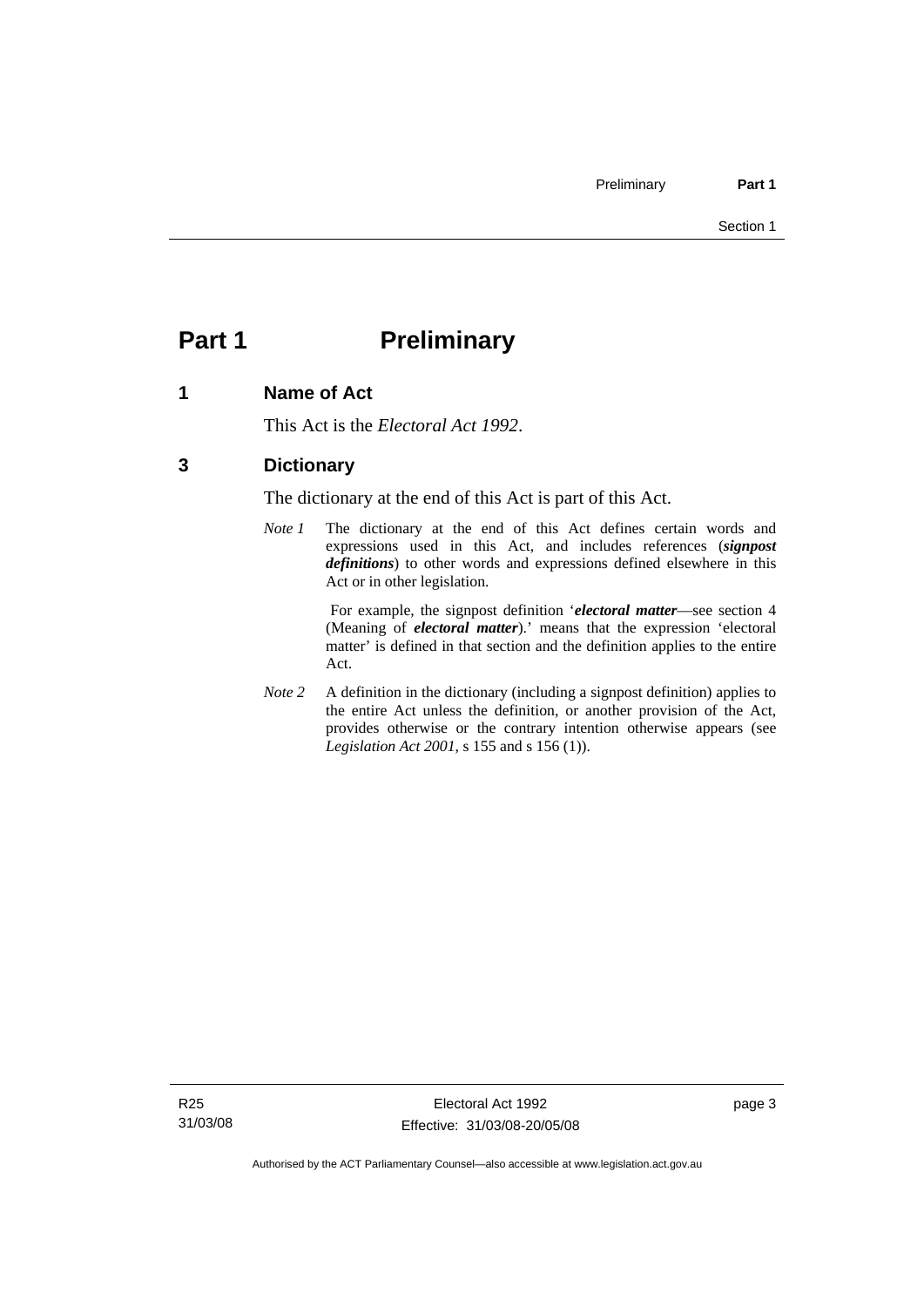### <span id="page-21-0"></span>**3A Offences against Act—application of Criminal Code etc**

Other legislation applies in relation to offences against this Act.

*Note 1 Criminal Code*

The Criminal Code, ch 2 applies to the following offences against this Act (see Code, pt 2.1):

section 143

The chapter sets out the general principles of criminal responsibility (including burdens of proof and general defences), and defines terms used for offences to which the Code applies (eg *conduct*, *intention*, *recklessness* and *strict liability*).

*Note 2 Penalty units* 

The Legislation Act, s 133 deals with the meaning of offence penalties that are expressed in penalty units.

### **4 Meaning of** *electoral matter*

- (1) In this Act, *electoral matter* is matter, in printed or electronic form, that is intended or likely to affect voting at an election.
- (2) Without limiting subsection (1), matter is taken to be intended or likely to affect voting at an election if it contains an express or implicit reference to, or comment on—
	- (a) the election; or
	- (b) the performance of the Government or Opposition, or a previous Government or Opposition; or
	- (c) the performance of an MLA or former MLA; or
	- (d) the performance of a political party, candidate or group of candidates in the election; or
	- (e) an issue submitted to, or otherwise before, the electors in relation to the election.

R25 31/03/08

Authorised by the ACT Parliamentary Counsel—also accessible at www.legislation.act.gov.au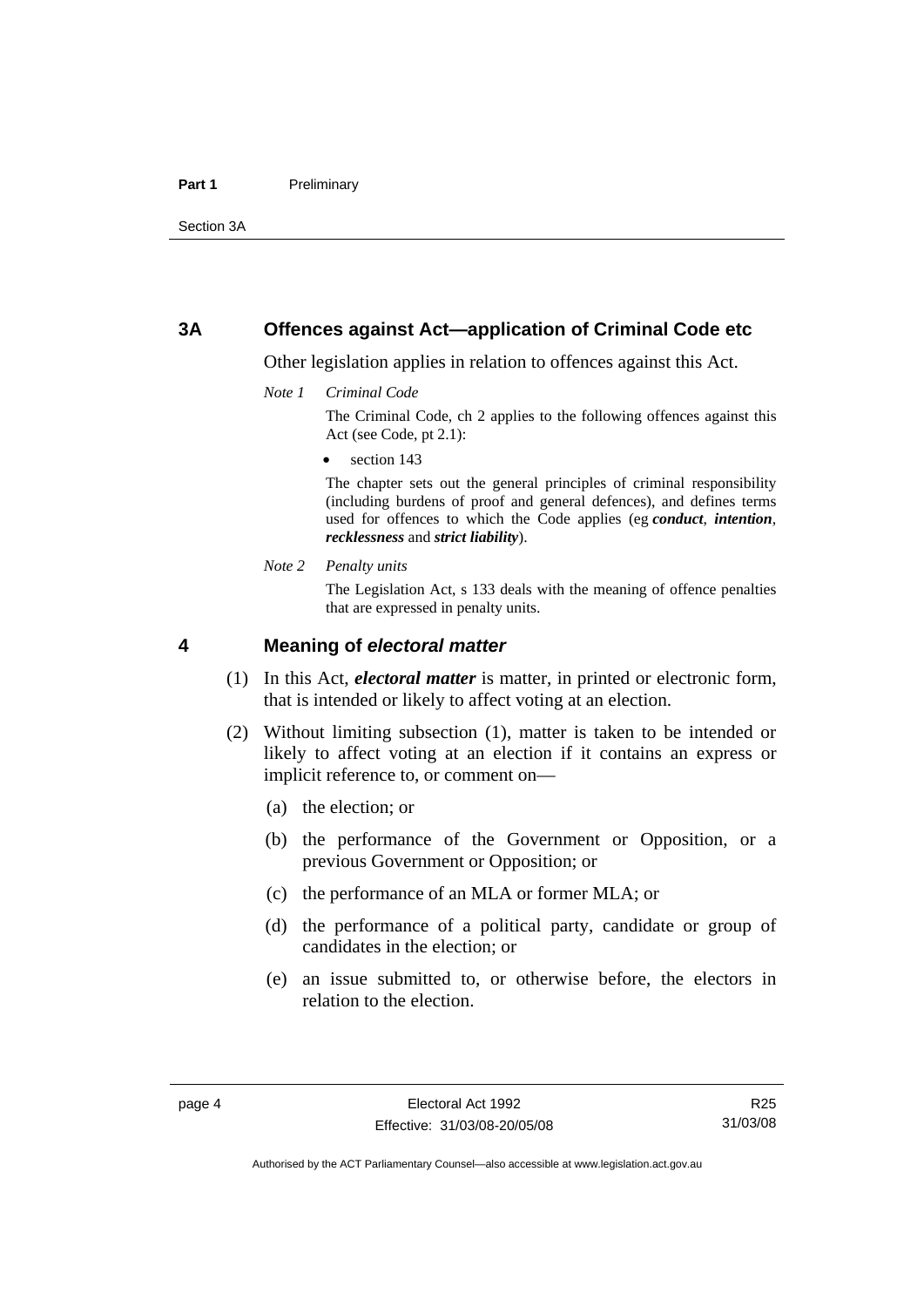# <span id="page-22-0"></span>**4A Meaning of** *available for public inspection*

If a provision of this Act requires the commissioner to make a document, a copy of a document or a register available for public inspection, the commissioner must make the document, a copy or register available for inspection by members of the public at the commissioner's office during ordinary business hours.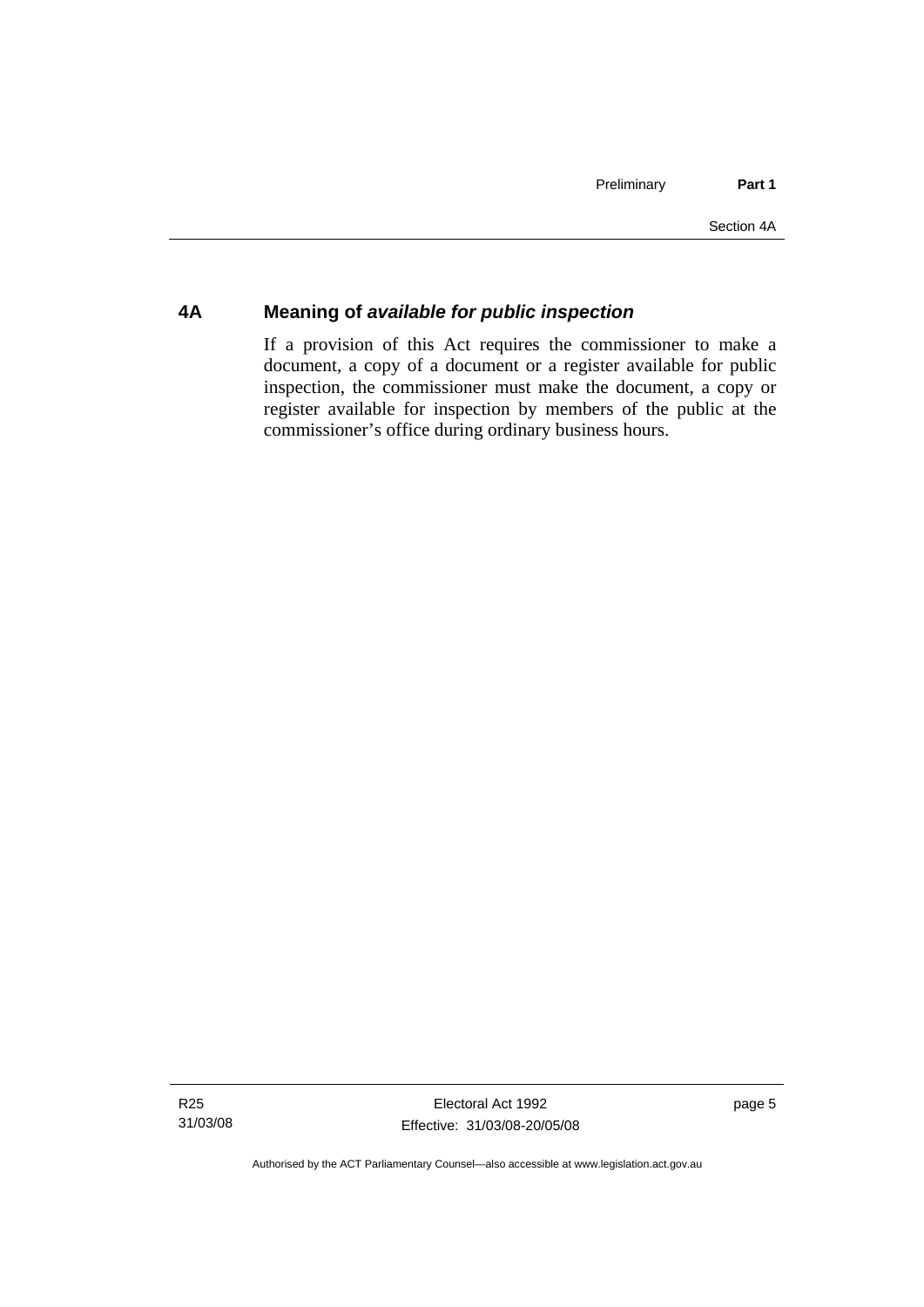# <span id="page-23-0"></span>**Part 2 Australian Capital Territory Electoral Commission**

# **Division 2.1 Establishment, functions and powers of electoral commission**

# **5 Establishment**

The Australian Capital Territory Electoral Commission is established.

# **6 Constitution of commission**

The electoral commission consists of—

- (a) the chairperson; and
- (b) the commissioner; and
- (c) 1 other member.

# **7 Functions of electoral commission**

- (1) The electoral commission has the following functions:
	- (a) to advise the Minister on matters relating to elections;
	- (b) to consider, and report to the Minister on, matters relating to elections referred to it by the Minister;
	- (c) to promote public awareness of matters relating to elections and the Assembly by conducting education and information programs and by any other means it chooses;
	- (d) to provide information and advice on matters relating to elections to the Assembly, the Executive, the head of any administrative unit of the public service, Territory authorities, political parties, MLAs and candidates at elections;

R25 31/03/08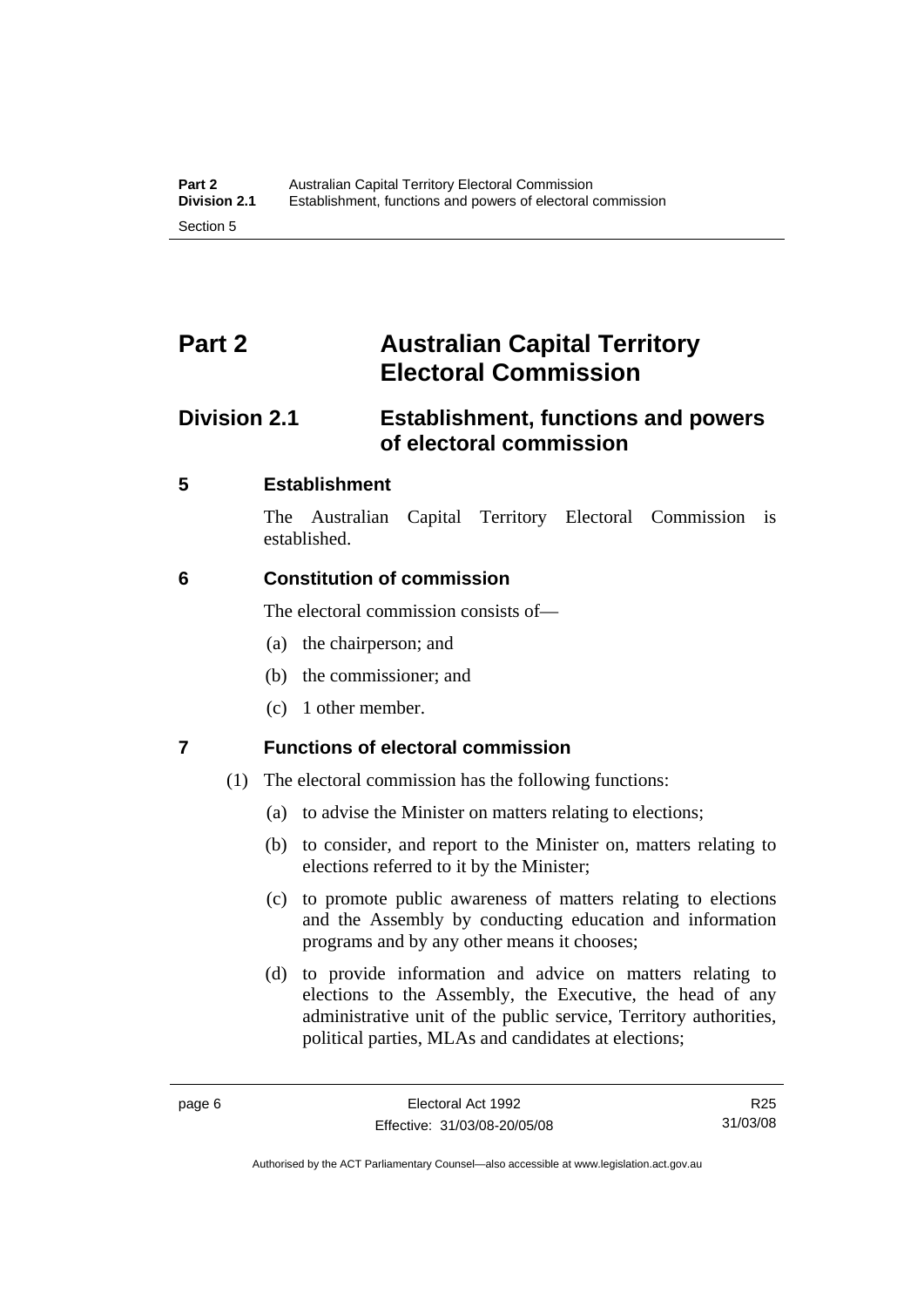- <span id="page-24-0"></span> (e) to conduct and promote research into matters relating to elections or other matters relating to its functions;
- (f) to publish material on matters relating to its functions;
- (g) to provide, on payment of the determined fee (if any), goods and services to persons or organisations, to the extent that it is able to do so by using information or material in its possession or expertise acquired in the exercise of its functions;
- (h) to conduct ballots for prescribed persons and organisations;
- (i) to exercise any other function given to it under this Act or another Territory law.
- *Note* A provision of a law that gives an entity (including a person) a function also gives the entity powers necessary and convenient to exercise the function (see *Legislation Act 2001*, s 196 and dict, pt 1, def of *entity*).
- (2) The commission may exercise any of its functions under subsection (1) (a) to (f) in conjunction with the Australian Electoral Commission.
- (3) In this section:

*election* includes a referendum and any other ballot.

### **8 Determination of fees**

- (1) The electoral commission may, in writing, determine fees for this Act.
	- *Note* The *Legislation Act 2001* contains provisions about the making of determinations and regulations relating to fees (see pt 6.3).
- (2) A determination is a disallowable instrument.
	- *Note* A disallowable instrument must be notified, and presented to the Legislative Assembly, under the *Legislation Act 2001*.

page 7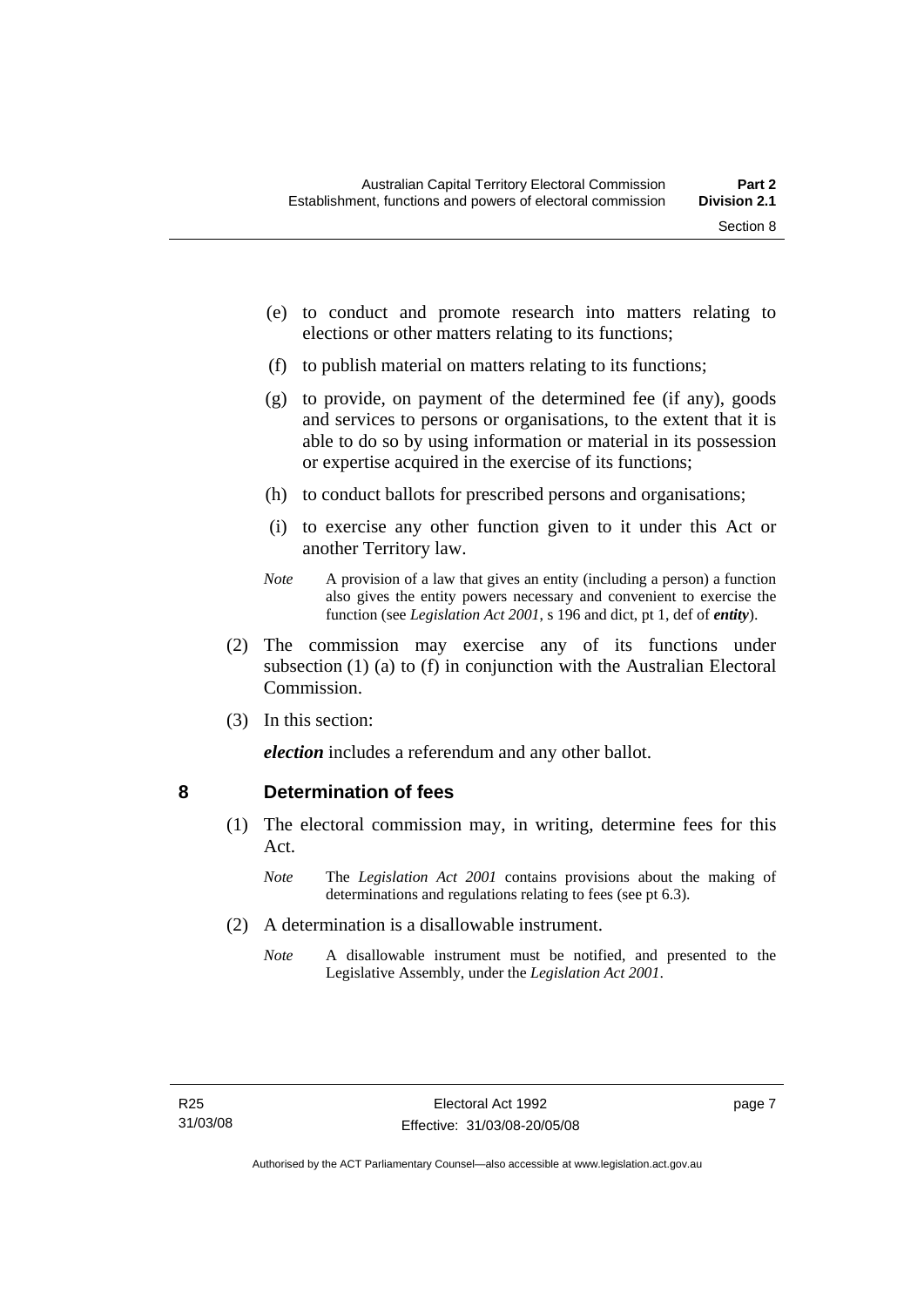# <span id="page-25-0"></span>**10 Electoral commission's annual report**

The electoral commission is a public authority for the *Annual Reports (Government Agencies) Act 2004*.

### **10A Special reports by electoral commission**

- (1) The electoral commission may give to the Minister a report on anything relating to elections, referendums or other ballots.
- (2) If the Minister receives a report that is expressed to be given to the Minister under subsection (1), the Minister must present a copy of the report to the Legislative Assembly within 6 sitting days after the day the Minister receives it.

# **Division 2.2 Members of electoral commission**

# **11 Meaning of** *member* **for div 2.2**

In this division:

*member* means a member of the electoral commission, other than the commissioner.

### **12 Appointment of members**

- (1) The Executive may appoint the members.
	- *Note* For the making of appointments (including acting appointments), see the Legislation Act, pt 19.3.
- (2) An appointment is a disallowable instrument.
	- *Note* A disallowable instrument must be notified, and presented to the Legislative Assembly, under the Legislation Act.
- (3) Before a person is appointed as a member, the Minister must consult the following people about the proposed appointment:
	- (a) the leader of each political party represented in the Legislative Assembly;

Authorised by the ACT Parliamentary Counsel—also accessible at www.legislation.act.gov.au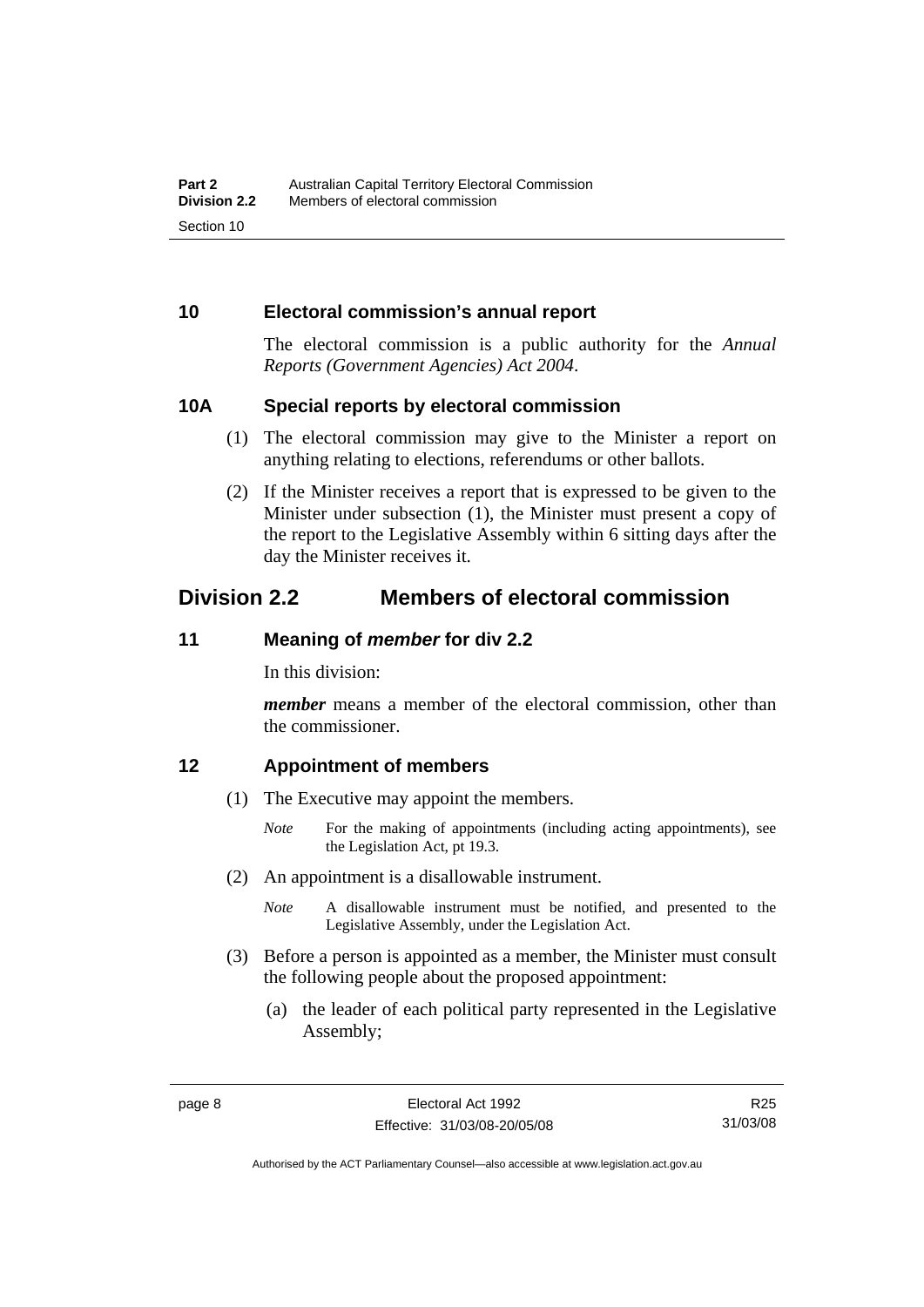- 
- <span id="page-26-0"></span> (b) each member of the Legislative Assembly who is not a member of a political party represented in the Legislative Assembly.

# **12A Eligibility for appointment as member**

The Executive must not appoint a person as a member if the person—

- (a) is or has, in the 10 years immediately before the day of the proposed appointment, been a member of—
	- (i) the Legislative Assembly; or
	- (ii) the Parliament of the Commonwealth; or
	- (iii) the legislature of a State or another Territory; or
- (b) is or has, in the 5 years immediately before the day of the proposed appointment, been a member of—
	- (i) a registered party; or
	- (ii) a political party registered under a law of the Commonwealth, a State or another Territory; or
	- (iii) a political party.

# **12B Eligibility for appointment as chairperson**

- (1) The Executive may appoint a person as the chairperson of the electoral commission only if the person—
	- (a) is or has been a judge; or
	- (b) has been a justice of the High Court; or
	- (c) has been a chief executive of an administrative unit; or
	- (d) has been a chief executive officer (however described) of a territory instrumentality; or
	- (e) has been a statutory office-holder; or

page 9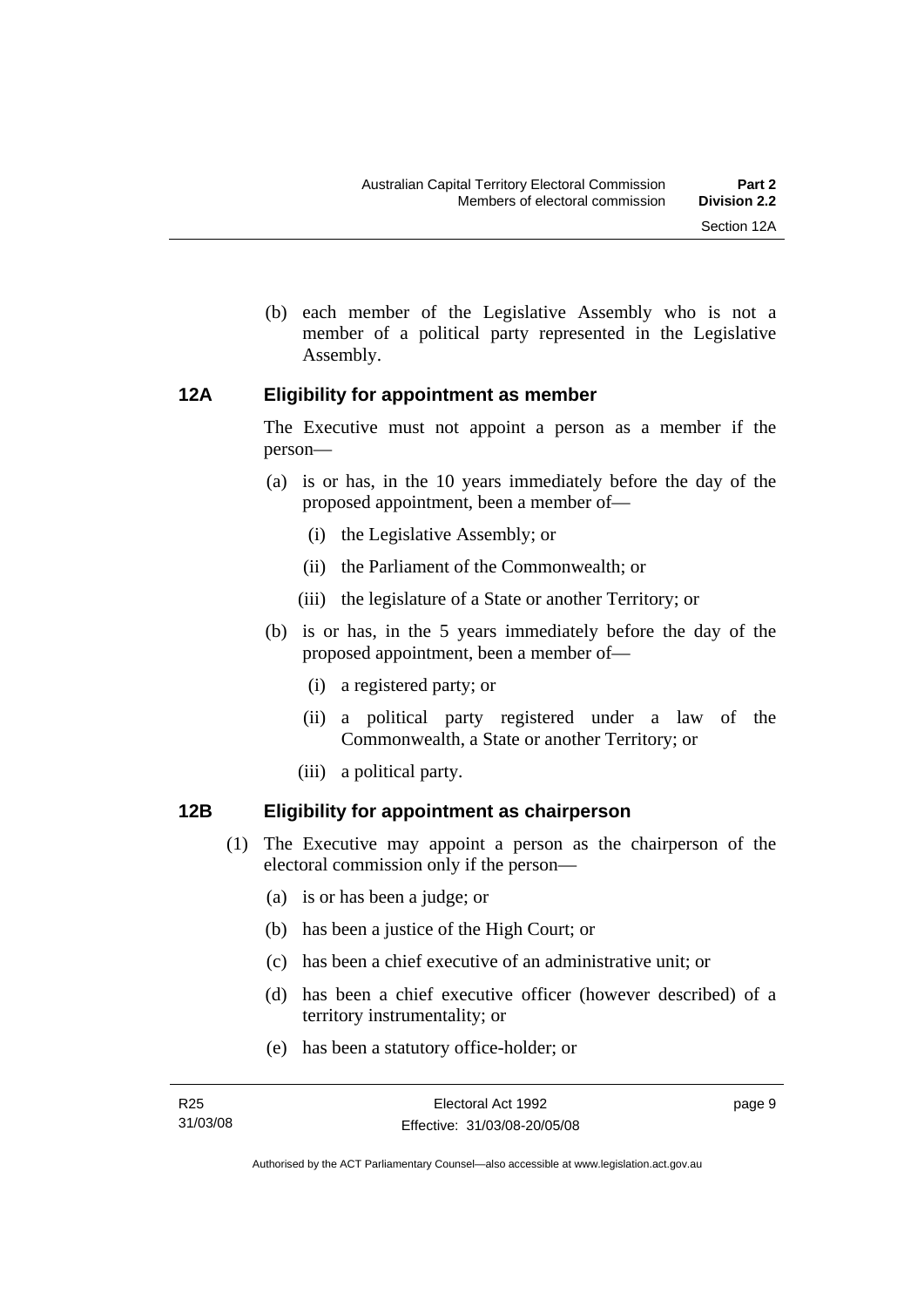- (f) has been a Commonwealth agency head; or
- (g) has been a member of—
	- (i) the electoral commission; or
	- (ii) an authority of the Commonwealth, a State or another Territory that the Executive is satisfied corresponds to the electoral commission; or
- (h) is a person who—
	- (i) is a lawyer; and
	- (ii) has been a lawyer for at least 5 years; and
	- (iii) the Executive is satisfied has held a senior position in the legal profession; or
- (i) is a person who the Executive is satisfied—
	- (i) has held, for at least 5 years, a senior position—
		- (A) as an academic; or
		- (B) in business; or
		- (C) in a profession; and
	- (ii) has the knowledge and experience to exercise the functions of chairperson.
- (2) In this section:

*Commonwealth agency head* means an agency head under the *Public Service Act 1999* (Cwlth), section 7 (Interpretation).

*Note* The *Public Service Act 1999* (Cwlth), s 7, defines *agency head* as—

- (a) the secretary of a department; or
- (b) the head of an executive agency; or
- (c) the head of a statutory agency.

R25 31/03/08

Authorised by the ACT Parliamentary Counsel—also accessible at www.legislation.act.gov.au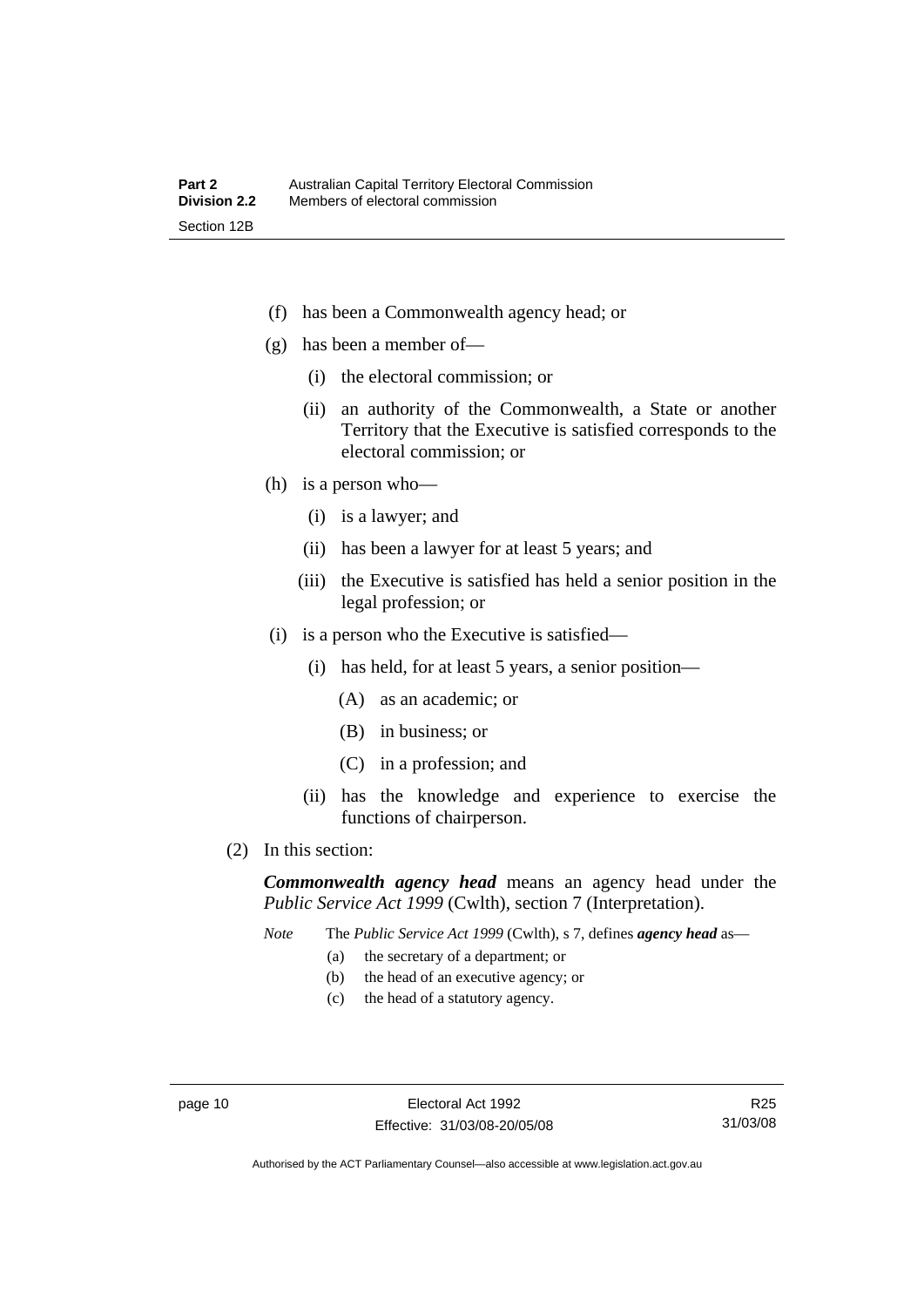# <span id="page-28-0"></span>**13 Term of appointment of members**

A member must be appointed for a term of not longer than 5 years.

*Note* A person may be reappointed to a position if the person is eligible to be appointed to the position (see *Legislation Act 2001*, s 208 and dict, pt 1, def of *appoint*).

# **14 Conditions of appointment of members generally**

A member holds the position on the conditions not provided by this Act or another Territory law that are decided by the Minister.

### **15 Leave of absence**

The Minister may grant a member leave of absence on the terms and conditions about remuneration and otherwise that the Minister determines.

# **17 Suspension or ending of appointment of members**

- (1) The Executive may suspend a member from duty for misbehaviour or physical or mental incapacity.
- (2) On the first sitting day after the day when a member is suspended, the Minister shall present a statement of the reasons for the suspension to the Legislative Assembly.
- (3) If, within 7 sitting days after a statement is presented in accordance with subsection (2), the Legislative Assembly passes a resolution requiring the Executive to end the appointment of the member to whom the statement relates, the Executive shall end the appointment of that member.
- $(4)$  If—
	- (a) the Minister does not present a statement in accordance with subsection (2); or

page 11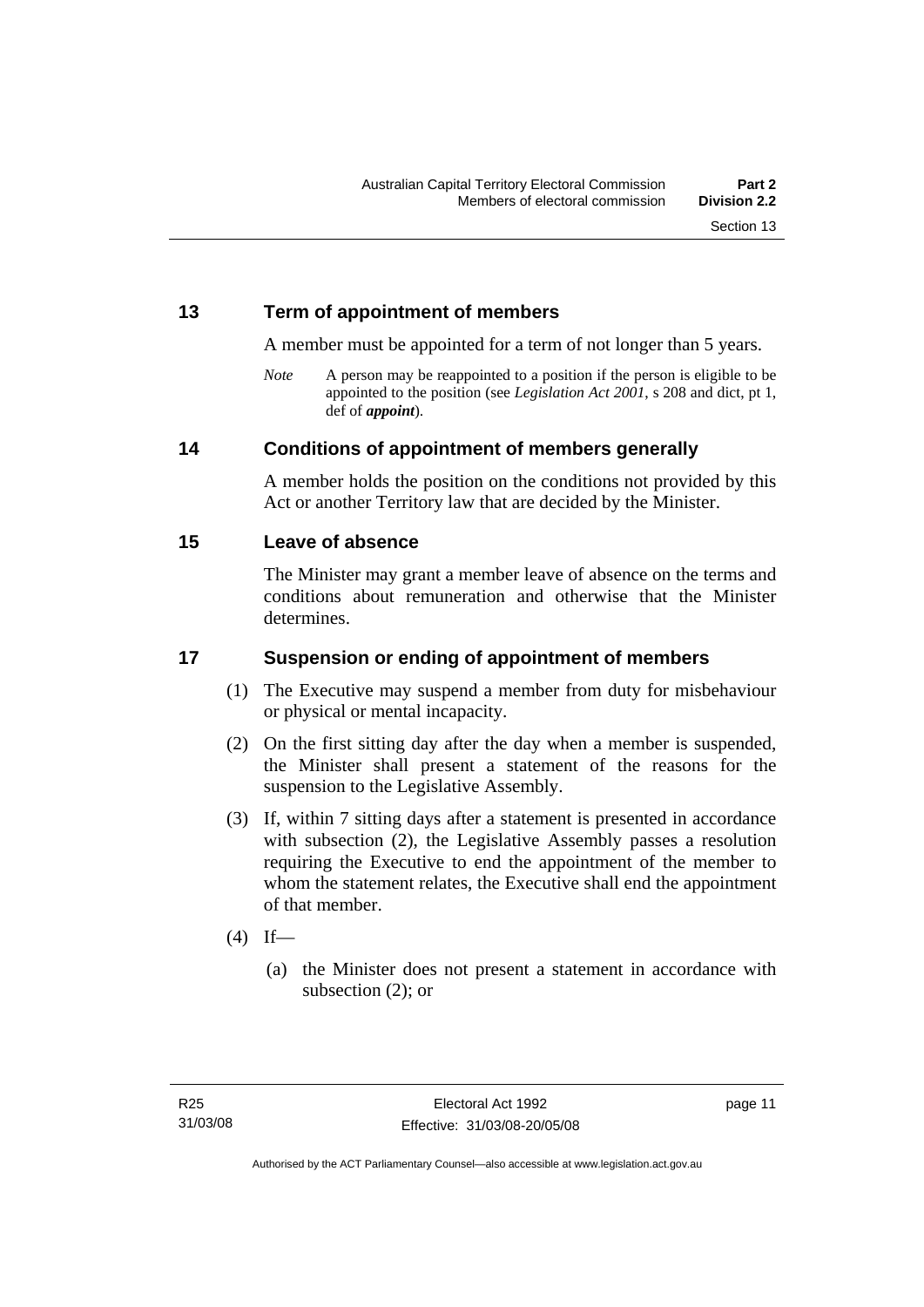<span id="page-29-0"></span> (b) the Legislative Assembly does not pass a resolution in accordance with subsection (3);

the member who is suspended shall resume his or her duties.

- (5) A member who is suspended from duty is entitled to be paid remuneration and allowances as a member during the suspension.
- (6) The Executive shall end the appointment of a member if the member—
	- (a) is absent without leave granted under section 15 from 3 consecutive meetings of the electoral commission; or
	- (b) contravenes section 21 without reasonable excuse; or
	- (c) is convicted of an offence in Australia or elsewhere punishable by imprisonment for 12 months or longer.
	- *Note* A member's appointment also ends if the member resigns (see *Legislation Act 2001*, s 210).

# **Division 2.3 Meetings**

### **19 Procedure**

- (1) The chairperson may call a meeting of the electoral commission.
- (2) The chairperson shall call the meetings of the electoral commission necessary for the efficient conduct of its functions.
- (3) At a meeting, 2 members constitute a quorum.
- (4) The chairperson shall preside at all meetings at which he or she is present.
- (5) If the chairperson is not present at a meeting, the commissioner shall preside.
- (6) Questions arising at a meeting shall be determined by a majority of the votes of the members present and voting.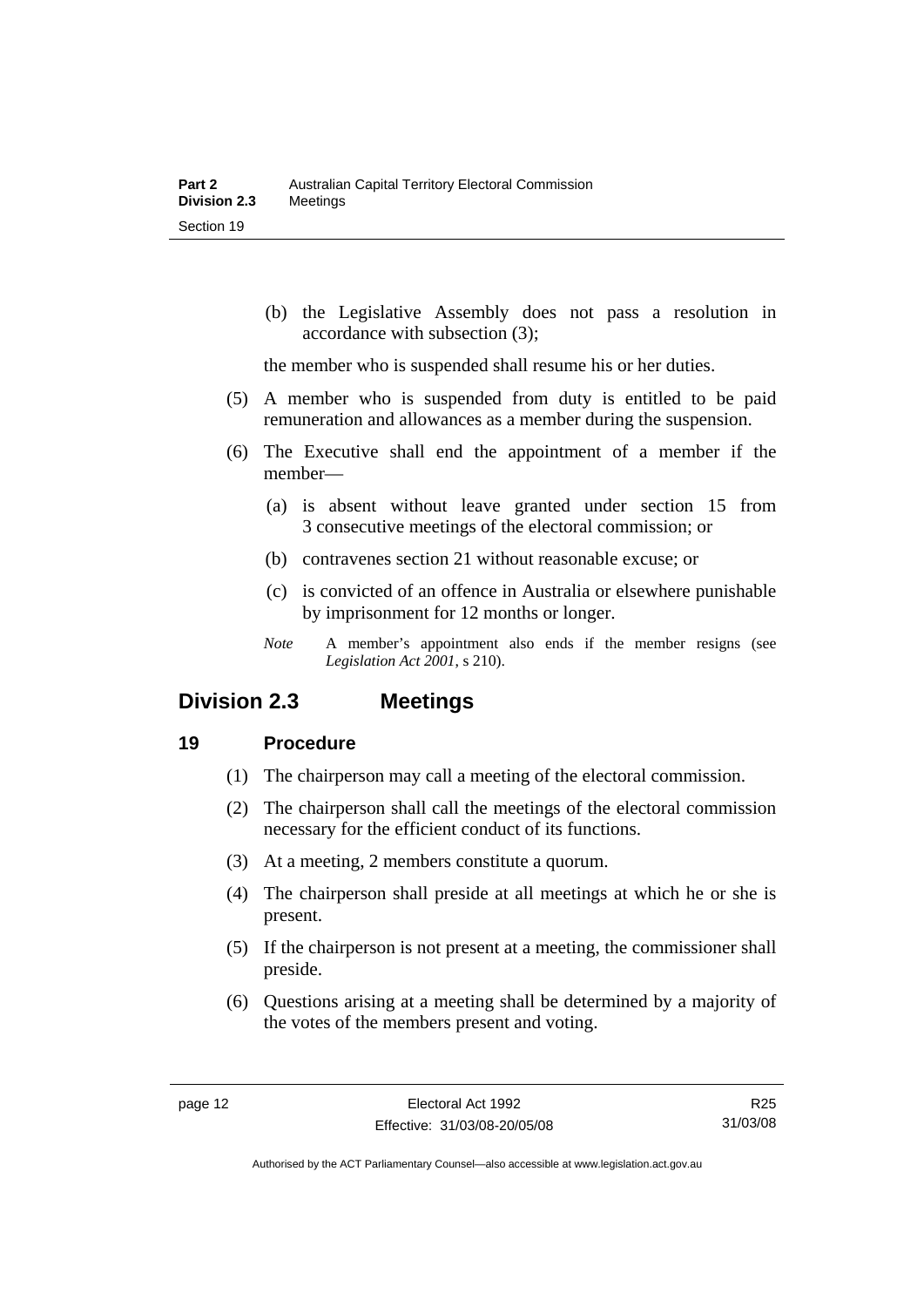- <span id="page-30-0"></span> (7) The member presiding at a meeting has a deliberative vote, and in the event of an equality of votes, has a casting vote.
- $(8)$  If—
	- (a) only 2 members are present at a meeting; and
	- (b) those members differ in opinion on a matter, other than a matter because of which the third member is absent because of section 21;

the determination of the matter shall be postponed until the next meeting.

- (9) The electoral commission may regulate the conduct of proceedings at its meetings as it considers appropriate.
- (10) The electoral commission may inform itself on any matter in the way it considers appropriate.

# **20 Delegation by electoral commission**

- (1) The electoral commission may delegate the commission's functions under this Act or another Territory law to—
	- (a) the commissioner; or
	- (b) an officer or a member of the commission's staff.
- (2) However, the electoral commission must not delegate its functions under part 4 (Electorates) or part 15 (Review of decisions).
	- *Note* For the making of delegations and the exercise of delegated functions, see *Legislation Act 2001*, pt 19.4.

# **21 Disclosure of interests**

 (1) A member who has a direct or indirect pecuniary interest in a matter being considered or about to be considered by the electoral commission shall, as soon as possible after the relevant facts have come to the member's knowledge, disclose the nature of the interest at a meeting of the electoral commission.

page 13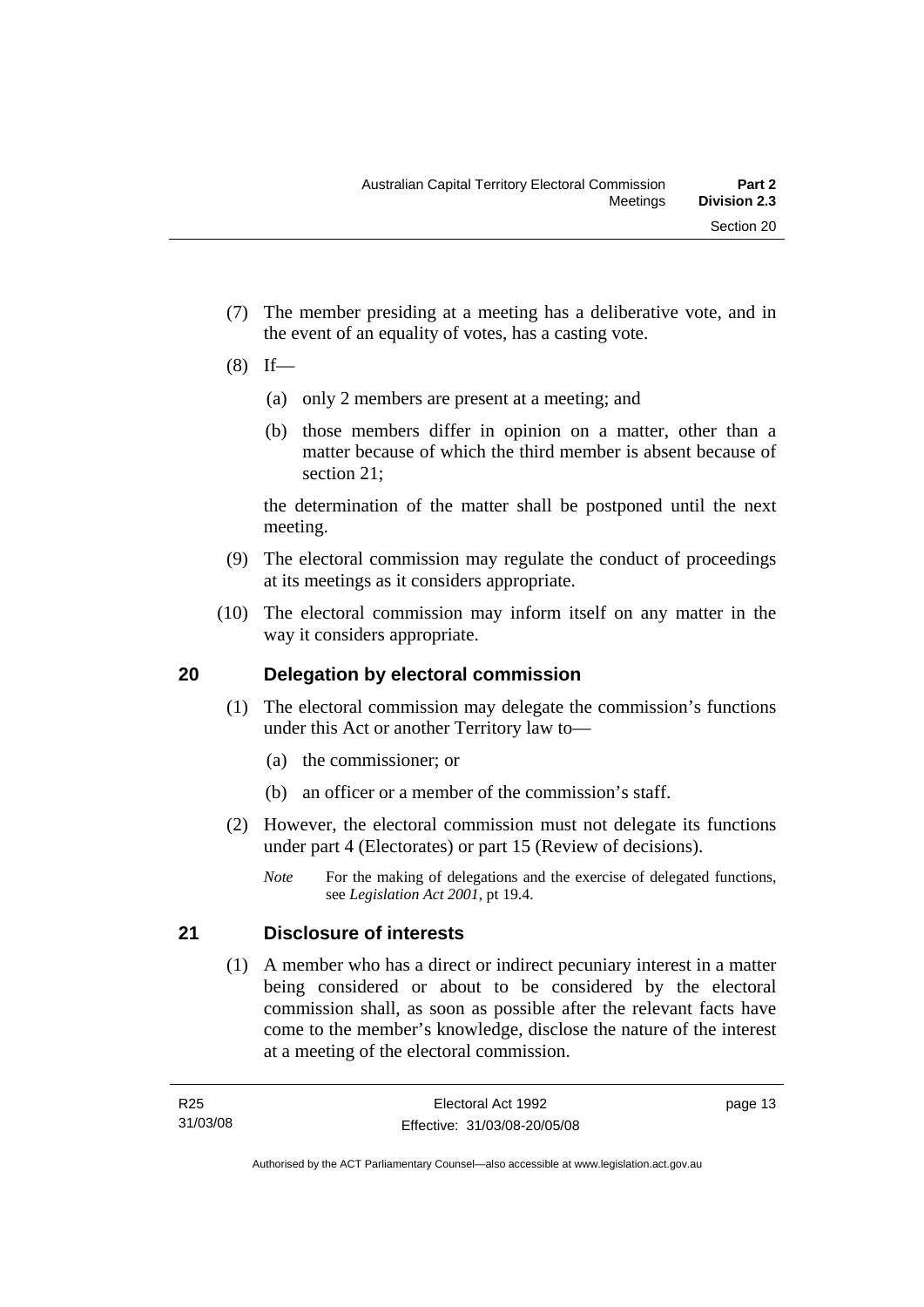- (2) The disclosure shall be recorded in the minutes of the meeting and, unless the electoral commission determines otherwise, the member shall not—
	- (a) be present during any deliberation of the electoral commission in relation to the matter; or
	- (b) take part in any decision of the electoral commission in relation to the matter.
- (3) The member shall not—
	- (a) be present during any deliberation of the electoral commission for the purpose of considering whether to make a determination under subsection (2) in relation to that member; or
	- (b) take part in the making by the electoral commission of such a determination.
- (4) A member is not to be taken to have an interest in a matter only because the member is entitled to vote in a general election of members of the Legislative Assembly.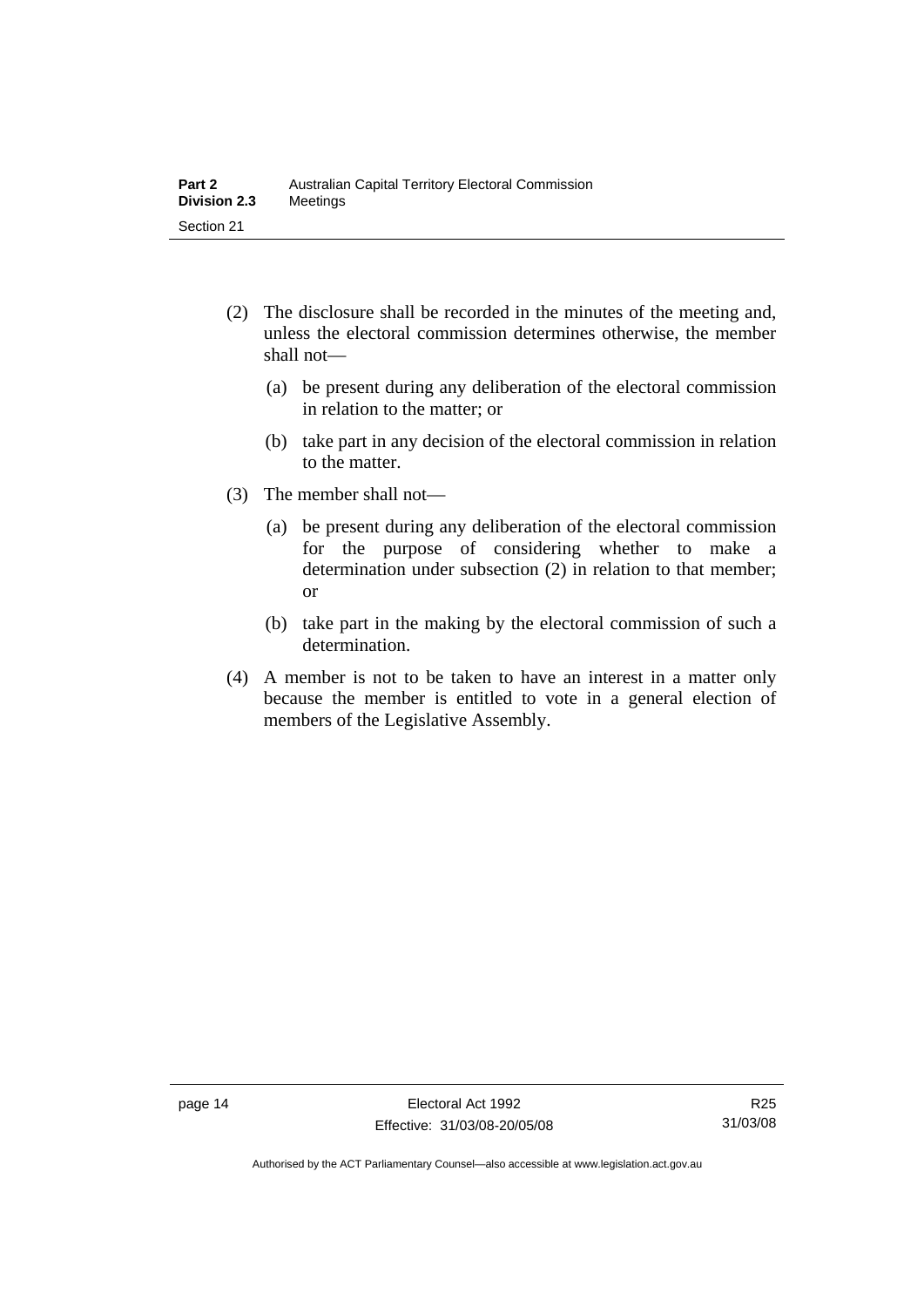# <span id="page-32-0"></span>**Part 3 Electoral commissioner and staff of electoral commission**

# **Division 3.1 Electoral commissioner**

# **22 Appointment**

- (1) The Executive may appoint a person to be the Electoral Commissioner.
	- *Note* For the making of appointments (including acting appointments), see *Legislation Act 2001*, pt 19.3.
- (2) Before a person is appointed as the commissioner, the Minister shall consult—
	- (a) the leader of each political party represented in the Legislative Assembly; and
	- (b) all members of the Legislative Assembly who are not also members of such a party;

about the proposed appointment.

- (3) An appointment under subsection (1) is a disallowable instrument.
	- *Note* A disallowable instrument must be notified, and presented to the Legislative Assembly, under the *Legislation Act 2001*.

# **23 Functions of commissioner etc**

- (1) The commissioner is the chief executive officer of the electoral commission.
- (2) The commissioner has the functions given to the commissioner under this Act or another Territory law.
	- *Note* A provision of a law that gives an entity (including a person) a function also gives the entity powers necessary and convenient to exercise the function (see *Legislation Act 2001*, s 196 and dict, pt 1, def of *entity*).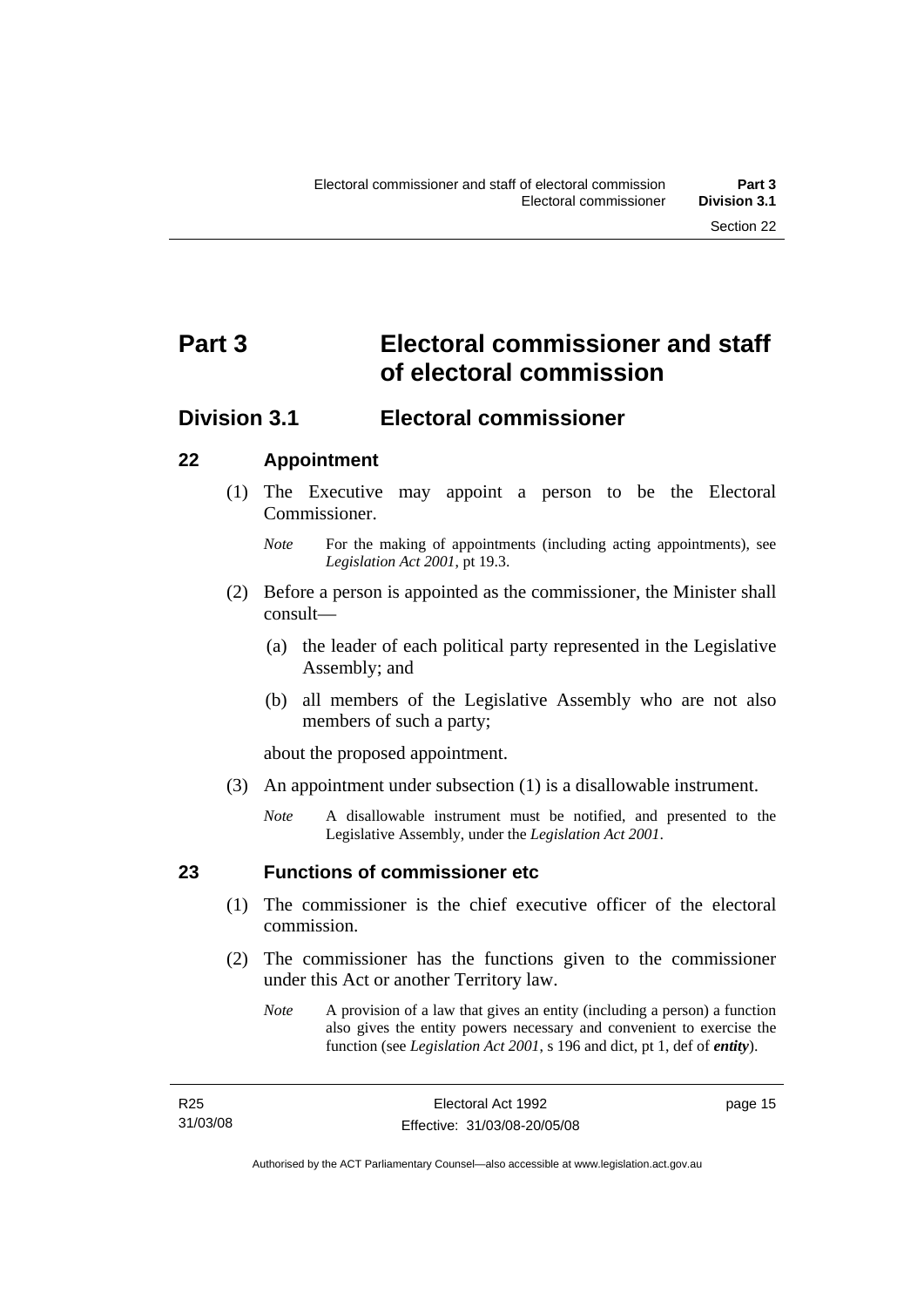<span id="page-33-0"></span> (3) The commissioner may give written directions to officers and members of the staff of the electoral commission in relation to the exercise of their functions under this Act or another Territory law.

# **24 Delegation by commissioner**

- (1) The commissioner may delegate the commissioner's functions under this Act or another Territory law to an officer or a member of the staff of the electoral commission.
	- *Note* For the making of delegations and the exercise of delegated functions, see *Legislation Act 2001*, pt 19.4.
- (2) However, the commissioner must not delegate the commissioner's functions under part 4 (Electorates).

# **25 Term of appointment of commissioner**

The commissioner must be appointed for a term of not longer than 5 years.

*Note* A person may be reappointed to a position if the person is eligible to be appointed to the position (see *Legislation Act 2001*, s 208 and dict, pt 1, def of *appoint*).

### **26 Conditions of appointment of commissioner generally**

- (1) The commissioner holds the position on the conditions not provided by this Act or another Territory law that are decided by the Minister.
- (2) The commissioner may hold any other position that is compatible with the exercise of his or her functions as commissioner.

### **27 Leave of absence**

The Minister may grant the commissioner leave of absence on the terms and conditions about remuneration and otherwise that the Minister determines.

R25 31/03/08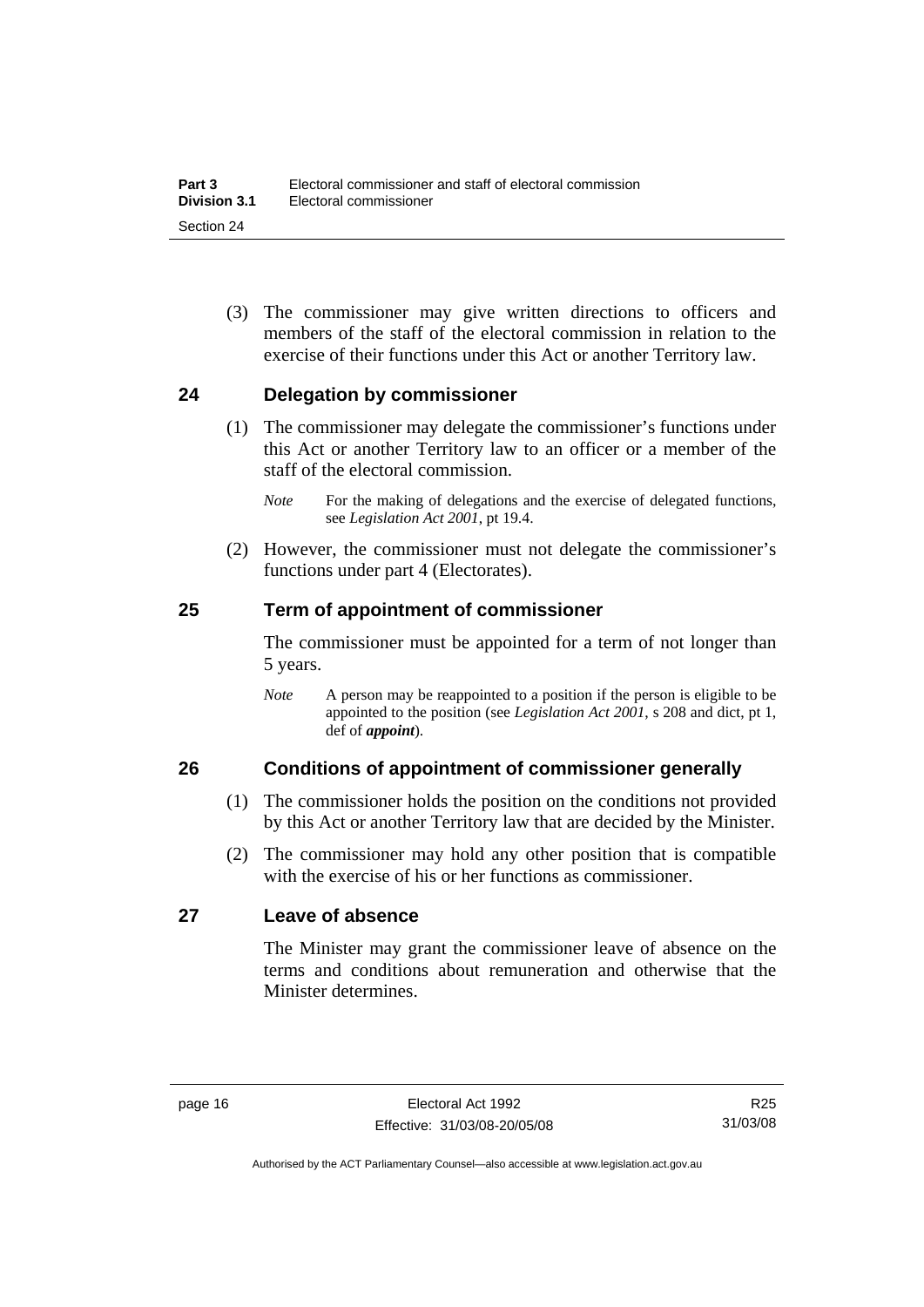### <span id="page-34-0"></span>**29 Suspension or ending of appointment of commissioner**

- (1) The Executive may suspend the commissioner from duty for misbehaviour or physical or mental incapacity.
- (2) On the first sitting day after the day when the commissioner is suspended, the Minister shall present a statement of the reasons for the suspension to the Legislative Assembly.
- (3) If, within 7 sitting days after a statement is presented in accordance with subsection (2), the Legislative Assembly passes a resolution requiring the Executive to end the appointment of the commissioner, the Executive shall end the appointment of the commissioner.
- $(4)$  If—
	- (a) the Minister does not present a statement in accordance with subsection (2); or
	- (b) the Legislative Assembly does not pass a resolution in accordance with subsection (3);

the commissioner shall resume his or her duties.

- (5) The commissioner is entitled to be paid remuneration and allowances during any suspension.
- (6) The Executive shall end the appointment of the commissioner if he or she—
	- (a) is absent without leave granted under section 27 from 3 consecutive meetings of the commission; or
	- (b) contravenes section 21 without reasonable excuse; or
	- (c) is convicted of an offence in Australia or elsewhere punishable by imprisonment for 12 months or longer.
	- *Note* A person's appointment also ends if the person resigns (see *Legislation Act 2001*, s 210).

page 17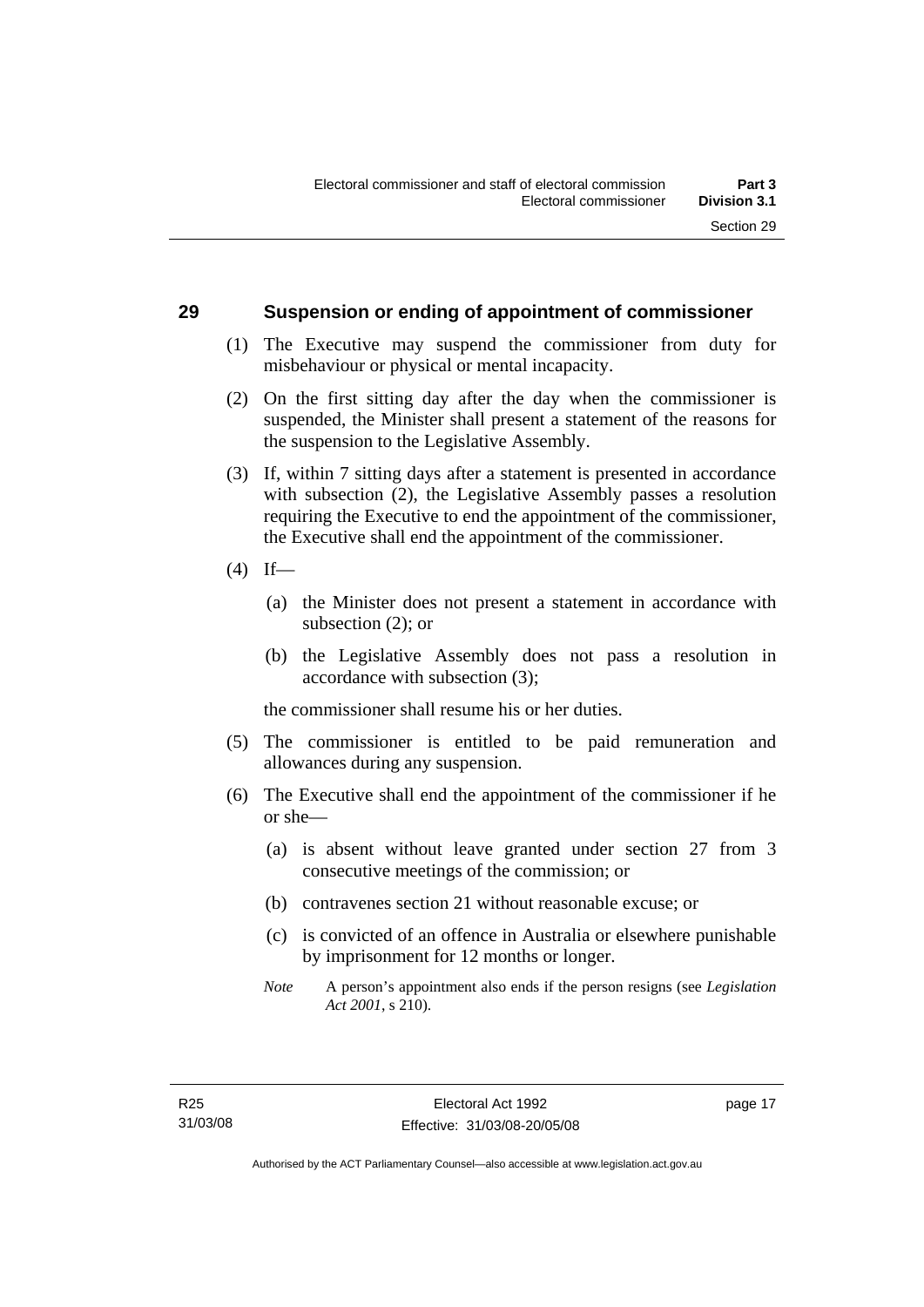# <span id="page-35-0"></span>**Division 3.2 Staff of electoral commission**

### **31 Staff**

- (1) The staff assisting the commissioner shall be employed under the *Public Sector Management Act 1994*.
- (2) The *Public Sector Management Act 1994* applies in relation to the management of the staff assisting the commissioner.

# **32 Temporary staff and consultants**

- (1) The commissioner may, on behalf of the Territory—
	- (a) employ temporary staff; or
	- (b) engage consultants;

for this Act.

- (2) Temporary staff shall be employed on terms and conditions determined from time to time by the electoral commission after consultation with the Executive.
- (3) Consultants shall be engaged on terms and conditions determined from time to time by the electoral commission.
- (4) Nothing in this section in relation to the engagement of consultants is to be taken to give the commissioner or the commission a power to enter into a contract of employment.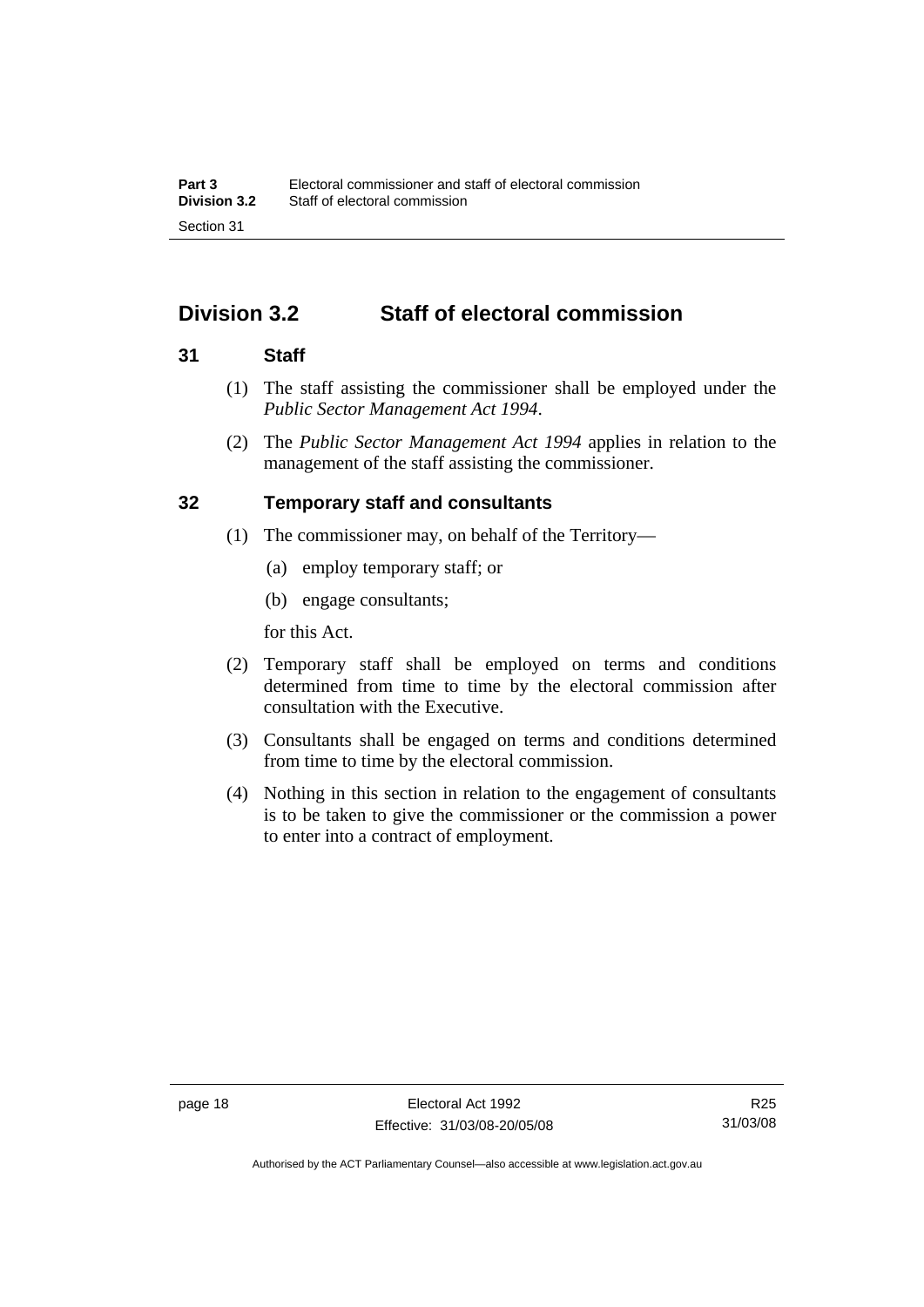## **33 Officers**

- (1) The commissioner may appoint an adult to be an officer for this Act, or any other Act under which the commissioner exercises a function.
	- *Note 1* For the making of appointments (including acting appointments), see *Legislation Act 2001*, pt 19.3.
	- *Note 2* In particular, a person may be appointed for a particular provision of a law (see *Legislation Act* 2001, s 7 (3)) and an appointment may be made by naming a person or nominating the occupant of a position (see s 207).
- (2) The officers so appointed include, but are not limited to, the following officers:
	- (a) the officer in charge of a polling place;
	- (b) the officer in charge of a scrutiny centre;
	- (c) an officer for the purposes of a poll or the scrutiny at an election.
- (3) A candidate is not entitled to be appointed as an officer, and an officer vacates office if he or she becomes a candidate.
- (4) The commissioner has all the powers of an officer and, in the exercise of such a power, is subject to the same obligations as an officer and, for this Act, shall be taken to be an officer.
- (5) Subject to the directions of the OIC, an officer at a polling place or scrutiny centre may exercise any of the powers of the OIC and in so doing shall, for this Act, be taken to be the OIC.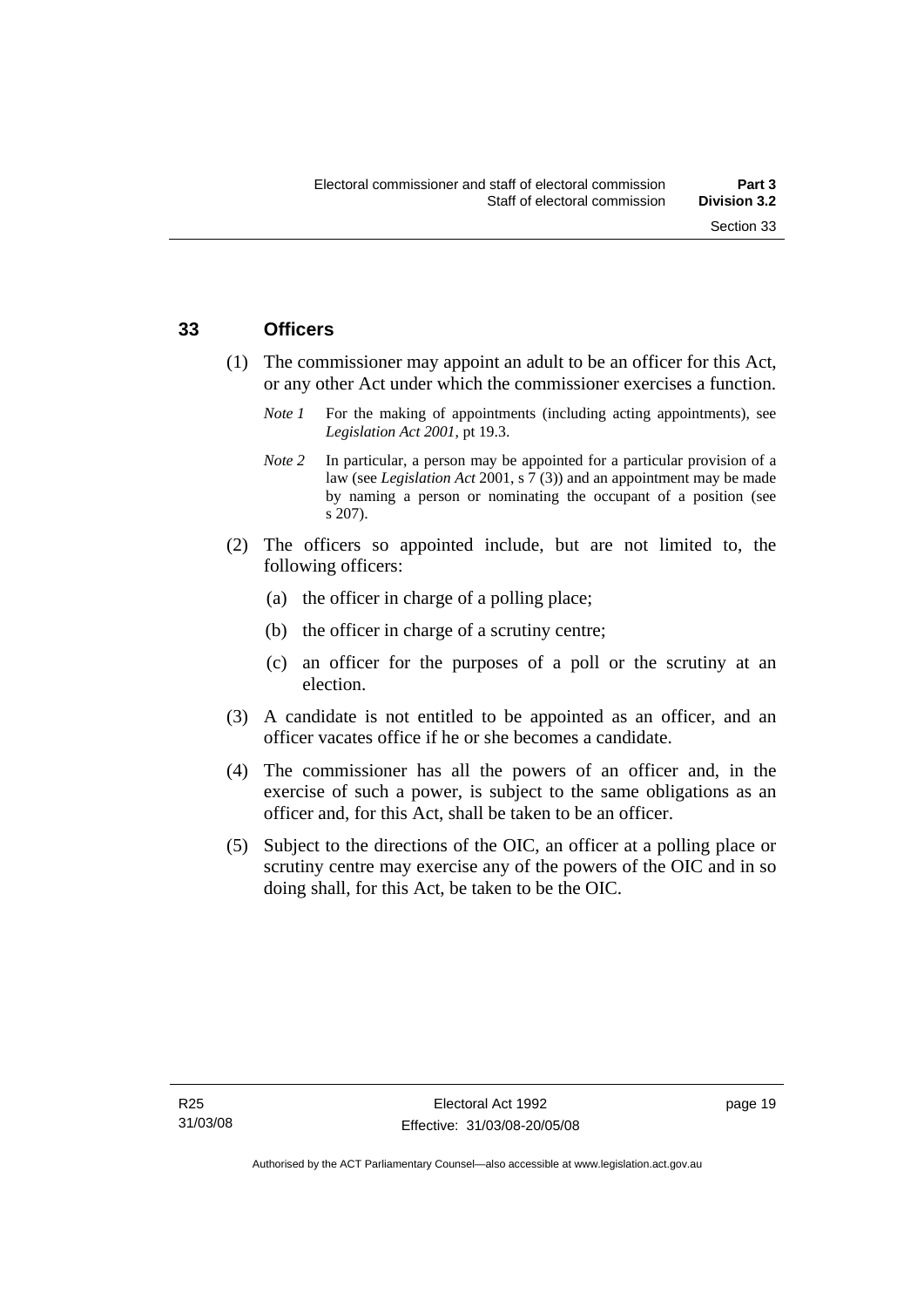#### **Part 4** Electorates

Section 34

# **Part 4 Electorates**

**34 Multimember electorates** 

- (1) The ACT shall be divided into 3 separate electorates.
- (2) Seven members of the Legislative Assembly shall be elected from 1 electorate.
- (3) Five members of the Legislative Assembly shall be elected from each of the other 2 electorates.

#### **35 Redistribution of electorates**

- (1) Subject to this part, the augmented commission shall redistribute electorates by determining—
	- (a) the name and boundaries of each electorate; and
	- (b) the number of members of the Legislative Assembly to be elected from each electorate.
- (2) A determination—
	- (a) must be in writing; and
	- (b) may be made only after any investigation under section 52 (Objections to augmented electoral commission's proposal) is finished.
- (3) A determination is a notifiable instrument.

*Note* A notifiable instrument must be notified under the *Legislation Act 2001*.

#### **36 Factors relevant to redistribution**

In making a redistribution of electorates, the augmented commission shall—

R25 31/03/08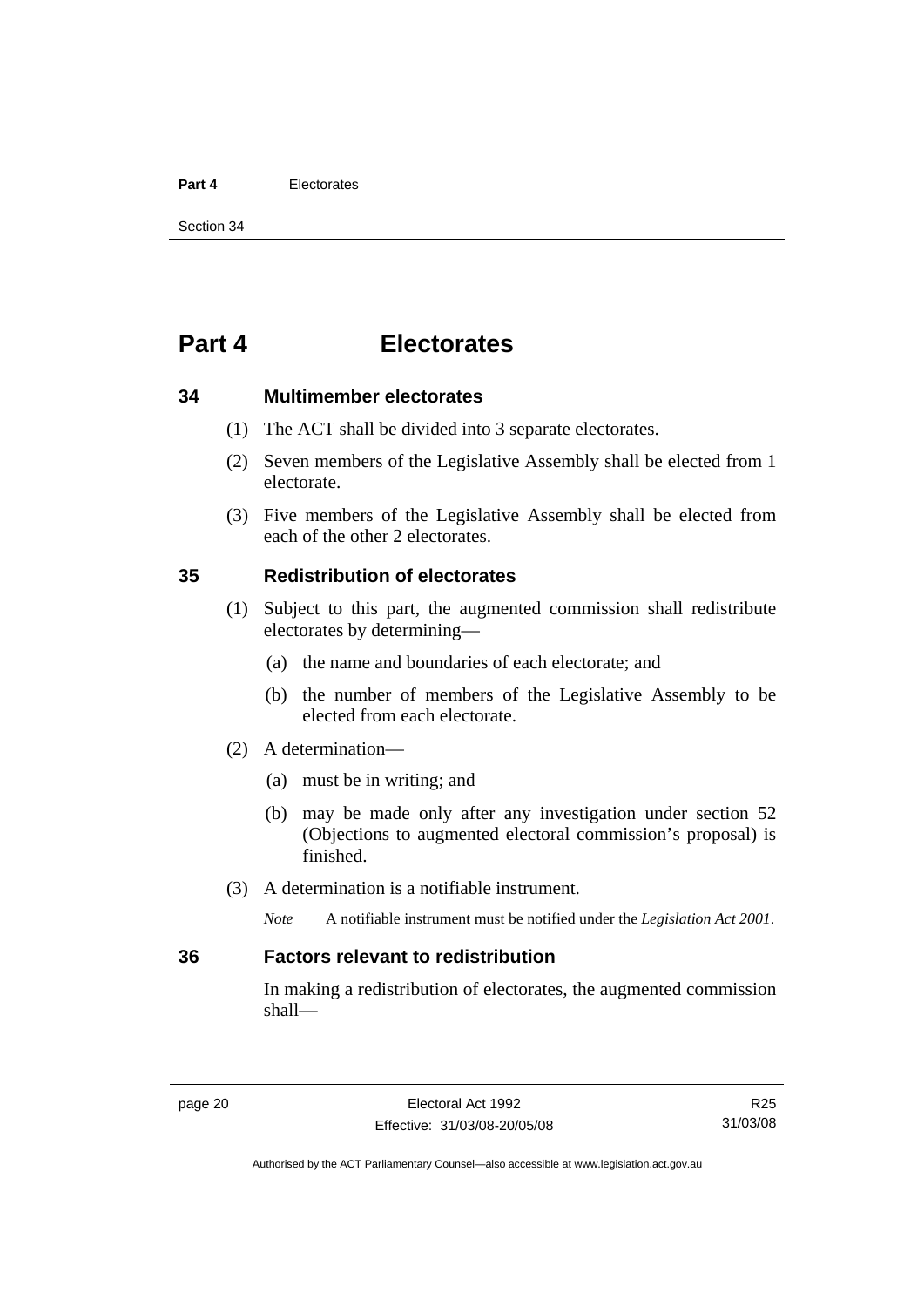- (a) ensure that the number of electors in an electorate immediately after the redistribution is within the range permitted by the *Australian Capital Territory (Self-Government) Act 1988*  (Cwlth), section 67D (2); and
- (b) endeavour to ensure, as far as practicable, that the number of electors in an electorate at the time of the next general election of members of the Legislative Assembly will not be greater than 105%, or less than 95%, of the expected quota for the electorate at that time ascertained in accordance with the formula set out in the *Australian Capital Territory (Self-Government) Act 1988* (Cwlth), section 67D (1); and
- (c) duly consider—
	- (i) the community of interests within each proposed electorate, including economic, social and regional interests; and
	- (ii) the means of communication and travel within each proposed electorate; and
	- (iii) the physical features and area of each proposed electorate; and
	- (iv) the boundaries of existing electorates; and
	- (v) the boundaries of divisions and sections fixed under the *Districts Act 2002*.

## **37 Timing of redistributions**

- (1) After each ordinary election, a redistribution process shall, subject to section 38—
	- (a) begin as soon as practicable after the beginning of the period of 2 years ending on the end of the 3rd Saturday in October in the year when the next ordinary election is due to be held; and
	- (b) be completed as soon as practicable.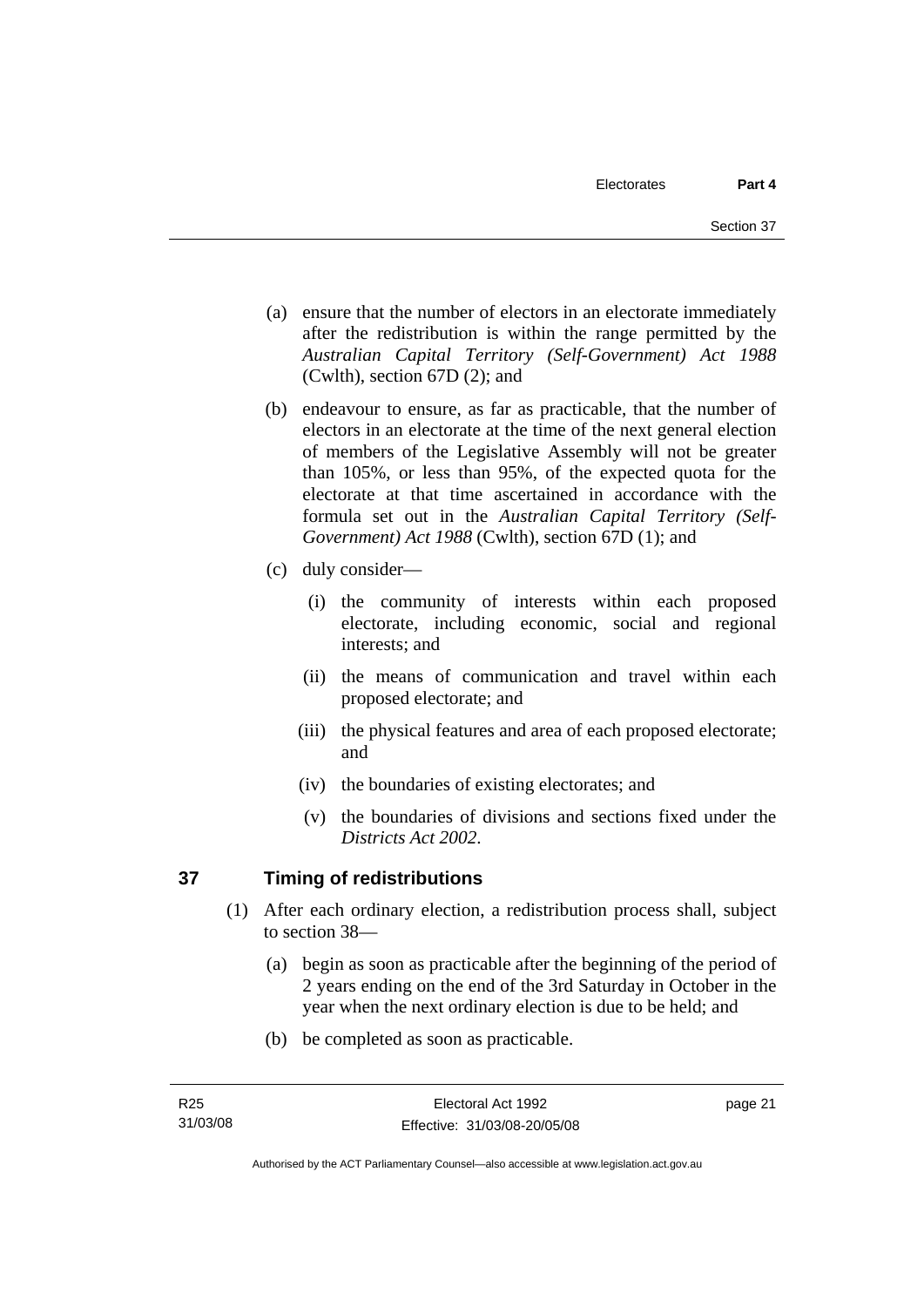- (2) For subsection (1), a redistribution process—
	- (a) begins when a redistribution committee is formed for the purposes of a redistribution; and
	- (b) ends when the redistribution of electorates is determined under section 35.

#### **38 Suspension of redistribution process—extraordinary elections**

(1) In this section:

#### *redistribution process*—see section 37.

- (2) If the election period for an extraordinary election begins during a redistribution process, no further action shall be taken under this Act in relation to the redistribution until after the election period.
- (3) If, in relation to a proposed redistribution, a notice under this part invited a response (however described) to be made within a particular period and that period had not ended when the election period for an extraordinary election begins—
	- (a) a further such notice shall be given as soon as practicable after the election period; and
	- (b) this Act applies in relation to any response made in accordance with the firstmentioned notice as if it had been made in accordance with the further notice.

#### **39 Redistribution committees**

- (1) The electoral commission must, in writing, establish redistribution committees for this part.
- (2) The establishment of a redistribution committee is a notifiable instrument.

*Note* A notifiable instrument must be notified under the *Legislation Act 2001*.

(3) A redistribution committee shall consist of—

Authorised by the ACT Parliamentary Counsel—also accessible at www.legislation.act.gov.au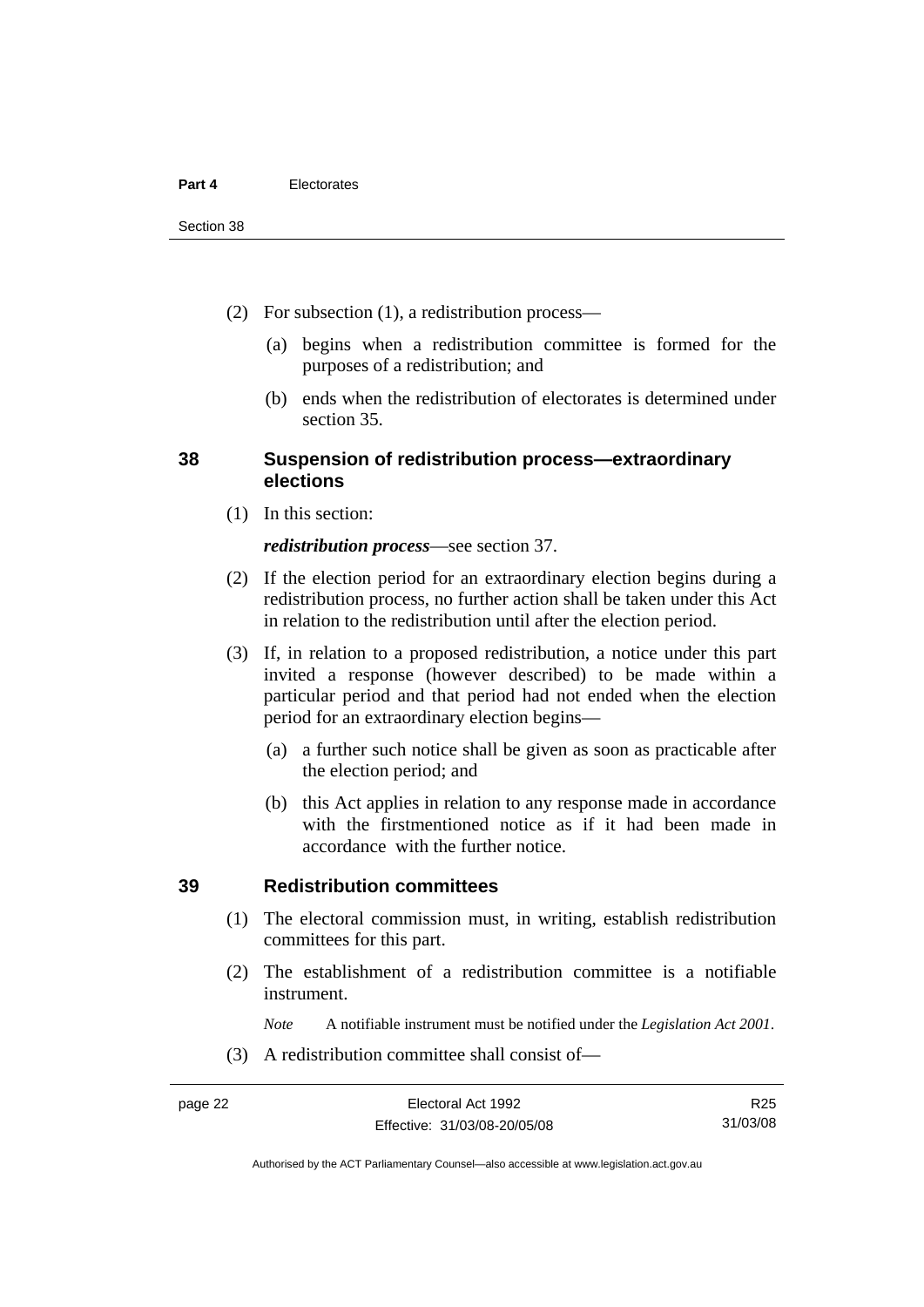- (a) the commissioner; and
- (b) the planning and land authority; and
- (c) the chief surveyor; and
- (d) a person appointed by the electoral commission whose qualifications or experience would, in the opinion of the electoral commission, enable the person to assist the committee, particularly in relation to the factors set out in section 36.

*Note* For the making of appointments, see *Legislation Act 2001, pt 19.3.* 

- (4) The member mentioned in subsection (3) (d) holds the position on the conditions that are decided by the electoral commission in consultation with the Minister and stated in the member's appointment.
- (5) The chief surveyor is not subject to direction from anyone (other than the electoral commissioner, for the efficient functioning of the redistribution committee) in the exercise of the chief surveyor's functions as a member of the committee.

## **40 Meetings of redistribution committee**

- (1) The commissioner may call a meeting of a redistribution committee.
- (2) The commissioner shall preside at all meetings at which he or she is present.
- (3) If the commissioner is absent from a meeting, the members present shall elect 1 of their number to preside.
- (4) At a meeting, 3 members constitute a quorum.
- (5) Questions shall be determined by a majority of the votes of the members present and voting.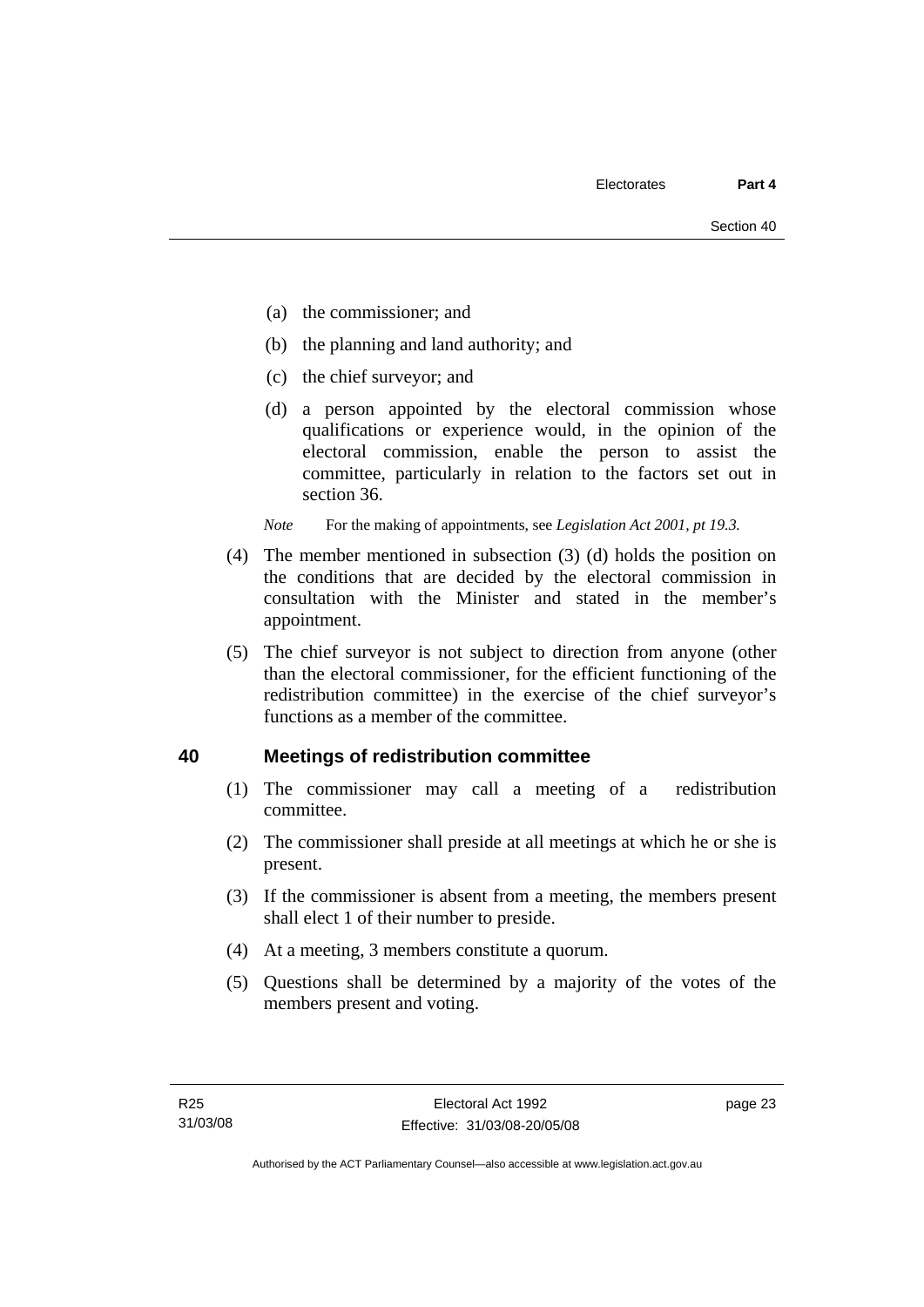Section 41

- (6) The member presiding at a meeting has a deliberative vote and, in the event of an equality of votes, has a casting vote.
- (7) A redistribution committee may regulate the conduct of proceedings at its meetings as it considers appropriate.
- (8) A redistribution committee may inform itself in the way it considers appropriate, including the opening of its meetings to members of the public.
- (9) The electoral commission shall, on request by a redistribution committee, give the committee the information and assistance it requires for this part.

#### **41 Suggestions and comments about redistribution**

- (1) A redistribution committee must prepare a written notice stating—
	- (a) that written suggestions about the redistribution of electorates may be given to it within 28 days after the day the notice is notified under the *Legislation Act 2001*; and
	- (b) that written comments about the suggestions may be given to it within 14 days after the last day suggestions may be given to it; and
	- (c) each place where suggestions may be inspected by members of the public.
- (2) The notice is a notifiable instrument.

*Note* A notifiable instrument must be notified under the *Legislation Act 2001*.

- (3) The redistribution committee must also publish the notice in a newspaper.
- (4) The redistribution committee must ensure that copies of any suggestions given to it in accordance with the notice are available for inspection by members of the public in accordance with the notice.

Authorised by the ACT Parliamentary Counsel—also accessible at www.legislation.act.gov.au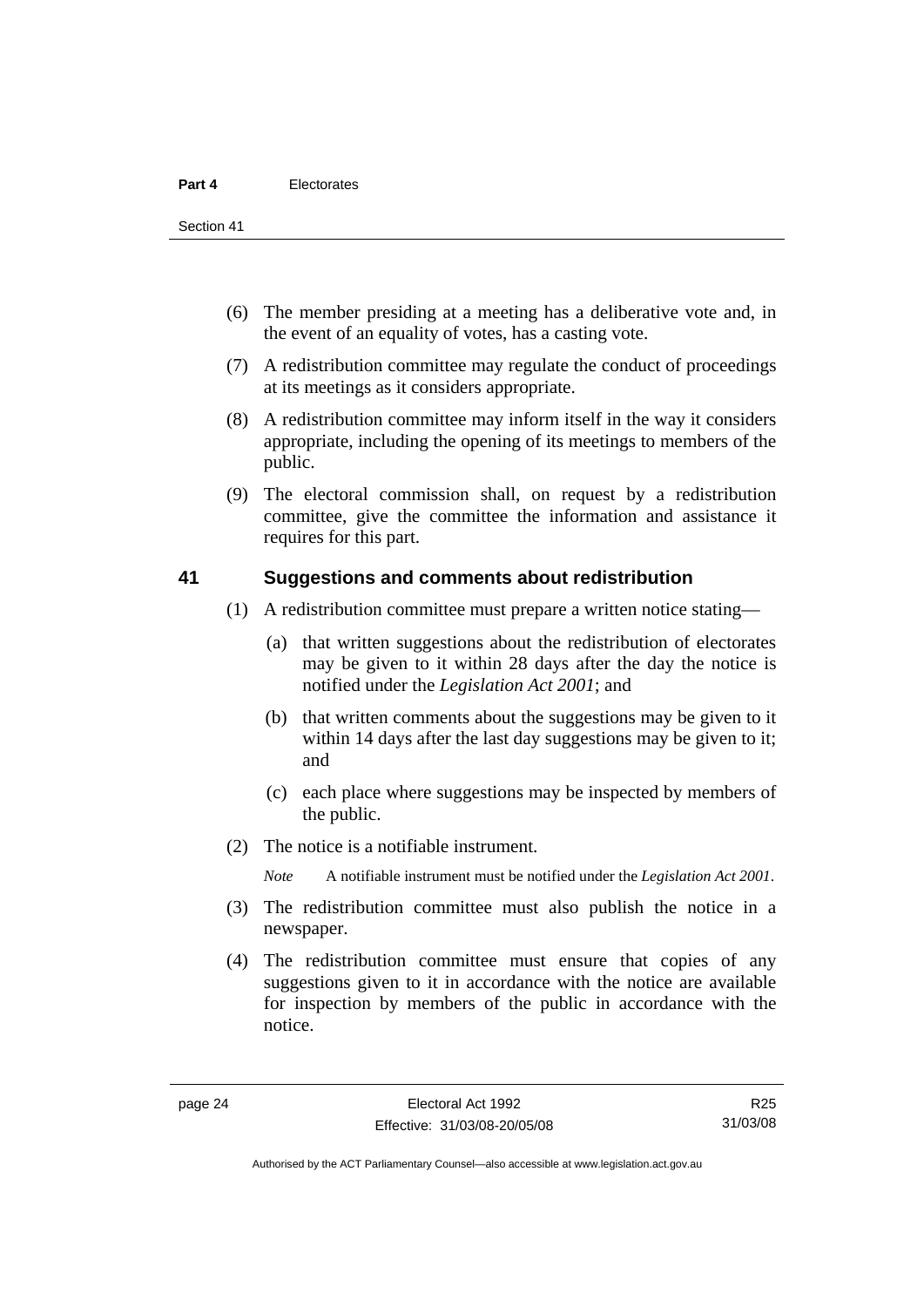## **42 Outline of proposal**

Before making a proposed redistribution of electorates, a redistribution committee may cause an outline of its proposal to be made available to members of the public.

## **43 Proposed redistribution**

- (1) A redistribution committee must make a proposed redistribution of electorates after considering the suggestions and comments (if any) given to it in accordance with the notice under section 41 (Suggestions and comments about redistribution).
- (2) Section 36 applies in relation to the making of the proposed redistribution as if it were a redistribution by the augmented commission.
- (3) The committee shall state the reasons for its proposal in writing.
- (4) A member of the committee who disagrees with its proposal may state the reasons for the disagreement in writing.

#### **44 Notification and publication of proposal**

- (1) A redistribution committee must—
	- (a) exhibit a map or maps showing the name and boundaries of each proposed electorate at the electoral commission's office; and
	- (b) make a copy of the following available for public inspection:
		- (i) the suggestions and comments given to the committee in accordance with the notice under section 41 (Suggestions and comments about redistribution); and
		- (ii) a description (whether by reference to a map or plan or otherwise) of the boundaries of each proposed electorate; and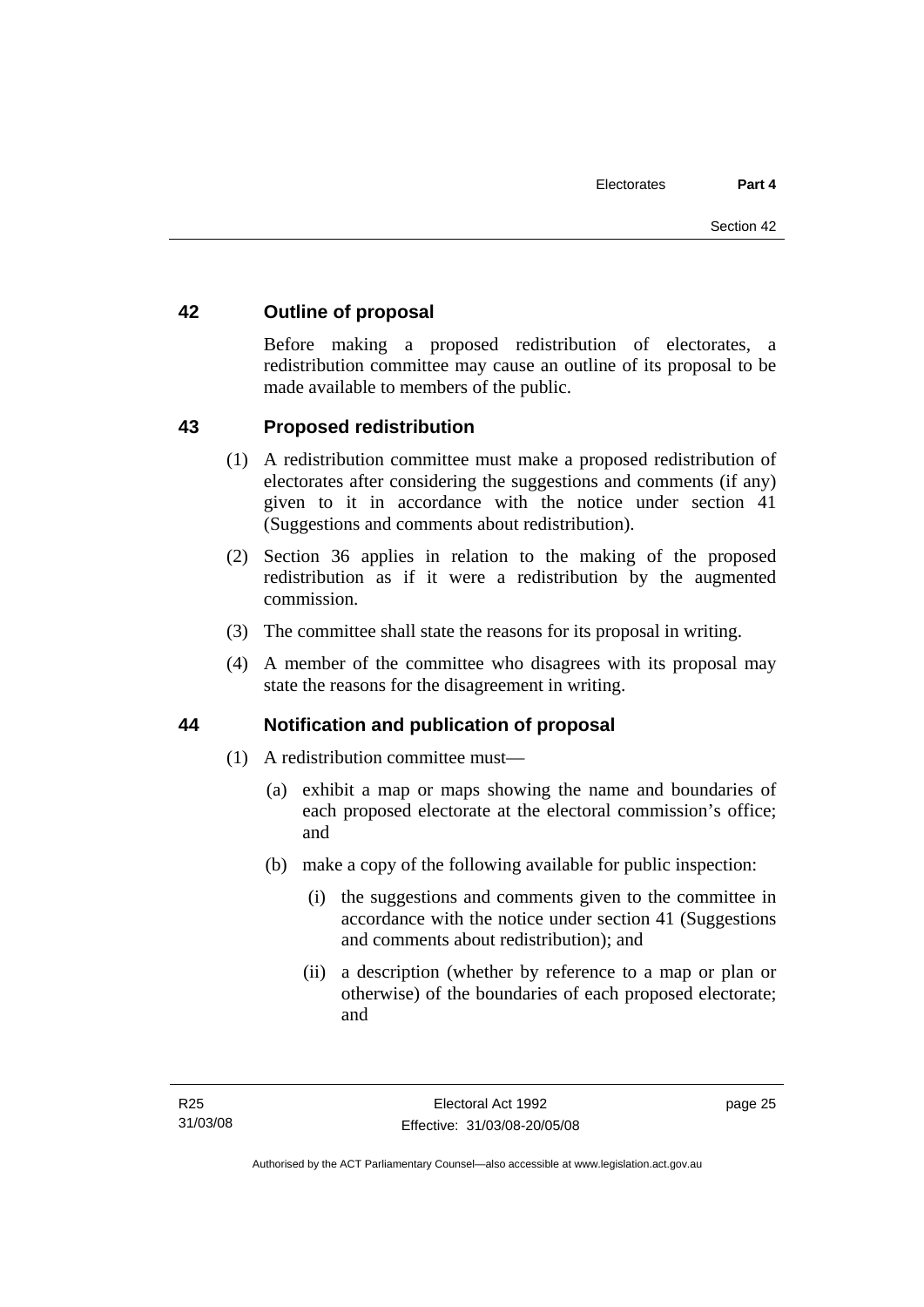- (iii) a statement of the number of members of the Legislative Assembly that it proposes should be elected from each proposed electorate; and
- (iv) its statement of reasons for the proposed redistribution; and
- (v) if a member of the committee has provided a written statement or reasons for any disagreement with the proposal—that statement; and
- (c) prepare a written notice—
	- (i) telling the public about the exhibition mentioned in paragraph (a) and the availability for public inspection at the electoral commission's office of the copies of the documents mentioned in paragraph (b); and
	- (ii) stating that written objections against the proposal may be given to the electoral commission within 28 days after the day the notice is notified under the *Legislation Act 2001*.
- (2) The notice is a notifiable instrument.

*Note* A notifiable instrument must be notified under the *Legislation Act 2001*.

 (3) The redistribution committee must also publish the notice, and the map or maps of each proposed electorate, in a newspaper.

#### **45 Dissolution of redistribution committee**

A redistribution committee is dissolved immediately after the notice and maps mentioned in section 44 (1) (Notification and publication of proposal) have been notified and published under section 44 in relation to the committee's proposal.

#### **46 Objections**

 (1) An objection against a proposal by a redistribution committee must be—

R25 31/03/08

Authorised by the ACT Parliamentary Counsel—also accessible at www.legislation.act.gov.au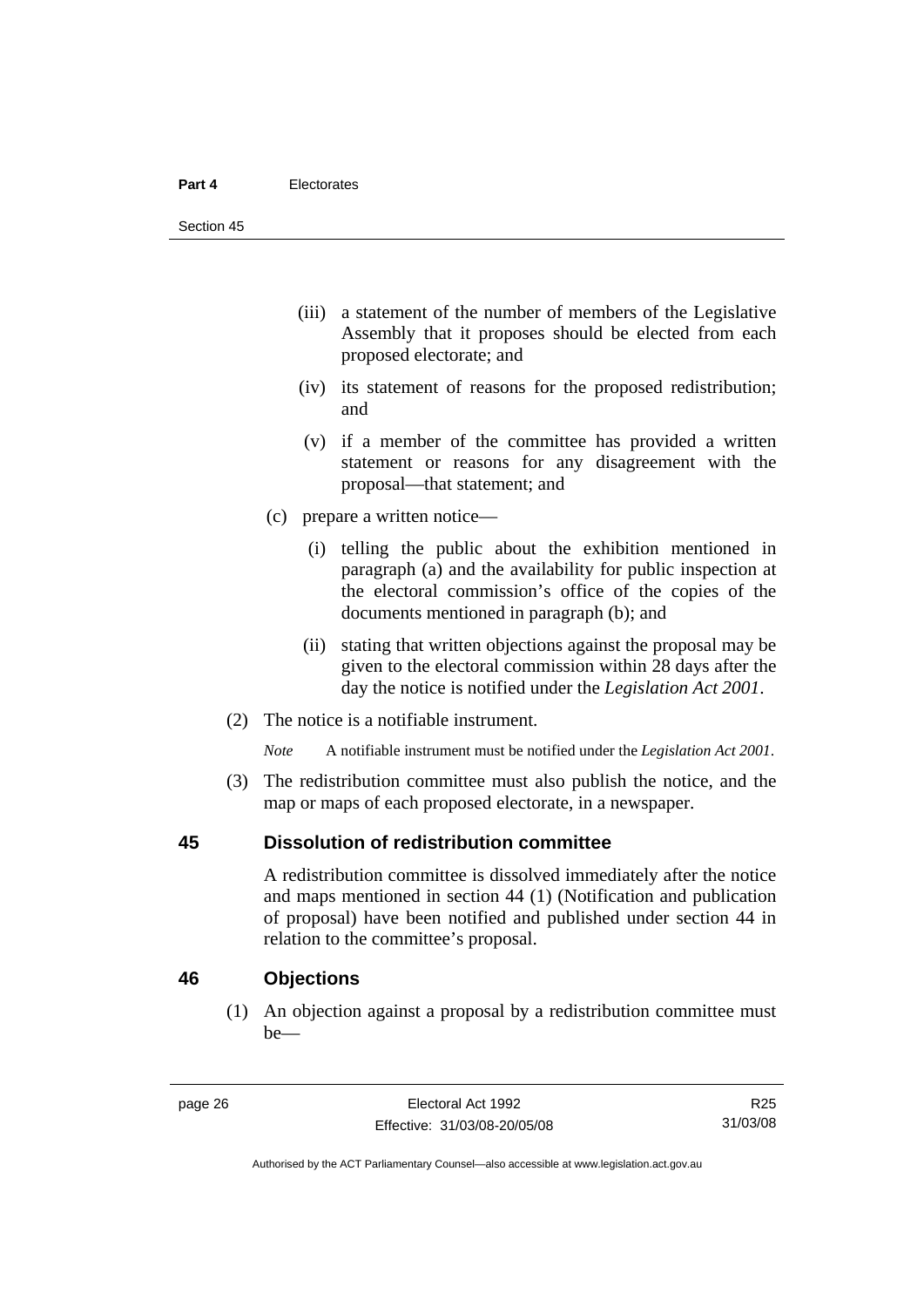- (a) in writing; and
- (b) given to the electoral commission within 28 days after the day the notice mentioned in section 44 (1) (Notification and publication of proposal) is notified under the *Legislation Act 2001* in relation to the committee's proposal.
- (2) The commissioner must make a copy of each objection made under this section available for public inspection.

## **47 Augmented electoral commission**

- (1) For the purposes of each redistribution, an augmented electoral commission is established.
- (2) An augmented commission shall consist of—
	- (a) the members of the electoral commission; and
	- (b) the members (other than the commissioner) of the redistribution committee formed for the purposes of the redistribution.
- (3) The chief surveyor is not subject to direction from anyone (other than the electoral commissioner, for the efficient functioning of the augmented commission) in the exercise of the chief surveyor's functions as a member of the augmented commission.

#### **48 Meetings of augmented electoral commission**

- (1) The chairperson of the electoral commission may call a meeting of an augmented commission.
- (2) The chairperson of the electoral commission shall preside at all meetings of an augmented commission at which he or she is present.
- (3) If the chairperson of the electoral commission is absent from a meeting of an augmented commission—
	- (a) the commissioner shall preside; or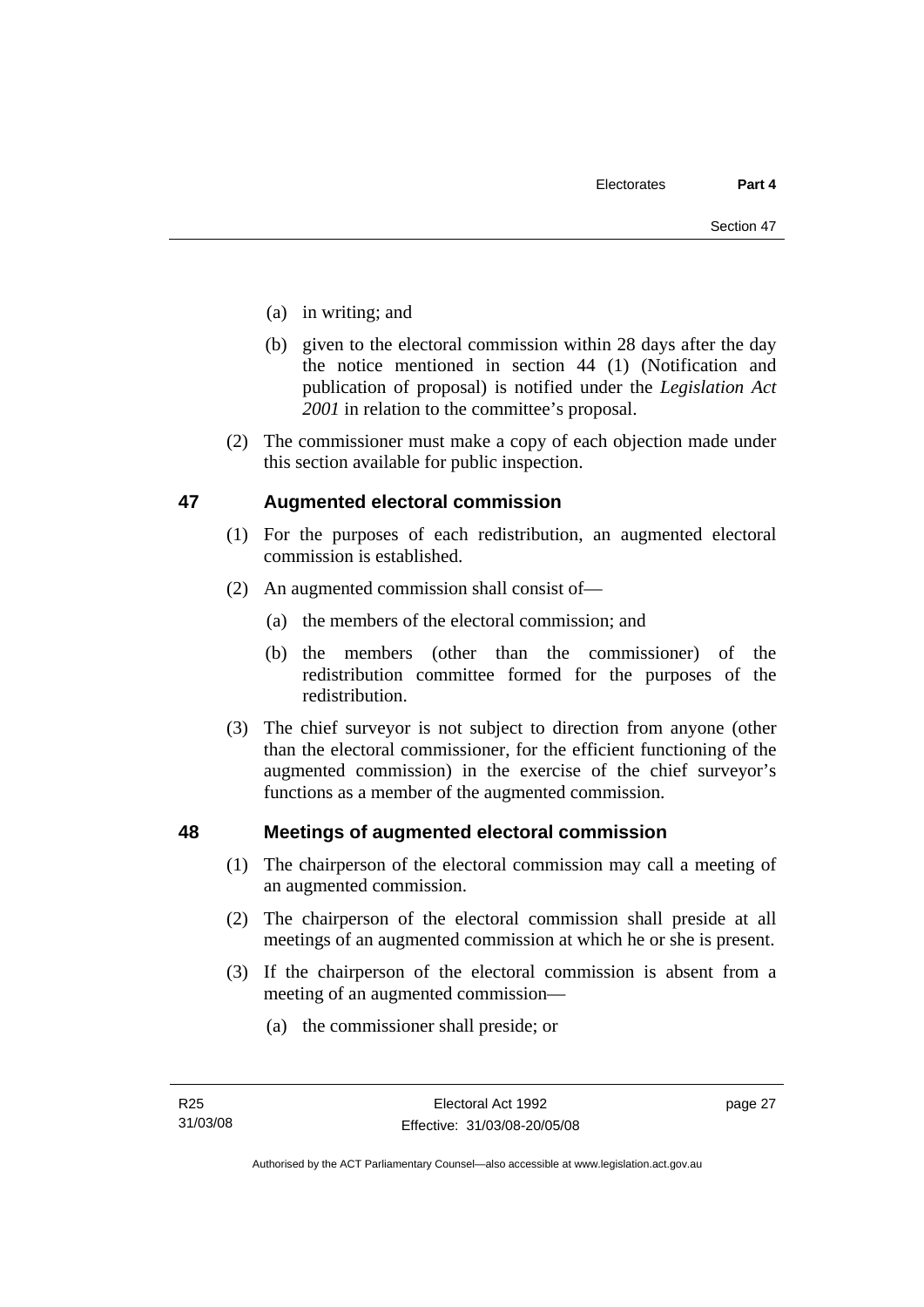- (b) if the commissioner is absent from the meeting—the members present shall appoint 1 of their number to preside.
- (4) At a meeting, 4 members constitute a quorum.
- (5) Subject to subsection (6), questions shall be determined by a majority of the votes of the members present and voting.
- (6) An augmented commission shall not redistribute electorates under section 35 unless not less than 4 members of the augmented commission, of whom not less than 2 are members of the electoral commission, vote in favour of the redistribution.
- (7) Subject to subsection (8), the member presiding at a meeting has a deliberative vote and, in the event of an equality of votes, has a casting vote.
- (8) The casting vote of the member presiding at a meeting shall not be used to vote in favour of the making of a redistribution under section 35.
- (9) An augmented commission may regulate the conduct of proceedings at its meetings as it considers appropriate.
- (10) Subject to section 49, an augmented commission may inform itself in any way it considers appropriate.
- (11) The electoral commission shall, on request by an augmented commission, give the augmented commission the information and assistance it requires for this part.

#### **49 Investigation of objections**

- (1) The augmented commission shall investigate each objection made in accordance with section 46.
- (2) For the purpose of investigating an objection, the augmented commission shall hold a public hearing, unless it is of the opinion that—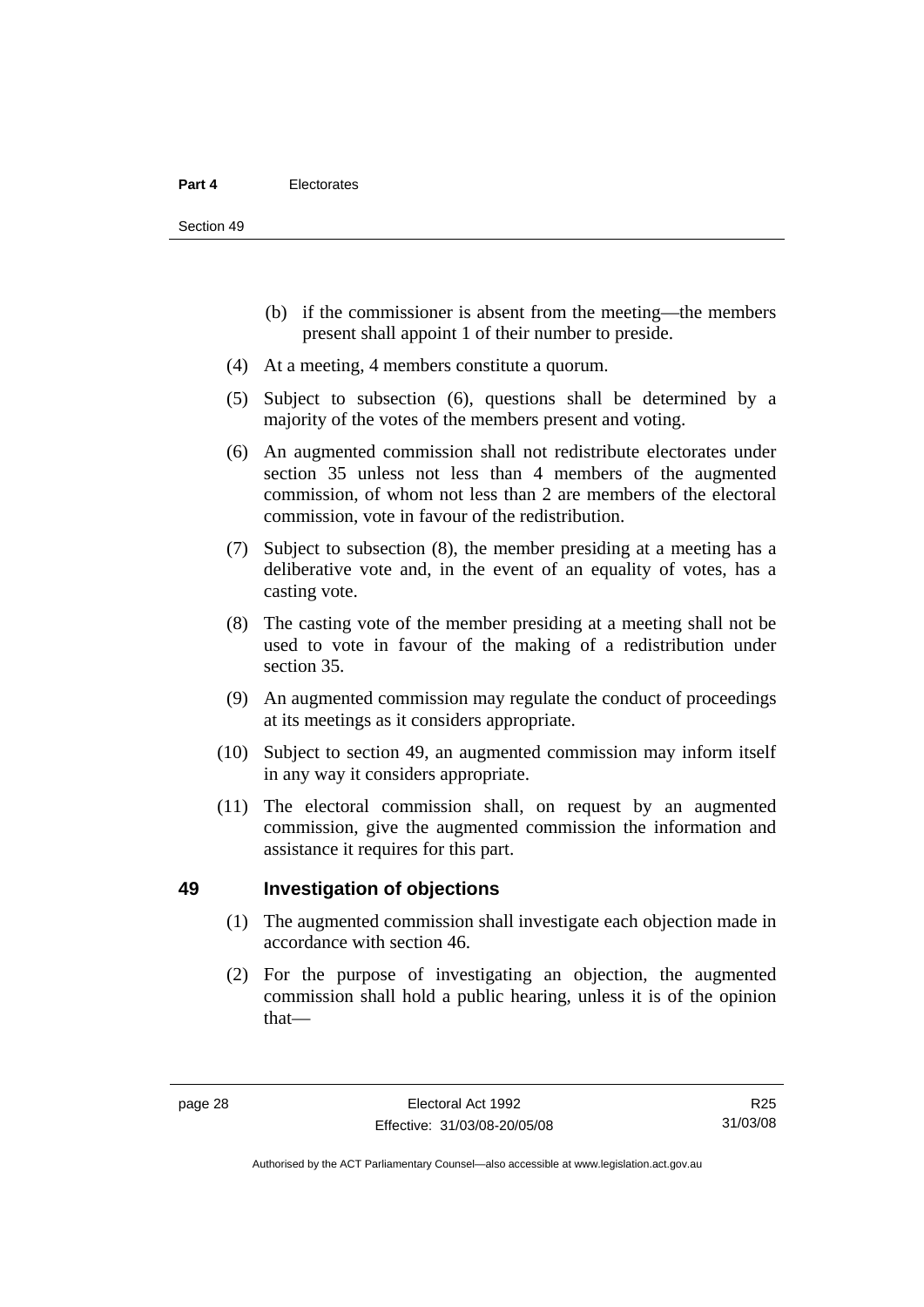- (a) the matters raised in the objection (or substantially the same matters) were raised in suggestions or comments given to the redistribution committee in accordance with the notice under section 41 (1) (Suggestions and comments about redistribution); and
- (b) the objection is frivolous or vexatious.
- (3) The augmented commission may hold 1 public hearing in relation to several objections.
- (4) At a public hearing, submissions to the augmented commission may only be made—
	- (a) by or on behalf of a person who made—
		- (i) an objection in accordance with section 46; or
		- (ii) a suggestion or comment about the proposed redistribution given to the redistribution committee in accordance with the notice under section 41 (1); or
	- (b) by a person making a submission in relation to an objection.
- (5) The augmented commission shall consider all such submissions.
- (6) At a public hearing, the augmented commission is not bound by the rules of evidence and, subject to this section, may regulate the conduct of proceedings as it considers appropriate.
- (7) Without limiting subsection (6), the following matters are within the discretion of the augmented commission:
	- (a) the manner in which, and the time within which, submissions may be made;
	- (b) the extent to which the augmented commission may be addressed, and the persons by whom it may be addressed.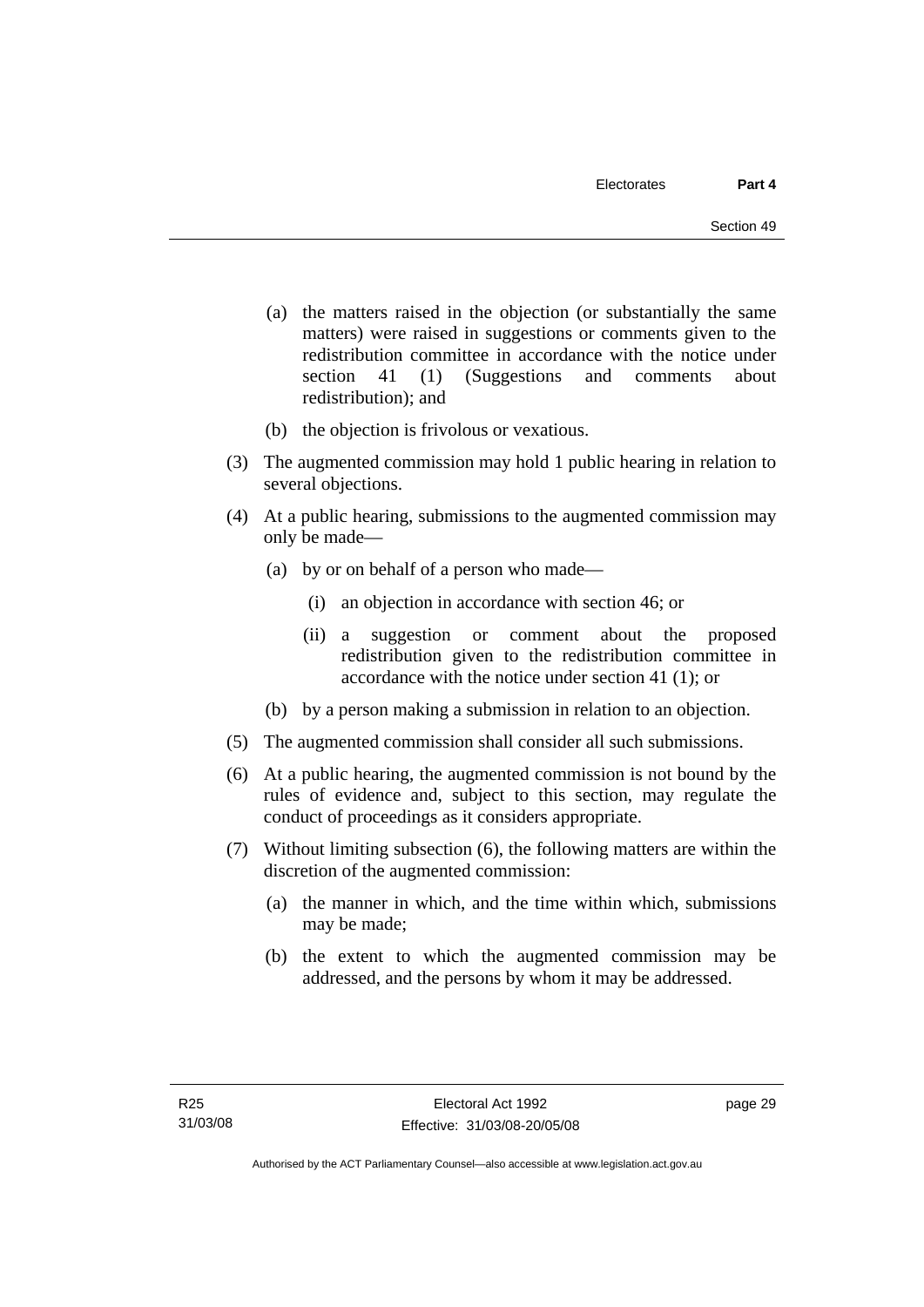#### **Part 4** Electorates

Section 50

## **50 Redistribution—proposal by augmented electoral commission**

The augmented commission shall make a proposed redistribution of electorates after completing any investigation required by section 49.

#### **51 Publication of augmented electoral commission's proposal**

- (1) After making a proposed redistribution of electorates, the augmented commission shall cause a public announcement to be made concerning the proposal.
- (2) The public announcement shall include a statement—
	- (a) setting out the substance of the augmented commission's findings or conclusions about the redistribution committee's proposal and any objection to it; and
	- (b) setting out particulars of the augmented commission's proposal; and
	- (c) whether, in the augmented commission's opinion, its proposal is significantly different from the redistribution committee's proposal and, if so, a further statement to the effect that written objections against the proposal may be given to the electoral commission in accordance with the notice prepared under subsection  $(3)$ .
- (3) If the augmented commission is of the opinion that its proposal is significantly different from the redistribution committee's proposal, the augmented commission must prepare a written notice stating that written objections against the proposal may be given to the electoral commission within 28 days after the day the notice is notified under the *Legislation Act 2001*.
- (4) The notice is a notifiable instrument.

*Note* A notifiable instrument must be notified under the *Legislation Act 2001*.

Authorised by the ACT Parliamentary Counsel—also accessible at www.legislation.act.gov.au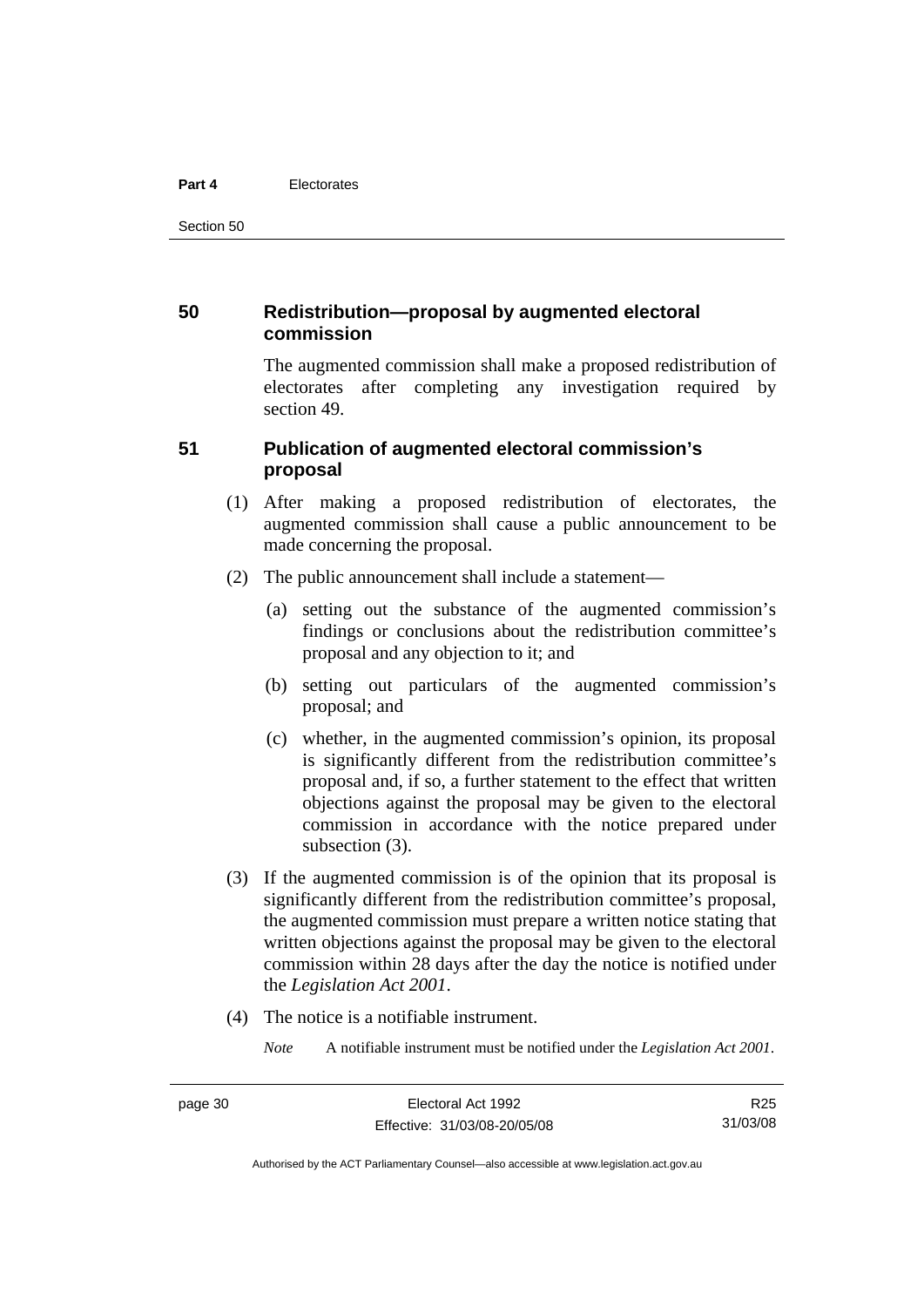## **52 Objections to augmented electoral commission's proposal**

- (1) An objection against a redistribution proposed by the augmented commission must be—
	- (a) in writing; and
	- (b) given to the electoral commission within 28 days after the day the notice under section 51 (3) (Publication of augmented electoral commission's proposal) is notified under the *Legislation Act 2001*.
	- *Note* For how documents may be given, see *Legislation Act 2001*, pt 19.5.
- (2) If an objection is given to the electoral commission in accordance with subsection (1)—
	- (a) the augmented commission must investigate the objection; and
	- (b) section 49 (Investigation of objections) applies as if the investigation were an objection under that section.
- (3) The commissioner must make a copy of each objection made under this section available for public inspection.

## **53 Report by augmented electoral commission and public announcement**

- (1) After redistributing electorates under section 35, the augmented commission shall cause—
	- (a) a report about the redistribution to be submitted to the Minister; and
	- (b) copies of the report to be made available for perusal by members of the public at the office of the electoral commission; and
	- (c) a public announcement to be made to the effect that the redistribution has been made and that copies of the report are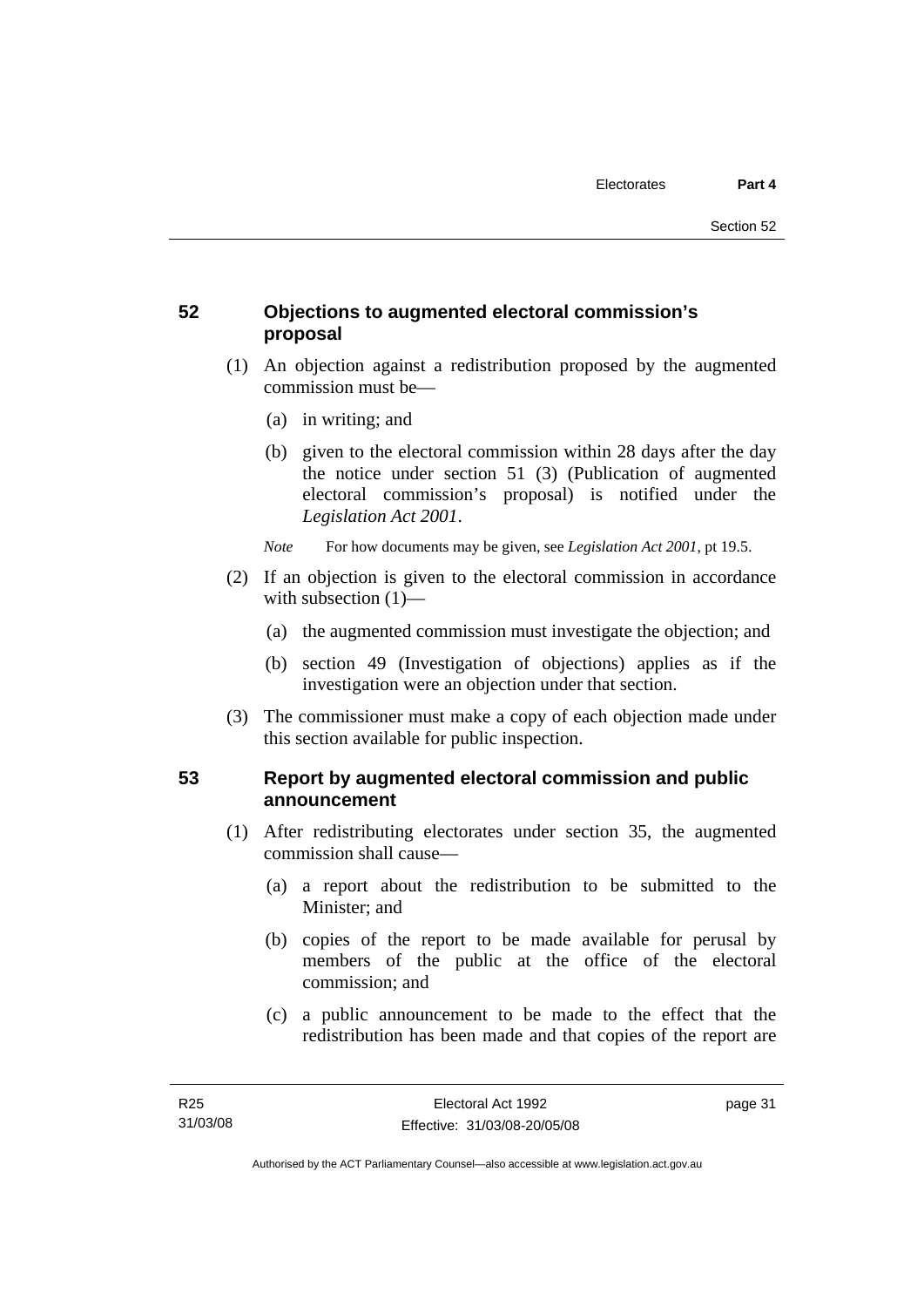available for perusal by members of the public at the office of the electoral commission.

- (2) The report shall contain particulars of—
	- (a) any suggestions or comments lodged with the redistribution committee; and
	- (b) the redistribution proposed by the redistribution committee and its reasons for the proposal; and
	- (c) if a member of the redistribution committee has provided a written statement of reasons for any disagreement with the committee's proposal—that statement; and
	- (d) any objections lodged with the electoral commission against the redistribution committee's proposal; and
	- (e) the result of the investigation of any objections against the redistribution committee's proposal (including particulars of the proceedings at any public hearings in the course of an investigation); and
	- (f) the redistribution proposed by the augmented commission and its reasons for the proposal; and
	- (g) any objections lodged with the electoral commission against the augmented commission's proposal; and
	- (h) the result of the investigation of any objections against the augmented commission's proposal (including particulars of the proceedings at any public hearings in the course of an investigation); and
	- (i) the redistribution made by the augmented commission and its reasons for the redistribution; and
	- (j) if a member of the augmented commission has provided a written statement of reasons for any disagreement with the augmented commission's proposal—that statement.

R25 31/03/08

Authorised by the ACT Parliamentary Counsel—also accessible at www.legislation.act.gov.au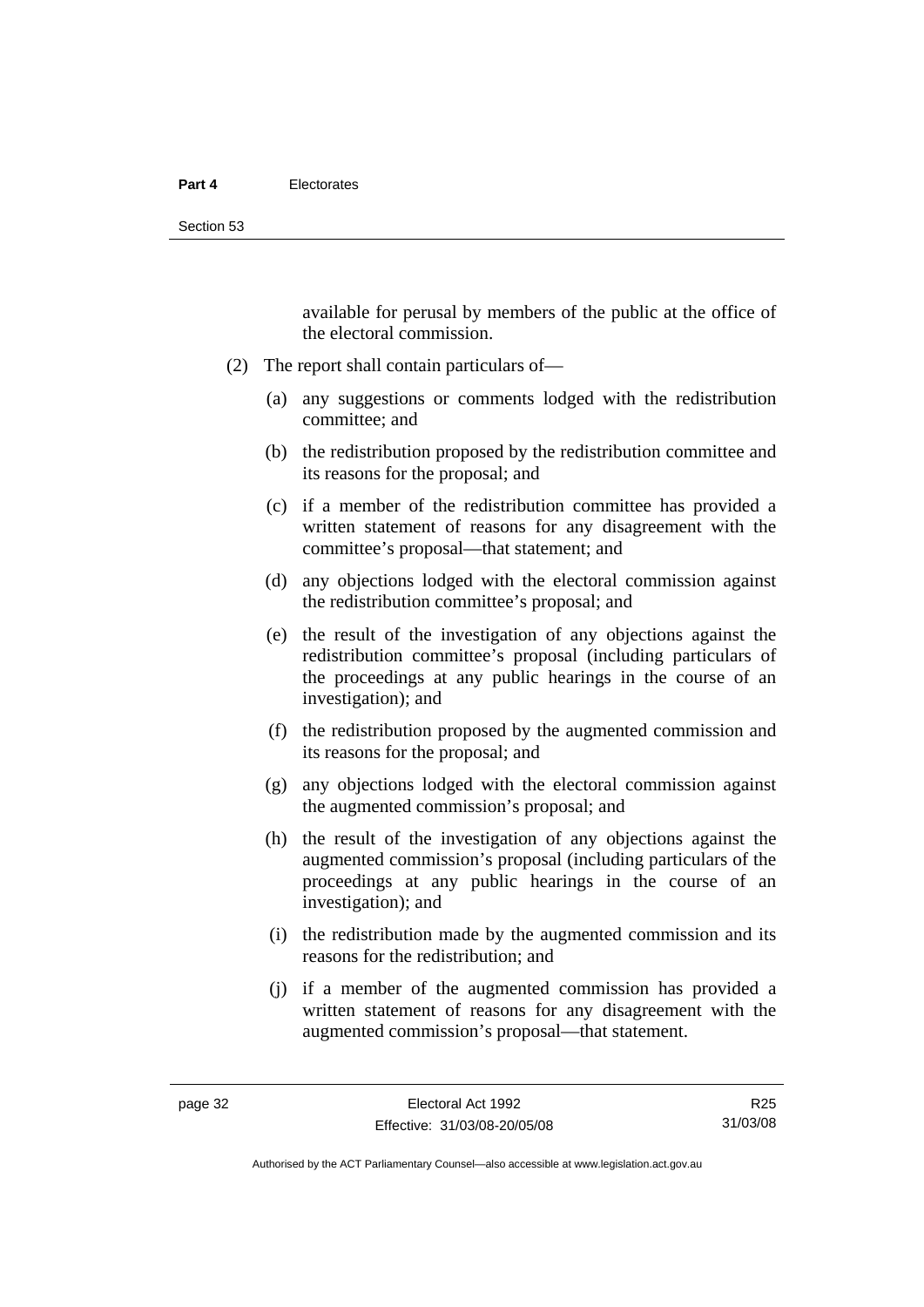## **54 Report to Legislative Assembly**

The Minister shall present a copy of the augmented commission's report to the Legislative Assembly on the first sitting day after the day when the Minister receives the report from the augmented commission.

## **55 Decisions are final**

- (1) A decision of an augmented commission or a redistribution committee made, or purporting to be made, under this part—
	- (a) is final and conclusive; and
	- (b) shall not be challenged, appealed against, reviewed, quashed, set aside or called into question in any court or tribunal on any ground; and
	- (c) is not subject to any proceeding for a prerogative order, injunction, declaration or other order in any court on any ground.
- (2) In this section:

*decision* includes a failure to make a decision.

#### **56 Validity not affected**

A failure to comply with the provisions of this part (except section 34, 35 or 36) is not to be taken to affect the validity of a decision of an augmented commission or a redistribution committee.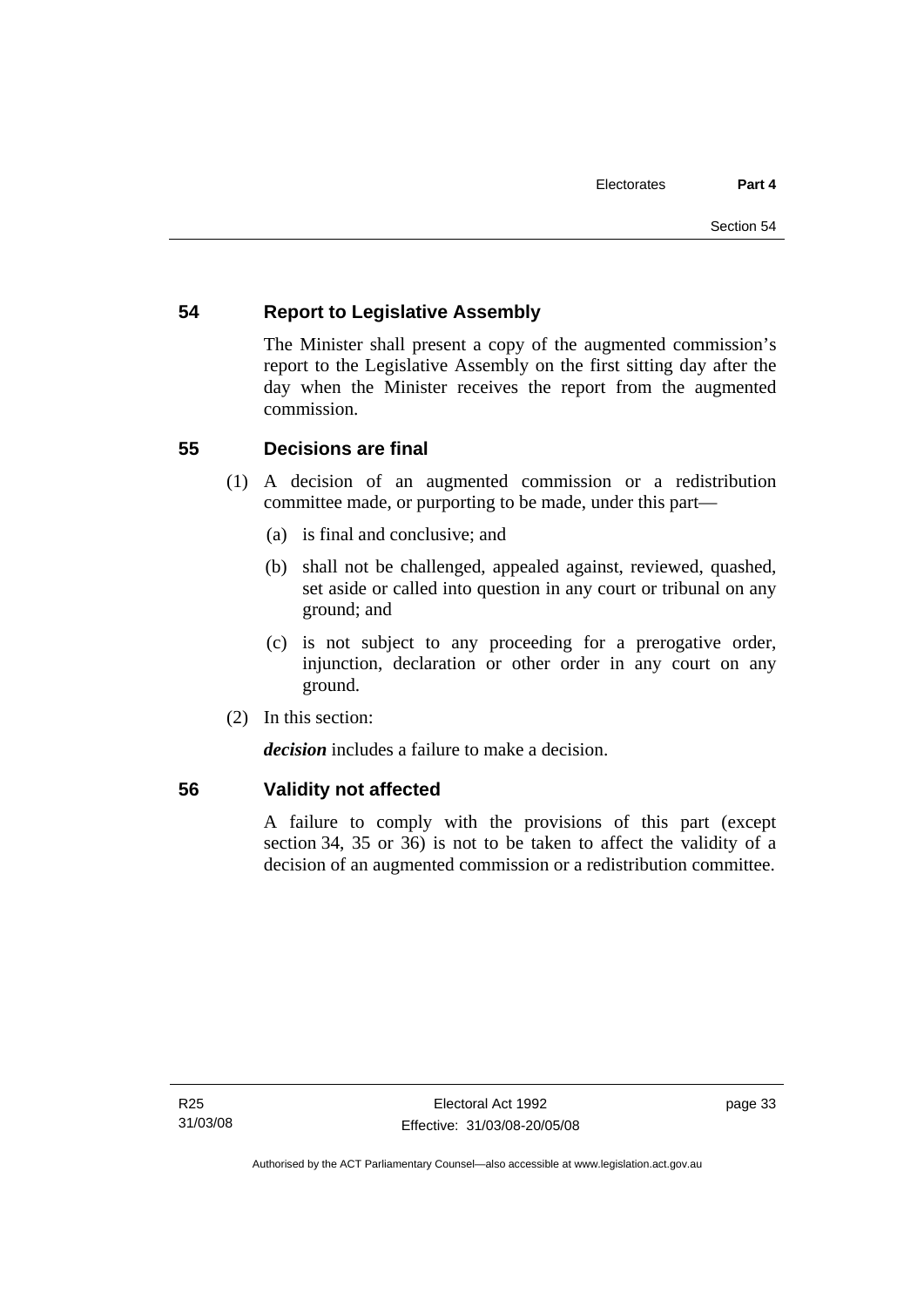#### **Part 5** Electoral rolls

Section 57

# **Part 5 Electoral rolls**

**57 Electorate and Territory rolls** 

- (1) The commissioner shall keep a roll of the electors of the ACT consisting of separate rolls of the electors of each electorate.
- (2) A roll may be kept electronically.

#### **58 Contents of roll**

- (1) A roll shall contain the following particulars in relation to each elector:
	- (a) surname or family name;
	- (b) each given name;
	- (c) address;
	- (d) sex;
	- (e) date of birth.
- (2) A roll may contain the following particulars in relation to each elector:
	- (a) occupation;
	- (b) any former surname;
	- (c) any previous address;
	- (d) postal address, if not the same as the address of the principal place of residence;
	- (e) the further particulars (if any) prescribed under the regulations.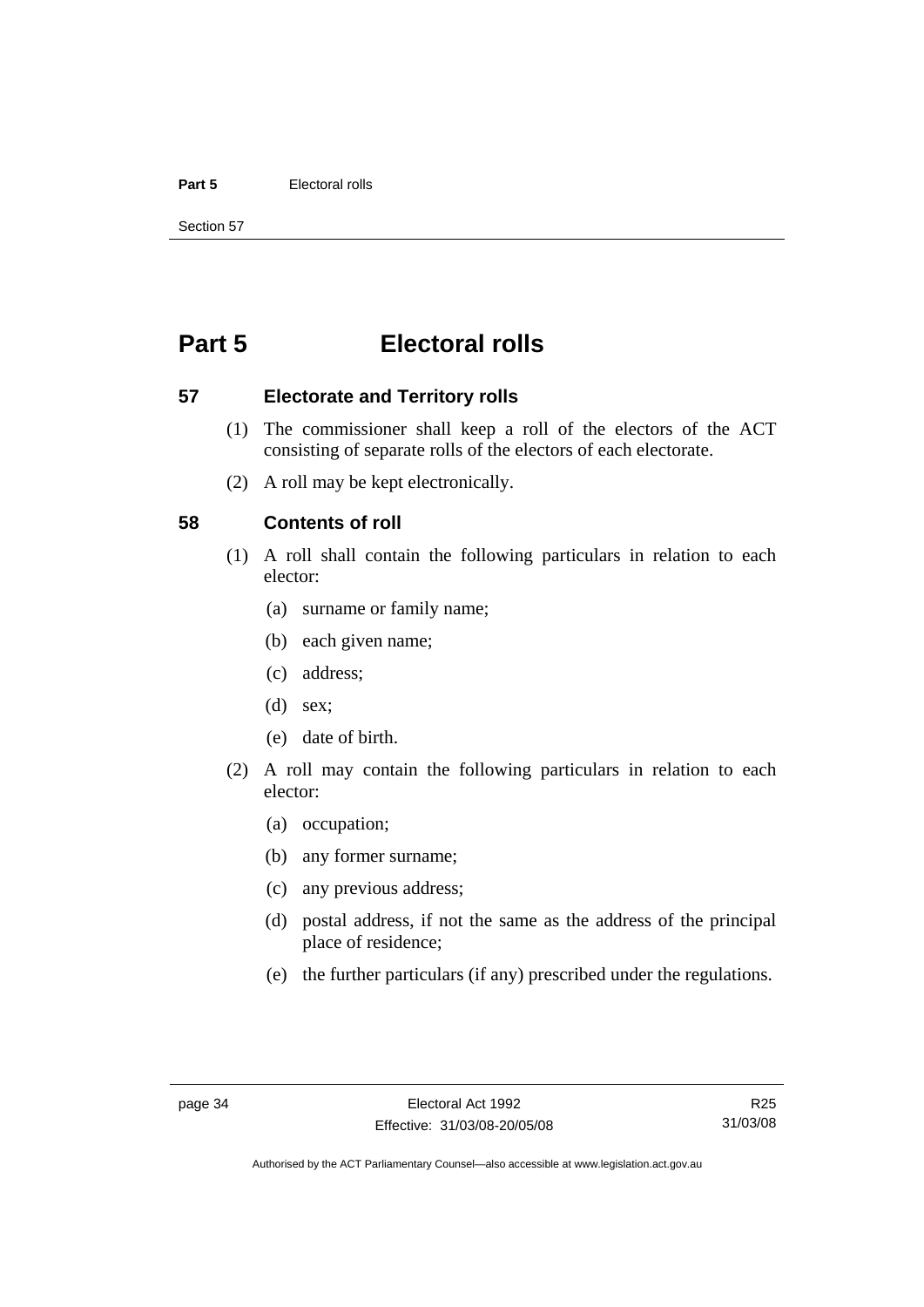#### **59 Meaning of** *extract* **from roll**

In this Act:

*extract* from a roll means the part of the roll that contains, for each elector enrolled at the time the extract is prepared—

- (a) the elector's surname or family name; and
- (b) each given name of the elector; and
- (c) the elector's address, unless the elector is—
	- (i) an elector whose address is suppressed; or
	- (ii) an eligible overseas elector; or
	- (iii) an Antarctic elector; or
	- (iv) an elector who is enrolled because of the elector's enrolment on the Commonwealth roll as an itinerant elector.
- *Note* A roll extract in electronic form is a disk, tape or other device from which the information in the extract may be reproduced by mechanical, electronic or other means (see dict, def of *electronic form*).

#### **60 Inspection of printed roll extracts**

- (1) The commissioner—
	- (a) shall, at the office of the commissioner; and
	- (b) may, at any other places the commissioner determines;

make a printed extract from each roll available for public inspection during ordinary office hours.

- (2) A right of inspection under subsection (1) shall not be taken to give any right to copy, take an extract from, or scan electronically, an extract from a roll.
- (3) For subsection (1), the commissioner shall prepare an extract of each roll at least once each calendar year.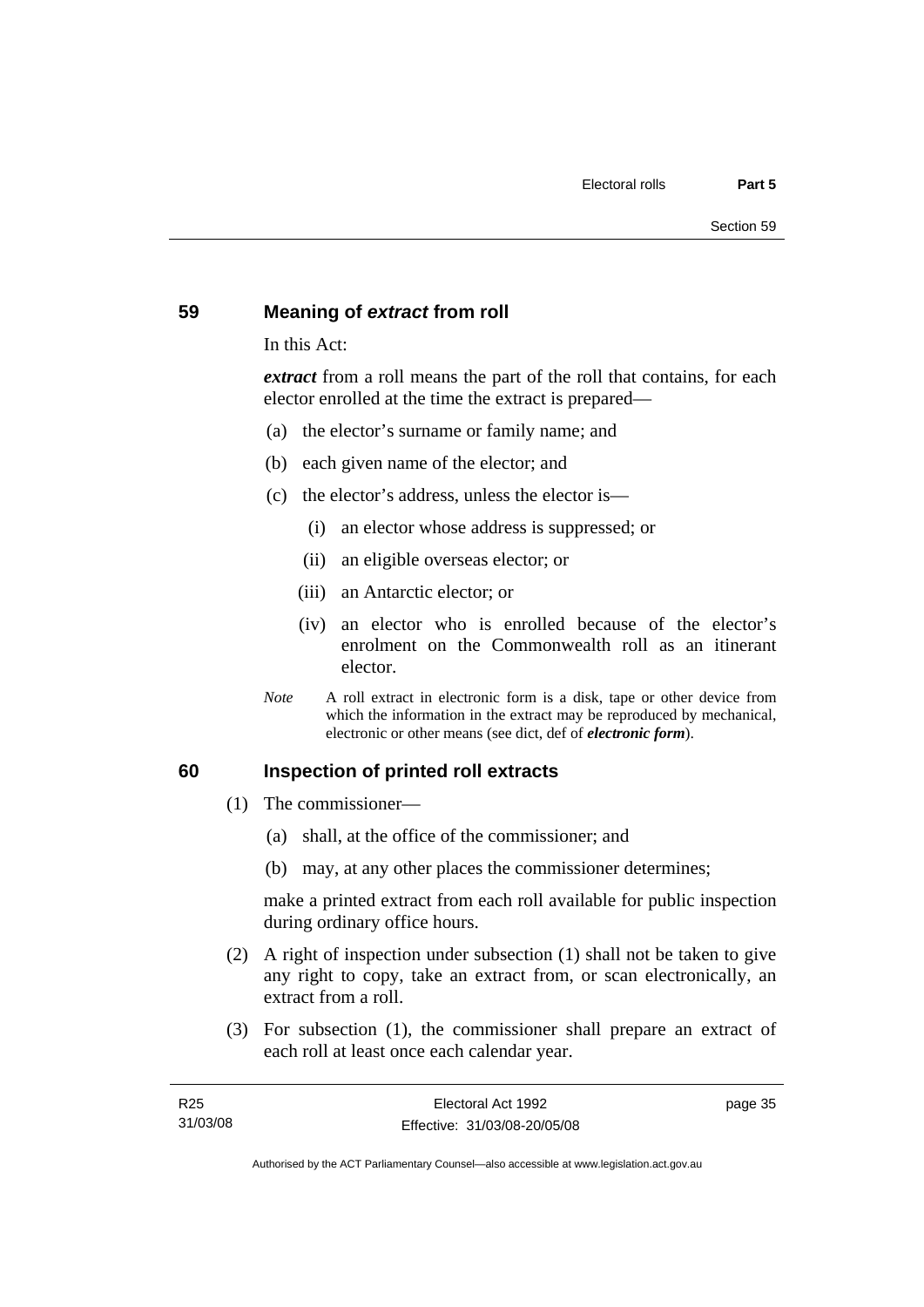#### **61 Supply of printed roll extracts to MLAs etc**

- (1) At least once each calendar year, the commissioner shall, on request—
	- (a) give 2 printed extracts from the roll for an electorate to each MLA for the electorate; and
	- (b) give 2 printed extracts from the roll for each electorate to the registered officer of each registered party.
- (2) The commissioner shall, on request, supply a printed extract from a roll to a person who the commissioner is satisfied requires the extract for an approved purpose within the meaning of section 63.
	- *Note* A fee may determined under s 8 (Determination of fees) for a request under subsection (2).

#### **62 Supply of roll extracts in electronic form to MLAs etc**

- (1) The commissioner shall, on request, so far as practicable, give a roll extract in electronic form to—
	- (a) an MLA; or
	- (b) the registered officer of a registered party.
- (2) The commissioner shall, on request, supply a roll extract in electronic form, or on microfiche, to a person who the commissioner is satisfied requires the extract for an approved purpose within the meaning of section 63.
	- *Note* A fee may determined under s 8 (Determination of fees) for a request under subsection (2).

#### **63 Use of roll extracts**

(1) In this section:

*approved purpose* means any of the following:

(a) for an MLA—the exercise of his or her functions;

R25 31/03/08

Authorised by the ACT Parliamentary Counsel—also accessible at www.legislation.act.gov.au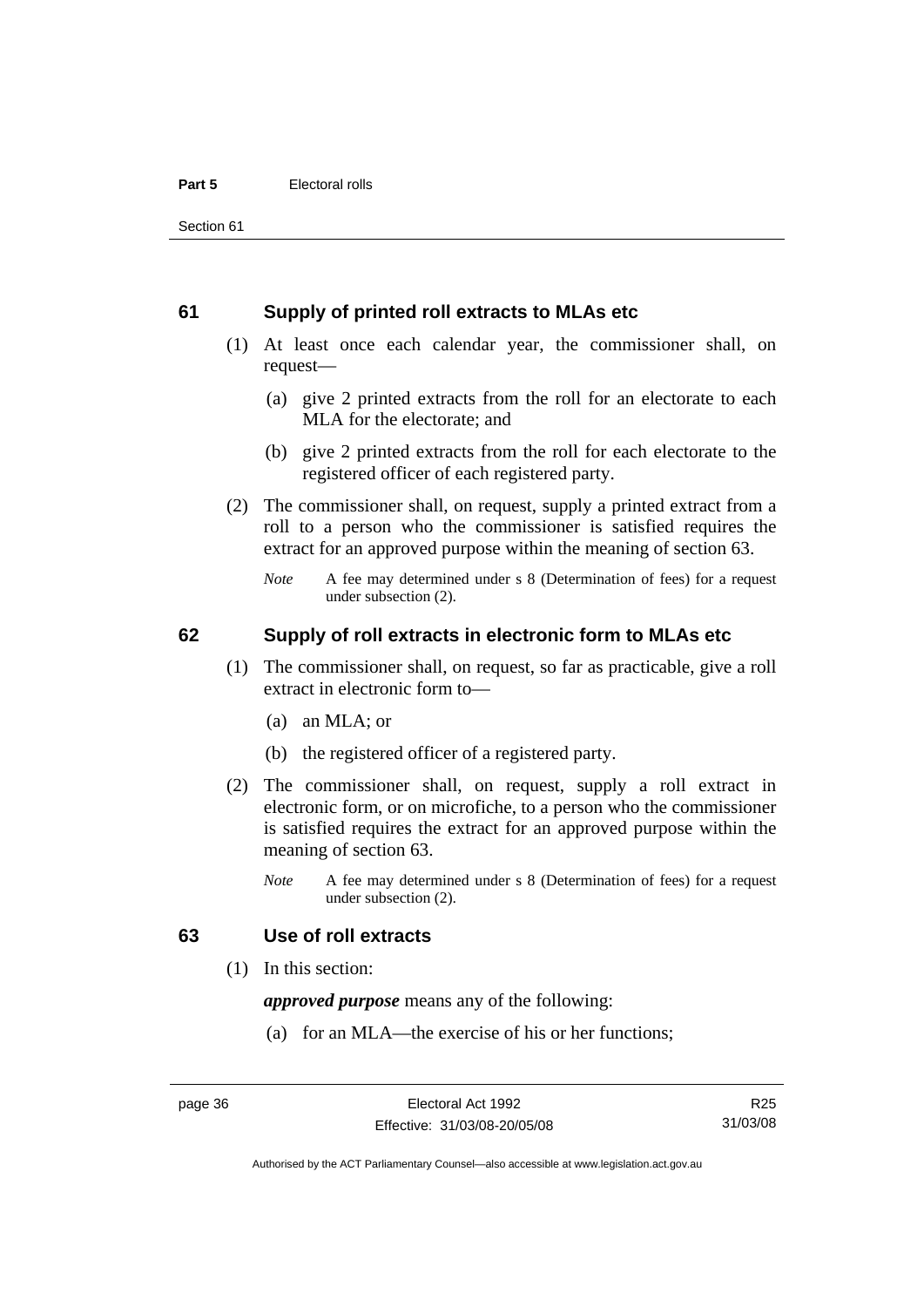- (b) for the registered officer of a registered party—the exercise by an MLA who is a member of the party of his or her functions;
- (c) for an MLA or the registered officer of a registered party—
	- (i) a purpose connected with an election; or
	- (ii) monitoring the accuracy of information in the roll;
- (d) for anyone—a purpose prescribed under the regulations.

*protected information*, in relation to a person, means information that the person knows, or has reasonable grounds for believing, was obtained from a roll extract given to the person or someone else under section 61 (Supply of printed roll extracts to MLAs etc) or section 62 (Supply of roll extracts in electronic form to MLAs etc).

- (2) A person must not, without reasonable excuse, use protected information for—
	- (a) a commercial purpose; or
	- (b) any other purpose, other than an approved purpose.

Maximum penalty: 50 penalty units, imprisonment for 6 months or both.

 (3) A person must not, without reasonable excuse, directly or indirectly divulge or communicate protected information to someone else for a purpose other than an approved purpose.

Maximum penalty: 50 penalty units, imprisonment for 6 months or both.

## **65 Provision of roll information to prescribed authorities**

 (1) The commissioner may give a copy of a roll or information contained on a roll to a prescribed authority if the commissioner is satisfied that the authority requires the copy or information for a prescribed purpose.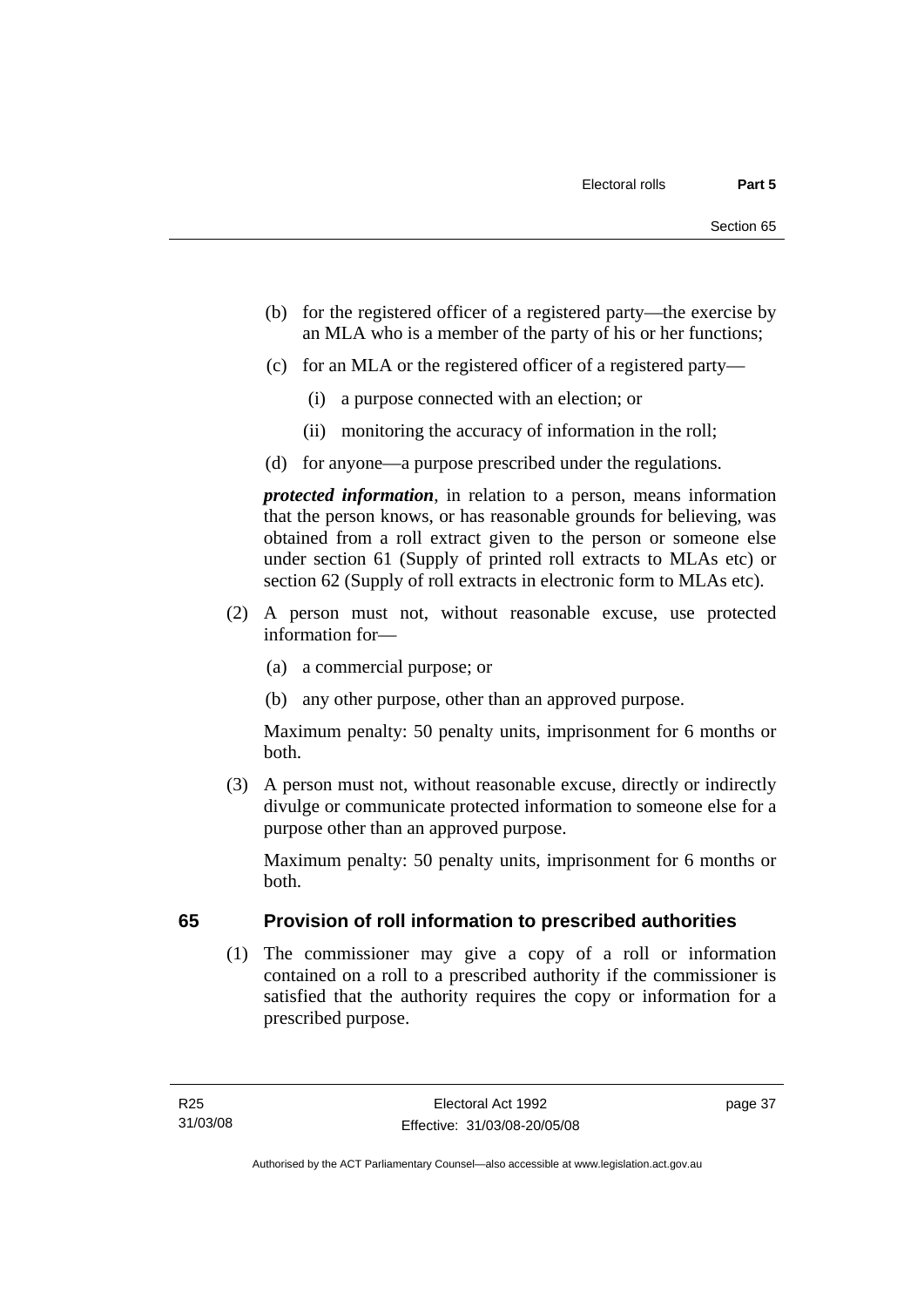Section 66

 (2) A person shall not use information obtained under subsection (1) except in accordance with the regulations.

Maximum penalty: 50 penalty units, imprisonment for 6 months or both.

- (3) For the *Juries Act 1967*, the commissioner shall, on request by the sheriff, give the sheriff a copy of the roll of electors of the ACT.
- (4) A copy of a roll, or information, may be given to a person under subsection (1) or (3) in printed or electronic form or on microfiche.
- (5) A copy of a roll, or information, provided under subsection (1) or (3) shall not include—
	- (a) in relation to a person whose address is a suppressed address any particulars other than the name of the person; or
	- (b) the address of an eligible overseas elector; or
	- (c) the address of an Antarctic elector.
- (6) The regulations may provide for how a prescribed authority may deal with information, or information obtained from a copy of a roll, provided under subsection (1).

#### **66 Maintenance of rolls**

- (1) The commissioner shall, so far as practicable, keep the rolls up to date.
- (2) The commissioner may alter a roll at any time as follows:
	- (a) to register any change of name;
	- (b) to bring up to date any particulars appearing on the roll;
	- (c) to correct any mistake or omission;
	- (d) to remove the name of a deceased elector;

R25 31/03/08

Authorised by the ACT Parliamentary Counsel—also accessible at www.legislation.act.gov.au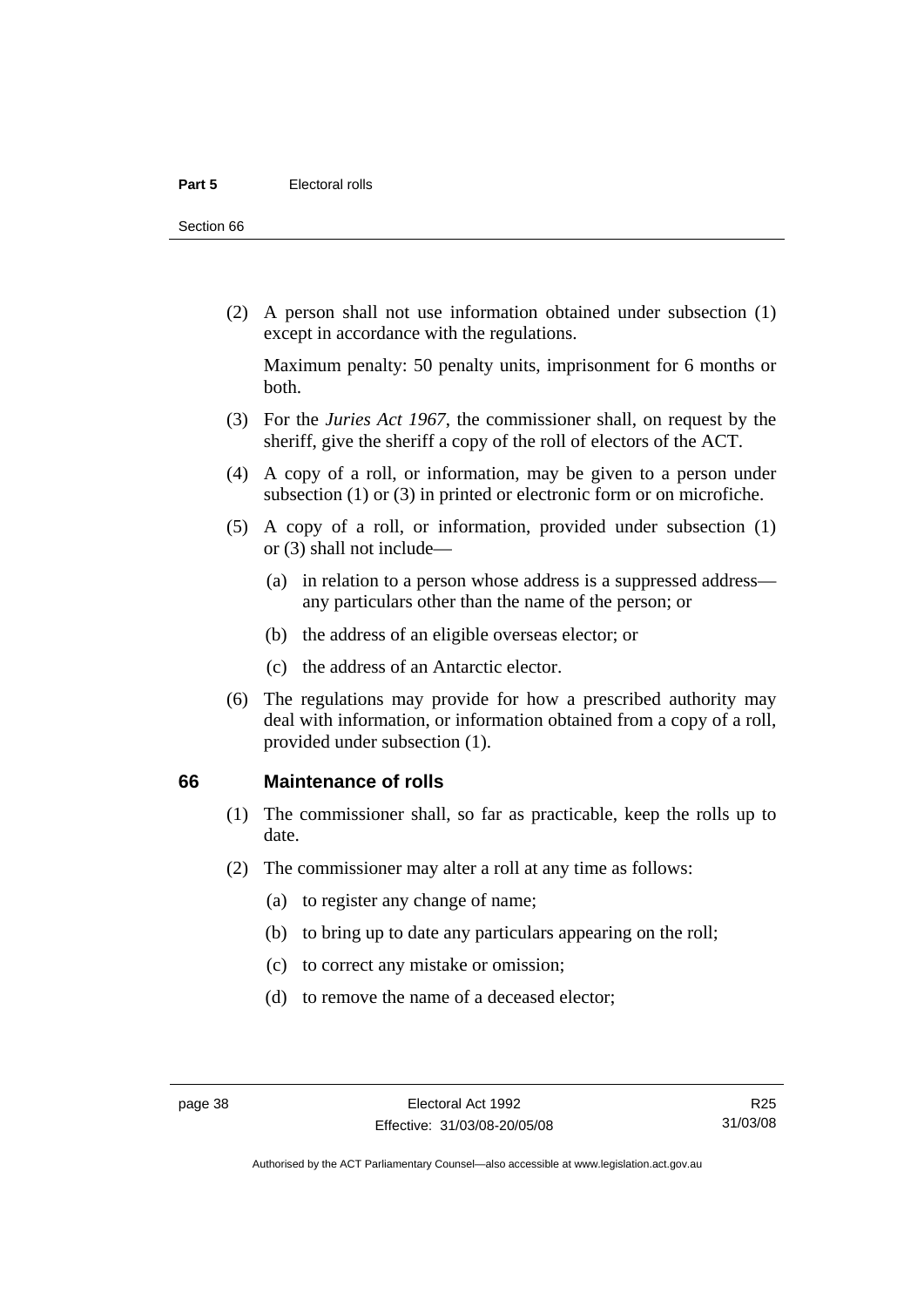(e) in relation to a person who is enrolled on the Commonwealth roll—to reflect any alteration under the Commonwealth Electoral Act, section 105 in relation to that enrolment.

## **67 Power to require information**

- (1) The commissioner may, by written notice, require—
	- (a) the administrative head of a unit of the public service; or
	- (b) the chief executive officer (however described) of a Territory authority or of an entity prescribed under the regulations; or
	- (c) the occupier of any residence;

to give to the commissioner or a specified officer specified information required in connection with the preparation, maintenance or revision of a roll.

*Note* For how documents may be given, see *Legislation Act 2001*, pt 19.5.

- (2) A notice shall specify the time within which the information is to be so given.
- (3) A person who, without reasonable excuse, contravenes such a requirement commits an offence.

Maximum penalty: 5 penalty units.

 (4) Subsection (3) does not apply if compliance with the requirement would involve the disclosure of information in contravention of any other law.

## **68 Notice of registered deaths**

The registrar-general shall give to the commissioner, on request, particulars entered in the register of deaths during the period to which the request relates in relation to the death of each person aged 17 years or older.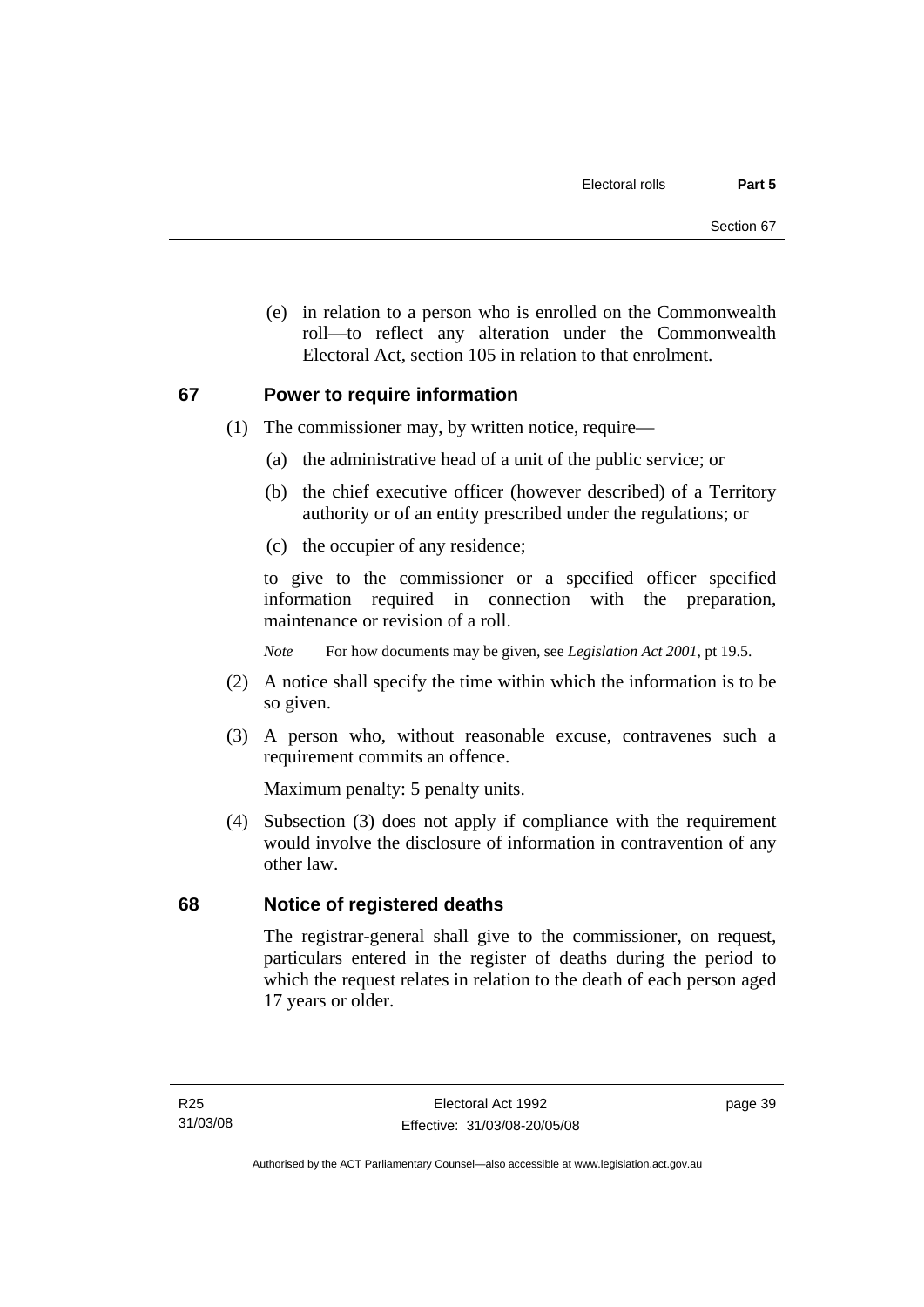#### **Part 5** Electoral rolls

Section 69

#### **69 Disclosure of roll information**

 (1) A person to whom this section applies shall not, without reasonable excuse, give a copy of a roll, an extract from a roll, or information contained on a roll, to another person except for this Act.

Maximum penalty: 50 penalty units, imprisonment for 6 months or both.

- (2) This section applies to a person who is, or has been—
	- (a) the commissioner; or
	- (b) an officer; or
	- (c) a member of the staff of the electoral commission.

## **70 Joint roll arrangements with Commonwealth**

- (1) The Chief Minister may arrange with the Governor-General for—
	- (a) the preparation, alteration or revision of the rolls; or
	- (b) the carrying out of any procedure relating to the preparation, alteration or revision of the rolls;

jointly by the Commonwealth and the Territory.

- (2) If such an arrangement is in force, a roll may contain—
	- (a) the names and particulars of persons who are enrolled as electors of the Commonwealth but not as electors of the ACT, provided that it is clearly indicated that they are not enrolled as electors of the ACT; and
	- (b) distinguishing marks against the names of persons enrolled as electors of the ACT but not as electors of the Commonwealth, to show that they are not electors of the Commonwealth; and
	- (c) other particulars in addition to those required by or under this Act to be included in the roll;

R25 31/03/08

Authorised by the ACT Parliamentary Counsel—also accessible at www.legislation.act.gov.au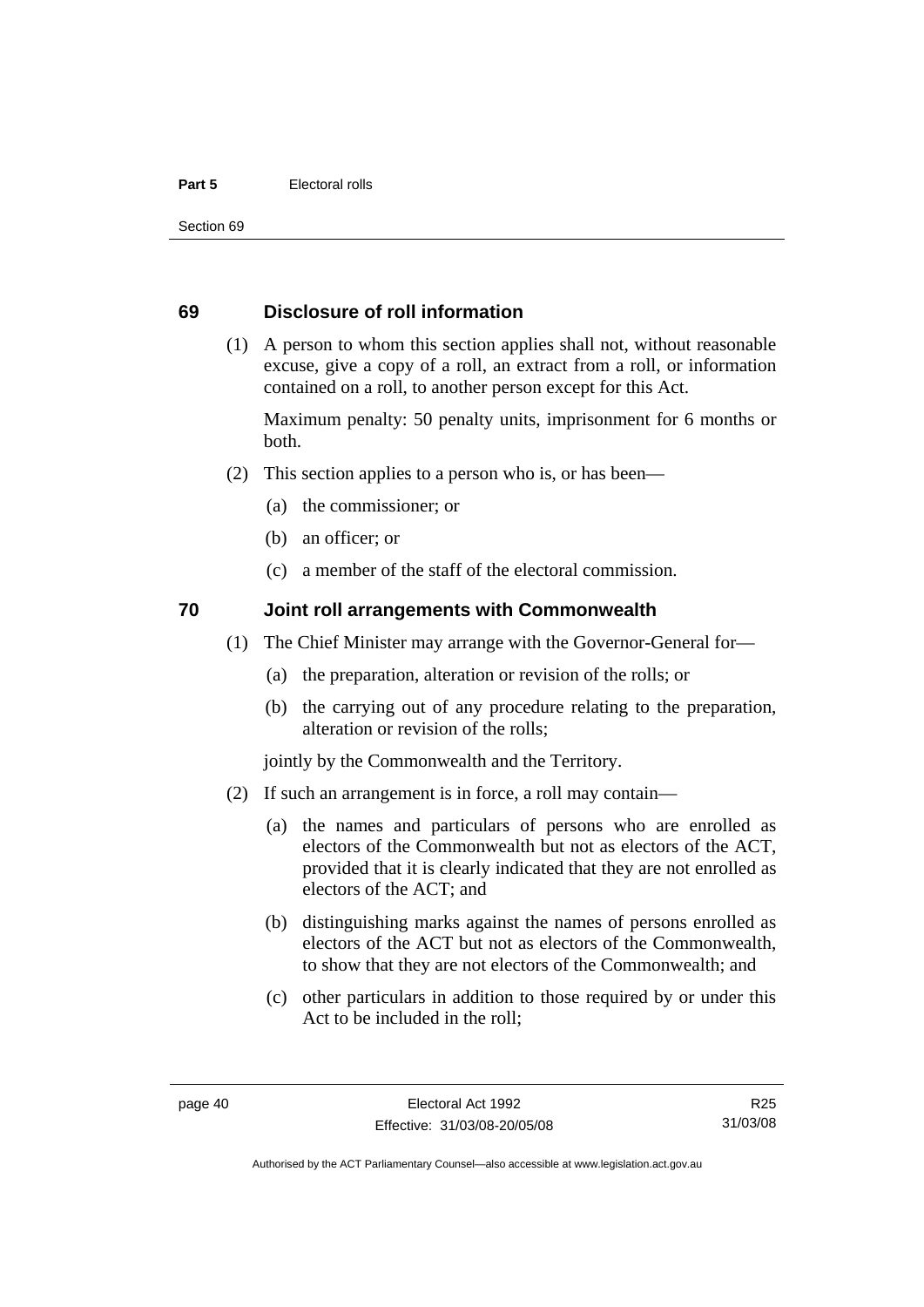and, for this Act, the names of electors of the Commonwealth who are not enrolled as electors of the ACT and those marks and particulars shall not be taken to be part of the roll.

page 41

Authorised by the ACT Parliamentary Counsel—also accessible at www.legislation.act.gov.au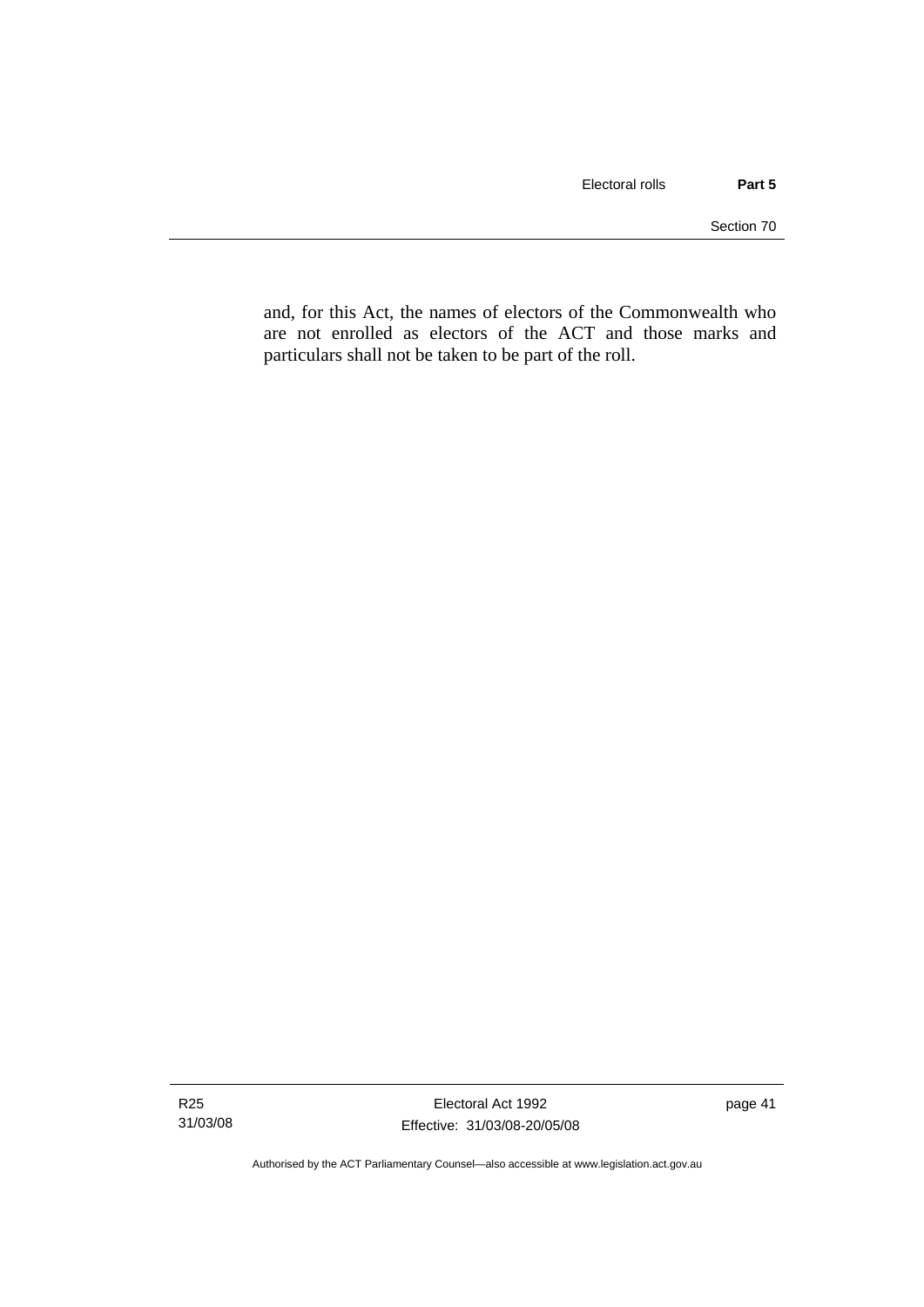#### **Part 6** Enrolment

Section 71

# **Part 6 Enrolment**

#### **71 Persons taken not to be enrolled on Commonwealth roll**

For this part, the following persons enrolled on the Commonwealth roll shall be taken not to be so enrolled:

- (a) a person whose address recorded on that roll is not in the ACT;
- (b) a person who is an eligible overseas elector for the Commonwealth Electoral Act but not an eligible overseas elector for this Act.

#### **71A Address of person serving sentence of imprisonment**

- (1) For this part, the address of a person who is serving a sentence of imprisonment is—
	- (a) if the person is enrolled on the Commonwealth roll—the address recorded on that roll in relation to the person; or
	- (b) if paragraph (a) does not apply—
		- (i) the person's address immediately before the person began serving the sentence; or
		- (ii) if the person did not have an address immediately before beginning to serve the sentence—the address of the place where the person is serving the sentence.
- (2) In this section:

*sentence of imprisonment* does not include a periodic detention period of the sentence set by a court under the *Crimes (Sentencing) Act 2005*, section 11 (Periodic detention).

R25 31/03/08

Authorised by the ACT Parliamentary Counsel—also accessible at www.legislation.act.gov.au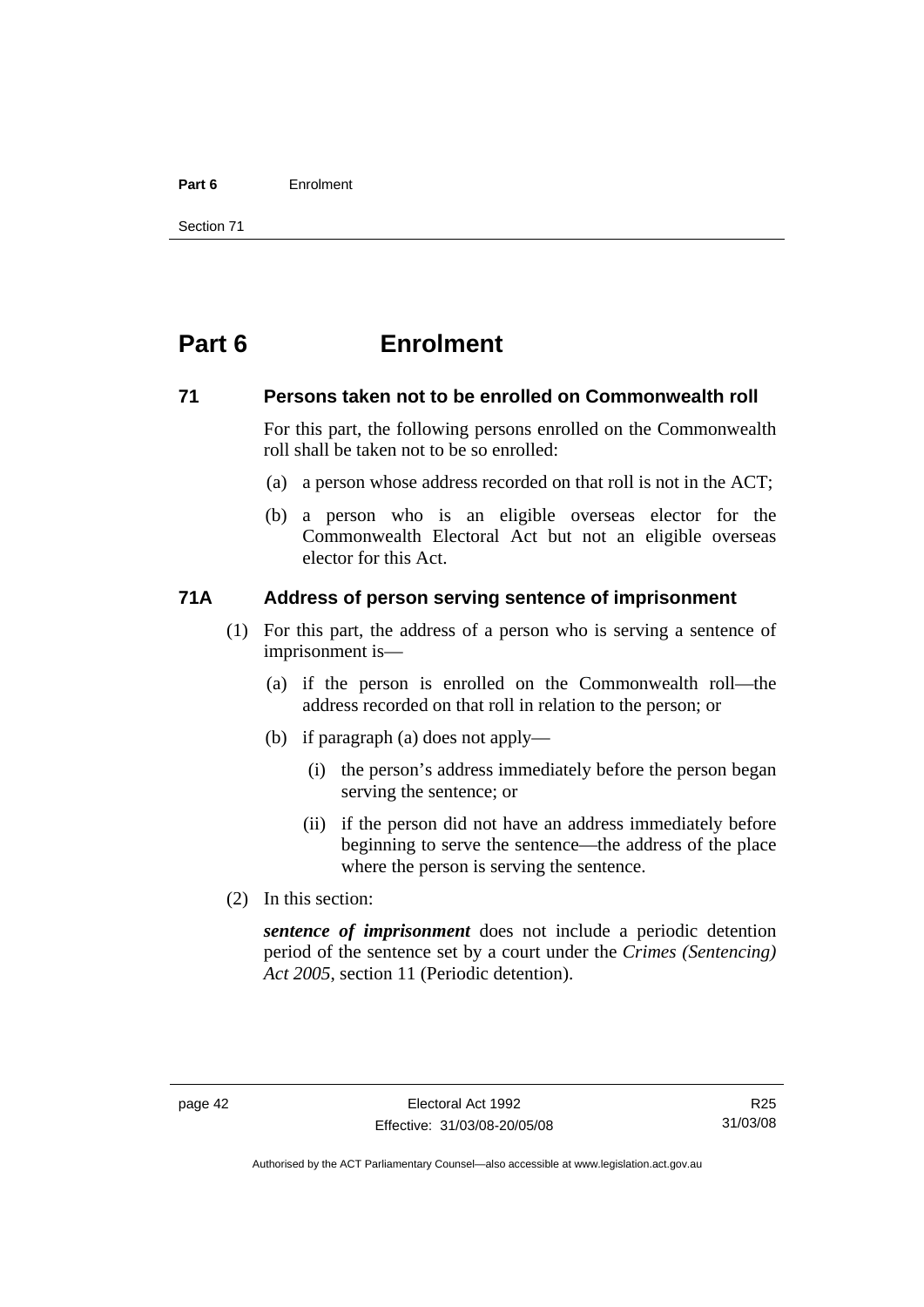## **72 Entitlement**

- (1) A person is entitled to be enrolled for an electorate if—
	- (a) the person is entitled to be enrolled on the Commonwealth roll otherwise than under the Commonwealth Electoral Act, section 100; and
	- (b) the person's address is in the electorate.
- (2) A person is not entitled to be enrolled for more than 1 electorate.

## **73 Compulsory enrolment etc—residents**

- (1) A person who—
	- (a) is entitled to be enrolled for an electorate; and
	- (b) is not enrolled on any roll;

shall, subject to subsection (5), make a claim for enrolment within 21 days after the day the person became so entitled.

- (2) An elector who—
	- (a) is enrolled for an electorate; and
	- (b) is entitled, following a change of address, to be enrolled for another electorate;

shall, subject to subsections (4) and (5), make a claim for a transfer of enrolment within 52 days after the date of the change of address.

 (3) An elector who changes address within an electorate shall, subject to subsections (4) and (5), give the commissioner written notice setting out the particulars of the new address within 52 days after the date of the change of address.

*Note* For how documents may be given, see *Legislation Act 2001*, pt 19.5.

 (4) Subsections (2) and (3) do not apply to an eligible overseas elector, an Antarctic elector or a person who is not at least 18 years old.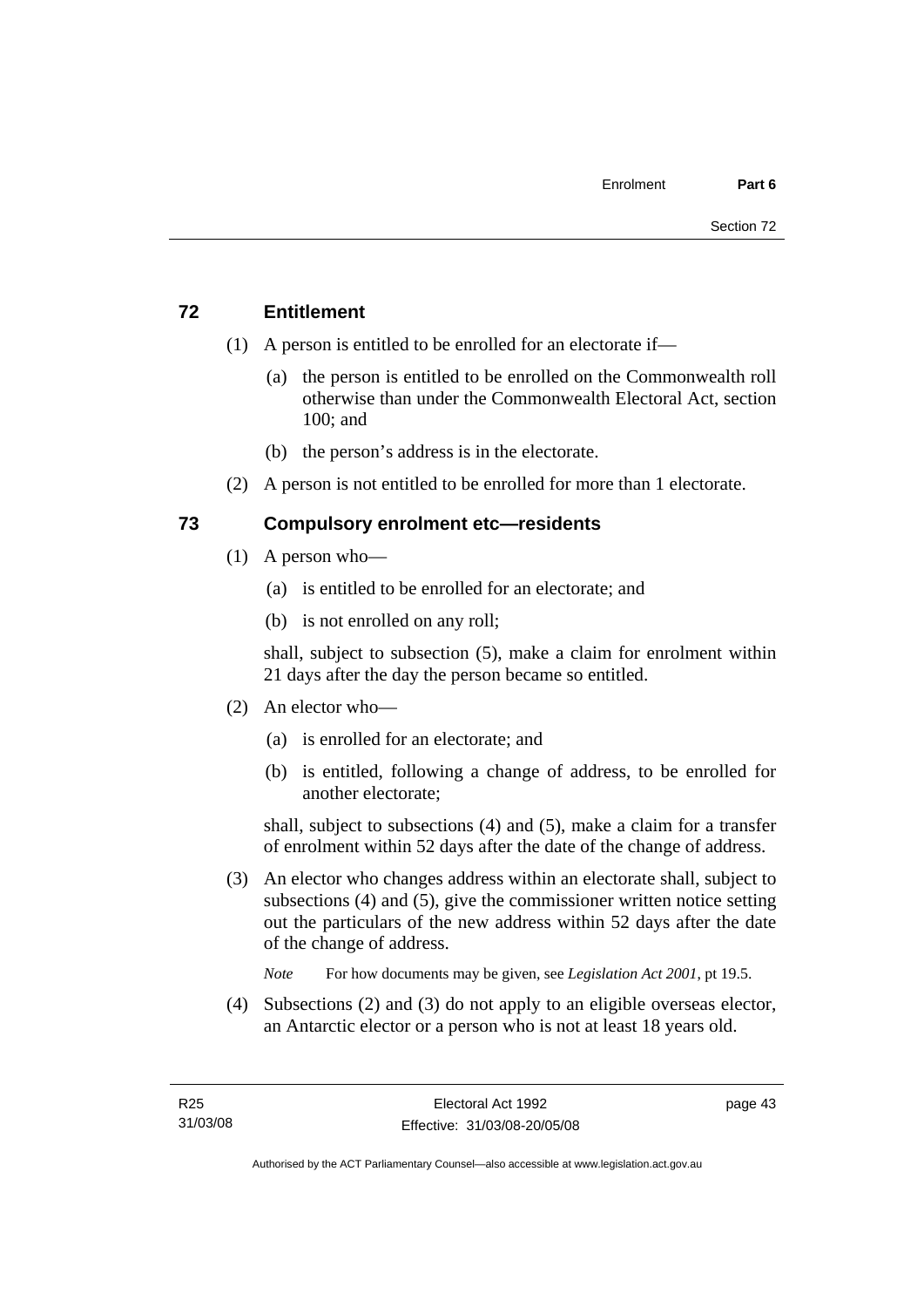- (5) If a person is enrolled on the Commonwealth roll otherwise than under the Commonwealth Electoral Act, section 100 and the address recorded on that roll in relation to the person is an address in an electorate—
	- (a) the person shall be taken—
		- (i) to have made a claim under subsection  $(1)$  or  $(2)$ , or given notice under subsection (3), whichever is appropriate; and
		- (ii) to be enrolled for the electorate; and
	- (b) the particulars recorded on the Commonwealth roll in relation to the person shall, so far as practicable, be taken to be the particulars recorded on the roll for the electorate.
- (6) A person who, without reasonable excuse, contravenes subsection  $(1)$ ,  $(2)$  or  $(3)$  commits an offence.

Maximum penalty: 0.5 penalty units.

#### **74 Eligible overseas electors**

- (1) An elector—
	- (a) who is, for the Commonwealth Electoral Act, an eligible overseas elector; and
	- (b) whose address, recorded on the Commonwealth roll when the elector became a person referred to in paragraph (a), was an address in an electorate; and
	- (c) who has, for this Act, indicated an intention to reside, or resume residing, in the ACT after ceasing to be a person referred to in paragraph (a);

is, subject to subsection (4), an eligible overseas elector for this Act in relation to the electorate in which that address is located.

Authorised by the ACT Parliamentary Counsel—also accessible at www.legislation.act.gov.au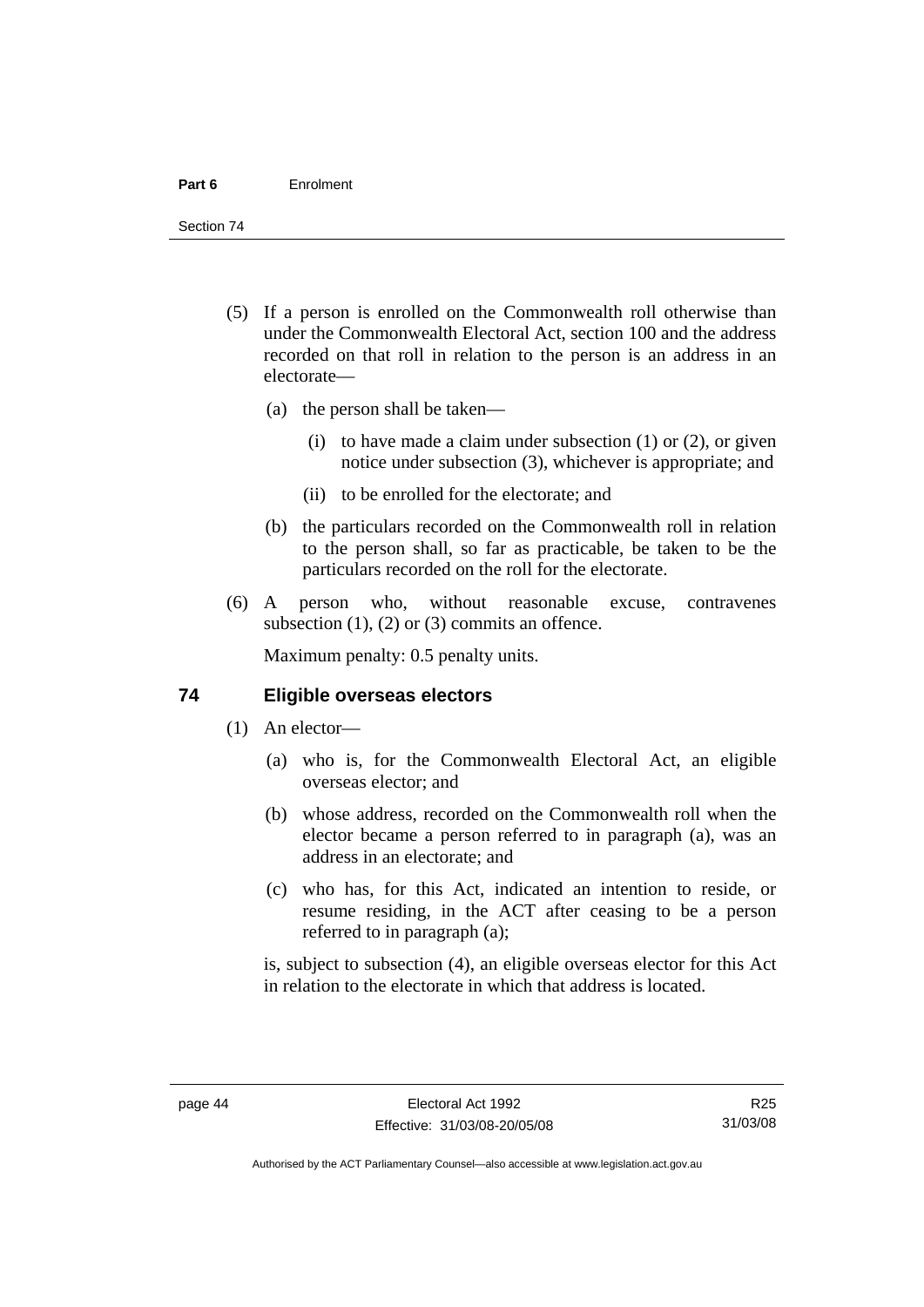- (2) The commissioner shall annotate the roll for an electorate so as to indicate the name of each person who is an eligible overseas elector in relation to the electorate.
- (3) The commissioner shall cancel an annotation in relation to a person if—
	- (a) the person ceases to be an eligible overseas elector for the Commonwealth Electoral Act; or
	- (b) the person notifies the commissioner that he or she does not intend to reside, or to resume residing, in the ACT after ceasing to be an eligible overseas elector for the Commonwealth Electoral Act.
- (4) A person ceases to be an eligible overseas elector for this Act on the day the annotation in relation to the person is cancelled.

## **75 Age 17 enrolment**

- (1) The commissioner shall enrol a person on the roll for an electorate if the person—
	- (a) is at least 17 years old; and
	- (b) would, had the person attained the age of 18 years, be entitled to be enrolled for the electorate; and
	- (c) makes a claim for enrolment.
- (2) If a person is enrolled on the Commonwealth roll under the Commonwealth Electoral Act, section 100 and the address recorded on that roll is an address in an electorate—
	- (a) the person shall be taken—
		- (i) to have made a claim for enrolment under this section; and
		- (ii) to be enrolled under this section on the roll for the electorate; and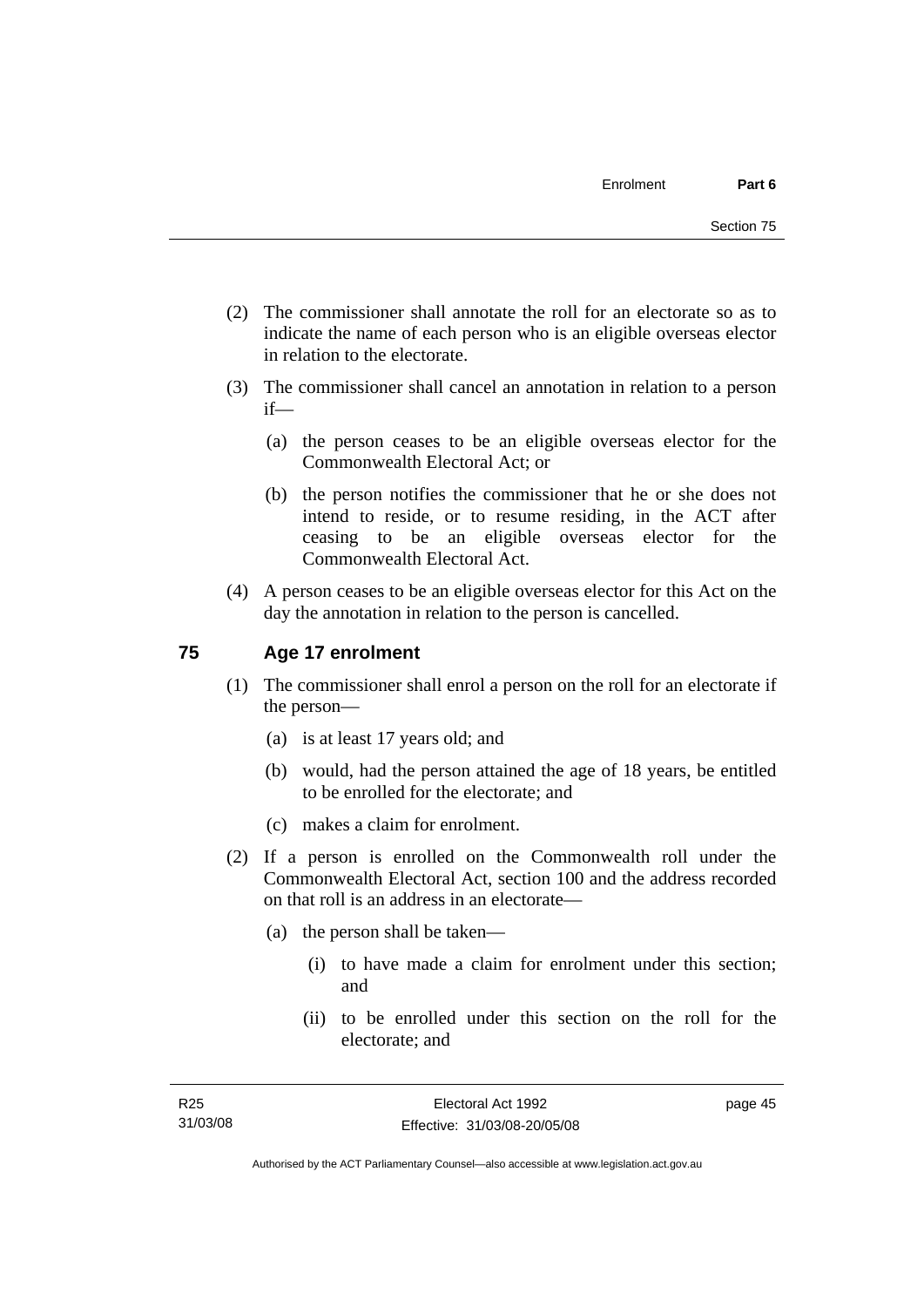#### **Part 6** Enrolment

Section 76

 (b) the particulars recorded on the Commonwealth roll in relation to the person shall, so far as practicable, be taken to be the particulars recorded on the roll for the electorate.

#### **76 Enrolment etc**

(1) In this section:

*claim* means a claim for enrolment or transfer of enrolment.

- (2) Except as otherwise provided by this Act, the name of a person shall not be added to a roll except under a claim.
- (3) A claim shall be—
	- (a) signed by the claimant and the signature witnessed by a person who is entitled to attest an enrolment claim under the *Commonwealth Electoral Act 1918* (Cwlth), section 98; and
	- (b) given to the commissioner.
	- *Note 1* If a form is approved under s 340A (Approved forms) for a claim, the form must be used.
	- *Note 2* For how documents may be given, see *Legislation Act 2001*, pt 19.5.
- (4) The identity of the person making a claim for enrolment must be verified in the same way an enrolment claim under the *Commonwealth Electoral Act 1918* (Cwlth), section 98 must be verified.
- (5) On a claim under subsection (2), the commissioner shall, subject to section 80—
	- (a) enrol the claimant, if satisfied that he or she is entitled to be enrolled under the claim; or
	- (b) reject the claim.
- (6) After making a decision about a claim under subsection (2), the commissioner shall give the claimant—

R25 31/03/08

Authorised by the ACT Parliamentary Counsel—also accessible at www.legislation.act.gov.au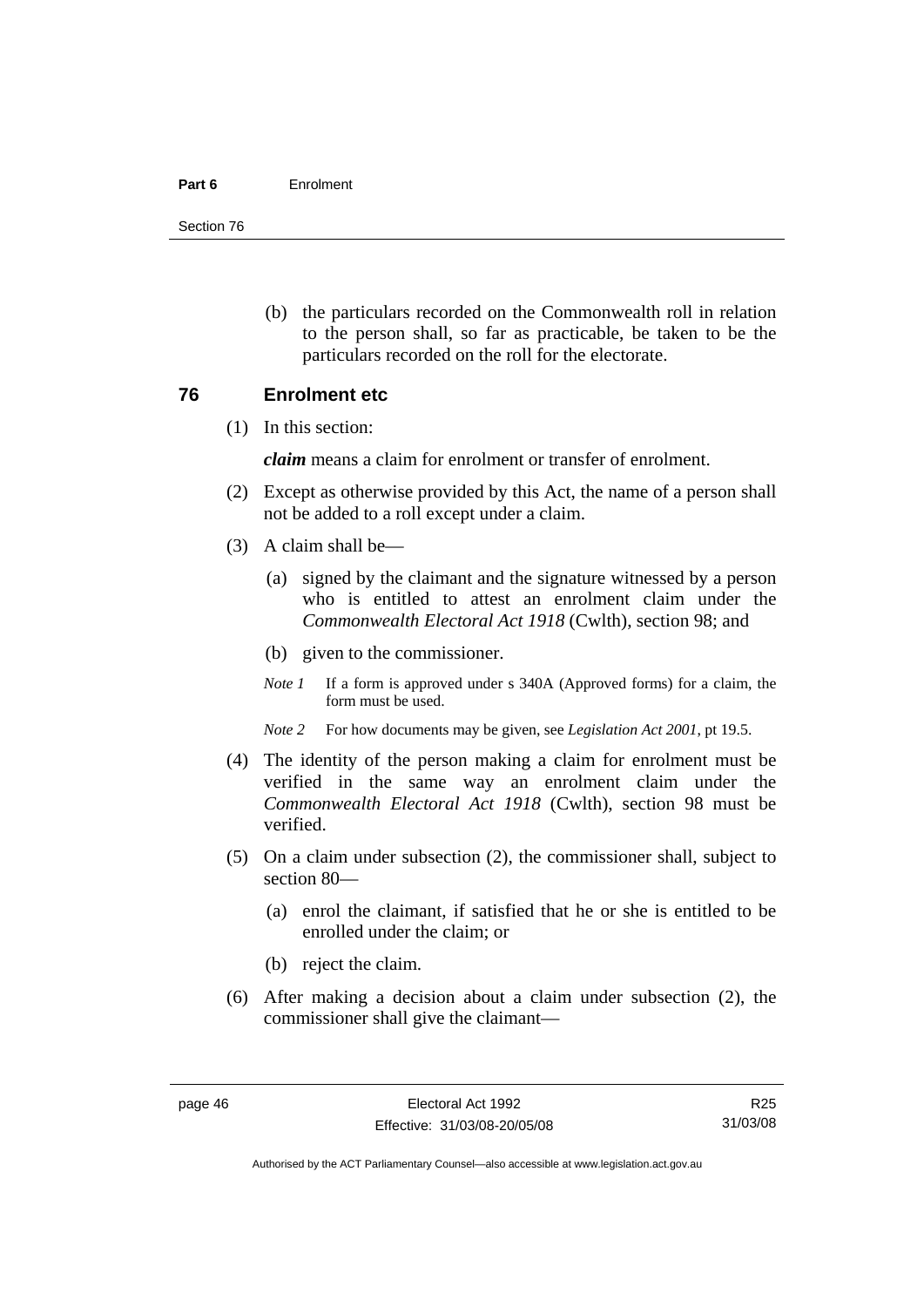- (a) if the claim is accepted—written notice of the decision specifying the electorate in which the claimant is enrolled; or
- (b) if the claim is rejected—a review statement about the decision.

## **77 Suppression of elector's address**

- $(1)$  If—
	- (a) an elector is enrolled on the Commonwealth roll; and
	- (b) under the Commonwealth Electoral Act, section 104 the particulars of the elector's address have not been included on, or have been deleted from, the Commonwealth roll;

the commissioner shall suppress the particulars of the elector's address from any extract from the roll on which the elector is enrolled under this Act.

- (2) If an elector is not enrolled on the Commonwealth roll, on the elector's request for the suppression of particulars of his or her address from an extract from any roll, the commissioner shall—
	- (a) grant the request; or
	- (b) refuse the request.
- (3) A request shall—
	- (a) set out the reasons for the request; and
	- (b) be verified by statutory declaration.
	- *Note* If a form is approved under s 340A (Approved forms) for a request, the form must be used.
- (4) The commissioner shall grant a request under subsection (2) if he or she is satisfied on reasonable grounds that the inclusion of the particulars of the elector's address on an extract from the roll would place at risk the personal safety of the elector or any member of the elector's family.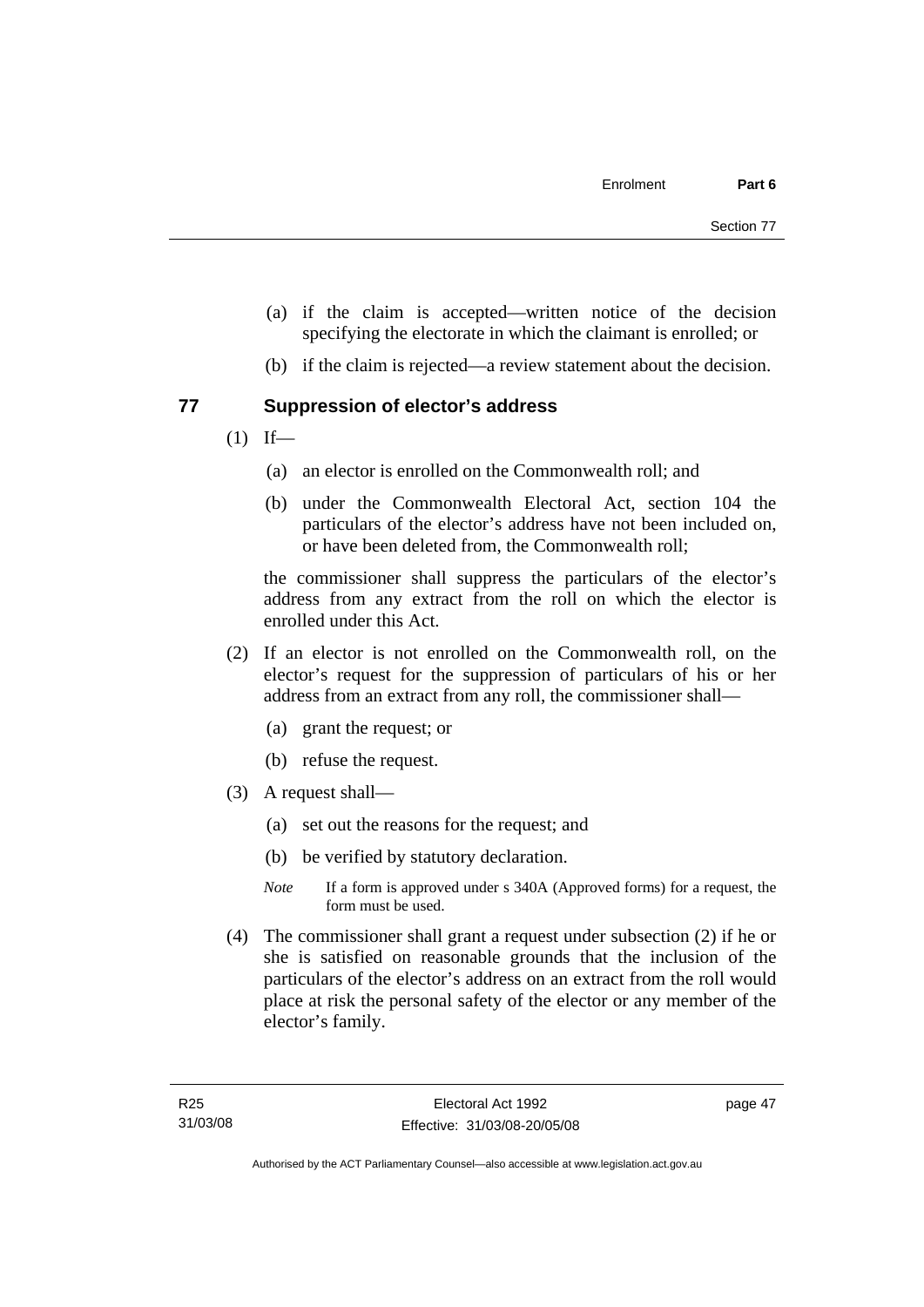- (5) After making a decision about a request under subsection (2), the commissioner shall give the person who made the request—
	- (a) if the request is granted—written notice of the decision; or
	- (b) if the request is refused—a review statement about the decision.

#### **78 Inclusion of particulars on roll following suppression**

- (1) This section applies if the address of an elector has been suppressed under section 77 (2).
- (2) The commissioner shall include the particulars of the elector's address on an extract from the roll if the commissioner is satisfied on reasonable grounds that the inclusion of the particulars would not place at risk the personal safety of the elector or any member of the elector's family.
- (3) After making a decision under subsection (2), the commissioner shall give the elector a review statement about the decision.

## **79 Suppression of elector's address pending review**

- (1) This section applies if the commissioner makes either of the following decisions:
	- (a) a decision under section 77 (2) (b) to refuse to suppress an elector's address from an extract from a roll;
	- (b) a decision under section 78 (2) to include particulars of an elector's address on an extract from a roll.
- (2) The commissioner shall suppress the particulars of the relevant elector's address from any extract from a roll from the defined date until—
	- (a) if no application for a review of the relevant decision has been made to the electoral commission within 28 days after the

Authorised by the ACT Parliamentary Counsel—also accessible at www.legislation.act.gov.au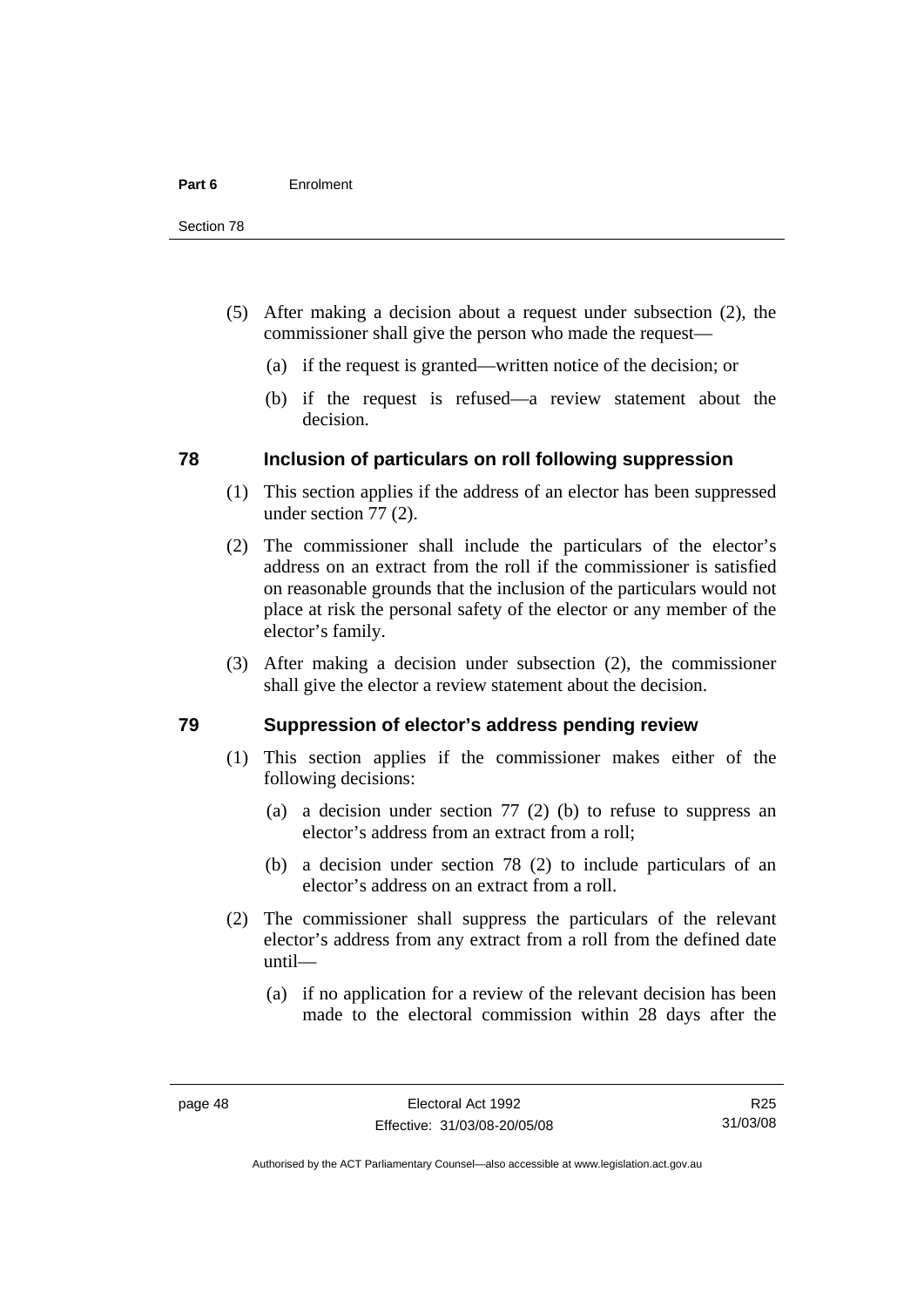elector is given a review statement about the decision—the end of that period; or

- (b) if, on a review, the electoral commission affirms the relevant decision, and no application for a review of the commission's decision has been made to the AAT—the end of 28 days after the elector is given a notice under section 248; or
- (c) if, on a review, the AAT affirms the decision of the electoral commission, and no appeal to the Supreme Court is instituted—the end of 28 days after the elector is given notice of the decision of the AAT; or
- (d) if an appeal to the Supreme Court is so instituted within that period—proceedings on the appeal are completed.
- (3) Subsection (2) has effect subject to—
	- (a) an order of the electoral commission under section 247; and
	- (b) any order of the AAT; and
	- (c) any order of the Supreme Court.
- (4) In this section:

#### *defined date* means—

- (a) in relation to a decision under section 77 (2) (b) to refuse to suppress an elector's address from an extract from a roll—the date of the request for suppression; or
- (b) in relation to a decision under section 78 (2) to include particulars of an elector's address on an extract from a roll the date of the decision.

#### **80 Closed rolls**

 (1) For this Act, the roll for an electorate shall be taken to be closed during the period—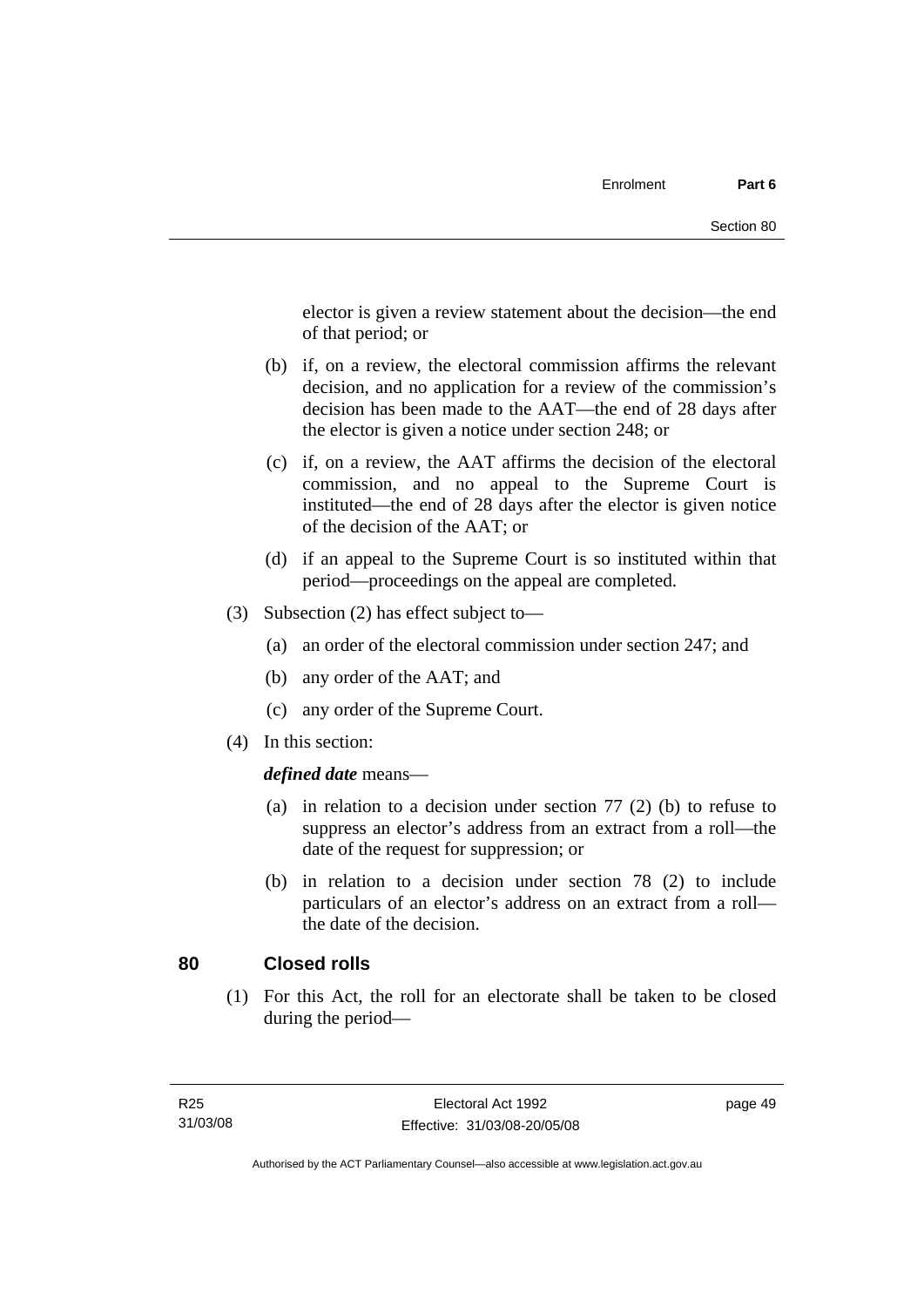- (a) beginning at 8 pm on the 29th day before polling day for an election in the electorate; and
- (b) ending at the close of polling at the election.
- (2) While a roll is closed, subject to subsections (3), (4) and (5) and section 66—
	- (a) a person shall not be enrolled; and
	- (b) a person shall not be taken to be enrolled under section 73 (5) or 75 (2) if the person's enrolment on the Commonwealth roll is effected during the closure; and
	- (c) a name shall not be removed; and
	- (d) an annotation in relation to the roll shall not be made or cancelled under section 74; and
	- (e) a change of address shall not be recorded.
- (3) Subsection (2) (c) shall not be taken to prevent the removal, while a roll is closed, of the name of a person who the commissioner believes on reasonable grounds made a statement in a claim for enrolment or transfer of enrolment that was false or misleading in a material particular.
- (4) If the Australian Postal Corporation notifies the commissioner in writing that the delivery of a posted claim for enrolment or transfer of enrolment has been delayed by an industrial dispute and, apart from the dispute, would have been delivered to the commissioner before the close of the roll for an election—
	- (a) subsection (2) (a) and (c) shall not be taken to prevent the enrolment of an elector or the removal of an elector's name from another roll as a consequence of such an enrolment; and
	- (b) if the claimant is enrolled in accordance with the claim—the enrolment shall be taken, in relation to any vote cast by the claimant in the election, to have been effected before the roll closed.

Authorised by the ACT Parliamentary Counsel—also accessible at www.legislation.act.gov.au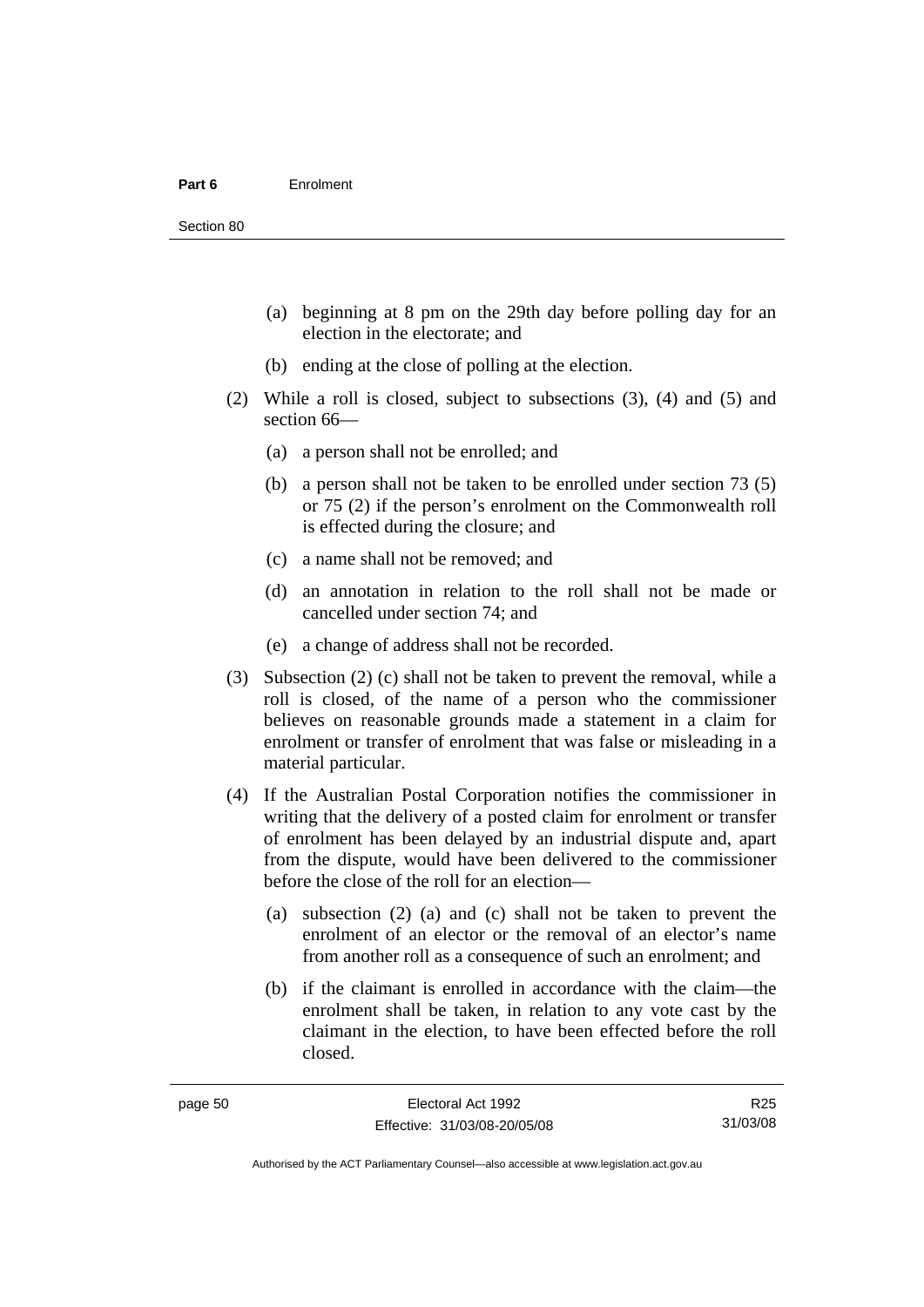- (5) This section does not prevent the enrolment of an elector, during a period when a roll is closed, if the elector's claim for enrolment or transfer of enrolment was received before the beginning of that period by—
	- (a) an officer appointed under section 33 (Officers); or
	- (b) a member of the commission's staff; or
	- (c) a person authorised by the commissioner for this section; or
	- (d) an employee of the Australian Electoral Commission.
- (6) In this section:

*enrolment* includes the enrolment of a person who is taken to have been enrolled under this part.

*particulars*—a reference (express or implied) to *particulars* relating to a person includes a reference to particulars taken to be recorded on the roll under this part.

#### **81 Objections to enrolment**

- (1) This section applies in relation to the enrolment of a person who is enrolled under this Act but is not enrolled under the Commonwealth Act.
- (2) An elector may object to the enrolment of a person on the ground that the person is not entitled to enrolment under section 72.
- (3) An objection shall—
	- (a) set out the grounds on which it is made; and
	- (b) subject to subsection (4), be accompanied by a deposit of \$2 or any higher amount prescribed by the regulations.
	- *Note* If a form is approved under s 340A (Approved forms) for an objection, the form must be used.
- (4) The deposit is not payable by an elector who objects to the enrolment of a person with a mental disability.

| R25      | Electoral Act 1992           | page 51 |
|----------|------------------------------|---------|
| 31/03/08 | Effective: 31/03/08-20/05/08 |         |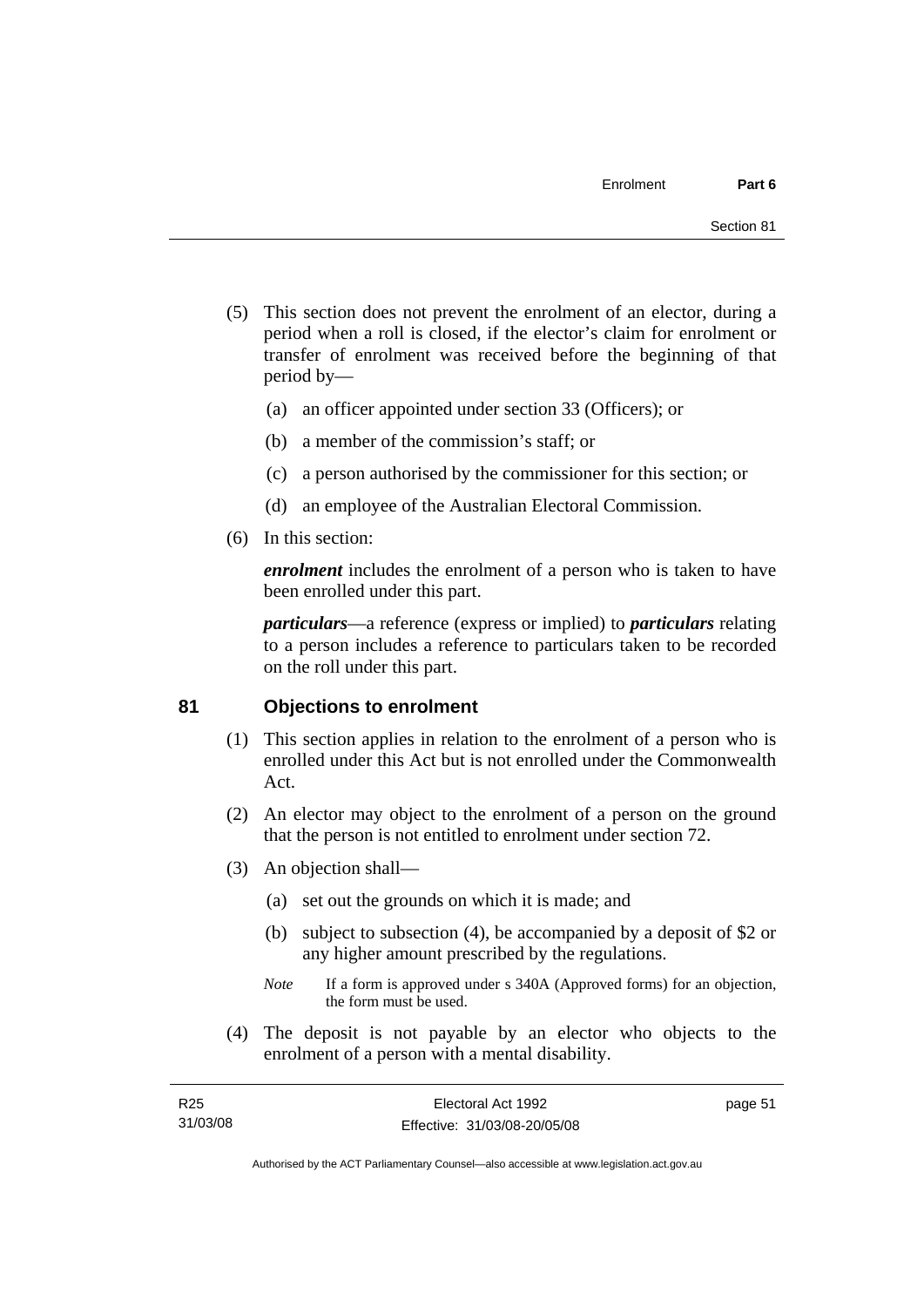Section 81

- (5) The commissioner shall reject an objection without notifying the person whose enrolment it concerns if—
	- (a) the objection is made because the enrolled person is a person with a mental disability and is not accompanied by a supporting medical certificate; or
	- (b) the commissioner believes on reasonable grounds that the objection is frivolous or vexatious.
- (6) After the commissioner rejects an objection under subsection (4), he or she shall—
	- (a) if subsection (5) (a) applies—give the objector written notice of the rejection; and
	- (b) if subsection (5) (b) applies—give the objector a review statement about the decision to reject the objection.
	- *Note* For how documents may be given, see *Legislation Act 2001*, pt 19.5.
- $(7)$  If—
	- (a) an objection is made to the enrolment of a person; or
	- (b) the commissioner believes on reasonable grounds that an enrolled person is not entitled to be enrolled (other than the ground that the person is a person with a mental disability);

the commissioner shall, subject to subsection (5), give the person written notice of the objection or belief inviting the person to respond within 21 days after the date of the notice.

- (8) After considering any such response, the commissioner shall determine the person's entitlement to enrolment and—
	- (a) confirm the enrolment; or
	- (b) remove the person's name from the roll.
- (9) After making a decision under subsection (8) about the enrolment of a person, the commissioner shall—

R25 31/03/08

Authorised by the ACT Parliamentary Counsel—also accessible at www.legislation.act.gov.au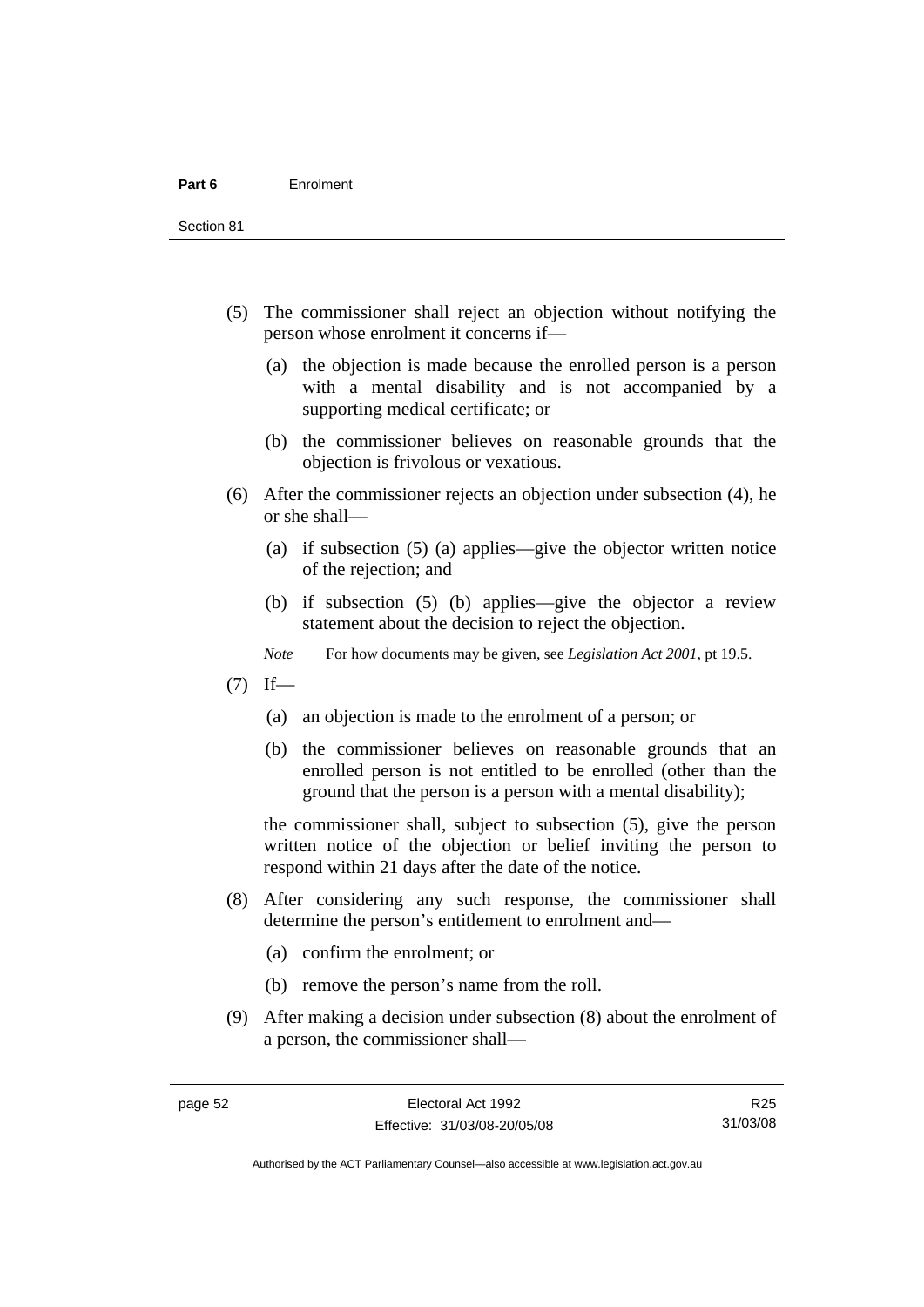- (a) for a decision to confirm the enrolment—give the person, and any objector, written notice of the decision; or
- (b) for a decision to remove the person's name from the roll—
	- (i) give the person a review statement about the decision; and
	- (ii) if an objection has been duly made to the enrolment give the objector written notice of the decision.
- (10) If a person's name is removed from a roll as a result of an objection, the commissioner shall return the deposit lodged with the objection to the objector.
- (11) In this section:

*person with a mental disability* means a person who is incapable of understanding the nature and significance of enrolment and voting, and includes such a person even if a guardian or manager has not been appointed for the person under the *Guardianship and Management of Property Act 1991*.

#### **82 Record of claims for enrolment**

- (1) If the commissioner is satisfied that a record of the particulars of a claim for enrolment or transfer of enrolment is kept on microfiche, microfilm or in any other appropriate permanent form, the claim may be destroyed.
- (2) A record of particulars of a claim that is kept in accordance with subsection (1) is evidence of the particulars of that claim.

#### **83 Processing enrolment claims**

An officer who receives a claim for enrolment or transfer of enrolment shall do everything practicable to process the claim.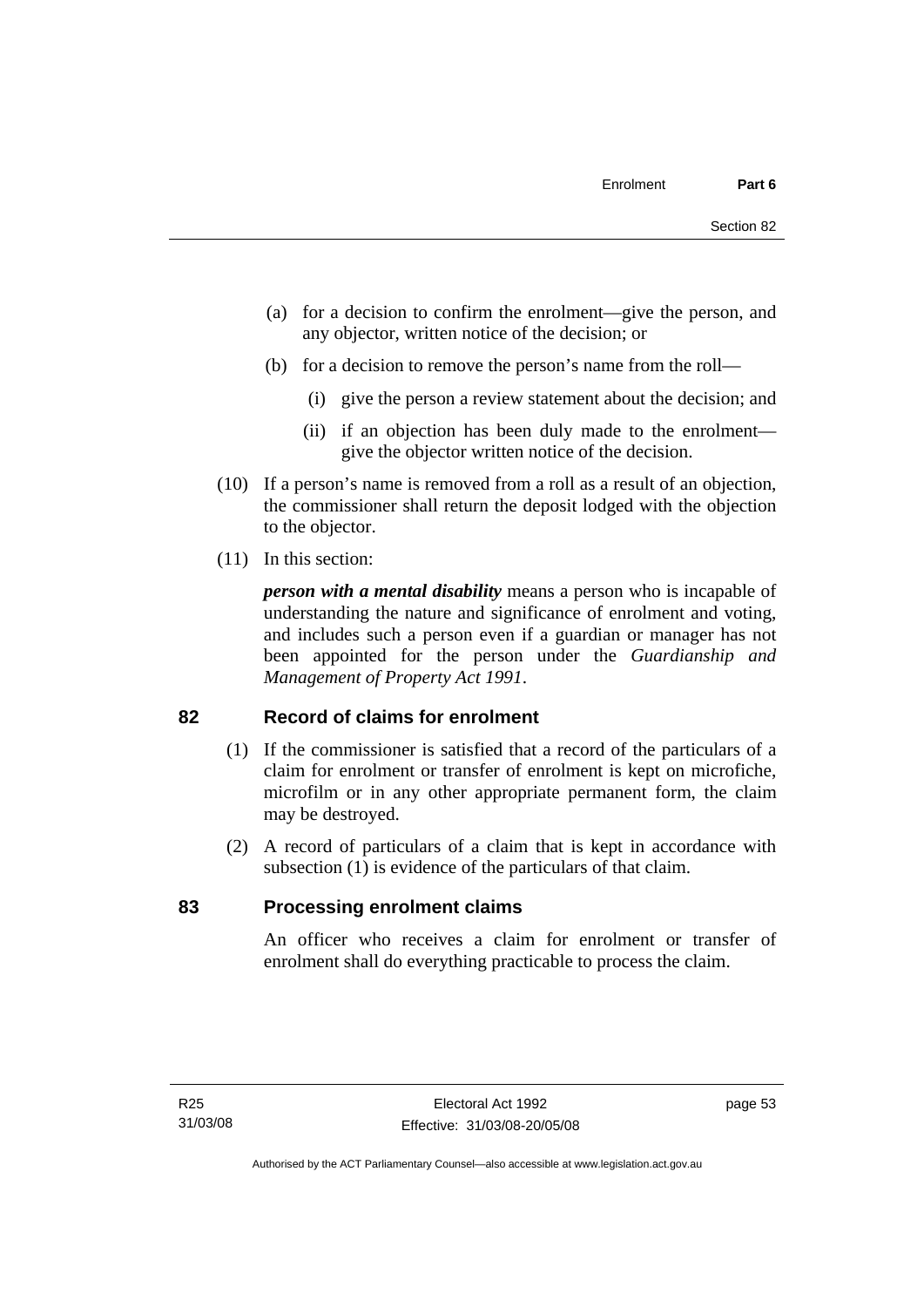#### **Part 6** Enrolment

#### **84 Transmission of enrolment claims**

A person who accepts for transmission to the commissioner a claim for enrolment or transfer of enrolment shall transmit the claim to the commissioner as soon as is practicable.

Maximum penalty: 10 penalty units.

## **85 Production of claims for enrolment before a court**

- (1) This section applies to a person who is, or has been—
	- (a) a member of the electoral commission; or
	- (b) the commissioner; or
	- (c) an officer; or
	- (d) a member of the staff of the electoral commission.
- (2) A person to whom this section applies shall not, except for this Act, be required-
	- (a) to produce in a court a claim for enrolment; or
	- (b) to divulge or communicate to a court any matter or thing in relation to a claim for enrolment that has come to the person's notice in the exercise of functions under this Act.
- (3) In this section:

*court* includes any tribunal, authority or person having power to require the production of documents or the answering of questions.

## **86 Claims for enrolment not subject to warrants**

A warrant issued under a Territory law authorising the seizure of a document related to an offence does not authorise the seizure of a claim for enrolment or transfer of enrolment.

R25 31/03/08

Authorised by the ACT Parliamentary Counsel—also accessible at www.legislation.act.gov.au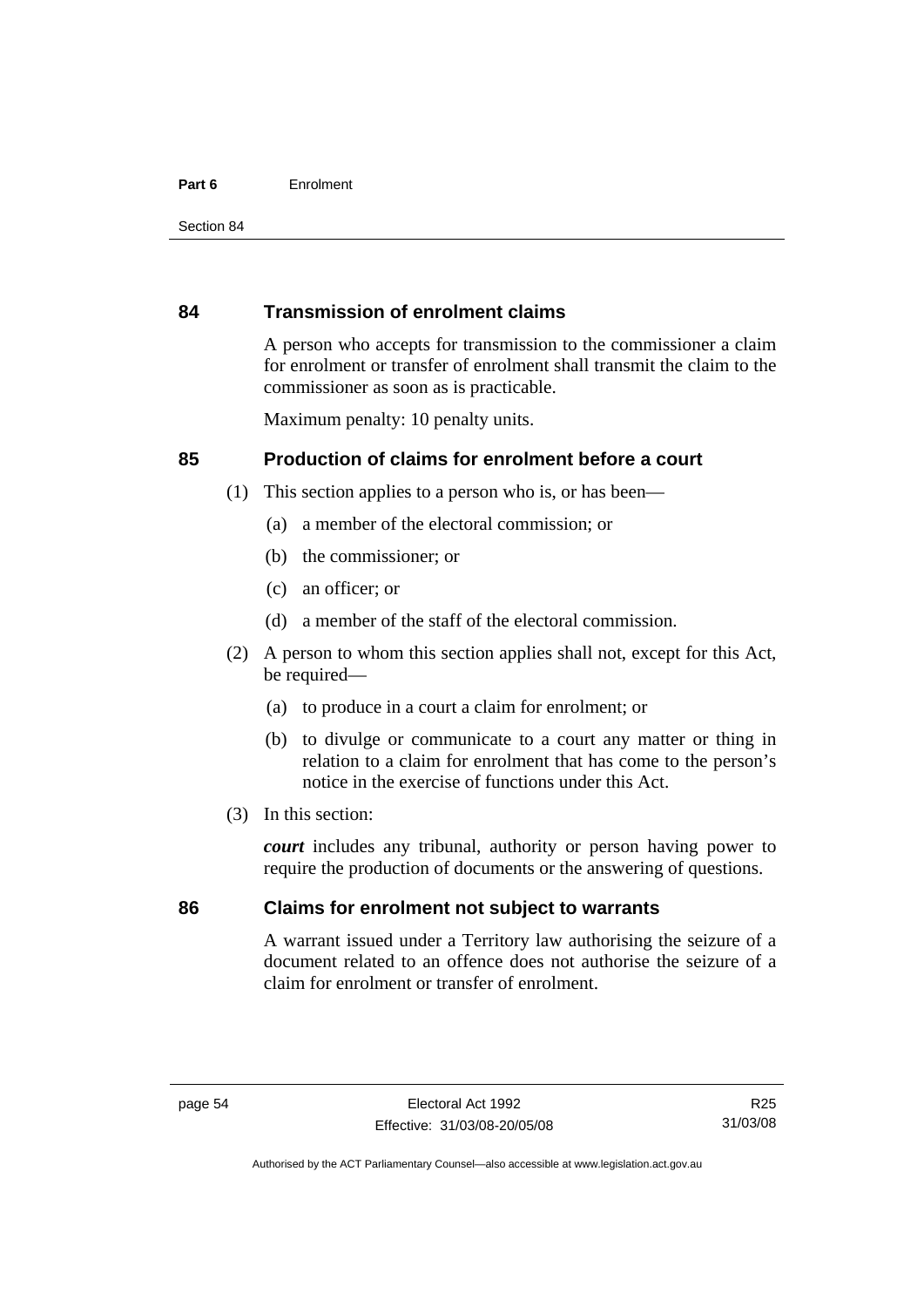# **Part 7 Registration of political parties**

## **87 Meaning of** *related* **political parties**

For this part, 2 political parties are taken to be *related* if—

- (a) one of them is a part of the other; or
- (b) both are parts of the same political party.

## **88 Register of political parties**

- (1) The commissioner must keep a register of political parties.
- (2) The register must contain the following particulars for each registered party:
	- (a) the name of the party;
	- (b) any abbreviation of the name of the party;
	- (c) the name and address of the registered officer of the party.
- (3) The commissioner must make the register available for public inspection.

## **89 Application for registration of political party**

- (1) An application for registration of a political party must—
	- (a) be signed by the secretary of the party; and
	- (b) state the party's name; and
	- (c) state any abbreviation of the party's name that the party intends to use for this Act; and
	- (d) state the name and address, and contain a specimen signature, of the person nominated to be the registered officer of the party; and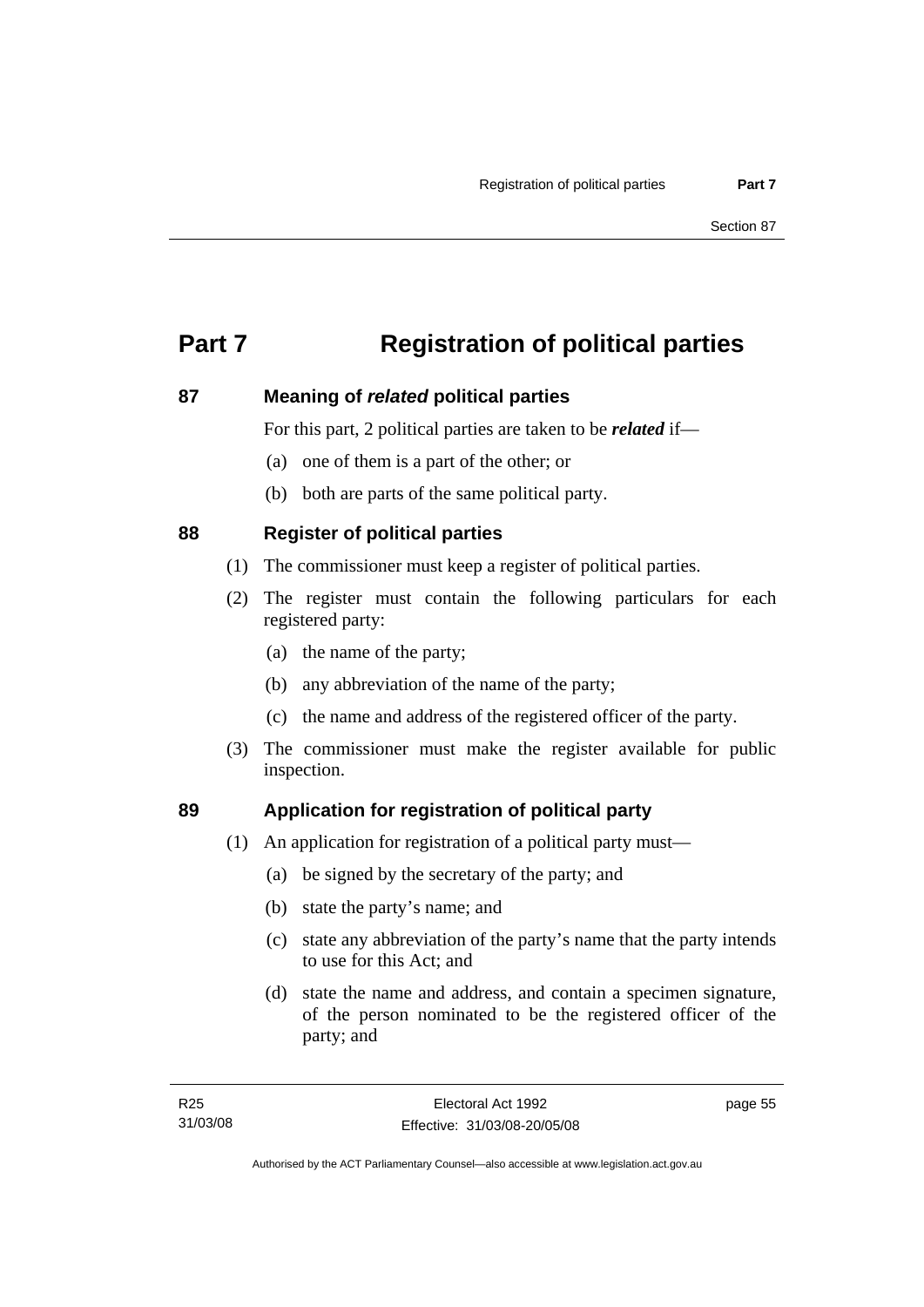Section 90

- (e) be accompanied by a copy of the party's constitution; and
- (f) be accompanied by a list of the names and addresses of at least 100 members of the party who are electors.
- *Note* If a form is approved under s 340A (Approved forms) for an application, the form must be used.
- (2) The commissioner may use information obtained under subsection (1) (f) only to find out whether the party has at least 100 members who are electors.

#### **90 Further information about application for political party registration**

 (1) For this part, the commissioner may, by written notice given to an applicant for registration of a political party, require the applicant to give to the commissioner within a stated period stated information, or a stated document, relating to the application.

*Note* For how documents may be given, see *Legislation Act 2001*, pt 19.5.

- (2) If the applicant fails to comply with a notice under subsection (1), the commissioner may refuse the application.
- (3) If the commissioner refuses the application under subsection (2), the commissioner must give the applicant a review statement about the commissioner's decision.

#### **91 Notification and publication of applications**

- (1) If the commissioner receives an application for the registration of a political party, the commissioner must prepare written notice of the application.
- (2) The notice must—
	- (a) state the following particulars:
		- (i) the name of the political party; and

R25 31/03/08

Authorised by the ACT Parliamentary Counsel—also accessible at www.legislation.act.gov.au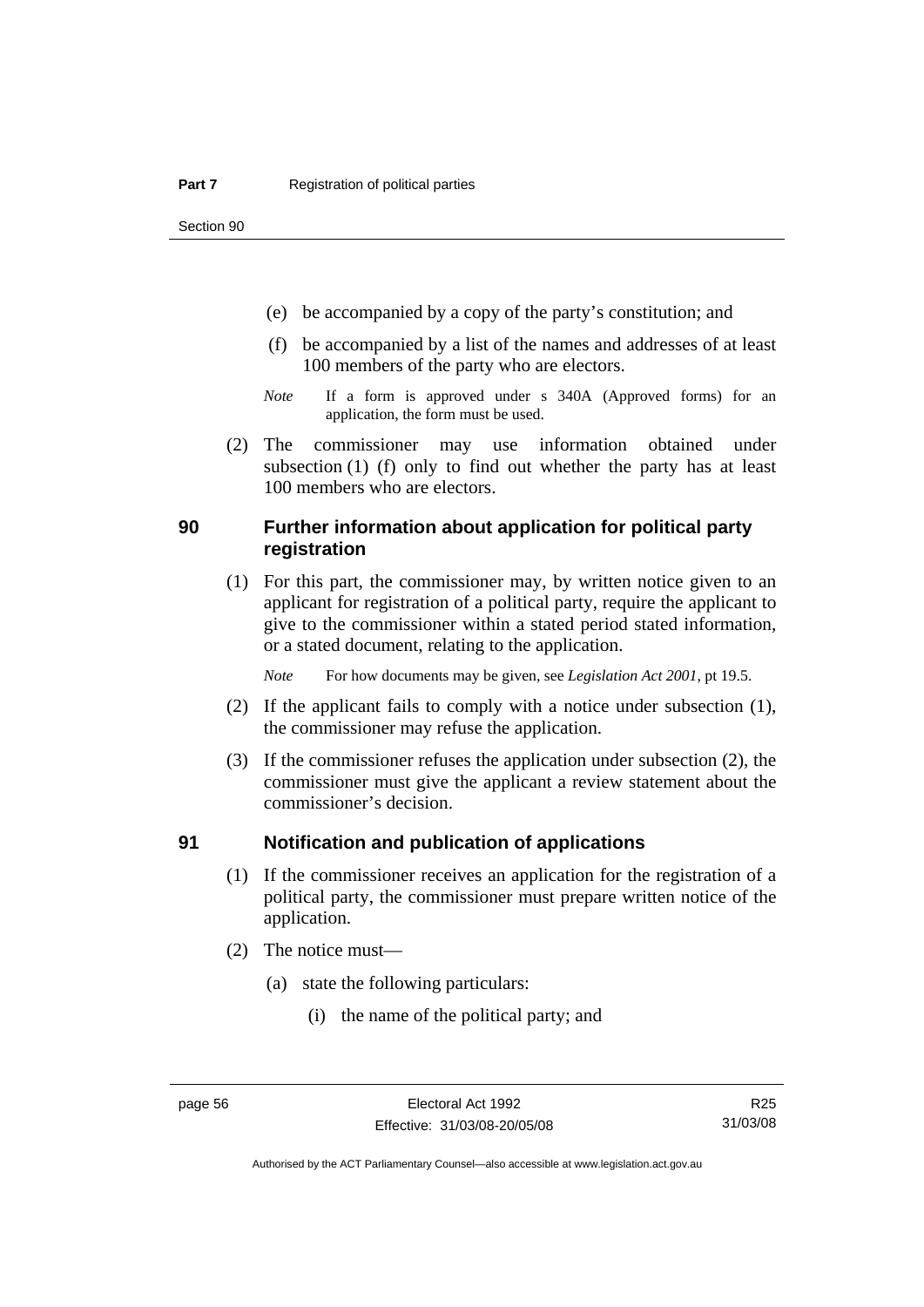- (ii) any abbreviation of the name of the party that the party intends to use for this Act; and
- (iii) the name and address of the person nominated to be the registered officer of the party; and
- (b) state that a copy of the application and the party's constitution are available for public inspection at the commissioner's office; and
- (c) state that written objections to the application may be given to the commissioner within 14 days after the day the notice is notified under the *Legislation Act 2001*.
- (3) The notice is a notifiable instrument.

*Note* A notifiable instrument must be notified under the *Legislation Act 2001*.

- (4) The commissioner must also publish the notice in a newspaper.
- (5) The commissioner must make a copy of the application and the party's constitution available for public inspection.

## **91A Objections to applications and responses**

- (1) An objection to an application for registration of a political party must—
	- (a) be in writing; and
	- (b) set out the grounds of the objection; and
	- (c) state the objector's name and address; and
	- (d) be signed by the objector; and
	- (e) be given to the commissioner in accordance with the notice under section 91 (Notification and publication of applications) for the application.
- (2) The commissioner must give to the person nominated to be the registered officer of the political party—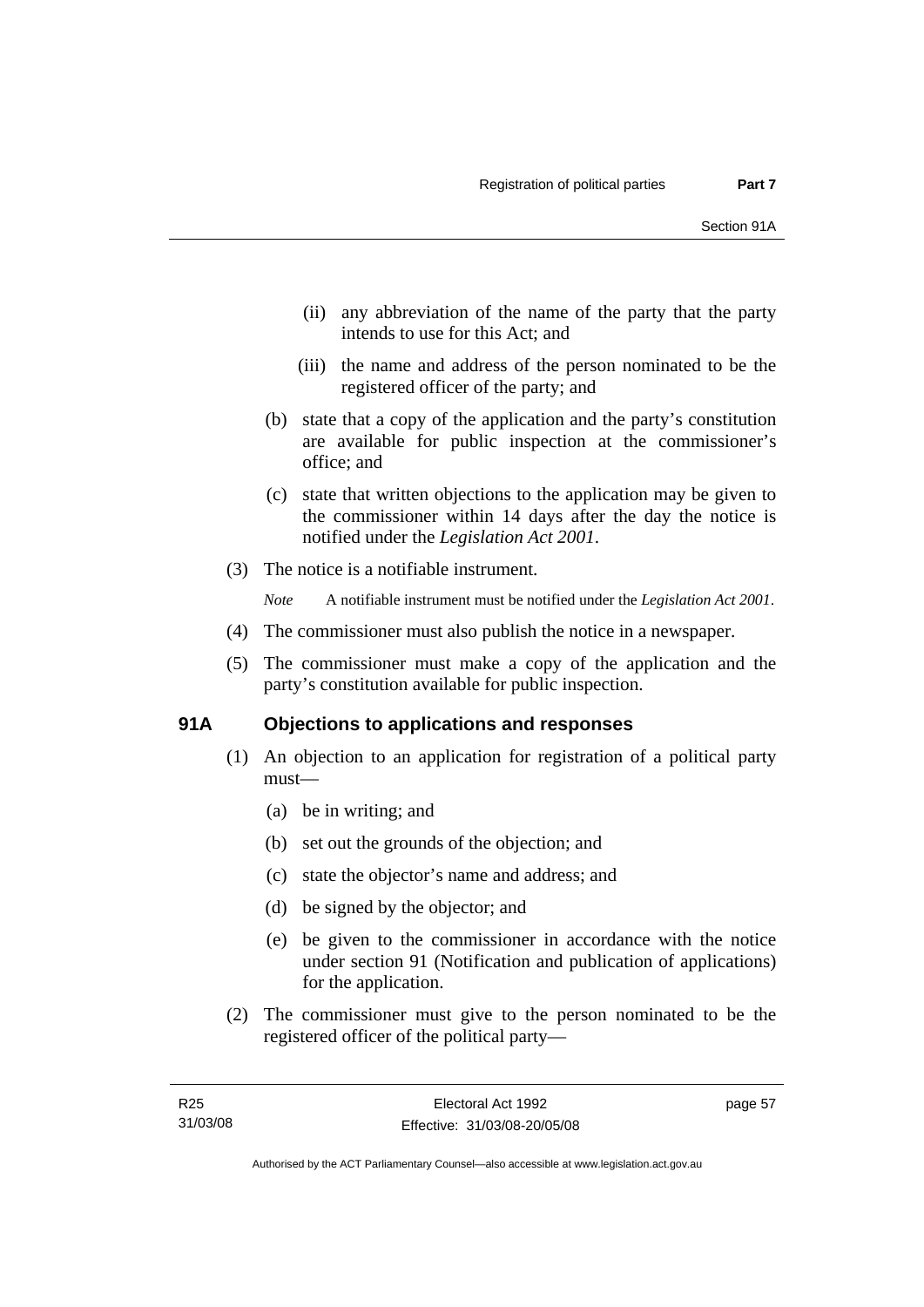Section 92

- (a) a copy of each objection given to the commissioner in accordance with subsection (1); and
- (b) a written notice inviting the person to give any response to the objection to the commissioner, in writing, within 14 days after the day the notice is given to the person.
- (3) The commissioner must make a copy of the following available for public inspection:
	- (a) each objection given to the commissioner in accordance with subsection  $(1)$ ;
	- (b) each response given to the commissioner in accordance with the notice under subsection (2).
- (4) In deciding whether to register the political party, the commissioner must consider each objection and response given to the commissioner in accordance with this section.

#### **92 Registration of political parties**

- (1) If an application for registration of a political party is made under this part, the commissioner must register the party unless the commissioner refuses the application under section 90 (2) (Further information about application for political party registration) or section 93 (Refusal of applications for registration).
- (2) If the commissioner registers a political party, the commissioner must prepare written notice of the registration.
- (3) The notice is a notifiable instrument.

*Note* A notifiable instrument must be notified under the *Legislation Act 2001*.

- (4) The commissioner must also give notice of the registration to the secretary of the political party.
- (5) In addition, if an objection was made under section 91A (Objections to applications and responses) to the application, the commissioner

R25 31/03/08

Authorised by the ACT Parliamentary Counsel—also accessible at www.legislation.act.gov.au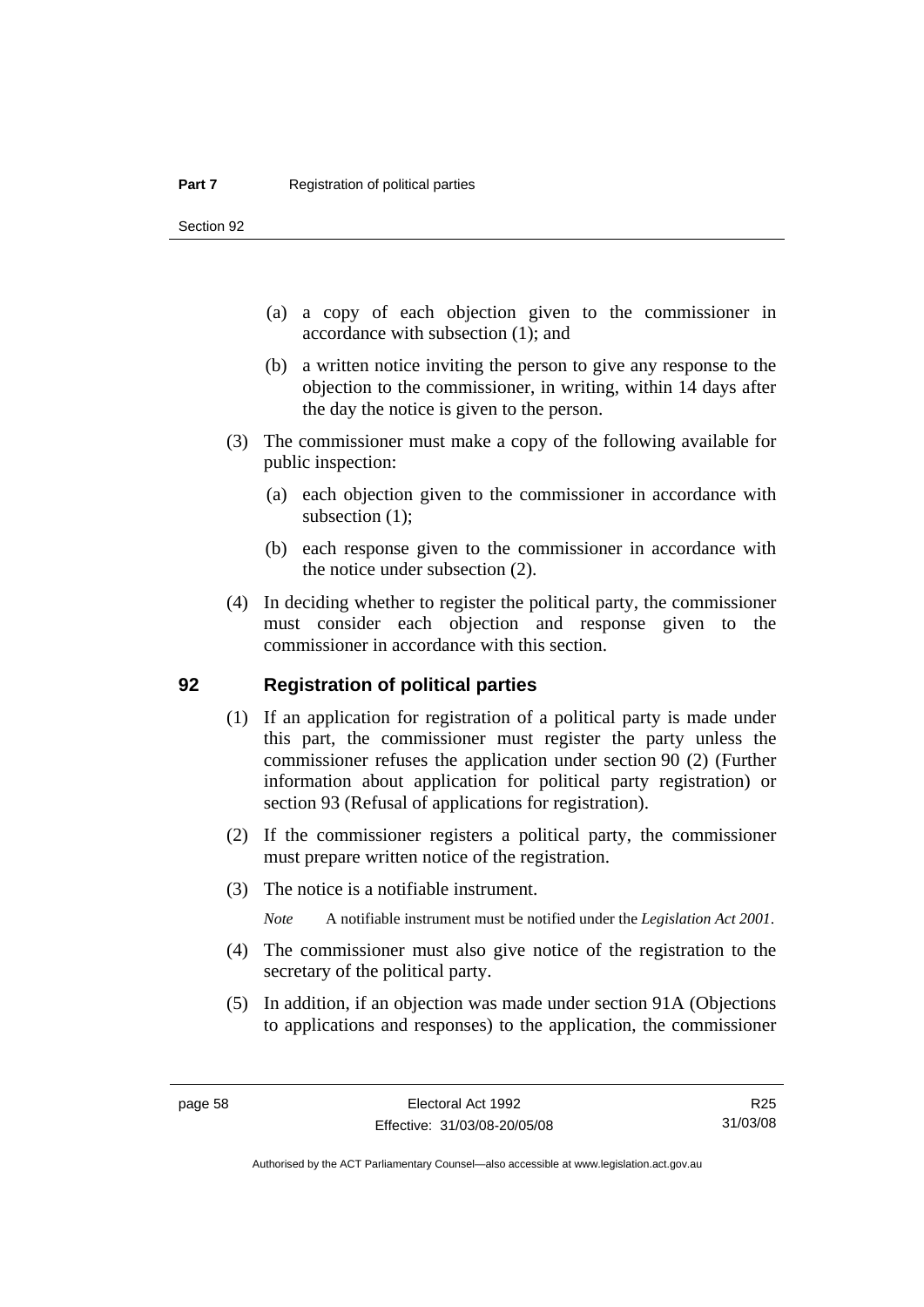must give the objector a review statement about the decision to register the political party.

## **93 Refusal of applications for registration**

- (1) The commissioner must refuse an application for the registration of a political party if—
	- (a) for an application for registration of a political party—the commissioner believes on reasonable grounds that, when it made the application, the party did not have at least 100 members who were electors; or
	- (b) the person nominated in the application to be the registered officer of the party is not qualified to be an elector or is the registered officer of a registered party; or
	- (c) the party is ineligible for registration because of section 99 (Use of party name after cancellation).
- (2) The commissioner must also refuse an application if the commissioner believes on reasonable grounds that the name of the political party, or any abbreviation of that name that the application states that the party intends to use for this Act—
	- (a) consists of more than 6 words; or
	- (b) is obscene; or
	- (c) is the name, or an acronym of the name, of another political party; or
	- (d) so nearly resembles the name, or an acronym of the name, of another political party that it is likely to be confused with or mistaken for that name or acronym; or
	- (e) consists of the word 'independent'; or
	- (f) consists of the words 'independent party'; or
	- (g) consists of or includes the word 'independent' and—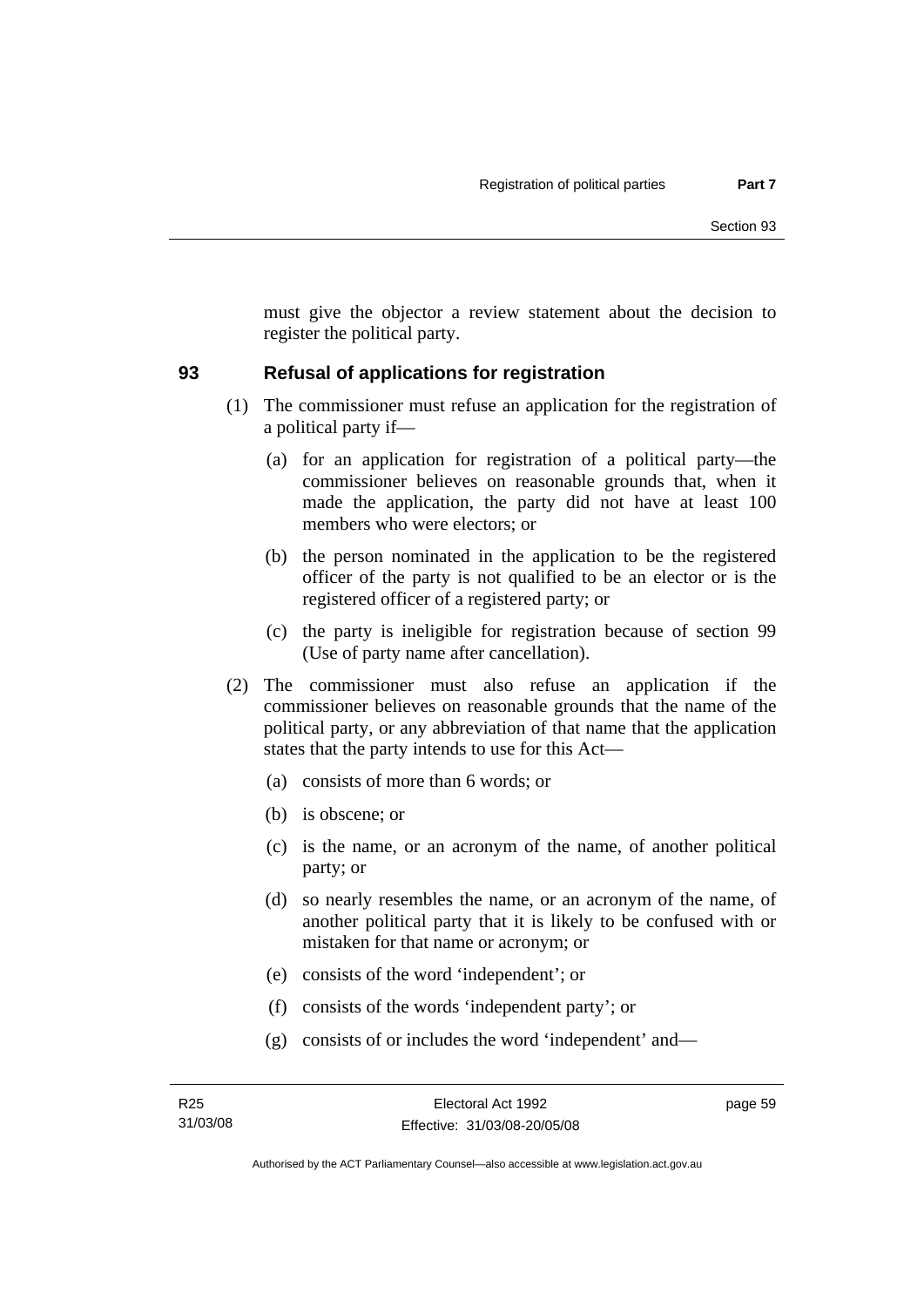Section 93

- (i) the name, or an acronym of the name, of another political party; or
- (ii) matter that so nearly resembles the name, or an acronym of the name, of another political party that the matter is likely to be confused with or mistaken for that name or acronym; or
- (h) includes the name of an MLA and the applicant does not have the MLA's written consent to use the name.
- (3) If the commissioner refuses an application for the registration of a political party, the commissioner must—
	- (a) give the secretary of the party a review statement about the decision to refuse the application; and
	- (b) if an objection was made under section 91A (Objections to applications and responses) to the application—give the objector written notice of the refusal.
- (4) In this section, *another political party*, in relation to a political party, is—
	- (a) a registered party; or
	- (b) a political party at least 1 member of which is a member of—
		- (i) the Legislative Assembly; or
		- (ii) the Commonwealth Parliament; or
		- (iii) a State legislature; or
	- (c) a political party registered or recognised for the law of the Commonwealth or a State that relates to the election of members of the Commonwealth Parliament or the State legislature.
- (5) However, *another political party*, in relation to a political party, does not include a political party that is related to it.

Authorised by the ACT Parliamentary Counsel—also accessible at www.legislation.act.gov.au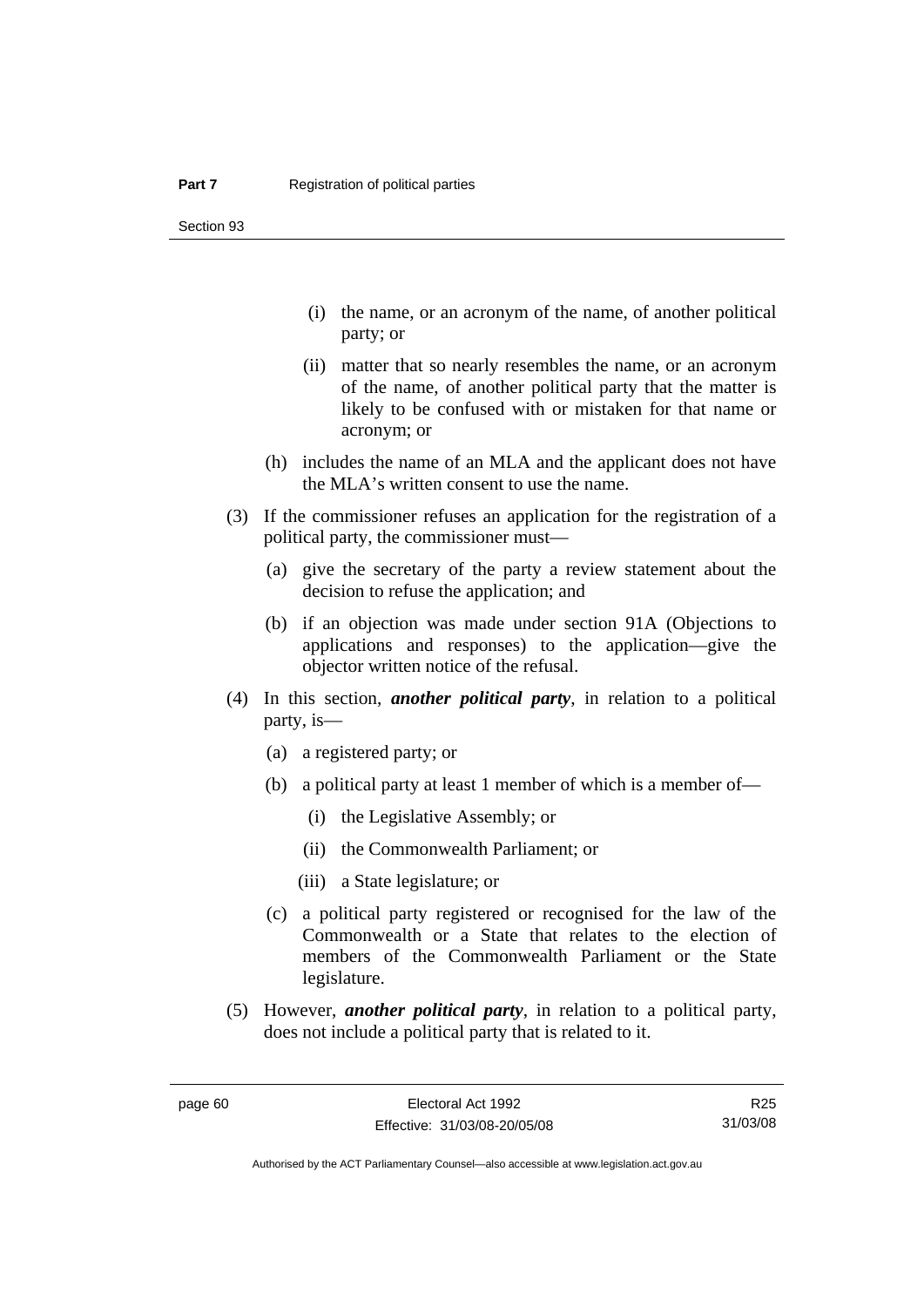(6) In this section:

*name* includes an abbreviation of the name.

## **94 Amendment of applications for registration**

- (1) If the commissioner is of the opinion that an application for the registration of a political party must be refused under section 93 (Refusal of applications for registration), but that the application might be amended to prevent the refusal, the commissioner must give the applicant written notice to that effect.
- (2) The notice must—
	- (a) set out the reasons for the commissioner's opinion; and
	- (b) describe the effect of subsections (3) to (5).
- (3) If the commissioner gives the notice to the applicant, the commissioner is not required to further consider the application unless a request is made under subsection (4).
- (4) Within 28 days after receiving the notice, the applicant may give the commissioner a written request, signed by the applicant, for the commissioner—
	- (a) to amend the application in a stated way; or
	- (b) to consider the application in the form in which it was made.
- (5) The commissioner must comply with the request.
- (6) If the applicant requests the commissioner to amend the application in a stated way, the application as amended in accordance with the request is taken to be a new application for the registration of a political party.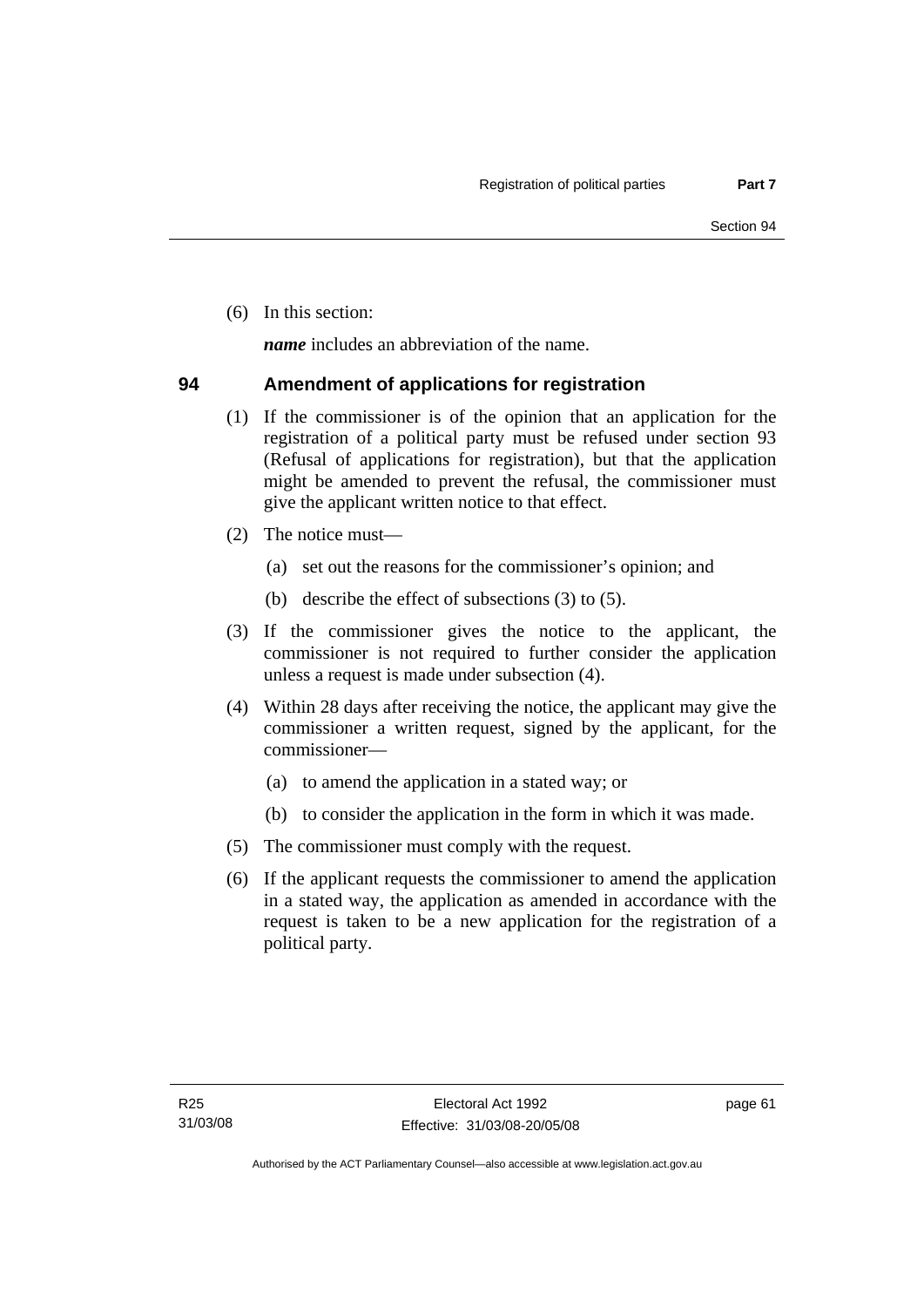Section 95

#### **95 Changes to particulars in register**

- (1) The secretary of a registered party may apply to the commissioner to change particulars included in the register of political parties in relation to the party.
- (2) This part (other than section 94 and this section) applies, with all necessary changes, to an application under subsection (1), as if it were an application for registration of the political party and any objection to the application were an objection to the registration.
- (3) Section 91 (Notification and publication of applications) and section 91A (Objections to applications and responses) do not apply to an application to change the address of the registered officer of a registered party.

#### **95A Objection to continued use of name**

- (1) This section applies if—
	- (a) the commissioner is satisfied that the name of a registered party (the *first party*) is relevantly similar to the name of another registered party (the *second party*) that was registered under this part later than the first party; and
	- (b) when it was registered the second party was related to the first party; and
	- (c) the registered officer of the first party objects in writing to the continued use of the name by the second party; and
	- (d) the commissioner is satisfied that the parties are not related at the time of the objection.
- (2) The commissioner must—
	- (a) uphold the objection; and
	- (b) by written notice, tell the registered officer of the second party that the second party will be deregistered under section 98 (Cancellation of registration of political parties) if—

R25 31/03/08

Authorised by the ACT Parliamentary Counsel—also accessible at www.legislation.act.gov.au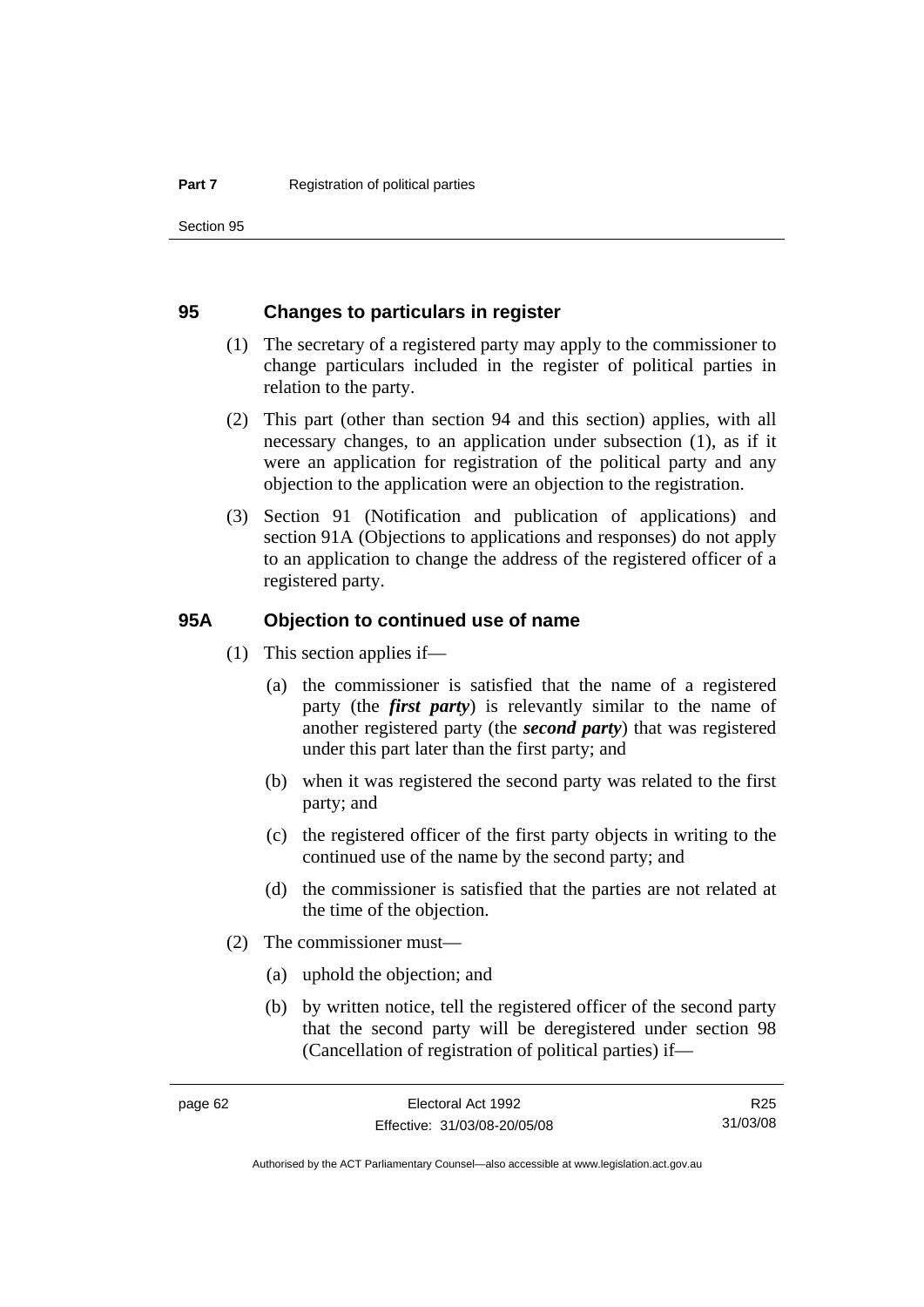- (i) it does not make an application under section 95 (Changes to particulars in register) for a change of name within 28 days after the registered officer receives the notice; or
- (ii) it makes the application, but the application is refused.
- (3) The name of a registered party is *relevantly similar* to the name of another registered party if the commissioner is satisfied on reasonable grounds that the name so nearly resembles the name of the other party that it is likely to be confused with or mistaken for that name.
- (4) In this section:

*name*, for a registered party, means—

- (a) the name of the party entered in the register of political parties; or
- (b) a registered abbreviation of the name of the party.

## **95B When certain action cannot be taken**

- (1) This section applies if, in the period beginning 1 July in a year when an ordinary election must be held and ending when the pre-election period for the election begins, the commissioner receives an application—
	- (a) to register a political party; or
	- (b) to change the name or abbreviation of a political party.
- (2) The commissioner must not take any action under this part in that period in relation to the application.

## **96 No action under pt 7 during pre-election period**

During a pre-election period, no action may be taken under this part in relation to the registration of a political party.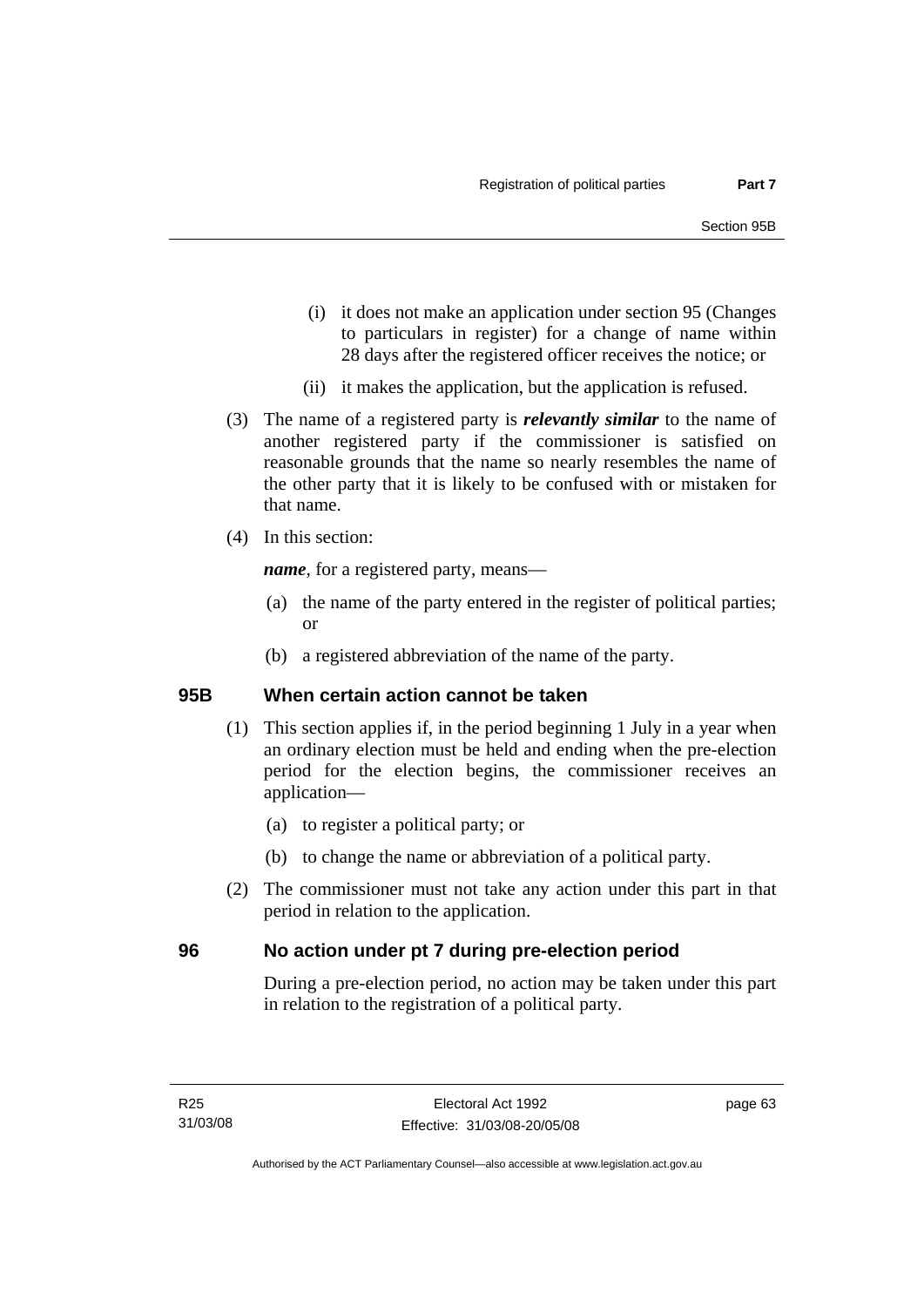Section 96A

## **96A Who can be a registered officer**

A person is entitled to be the registered officer of a registered party only if the person is qualified to be an elector.

## **97 Deputy registered officer**

- (1) For part 9 (Arrangements for elections) and part 10 (Voting), a deputy registered officer of a registered party may be appointed—
	- (a) by the registered officer of the party; or
	- (b) if the office of registered officer of the party is vacant, or the registered officer cannot for any reason exercise the officer's functions—by the secretary of the party.
- (2) The appointment does not have effect until the commissioner is given written notice of the appointment.
- (3) The notice must—
	- (a) be signed by the person making the appointment and the person appointed deputy registered officer; and
	- (b) state the name and address of the deputy registered officer.
- (4) A person is entitled to be a deputy registered officer of a registered party only if the person is qualified to be an elector.
- (5) A reference in part 9 or 10 to the registered officer of a registered party includes a reference to a deputy registered officer of the party.

#### **97A Information about political parties**

 (1) The commissioner may, by written notice given to the registered officer of a registered party, require the officer to give the commissioner information stated in the notice that is reasonably necessary for the commissioner to find out whether the party is entitled to be registered.

Authorised by the ACT Parliamentary Counsel—also accessible at www.legislation.act.gov.au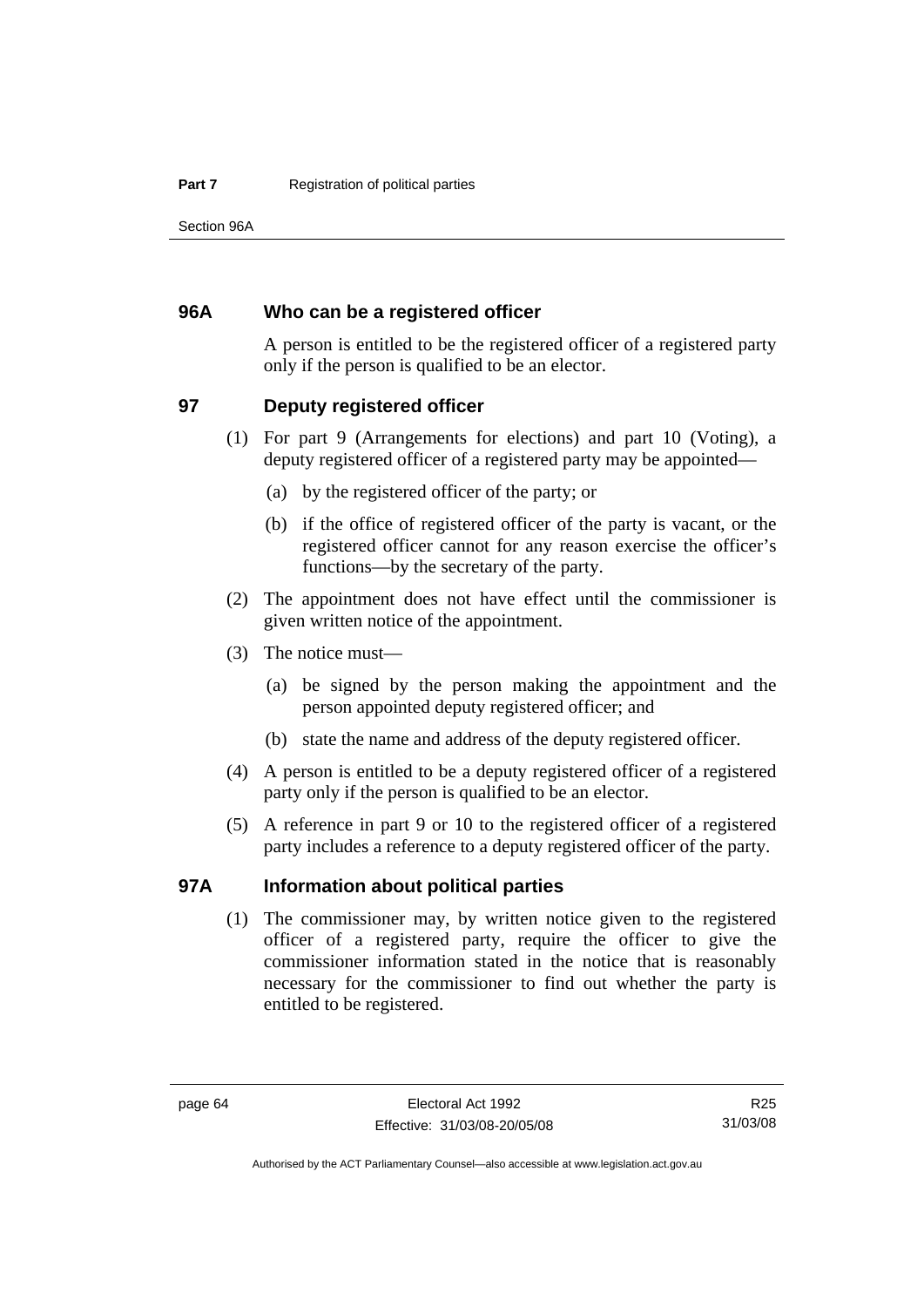- (2) Without limiting subsection (1), the commissioner may, under that subsection, require the registered officer to give the commissioner a list, as at a stated date, of the names and addresses of at least 100 members of the party who are electors.
- (3) The commissioner may use the information obtained under subsection (2) only to find out whether the party is entitled to be registered.

## **98 Cancellation of registration of political parties**

- (1) The commissioner must cancel the registration of a registered party if the secretary of the party asks the commissioner to cancel the registration.
- (2) A request under subsection (1) must—
	- (a) be in writing; and
	- (b) be signed by the applicant; and
	- (c) state the applicant's name and address.
- (3) The commissioner must cancel the registration of a registered party if it has not endorsed a candidate at the last 2 general elections.
- (4) However, subsection (3) applies to a registered party only if it was a registered party at the time of each of the general elections.
- (5) The commissioner must cancel the registration of a registered party if the commissioner believes on reasonable grounds that—
	- (a) for a registered party—
		- (i) the party has ceased to exist (whether by amalgamation with another political party or otherwise); or
		- (ii) the party does not have at least 100 members who are electors; or
		- (iii) the party does not have a constitution; or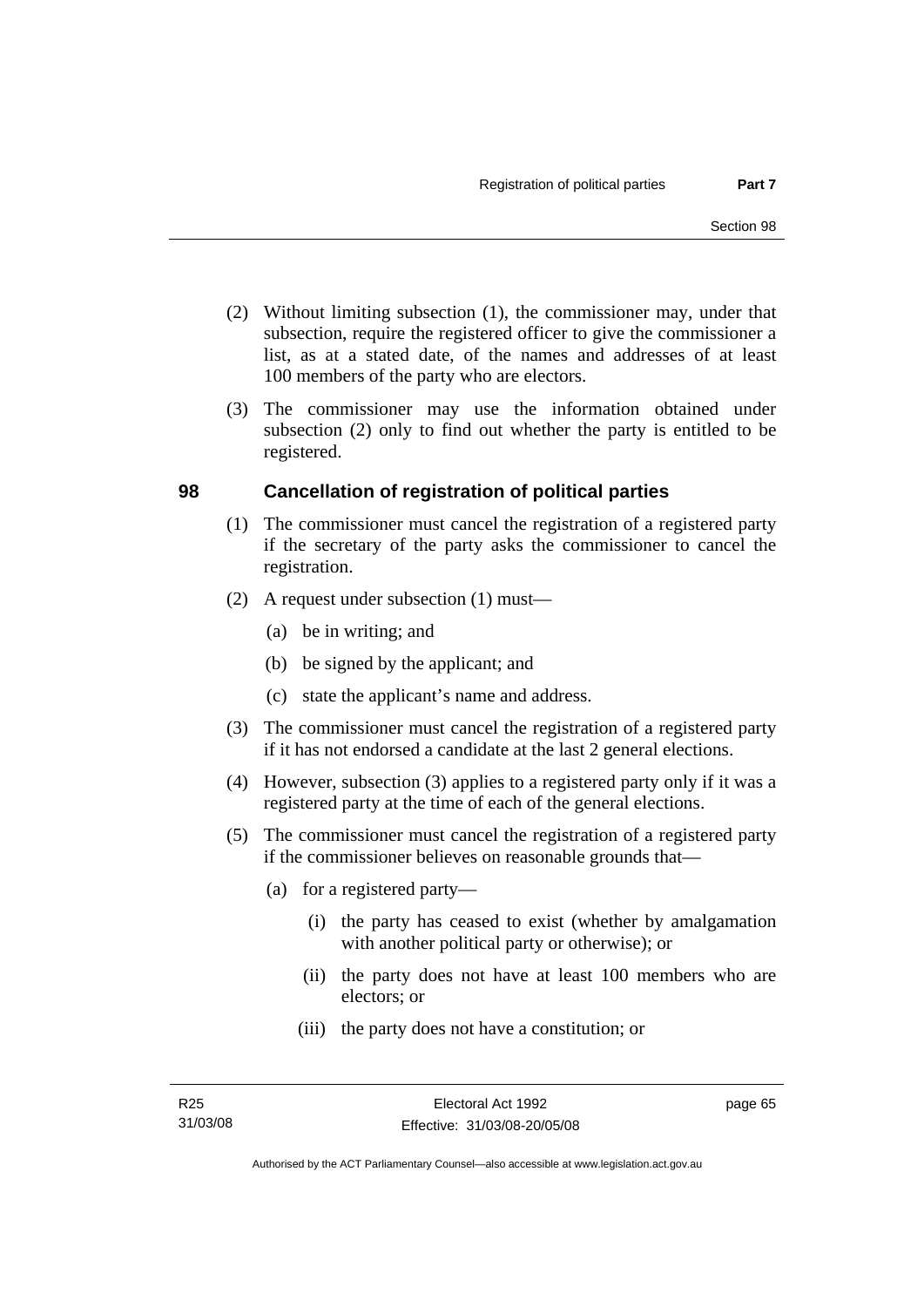Section 98

- (b) the registration of the party was obtained by fraud or misrepresentation.
- (6) The commissioner may cancel the registration of a registered party under subsection (5) only if the commissioner has—
	- (a) given the relevant person a written notice—
		- (i) stating that the commissioner proposes to cancel the registration of the party; and
		- (ii) setting out the reasons for the proposed cancellation; and
		- (iii) stating that written objections to the proposed cancellation may be given to the commissioner within the 14 days mentioned in paragraph (b); and
	- (b) prepared, and notified under the *Legislation Act 2001*, a written notice stating—
		- (i) that the commissioner proposes to cancel the registration of the party; and
		- (ii) that written objections to the proposed cancellation may be given to the commissioner within 14 days after the day the notice is notified under the *Legislation Act 2001*; and
	- (c) considered each objection given to the commissioner in accordance with the notice under paragraph (a) or (b).
- (7) For subsection (6) (a), the *relevant person* is the secretary, or last secretary, of the registered party.
- (8) The notice under subsection (6) (b) is a notifiable instrument.

*Note* A notifiable instrument must be notified under the *Legislation Act 2001*.

 (9) If the commissioner cancels the registration of a registered party under this section, the commissioner must prepare written notice of the cancellation.

R25 31/03/08

Authorised by the ACT Parliamentary Counsel—also accessible at www.legislation.act.gov.au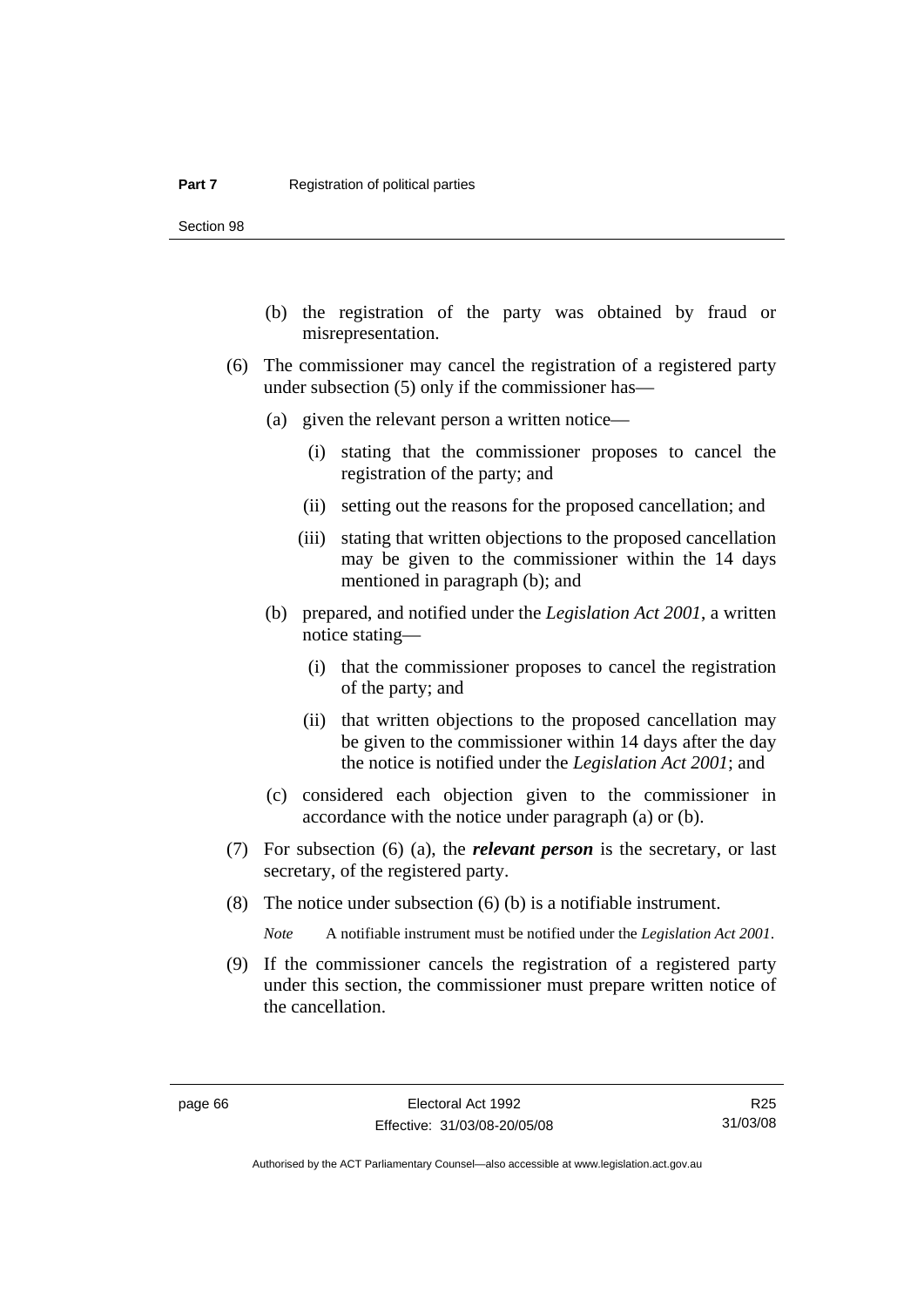(10) The notice under subsection (9) is a notifiable instrument.

*Note* A notifiable instrument must be notified under the *Legislation Act 2001*.

- (11) If the commissioner cancels the registration of a registered party under subsection (3), the commissioner must also give written notice of the cancellation to the registered officer of the party.
- (12) If the commissioner cancels the registration of a registered party under subsection (5), the commissioner must give a review statement about the decision to cancel the registration to the registered officer, or last registered officer, of the party.
- (13) If, after an objection has been made under this section to the proposed cancellation of the registration of a registered party, the commissioner decides not to cancel the registration, the commissioner must give written notice of the decision to—
	- (a) the registered officer of the party; and
	- (b) if the objection was not made by or on behalf of the party or sponsoring MLA—the objector.

#### **99 Use of party name after cancellation**

- (1) If the registration of a registered party (the *cancelled party*) is cancelled—
	- (a) the cancelled party; or
	- (b) another political party that has a name that so nearly resembles the name of the cancelled party that it is likely to be confused with or mistaken for the cancelled party;

is ineligible for registration until after the next general election after the cancellation.

(2) In this section:

*name* includes an abbreviation of the name.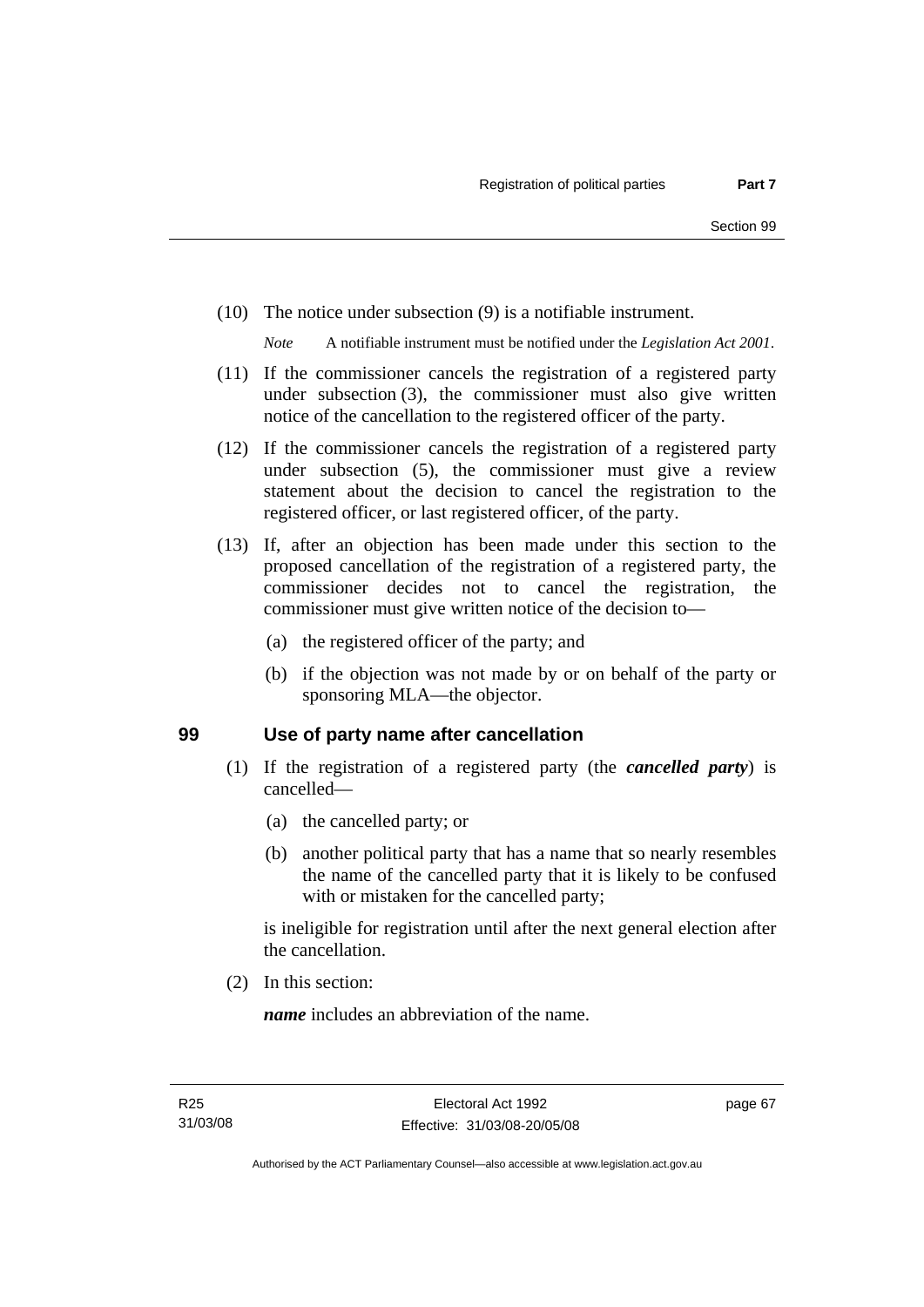Section 99A

## **99A General requirements about constitutions of registered parties**

 (1) If a registered party changes its constitution, the registered officer of the party must give the commissioner a copy of the changed constitution within 30 days after the change.

Maximum penalty: 10 penalty units

 (2) The commissioner must make a copy of the constitution available for public inspection.

page 68 Electoral Act 1992 Effective: 31/03/08-20/05/08

R25 31/03/08

Authorised by the ACT Parliamentary Counsel—also accessible at www.legislation.act.gov.au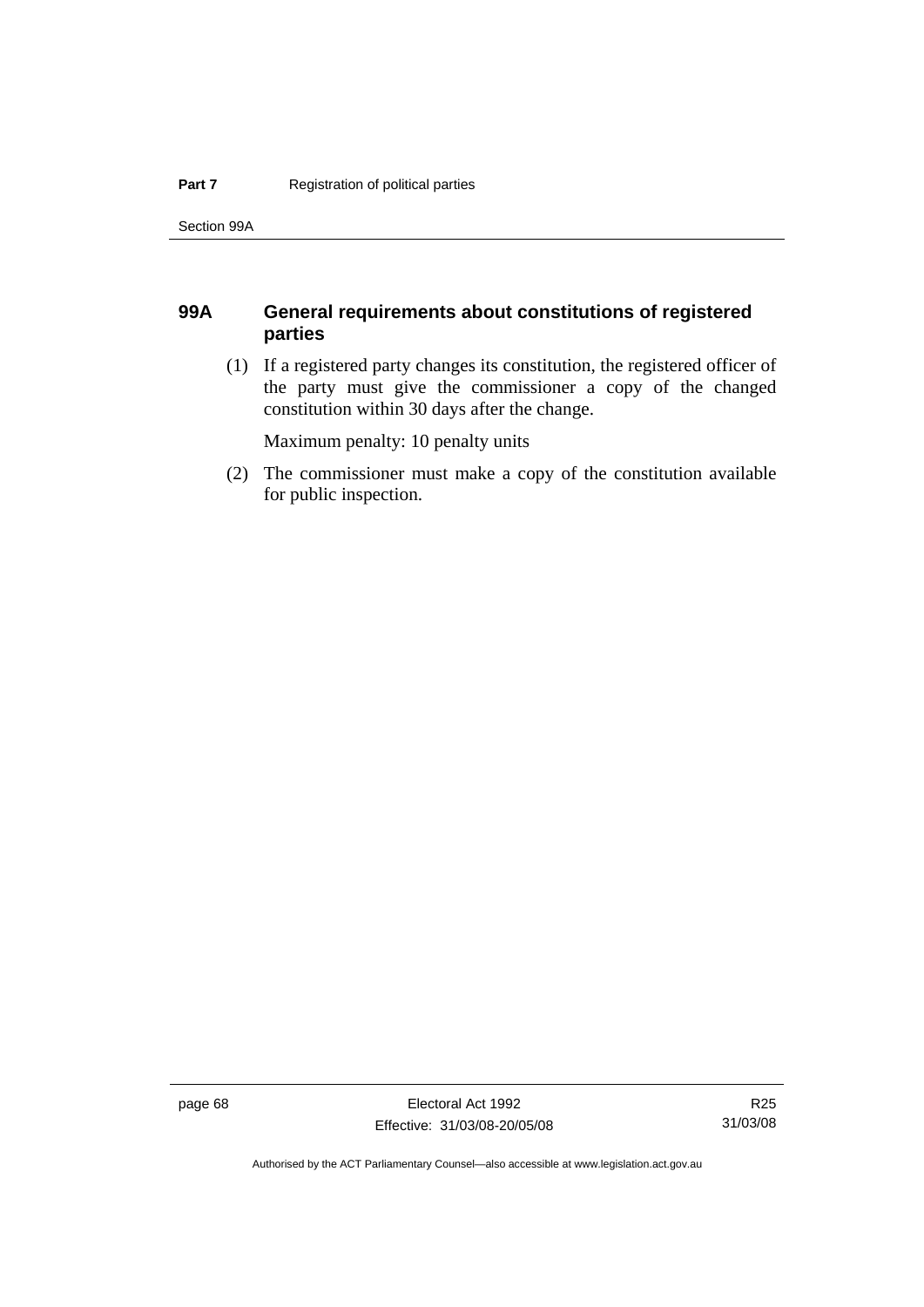# **Part 8 Timing of elections**

## **100 Ordinary elections**

- (1) A general election under this Act must be held on the 3rd Saturday in October in the 4th year after the year when the last ordinary election was held.
- (2) If, apart from this subsection, an election in accordance with subsection (1) would be held on the day an election of Senators, or a general election of members of the House of Representatives, would be held, the election shall be held on the 1st Saturday in December in the year when it would, apart from this subsection, be held.
- (3) If an extraordinary general election has been held in the 6 months before the day when an election in accordance with subsection (1) or (2) would, apart from this subsection, have been held—
	- (a) the election shall not be held; and
	- (b) this section applies in relation to subsequent ordinary elections as if the election had been held.

## **101 Extraordinary elections**

- (1) For this Act, an *extraordinary election* is—
	- (a) a general election required by the Self-Government Act, section 16; or
	- (b) a general election required by the Self-Government Act, section 48; or
	- (c) an election of an MLA or MLAs required by section 126; or
	- (d) an election of an MLA or MLAs required by section 275.
- (2) If an extraordinary election under section 126 (Supplementary elections) is required, the Executive must, in writing, determine a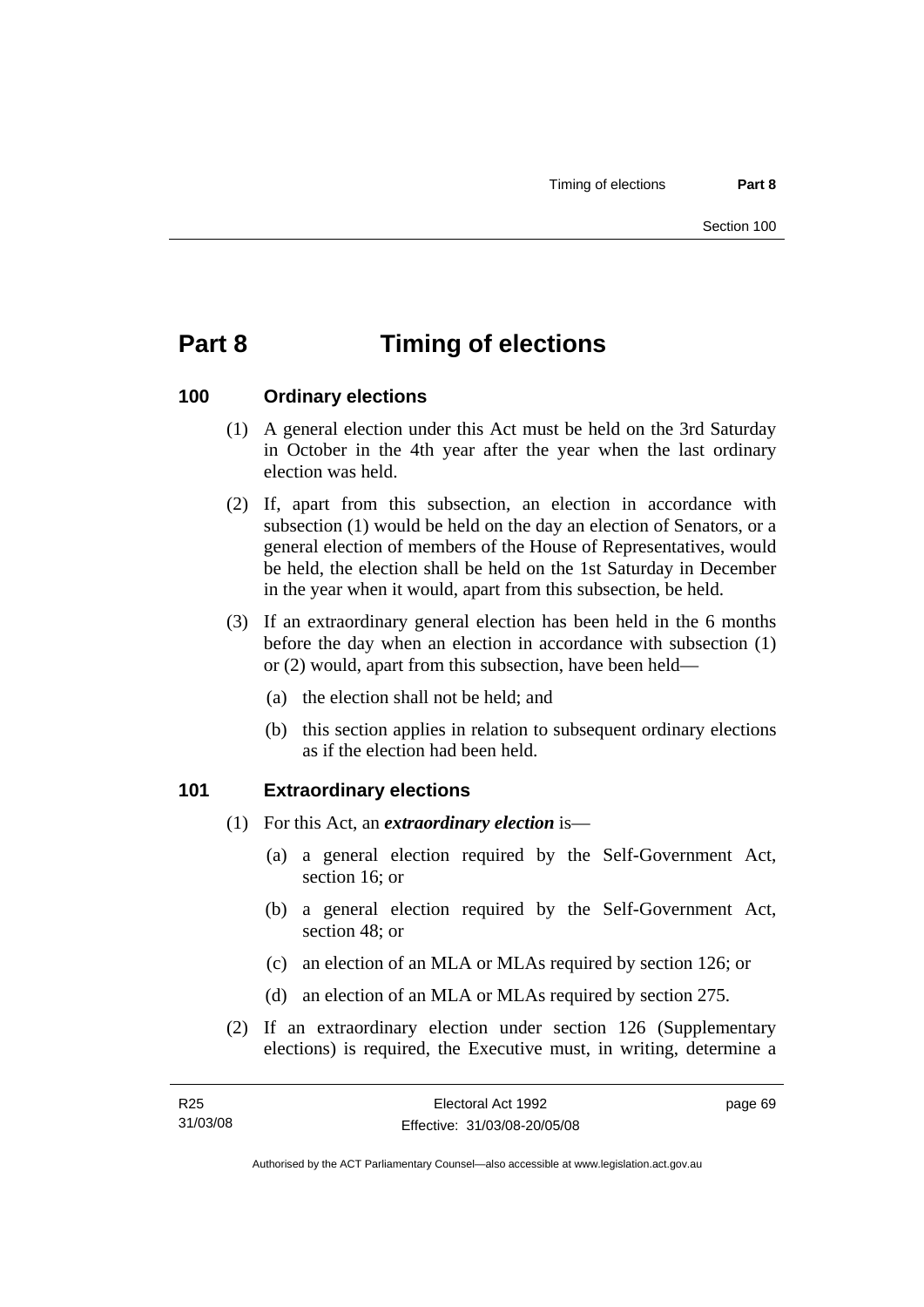#### **Part 8 Timing of elections**

Section 102

Saturday for holding the election that is not earlier than 36 days, or later than 90 days, after the day when the election failed.

- (3) If the Court of Disputed Returns declares an election void, the Executive must, in writing, determine a Saturday for holding the extraordinary election required under section 275 (Effect of declarations) that is not earlier than 36 days, or later than 90 days, after the day when the declaration is made.
- (4) The Executive must not determine under this section a day that is the polling day for an election of senators or a general election of the House of Representatives.
- (5) A determination under this section is a notifiable instrument.

*Note* A notifiable instrument must be notified under the *Legislation Act 2001*.

#### **102 Polling day**

- (1) A poll must be held for an election on the day when the election is required to be held under this part.
- (2) This section is subject to section 111 (Need for a poll).

R25 31/03/08

Authorised by the ACT Parliamentary Counsel—also accessible at www.legislation.act.gov.au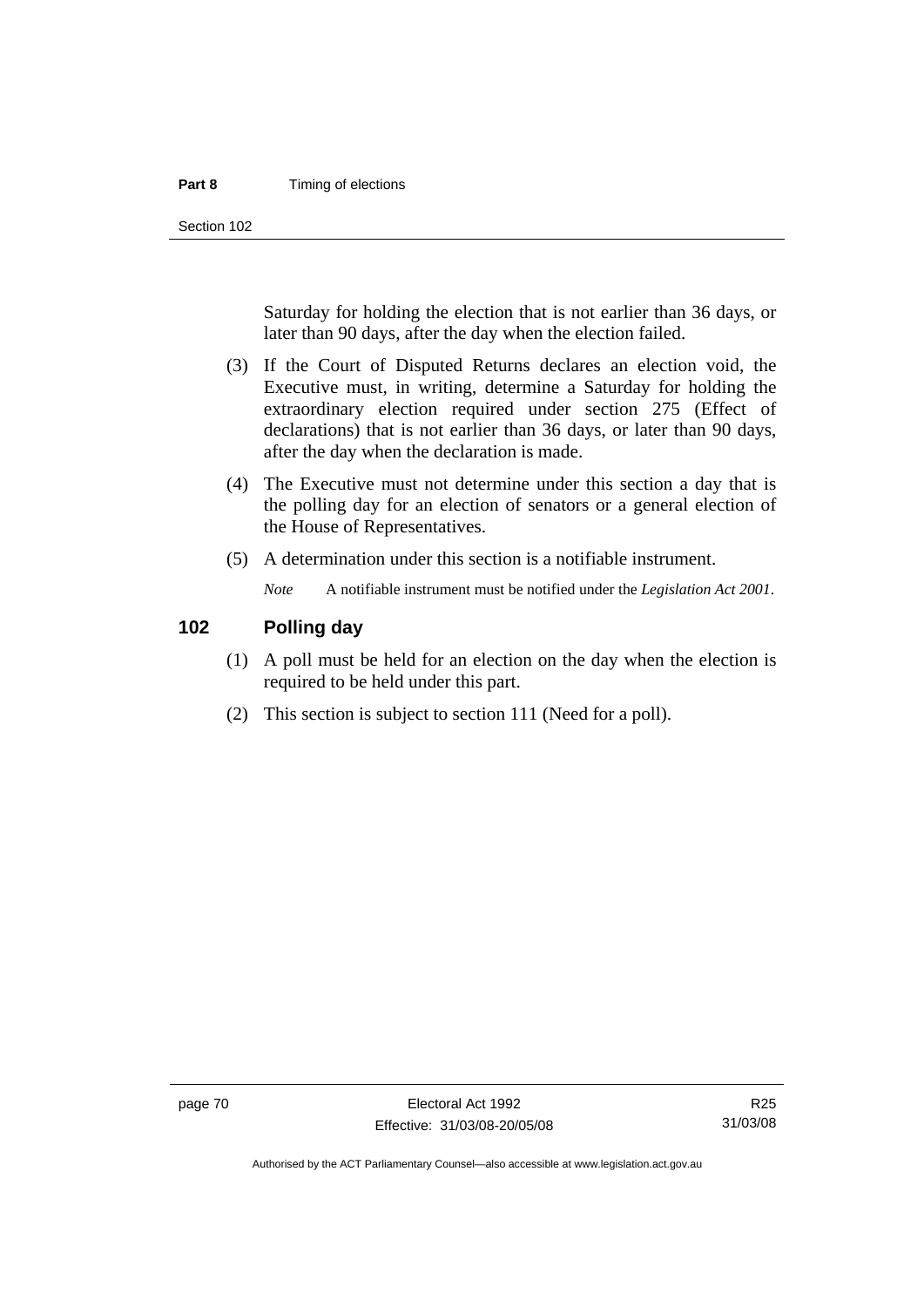## **Part 9 Arrangements for elections**

## **Division 9.1 Nominations**

## **103 Eligibility—MLAs**

- (1) Subject to this section, a person who is—
	- (a) an Australian citizen; and
	- (b) at least 18 years old; and
	- (c) an elector or entitled to be an elector;

is eligible to be an MLA.

- (2) A person is not eligible to be an MLA if—
	- (a) the person is a member of—
		- (i) the Parliament of the Commonwealth; or
		- (ii) the legislature of a State or another Territory; or
	- (b) the person—
		- (i) holds an office or appointment (other than a prescribed office) under a law of the Territory, the Commonwealth, a State or another Territory; or
		- (ii) is employed by the Territory, the Commonwealth, a State or another Territory, or by a Territory authority or a body (whether corporate or not) established by a law of the Commonwealth, a State or another Territory;

and is entitled to any remuneration or allowance (other than reimbursement of expenses reasonably incurred) in relation to the office, appointment or employment.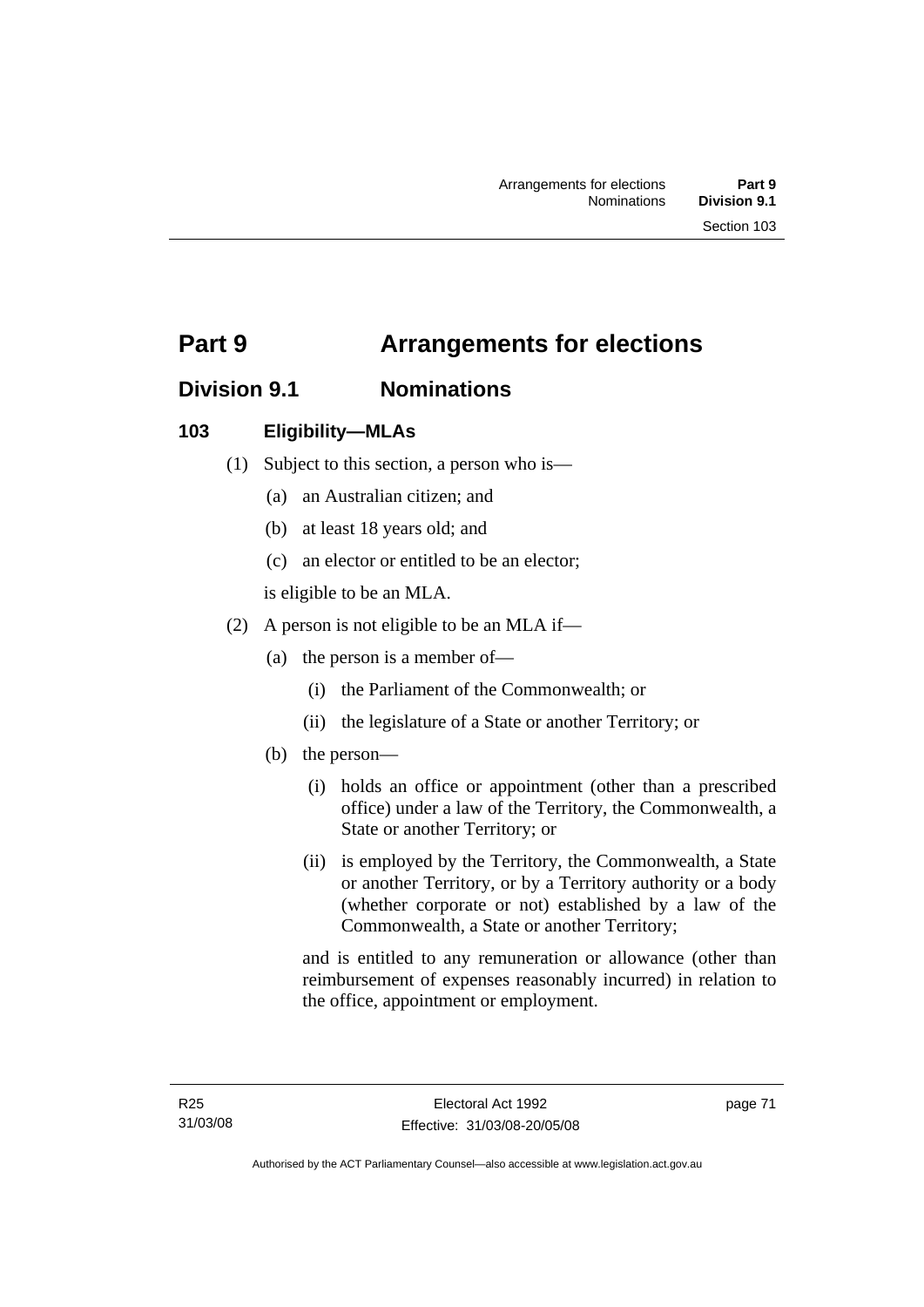(3) In subsection  $(2)$  (b) (i):

*prescribed office* means an office of Speaker, Deputy Speaker, Chief Minister, Deputy Chief Minister, Minister or MLA.

 (4) A person is not eligible to be an MLA if the person is under a sentence of imprisonment for 1 year or longer for a conviction of an indictable offence.

- (5) A person is not eligible to be an MLA for the disqualification period if—
	- (a) the person is convicted of an offence against—
		- (i) section 285 (Bribery) or section 288 (Violence and intimidation); or
		- (ii) the *Crimes Act 1914* (Cwlth), section 28 (Interfering with political liberty); or
		- (iii) the *Criminal Code* (Cwlth), part 2.4 relating to an offence mentioned in subparagraph (ii); or
	- (b) the person is found by the Court of Disputed Elections to have contravened (within the meaning of part 16) a section mentioned in paragraph (a) (i).
	- *Note Contravention* is defined for pt 16 (Disputed elections, eligibility and vacancies) in s 250.
- (6) For subsection (5), the *disqualification period* is 2 years after the conviction or finding.

#### **104 Qualifications for nomination**

A person is not eligible to be nominated for election as an MLA unless, at the hour of nomination—

(a) the person is eligible to be an MLA; or

*Note* For the meaning of *indictable offence*, see the Legislation Act, s 190 (Indictable and summary offences).

R25 31/03/08

Authorised by the ACT Parliamentary Counsel—also accessible at www.legislation.act.gov.au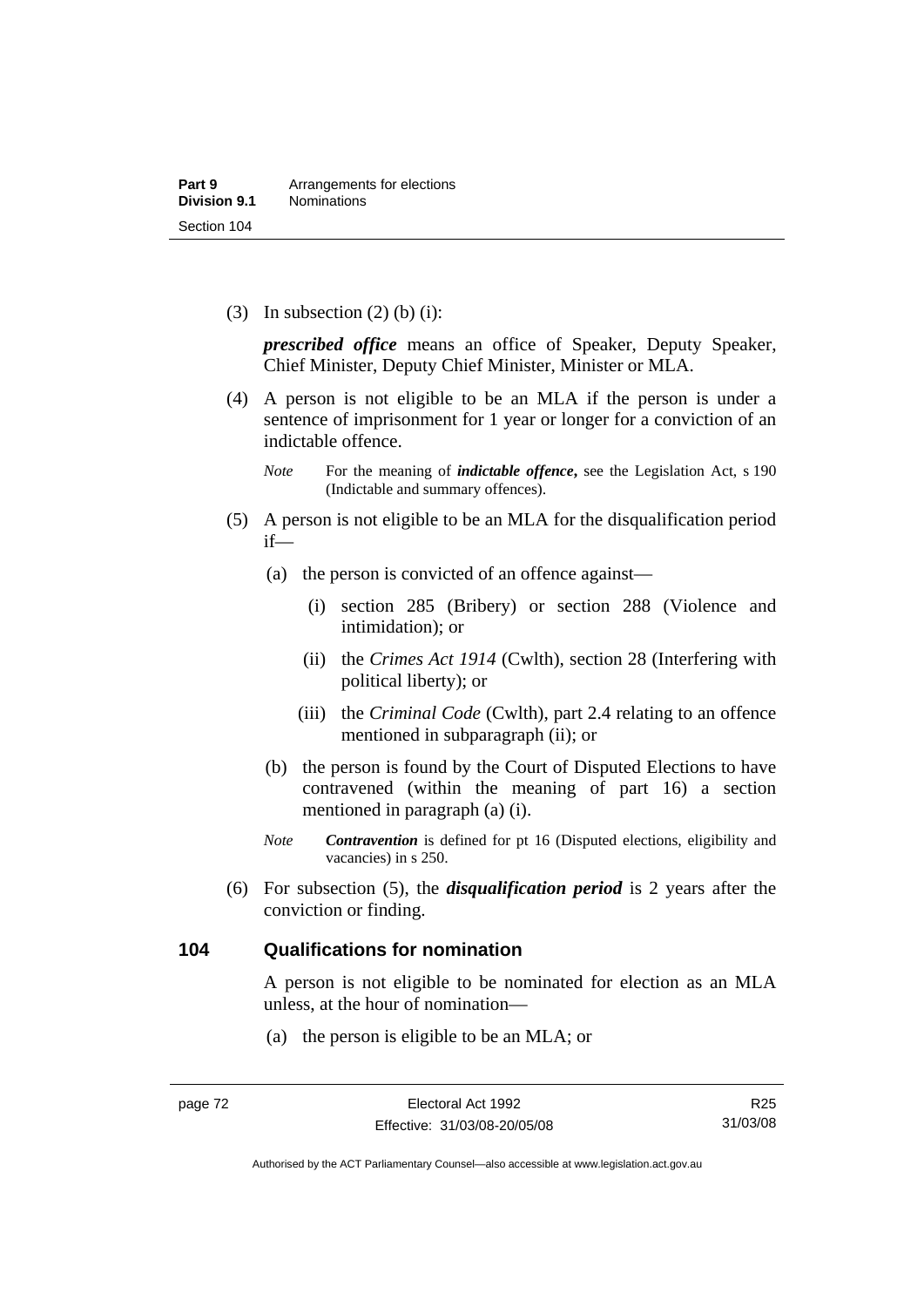(b) for a person referred to in section 103 (2) (b)—the person would, apart from that paragraph, be eligible to be an MLA.

## **105 Candidates to be nominated**

- (1) A person is not eligible for election as an MLA unless the person is nominated in accordance with this section.
- (2) A person may be nominated to be a candidate for election only by—
	- (a) the registered officer of a registered party that endorses the person as a party candidate in the election for the electorate for which the candidate is being nominated; or
	- (b) 20 electors entitled to vote at the election.
- (3) A nomination shall be made by giving to the commissioner, during the pre-election period but not later than 24 hours before the hour of nomination—
	- (a) a duly completed nomination form; and
	- (b) a deposit of the prescribed amount in legal tender or a banker's cheque.
- (4) A nomination form shall—
	- (a) be in the form approved under section 340A (Approved forms); and
	- (b) subject to subsection (7), set out the particulars of the name, address and occupation of the nominee; and
	- (c) contain a statement, signed by the nominee, to the effect that he or she consents to the nomination, and to be an MLA if elected; and
	- (d) contain a declaration, signed by the nominee, to the effect that he or she is eligible to be nominated; and
	- (e) specify the form in which the nominee's name is to be printed on the ballot papers for the election; and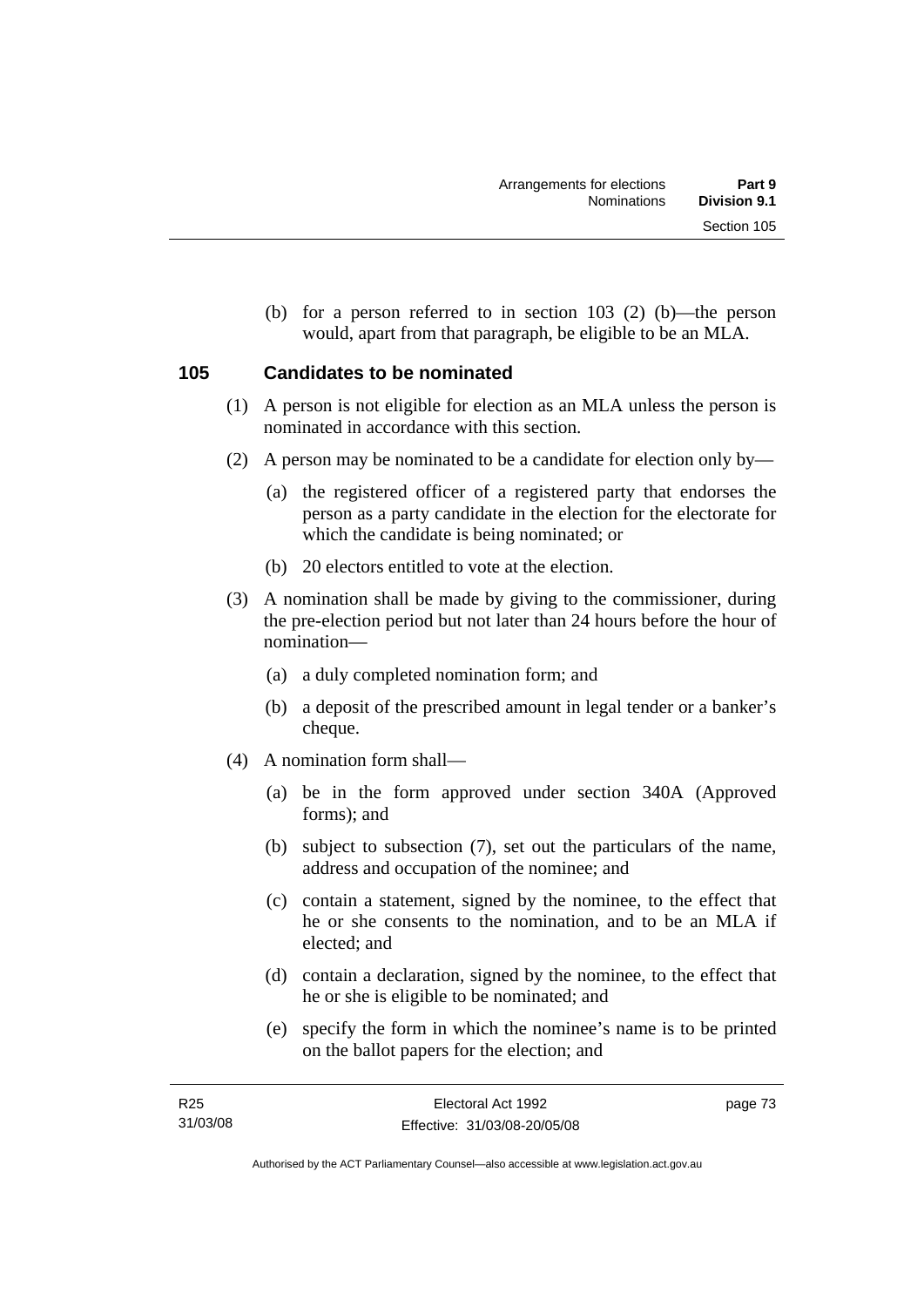- (f) if the nomination is made by the registered officer of a registered party—state any registered abbreviation of the name of the party that is to be printed on the ballot paper for the election; and
- (g) if the nomination is made by 20 electors entitled to vote at the election—specify whether the word 'Independent' is to be printed on the ballot paper adjacent to the candidate square for the nominee; and
- (h) be signed by the nominator or each nominator.
- (5) A nomination form shall name a nominee only by specifying—
	- (a) the surname or family name, and the given name under which the nominee is enrolled; or
	- (b) if the nominee is not an elector—the surname or family name, and the given name under which the nominee is entitled to be enrolled.
- (6) A given name shall be taken to be specified for subsection (5), if the nomination form specifies—
	- (a) a commonly accepted variation of that name (including an abbreviation or truncation of that name or an alternative form of that name); or
	- (b) an initial standing for that name.
- (7) If the address of a nominee is a suppressed address, the nomination form need not specify the address but, in that case, the nominee shall notify the commissioner in writing of his or her address for correspondence.
- (8) A nomination is not invalid only because of a formal defect or error if this section has been substantially complied with.
- (9) If the time by which a nomination under subsection (3) is to be made falls on a public holiday, the nomination must be made no later than that time on the public holiday.

R25 31/03/08

Authorised by the ACT Parliamentary Counsel—also accessible at www.legislation.act.gov.au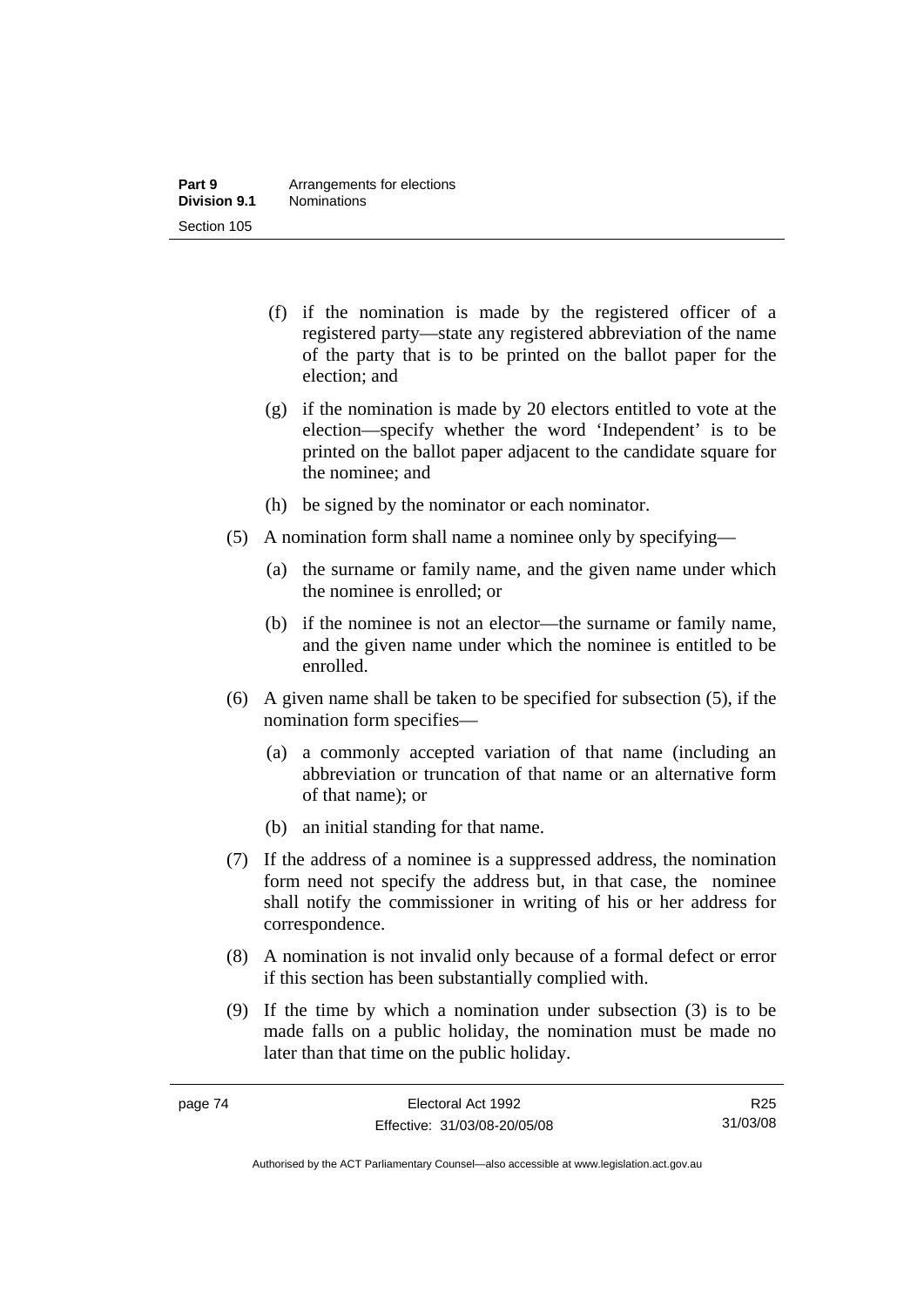- (10) Subsection (9) has effect despite the *Legislation Act 2001*, section 151 (4) (Reckoning of time).
- $(11)$  In subsection  $(3)$  (b):

*prescribed amount* means \$250 or any other amount prescribed by the regulations.

## **106 Multiple nominations invalid**

If, at the hour of nomination in relation to an election—

- (a) a person is nominated more than once to be a candidate for election in a particular electorate; or
- (b) a person is nominated to be a candidate for election in more than 1 electorate;

each such nomination is invalid.

## **107 Withdrawal etc of consent to nomination**

- (1) A person nominated to be a candidate may withdraw his or her consent to the nomination by giving the commissioner a written notice of withdrawal not later than 24 hours before the hour of nomination.
- (2) The registered officer may cancel a nomination made by the officer by giving the commissioner a written notice of cancellation not later than 24 hours before the hour of nomination.
- (3) On receipt of a notice referred to in subsection (1) or (2), the commissioner shall cancel the nomination and pay the amount of the deposit lodged to the nominee.

## **108 Place and hour of nomination**

- (1) The *place of nomination* in relation to an election is—
	- (a) the office of the commissioner; or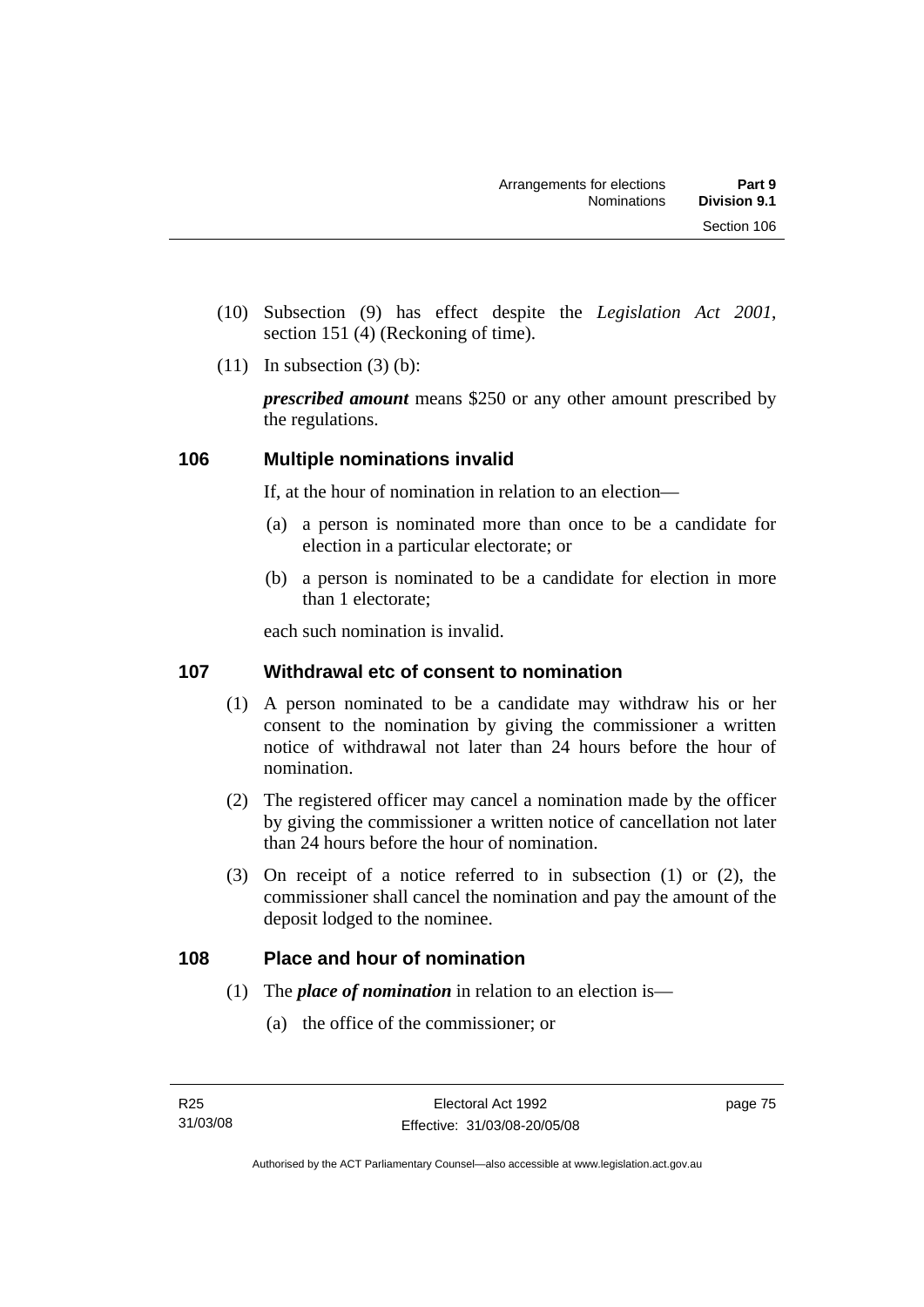- (b) any other place approved, in writing, by the commissioner as a place of nomination.
- (2) An approval is a notifiable instrument.

*Note* A notifiable instrument must be notified under the *Legislation Act 2001*.

- (3) The *hour of nomination* in relation to an election is 12 o'clock noon on the 23rd day before polling day for the election.
- (4) If the hour mentioned in subsection (3) falls on a public holiday, anything that under this Act is to be done by the hour of nomination must be done by that time on the public holiday.
- (5) Subsection (4) has effect despite the *Legislation Act 2001*, section 151 (4) (Reckoning of time).

#### **109 Declaration of candidates**

- (1) As soon as practicable after the hour of nomination, the commissioner shall, at the place of nomination, publicly produce all nomination forms and declare each person duly nominated to be a candidate.
- (2) A declaration in relation to a candidate shall specify—
	- (a) the name of the candidate; and
	- (b) the name of any registered party by which the candidate is endorsed.
- (3) As soon as practicable after the declaration, the commissioner—
	- (a) shall, at the office of the commissioner; and
	- (b) may, at any other places the commissioner determines;

arrange for a notice containing particulars relating to each candidate to be displayed.

 (4) A notice shall not specify the address of a candidate if it is a suppressed address.

R25 31/03/08

Authorised by the ACT Parliamentary Counsel—also accessible at www.legislation.act.gov.au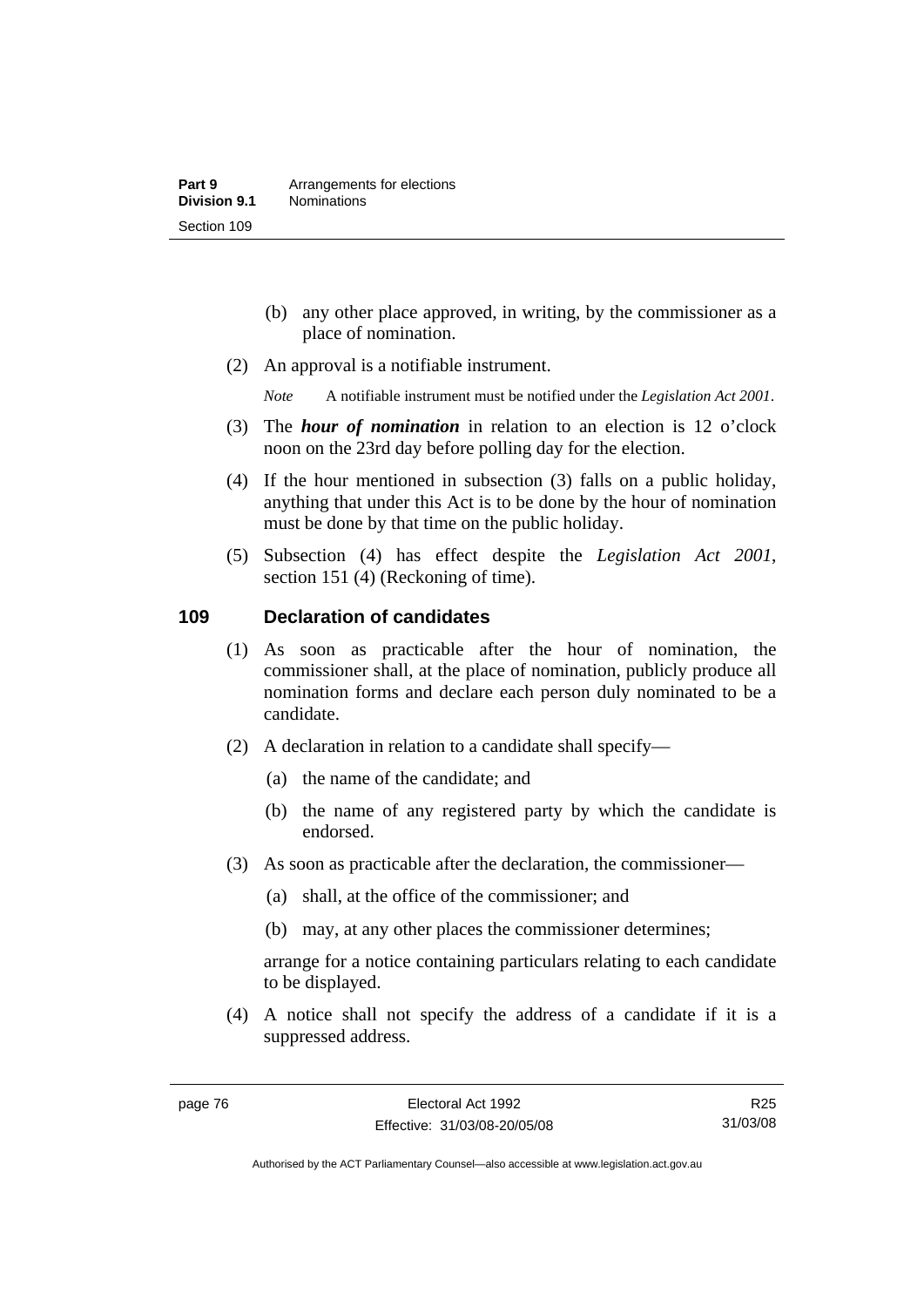## **110 Rejection of nominations**

- (1) The commissioner must reject the nomination of a person if the nomination form for the person is not substantially in accordance with section 105 (Candidates to be nominated).
- (2) The commissioner must also reject the nomination of a person if satisfied on reasonable grounds that the name under which the person is nominated—
	- (a) is obscene; or
	- (b) is frivolous; or
	- (c) has been assumed for a political purpose.

#### **Examples for par (c)**

- 1 A name that includes, completely or partly, the name, or an abbreviation of the name, of a political party.
- 2 A name that includes a political message.
- *Note* An example is part of the Act, is not exhaustive and may extend, but does not limit, the meaning of the provision in which it appears (see *Legislation Act 2001*, s 126 and s 132).
- (3) The commissioner must give a person whose nomination is rejected under subsection (1) or (2) written notice of the rejection.

*Note* For how documents may be given, see *Legislation Act 2001*, pt 19.5.

- (4) The notice must set out the reasons for the rejection.
- (5) The commissioner may reject the nomination of a person only under subsection  $(1)$  or  $(2)$ .

## **111 Need for a poll**

 (1) If the number of candidates for an election is not greater than the number required to be elected, the commissioner shall, in accordance with section 189, declare the candidate or candidates elected.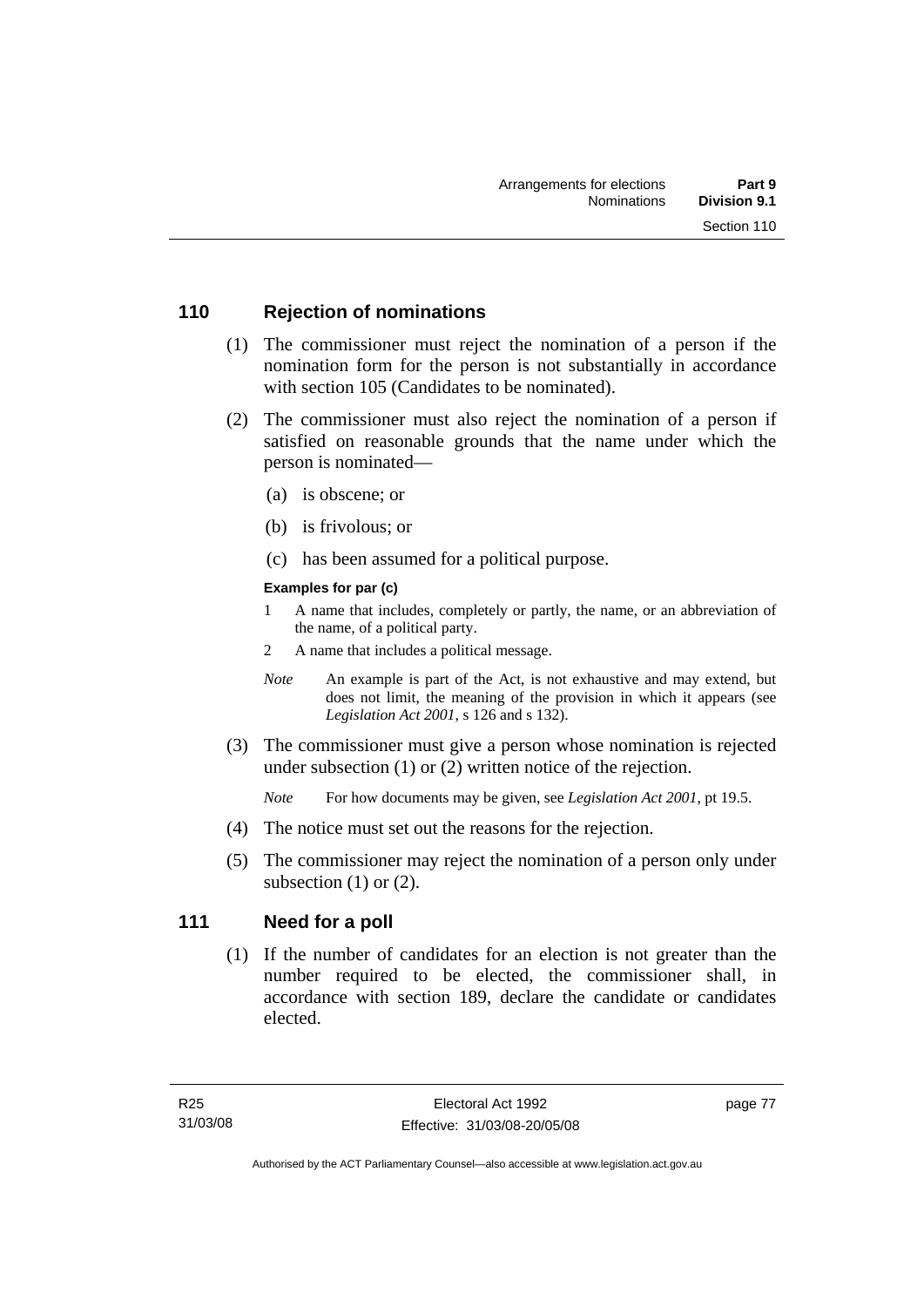(2) If the number of candidates for election is greater than the number required to be elected, a poll shall be held in accordance with this Act.

## **112 Death of candidate before polling day**

If a candidate dies before polling day and the number of candidates remaining is not greater than the number required to be elected, the commissioner shall, in accordance with section 189, declare the remaining candidates elected.

## **113 Deposit—return or forfeiture**

- (1) A deposit paid in relation to the nomination of a candidate shall be returned to the candidate, after the result of an election is declared, if—
	- (a) the candidate is elected; or
	- (b) at the time when the candidate is excluded from a poll under a scrutiny in accordance with schedule 4, his or her total votes equal or exceed 20% of the quota for the election; or
	- (c) the candidate is neither elected nor excluded and his or her total votes, at any stage of the counting, equal or exceed 20% of the quota for the election.
- $(2)$  If—
	- (a) a nominee dies before the candidates are declared for an election; or
	- (b) a candidate dies before polling day;

the commissioner shall pay the amount of the deposit lodged to the deceased's personal representative.

 (3) Subject to subsections (1) and (2), a deposit made in relation to the nomination of a candidate shall be forfeited to the Territory when the result of an election is declared.

R25 31/03/08

Authorised by the ACT Parliamentary Counsel—also accessible at www.legislation.act.gov.au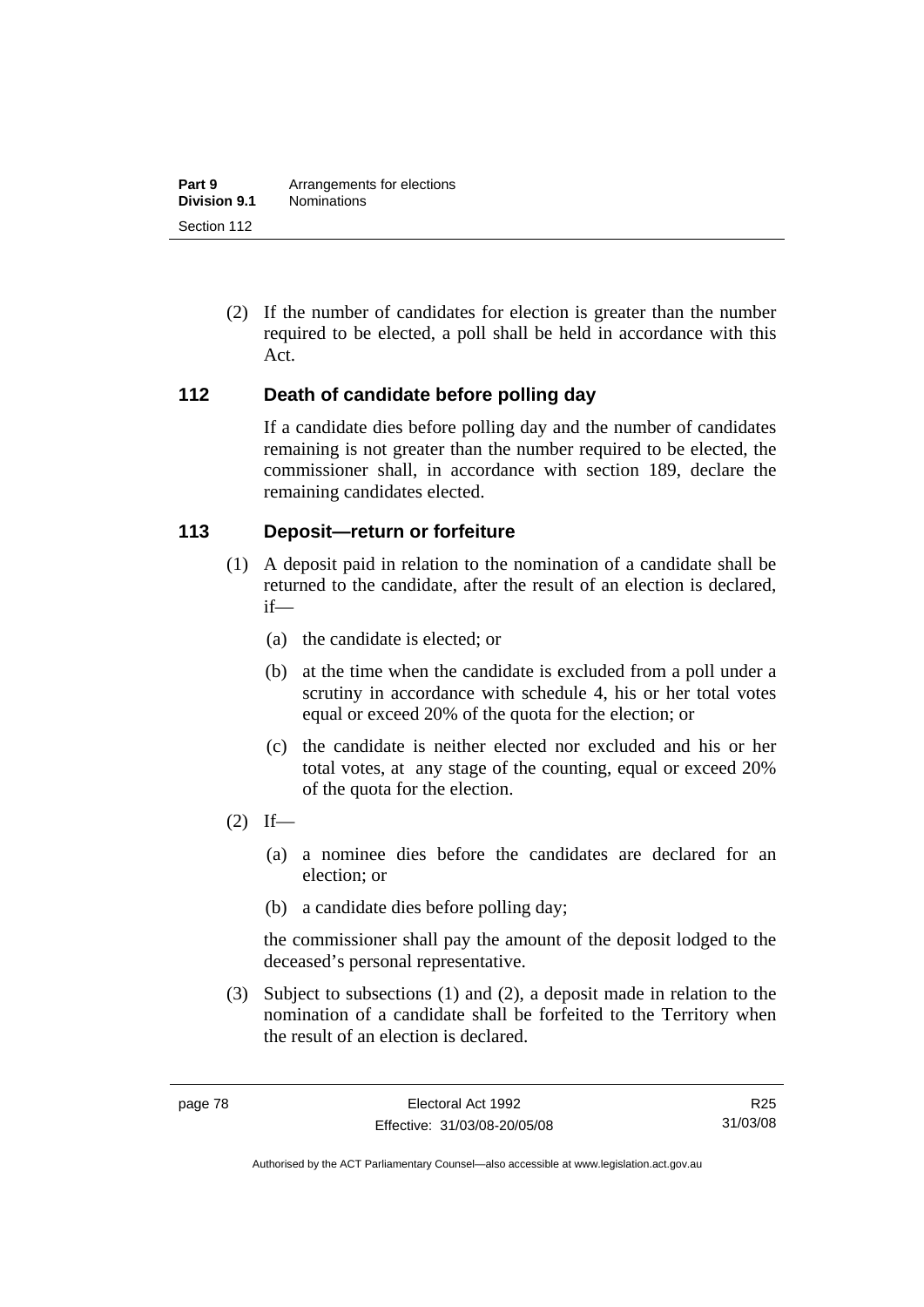## **Division 9.2 Ballot papers**

## **114 Ballot papers**

- (1) Subject to this division, the ballot papers to be used in an election shall be in accordance with the form in schedule 1.
- (2) The commissioner may determine the colour of the paper on which ballot papers for each electorate are to be printed.
- (3) A ballot paper must bear an official mark in the form approved under section 340A (Approved forms).
- (4) The ballot paper may be in electronic form.
- (5) The commissioner may approve changes to the electronic form of the ballot paper that are necessary to facilitate the display of the electronic form.

#### **Example**

The electronic form of a ballot paper may display columns of candidates using 2 rows.

- *Note* An example is part of the Act, is not exhaustive and may extend, but does not limit, the meaning of the provision in which it appears (see *Legislation Act 2001*, s 126 and s 132).
- (6) An approval under subsection (3) is a notifiable instrument.

*Note* A notifiable instrument must be notified under the *Legislation Act 2001*.

- (7) The regulations may—
	- (a) specify the headings or directions to be contained on ballot papers to be used for declaration voting; and
	- (b) provide for—
		- (i) the form of a ballot paper to be altered as specified in the regulations; or
		- (ii) a form set out in the regulations to be used in place of the form of a ballot paper.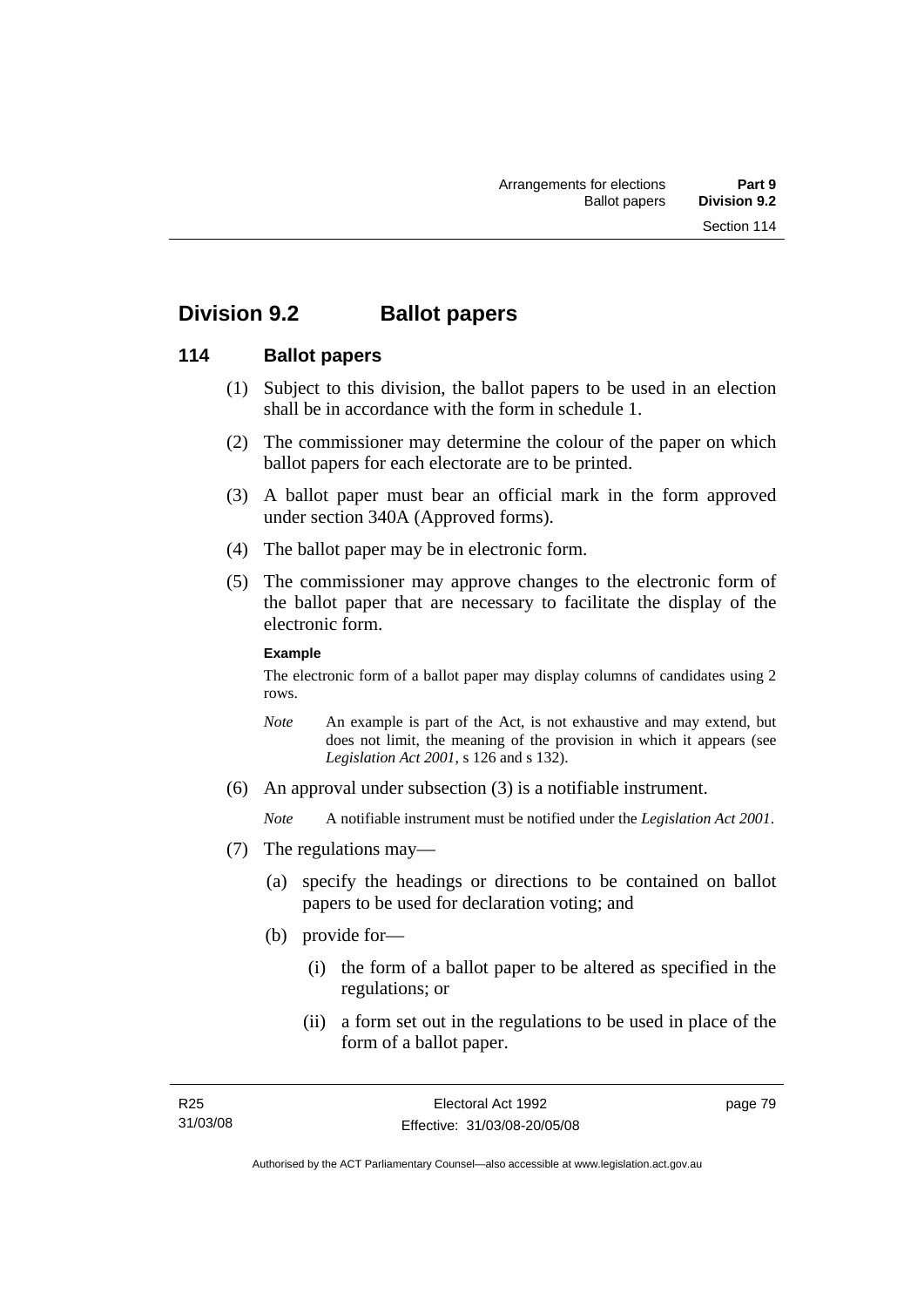## **115 Grouping of candidates' names**

- (1) If the registered officer of a registered party nominates 2 or more candidates for an election, their names shall be grouped in a separate column on the ballot papers for the relevant electorate.
- (2) If 2 or more non-party candidates request that their names be grouped on the ballot papers for an election, their names shall be grouped in a separate column on the ballot papers for the relevant electorate.
- (3) A request referred to in subsection (2) shall be—
	- (a) in writing signed by each of the candidates to be included in the group; and
	- (b) given to the commissioner before the hour of nomination.

#### **116 Printing of ballot papers**

- (1) Subject to subsections (2) to (7), on each ballot paper for an election—
	- (a) the names of the candidates in a group of candidates shall be printed in a single column; and
	- (b) if there are 2 or more groups of candidates—separate columns of the names of the candidates in each group shall be printed from left to right in an order determined by the commissioner by lot; and
	- (c) a distinguishing letter shall be printed above the column of names of the candidates in a particular group, the letter being—
		- (i) if there is only 1 group— 'A'; or
		- (ii) if there are 2 or more groups—the appropriate letter in a consecutive, alphabetical order beginning with 'A' corresponding to the order in which the columns of names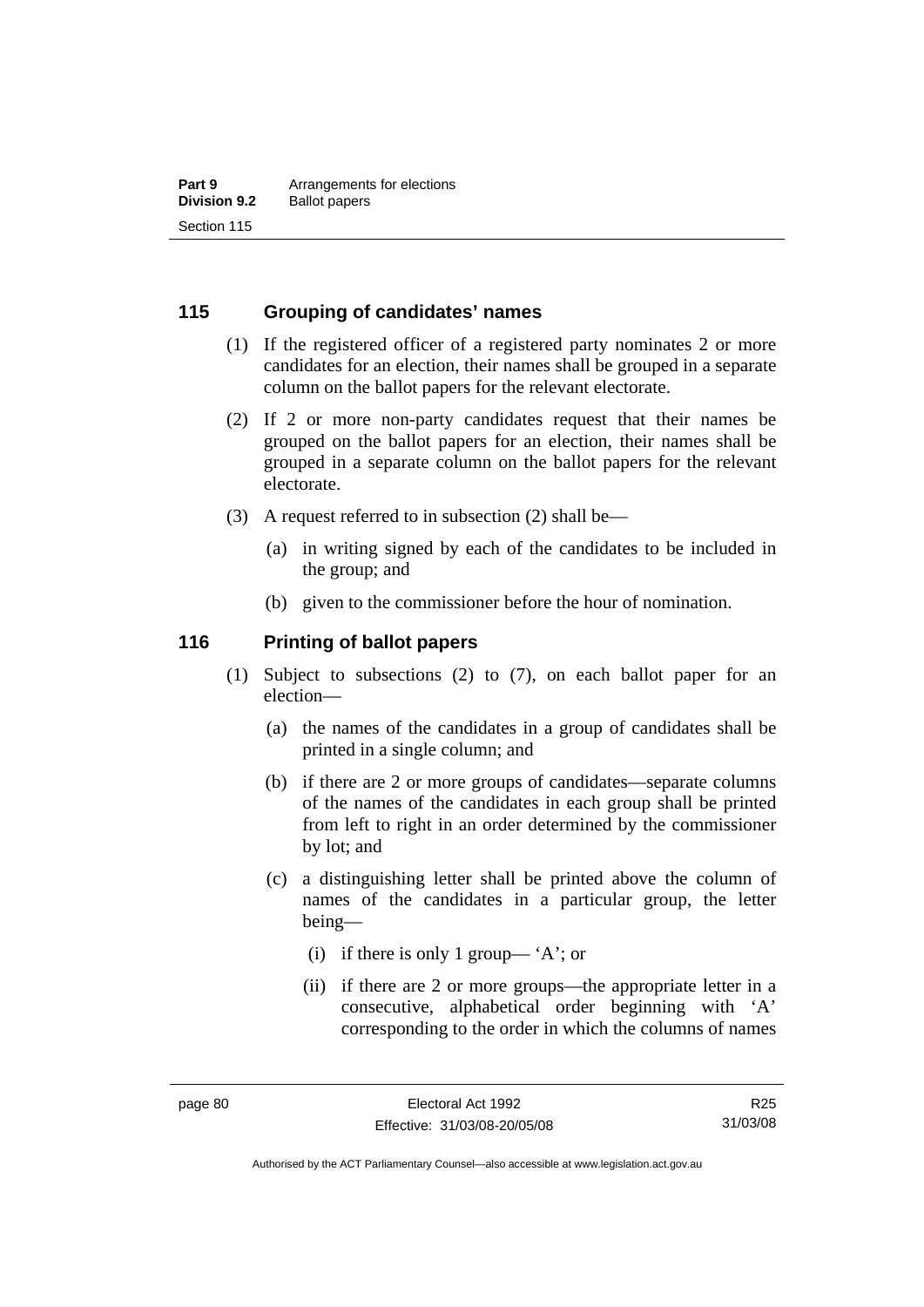in each group are printed from left to right on the ballot paper; and

- (d) if there are grouped and ungrouped candidates—the names of all ungrouped candidates shall, subject to subsection (6), be printed in a single column to the right of the last column of names of grouped candidates; and
- (e) if there are no groups of candidates—the names of all candidates shall be printed in a single column; and
- (f) the names of candidates in the columns shall be printed in an order determined in accordance with schedule 2; and
- (g) the name of each candidate shall be printed once only; and
- (h) a square (a *candidate square*) shall be printed adjacent to the name of each candidate.
- *Note Group*, in relation to candidates in an election, is defined in the dictionary.
- (2) A ballot paper must not contain more than the relevant number of candidate's names in a column.
- (3) If there are more than the relevant number of candidates in a group—
	- (a) their names shall, so far as practicable, be printed in 2 or more adjacent columns of equal length; and
	- (b) the names to be printed in each column shall be determined by the commissioner by lot.
- (4) If the names of the candidates in a particular group are printed in 2 or more adjacent columns, the distinguishing letter referred to in subsection (1) (c) shall be printed once only above those columns.
- (5) If there are no grouped candidates and there are more than the relevant number of ungrouped candidates—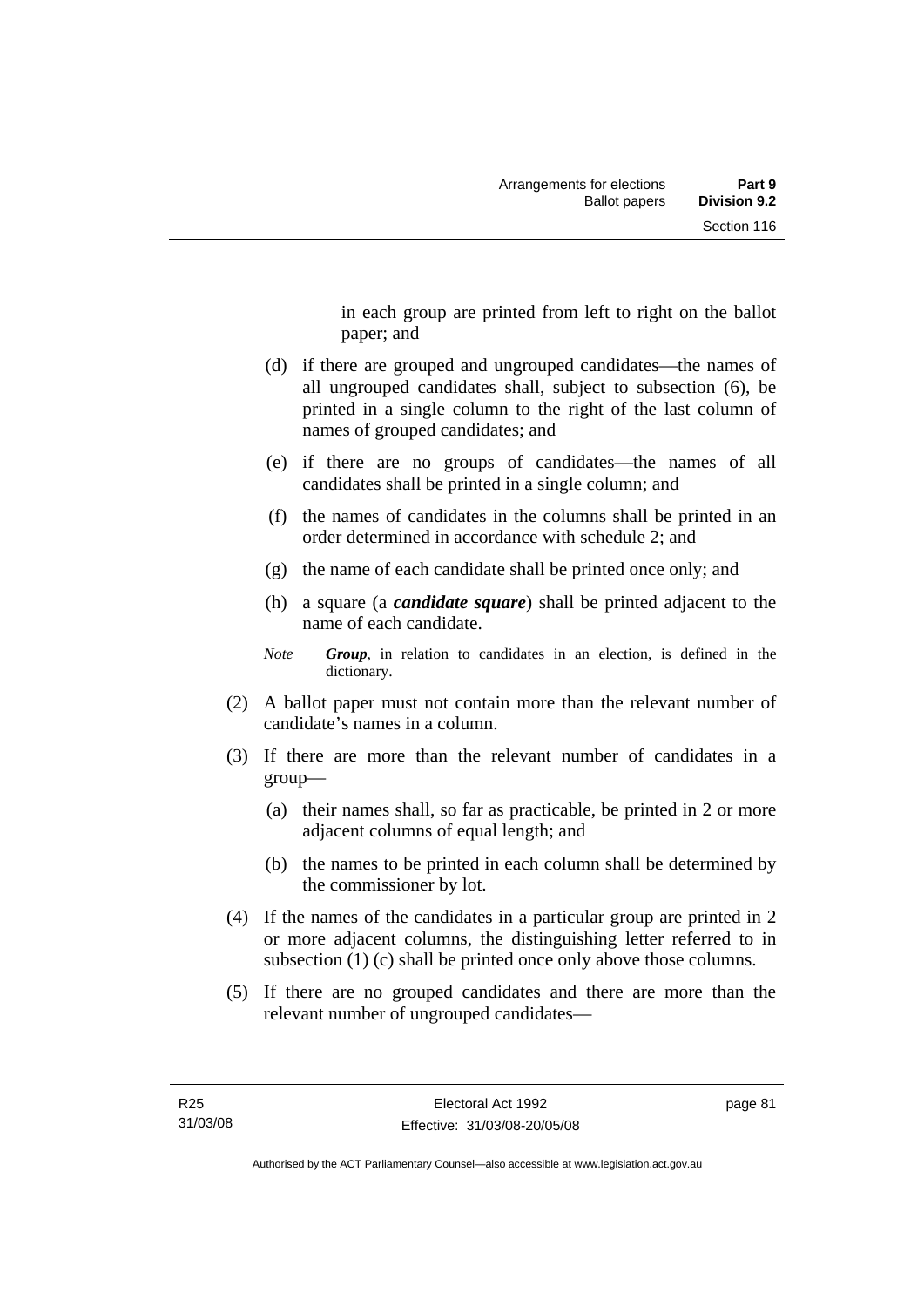- (a) their names shall, so far as practicable, be printed in 2 or more adjacent columns of equal length; and
- (b) the names to be printed in each column shall be determined by the commissioner by lot.
- (6) If a single column of the names of ungrouped candidates would be longer than the longest column of names of grouped candidates—
	- (a) the names of the ungrouped candidates shall be printed in 2 or more columns none of which is longer than the longest column of names of grouped candidates; and
	- (b) the names of the ungrouped candidates to be included in each column shall be determined by the commissioner by lot.
- (7) If similarity in the names of 2 or more candidates is likely to cause confusion, their names may be arranged on the ballot papers with such description or addition as will distinguish each from the other.
- (8) In this section:

#### *relevant number* means—

- (a) for a 5 member electorate—5; or
- (b) for a 7 member electorate—7.

#### **117 Names on ballot papers**

(1) In this section:

*party name*, for a registered party, means—

- (a) the name under which the party is registered; or
- (b) if a registered abbreviation of the name of the party is stated in the nomination form of each party candidate—that abbreviation.
- (2) On the ballot papers for an election—

R25 31/03/08

Authorised by the ACT Parliamentary Counsel—also accessible at www.legislation.act.gov.au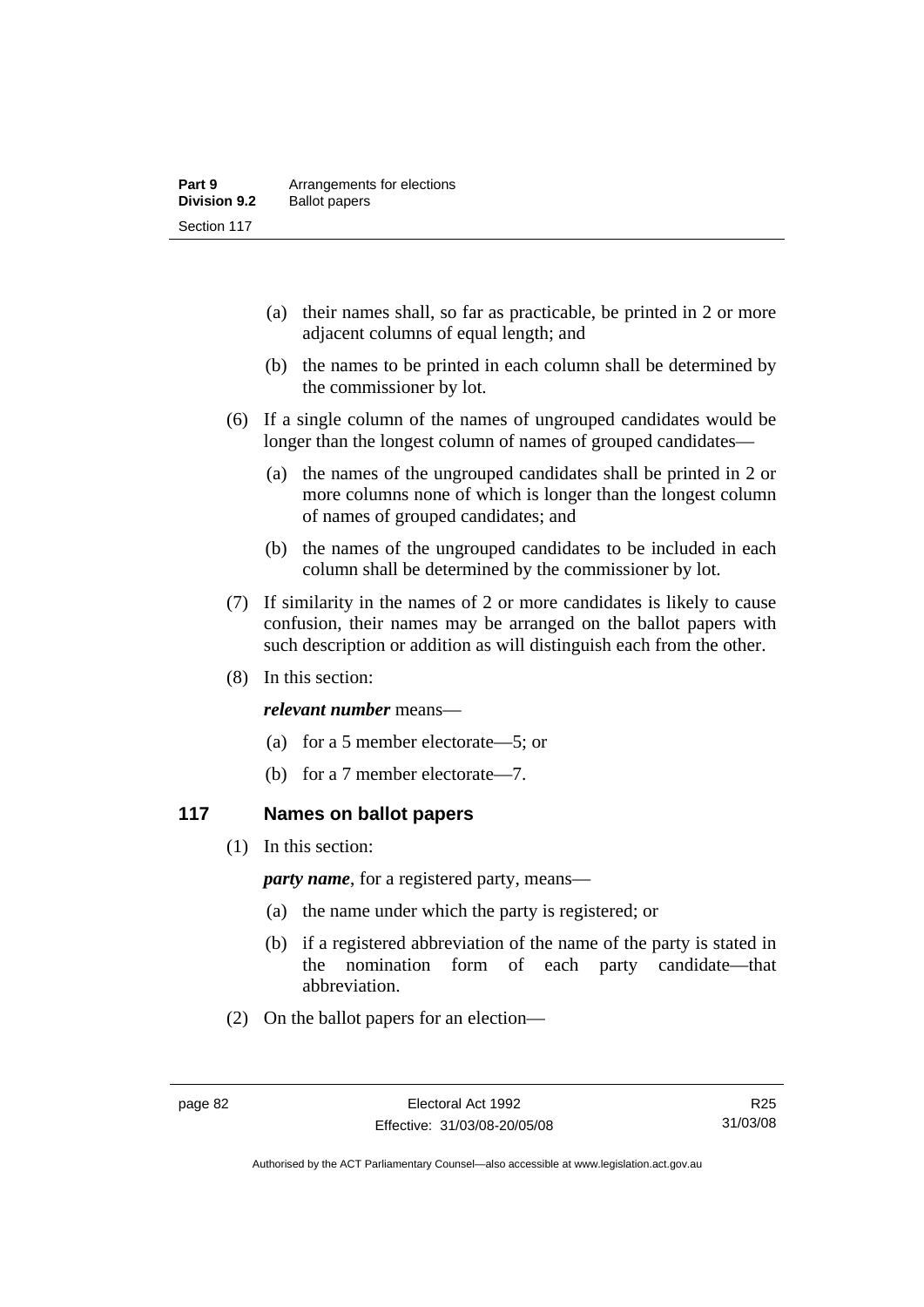- (a) the party name of the registered party by which a group of party candidates is endorsed must be printed at the top of the column of their names; and
- (b) the party name of the registered party by which an ungrouped party candidate is endorsed must be printed next to the candidate square for the candidate; and
- (c) the word 'independent' must be printed next to the candidate square for a candidate (other than a party candidate) if the nomination form so specified.

## **118 Draw for positions on ballot papers**

The commissioner shall make the determinations required by section 116 in public at the place of nomination, as soon as practicable after the candidates have been declared.

## **Division 9.3 Electronic voting devices and vote counting programs**

## **118A Approval of computer program for electronic voting and vote counting**

- (1) The commissioner may approve a computer program to allow electronic voting and perform steps in the scrutiny of votes in an election.
- (2) The commissioner may only approve a program if—
	- (a) the proper use of the program would give the same result in the scrutiny of votes in an election as would be obtained if the scrutiny were conducted without computer assistance; and
	- (b) the program will allow an elector to show consecutive preferences starting at '1'; and
	- (c) the program gives an elector an opportunity to correct any mistakes before processing the elector's vote; and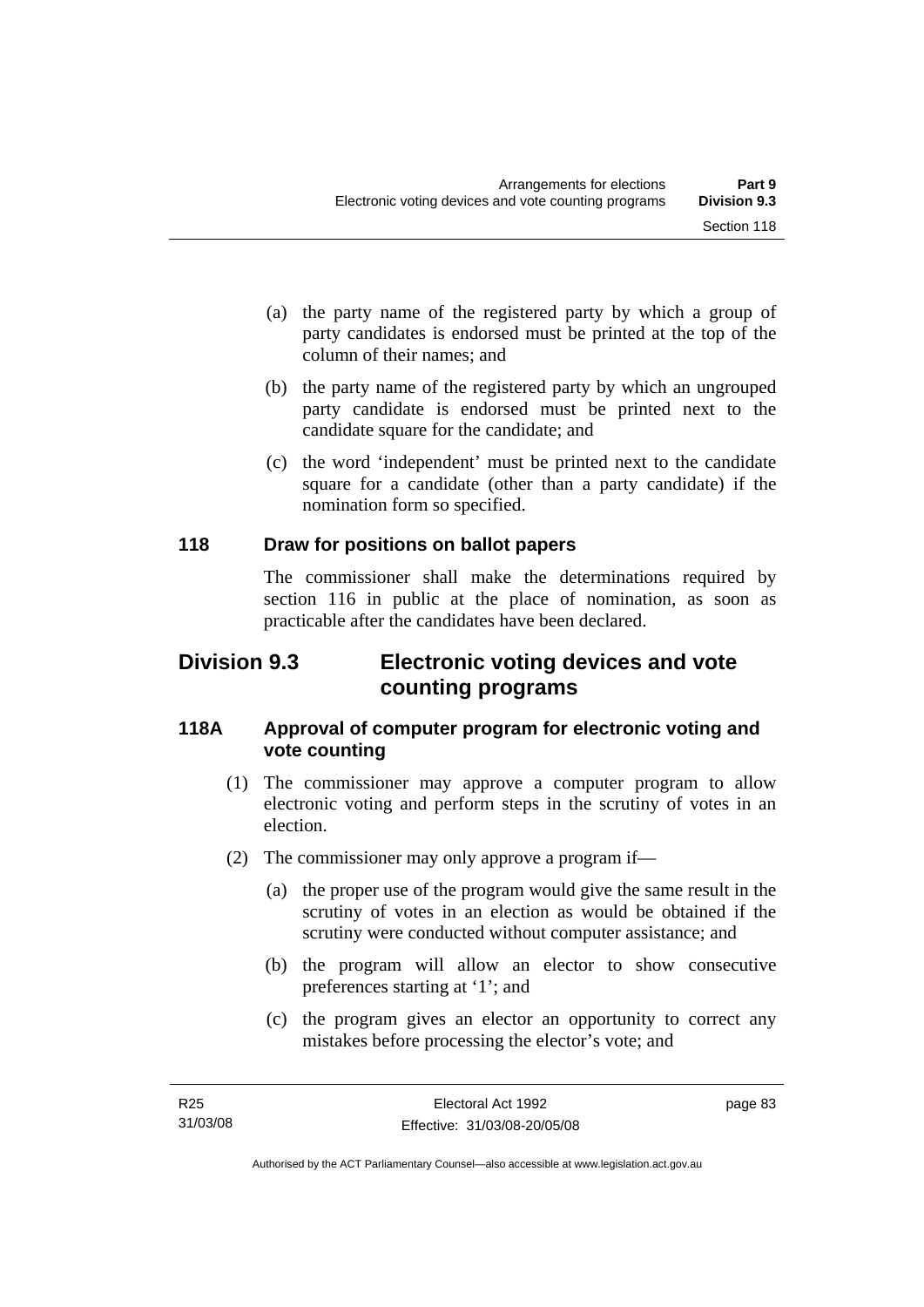- (d) the program will allow an elector to make an informal vote showing no preferences for any candidate; and
- (e) the program will not allow a person to find out how a particular elector cast his or her vote; and
- (f) the program is designed to pause while the commissioner makes a determination by lot required by schedule 4; and
- (g) the program can produce indicative distributions of preferences at any time after the close of the poll and before the declaration of the poll.
- (3) An approval under subsection (1) is a notifiable instrument.

*Note* A notifiable instrument must be notified under the *Legislation Act 2001*.

- (4) The commissioner must determine processes that must be followed in relation to the use of an approved computer program in the scrutiny of votes in an election.
- (5) Without limiting subsection (4), the commissioner may approve a process—
	- (a) for entering preferences shown on paper ballots into the approved computer program; and
	- (b) for counting preferences using the program to work out—
		- (i) the number of unrejected ballot papers on which a first preference is recorded for each candidate; and
		- (ii) the number of informal ballot papers for each electorate.

#### **118B Security of electronic voting devices and related material**

 (1) The commissioner must take steps to ensure that electronic devices and computer programs used or intended to be used for or in connection with electronic voting are kept secure from interference at all times.

Authorised by the ACT Parliamentary Counsel—also accessible at www.legislation.act.gov.au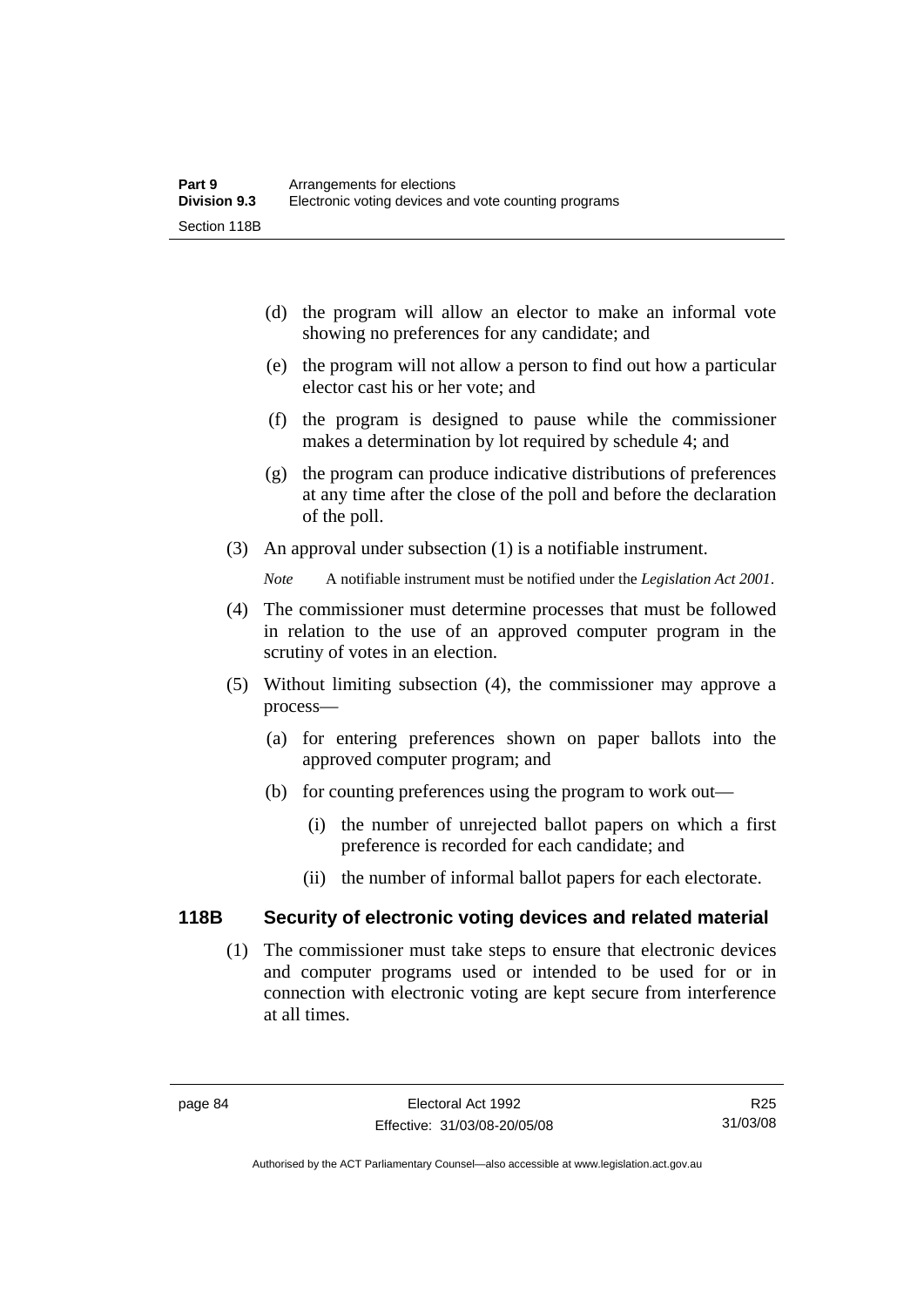- (2) The commissioner must keep backup copies of electronic data produced at a polling place or scrutiny centre until whichever of the following happens last:
	- (a) the beginning of the pre-election period for the next election;
	- (b) the documents are no longer required by the commissioner, another member of the electoral commission or a member of the staff of the commission for exercising a function under this Act.

## **Division 9.4 Miscellaneous**

## **119 Polling places and scrutiny centres**

- (1) The commissioner may, in writing—
	- (a) appoint a specified place to be a polling place on polling day for an election; and
	- (b) appoint a specified place to be a scrutiny centre during the election period for the purpose of the scrutiny at an election.
- (2) An appointment is a notifiable instrument.

*Note* A notifiable instrument must be notified under the *Legislation Act 2001*.

- (3) During a pre-election period, the commissioner—
	- (a) must publish in a newspaper; and
	- (b) may publish by any other means the commissioner determines;

a notice setting out particulars of each polling place for the election.

## **120 Administrative arrangements**

 (1) The commissioner shall make appropriate administrative arrangements for the conduct of each election and, in particular, shall ensure that each polling place is properly equipped with—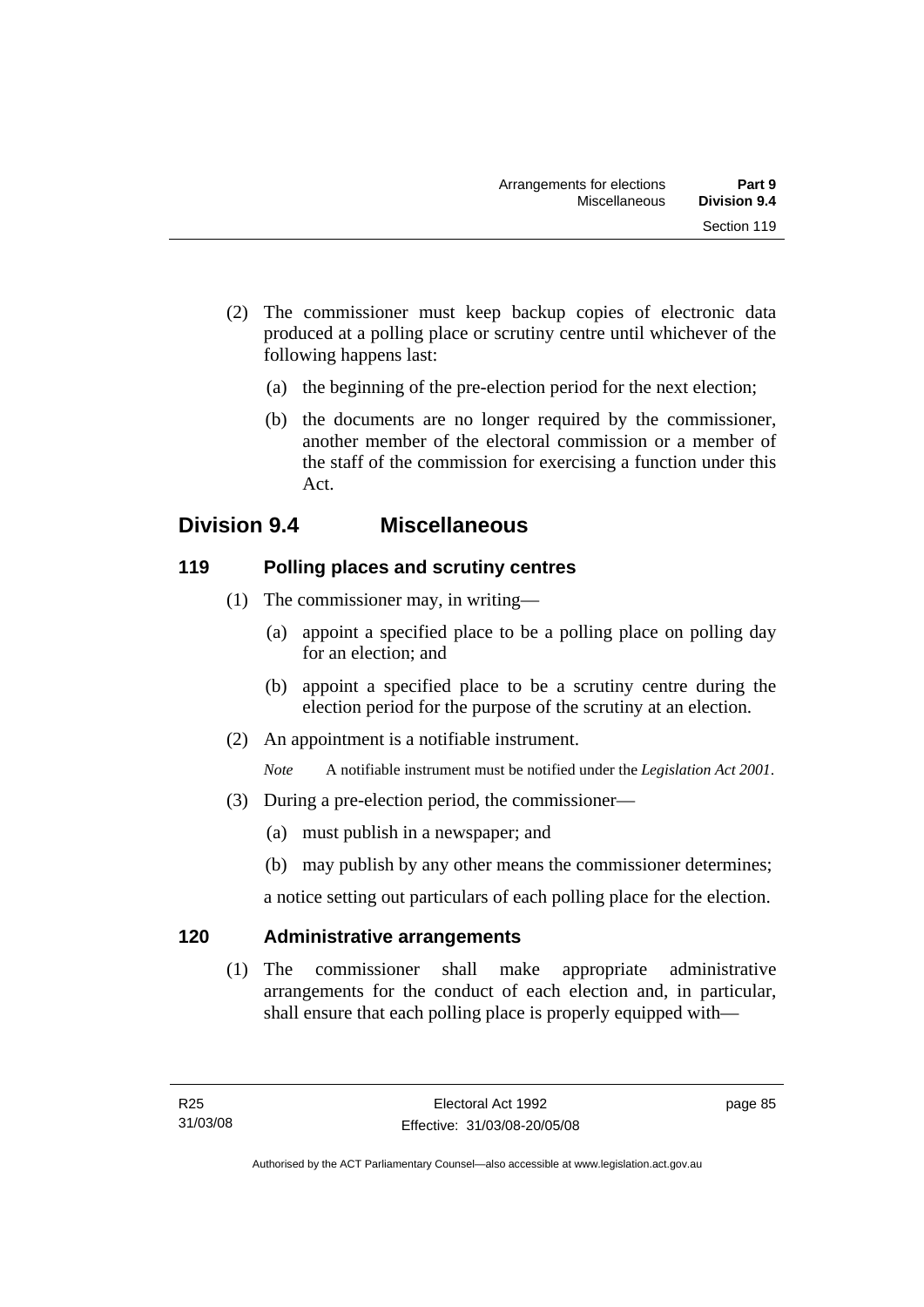- (a) separate voting compartments constructed so as to screen voters from observation while marking ballot papers; and
- (b) ballot boxes capable of being securely fastened; and
- (c) ballot papers and other documents and stationery.
- (2) The commissioner may make arrangements at a polling place for electors to vote using an electronic ballot paper (*electronic voting*).
- (3) For subsection (2), the commissioner may approve electronic devices for use by electors for electronic voting at a polling place.
- (4) An approval under subsection (3) is a notifiable instrument.

*Note* A notifiable instrument must be notified under the *Legislation Act 2001*.

#### **121 Certified lists of electors**

- (1) As soon as practicable after the roll for an electorate closes, the commissioner shall—
	- (a) prepare a certified list of the electors; and
	- (b) give a copy to the OIC for each polling place; and
	- (c) on request by a candidate for the electorate—give a copy to the candidate.
- (2) For this Act, the certified list of electors, in relation to an election in an electorate, is an extract from the roll for the electorate, certified by the commissioner, in relation to each person enrolled who will be at least 18 years of age on polling day.

## **121A Use of information from certified lists**

(1) In this section:

#### *approved purpose* means—

- (a) a purpose connected with an election; or
- (b) monitoring the accuracy of information on the roll.

Authorised by the ACT Parliamentary Counsel—also accessible at www.legislation.act.gov.au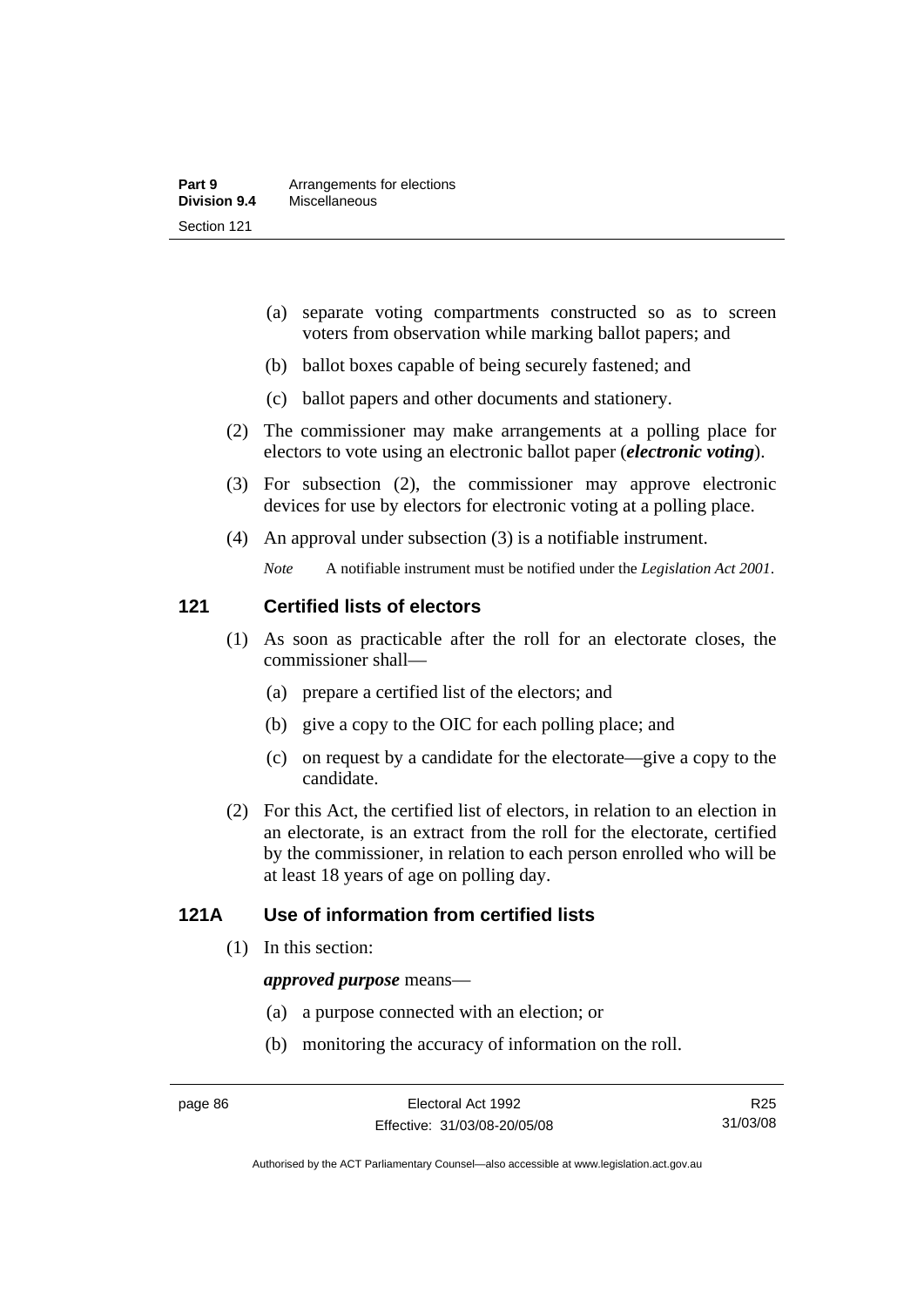*protected information*, in relation to a person, means information that the person knows, or has reasonable grounds for believing, was obtained from a copy of a certified list of electors given to the person or someone else under section 121 (1) (Certified list of electors).

- (2) A person must not, without reasonable excuse, use protected information for—
	- (a) a commercial purpose; or
	- (b) any other purpose, other than an approved purpose.

Maximum penalty: 50 penalty units, imprisonment for 6 months or both.

 (3) A person must not, without reasonable excuse, directly or indirectly divulge or communicate protected information to someone else for a purpose other than an approved purpose.

Maximum penalty: 50 penalty units, imprisonment for 6 months or both.

## **122 Scrutineers—appointment**

- (1) A candidate for election may appoint a scrutineer to represent the candidate during the polling for the election, or during the scrutiny for an election, or both.
- (2) An appointment shall be made by giving to the commissioner—
	- (a) written notice, signed by the candidate, specifying the name and address of the scrutineer; and
	- (b) an undertaking signed by the scrutineer.
	- *Note* If a form is approved under s 340A (Approved forms) for an undertaking, the form must be used.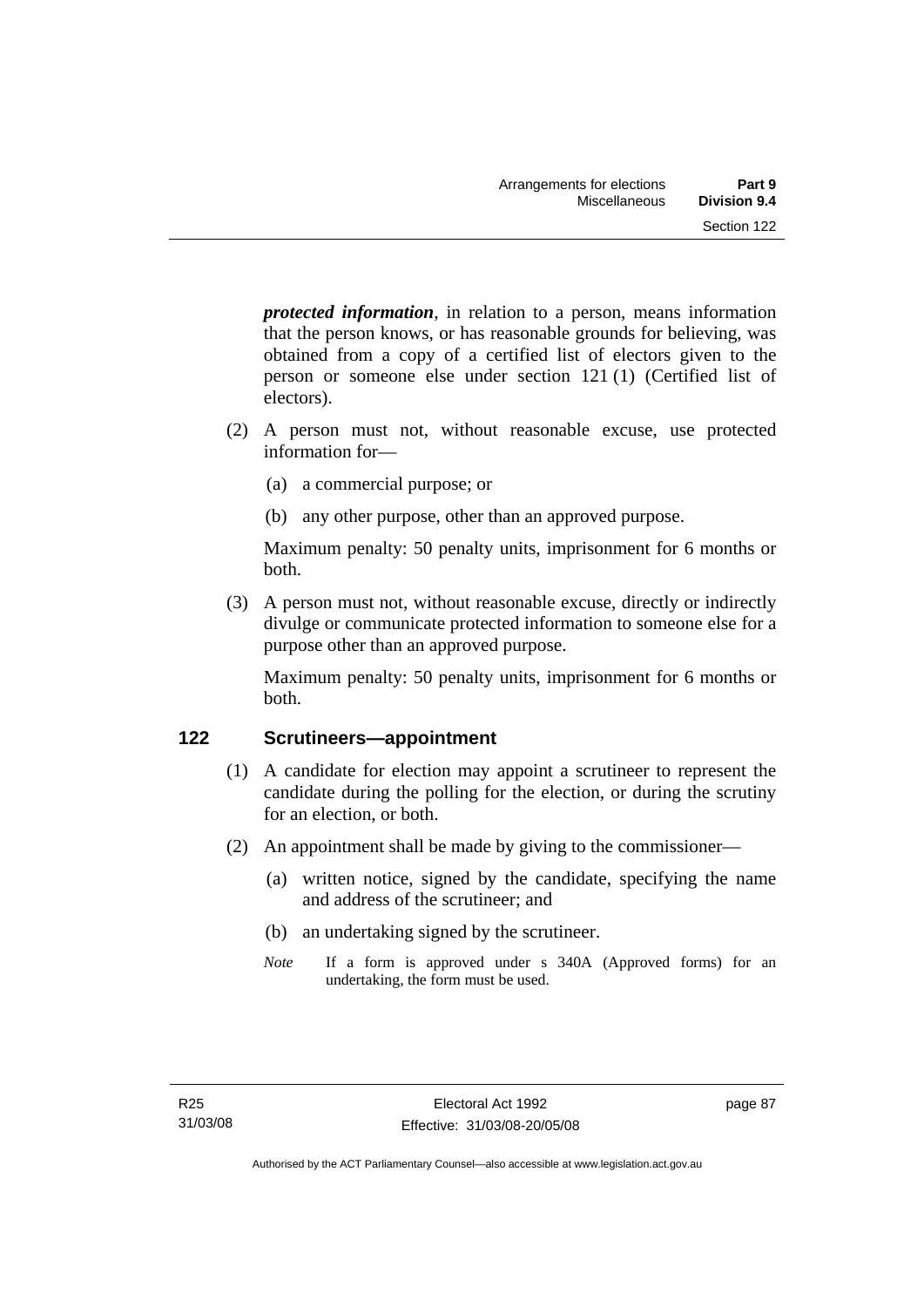#### **123 Scrutineers—conduct**

- (1) Subject to subsection (2), a scrutineer representing a candidate during the polling for an election is entitled to be present in a polling place, and to enter or leave a polling place, when voters are allowed to vote at that place.
- (2) At any time while voters are allowed to vote at a particular polling place, the number of scrutineers representing a particular candidate who are present at that place shall not exceed the number of officers responsible for issuing ballot papers at that place.
- (3) Subject to subsection (4), a scrutineer representing a candidate during the scrutiny for an election is entitled to be present in a scrutiny centre, and to enter or leave a scrutiny centre, during the conduct of the scrutiny at the centre.
- (4) At any time during the conduct of the scrutiny at a particular scrutiny centre, the number of scrutineers representing a particular candidate who are present at the centre shall not exceed the number of officers at the centre.
- (5) A scrutineer at a polling place or scrutiny centre shall wear a badge, supplied by the commissioner, that identifies the person as a scrutineer.
- (6) A scrutineer shall not, without reasonable excuse, communicate with any person in a polling place except so far as is necessary in the exercise of the scrutineer's functions.

Maximum penalty: 10 penalty units.

 (7) A scrutineer shall not, without reasonable excuse, interfere with or attempt to influence an elector at a polling place.

Maximum penalty: 50 penalty units.

 (8) For section 320 (4) (b), a scrutineer who contravenes this section is no longer entitled to be on the premises.

Authorised by the ACT Parliamentary Counsel—also accessible at www.legislation.act.gov.au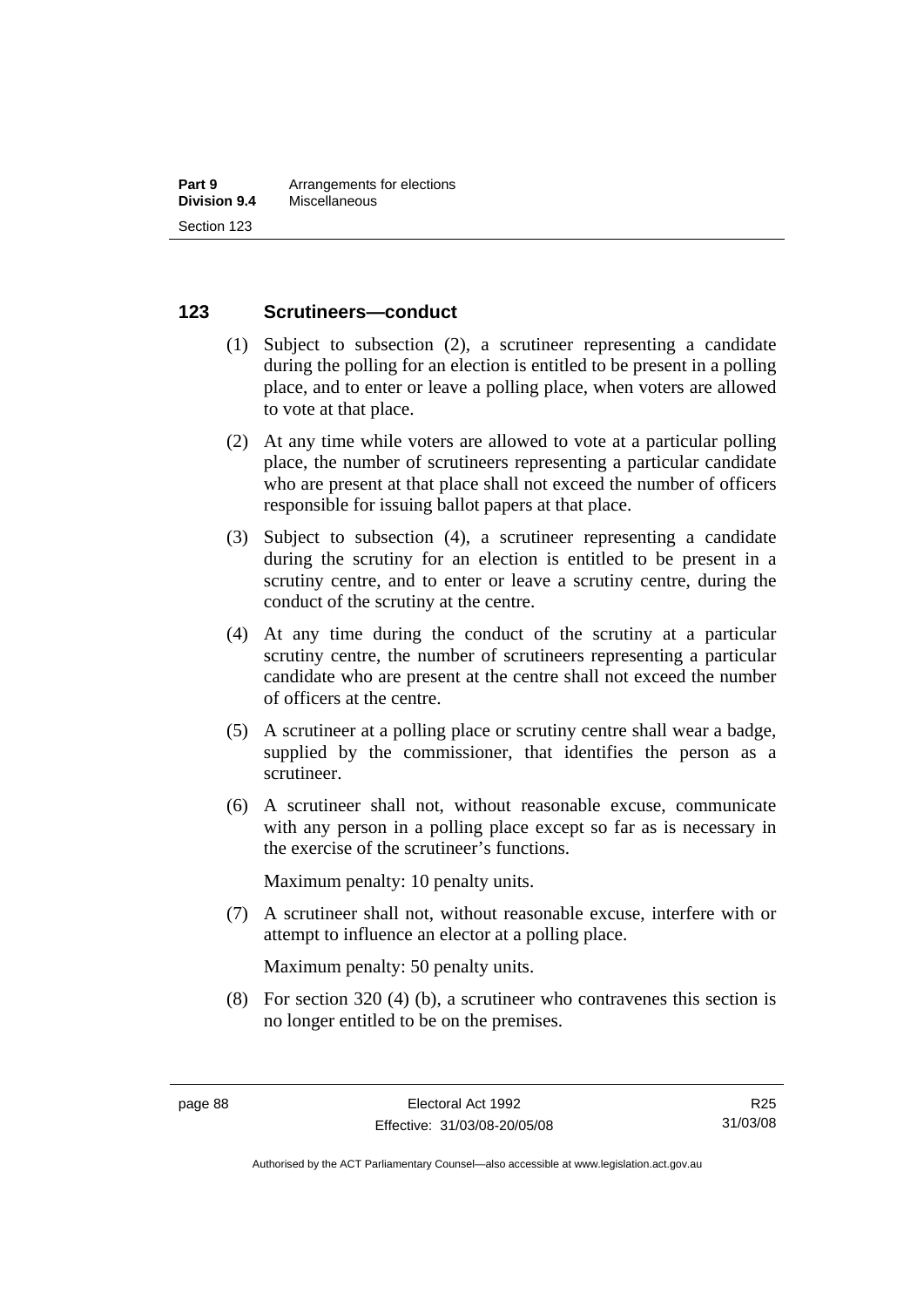## **124 Participation by candidates in conduct of election**

A candidate shall not take any part in the conduct of an election.

#### **125 Determining matters by lot**

- (1) If the commissioner is required by this Act to determine a matter by lot, the matter shall be so determined in a way approved by the electoral commission in writing.
- (2) An approval is a disallowable instrument.
	- *Note* A disallowable instrument must be notified, and presented to the Legislative Assembly, under the *Legislation Act 2001*.

#### **126 Supplementary elections**

If, in relation to an election—

- (a) there are no candidates; or
- (b) the number of candidates declared elected under section 111 or 112 is less than the number of vacancies;

a supplementary election shall be held, as necessary, in accordance with section 101.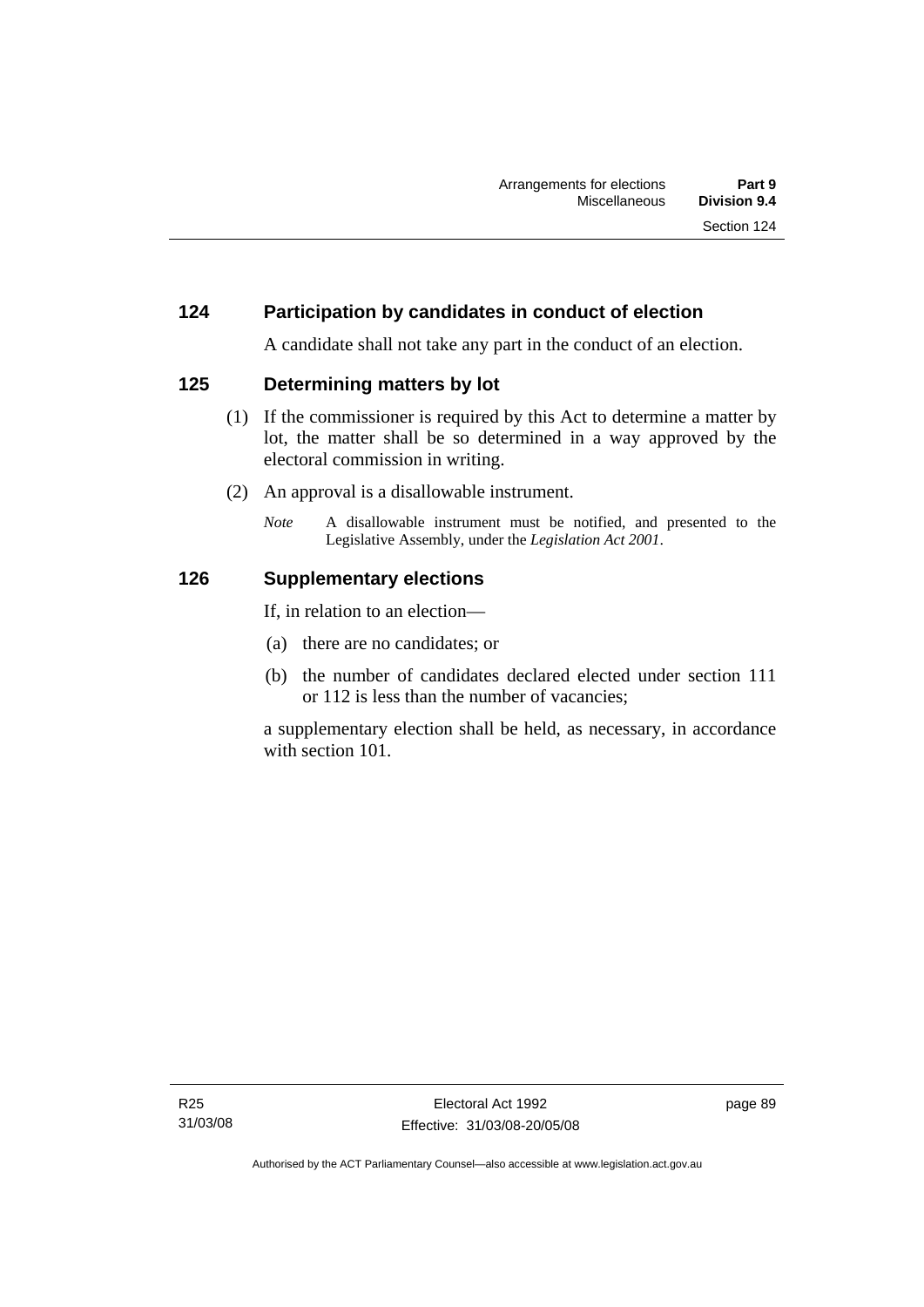**Part 10** Voting<br>**Division 10.1** General **Division 10.1** Section 127

# **Part 10 Voting**

## **Division 10.1 General**

#### **127 Meaning of** *authorised witness*

In this part:

*authorised witness* means—

- (a) in Australia or an external Territory—an officer, an elector or a person who is enrolled on any roll kept under the Commonwealth Electoral Act; or
- (b) in any other place—a person who is at least 18 years old;

but does not include a candidate at an election.

## **128 Entitlement to vote**

- (1) Subject to subsection (2), an elector enrolled for an electorate is entitled to vote at an election for the electorate.
- (2) A person who is enrolled is not entitled to vote at an election unless he or she will be at least 18 years old on the day the poll for the election is required to be held.
- (3) The inclusion of the name of a person on a certified list of electors for an election is conclusive evidence of the person's right to vote at the election.
- (4) The omission of the name of a person from a roll because of official error does not disqualify the person from voting.
- (5) In a roll or a certified list of electors, an omission of a given name, or an error in a name, does not disqualify an elector from voting.

R25 31/03/08

Authorised by the ACT Parliamentary Counsel—also accessible at www.legislation.act.gov.au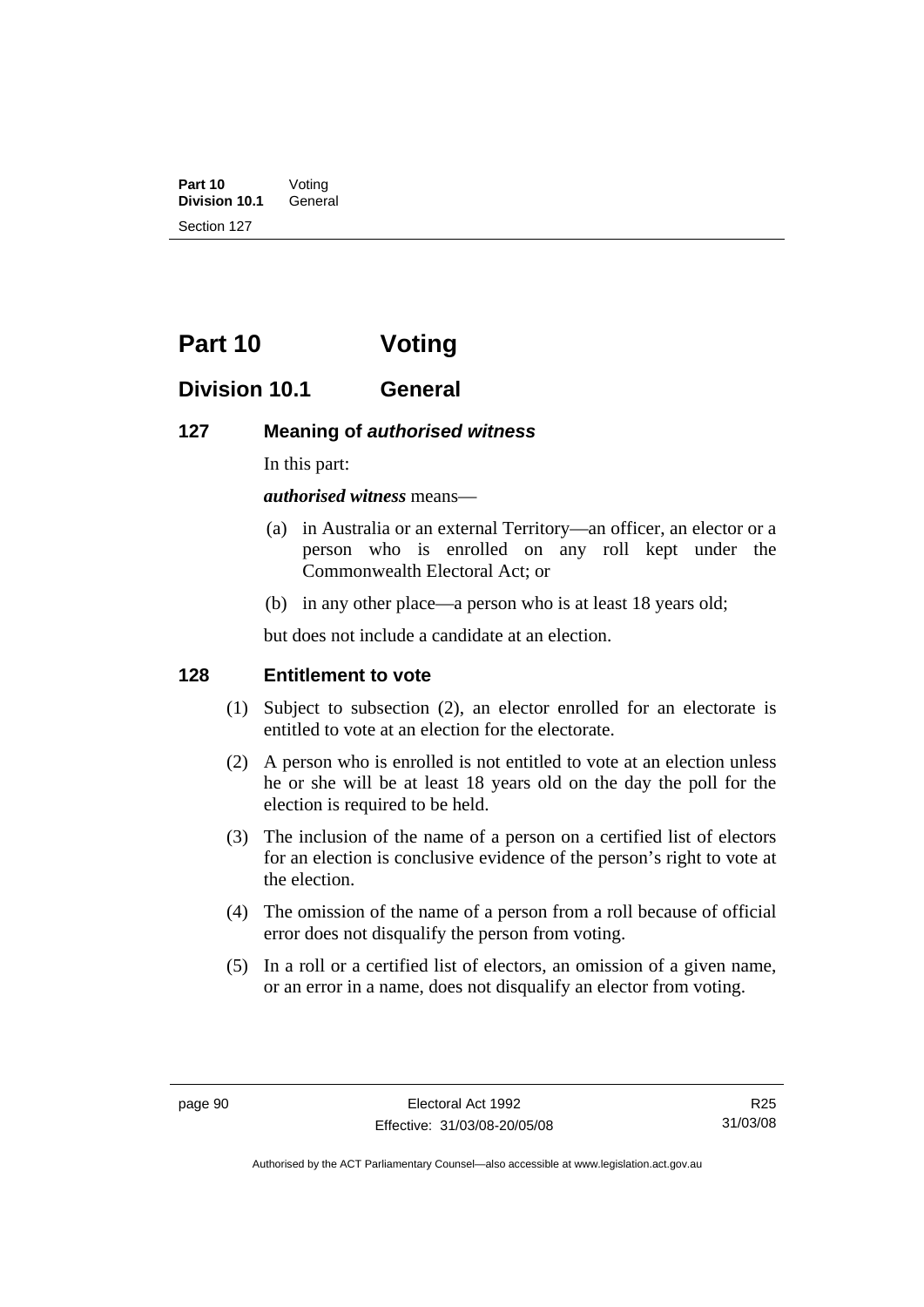| Part 10<br><b>Division 10.1</b> | Voting<br>General |  |
|---------------------------------|-------------------|--|
| Section 129                     |                   |  |

 (6) An elector whose surname has changed is not disqualified from voting under a former name entered for the person on a roll or certified list of electors.

# **129 Compulsory voting**

 (1) An elector who is entitled to vote at an election shall not, without a valid and sufficient reason, fail to vote at the election.

Maximum penalty: 0.5 penalty units.

- (2) Subsection (1) does not apply to—
	- (a) an eligible overseas elector; or
	- (b) an Antarctic elector; or
	- (c) an elector who is serving a sentence of imprisonment outside the ACT; or
	- (d) an elector who is enrolled because of his or her enrolment on the Commonwealth roll as an itinerant elector.
- (3) Without limiting subsection (1), an elector shall be taken to have a valid and sufficient reason for failing to vote at an election if the elector believes it to be part of his or her religious duty to abstain from voting.

# **130 Multiple votes prohibited**

An elector shall not vote—

(a) more than once at the same election for an electorate; or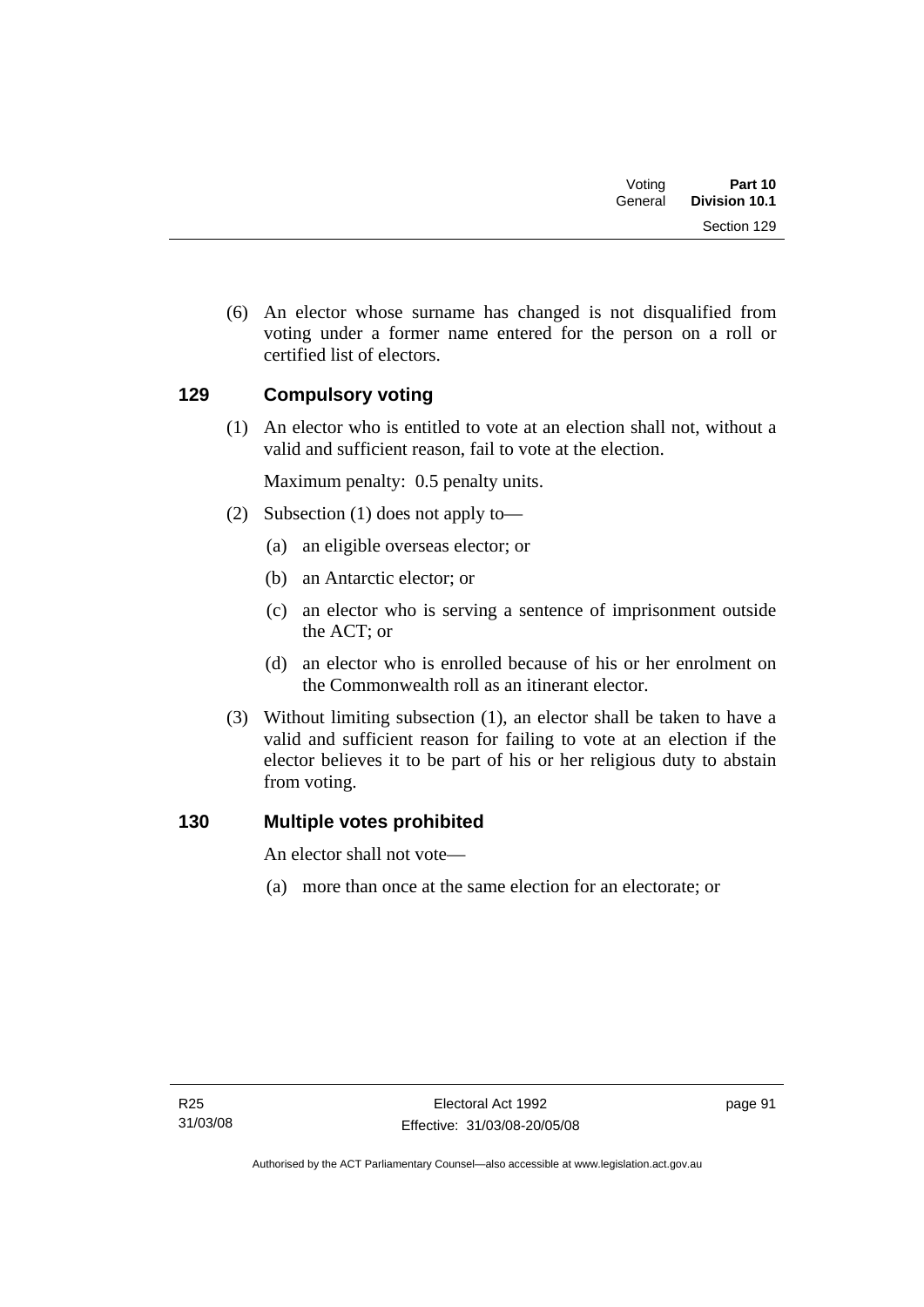(b) at 2 or more elections for electorates the polls for which are required to be held on the same day.

Maximum penalty: 50 penalty units, imprisonment for 6 months or both.

#### **131 Procedures for voting**

- (1) At an election, an elector may—
	- (a) cast a vote in accordance with division 10.2, 10.3 or 10.4; or
	- (b) if the elector is a patient in a hospital or special hospital, or detained at a correctional centre—cast an ordinary vote or a declaration vote in accordance with division 10.5.
- (2) An elector who is entitled to vote at an election may cast a vote on polling day at any polling place in the ACT, whether or not the polling place is in the electorate for which the elector is enrolled.
- (3) If there is electronic voting at a polling place, an elector may vote using a paper ballot paper or electronic voting.
- (4) To remove any doubt, subsection (2) does not give an elector detained in lawful custody any right to leave, or be released from, the place of custody to cast a vote.

#### **132 Manner of recording vote**

- (1) An elector shall record his or her vote on a ballot paper by marking the ballot paper in accordance with subsection (2).
- (2) The elector—
	- (a) shall place consecutive whole numbers starting at '1' in the number of candidate squares equal to the number of candidates to be elected so as to indicate preferences; and
	- (b) may place further consecutive whole numbers in additional candidate squares so as to indicate additional preferences.

R25 31/03/08

Authorised by the ACT Parliamentary Counsel—also accessible at www.legislation.act.gov.au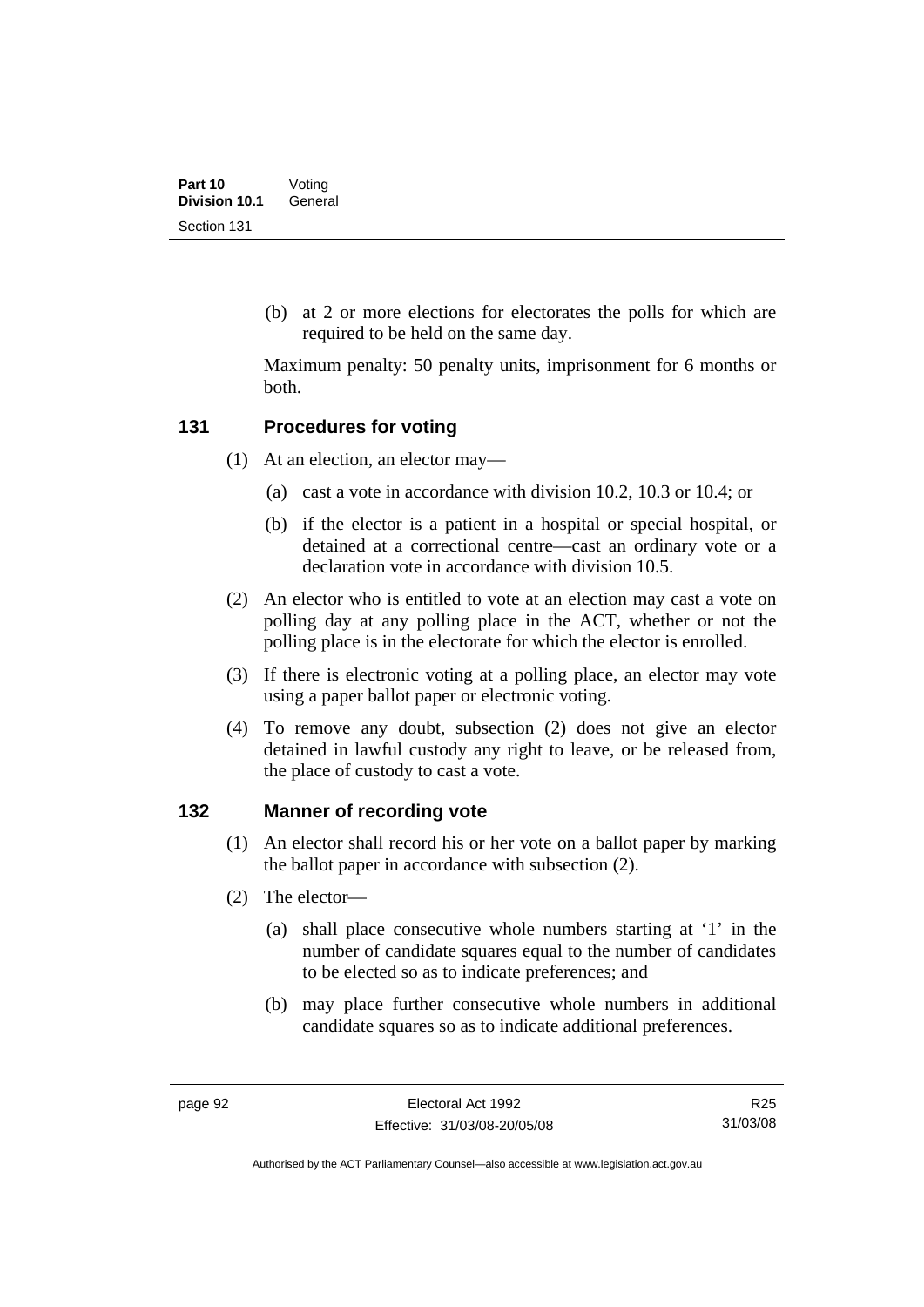# **133 Claims to vote**

- (1) If a person attends before an officer at a polling place on polling day and claims to vote at an election, the officer shall issue a ballot paper to the claimant for the relevant electorate if satisfied that the certified list of electors for the electorate—
	- (a) specifies the claimant's name; and
	- (b) specifies an address for the claimant or indicates that the claimant's address is suppressed; and
	- (c) has not been marked so as to indicate that a ballot paper has already been issued to the claimant.
- (2) Despite subsection (1), an officer shall not issue a ballot paper to a person who indicates that he or she has already voted at the election.
- (3) Immediately after issuing a ballot paper to a claimant, the officer shall record the issue on the certified list of electors.

# **134 Voting in private**

Subject to section 156, a person shall, on receipt of a ballot paper under section 133, without delay—

- (a) go to an unoccupied voting compartment at the polling place; and
- (b) there, in private, mark his or her vote on the ballot paper in accordance with section 132; and
- (c) if the person has voted using a paper ballot paper—fold the ballot paper so as to conceal the vote and put it in a ballot box at the polling place; and
- (d) leave the polling place.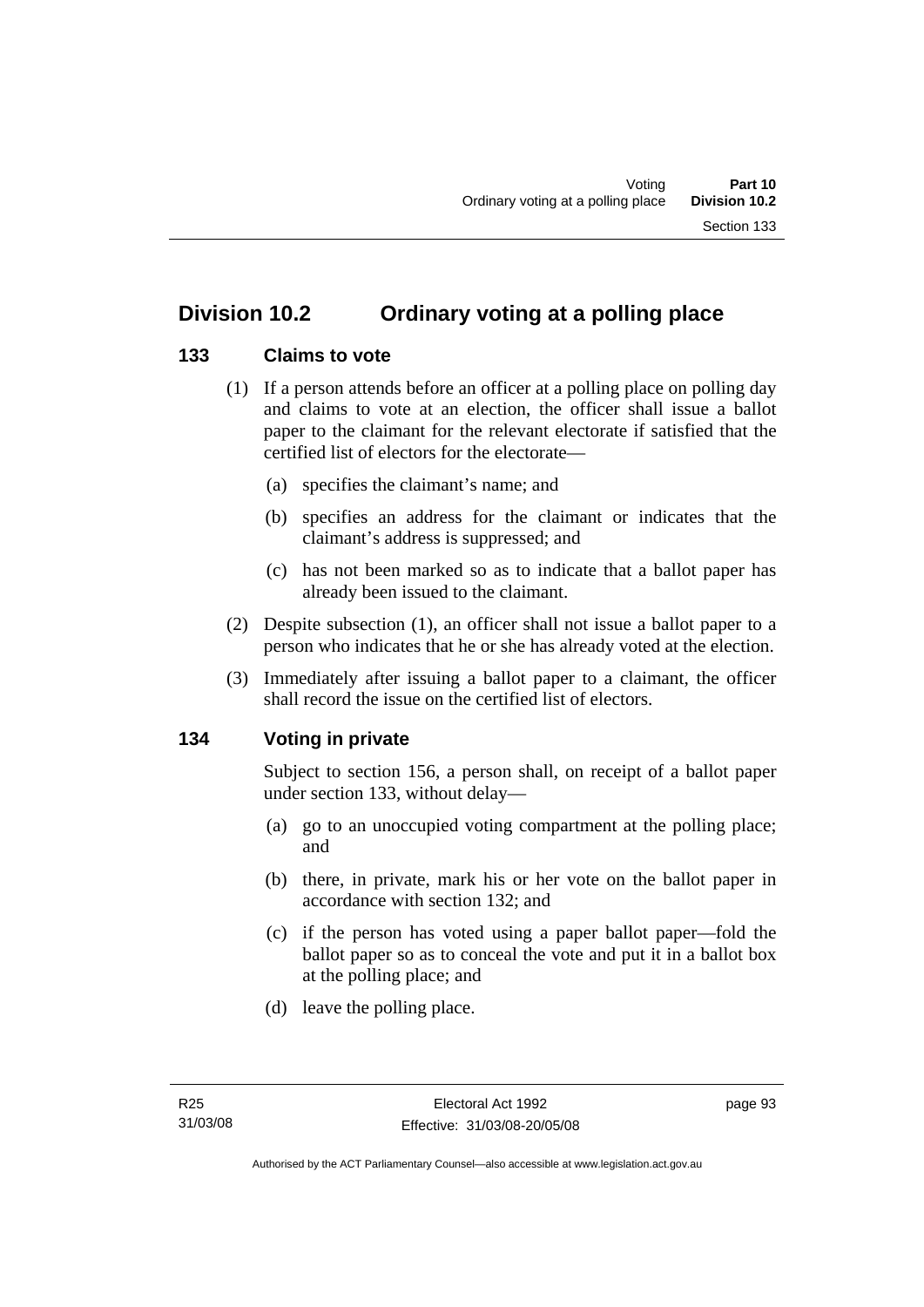# **Division 10.3 Declaration voting at a polling place**

#### **135 Declaration voting at polling places**

- (1) If a person attends before an officer at a polling place on polling day and claims to vote at an election, the officer shall issue declaration voting papers to the person for the relevant electorate if satisfied that—
	- (a) the certified list of electors for the electorate does not specify the person's name; or
	- (b) the certified list of electors for the electorate has been marked so as to indicate that a ballot paper has already been issued to the person but the person claims not to have voted already at the election.
- (2) Despite subsection (1), an officer shall not issue declaration voting papers to a person who indicates that he or she has already voted at the election.
- (3) The officer shall—
	- (a) give the claimant a written statement indicating the consequences of casting a declaration vote under this section; and
	- (b) record the name of the claimant.
	- *Note* If a form is approved under s 340A (Approved forms) for a statement, the form must be used.
- (4) Subject to section 156, the following requirements apply to the casting of a declaration vote under this section:
	- (a) the person shall complete and sign the declaration in the presence of the officer;
	- (b) the officer shall complete and sign the certificate as witness;

Authorised by the ACT Parliamentary Counsel—also accessible at www.legislation.act.gov.au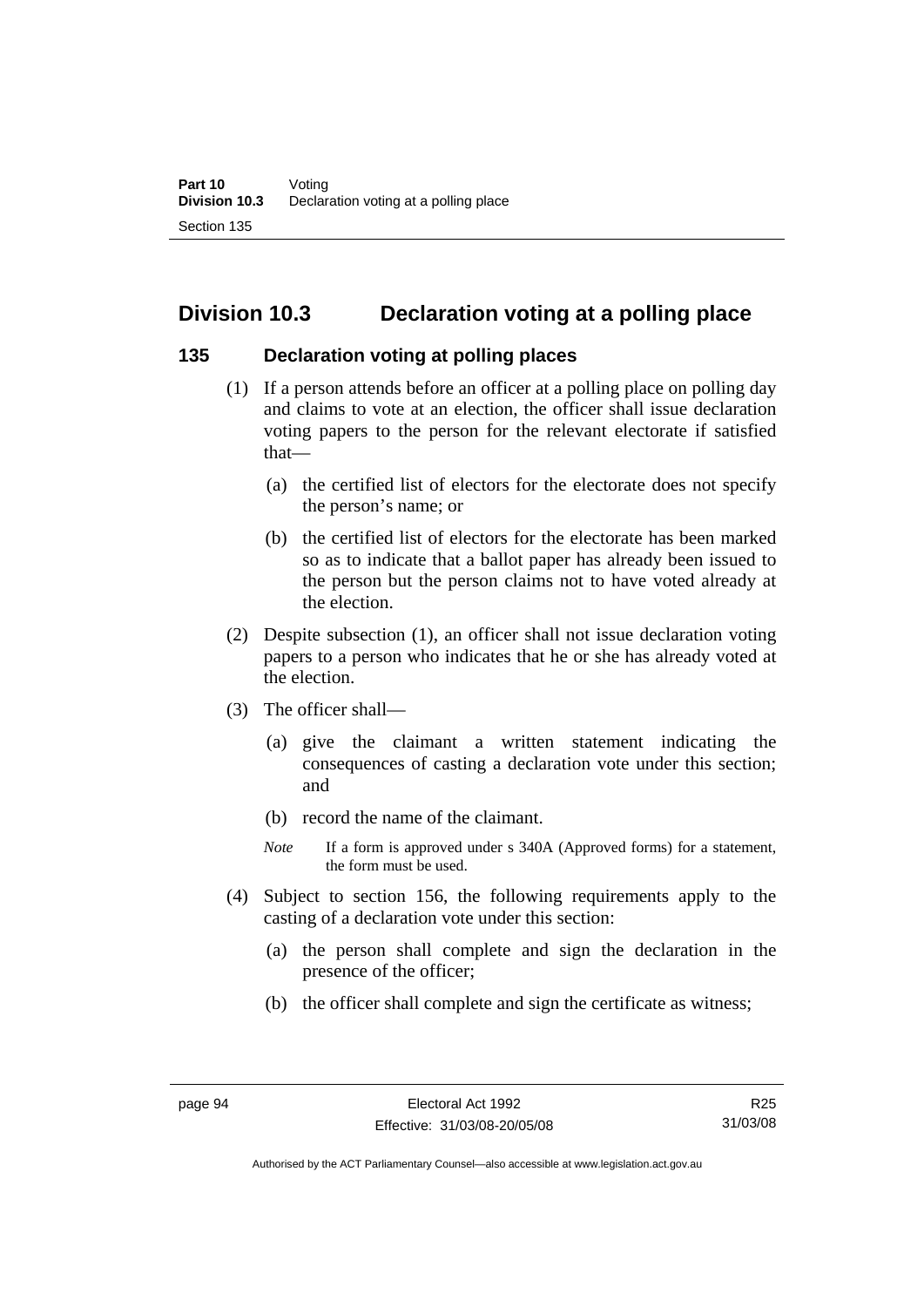- (c) the person shall go to an unoccupied voting compartment at the polling place and there, in private—
	- (i) mark his or her vote on the ballot paper in accordance with section 132; and
	- (ii) fold the ballot paper so as to conceal the vote;
- (d) the person shall return the folded ballot paper to the officer;
- (e) the officer shall, in the presence of the person, without unfolding the ballot paper, place it in the envelope on which the declaration referred to in paragraph (a) appears, fasten the envelope and place it in a ballot box at the polling place;
- (f) the person shall then leave the polling place.

# **Division 10.4 Voting otherwise than at a polling place**

# **136 Definitions for div 10.4**

(1) In this division:

# *authorised delivery service* means—

- (a) Australia Post; or
- (b) if, under subsection (2), the commissioner decides that a delivery service be used instead of Australia Post—that delivery service; or
- (c) if, under subsection (2), the commissioner decides that a delivery service be used in addition to Australia Post— Australia Post or that delivery service.

*eligible elector*, for an election, means an elector who is entitled to vote at the election and—

 (a) who expects to be unable to attend at a polling place on polling day; or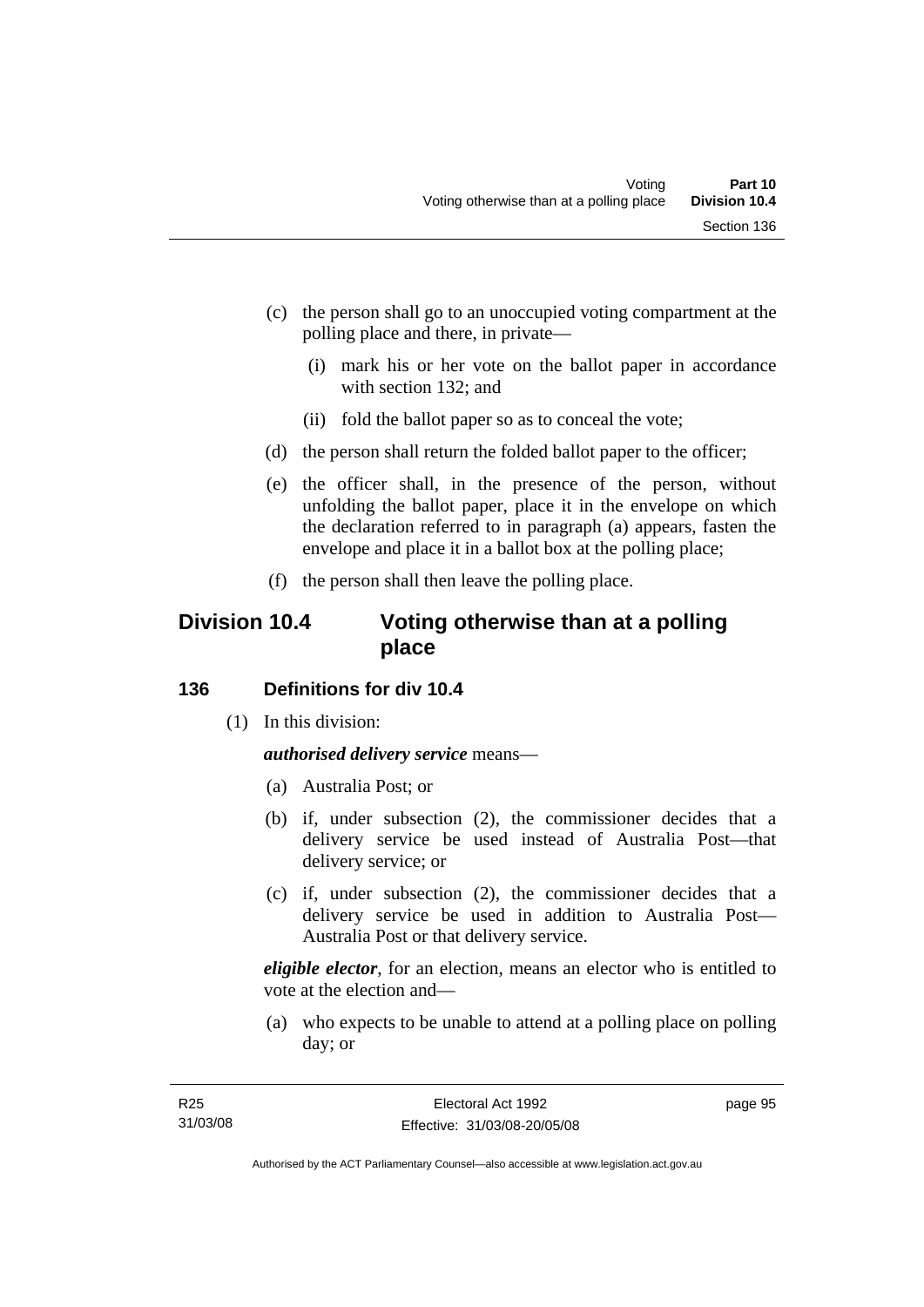(b) whose address is a suppressed address.

*post* means send using an authorised delivery service.

 (2) For subsection (1), definition of *post*, the commissioner may, in writing, decide that a delivery service be used instead of or in addition to Australia Post.

#### **136A Applications for postal voting papers**

- (1) An eligible elector for an election may apply to an authorised officer for declaration voting papers for postal voting (*postal voting papers*) for the election.
- (2) The application must be—
	- (a) signed and dated by the eligible voter in the presence of an authorised witness; and
	- (b) signed and dated by the witness; and
	- (c) received by an authorised officer before 8 pm on the day before polling day.
	- *Note* If a form is approved under s 340A (Approved forms) for an application, the form must be used.
- (3) If an authorised officer receives an application under this section from a person claiming to be an eligible voter for an election (the *applicant*), the officer must—
	- (a) if satisfied that the applicant's name is on the certified list of electors for an electorate—post postal voting papers for the electorate to the applicant; or
	- (b) if not so satisfied—post postal voting papers for the electorate in which in the applicant claims to be enrolled to the applicant.
- (4) However, the authorised officer must not post postal voting papers to the applicant—

Authorised by the ACT Parliamentary Counsel—also accessible at www.legislation.act.gov.au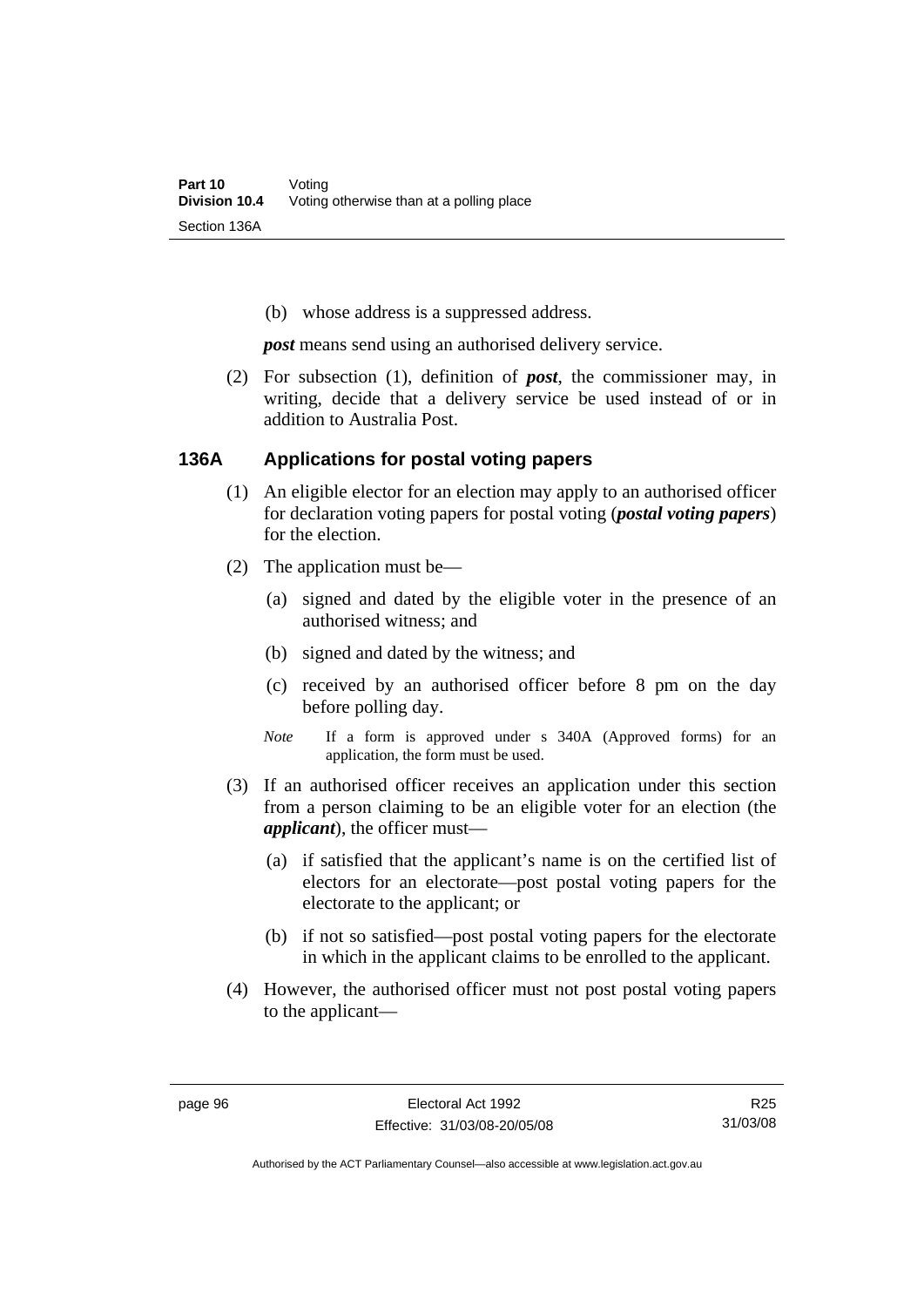- (a) if the applicant has nominated a postal address outside Australia—if the application is received by the officer after 5 pm on the Friday 8 days before polling day; or
- (b) in any other case—if the application is received by the officer after the last mail clearance, at the post office nominated by the commissioner in the postal voting papers, on the last Thursday before polling day; or
- (c) in any case—if the officer has reason to believe that the applicant is at a place where the normal transmission of mail has been significantly disrupted or curtailed or is otherwise unreliable.
- (5) Despite subsections (3) and (4), the authorised officer may give the postal voting papers to the applicant using a courier or other agent (other than an authorised delivery service), if the officer believes on reasonable grounds that—
	- (a) the applicant is a person to whom subsection (4) applies; and
	- (b) the papers are likely to reach the applicant in sufficient time for the applicant's ballot paper to be completed and posted or given in accordance with section 144A (Requirements for casting postal votes) if the papers are sent to the applicant using the agent.
- (6) Despite subsections (3) and (5), the authorised officer must not post or give postal voting papers to the applicant earlier than the  $19<sup>th</sup>$  day before polling day.
- (7) If postal voting papers are sent or given to the applicant in accordance with this section, neither the authorised officer nor the commissioner is responsible for ensuring that the papers reach the applicant.

*Note* Section 144A deals with how to cast a postal vote.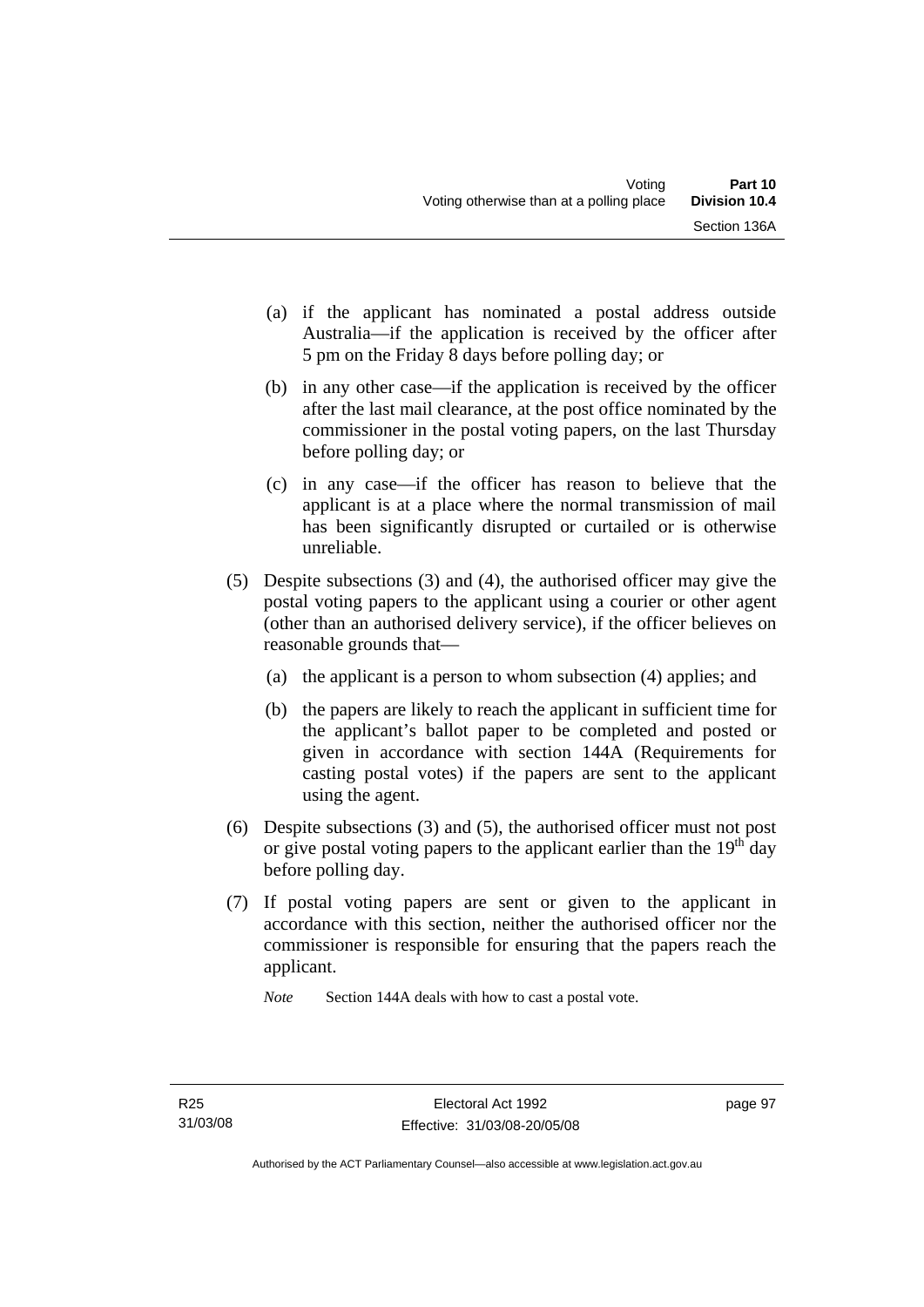#### **136B Ordinary or declaration voting in ACT before polling day**

(1) In this section:

*relevant period* means the period—

- (a) beginning no later than the 19th day before polling day or, if that 19th day is a public holiday in the ACT, the next business day; and
- (b) ending no later than 8pm on the day before polling day.
- (2) The commissioner may, in writing, determine the days and times during the relevant period for voting under this section.
- (3) This section applies if a person attends before an authorised officer, on a day and at a time determined under subsection (2), and makes a declaration to the effect that the person is an eligible elector.
- (4) A determination under subsection (2) is a notifiable instrument.

*Note* A notifiable instrument must be notified under the *Legislation Act 2001*.

- (5) If this section applies, the officer shall issue a ballot paper to the elector for the relevant electorate if satisfied that the certified list of electors for the electorate—
	- (a) specifies the claimant's name; and
	- (b) specifies an address for the claimant or indicates that the claimant's address is suppressed; and
	- (c) has not been marked so as to indicate that a ballot paper has already been issued to the claimant.
- (6) Despite subsection (5), an officer shall not issue a ballot paper to a person who indicates that he or she has already voted at the election.
- (7) Immediately after issuing a ballot paper to a claimant, the officer shall record the issue on the certified list of electors.
- (8) Section 134 applies to the casting of an ordinary vote under this section as if—

Authorised by the ACT Parliamentary Counsel—also accessible at www.legislation.act.gov.au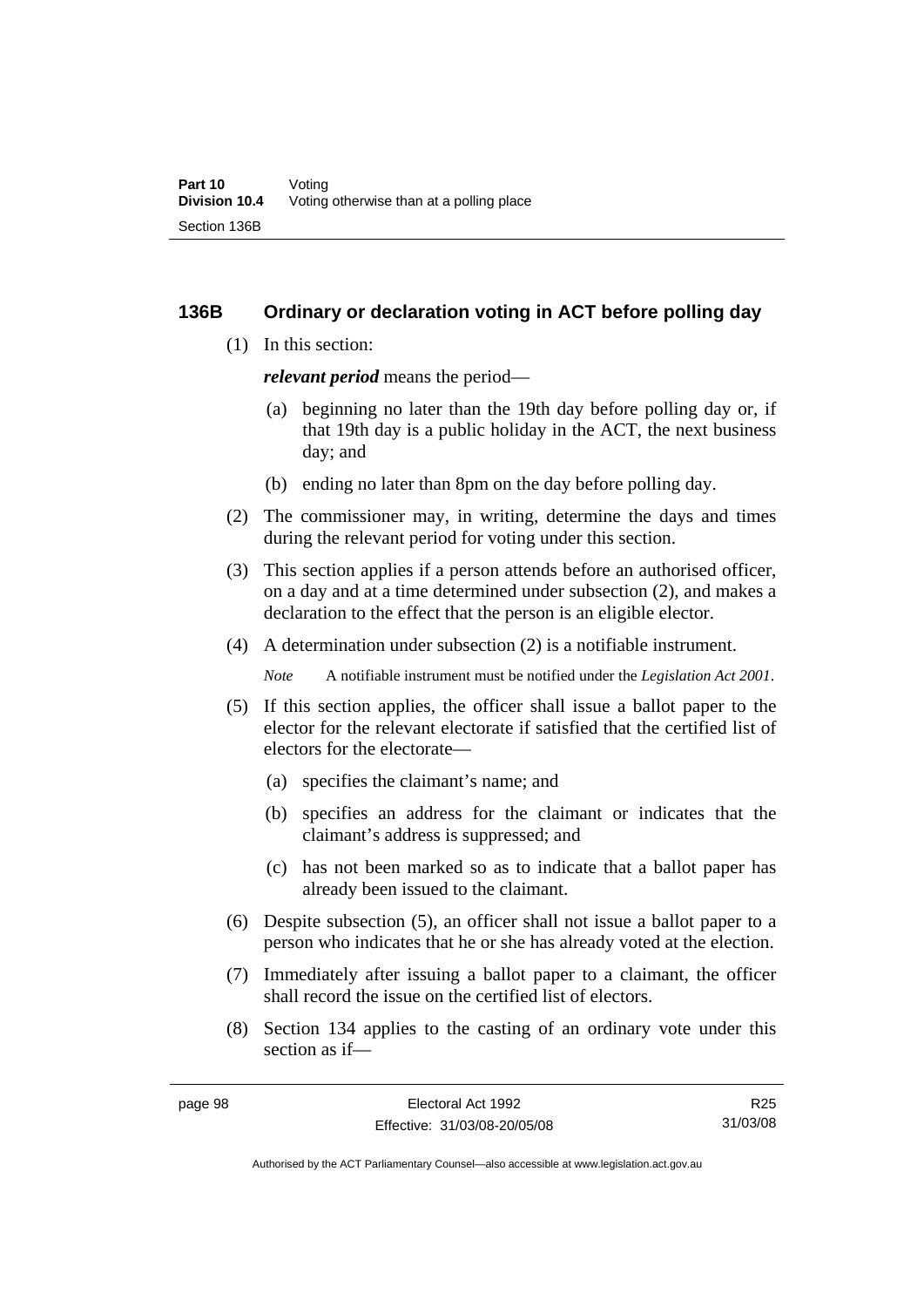- (a) it were a vote under section 133; and
- (b) the reference in section 134 to an *unoccupied voting compartment* were a reference to an unoccupied part of the place where the elector attends before the officer concerned.
- (9) Sections 120 to 123 apply in relation to polling under this section as if the place where that polling is conducted were a polling place.
- (10) Before any vote is taken under this section the OIC shall exhibit each ballot box empty and shall then securely fasten its cover.
- (11) At the conclusion of each day's polling under this section and in the presence of any scrutineers the ballot boxes shall be closed and sealed.
- (12) At the beginning of the second and each subsequent day's polling under this section and in the presence of any scrutineers the seals on the ballot boxes shall be examined and opened.
- (13) At the close of polling under this section, the OIC shall, in the presence of any scrutineers—
	- (a) close and seal the ballot boxes containing ballot papers for ordinary voting or declaration voting; and
	- (b) parcel and enclose in sealed wrapping all unused ballot papers; and
	- (c) parcel and enclose in sealed wrapping all other electoral papers used at the polling place.
- (14) The OIC shall give the articles referred to in subsection (13) to the commissioner.
- (15) The commissioner shall keep the articles referred to in subsection (13) in safe custody for the purposes of scrutiny under part 12.
- (16) Ballot papers cast as ordinary votes under this section may only be removed from ballot boxes and counted after the close of polling on polling day.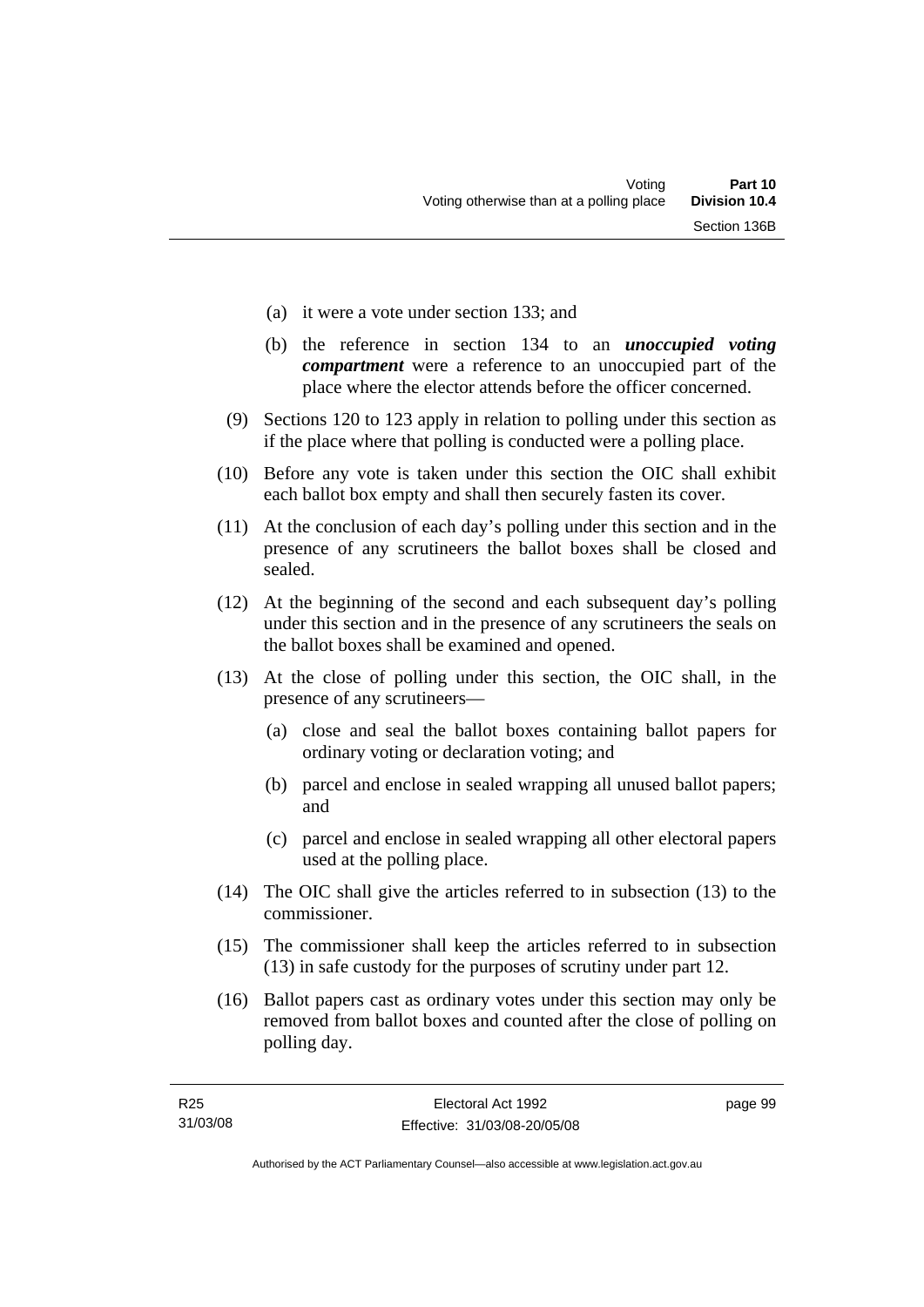- (17) If this section applies and the authorised officer is satisfied that—
	- (a) the certified list of electors for the electorate does not specify the person's name; or
	- (b) the certified list of electors for the electorate has been marked so as to indicate that a ballot paper has already been issued to the person but the person claims not to have voted already at the election;

the authorised officer shall issue declaration voting papers to the elector.

- (18) Despite subsection (17), an officer shall not issue declaration voting papers to a person who indicates that he or she has already voted at the election.
- (19) If an authorised officer issues declaration voting papers to the elector the officer shall—
	- (a) give the claimant a written statement indicating the consequences of casting a declaration vote under this section; and
	- (b) record the name of the claimant.
	- *Note* If a form is approved under s 340A (Approved forms) for a statement, the form must be used.
- (20) Section 135 (4) applies to the casting of a declaration vote under this section as if—
	- (a) it were a declaration vote under section 135; and
	- (b) the reference in section 135 (4) to an *unoccupied voting compartment* were a reference to an unoccupied part of the place where the elector attends before the officer concerned.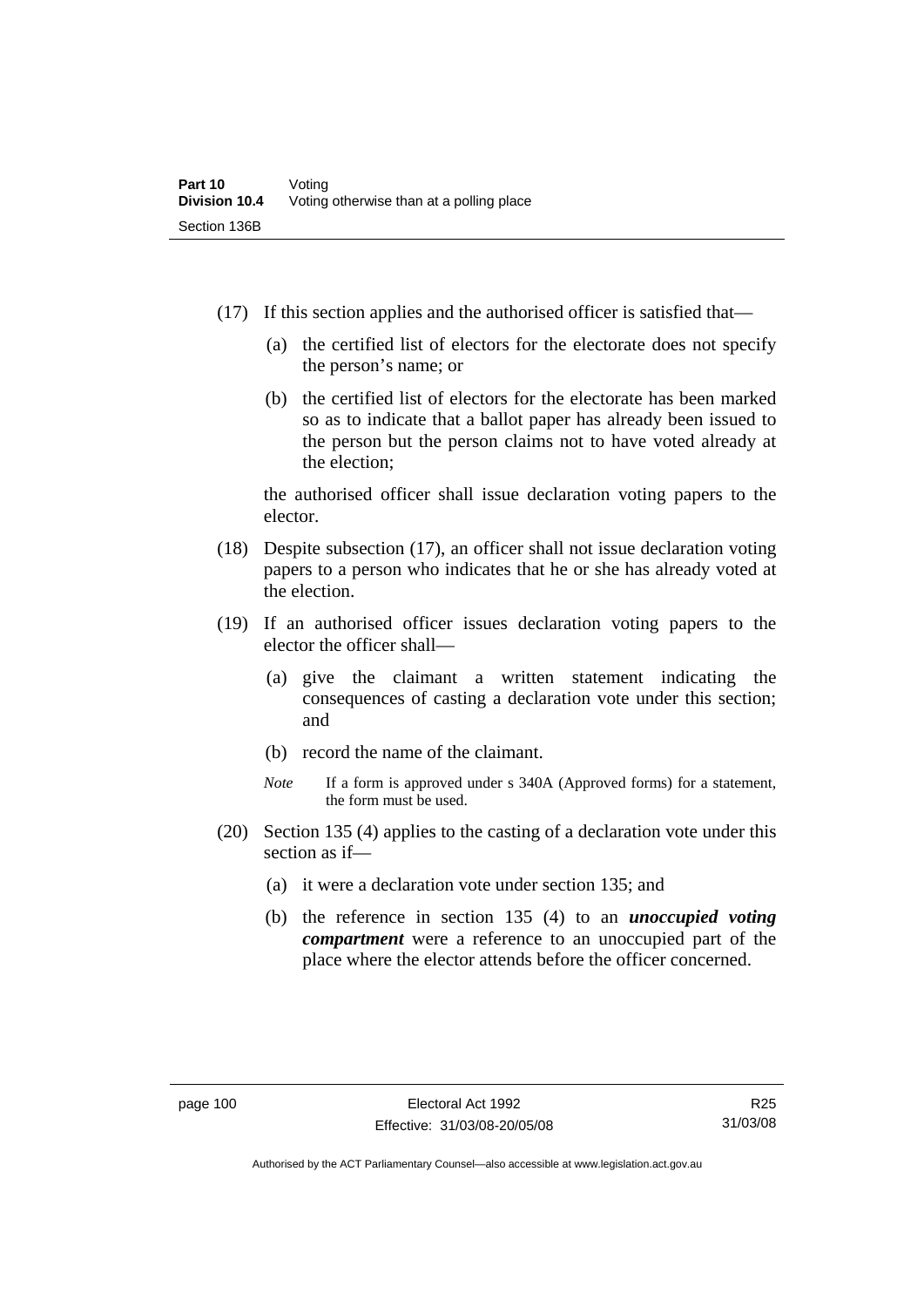#### **136C Declaration voting outside ACT on or before polling day**

(1) In this section:

*relevant period* means the period—

- (a) beginning no later than the 19th day before polling day or, if that 19th day is a public holiday in the ACT, the next business day; and
- (b) ending no later than 6pm in the ACT on polling day.
- (2) The commissioner may, in writing, determine the days and times during the relevant period for voting under this section.
- (3) This section applies if a person attends before an authorised officer outside the ACT, on a day and at a time determined under subsection (2), and makes a declaration to the effect that the person is an eligible elector.
- (4) A determination under subsection (2) is a notifiable instrument.

*Note* A notifiable instrument must be notified under the *Legislation Act 2001*.

- (5) If this section applies, the authorised officer shall issue declaration voting papers to the elector.
- (6) Despite subsection (5), an officer shall not issue declaration voting papers to a person who indicates that he or she has already voted at the election.
- (7) If an authorised officer issues declaration voting papers to the elector the officer shall—
	- (a) give the claimant a written statement indicating the consequences of casting a declaration vote under this section; and
	- (b) record the name of the claimant.
	- *Note* If a form is approved under s 340A (Approved forms) for a statement, the form must be used.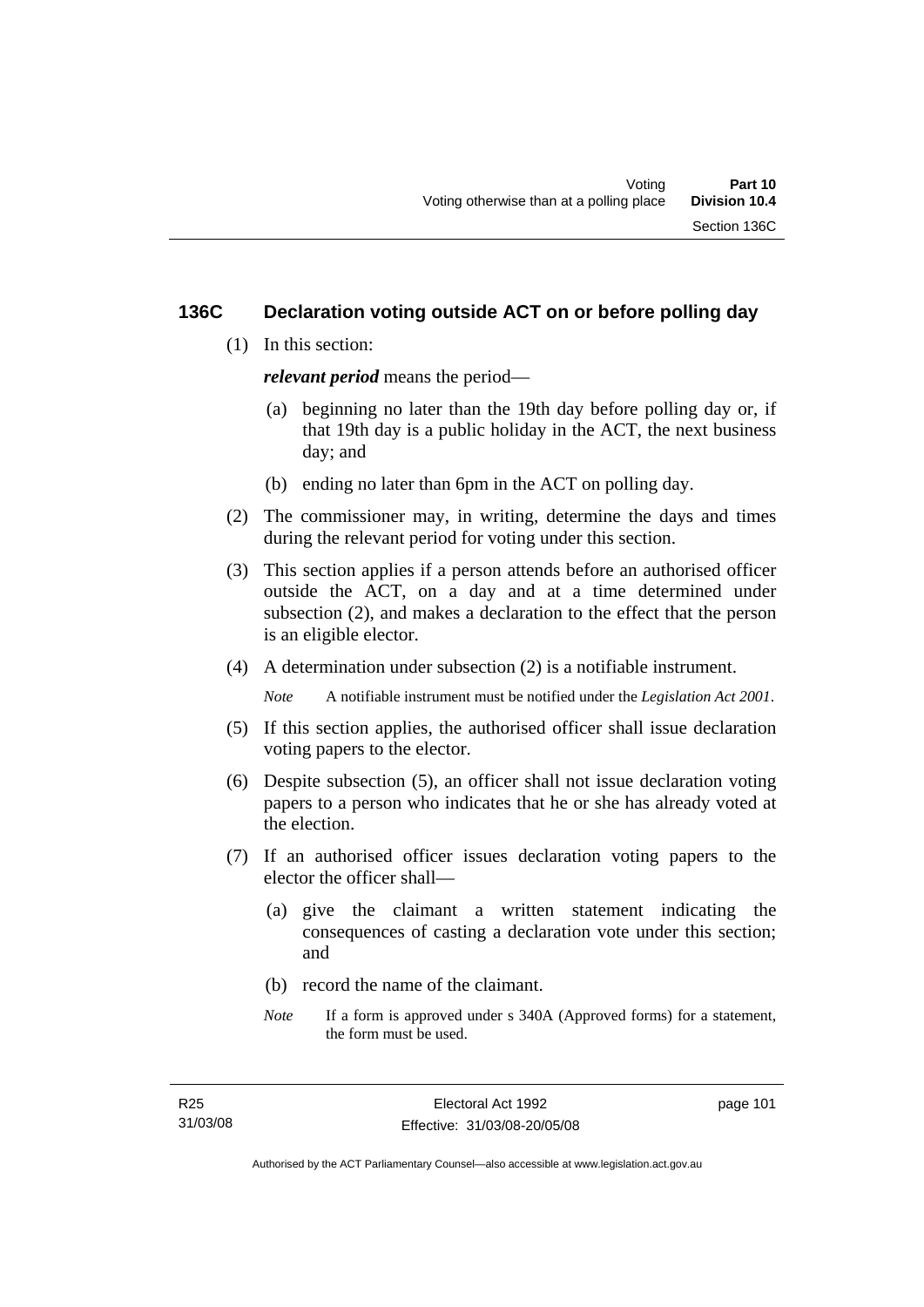- (8) Section 135 (4) applies to the casting of a declaration vote under this section as if—
	- (a) it were a declaration vote under section 135; and
	- (b) the reference in section 135 (4) to an *unoccupied voting compartment* were a reference to an unoccupied part of the place where the elector attends before the officer concerned.

#### **137 Record of issue of declaration voting papers**

- (1) An officer who issues voting papers under section 136A, 136B (17) or 136C shall—
	- (a) make a record of the time and date of issue; and
	- (b) if the officer is not the commissioner—give the record to the commissioner.
- (2) If an application is made for a postal vote, the record shall be endorsed on the application.

# **138 Inspection of records**

- (1) Subject to subsection (2), the commissioner shall make each record referred to in section 137, or a copy, available for public inspection at the office of the commissioner within ordinary office hours during the period of 40 days beginning on the 3rd day after polling day.
- (2) A document referred to in subsection (1) that is made available for public inspection shall not specify a suppressed address.

#### **139 Receipt of declaration voting papers**

- (1) An officer who receives completed voting papers in relation to a vote cast under section 136A shall—
	- (a) endorse the time and date of receipt on the envelope; and

R25 31/03/08

Authorised by the ACT Parliamentary Counsel—also accessible at www.legislation.act.gov.au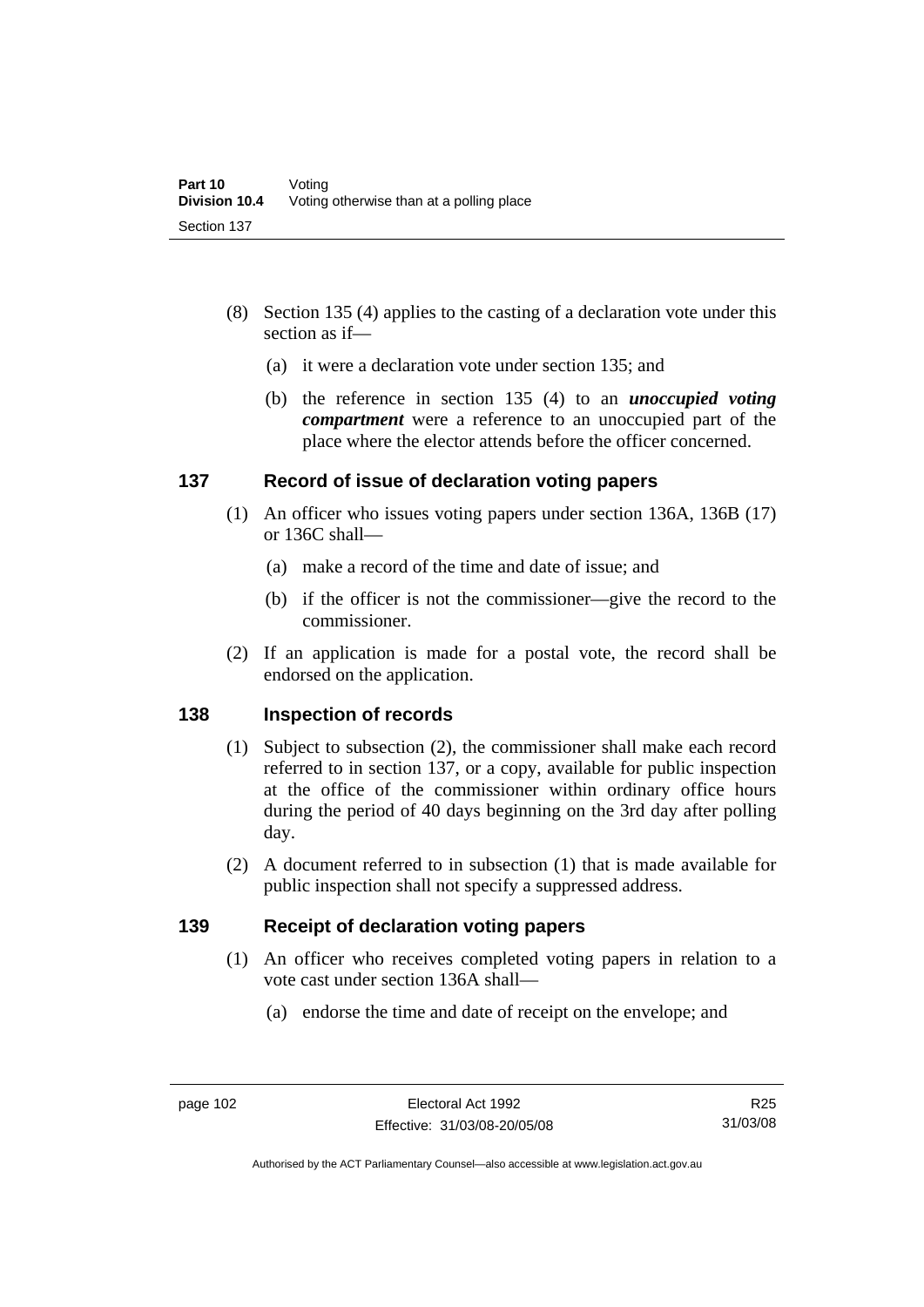- (b) if the officer is not the commissioner—give the papers to the commissioner or an authorised officer.
- *Note* For restrictions on sending completed ballot and voting papers by fax, see s 329.
- (2) The commissioner shall keep the papers in safe custody for the purposes of scrutiny under part 12.

# **140 Registered declaration voters**

- (1) The commissioner shall keep a register, called the register of declaration voters.
- (2) The register may be kept electronically.
- (3) If an elector is registered as a general postal voter under the Commonwealth Electoral Act—
	- (a) the elector shall be taken to be a registered declaration voter for this Act; and
	- (b) the particulars so registered under the Commonwealth Electoral Act in relation to the elector shall, so far as practicable, be taken to be entered on the register kept under this Act.
- (4) The register shall contain the following particulars in relation to each elector to whom subsection (3) applies:
	- (a) surname or family name;
	- (b) each given name;
	- (c) address, other than—
		- (i) that of an eligible overseas elector; or
		- (ii) a suppressed address.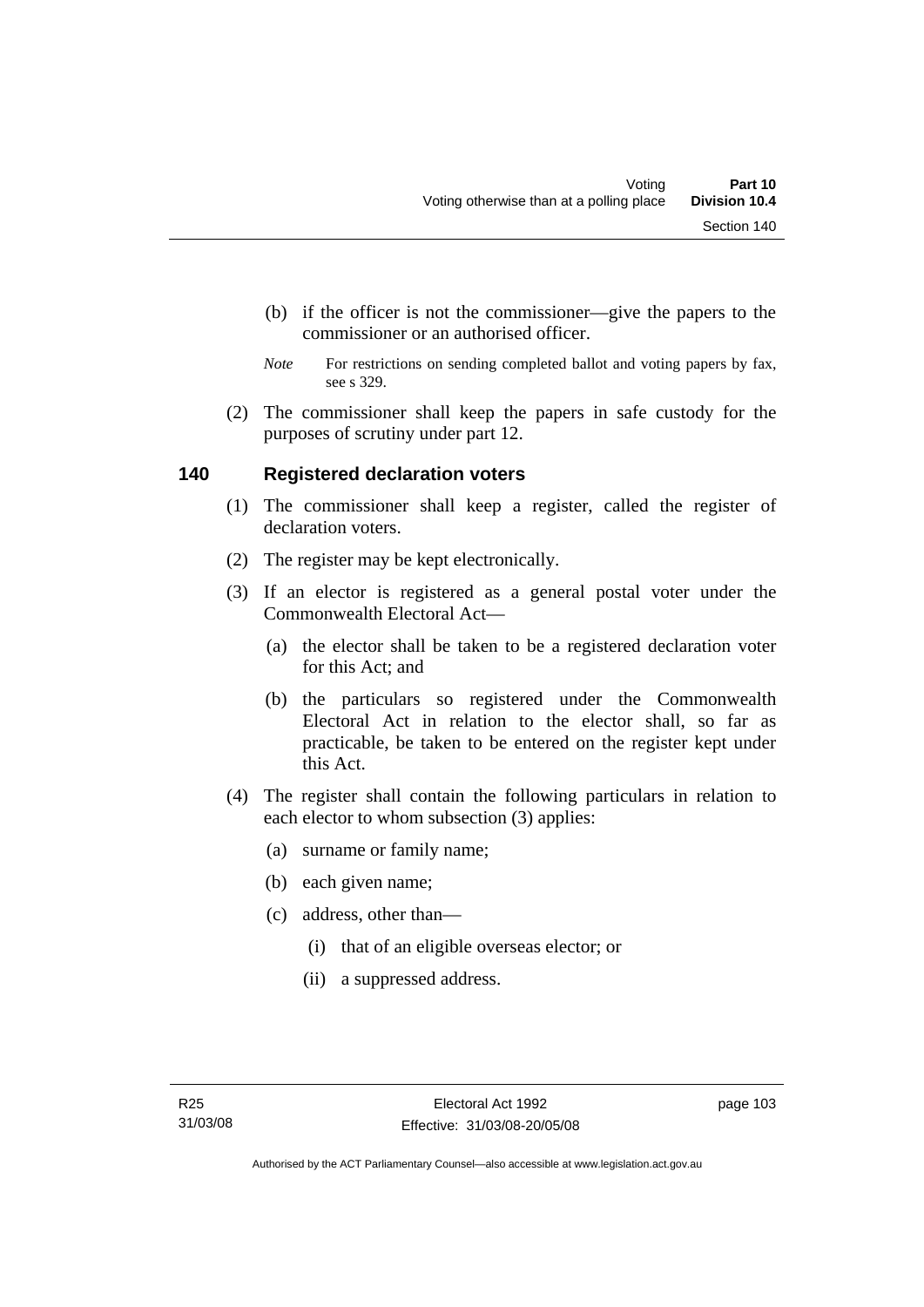#### **141 Issue of voting papers to registered declaration voters**

As soon as practicable after the beginning of the pre-election period for an election, the commissioner shall post to each elector enrolled for the electorate in which the election is to be held who is a registered declaration voter declaration voting papers for the election.

*Note* Section 144A deals with how to cast a postal vote.

#### **142 Correcting formal errors**

If an officer is satisfied that—

- (a) an application for declaration voting papers for postal voting; or
- (b) the declaration or certificate in completed declaration voting papers;

contains a formal error, the officer may amend the application, declaration or certificate to correct the error.

# **143 Soliciting applications for postal declaration votes**

- (1) A person commits an offence if the person does anything to induce someone else—
	- (a) to complete an application form for declaration voting papers for postal voting; and
	- (b) to return the completed form to an address that is not an address authorised by the commissioner.

Maximum penalty: 30 penalty units.

 (2) A person commits an offence if the person does anything to induce someone else to complete an application form for declaration voting papers for postal voting that is not the form approved under section 340A for the application form.

Maximum penalty: 30 penalty units.

R25 31/03/08

Authorised by the ACT Parliamentary Counsel—also accessible at www.legislation.act.gov.au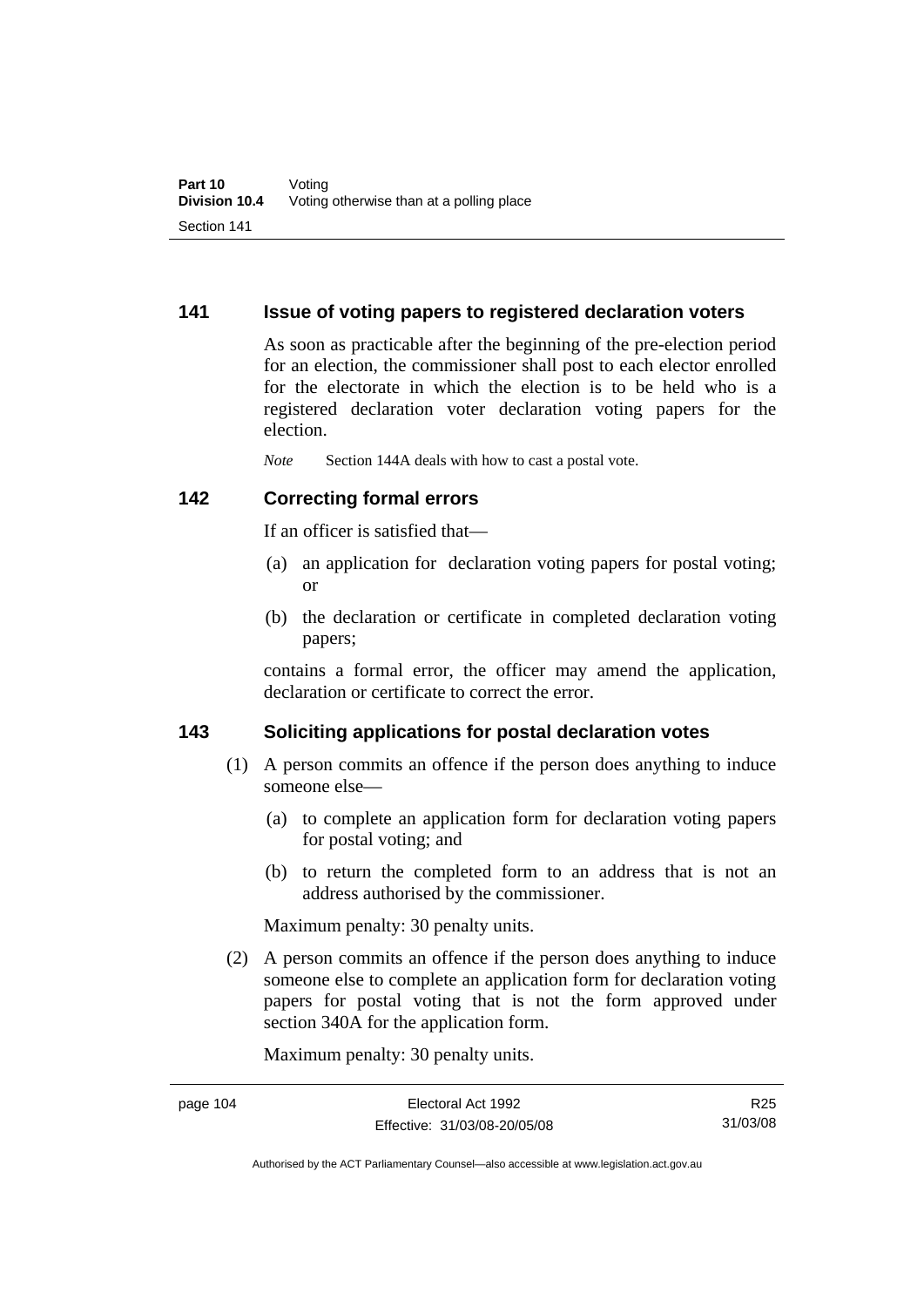(3) An offence against this section is a strict liability offence.

# **144 Transmission of applications for postal declaration votes**

A person who accepts for transmission to the commissioner a completed application for declaration voting papers for postal voting shall transmit the application to the commissioner as soon as practicable.

Maximum penalty: 10 penalty units.

# **144A Requirements for casting postal votes**

- (1) This section applies to a person if the person has received declaration voting papers for an election under section 136A (Applications for postal voting papers) or section 141 (Issue of voting papers to registered declaration voters).
- (2) To cast a postal vote—
	- (a) the person must show the unsigned declaration and certificate, and the unmarked ballot paper to an authorised witness; and
	- (b) the person must complete and sign the declaration in the presence of the witness; and
	- (c) the witness must complete and sign the certificate as witness; and
	- (d) the person must, in the presence of the witness but so that the witness cannot see the vote, mark his or her vote on the ballot paper, fold the ballot paper, place it in the envelope addressed to the commissioner and fasten the envelope; and
	- (e) the person must—
		- (i) post the envelope and contents to the commissioner before polling day; or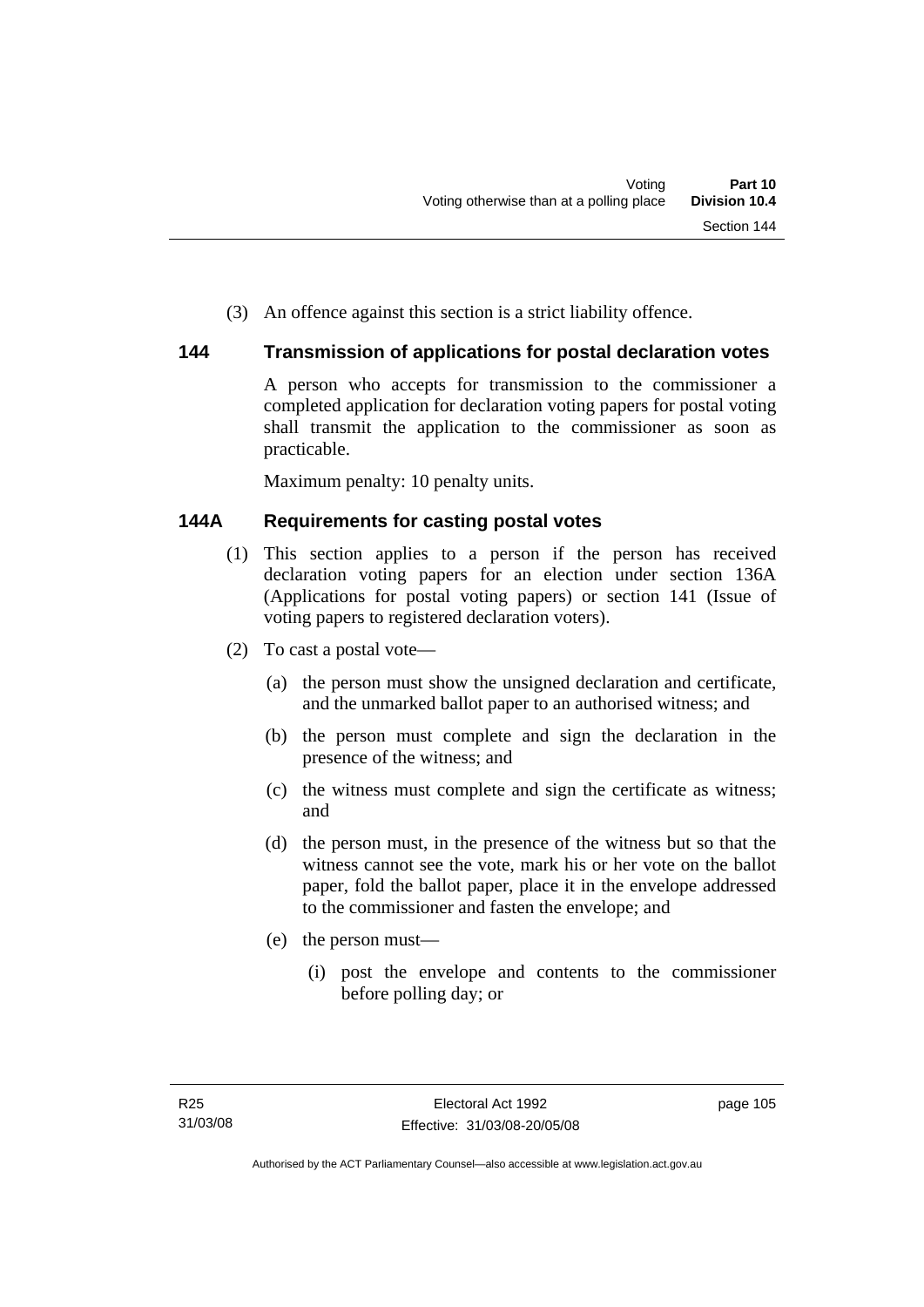- (ii) give the envelope and contents to the commissioner or another officer on or before polling day.
- *Note* For restrictions on sending completed ballot and voting papers by fax, see s 329.
- (3) This section is subject to section 156 (Assistance to voters).

#### **145 Interference with declaration voting**

Except for section 156, or at the request of the elector, a person shall not, without reasonable excuse—

- (a) communicate with an elector while he or she is casting a declaration vote; or
- (b) interfere with an elector's casting of a declaration vote; or
- (c) do anything to find out how an elector voted by declaration vote; or
- (d) enable any other person to find out how an elector voted by declaration vote.

Maximum penalty: 30 penalty units.

#### **146 Soliciting completed declaration votes**

A person shall not, without reasonable excuse, do anything for the purpose of inducing an elector to give to the person completed declaration voting papers.

Maximum penalty: 30 penalty units.

#### **147 Transmission of completed declaration votes**

A person who accepts for transmission to the commissioner completed declaration voting papers shall transmit them to the commissioner as soon as practicable.

Maximum penalty: 10 penalty units.

Authorised by the ACT Parliamentary Counsel—also accessible at www.legislation.act.gov.au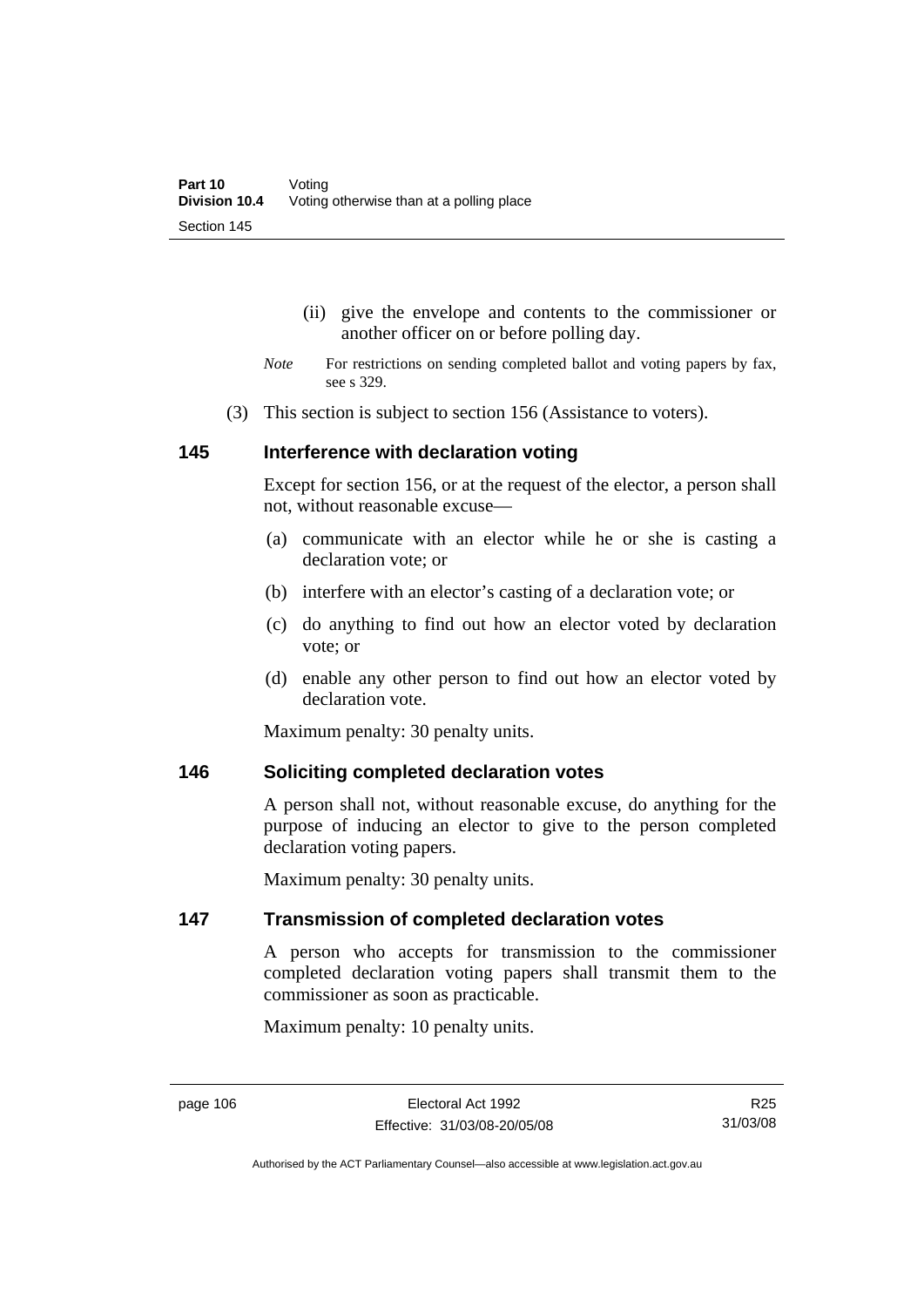### **148 Opening envelopes containing declaration votes**

Unless authorised by or under this Act, a person shall not, without reasonable excuse, open an envelope that appears to contain a completed declaration vote.

Maximum penalty: 5 penalty units.

# **Division 10.5 Mobile polling**

#### **149 Definitions for div 10.5**

In this division:

*special hospital* means a hospital declared under section 149A.

*visiting officer* means an officer who makes a visit referred to in section 150 (1), (2) or (3).

# **149A Declaration of special hospitals**

- (1) The commissioner may, in writing, declare a hospital that is not a polling place to be a special hospital for this division.
- (2) A declaration is a notifiable instrument.

*Note* A notifiable instrument must be notified under the *Legislation Act 2001*.

# **150 Mobile polling—institutions**

- (1) The OIC of a polling place that is a hospital shall arrange for an officer to visit patients at the hospital (other than outpatients) between 8 am and 6 pm on polling day for the purpose of taking their votes.
- (2) The commissioner shall arrange for an officer to visit patients at a special hospital (other than outpatients) between 8 am and 6 pm—
	- (a) on a day that is not more than 5 days before polling day; or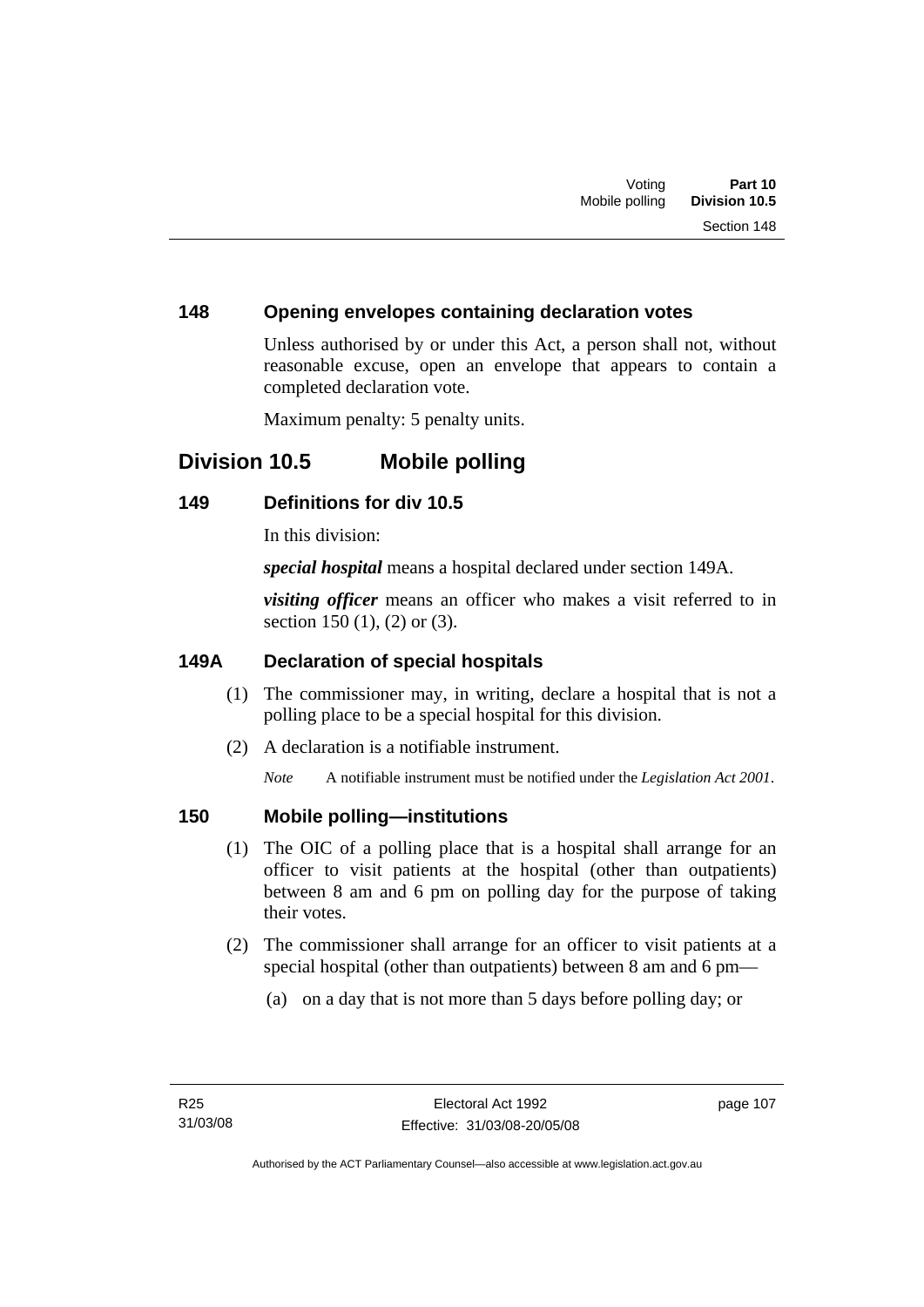(b) on polling day;

for the purpose of taking their votes.

- (3) The commissioner may arrange for an officer to visit electors detained at a correctional centre to take their votes.
- (4) A visit mentioned in subsection (3) must be made at a time, and in accordance with any conditions, arranged between the commissioner and the person in charge of the correctional centre.

#### **151 Functions of visiting officers**

- (1) When visiting under section 150, the visiting officer—
	- (a) shall take a ballot box, ballot papers, the certified list of electors and anything else necessary to enable a person to vote; and
	- (b) shall be accompanied by at least 1 other officer and any scrutineer who wishes to attend.
- (2) The number of scrutineers for a particular candidate who are present at a hospital, special hospital or correctional centre with the visiting officer must not be more than the number of officers at the hospital, special hospital or correctional centre.
- (3) While a visiting officer is with a person in a room or other place for the purpose of taking the person's vote, this Act has effect, so far as practicable, as if—
	- (a) the room or place were a polling place; and
	- (b) the visiting officer were the OIC of the polling place.
- (4) A visit under section 150 to a patient in a hospital or special hospital shall not be made if the visiting officer is informed by a doctor, or a member of the staff at the hospital, that the visit is forbidden on medical grounds.

R25 31/03/08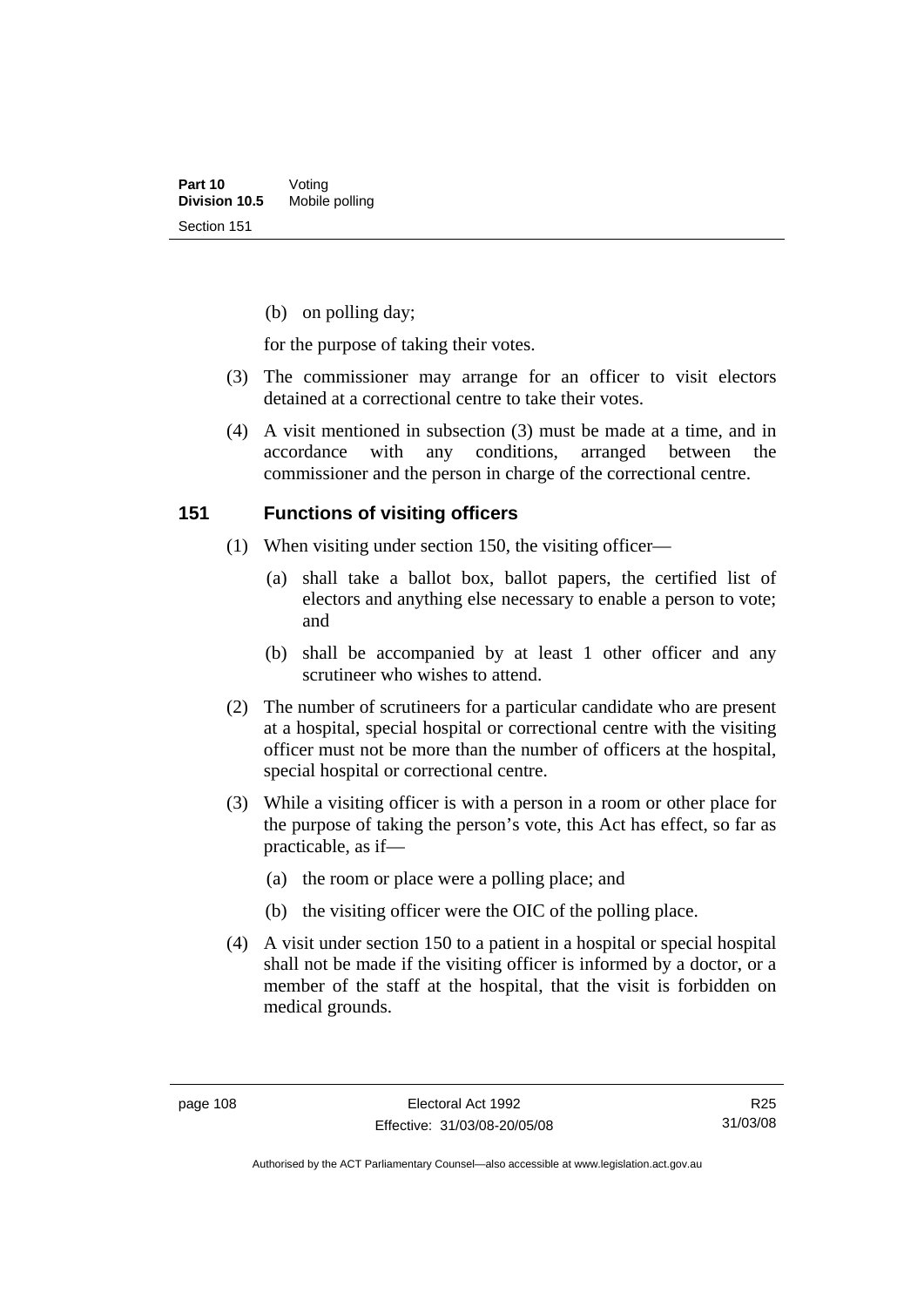(5) A visit under section 150 to a person detained at a correctional centre must not be made if the person in charge of the centre tells the visiting officer that the visit is prohibited on security grounds.

# **152 Failure to visit institution**

A failure to make a visit under section 150 or to take votes in accordance with section 151, does not invalidate the result of an election.

# **153 Custody of ballot boxes and electoral papers**

- (1) After a visiting officer has completed all his or her visits under section 150, the officer shall, in the presence of any scrutineers—
	- (a) close and seal the ballot boxes containing ballot papers for ordinary voting or declaration voting; and
	- (b) parcel and enclose in sealed wrapping all unused ballot papers; and
	- (c) parcel and enclose in sealed wrapping all other electoral papers used for the purposes of the visits.
- (2) The visiting officer shall give the articles referred to in subsection (1) to the commissioner.
- (3) The commissioner shall keep the articles referred to in subsection (1) in safe custody for the purposes of scrutiny under part 12.

# **Division 10.6 Miscellaneous**

# **154 Arrangements at polling places**

At each polling place the polling shall be conducted as follows:

 (a) before any vote is taken the OIC shall exhibit each ballot box empty, and shall then securely fasten its cover;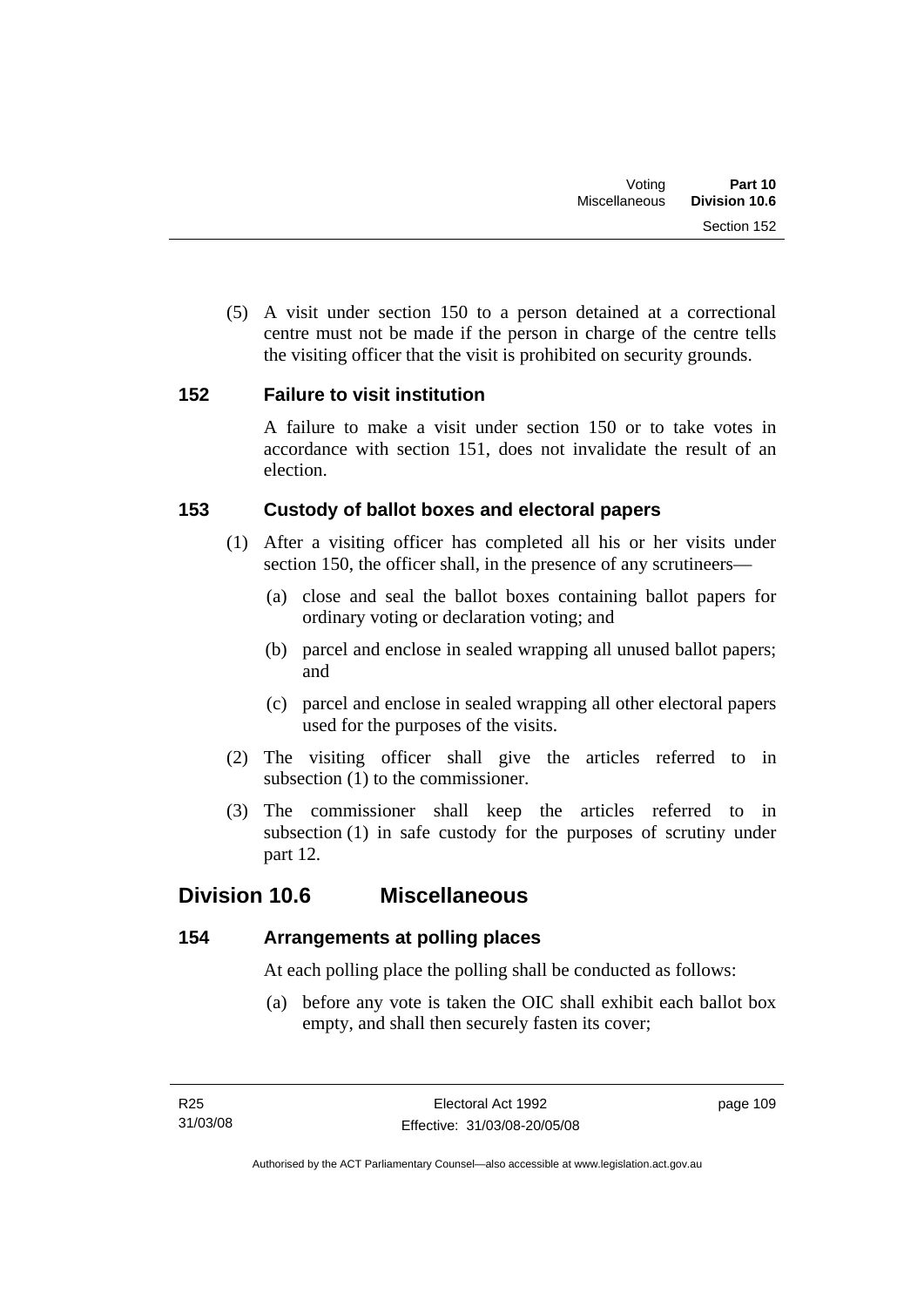- (b) the poll shall open at 8 am and shall not close until all electors present in the polling place at 6 pm and desiring to vote, have voted;
- (c) the polling place shall be closed at 6 pm and no person shall be admitted after that hour for the purpose of voting.

#### **155 Particulars on ballot papers before issue**

An officer shall not issue a ballot paper for the purposes of an election unless the particulars required by division 9.2 are printed or endorsed on the ballot paper.

#### **156 Assistance to voters**

- (1) An elector who is unable to vote may be assisted in voting if the elector would otherwise be unable to vote.
- (2) An assistant shall be—
	- (a) if the elector is a postal voter—a nominee of the elector or, if there is no such nominee, an authorised witness; or
	- (b) in any other case—a nominee of the elector or, if there is no such nominee, an officer.
- (3) An assistant may enter a voting compartment for the purpose of assisting an elector to vote, but an officer shall not do so except in the presence of—
	- (a) a scrutineer; or
	- (b) if no scrutineer is present—another officer.
- (4) Subject to subsection (3), an assistant may assist an elector in any of the following ways:
	- (a) by acting as an interpreter;
	- (b) for a declaration vote—by completing, or assisting the elector to complete, the declaration;

R25 31/03/08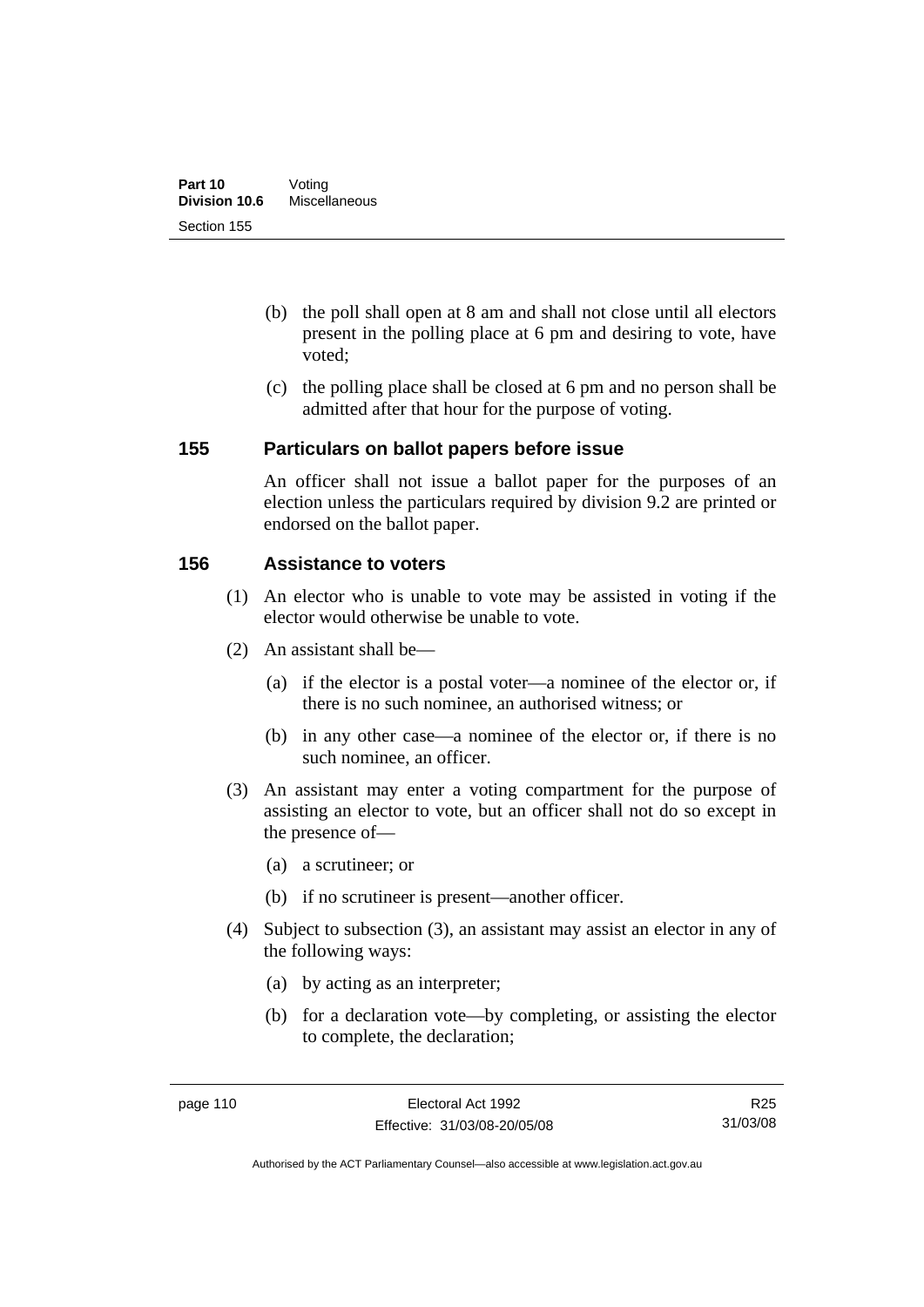- (c) by explaining the ballot paper and the requirements of this Act relating to its marking;
- (d) by marking, or assisting the elector to mark, the ballot paper at the elector's direction;
- (e) by folding the ballot paper and depositing it in a ballot box or declaration envelope, or with an officer, as required by this Act.

# **156A Assistance to voters unable to enter polling place**

- (1) This section applies if the OIC of a polling place is satisfied that a voter cannot enter the polling place because of a physical disability, illness, advanced pregnancy or another condition.
- (2) The voter may vote outside the polling place, but close to the polling place, and may be assisted in voting.
- (3) Before allowing the voter to vote outside the polling place, the OIC must—
	- (a) tell any scrutineers at the polling place that the voter is to vote outside the polling place; and
	- (b) allow, from the scrutineers present, 1 scrutineer for each candidate to be present when the voter votes.
- (4) The voter must—
	- (a) mark the voter's vote on the ballot paper in the OIC's presence; and
	- (b) fold the ballot paper to conceal the names of the candidates; and
	- (c) give the ballot paper to the OIC.
- (5) If the voter is casting an ordinary vote, the OIC must ensure that the folded ballot paper is immediately returned to the polling place and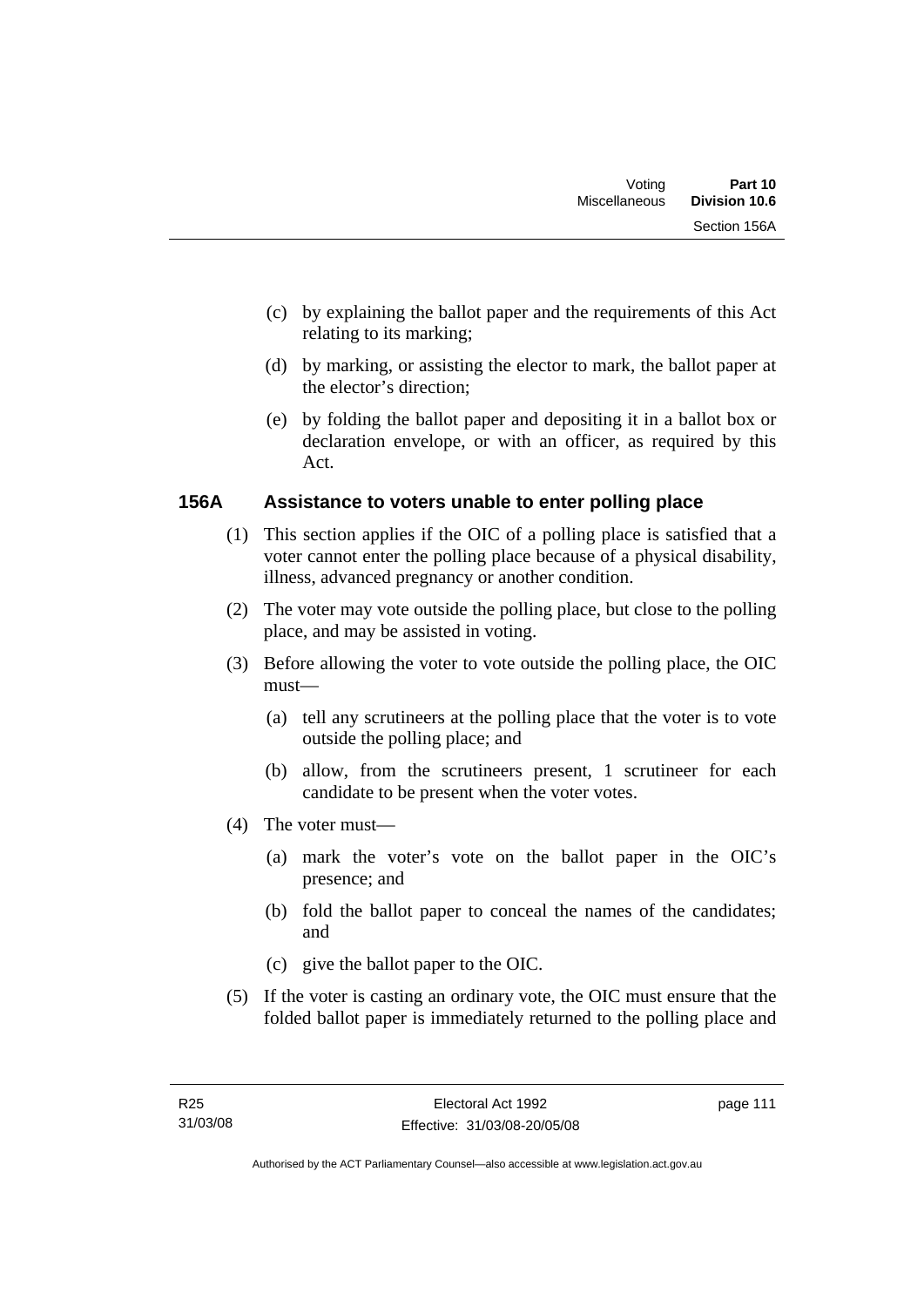put in the ballot box in the presence of the scrutineers (if any) who were present when the voter voted.

- (6) If the voter is casting a declaration vote, the OIC must—
	- (a) in the presence of the voter, without unfolding the ballot paper, place the ballot paper in the envelope on which the voter has completed and signed the declaration and seal the envelope; and
	- (b) place the envelope in a ballot box at the polling place.
- (7) This section is subject to section 156 (Assistance to voters).

#### **157 Spoilt ballot papers**

- (1) An officer shall issue another unused ballot paper to an elector who—
	- (a) satisfies the officer that a ballot paper previously issued to the elector has been inadvertently spoiled; and
	- (b) gives the spoilt ballot paper to the officer.
- (2) An officer who receives a spoilt ballot paper shall—
	- (a) write 'spoilt' on the back of it; and
	- (b) place it in an envelope, seal the envelope and endorse it so as to indicate the type of spoilt ballot paper enclosed; and
	- (c) sign the endorsement.
- (3) At the close of polling, the OIC shall enclose the envelope in a sealed parcel and give it to the commissioner.
- (4) This section does not apply in relation to an elector who votes electronically.

Authorised by the ACT Parliamentary Counsel—also accessible at www.legislation.act.gov.au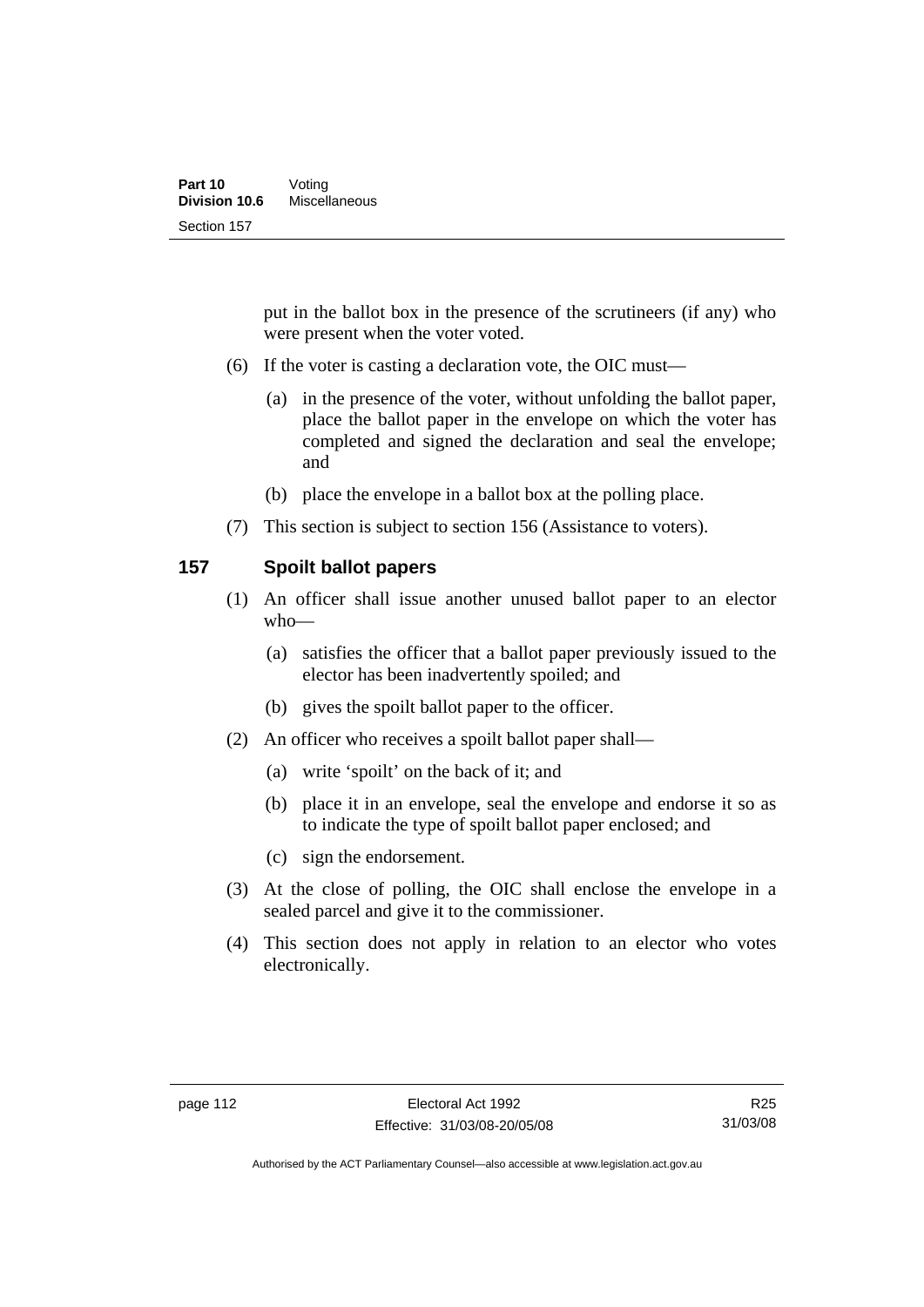#### **158 Custody of ballot boxes and electoral papers**

- (1) At the close of polling, the OIC of a polling place shall, in the presence of any scrutineers—
	- (a) close and seal the ballot boxes containing ballot papers for ordinary voting or declaration voting; and
	- (b) parcel and enclose in sealed wrapping all unused ballot papers; and
	- (c) parcel and enclose in sealed wrapping all other electoral papers used at the polling place.
- (2) The commissioner shall keep the articles referred to in subsection (1) in safe custody for the purposes of scrutiny under part 12.
- (3) Subsection (1) (a) does not apply to ballot boxes containing ballot papers for ordinary voting if the polling place is also a scrutiny centre and the procedures set out in section 182 are to be carried out in relation to those ballot boxes and ballot papers at that centre.

#### **159 Extension of time for conducting elections**

- (1) Despite any other provision of this Act, before or after the day when an election is required to be held, the Executive may, by written notice, make provision for—
	- (a) extending the time for holding the election; or
	- (b) meeting any difficulty that might otherwise interfere with the due conduct of the election; or

and any provision so made shall be valid and sufficient for that purpose.

(2) A notice under subsection (1) is a notifiable instrument.

*Note* A notifiable instrument must be notified under the *Legislation Act 2001*.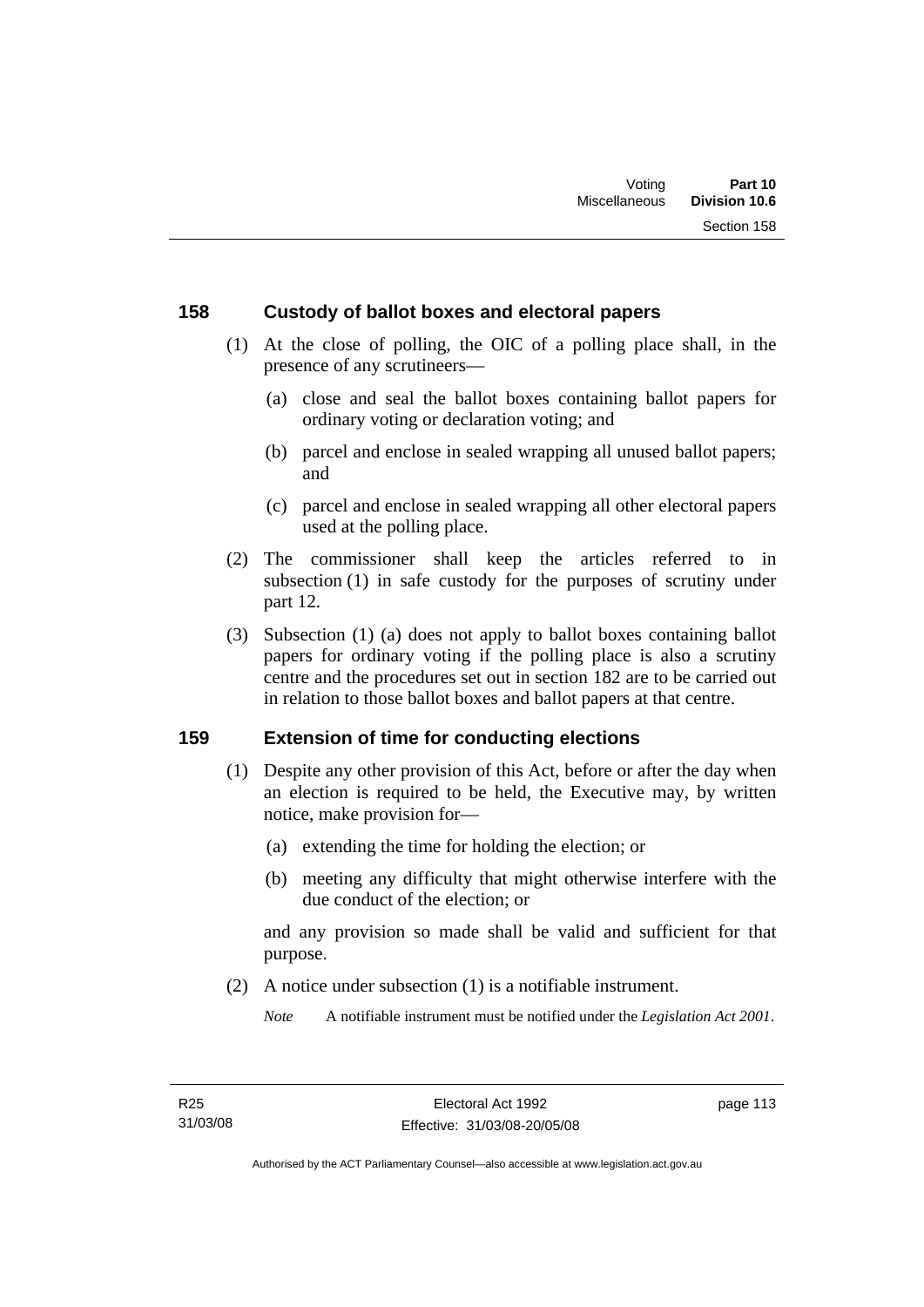(3) On notification under the *Legislation Act 2001* of a notice under subsection (1), the commissioner must publish a copy of the notice in a newspaper.

#### **160 Suspension and adjournment of polling**

- (1) The commissioner may suspend the polling at a polling place on polling day if for any reason it is not practicable to proceed with it.
- $(2)$  If—
	- (a) the polling is suspended; and
	- (b) the commissioner believes on reasonable grounds that it is not reasonably practicable for an elector affected by the suspension to cast a vote at another polling place;

the commissioner must, in writing, determine a day (that is as soon as practicable, but no later than 21 days, after the suspension) as the day when polling is to resume.

- (3) If it is impracticable to resume the polling at the same polling place, the determination must state the polling place where polling may be resumed.
- (4) A determination under subsection (2) is a notifiable instrument.

*Note* A notifiable instrument must be notified under the *Legislation Act 2001*.

 (5) On the resumption of polling, only an elector who was entitled to vote on the day when the poll for the election was required to be held and who has not already voted is entitled to vote.

# **Division 10.7 Failure to vote**

# **161 Default notice**

 (1) For this division, a default notice, in relation to an elector, is a notice containing a statement to the effect that—

R25 31/03/08

Authorised by the ACT Parliamentary Counsel—also accessible at www.legislation.act.gov.au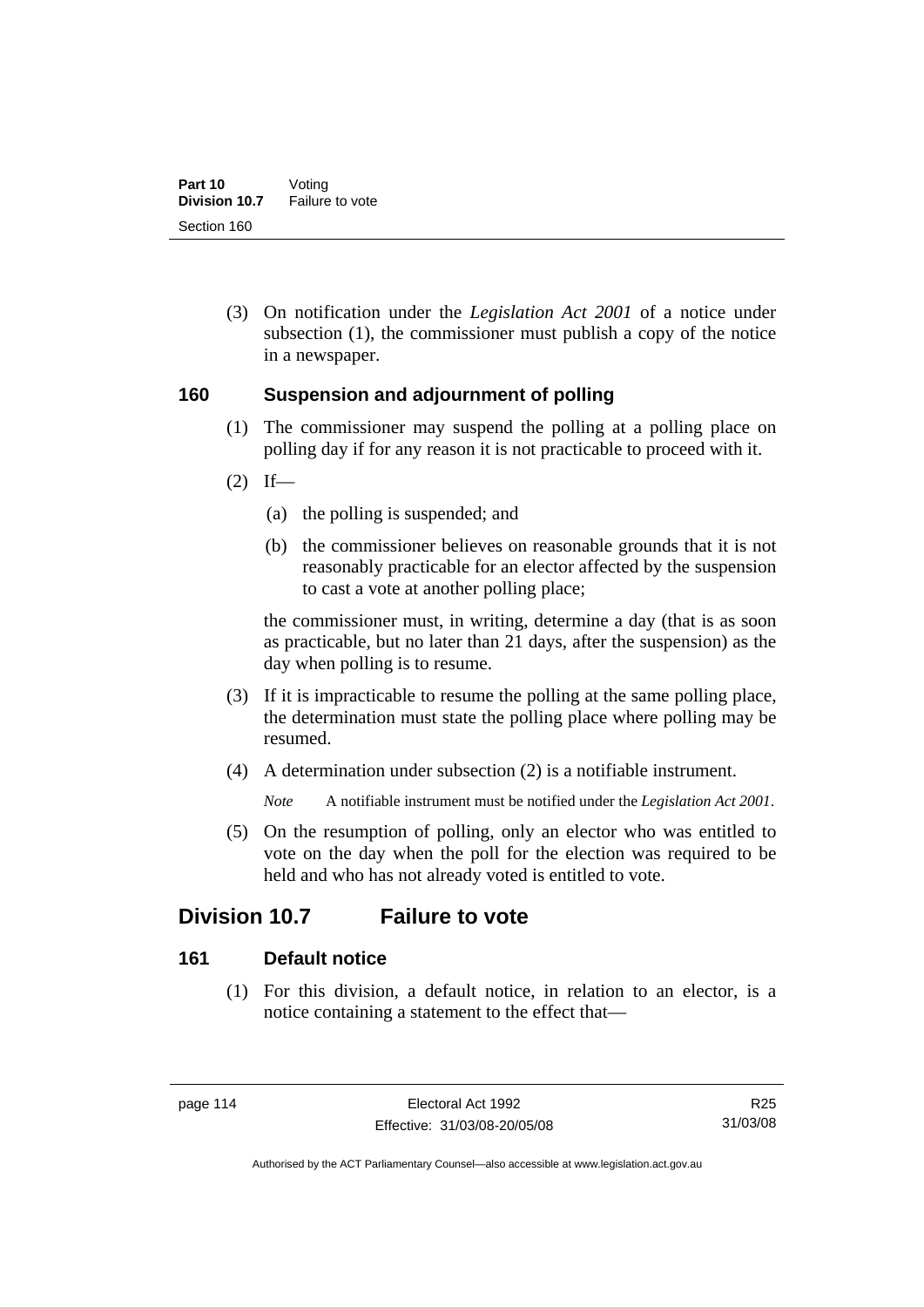- (a) it is an offence to fail to vote at an election without a valid and sufficient reason; and
- (b) the elector appears to have failed to vote at an election; and
- (c) if the elector does not wish to have the matter dealt with by a court, the elector may, within the time specified in the notice—
	- (i) if the elector voted at the election—give the commissioner particulars in writing of the voting; or
	- (ii) if the elector failed to vote at the election—give the commissioner particulars in writing of any valid and sufficient reason for the failure, or pay the amount of the prescribed penalty.
- *Note* If a form is approved under s 340A (Approved forms) for a default notice, the form must be used.
- (2) For subsection (1) (c) (ii), the prescribed penalty is \$20 or any higher penalty prescribed by the regulations.

#### **162 First notice**

- (1) As soon as practicable after polling day for an election, the commissioner shall send a default notice to each elector who was required to vote at the election and appears to the commissioner to have failed to do so.
- (2) Subsection (1) does not apply to an elector who the commissioner is satisfied—
	- (a) is dead; or
	- (b) had a valid and sufficient reason for failing to vote at the election.

#### **163 Second notice**

If an elector to whom a default notice has been sent under section 162 fails to respond to the notice within the time specified,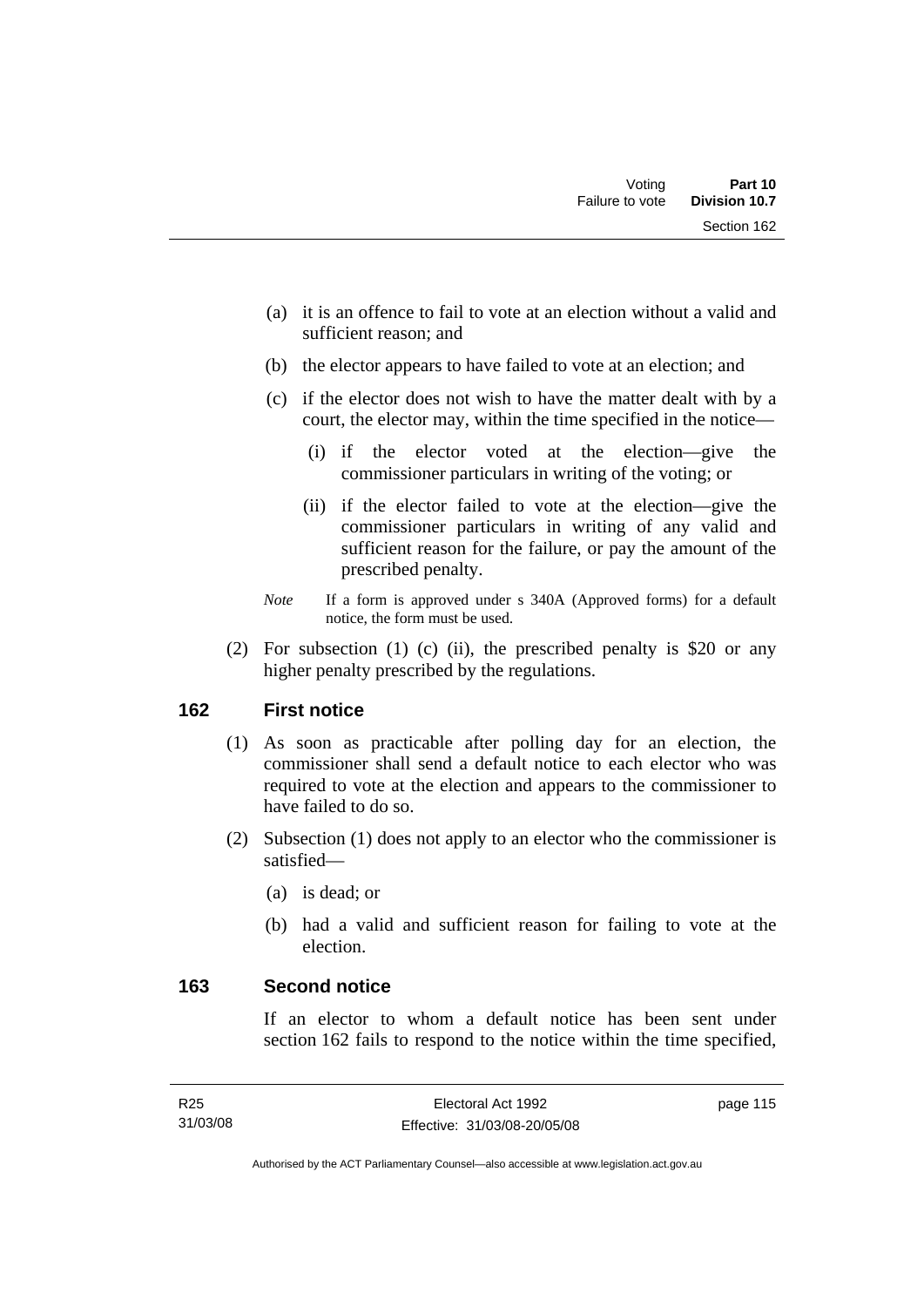the commissioner shall send a second default notice to the elector, endorsed to the effect that the elector has failed to respond to the first notice.

#### **164 Final notice**

- (1) The commissioner shall send a final default notice to an elector if—
	- (a) a default notice under section 162 or 163 has been sent to the elector; and
	- (b) the time for responding to the notice has ended; and
	- (c) the elector has not paid the prescribed penalty; and
	- (d) the commissioner is not satisfied that the elector—
		- (i) voted at the election; or
		- (ii) had a valid and sufficient reason for failing to vote at the election.
- (2) A final default notice shall contain a statement to the effect that—
	- (a) the commissioner is not so satisfied; and
	- (b) if the elector does not wish to have the matter dealt with by a court—the elector may, within the time specified in the notice, pay the amount of the prescribed penalty.

#### **165 Discharge of liability**

If an elector who failed to vote at an election pays the amount of the prescribed penalty in accordance with a default notice—

- (a) any liability of the elector under section 129 in relation to the failure is discharged; and
- (b) proceedings for an offence against that section shall not be instituted against the elector in relation to the failure.

R25 31/03/08

Authorised by the ACT Parliamentary Counsel—also accessible at www.legislation.act.gov.au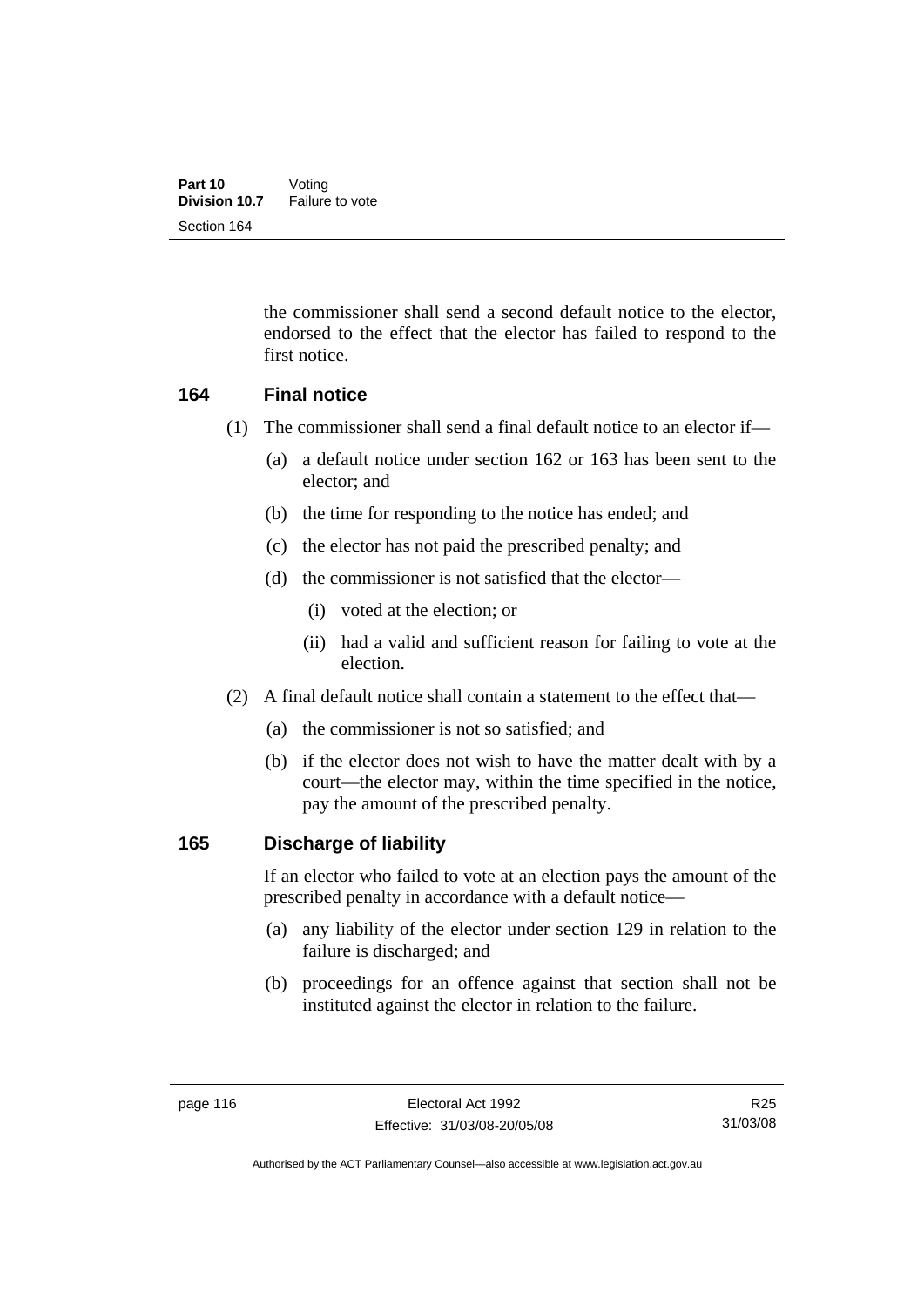# **166 Response on behalf of elector**

If a person responds to a default notice on behalf of an elector who is unable to do so, the response shall be taken to be that of the elector.

page 117

Authorised by the ACT Parliamentary Counsel—also accessible at www.legislation.act.gov.au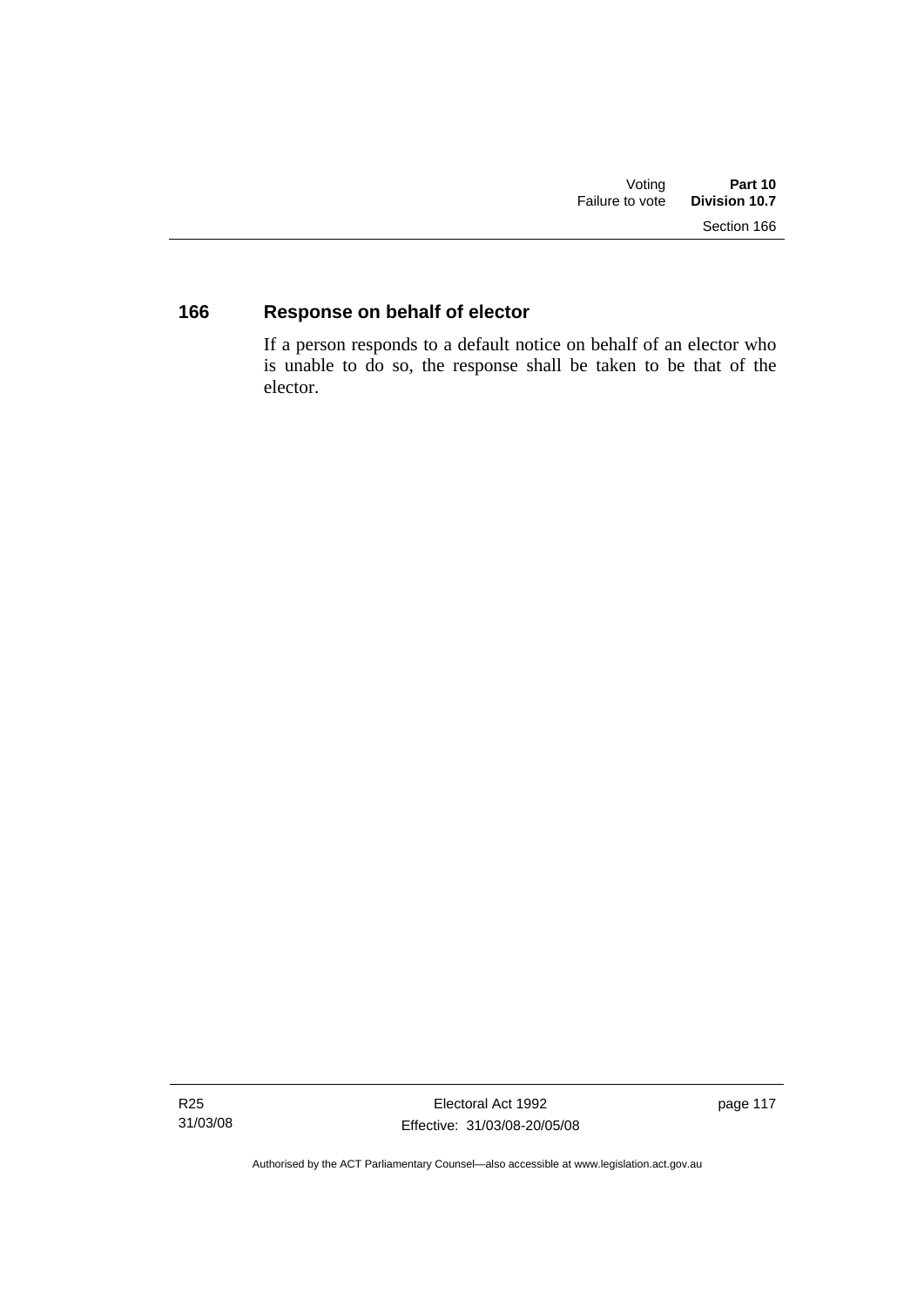#### **Part 11** Polling in Antarctica

Section 167

# **Part 11 Polling in Antarctica**

#### **167 Definitions for pt 11**

In this part:

*Antarctica* means—

- (a) the Australian Antarctic Territory; or
- (b) the Territory of Heard Island and McDonald Islands; or
- (c) Macquarie Island.

*assistant returning officer*, in relation to a station, means the assistant returning officer appointed under section 168 in relation to the station.

*research personnel* means personnel who are to be, or have been, engaged in work at a station.

*returning officer*, in relation to a station, means the returning officer appointed under section 168 in relation to the station.

*station* means—

- (a) a research station in Antarctica that is operated by the Commonwealth and is declared by the commissioner, in writing, to be a permanent research station; or
- (b) in relation to a particular election, a ship that is declared by the commissioner, in writing, to be a station for this part in relation to the election.

*transmit* means transmit by fax, telex or in another way approved under section 167B.

Authorised by the ACT Parliamentary Counsel—also accessible at www.legislation.act.gov.au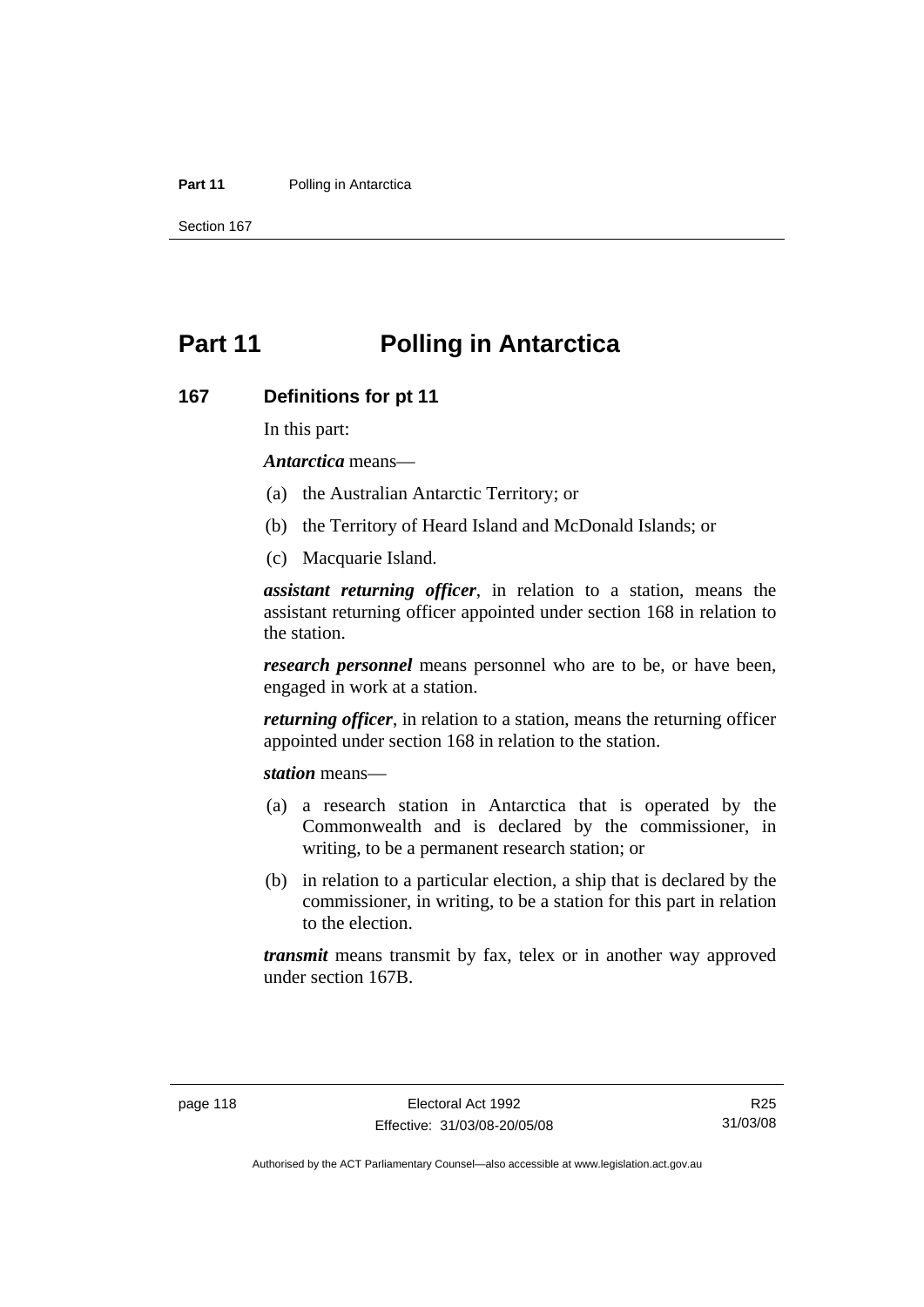# **167A Declaration of ship as a station**

The commissioner may declare a ship as a station only if the commissioner is satisfied that, on polling day for an election, the ship is likely to be at sea transporting research personnel to or from Antarctica.

#### **167B Approval of ways of transmission**

- (1) The commissioner may, in writing, approve a way of transmission for this part.
- (2) The approval is a notifiable instrument.

*Note* A notifiable instrument must be notified under the *Legislation Act 2001*.

#### **168 Returning officers and assistants for Antarctic stations**

- (1) The commissioner must appoint a returning officer, and an assistant returning officer, for each station.
	- *Note 1* For the making of appointments (including acting appointments), see *Legislation Act 2001*, pt 19.3.
	- *Note 2* In particular, a person may be appointed for a particular provision of a law (see *Legislation Act* 2001, s 7 (3)) and an appointment may be made by naming a person or nominating the occupant of a position (see s 207).
- (2) The commissioner or the person in charge of a station may appoint an acting returning officer, or acting assistant returning officer, for a station.
- (3) However, the person in charge of a station must not be appointed to be the returning officer, or assistant returning officer, for the station.

# **170 Application of Act to polling in Antarctica**

Subject to this part, this Act applies, so far as practicable, to the taking of a poll in Antarctica as if—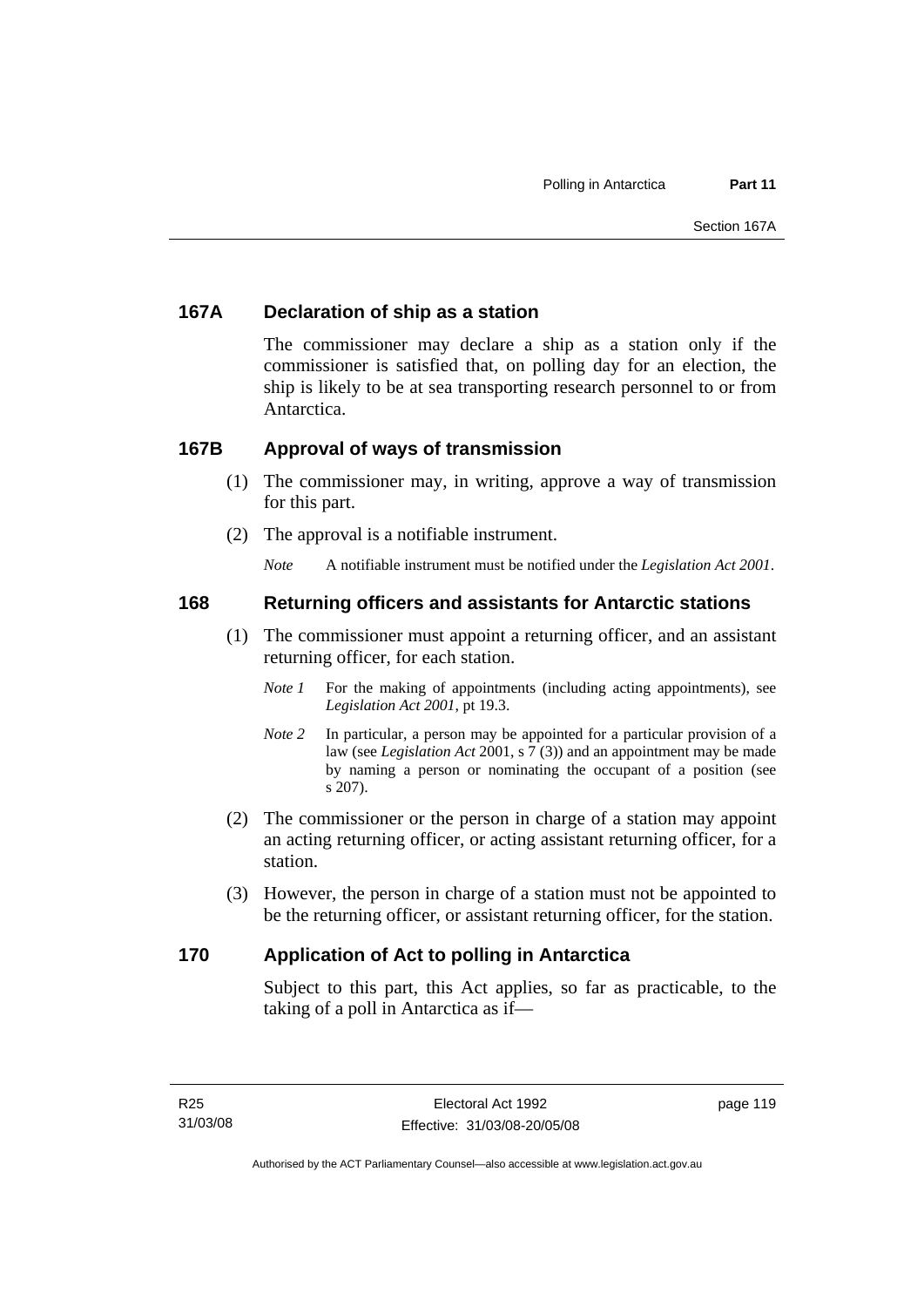#### **Part 11** Polling in Antarctica

Section 171

- (a) a reference in the Act to a polling place were a reference to the relevant station; and
- (b) a reference in the Act to the OIC of a polling place were a reference to the returning officer; and
- (c) a reference in the Act to an officer were a reference to the assistant returning officer.

#### **171 Antarctic electors**

- (1) Subject to subsection (2), an elector—
	- (a) who is, for the Commonwealth Electoral Act, an Antarctic elector; and
	- (b) whose address, recorded on the Commonwealth roll when the elector became a person referred to in paragraph (a), was an address in an electorate;

is an Antarctic elector for this Act in relation to the electorate where that address is located.

 (2) A person does not become an Antarctic elector for the purposes of an election under this Act if the person became an Antarctic elector for the Commonwealth Electoral Act after the hour of nomination for the election.

#### **172 Arrangements for the polling in Antarctica**

- (1) As soon as practicable after the close of nominations for an election in relation to an electorate for which an Antarctic elector is enrolled—
	- (a) the commissioner shall transmit to the returning officer at whose station the elector is based—
		- (i) an extract from the certified list of electors for the electorate containing the particulars relating to the elector; and

R25 31/03/08

Authorised by the ACT Parliamentary Counsel—also accessible at www.legislation.act.gov.au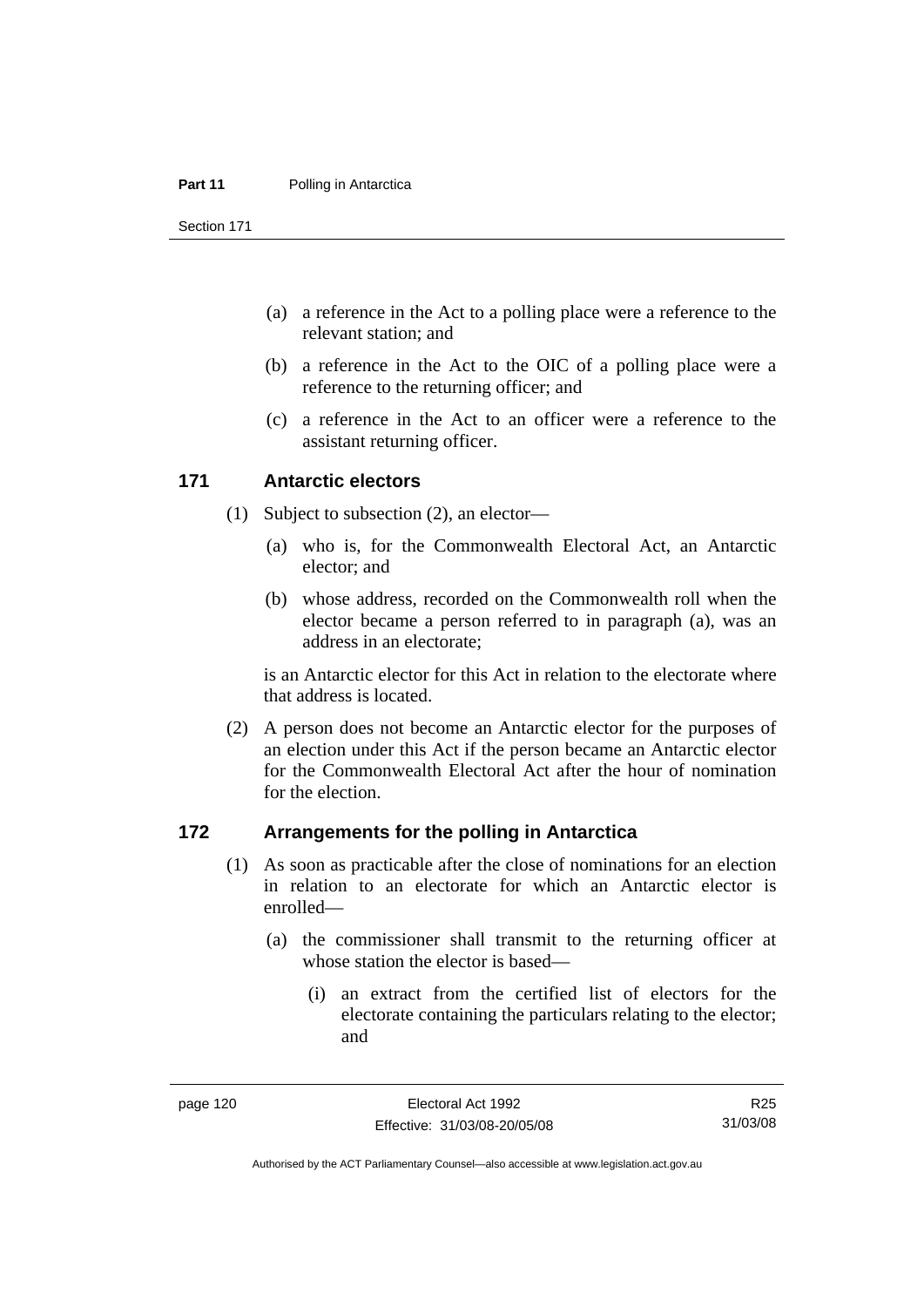- (ii) directions for the preparation by the officer of ballot papers for the election; and
- (b) the returning officer shall prepare ballot papers in accordance with the directions.
- (2) The directions shall ensure, so far as practicable, that the ballot papers are the same as ballot papers prepared under division 9.2 for the election.

# **173 Conduct of the polling**

- (1) The polling at a station shall be conducted as follows:
	- (a) before any vote is taken, the returning officer shall exhibit a ballot box empty, and shall then securely fasten its cover;
	- (b) subject to subsection (2), the poll shall be conducted during the hours on the days the returning officer directs;
	- (c) the returning officer or the assistant returning officer shall, at all times when the poll is open, be present in that part of the station where the polling is taking place.
- (2) The polling at a station shall not continue beyond the time that is 6 pm in the ACT on polling day for the election.

# **174 Claims to vote**

The returning officer or assistant returning officer for a station shall—

- (a) hand a ballot paper to each Antarctic elector who attends before the officer during the hours of polling and claims to vote at the election; and
- (b) record the issue of the ballot paper to the elector.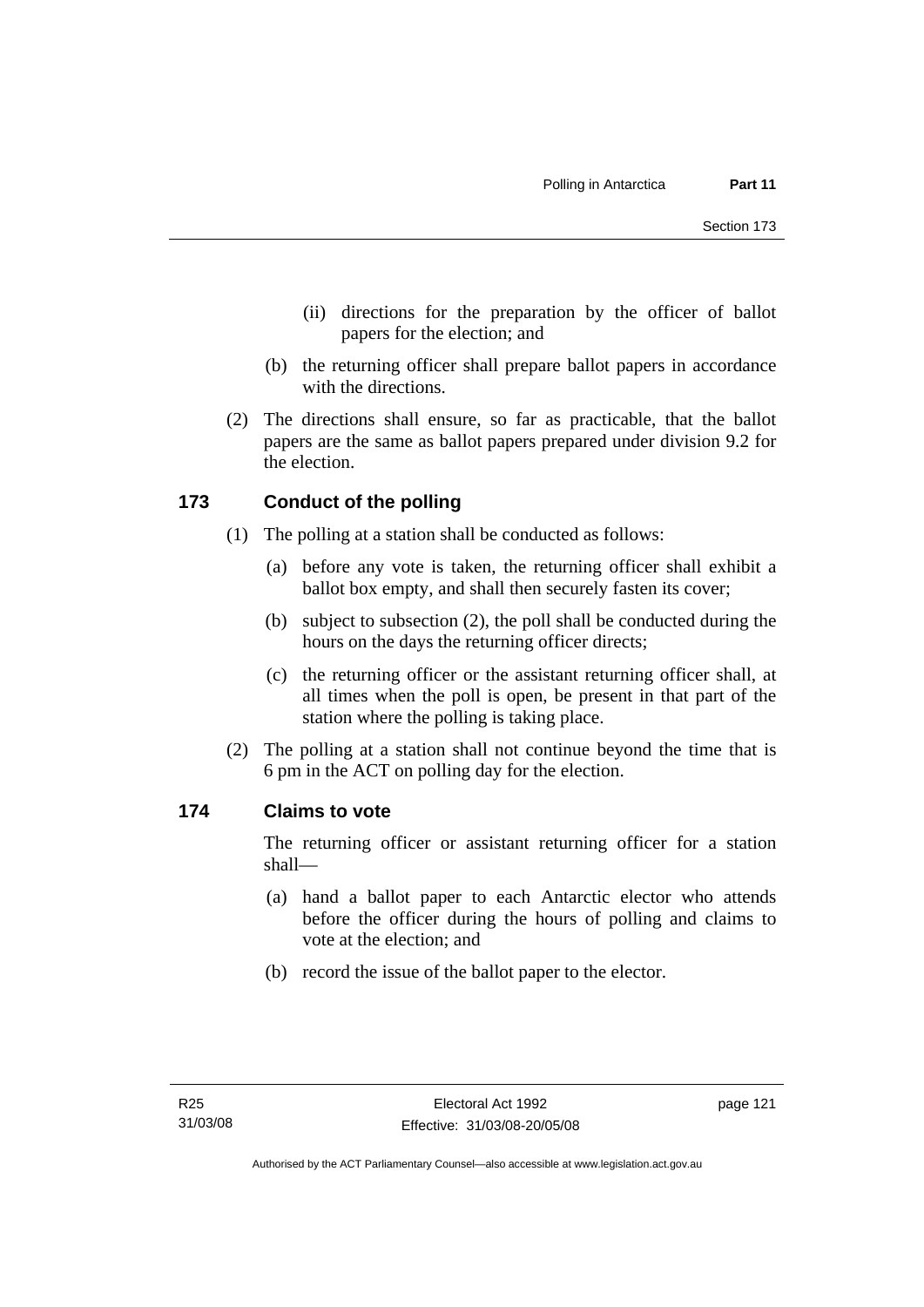#### **Part 11** Polling in Antarctica

Section 175

#### **175 Proceedings at close of poll**

At the close of the poll, the returning officer shall, in the presence of the assistant returning officer—

- (a) open the ballot box; and
- (b) transmit to the authorised officer—
	- (i) particulars of each elector who has voted at the station in the election; and
	- (ii) unless subparagraph (iii) applies, particulars of the marking of each ballot paper; and
	- (iii) if the returning officer is unable to read or understand clearly the particulars referred to in subparagraph (ii)—a statement to explain that inability; and
- (c) prepare a written statement of the information transmitted.
- *Note* A ballot paper completed by an Antarctic elector may be faxed to the commissioner, see s 329.

#### **176 Result of polling in Antarctica**

- (1) On receipt of the transmission under section 175, the authorised officer shall—
	- (a) in relation to each ballot paper marked by an Antarctic elector—transcribe the particulars of the elector's marks onto a ballot paper for the relevant electorate; and
	- (b) seal in an envelope the ballot paper onto which the particulars are transcribed; and
	- (c) sign the envelope and endorse it to the effect that it contains a ballot paper recording a vote by an Antarctic elector that is to be admitted to the scrutiny for the election; and
	- (d) send the envelope to the commissioner.

R25 31/03/08

Authorised by the ACT Parliamentary Counsel—also accessible at www.legislation.act.gov.au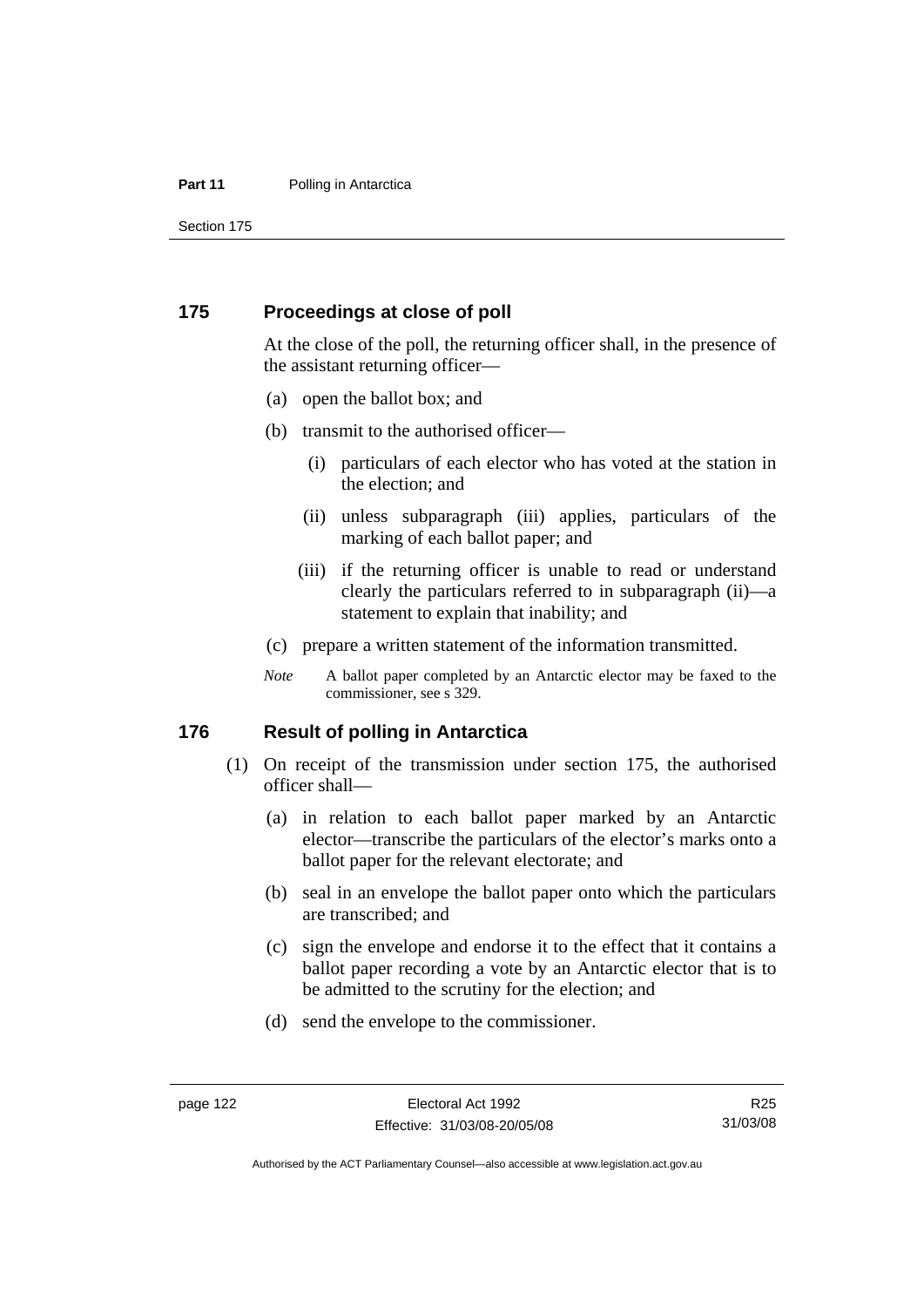(2) An authorised officer shall not mark a ballot paper under this section in a way that is likely to enable it to be identified as representing the vote of an Antarctic elector.

# **177 Preservation of documents**

- (1) As soon as practicable after the close of the poll for an election, the returning officer for each station shall forward to the commissioner—
	- (a) a copy of the record of the issue of each ballot paper; and
	- (b) a copy of the statement referred to in section 175 (c); and
	- (c) the ballot papers used for voting at the station.
- (2) The commissioner shall keep the documents referred to in subsection (1) in safe custody for the purposes of scrutiny under part 12.

Authorised by the ACT Parliamentary Counsel—also accessible at www.legislation.act.gov.au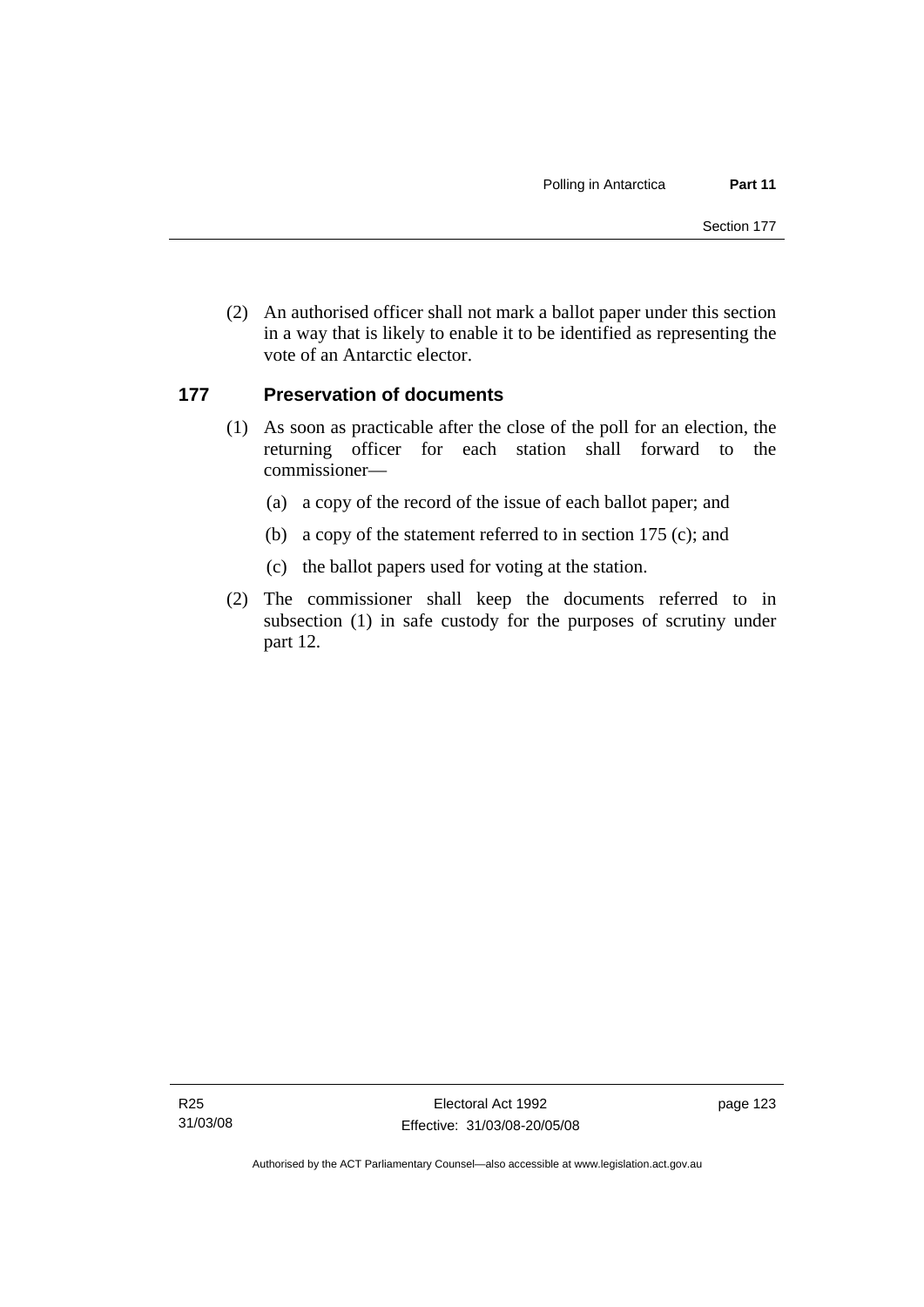#### **Part 12** The scrutiny

Section 178

# **Part 12 The scrutiny**

#### **178 Scrutiny**

- (1) The result of the polling at an election shall be ascertained by scrutiny in accordance with this part.
- (2) All the proceedings at the scrutiny shall be open to the inspection of the scrutineers.
- (3) The commissioner shall arrange for the following articles, documents and data to be dealt with at scrutiny centres for this part:
	- (a) applications for postal votes in the election;
	- (b) records of issued declaration voting papers;
	- (c) completed declaration voting papers received by the commissioner, the OIC of a polling place or another officer;
	- (d) ballot boxes containing ballot papers for ordinary voting or declaration voting;
	- (e) electronic ballot papers;
	- (f) envelopes containing ballot papers recording votes by Antarctic electors.
- (4) The OIC for a scrutiny centre may adjourn the scrutiny at the centre from time to time.

Authorised by the ACT Parliamentary Counsel—also accessible at www.legislation.act.gov.au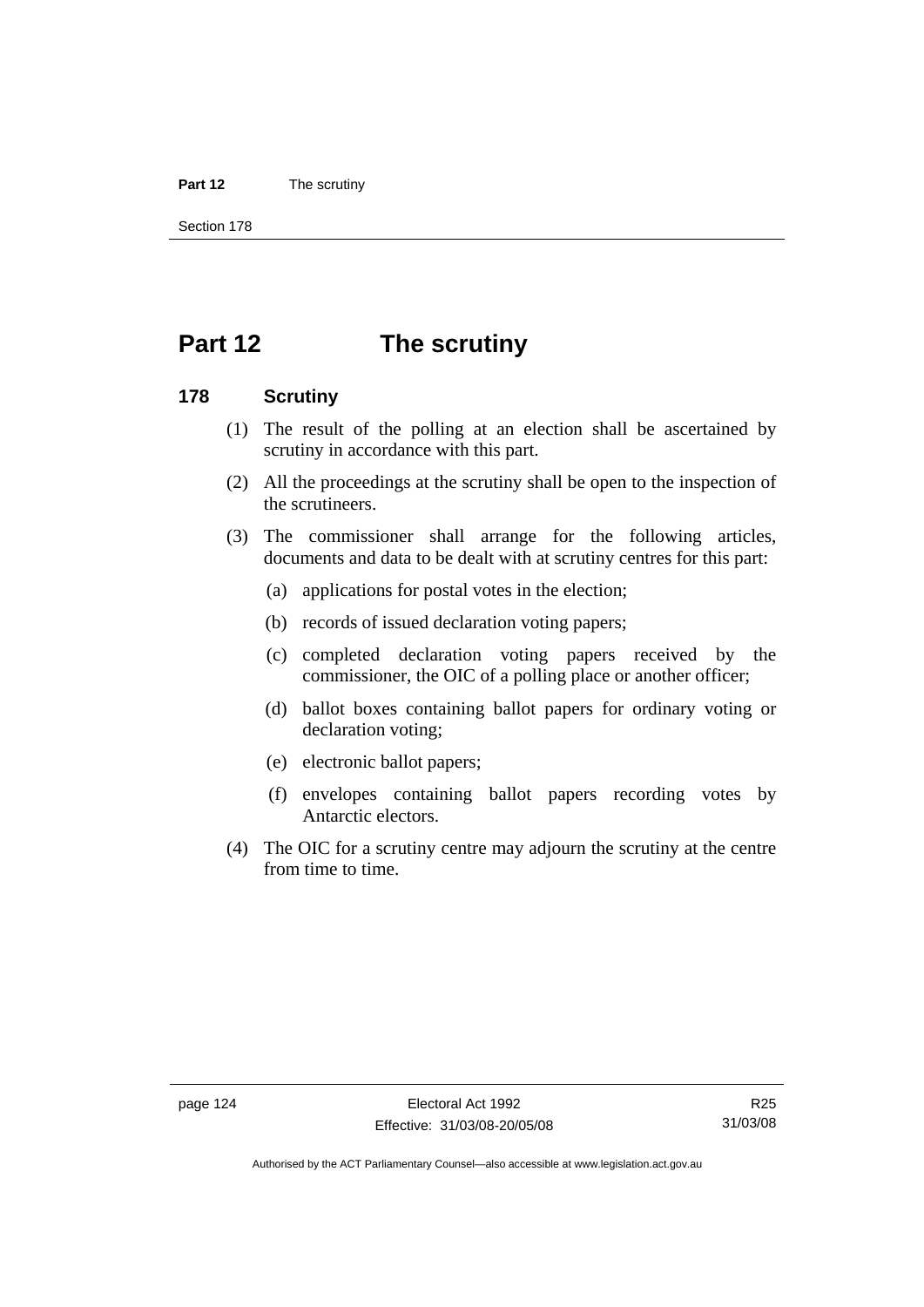# **179 Preliminary scrutiny of declaration voting papers etc**

- (1) The commissioner shall arrange for the conduct of the preliminary scrutinies necessary in relation to a poll until the following documents have been dealt with in accordance with this section:
	- (a) all completed declaration voting papers (including those used for postal voting) received by the commissioner or another officer on or before polling day;
	- (b) all completed declaration voting papers used for postal voting received by the commissioner before the end of the 6th day after the close of the poll;
	- (c) any envelope referred to in section 176 (1) (d) containing a ballot paper recording the vote of an Antarctic elector.
- (2) A preliminary scrutiny shall not be conducted earlier than the 5th day before polling day.
- (3) The commissioner shall display a notice in a prominent place at the office of the commissioner specifying the date and time when, and the place where, a preliminary scrutiny is to begin.
- (4) The notice shall be so displayed no later than 4 pm on the day before the beginning of the preliminary scrutiny.
- (5) A preliminary scrutiny shall be conducted in accordance with schedule 3.
- (6) Schedule 3 applies, so far as practicable, in relation to a vote cast by an Antarctic elector as if—
	- (a) the vote were a declaration vote other than a postal vote; and
	- (b) a declaration signed by the elector specifying the electorate in relation to which the elector is an Antarctic elector appeared on the envelope referred to in section 176 (1) (d); and
	- (c) a reference in that schedule to a set of declaration voting papers were a reference to that envelope.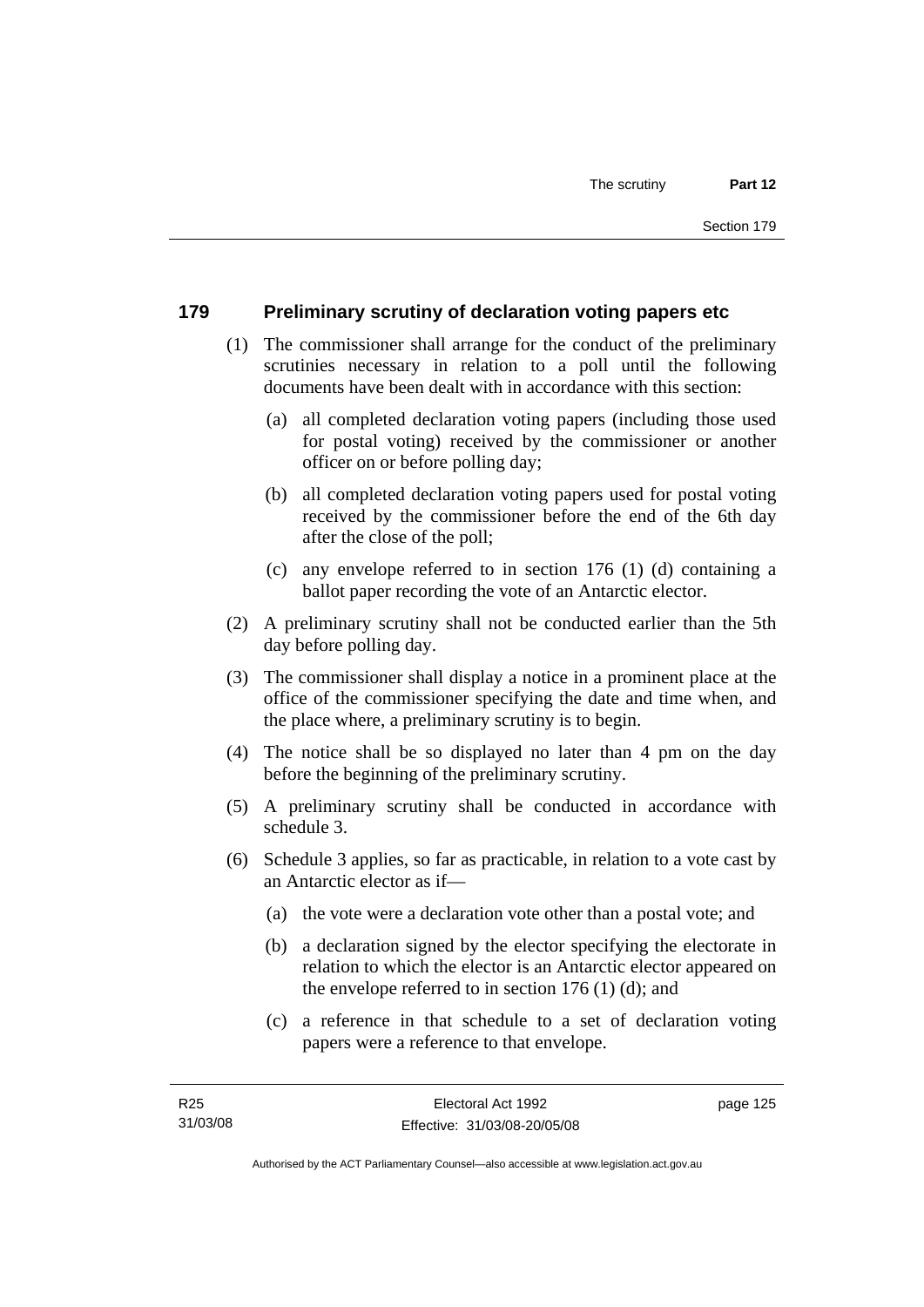Section 180

- (7) At a preliminary scrutiny, declaration voting papers shall not be rejected for further scrutiny because of a formal error.
- (8) A preliminary scrutiny shall be taken to be part of the scrutiny in relation to an election.

#### **180 Formality of ballot papers**

- (1) Except as provided by this section, a ballot paper is formal and effect shall be given to the elector's intention as far as that intention is clear.
- (2) A ballot paper is informal if—
	- (a) in the opinion of the OIC of a scrutiny centre—
		- (i) it is not authentic; or
		- (ii) it has writing on it by which the elector can be identified; or
	- (b) no first preference is marked in a candidate square; or
	- (c) a first preference is marked in 2 or more candidate squares; or
	- (d) for a completed declaration vote ballot paper that has not been dealt with at a preliminary scrutiny under section 179—it is not enclosed in the appropriate envelope on which appears a declaration made by an elector.
- (3) In determining whether a ballot paper is formal—
	- (a) a preference marked outside a candidate square shall be taken to be marked in the square if the voter's intention to indicate that preference for that candidate is clear; and
	- (b) subject to subsection (2) (a), any other writing outside a candidate square shall be disregarded.
- (4) A ballot paper on which the particulars are endorsed by an officer under section 155 is not informal—

R25 31/03/08

Authorised by the ACT Parliamentary Counsel—also accessible at www.legislation.act.gov.au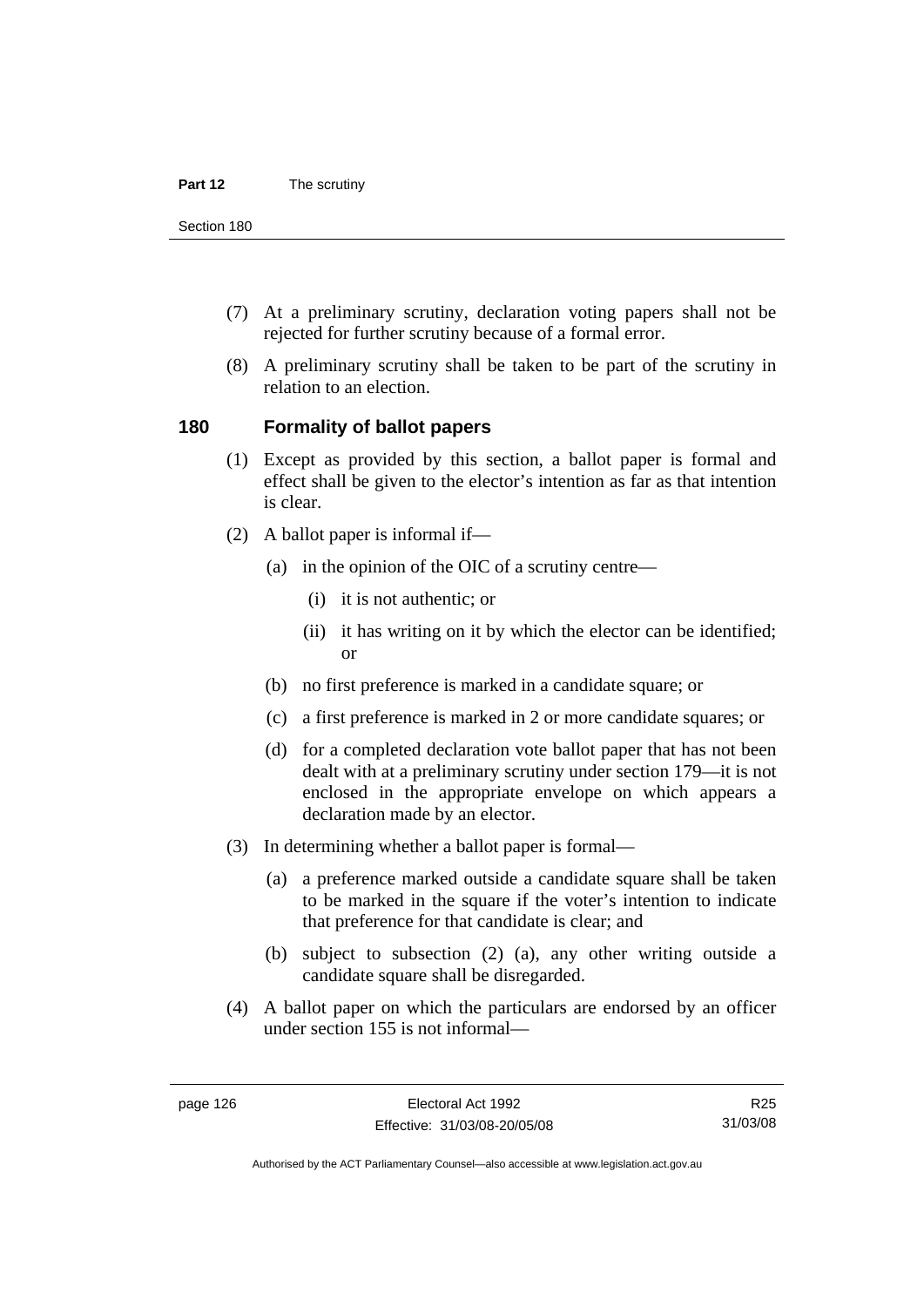- (a) if no other candidate has the same surname—only because the surname of a candidate has been written on the ballot paper; or
- (b) only because of a spelling mistake in the particulars endorsed on the ballot paper.
- (5) If it is necessary for this part, the commissioner may determine the formality of a ballot paper and, for that purpose, may reverse any decision made by another officer.

# **181 Death of candidate**

If a candidate dies before the end of polling day, and the number of candidates remaining is greater than the number of candidates to be elected, a ballot paper is not informal only because of—

- (a) the inclusion on the ballot paper of the name of the deceased candidate; or
- (b) the marking of any consecutive number in a candidate square adjacent to that name; or
- (c) the omission to place any number in a candidate square adjacent to that name, or any resultant failure to indicate in consecutive order the elector's preferences.

# **182 First count—ordinary ballot papers**

- (1) This section applies only to paper ballot papers.
- (2) As soon as practicable after the close of the poll for an election, the OIC for a scrutiny centre shall arrange for the procedures set out in this section to be carried out.
- (3) First, the OIC shall—
	- (a) exhibit for inspection by any scrutineer each ballot box containing ballot papers recording ordinary votes; and
	- (b) record the condition of the ballot box before opening it.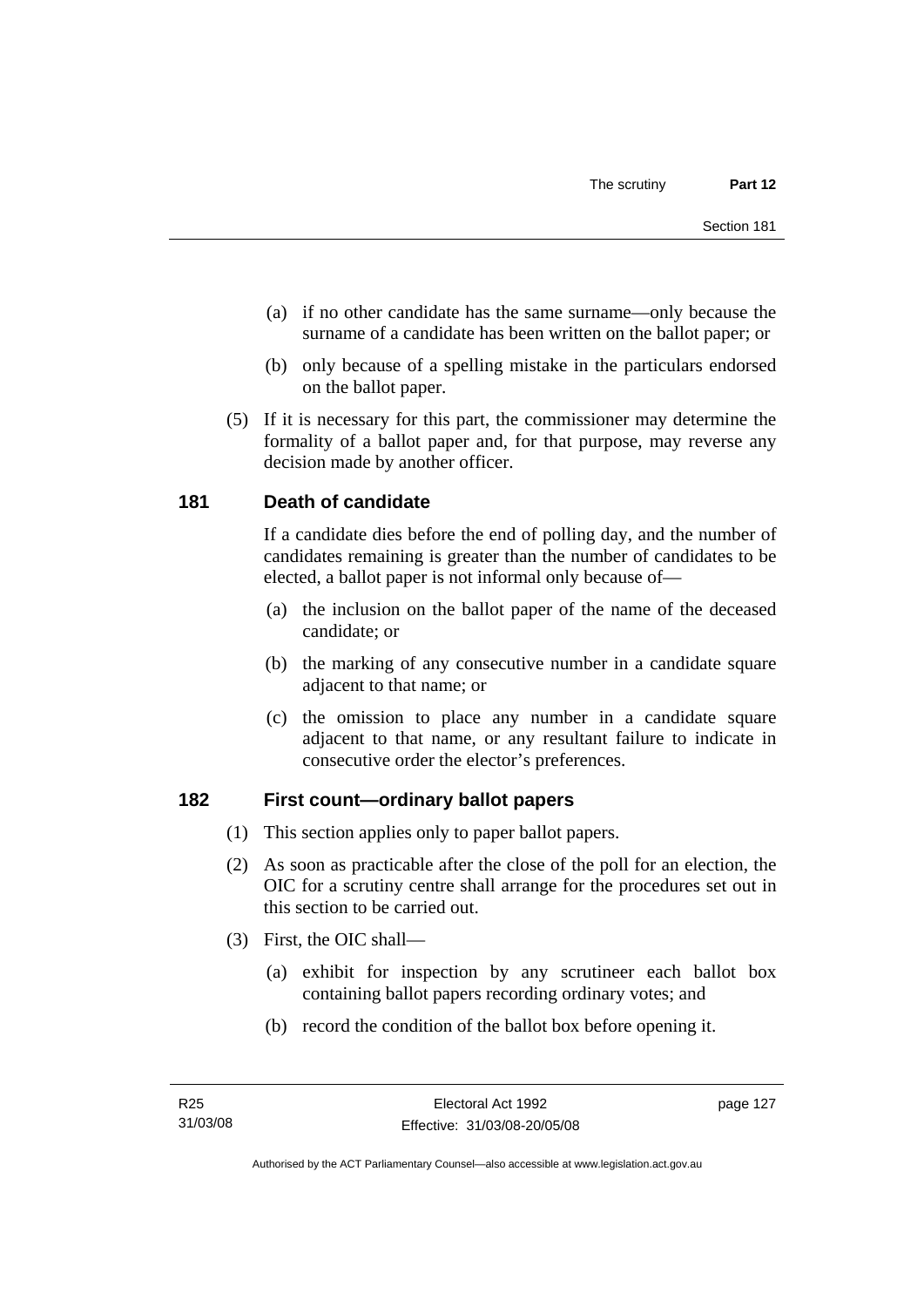- (4) Second, the OIC shall arrange for an officer to—
	- (a) open each ballot box; and
	- (b) sort the ballot papers from each ballot box into separate parcels for each electorate; and
	- (c) in relation to the ballot papers for each electorate—
		- (i) count all informal ballot papers, reject them from further scrutiny under this section, and place them in a separate parcel; and
		- (ii) sort the unrejected ballot papers into separate parcels according to the first preferences marked on them and count the ballot papers in each parcel.
- (5) Third, the OIC shall, in relation to the ballot papers for each electorate—
	- (a) make out and sign a statement (countersigned by an officer and each scrutineer who wishes to do so) setting out—
		- (i) the number of unrejected ballot papers on which a first preference is recorded for each candidate; and
		- (ii) the number of informal ballot papers; and
	- (b) transmit particulars of the numbers so recorded to the commissioner, by telephone or other expeditious way; and
	- (c) seal up the parcels, endorse on each a description of the contents and permit each scrutineer who wishes to do so to countersign the endorsement; and
	- (d) send the parcels to the commissioner without delay, together with the statement referred to in paragraph (a).
- (6) Despite subsection (4) (b), the total number of ballot papers for a particular electorate that are to be dealt with at a particular scrutiny under this section shall not be fewer than 20.

R25 31/03/08

Authorised by the ACT Parliamentary Counsel—also accessible at www.legislation.act.gov.au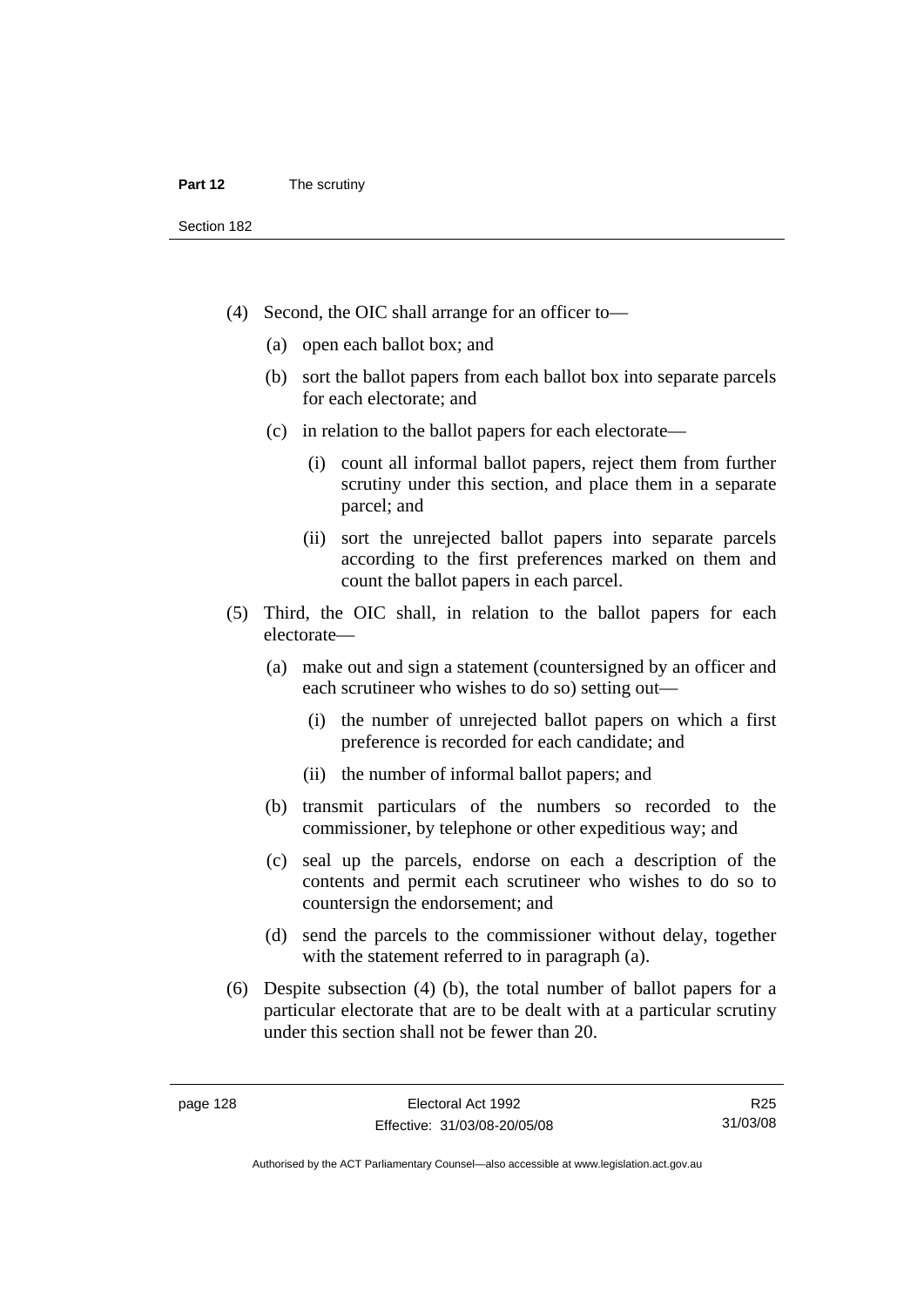- (7) If subsection (6) applies, the OIC shall—
	- (a) count the number of those ballot papers; and
	- (b) seal them in a separate parcel; and
	- (c) endorse the parcel with a description of the contents (including the number of ballot papers); and
	- (d) send the parcel to another scrutiny centre, as directed by the commissioner, for this part.
- (8) The OIC may arrange for preferences marked on paper ballot papers to be entered into the approved computer program.

# **183 First count—declaration ballot papers**

As soon as practicable after declaration vote ballot papers have been admitted to a scrutiny under this section because of schedule 3 but not before the close of the poll for the election, the OIC for the relevant scrutiny centre shall arrange for the ballot papers to be dealt with in accordance with section 182 as if they were ordinary vote ballot papers.

# **183A First count—electronic ballot papers**

As soon as practicable after the close of the poll for an election, the OIC for a scrutiny centre must arrange for preferences from electronic voting to be entered into the approved computer program and for the electronic counting of the votes using the program.

### **184 Second count—first preferences**

- (1) If preferences marked on paper ballot papers have not been entered on the approved computer program under section 182 (8), the commissioner shall—
	- (a) arrange for an officer at a scrutiny centre to open the parcels referred to in section 182 (5) (d) (including those to which that paragraph applies under section 183) and, so far as practicable,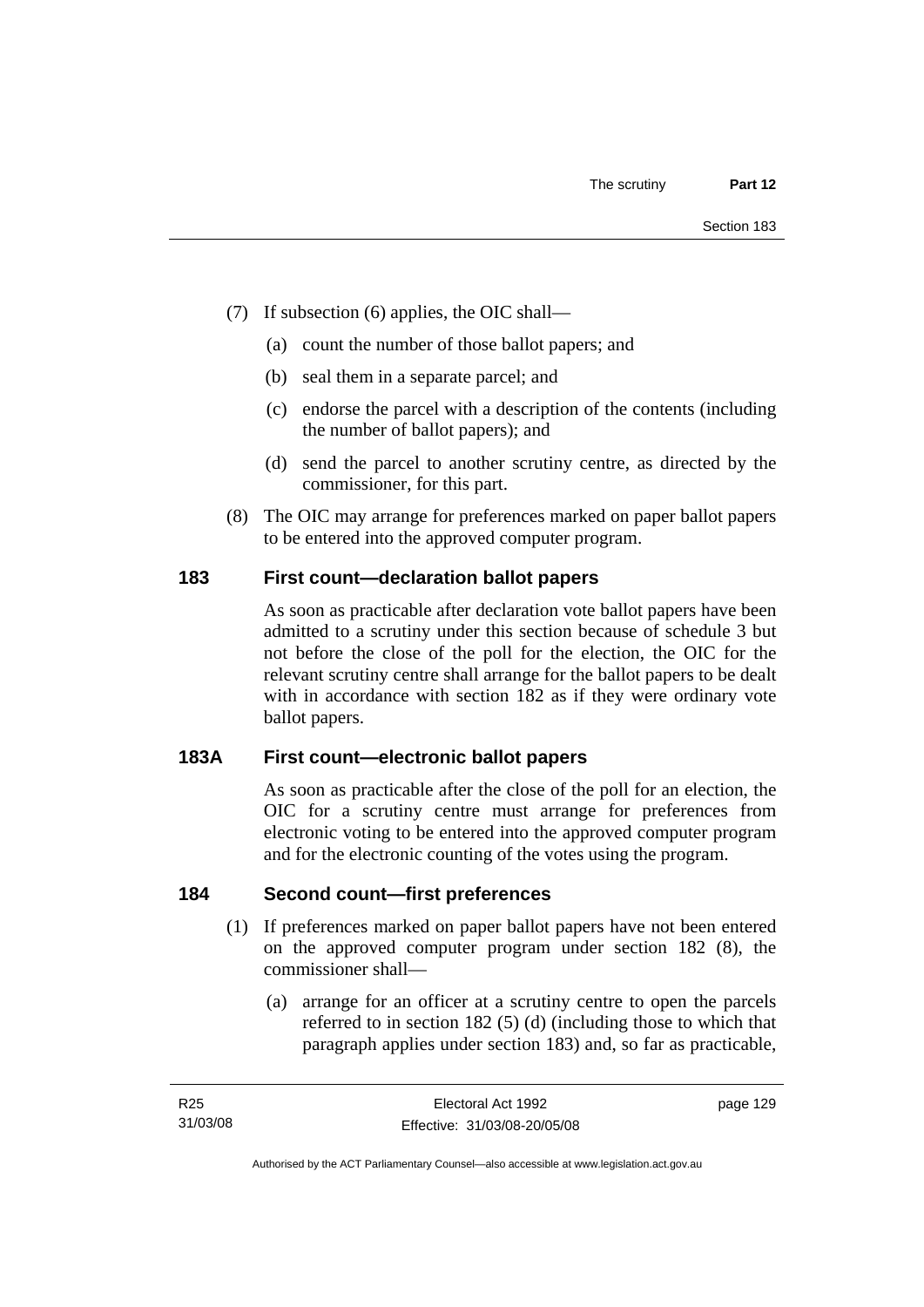#### **Part 12** The scrutiny

conduct a second scrutiny of the ballot papers in accordance with section  $182(4)$  and  $(5)$ ; and

- (b) from the result of the second scrutiny, ascertain—
	- (i) the number of unrejected ballot papers on which a first preference is recorded for each candidate; and
	- (ii) the number of informal ballot papers for each electorate.
- (2) The commissioner must, using the approved computer program, ascertain from the result of the first scrutiny of electronic ballot papers and any paper ballot papers from which preferences have been entered on the computer program under section 182 (8)—
	- (a) the number of unrejected ballot papers on which a first preference is recorded for each candidate; and
	- (b) the number of informal ballot papers for each electorate.
- (3) For subsection (1), the officer conducting the second scrutiny may reverse a decision made at the scrutiny under section 182.

#### **185 Ascertaining result of poll**

- (1) The commissioner shall arrange for—
	- (a) the further scrutiny of the ballot papers referred to in section 184 (1) (b) (i) and (2) (a); and
	- (b) the ascertainment of the successful candidates;

in accordance with schedule 4.

- (2) If it is necessary to do so for schedule 4, the commissioner shall—
	- (a) determine the numbers of ballot papers or votes; or
	- (b) calculate a quota or transfer value; or
	- (c) identify a candidate.

R25 31/03/08

Authorised by the ACT Parliamentary Counsel—also accessible at www.legislation.act.gov.au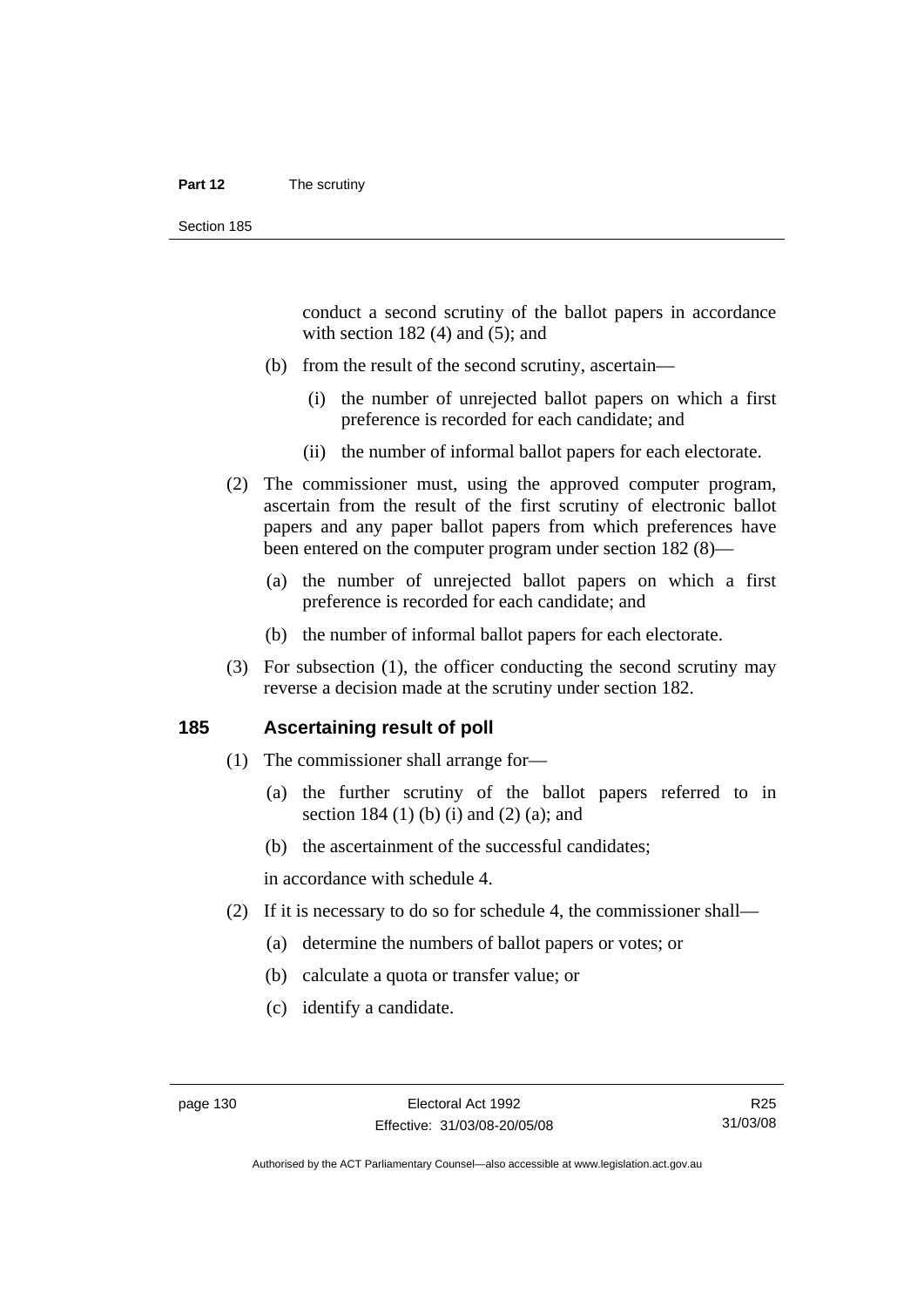# **186 Objections by scrutineers**

- (1) If a scrutineer objects to a ballot paper as being informal, the officer conducting the scrutiny shall mark the ballot paper 'admitted' or 'rejected' according to the officer's decision to admit or reject the ballot paper.
- (2) Subsection (1) shall not be taken to prevent the officer from rejecting a ballot paper as being informal if there is no objection by a scrutineer.

## **187 Recount of ballot papers**

- (1) The commissioner may, at any time before the declaration of the result of an election, arrange for a recount of some or all of the ballot papers for the election—
	- (a) on the commissioner's own initiative; or
	- (b) on application under section 187A by a candidate for the election.
- (2) The commissioner must, if directed by the electoral commission under section 187B (Review of decision of commissioner to refuse to arrange for recount), arrange for a recount of some or all of the ballot papers for the election.
- (3) In recounting ballot papers, the commissioner—
	- (a) may reverse a decision made earlier in the scrutiny; but
	- (b) must deal with the ballot papers in a way that is consistent with this part.
- (4) Before a recount is conducted, the commissioner must tell each candidate, in writing, the date, time and place fixed for the recount.

### **187A Application for recount of ballot papers etc**

 (1) A candidate for an election may apply to the commissioner for a recount of some or all of the ballot papers for the election.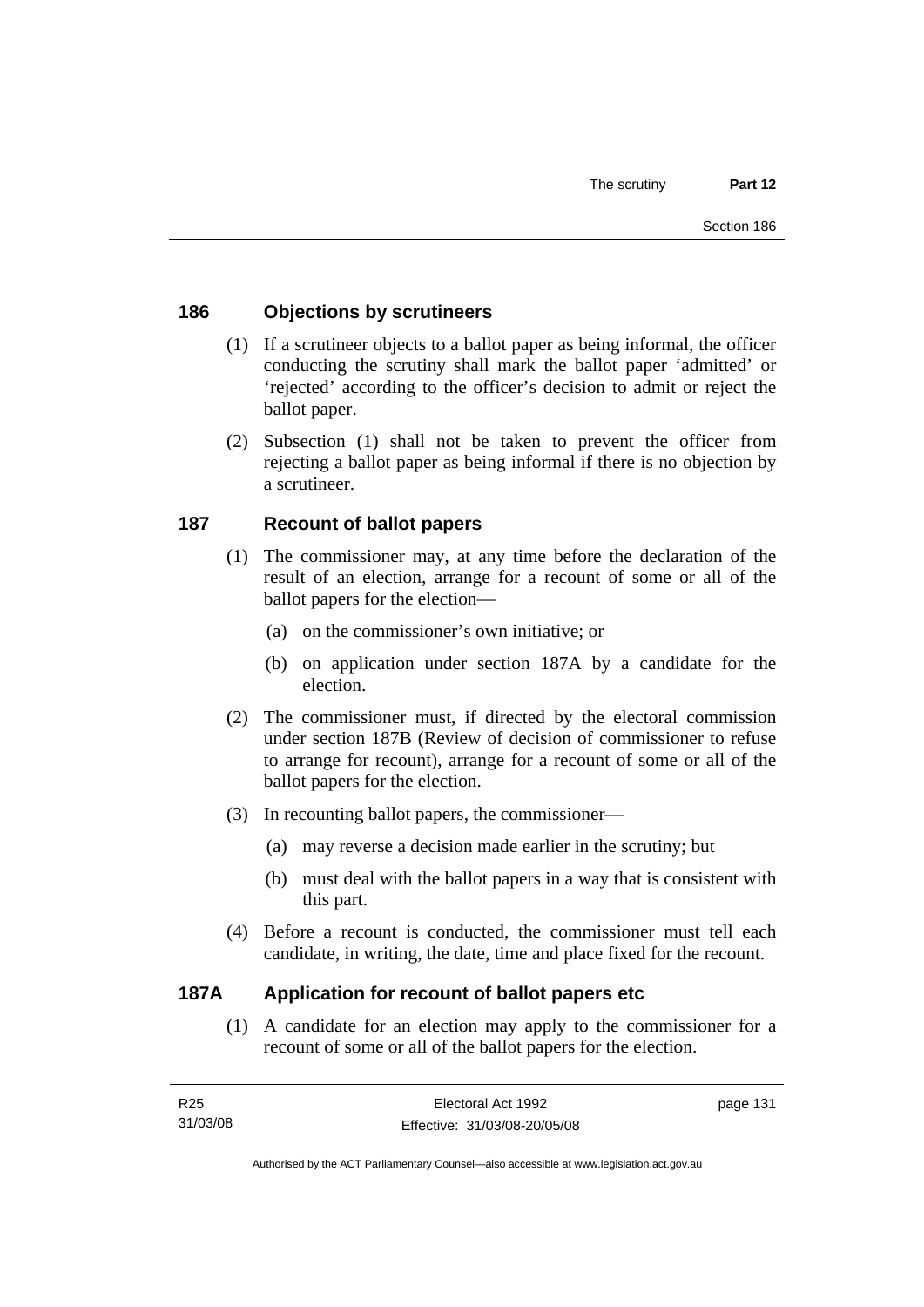- (2) The application must—
	- (a) be in writing; and
	- (b) set out the reasons for the requested recount.
- (3) The commissioner must—
	- (a) arrange for the requested recount; or
	- (b) refuse to arrange for the requested recount.

### **187B Review of decision of commissioner to refuse to arrange for recount**

- (1) This section applies if—
	- (a) a candidate for an election applies to the commissioner under section 187A for a recount of some or all of the ballot papers for an election (the *requested recount*); and
	- (b) the commissioner refuses to arrange for the requested recount.
- (2) The candidate may apply to the electoral commission for review of the commissioner's decision.
- (3) The application to the electoral commission must—
	- (a) be in writing; and
	- (b) set out the applicant's reasons for making the application.
- (4) On review of the decision, the electoral commission may—
	- (a) confirm the commissioner's decision; or
	- (b) set the decision aside and direct the commissioner to arrange for—
		- (i) the requested recount; or
		- (ii) another recount of some or all of the ballot papers.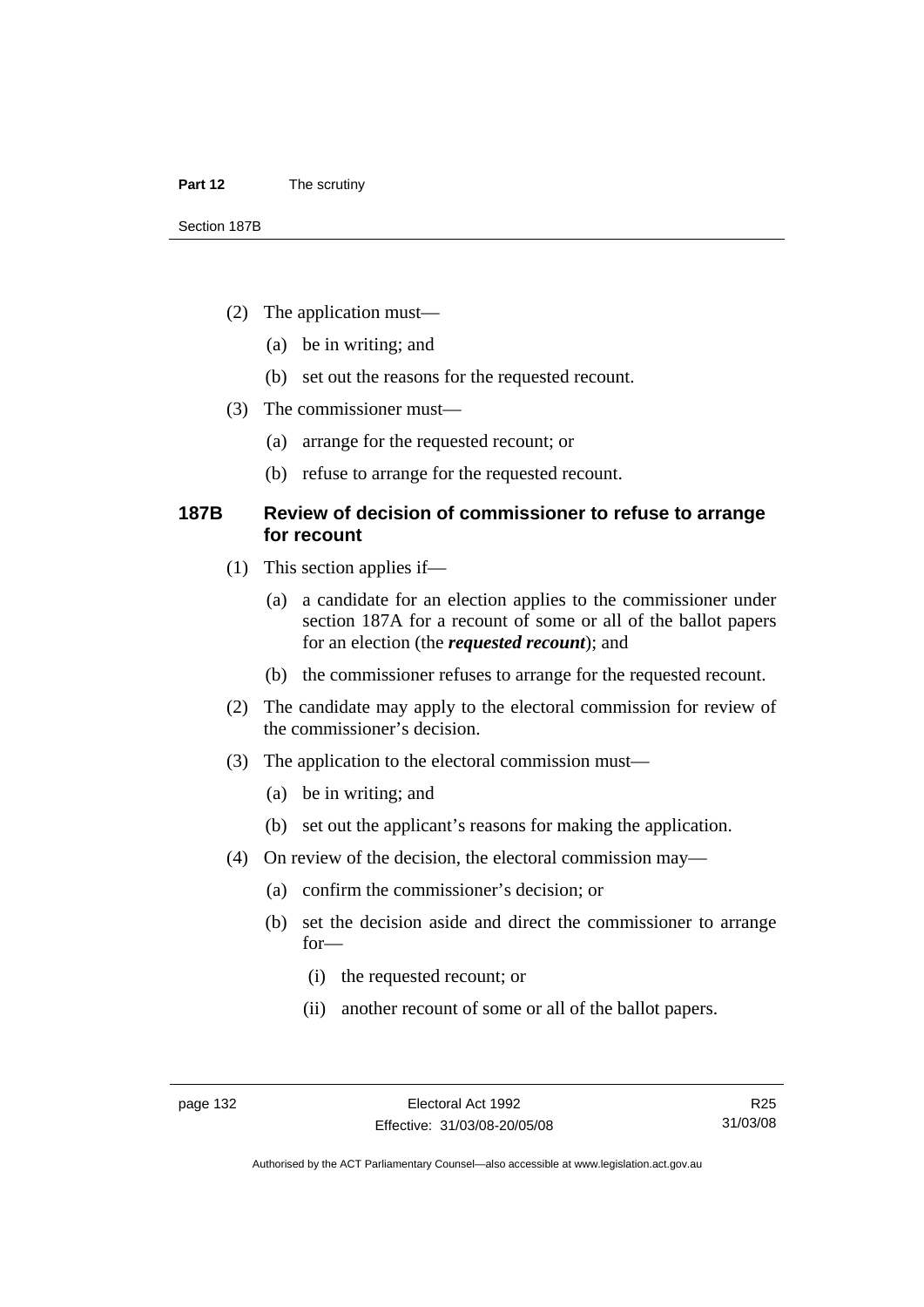- (5) In considering the application, the electoral commission may have regard to the commissioner's reasons for refusing to arrange for the requested recount.
- (6) Unless the decision to refuse to arrange for the requested recount was made by a delegate of the commissioner, the commissioner must not—
	- (a) be present during any deliberation of the electoral commission in relation to the application; or
	- (b) take part in any decision of the electoral commission in relation to the application.

# **187C Recount of electronic scrutiny of ballot papers**

- (1) This section sets out the alternative ways in which a recount of the electronic scrutiny of ballot papers may be conducted.
- (2) The recount may be conducted by recounting data from electronic ballot papers kept on a backup copy of electronic data produced at a polling place or scrutiny centre.
- (3) If an approved computer program is used to find out the result of a scrutiny, the recount may be conducted—
	- (a) by rerunning the program; or
	- (b) by reloading the data into a different copy of the program and running the program.
- (4) If practicable, the recount may be conducted—
	- (a) by re-examining the accuracy of any preference data entered into the computer program from paper ballot papers; or
	- (b) by conducting—
		- (i) a partial or full manual scrutiny of paper ballot papers from which preference data has been entered into the computer program; or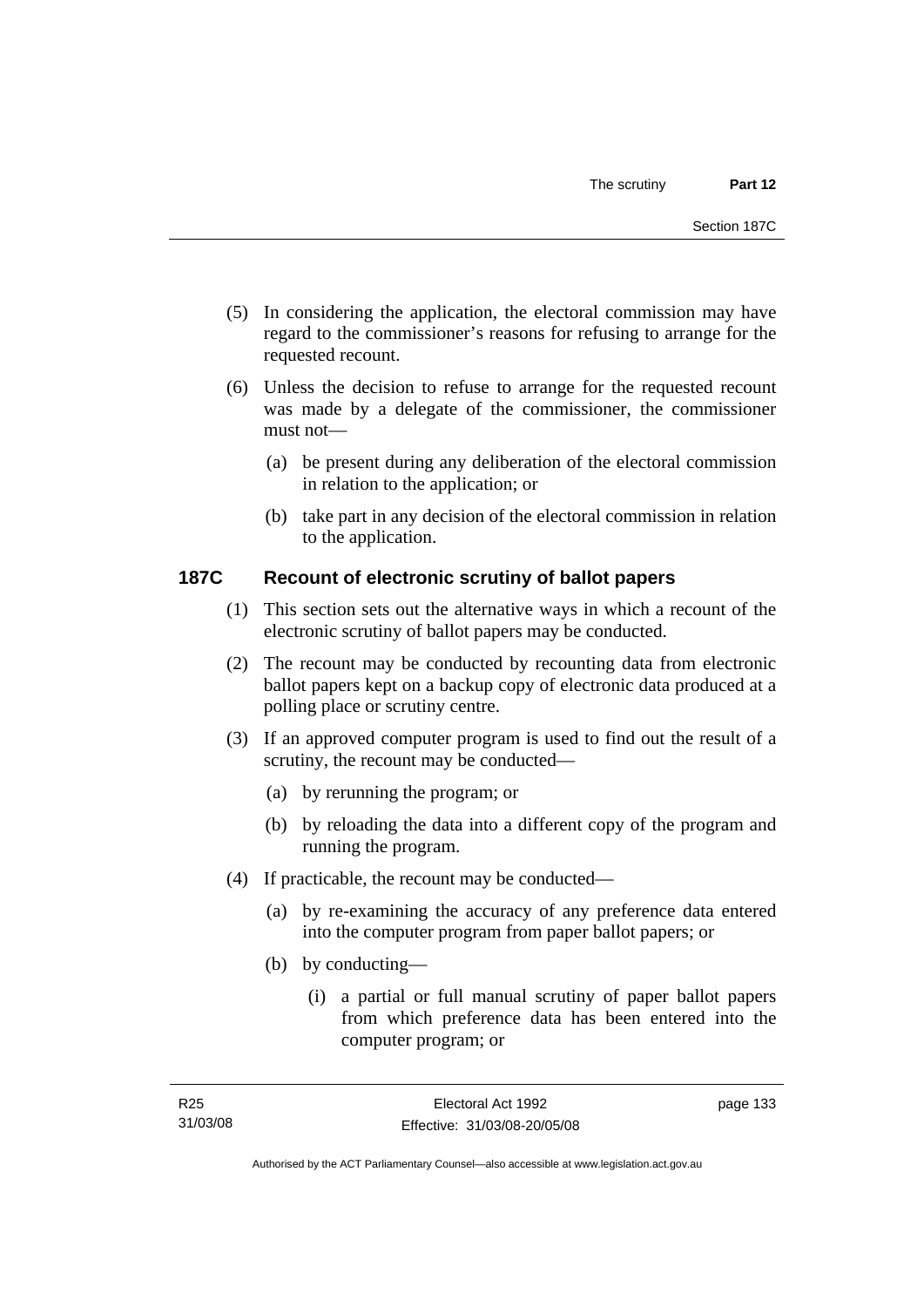#### **Part 12** The scrutiny

Section 188

 (ii) a combination of manual scrutiny of those paper ballot papers and a computerised scrutiny of electronic ballot papers.

#### **188 Reservation of disputed ballot papers**

- (1) The officer conducting a recount—
	- (a) may, if the officer considers appropriate; and
	- (b) shall, at the request of any scrutineer;

reserve any ballot paper for the decision of the commissioner.

 (2) The commissioner shall decide whether any ballot paper so reserved is to be admitted or rejected.

#### **189 Declaration of result of election**

- (1) As soon as practicable after the result of the poll in an election has been ascertained, the commissioner shall—
	- (a) declare elected each successful candidate ascertained in accordance with schedule 4;
	- (b) declare the result of the election; and
	- (c) notify the clerk of the Assembly of the names of the candidates elected.
- (2) The declaration shall be made in public at the place of nomination during ordinary office hours.
- (3) If a day is polling day for 2 or more elections, the results of all the elections shall be declared, so far as practicable, on the same day.
- (4) If a poll is not required for an election, a declaration under section 111 (1) or 112 shall not be made before the day that would have been polling day for the election.

R25 31/03/08

Authorised by the ACT Parliamentary Counsel—also accessible at www.legislation.act.gov.au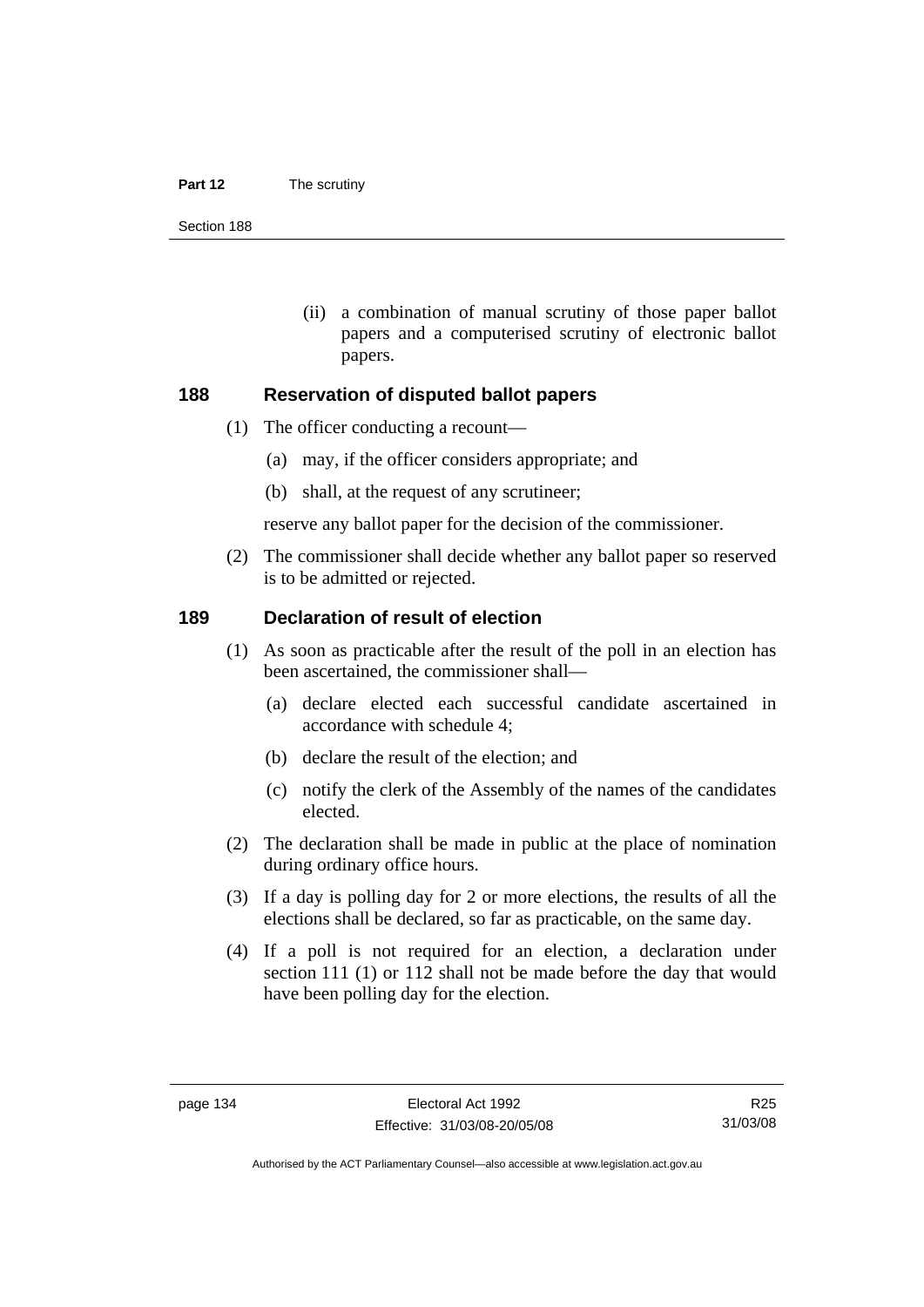# **Part 13 Casual vacancies**

#### **190 Definitions for pt 13**

In this part:

*former MLA*, in relation to a casual vacancy, means the person who was elected to the seat in which the vacancy has occurred at the last election before the vacancy occurred.

*Speaker* includes—

- (a) if there is a vacancy in the office of Speaker—the Deputy Speaker; and
- (b) if there is a vacancy in the offices of Speaker and Deputy Speaker—the clerk of the Legislative Assembly.

### **191 Notice of casual vacancy**

- $(1)$  If—
	- (a) the Speaker notifies the commissioner in writing that the seat of an MLA has become vacant otherwise than because of—
		- (i) the dissolution of the Assembly; or
		- (ii) the expiry of the term for which MLAs were elected at an election; or
		- (iii) the failure or partial failure of an election; and
	- (b) the commissioner is satisfied that it is practicable to fill the vacancy in accordance with section 194;

the commissioner shall publish a notice in a newspaper.

 (2) A notice published by the commissioner under subsection (1) shall—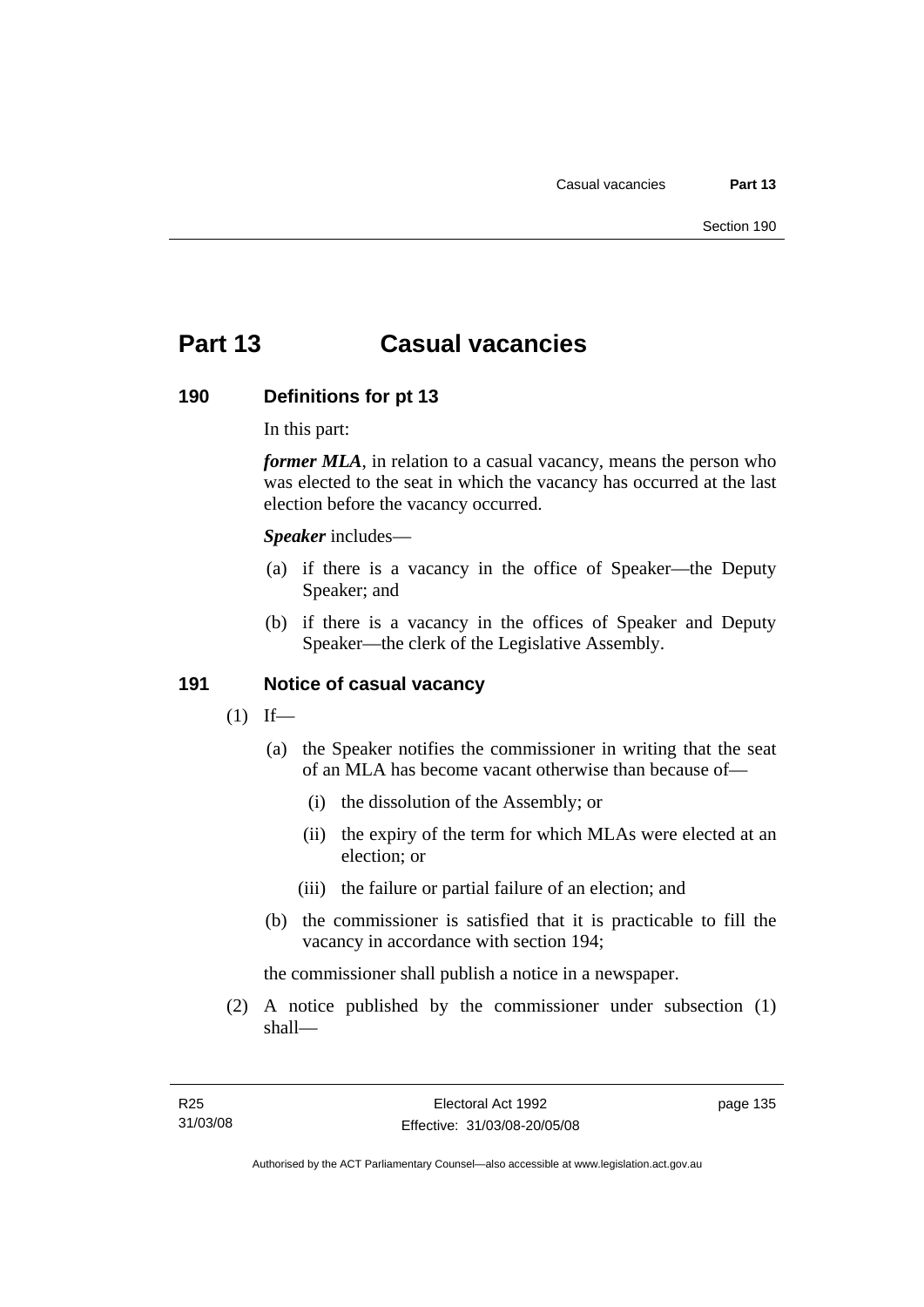- (a) contain a statement to the effect that—
	- (i) there is a casual vacancy in the Assembly; and
	- (ii) a person may apply to be a candidate in accordance with section 192; and
- (b) specify when, in accordance with section 192, applications close.
- (3) The commissioner shall, so far as practicable, give a copy of the notice to any person who, in the opinion of the commissioner, may be entitled to make an application under section 192 in relation to the vacancy.
- (4) If the commissioner is not satisfied that it is practicable to fill the vacancy in accordance with section 194, he or she shall inform the Speaker accordingly.

#### **192 Candidates for casual vacancy**

- (1) A person may apply to be a candidate for a seat in relation to which a casual vacancy has occurred if—
	- (a) the person was a candidate in the last election for the electorate in which the vacancy has occurred; and
	- (b) the person was not elected; and
	- (c) he or she is an eligible person.
- (2) An application under subsection (1) shall—
	- (a) contain—
		- (i) a statement by the applicant that he or she consents to be an MLA if elected; and
		- (ii) a declaration by the applicant, made in the presence of an elector, that he or she is an eligible person; and

Authorised by the ACT Parliamentary Counsel—also accessible at www.legislation.act.gov.au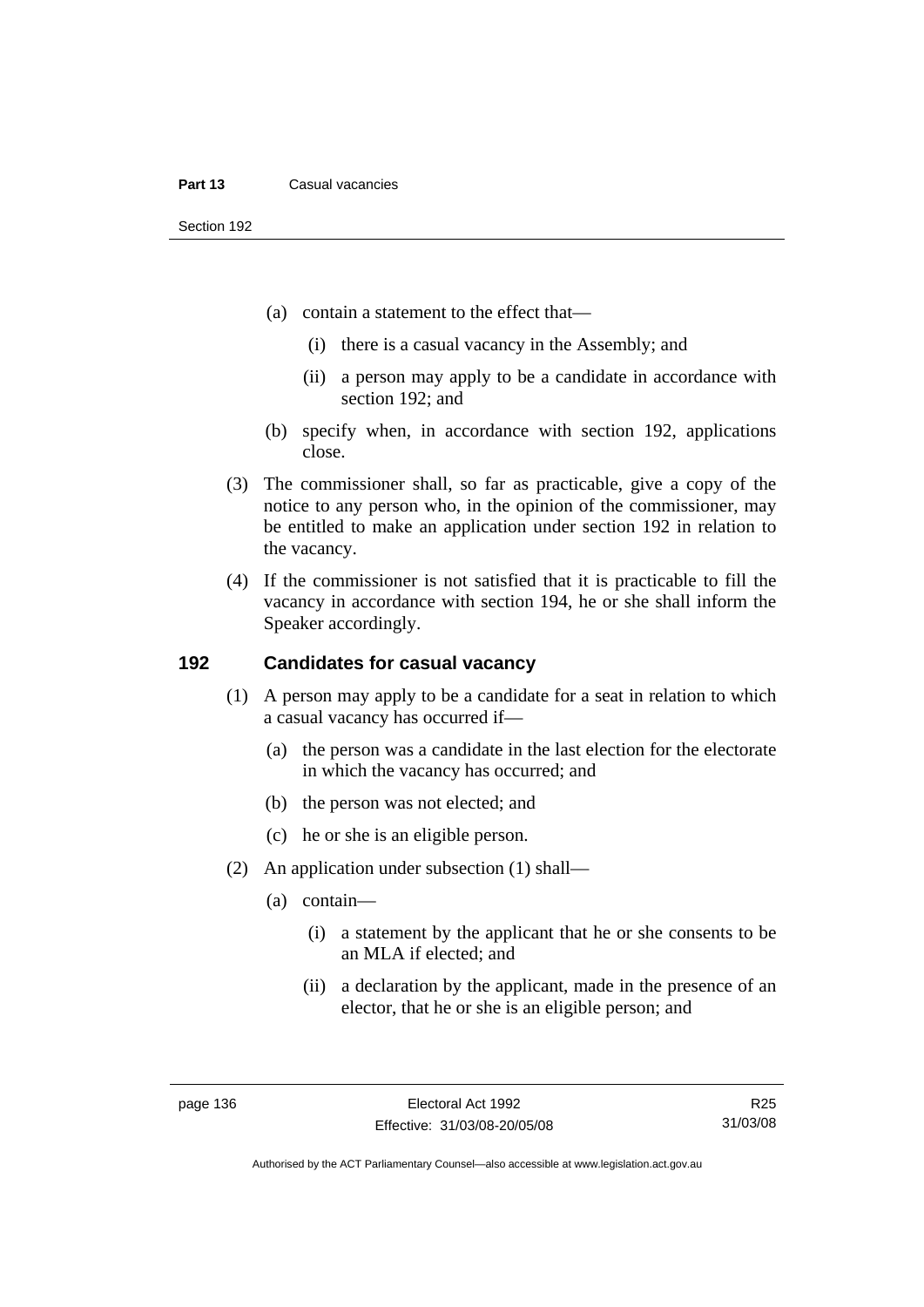- (iii) the signature of the applicant and of the elector who witnessed the applicant's declaration; and
- (b) reach the commissioner before noon on the 10th day after the day on which notice of the vacancy was published in a newspaper in accordance with section 191 (1).
- *Note* If a form is approved under s 340A (Approved forms) for an application, the form must be used.
- (3) An applicant may withdraw his or her application by giving the commissioner written notice of withdrawal before applications close.
- (4) The commissioner shall reject a purported application that is not substantially in accordance with subsection (2) and give the person in relation to whom it was made written notice setting out the reasons for the rejection.
- (5) In this section:

*eligible person* means a person who—

- (a) is eligible to be an MLA; or
- (b) would, apart from section 103 (2) (b), be eligible to be an MLA.

### **193 Publication of candidates' details**

- (1) If 1 or more persons have applied to be a candidate in accordance with section 192, the commissioner shall, as soon as practicable after the close of applications—
	- (a) publicly produce all the applications and declare each person who has duly applied to be a candidate; and
	- (b) arrange for a notice containing particulars relating to each candidate (other than any suppressed address) to be displayed at the office of the commissioner.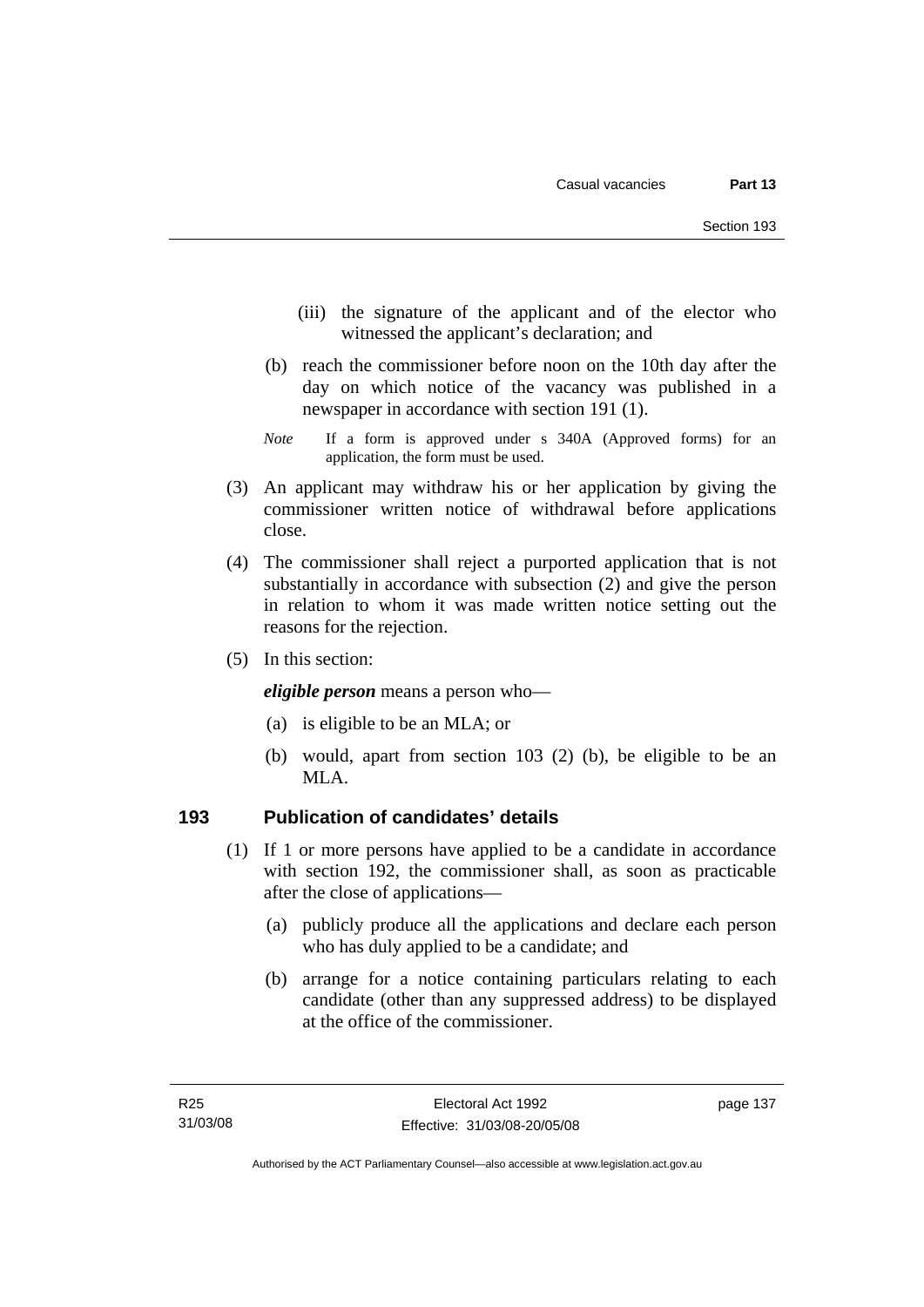#### **Part 13** Casual vacancies

Section 194

 (2) If there are no candidates in relation to a casual vacancy, the commissioner shall declare that there are no candidates and inform the Speaker accordingly.

### **194 Determination of candidate to fill vacancy**

- (1) If there is only 1 candidate in relation to a casual vacancy, the commissioner shall declare the candidate elected.
- (2) If there is more than 1 candidate in relation to a casual vacancy, the commissioner shall, as soon as practicable after making a declaration under section 193 (1) (a)—
	- (a) fix a time and place for a recount of the ballot papers counted for the former MLA at the last election at which he or she was elected; and
	- (b) give each candidate written notice of the time and place so fixed; and
	- (c) conduct the recount in accordance with schedule 4, part 4.3.

*Note* For how documents may be given, see *Legislation Act 2001*, pt 19.5.

- (3) The commissioner shall declare elected the successful candidate ascertained in accordance with schedule 4, part 4.3.
- (4) This Act applies, so far as practicable, to a recount under subsection (2) as if it were a scrutiny under part 12.

### **195 Assembly nominees**

- $(1)$  If—
	- (a) the commissioner informs the Speaker that a casual vacancy has not been filled for a reason specified in section 191 (4) or 193 (2); and
	- (b) the Speaker notifies the commissioner that the Assembly has chosen a person to hold the vacant office as an MLA for the rest of the term of the former MLA;

R25 31/03/08

Authorised by the ACT Parliamentary Counsel—also accessible at www.legislation.act.gov.au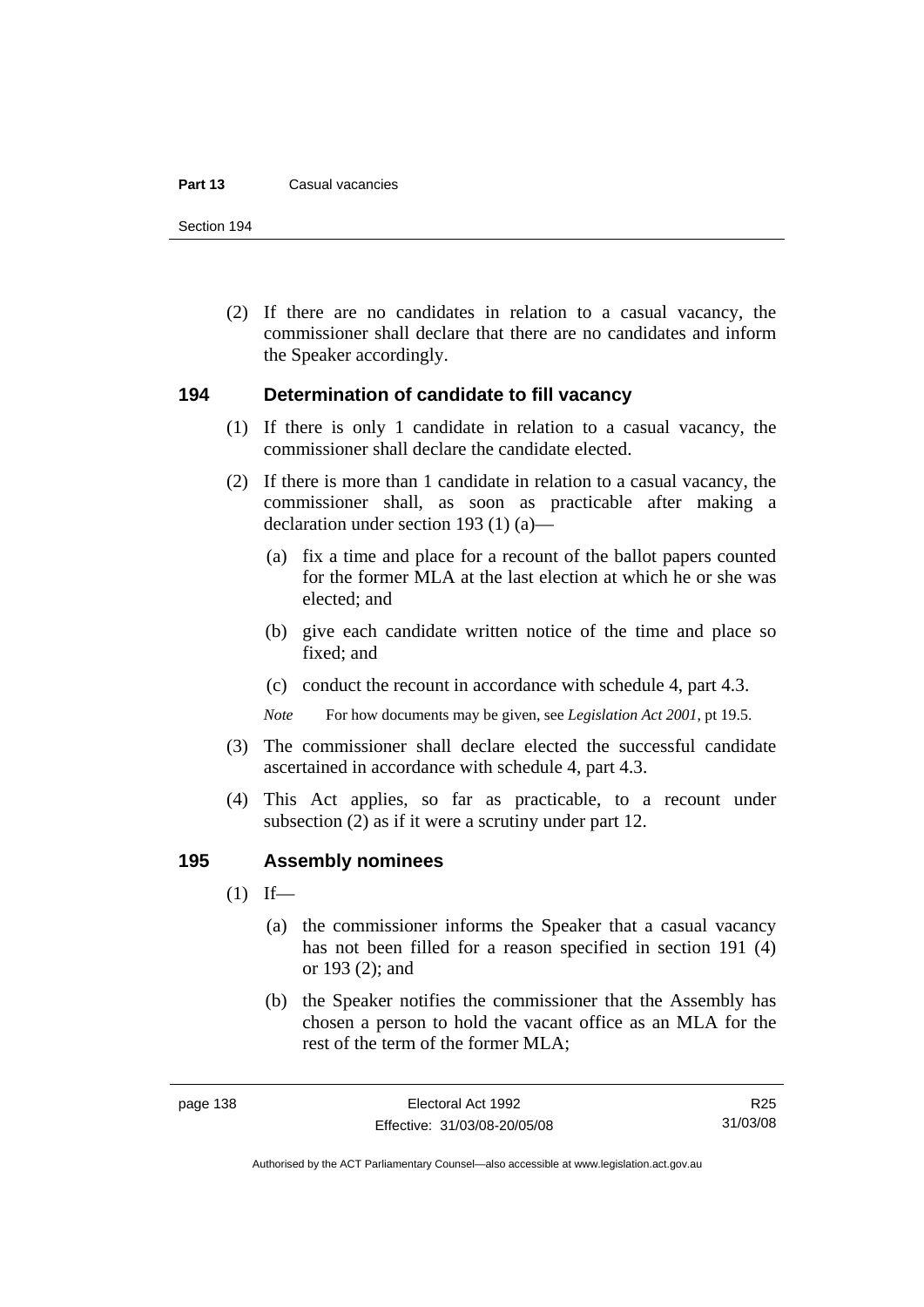the commissioner shall declare elected the person chosen.

- (2) If the name of the former MLA appeared on the ballot paper for the last election as a party candidate, the person chosen to hold the vacant office shall be a member of the party who is nominated by the party.
- (3) If a person chosen in accordance with subsection (2) ceases to be a member of the party before the Assembly next meets after the declaration under subsection (1), the person shall be taken not to have been chosen.
- $(4)$  If—
	- (a) the name of the former MLA appeared on the ballot paper for the last election as a candidate other than a party candidate; or
	- (b) if subsection (2) would otherwise apply—there is no member of the relevant party available to be chosen;

the person chosen shall be a person who has not been a member of a registered party at any time during 12 months immediately before the time when the choice is made.

- (5) If a person chosen in accordance with subsection (4) becomes a member of a registered party before the Assembly next meets after the declaration under subsection (1), the person shall be taken not to have been chosen.
- (6) For subsection (3), a person shall not be taken to have ceased to be a member of a registered party merely because the party has ceased to exist or has been removed from the register of political parties.

#### **196 Term of office of MLA declared elected under pt 13**

The term of office of an MLA declared elected under—

- (a) section 194 (1) or (3); or
- (b) section 195 (1);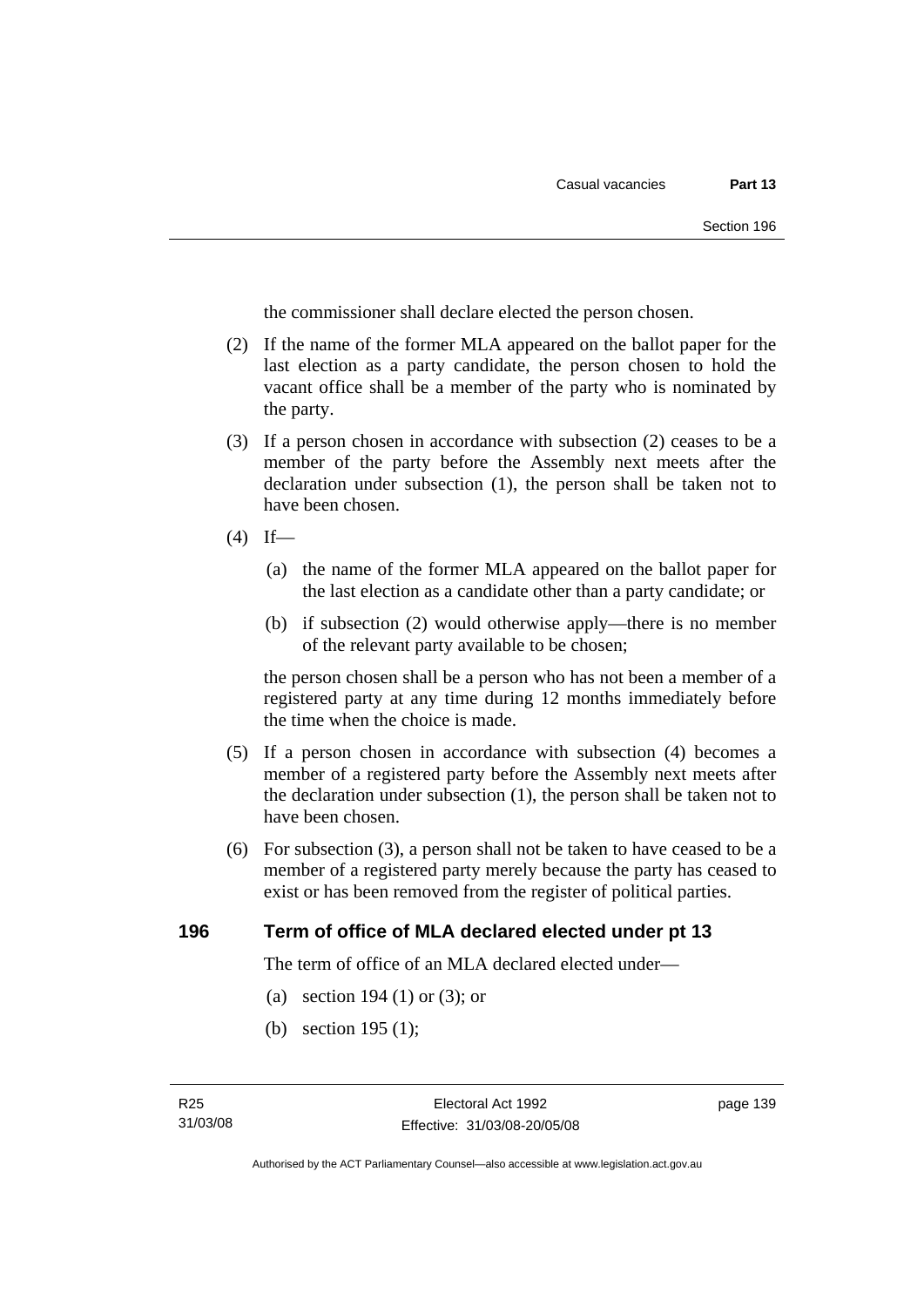#### **Part 13** Casual vacancies

Section 197

begins at the end of the day when the election of the MLA is declared and, unless sooner ended by resignation or disqualification, or by dissolution of the Assembly, ends on the polling day for the next election.

#### **197 Dissolution or pre-election period**

The commissioner shall not take any action, or any further action, under this part in relation to a casual vacancy after the Assembly is dissolved or a pre-election period begins in relation to the electorate in which the casual vacancy has occurred.

page 140 **Electoral Act 1992** Effective: 31/03/08-20/05/08

Authorised by the ACT Parliamentary Counsel—also accessible at www.legislation.act.gov.au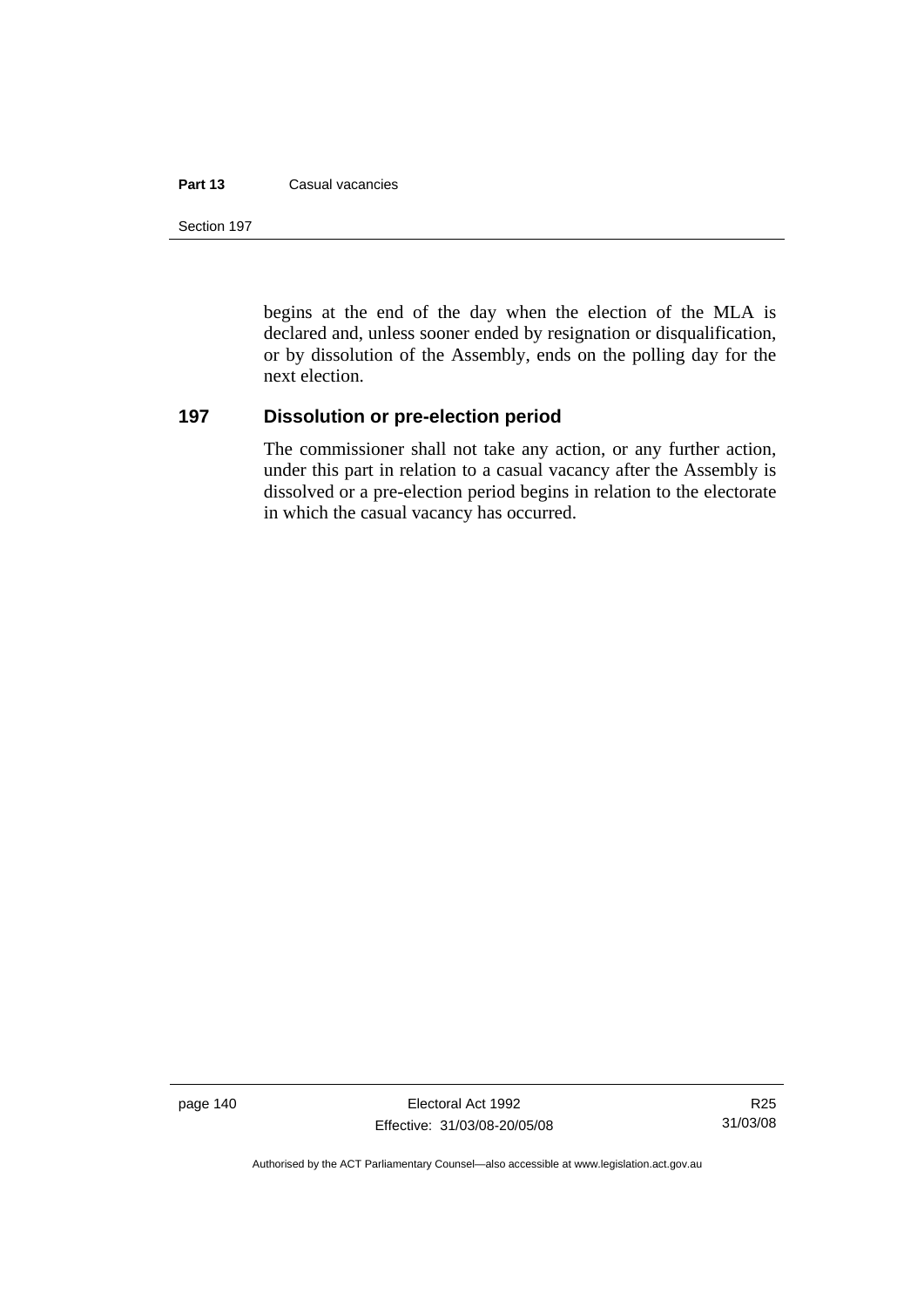# **Part 14 Election funding and financial disclosure**

# **Division 14.1 Preliminary**

# **198 Definitions for pt 14**

In this part:

*amount* includes value.

*associated entity* means an entity that—

- (a) is controlled by 1 or more parties or MLAs; or
- (b) operates, completely or to a significant extent, for the benefit of 1 or more registered parties or MLAs.

*disclosure period*—see section 201.

*disposition of property* means any conveyance, transfer, assignment, settlement, delivery, payment or other alienation of property, and includes—

- (a) the allotment of shares in a company; and
- (b) the creation of a trust in property; and
- (c) the grant or creation of any lease, mortgage, charge, servitude, licence, power, partnership or interest in property; and
- (d) the release, discharge, surrender, forfeiture or abandonment (at law or in equity) of any debt, contract or thing in action or of any interest in property; and
- (e) the exercise by a person of a general power of appointment of property in favour of any other person; and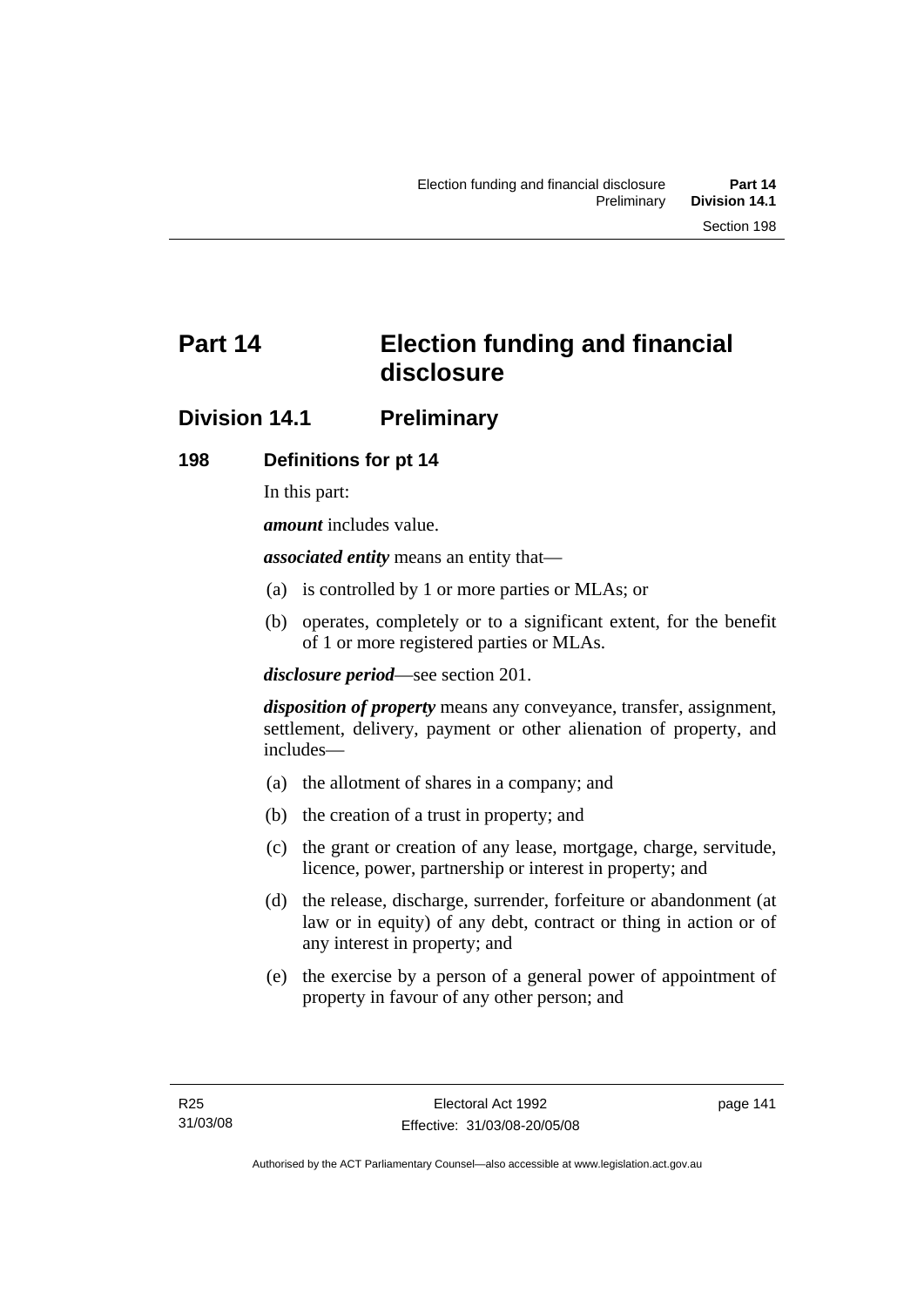(f) a transaction entered into by a person with intent to diminish (directly or indirectly) the value of the person's own property and to increase the value of the property of any other person.

*eligible vote*, in relation to an election, means a first preference recorded on a formal ballot paper in the election.

*entity* means—

- (a) an incorporated or unincorporated body; or
- (b) a trustee of a trust.

*financial controller*, in relation to an associated entity, means—

- (a) if the entity is a company—the secretary of the company; or
- (b) if the entity is the trustee of a trust—the trustee; or
- (c) in any other case—the person responsible for maintaining the financial records of the entity.

*gift* means a disposition of property made by a person to another person, being a disposition made without consideration in money or money's worth or with inadequate consideration, and includes the provision of a service (other than volunteer labour) for no consideration or for inadequate consideration, but does not include—

- (a) a disposition of property under a will; or
- (b) a payment under division 14.3; or
- (c) an annual subscription paid to a party by a person in relation to the person's membership of the party; or
- (d) for division 14.4 (Disclosure of donations) and in relation to a candidate—a gift made to or received by the candidate for the benefit of a party or non-party group of which the candidate is a member.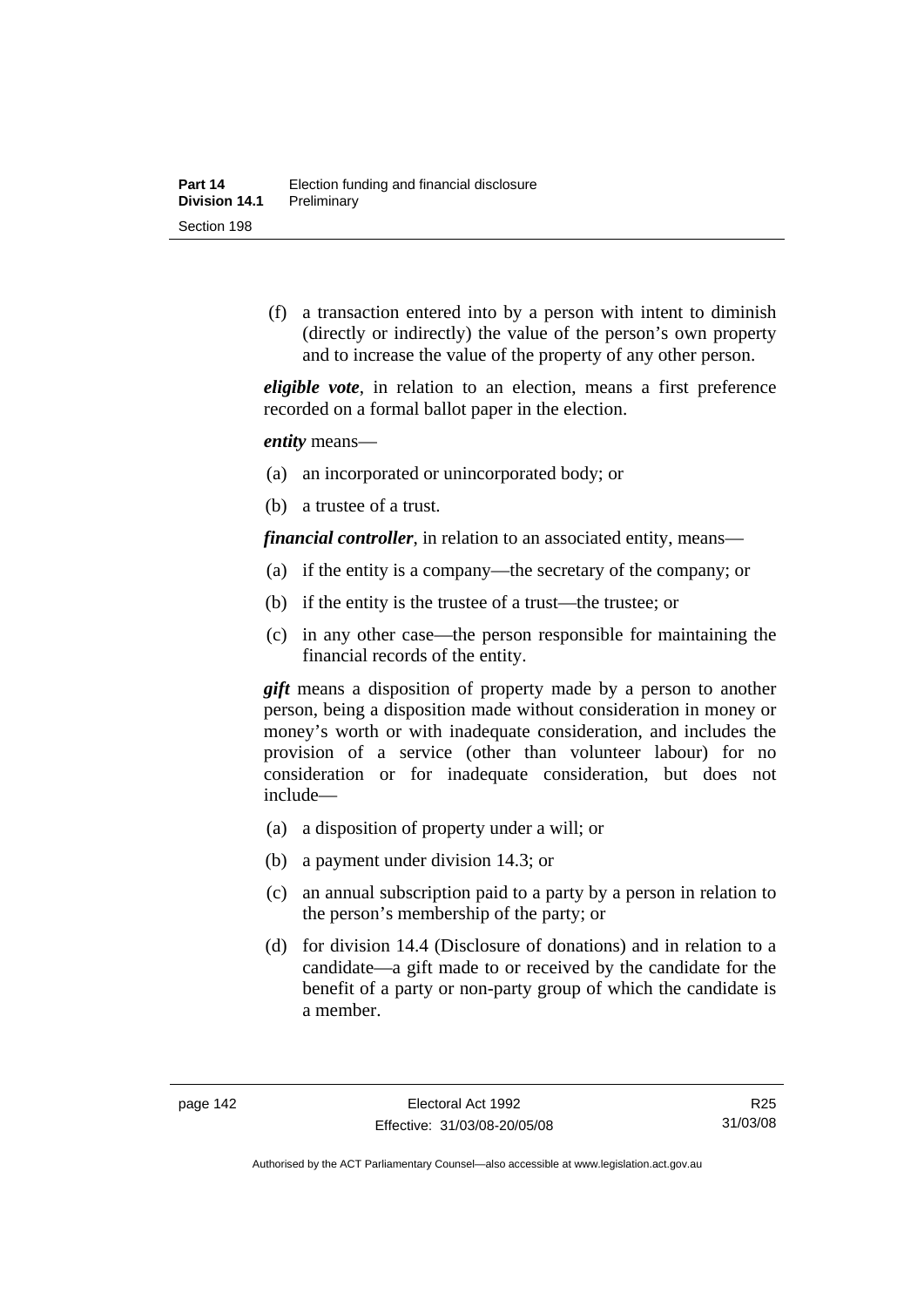*non-party group* means a group of non-party candidates whose names are grouped on a ballot paper under section 115 (2).

*party* means a registered party.

*property* includes money.

*register* means—

- (a) in relation to a reporting agent appointed by a party or MLA the register of party and MLA reporting agents kept under section 205 (1); or
- (b) in relation to a reporting agent appointed by a candidate—the register of candidate reporting agents kept under section 205 (2).

*registered industrial organisation* means an organisation registered under the *Workplace Relations Act 1996* (Cwlth) or under a law of a State or another Territory providing for the registration of industrial organisations.

*reporting agent*, for a party, MLA or candidate, means—

- (a) a person appointed by the party, MLA or candidate under section 203 (Appointed agents) and whose registration under section 205 (Registers of reporting agents) has not been cancelled; or
- (b) the person taken to be the reporting agent for the party, MLA or candidate under section 204 (Non-appointed agents).

# **198A Reference to things done by party etc**

In this part, a reference to something done by or with the authority of a party is, if the party is not a corporation, a reference to things being done by or with the authority of members of the party on behalf of the party.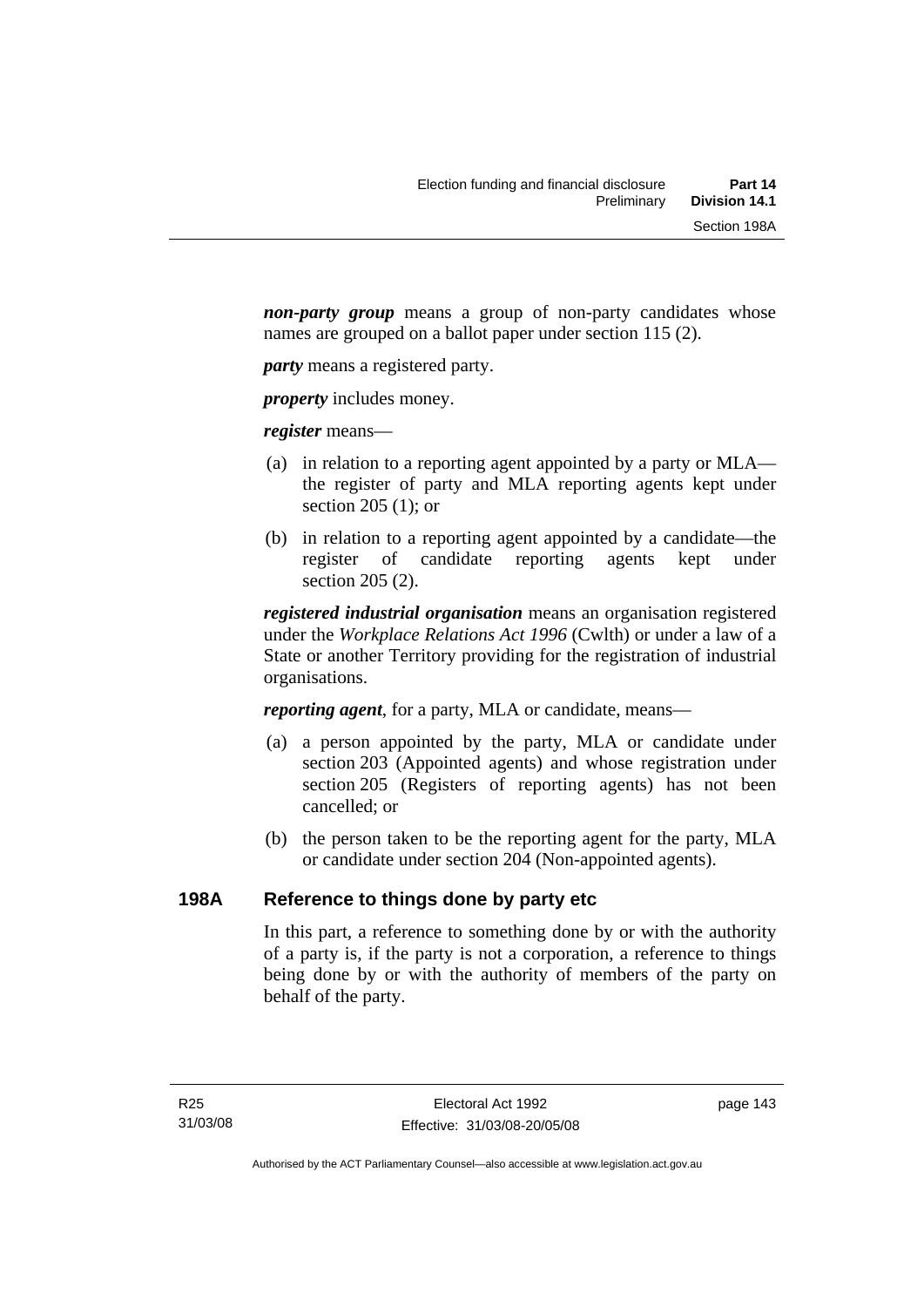# **198B Candidate remains candidate after election**

For this part, a candidate is taken to remain a candidate for 30 days after the election in which the person was a candidate.

### **199 Related bodies corporate**

- (1) For this part, bodies corporate that are related shall be taken to be the same person.
- (2) In subsection (1):

*related*, in relation to 2 bodies corporate, means that one body corporate is—

- (a) a holding company; or
- (b) a subsidiary; or
- (c) a subsidiary of a holding company;

of the other body corporate.

### **200 Activities of campaign committees**

- (1) For division 14.4 (Disclosure of donations), division 14.5 (Disclosure of electoral expenditure) and division 14.6 (Annual returns), gifts received, expenditure incurred, and amounts received, paid or owed, by or on behalf of the campaign committee of a party candidate are taken to be incurred, paid or owed by the party.
- (2) In subsection (1):

*campaign committee* means a body of persons appointed, or engaged, to form a committee to assist the campaign of a candidate.

### **201 Disclosure periods**

 (1) For this part, the *disclosure period* in relation to an election is the period beginning on the disclosure day and ending at the end of the 30th day after polling day.

R25 31/03/08

Authorised by the ACT Parliamentary Counsel—also accessible at www.legislation.act.gov.au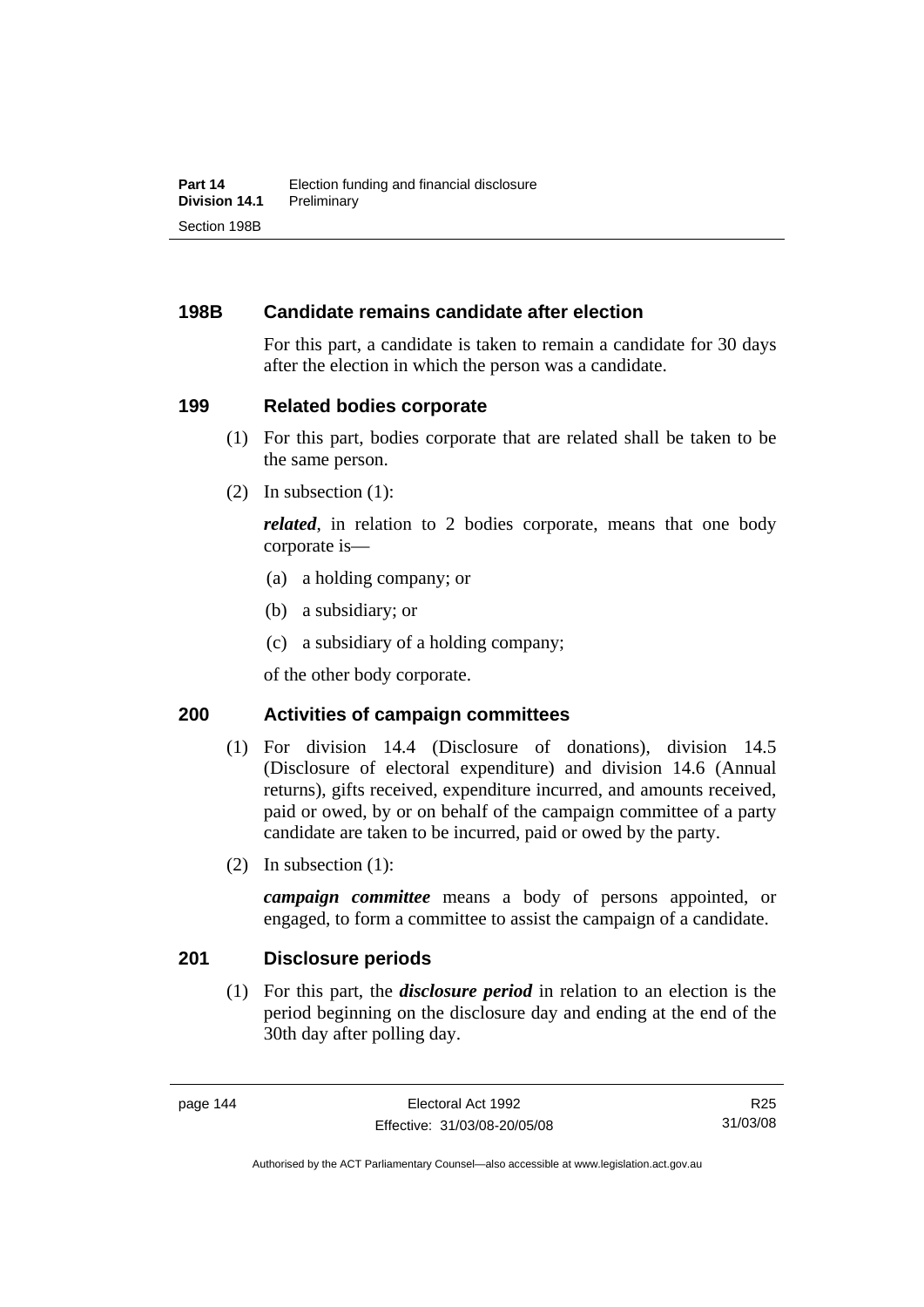(2) In subsection (1):

*disclosure day*, in relation to an election, means—

- (a) for a candidate who was a candidate in an election the polling day for which was within 5 years before polling day for the firstmentioned election—the 31st day after polling day for the last election before the firstmentioned election; or
- (b) for a candidate to whom paragraph (a) does not apply—
	- (i) if the candidate won party preselection, or endorsement, for the election—the day when preselection, or endorsement, was won; or
	- (ii) in any other case—the earlier of the following days:
		- (A) the day when the person publicly announced that he or she would be a candidate in the election; or
		- (B) the day when the person was nominated in accordance with section 105; or
- (c) for a person to whom, or body to which, section 220 or 221 applies—the 31st day after polling day for the last previous election; or
- (d) for a non-party group that contested the previous general election—the 31st day after polling day for that election; or
- (e) for a non-party group to which paragraph (d) does not apply the earlier of the following days:
	- (i) the day when the group publicly announced that it would contest the election;
	- (ii) the day when the candidates comprising the group requested that their names be grouped on the ballot paper in accordance with section 115.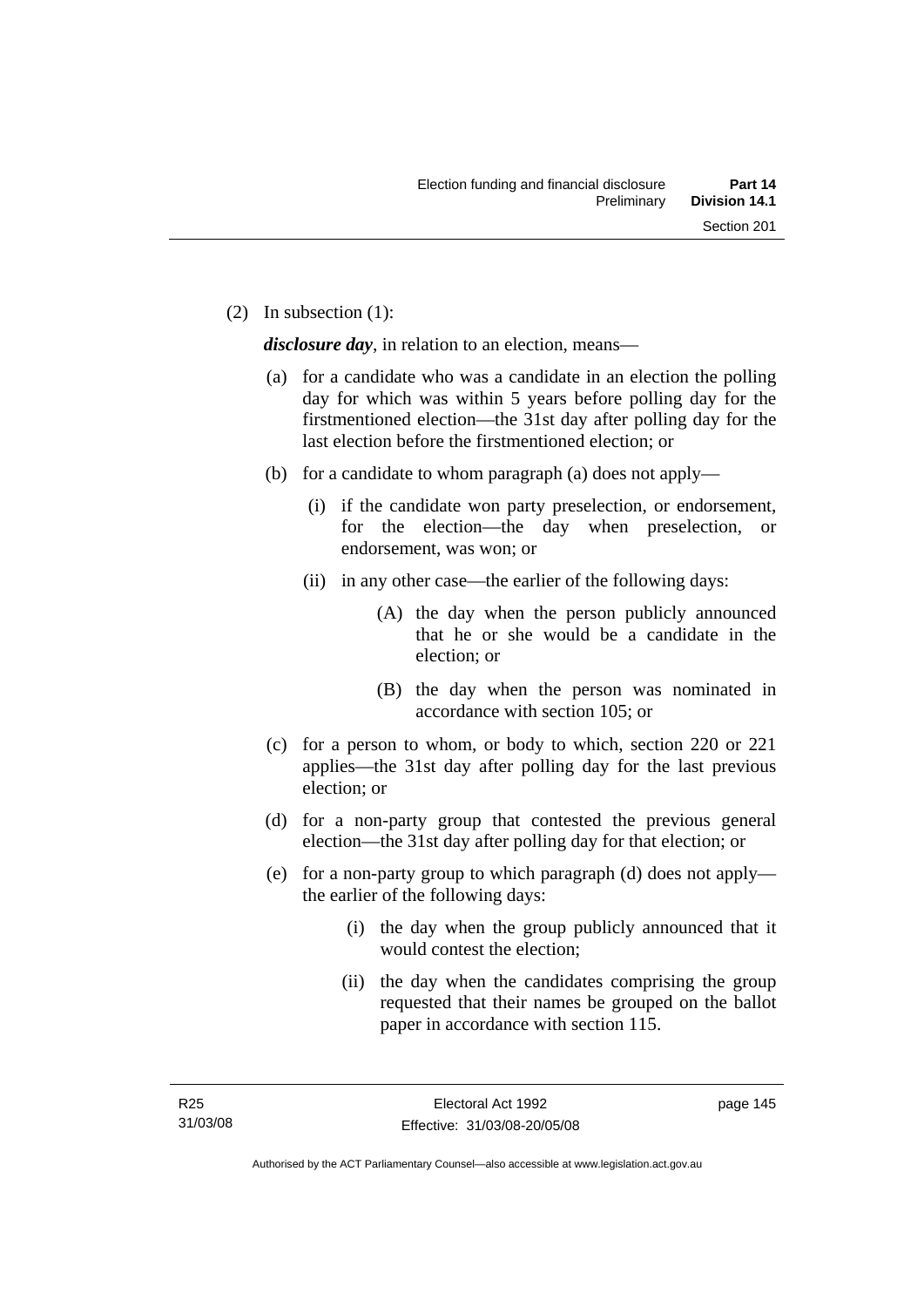#### **202 Gifts—determination of amounts**

For this part, the regulations may prescribe principles for determining the amount of a gift that consists of, or includes, a disposition of property other than money.

# **Division 14.2 Reporting agents**

#### **203 Appointed agents**

- (1) A party, non-party group, MLA or candidate may appoint a reporting agent.
- (2) The appointment of a reporting agent under subsection (1) has no effect unless—
	- (a) the person appointed is an adult; and
	- (b) written notice of the appointment is given to the commissioner—
		- (i) if the appointment is made by a party—by the secretary of the party; or
		- (ii) if the appointment is made by a non-party group—by a member of the group; or
		- (iii) in any other case—by the MLA or candidate making the appointment; and
	- (c) the name, address and date of birth of the person appointed are set out in the notice; and
	- (d) the person appointed has consented in writing to the appointment.

*Note* For how documents may be given, see *Legislation Act 2001*, pt 19.5.

 (3) If a party ceases to be registered under part 7 (Registration of political parties) and, immediately before it ceased to be registered, a person was its reporting agent under subsection (1), the person is

R25 31/03/08

Authorised by the ACT Parliamentary Counsel—also accessible at www.legislation.act.gov.au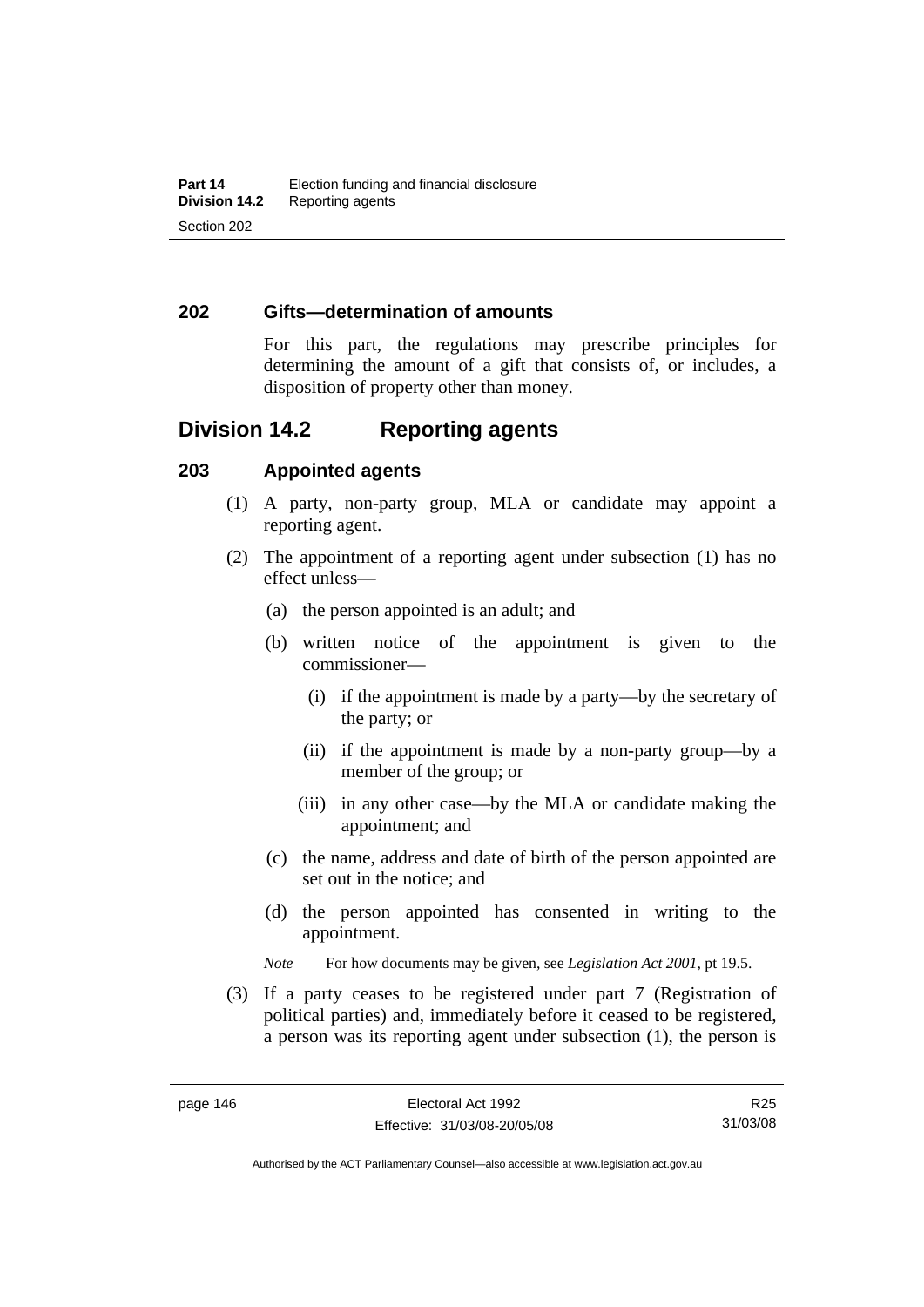taken to continue to be its reporting agent as if it had continued to be registered.

 (4) A person taken to be a reporting agent in accordance with subsection (3) or section 204 (2) is taken to continue in the position until the person resigns from the position with the commissioner's consent.

## **204 Non-appointed agents**

- (1) If there is no appointment in force under section 203 (Appointed agents) in relation to a party, the registered officer of the party is taken to be its reporting agent.
- (2) If a party ceases to be registered under part 7 (Registration of political parties) and no-one is taken under section 203 (3) to be its reporting agent, the person who was its registered officer immediately before it ceased to be registered is taken to be its reporting agent as if it had continued to be registered.
- (3) If there is no appointment in force under section 203 in relation to a non-party group, each member of the group shall be taken to be a reporting agent for the group.
- (4) If there is no appointment under section 203 in force in relation to an MLA, the MLA shall be taken to be his or her own reporting agent.
- (5) If there is no appointment under section 203 in force in relation to a candidate, the candidate shall be taken to be his or her own reporting agent.

### **205 Registers of reporting agents**

- (1) The commissioner must keep a register called the register of party and MLA agents.
- (2) The commissioner shall keep a register called the register of nonparty group and candidate reporting agents.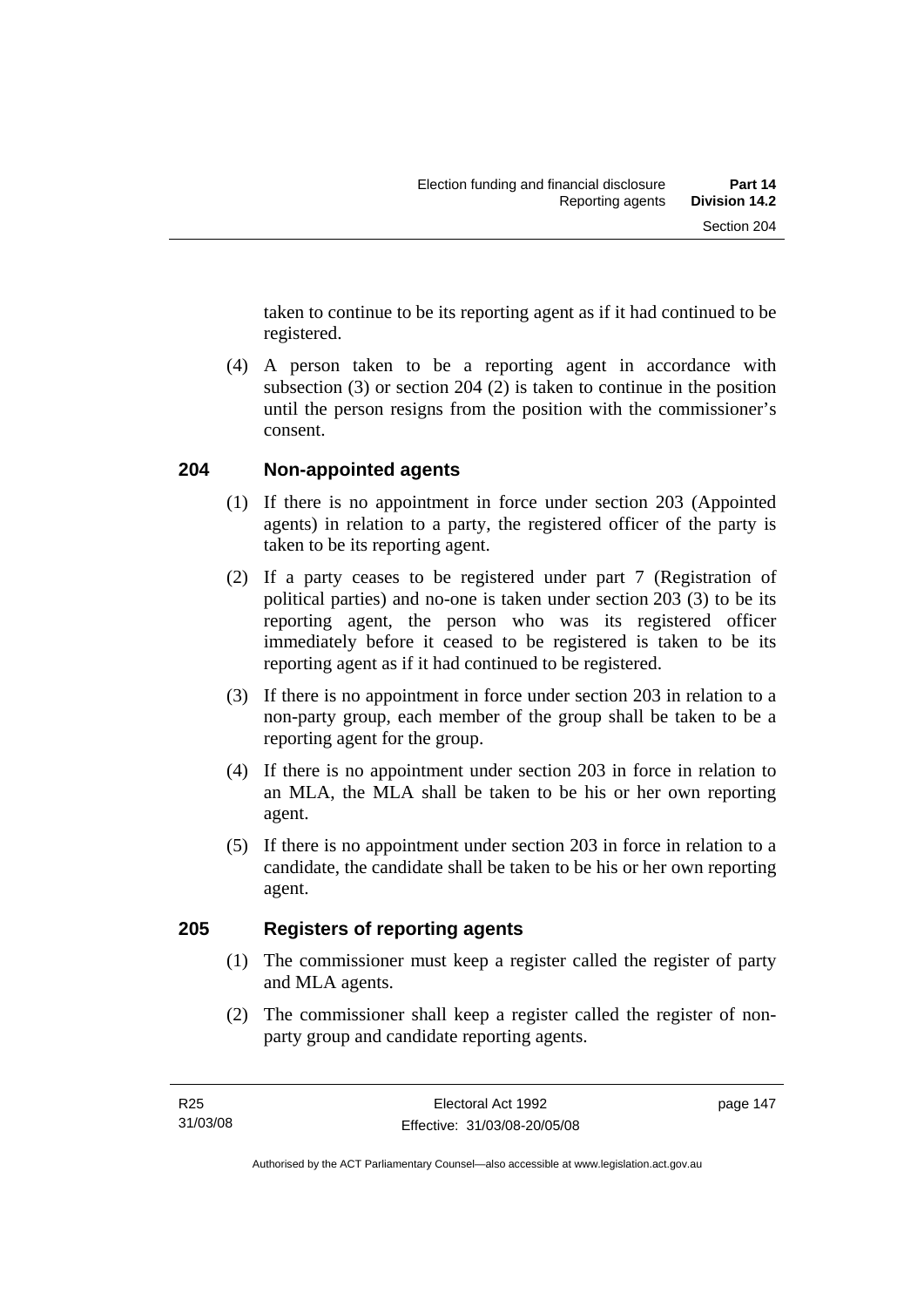- (3) The commissioner shall register the name and address of each reporting agent appointed in accordance with section 203 in the appropriate register.
- (4) The commissioner shall cancel the registration of a reporting agent if—
	- (a) the person gives the commissioner written notice that he or she has resigned the appointment; or
	- (b) the MLA, candidate or secretary of the party that appointed the person gives the commissioner written notice that the person has ceased to be the reporting agent; or
	- (c) it comes to the commissioner's notice that the person can no longer exercise the functions of a reporting agent.
- (5) If a registered reporting agent dies, the MLA, candidate or secretary of the party, that appointed the agent must give the commissioner written notice within 28 days after the day of the death.

# **Division 14.3 Election funding**

# **206 Who eligible votes are cast for**

For this division—

- (a) an eligible vote cast for a party candidate is taken to be cast for the party and not for the candidate; and
- (b) an eligible vote cast for a member of a non-party group is taken to be cast for the group and not for the member.

# **207 Entitlement to funds**

(1) In this section:

*index number*, in relation to a quarter, means the all groups consumer price index number, being the weighted average of the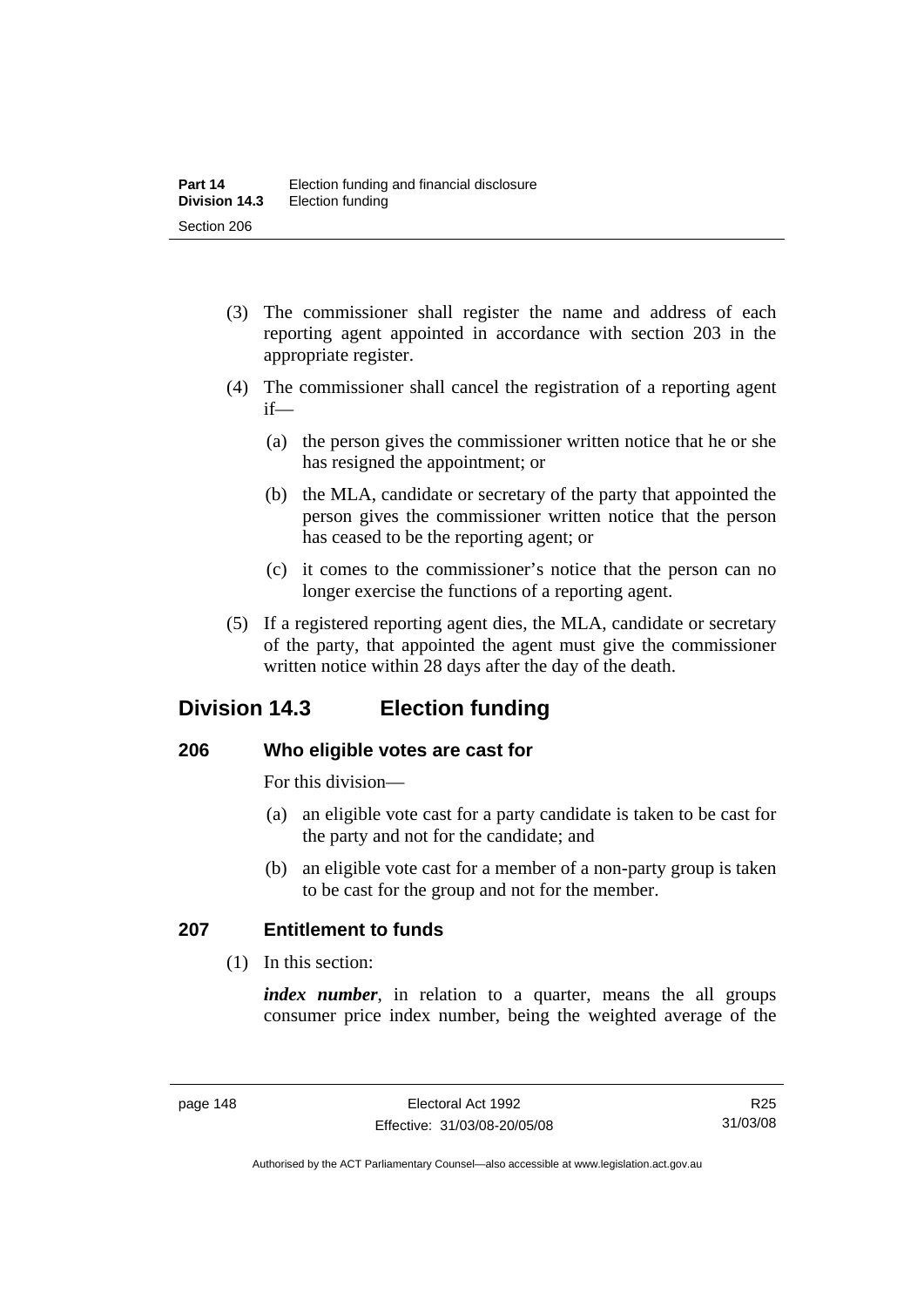8 capital cities, published by the Australian statistician in relation to that quarter.

*relevant period* means the period of 6 months beginning on 1 January 1994 and each subsequent period of 6 months.

- (2) The prescribed amount is payable for each eligible vote cast for a party, non-party group or candidate in an election.
- (3) The prescribed amount is—
	- (a) if polling day occurred during the relevant period beginning 1 January 1994—100 cents;
	- (b) if polling day occurred during a subsequent relevant period beginning on 1 January—an amount calculated as follows:

$$
\frac{\text{INS}}{\text{INM}} \times P
$$

where:

*INS* means the index number for the last previous September quarter.

*INM* means the index number for the last previous March quarter.

*P* means the prescribed amount in relation to the last previous relevant period; or

 (c) in relation to a subsequent relevant period beginning on 1 July—an amount calculated as follows:

$$
\frac{INM}{INS} \ x \ P
$$

where:

*INM* means the index number for the last previous March quarter.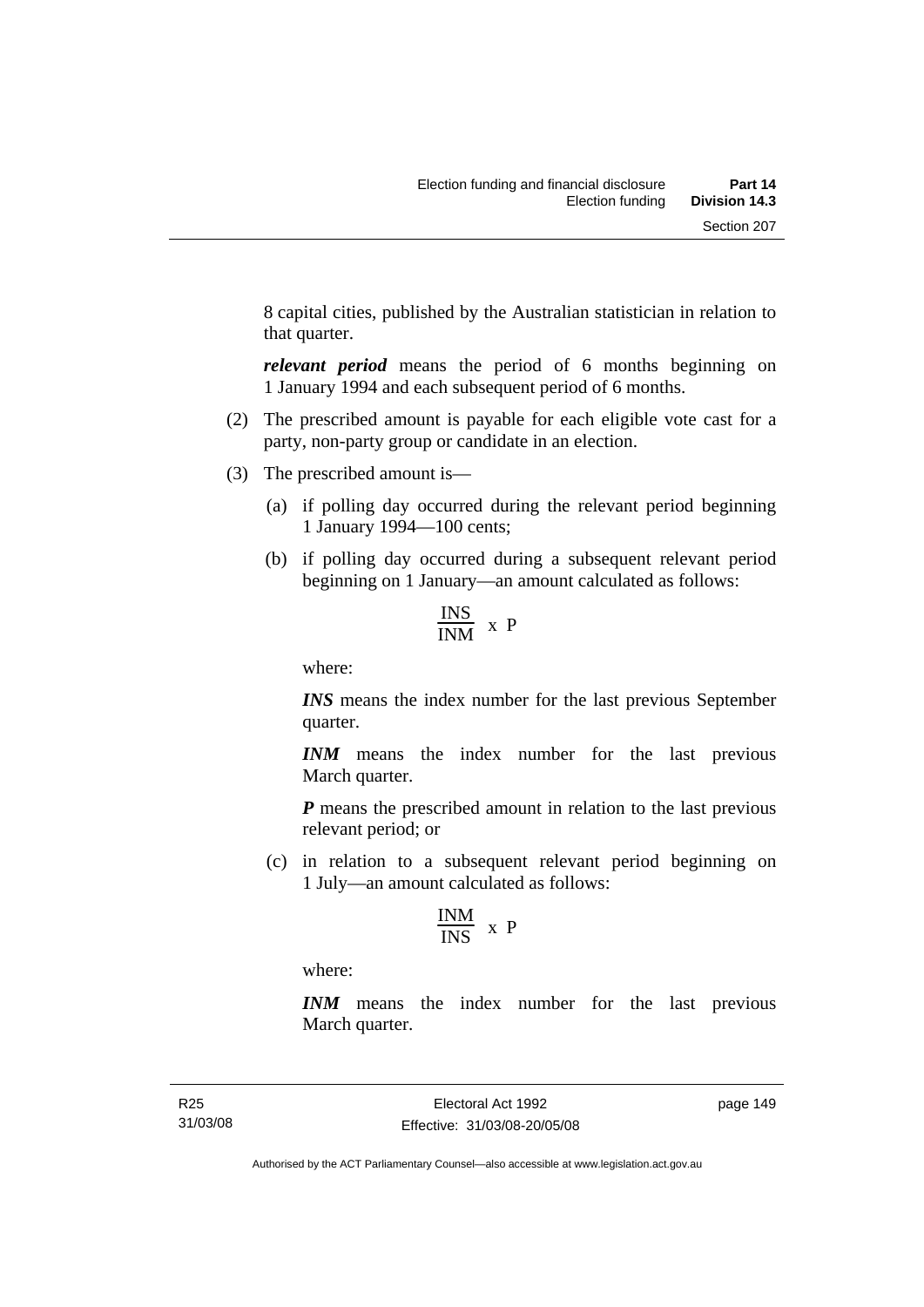*INS* means the index number for the last previous September quarter.

*P* means the prescribed amount in relation to the last previous relevant period.

- (4) An amount prescribed, or fraction used to calculate the amount, under subsection  $(3)$  (b) or  $(c)$ —
	- (a) if the amount or fraction, if calculated to 4 decimal points, would end with a number greater than 4—shall be calculated to 3 decimal places and increased by 0.001; or
	- (b) in any other case—shall be calculated to 3 decimal places.
- (5) Subject to subsection (6), if the Australian statistician publishes an index number in relation to a quarter in substitution for an index number previously published in relation to that quarter, the publication of the later index number shall be disregarded for this section.
- (6) If the Australian statistician changes the reference base for the consumer price index, then, in applying this section after the change, regard shall be had only to index numbers published in terms of the new reference base.

# **208 Threshold**

- (1) A payment under this division may only be made for the votes cast for a candidate in an election if the number of eligible votes cast in the candidate's favour is at least 4% of the number of eligible votes cast in the election by the electors of the electorate for which the candidate was nominated.
- (2) A payment under this division may only be made for the votes cast for a party in an election by the electors of an electorate if the number of eligible votes cast in the party's favour is at least 4% of the number of eligible votes cast by those electors in that election.

R25 31/03/08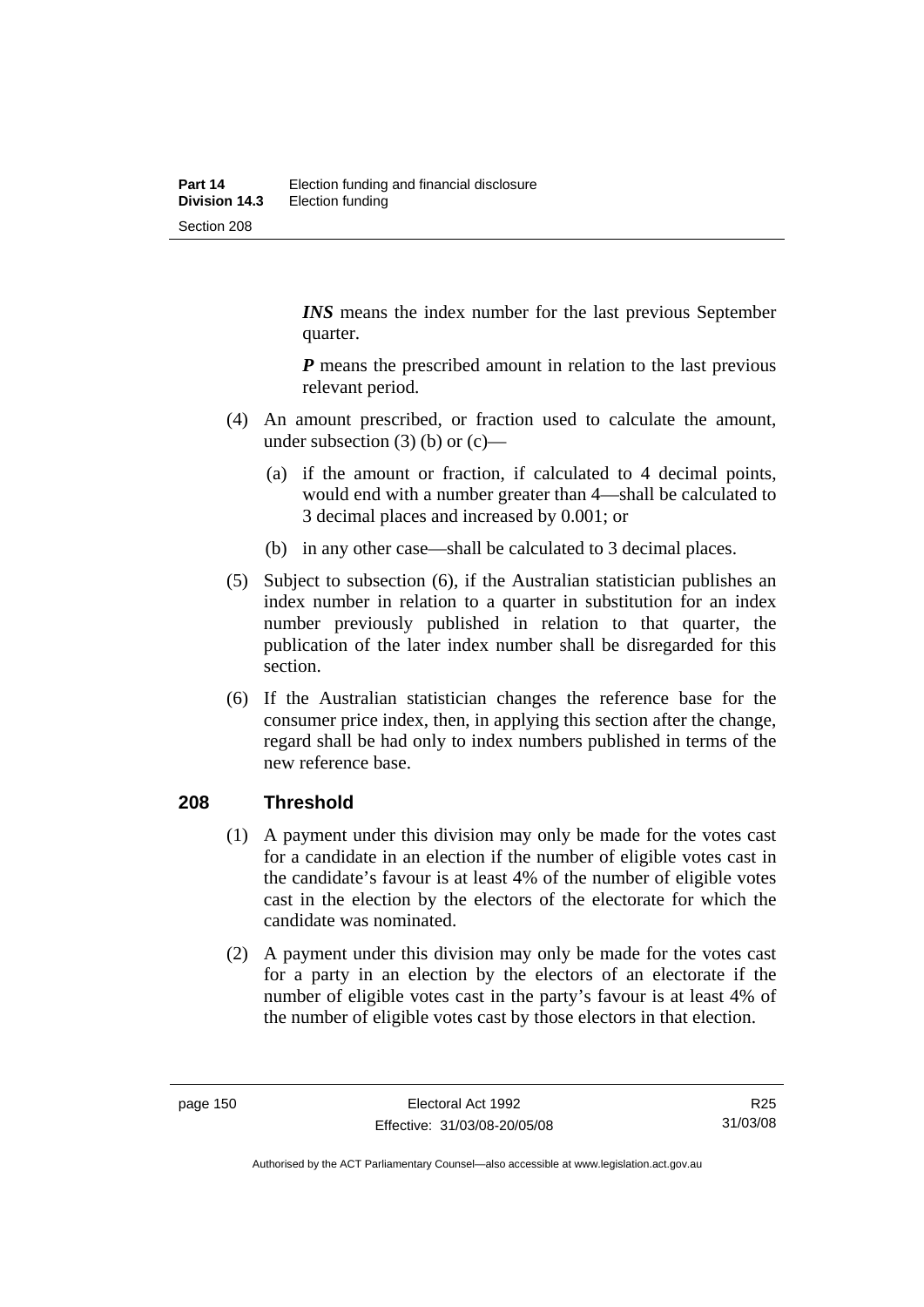# **212 Making of payments**

- (1) If an amount is payable under this division for votes cast in an election for 1 or more candidates endorsed by a party, the commissioner must make the payment to the registered officer of the party.
- (2) If an amount is payable under this division in relation to votes cast for 1 or more candidates who are members of a non-party group, the commissioner shall—
	- (a) if the members of the group have, by written notice given to the commissioner, appointed a person to receive payments under this division on behalf of the group—pay the amount to the person so appointed; or
	- (b) in any other case—pay the amount to the members of the group proportionately according to the number of eligible votes cast for each member.
- (3) If an amount is payable under this division for votes cast in an election for a candidate who was not endorsed by a party for the election and was not a member of a non-party group, the commissioner must make the payment to the candidate.
- (4) If a payment is made under this section and the recipient is not entitled to receive the whole or a part of the amount paid, the amount or the part of the amount may be recovered by the Territory as a debt due.

#### **214 Death of candidate**

- (1) If a candidate for whom eligible votes were cast in an election dies, a payment under this division in relation to the eligible votes cast for the candidate may be made despite the death of the candidate.
- (2) If a candidate referred to in subsection (1) was not—
	- (a) endorsed by a party for the election; or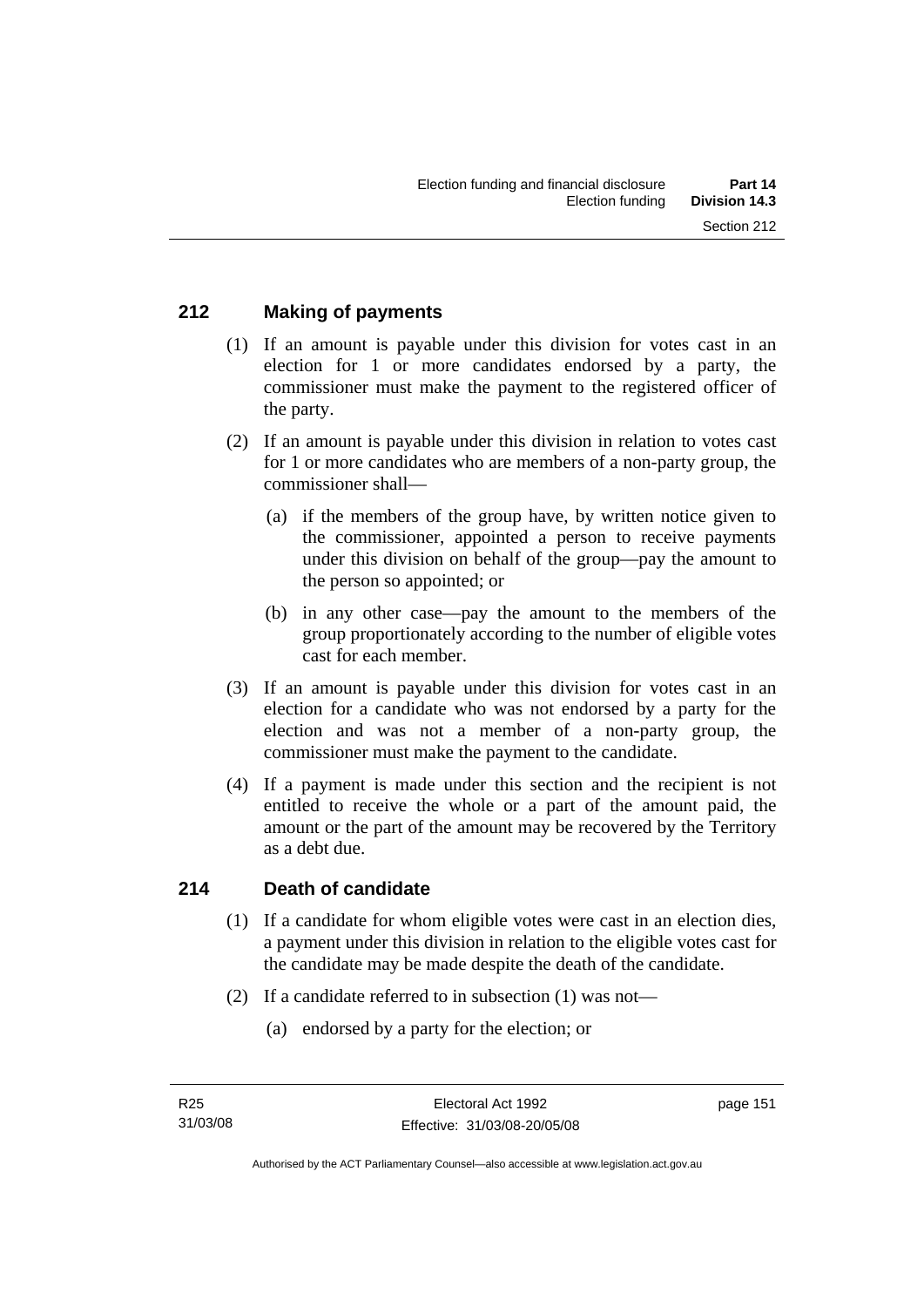(b) a member of a non-party group in relation to which an appointment under section 212 (2) (a) was in effect at the time of his or her death;

the payment may be made to the legal personal representative of the deceased candidate.

### **215 Application voluntary**

Nothing in this division shall be taken to require a person to accept payment of an amount payable under section 207.

# **Division 14.4 Disclosure of donations**

## **216 Meaning of** *defined details* **for div 14.4**

In this division:

*defined details*, in relation to a gift, means—

- (a) for a gift made on behalf of the members of an unincorporated association, other than a registered industrial organisation—
	- (i) the name of the association; and
	- (ii) the names and addresses of the members of the executive committee (however described) of the association;
- (b) for a gift from a trust fund or the funds of a foundation—
	- (i) the names and addresses of the trustees of the fund or foundation; and
	- (ii) the name, title or description of the trust fund or foundation; or
- (c) in any other case—the name and address of the person or organisation that made the gift.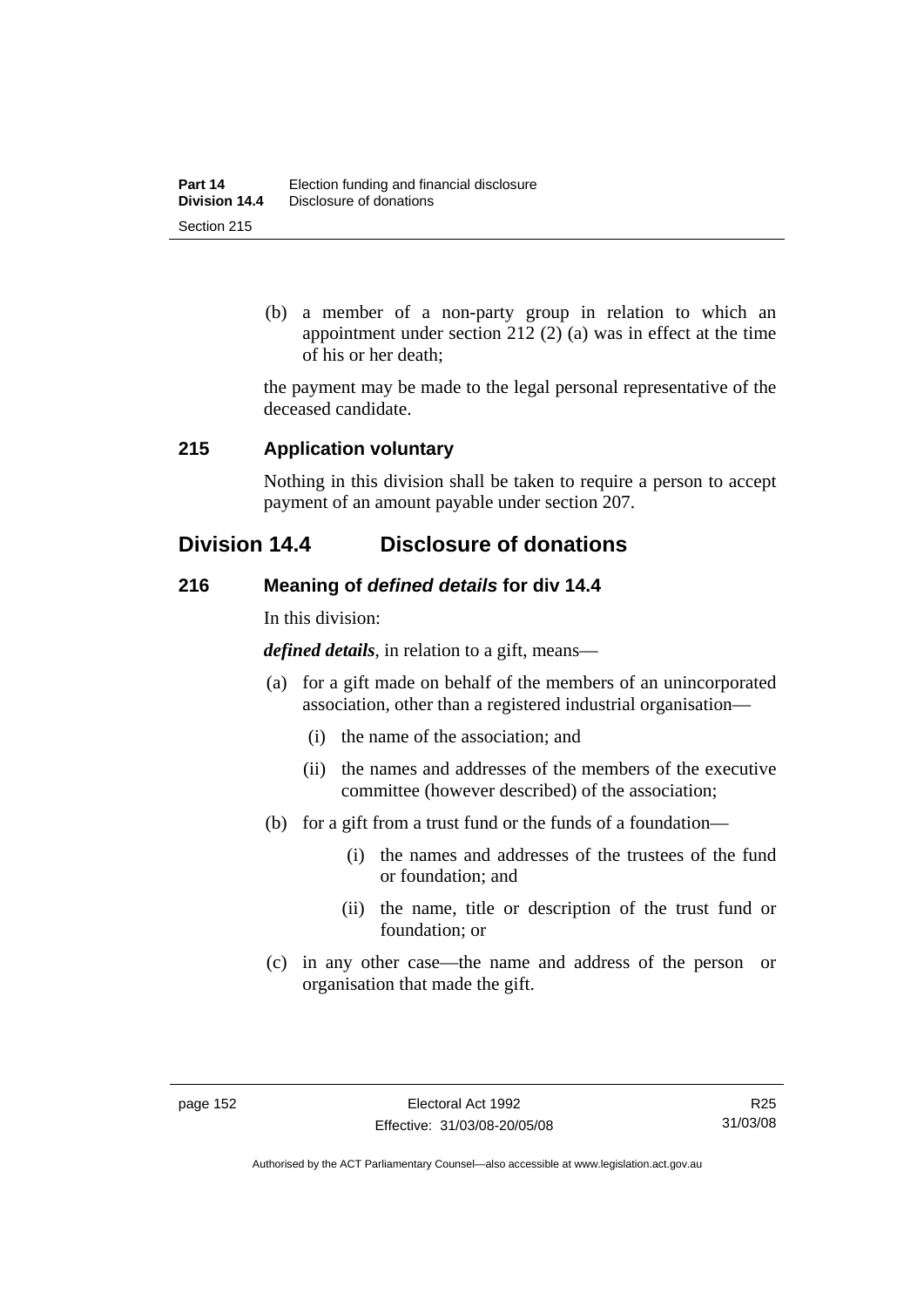# **217 Disclosure of gifts**

- (1) The reporting agent of a candidate shall, within 15 weeks after the polling day in the election, give the commissioner a return.
	- *Note 1* If a form is approved under s 340A (Approved forms) for a return, the form must be used.

*Note 2* For how a return may be given, see *Legislation Act 2001*, pt 19.5.

- (2) A return shall specify the following matters in relation to the disclosure period for the election:
	- (a) the total amount of any gifts received by the candidate;
	- (b) the number of persons who made gifts to the candidate;
	- (c) the date each gift was received;
	- (d) the amount of each gift received;
	- (e) the defined details of each gift received.
- (3) However, the reporting agent is not required to state the matters mentioned in subsection (2) (c) to (e) for a gift by a person if the amount of the gift and the total of all other gifts made to the candidate by the person is less than \$1 500.
- (4) A reference in this section to a gift is a reference to a gift other than a gift made in a private capacity to a candidate for his or her personal use that the candidate has not used, and will not use, solely or substantially for a purpose related to an election.

### **218 Disclosure of gifts—non-party groups**

- (1) A reporting agent of a non-party group shall, within 15 weeks after the polling day in the election, give the commissioner a return.
	- *Note 1* If a form is approved under s 340A (Approved forms) for a return, the form must be used.
	- *Note 2* For how a return may be given, see *Legislation Act 2001*, pt 19.5.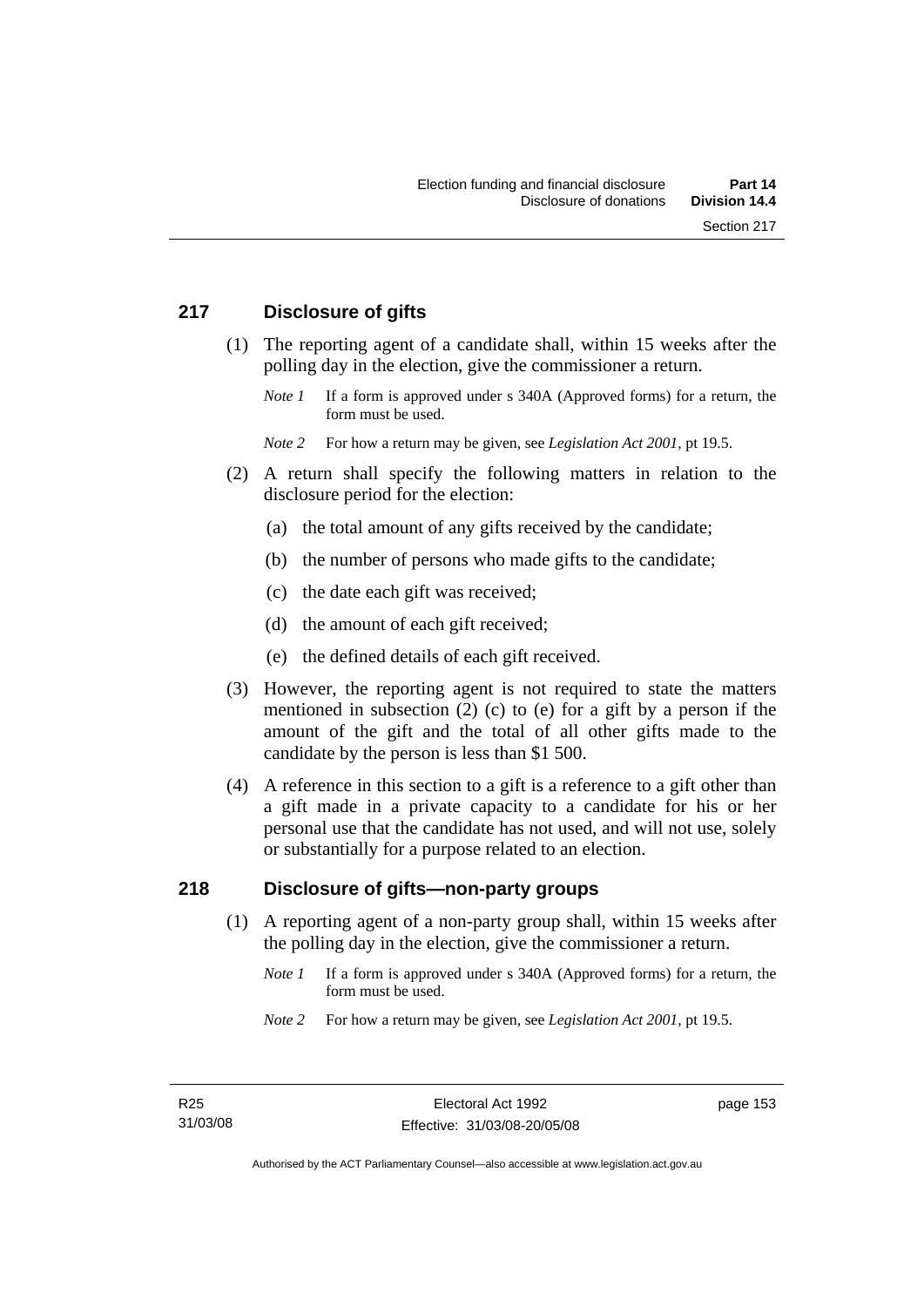- (2) A return shall specify the following matters in relation to the disclosure period for the election:
	- (a) the total amount of any gifts received by the group;
	- (b) the number of persons who made gifts to the group;
	- (c) the date each gift was received;
	- (d) the amount of each gift received;
	- (e) the defined details of each gift received.
- (3) However, the reporting agent is not required to specify the information mentioned in subsection (2) (c) to (e) for a gift by a person if the amount of the gift and sum of all other gifts made to the non-party group by the person is less than \$200.

### **218A Certain loans not to be received**

- (1) A party, non-party group, MLA, candidate or associated entity (the *receiver*) must not receive a loan of \$1 500 or more from a person or entity (the *giver*) that is not a financial institution, unless the receiver complies with this section.
- (2) The receiver of the loan must immediately make a record of the following:
	- (a) the terms of the loan;
	- (b) if the giver is a registered industrial organisation—
		- (i) the name of the organisation; and
		- (ii) the names and addresses of the members of the executive committee (however described) of the organisation;
	- (c) if the giver is an unincorporated body—
		- (i) the name of the body; and
		- (ii) the names and addresses of the members of the executive committee (however described) of the body;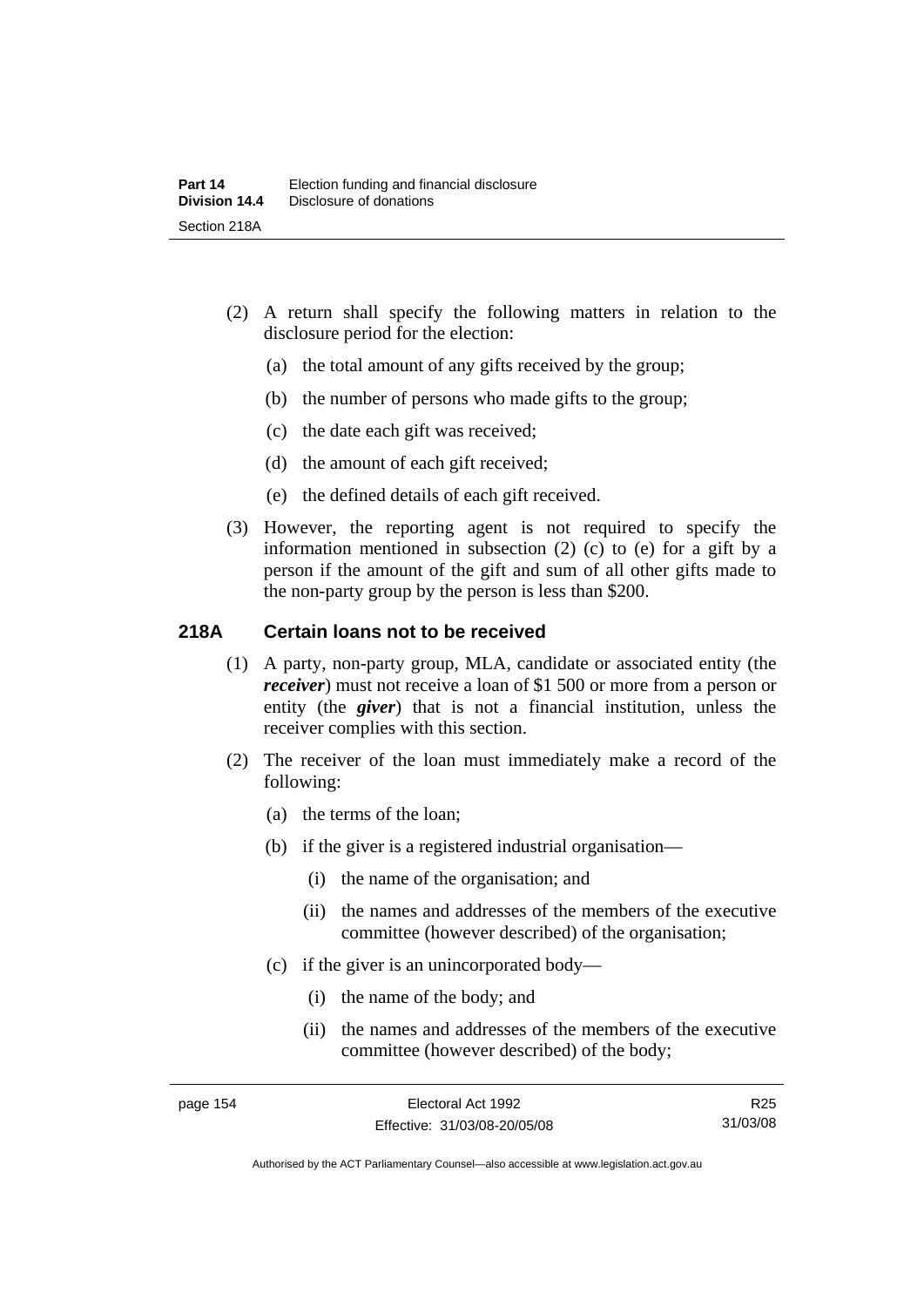- (d) if the loan was paid out of a trust fund or the funds of a foundation—
	- (i) the names and addresses of the trustees of the fund or foundation; and
	- (ii) the title or other description of the trust fund, or the name of the foundation;
- (e) in any other case—the name and address of the giver.
- (3) If the receiver receives a loan to which subsection (1) applies but does not comply with subsection (2), the relevant person must pay to the Territory an amount equal to the amount of the loan.
- (4) The amount payable under subsection (3) is a debt payable to the Territory by the relevant person and may be recovered by proceedings in a court of competent jurisdiction.
- (5) If the receiver is a non-party group and each member of the group is taken to be a reporting agent for the group under section 204 (Non-appointed agents), the members of the group are jointly and severally liable to pay any amount payable to the Territory under subsection (3) and subsection (4) applies accordingly.
- (6) For this section, if credit is given on a credit card for card transactions, each transaction is taken to be a separate loan.
- (7) In this section:

*credit card* includes a debit card.

### *financial institution* means—

- (a) a bank; or
- (b) a credit union; or
- (c) a building society; or
- (d) an entity prescribed under the regulations.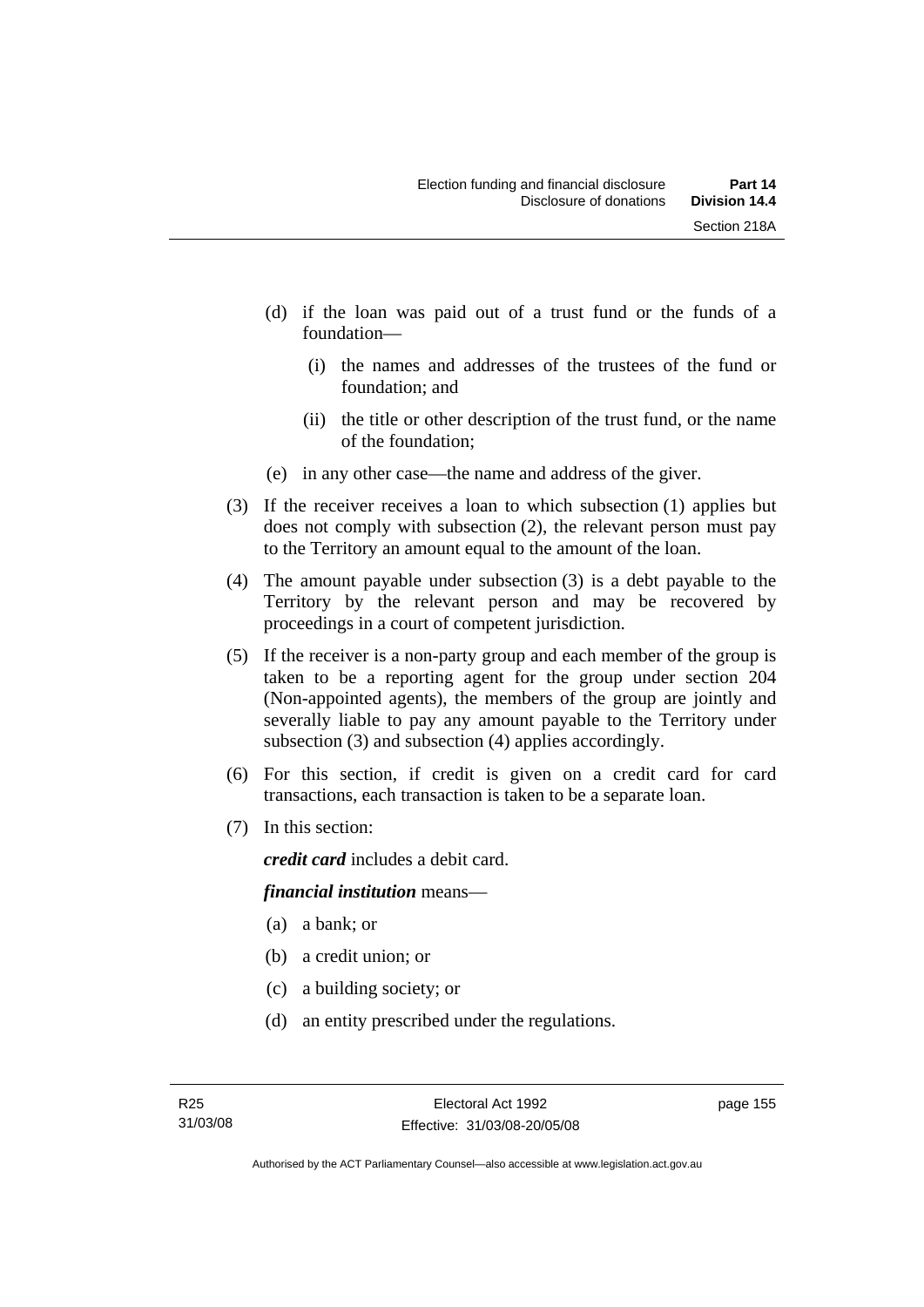*loan* means any of the following:

- (a) an advance of money;
- (b) a provision of credit or any other form of financial accommodation;
- (c) a payment of an amount for, on account of, on behalf of or at the request of the receiver, if there is an express or implied obligation to repay the amount;
- (d) a transaction (whatever its terms or form) that is, in substance, a loan of money.

#### *relevant person* means—

- (a) for a loan for the benefit of a party—
	- (i) if the party is a corporation—the party; or
	- (ii) in any other case—the reporting agent of the party; or
- (b) for a loan to or for the benefit of a non-party group—the reporting agent of the group; or
- (c) for a gift to or for the benefit of an MLA—the MLA; or
- (d) for a gift to or for the benefit of a candidate—the candidate; or
- (e) for a gift to or for the benefit of an associated entity—
	- (i) if the entity is a corporation—the entity; or
	- (ii) in any other case—the financial controller of the entity.

### **219 Nil returns**

If no details are required to be included in a return under section 217 or 218, the return shall be given to the commissioner and shall include a statement to the effect that no gifts of a kind required to be disclosed were received.

Authorised by the ACT Parliamentary Counsel—also accessible at www.legislation.act.gov.au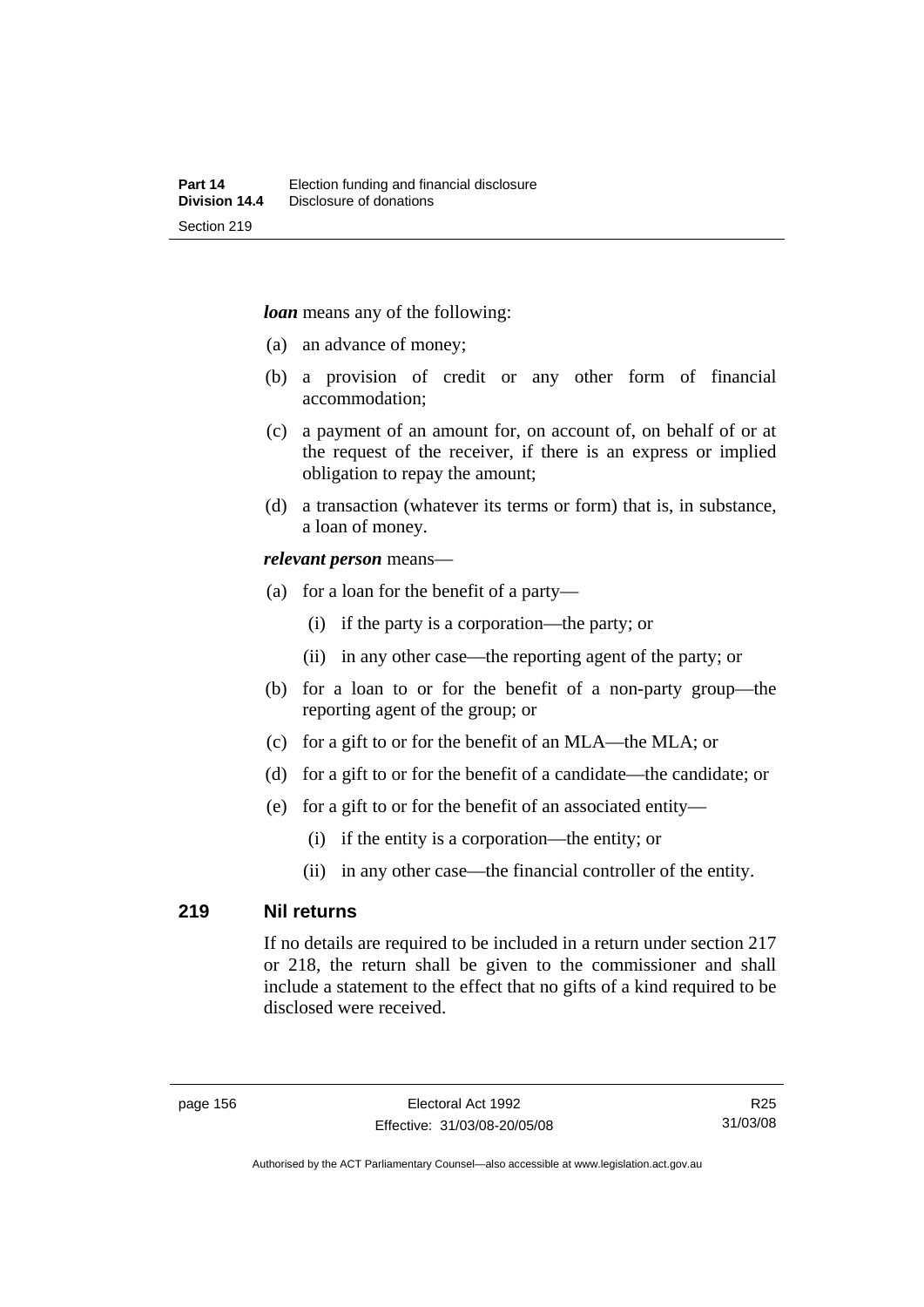# **220 Disclosure of gifts by persons incurring political expenditure**

- (1) This section applies if a person (other than a party, candidate or associated entity) (the *first person*)—
	- (a) incurs expenditure for a political purpose during the disclosure period for an election; and
	- (b) receives from someone else 1 or more gifts—
		- (i) all or a part of each of which was used by the first person to enable the person to incur expenditure during the disclosure period for a political purpose or to reimburse the person for incurring expenditure during the disclosure period for a political purpose; and
		- (ii) the total amount of which is \$1 000 or more.
- (2) Within 15 weeks after polling day in the election, the first person must give the commissioner a return for the gift or gifts.
	- *Note 1* If a form is approved under s 340A (Approved forms) for a return, the form must be used.
	- *Note 2* For how a return may be given, see *Legislation Act 2001*, pt 19.5.
- (3) A return shall, in relation to each gift referred to in subsection (1), specify—
	- (a) the amount of the gift; and
	- (b) the date it was received; and
	- (c) the defined details.
- (4) Subsection (1) does not apply to a person if the amount of expenditure incurred by the person for political purposes during the disclosure period is less than \$1 000.
- (5) For this section, a person shall be taken to have incurred expenditure for a political purpose if, during the disclosure period in relation to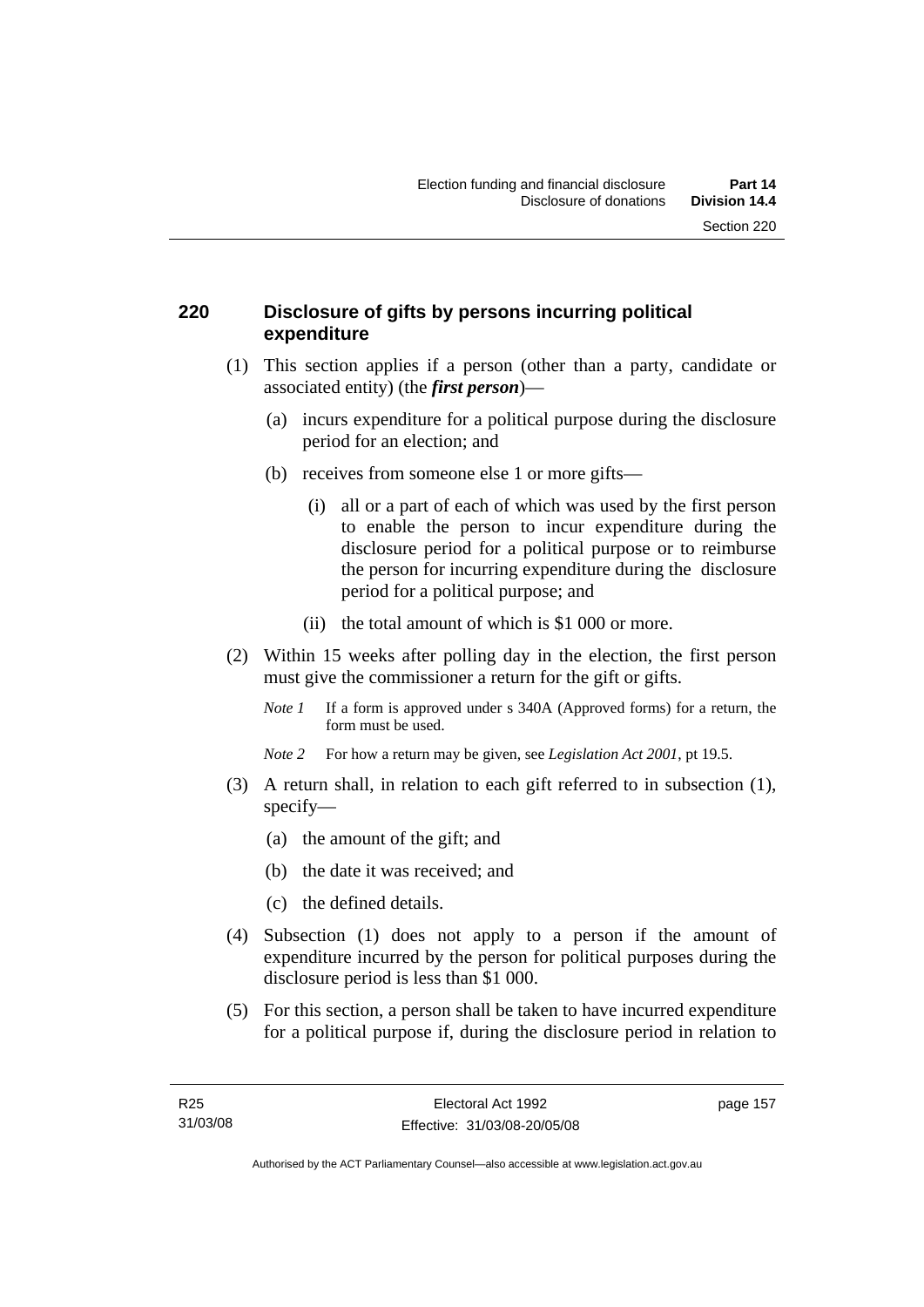an election, the person incurs expenditure in relation to that or any other election.

- (6) In this section, a reference to incurring of expenditure for a political purpose is a reference to incurring of expenditure in relation to—
	- (a) publishing electoral matter (including publishing by radio or television); or
	- (b) otherwise publishing a view on an issue in an election; or
	- (c) making a gift to a party; or
	- (d) making a gift to a candidate; or
	- (e) making a gift to a person on the understanding that the person or another person will apply, either directly or indirectly, the whole or a part of the gift in a way referred to in paragraph  $(a)$ ,  $(b)$ ,  $(c)$  or  $(d)$ .
- (7) For subsection (3), 2 or more gifts made by the same person to or for the benefit of a person to whom subsection (1) applies shall be taken to be a single gift.

### **221 Donations to non-party groups and candidates**

- (1) If, during the disclosure period for an election, a person (other than a party, a candidate or an associated entity) makes gifts totalling \$1,500 or more to the same non-party group or candidate in the election or the same specified body, the person must give the commissioner a return within 15 weeks after the polling day for the election.
	- *Note 1* If a form is approved under s 340A (Approved forms) for a return, the form must be used.
	- *Note* 2 For how a return may be given, see Legislation Act, pt 19.5.
- (2) A return shall specify in relation to each gift referred to in subsection (1) made by the person during the disclosure period—
	- (a) the amount of the gift; and

Authorised by the ACT Parliamentary Counsel—also accessible at www.legislation.act.gov.au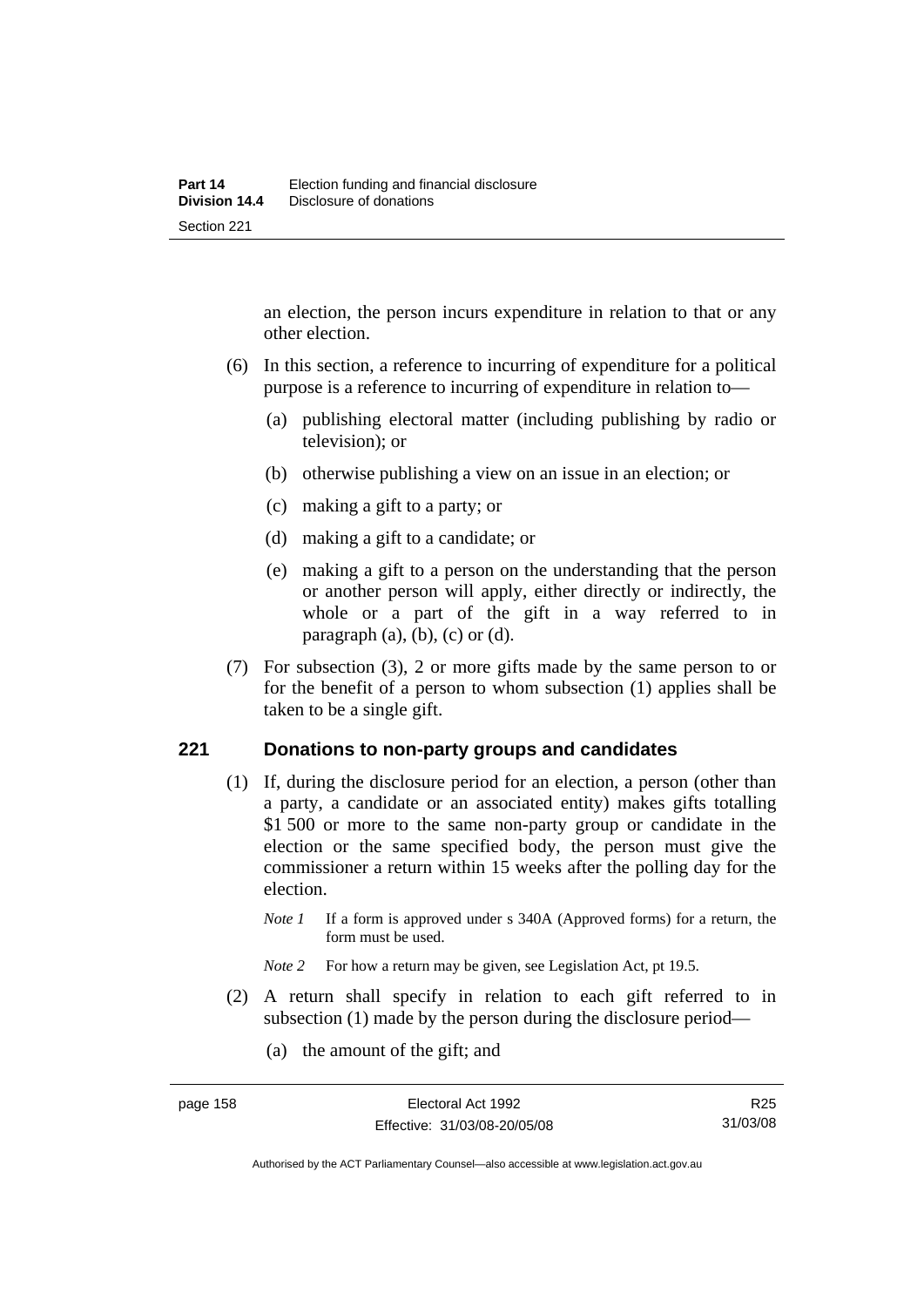- (b) the date it was made; and
- (c) the defined details.
- (3) A reference in this section to a *gift* is a reference to a gift other than a gift made in a private capacity to a candidate or a specified body that is an individual, for his or her personal use, being a gift that the receiver has not used, and will not use, solely or substantially for a purpose related to an election.
- (4) The commissioner may, in writing, specify a person or body (whether incorporated or not) for this section if the commissioner believes on reasonable grounds, that it is a function of the person or body to incur electoral expenditure or to give gifts (directly or indirectly) to candidates.
- (5) The specification of a person or body is a notifiable instrument.

*Note* A notifiable instrument must be notified under the *Legislation Act 2001*.

(6) In this section:

*specified body* means a person or body specified in accordance with subsection (4).

# **221A Annual returns of donations**

- (1) If, in a financial year, a person makes a gift of \$1 500 or more, or gifts totalling \$1 500 or more, to the same party, MLA or associated entity, the person must, within the relevant period after the end of the financial year, give the commissioner a return covering all the gifts that the person made to the party, MLA or associated entity during the financial year.
	- *Note 1* If a form is approved under s 340A (Approved forms) for a return, the form must be used.
	- *Note 2* For how a return may be given, see *Legislation Act 2001*, pt 19.5.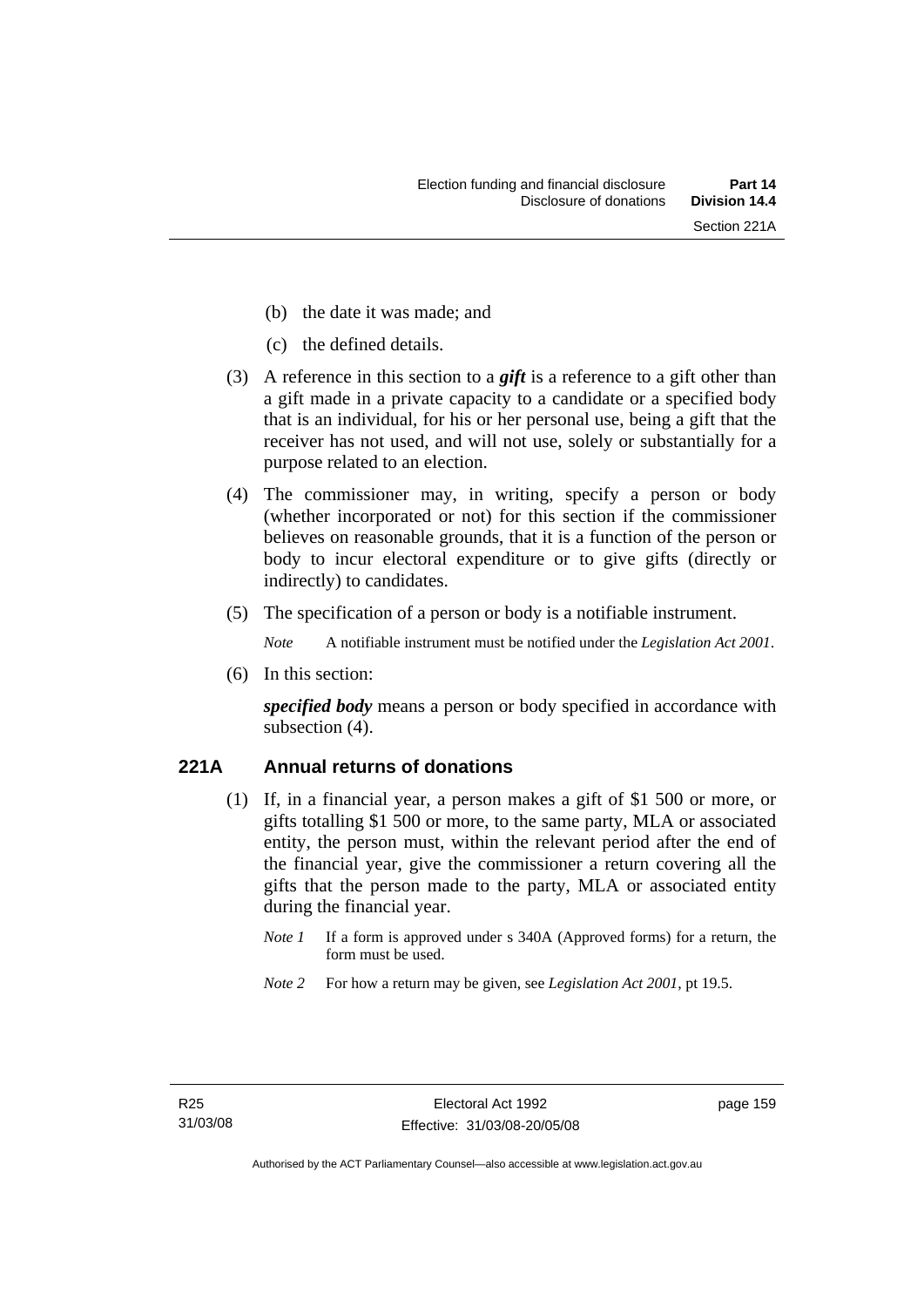- (2) If, in a financial year—
	- (a) a person receives a gift of \$1 000 or more, or gifts totalling \$1 000 or more; and
	- (b) the person uses all or part of the gift or gifts to make a gift of \$1 500 or more, or gifts totalling \$1 500 or more, to a party, MLA or associated entity;

the person must, within the relevant period after the end of the financial year, give the commissioner a return covering all the gifts mentioned in paragraph (a).

- (3) For each gift mentioned in subsection (1) or (2) (a), the return must state—
	- (a) the amount of the gift; and
	- (b) the date when it was made; and
	- (c) for a gift mentioned in subsection (1)—the name of the party, MLA or associated entity to which the gift was made; and
	- (d) for a gift mentioned in subsection (2) (a)—the defined details.
- (4) Subsection (2) does not apply to a gift mentioned in subsection (2) (a) that has been included in a previous return under this section.
- (5) If a person makes a gift to any person or body with the intention of benefiting a party, MLA or associated entity, the person is taken, for this section, to have made the gift to the party, MLA or associated entity.
- (6) In this section:

*gift* does not include—

 (a) a gift made to an MLA in a private capacity for the MLA's personal use if the MLA does not use the gift solely or substantially for a purpose related to an election; or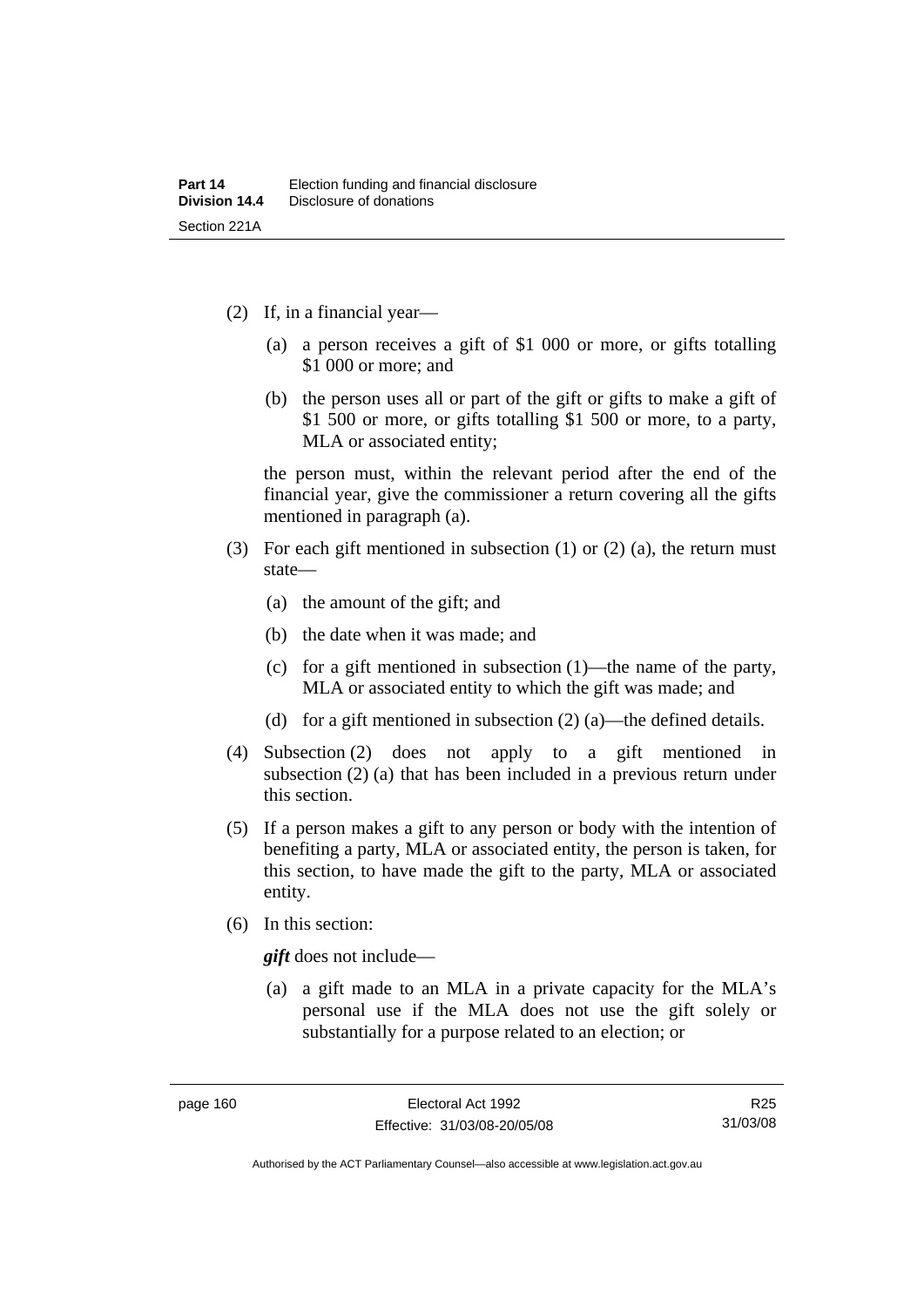(b) a gift made by a party, member of a non-party group, MLA, candidate or associated entity.

### *relevant period* means—

- (a) for a financial year ending in a year when a general election is held—24 weeks; and
- (b) in any other case—20 weeks.

# **221B Advice about obligations to make returns**

 (1) If, in a financial year, a party or MLA (the *receiver*) receives a gift of \$1 500 or more, or gifts totalling \$1 500 or more, from the same person (the *giver*), the receiver must, before 1 August after the end of the financial year, by written notice to the giver, tell the giver about the requirements of section 221A (Annual returns of donations).

Maximum penalty: 50 penalty units.

(2) In this section:

*gift*—see section 221A (6).

# **222 Anonymous gifts**

- (1) A party, non-party group, MLA, candidate or associated entity (the *receiver*) must not accept a gift of the prescribed amount or more made by someone else (the *giver*) to or for the benefit of the receiver unless—
	- (a) the receiver knows the defined details of the gift; or
	- (b) both the following subparagraphs apply:
		- (i) the giver tells the receiver the defined details of the gift before the gift is made;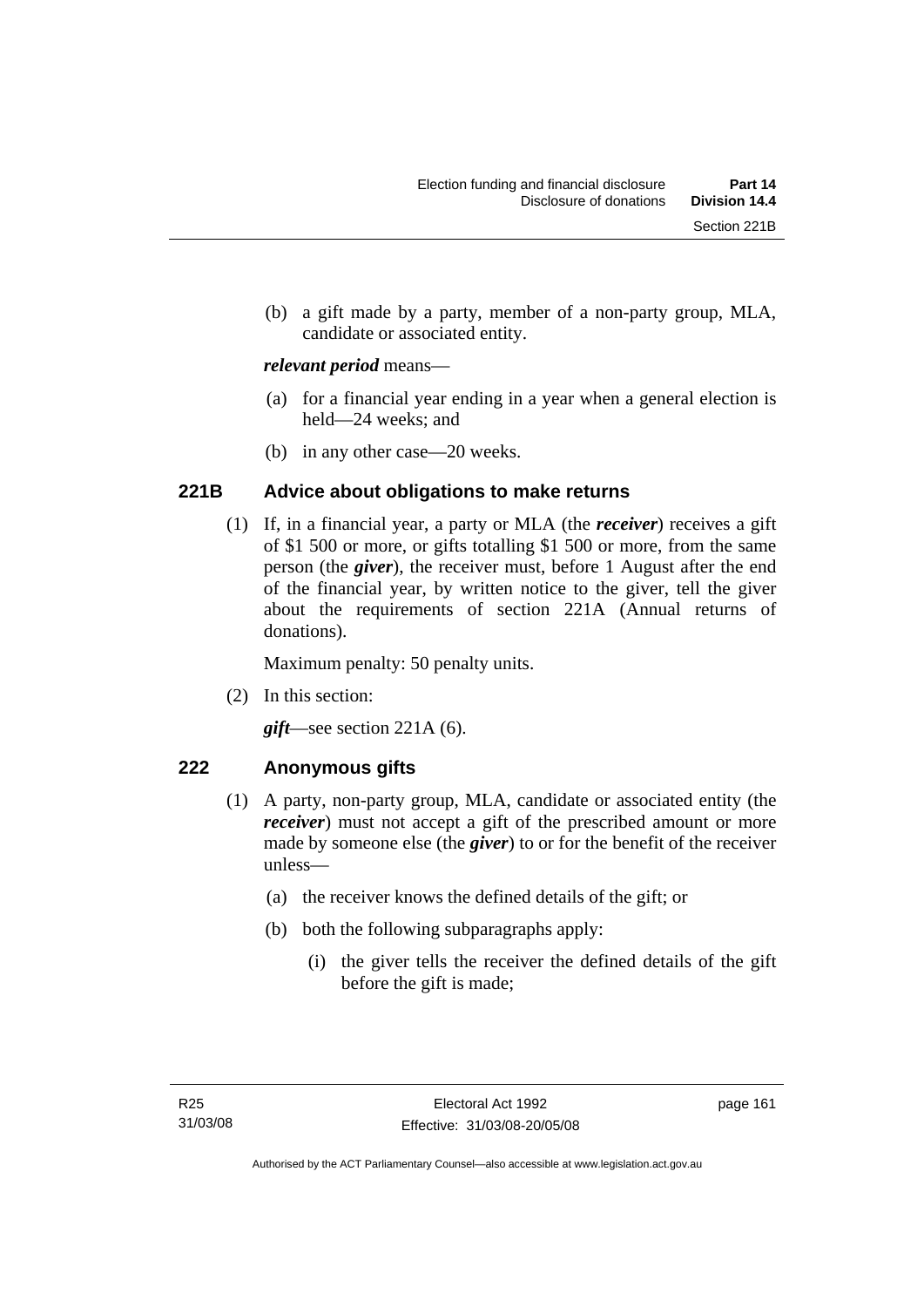- (ii) when the gift is made, the receiver has no grounds for believing that the defined details given by the giver are not true.
- (2) Subsection (1) applies—
	- (a) for a party, MLA or associated entity—to gifts received at any time; or
	- (b) for a non-party group or candidate—to gifts received during the disclosure period.
- (3) For this section, 2 or more gifts made by the same person to or for the benefit of a party, non-party group, MLA, candidate or associated entity are taken to be a single gift.
- (4) If the receiver contravenes subsection (1), the relevant person must pay to the Territory an amount equal to the amount of the gift.
- (5) The amount payable under subsection (4) is a debt payable to the Territory by the relevant person and may be recovered by proceedings in a court of competent jurisdiction.
- (6) If the receiver is a non-party group and each member of the group is taken to be a reporting agent for the group under section 204 (Non-appointed agents), the members of the group are jointly and severally liable to pay any amount payable to the Territory under subsection (4), and subsection (5) applies accordingly.
- (7) In this section:

*gift* includes a gift made on behalf of the members of an unincorporated association.

*prescribed amount*, for a gift made to or for the benefit of a party, MLA, associated entity, candidate or non-party group, means \$1 500.

#### *relevant person* means

(a) for a gift to or for the benefit of a party—

Authorised by the ACT Parliamentary Counsel—also accessible at www.legislation.act.gov.au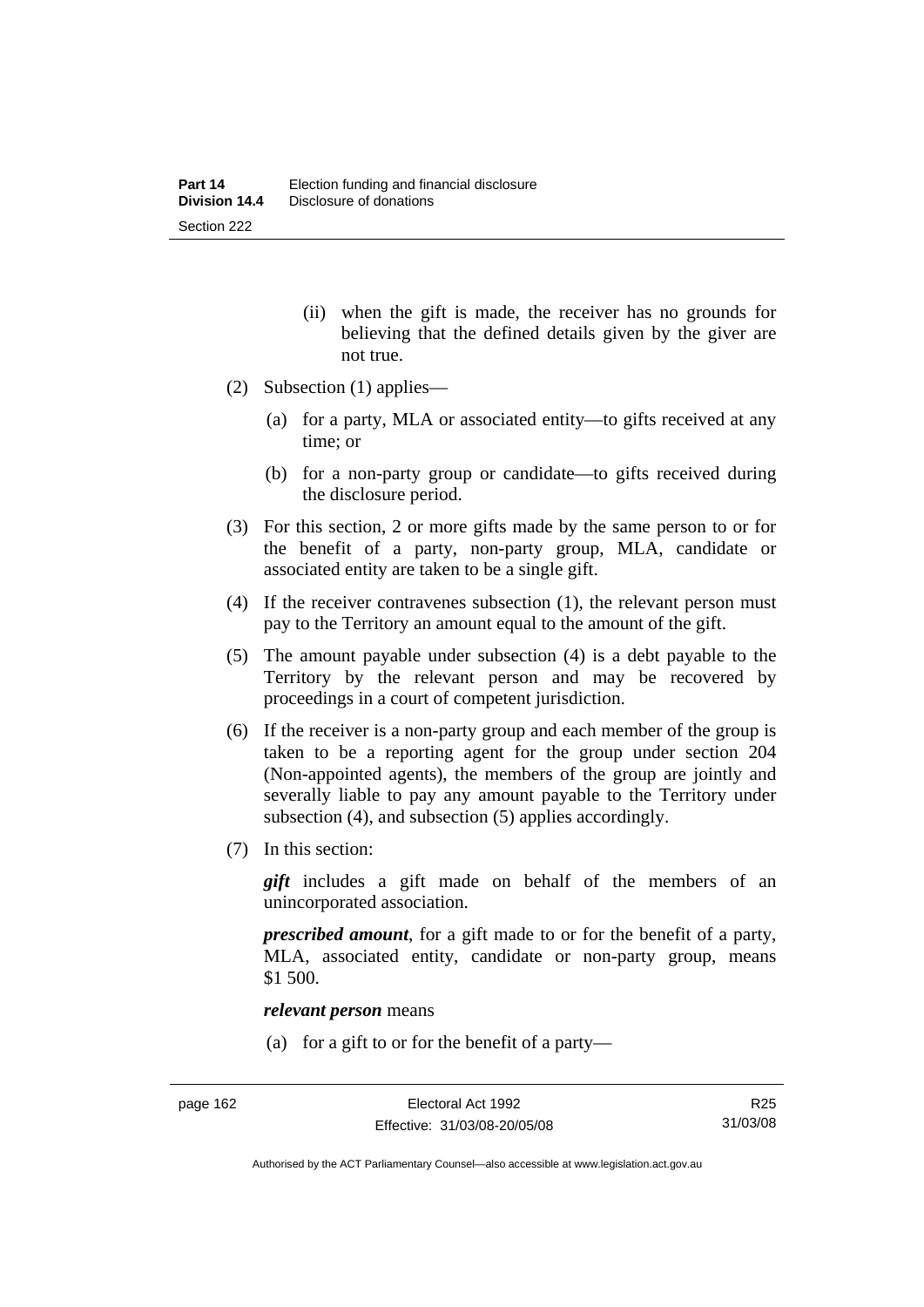- (i) if the party is a corporation—the party; or
- (ii) in any other case—the reporting agent of the party; or
- (b) for a gift to or for the benefit of a non-party group—the reporting agent of the group; or
- (c) for a gift to or for the benefit of an MLA—the MLA; or
- (d) for a gift to or for the benefit of a candidate—the candidate; or
- (e) for a gift to or for the benefit of an associated entity—
	- (i) if the entity is a corporation—the entity; or
	- (ii) in any other case—the financial controller of the entity.

# **Division 14.5 Disclosure of electoral expenditure**

# **223 Definitions for div 14.5**

In this division:

*broadcaster* means—

- (a) the Australian Broadcasting Corporation continued in existence under the *Australian Broadcasting Corporation Act 1983* (Cwlth), section 5; or
- (b) the Special Broadcasting Service Corporation continued in existence under the *Special Broadcasting Service Act 1991*  (Cwlth), section 5; or
- (c) the holder of a licence under the *Broadcasting Services Act 1992* (Cwlth); or
- (d) the provider of a broadcasting service under a class licence under that Act.

*electoral advertisement* means an advertisement containing electoral matter, whether or not consideration was given for its publication or broadcast.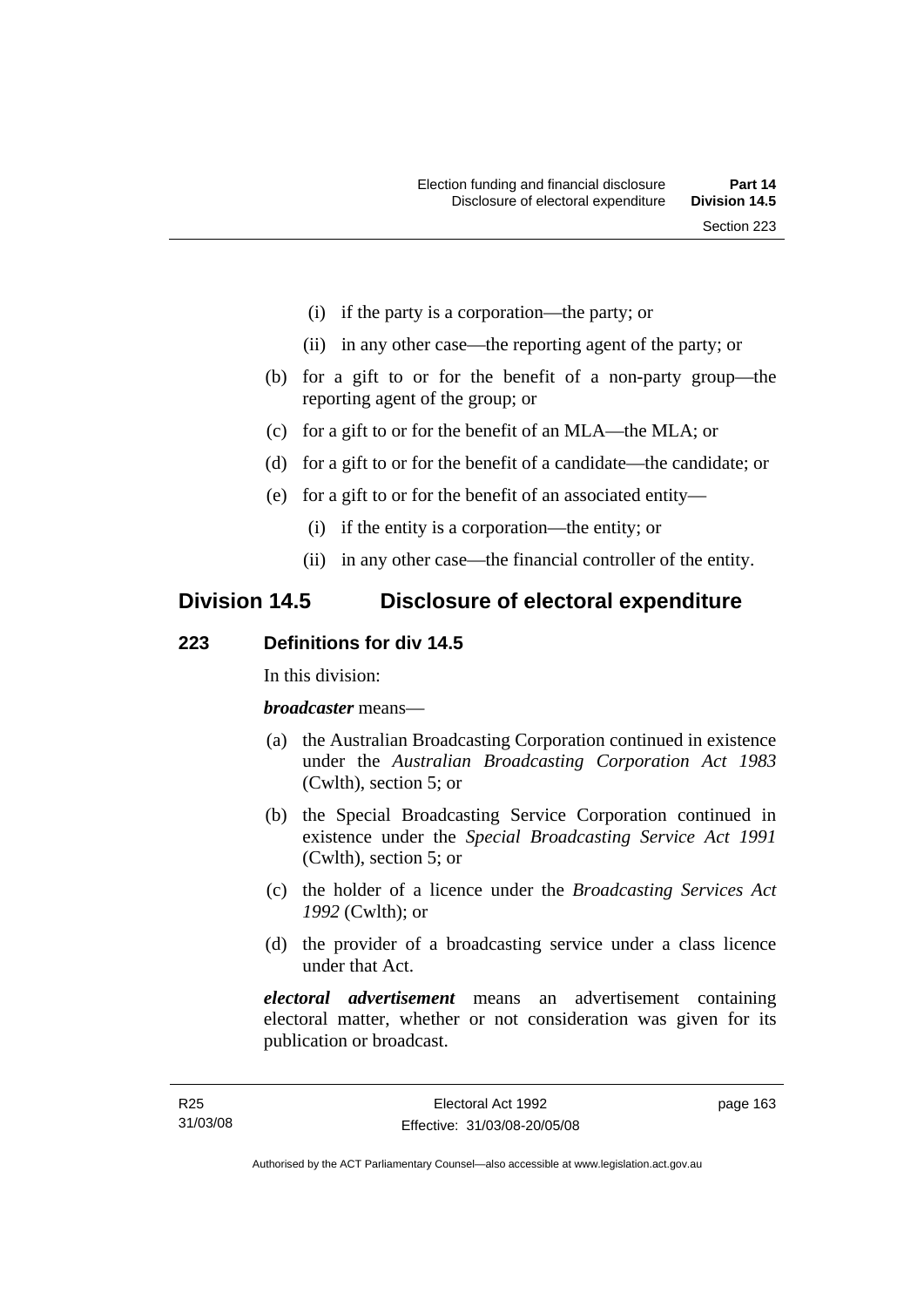*electoral expenditure*, in relation to an election, means expenditure incurred (whether or not incurred during the pre-election period) on—

- (a) broadcasting an electoral advertisement during the pre-election period; or
- (b) publishing an electoral advertisement in a newspaper or periodical during the pre-election period; or
- (c) displaying an electoral advertisement at a theatre or other place of entertainment during the pre-election period; or
- (d) producing an electoral advertisement referred to in paragraph  $(a)$ ,  $(b)$  or  $(c)$ ; or
- (e) producing any printed electoral matter to which section 292 applies (other than material referred to in paragraph (a), (b) or (c)) that is published during the pre-election period; or
- (f) producing and distributing electoral matter that is addressed to particular persons or organisations and is distributed during the pre-election period; or
- (g) consultant's or advertising agent's fees in respect of—
	- (i) services provided during the pre-election period, being services relating to the election; or
	- (ii) material relating to the election that is used during the pre-election period; or
- (h) carrying out an opinion poll or other research about the election during the pre-election period.

*participant* in an election means—

- (a) a party, non-party group or candidate; or
- (b) a person (other than a party or candidate) by whom, or with the authority of whom, electoral expenditure in relation to an election is incurred.

Authorised by the ACT Parliamentary Counsel—also accessible at www.legislation.act.gov.au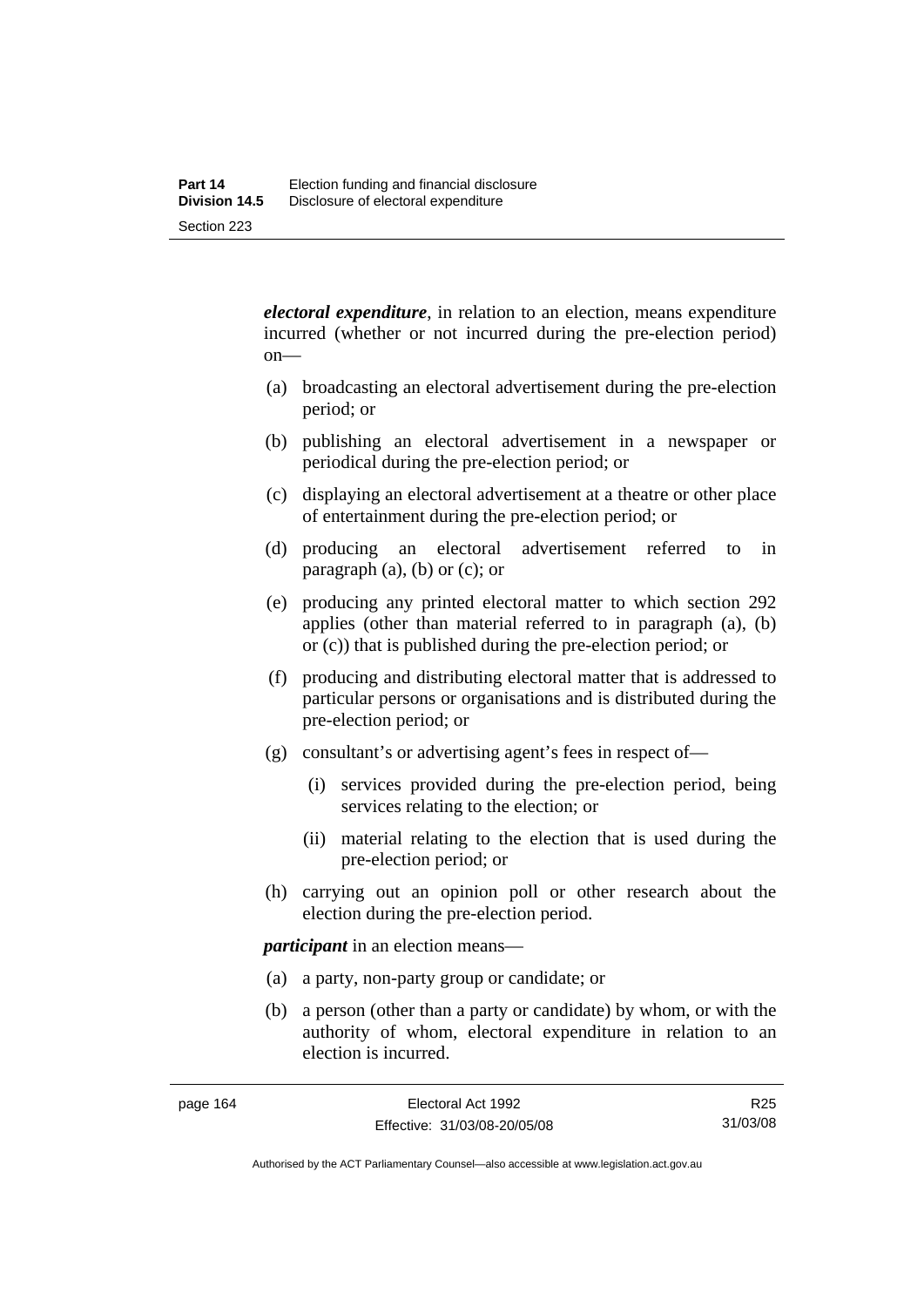*relates*—an advertisement *relates* to an election if it contains electoral matter, whether or not consideration is given for publication or broadcasting of the advertisement.

## **224 Returns of electoral expenditure**

- (1) The reporting agent of each person who was a candidate in an election shall, before the end of 15 weeks after polling day for the election, give the commissioner a return specifying details of the electoral expenditure in relation to the election incurred by or with the authority of the candidate.
	- *Note 1* If a form is approved under s 340A (Approved forms) for a return, the form must be used.
	- *Note 2* For how a return may be given, see *Legislation Act 2001*, pt 19.5.
- (2) A reporting agent of a non-party group in an election shall, before the end of 15 weeks after polling day for the election, give the commissioner a return specifying details of the electoral expenditure in relation to the election incurred by or with the authority of the group.
- (3) If electoral expenditure in relation to an election is incurred by or with the authority of a party, the reporting agent of the party shall, before the end of 15 weeks after polling day for the election, give the commissioner a return setting out details of the expenditure.
- (4) If electoral expenditure in relation to an election was incurred by or with the authority of a person and the expenditure was not incurred with the written authority of a party, non-party group, candidate or associated entity in the election the person shall, before the end of 15 weeks after polling day for the election, give the commissioner a return specifying details of the electoral expenditure.
- (5) A person is not required to give the commissioner a return under subsection (4) in relation to an election if the amount of the electoral expenditure incurred in relation to the election by or with the person's authority is less than \$1 500.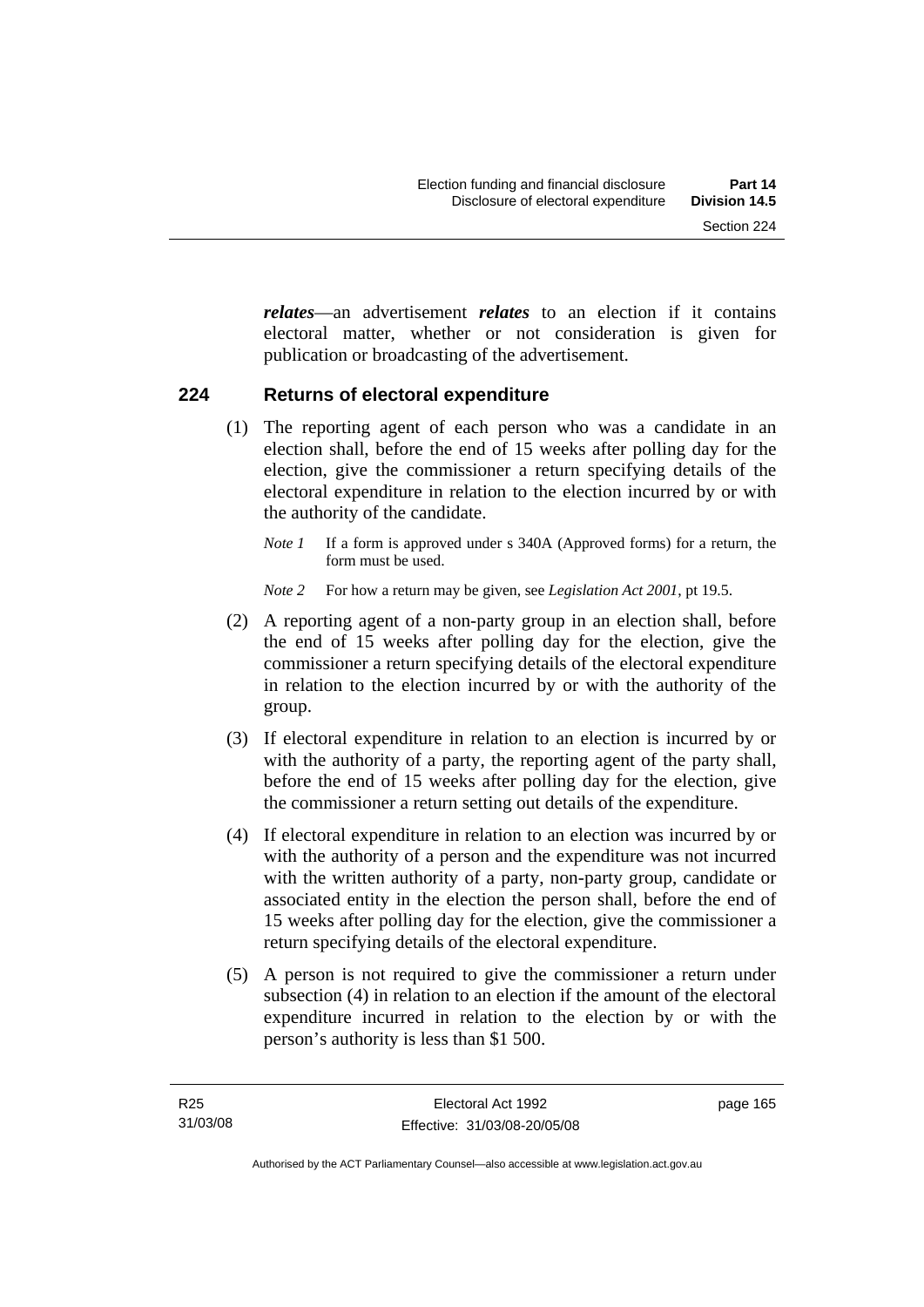# **225 Nil returns**

- (1) If no electoral expenditure in relation to an election is incurred by or with the authority of a candidate in the election, a return under section 224 in relation to the candidate shall be given to the commissioner and shall include a statement to the effect that no expenditure of a kind required to be disclosed has been incurred by or with the authority of the candidate.
- (2) If no electoral expenditure in relation to an election is incurred by or with the authority of a non-party group in the election, a return under section 224 in relation to the group shall be given to the commissioner and shall include a statement to the effect that no expenditure of a kind required to be disclosed has been incurred by or with the authority of the group.
- (3) If no electoral expenditure in relation to an election is incurred by or with the authority of a party that endorsed a candidate in the election, a return under section 224 in relation to the party shall be given to the commissioner and shall include a statement to the effect that no expenditure of a kind required to be disclosed has been incurred by or with the authority of the party.

## **226 Returns by broadcasters and publishers**

- (1) If an election has taken place—
	- (a) each broadcaster who broadcast an electoral advertisement during the pre-election period with the authority of a participant in the election; and
	- (b) each publisher who published an electoral advertisement in a newspaper or periodical during the pre-election period with the authority of a participant in the election;

Authorised by the ACT Parliamentary Counsel—also accessible at www.legislation.act.gov.au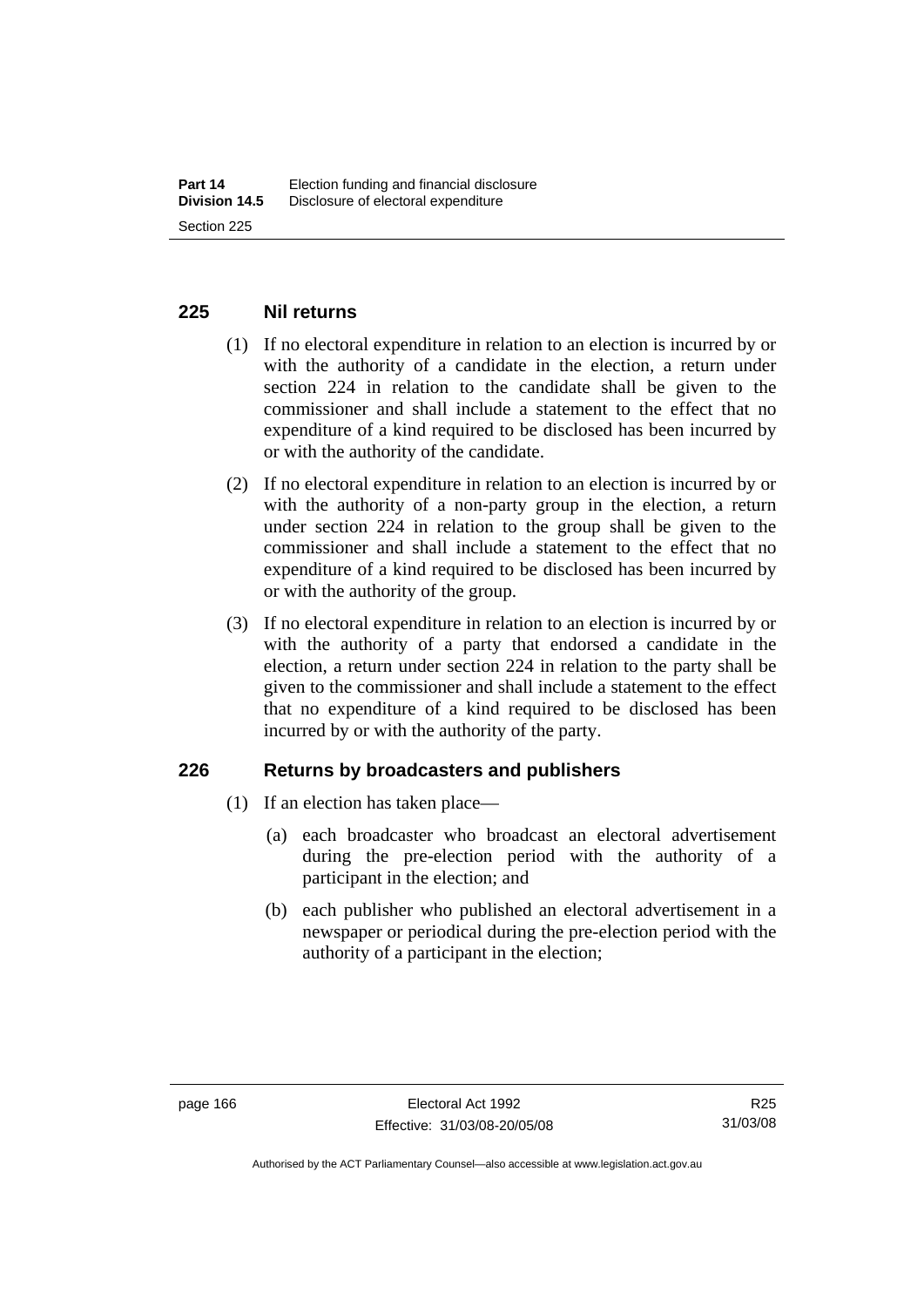shall give the commissioner a return before the end of 8 weeks after polling day in the election.

- *Note 1* If a form is approved under s 340A (Approved forms) for a return, the form must be used.
- *Note 2* For how a return may be given, see *Legislation Act 2001*, pt 19.5.
- (2) A return shall specify the following particulars in relation to the advertisement:
	- (a) the broadcasting service as part of which the advertisement was broadcast or the newspaper or periodical in which the advertisement was published;
	- (b) the name and address of the person at whose request the advertisement was broadcast or published;
	- (c) the name and address of the participant in the election with whose authority the advertisement was broadcast or published;
	- (d) the date or dates when, and, for an advertisement that was broadcast, the times between which, the advertisement was broadcast or published;
	- (e) for a published advertisement—the page on which the advertisement was published and the space occupied by it;
	- (f) whether or not, on each occasion when the advertisement was broadcast or published, a charge was made by the broadcaster or publisher for the broadcasting or publication of the advertisement;
	- (g) if a charge referred to in paragraph (f) was made—the amount of the charge.
- (3) If a broadcaster or publisher specifies in a return the amount of a charge in accordance with subsection (2) (g), the broadcaster or publisher shall state in the return whether or not the charge is at less than normal commercial rates having regard to—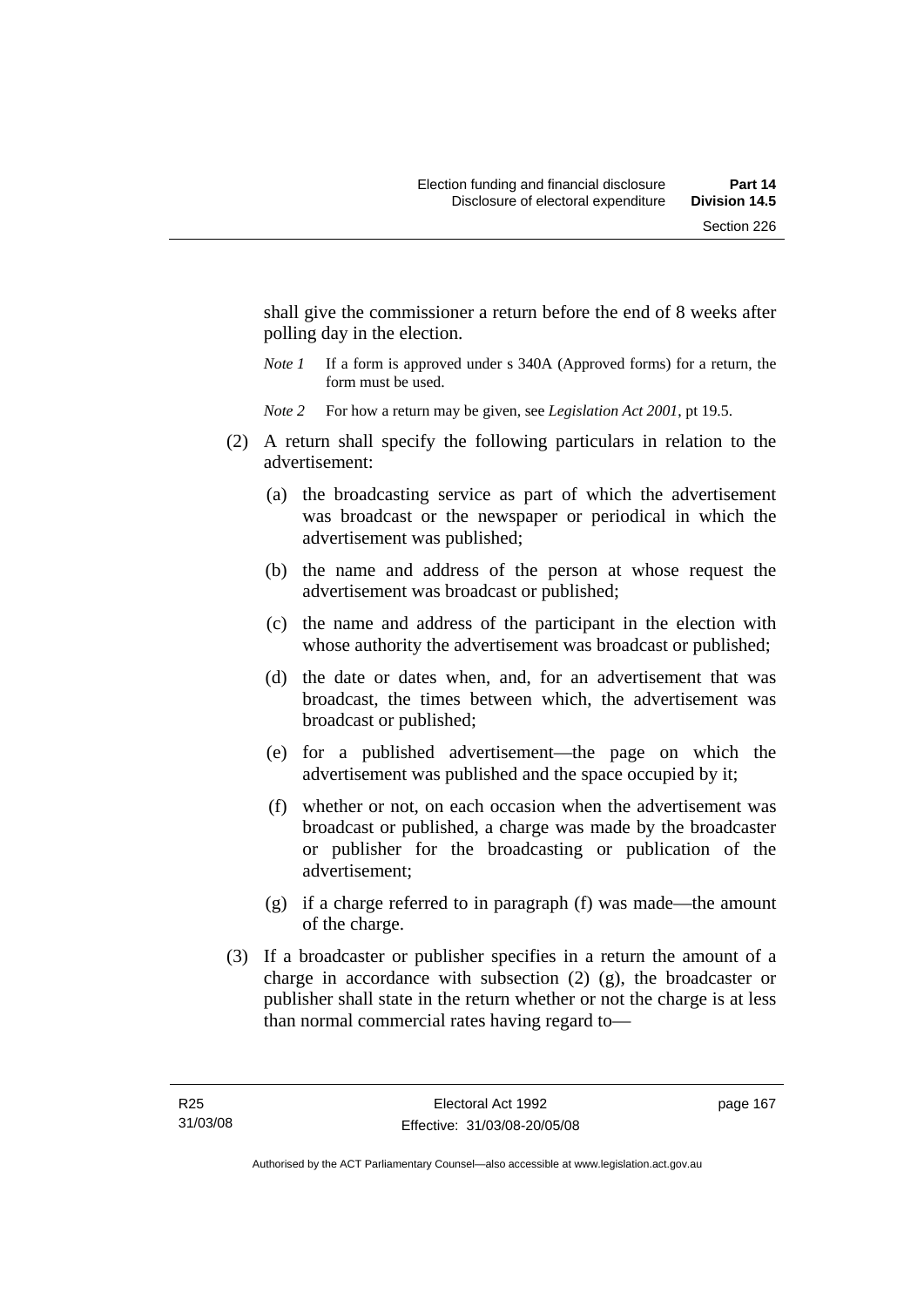- (a) for a broadcast advertisement—the length of the advertisement and the day or days when, and the times between which, it was broadcast; or
- (b) for a published advertisement—the space occupied by the advertisement and the nature of the newspaper or periodical.
- (4) A publisher is not required to give the commissioner a return under subsection (1) in relation to an election if the amount of the charges made by the publisher in relation to the publication of any advertisements to which that subsection applies, in relation to that election and any other election that took place on the same day as the firstmentioned election, does not exceed \$1 000.
- (5) A return under subsection (1) may refer to more than 1 advertisement.

# **227 Multiple elections on same day**

- $(1)$  If—
	- (a) the voting at 2 or more elections took place on the same day; and
	- (b) a person would, apart from this subsection, be required to give the commissioner 2 or more returns under this division relating to those elections;

the person may give the commissioner a single return, in a form approved under section 340A (Approved forms), setting out the particulars that the person would have been required to set out in those separate returns.

 (2) It is sufficient compliance with this division if the return sets out details of the expenditure without showing the extent to which it relates to any election.

Authorised by the ACT Parliamentary Counsel—also accessible at www.legislation.act.gov.au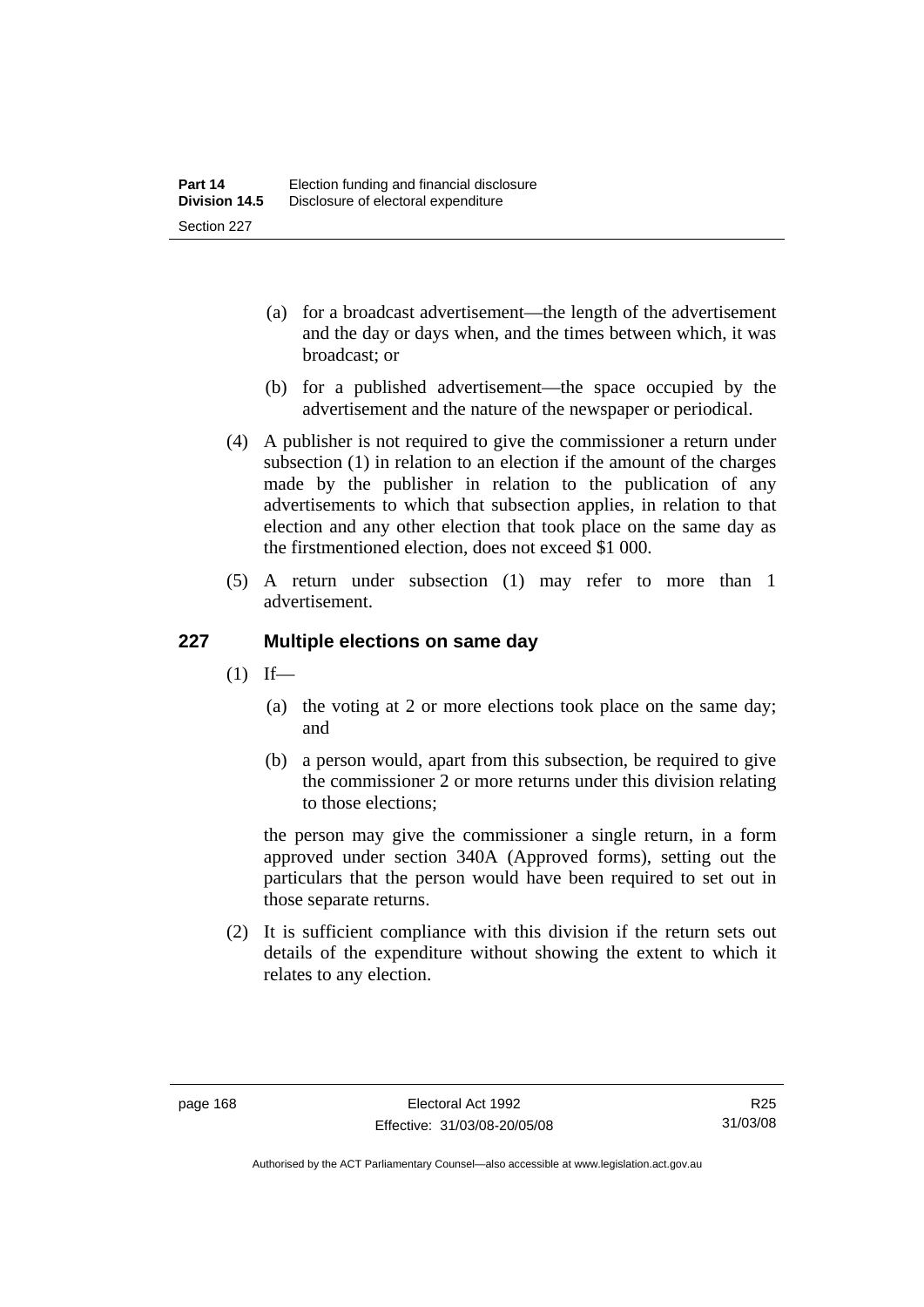# **Division 14.6 Annual returns**

# **228 Meaning of** *defined particulars* **for div 14.6**

In this division:

*defined particulars*, in relation to a sum, means—

- (a) if the sum was received from, paid to or owed to, an unincorporated association, other than a registered industrial organisation—
	- (i) the name of the association; and
	- (ii) the names and addresses of the members of the executive committee (however described) of the association; and
- (b) if the sum was paid out of or into, or incurred as a debt to, a trust fund or the funds of a foundation—
	- (i) the names and addresses of the trustees of the fund or foundation; and
	- (ii) the name, title or description of the trust fund or foundation; and
- (c) the name and address of the person or organisation that paid, received or is owed the sum; and
- (d) such other particulars as are prescribed.

## **230 Annual returns by parties and MLAs**

- (1) The reporting agent of a party or MLA must, within 16 weeks after the end of each financial year, give the commissioner a return.
	- *Note 1* If a form is approved under s 340A (Approved forms) for a return, the form must be used.
	- *Note 2* For how a return may be given, see *Legislation Act 2001*, pt 19.5.
- (2) However, the return may be the audited annual accounts of the party or MLA in a form approved, in writing, by the commissioner.

| R25      | Electoral Act 1992           | page 169 |
|----------|------------------------------|----------|
| 31/03/08 | Effective: 31/03/08-20/05/08 |          |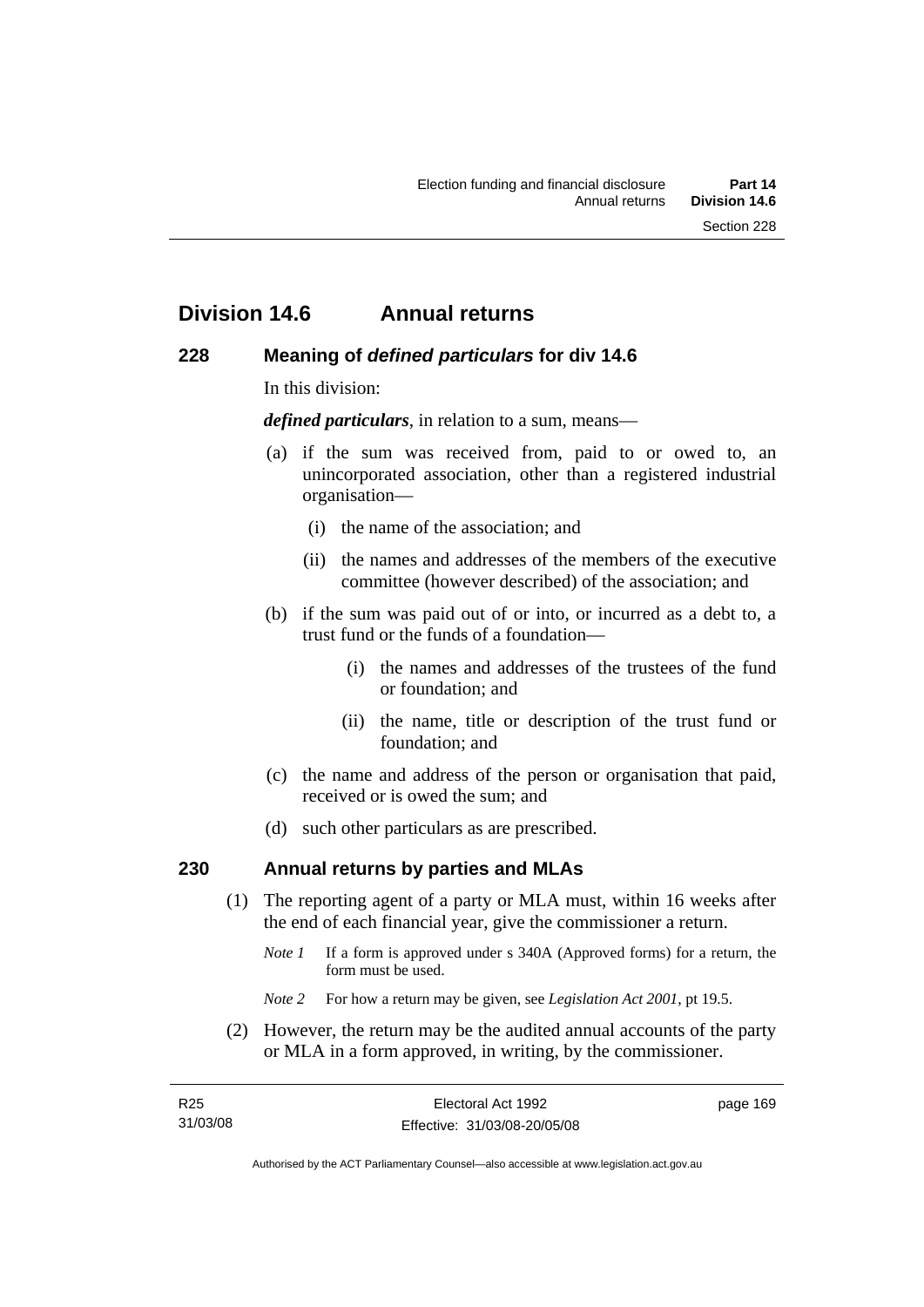(3) The approval is a notifiable instrument.

*Note* A notifiable instrument must be notified under the *Legislation Act 2001*.

- (4) The return must state—
	- (a) the amount received by, or on behalf of, the party or MLA during the financial year, together with the particulars required by section 232 (1) (Amounts received); and
	- (b) the amount paid by, or on behalf of, the party or MLA during the financial year; and
	- (c) the outstanding amount, at the end of the financial year, of debts incurred by, or on behalf of, the party or MLA, together with the particulars required by section 234 (1) (Outstanding amounts).
- (5) For subsection (4) (a), an amount is received by, or on behalf of, an MLA only if the amount is a gift received by the MLA in his or her capacity as an MLA.

#### **Examples of amounts not required to be stated in a return**

- 1 Income derived in a private capacity eg interest on bank accounts and dividends on shares.
- 2 Salary, allowances and other benefits (including superannuation benefits) as an MLA.
- 3 A gift given to the MLA in a private capacity for his or her personal use eg a birthday gift from a family member.
- *Note* An example is part of the Act, is not exhaustive and may extend, but does not limit, the meaning of the provision in which it appears (see *Legislation Act 2001*, s 126 and s 132).
- (6) For subsection  $(4)$  (b) or (c), an amount paid, or an outstanding amount of debts incurred, by or on behalf of an MLA includes an amount paid, or an outstanding amount of debts incurred, by or on behalf of the MLA for a purpose that relates solely or substantially to his or her position as MLA on any of the following:
	- (a) broadcasting an advertisement;

Authorised by the ACT Parliamentary Counsel—also accessible at www.legislation.act.gov.au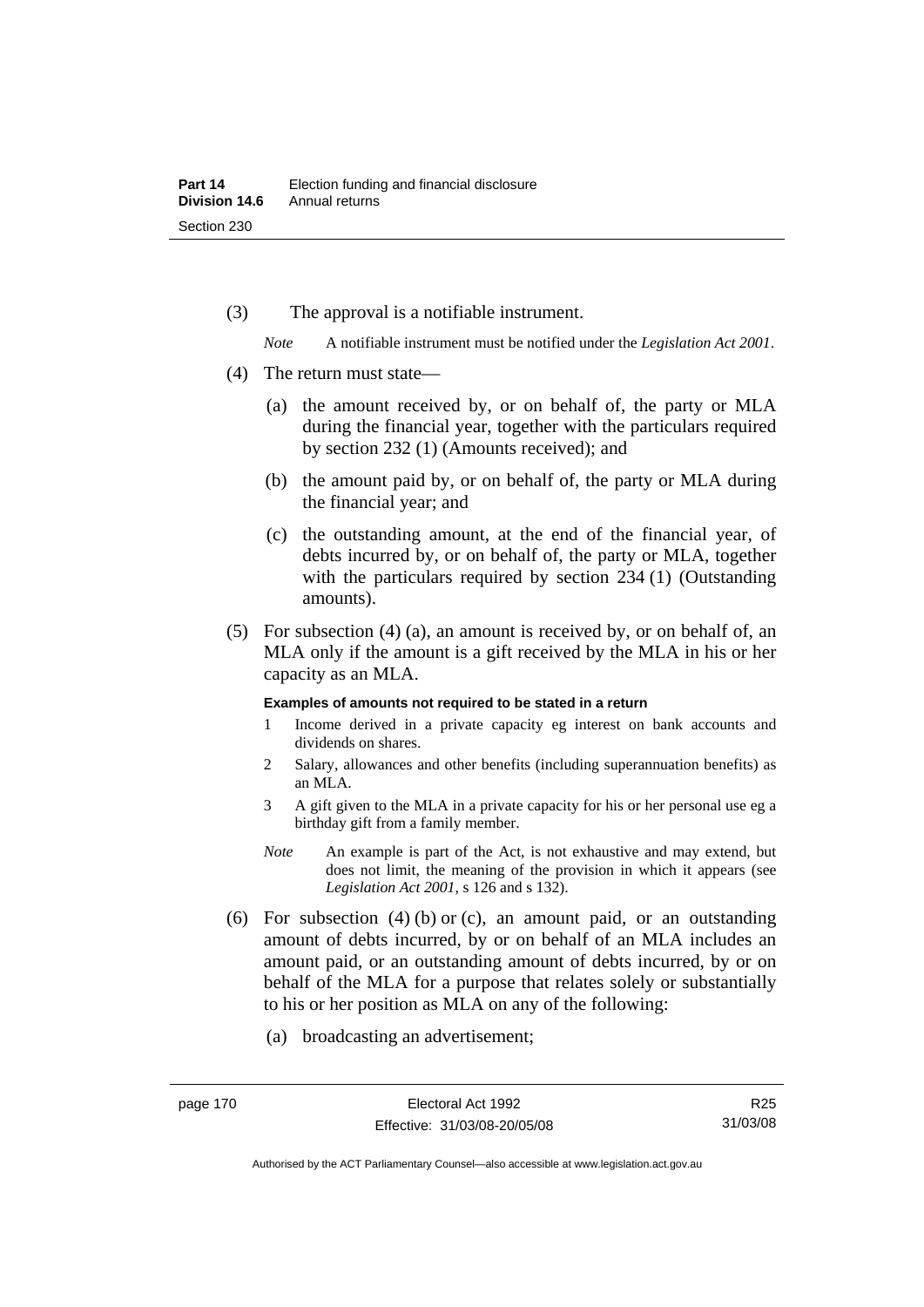- (b) publishing an advertisement in a newspaper or periodical;
- (c) displaying an advertisement at a theatre or another place of entertainment;
- (d) producing an advertisement mentioned in paragraphs (a) to (c);
- (e) producing any printed electoral matter to which section 292 (Dissemination of electoral matter—authorisers and authors) applies;
- (f) producing and distributing electoral matter that is addressed to particular people or organisations;
- (g) consultant's or advertising agent's fees for services provided;
- (h) carrying out an opinion poll or other research.
- (7) A return under this section must not include a list of the members of a party.
- (8) If the registration of a party is cancelled during a financial year, this section applies to the party in relation to the year as if a reference to the reporting agent of the party were a reference to the person who was the reporting agent of the party immediately before the cancellation.
- (9) If a person ceases to be an MLA during a financial year, this section applies to the person in relation to the year as if the person were the reporting agent.

# **231 Periods of less than financial year**

- (1) This section applies if, during a financial year—
	- (a) a political party becomes, or ceases to be, a registered party; or
	- (b) a person becomes, or ceases to be, an MLA.
- (2) A return under section 230 (Annual returns by parties and MLAs) for the political party or person for the financial year need only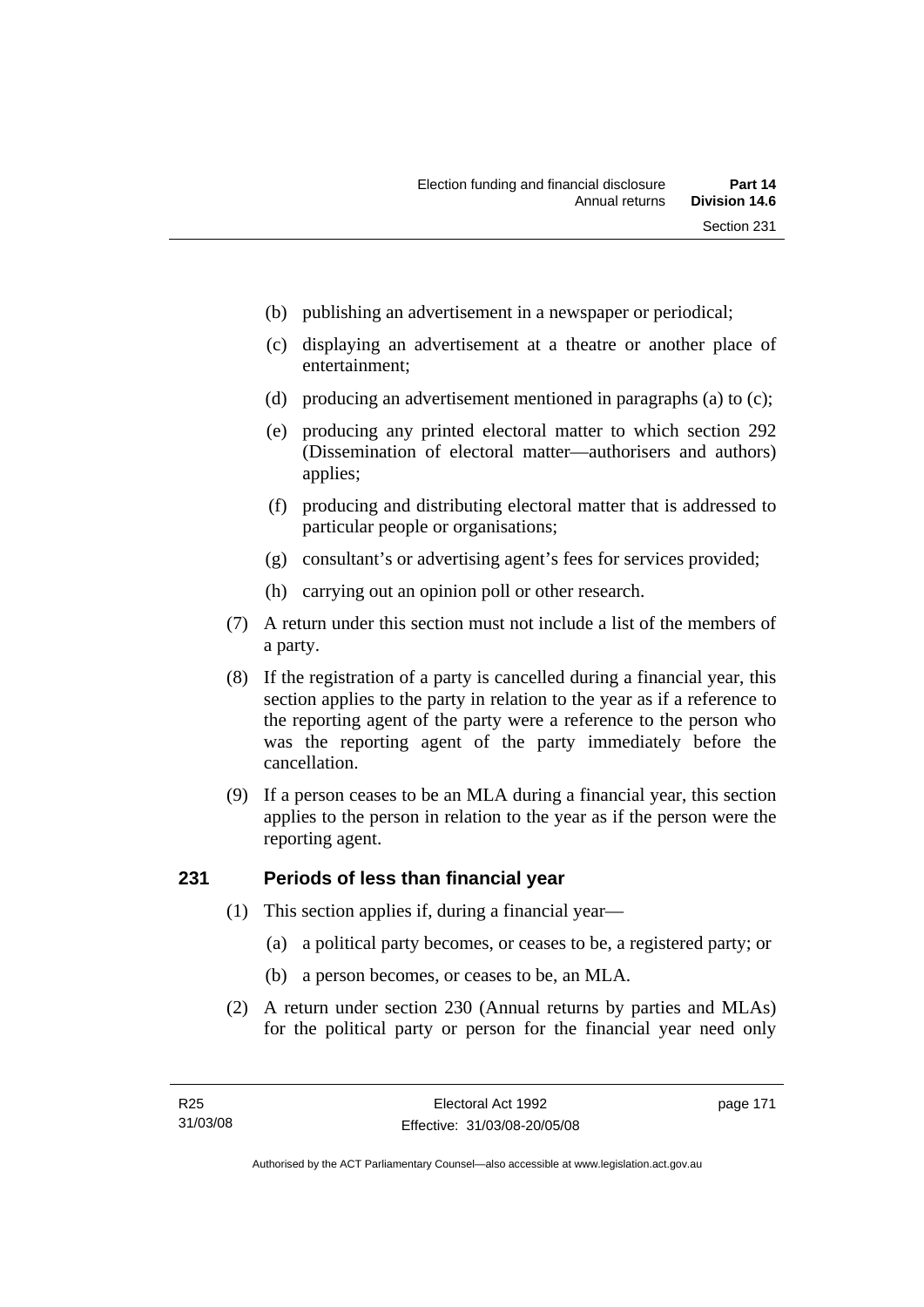include particulars for the part of the year when the party was registered or the person was an MLA.

# **231A Returns by parties under Commonwealth Electoral Act**

- $(1)$  If—
	- (a) an organisation has corresponding registration as a political party under this Act, part 7 and under the Commonwealth Act, part 11 whether by the same or a different name; and
	- (b) the agent of the organisation gives to the Australian Electoral Commission, within the period of 16 weeks after the end of the financial year, a return under the Commonwealth Act, section 314AB in relation to that financial year; and
	- (c) the agent or organisation gives to the ACT commissioner, within that period, a copy of that return;

the organisation is not required to give to the ACT commissioner a return under section 230 in relation to that financial year.

- (2) For subsection (1), an organisation has corresponding registration as a political party under this Act, part 7 and under the Commonwealth Act, part 11 if the same person is specified as the registered officer of the party in the register of political parties kept under this Act, section 88 and in the register of political parties kept under the Commonwealth Act, section 125.
- (3) In this section:

*agent*, in relation to an organisation, means the person appointed under the Commonwealth Act, section 288 to be the agent of the organisation in relation to the ACT.

*Commonwealth Act* means the *Commonwealth Electoral Act 1918* (Cwlth).

*party* includes an ACT branch of a political party registered under the Commonwealth Act, part 11.

R25 31/03/08

Authorised by the ACT Parliamentary Counsel—also accessible at www.legislation.act.gov.au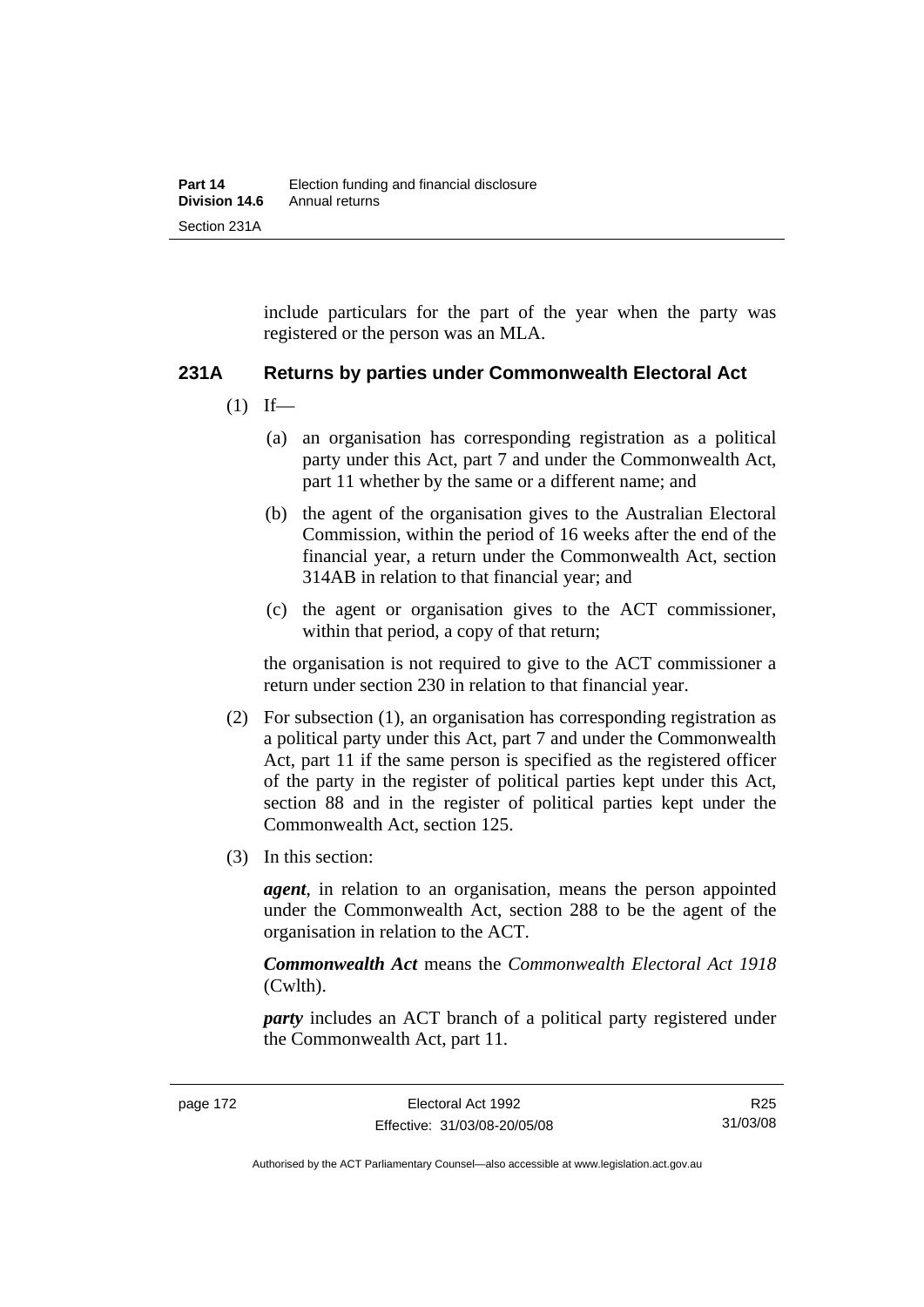# **231B Annual returns by associated entities**

- (1) If an entity is an associated entity at any time during a financial year, the entity's financial controller must give the commissioner a return within 16 weeks after the end of the financial year.
	- *Note 1* If a form is approved under s 340A (Approved forms) for a return, the form must be used.
	- *Note 2* For how a return may be given, see *Legislation Act 2001*, pt 19.5.
- (2) The return must state—
	- (a) the amount received by, or on behalf of, the entity during the financial year, together with the particulars required by section 232 (1) (Amounts received); and
	- (b) the amount paid by, or on behalf of, the entity during the financial year; and
	- (c) if the entity is an associated entity at the end of the financial year—the outstanding amount, at the end of the year, of debts incurred by, or on behalf of, the entity, together with the particulars required by section 234 (2) (Outstanding amounts).
- (3) An amount received when the entity was not an associated entity is not to be counted for subsection (2) (a) and (b).
- (4) If an amount required to be stated under subsection (2) (b) was—
	- (a) paid to or for the benefit of 1 or more parties or MLAs; and
	- (b) paid out of funds generated from capital of the entity;

the return must set out the required details of each person who contributed to that capital on or after 29 November 1996.

- (5) For subsection (4), the required details of a person are—
	- (a) the person's name and address; and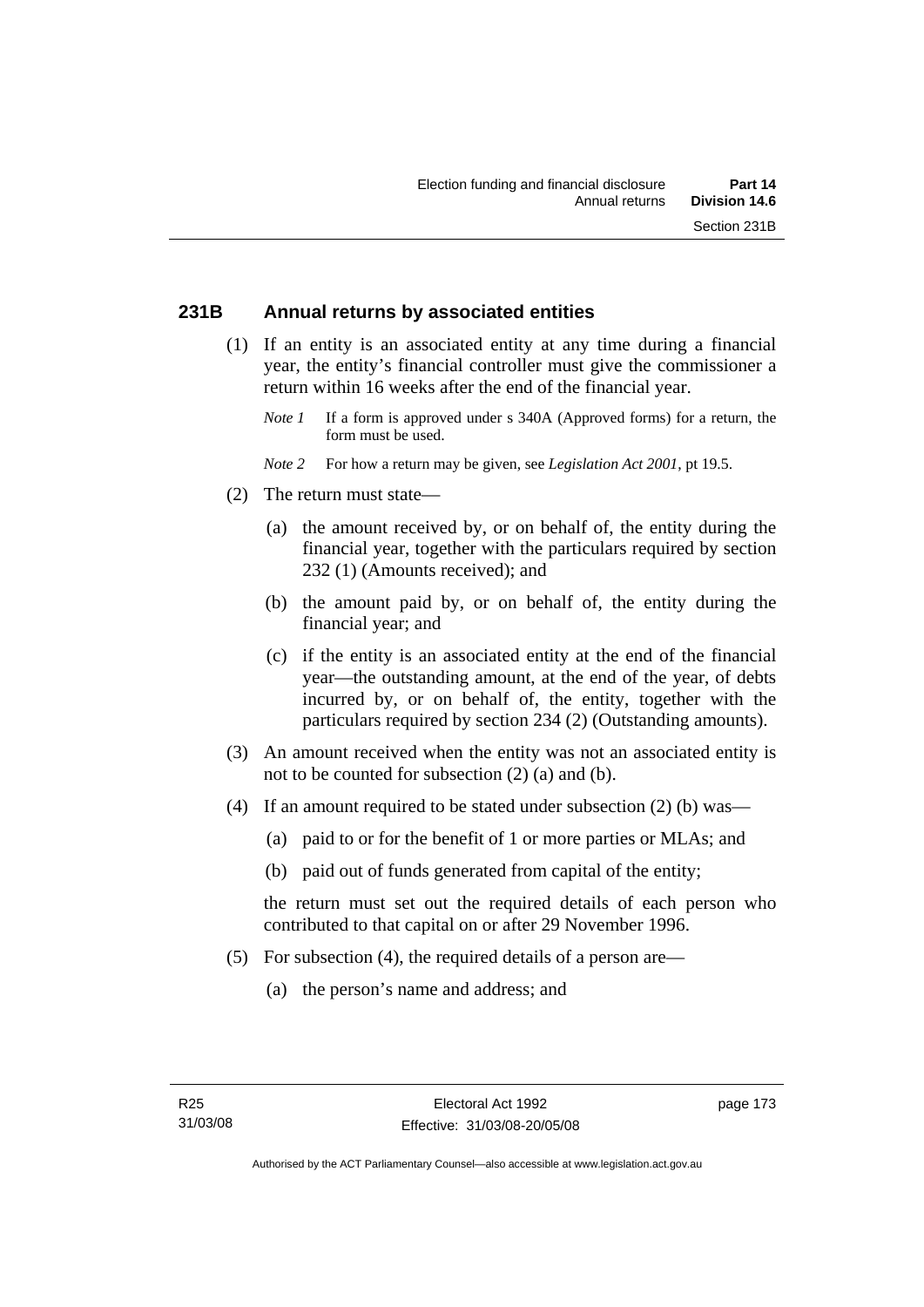- (b) the total of the person's contributions to the capital of the associated entity mentioned in that subsection up to the end of the financial year.
- (6) Subsection (5) does not apply to contributions that have been included in a previous return under this section.

## **231C Returns by associated entities under Commonwealth Electoral Act**

- (1) This section applies in relation to an associated entity that—
	- (a) is controlled by 1 or more parties; or
	- (b) operates wholly or mainly for the benefit of 1 or more parties.
- (2) If an entity was, during a financial year, an associated entity in relation to which this section applies and the financial controller of the entity—
	- (a) gives to the Australian Electoral Commission, within the period of 16 weeks after the end of the financial year, a return under the *Commonwealth Electoral Act 1918* (Cwlth), section 314AEA in relation to that financial year; and
	- (b) gives to the commissioner, within that period, a copy of that return;

the financial controller is not required to give to the commissioner a return under section 231B in relation to the entity for that financial year.

## **232 Amounts received**

 (1) If the sum of all amounts received by, or on behalf of, a party, MLA or associated entity (the *receiver*) from a person or organisation during a financial year is \$1 500 or more, the return by the receiver under section 230 (Annual returns by parties and MLAs) or section 231B (Annual returns by associated entities) must state the amount of the sum and set out the defined particulars for it.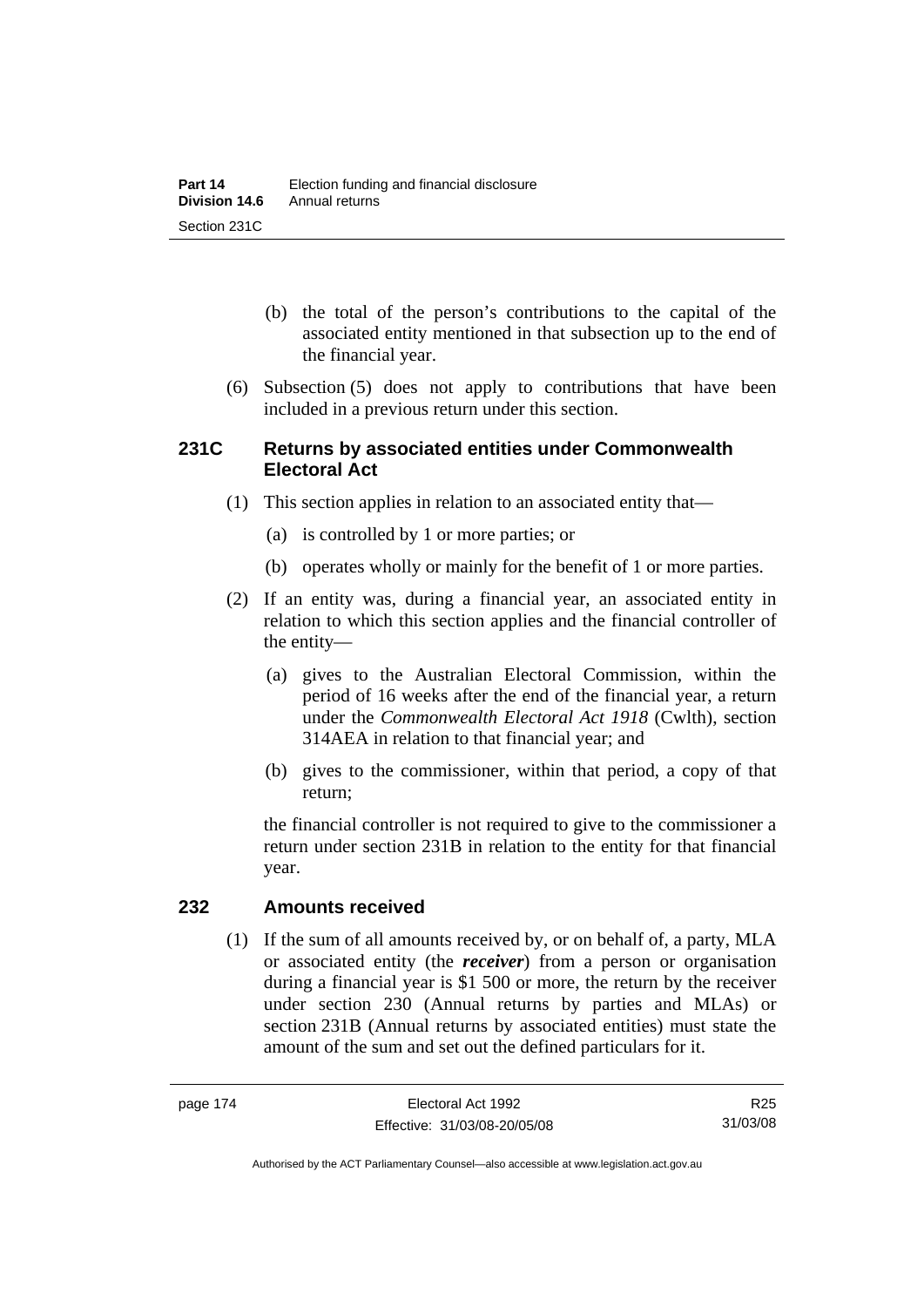- (2) In working out the sum, an amount of less than \$1 500 need not be counted.
- (3) If the sum was received as a loan, the return must state the information required by section 218A (2) (Certain loans not to be received).

# **234 Outstanding amounts**

- (1) If, at the end of a financial year, the sum of all debts within the meaning of section 230 (4) (c) that are owed by a party or MLA to a particular person or organisation is \$1 500 or more, the return by the party or MLA under section 230 shall specify the sum and include the defined particulars.
- (2) If an entity is an associated entity at the end of a financial year and, at the end of that year, the sum of all debts within the meaning of section 231B (2) (c) that are owed by the entity to a particular person or organisation is \$1 500 or more, the return by the entity under section 231B in relation to the financial year shall set out the sum and include the defined particulars.

# **234A Regulations**

- (1) The regulations may require greater detail to be provided in returns under section 230 or 231B than is required by this division.
- (2) Without limiting subsection (1), the regulations may require that the total amounts referred to in section 230 (4) or 231B (2) be broken down in the way specified in the regulations.
- (3) The regulations may reduce the amount of information to be provided in returns under section 231B.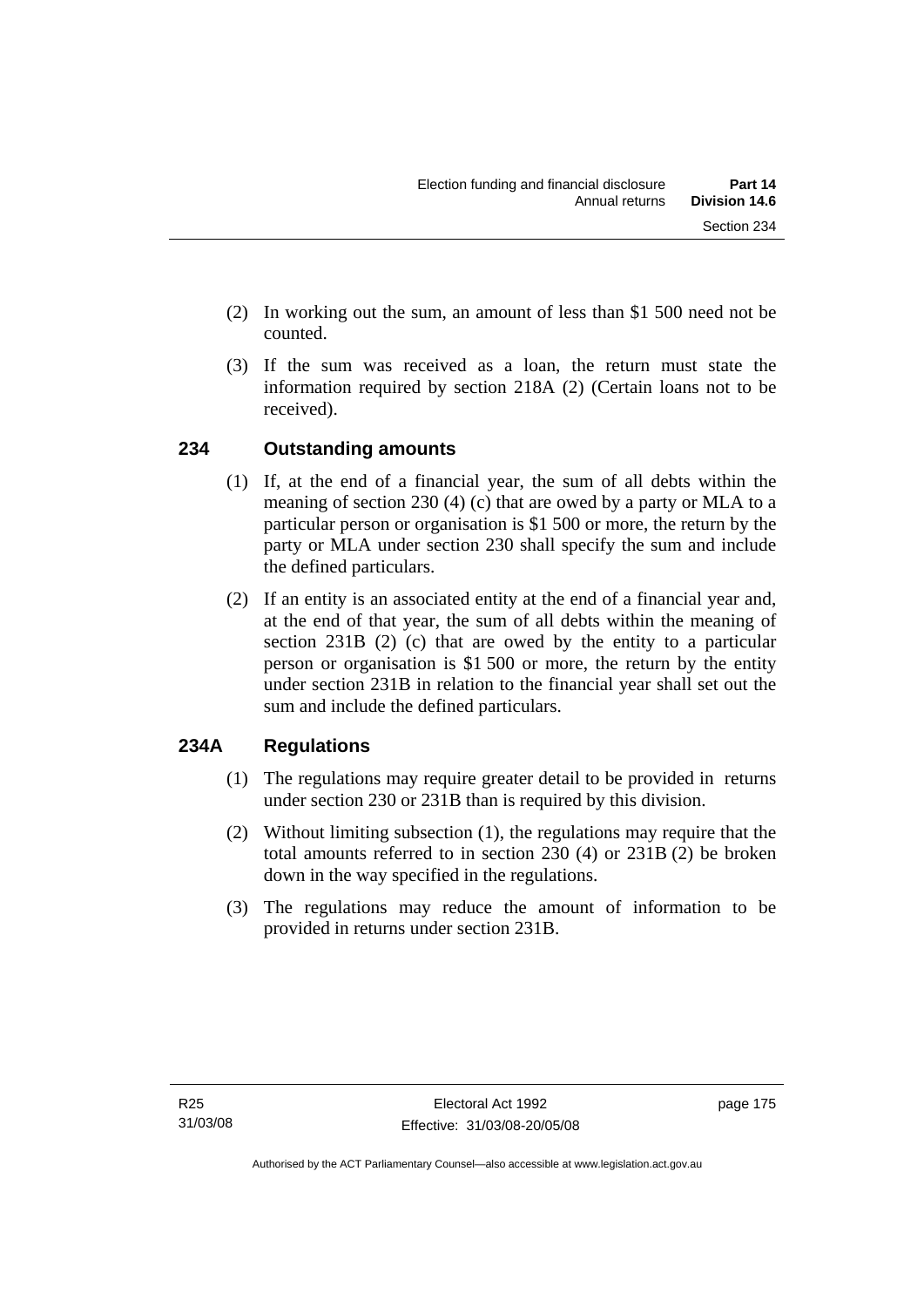# **Division 14.7 Compliance**

# **235 Definitions for div 14.7**

In this division:

*investigation notice* means a notice under section 237 (3) (Investigation notices generally) or section 237A (2) (Investigation notices about associated entities).

*return* includes a notice under section 240 (1) (c) or (4) (Inability to complete returns).

## **236 Offences**

 (1) A person shall not, without reasonable excuse, fail to give the commissioner a return under this part within the time required.

Maximum penalty:

- (a) for a return required to be given by the reporting agent of a party—50 penalty units; and
- (b) for any other return—20 penalty units.
- (2) A person shall not, without reasonable excuse—
	- (a) give the commissioner an incomplete return under division 14.4, 14.5 or 14.6; or
	- (b) fail to retain records in accordance with section 239.

Maximum penalty: 20 penalty units.

 (3) For subsection (1) or subsection (2) (b), it is a reasonable excuse for a reporting agent of a non-party group to fail to give a return or keep records if another reporting agent of the group has given the return within the time required or kept records in accordance with section 239, as the case requires.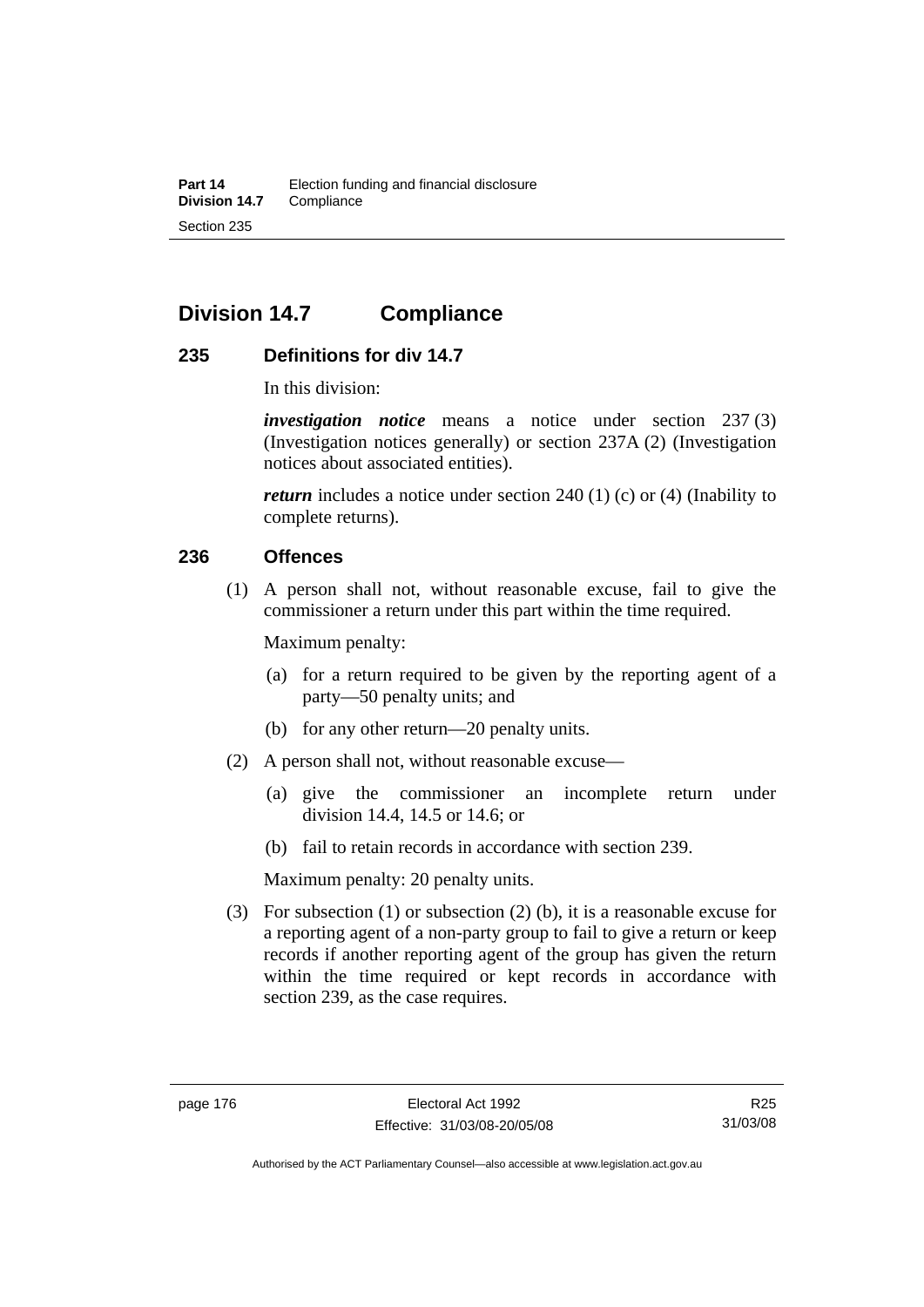(4) A person shall not give a return under division 14.4, 14.5 or 14.6, containing particulars that are, to the knowledge of the person, false or misleading in a material particular.

Maximum penalty: 50 penalty units, imprisonment for 6 months or both.

 (5) A person shall not give to another person who is required to give a return under division 14.4, 14.5 or 14.6 information relevant to the return that is, to the knowledge of the firstmentioned person, false or misleading in a material particular.

Maximum penalty: 50 penalty units, imprisonment for 6 months or both.

 (6) A prosecution in relation to an offence against this section may be begun at any time within 4 years after the offence was committed.

# **237 Investigation notices generally**

(1) In this section:

*prescribed person* means a person who, in the commissioner's opinion, is or may be required to give the commissioner a return under this part in relation to an election.

- (2) The commissioner may conduct an investigation into compliance with this part.
- (3) For an investigation, the commissioner may give a notice (an *investigation notice*) in relation to a reporting agent or prescribed person to—
	- (a) the agent or prescribed person; or
	- (b) for the reporting agent of a party—any officer, employee or representative of the party; or
	- (c) for a prescribed person that is a corporation—any of its officers or employees; or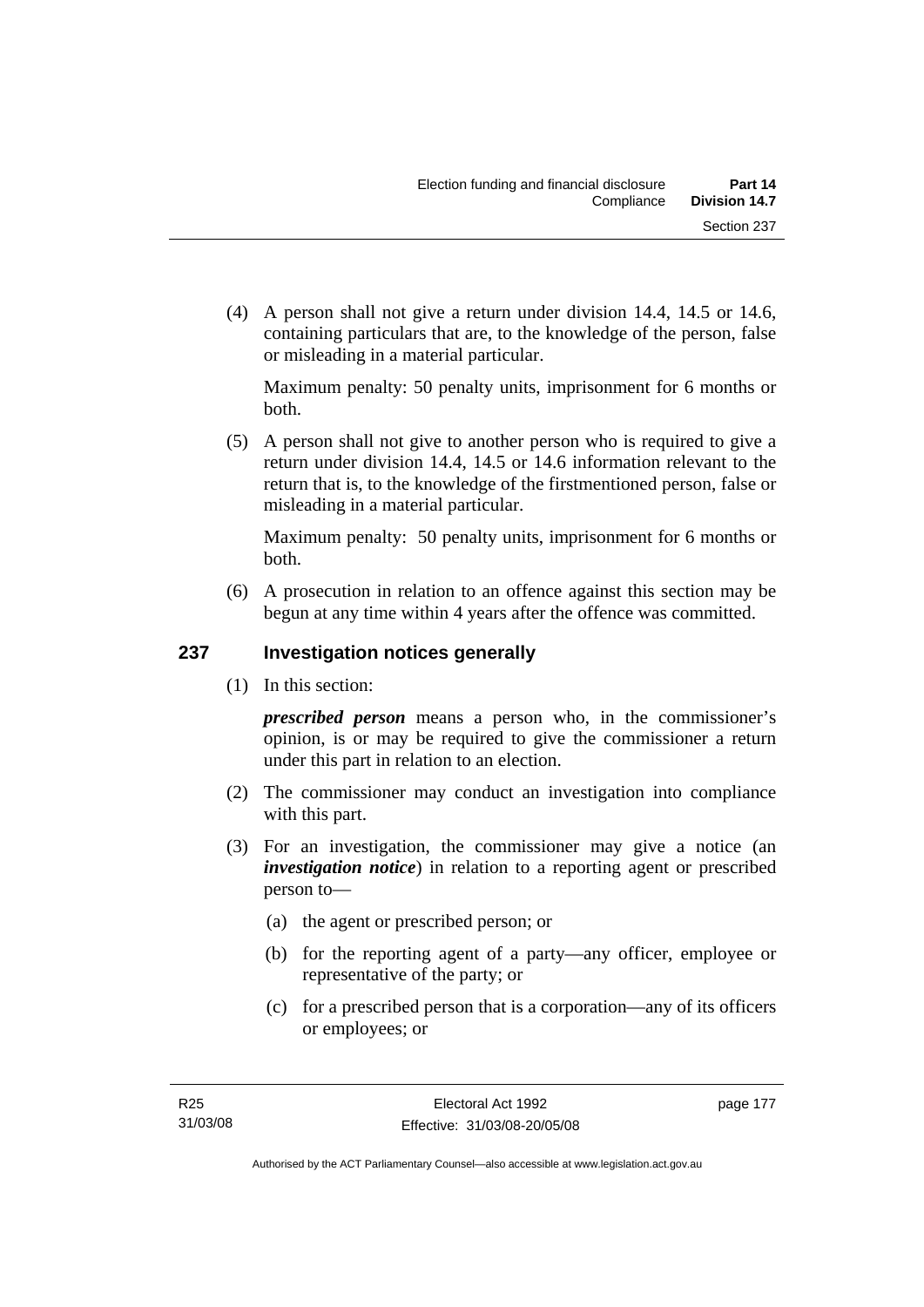- (d) anyone else the commissioner has reasonable grounds for believing can produce a document or anything else, or give evidence, about anyone's compliance with this part.
- *Note* For how documents may be given, see *Legislation Act 2001*, pt 19.5.
- (4) The investigation notice must require the person to whom it is given—
	- (a) to produce to the commissioner, within the time and in the way stated in the notice, a document, or something else, stated in the notice; or
	- (b) to appear, at a time and place stated in the notice, before the commissioner to give evidence, orally or in writing, and to produce a document, or something else, stated in the notice.
- (5) The time stated in the notice must be not earlier than 28 days after the notice is given to the person.
- (6) If the investigation notice requires an officer, employee or representative of a party other than its reporting agent to appear before the commissioner, the reporting agent of the party is entitled—
	- (a) to attend the investigation; or
	- (b) to nominate someone else to attend on the reporting agent's behalf.
- (7) If the investigation notice requires someone other than the financial controller of an associated entity to appear before the commissioner in relation to an investigation into the entity, the financial controller is entitled—
	- (a) to attend the investigation; or
	- (b) to nominate someone else to attend on the financial controller's behalf.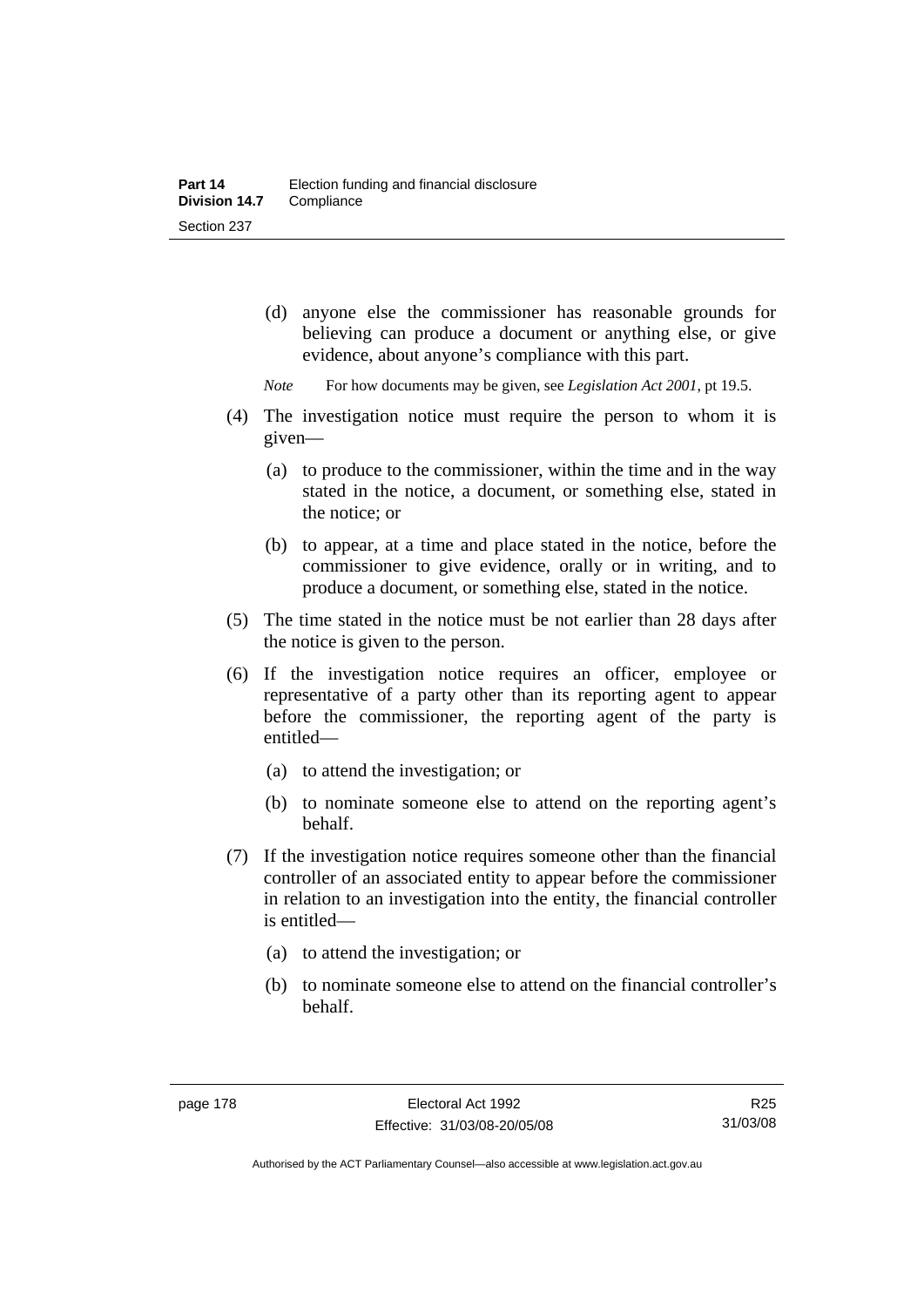#### $(8)$  If—

- (a) an investigation notice relates to an investigation into—
	- (i) a return given to the commissioner under this part by the reporting agent of an MLA; or
	- (ii) a failure of a reporting agent of an MLA to give the commissioner a return under this part within the time required; and
- (b) the notice requires someone other than the reporting agent of the MLA to appear before the commissioner;

the reporting agent is entitled—

- (c) to attend the investigation; or
- (d) to nominate someone else to attend on the reporting agent's behalf.
- (9) The commissioner may conduct the investigation even though the person to whom the notice was given contravenes the notice.
- (10) The commissioner may require a person to whom an investigation notice has been given to give evidence on oath, and for that purpose may administer an oath.
	- *Note* For the taking of an oath or the making of an affirmation, see the *Oaths and Affirmations Act 1984.*

## **237A Investigation notices about associated entities**

- (1) This section applies if—
	- (a) the commissioner believes on reasonable grounds that a person can produce a document or anything else, or give evidence, about whether an entity is, or was at a particular time, an associated entity; and
	- (b) the person is, or has been, the financial controller or an officer or employee of the entity.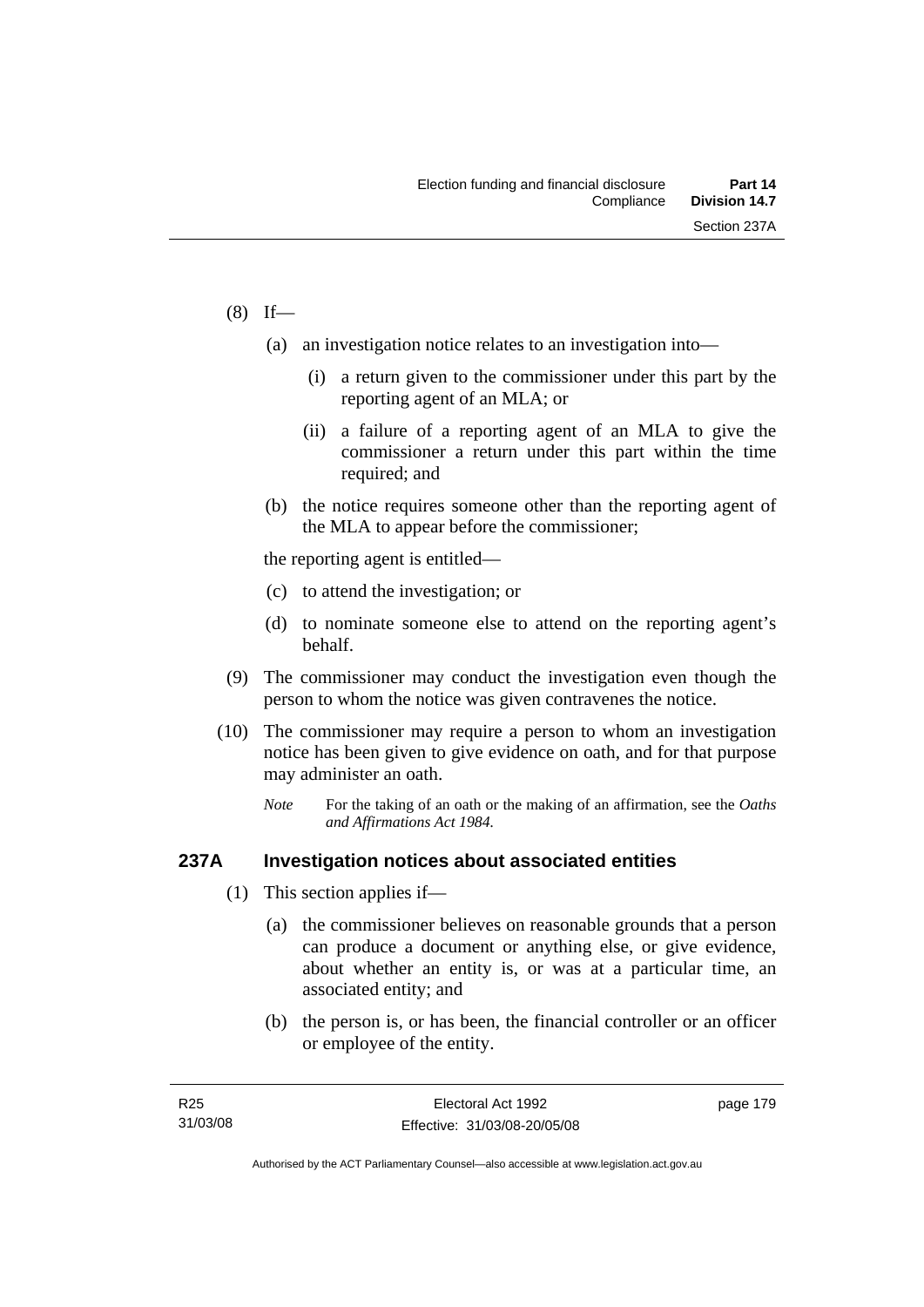- (2) The commissioner may give to the person a notice (an *investigation notice*) requiring the person—
	- (a) to produce to the commissioner, within the time and in the way stated in the notice, a document, or something else, stated in the notice; or
	- (b) to appear, at a time and place stated in the notice, before the commissioner to give evidence, orally or in writing, and to produce a document, or something else, stated in the notice.
- (3) The time stated in the notice must not be earlier than 28 days after the day the notice is given to the person.
- (4) If the investigation notice requires someone other than the financial controller of the associated entity to appear before the commissioner, the financial controller is entitled—
	- (a) to attend the investigation; or
	- (b) to nominate someone else to attend on the financial controller's behalf.
- (5) The commissioner may conduct the investigation even though the person to whom the notice was given contravenes the notice to attend.
- (6) If the commissioner gives an investigation notice to a person, the commissioner must also give the person a review statement about the decision to give the person the notice.
- (7) The person is taken not to have failed to comply with the notice if the person makes application under section 247 (Review by electoral commission) for review of the decision and the application has not been decided.

Authorised by the ACT Parliamentary Counsel—also accessible at www.legislation.act.gov.au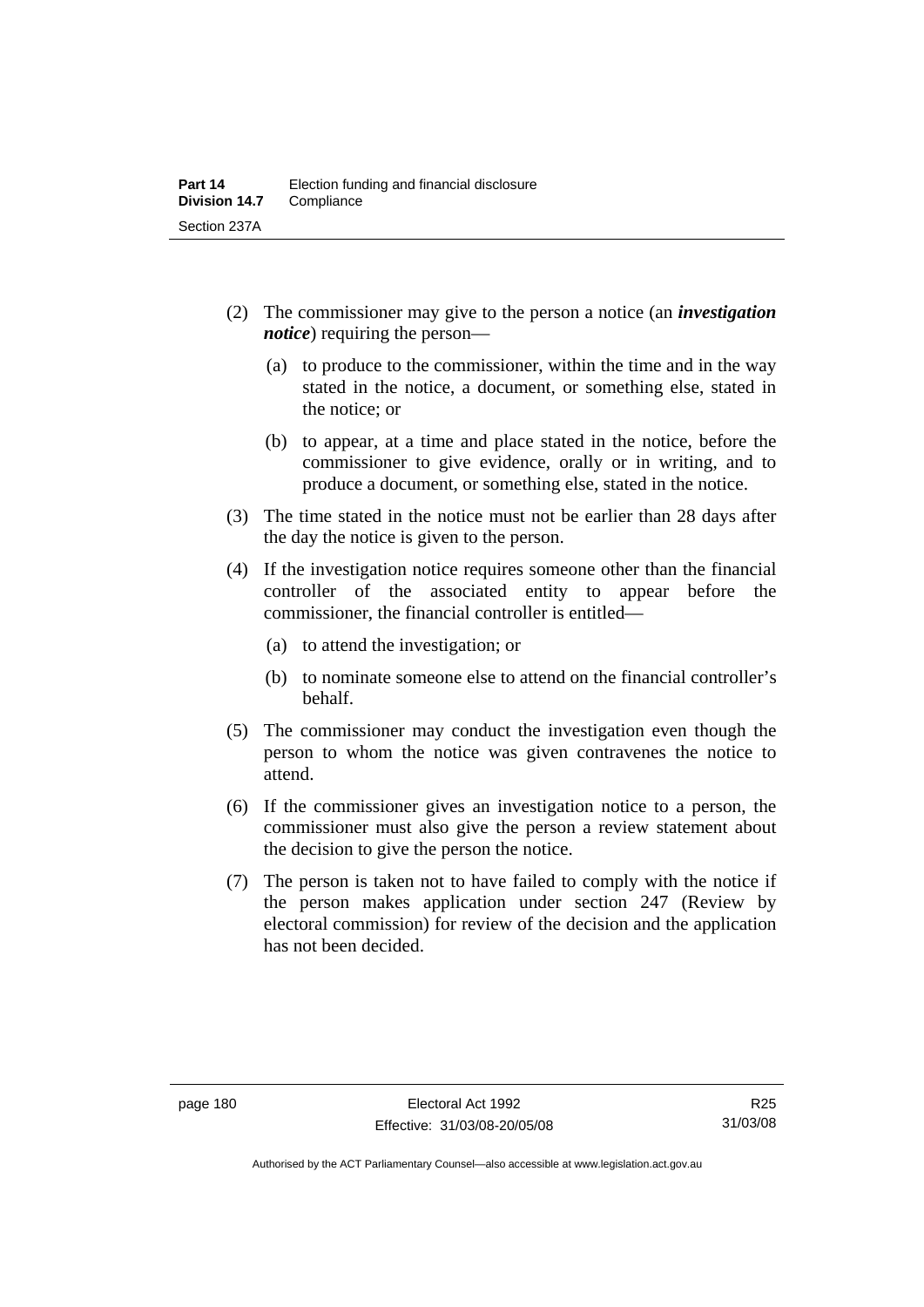- (8) The commissioner may require a person to whom an investigation notice has been given to give evidence on oath, and for that purpose may administer an oath.
	- *Note* For the taking of an oath or the making of an affirmation, see the *Oaths and Affirmations Act 1984.*
- (9) This section is in addition to, and does not limit, section 237 (Investigation notices generally).

# **237B Investigation notice offences**

 (1) A person must not, without reasonable excuse, contravene an investigation notice.

Maximum penalty: 50 penalty units, imprisonment for 6 months or both.

 (2) A person must not, in response to an investigation notice, give evidence that the person knows is false or misleading in a material particular.

Maximum penalty: 50 penalty units, imprisonment for 6 months or both.

# **238 Investigation—search warrants**

- (1) The commissioner may make an application to a magistrate for the issue of a warrant if—
	- (a) the commissioner has reasonable grounds for suspecting that there may be, at that time or within the next 24 hours, in or on any premises, an article that may afford evidence relating to a contravention of section 236 (a *relevant article*); and
	- (b) the commissioner has reasonable grounds for believing that, if an investigation notice under section 237 were issued for the production of the relevant article, it might be concealed, lost, mutilated, destroyed or disposed of.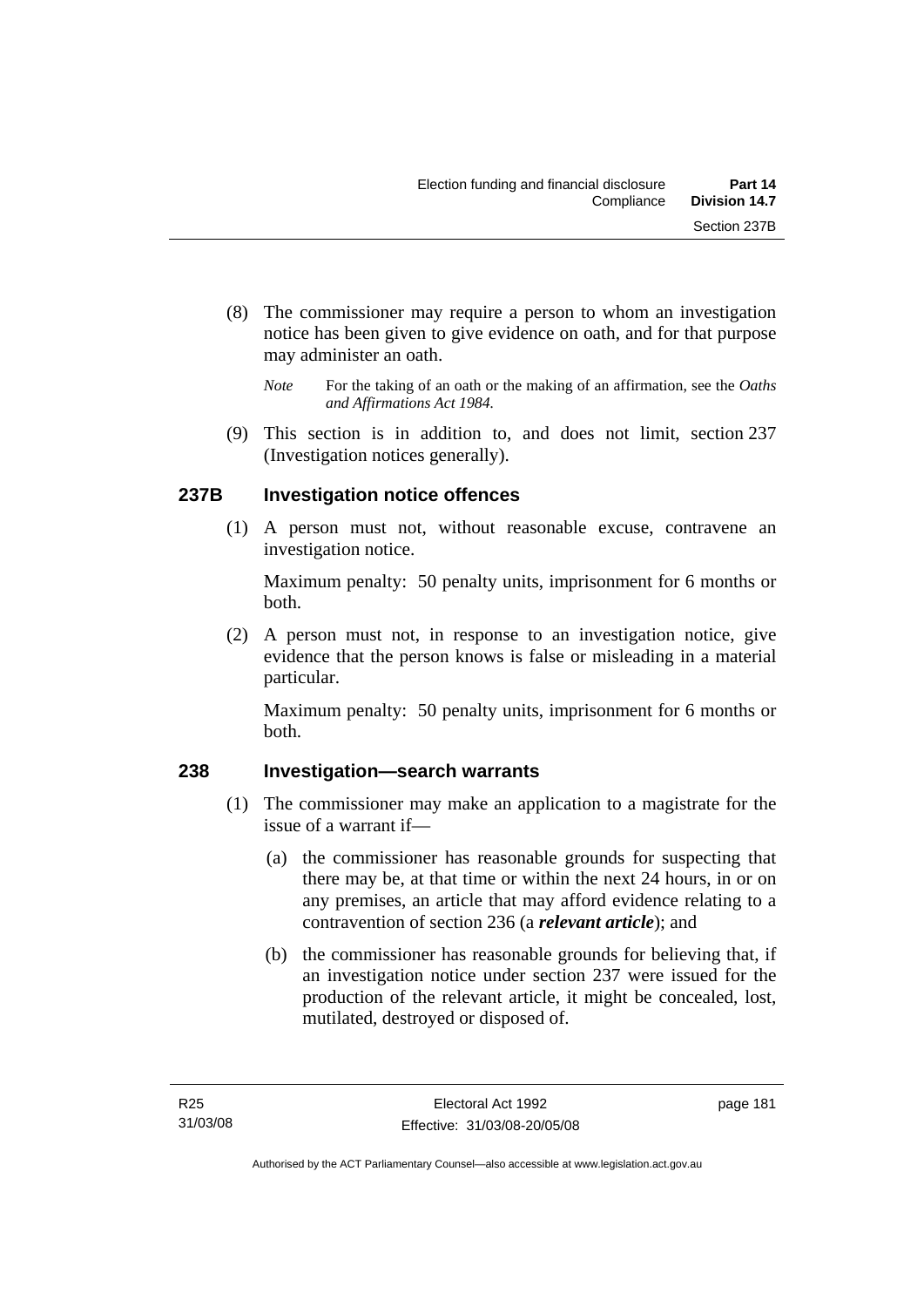- (2) A magistrate may, on application in accordance with subsection (1), issue a warrant authorising the commissioner or any other person named in the warrant, with the assistance the commissioner or person considers necessary, and if necessary by force—
	- (a) to enter the premises; and
	- (b) to search the premises for relevant articles; and
	- (c) to seize any relevant article found in or on the premises.
- (3) A magistrate shall not issue a warrant unless—
	- (a) an affidavit has been lodged with the magistrate setting out the grounds on which the issue of the warrant is being sought; and
	- (b) the commissioner or another person has given the magistrate, either orally or by affidavit, any further information the magistrate requires about the grounds on which the issue of the warrant is being sought; and
	- (c) the magistrate is satisfied that there are reasonable grounds for issuing the warrant.
- (4) If a magistrate issues a warrant, he or she shall endorse on the affidavit lodged in accordance with subsection (3) the grounds relied on to justify the issue of the warrant.
- (5) A warrant shall—
	- (a) state the purpose for which it is issued, including a reference to the alleged offence in relation to which it is issued; and
	- (b) specify the hours during which the entry is authorised or state that the entry is authorised at any time of the day or night; and
	- (c) include a description of the kind of articles to which it relates; and
	- (d) specify the date, not later than 1 month after the date of issue of the warrant, when the warrant ceases to have effect.

R25 31/03/08

Authorised by the ACT Parliamentary Counsel—also accessible at www.legislation.act.gov.au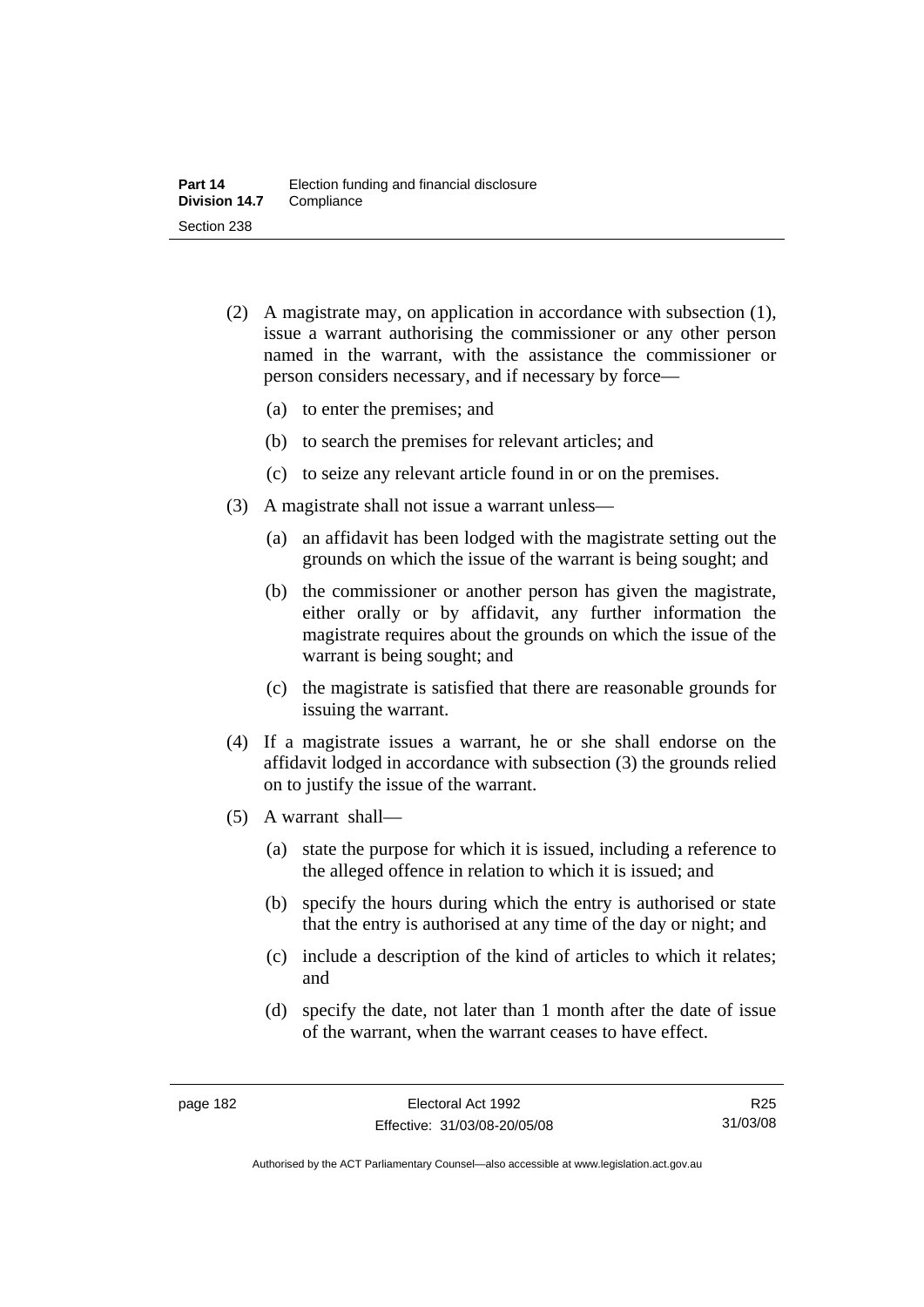- (6) If an article is seized by a person under a warrant—
	- (a) the person may keep the article for as long as is necessary and reasonable for the purposes of the investigation to which it is relevant; and
	- (b) when retention of the article ceases to be necessary and reasonable for those purposes, he or she shall cause it to be delivered to the person who appears to be entitled to possession of the article.
- (7) If a document is retained under subsection  $(6)$  (a)—
	- (a) the person otherwise entitled to possession of the document is entitled to be supplied, as soon as practicable, with a copy certified by the commissioner to be a true copy and the certified copy shall be received in all courts as evidence as if it were the original; and
	- (b) until the certified copy is supplied, the commissioner shall, at the times and places the commissioner considers appropriate, permit the person otherwise entitled to possession of the document, or a person authorised by that person, to inspect and make copies of, or take extracts from, the document.

# **239 Records**

- (1) If a person makes or obtains an article that is or includes a record relating to a matter particulars of which are, or could be, required to be set out in a return under this part relating to an election, he or she shall keep the record for not less than 4 years beginning on polling day for that election.
- (2) If a party, MLA or associated entity makes or obtains an article that is or includes a record relating to a matter particulars of which are, or could be, required to be set out in a return under division 14.6 (Annual returns), the party, MLA or associated entity must keep the record for not less than 4 years beginning on the day after the last day when the return must be given to the commissioner.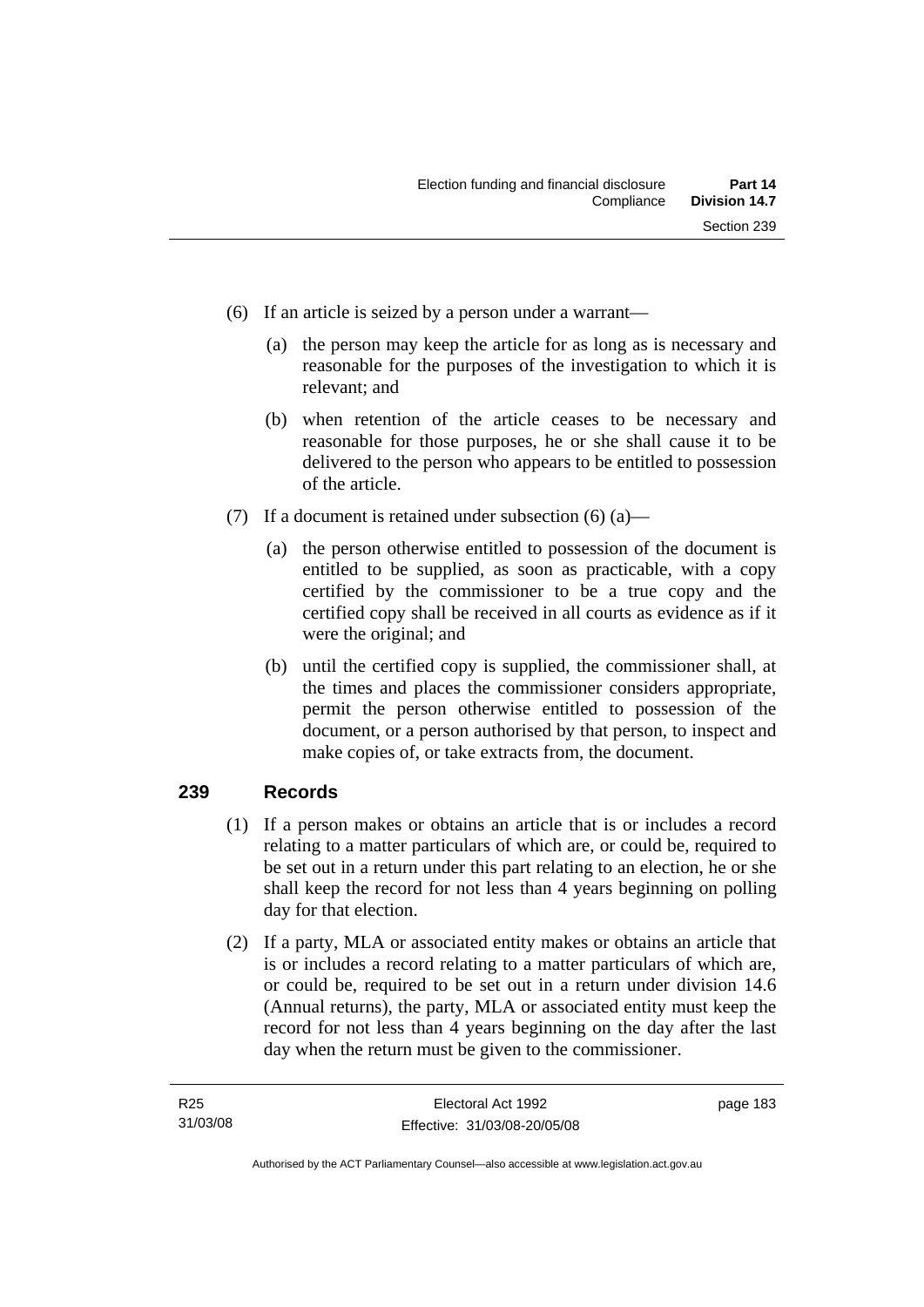- (3) If a person, party, MLA or associated entity (the *transferor*) would, in the normal course of business or administration, transfer to someone else a record mentioned in subsection (1) or (2)—
	- (a) the transferor is taken not to have contravened the subsection by transferring the record; and
	- (b) the person to whom the record is transferred must keep the record for the period for which the transferor would have been required to keep the record if the record had not been transferred.

# **Division 14.8 Miscellaneous**

# **240 Inability to complete returns**

- (1) If a person who is required to give the commissioner a return under division 14.4, 14.5 or 14.6 considers that it is impossible to complete the return because he or she is unable to obtain particulars that are required for the preparation of the return, the person may—
	- (a) prepare the return to the extent that it is possible to do so without those particulars; and
	- (b) give the commissioner the return so prepared; and
	- (c) give the commissioner written notice—
		- (i) identifying the return; and
		- (ii) stating that the return is incomplete because he or she is unable to obtain certain particulars; and
		- (iii) identifying those particulars; and
		- (iv) setting out the reasons why he or she is unable to obtain those particulars; and
		- (v) if the person believes, on reasonable grounds, that another person whose name and address he or she knows can give

R25 31/03/08

Authorised by the ACT Parliamentary Counsel—also accessible at www.legislation.act.gov.au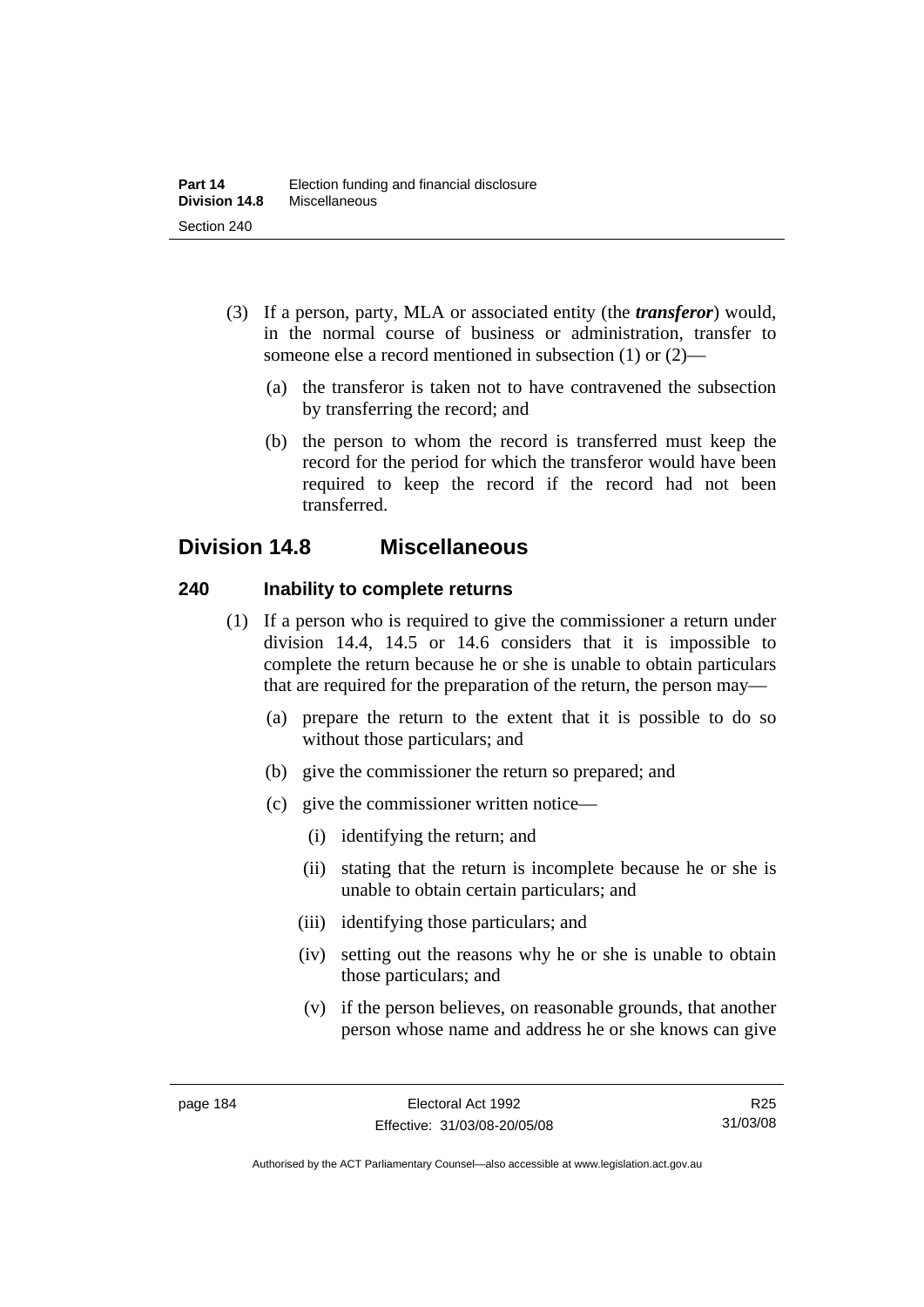those particulars—stating that belief, the reasons for it and the name and address of the other person.

- (2) A person who complies with subsection (1) shall not, because of the omission of the particulars referred to in subsection (1) (c) (iii), be taken, for section 236 (2) (a), to have given a return that is incomplete.
- (3) If the commissioner has been informed under subsection (1) (c) or (4) (e) that a person can supply particulars that have not been included in a return, the commissioner may, by written notice served on that person, require the person to give the commissioner written notice of the particulars within the period specified in the notice.
- (4) If a person who is required to give the commissioner particulars under subsection (3) considers that he or she is unable to obtain some or all of the particulars, the person shall give to the commissioner a written notice—
	- (a) specifying the particulars (if any) that the person is able to give; and
	- (b) stating that the person is unable to obtain certain particulars;
	- (c) identifying those particulars; and
	- (d) specifying the reasons why the person considers he or she is unable to obtain those particulars; and
	- (e) if the person believes, on reasonable grounds, that another person whose name and address he or she knows can give those particulars—specifying the name and address of that other person and the reasons why he or she believes that the other person is able to give those particulars.
- $(5)$  If—
	- (a) a notice is given to a person under subsection (3); and
	- (b) the person complies with that notice or gives the commissioner a notice under subsection (4);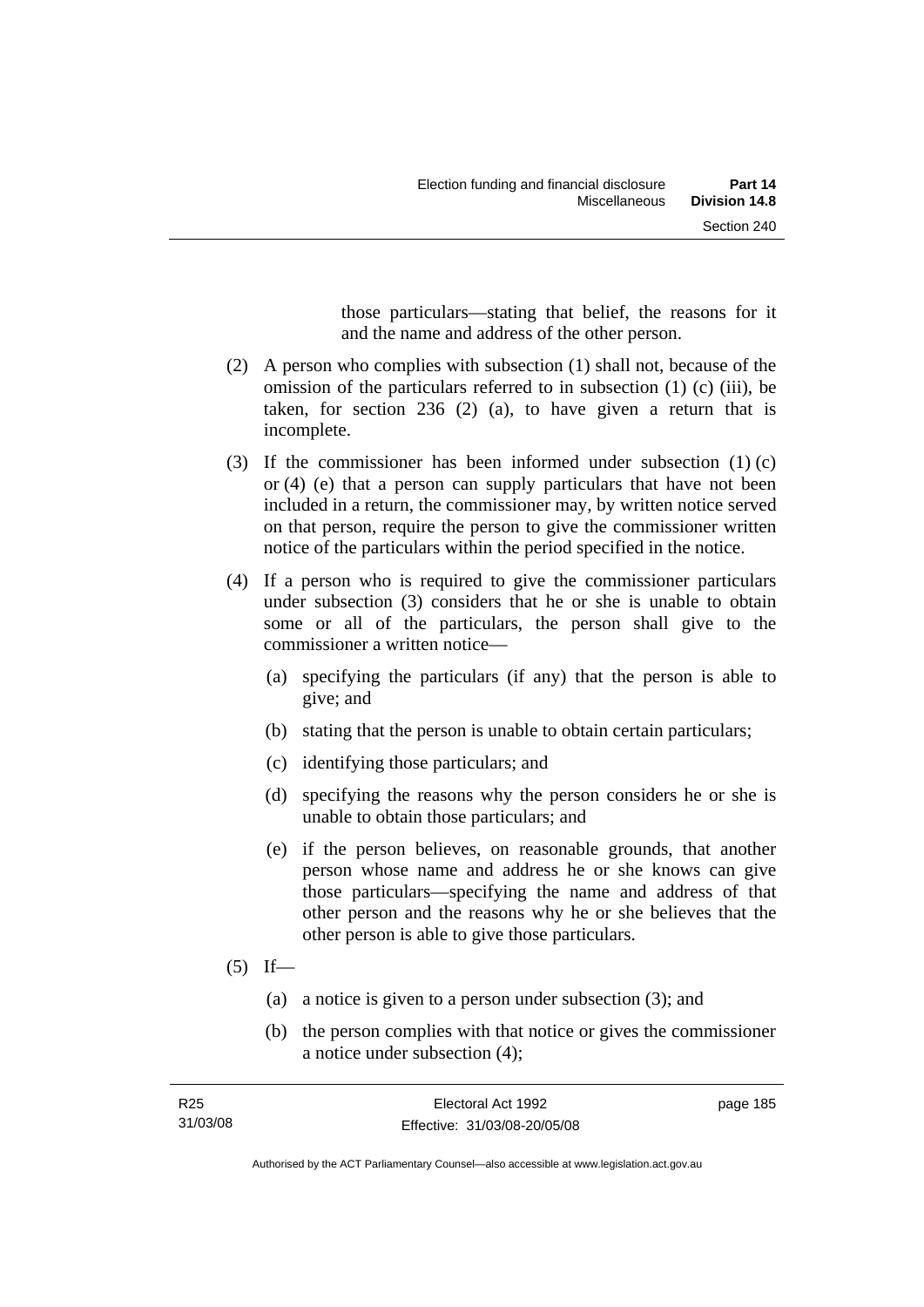he or she shall not, only because of the omission of the required particulars, be taken to have given an incomplete return.

# **241 Noncompliance with pt 14**

- (1) The failure of a person to comply with a provision of this part in relation to an election does not invalidate that election.
- (2) Without limiting subsection (1)—
	- $(a)$  if—
		- (i) a party endorsed a candidate in an election; and
		- (ii) the candidate was elected at the election;

a failure by the reporting agent of the party to comply with this part in relation to that election does not invalidate the candidate's election;

- (b) if a member of a non-party group was elected at the election a failure by a reporting agent of the group to comply with this part in relation to the election does not invalidate the election of the member; and
- (c) a failure by the reporting agent of a candidate who is elected at an election to comply with his or her part in relation to the election does not invalidate the candidate's election.

# **242 Amendment of returns**

- (1) If the commissioner is satisfied that a return under this part contains a formal error or is subject to a formal defect, the commissioner may amend the return to the extent necessary to correct the error or remove the defect.
- (2) A person authorised by subsection (3) may, by written notice signed by the person and given to the commissioner, request the permission of the commissioner to make a specified amendment of a return for the purpose of correcting an error or omission.

R25 31/03/08

Authorised by the ACT Parliamentary Counsel—also accessible at www.legislation.act.gov.au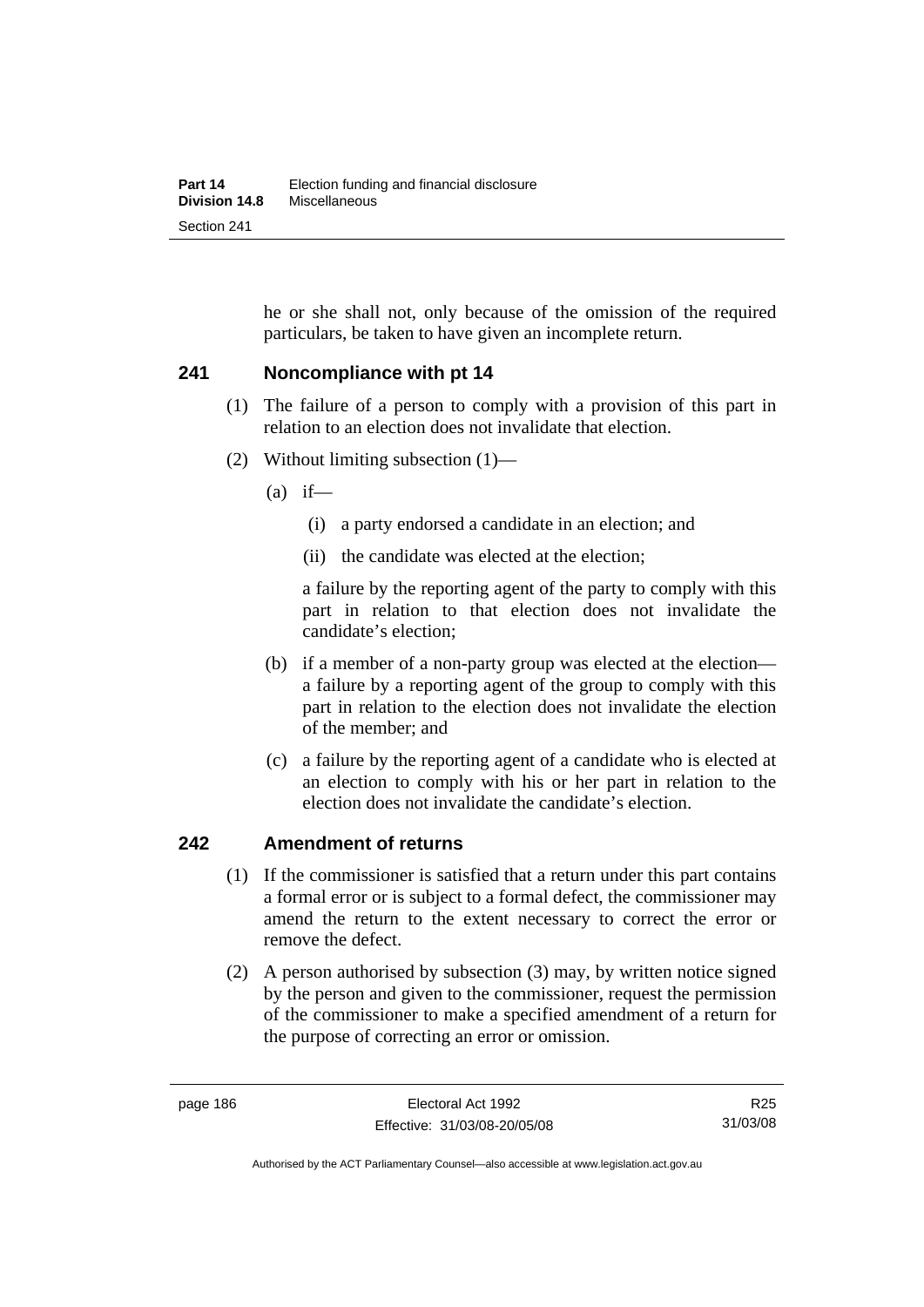- (3) A request may be made by—
	- (a) the person who gave the return; or
	- (b) if the return was given for a party, MLA or candidate—the reporting agent of the party, MLA or candidate; or
	- (c) if the return was given in relation to an associated entity—the financial controller of the entity.
- (4) On a request under subsection (2), the commissioner shall permit the person making the request to amend the return accordingly if the commissioner is satisfied that the request is justified.
- (5) If the commissioner decides to refuse a request under subsection (2), the commissioner shall give the person making the request a review statement about the decision.
- (6) The amendment of a return under this section does not affect the liability of a person to be convicted of an offence against section 236 (2) or (4) arising out of the giving of the return.

# **243 Copies of returns to be available for public inspection**

- (1) The commissioner must make available for public inspection, in accordance with subsections (2) and (3), a copy of each return given to the commissioner under division 14.4 (Disclosure of donations), 14.5 (Disclosure of electoral expenditure) and division 14.6 (Annual returns).
- (2) A copy of a return under division 14.4 or 14.5 (other than a return under section 221A (Annual returns of donations)) must be made available for public inspection from the beginning of the 25th week after polling day in the election to which the return relates.
- (3) A copy of a return under section 221A or division 14.6 must be made available for public inspection from the beginning of February in the next year.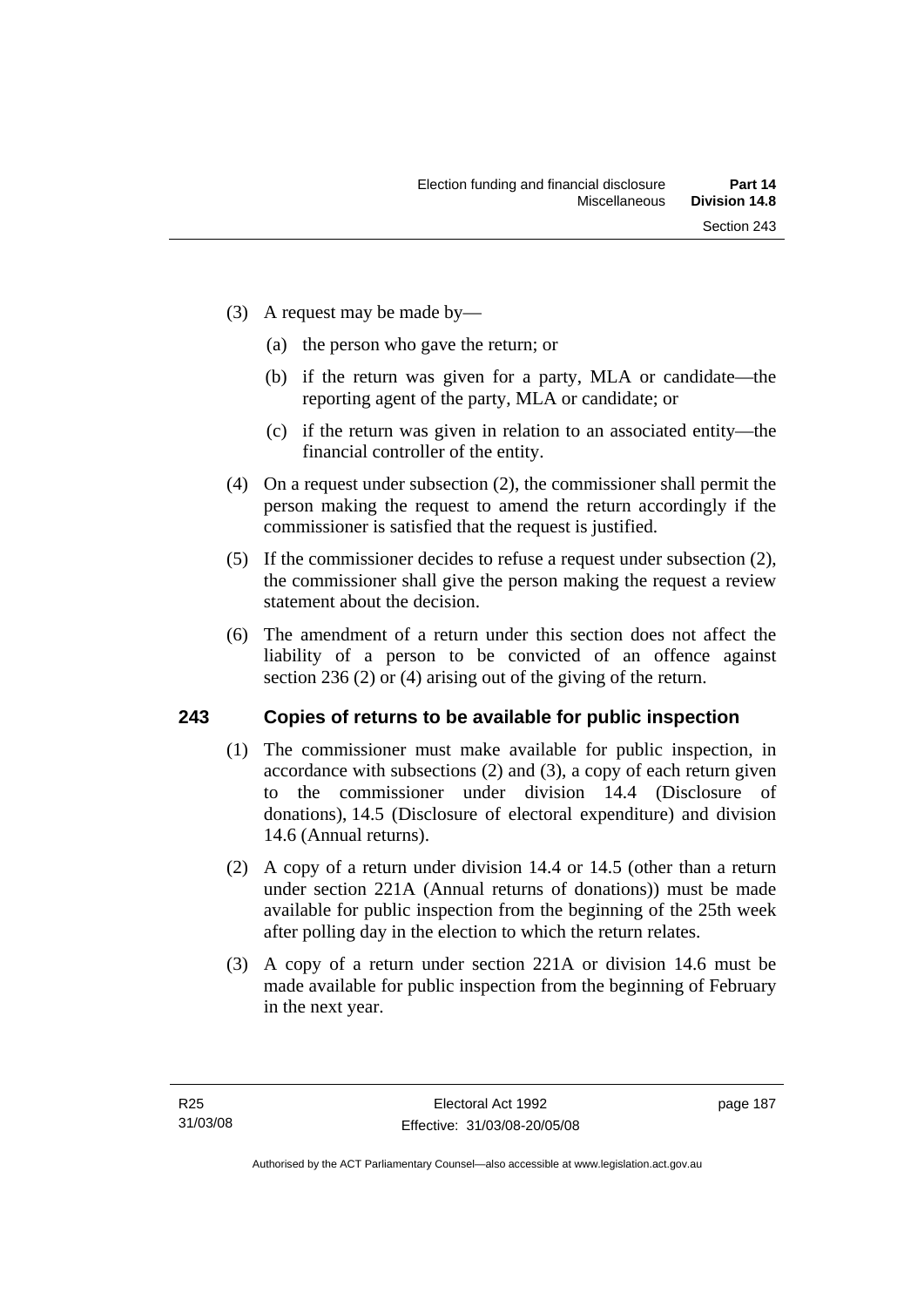- (4) A person may, on request, obtain a copy of a return if a copy of the return is available for public inspection under this section.
	- *Note* A fee may be determined under s 8 (Determination of fees) for this subsection.

page 188 **Electoral Act 1992** Effective: 31/03/08-20/05/08

Authorised by the ACT Parliamentary Counsel—also accessible at www.legislation.act.gov.au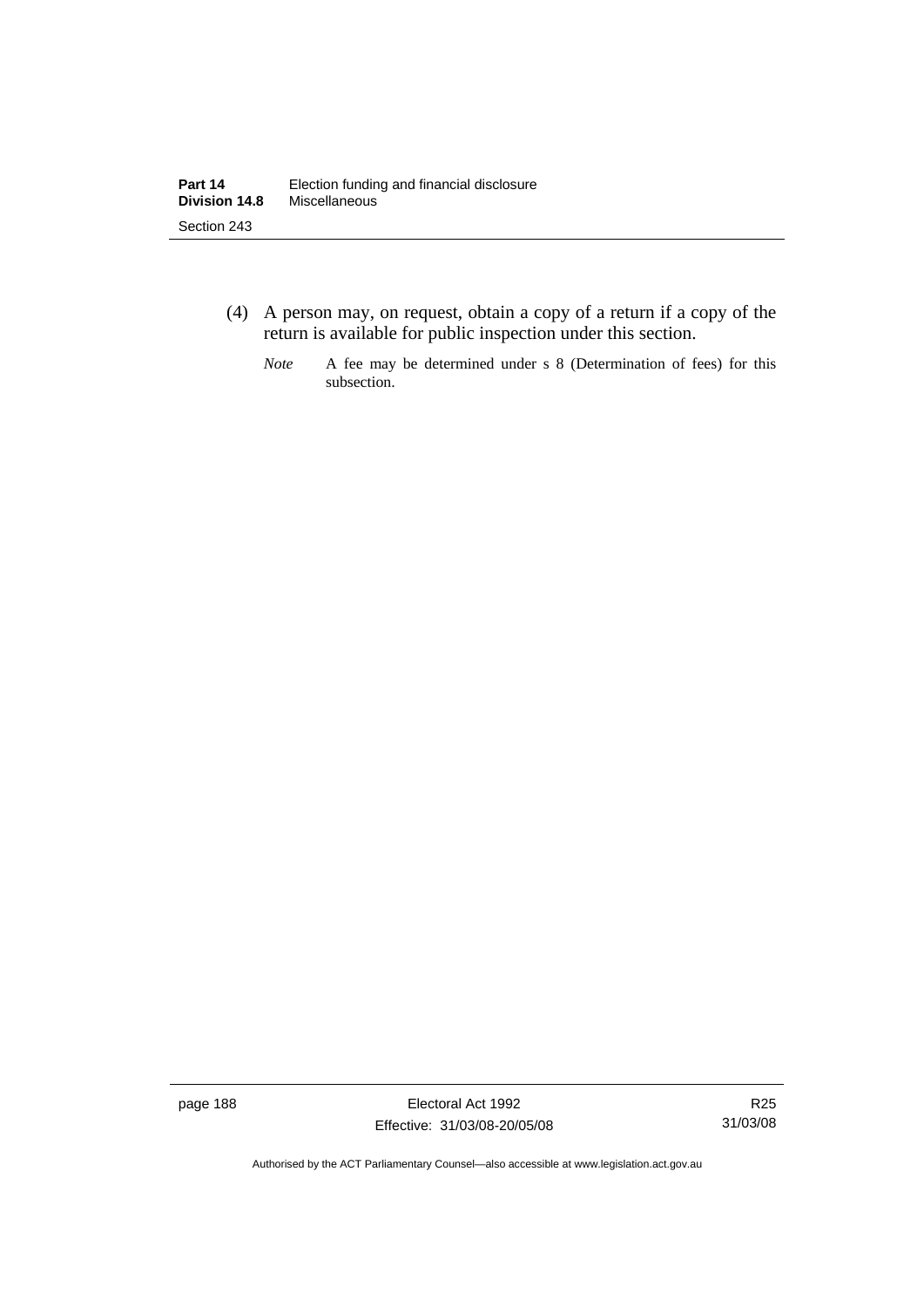# **Part 15 Review of decisions**

## **244 Definitions for pt 15**

In this part:

*person* includes a political party.

*reviewable decision* means a decision referred to in section 245.

# **245 Reviewable decisions**

For this part, the following decisions of the commissioner are reviewable:

- (a) a decision to enrol a person under section 76 (5) (a);
- (b) a decision to reject a claim for enrolment under section 76 (5) (b);
- (c) a decision to refuse a request for the suppression of the particulars of an elector's address from an extract from any roll under section  $77(2)$  (b);
- (d) a decision to include the particulars of an elector's address that had been suppressed on an extract from a roll under section 78 (2);
- (e) a decision to reject an objection to the enrolment of a person under section 81 (5);
- (f) a decision to remove a person's name from a roll under section 81 (8) (b);
- (g) a decision under section 90 (2) (Further information about application for political party registration) to refuse an application for registration of a political party;
- (h) a decision to register a political party under section 92 (1);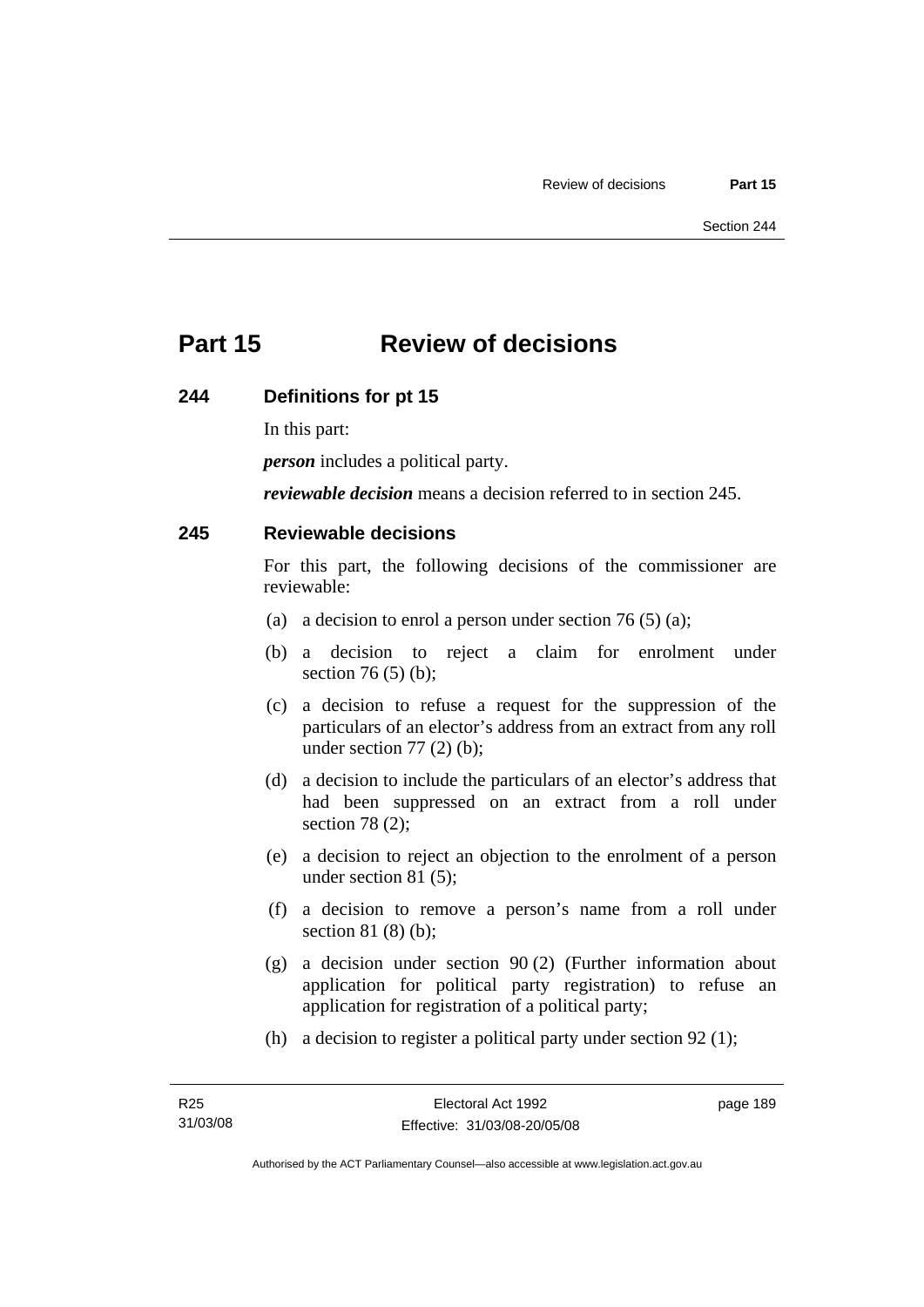#### **Part 15** Review of decisions

Section 246

- (i) a decision to refuse an application for the registration of a political party under section 93 (1) or (2);
- (j) a decision under section 93 (1) or (2) to refuse to change the registered particulars of a political party as applied by section 95 (2) (Changes to particulars in register);
- (k) a decision under section 98 (5) (Cancellation of registration of political parties) to cancel the registration of a political party;
- (l) a decision to give a notice under section 237A (Investigation notices about associated entities);
- (m) a decision to refuse a request to make a specified amendment of a return under section 242 (4).

#### **246 Review statements**

- (1) For this Act, a review statement about a reviewable decision shall be in writing containing—
	- (a) a statement of the decision; and
	- (b) a statement of the reasons for the decision; and
	- (c) a statement to the effect that the person to whom the notice is given may, within 28 days after the review statement is given, apply to the electoral commission for a review of the decision.
- (2) The validity of a reviewable decision is not to be taken to be affected by a failure—
	- (a) to give a review statement to a person affected by the decision; or
	- (b) to comply with this section.

R25 31/03/08

Authorised by the ACT Parliamentary Counsel—also accessible at www.legislation.act.gov.au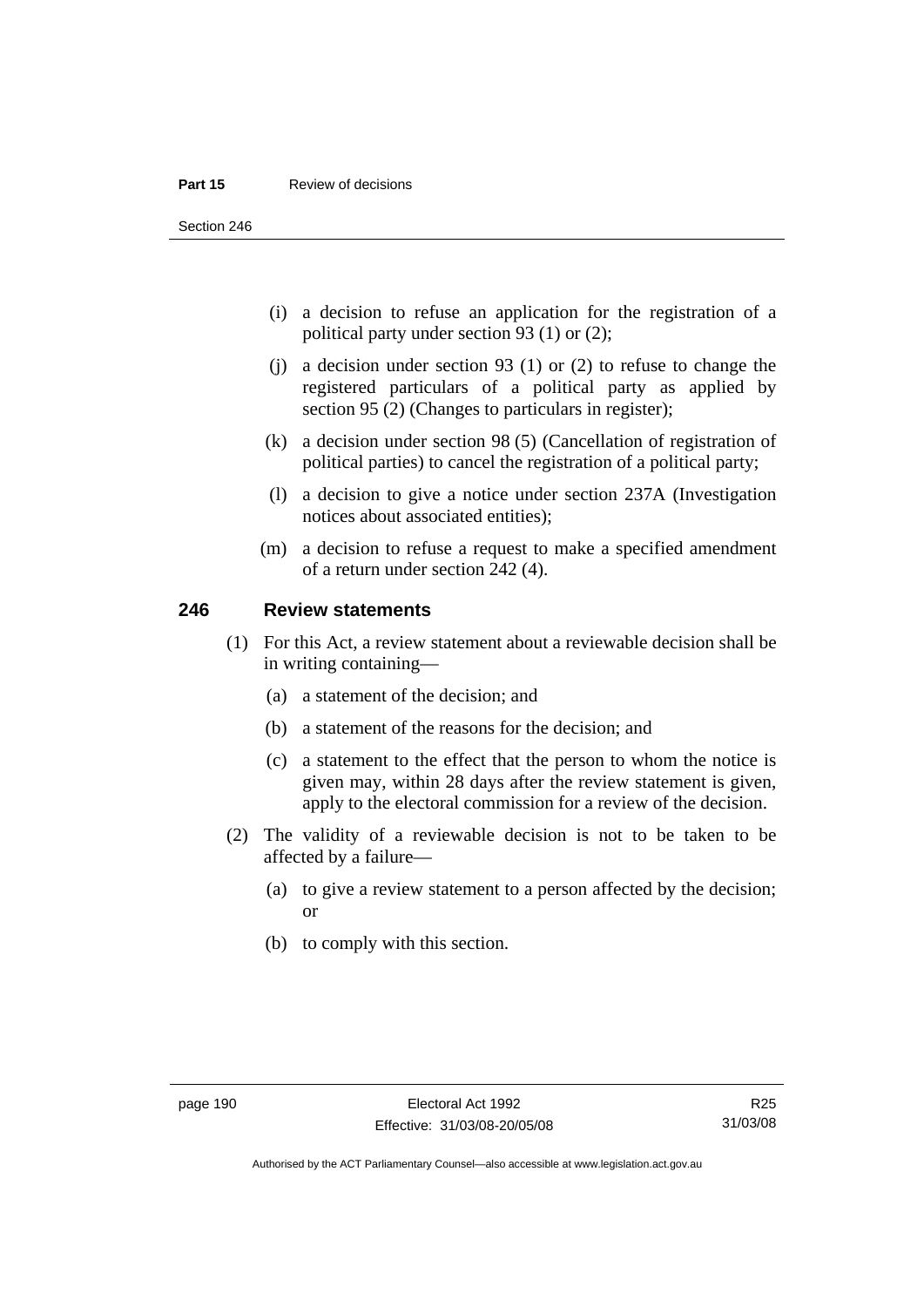# **247 Review by electoral commission**

- (1) The electoral commission must review a reviewable decision if a person affected by the decision applies to the commission in accordance with subsections (2) and (3).
- (2) The application must—
	- (a) be in writing; and
	- (b) state the applicant's name and address; and
	- (c) set out the applicant's reasons for making the application.
- (3) The application must be given to the electoral commission at the commission's office—
	- (a) within 28 days after—
		- (i) for a decision to register a political party—the day of notification under the *Legislation Act 2001* of the notice under section 92 (3) (Registration of political parties) of the decision; or
		- (ii) in any case—the day the relevant review statement was given to the applicant; or
	- (b) within a further period allowed by the commission before or after the end of that period.
- (4) Before making a decision on the review of a reviewable decision, the electoral commission may, on the application of a person affected by the decision, make a written order staying or otherwise affecting the operation or implementation of the decision or a part of the decision.
- (5) The electoral commission may make an order under subsection (4) whether or not an application for the review of the relevant decision has been made to the commission.
- (6) In considering an application for an order under subsection (4), the electoral commission shall have regard to—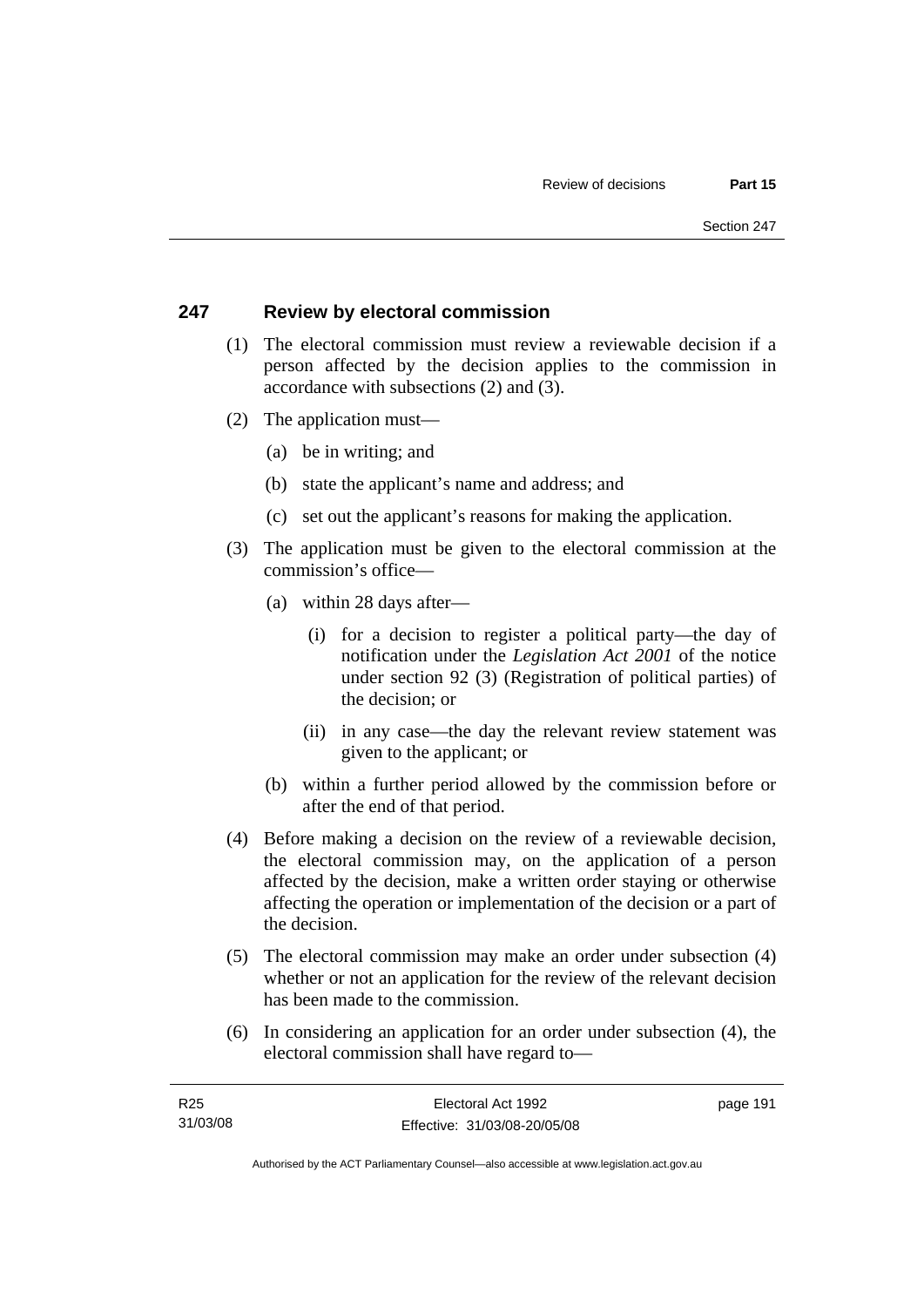#### **Part 15** Review of decisions

Section 248

- (a) the interests of all persons affected by the relevant decision; and
- (b) the necessity of securing, as far as practicable, the effectiveness of the review process and of the commission's decision on the review.
- (7) On the review of a reviewable decision, the electoral commission shall—
	- (a) affirm the decision; or
	- (b) vary the decision; or
	- (c) set aside the decision and substitute its own decision.
- (8) Except for a reviewable decision made by a delegate of the commissioner, the commissioner shall not—
	- (a) be present during any deliberation of the electoral commission in relation to a review under this section; or
	- (b) take part in any decision of the electoral commission in relation to a review under this section.

#### **248 Notice of decision of the electoral commission**

- (1) The electoral commission shall give written notice of its decision on a review under section 247 to—
	- (a) each person to whom a review statement about the relevant decision was given under this Act; and
	- (b) the applicant for the review.
- (2) A notice under subsection (1) shall—
	- (a) include a statement to the effect that, subject to the *Administrative Appeals Tribunal Act 1989*, an application may be made to the AAT for a review of the decision of the electoral commission; and

Authorised by the ACT Parliamentary Counsel—also accessible at www.legislation.act.gov.au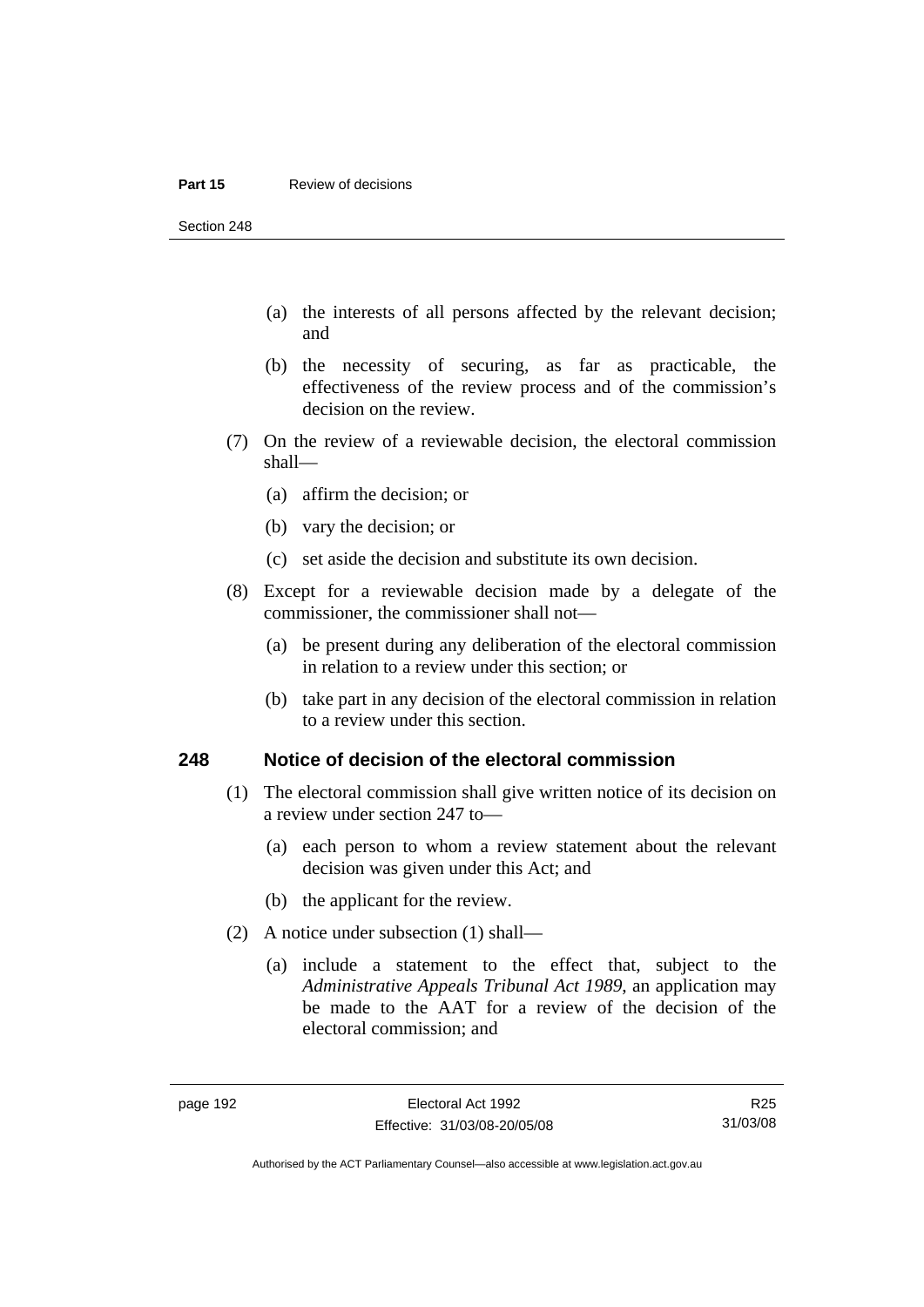- (b) except if that Act, section 26 (11) applies—include a statement to the effect that a person whose interests are affected by the decision of the electoral commission may request a statement under that Act, section 26.
- (3) The validity of a decision of the electoral commission under section 247 (6) is not to be taken to be affected by a failure to comply with this section.

# **249 Review by administrative appeals tribunal**

Application may be made to the AAT for a review of a decision of the electoral commission under section 247 (7).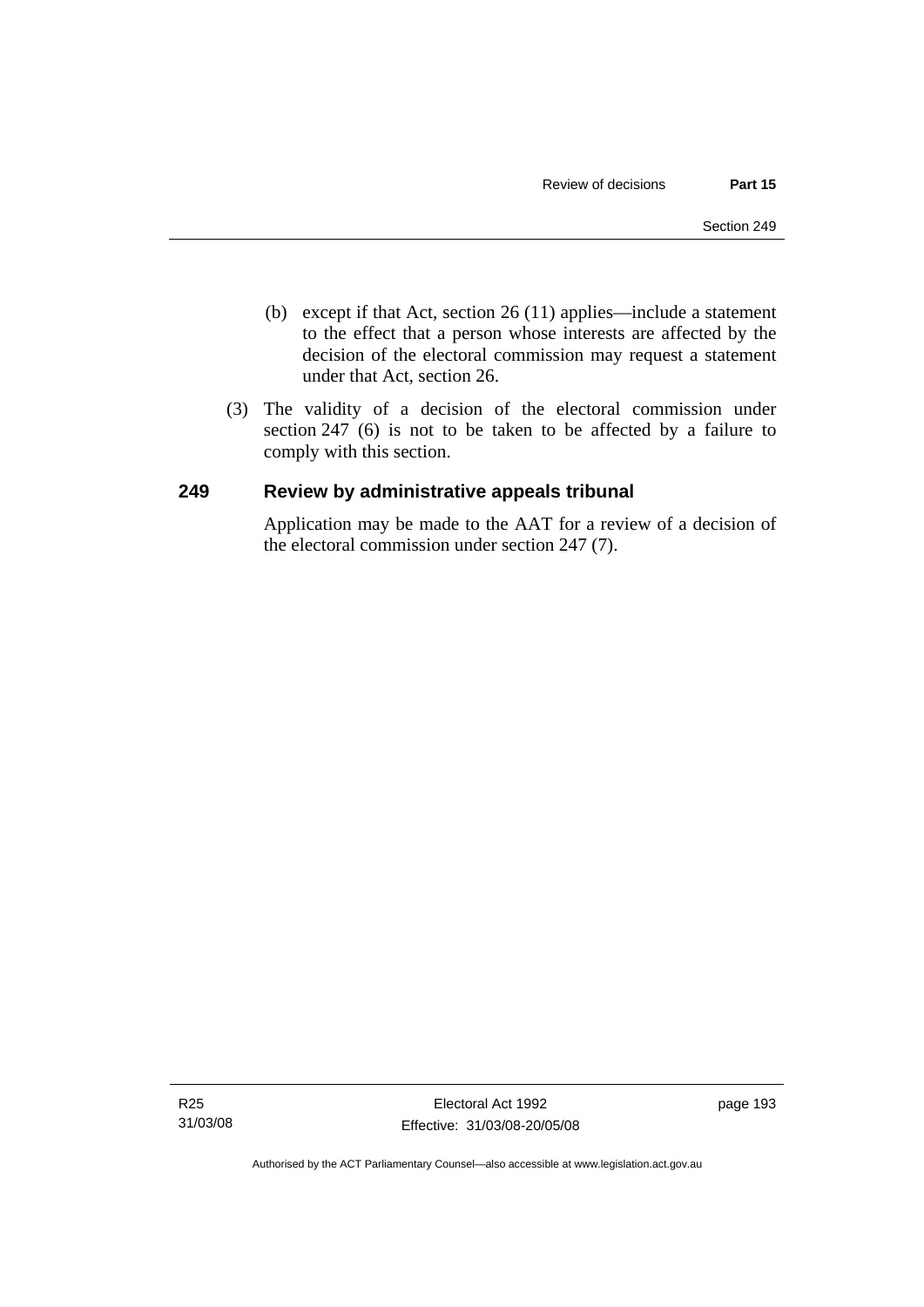# **Part 16 Disputed elections, eligibility and vacancies**

# **Division 16.1 Preliminary**

# **250 Definitions for pt 16**

In this part:

*application* means an application disputing the validity of an election made in accordance with section 258.

*bribery* means a contravention of section 285.

*contravention*, of a section of this Act or the *Crimes Act 1914* (Cwlth), includes—

- (a) attempting or conspiring to contravene that section; or
- (b) aiding, abetting, counselling or procuring the contravention of that section.

*Court of Disputed Elections*—see section 252 (2).

*election* includes—

- (a) a recount of votes under section 194; and
- (b) the choice of a person to fill a casual vacancy under section 195.

*file* means to file in the registrar's office.

*proceeding* means a proceeding before the Court of Disputed Elections.

*registrar* means the registrar of the Supreme Court.

*Speaker*—see section 251.

R25 31/03/08

Authorised by the ACT Parliamentary Counsel—also accessible at www.legislation.act.gov.au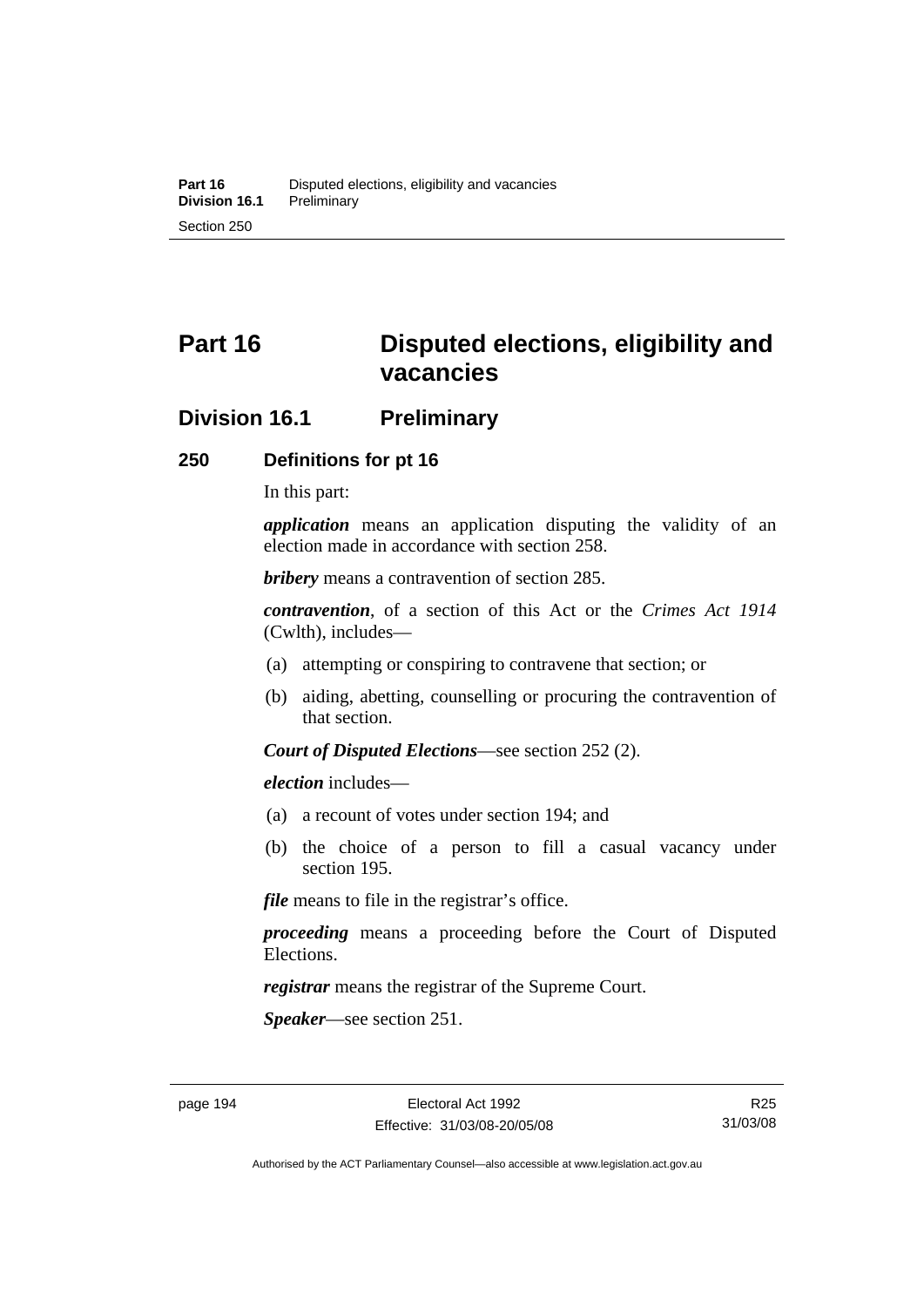*undue influence* means a contravention of section 288 (Violence and intimidation) or the *Crimes Act 1914* (Cwlth), section 28 (Interfering with political liberty).

# **251 Meaning of** *Speaker* **for pt 16**

(1) In this part:

*Speaker* includes—

- (a) if the Speaker is unavailable—the Deputy Speaker; or
- (b) if both the Speaker and Deputy Speaker are unavailable another MLA who is not the subject of a proceeding and is appointed by the Assembly to act as the Speaker for this part; or
- (c) if both the Speaker and Deputy Speaker are unavailable and no MLA is appointed for paragraph (b)—the clerk of the Assembly.
- (2) For subsection (1), the Speaker or Deputy Speaker is unavailable if—
	- (a) the office-holder is absent from duty; or
	- (b) there is a vacancy in the office; or
	- (c) the office-holder is the subject of a proceeding.

# **Division 16.2 Jurisdiction and powers of Supreme Court**

# **252 Court of Disputed Elections**

- (1) The Supreme Court has jurisdiction to hear and determine—
	- (a) applications disputing the validity of elections; and
	- (b) questions referred to the court by resolution of the Legislative Assembly relating to—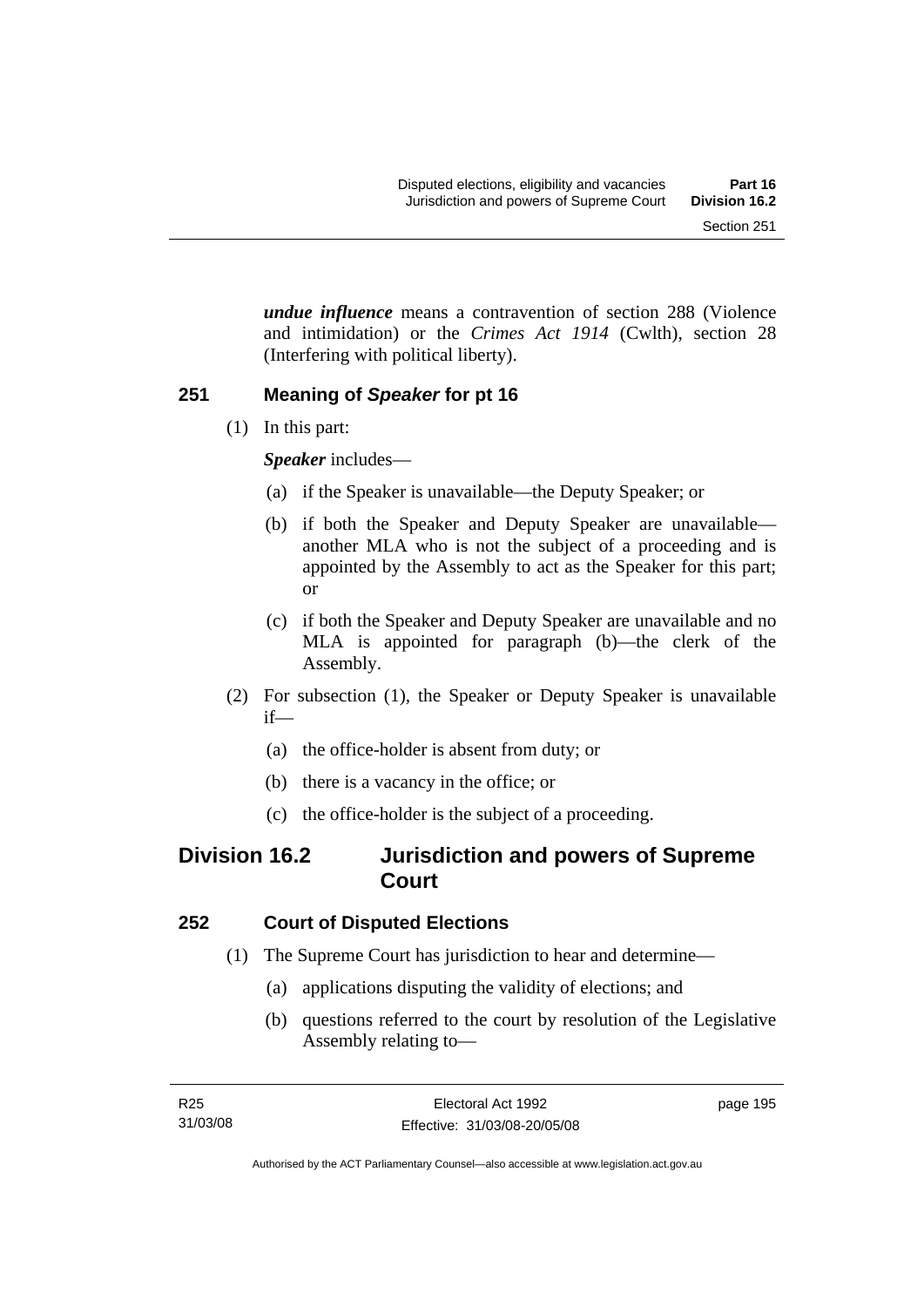- (i) the eligibility of persons who have been declared elected to be members of the Assembly; or
- (ii) vacancies in the membership of the Assembly.
- (2) When exercising jurisdiction under subsection (1), the Supreme Court shall be known as the Court of Disputed Elections.

## **253 Powers of the court**

Subject to this part, the Supreme Court has the same powers (so far as they are applicable) when exercising jurisdiction under this part as it has when exercising its original jurisdiction.

## **255 Decisions are final**

A decision of the Court of Disputed Elections is final and conclusive, is not subject to appeal and shall not be called into question.

# **Division 16.3 Disputed elections**

## **256 Validity may be disputed after election**

- (1) The validity of an election shall not be disputed except by application to the Court of Disputed Elections after the result of the election is declared.
- (2) Without limiting subsection (1), if any of the following matters in relation to an election is called into question, the validity of the election is to be taken to be in dispute:
	- (a) the acceptance or rejection of a nomination of a candidate by the commissioner;
	- (b) the eligibility of a person to be nominated as a candidate, to be elected or to be an MLA;
	- (c) any matter connected with the printing or endorsement of ballot papers;

Authorised by the ACT Parliamentary Counsel—also accessible at www.legislation.act.gov.au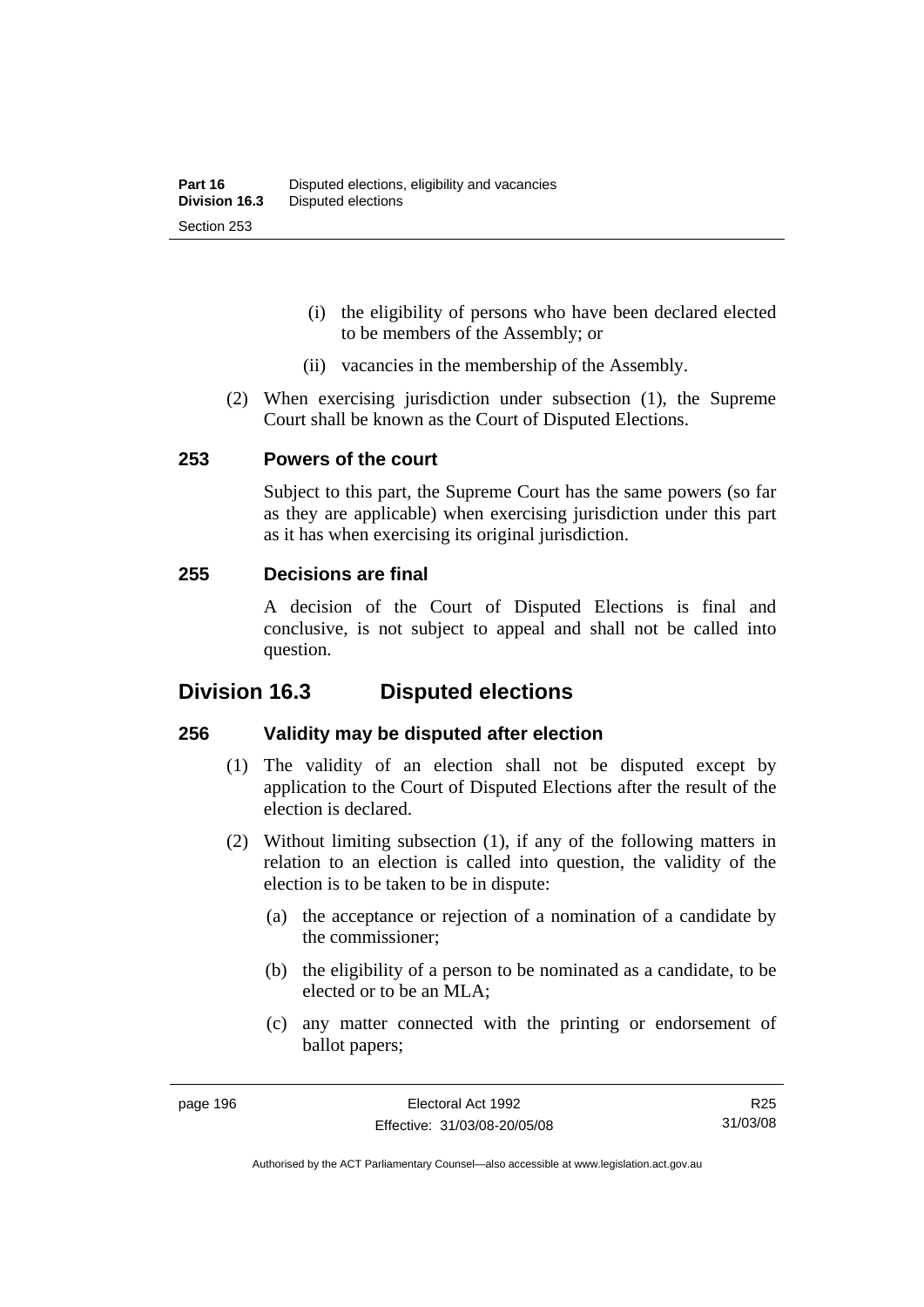- (d) any matter connected with the issue, or scrutiny, of ballot papers by an officer;
- (e) any matter connected with electronic voting;
- (f) any matter connected with the admission or rejection of declaration votes by an officer at the preliminary scrutiny.

## **257 Persons entitled to dispute elections**

The following persons are entitled to dispute the validity of an election:

- (a) a candidate in the election;
- (b) an elector entitled to vote at the election;
- (c) the commissioner.

# **258 Form of application**

- (1) An application disputing the validity of an election shall—
	- (a) specify the declarations sought; and
	- (b) set out the facts relied on to invalidate the election with sufficient particularity to identify the matters on which the applicant relies as justifying those declarations; and
	- (c) set out the applicant's full name and address and the capacity in which he or she is making the application; and
	- (d) be signed by the applicant.
- (2) The signature of an applicant other than the commissioner shall be witnessed by another person whose signature, full name, address and occupation shall be set out in the application.

# **259 Time for filing application**

An application shall be filed within 40 days after the result of the election is declared.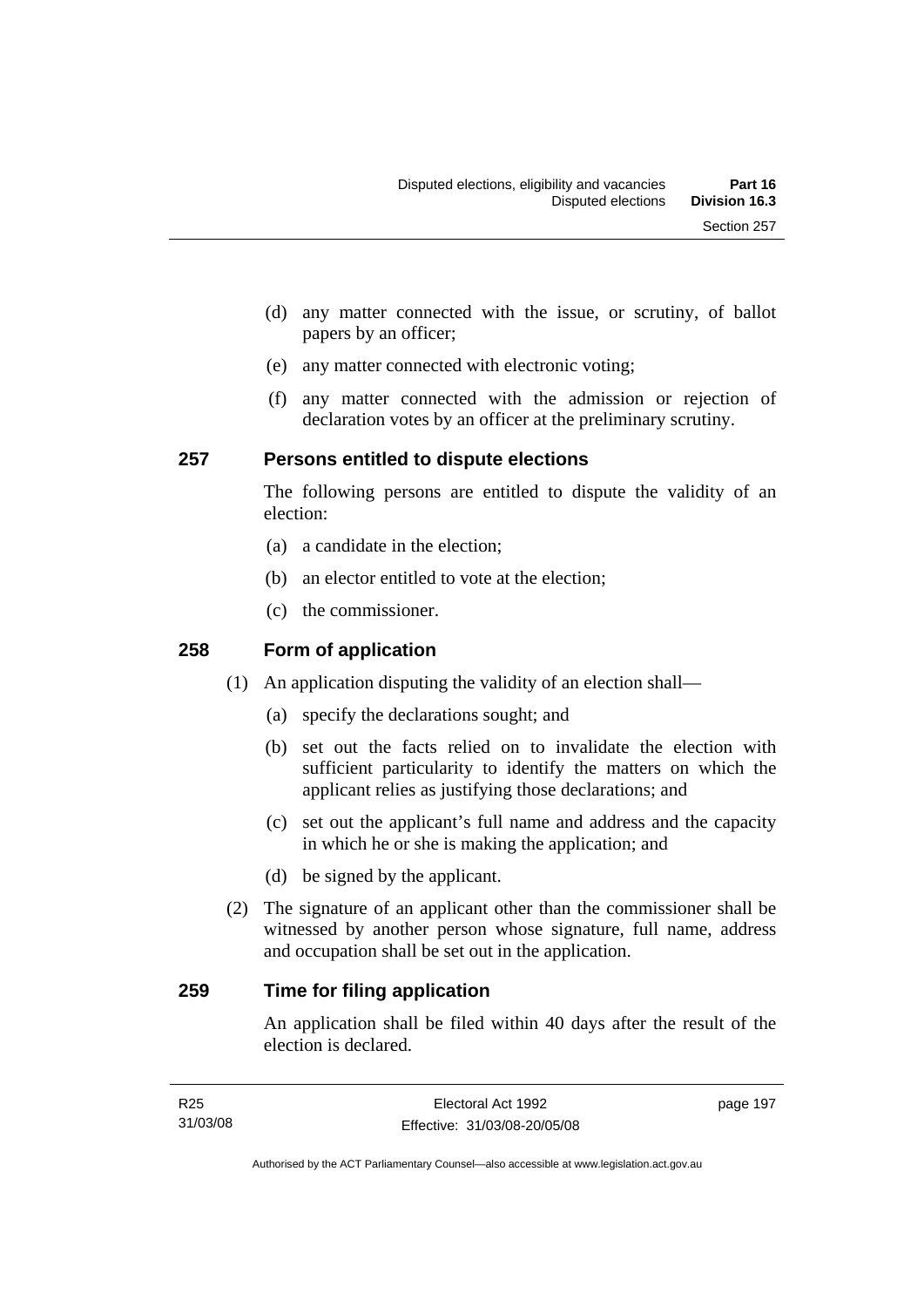# **260 Deposit as security for costs**

- (1) At the time of filing an application, the applicant shall deposit with the registrar as security for costs the amount prescribed by the *Court Procedures Rules 2006*.
- (2) The amount deposited shall be set off against any costs ordered to be paid by the applicant.

# **261 Registrar to serve copies of application on certain persons**

The registrar shall, after an application is filed under section 259, serve a sealed copy of the application on—

- (a) the Speaker; and
- (b) the person whose election is being disputed; and
- (c) if the commissioner is not the applicant—the commissioner.

## **262 Parties to application under div 16.3**

- (1) The following people are entitled to appear in a proceeding under this division:
	- (a) the applicant;
	- (b) the commissioner;
	- (c) if a person whose election is being disputed files a notice of appearance within 7 days after the day when the person is served with a copy of the application under section 261—the person;
	- (d) anyone else with the leave of the Court of Disputed Elections.
- (2) A person other than the applicant who appears under subsection (1) is to be taken to be a respondent to the application.
- (3) This section does not apply to an application under section 263.

Authorised by the ACT Parliamentary Counsel—also accessible at www.legislation.act.gov.au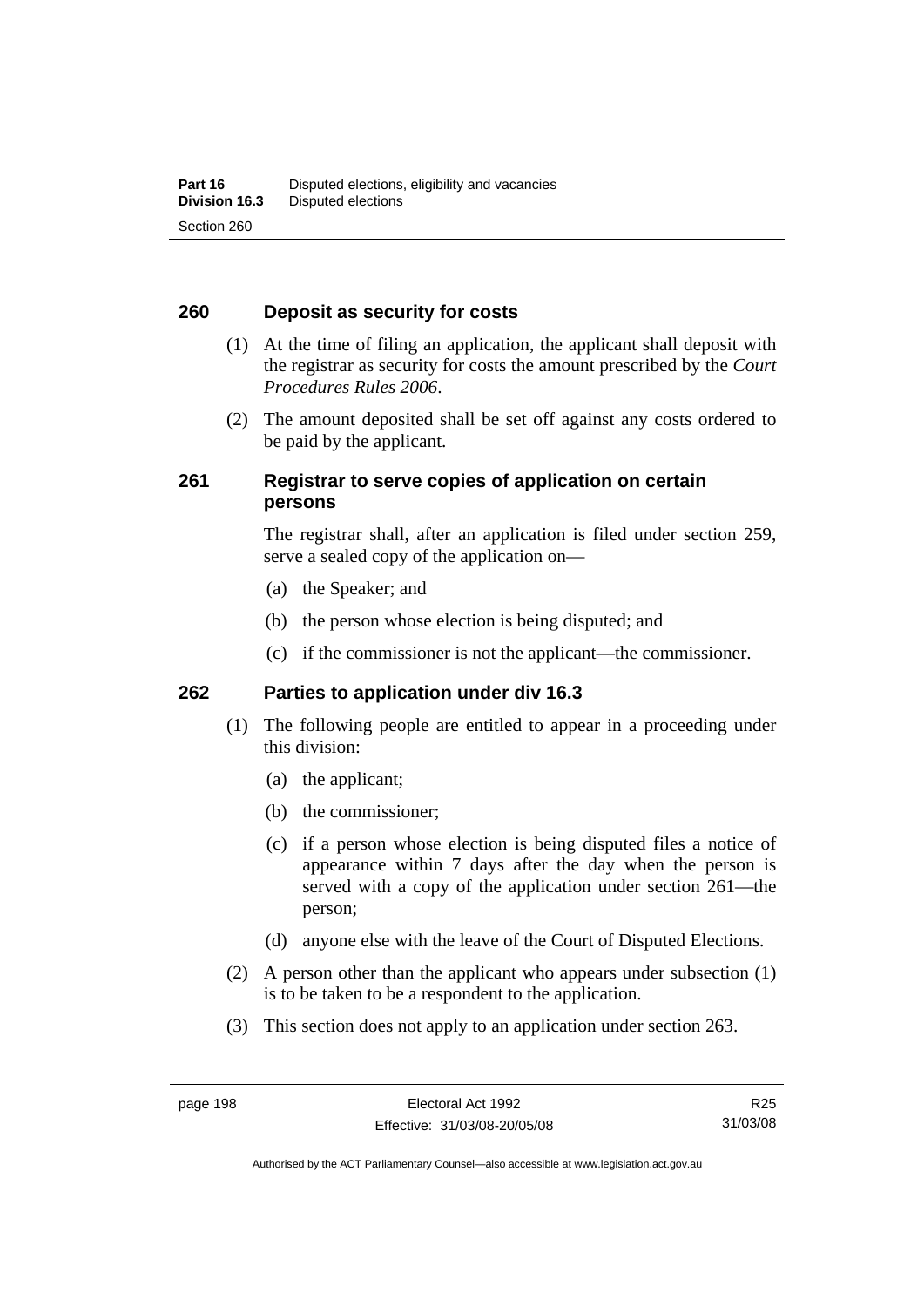#### **263 Withdrawal and abatement of application**

(1) In this section:

*election application* means an application disputing the validity of an election made in accordance with section 258.

*leave application* means an application for leave to withdraw an election application.

- (2) An applicant may withdraw an election application only with the leave of the Supreme Court.
- (3) An applicant is not entitled to make a leave application unless notice of the applicant's intention to do so has been—
	- (a) published in a newspaper; and
	- (b) given to the commissioner and to each of the respondents to the relevant election application.
- (4) A leave application shall not be made without the consent of all the applicants to the relevant election application.
- (5) The following persons are entitled to appear as respondents to a leave application:
	- (a) the commissioner;
	- (b) a respondent to the relevant election application;
	- (c) any other person with the leave of the Supreme Court.
- (6) Unless the Supreme Court orders otherwise, if an election application is withdrawn, the applicant is liable to pay the costs of the respondent in relation to that application and the leave application.
- (7) In determining a leave application, the Supreme Court shall inquire into the reasons for it and determine whether it was—
	- (a) the result of an agreement, arrangement or understanding; or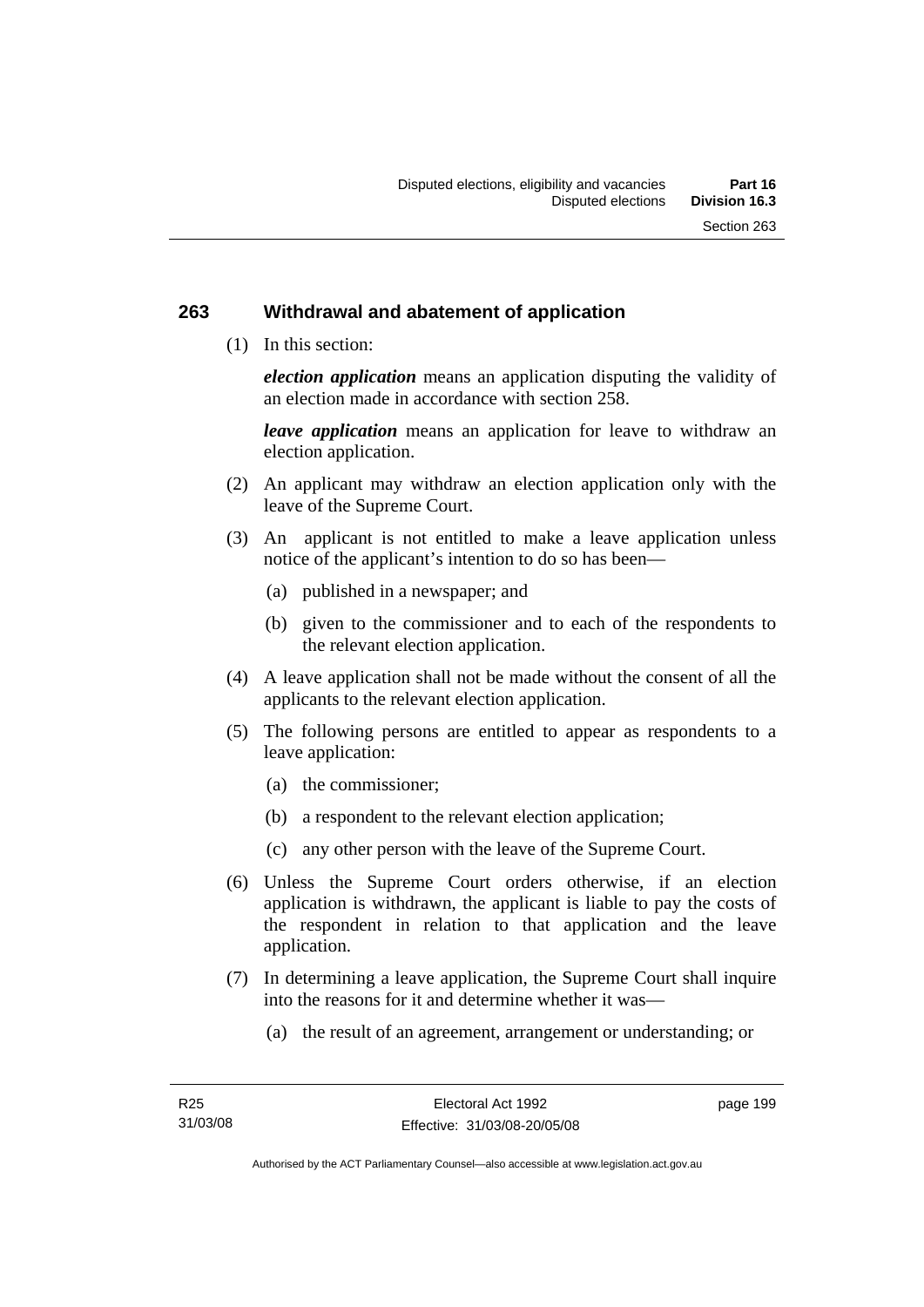- (b) in consideration of—
	- (i) the seat in the Assembly that is in issue being vacated at any time in the future; or
	- (ii) the withdrawal of any other election application; or
	- (iii) any other matter.
- (8) The Supreme Court shall publish its reasons for a determination as if it were a judgment and give a copy of them to the commissioner.
- (9) If, before the hearing of an election application, a respondent other than the commissioner—
	- (a) dies or gives the prescribed notice that he or she does not intend to oppose the application; or
	- (b) resigns from, or otherwise ceases to hold, the seat in the Assembly that is in issue;

then—

- (c) the person ceases to be a respondent; and
- (d) the person, or his or her personal representative, shall—
	- (i) publish notice of that fact in a newspaper; and
	- (ii) give a copy of the notice to the registrar; and
- (e) if a person who might have been an applicant in relation to the election files a notice of appearance within the prescribed period—that person is entitled to appear as a respondent to the application.
- (10) A person who has ceased to be a respondent to an election application is not entitled to appear as a party in proceedings in relation to that application.
- (11) The registrar shall notify the commissioner of the receipt of a notice mentioned in subsection (9) (d) (ii).

R25 31/03/08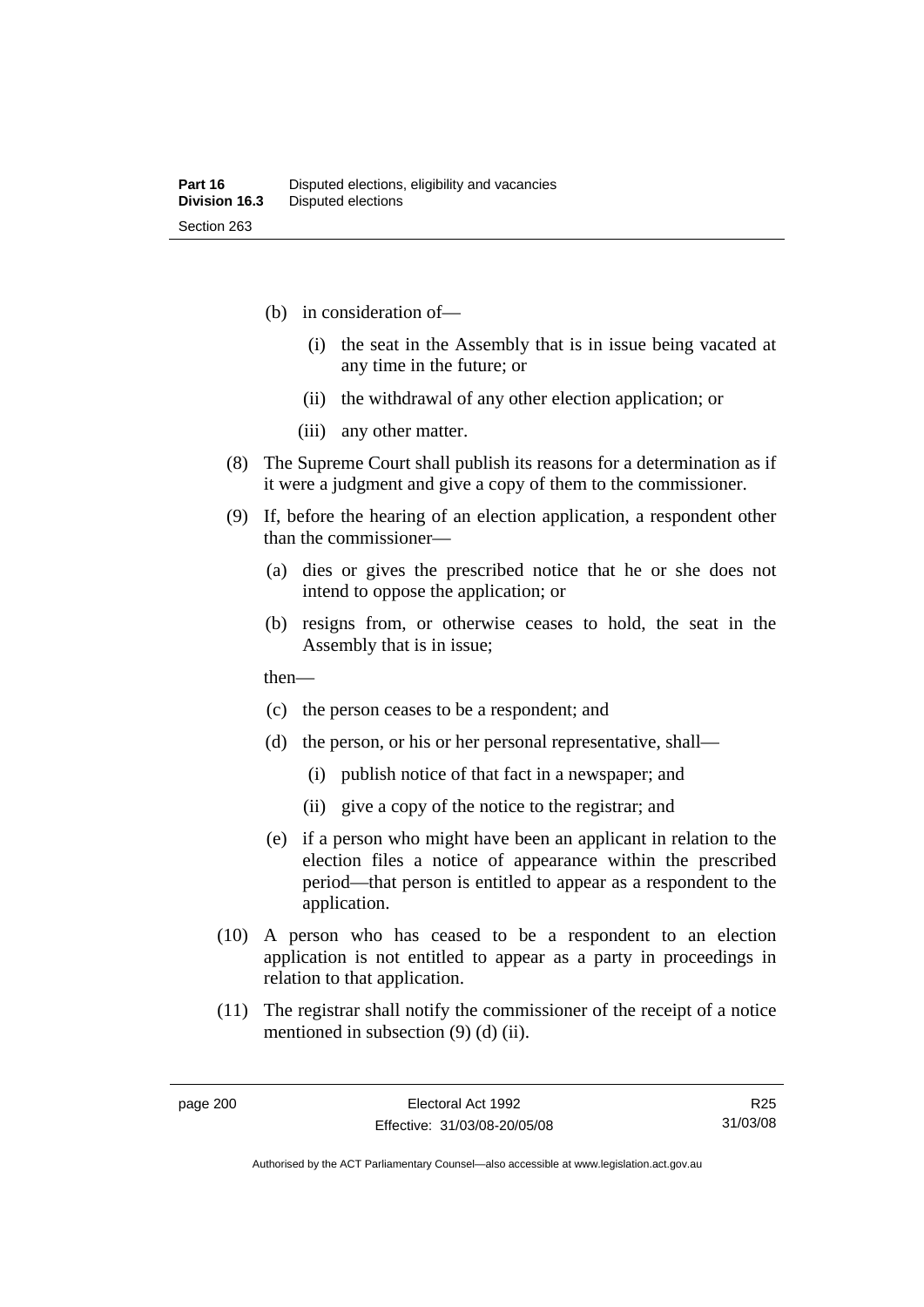- (12) An election application shall be abated by the death of a sole applicant or the last survivor of several applicants.
- (13) The abatement of an election application does not affect the liability of the applicant or any other person for costs awarded against the applicant or other person.

## **264 Hearing of applications**

- (1) The registrar shall, as soon as practicable after the time for filing applications in relation to an election under section 259 has passed, prepare a list of the applications pending in the order of filing and shall make a copy of the list available for inspection at the registrar's office.
- (2) Subject to subsection (3), an application shall, as far as practicable, be heard in the order in which it appears in the list.
- (3) All applications in relation to an election for an electorate shall be heard together.

## **265 Declarations and orders**

The Court of Disputed Elections shall hear and determine an application and may—

- (a) declare the election void; or
- (b) declare that a person who has been declared elected was not duly elected; or
- (c) declare that a person who has not been declared elected was duly elected; or
- (d) dismiss the application in whole or in part;

and may make any orders in relation to the application that the court considers appropriate.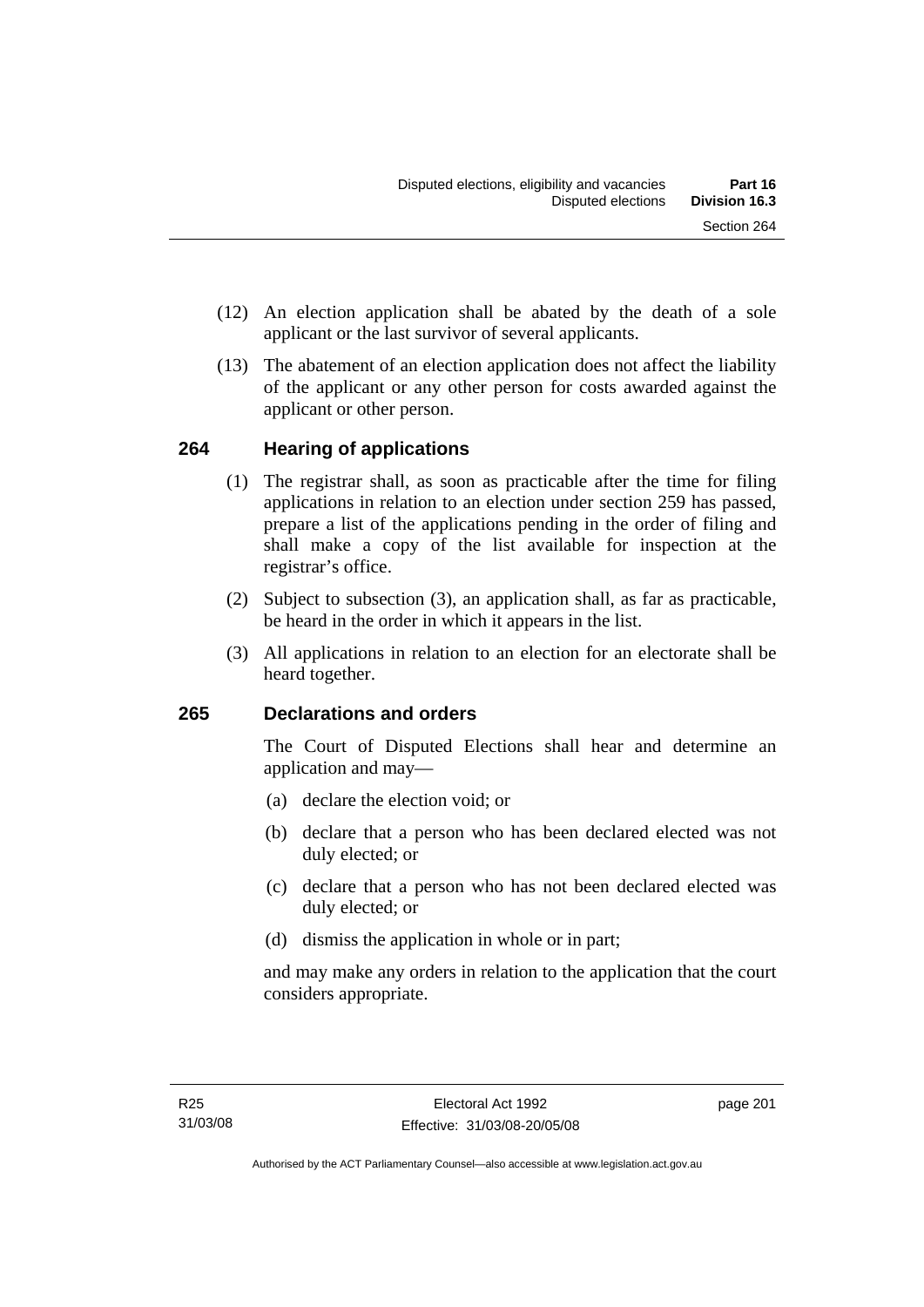#### **266 Illegal practices**

- (1) Without limiting the grounds on which the Court of Disputed Elections may make a declaration under section 265 (a) or (b), the court may make such a declaration on the ground of any illegal practice in connection with the election.
- (2) The Court of Disputed Elections shall not make a declaration under section 265 (a) or  $(b)$ —
	- (a) on the ground of any illegal practice (other than bribery or undue influence); or
	- (b) on the ground of bribery or undue influence by a person who was not a candidate for the election without the knowledge or consent of a candidate in the election;

unless satisfied that—

- (c) the result of the election was, or was likely to have been, affected by the illegal practice; and
- (d) it is just to make the declaration.
- (3) If the Court of Disputed Elections finds any illegal practice in connection with an election (whether the court makes a declaration under section 265 (a) or (b) on that ground or not), the registrar shall report the finding to—
	- (a) the Speaker; and
	- (b) the Minister; and
	- (c) the commissioner; and
	- (d) the director of public prosecutions.
- (4) Any finding by the Court of Disputed Elections in relation to any illegal practice in connection with an election is not to be taken to be a bar to, or to prejudice in any way, any prosecution in relation to the act alleged before the court to have constituted the illegal practice.

R25 31/03/08

Authorised by the ACT Parliamentary Counsel—also accessible at www.legislation.act.gov.au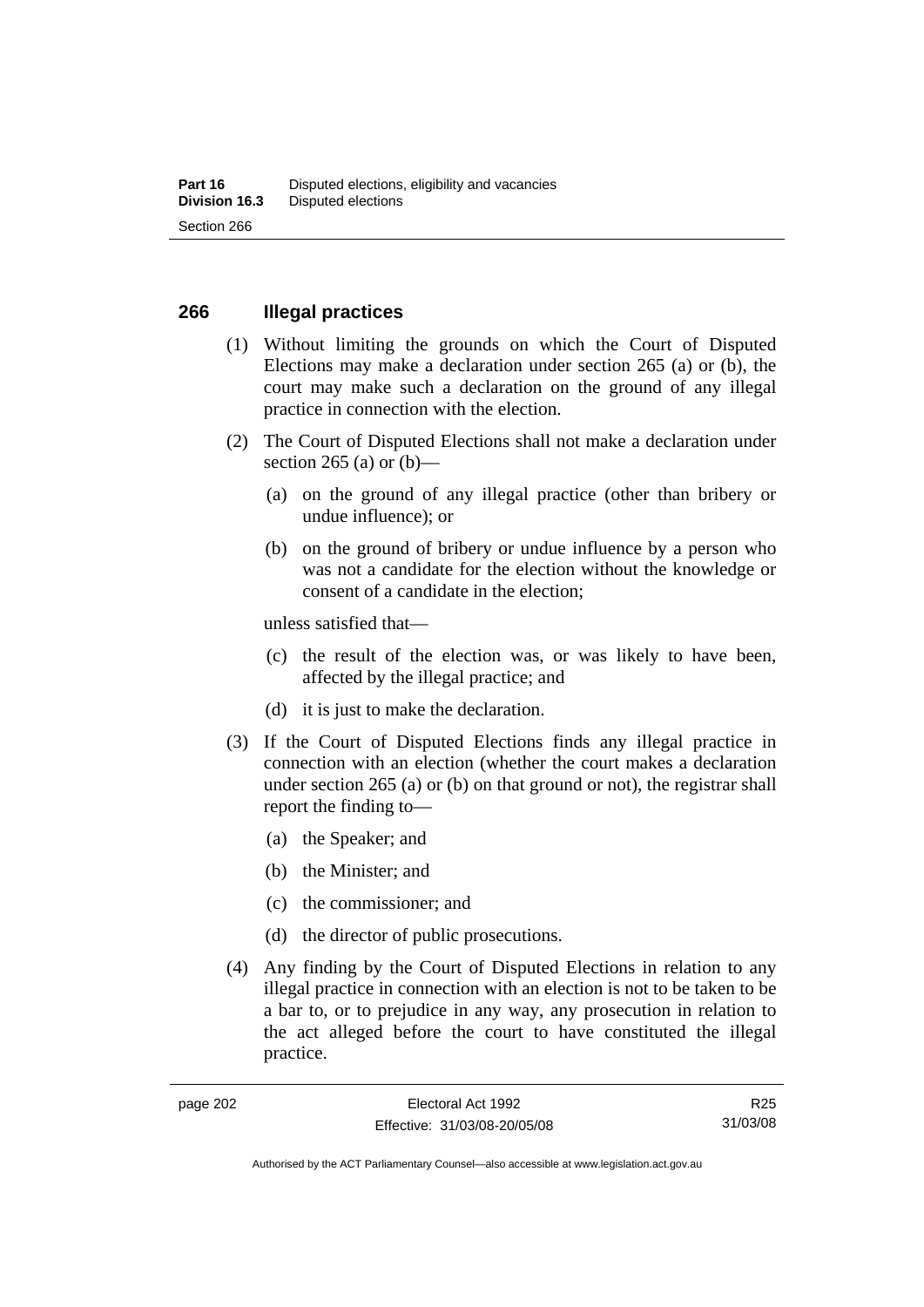(5) In this section:

*illegal practice* means a contravention of this Act, and includes undue influence.

*Note Contravention* and *undue influence* are defined in s 250.

#### **267 Bribery or undue influence by person elected**

If the Court of Disputed Elections finds that a person who was declared elected committed, or attempted to commit, bribery or undue influence in connection with any election, the court shall declare the election of that person void.

#### **268 Immaterial delays and errors**

- (1) The Court of Disputed Elections shall not make a declaration under section 265 (a), (b) or (c) on the ground that there was a delay in—
	- (a) declaring the nominations for the election; or
	- (b) providing certified lists of electors to candidates for the election; or
	- (c) polling for the election; or
	- (d) declaring the result of the election.
- (2) The Court of Disputed Elections shall not make a declaration under section 265 (a), (b) or (c) on the ground of any absence of, or any error or omission by, an officer unless the absence, error or omission affected, or was likely to have affected, the result of the election.
- (3) In determining whether an absence, error or omission that prevented an elector from voting affected the result of an election or not, the Court of Disputed Elections shall not have regard to any evidence of the way in which the elector intended to vote.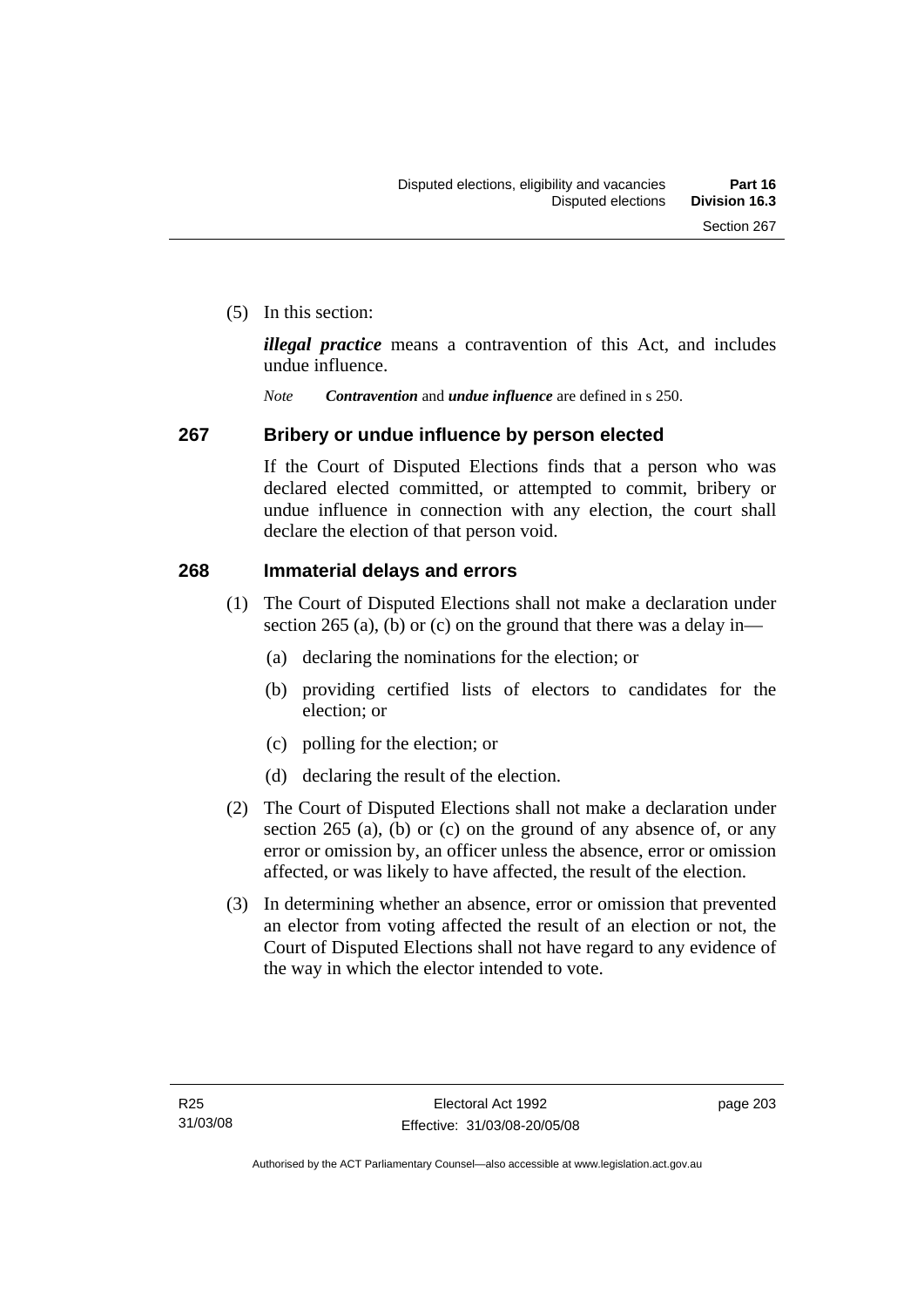#### **269 Inquiries by court**

- (1) In determining an application, the Court of Disputed Elections may make the inquiries it considers appropriate, including but not limited to—
	- (a) an inquiry about the identity of persons who voted; and
	- (b) an inquiry into the accuracy of approved computer programs used in electronic voting and the electronic scrutiny of votes; and
	- (c) an inquiry about whether ballot papers were improperly admitted or rejected, or not.
- (2) The Court of Disputed Elections shall not inquire into the correctness of any roll.
- (3) If the Court of Disputed Elections makes an inquiry in relation to ballot papers marked under part 11, a statement of particulars of the marking of ballot papers prepared by an officer under section 175 (c) is conclusive evidence of the particulars contained in the statement unless the court orders otherwise.

#### **270 Rejected ballot papers**

In determining an application, the Court of Disputed Elections may have regard to any declaration vote ballot papers rejected at the preliminary scrutiny if the court is of the opinion that the ballot papers should not have been rejected.

## **271 Evidence that persons were not permitted to vote**

In determining an application, the Court of Disputed Elections shall not have regard to any evidence that a person was not permitted to cast a vote in an election unless the court is satisfied that the person—

(a) claimed to vote in accordance with this Act; and

R25 31/03/08

Authorised by the ACT Parliamentary Counsel—also accessible at www.legislation.act.gov.au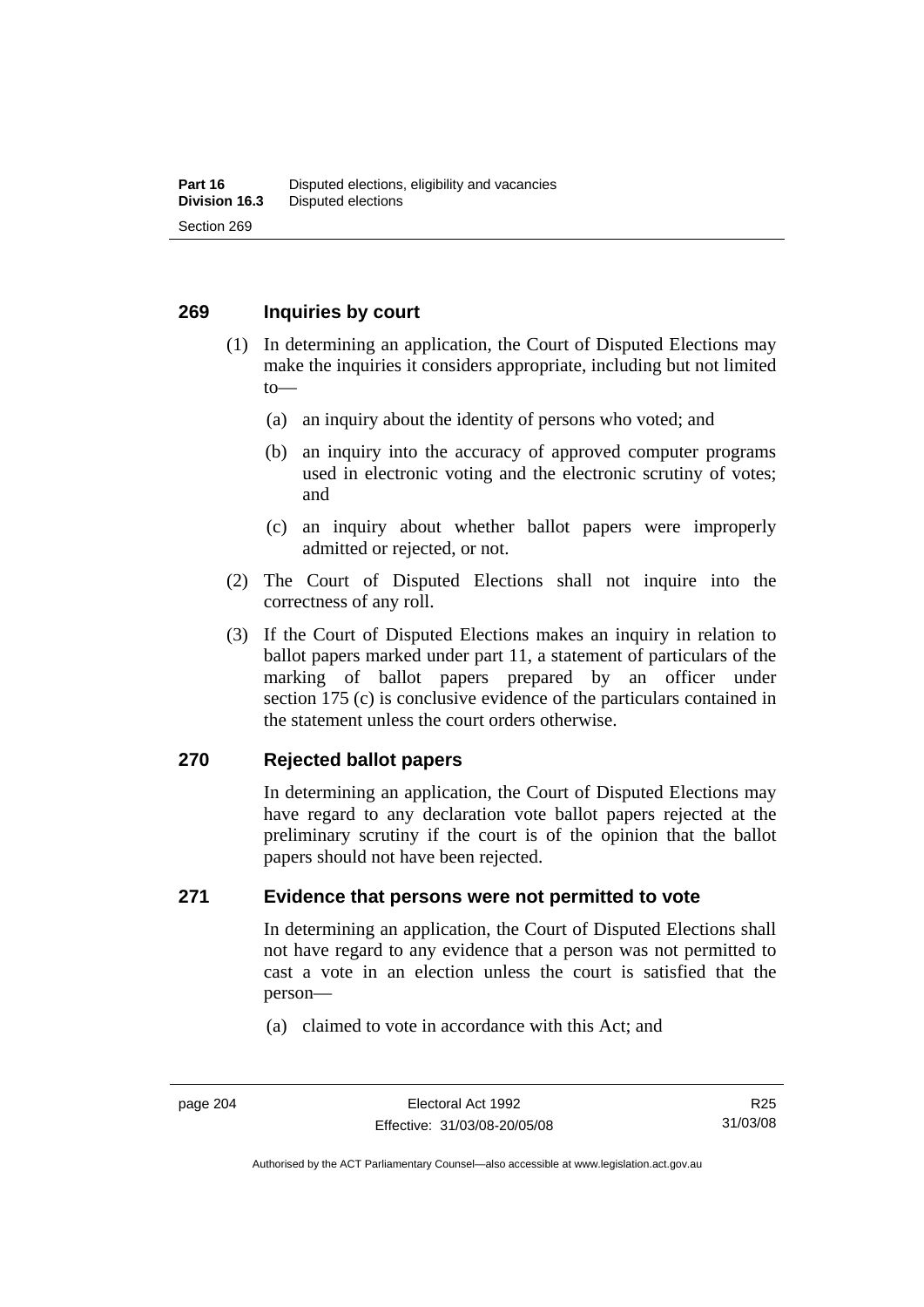(b) complied with the requirements of this Act in relation to voting to the extent that he or she was permitted to do so.

## **272 Inspection of electoral papers**

A party to an application may—

- (a) with the leave of the Court of Disputed Elections; and
- (b) in the presence of the commissioner or a member of staff of the electoral commission;

inspect, and make copies of or take extracts from, the electoral papers (except ballot papers) in the possession of the commissioner that were used in connection with the election being disputed.

## **273 Commissioner not prevented from accessing documents**

Unless the Court of Disputed Elections otherwise orders, the filing of an application is not to be taken to prevent the commissioner, another member of the electoral commission or a member of the staff of the commission from having access to any document to which that person would otherwise be entitled to have access for the purpose of exercising a function under this Act.

## **274 Registrar to serve copies of declarations on certain persons**

The registrar shall, after an application is determined, serve a sealed copy of the declarations and orders (if any) made by the Court of Disputed Elections on—

- (a) the Speaker; and
- (b) each party to the application.

## **275 Effect of declarations**

 (1) If the Court of Disputed Elections declares an election void, another election shall be held in accordance with section 101.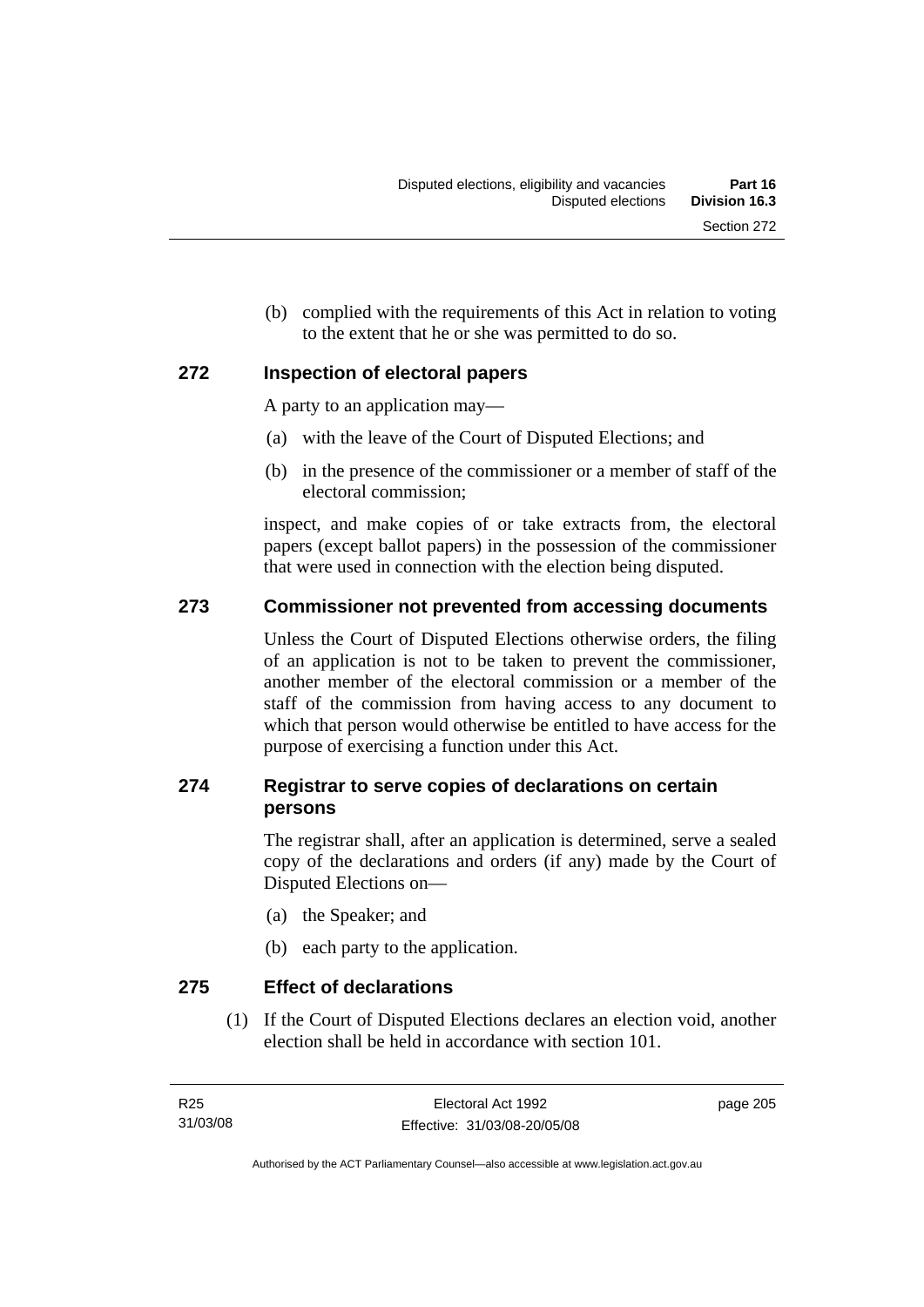- (2) If the Court of Disputed Elections declares that a person who has been declared elected was not duly elected, that person is to be taken not to have been duly elected.
- (3) If the Court of Disputed Elections declares that a person who has not been declared elected was duly elected, that person is to be taken to have been duly elected.
- (4) A declaration by the Court of Disputed Elections referred to in subsection (1), (2) or (3) takes effect on the end of the day when the declaration by the court is made.

## **Division 16.4 Eligibility and vacancies**

## **276 Speaker to state case**

If the Assembly passes a resolution referring to the Court of Disputed Elections a question relating to—

- (a) the eligibility of a person who has been declared elected to be an MLA; or
- (b) a vacancy in the membership of the Assembly;

the Speaker shall give to the registrar a statement setting out the question referred, together with any documents in the possession of the Assembly that relate to that question.

#### **277 Parties to a referral**

The following persons are entitled to appear in a proceeding under this division:

- (a) any person who, in the opinion of the Court of Disputed Elections, has a sufficient interest in the determination of the question referred;
- (b) any person on whom notice of that question is ordered to be served by the court.

Authorised by the ACT Parliamentary Counsel—also accessible at www.legislation.act.gov.au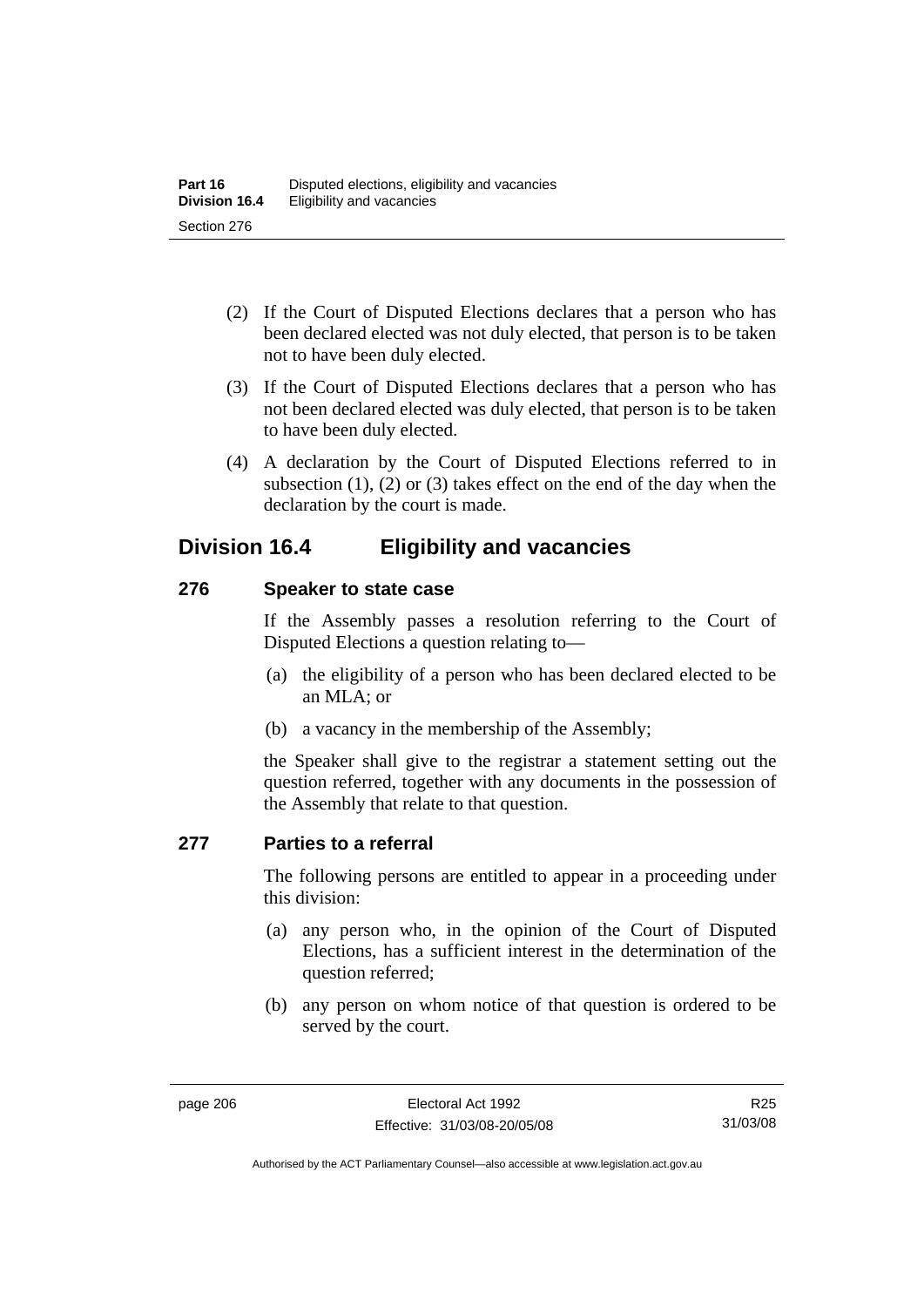## **278 Declarations and orders**

The Court of Disputed Elections shall hear and determine a question referred to it and may—

- (a) declare that a person who has been declared elected is not eligible to be an MLA; or
- (b) declare a vacancy in the membership of the Assembly; or
- (c) refuse to make a declaration;

and may make the orders in relation to the referral that the court considers appropriate.

## **279 Registrar to serve copy of declarations on Speaker**

The registrar shall, after a question referred to the Court of Disputed Elections is determined, serve a sealed copy of the declarations and orders (if any) made by the court on—

- (a) the Speaker; and
- (b) each party to the referral.

#### **280 Effect of declarations**

- (1) If the Court of Disputed Elections
	- (a) declares that a person who has been declared elected is not eligible to be an MLA; or
	- (b) declares a vacancy in the membership of the Assembly;

on the end of the day when the declaration is made a vacancy in the membership of the Assembly arises.

 (2) A vacancy under subsection (1) shall be filled in accordance with part 13.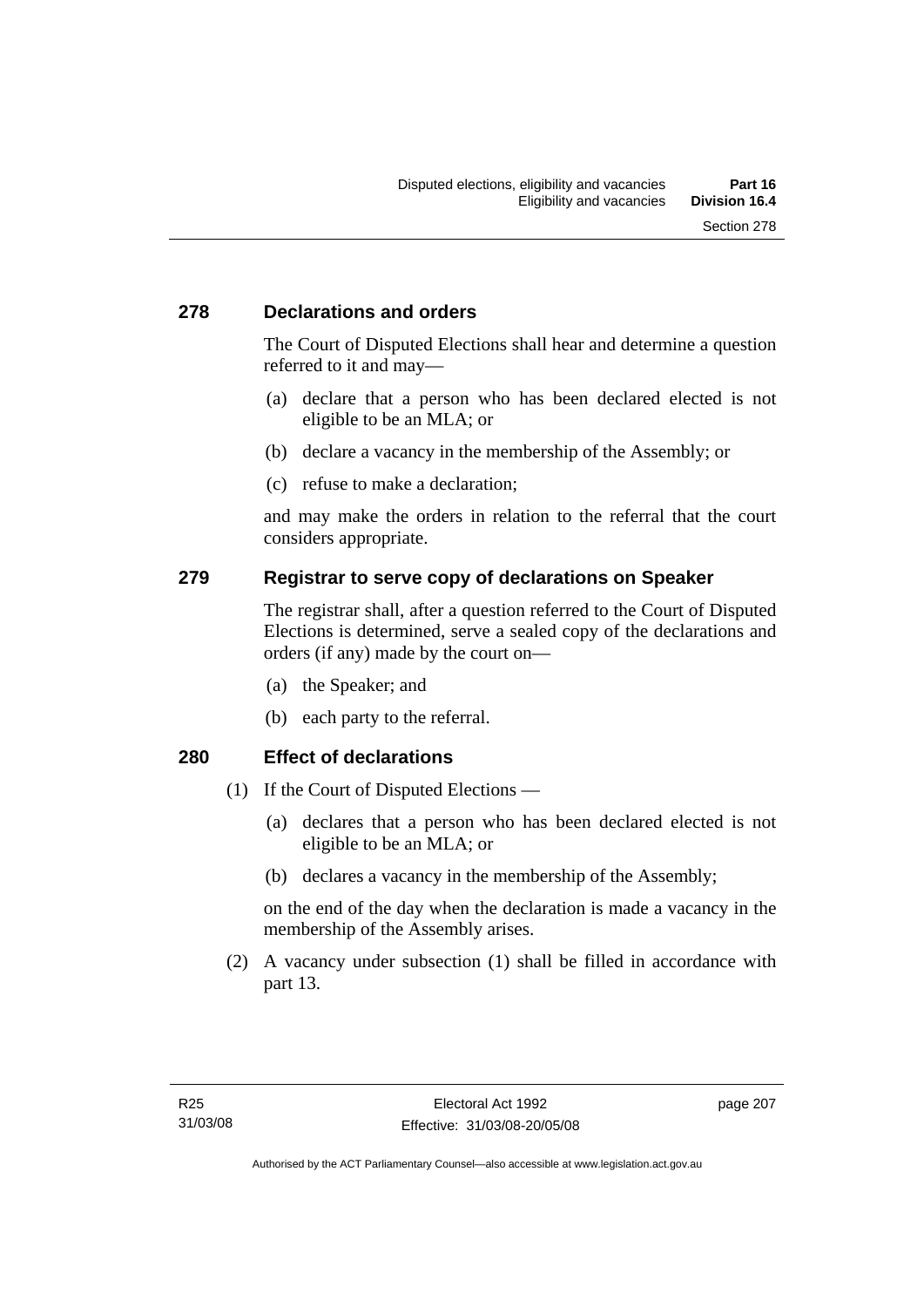## **Division 16.5 Proceedings**

## **281 Procedure**

In a proceeding, the Court of Disputed Elections —

- (a) shall be guided by the substantial merits and good conscience of the case; and
- (b) is not bound by technicalities, legal forms or the rules of evidence, but may inform itself in the way it considers appropriate.

## **282 Legal representation limited**

In a proceeding, a party is entitled to be represented by only 1 lawyer appearing as counsel.

## **283 Admissibility of evidence**

- (1) A person who appears as a witness in a proceeding is not excused from answering a question or producing a document or other thing that the person is required by the Court of Disputed Elections to answer or produce on the ground that the answering of the question or the producing of the document or thing may tend to incriminate the person or on the ground of privilege.
- (2) A statement or disclosure made, or a document or other thing produced, by a person in the course of a proceeding, or any information, document or other thing obtained as a direct or indirect consequence of the making of the statement or disclosure, or of the production of the firstmentioned document or thing, is not admissible in evidence in any civil or criminal proceeding except—
	- (a) a proceeding before the Court of Disputed Elections; or
	- (b) a proceeding for an offence relating to the giving of false evidence.

Authorised by the ACT Parliamentary Counsel—also accessible at www.legislation.act.gov.au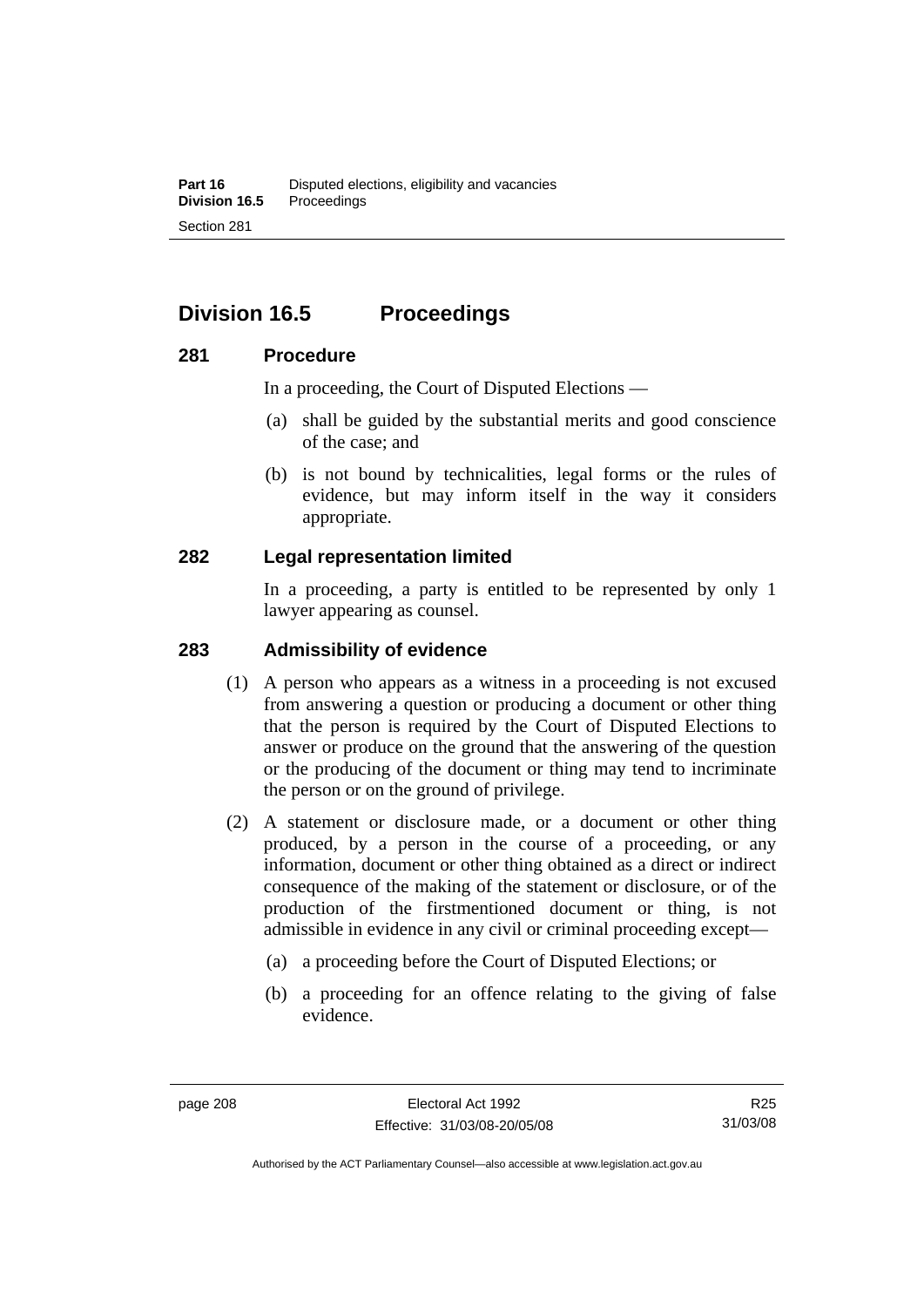## **284 Costs may be ordered against Territory**

Even if the Territory is not a party to a proceeding, the Court of Disputed Elections may order the Territory to pay all or any of the costs of the proceeding.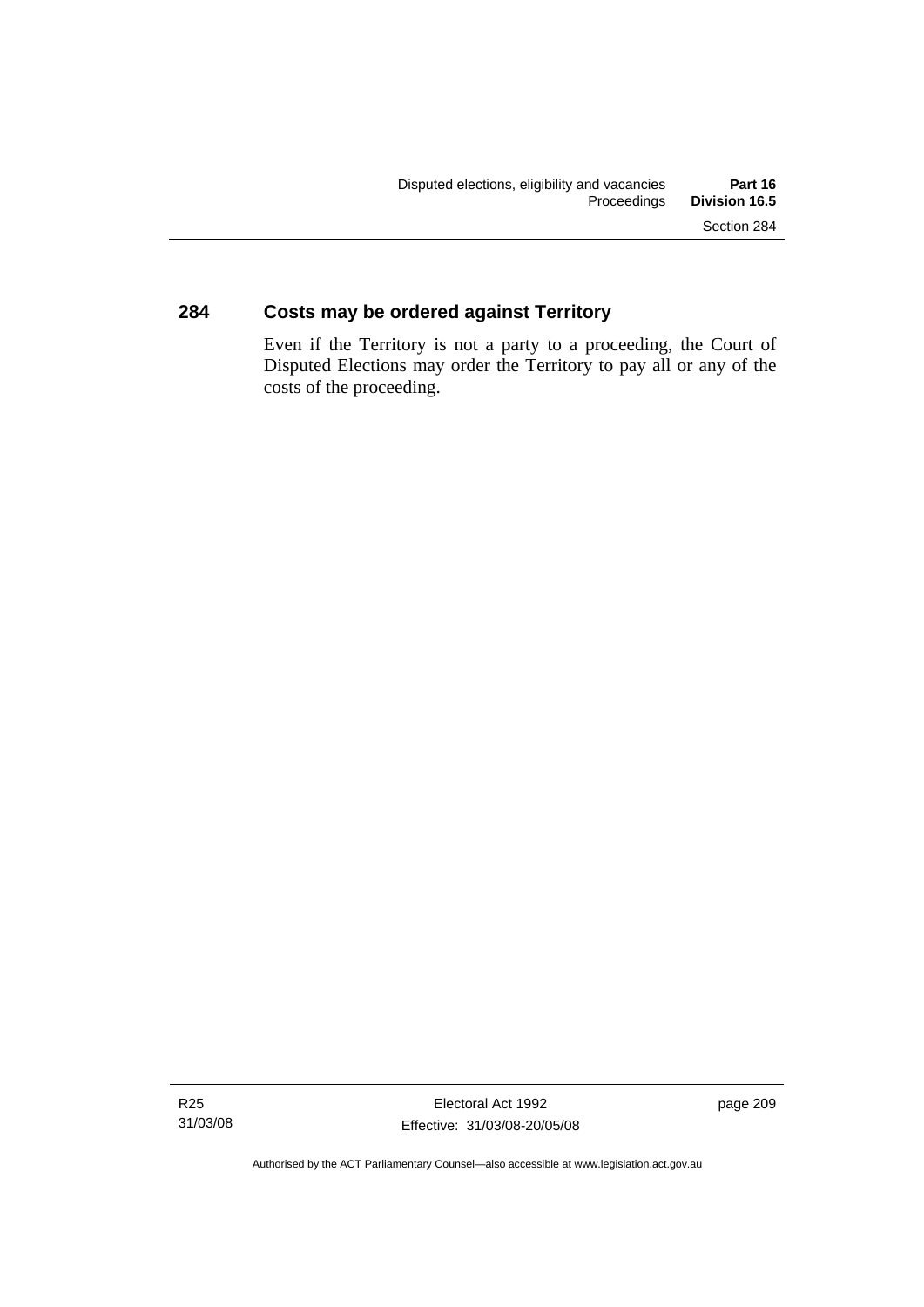# **Part 17 Electoral offences**

## **Division 17.1 Bribery and improper influence**

## **285 Bribery**

(1) A person shall not offer, solicit or accept an electoral bribe.

Maximum penalty: 50 penalty units, imprisonment for 6 months or both.

(2) In this section:

*bribe* does not include a declaration of public policy or a promise of public action.

*electoral bribe* means a bribe for the purpose of—

- (a) influencing the vote of an elector; or
- (b) influencing the candidature of a person in an election; or
- (c) otherwise influencing the course or result of an election; or
- (d) inducing a person not to apply, or to withdraw an application, under section 192 to be a candidate for a seat in relation to which a casual vacancy has occurred, if that person is an eligible person within the meaning of that section; or
- (e) inducing a person not to apply, or to withdraw an application, to the Court of Disputed Elections under division 16.3 to dispute the validity of an election, if that person is entitled to dispute the validity of the election under section 257.

Authorised by the ACT Parliamentary Counsel—also accessible at www.legislation.act.gov.au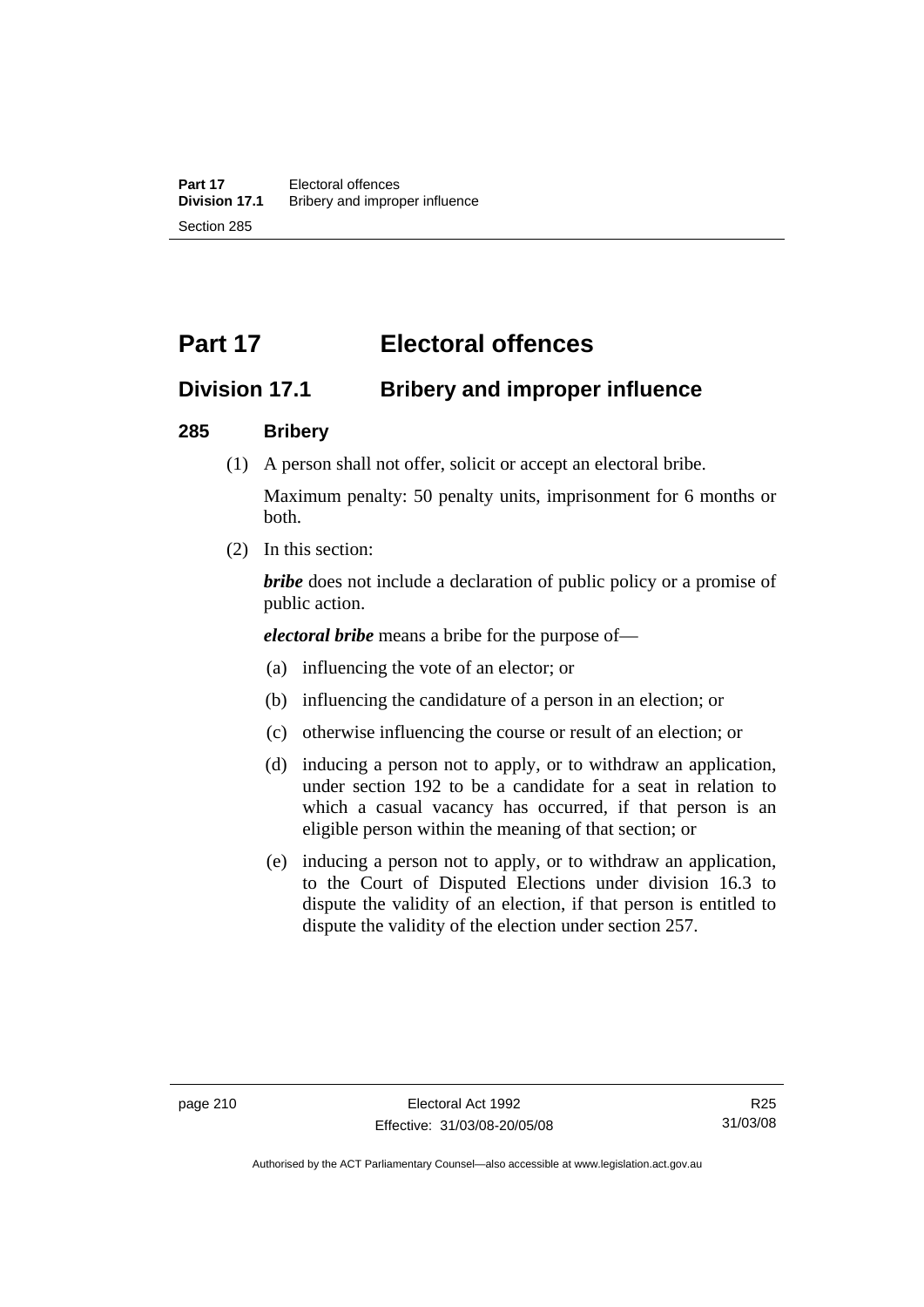## **286 Influencing of votes by officers**

In the exercise of a function under this Act, an officer shall not, without reasonable excuse, do anything for the purpose of influencing the vote of another person.

Maximum penalty: 50 penalty units, imprisonment for 6 months or both.

## **287 Influencing votes of hospital and nursing home patients**

The proprietor of a hospital or nursing home, or an employee or agent of such a proprietor, shall not, without reasonable excuse, do anything for the purpose of influencing the vote of a patient or resident of the hospital or nursing home.

Maximum penalty: 50 penalty units, imprisonment for 6 months or both.

## **Division 17.2 Protection of rights**

## **288 Violence and intimidation**

A person shall not, by violence or intimidation, hinder or interfere with—

- (a) the free exercise of a right under this Act; or
- (b) the free performance of a duty under this Act.

Maximum penalty: 50 penalty units, imprisonment for 6 months or both.

## **289 Discrimination on grounds of political donations**

- (1) A person shall not discriminate against another person on the ground of the making by the other person of a donation to—
	- (a) a political party; or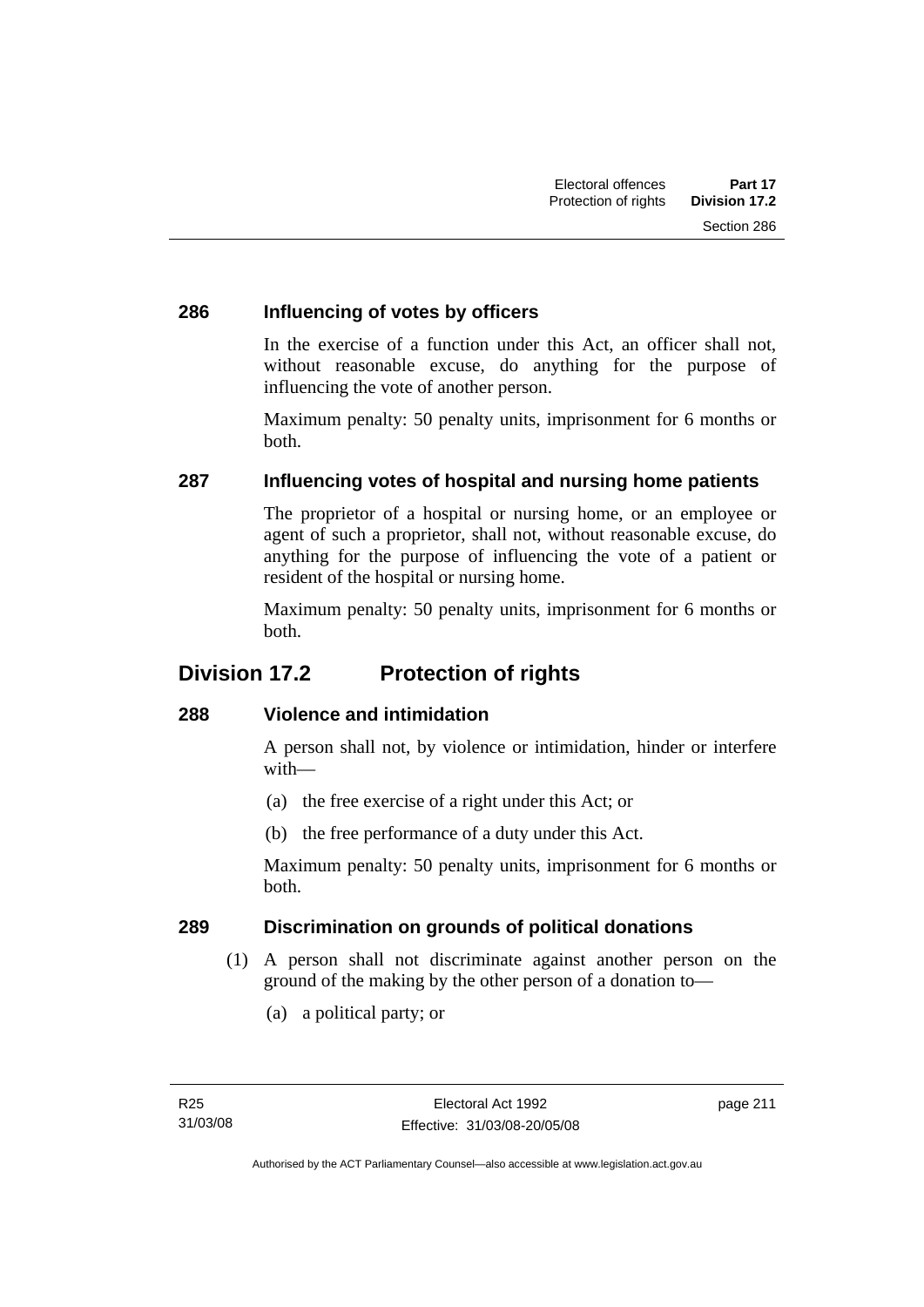(b) a candidate in an election.

Maximum penalty: 50 penalty units, imprisonment for 6 months or both.

(2) In this section:

*discriminate against*, in relation to a person, means—

- (a) deny the person access to membership of any trade union, club or other body, whether incorporated or not; or
- (b) not allow the person to work or to continue to work; or
- (c) subject the person to any form of intimidation or coercion; or
- (d) subject the person to any other detriment.

### **290 Employees' right to leave of absence for voting**

 (1) On notification from an employee before a polling day, the employer shall allow the employee, without penalty or any disproportionate deduction of pay, to take any necessary leave (not exceeding 2 hours) for the purpose of voting.

Maximum penalty: 10 penalty units.

- (2) Subsection (1) does not apply if the absence of the employee from employment could—
	- (a) endanger any person, animal or thing; or
	- (b) cause substantial loss to any person.
- (3) An employee shall not notify an employer under subsection (1) if he or she does not have a genuine intention of voting during the period of the leave to be granted for the purpose of voting.

Maximum penalty: 5 penalty units.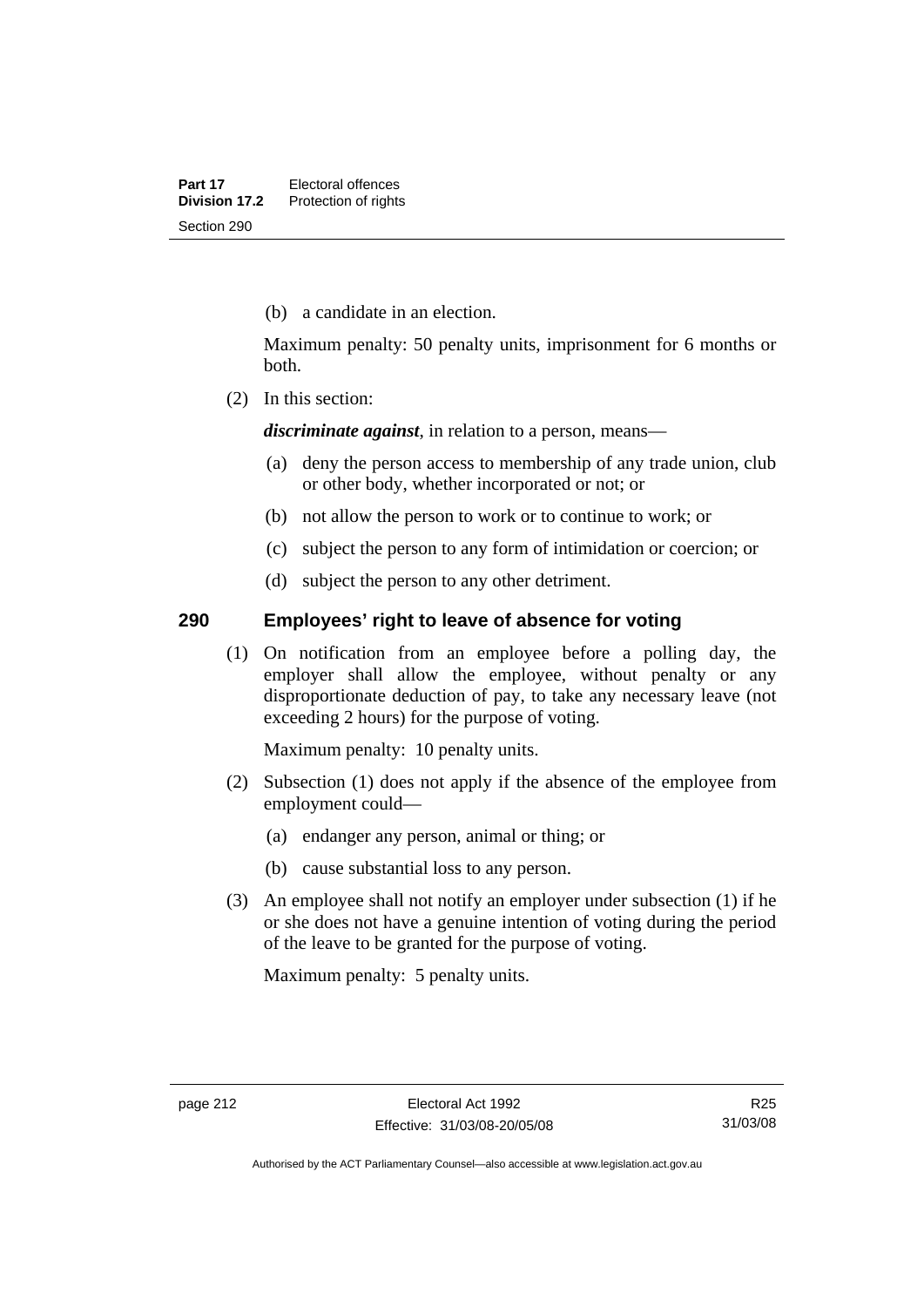## **Division 17.3 Campaigning offences**

## **291 Definitions for div 17.3**

In this division:

*address*, in relation to a person, means—

- (a) if the person is acting on behalf of a political party—an address of the party, other than a post office box; or
- (b) in any case—
	- (i) the address of the person's principal place of residence; or
	- (ii) an address of the person's place of business.

*disseminate* electoral matter (whether in printed or electronic form) means print, publish, distribute, produce or broadcast the electoral matter.

*publish* electoral matter, includes publish electronically.

*reportage or commentary*, in relation to a newspaper or periodical, means everything in the newspaper or periodical except—

- (a) advertisements; and
- (b) letters to the editor.

## **292 Dissemination of electoral matter—authorisers and authors**

- (1) A person must not disseminate electoral matter unless there is, in the approved position—
	- (a) the name and address of the person who authorised the matter or its author; and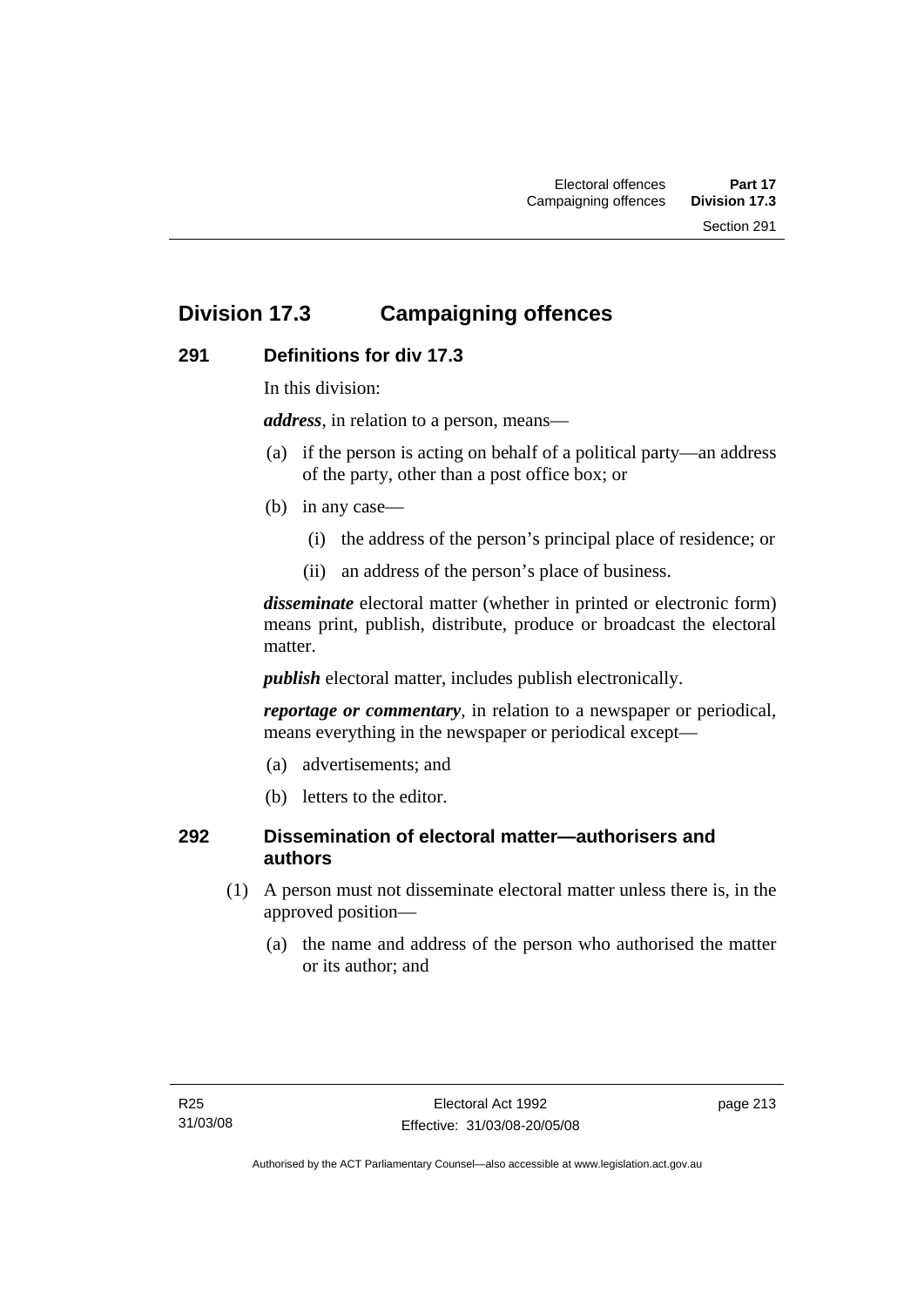(b) if the matter was published for a registered party or candidate for election—the name of the party or candidate.

Maximum penalty: 10 penalty units.

(2) In this section:

*approved position* means—

- (a) at the end of the matter; and
- (b) for an item in a newspaper or periodical containing electoral matter taking up all or part of each of 2 opposing pages—at the foot of the item on the first page; and
- (c) for an item in electronic form—at the foot of each page.

#### **293 Dissemination of electoral matter—letters to the editor**

- (1) Section 292 does not apply to the dissemination of a letter to the editor of a newspaper or periodical if—
	- (a) the name of the author and the locality of the author's residence appears at the end; and
	- (b) the editor of the newspaper or periodical keeps a written record of the address of the author, as stated in the original of the letter sent to the editor or as otherwise ascertained by the editor.
- (2) For subsection (1) (a), it is sufficient to identify the locality of an author's residence by reference to—
	- (a) the suburb or town of, or nearest to, that residence; and
	- (b) for a locality outside the ACT—the State, other Territory or other country of that residence.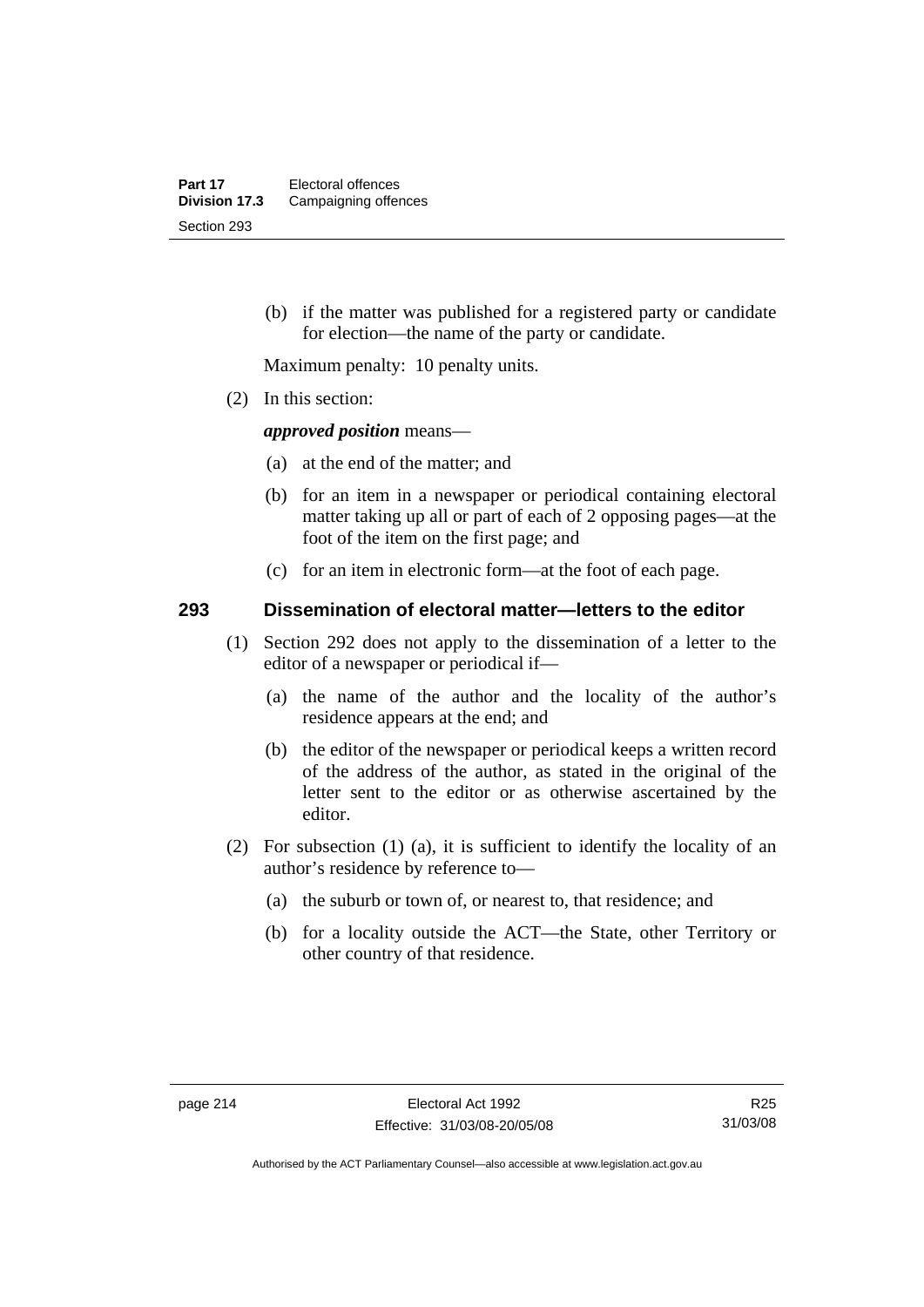## **294 Dissemination of electoral matter—newspaper and periodical reportage and commentary**

Section 292 does not apply to electoral matter contained in reportage or commentary in an issue of a newspaper or periodical if the issue contains a statement to the effect that a person whose name and address appears in the statement has authorised the publication of all electoral matter contained in reportage or commentary in that issue.

## **295 Exemptions for dissemination of electoral matter on certain items**

- (1) Section 292 (Dissemination of electoral matter—authorisers and authors) does not apply to electoral matter on any of the following items unless the item includes a representation of a ballot paper:
	- (a) a letter from an MLA that includes the name of the MLA and an indication that he or she is an MLA;
	- (b) a press release published by or on behalf of an MLA that includes the name of the MLA and an indication that he or she is an MLA;
	- (c) a report under the *Annual Reports (Government Agencies) Act 1995* or *Annual Reports (Government Agencies) Act 2004*;
	- (d) a publication of a government agency that includes—
		- (i) the name of the agency; and
		- (ii) the City of Canberra Arms; and
		- (iii) the words 'Australian Capital Territory', 'Australian Capital Territory Legislative Assembly', 'ACT Legislative Assembly', 'Australian Capital Territory Government' or 'ACT Government';
	- (e) a T-shirt, lapel button, lapel badge, pen, pencil or balloon;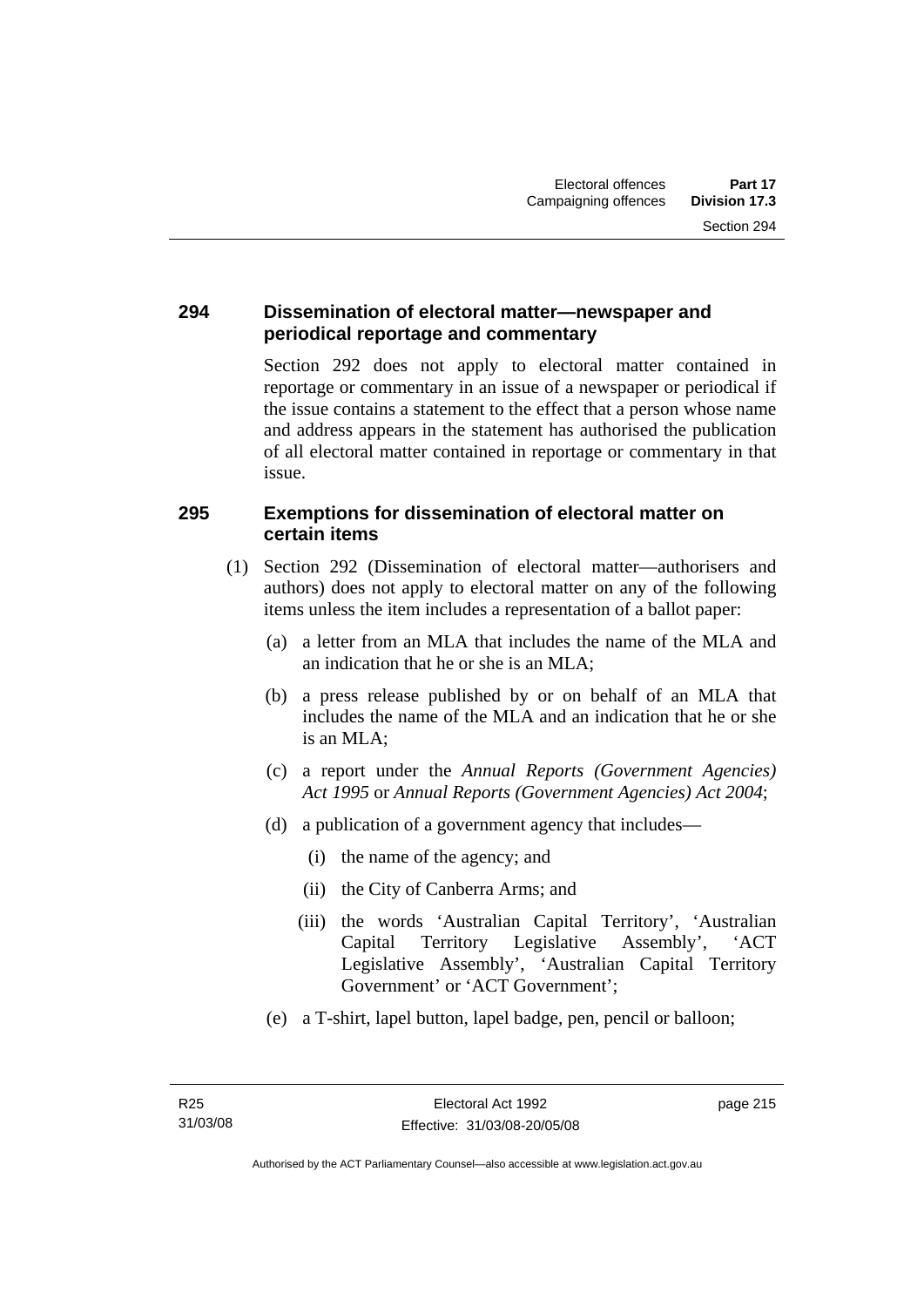- (f) a business or visiting card that promotes the candidacy of a person in an election;
- (g) a letter or card on which the name and address of the sender appears;
- (h) an item prescribed under the regulations.
- (2) In this section:

*government agency* means—

- (a) an administrative unit; or
- (b) a Territory instrumentality; or
- (c) a statutory office-holder and the staff assisting the statutory office-holder.

*publication*, of a government agency, does not include a publication that is published for the first time within 6 months immediately before a general election if the publication includes a picture of an MLA.

#### **296 Advertorials**

- (1) This section applies to an advertisement in a newspaper or periodical that—
	- (a) appears to be reportage or commentary; and
	- (b) includes electoral matter.
- (2) If this section applies to an advertisement, the proprietor of the newspaper or periodical shall cause the word 'advertisement' to be printed as a headline to the advertisement, in letters not smaller than 10 point, on each page on which the advertisement appears.

Maximum penalty: 10 penalty units.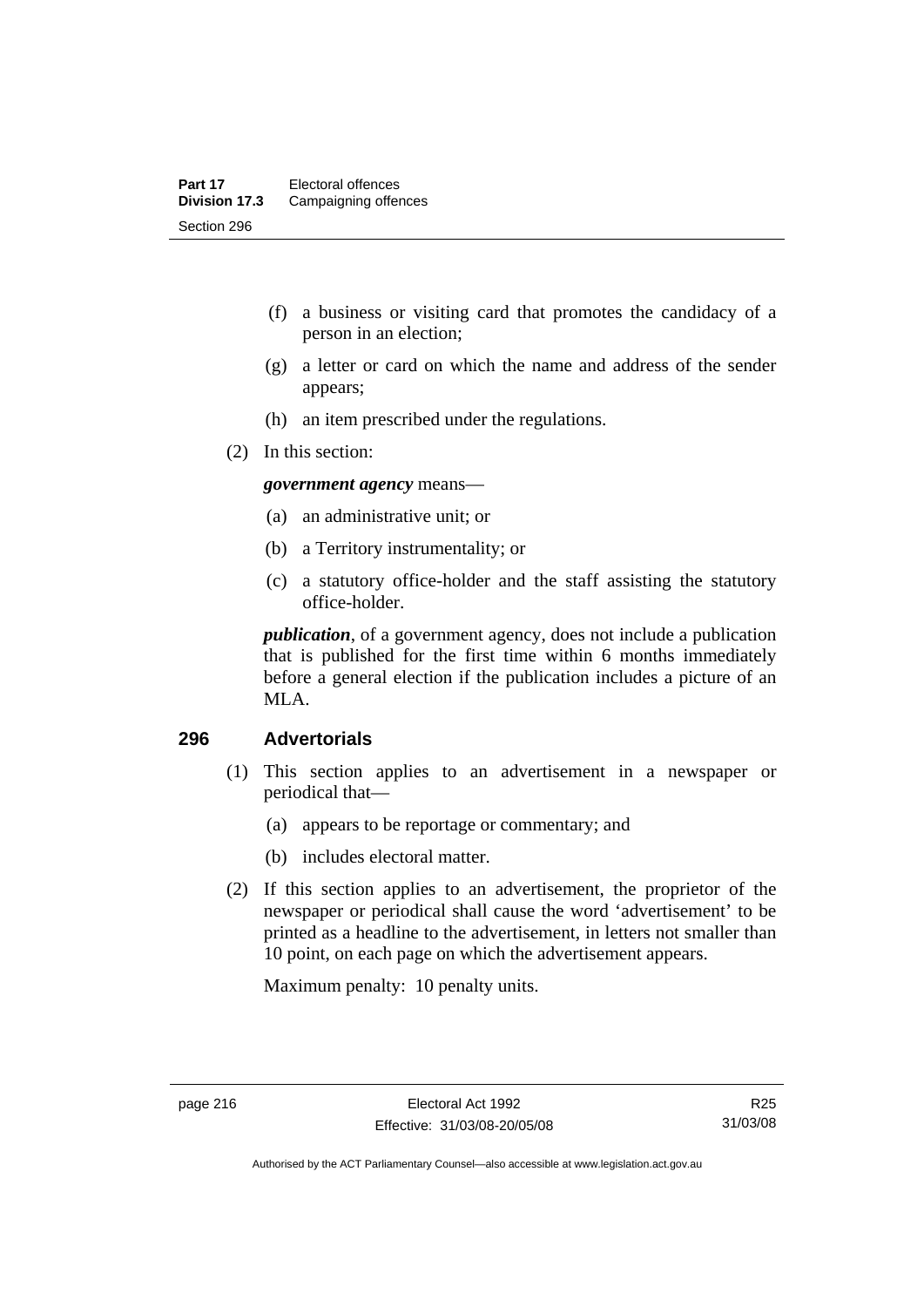## **297 Misleading or deceptive electoral matter**

 (1) A person shall not disseminate, or authorise to be disseminated, electoral matter that is likely to mislead or deceive an elector about the casting of a vote.

Maximum penalty: 50 penalty units, imprisonment for 6 months or both.

 (2) It is a defence to a prosecution for an offence against subsection (1) if it is established that the defendant did not know, and could not reasonably be expected to have known, that the electoral matter was likely to mislead or deceive an elector about the casting of a vote.

## **298 Inducement to illegal voting—representations of ballot papers**

A person shall not disseminate, or authorise to be disseminated, electoral matter including a representation of a ballot paper, or part of a ballot paper, likely to induce an elector to mark his or her vote otherwise than in accordance with the directions on the ballot paper.

Maximum penalty: 50 penalty units, imprisonment for 6 months or both.

## **299 Graffiti**

- (1) A person shall not, without reasonable excuse, mark any electoral matter directly on any defined place or object without the consent of—
	- (a) for a place—the lessee or lawful occupier of the place; or
	- (b) for an object—the owner or lawful possessor of the object.

Maximum penalty: 10 penalty units.

 (2) The Territory or a Territory authority shall not give consent for subsection  $(1)$ .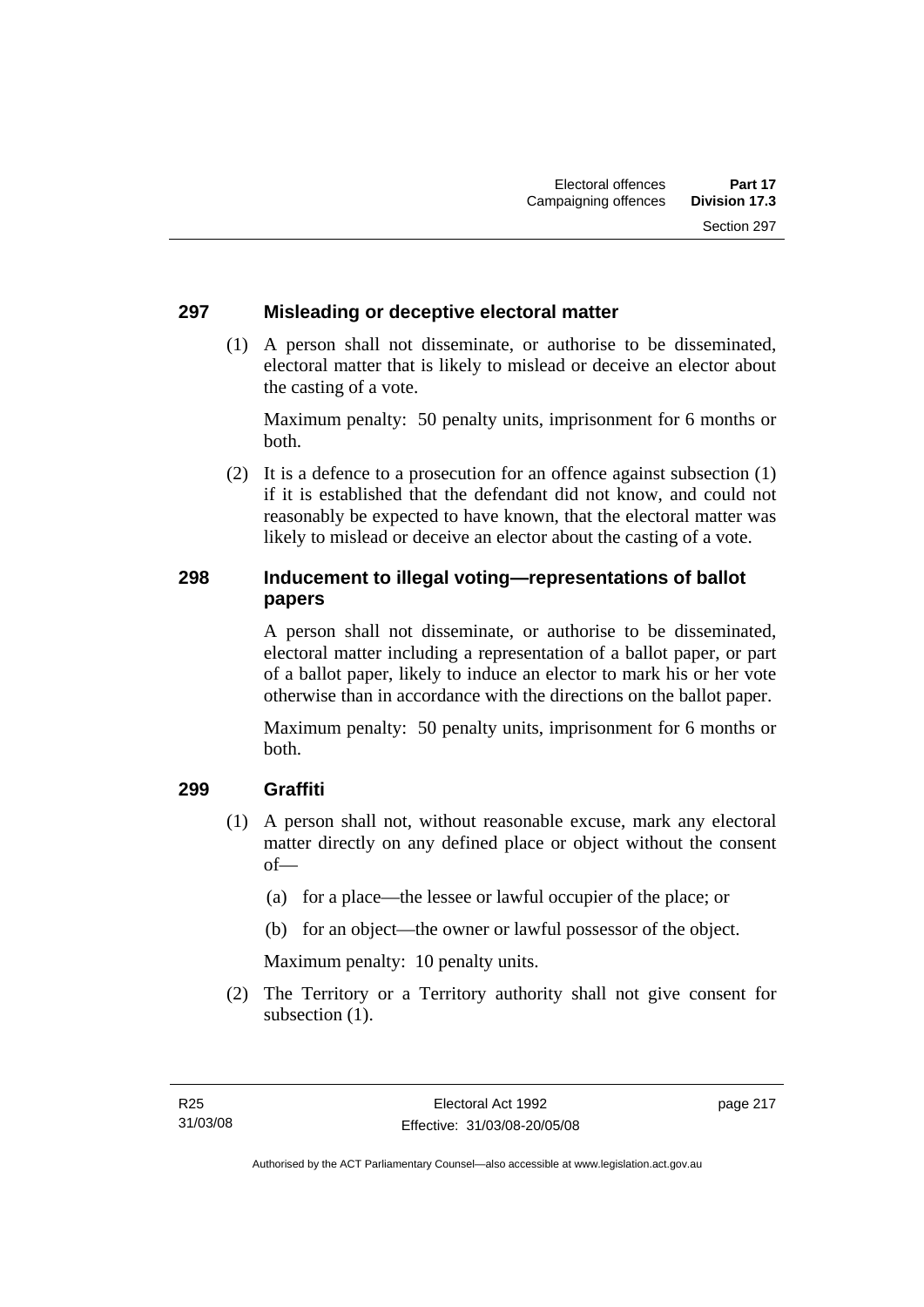- (3) In a prosecution for an offence against subsection (1) in relation to a defined place or object leased, occupied, owned or possessed by the Territory or a Territory authority, it is to be conclusively presumed that the Territory or the Territory authority, as the case requires, did not consent to any marking of electoral matter on the place or object.
- (4) In this section:

*defined place or object* means a building, footpath, hoarding, roadway, vehicle, vessel or any public or private place (whether on land or water or in the air).

*lessee*—see the *Planning and Development Act 2007*, section 234.

*mark* means write, draw or depict.

## **300 Defamation of candidates**

 (1) A person shall not make or publish, or authorise to be made or published, a false and defamatory statement about the personal character or conduct of a candidate.

Maximum penalty: 50 penalty units, imprisonment for 6 months or both.

- (2) It is a defence to a prosecution for an offence against subsection (1) if it is established that the defendant believed on reasonable grounds that the relevant statement was true.
- (3) A person who makes a false and defamatory statement in relation to the personal character or conduct of a candidate in contravention of this section may, at the suit of the candidate, be restrained by injunction from repeating the statement or any similar false and defamatory statement.

#### **301 Publication of statements about candidates**

 (1) A person shall not publish, or authorise to be published, on behalf of a body (whether incorporated or unincorporated) a statement—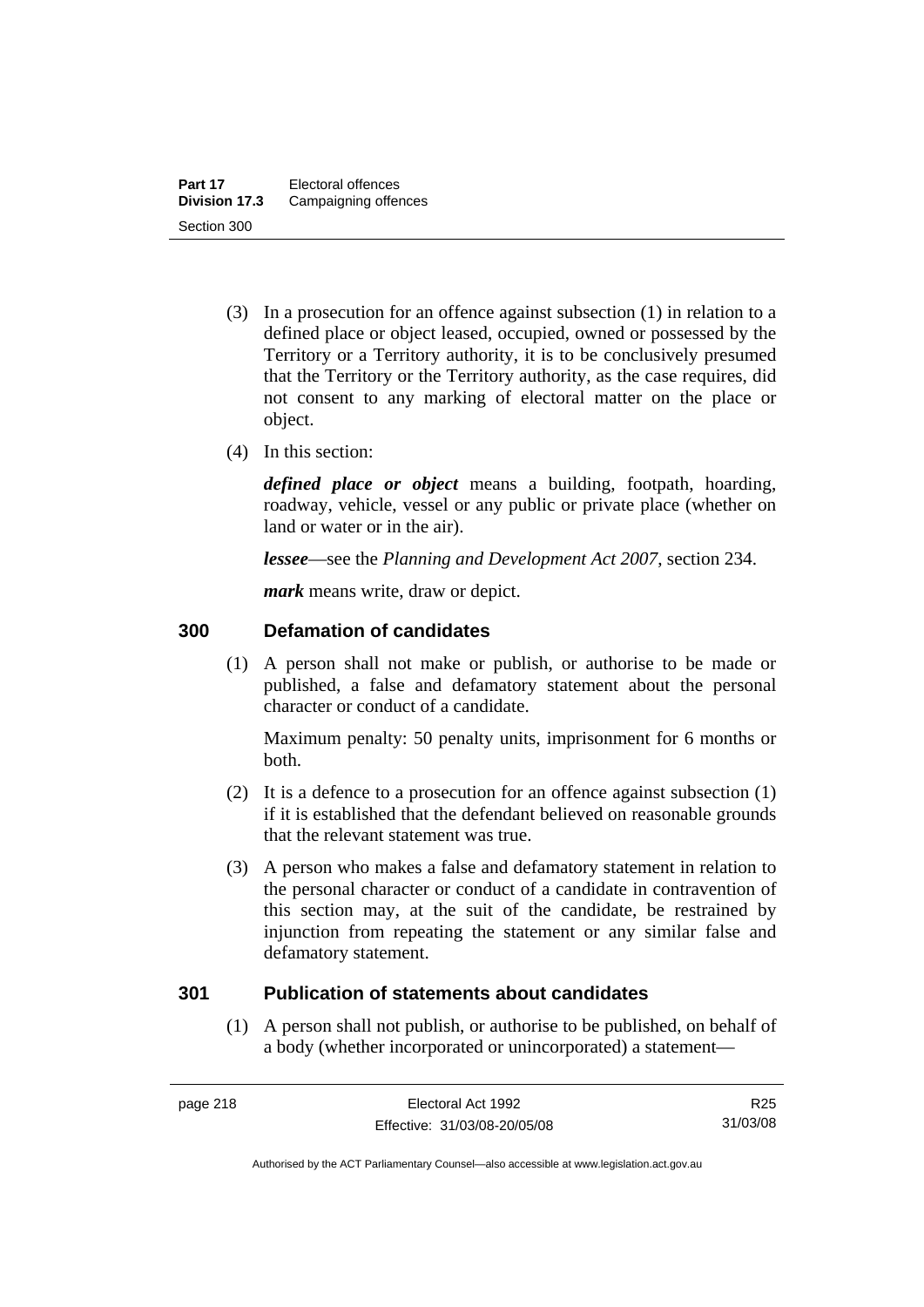- (a) expressly or impliedly claiming that a candidate in an election is associated with, or supports the policy or activities of, that body; or
- (b) expressly or impliedly advocating that a candidate should be given the first preference vote in an election;

without the written authority of the candidate.

Maximum penalty: 30 penalty units.

- (2) In proceedings for an offence against subsection (1), it shall be presumed, unless the contrary is proved, that a statement purported to be made on behalf of a body was made on behalf of the body.
- (3) This section does not apply to a statement—
	- (a) published on behalf of a political party; and
	- (b) that relates to a candidate nominated by the party who has publicly declared his or her candidature to be on behalf of, or in the interests of, the party.

## **302 Disruption of election meetings**

 (1) A person shall not, without reasonable excuse, disrupt an election meeting.

Maximum penalty: 5 penalty units.

- (2) The chairperson of an election meeting may request a police officer to remove from the meeting any person who, in the opinion of the chairperson, is disrupting the meeting.
- (3) On a request from the chairperson under subsection (2), a police officer may take reasonable action to remove from the meeting the person disrupting the meeting.
- (4) A person who is the subject of a request referred to in subsection (2) shall not, without reasonable excuse, return to the meeting without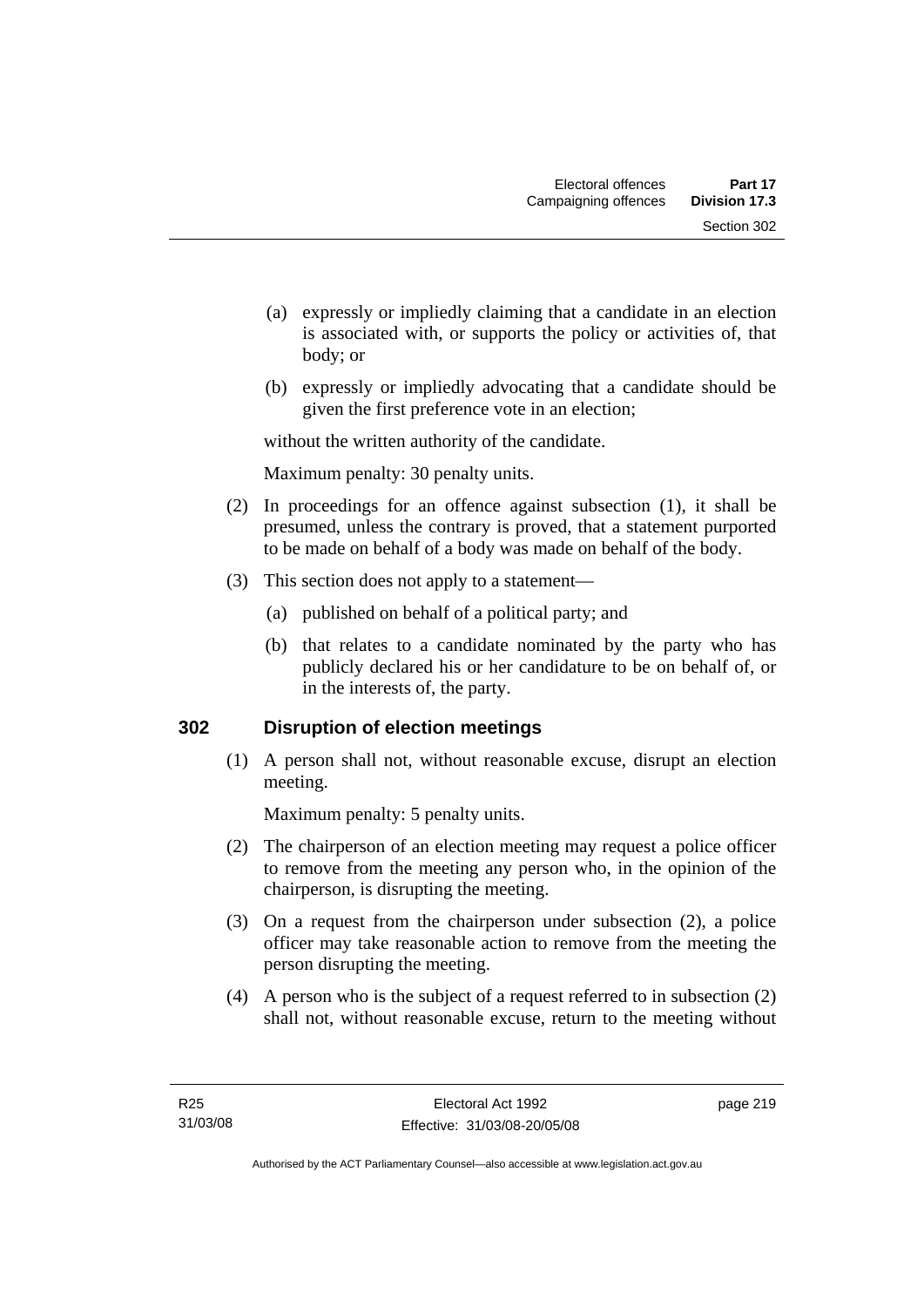the authority of the chairperson after leaving it or being removed from it.

Maximum penalty: 10 penalty units.

(5) In this section:

*election meeting* means a lawful public meeting held during a pre-election period in association with the relevant election.

#### **303 Canvassing within 100m of polling places**

- (1) A person shall not, during polling hours within the defined polling area in relation to a polling place—
	- (a) do anything for the purpose of influencing the vote of an elector as the elector is approaching, or while the elector is at, the polling place; or
	- (b) do anything for the purpose of inducing an elector not to vote as the elector is approaching, or while the elector is at, the polling place; or
	- (c) exhibit a notice containing electoral matter that is able to be clearly seen by electors approaching, or at, the polling place, other than a notice authorised by the commissioner for display there.

Maximum penalty: 5 penalty units.

- (2) If the building where a polling place is located is situated on grounds within an enclosure, the commissioner may, by written notice, specify the boundary of that enclosure for subsection (7), definition of *defined polling area*, paragraph (b).
- (3) A notice is a notifiable instrument.

*Note* A notifiable instrument must be notified under the *Legislation Act 2001*.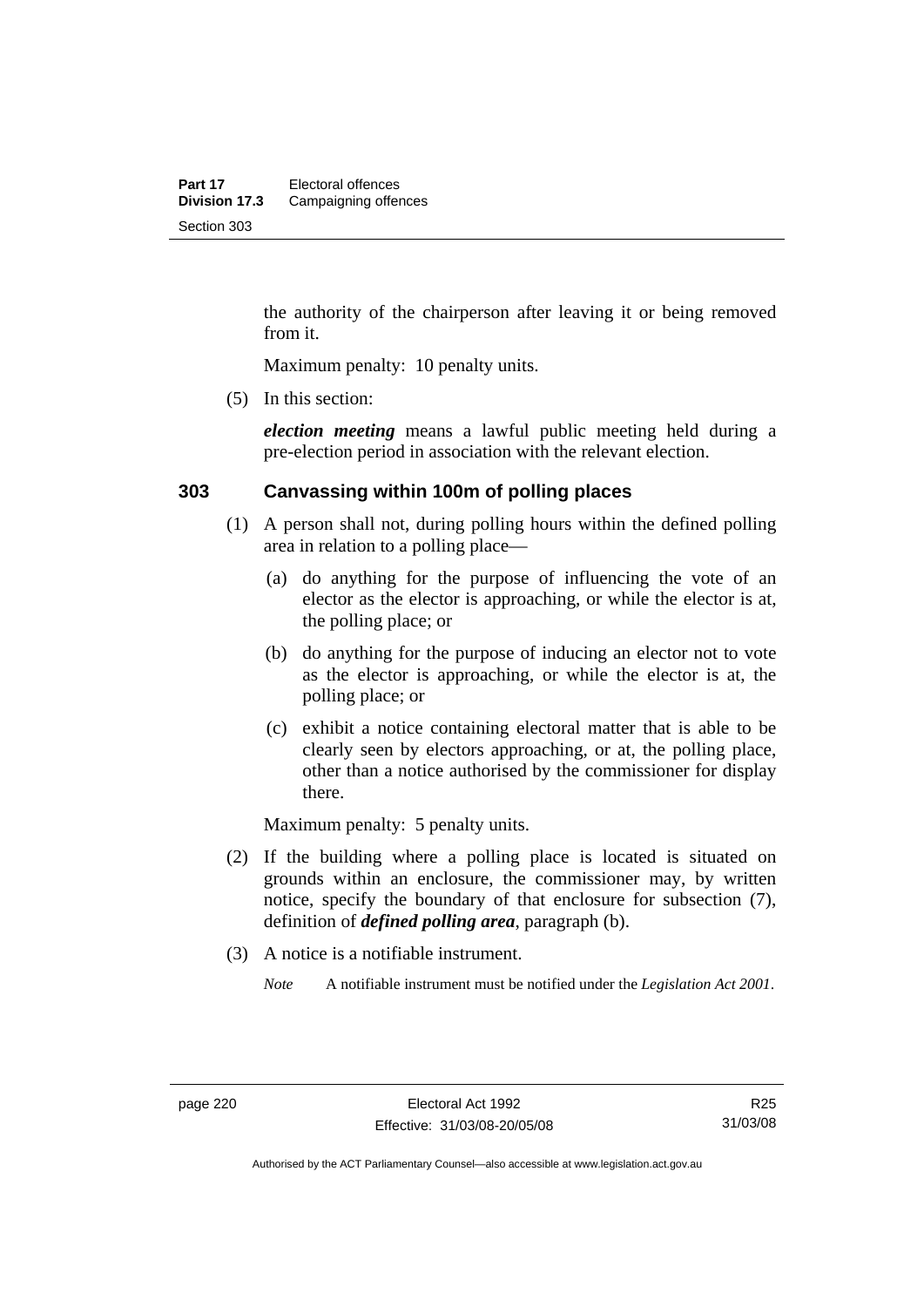- (4) An officer may, if directed by the commissioner, remove or obliterate a notice that the commissioner or the officer believes on reasonable grounds to be exhibited in contravention of this section.
- (5) Subsection (4) does not authorise an officer to enter land that is subject to a territory lease.
- (6) A person shall not obstruct an officer in the exercise or attempted exercise of the officer's functions under subsection (4).

Maximum penalty: 50 penalty units, imprisonment for 6 months or both.

(7) In this section:

*defined polling area*, in relation to a polling place, means the area—

- (a) within the building where the polling place is located, and within 100m of the building; or
- (b) if the commissioner issues a notice under subsection (2) in relation to the polling place—within the boundary of the enclosure specified in the notice, and within 100m outside that boundary.

*polling hours*, in relation to a polling place, means—

- (a) for a polling place appointed under section 119—between the hours of 8 am and 6 pm on polling day; or
- (b) for a polling place where a vote may be made before an officer—any time when the place is open for the acceptance of votes; or
- (c) for a polling place where polling is authorised under division 10.5—the period when a mobile polling visit is being made to the building where that place is located.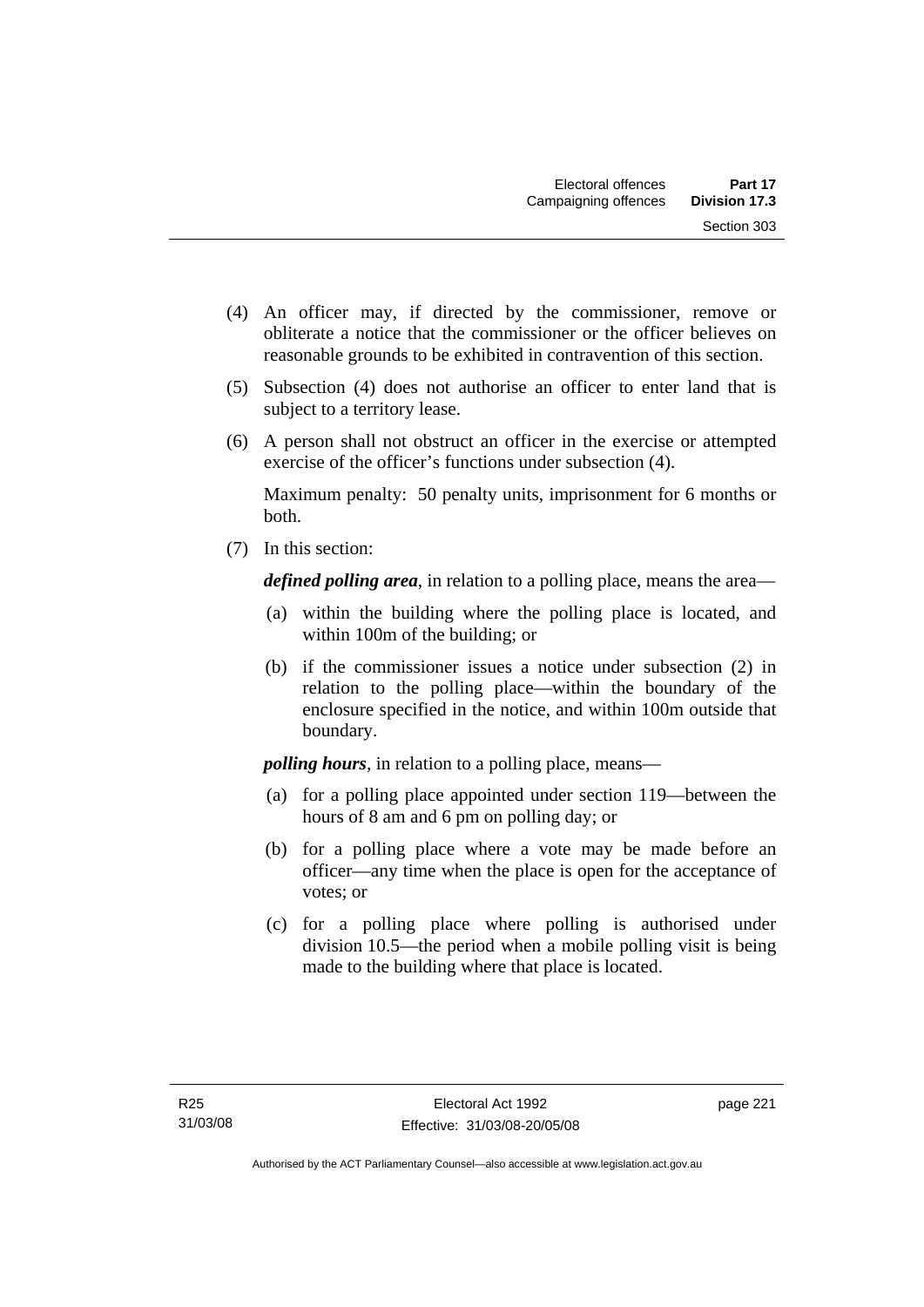## **304 Badges and emblems in polling places**

Subject to section 123 (5), an officer or scrutineer shall not wear or display in a polling place a badge or emblem associated with a political party or candidate.

Maximum penalty: 10 penalty units.

#### **305 How-to-vote material in polling places**

 (1) A person shall not, except for the purposes of assisting another person to vote under section 156, exhibit or leave in a polling place any printed electoral matter.

Maximum penalty: 5 penalty units.

 (2) This section does not apply in relation to a notice authorised by the commissioner for display in the polling place.

#### **306 Evidence of authorisation of electoral matter**

In proceedings for an offence against this division—

- (a) electoral matter including a statement to the effect that it was authorised by a specified person is admissible as evidence of that fact; and
- (b) an issue of a newspaper or periodical including a statement to the effect that a specified person authorised the publication of all electoral matter contained in reportage or commentary in that issue is admissible as evidence of that fact; and
- (c) electoral matter including a statement to the effect that it was disseminated by a specified person is admissible as evidence of that fact; and
- (d) electoral matter that includes a name purporting to be the author's name is admissible as evidence of that fact.

R25 31/03/08

Authorised by the ACT Parliamentary Counsel—also accessible at www.legislation.act.gov.au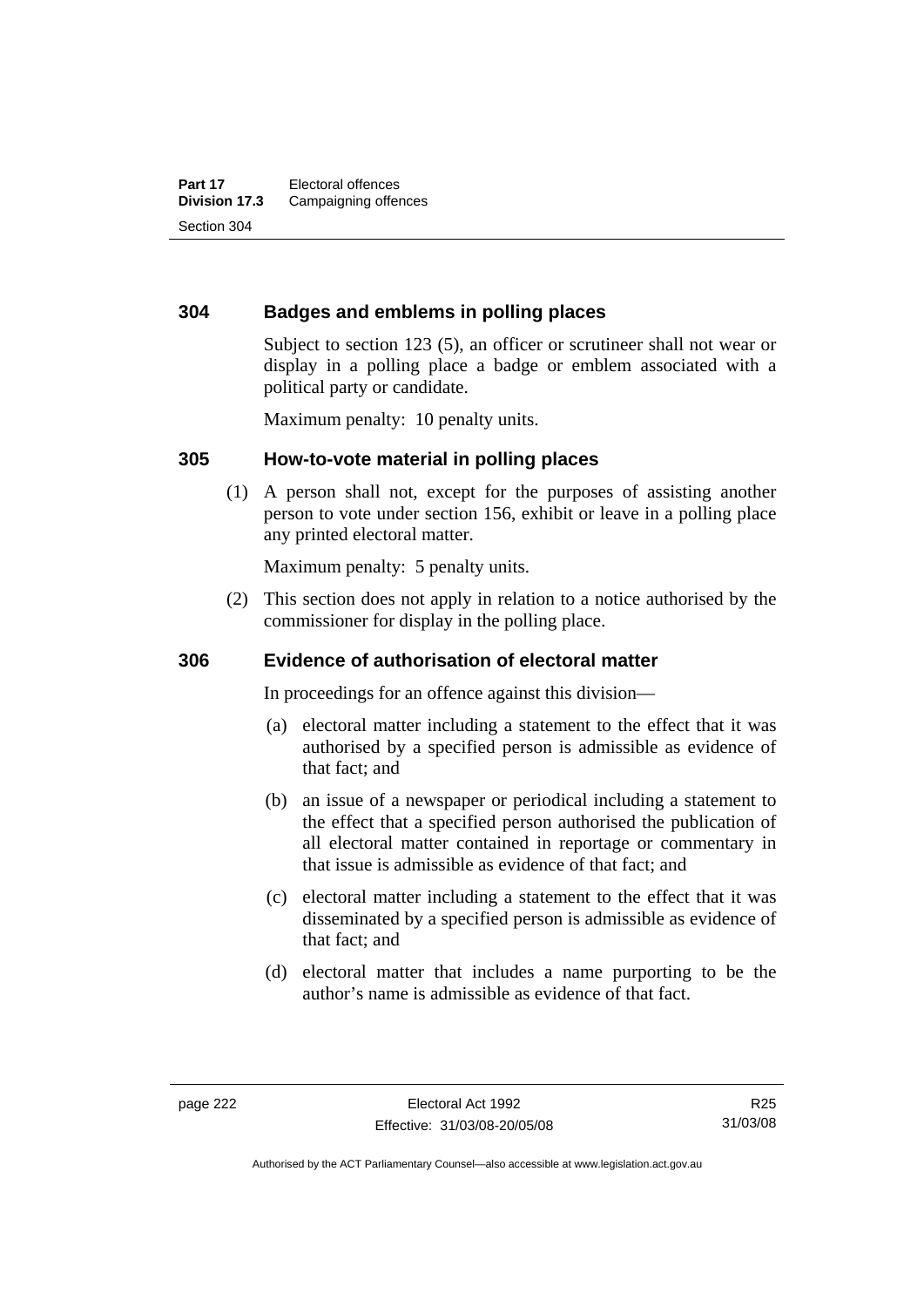## **Division 17.4 Electronic voting offences**

## **306A Interfering with electronic voting devices etc**

A person must not, without reasonable excuse, destroy or interfere with any device or computer program that is used, or intended to be used, for or in connection with electronic voting.

Maximum penalty: 50 penalty units, imprisonment for 6 months or both.

## **306B Interfering with electronic counting devices etc**

A person must not, without reasonable excuse, destroy or interfere with any device or computer program that is used, or intended to be used, for counting votes electronically.

Maximum penalty: 50 penalty units, imprisonment for 6 months or both.

## **Division 17.5 Voting fraud**

## **307 Voting fraud**

 (1) A person shall not supply a ballot paper unless authorised to do so for this Act.

Maximum penalty: 50 penalty units.

(2) A person shall not obtain a ballot paper by fraudulent means.

Maximum penalty: 50 penalty units, imprisonment for 6 months or both.

 (3) A person other than an elector shall not mark a ballot paper, unless expressly authorised by this Act.

Maximum penalty: 50 penalty units.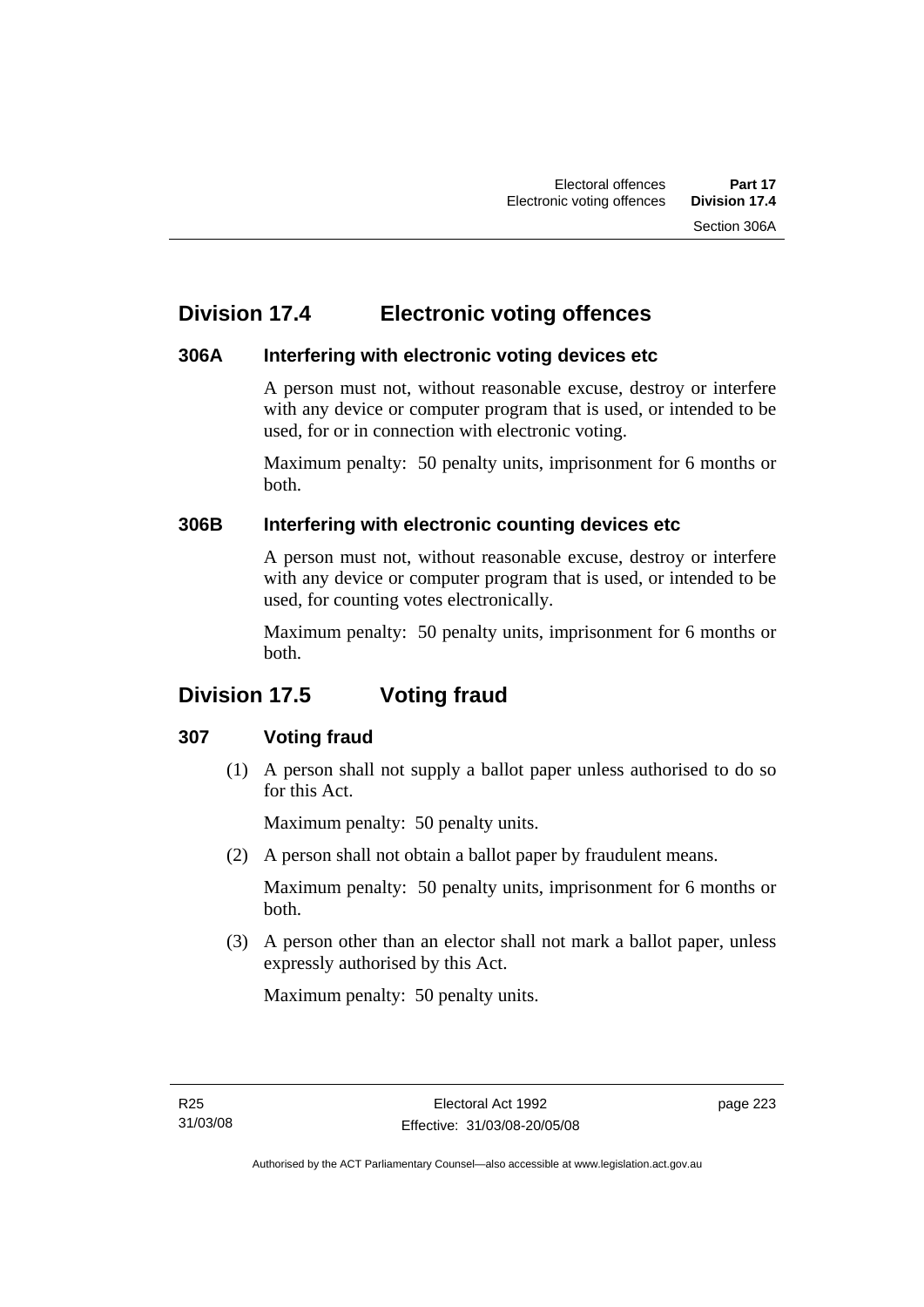(4) A person shall not fraudulently put a ballot paper, or any other paper, in a ballot box.

Maximum penalty: 50 penalty units, imprisonment for 6 months or both.

- (5) A person shall not fraudulently take a ballot paper out of—
	- (a) a place where a vote may be made before an officer under section 136B or 136C; or
	- (b) a polling place; or
	- (c) a scrutiny centre.

Maximum penalty: 50 penalty units, imprisonment for 6 months or both.

 (6) A person shall not, without reasonable excuse, interfere with a ballot box, or a ballot paper, unless authorised to do so for this Act.

Maximum penalty: 50 penalty units, imprisonment for 6 months or both.

## **Division 17.6 Electoral papers**

#### **310 Electoral papers—forfeiture**

- (1) On conviction of a person for an offence against the Criminal Code, part 3.6 (Forgery and related offences), any document or instrument in relation to which the offence was committed is forfeited to the Territory.
- (2) A forfeited document or instrument may be destroyed or dealt with as prescribed.

#### **311 Electoral papers—unauthorised possession**

A person shall not, without reasonable excuse, except for this Act—

(a) possess an electoral paper; or

Authorised by the ACT Parliamentary Counsel—also accessible at www.legislation.act.gov.au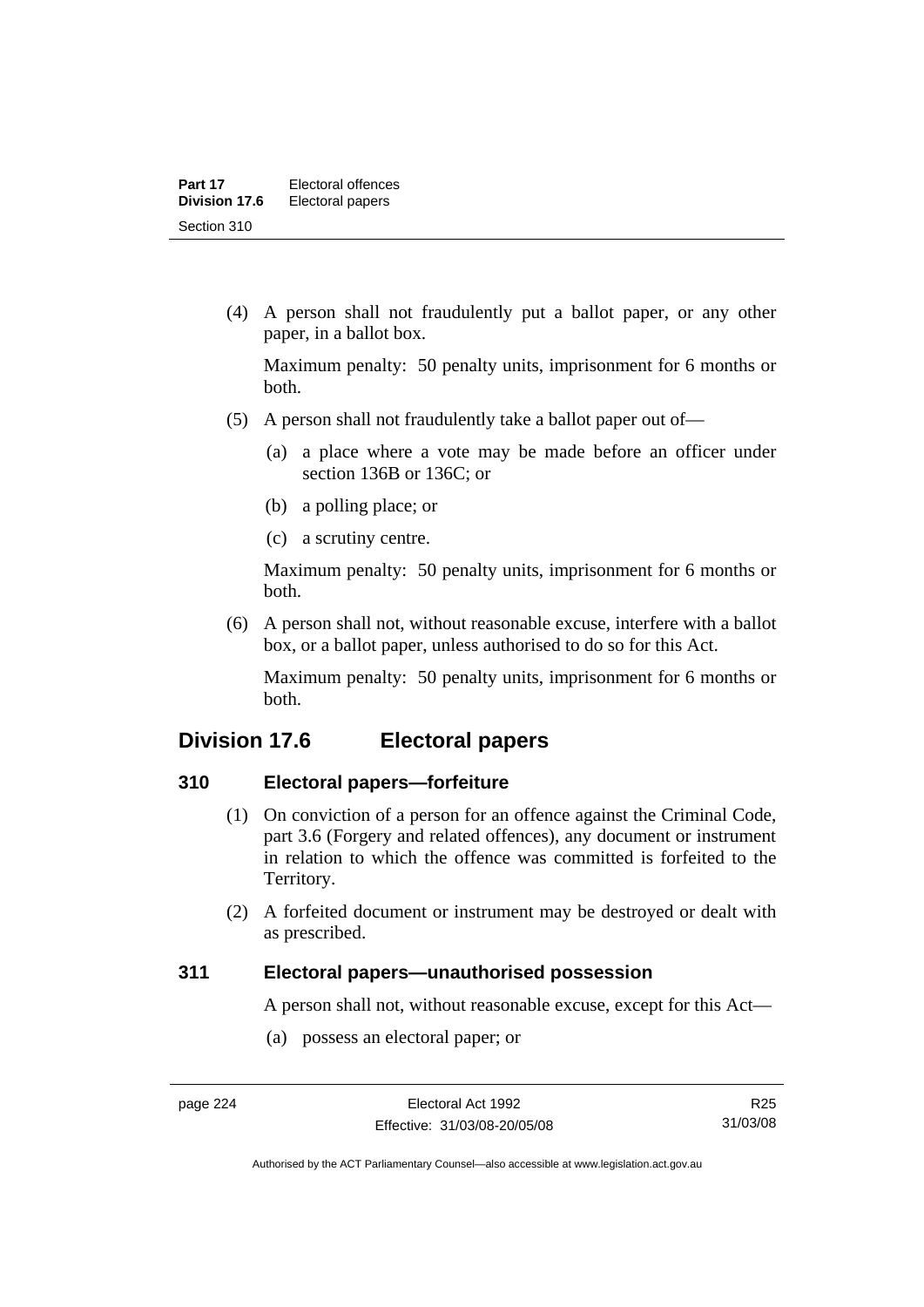(b) possess an instrument designed or adapted particularly for producing an electoral paper, or an official mark on an electoral paper.

Maximum penalty: 30 penalty units.

## **313 Electoral papers—defacement etc**

Unless authorised by or under this Act, a person shall not fraudulently deface, remove, mutilate or destroy an electoral paper.

Maximum penalty: 50 penalty units, imprisonment for 6 months or both.

## **314 Electoral papers—signatures**

 (1) Subject to subsection (2), if a person is required by this Act to sign an electoral paper, he or she shall sign it with his or her personal signature.

Maximum penalty: 10 penalty units.

- (2) If a person is unable to sign his or her name in writing, the person is to be taken to have signed an electoral paper if—
	- (a) the person makes a mark on the paper by way of signature; or
	- (b) another person signs the document in the presence of and at the direction of the person.

## **315 Electoral papers—witnesses**

- (1) A person shall not witness the signature of an electoral paper unless—
	- (a) the paper is signed by the signatory; and
	- (b) he or she has seen the signatory sign the paper; and
	- (c) he or she is satisfied as to—
		- (i) the identity of the signatory; and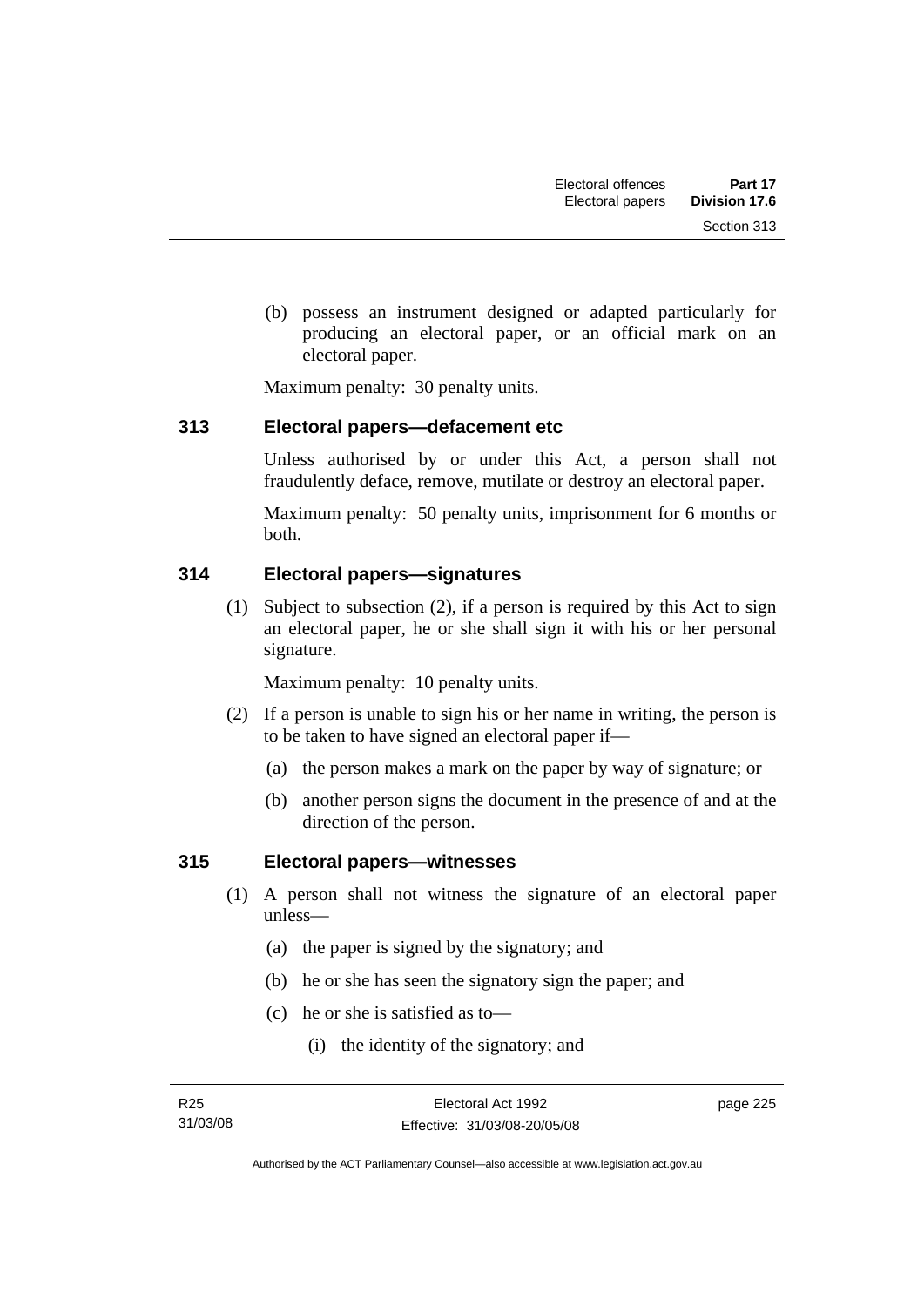- (ii) the truth of any statements made in the paper by the signatory; and
- (d) he or she is able to sign his or her own name.

Maximum penalty: 10 penalty units.

- (2) For subsection (1) (c), a witness may satisfy himself or herself on the basis of—
	- (a) personal knowledge of the signatory; or
	- (b) inquiries made of the signatory; or
	- (c) any other reasonable means.
- (3) In this section:

*signatory*, in relation to a person witnessing the signature of an electoral paper, means the person whose signature is purported to be witnessed.

## **Division 17.7 Official functions**

### **316 Improper influence—members of electoral commission etc**

A person shall not do anything improper for the purpose of influencing a member of—

- (a) the electoral commission; or
- (b) an augmented commission; or
- (c) a redistribution committee.

Maximum penalty: 50 penalty units, imprisonment for 6 months or both.

R25 31/03/08

Authorised by the ACT Parliamentary Counsel—also accessible at www.legislation.act.gov.au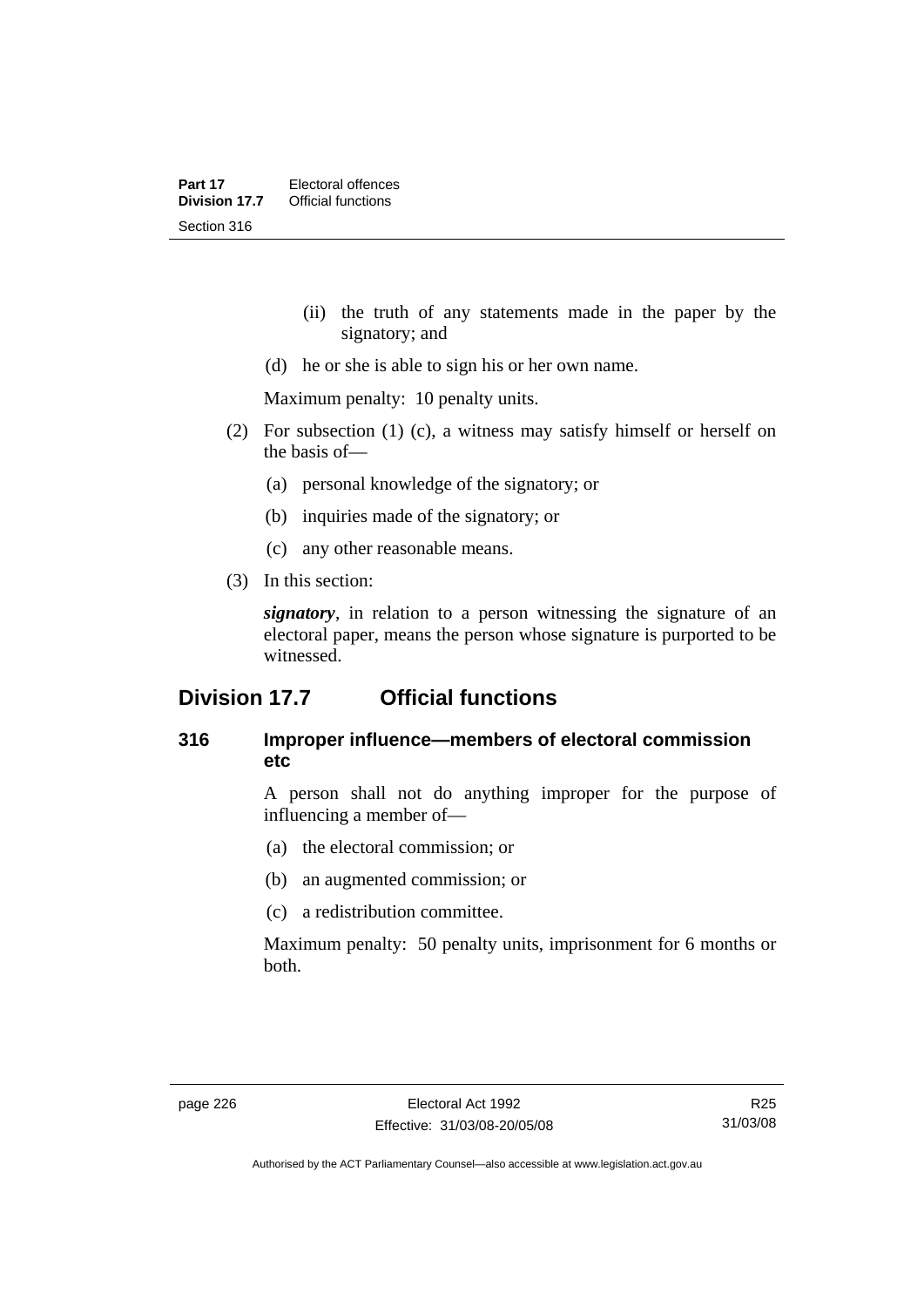## **317 Unauthorised actions by officers**

An officer shall not, without reasonable excuse, contravene—

- (a) a provision of this Act for which no other penalty is provided; or
- (b) a direction given to him or her under this Act.

Maximum penalty: 10 penalty units.

## **318 Identification of voters and votes**

 (1) Except as authorised under this Act, an officer shall not make any mark on a ballot paper that would be likely to enable the identification, directly or indirectly, of the person who votes on the ballot paper.

Maximum penalty: 50 penalty units, imprisonment for 6 months or both.

 (2) Except as authorised under this Act, an officer or a scrutineer shall not, directly or indirectly, disclose any information acquired in the exercise of his or her functions under this Act that would be likely to enable it to be known how an identified voter has voted.

Maximum penalty: 50 penalty units, imprisonment for 6 months or both.

(3) In subsection (2):

*officer* includes a person who has been, but is no longer, an officer.

*scrutineer* includes a person who has been, but is no longer, a scrutineer.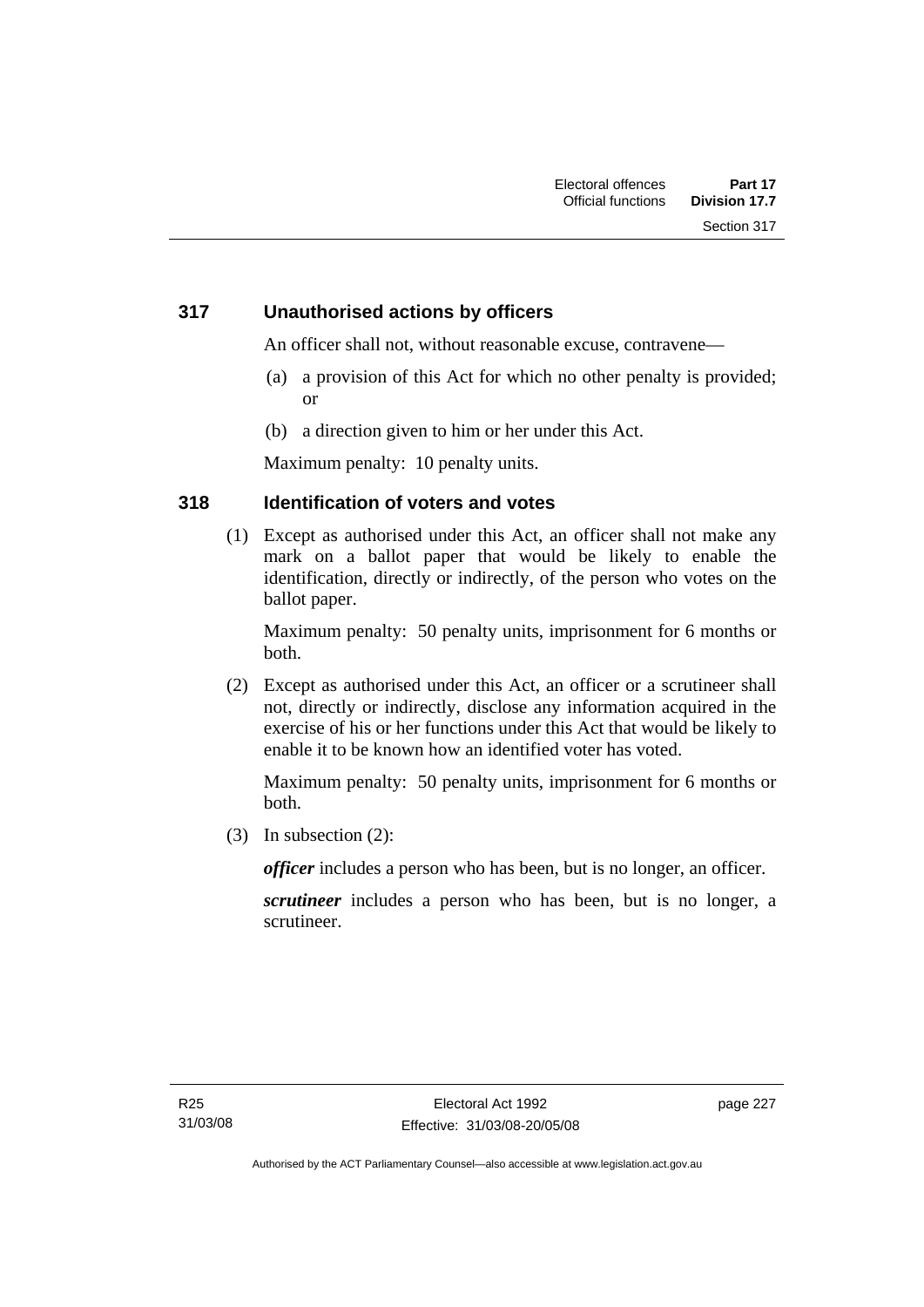#### **319 Responses to official questions**

 (1) A person shall not, in answer to an official question, make a statement that is false or misleading in a material particular.

Maximum penalty: 50 penalty units, imprisonment for 6 months or both.

- (2) It is a defence to a prosecution for an offence against subsection (1) if it is established that the defendant did not know, and could not reasonably be expected to have known, that the relevant statement was false or misleading in a material particular.
- (3) In this section:

*official question* means a question asked by an officer in the exercise of his or her functions under this Act.

#### **320 Control of behaviour at voting centres**

 (1) A person shall not, without reasonable excuse, disrupt an activity being carried out under this Act at a voting centre.

Maximum penalty: 10 penalty units.

 (2) A person at a voting centre shall not, without reasonable excuse, disobey a direction given by the OIC by or under this Act.

Maximum penalty: 10 penalty units.

 (3) A person shall not, without reasonable excuse, enter or remain at a voting centre without the permission, express or implied, of the OIC.

Maximum penalty: 10 penalty units.

- (4) Subsection (3) does not apply—
	- (a) to an officer; or
	- (b) to a scrutineer who is entitled to be on the premises under section 123; or

R25 31/03/08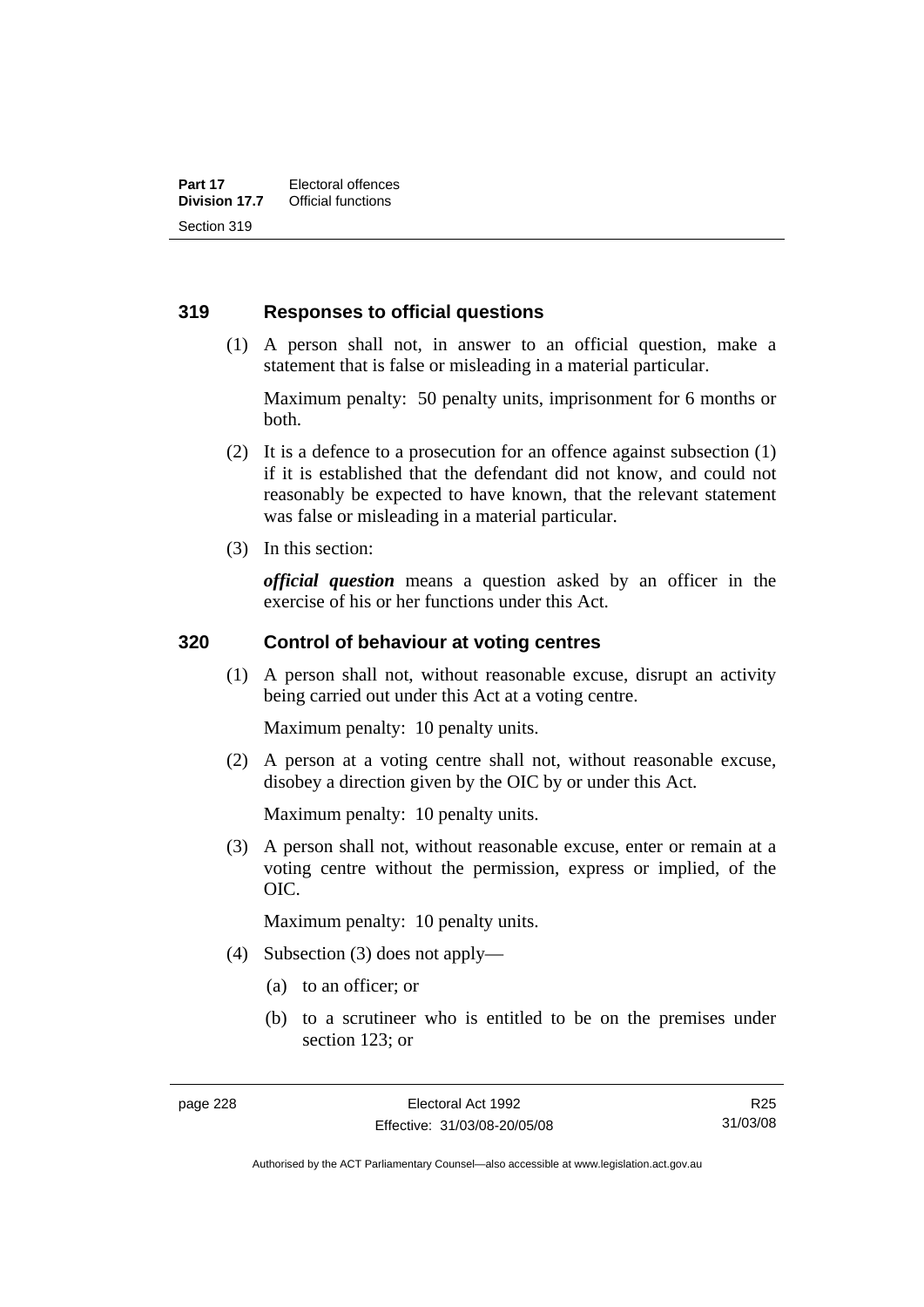- (c) if the voting centre is a polling place—to a voter who enters the place for the purpose of voting and remains no longer than is necessary and reasonable for that purpose.
- (5) A person who contravenes this section may be removed from the premises by a police officer or by an authorised officer.
- (6) In this section:

*OIC*, in relation to a voting centre, means the officer in charge of the centre.

*voting centre* means—

- (a) a place where a vote may be made before an officer under section 136B or 136C; or
- (b) a polling place; or
- (c) a scrutiny centre.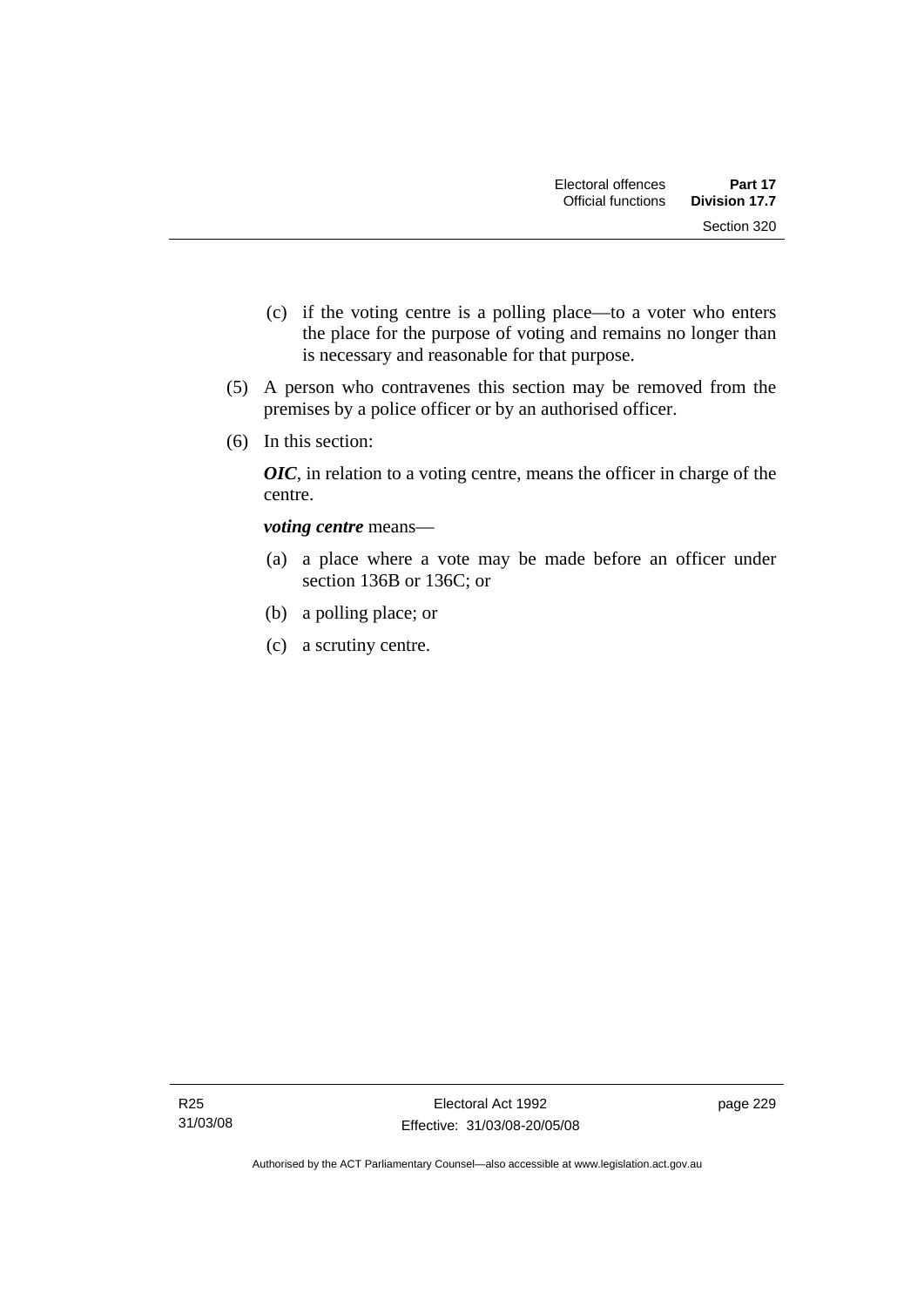## **Part 18 Enforcement proceedings**

## **Division 18.1 Injunctions**

#### **321 Restraining conduct**

- (1) This section applies if a person (the *relevant person*) has engaged, is engaging, or proposes to engage, in conduct that was, is, or would be, a contravention of this Act or another Territory law in its application to elections.
- (2) The commissioner or, if the conduct relates to an election, a candidate in the election may apply to the Supreme Court for an injunction.
- (3) On application under subsection (2), the Supreme Court may grant an injunction—
	- (a) restraining the relevant person from engaging in the conduct; and
	- (b) if, in the court's opinion, it is desirable to do so, requiring the relevant person to do anything.
- (4) The Supreme Court may grant an injunction restraining a person from engaging in conduct of a particular kind—
	- (a) if satisfied that the person has engaged in conduct of that kind, whether or not it appears to the court that the person intends to engage again, or to continue to engage, in conduct of that kind; or
	- (b) if it appears to the court that, if an injunction is not granted, it is likely the person will engage in conduct of that kind, whether or not the person has previously engaged in conduct of that kind and whether or not there is an imminent danger of substantial damage to someone else if the person engages in conduct of that kind.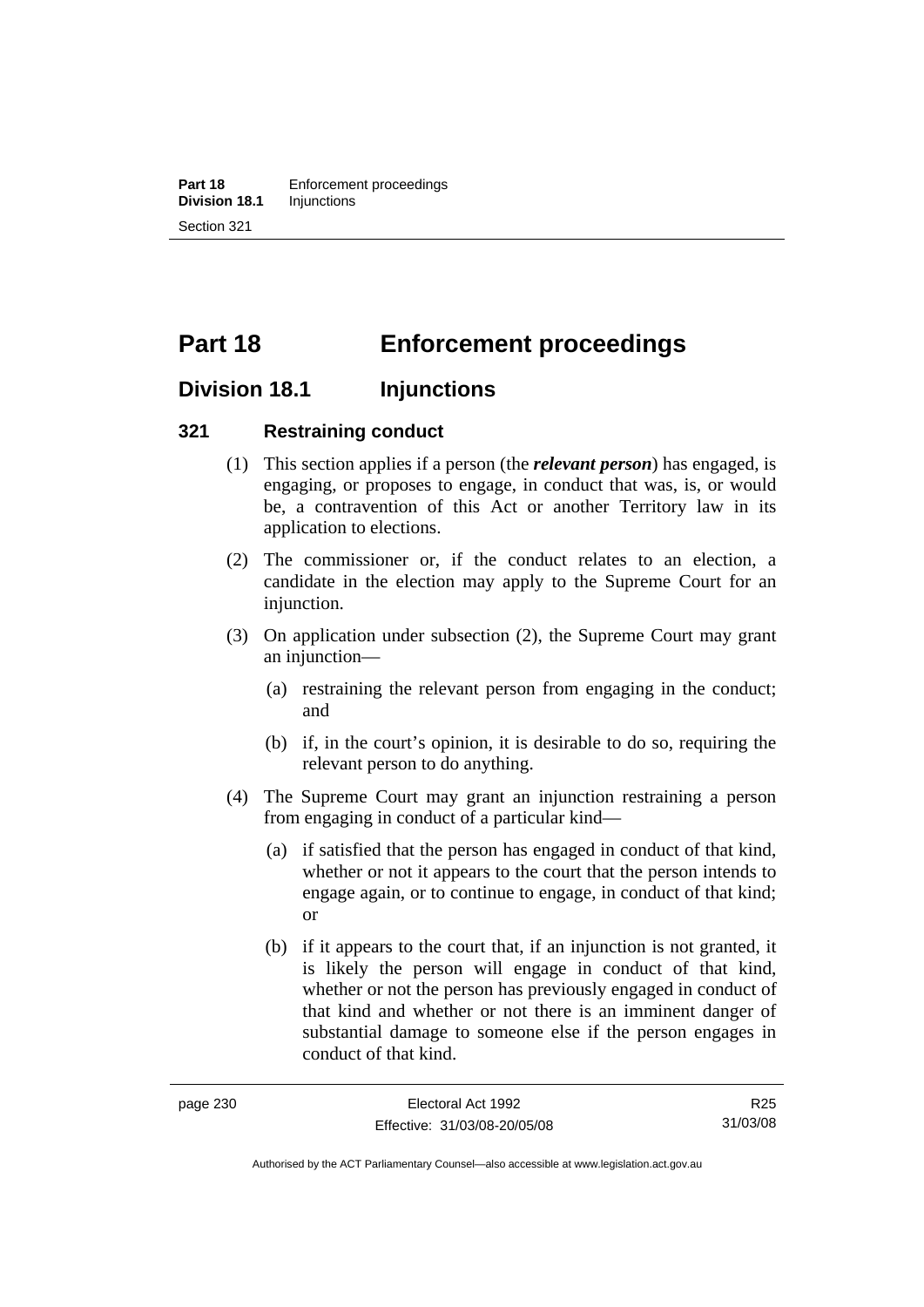## **322 Requiring things to be done**

- (1) This section applies if a person (the *relevant person*) has failed, is failing, or proposes to fail to do something in contravention of this Act or another Territory law in its application to elections.
- (2) The commissioner or, if the conduct relates to an election, a candidate in the election may apply to the Supreme Court for an injunction requiring the relevant person to do the thing.
- (3) On application under subsection (2), the Supreme Court may grant an injunction requiring the relevant person to do the thing.
- (4) The Supreme Court may grant an injunction requiring a person to do something—
	- (a) if satisfied that the person has failed to do the thing, whether or not it appears to the court that the person intends to fail again, or to continue to fail, to do the thing; or
	- (b) if it appears to the court that, if an injunction is not granted, it is likely the person will fail to do the thing, whether or not the person has previously failed to do the thing and whether or not there is an imminent danger of substantial damage to someone else if the person fails to do the thing.

## **323 Commissioner not required to give undertakings as to damages**

If the commissioner makes an application for an injunction to which this division applies, the Supreme Court must not require that, as a condition of granting the injunction, the commissioner give any undertakings about damages on his or her own behalf or on behalf of any other person.

#### **324 Powers of the court**

Subject to this division, the Supreme Court has the same powers (so far as they are applicable) in relation to injunctions under this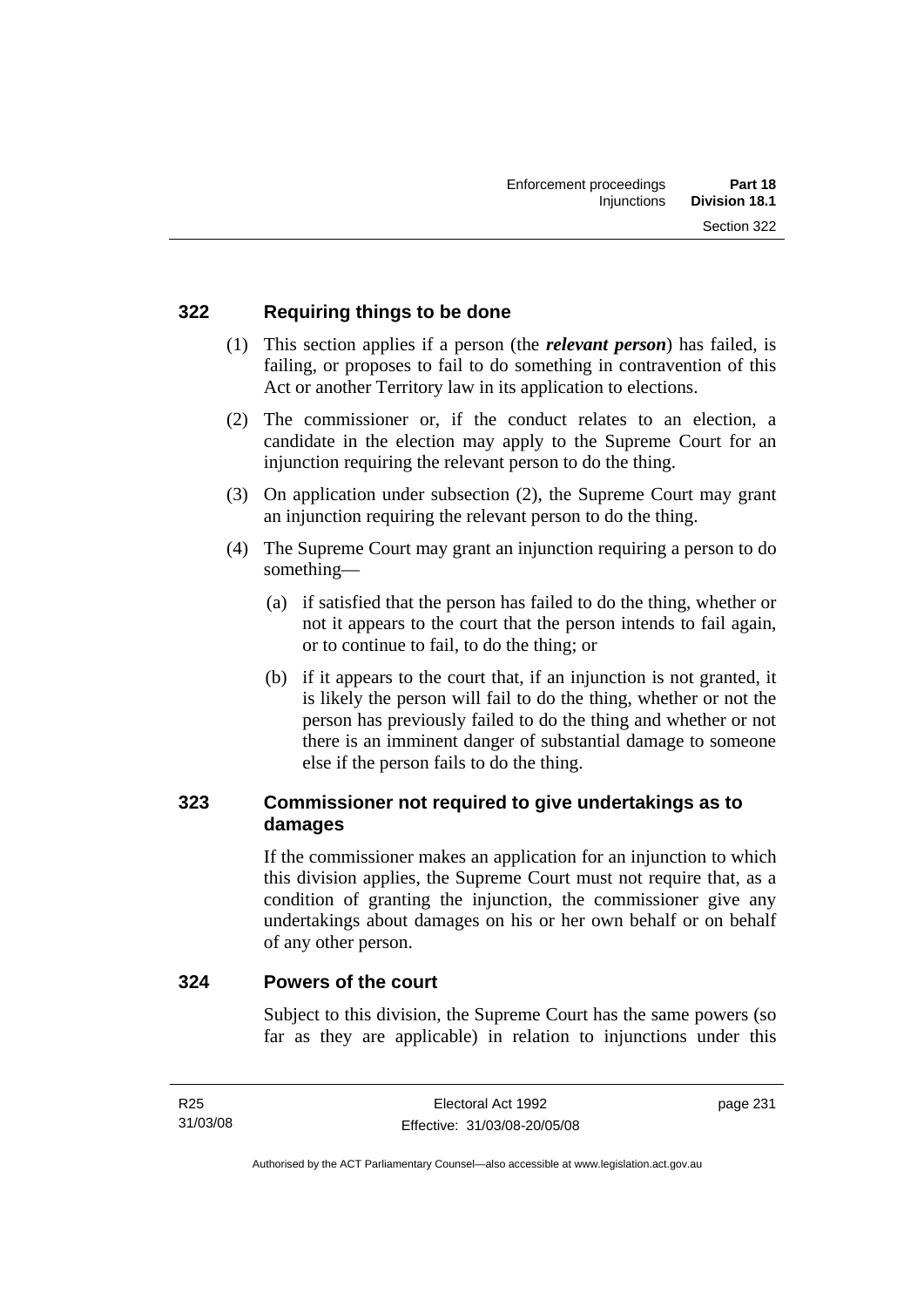division as it has in relation to injunctions under its original jurisdiction.

## **Division 18.2 Prosecutions**

## **325 Investigation of complaints**

The commissioner shall—

- (a) investigate; or
- (b) refer to the appropriate authority for investigation;

any complaint alleging a contravention of this Act, unless the commissioner believes on reasonable grounds that the complaint is frivolous or vexatious.

#### **326 Commissioner may prosecute enrolment and voting offences**

The commissioner may institute and conduct any prosecution in relation to an offence against section 73 (6) or 129 (1).

#### **327 Service of certain process by mail**

In addition to any other method by which a document may be served, process relating to a proceeding for an offence against section 129 (1) may be served on a person by sending it by prepaid post to the address of the person recorded on the roll.

*Note* For other ways of serving documents, see *Legislation Act 2001*, pt 19.5.

Authorised by the ACT Parliamentary Counsel—also accessible at www.legislation.act.gov.au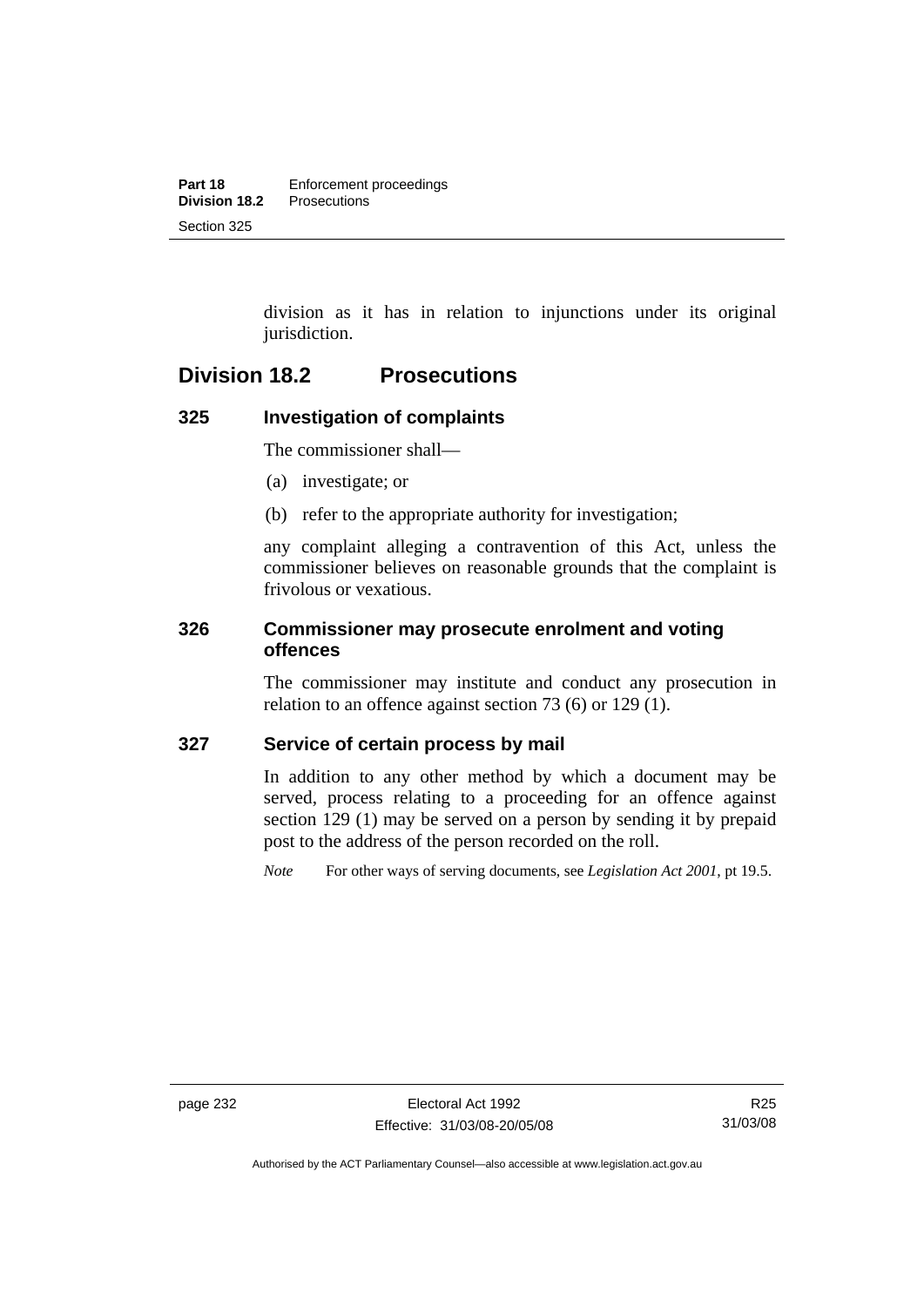## **Part 19 Miscellaneous**

## **328 Extension of time for acts by officers**

If—

- (a) an officer is required by this Act to do an act at a specified time or within a specified period; and
- (b) an officer other than the commissioner refuses or fails to do the act at that time or within that period;

the commissioner may grant an extension of time (not exceeding 48 hours) within which the act may be done.

## **329 Restrictions on sending completed ballot and voting papers by fax**

- (1) This section applies to—
	- (a) a completed ballot paper (other than a ballot paper completed by an Antarctic elector); and
	- (b) a completed declaration voting paper.
- (2) Despite the *Legislation Act 2001*, part 19.5 (Service of a document), a document (including a copy of the document) to which this section applies cannot be served on a person by faxing it to the person.
	- *Note* For other ways of serving the documents and other documents under this Act, see *Legislation Act 2001*, pt 19.5.

## **330 Forms—provision and assistance**

 (1) The commissioner shall ensure that any forms provided for, or required by or under, this Act are kept at the office of the commissioner and are provided, on request, to members of the public.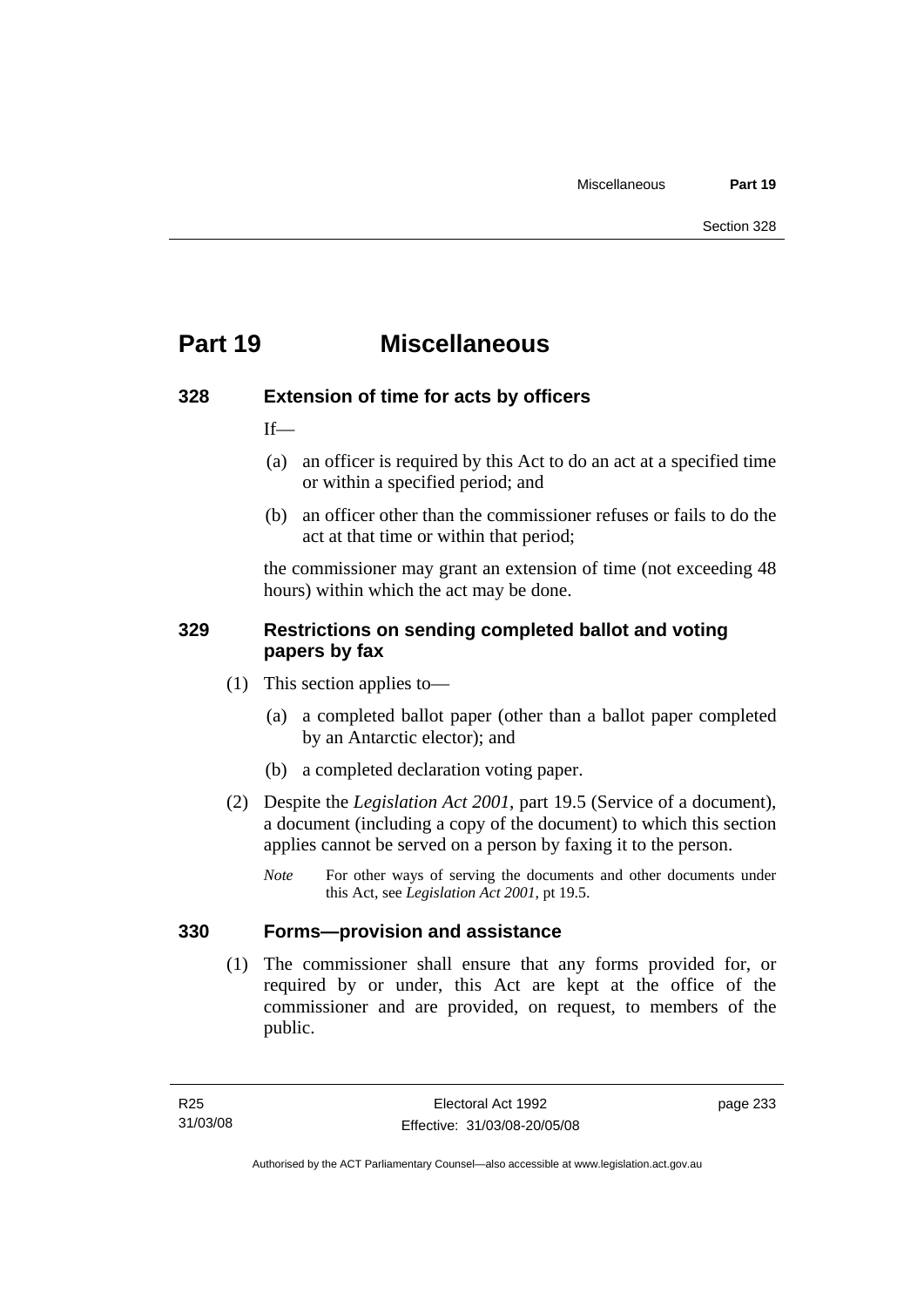#### **Part 19** Miscellaneous

Section 332

 (2) It is the duty of the staff of the electoral commission to assist, on request, members of the public in completing any of those forms.

#### **332 Correcting delays, errors and omissions**

- (1) The commissioner may remedy, remove or supply any delay, error or omission in the preparation, printing, issue or transmission of any roll, certified list of electors or ballot papers by written notice specifying the matter to be dealt with and the course of action to be followed, and that course (if followed) is to be taken to be valid and sufficient for the purpose of remedying, removing or supplying the defect, error or omission.
- (2) A notice is a notifiable instrument.

*Note* A notifiable instrument must be notified under the *Legislation Act 2001*.

#### **333 Voting statistics to be published**

- (1) The electoral commission shall, as soon as practicable after an election is held, publish statistics in relation to voting at the election.
- (2) A person may obtain copies of the statistics in paper or electronic form.
	- *Note* A fee may be determined under s 8 (Determination of fees) for this subsection.

#### **334 Collecting further statistical information**

When—

- (a) the time for filing an application disputing the validity of an election has ended; and
- (b) the Court of Disputed Elections has determined any such applications in relation to the election;

the commissioner may use ballot papers, certified lists of electors, declaration voting papers and other electoral papers used in the election to collect statistical information.

R25 31/03/08

Authorised by the ACT Parliamentary Counsel—also accessible at www.legislation.act.gov.au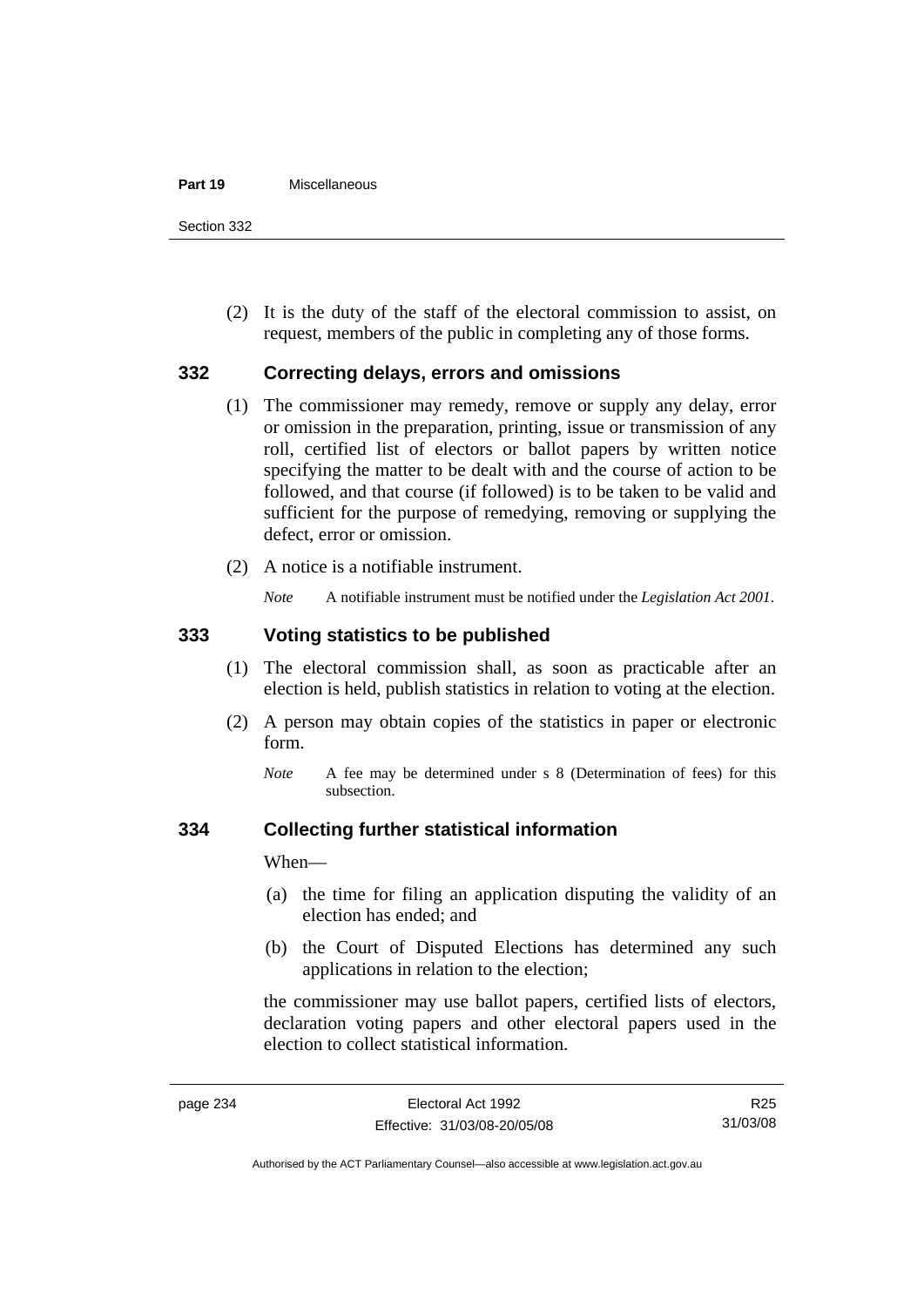### **335 Storage and destruction of electoral papers**

- (1) This section applies to electoral papers in the commissioner's possession that were used for an election.
- (2) The commissioner must securely store the electoral papers until whichever of the following happens last:
	- (a) the beginning of the pre-election period for the next general election;
	- (b) the electoral papers are no longer required by the commissioner, another member of the electoral commission or a member of the staff of the commission for exercising a function under this Act.
- (3) The commissioner may destroy the electoral papers only when the last of the matters mentioned in subsection (2) happens.

### **336 Administrative arrangements with Commonwealth and States**

The Minister may arrange with the appropriate Minister of the Commonwealth or a State—

- (a) for officers or employees of the public service of the Commonwealth or State, or of an authority of the Commonwealth or State, to exercise the powers of an officer under this Act; or
- (b) to make a member of the electoral commission, the commissioner or a member of the staff of the commission available for the exercise of powers on behalf of the corresponding electoral authority of the Commonwealth or State.

page 235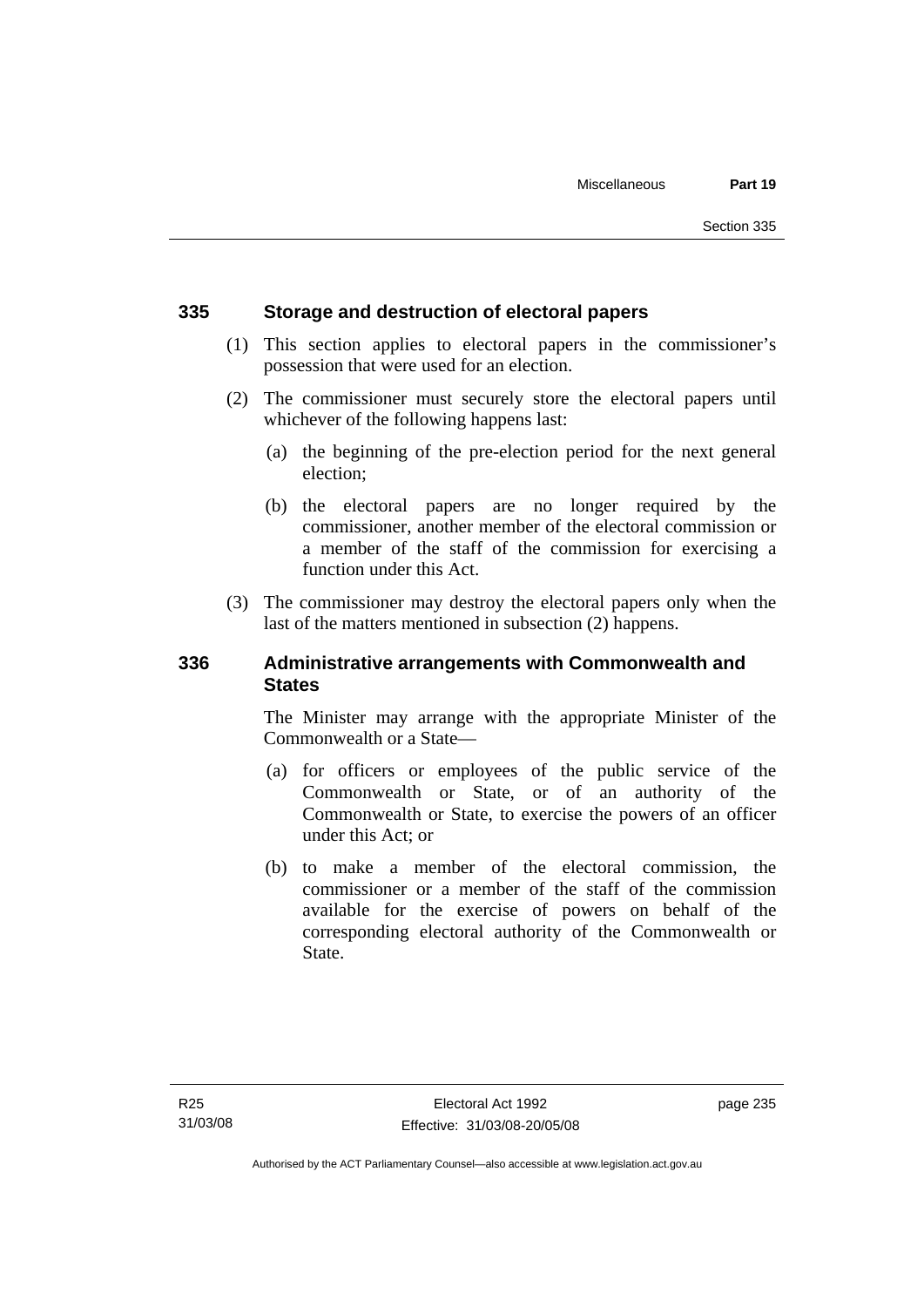#### **Part 19** Miscellaneous

Section 337

### **337 Evidentiary certificates**

- (1) In a proceeding under this Act, a certificate signed by the commissioner stating any of the following matters is evidence of the matters so stated:
	- (a) that on a specified day a person was, or was not, enrolled for an electorate;
	- (b) that, in relation to an election, a person was or was not—
		- (i) an eligible overseas elector; or
		- (ii) an Antarctic elector; or
		- (iii) an elector serving a sentence of imprisonment outside the ACT;
	- (c) that a person was, or was not, declared as a candidate for an election;
	- (d) that a nomination of a person to be a candidate in an election was rejected;
	- (e) that an election was duly held;
	- (f) that a person was, or was not, given a ballot paper for an election;
	- (g) that a person voted, or failed to vote, in an election;
	- (h) that on a stated day, or during a stated period, a stated person was, or was not, registered as the reporting agent of a stated registered party, MLA or candidate;
	- (i) that on a stated day, or during a stated period, no reporting agent was registered for a stated registered party, MLA or candidate;
	- (j) that on a specified day a person was, or was not, an officer;
	- (k) that on a specified day a person was, or was not, the delegate of the electoral commission or the commissioner.

R25 31/03/08

Authorised by the ACT Parliamentary Counsel—also accessible at www.legislation.act.gov.au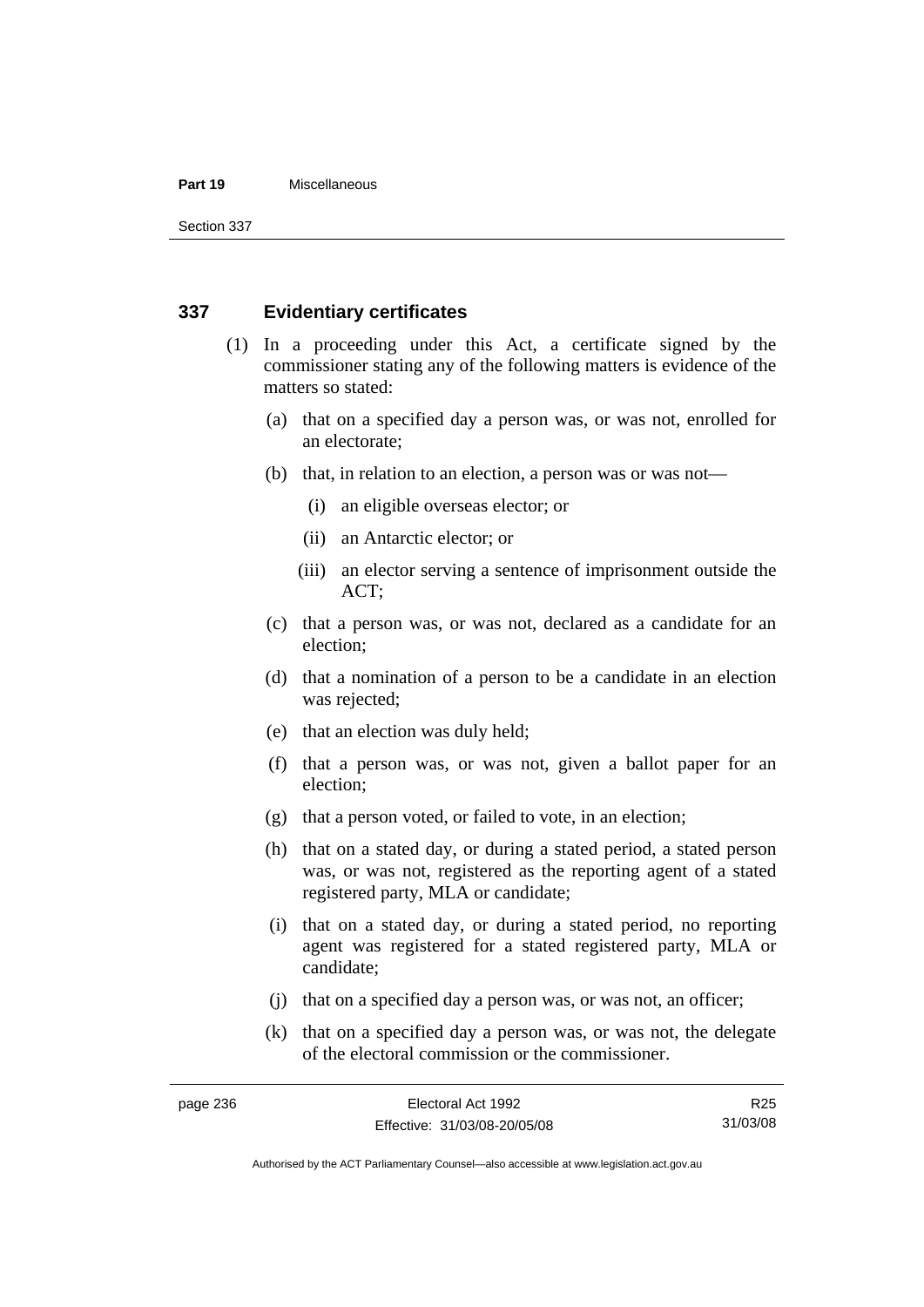(2) In subsection (1), a reference to a person or thing is a reference to a person or thing specified in the certificate.

#### **338 Acts and omissions of representatives**

(1) In this section:

*person* means an individual.

*Note* See the Criminal Code, pt 2.5 for provisions about corporate criminal responsibility.

*representative*, of a person, means an employee or agent of the person.

*state of mind*, of a person, includes—

- (a) the person's knowledge, intention, opinion, belief or purpose; and
- (b) the person's reasons for the intention, opinion, belief or purpose.
- (2) This section applies to a prosecution for any offence against this Act.
- (3) If it is relevant to prove a person's state of mind about an act or omission, it is enough to show—
	- (a) the act was done or omission made by a representative of the person within the scope of the representative's actual or apparent authority; and
	- (b) the representative had the state of mind.
- (4) An act done or omitted to be done on behalf of a person by a representative of the person within the scope of the representative's actual or apparent authority is also taken to have been done or omitted to be done by the person.

page 237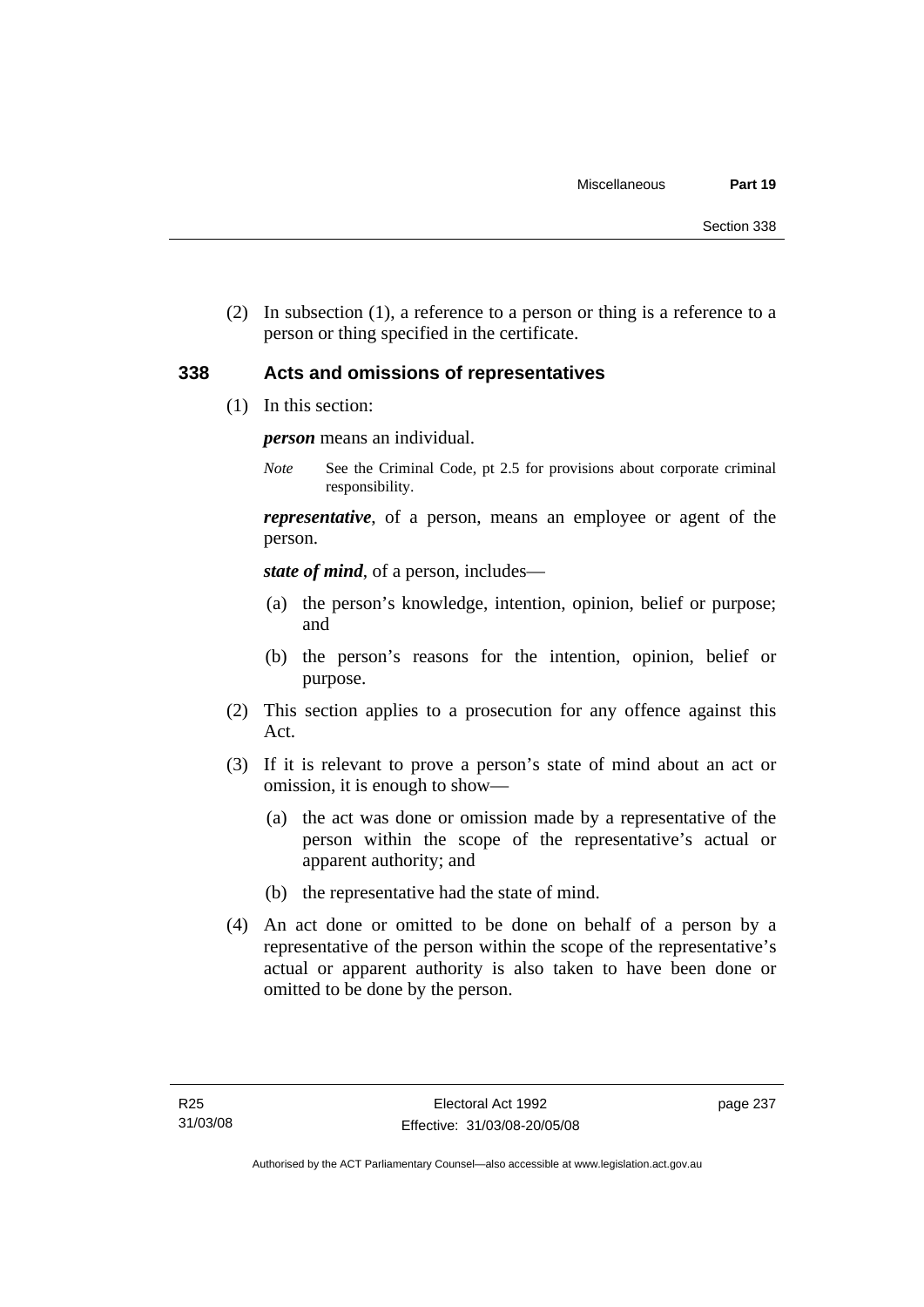#### **Part 19** Miscellaneous

- (5) However, subsection (4) does not apply if the person establishes that reasonable precautions were taken and appropriate diligence was exercised to avoid the act or omission.
- (6) A person who is convicted of an offence cannot be punished by imprisonment for the offence if the person would not have been convicted of the offence without subsection (3) or (4).

### **340 Chief executive to provide assistance etc**

The chief executive of the administrative unit responsible for the *Public Sector Management Act 1994*, division 3.4 shall comply with any request by the electoral commission, the commissioner or an augmented commission for information or assistance reasonably required for this Act.

### **340A Approved forms**

- (1) The commissioner may, in writing, approve forms for this Act.
- (2) If the commissioner approves a form for a particular purpose, the approved form must be used for that purpose.

*Note* For other provisions about forms, see *Legislation Act 2001*, s 255.

(3) An approved form is a notifiable instrument.

*Note* A notifiable instrument must be notified under the *Legislation Act 2001*.

### **341 Regulation-making power**

- (1) The Executive may make regulations for this Act.
	- *Note* **Regulations** must be notified, and presented to the Legislative Assembly, under the *Legislation Act 2001*.
- (2) The regulations may prescribe offences for contraventions of the regulations and prescribe maximum penalties of not more than 10 penalty units for offences against the regulations.

Authorised by the ACT Parliamentary Counsel—also accessible at www.legislation.act.gov.au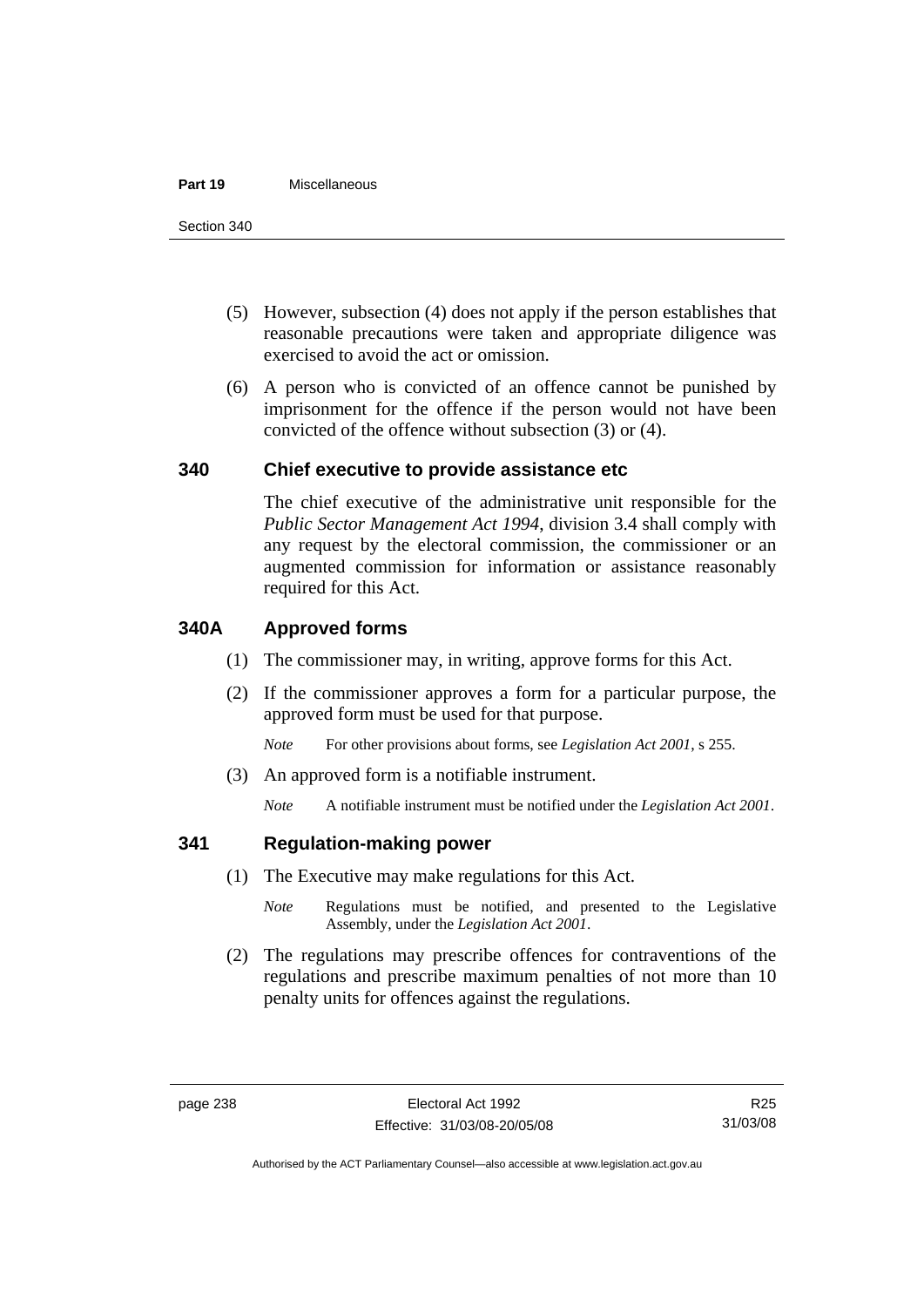# **Schedule 1 Form of ballot paper**

(see s 114)

**Legislative Assembly for the Australian Capital Territory Ballot paper** Election of  $\prod_{i=1}^{n} \text{Member}(s)$ 

#### **Electorate of [ 2 ]**

**Number [1] boxes from 1 to [1] in the order of your choice**  Then you may show as many further preferences as you wish by writing numbers from



**Remember, number at least**  $\begin{bmatrix} 1 \end{bmatrix}$  boxes from 1 to  $\begin{bmatrix} 1 \end{bmatrix}$  in the order of your choice.

- 
- 
- **2.** Insert name of electorate ungrouped candidates<br> **3.** Insert the number that is 1 more than the number **6.** Insert name of candidate **3.** Insert the number that is 1 more than the number
- **4.** Insert name, or abbreviation of name, of registered of registere party, as required as party, as required
- **1.** Insert number of vacancies **5.** Insert 'UNGROUPED' if there are **2.** Insert name of electorate **1.** Insert name of electorate
	-
	- of vacancies **7.** Insert name, or abbreviation of name, or abbreviation of name, or abbreviation of name, of registered **7.** Insert name, or 'INDEPENDENT',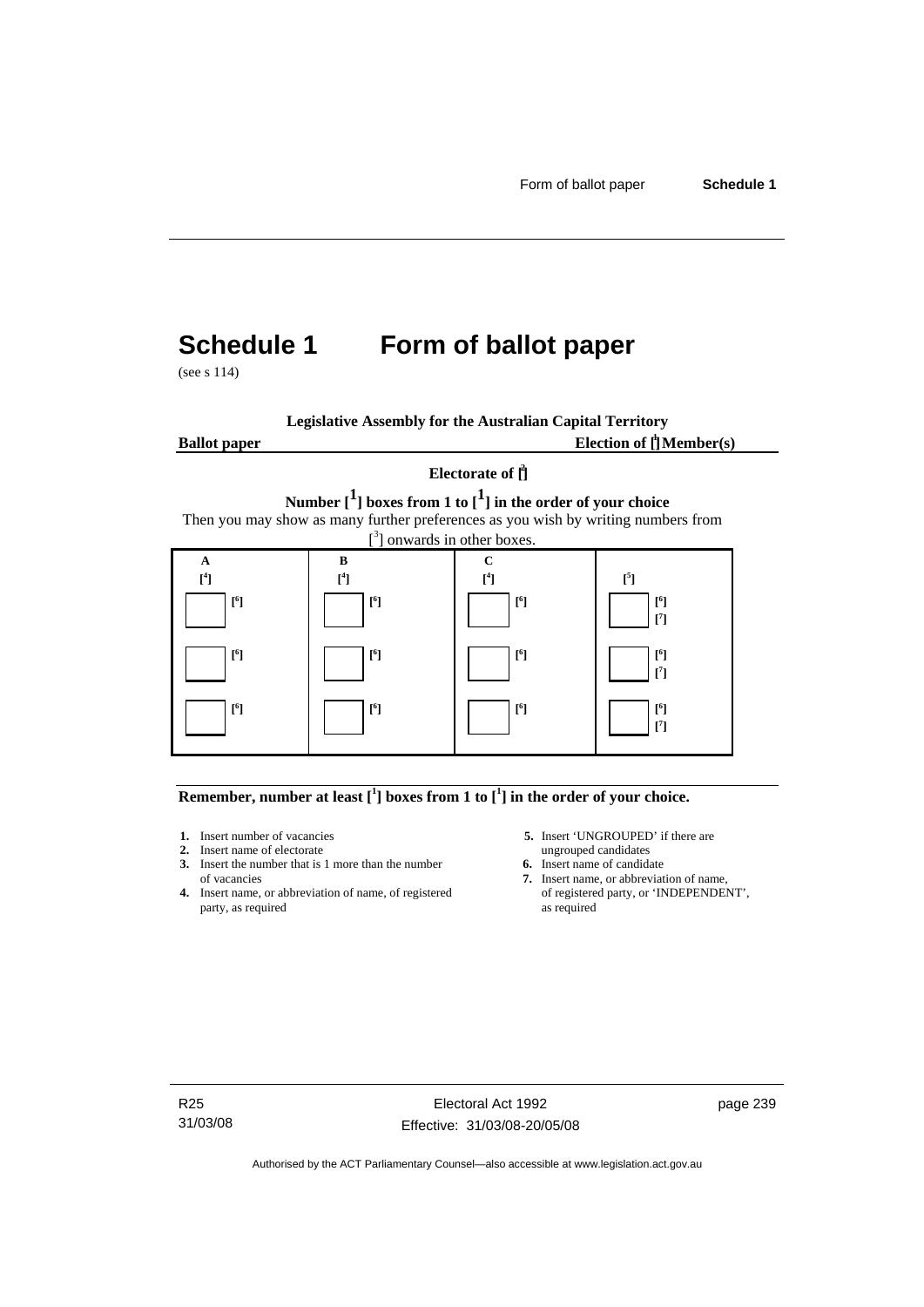# **Schedule 2 Ballot papers—printing of names and collation**

(see s 116)

**1** In this schedule:

*column*, in relation to a ballot paper, means a column of candidates' names printed on the ballot paper in accordance with section 116.

- **2** (1) The ballot papers for an election shall be printed so that, for each column—
	- (a) separate batches are printed equal in number to the number of names in the column; and
	- (b) in the first batch, the names in the column are printed in an order determined by the commissioner by lot; and
	- (c) in each batch after the first, the names in the column are printed in the order specified in the table at the end of this schedule; and
	- (d) so far as practicable, the number of ballot papers in each batch for the column is equal to the number of ballot papers in each other batch for the column.
	- (2) In the table at the end of this schedule—
		- (a) the number '1' appearing in a column shall be taken to represent the name determined in accordance with clause 1 (b) to be in the first position in the corresponding column on the ballot paper; and
		- (b) the number '2' appearing in a column shall be taken to represent the name determined in accordance with clause 1 (b) to be in the second position in the corresponding column on the ballot paper;

R25 31/03/08

Authorised by the ACT Parliamentary Counsel—also accessible at www.legislation.act.gov.au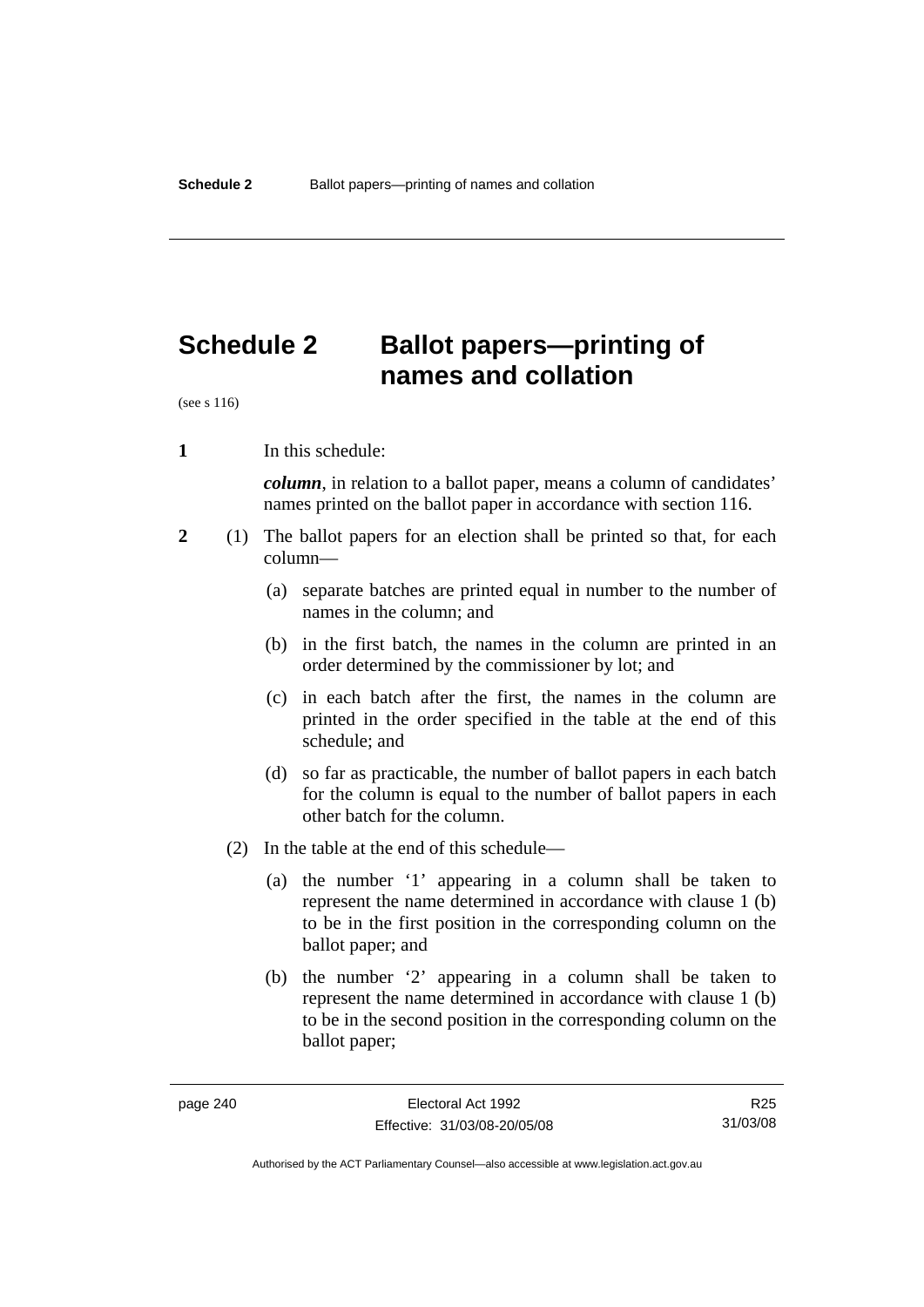and so on.

- **3** The commissioner shall ensure that ballot papers distributed to a polling place for the purposes of an election are so collated that the ballot paper immediately following another ballot paper in the issue is in a form different from that of the other ballot paper.
- **4** The OIC of a polling place shall ensure, so far as practicable, that the form of a ballot paper issued by an officer to a person claiming to vote at that place is different from that of the previous ballot paper so issued by the officer.

#### TABLE

*For 5-member electorates*

| 1st              | 2nd            | 3rd              | 4th            | 5th              | 6th            | 7th              | 8th            | 9th            | 10th           | 11 <sup>th</sup> | 12th           |
|------------------|----------------|------------------|----------------|------------------|----------------|------------------|----------------|----------------|----------------|------------------|----------------|
| batch            | batch          | <b>batch</b>     | batch          | batch            | batch          | batch            | batch          | batch          | <b>batch</b>   | batch            | batch          |
| 1                | 1              | 1                | 1              | 1                | 1              | 1                | 1              | 1              | 1              | 1                | 1              |
| 2                | 2              | 2                | 3              | 3                | 3              | 4                | 4              | 4              | 5              | 5                | 5              |
| 3                | $\overline{4}$ | 5                | $\overline{2}$ | 5                | $\overline{4}$ | 5                | 2              | 3              | 4              | 3                | 2              |
| 4                | 5              | 3                | 5              | 4                | $\overline{2}$ | 2                | 3              | 5              | 3              | $\overline{2}$   | $\overline{4}$ |
| 5                | 3              | $\overline{4}$   | $\overline{4}$ | 2                | 5              | 3                | 5              | $\overline{2}$ | 2              | $\overline{4}$   | 3              |
| 13 <sub>th</sub> | 14th           | 15 <sup>th</sup> | 16th           | 17 <sub>th</sub> | 18th           | 19 <sub>th</sub> | 20th           | 21st           | 22nd           | 23rd             | 24th           |
| batch            | batch          | batch            | batch          | batch            | batch          | batch            | batch          | batch          | batch          | batch            | batch          |
| $\overline{2}$   | $\overline{2}$ | $\overline{2}$   | $\overline{2}$ | $\overline{2}$   | $\overline{c}$ | $\overline{2}$   | $\overline{2}$ | $\overline{2}$ | $\overline{2}$ | $\overline{2}$   | 2              |
| 3                | 3              | 3                | $\overline{4}$ | 4                | 4              | 5                | 5              | 5              | 1              | 1                | 1              |
| 4                | 5              | 1                | 3              | 1                | 5              | 1                | 3              | 4              | 5              | 4                | 3              |
| 5                | 1              | 4                | 1              | 5                | 3              | 3                | 4              | 1              | 4              | 3                | 5              |
| 1                | 4              | 5                | 5              | 3                | $\mathbf{1}$   | 4                | 1              | 3              | 3              | 5                | 4              |
| 25 <sub>th</sub> | 26th           | 27th             | 28th           | 29 <sub>th</sub> | 30th           | 31st             | 32nd           | 33rd           | 34th           | 35 <sub>th</sub> | 36th           |
| batch            | batch          | batch            | batch          | batch            | batch          | batch            | batch          | batch          | batch          | batch            | batch          |
| 3                | 3              | 3                | 3              | 3                | 3              | 3                | 3              | 3              | 3              | 3                | 3              |
| $\overline{4}$   | 4              | 4                | 5              | 5                | 5              | 1                | 1              | 1              | $\overline{2}$ | 2                | 2              |
| 5                | 1              | 2                | 4              | 2                | 1              | 2                | 4              | 5              | 1              | 5                | 4              |
| 1                | 2              | 5                | 2              | 1                | 4              | 4                | 5              | 2              | 5              | 4                |                |
| 2                | 5              | 1                | 1              | 4                | 2              | 5                | 2              | 4              | 4              | 1                | 5              |

| R25      | Electoral Act 1992           | page 241 |
|----------|------------------------------|----------|
| 31/03/08 | Effective: 31/03/08-20/05/08 |          |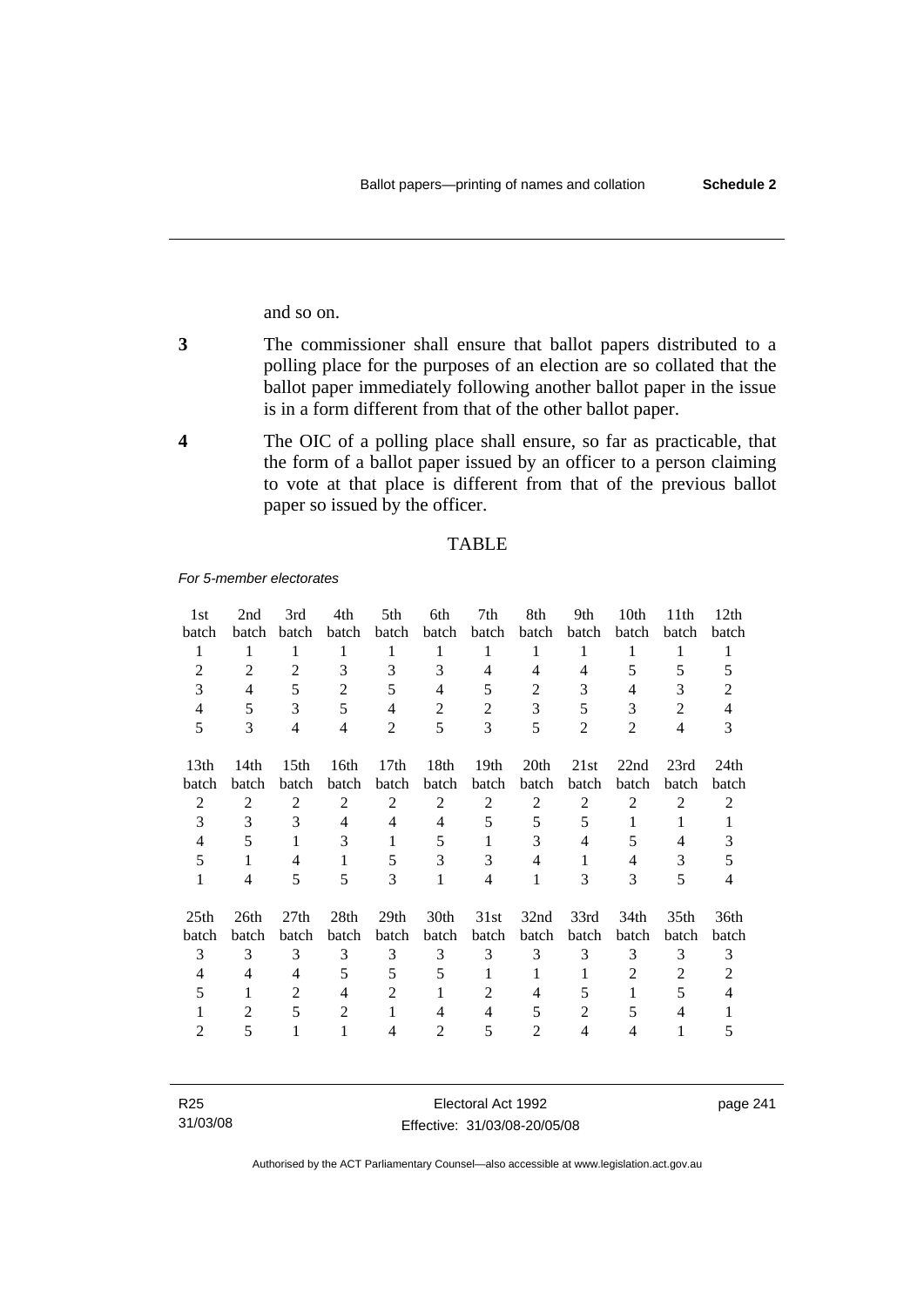| 37 <sub>th</sub> | 38th  | 39th  | 40th  | 41st  | 42nd  | 43rd  | 44th  | 45th  | 46th  | 47th  | 48th             |
|------------------|-------|-------|-------|-------|-------|-------|-------|-------|-------|-------|------------------|
| batch            | batch | batch | batch | batch | batch | batch | batch | batch | batch | batch | batch            |
|                  | 4     | 4     | 4     | 4     | 4     | 4     | 4     | 4     | 4     | 4     | 4                |
|                  |       |       |       |       |       | 2     | 2     |       |       | 3     |                  |
|                  |       |       |       | 3     | 2     | 3     |       |       |       |       |                  |
|                  | 3     |       | 3     | 2     |       |       |       | 3     |       |       |                  |
| 3                |       |       | 2     | 5     | 3     |       |       |       |       | 2     |                  |
|                  |       |       |       |       |       |       |       |       |       |       |                  |
| 49th             | 50th  | 51st  | 52nd  | 53rd  | 54th  | 55th  | 56th  | 57th  | 58th  | 59th  | 60 <sub>th</sub> |
| batch            | batch | batch | batch | batch | batch | batch | batch | batch | batch | batch | batch            |
|                  | 5     |       | 5     | 5     | 5     | 5     | 5     |       |       |       |                  |
|                  |       |       | 2     | 2     |       | 3     | 3     | 3     | 4     | 4     |                  |
|                  |       | 4     |       | 4     |       |       |       | 2     |       |       |                  |
|                  |       | 2     | 4     | 3     |       |       |       |       | 2     |       |                  |
|                  |       |       |       |       |       |       |       |       |       |       |                  |

page 242 **Electoral Act 1992** Effective: 31/03/08-20/05/08

R25 31/03/08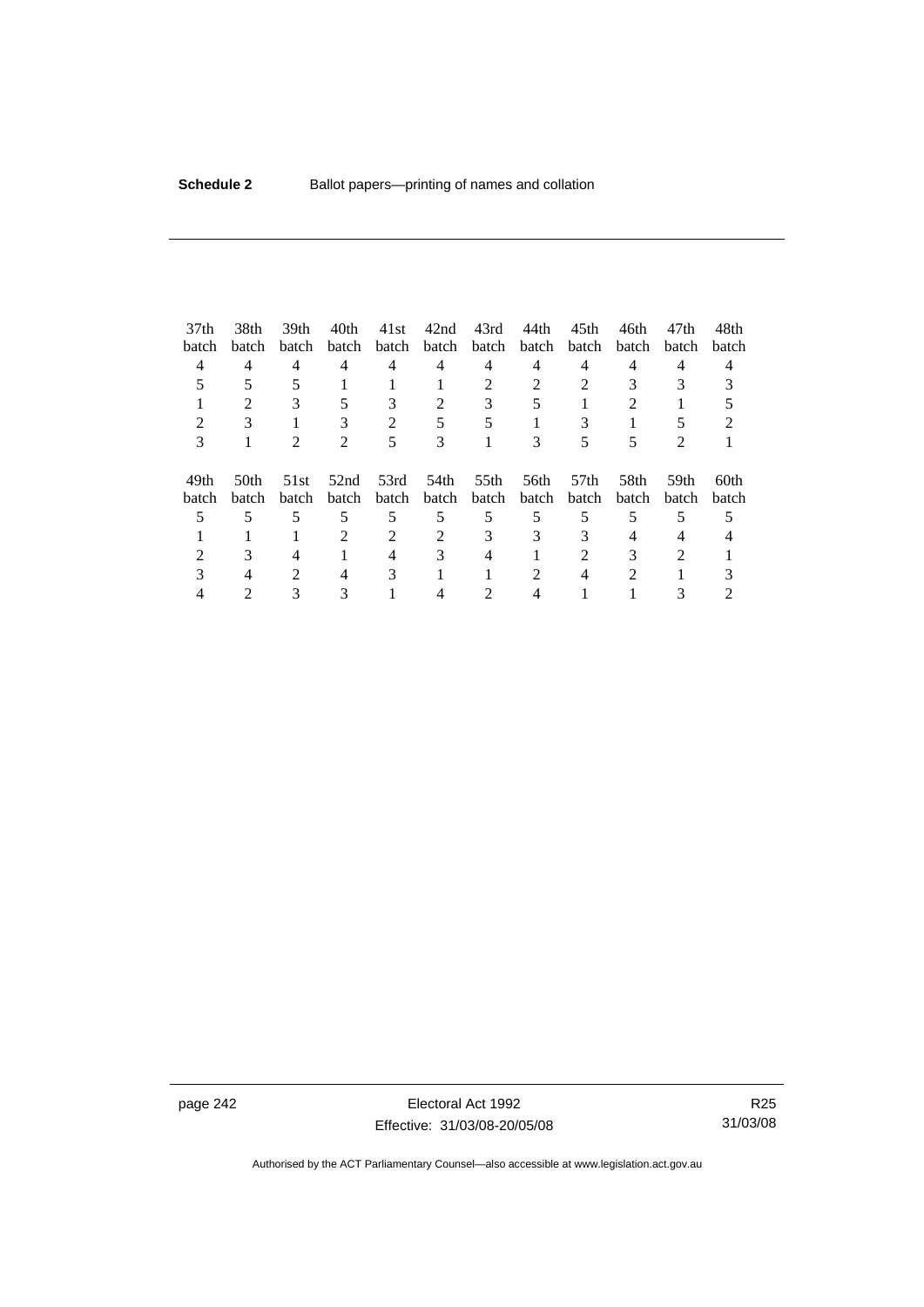#### *For 7-member electorates*

| 1 <sub>st</sub> | 2nd              | 3rd              | 4th            | 5th              | 6th                     | 7th            | 8th            | 9th              | 10th           |
|-----------------|------------------|------------------|----------------|------------------|-------------------------|----------------|----------------|------------------|----------------|
| batch           | batch            | batch            | batch          | batch            | batch                   | batch          | batch          | batch            | batch          |
| $\mathbf{1}$    | $\mathbf{1}$     | $\mathbf{1}$     | $\mathbf{1}$   | $\mathbf{1}$     | $\mathbf{1}$            | $\mathbf{1}$   | $\,1$          | $\mathbf{1}$     | $\mathbf{1}$   |
| $\overline{2}$  | $\boldsymbol{2}$ | $\overline{2}$   | $\overline{2}$ | $\overline{2}$   | $\overline{2}$          | $\overline{2}$ | $\overline{2}$ | $\overline{2}$   | $\overline{2}$ |
| 3               | 3                | $\overline{4}$   | 4              | 5                | 5                       | 6              | 6              | 7                | 7              |
| $\overline{4}$  | 6                | 5                | 7              | 6                | 3                       | 7              | 4              | 3                | 5              |
| 5               | 7                | 6                | 3              | 7                | $\overline{\mathbf{4}}$ | 3              | 5              | $\overline{4}$   | 6              |
| 6               | $\overline{4}$   | 7                | 5              | 3                | 6                       | $\overline{4}$ | 7              | 5                | 3              |
| 7               | 5                | 3                | 6              | $\overline{4}$   | 7                       | 5              | 3              | 6                | $\overline{4}$ |
|                 |                  |                  |                |                  |                         |                |                |                  |                |
| 11th            | 12th             | 13 <sup>th</sup> | 14th           | 15 <sup>th</sup> | 16th                    | 17th           | 18th           | 19 <sub>th</sub> | 20th           |
| batch           | batch            | batch            | batch          | batch            | batch                   | batch          | batch          | batch            | batch          |
| 1               | 1                | 1                | 1              | $\mathbf{1}$     | 1                       | $\mathbf{1}$   | 1              | $\mathbf{1}$     | $\mathbf{1}$   |
| 3               | 3                | 3                | 3              | 3                | 3                       | 3              | 3              | 3                | 3              |
| 4               | $\overline{4}$   | 5                | 5              | 6                | 6                       | 7              | 7              | $\overline{2}$   | $\overline{2}$ |
| $\overline{c}$  | 7                | $\overline{4}$   | $\overline{7}$ | 4                | $\mathbf{2}$            | 5              | 4              | 5                | $\overline{7}$ |
| 6               | 5                | $\overline{2}$   | 6              | $\overline{c}$   | 5                       | $\overline{4}$ | 6              | 6                | 6              |
| $\overline{7}$  | $\overline{2}$   | $\overline{7}$   | $\overline{4}$ | 5                | $\tau$                  | 6              | $\overline{2}$ | $\overline{4}$   | 5              |
| 5               | 6                | 6                | $\overline{c}$ | $\overline{7}$   | $\overline{4}$          | 2              | 5              | 7                | $\overline{4}$ |
|                 |                  |                  |                |                  |                         |                |                |                  |                |
| 21st            | 22nd             | 23rd             | 24th           | 25th             | 26th                    | 27th           | 28th           | 29th             | 30th           |
| batch           | batch            | batch            | batch          | batch            | batch                   | batch          | batch          | batch            | batch          |
| $\mathbf{1}$    | $\mathbf{1}$     | $\mathbf{1}$     | $\mathbf{1}$   | $\mathbf{1}$     | $\mathbf{1}$            | $\mathbf{1}$   | $\mathbf{1}$   | $\mathbf{1}$     | $\mathbf{1}$   |
| $\overline{4}$  | $\overline{4}$   | $\overline{4}$   | 4              | 4                | $\overline{4}$          | 4              | 4              | 4                | $\overline{4}$ |
| 5               | 5                | 6                | 6              | 7                | 7                       | 3              | 3              | $\overline{c}$   | $\overline{c}$ |
| $\mathbf{2}$    | 3                | 5                | 3              | 5                | $\overline{c}$          | 6              | 5              | 6                | 3              |
| $\overline{7}$  | 6                | $\overline{c}$   | 7              | $\overline{2}$   | 6                       | 5              | 7              | 7                | $\tau$         |
| 3               | $\overline{2}$   | 3                | 5              | 6                | 3                       | 7              | $\overline{2}$ | 5                | 6              |
| 6               | 7                | 7                | $\overline{2}$ | 3                | 5                       | $\overline{2}$ | 6              | 3                | 5              |

R25 31/03/08 page 243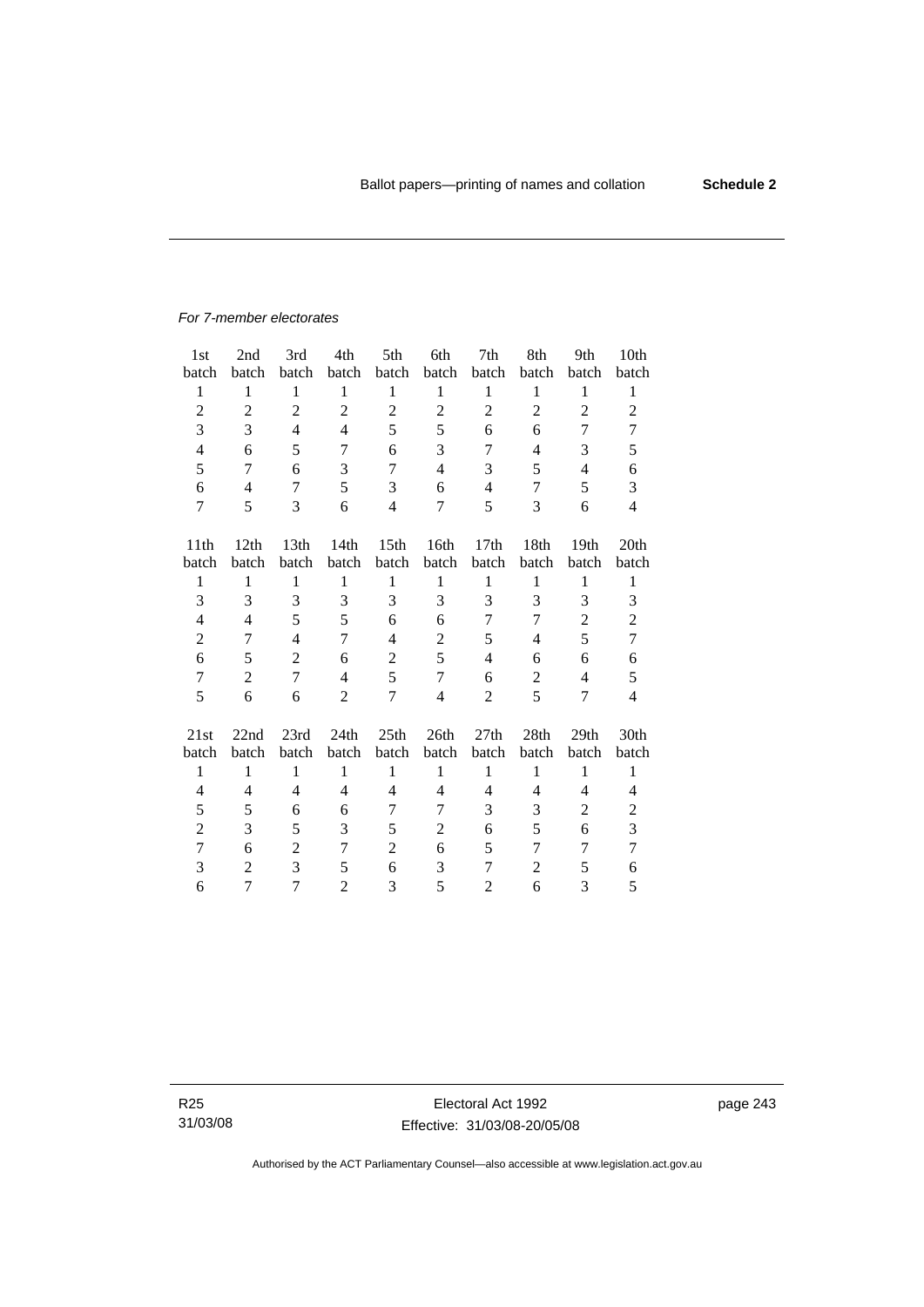| 31st<br>batch     | 32nd<br>batch    | 33rd<br>batch                  | 34th<br>batch       | 35th<br>batch       | 36th<br>batch     | 37th<br>batch    | 38th<br>batch                  | 39th<br>batch       | 40th<br>batch       |
|-------------------|------------------|--------------------------------|---------------------|---------------------|-------------------|------------------|--------------------------------|---------------------|---------------------|
| $\,1$             | $\mathbf{1}$     | $\mathbf{1}$                   | $\mathbf{1}$        | $\mathbf{1}$        | $\mathbf{1}$      | $\mathbf{1}$     | $\mathbf{1}$                   | $\mathbf{1}$        | $\mathbf{1}$        |
| 5                 | 5                | 5                              | 5                   | 5                   | 5                 | 5                | 5                              | 5                   | 5                   |
| 6                 | 6                | $\overline{7}$                 | $\overline{7}$      | 3                   | 3                 | $\overline{4}$   | $\overline{4}$                 | $\overline{c}$      | $\overline{c}$      |
| $\overline{c}$    | $\overline{4}$   | 6                              | $\overline{4}$      | 6                   | $\overline{2}$    | $\overline{7}$   | 6                              | $\overline{7}$      | $\overline{4}$      |
| 3                 | $\overline{7}$   | $\overline{2}$                 | 3                   | $\overline{2}$      | $\overline{7}$    | 6                | 3                              | 3                   | 3                   |
| $\overline{4}$    | $\overline{2}$   | $\overline{4}$                 | 6                   | $\overline{7}$      | $\overline{4}$    | 3                | $\overline{2}$                 | 6                   | $\overline{7}$      |
| $\overline{7}$    | $\overline{3}$   | 3                              | $\overline{2}$      | $\overline{4}$      | 6                 | $\overline{2}$   | $\overline{7}$                 | $\overline{4}$      | 6                   |
| 41st              | 42nd             | 43rd                           | 44th                | 45th                | 46th              | 47th             | 48th                           | 49th                | 50th                |
| batch             | batch            | batch                          | batch               | batch               | batch             | batch            | batch                          | batch               | batch               |
| $\,1$             | $\mathbf{1}$     | $\mathbf{1}$                   | $\mathbf{1}$        | $\mathbf{1}$        | $\mathbf{1}$      | $\mathbf{1}$     | $\mathbf{1}$                   | $\mathbf{1}$        | $\mathbf{1}$        |
| 6                 | 6                | 6                              | 6                   | 6                   | 6                 | 6                | 6                              | 6                   | 6                   |
| $\overline{7}$    | $\overline{7}$   | 3                              | 3                   | $\overline{4}$      | $\overline{4}$    | 5                | 5                              | $\overline{c}$      | $\overline{c}$      |
| $\overline{c}$    | 5                | $\overline{7}$                 | 5                   | $\overline{7}$      | $\overline{c}$    | 3                | $\overline{7}$                 | $\overline{3}$      | 5                   |
| $\overline{4}$    | 3                | $\overline{2}$                 | $\overline{4}$      | $\sqrt{2}$          | 3                 | $\overline{7}$   | $\overline{4}$                 | $\overline{4}$      | $\overline{4}$      |
| 5                 | $\overline{c}$   | 5                              | $\tau$              | 3                   | 5                 | $\overline{4}$   | $\mathfrak{2}$                 | $\tau$              | 3                   |
| 3                 | $\overline{4}$   | $\overline{4}$                 | $\overline{2}$      | 5                   | $\overline{7}$    | $\overline{2}$   | 3                              | 5                   | $\overline{7}$      |
|                   |                  |                                |                     |                     |                   |                  |                                |                     |                     |
| 51st              | 52nd             | 53rd                           | 54th                | 55th                | 56th              | 57th             | 58th                           | 59th                | 60th                |
| batch             | batch            | batch                          | batch               | batch               | batch             | batch            | batch                          | batch               | batch               |
| $\mathbf{1}$      | $\mathbf{1}$     | $\mathbf{1}$                   | $\mathbf{1}$        | $\mathbf{1}$        | $\mathbf{1}$      | $\mathbf{1}$     | $\mathbf{1}$                   | $\mathbf{1}$        | $\mathbf{1}$        |
| $\overline{7}$    | $\overline{7}$   | $\overline{7}$                 | $\overline{7}$      | $\overline{7}$      | $\overline{7}$    | $\overline{7}$   | $\overline{7}$                 | $\overline{7}$      | $\overline{7}$      |
| 3                 | 3                | $\overline{4}$                 | $\overline{4}$      | 5                   | 5                 | 6                | 6                              | $\overline{c}$      | $\overline{c}$      |
| $\overline{c}$    | 6                | $\overline{3}$                 | 6                   | 3                   | $\overline{2}$    | $\overline{4}$   | 3                              | $\overline{4}$      | 6                   |
| 5                 | $\overline{4}$   | $\overline{2}$                 | 5                   | $\overline{2}$      | $\overline{4}$    | 3                | 5                              | 5                   | 5                   |
| $\epsilon$        | $\boldsymbol{2}$ | 6                              | 3                   | $\overline{4}$      | 6                 | 5                | $\overline{2}$                 | 3                   | $\overline{4}$      |
| $\overline{4}$    | 5                | 5                              | $\overline{2}$      | 6                   | $\overline{3}$    | $\overline{2}$   | $\overline{4}$                 | 6                   | 3                   |
| 61st              | 62nd             | 63rd                           | 64th                | 65th                | 66th              | 67th             | 68th                           | 69th                | 70th                |
| batch             | batch            | batch                          | batch               | batch               | batch             | batch            | batch                          | batch               | batch               |
| $\boldsymbol{2}$  | $\overline{c}$   | $\overline{c}$                 | $\overline{c}$      | $\boldsymbol{2}$    | $\sqrt{2}$        | $\boldsymbol{2}$ | $\sqrt{2}$                     | $\overline{2}$      | $\sqrt{2}$          |
| $\overline{3}$    | $\overline{3}$   | $\overline{3}$                 | $\overline{3}$      | 3                   | $\overline{3}$    | 3                | $\overline{3}$                 | $\overline{3}$      | 3                   |
| $\overline{4}$    | $\overline{4}$   | 5                              | 5                   | 6                   | 6                 | $\overline{7}$   | $\tau$                         | $\mathbf{1}$        | $\mathbf{1}$        |
| 5                 | $\boldsymbol{7}$ | 6                              | $\mathbf{1}$        | $\overline{7}$      | $\overline{4}$    | $\mathbf{1}$     | 5                              | $\overline{4}$      | 6                   |
| 6                 | $\mathbf{1}$     | $\overline{7}$                 | $\overline{4}$      | $\mathbf{1}$        | 5                 | $\overline{4}$   | 6                              | 5                   | $\tau$              |
| 7<br>$\mathbf{1}$ | 5<br>6           | $\mathbf{1}$<br>$\overline{4}$ | 6<br>$\overline{7}$ | $\overline{4}$<br>5 | 7<br>$\mathbf{1}$ | 5<br>6           | $\mathbf{1}$<br>$\overline{4}$ | 6<br>$\overline{7}$ | $\overline{4}$<br>5 |

page 244 Electoral Act 1992 Effective: 31/03/08-20/05/08

R25 31/03/08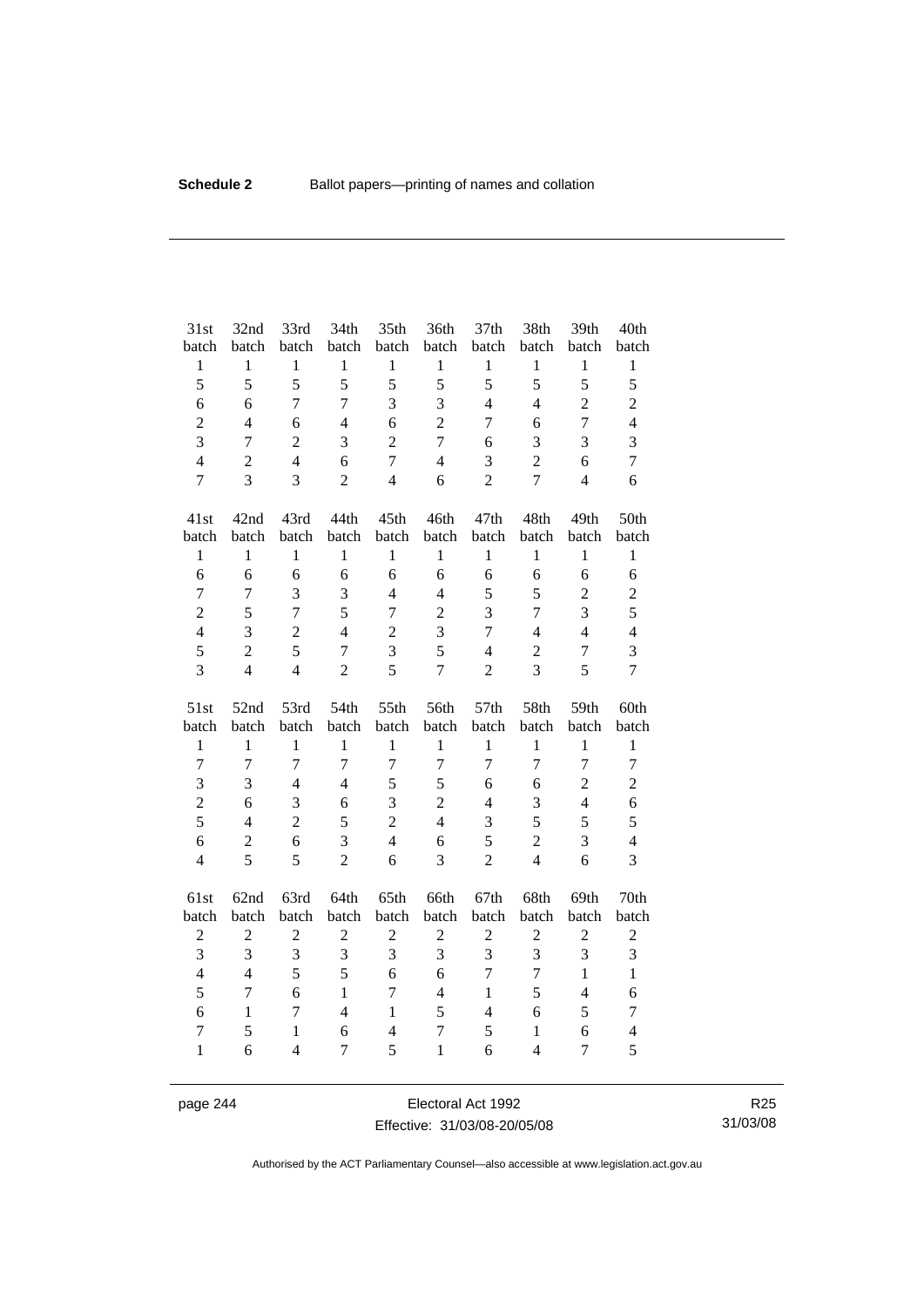| 71st                    | 72nd             | 73rd           | 74th           | 75 <sup>th</sup> | 76th             | 77th             | 78th           | 79th             | 80th             |
|-------------------------|------------------|----------------|----------------|------------------|------------------|------------------|----------------|------------------|------------------|
| batch                   | batch            | batch          | batch          | batch            | batch            | batch            | batch          | batch            | batch            |
| $\overline{c}$          | $\boldsymbol{2}$ | $\overline{2}$ | $\overline{2}$ | $\overline{2}$   | $\overline{c}$   | $\boldsymbol{2}$ | $\overline{c}$ | $\boldsymbol{2}$ | $\sqrt{2}$       |
| $\overline{4}$          | $\overline{4}$   | $\overline{4}$ | $\overline{4}$ | $\overline{4}$   | $\overline{4}$   | $\overline{4}$   | $\overline{4}$ | $\overline{4}$   | $\overline{4}$   |
| 5                       | 5                | 6              | 6              | $\overline{7}$   | $\overline{7}$   | $\mathbf{1}$     | $\mathbf{1}$   | 3                | 3                |
| 3                       | 1                | 5              | $\mathbf{1}$   | 5                | 3                | 6                | 5              | 6                | $\mathbf{1}$     |
| $\overline{7}$          | 6                | 3              | $\overline{7}$ | 3                | 6                | 5                | 7              | 7                | $\overline{7}$   |
| $\mathbf{1}$            | 3                | $\mathbf{1}$   | 5              | 6                | $\mathbf{1}$     | $\tau$           | 3              | 5                | 6                |
| 6                       | $\overline{7}$   | $\overline{7}$ | $\overline{3}$ | $\mathbf{1}$     | 5                | 3                | 6              | $\mathbf{1}$     | 5                |
| 81st                    | 82nd             | 83rd           | 84th           | 85th             | 86th             | 87th             | 88th           | 89th             | 90th             |
| batch                   | batch            | batch          | batch          | batch            | batch            | batch            | batch          | batch            | batch            |
| $\overline{2}$          | $\overline{2}$   | $\overline{2}$ | $\overline{c}$ | $\overline{c}$   | $\overline{2}$   | $\overline{2}$   | $\overline{c}$ | $\overline{2}$   | $\overline{2}$   |
| 5                       | 5                | 5              | 5              | 5                | 5                | 5                | 5              | 5                | 5                |
| 6                       | 6                | $\overline{7}$ | $\overline{7}$ | $\mathbf{1}$     | $\mathbf{1}$     | $\overline{4}$   | $\overline{4}$ | 3                | $\overline{3}$   |
| 3                       | $\overline{4}$   | 6              | $\overline{4}$ | 6                | $\overline{3}$   | 7                | 6              | $\overline{7}$   | $\overline{4}$   |
| $\mathbf{1}$            | $\overline{7}$   | 3              | $\mathbf{1}$   | $\overline{3}$   | $\overline{7}$   | 6                | $\mathbf{1}$   | $\mathbf{1}$     | $\mathbf{1}$     |
| $\overline{\mathbf{4}}$ | 3                | $\overline{4}$ | 6              | $\overline{7}$   | $\overline{4}$   | $\mathbf{1}$     | 3              | 6                | $\boldsymbol{7}$ |
| $\overline{7}$          | $\mathbf{1}$     | $\mathbf{1}$   | 3              | $\overline{4}$   | 6                | $\overline{3}$   | $\overline{7}$ | $\overline{4}$   | 6                |
|                         |                  |                |                |                  |                  |                  |                |                  |                  |
| 91st                    | 92nd             | 93rd           | 94th           | 95th             | 96th             | 97th             | 98th           | 99th             | 100th            |
| batch                   | batch            | batch          | batch          | batch            | batch            | batch            | batch          | batch            | batch            |
| $\boldsymbol{2}$        | $\overline{2}$   | $\overline{2}$ | $\overline{2}$ | $\overline{2}$   | $\overline{2}$   | $\mathfrak{2}$   | $\overline{c}$ | $\overline{2}$   | $\boldsymbol{2}$ |
| 6                       | 6                | 6              | 6              | 6                | 6                | 6                | 6              | 6                | 6                |
| $\overline{7}$          | $\overline{7}$   | $\mathbf{1}$   | $\mathbf{1}$   | $\overline{4}$   | $\overline{4}$   | 5                | 5              | 3                | 3                |
| $\overline{3}$          | 5                | $\overline{7}$ | 5              | $\overline{7}$   | 3                | $\mathbf{1}$     | $\overline{7}$ | $\mathbf{1}$     | 5                |
| $\overline{\mathbf{4}}$ | $\mathbf{1}$     | 3              | $\overline{4}$ | 3                | $\mathbf{1}$     | $\overline{7}$   | $\overline{4}$ | $\overline{4}$   | $\overline{4}$   |
| 5                       | 3                | 5              | $\overline{7}$ | $\mathbf{1}$     | 5                | $\overline{4}$   | 3              | $\tau$           | $\mathbf{1}$     |
| $\mathbf{1}$            | $\overline{4}$   | $\overline{4}$ | 3              | 5                | $\overline{7}$   | 3                | $\mathbf{1}$   | 5                | $\overline{7}$   |
| 101st                   | 102nd            | 103rd          | 104th          | 105th            | 106th            | 107th            | 108th          | 109th            | 110th            |
| batch                   | batch            | batch          | batch          | batch            | batch            | batch            | batch          | batch            | batch            |
| $\overline{c}$          | $\overline{2}$   | $\overline{2}$ | $\overline{2}$ | $\overline{2}$   | $\overline{2}$   | $\overline{c}$   | $\mathbf{2}$   | $\overline{2}$   | $\mathfrak{2}$   |
| $\overline{7}$          | $\overline{7}$   | $\overline{7}$ | $\overline{7}$ | $\overline{7}$   | $\boldsymbol{7}$ | $\overline{7}$   | $\overline{7}$ | $\overline{7}$   | $\boldsymbol{7}$ |
| $\mathbf{1}$            | $\mathbf{1}$     | $\overline{4}$ | $\overline{4}$ | 5                | 5                | 6                | 6              | 3                | 3                |
| 3                       | 6                | $\mathbf{1}$   | 6              | $\mathbf{1}$     | 3                | $\overline{4}$   | $\mathbf{1}$   | $\overline{4}$   | 6                |
| 5                       | $\overline{4}$   | 3              | 5              | 3                | $\overline{4}$   | $\mathbf{1}$     | 5              | 5                | 5                |
| 6                       | 3                | 6              | $\mathbf{1}$   | $\overline{4}$   | 6                | 5                | 3              | $\mathbf{1}$     | $\overline{4}$   |
| $\overline{4}$          | 5                | 5              | 3              | 6                | $\mathbf{1}$     | 3                | $\overline{4}$ | 6                | $\mathbf{1}$     |

R25 31/03/08

Electoral Act 1992 Effective: 31/03/08-20/05/08 page 245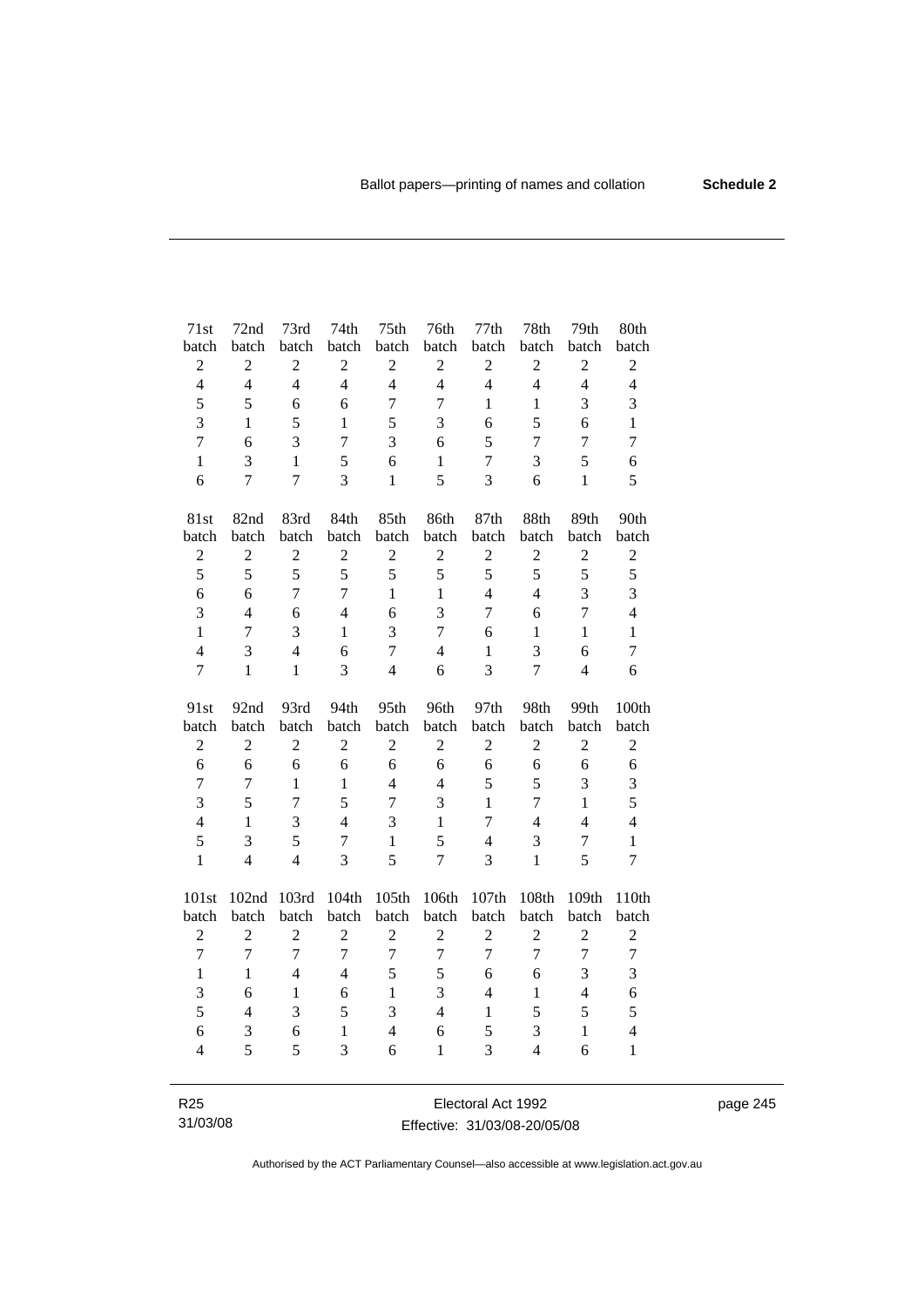| 111th             | 112th                            | 113th               | 114th                              | 115th             | 116th               | 117th                            | 118th                          | 119th          | 120th                          |
|-------------------|----------------------------------|---------------------|------------------------------------|-------------------|---------------------|----------------------------------|--------------------------------|----------------|--------------------------------|
| batch             | batch                            | batch               | batch                              | batch             | batch               | batch                            | batch                          | batch          | batch                          |
| $\overline{c}$    | $\sqrt{2}$                       | $\overline{c}$      | $\overline{c}$                     | $\overline{c}$    | $\overline{c}$      | $\sqrt{2}$                       | $\sqrt{2}$                     | $\overline{c}$ | $\sqrt{2}$                     |
| $\mathbf{1}$      | $\mathbf{1}$                     | $\mathbf{1}$        | $\mathbf{1}$                       | $\mathbf{1}$      | $\mathbf{1}$        | $\mathbf{1}$                     | $\mathbf{1}$                   | $\mathbf{1}$   | $\mathbf{1}$                   |
| $\overline{4}$    | $\overline{4}$                   | 5                   | 5                                  | 6                 | 6                   | $\overline{7}$                   | $\overline{7}$                 | 3              | 3                              |
| 3                 | $\tau$                           | $\overline{4}$      | $\overline{7}$                     | $\overline{4}$    | 3                   | 5                                | $\overline{4}$                 | 5              | $\overline{7}$                 |
| 6                 | 5                                | 3                   | 6                                  | 3                 | 5                   | $\overline{4}$                   | 6                              | 6              | 6                              |
| $\boldsymbol{7}$  | 3                                | $\tau$              | $\overline{4}$                     | 5                 | $\tau$              | 6                                | 3                              | $\overline{4}$ | 5                              |
| 5                 | 6                                | 6                   | $\overline{3}$                     | $\overline{7}$    | $\overline{4}$      | 3                                | 5                              | $\overline{7}$ | $\overline{4}$                 |
| $121st$           | 122nd                            | 123rd               | 124th                              | 125th             | 126th               | 127th                            | 128th                          | 129th          | 130th                          |
| batch             | batch                            | batch               | batch                              | batch             | batch               | batch                            | batch                          | batch          | batch                          |
| $\mathfrak{Z}$    | 3                                | 3                   | 3                                  | 3                 | 3                   | 3                                | 3                              | 3              | 3                              |
| $\overline{4}$    | $\overline{4}$                   | $\overline{4}$      | $\overline{4}$                     | $\overline{4}$    | $\overline{4}$      | $\overline{4}$                   | $\overline{4}$                 | $\overline{4}$ | $\overline{4}$                 |
| 5                 | 5                                | 6                   | 6                                  | $\overline{7}$    | $\overline{7}$      | 1                                | $\mathbf{1}$                   | $\mathbf{2}$   | $\overline{c}$                 |
| 6                 | $\mathbf{1}$                     | $\overline{7}$      | $\overline{2}$                     | $\mathbf{1}$      | 5                   | $\overline{c}$                   | 6                              | 5              | $\overline{7}$                 |
| $\tau$            | $\overline{c}$                   | $\mathbf{1}$        | 5                                  | $\overline{2}$    | 6                   | 5                                | $\tau$                         | 6              | $\mathbf{1}$                   |
| $\mathbf{1}$      | 6                                | $\overline{2}$      | $\overline{7}$                     | 5                 | $\mathbf{1}$        | 6                                | $\overline{2}$                 | $\overline{7}$ | 5                              |
| $\overline{2}$    | $\overline{7}$                   | 5                   | $\mathbf{1}$                       | 6                 | $\overline{c}$      | $\tau$                           | 5                              | $\mathbf{1}$   | 6                              |
|                   |                                  |                     |                                    |                   |                     |                                  |                                |                |                                |
| 131st             | 132nd                            | 133rd               | 134th                              | 135th             | 136th               | 137th                            | 138th                          | 139th          | 140th                          |
| batch             | batch                            | batch               | batch                              | batch             | batch               | batch                            | batch                          | batch          | batch                          |
| $\mathfrak{Z}$    | 3                                | 3                   | 3                                  | 3                 | 3                   | 3                                | 3                              | 3              | 3                              |
| 5                 | 5                                | 5                   | 5                                  | 5                 | 5                   | 5                                | 5                              | 5              | 5                              |
| 6                 | 6                                | $\overline{7}$      | $\overline{7}$                     | $\mathbf{1}$      | $\mathbf{1}$        | $\overline{2}$                   | $\overline{2}$                 | $\overline{4}$ | $\overline{4}$                 |
| $\overline{4}$    | $\overline{2}$                   | 6                   | $\overline{2}$                     | 6                 | $\overline{4}$      | $\overline{7}$                   | 6                              | $\overline{7}$ | $\overline{c}$                 |
| $\mathbf{1}$      | $\overline{7}$                   | $\overline{4}$      | $\mathbf{1}$                       | $\overline{4}$    | $\overline{7}$      | 6                                | $\mathbf{1}$                   | $\mathbf{1}$   | $\mathbf{1}$                   |
| $\overline{c}$    | $\overline{4}$                   | $\overline{c}$      | 6                                  | $\overline{7}$    | $\overline{c}$      | $\mathbf{1}$                     | $\overline{4}$                 | 6              | $\overline{7}$                 |
| $\overline{7}$    | $\mathbf{1}$                     | $\mathbf{1}$        | $\overline{4}$                     | $\overline{2}$    | 6                   | $\overline{4}$                   | $\boldsymbol{7}$               | $\overline{c}$ | 6                              |
| 141st             |                                  | 142nd 143rd         | 144th                              | 145th             | 146th               | 147th                            | 148th                          | 149th          | 150th                          |
| batch             | batch                            | batch               | batch                              | batch             | batch               | batch                            | batch                          | batch          | batch                          |
| $\mathfrak{Z}$    | 3                                | 3                   | 3                                  | 3                 | 3                   | 3                                | 3                              | 3              | 3                              |
| 6                 | 6                                | 6                   | 6                                  | 6                 | 6                   | 6                                | 6                              | 6              | 6                              |
| $\overline{7}$    | $\tau$                           | $\mathbf{1}$        | $\mathbf{1}$                       | $\overline{2}$    | $\overline{c}$      | 5                                | 5                              | $\overline{4}$ | $\overline{4}$                 |
| $\overline{4}$    | 5                                | $\overline{7}$      | 5                                  | $\overline{7}$    | $\overline{4}$      | $\mathbf{1}$                     | $\overline{7}$                 | $\mathbf{1}$   | 5                              |
| $\overline{2}$    | $\mathbf{1}$                     | 4                   | $\overline{2}$                     | $\overline{4}$    | $\mathbf{1}$        | $\tau$                           | $\sqrt{2}$                     | $\overline{2}$ | $\overline{c}$                 |
| 5<br>$\mathbf{1}$ | $\overline{4}$<br>$\overline{2}$ | 5<br>$\overline{2}$ | $\boldsymbol{7}$<br>$\overline{4}$ | $\mathbf{1}$<br>5 | 5<br>$\overline{7}$ | $\overline{c}$<br>$\overline{4}$ | $\overline{4}$<br>$\mathbf{1}$ | 7<br>5         | $\mathbf{1}$<br>$\overline{7}$ |

page 246 Electoral Act 1992 Effective: 31/03/08-20/05/08

R25 31/03/08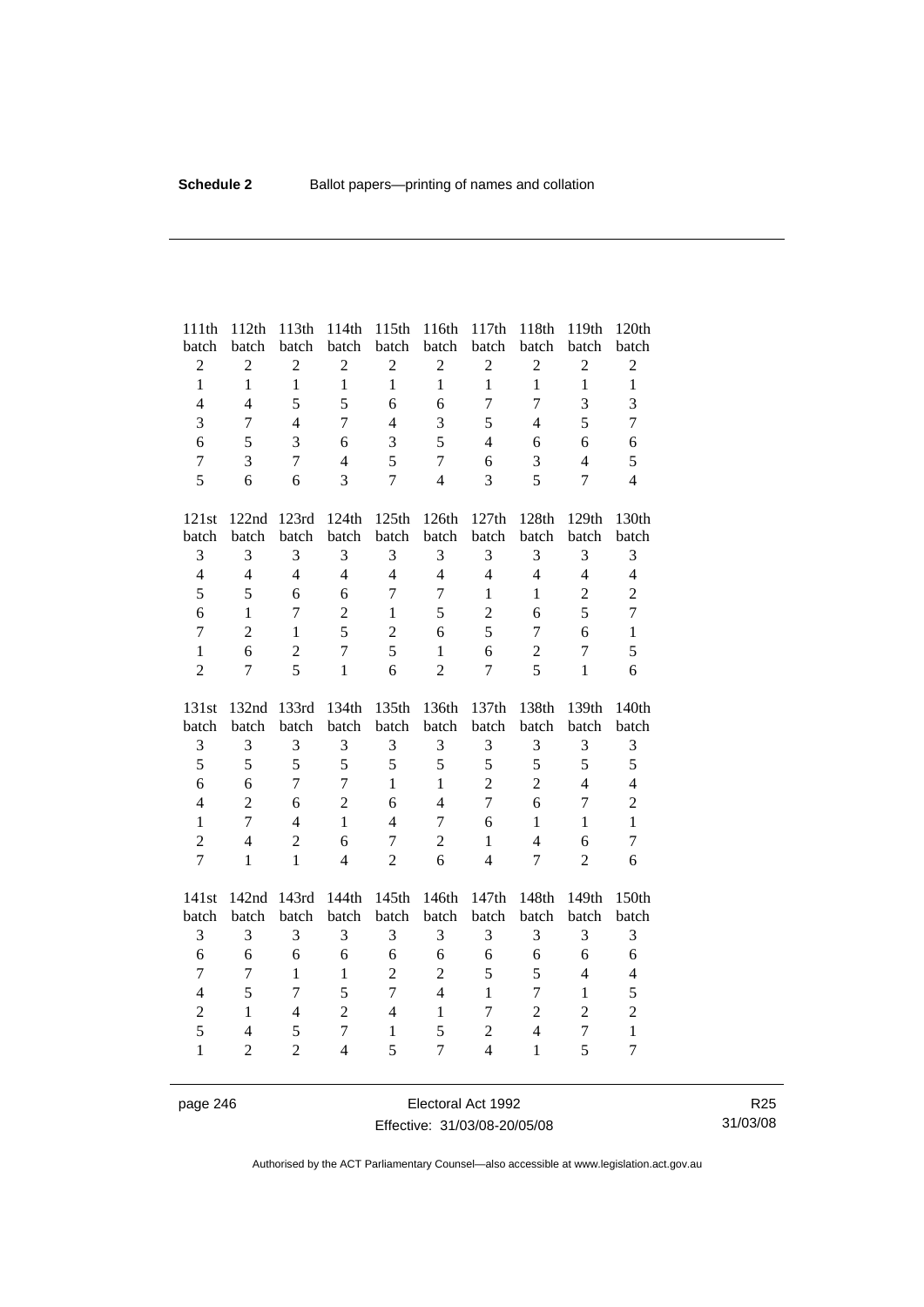| 151st          | 152nd          | 153rd          | 154th          | 155th          | 156th            | 157th                    | 158th          | 159th            | 160th          |
|----------------|----------------|----------------|----------------|----------------|------------------|--------------------------|----------------|------------------|----------------|
| batch          | batch          | batch          | batch          | batch          | batch            | batch                    | batch          | batch            | batch          |
| $\mathfrak{Z}$ | 3              | 3              | 3              | 3              | 3                | 3                        | 3              | 3                | 3              |
| $\overline{7}$ | $\overline{7}$ | $\overline{7}$ | $\overline{7}$ | $\overline{7}$ | $\overline{7}$   | $\overline{7}$           | $\overline{7}$ | $\overline{7}$   | $\overline{7}$ |
| $\mathbf{1}$   | 1              | $\overline{c}$ | $\overline{2}$ | 5              | 5                | 6                        | 6              | $\overline{4}$   | $\overline{4}$ |
| $\overline{4}$ | 6              | $\mathbf{1}$   | 6              | 1              | $\overline{4}$   | $\overline{2}$           | $\mathbf{1}$   | $\overline{2}$   | 6              |
| 5              | $\overline{2}$ | $\overline{4}$ | 5              | $\overline{4}$ | $\overline{c}$   | $\mathbf{1}$             | 5              | 5                | 5              |
| 6              | $\overline{4}$ | 6              | $\mathbf{1}$   | $\overline{2}$ | 6                | 5                        | $\overline{4}$ | $\mathbf{1}$     | $\overline{2}$ |
| $\overline{2}$ | 5              | 5              | $\overline{4}$ | 6              | $\mathbf{1}$     | $\overline{4}$           | $\overline{2}$ | 6                | $\mathbf{1}$   |
|                |                |                |                |                |                  |                          |                |                  |                |
| 161st          | 162nd          | 163rd          | 164th          | 165th          | 166th            | 167th                    | 168th          | 169th            | 170th          |
| batch          | batch          | batch          | batch          | batch          | batch            | batch                    | batch          | batch            | batch          |
| 3              | 3              | 3              | 3              | 3              | 3                | 3                        | 3              | 3                | 3              |
| $\mathbf{1}$   | $\mathbf{1}$   | $\mathbf{1}$   | $\mathbf{1}$   | $\mathbf{1}$   | $\mathbf{1}$     | $\mathbf{1}$             | $\mathbf{1}$   | $\mathbf{1}$     | $\mathbf{1}$   |
| $\overline{c}$ | $\overline{2}$ | 5              | 5              | 6              | 6                | $\tau$                   | $\tau$         | $\overline{4}$   | $\overline{4}$ |
| $\overline{4}$ | $\overline{7}$ | $\overline{2}$ | $\overline{7}$ | $\overline{2}$ | $\overline{4}$   | 5                        | $\overline{2}$ | 5                | $\overline{7}$ |
| $\sqrt{6}$     | 5              | $\overline{4}$ | 6              | $\overline{4}$ | 5                | $\overline{2}$           | 6              | 6                | 6              |
| $\overline{7}$ | $\overline{4}$ | $\overline{7}$ | $\overline{2}$ | 5              | $\overline{7}$   | 6                        | $\overline{4}$ | $\overline{c}$   | 5              |
| 5              | 6              | 6              | $\overline{4}$ | $\overline{7}$ | $\overline{c}$   | $\overline{\mathcal{L}}$ | 5              | $\overline{7}$   | $\overline{2}$ |
|                |                |                |                |                |                  |                          |                |                  |                |
|                |                |                |                |                |                  |                          |                |                  |                |
| 171st          | 172nd          | 173rd          | 174th          | 175th          | 176th            | 177th                    | 178th          | 179th            | 180th          |
| batch          | batch          | batch          | batch          | batch          | batch            | batch                    | batch          | batch            | batch          |
| $\mathfrak 3$  | 3              | 3              | 3              | 3              | 3                | 3                        | 3              | 3                | $\mathfrak{Z}$ |
| $\overline{2}$ | $\overline{2}$ | $\overline{2}$ | $\overline{2}$ | $\overline{2}$ | $\overline{c}$   | $\overline{2}$           | $\overline{2}$ | $\overline{2}$   | $\overline{c}$ |
| 5              | 5              | 6              | 6              | $\overline{7}$ | $\boldsymbol{7}$ | $\mathbf{1}$             | $\mathbf{1}$   | $\overline{4}$   | $\overline{4}$ |
| $\overline{4}$ | $\mathbf{1}$   | 5              | $\mathbf{1}$   | 5              | $\overline{4}$   | 6                        | 5              | 6                | $\mathbf{1}$   |
| $\overline{7}$ | 6              | $\overline{4}$ | $\overline{7}$ | $\overline{4}$ | 6                | 5                        | $\overline{7}$ | $\overline{7}$   | $\overline{7}$ |
| $\mathbf{1}$   | $\overline{4}$ | 1              | 5              | 6              | $\mathbf{1}$     | 7                        | $\overline{4}$ | 5                | 6              |
| 6              | 7              | $\overline{7}$ | $\overline{4}$ | $\mathbf{1}$   | 5                | $\overline{4}$           | 6              | $\mathbf{1}$     | 5              |
|                |                |                |                |                |                  |                          |                |                  |                |
| 181st          | 182nd          | 183rd          | 184th          | 185th          | 186th            | 187th                    | 188th          | 189th            | 190th          |
| batch          | batch          | batch          | batch          | batch          | batch            | batch                    | batch          | batch            | batch          |
| $\overline{4}$ | $\overline{4}$ | $\overline{4}$ | $\overline{4}$ | $\overline{4}$ | $\overline{4}$   | $\overline{4}$           | $\overline{4}$ | $\overline{4}$   | $\overline{4}$ |
| 5              | 5              | 5              | 5              | 5              | 5                | 5                        | 5              | 5                | 5              |
| 6              | 6              | 7              | 7              | $\mathbf{1}$   | $\mathbf{1}$     | $\overline{c}$           | $\overline{2}$ | 3                | 3              |
| $\tau$         | $\overline{2}$ | 1              | 3              | $\overline{2}$ | 6                | 3                        | $\overline{7}$ | 6                | $\mathbf{1}$   |
| $\mathbf{1}$   | 3              | $\overline{2}$ | 6              | 3              | $\tau$           | 6                        | $\mathbf{1}$   | $\boldsymbol{7}$ | $\overline{c}$ |
| $\overline{c}$ | $\overline{7}$ | 3              | $\mathbf{1}$   | 6              | $\overline{2}$   | $\tau$                   | 3              | $\mathbf{1}$     | 6              |
| $\overline{3}$ | $\mathbf{1}$   | 6              | $\overline{2}$ | 7              | 3                | $\mathbf{1}$             | 6              | $\overline{2}$   | $\overline{7}$ |

R25 31/03/08

Electoral Act 1992 Effective: 31/03/08-20/05/08 page 247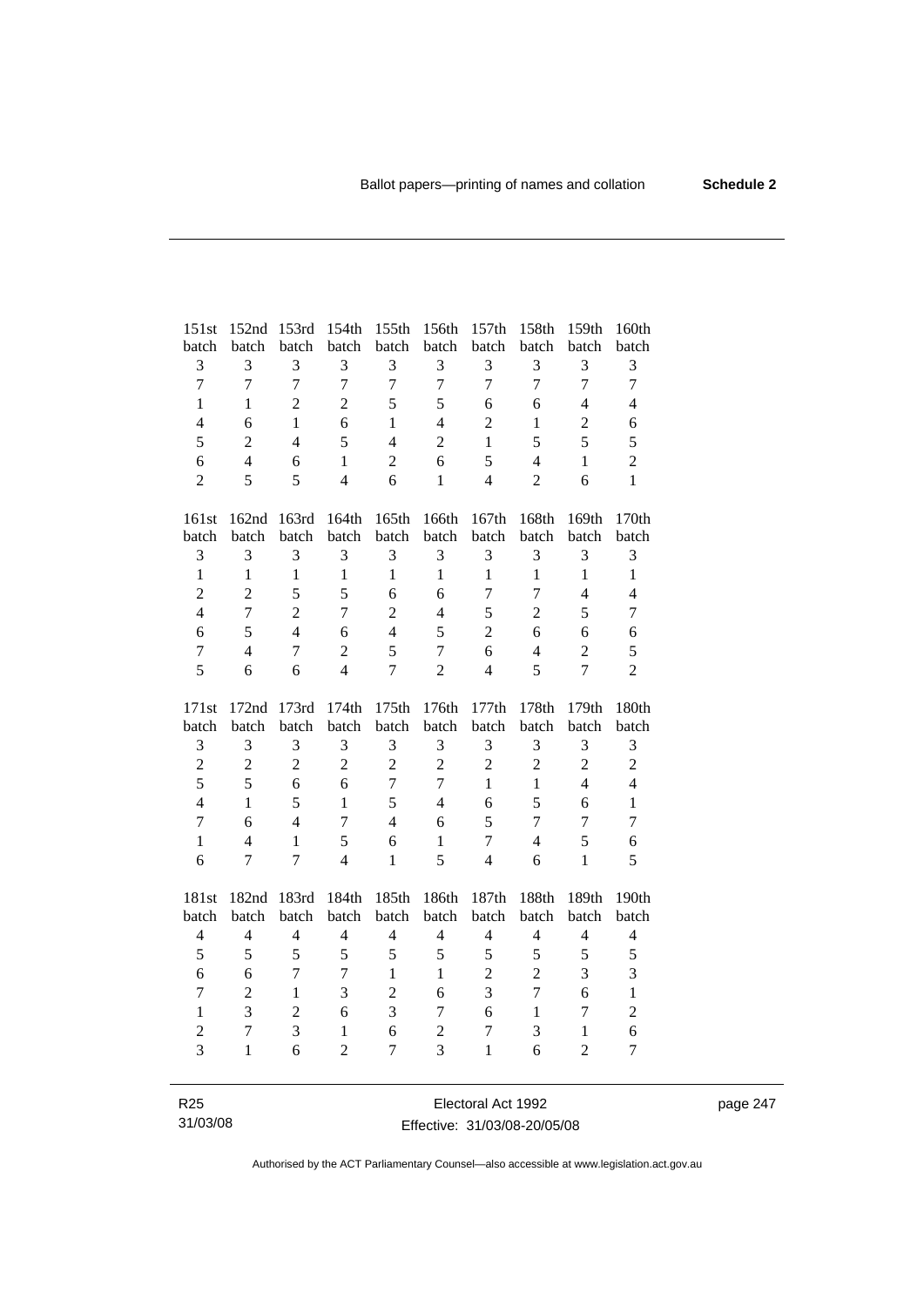| 191st          | 192nd          | 193rd          | 194th          | 195th             | 196th          | 197th          | 198th          | 199th          | 200th            |
|----------------|----------------|----------------|----------------|-------------------|----------------|----------------|----------------|----------------|------------------|
| batch          | batch          | batch          | batch          | batch             | batch          | batch          | batch          | batch          | batch            |
| $\overline{4}$ | $\overline{4}$ | $\overline{4}$ | $\overline{4}$ | $\overline{4}$    | $\overline{4}$ | $\overline{4}$ | $\overline{4}$ | $\overline{4}$ | $\overline{4}$   |
| 6              | 6              | 6              | 6              | 6                 | 6              | $\sqrt{6}$     | 6              | 6              | $\sqrt{6}$       |
| $\overline{7}$ | $\overline{7}$ | $\mathbf{1}$   | $\mathbf{1}$   | $\overline{2}$    | $\overline{2}$ | 3              | 3              | 5              | 5                |
| 5              | 3              | $\overline{7}$ | $\overline{3}$ | $\overline{7}$    | 5              | $\mathbf{1}$   | $\overline{7}$ | $\mathbf{1}$   | 3                |
| $\overline{c}$ | 1              | 5              | $\overline{2}$ | 5                 | $\mathbf{1}$   | 7              | $\overline{2}$ | $\overline{2}$ | $\overline{c}$   |
| 3              | 5              | 3              | $\overline{7}$ | $\mathbf{1}$      | 3              | $\overline{2}$ | 5              | $\overline{7}$ | $\mathbf{1}$     |
| $\mathbf{1}$   | $\overline{2}$ | $\overline{2}$ | 5              | $\overline{3}$    | $\overline{7}$ | 5              | $\mathbf{1}$   | $\overline{3}$ | $\overline{7}$   |
| 201st          | 202nd 203rd    |                | 204th          | 205 <sub>th</sub> | 206th          | 207th          | 208th          | 209th          | 210th            |
| batch          | batch          | batch          | batch          | batch             | batch          | batch          | batch          | batch          | batch            |
| $\overline{4}$ | $\overline{4}$ | $\overline{4}$ | $\overline{4}$ | $\overline{4}$    | $\overline{4}$ | $\overline{4}$ | $\overline{4}$ | $\overline{4}$ | $\overline{4}$   |
| $\overline{7}$ | $\overline{7}$ | $\overline{7}$ | $\overline{7}$ | $\overline{7}$    | $\overline{7}$ | $\overline{7}$ | $\overline{7}$ | $\overline{7}$ | $\boldsymbol{7}$ |
| $\mathbf{1}$   | $\mathbf{1}$   | $\overline{2}$ | $\overline{2}$ | 3                 | 3              | 6              | 6              | 5              | 5                |
| 5              | 6              | $\mathbf{1}$   | 6              | $\mathbf{1}$      | 5              | $\overline{2}$ | $\mathbf{1}$   | $\overline{2}$ | 6                |
| 3              | $\overline{2}$ | 5              | 3              | 5                 | $\overline{c}$ | $\mathbf{1}$   | 3              | 3              | 3                |
| 6              | 5              | 6              | $\mathbf{1}$   | $\overline{2}$    | 6              | 3              | 5              | $\mathbf{1}$   | $\overline{2}$   |
| $\overline{2}$ | 3              | 3              | 5              | 6                 | $\mathbf{1}$   | 5              | $\overline{2}$ | 6              | $\mathbf{1}$     |
|                |                |                |                |                   |                |                |                |                |                  |
| 211th          | 212th          | 213th          | 214th          | 215th             | 216th          | 217th          | 218th          | 219th          | 220th            |
| batch          | batch          | batch          | batch          | batch             | batch          | batch          | batch          | batch          | batch            |
| $\overline{4}$ | $\overline{4}$ | $\overline{4}$ | $\overline{4}$ | $\overline{4}$    | $\overline{4}$ | $\overline{4}$ | $\overline{4}$ | $\overline{4}$ | $\overline{4}$   |
| $\mathbf{1}$   | $\mathbf{1}$   | $\mathbf{1}$   | $\mathbf{1}$   | $\mathbf{1}$      | $\mathbf{1}$   | $\mathbf{1}$   | $\mathbf{1}$   | $\mathbf{1}$   | $\,1\,$          |
| $\overline{c}$ | $\overline{2}$ | 3              | 3              | 6                 | 6              | $\tau$         | $\overline{7}$ | 5              | 5                |
| 5              | $\overline{7}$ | $\overline{2}$ | $\overline{7}$ | $\overline{c}$    | 5              | 3              | $\overline{2}$ | 3              | $\boldsymbol{7}$ |
| 6              | 3              | 5              | 6              | 5                 | 3              | $\overline{2}$ | 6              | 6              | 6                |
| $\overline{7}$ | 5              | $\overline{7}$ | $\overline{2}$ | 3                 | $\overline{7}$ | 6              | 5              | $\overline{2}$ | 3                |
| 3              | 6              | 6              | 5              | $\overline{7}$    | $\overline{2}$ | 5              | $\overline{3}$ | $\overline{7}$ | $\overline{2}$   |
| 221st          | 222nd 223rd    |                | 224th          | 225th             | 226th          | 227th          | 228th          | 229th          | 230th            |
| batch          | batch          | batch          | batch          | batch             | batch          | batch          | batch          | batch          | batch            |
| $\overline{4}$ | $\overline{4}$ | $\overline{4}$ | $\overline{4}$ | $\overline{4}$    | $\overline{4}$ | $\overline{4}$ | $\overline{4}$ | $\overline{4}$ | $\overline{4}$   |
| $\overline{c}$ | $\overline{c}$ | $\overline{2}$ | $\overline{2}$ | $\overline{2}$    | $\overline{c}$ | $\overline{2}$ | $\overline{2}$ | $\sqrt{2}$     | $\overline{2}$   |
| $\overline{3}$ | 3              | 6              | 6              | $\overline{7}$    | $\overline{7}$ | $\mathbf{1}$   | $\mathbf{1}$   | 5              | 5                |
| 5              | $\mathbf{1}$   | 3              | $\mathbf{1}$   | $\mathfrak{Z}$    | 5              | 6              | 3              | 6              | $\,1\,$          |
| $\overline{7}$ | 6              | 5              | $\overline{7}$ | 5                 | 6              | 3              | $\overline{7}$ | $\overline{7}$ | $\overline{7}$   |
| $\mathbf{1}$   | 5              | $\mathbf{1}$   | 3              | 6                 | $\mathbf{1}$   | 7              | 5              | 3              | 6                |

page 248 Electoral Act 1992 Effective: 31/03/08-20/05/08

R25 31/03/08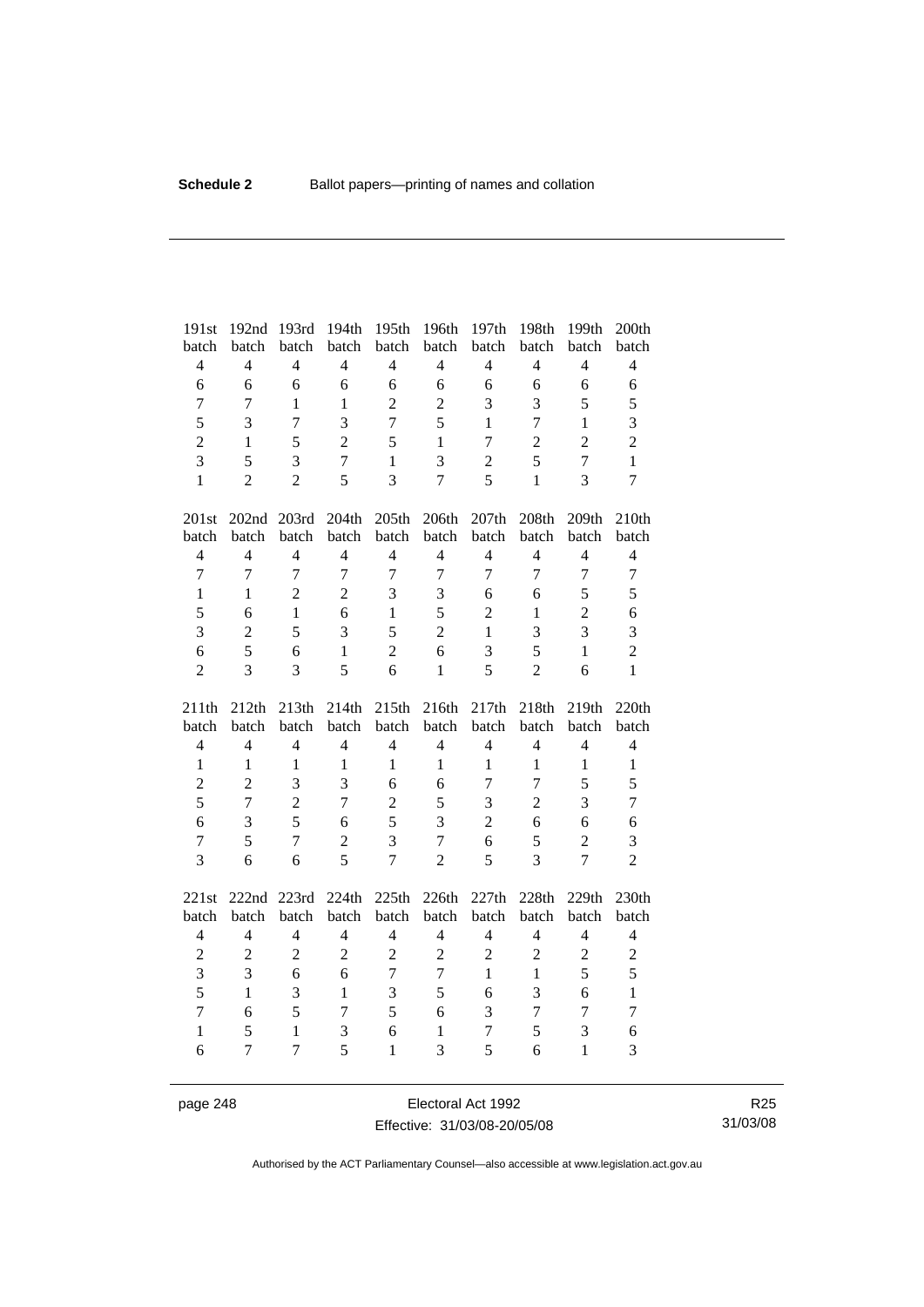| 231st                    | 232nd 233rd              |                | 234th          | 235th          | 236th          | 237th            | 238th          | 239th          | 240th                   |
|--------------------------|--------------------------|----------------|----------------|----------------|----------------|------------------|----------------|----------------|-------------------------|
| batch                    | batch                    | batch          | batch          | batch          | batch          | batch            | batch          | batch          | batch                   |
| $\overline{\mathcal{L}}$ | $\overline{4}$           | $\overline{4}$ | $\overline{4}$ | $\overline{4}$ | $\overline{4}$ | $\overline{4}$   | $\overline{4}$ | $\overline{4}$ | $\overline{4}$          |
| 3                        | 3                        | 3              | 3              | 3              | 3              | 3                | 3              | 3              | 3                       |
| 6                        | 6                        | $\overline{7}$ | $\tau$         | $\mathbf{1}$   | $\mathbf{1}$   | $\overline{2}$   | $\overline{2}$ | 5              | 5                       |
| 5                        | $\overline{c}$           | 6              | $\overline{2}$ | 6              | 5              | $\overline{7}$   | 6              | $\overline{7}$ | $\overline{c}$          |
| $\mathbf{1}$             | $\overline{7}$           | 5              | $\mathbf{1}$   | 5              | $\overline{7}$ | 6                | $\mathbf{1}$   | $\mathbf{1}$   | $\mathbf{1}$            |
| $\overline{2}$           | 5                        | $\overline{2}$ | 6              | $\overline{7}$ | $\overline{c}$ | $\mathbf{1}$     | 5              | 6              | $\tau$                  |
| $\overline{7}$           | $\mathbf{1}$             | $\mathbf{1}$   | 5              | $\overline{2}$ | 6              | 5                | $\overline{7}$ | $\overline{2}$ | 6                       |
|                          |                          |                |                |                |                |                  |                |                |                         |
| 241st                    |                          | 242nd 243rd    | 244th          | 245th          | 246th          | 247th            | 248th          | 249th          | 250th                   |
| batch                    | batch                    | batch          | batch          | batch          | batch          | batch            | batch          | batch          | batch                   |
| 5                        | 5                        | 5              | 5              | 5              | 5              | 5                | 5              | 5              | 5                       |
| 6                        | 6                        | 6              | 6              | 6              | $\sqrt{6}$     | 6                | 6              | 6              | $\sqrt{6}$              |
| $\overline{7}$           | $\tau$                   | $\mathbf{1}$   | $\mathbf{1}$   | $\overline{c}$ | $\overline{2}$ | 3                | 3              | $\overline{4}$ | $\overline{4}$          |
| $\mathbf{1}$             | 3                        | $\overline{c}$ | $\overline{4}$ | 3              | $\overline{7}$ | $\overline{4}$   | $\mathbf{1}$   | $\overline{7}$ | $\overline{c}$          |
| $\overline{2}$           | $\overline{4}$           | 3              | $\tau$         | $\overline{4}$ | $\mathbf{1}$   | $\overline{7}$   | $\overline{2}$ | $\mathbf{1}$   | 3                       |
| 3                        | $\mathbf{1}$             | $\overline{4}$ | $\overline{c}$ | $\overline{7}$ | 3              | $\mathbf{1}$     | $\overline{4}$ | $\overline{c}$ | $\overline{7}$          |
| $\overline{4}$           | $\overline{2}$           | $\overline{7}$ | 3              | $\mathbf{1}$   | $\overline{4}$ | $\overline{2}$   | $\tau$         | $\overline{3}$ | $\mathbf{1}$            |
|                          |                          |                |                |                |                |                  |                |                |                         |
|                          |                          |                |                |                |                |                  |                |                |                         |
| 251st                    | 252nd 253rd              |                | 254th          | 255th          | 256th          | 257th            | 258th          | 259th          | 260th                   |
| batch                    | batch                    | batch          | batch          | batch          | batch          | batch            | batch          | batch          | batch                   |
| 5                        | 5                        | 5              | 5              | 5              | 5              | 5                | 5              | 5              | 5                       |
| $\overline{7}$           | $\tau$                   | $\overline{7}$ | $\overline{7}$ | $\overline{7}$ | $\tau$         | $\tau$           | $\tau$         | $\overline{7}$ | $\tau$                  |
| $\mathbf{1}$             | $\mathbf{1}$             | $\overline{2}$ | $\overline{2}$ | 3              | 3              | $\overline{4}$   | $\overline{4}$ | 6              | 6                       |
| 6                        | $\overline{4}$           | $\mathbf{1}$   | $\overline{4}$ | $\mathbf{1}$   | 6              | $\overline{2}$   | $\mathbf{1}$   | $\overline{2}$ | $\overline{4}$          |
| 3                        | $\overline{2}$           | 6              | $\overline{3}$ | 6              | $\overline{2}$ | $\mathbf{1}$     | 3              | 3              | $\overline{\mathbf{3}}$ |
| $\overline{4}$           | 6                        | $\overline{4}$ | $\mathbf{1}$   | $\overline{2}$ | $\overline{4}$ | 3                | 6              | $\mathbf{1}$   | $\overline{c}$          |
| $\overline{2}$           | 3                        | 3              | 6              | $\overline{4}$ | $\mathbf{1}$   | 6                | $\overline{2}$ | $\overline{4}$ | $\mathbf{1}$            |
|                          |                          |                |                |                |                |                  |                |                |                         |
| 261st                    | 262nd                    | 263rd          | 264th          | 265th          | 266th          | 267th            | 268th          | 269th          | 270th                   |
| batch                    | batch                    | batch          | batch          | batch          | batch          | batch            | batch          | batch          | batch                   |
| 5                        | 5                        | 5              | 5              | 5              | 5              | 5                | 5              | 5              | 5                       |
| $\mathbf{1}$             | $\mathbf{1}$             | $\mathbf{1}$   | $\mathbf{1}$   | $\mathbf{1}$   | $\mathbf{1}$   | $\mathbf{1}$     | $\mathbf{1}$   | $\mathbf{1}$   | $\mathbf{1}$            |
| $\overline{c}$           | $\overline{2}$           | 3              | 3              | $\overline{4}$ | $\overline{4}$ | $\boldsymbol{7}$ | $\overline{7}$ | 6              | 6                       |
| 6                        | $\overline{7}$           | $\overline{2}$ | $\overline{7}$ | $\overline{2}$ | 6              | 3                | $\overline{2}$ | 3              | $\tau$                  |
| $\overline{4}$           | 3                        | 6              | $\overline{4}$ | 6              | 3              | $\sqrt{2}$       | $\overline{4}$ | $\overline{4}$ | $\overline{4}$          |
| $\tau$                   | 6                        | 7              | $\overline{2}$ | 3              | 7              | $\overline{4}$   | 6              | $\overline{c}$ | 3                       |
| $\overline{3}$           | $\overline{\mathcal{L}}$ | $\overline{4}$ | 6              | $\overline{7}$ | $\overline{2}$ | 6                | 3              | $\overline{7}$ | $\overline{2}$          |

R25 31/03/08

Electoral Act 1992 Effective: 31/03/08-20/05/08 page 249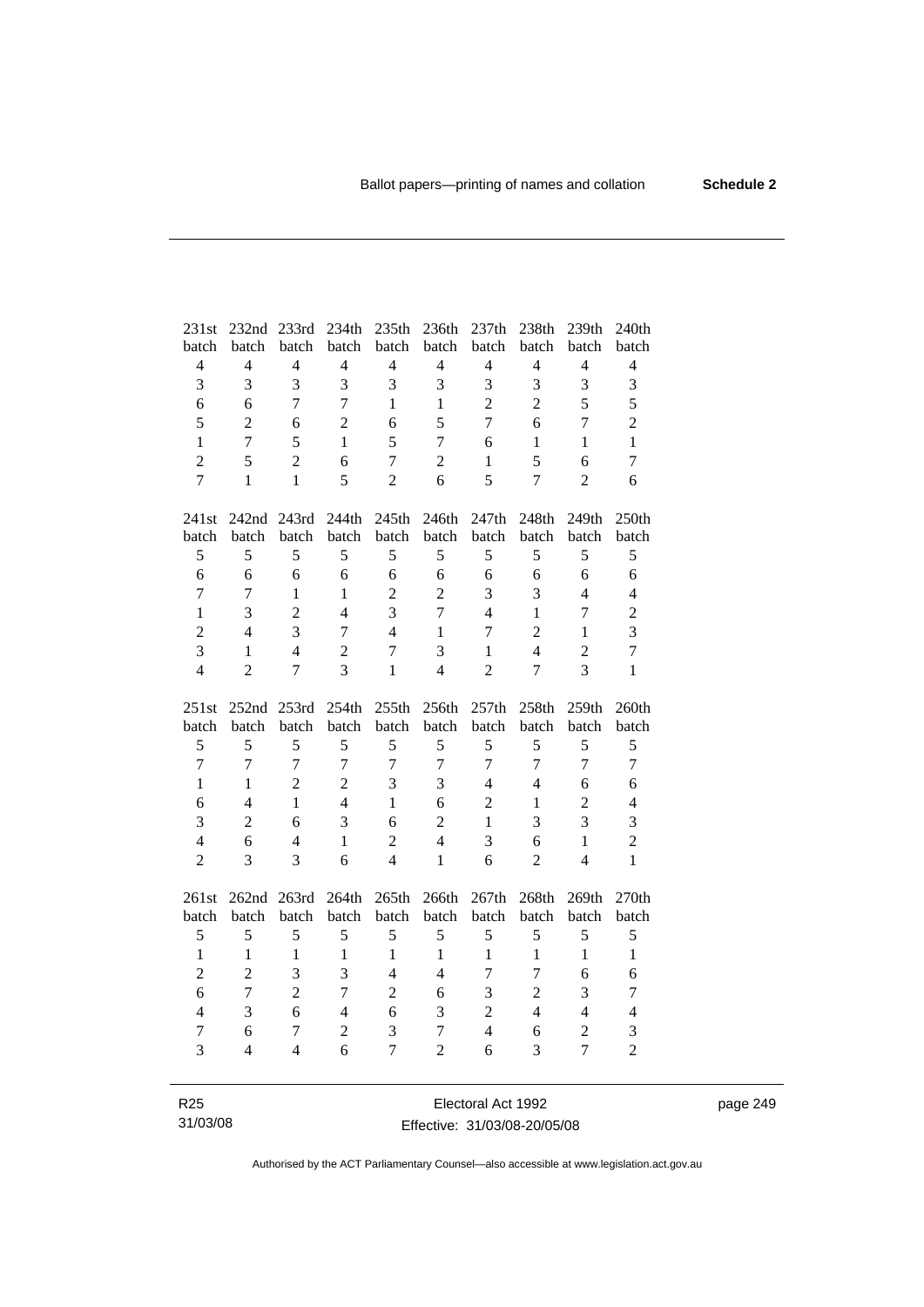| 271st               | 272nd                            | 273rd          | 274th          | 275th                          | 276th               | 277th                    | 278th            | 279th          | 280th                          |
|---------------------|----------------------------------|----------------|----------------|--------------------------------|---------------------|--------------------------|------------------|----------------|--------------------------------|
| batch               | batch                            | batch          | batch          | batch                          | batch               | batch                    | batch            | batch          | batch                          |
| 5                   | 5                                | 5              | 5              | 5                              | 5                   | 5                        | 5                | 5              | 5                              |
| $\overline{c}$      | $\overline{c}$                   | $\overline{2}$ | $\overline{2}$ | $\overline{2}$                 | $\overline{2}$      | $\overline{2}$           | $\overline{2}$   | $\overline{2}$ | $\overline{2}$                 |
| $\overline{3}$      | $\overline{3}$                   | $\overline{4}$ | $\overline{4}$ | $\overline{7}$                 | $\overline{7}$      | $\mathbf{1}$             | $\mathbf{1}$     | 6              | 6                              |
| 6                   | $\mathbf{1}$                     | 3              | $\mathbf{1}$   | 3                              | 6                   | $\overline{4}$           | $\overline{3}$   | $\overline{4}$ | $\mathbf{1}$                   |
| $\overline{7}$      | $\overline{4}$                   | 6              | $\overline{7}$ | 6                              | $\overline{4}$      | 3                        | $\overline{7}$   | $\overline{7}$ | $\overline{7}$                 |
| $\mathbf{1}$        | 6                                | $\mathbf{1}$   | 3              | $\overline{4}$                 | $\mathbf{1}$        | $\tau$                   | 6                | 3              | $\overline{4}$                 |
| $\overline{4}$      | 7                                | $\overline{7}$ | 6              | $\mathbf{1}$                   | 3                   | 6                        | $\overline{4}$   | $\mathbf{1}$   | $\overline{3}$                 |
| 281st               | 282nd                            | 283rd          | 284th          | 285th                          | 286th               | 287th                    | 288th            | 289th          | 290th                          |
| batch               | batch                            | batch          | batch          | batch                          | batch               | batch                    | batch            | batch          | batch                          |
| 5                   | 5                                | 5              | 5              | 5                              | 5                   | 5                        | 5                | 5              | 5                              |
| $\overline{3}$      | 3                                | $\overline{3}$ | 3              | 3                              | 3                   | 3                        | 3                | 3              | 3                              |
| $\overline{4}$      | $\overline{4}$                   | $\overline{7}$ | $\overline{7}$ | $\mathbf{1}$                   | $\mathbf{1}$        | $\overline{2}$           | $\overline{2}$   | 6              | 6                              |
| 6                   | $\overline{2}$                   | $\overline{4}$ | $\overline{2}$ | $\overline{4}$                 | 6                   | $\overline{7}$           | $\overline{4}$   | $\overline{7}$ | $\overline{2}$                 |
| $\mathbf{1}$        | $\overline{7}$                   | 6              | $\mathbf{1}$   | 6                              | $\overline{7}$      | $\overline{\mathcal{L}}$ | $\mathbf{1}$     | $\mathbf{1}$   | $\mathbf{1}$                   |
| $\overline{2}$      | 6                                | $\overline{2}$ | $\overline{4}$ | $\overline{7}$                 | $\overline{c}$      | 1                        | 6                | $\overline{4}$ | $\tau$                         |
| $\overline{7}$      | $\mathbf{1}$                     | $\mathbf{1}$   | 6              | $\overline{2}$                 | $\overline{4}$      | 6                        | $\overline{7}$   | $\overline{2}$ | $\overline{4}$                 |
|                     |                                  |                |                |                                |                     |                          |                  |                |                                |
| 291st               | 292 <sub>nd</sub>                | 293rd          | 294th          | 295th                          | 296th               | 297th                    | 298th            | 299th          | 300th                          |
| batch               | batch                            | batch          | batch          | batch                          | batch               | batch                    | batch            | batch          | batch                          |
| 5                   | 5                                | 5              | 5              | 5                              | 5                   | 5                        | 5                | 5              | 5                              |
| $\overline{4}$      | $\overline{4}$                   | $\overline{4}$ | $\overline{4}$ | $\overline{4}$                 | $\overline{4}$      | $\overline{4}$           | $\overline{4}$   | $\overline{4}$ | $\overline{4}$                 |
| $\overline{7}$      | $\overline{7}$                   | $\mathbf{1}$   | $\mathbf{1}$   | $\overline{2}$                 | $\overline{2}$      | 3                        | 3                | 6              | 6                              |
| 6                   | 3                                | 7              | 3              | $\overline{7}$                 | 6                   | $\mathbf{1}$             | $\tau$           | $\mathbf{1}$   | 3                              |
| $\overline{2}$      | $\mathbf{1}$                     | 6              | $\overline{2}$ | 6                              | $\mathbf{1}$        | 7                        | $\overline{2}$   | $\overline{c}$ | $\overline{2}$                 |
| 3                   | 6                                | 3              | $\overline{7}$ | $\mathbf{1}$                   | 3                   | $\overline{2}$           | 6                | $\overline{7}$ | $\mathbf{1}$                   |
| $\mathbf{1}$        | $\overline{2}$                   | $\overline{2}$ | 6              | $\overline{3}$                 | $\overline{7}$      | 6                        | $\mathbf{1}$     | 3              | $\overline{7}$                 |
| 301st               | 302nd 303rd                      |                | 304th          | 305th                          | 306th               | 307th                    | 308th            | 309th          | 310th                          |
| batch               | batch                            | batch          | batch          | batch                          | batch               | batch                    | batch            | batch          | batch                          |
| 6                   | 6                                | 6              | 6              | 6                              | 6                   | 6                        | 6                | 6              | 6                              |
| $\overline{7}$      | $\boldsymbol{7}$                 | $\overline{7}$ | $\overline{7}$ | $\overline{7}$                 | $\boldsymbol{7}$    | 7                        | $\boldsymbol{7}$ | $\overline{7}$ | $\boldsymbol{7}$               |
| $\mathbf{1}$        | $\mathbf{1}$                     | $\overline{2}$ | $\overline{2}$ | 3                              | 3                   | $\overline{4}$           | $\overline{4}$   | 5              | 5                              |
| $\overline{c}$      | $\overline{4}$                   | $\overline{3}$ | 5              | $\overline{4}$                 | $\mathbf{1}$        | 5                        | $\overline{2}$   | $\mathbf{1}$   | 3                              |
| 3                   | 5                                | $\overline{4}$ | $\mathbf{1}$   | 5                              | $\overline{2}$      | $\mathbf{1}$             | 3                | $\overline{2}$ | $\overline{4}$                 |
| $\overline{4}$<br>5 | $\overline{2}$<br>$\overline{3}$ | 5              | 3              | $\mathbf{1}$<br>$\overline{2}$ | $\overline{4}$<br>5 | $\overline{2}$<br>3      | 5                | 3              | $\mathbf{1}$<br>$\overline{2}$ |

page 250 **Electoral Act 1992** Effective: 31/03/08-20/05/08

R25 31/03/08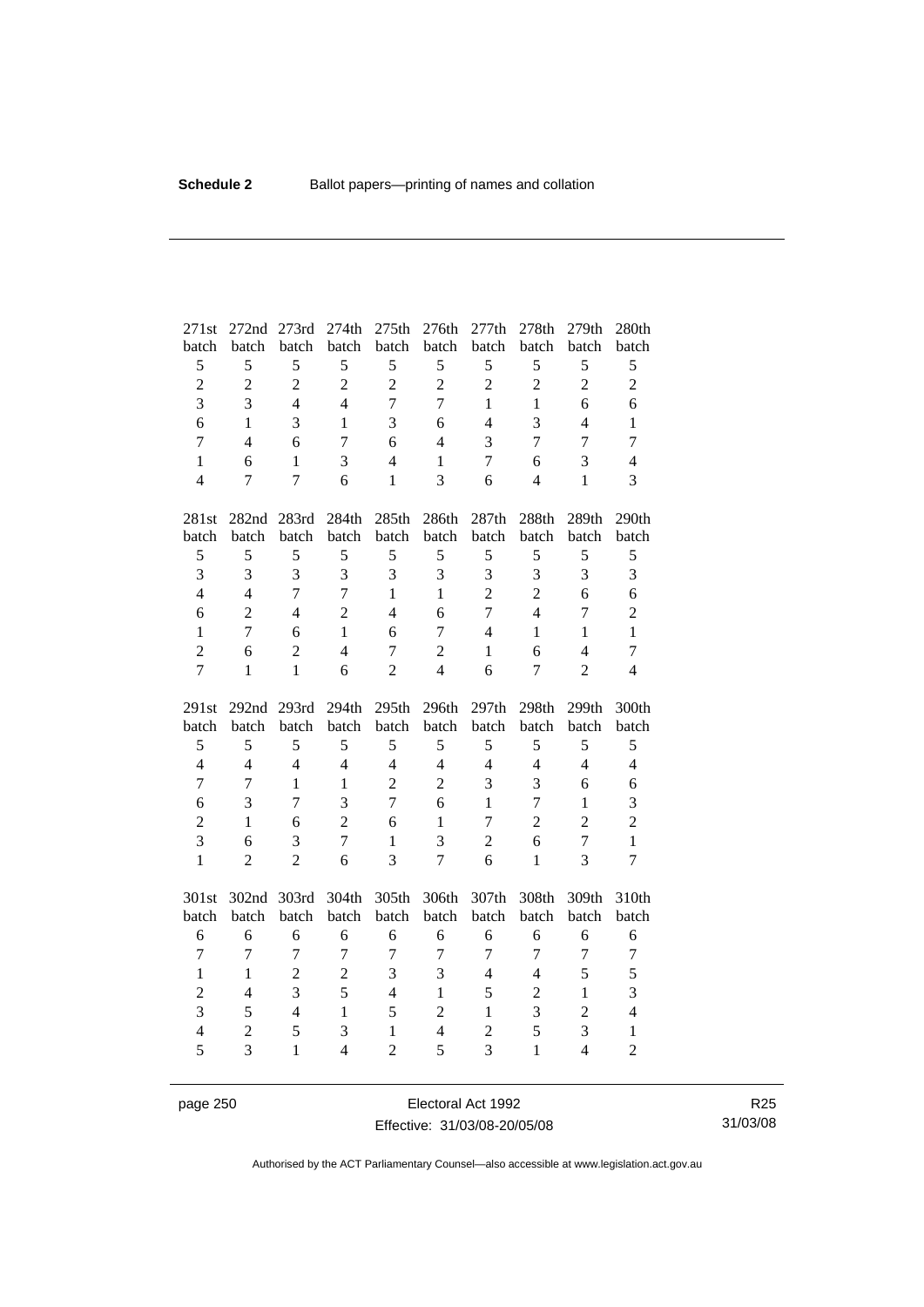| 311th            | 312th          | 313th          | 314th          | 315th            | 316th          | 317th          | 318th          | 319th            | 320th          |
|------------------|----------------|----------------|----------------|------------------|----------------|----------------|----------------|------------------|----------------|
| batch            | batch          | batch          | batch          | batch            | batch          | batch          | batch          | batch            | batch          |
| 6                | 6              | 6              | 6              | 6                | 6              | 6              | 6              | 6                | 6              |
| $\mathbf{1}$     | $\mathbf{1}$   | $\mathbf{1}$   | $\mathbf{1}$   | $\mathbf{1}$     | $\mathbf{1}$   | $\mathbf{1}$   | $\mathbf{1}$   | $\mathbf{1}$     | $\mathbf{1}$   |
| $\overline{2}$   | $\overline{2}$ | 3              | 3              | $\overline{4}$   | $\overline{4}$ | 5              | 5              | $\overline{7}$   | $\overline{7}$ |
| $\overline{7}$   | 5              | $\overline{2}$ | 5              | $\overline{2}$   | $\overline{7}$ | 3              | $\overline{c}$ | 3                | 5              |
| $\overline{4}$   | 3              | $\overline{7}$ | $\overline{4}$ | $\overline{7}$   | 3              | $\overline{c}$ | $\overline{4}$ | $\overline{4}$   | $\overline{4}$ |
| 5                | $\overline{7}$ | 5              | $\overline{c}$ | 3                | 5              | $\overline{4}$ | $\overline{7}$ | $\sqrt{2}$       | 3              |
| 3                | $\overline{4}$ | $\overline{4}$ | $\overline{7}$ | 5                | $\overline{2}$ | $\overline{7}$ | $\overline{3}$ | 5                | $\overline{2}$ |
| 321st            | 322nd          | 323rd          | 324th          | 325th            | 326th          | 327th          | 328th          | 329th            | 330th          |
| batch            | batch          | batch          | batch          | batch            | batch          | batch          | batch          | batch            | batch          |
| 6                | 6              | 6              | 6              | 6                | 6              | 6              | 6              | 6                | 6              |
| $\overline{c}$   | $\overline{c}$ | $\overline{2}$ | $\overline{2}$ | $\overline{2}$   | $\overline{2}$ | $\overline{2}$ | $\overline{c}$ | $\boldsymbol{2}$ | $\overline{2}$ |
| $\overline{3}$   | 3              | $\overline{4}$ | $\overline{4}$ | 5                | 5              | $\mathbf{1}$   | $\mathbf{1}$   | $\overline{7}$   | $\overline{7}$ |
| $\overline{7}$   | $\mathbf{1}$   | $\overline{3}$ | $\mathbf{1}$   | $\overline{3}$   | $\overline{7}$ | $\overline{4}$ | 3              | $\overline{4}$   | $\mathbf{1}$   |
| 5                | $\overline{4}$ | $\overline{7}$ | 5              | $\overline{7}$   | $\overline{4}$ | 3              | 5              | 5                | 5              |
| $\mathbf{1}$     | $\overline{7}$ | $\mathbf{1}$   | $\overline{3}$ | $\overline{4}$   | $\mathbf{1}$   | 5              | $\overline{7}$ | 3                | $\overline{4}$ |
| $\overline{4}$   | 5              | 5              | $\overline{7}$ | $\mathbf{1}$     | 3              | $\overline{7}$ | $\overline{4}$ | $\mathbf{1}$     | 3              |
|                  |                |                |                |                  |                |                |                |                  |                |
| 331st            | 332nd 333rd    |                | 334th          | 335th            | 336th          | 337th          | 338th          | 339th            | 340th          |
| batch            | batch          | batch          | batch          | batch            | batch          | batch          | batch          | batch            | batch          |
| $\epsilon$       | 6              | 6              | 6              | 6                | 6              | 6              | 6              | 6                | 6              |
| 3                | 3              | 3              | 3              | 3                | 3              | 3              | 3              | 3                | 3              |
| $\overline{4}$   | $\overline{4}$ | 5              | 5              | $\mathbf{1}$     | $\mathbf{1}$   | $\overline{2}$ | $\overline{2}$ | $\tau$           | $\overline{7}$ |
| $\boldsymbol{7}$ | $\overline{2}$ | $\overline{4}$ | $\overline{2}$ | $\overline{4}$   | $\overline{7}$ | 5              | $\overline{4}$ | 5                | $\overline{c}$ |
| $\mathbf{1}$     | 5              | $\overline{7}$ | $\mathbf{1}$   | $\boldsymbol{7}$ | 5              | $\overline{4}$ | $\mathbf{1}$   | $\mathbf{1}$     | $\,1\,$        |
| $\overline{c}$   | $\overline{7}$ | $\overline{2}$ | $\overline{4}$ | 5                | $\overline{c}$ | $\mathbf{1}$   | $\tau$         | $\overline{4}$   | 5              |
| 5                | $\mathbf{1}$   | $\mathbf{1}$   | $\overline{7}$ | $\overline{2}$   | $\overline{4}$ | $\overline{7}$ | 5              | $\overline{2}$   | $\overline{4}$ |
| 341st            | 342nd          | 343rd          | 344th          | 345th            | 346th          | 347th          | 348th          | 349th            | 350th          |
| batch            | batch          | batch          | batch          | batch            | batch          | batch          | batch          | batch            | batch          |
| 6                | 6              | 6              | 6              | 6                | 6              | 6              | 6              | 6                | 6              |
| $\overline{4}$   | $\overline{4}$ | $\overline{4}$ | $\overline{4}$ | $\overline{4}$   | $\overline{4}$ | $\overline{4}$ | $\overline{4}$ | $\overline{4}$   | $\overline{4}$ |
| 5                | 5              | $\mathbf{1}$   | $\mathbf{1}$   | $\overline{2}$   | $\overline{2}$ | 3              | $\overline{3}$ | $\overline{7}$   | $\overline{7}$ |
| $\overline{7}$   | 3              | 5              | 3              | 5                | $\overline{7}$ | $\mathbf{1}$   | 5              | $\mathbf{1}$     | 3              |
| $\overline{c}$   | $\mathbf{1}$   | 7              | $\overline{c}$ | $\overline{7}$   | $\mathbf{1}$   | 5              | $\overline{2}$ | $\overline{2}$   | $\overline{c}$ |
| 3                | $\tau$         | 3              | 5              | $\mathbf{1}$     | 3              | $\overline{2}$ | $\overline{7}$ | 5                | $\mathbf{1}$   |
| $\mathbf{1}$     | $\overline{c}$ | $\overline{2}$ | $\overline{7}$ | 3                | 5              | 7              | $\mathbf{1}$   | 3                | 5              |

page 251

R25 31/03/08

Electoral Act 1992 Effective: 31/03/08-20/05/08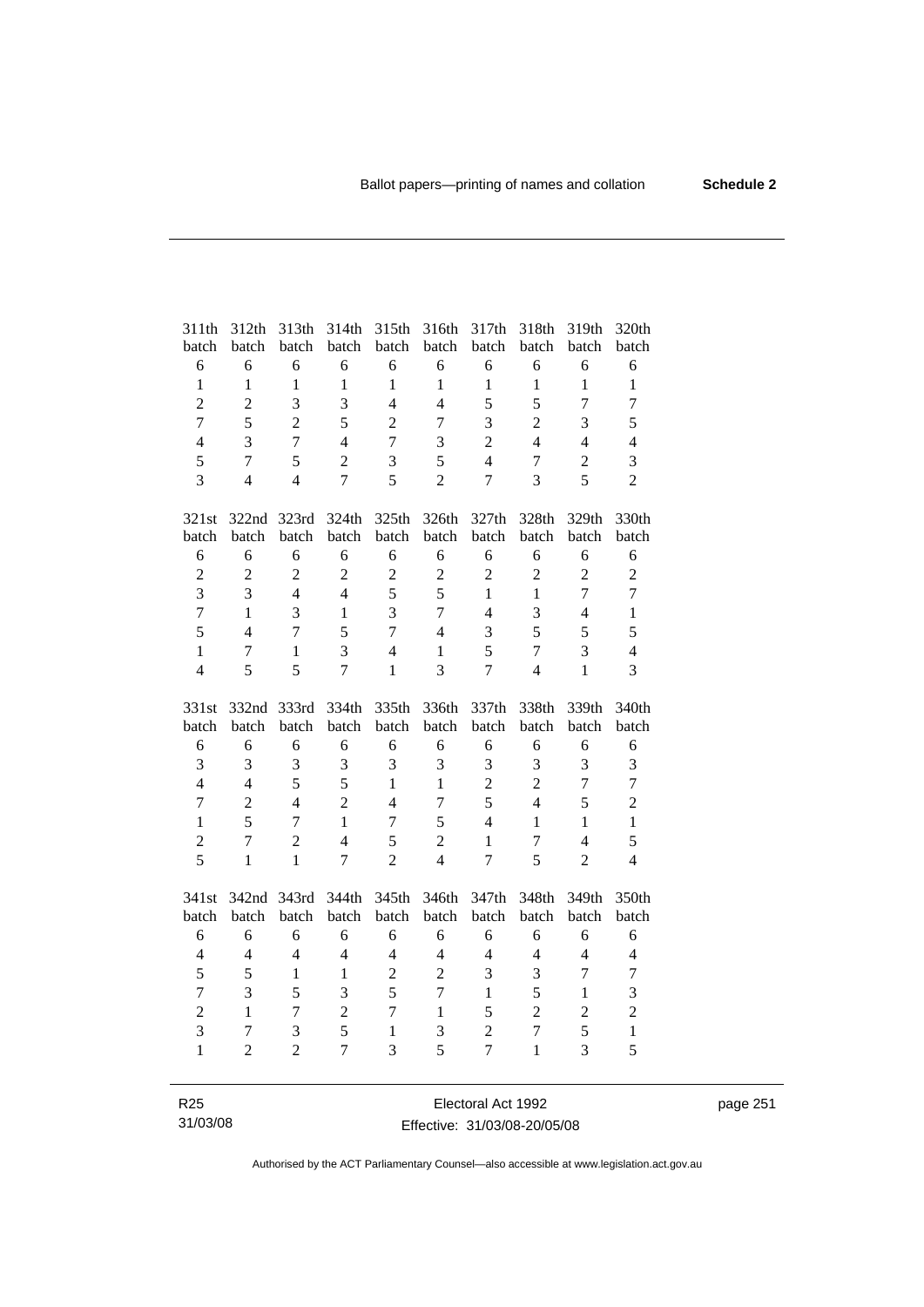| 351st            | 352nd          | 353rd          | 354th          | 355th          | 356th          | 357th          | 358th            | 359th          | 360th            |
|------------------|----------------|----------------|----------------|----------------|----------------|----------------|------------------|----------------|------------------|
| batch            | batch          | batch          | batch          | batch          | batch          | batch          | batch            | batch          | batch            |
| 6                | 6              | 6              | 6              | 6              | 6              | 6              | 6                | 6              | $\sqrt{6}$       |
| 5                | 5              | 5              | 5              | 5              | 5              | 5              | 5                | 5              | 5                |
| $\mathbf{1}$     | $\mathbf{1}$   | $\overline{2}$ | $\overline{2}$ | 3              | 3              | $\overline{4}$ | $\overline{4}$   | $\overline{7}$ | $\overline{7}$   |
| $\overline{7}$   | $\overline{4}$ | $\mathbf{1}$   | $\overline{4}$ | $\mathbf{1}$   | $\overline{7}$ | $\overline{2}$ | $\mathbf{1}$     | $\overline{c}$ | $\overline{4}$   |
| 3                | $\overline{2}$ | $\overline{7}$ | 3              | $\overline{7}$ | $\overline{c}$ | $\mathbf{1}$   | 3                | 3              | 3                |
| $\overline{4}$   | $\overline{7}$ | $\overline{4}$ | $\mathbf{1}$   | $\overline{2}$ | $\overline{4}$ | 3              | $\tau$           | $\mathbf{1}$   | $\overline{2}$   |
| $\overline{2}$   | 3              | 3              | $\overline{7}$ | $\overline{4}$ | $\mathbf{1}$   | $\overline{7}$ | $\overline{2}$   | $\overline{4}$ | $\mathbf{1}$     |
| 361st            | 362nd          | 363rd          | 364th          | 365th          | 366th          | 367th          | 368th            | 369th          | 370th            |
| batch            | batch          | batch          | batch          | batch          | batch          | batch          | batch            | batch          | batch            |
| $\tau$           | $\overline{7}$ | $\tau$         | $\overline{7}$ | 7              | $\tau$         | $\tau$         | $\boldsymbol{7}$ | $\overline{7}$ | $\boldsymbol{7}$ |
| $\mathbf{1}$     | $\mathbf{1}$   | $\mathbf{1}$   | $\mathbf{1}$   | $\mathbf{1}$   | $\mathbf{1}$   | $\mathbf{1}$   | $\mathbf{1}$     | $\mathbf{1}$   | $\mathbf{1}$     |
| $\overline{c}$   | $\overline{c}$ | 3              | 3              | $\overline{4}$ | $\overline{4}$ | 5              | 5                | 6              | 6                |
| $\overline{3}$   | 5              | $\overline{4}$ | 6              | 5              | $\overline{c}$ | 6              | 3                | $\overline{2}$ | $\overline{4}$   |
| $\overline{4}$   | 6              | 5              | $\overline{2}$ | 6              | 3              | $\overline{2}$ | $\overline{4}$   | 3              | 5                |
| 5                | 3              | 6              | $\overline{4}$ | $\overline{2}$ | 5              | 3              | 6                | $\overline{4}$ | $\overline{2}$   |
| 6                | $\overline{4}$ | $\overline{2}$ | 5              | 3              | 6              | $\overline{4}$ | $\overline{2}$   | 5              | $\overline{3}$   |
|                  |                |                |                |                |                |                |                  |                |                  |
| 371st            | 372nd          | 373rd          | 374th          | 375th          | 376th          | 377th          | 378th            | 379th          | 380th            |
| batch            | batch          | batch          | batch          | batch          | batch          | batch          | batch            | batch          | batch            |
| $\boldsymbol{7}$ | $\overline{7}$ | $\tau$         | $\tau$         | $\tau$         | $\tau$         | $\tau$         | $\boldsymbol{7}$ | $\tau$         | $\boldsymbol{7}$ |
| $\overline{c}$   | $\overline{c}$ | $\overline{2}$ | $\overline{2}$ | $\overline{c}$ | $\overline{c}$ | $\overline{2}$ | $\overline{2}$   | $\overline{c}$ | $\overline{2}$   |
| 3                | 3              | $\overline{4}$ | $\overline{4}$ | 5              | 5              | 6              | 6                | $\mathbf{1}$   | $\mathbf{1}$     |
| $\mathbf{1}$     | 6              | 3              | 6              | 3              | $\mathbf{1}$   | $\overline{4}$ | 3                | $\overline{4}$ | 6                |
| 5                | $\overline{4}$ | $\mathbf{1}$   | 5              | $\mathbf{1}$   | $\overline{4}$ | 3              | 5                | 5              | 5                |
| 6                | $\mathbf{1}$   | 6              | 3              | $\overline{4}$ | 6              | 5              | $\mathbf{1}$     | 3              | $\overline{4}$   |
| $\overline{4}$   | 5              | 5              | $\mathbf{1}$   | 6              | 3              | $\mathbf{1}$   | $\overline{4}$   | 6              | $\overline{3}$   |
| 381st            | 382nd          | 383rd          | 384th          | 385th          | 386th          | 387th          | 388th            | 389th          | 390th            |
| batch            | batch          | batch          | batch          | batch          | batch          | batch          | batch            | batch          | batch            |
| $\boldsymbol{7}$ | $\overline{7}$ | $\tau$         | $\overline{7}$ | $\tau$         | $\tau$         | $\tau$         | $\boldsymbol{7}$ | $\tau$         | $\boldsymbol{7}$ |
| 3                | 3              | 3              | 3              | 3              | 3              | 3              | 3                | 3              | 3                |
| $\overline{4}$   | $\overline{4}$ | 5              | 5              | 6              | 6              | $\overline{c}$ | $\overline{2}$   | $\mathbf{1}$   | $\,1\,$          |
| $\mathbf{1}$     | $\overline{2}$ | $\overline{4}$ | $\overline{2}$ | $\overline{4}$ | $\mathbf{1}$   | 5              | $\overline{4}$   | 5              | $\overline{c}$   |
| 6                | 5              | $\mathbf{1}$   | 6              | $\mathbf{1}$   | 5              | $\overline{4}$ | 6                | 6              | 6                |
| $\overline{2}$   | $\mathbf{1}$   | $\overline{2}$ | $\overline{4}$ | 5              | $\overline{c}$ | 6              | $\mathbf{1}$     | $\overline{4}$ | 5                |

page 252 **Electoral Act 1992** Effective: 31/03/08-20/05/08

R25 31/03/08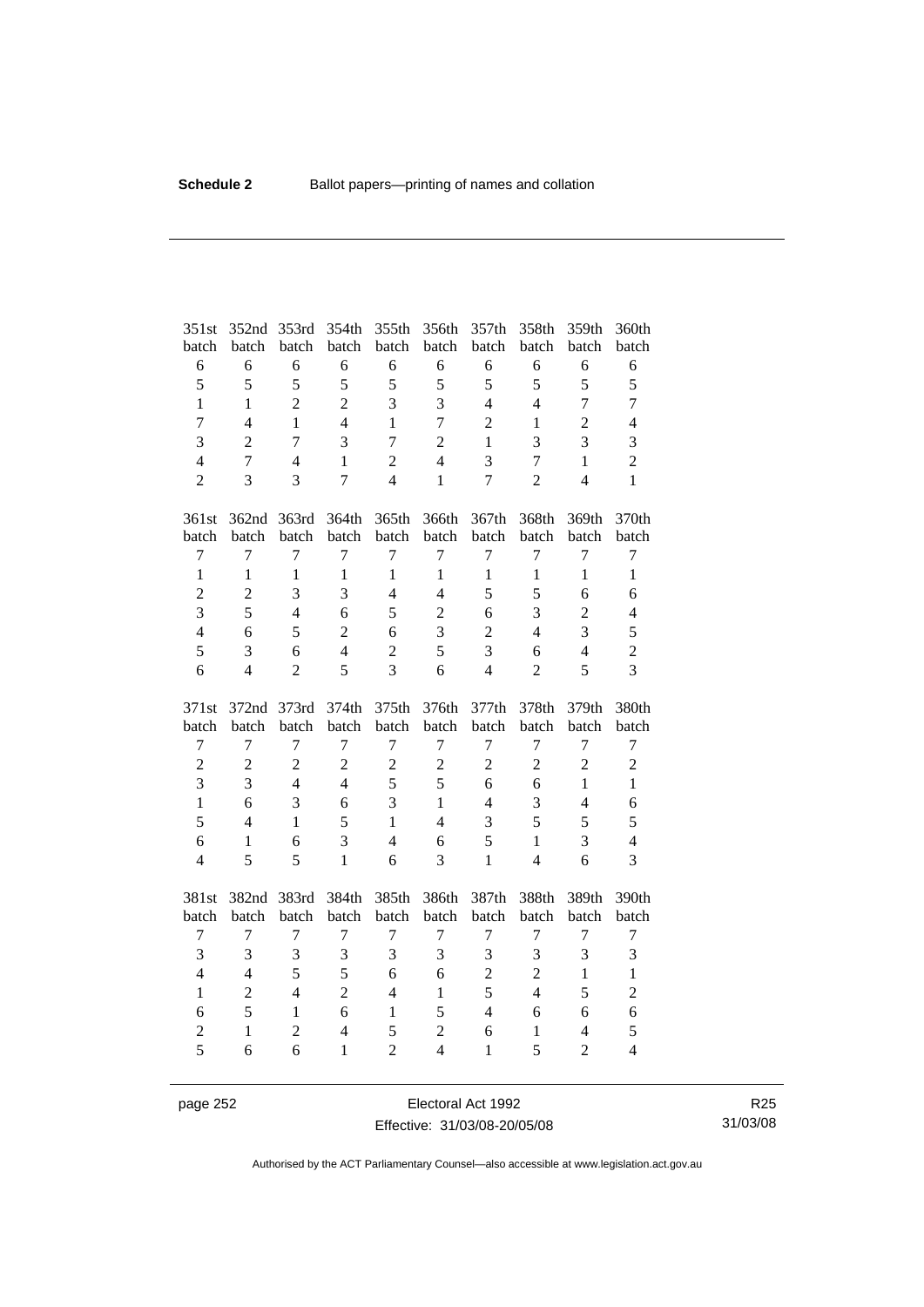| 391st                    | 392nd             | 393rd          | 394th          | 395th          | 396th          | 397th          | 398th                    | 399th             | 400 <sub>th</sub>        |
|--------------------------|-------------------|----------------|----------------|----------------|----------------|----------------|--------------------------|-------------------|--------------------------|
| batch                    | batch             | batch          | batch          | batch          | batch          | batch          | batch                    | batch             | batch                    |
| 7                        | 7                 | 7              | 7              | 7              | 7              | 7              | 7                        | 7                 | 7                        |
| $\overline{\mathcal{L}}$ | 4                 | 4              | 4              | 4              | 4              | 4              | 4                        | 4                 | 4                        |
| 5                        | 5                 | 6              | 6              | $\mathbf{2}$   | $\mathbf{2}$   | 3              | 3                        | $\mathbf{1}$      | $\mathbf{1}$             |
| $\mathbf{1}$             | 3                 | 5              | 3              | 5              | $\mathbf{1}$   | 6              | 5                        | 6                 | 3                        |
| $\overline{2}$           | 6                 | $\mathbf{1}$   | $\overline{2}$ | $\mathbf{1}$   | 6              | 5              | $\overline{2}$           | $\overline{2}$    | $\mathfrak{2}$           |
| 3                        | $\mathbf{1}$      | 3              | 5              | 6              | 3              | $\overline{2}$ | $\mathbf{1}$             | 5                 | 6                        |
| 6                        | $\overline{2}$    | $\overline{2}$ | $\mathbf{1}$   | 3              | 5              | $\mathbf{1}$   | 6                        | 3                 | 5                        |
| 401st                    | 402 <sub>nd</sub> | 403rd          | 404th          | 405th          | 406th          | 407th          | 408th                    | 409th             | 410th                    |
| batch                    | batch             | batch          | batch          | batch          | batch          | batch          | batch                    | batch             | batch                    |
| 7                        | $\overline{7}$    | 7              | $\tau$         | $\overline{7}$ | 7              | 7              | 7                        | 7                 | $\tau$                   |
| 5                        | 5                 | 5              | 5              | 5              | 5              | 5              | 5                        | 5                 | 5                        |
| 6                        | 6                 | $\overline{2}$ | $\overline{2}$ | 3              | 3              | $\overline{4}$ | $\overline{4}$           | $\mathbf{1}$      | $\mathbf{1}$             |
| $\mathbf{1}$             | 4                 | 6              | 4              | 6              | $\mathbf{1}$   | $\overline{2}$ | 6                        | $\overline{2}$    | $\overline{4}$           |
| 3                        | 2                 | $\mathbf{1}$   | 3              | $\mathbf{1}$   | $\overline{2}$ | 6              | 3                        | 3                 | 3                        |
| $\overline{4}$           | 1                 | 4              | 6              | $\overline{2}$ | $\overline{4}$ | 3              | 1                        | 6                 | $\mathbf{2}$             |
| $\overline{2}$           | 3                 | 3              | $\mathbf{1}$   | $\overline{4}$ | 6              | $\mathbf{1}$   | $\overline{2}$           | $\overline{4}$    | 6                        |
| 411th                    | 412th             | 413th          | 414th          | 415th          | 416th          | 417th          | 418th                    | 419 <sub>th</sub> | 420 <sub>th</sub>        |
| batch                    | batch             | batch          | batch          | batch          | batch          | batch          | batch                    | batch             | batch                    |
| 7                        | 7                 | 7              | 7              | $\overline{7}$ | 7              | 7              | 7                        | 7                 | 7                        |
| 6                        | 6                 | 6              | 6              | 6              | 6              | 6              | 6                        | 6                 | 6                        |
| $\overline{c}$           | $\overline{2}$    | 3              | 3              | 4              | 4              | 5              | 5                        | $\mathbf{1}$      | $\mathbf{1}$             |
| $\mathbf{1}$             | 5                 | $\overline{2}$ | 5              | $\overline{2}$ | $\mathbf{1}$   | 3              | $\overline{2}$           | 3                 | 5                        |
| 4                        | 3                 | $\mathbf{1}$   | 4              | $\mathbf{1}$   | 3              | $\overline{c}$ | $\overline{\mathcal{L}}$ | 4                 | $\overline{\mathcal{L}}$ |
| 5                        | $\mathbf{1}$      | 5              | $\overline{c}$ | 3              | 5              | $\overline{4}$ | 1                        | $\overline{c}$    | 3                        |
| 3                        | 4                 | 4              | 1              | 5              | $\overline{2}$ | $\mathbf{1}$   | 3                        | 5                 | $\mathbf{2}$             |
|                          |                   |                |                |                |                |                |                          |                   |                          |

R25 31/03/08 page 253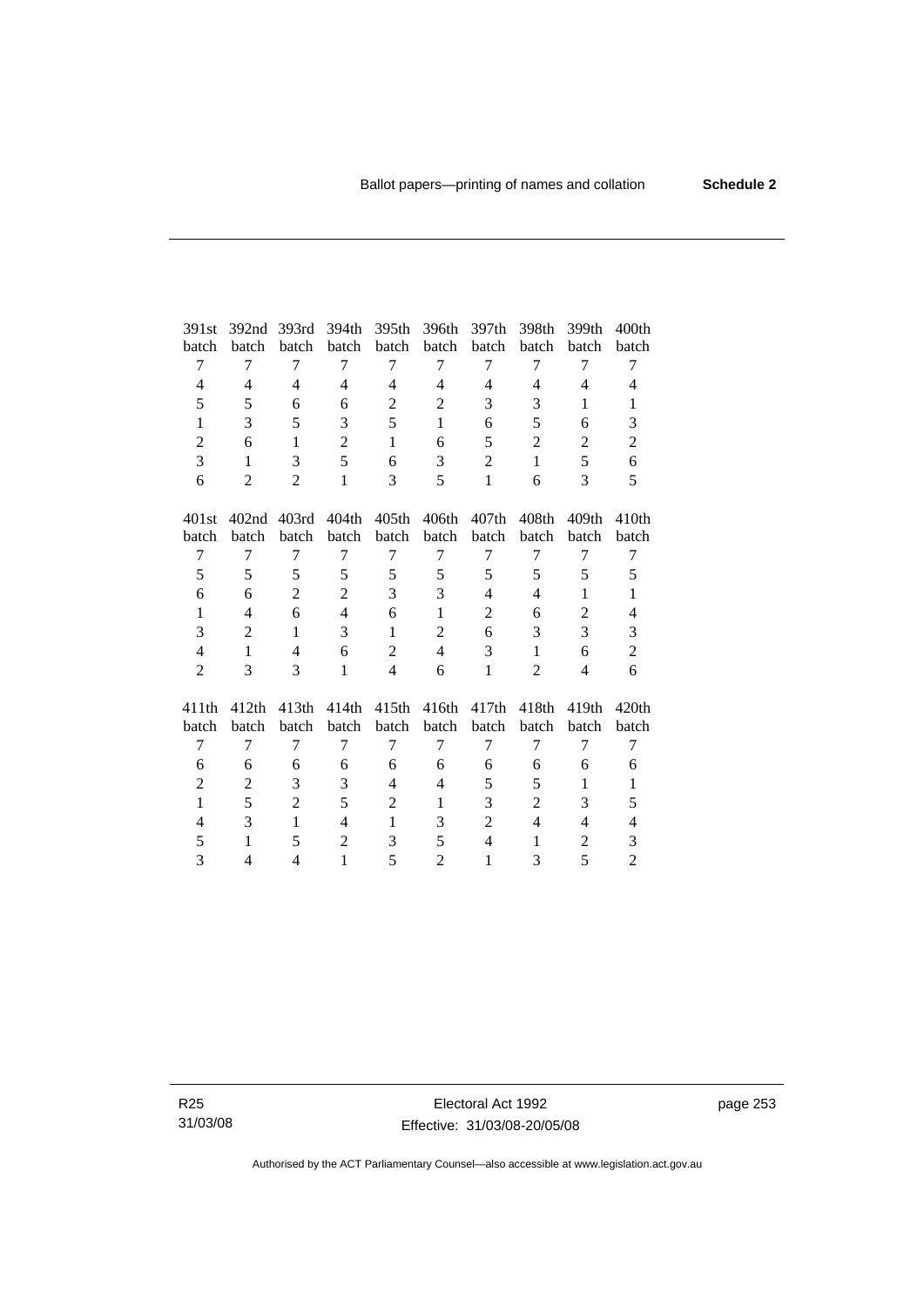# **Schedule 3 Preliminary scrutiny of declaration voting papers**

(see s 179)

1 In this schedule:

*envelope* means an envelope on which appears a declaration , in the form approved under section 340A (Approved forms) for the declaration, made by an elector for the purpose of casting a declaration vote.

- 2 The OIC of a scrutiny centre shall arrange for a preliminary scrutiny at the centre to be conducted in accordance with this schedule.
- 4 An officer shall produce—
	- (a) each set of declaration voting papers at the centre; and
	- (b) each written application for a postal vote to which any of those papers relate;

that has not been dealt with at an earlier preliminary scrutiny.

- 5 An officer shall sort the declaration voting papers to which the preliminary scrutiny relates into the following groups:
	- (a) 1 group containing papers to which clause 6 applies;
	- (b) 1 group containing the remainder.
- 6 (1) In this clause:

#### *relevant provision* means—

- (a) for a vote under section 135—section 135 (4); or
- (b) for a vote under section 136B—section 135 (4) as applied by section 136B (18); or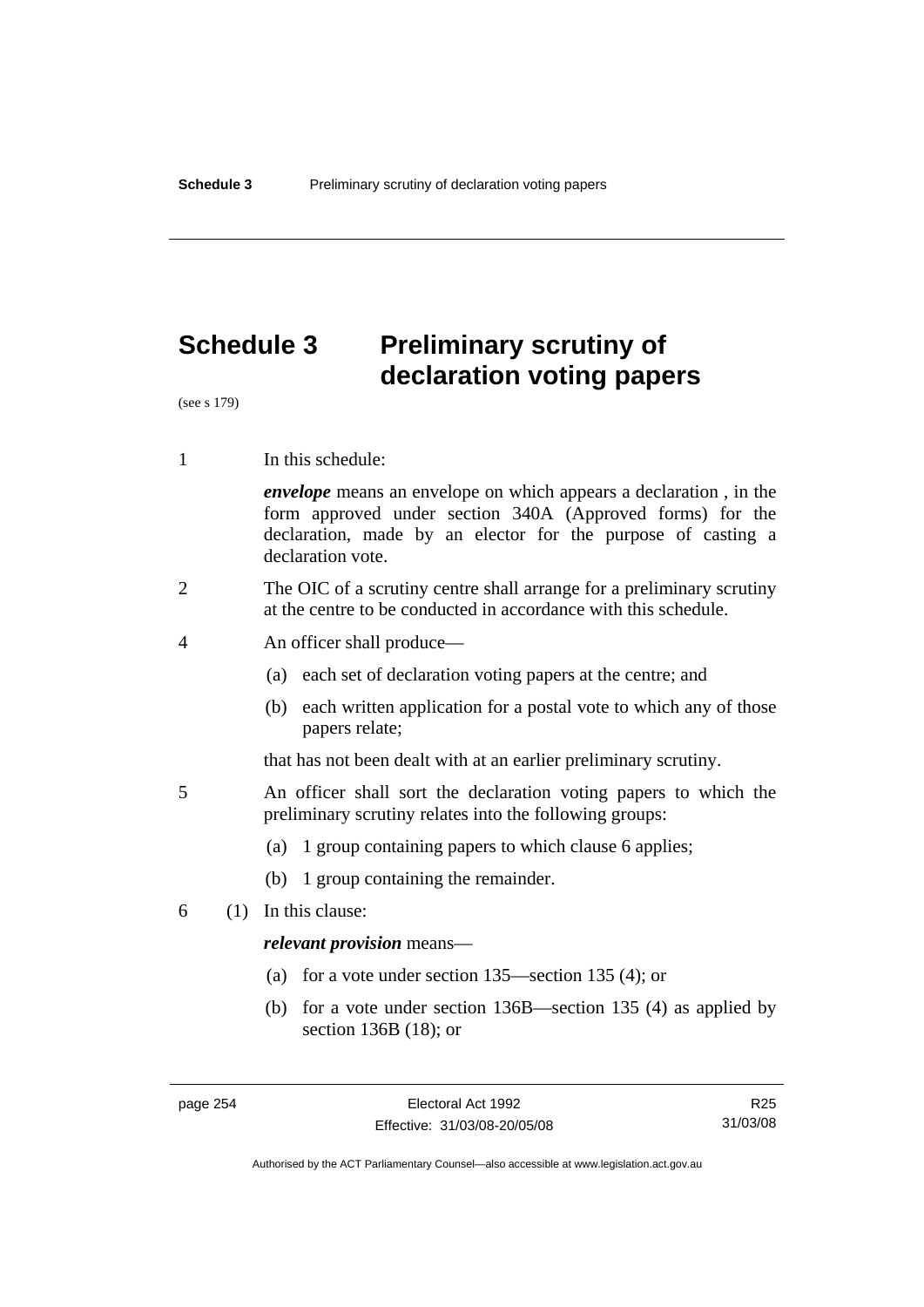- (c) for a vote under section 136C—section 135 (4) as applied by section 136C (8); or
- (d) for a vote under section 144A—section 144A (2).
- (2) This clause applies to a set of declaration voting papers if the officer is satisfied that—
	- (a) the signature on the declaration is that of the elector; and
	- (b) the certificate by the witness is in accordance with the relevant provision; and
	- (c) for a postal vote if the papers were posted to the commissioner—the papers were so posted before the close of the poll; and
	- (d) for the vote of an Antarctic elector—the envelope referred to in section 176 (1) (c) is endorsed and signed by an authorised officer in accordance with that paragraph.
- (3) For subclause (2) (b), if an officer referred to in section 135 (4) omits to sign the certificate, the certificate shall nevertheless be taken to be in accordance with the relevant provision, if—
	- (a) the issue of the relevant declaration voting papers was recorded under division 10.3 or 10.4; and
	- (b) the OIC is satisfied the papers were properly issued to the elector.
- 7 An officer shall sort the declaration voting papers to which clause 6 applies into the following groups:
	- (a) 1 group containing envelopes on which appear declarations by electors enrolled for the electorate indicated in the declaration;
	- (b) 1 group containing the remainder.

page 255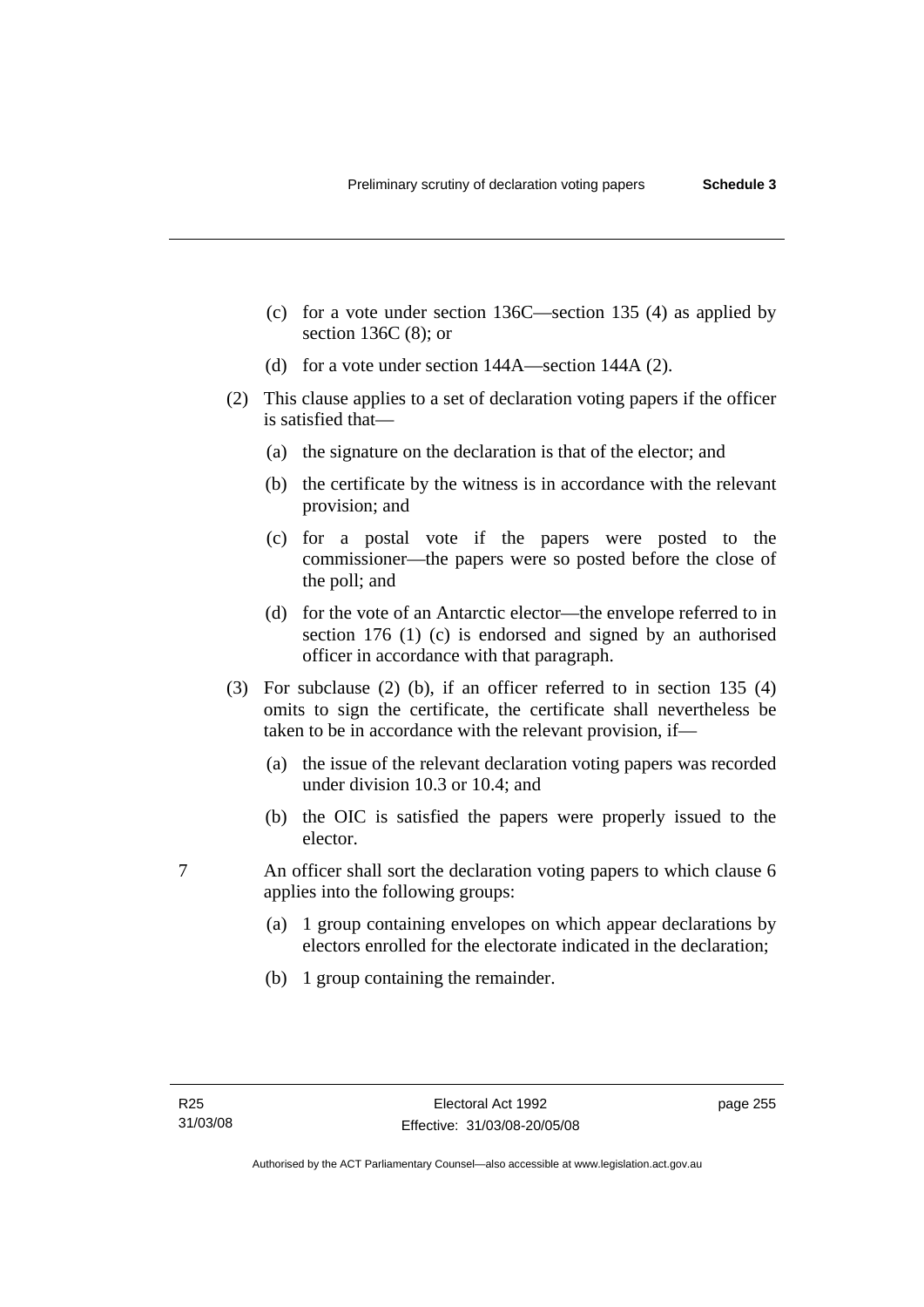| 8  |     | An officer shall sort the remaining declaration voting papers<br>referred to in clause 7 (b) into the following groups:                                                                                                                                                                              |
|----|-----|------------------------------------------------------------------------------------------------------------------------------------------------------------------------------------------------------------------------------------------------------------------------------------------------------|
|    |     | 1 group containing papers to which clause 9 applies;<br>(a)                                                                                                                                                                                                                                          |
|    |     | 1 group containing the remainder.<br>(b)                                                                                                                                                                                                                                                             |
| 9  |     | This clause applies to a set of declaration voting papers if the OIC is<br>satisfied that-                                                                                                                                                                                                           |
|    |     | (a) the elector who signed the declaration was, when the roll<br>closed for the election, entitled to be enrolled; and                                                                                                                                                                               |
|    |     | the omission of the elector's name from the roll resulted from<br>(b)<br>an official error.                                                                                                                                                                                                          |
| 10 |     | (1) An officer shall withdraw the ballot papers from the envelopes in<br>the groups of declaration voting papers to which clause 7 (a) or 9<br>applies and, without unfolding or inspecting the ballot papers or<br>allowing any other person to do so, admit them to scrutiny under<br>section 183. |
|    | (2) | If 2 or more sets of papers to which clause $7$ (a) or 9 applies are in<br>the name of a particular elector—                                                                                                                                                                                         |
|    |     | (a) the OIC shall determine which set shall be dealt with in<br>accordance with subclause (1); and                                                                                                                                                                                                   |
|    |     | the remaining set shall be set aside.<br>(b)                                                                                                                                                                                                                                                         |
|    | (3) | The OIC shall ensure that ballot papers referred to in subclause (1)<br>are kept in a separate sealed ballot box until they are dealt with<br>under section 183.                                                                                                                                     |
| 11 |     | The OIC shall, in accordance with clauses 4 to 10, conduct a further<br>scrutiny of the groups of remaining declaration voting papers to<br>which clause $5$ (b) or $8$ (b) apply and, if there are any papers to<br>which either paragraph applies after the further scrutiny, the OIC<br>shall-    |
|    |     | (a) reject them from further scrutiny; and                                                                                                                                                                                                                                                           |

R25 31/03/08

Authorised by the ACT Parliamentary Counsel—also accessible at www.legislation.act.gov.au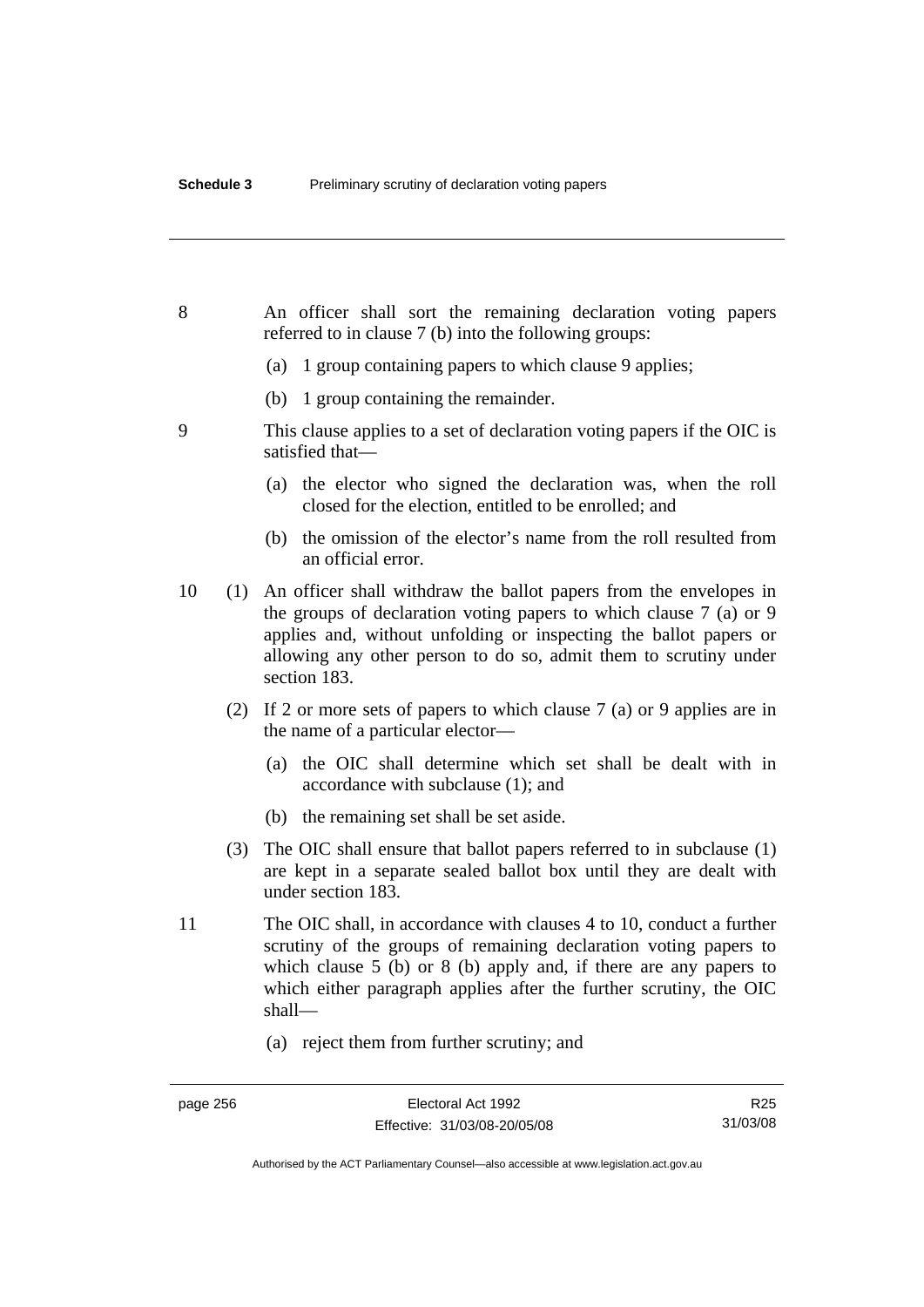(b) seal them, together with any papers to which clause 10 (2) (b) applies, in a parcel endorsed with a description of the contents, the name of the electorate and the date.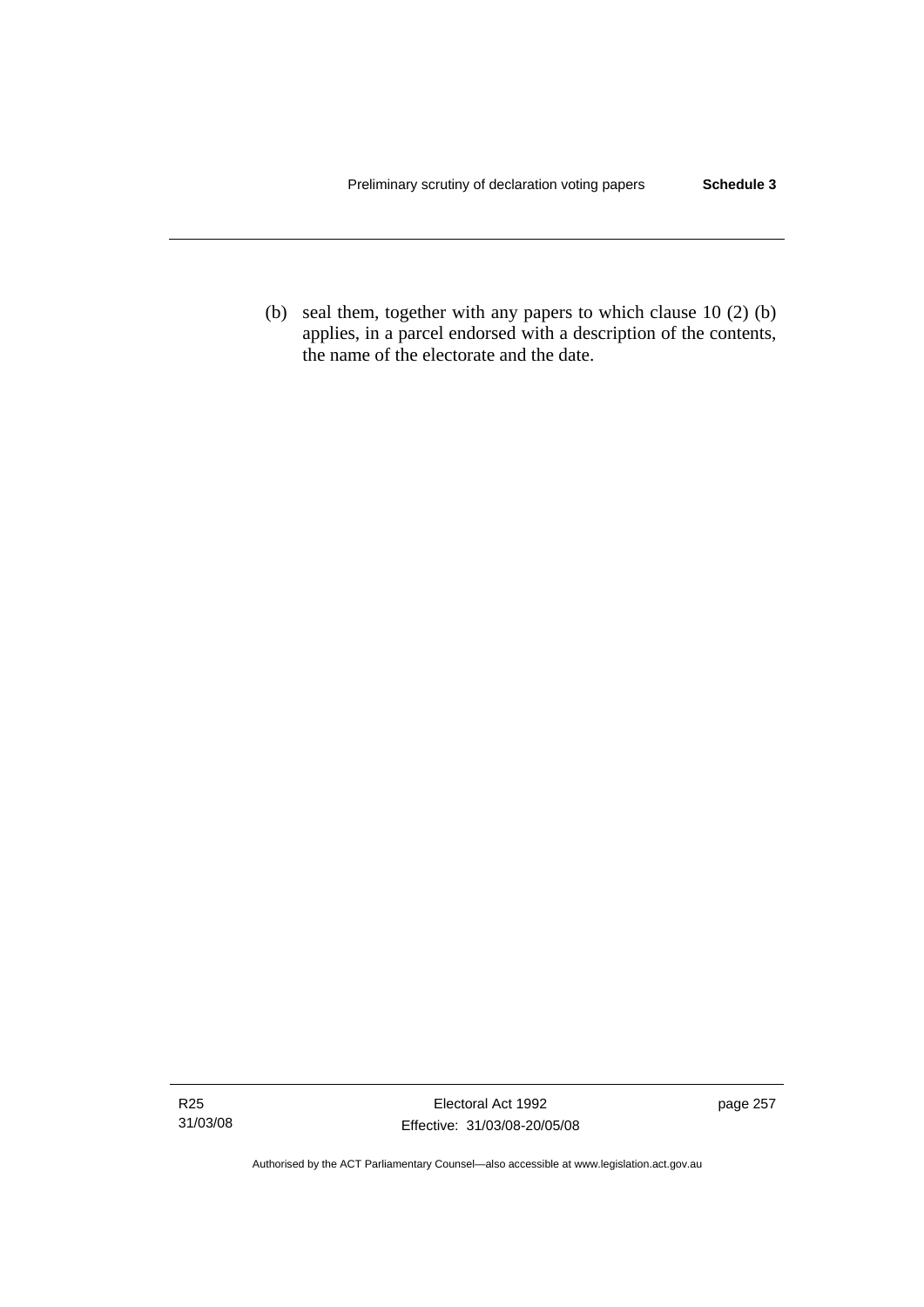**Schedule 4 Ascertaining result of poll**<br>**Part 4.1 Preliminary Preliminary** Section 1

# **Schedule 4 Ascertaining result of poll**

(see s 185)

# **Part 4.1** Preliminary

### **1 Interpretation for sch 4**

(1) In this schedule:

*ballot paper* means a ballot paper that is formal under part 12.

*continuing candidate* means a candidate, other than a successful candidate, an excluded candidate or a candidate who died before polling day.

*count* means an allotment of votes under clause 3 (1), 6 (3), 9 (2) (c) or 14 (2).

*count votes*, in relation to a candidate, is the number of votes calculated as follows (any fraction being disregarded):

 $BP \times TV$ 

where:

*BP* means the number of ballot papers to be dealt with at a count that record the next available preference for the candidate.

*TV* means the transfer value of those ballot papers.

*excluded candidate* means a candidate excluded under clause 8.

*next available preference* means the next highest preference recorded for a continuing candidate on a ballot paper.

R25 31/03/08

Authorised by the ACT Parliamentary Counsel—also accessible at www.legislation.act.gov.au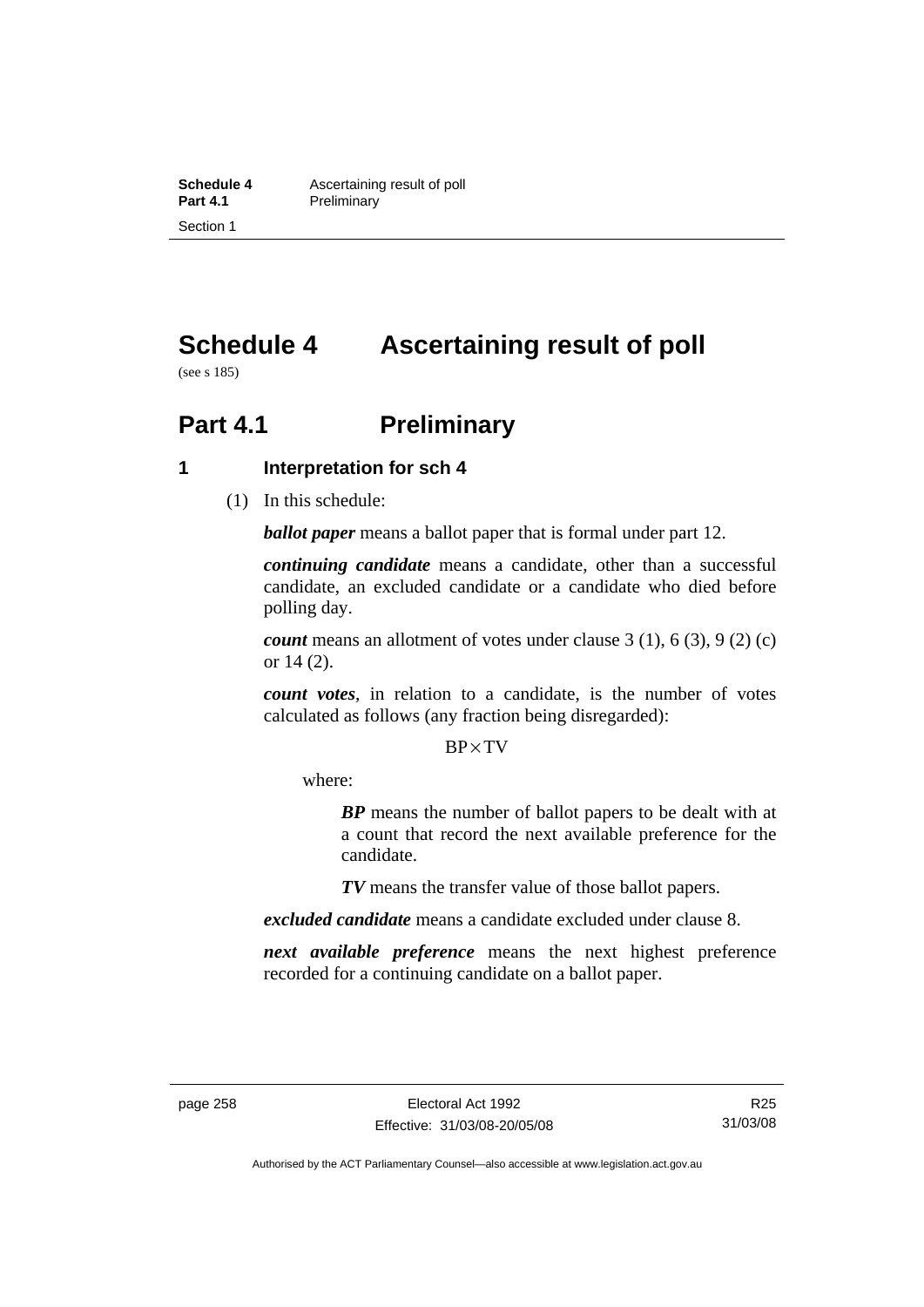*quota* means the quota of an electorate for an election and is calculated as follows (any fraction being disregarded):

$$
\frac{\text{BP}}{\text{N}+1}+1
$$

where:

*BP* means the number of ballot papers for the election.

*N* means the number of positions to be filled at the election.

*successful candidate* means a candidate who is successful under clause 3, 4, 6, 9 or 14.

*surplus*, in relation to a successful candidate, means the candidate's total votes less the quota, if the resulting number of votes is 1 or greater.

*total votes*, in relation to a candidate, means the sum of all votes allotted to the candidate.

*transfer value*, in relation to a ballot paper, is—

 (a) in relation to the allotment of votes from the surplus of a successful candidate—for ballot papers that specify a next available preference, subject to subclause (2), the value calculated as follows:

## CP S

where:

*S* means the surplus.

*CP* means the number of ballot papers counted for the candidate at the count at which he or she became successful and that specify a next available preference; or

(b) in relation to the allotment of votes under clause  $9(2)$  (c)—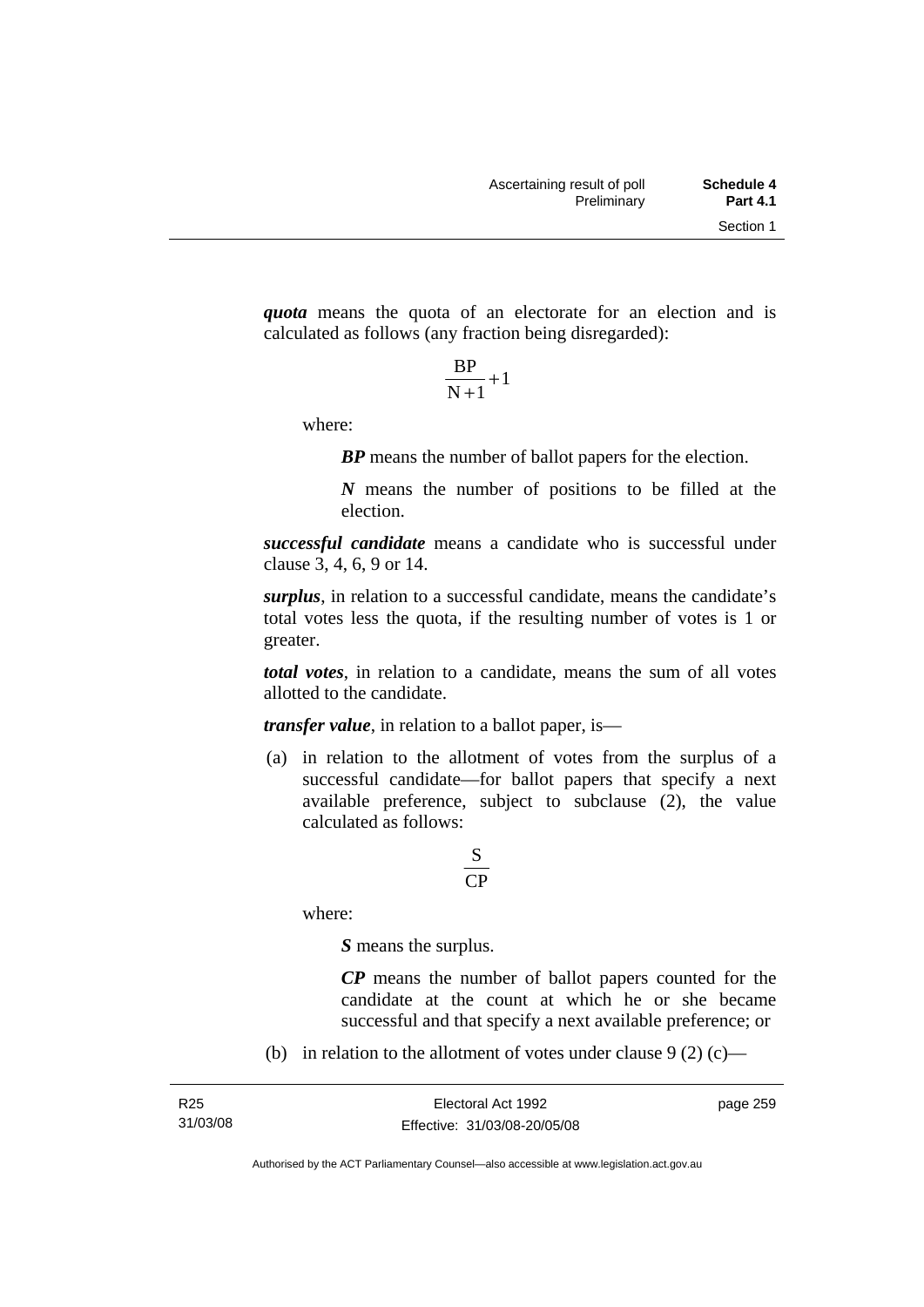| Schedule 4      | Ascertaining result of poll |
|-----------------|-----------------------------|
| <b>Part 4.1</b> | Preliminary                 |
| Section 2       |                             |

- (i) for ballot papers in relation to which votes were allotted to the excluded candidate under clause 3—1; or
- (ii) for ballot papers in relation to which count votes were allotted to the excluded candidate under clause 6 (3) or  $9(2)$  (c)—the transfer value of the ballot papers when counted for the purpose of that allotment.
- (2) If, but for this subclause, the transfer value of a ballot paper calculated in accordance with subsection (1), definition of *transfer value*, paragraph (a) would be greater than the transfer value of the ballot paper when counted for the successful candidate, the transfer value of that ballot paper is the lastmentioned transfer value.

### **2 Disregarding preferences**

- (1) This clause applies if effect is to be given to preferences indicated in candidate squares on a ballot paper under section 180.
- (2) If the same number is marked in 2 or more candidate squares on a ballot paper, those numbers and any greater number shall be disregarded in determining the elector's preferences.
- (3) If a number is missing from the series of consecutive whole numbers marked in the candidate squares on a ballot paper, the missing number and any greater number shall be disregarded in determining the elector's preferences.

Authorised by the ACT Parliamentary Counsel—also accessible at www.legislation.act.gov.au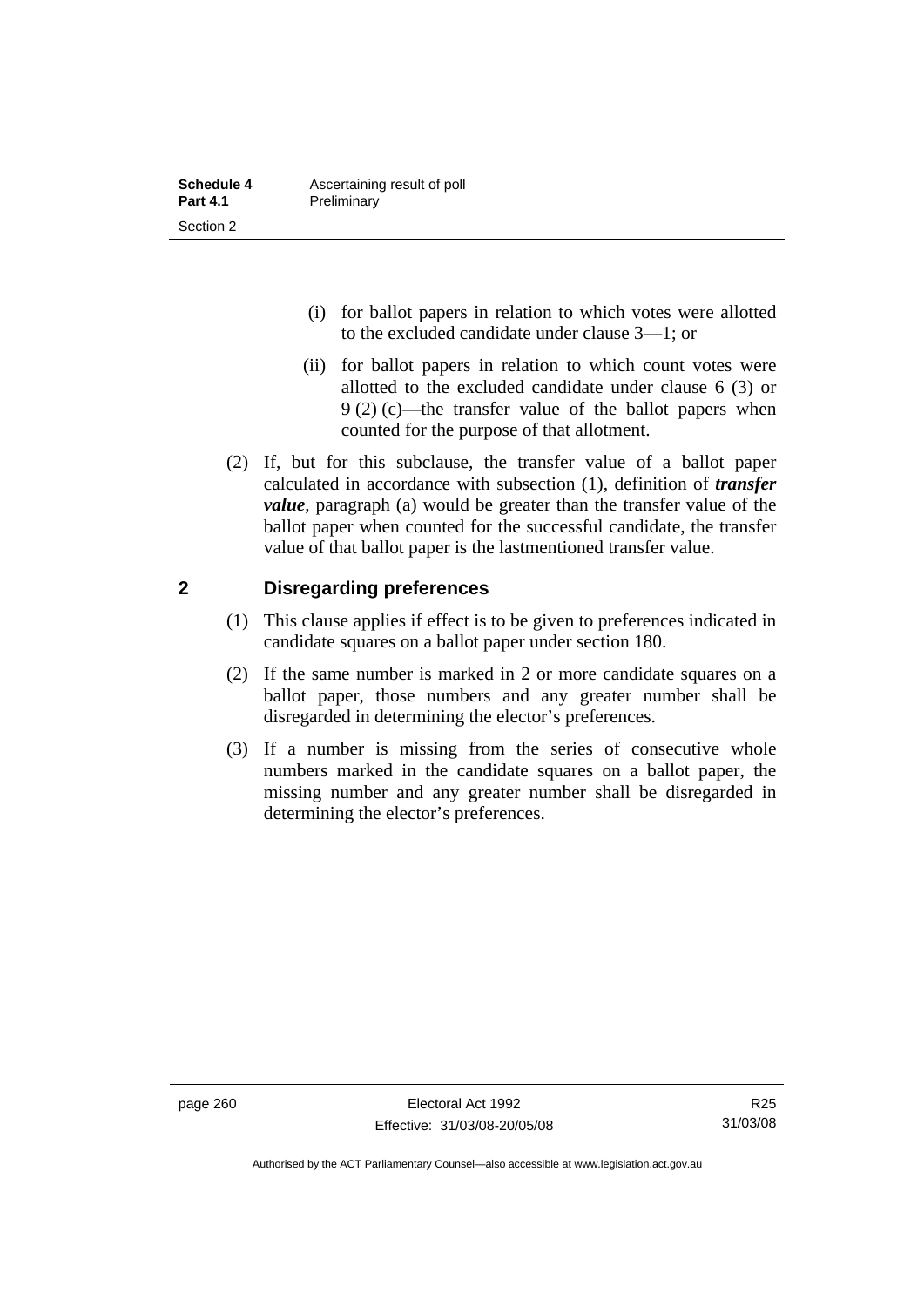# **Part 4.2 General**

**3 First preferences** 

- (1) For each ballot paper recording a first preference for a continuing candidate, 1 vote shall be allotted to the candidate.
- (2) For subclause (1), a ballot paper on which a first preference for a candidate who died before polling day is recorded shall be taken to record a first preference for the candidate for whom the next available preference is recorded.
- (3) After the allotment of votes under subclause (1), each continuing candidate's total votes shall be calculated and, if the votes equal or exceed the quota, the candidate is successful.

# **4 Scrutiny to cease**

- (1) If, after a calculation under clause  $3$  (3),  $6$  (4) or  $9$  (2) (d), the number of successful candidates is equal to the number of positions to be filled, the scrutiny shall cease.
- (2) If, after a calculation under clause 3 (3) or 6 (4) or after all the ballot papers counted for an excluded candidate have been dealt with under clause 9—
	- (a) the number of continuing candidates is equal to the number of positions remaining to be filled; and
	- (b) no successful candidate has a surplus not already dealt with under clause 6;

each of those continuing candidates is successful and the scrutiny shall cease.

# **5 Scrutiny to continue**

If the scrutiny has not ceased in accordance with clause 4 and—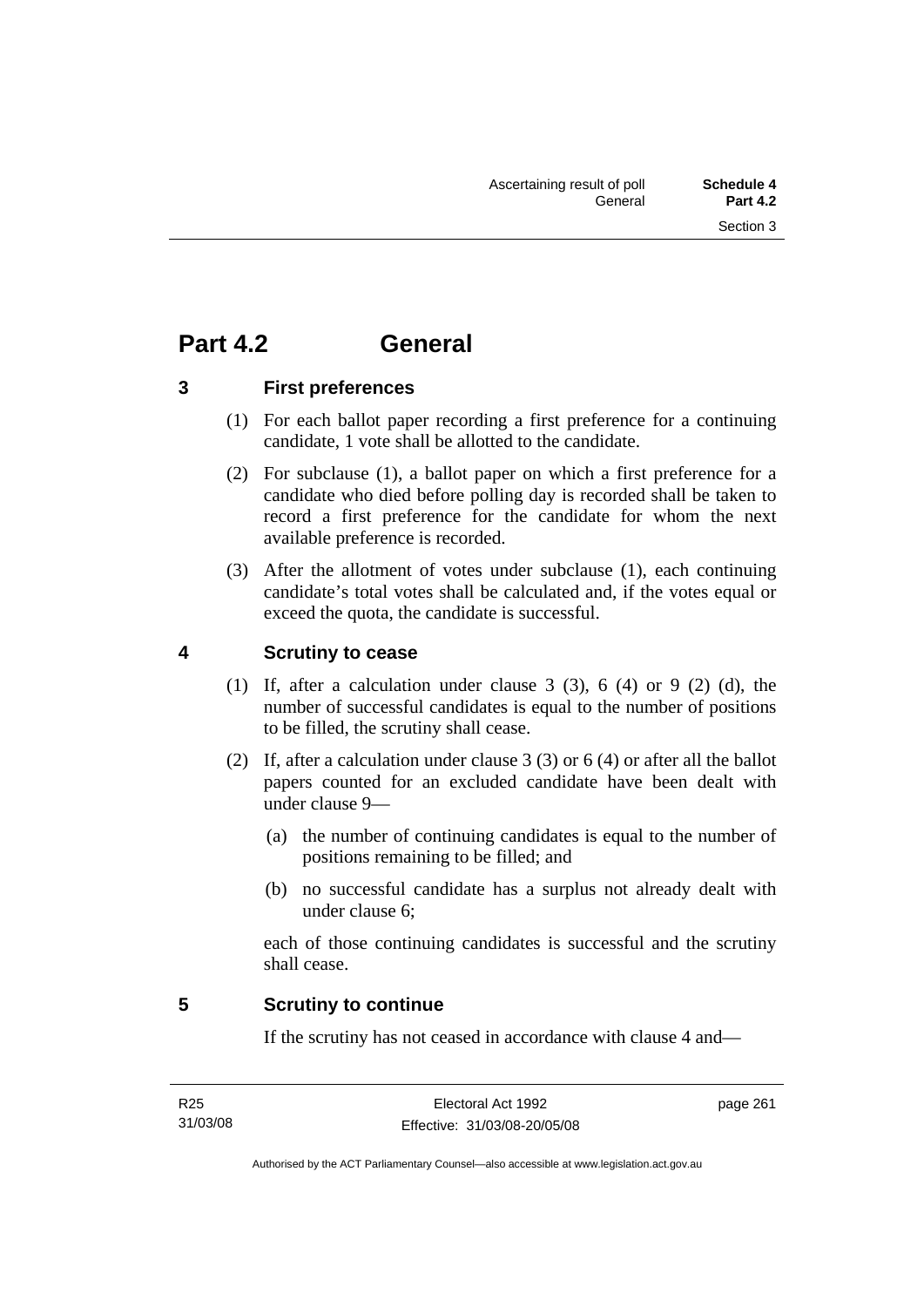| Schedule 4      | Ascertaining result of poll |  |  |  |
|-----------------|-----------------------------|--|--|--|
| <b>Part 4.2</b> | General                     |  |  |  |
| Section 6       |                             |  |  |  |

- (a) 1 or more successful candidates have a surplus not already dealt with under clause 6—subject to clause 4, each surplus shall be dealt with in accordance with clause 6; or
- (b) there are no successful candidates with such a surplus—1 continuing candidate shall be excluded in accordance with clause 8 and the ballot papers counted for him or her shall be dealt with in accordance with clause 9.

### **6 Surplus votes**

- (1) Subject to clause 7, this clause applies in relation to the surplus of a successful candidate.
- (2) Each ballot paper counted for the purpose of allotting votes to the successful candidate at the count at which the candidate became successful shall be dealt with as follows:
	- (a) if it does not specify a next available preference—it shall be set aside as finally dealt with for this part;
	- (b) if it specifies a next available preference—it shall be grouped according to the candidate for whom that preference is recorded.
- (3) The count votes for each continuing candidate shall be determined and allotted to him or her.
- (4) After the allotment under subclause (3), the continuing candidates' total votes shall be calculated and, if the total votes of a candidate equal or exceed the quota, the candidate is successful.

### **7 More than 1 surplus**

- (1) In this clause—
	- (a) a reference to a *successful candidate* is a reference to a successful candidate with a surplus not already dealt with under clause 6; and

R25 31/03/08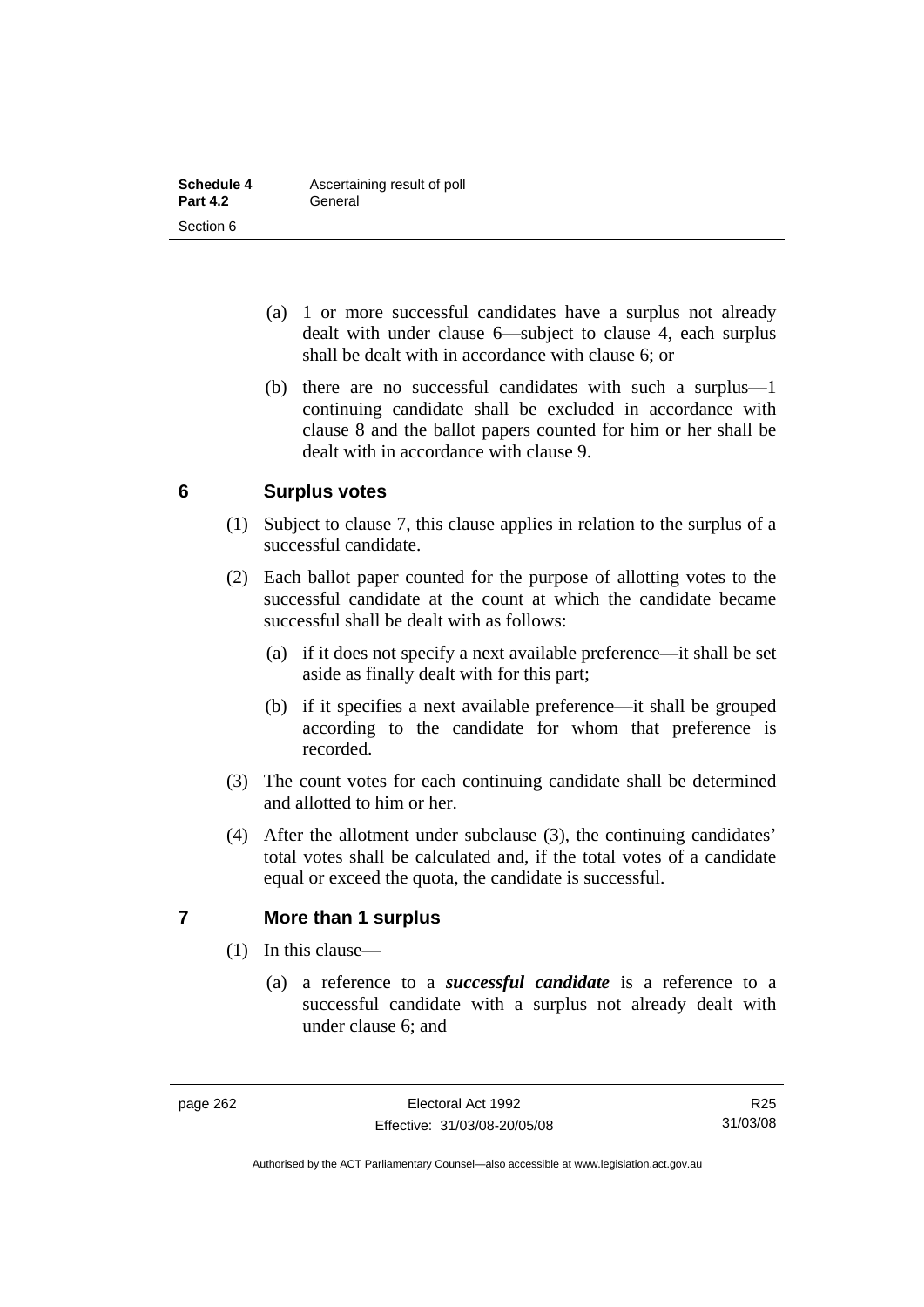- (b) a reference to the *earliest count* is a reference to the earliest count at which a successful candidate obtained a quota.
- (2) If there are 2 or more successful candidates, the surplus of the relevant candidate shall be dealt with in accordance with clause 6.
- (3) For subclause (2)—
	- (a) if only 1 successful candidate obtained a quota at the earliest count—that candidate is the relevant candidate;
	- (b) if 2 or more successful candidates obtained a quota at the earliest count—the candidate who, of those candidates, has the largest surplus is the relevant candidate; or
	- (c) if 2 or more successful candidates (*contemporary candidates*) who obtained a quota at the earliest count have the same surplus, being a surplus larger than that of any other candidate who obtained a quota at that count and—
		- (i) 1 of the contemporary candidates had more total votes than any other contemporary candidate at the last count at which all the contemporary candidates had unequal total votes—that candidate; or
		- (ii) there is no count at which all the contemporary candidates had unequal total votes—the contemporary candidate who is determined by the commissioner by lot to be the relevant candidate;

is the relevant candidate.

- $(4)$  If—
	- (a) a person becomes the relevant candidate under subclause  $(3)$  (c) (ii); and
	- (b) the ballot papers are recounted in accordance with section 187; and

page 263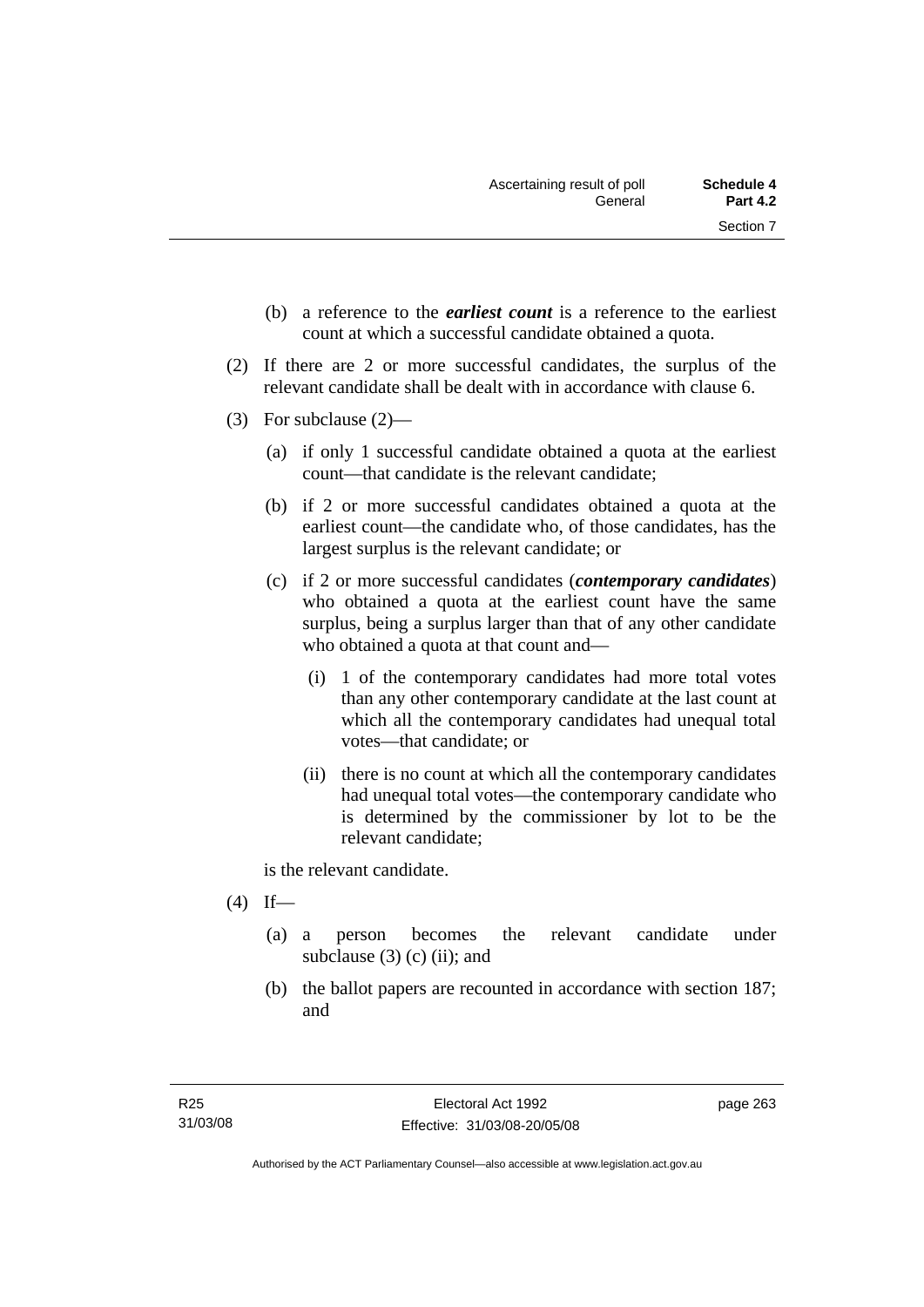| Schedule 4      | Ascertaining result of poll |  |  |  |
|-----------------|-----------------------------|--|--|--|
| <b>Part 4.2</b> | General                     |  |  |  |
| Section 8       |                             |  |  |  |

 (c) the same candidates would, apart from this subclause, become the contemporary candidates once again under that subparagraph;

the person shall be taken to be the relevant candidate for subclause (2) in the recounting of those ballot papers.

### **8 Exclusion of candidates**

- (1) If clause 5 or 15 requires a candidate to be excluded, the candidate with the least total votes shall be excluded.
- (2) If 2 or more candidates each have the same total votes, being fewer total votes than any other candidate and—
	- (a) 1 of those candidates had fewer total votes than any other of those candidates at the last count at which all those candidates had unequal votes—that candidate; or
	- (b) there is no count at which all those candidates had unequal total votes—the candidate who, of those candidates, is determined by the commissioner by lot to be the candidate to be excluded;

shall be excluded.

- $(3)$  If—
	- (a) a person is excluded under subclause (2) (b); and
	- (b) the ballot papers are recounted in accordance with section 187; and
	- (c) that paragraph would, apart from this subclause, be applicable once again to the same candidates;

the person shall be taken to be excluded in the recounting of those ballot papers.

Authorised by the ACT Parliamentary Counsel—also accessible at www.legislation.act.gov.au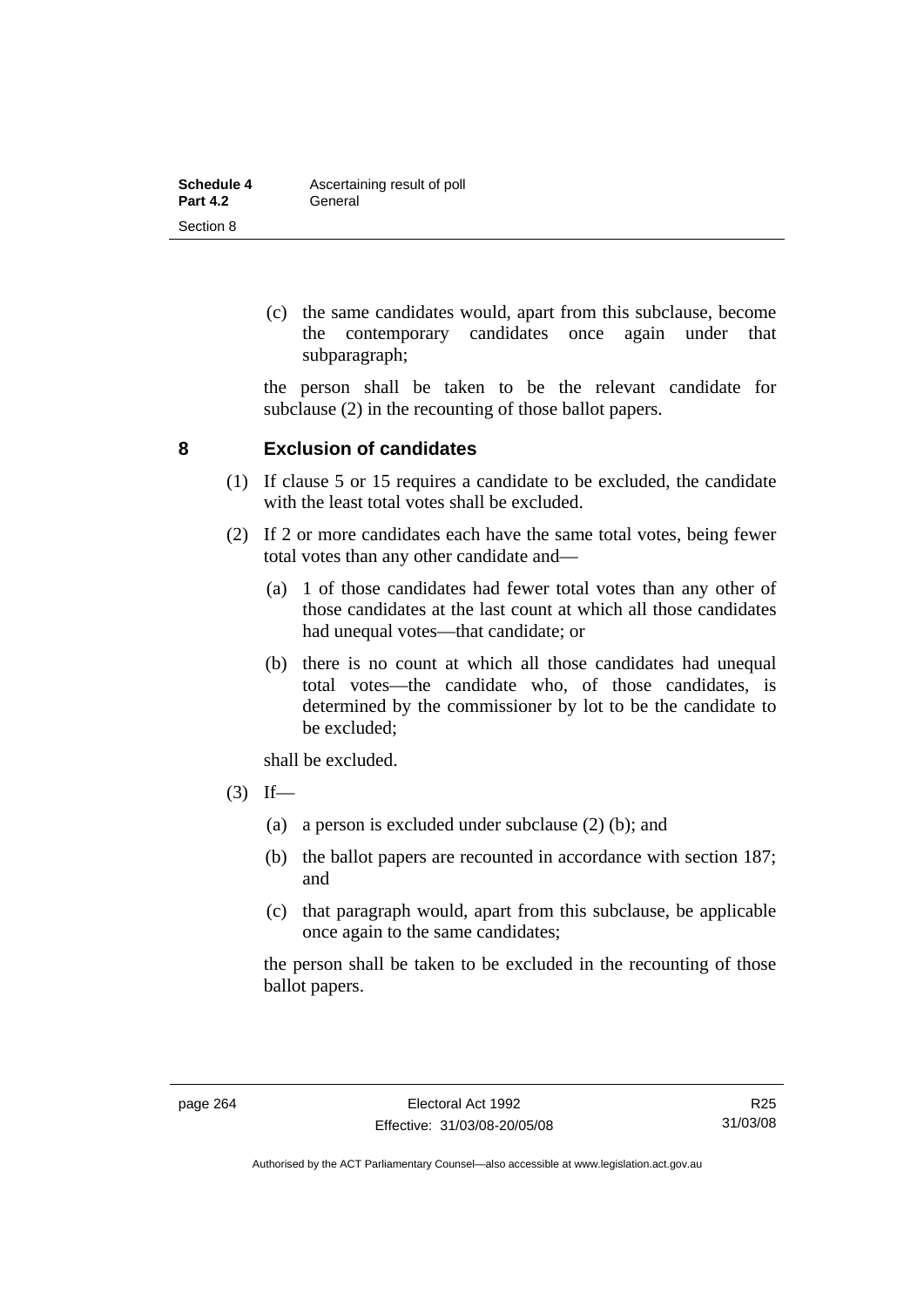## **9 Votes of excluded candidates**

- (1) If a candidate is excluded in accordance with clause 8, the ballot papers counted for the candidate shall be sorted into groups according to their transfer values when counted for him or her.
- (2) Subject to subclause (3), each group under subclause (1) shall be dealt with as follows:
	- (a) if a ballot paper in the group does not specify a next available preference—it shall be set aside as finally dealt with for this part;
	- (b) if a ballot paper in the group specifies a next available preference—it shall be grouped according to the candidate for whom that preference is recorded:
	- (c) each continuing candidate's count votes shall be determined and allotted to him or her;
	- (d) continuing candidates' total votes shall be calculated and, if the votes of any of those candidates equal or exceed the quota, the candidate is successful.
- (3) The groups referred to in subclause (1) shall be dealt with under subclause (2) starting with the group with the highest transfer value and, subject to subclause 4 (1) or 15 (2), continuing in descending order until all the groups have been dealt with.

### **10 Setting aside ballot papers**

If, after a calculation under clause  $3(3)$ ,  $6(4)$  or  $9(2)(d)$ , the total votes of a candidate who became successful on that calculation equal the quota, the ballot papers counted for that candidate shall be set aside for this part.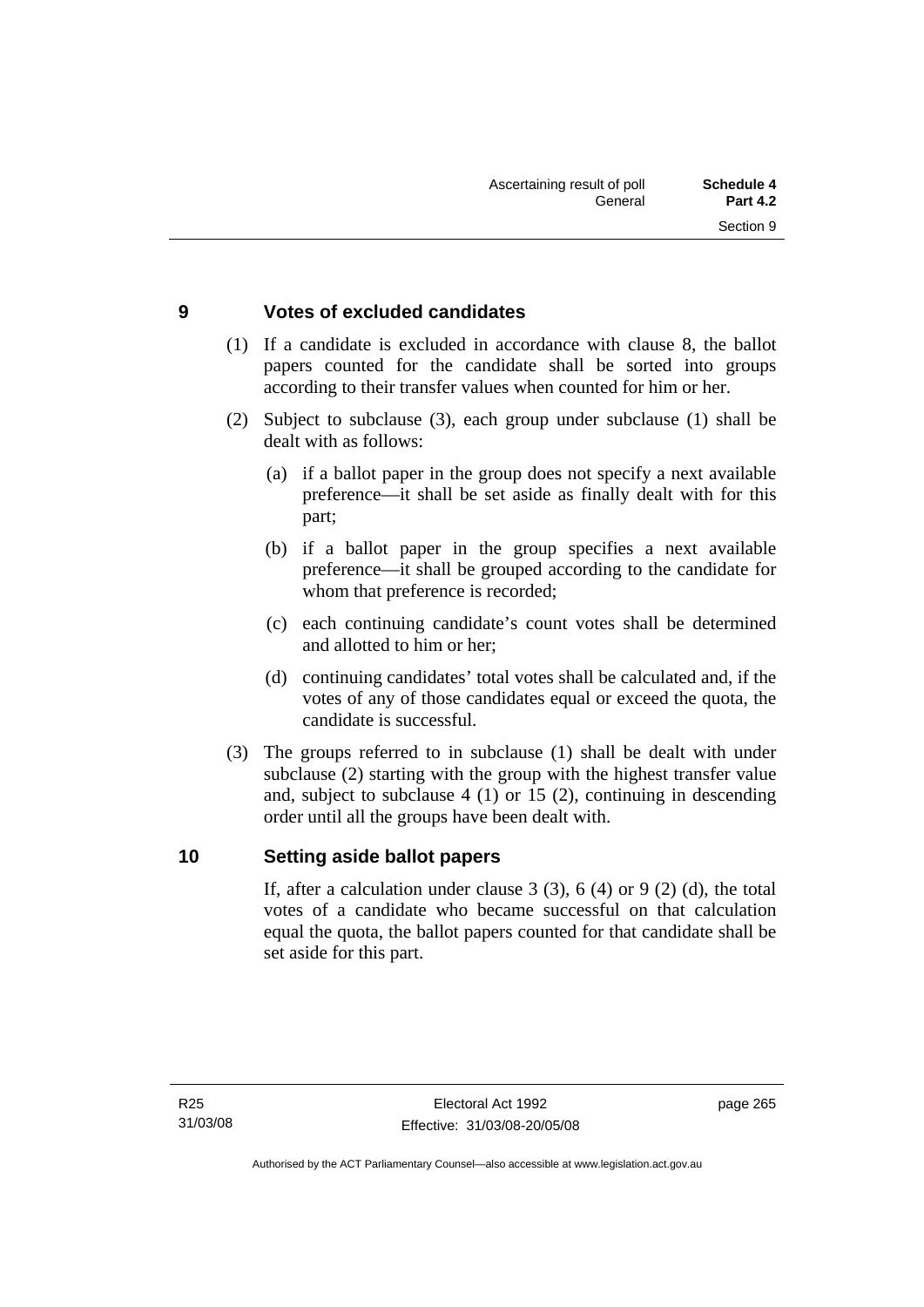# **Part 4.3 Casual vacancies**

## **11 Application**

- (1) This part applies in relation to the vacancy in the seat of a former MLA that is to be filled by recount under section 194.
- (2) For this part—
	- (a) *continuing candidate* means a candidate within the meaning of part 13, but does not include a candidate who died before the recount for the purposes of this part began; and
	- (b) the quota is calculated under clause 12; and
	- (c) the transfer value is determined under clause 13.

### **12 Quota**

 (1) For this part, the *quota*, in relation to a count, is calculated as follows:

$$
\frac{\text{TVA}}{2} + 1
$$

(2) In this clause:

*TVA* means the sum of the total votes allotted to the continuing candidates at the count, any fraction being disregarded.

### **13 Transfer value**

- (1) For this part, the *transfer value* of ballot papers counted for the former MLA—
	- (a) for a ballot paper dealt with at the count at which the former MLA became successful—is the value ascertained in accordance with subclause (2) or (3), as the case requires;

R25 31/03/08

Authorised by the ACT Parliamentary Counsel—also accessible at www.legislation.act.gov.au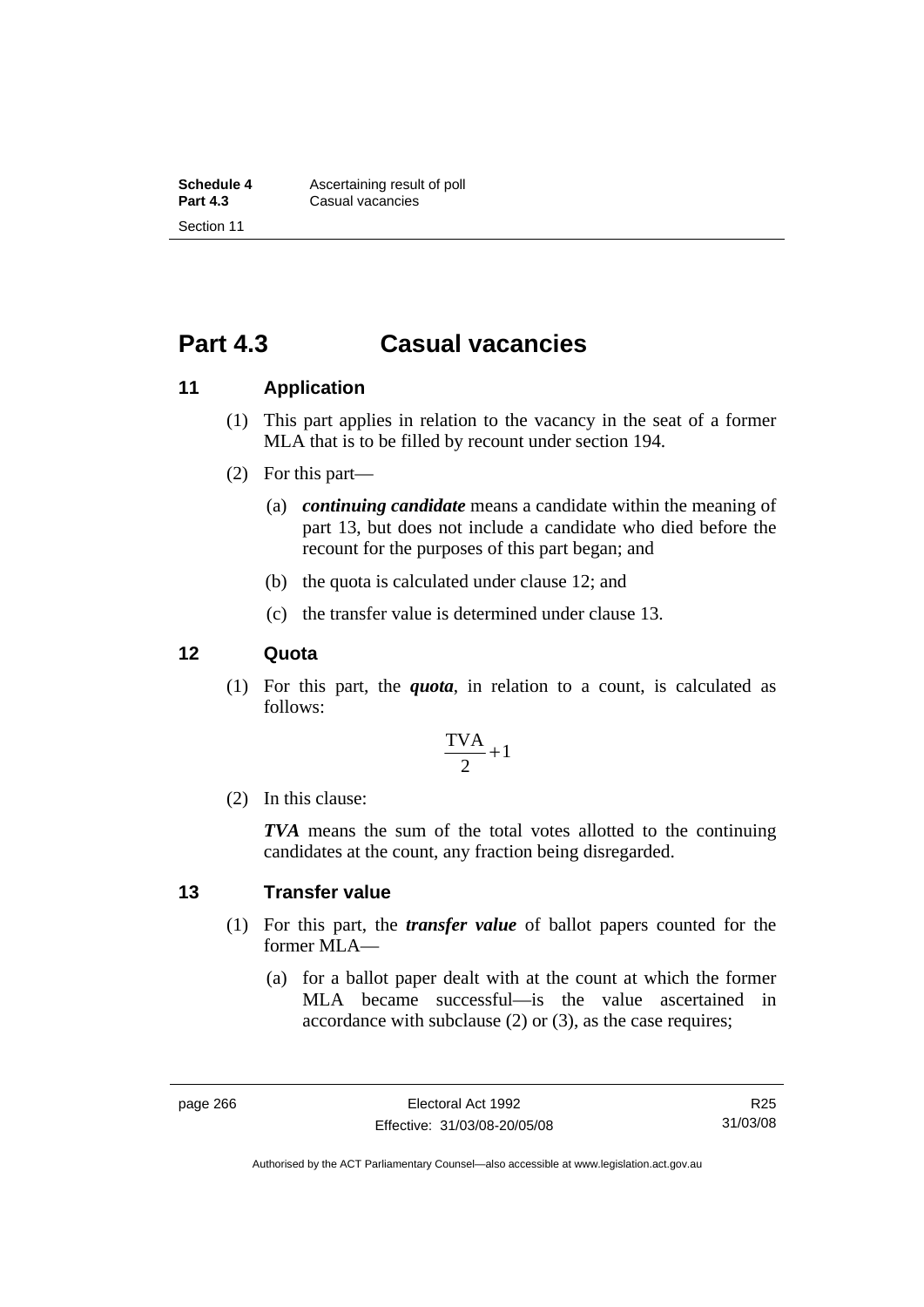- (b) for a ballot paper dealt with at the count under clause 3—is 1; and
- (c) for a ballot paper dealt with at any other count—is the transfer value of the ballot paper when counted for the purpose of allotting count votes to the former MLA.
- (2) If, at the count at which the former MLA became successful, NCP  $\times$  TV was greater than or equal to Q – N—
	- (a) for a ballot paper that did not specify a next available preference—the value is calculated as follows:

$$
\frac{Q-N}{NCP}
$$
; and

- (b) for a ballot paper that specified a next available preference the value is zero.
- (3) If, at the count at which the former MLA became successful,  $NCP \times TV$  was less than  $Q - N$ —
	- (a) for a ballot paper that did not specify a next available preference—the value is the transfer value of the ballot paper when counted for the purpose of allotting count votes to the former MLA; and
	- (b) for a ballot paper that specified a next available preference the value is calculated as follows:

$$
\frac{Q-N-(NCP \times TV)}{CP}
$$

(4) In subclauses (2) and (3):

*NCP* means the number of ballot papers counted for the former MLA at the count at which he or she became successful that did not specify a next available preference.

*TV* means the transfer value of a ballot paper when counted at that count for the purpose of allotting count votes to the former MLA.

Authorised by the ACT Parliamentary Counsel—also accessible at www.legislation.act.gov.au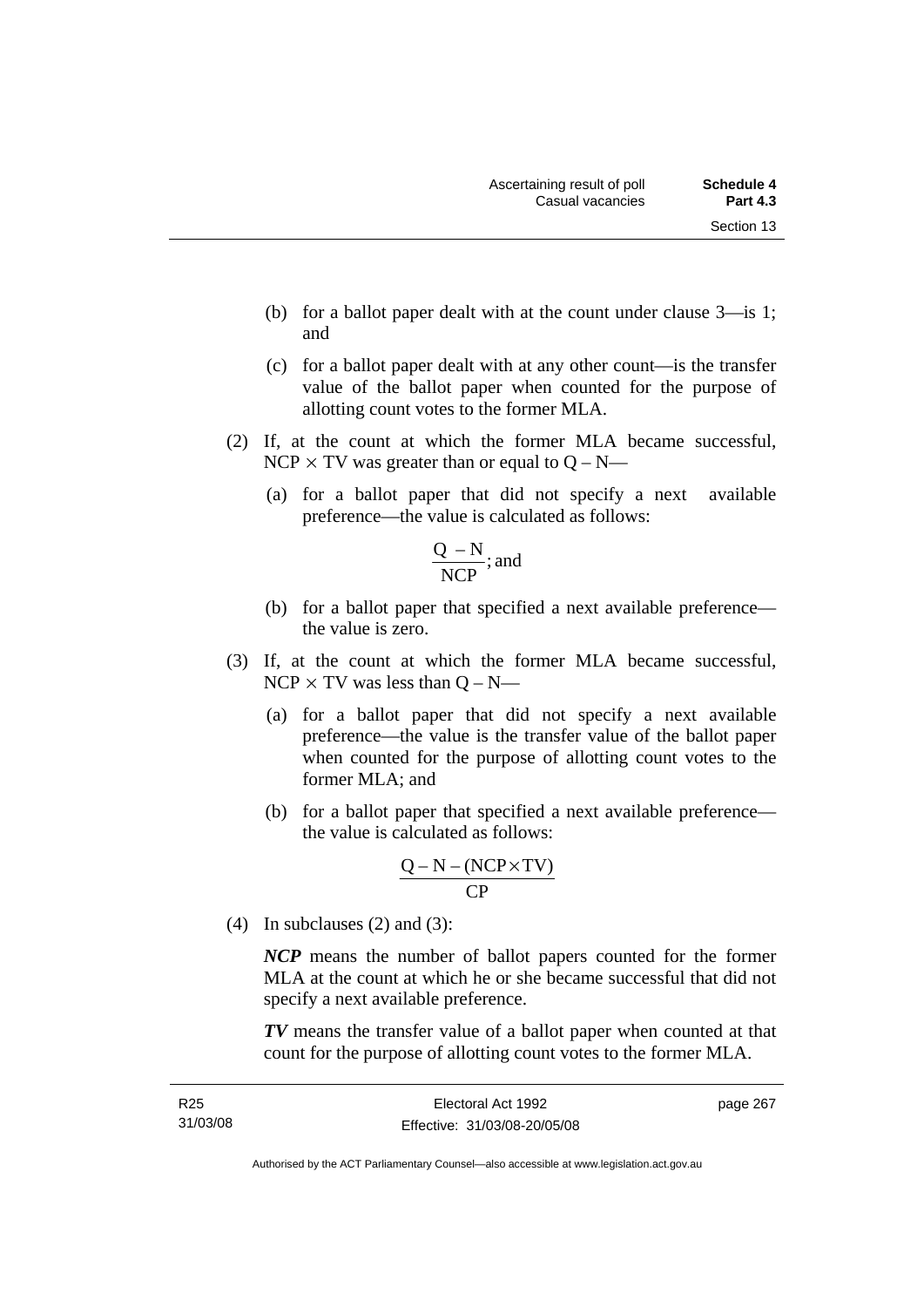| Schedule 4      | Ascertaining result of poll |  |  |  |
|-----------------|-----------------------------|--|--|--|
| <b>Part 4.3</b> | Casual vacancies            |  |  |  |
| Section 14      |                             |  |  |  |

*Q* means the quota for the election at which the former MLA was last elected.

*N* means the former MLA's total votes after the last calculation before that count.

*CP* means the number of ballot papers counted for the former MLA at that count that specified a next available preference.

### **14 Recount—first count**

- (1) If a ballot paper counted for the former MLA—
	- (a) does not specify a next available preference—it shall be set aside as finally dealt with for this part; or
	- (b) specifies a next available preference—it shall be grouped according to the candidate for whom that preference is recorded.
- (2) The count votes for each continuing candidate shall be determined and allotted to him or her, and each continuing candidate's total votes shall be calculated.
- (3) If, after the calculation under subclause (2), the total votes of a continuing candidate equal or exceed the quota, the candidate is successful and the scrutiny shall cease.

### **15 Recount—continuation**

- (1) If the scrutiny has not ceased in accordance with clause 14 (3) or subclause (2) of this clause—
	- (a) 1 continuing candidate shall be excluded in accordance with clause 8; and
	- (b) the ballot papers counted for that candidate shall be dealt with in accordance with clause 9.
- (2) If, after a calculation under clause 9 (2) (d), a candidate is successful, the scrutiny shall cease.

R25 31/03/08

Authorised by the ACT Parliamentary Counsel—also accessible at www.legislation.act.gov.au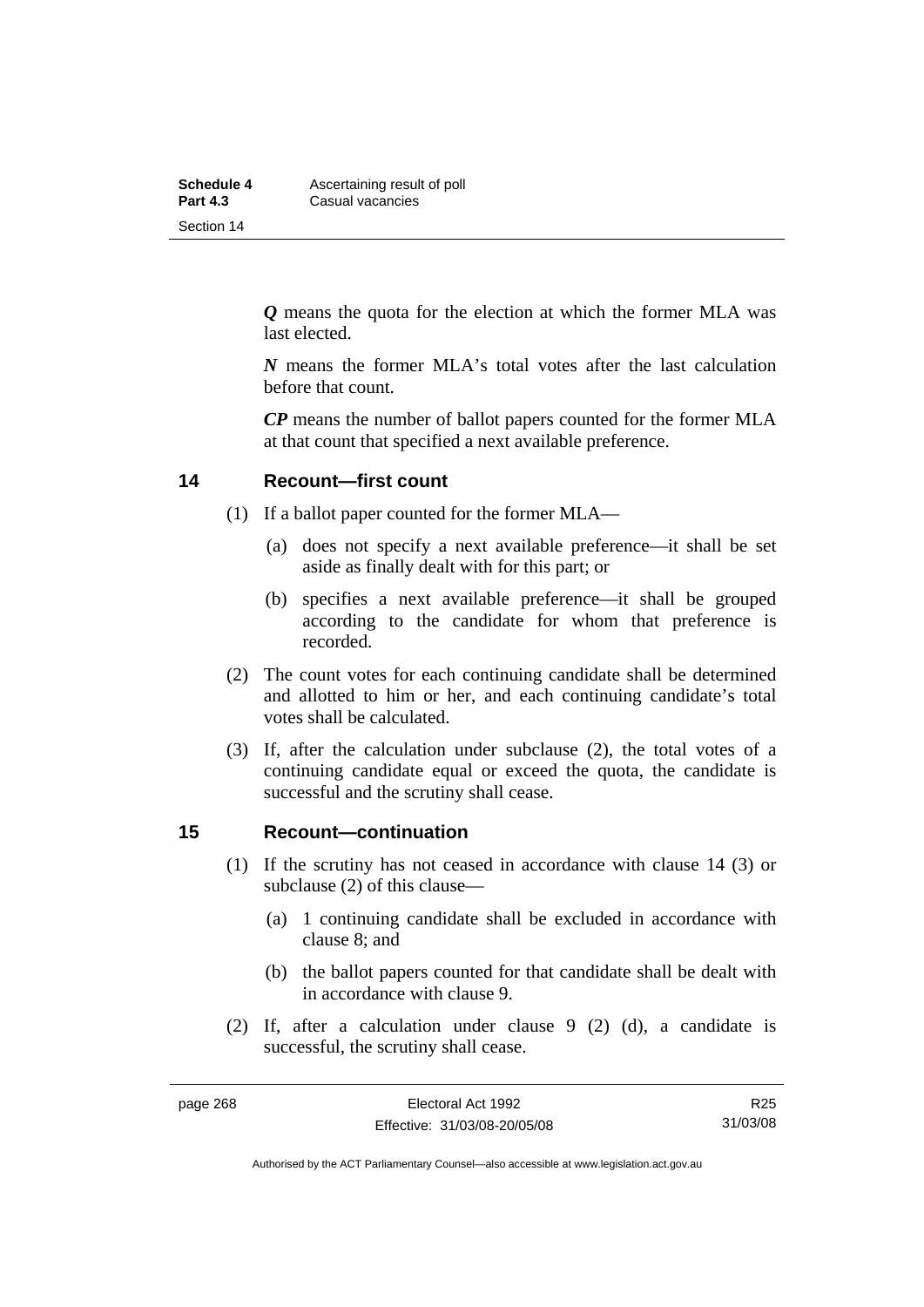### **16 Successful candidate is dead**

- (1) If the candidate who is successful on a recount is dead, the recount shall be conducted again.
- (2) For subclause (1), a ballot paper on which a preference for that candidate is recorded shall be taken to record a preference for the candidate for whom the next available preference is recorded.

# **17 Multiple vacancies**

- (1) If there are 2 or more vacancies in the seats of former MLAs that are required to be filled by recount under section 194, the recounts shall be conducted in the order in which the vacancies occurred.
- (2) If 2 or more of those vacancies occurred at the same time, the commissioner shall determine by lot the order in which the recounts are to be conducted.
- $(3)$  If—
	- (a) a person is a candidate in relation to more than 1 casual vacancy; and
	- (b) the person becomes a candidate in relation to those casual vacancies before the commissioner declares elected the successful candidate in relation to any of those casual vacancies; and
	- (c) the person is successful in relation to 1 of those casual vacancies;

for the purpose of conducting the recount in relation to the casual vacancies other than the one in relation to which the person was successful, the person shall be taken not to be a continuing candidate.

page 269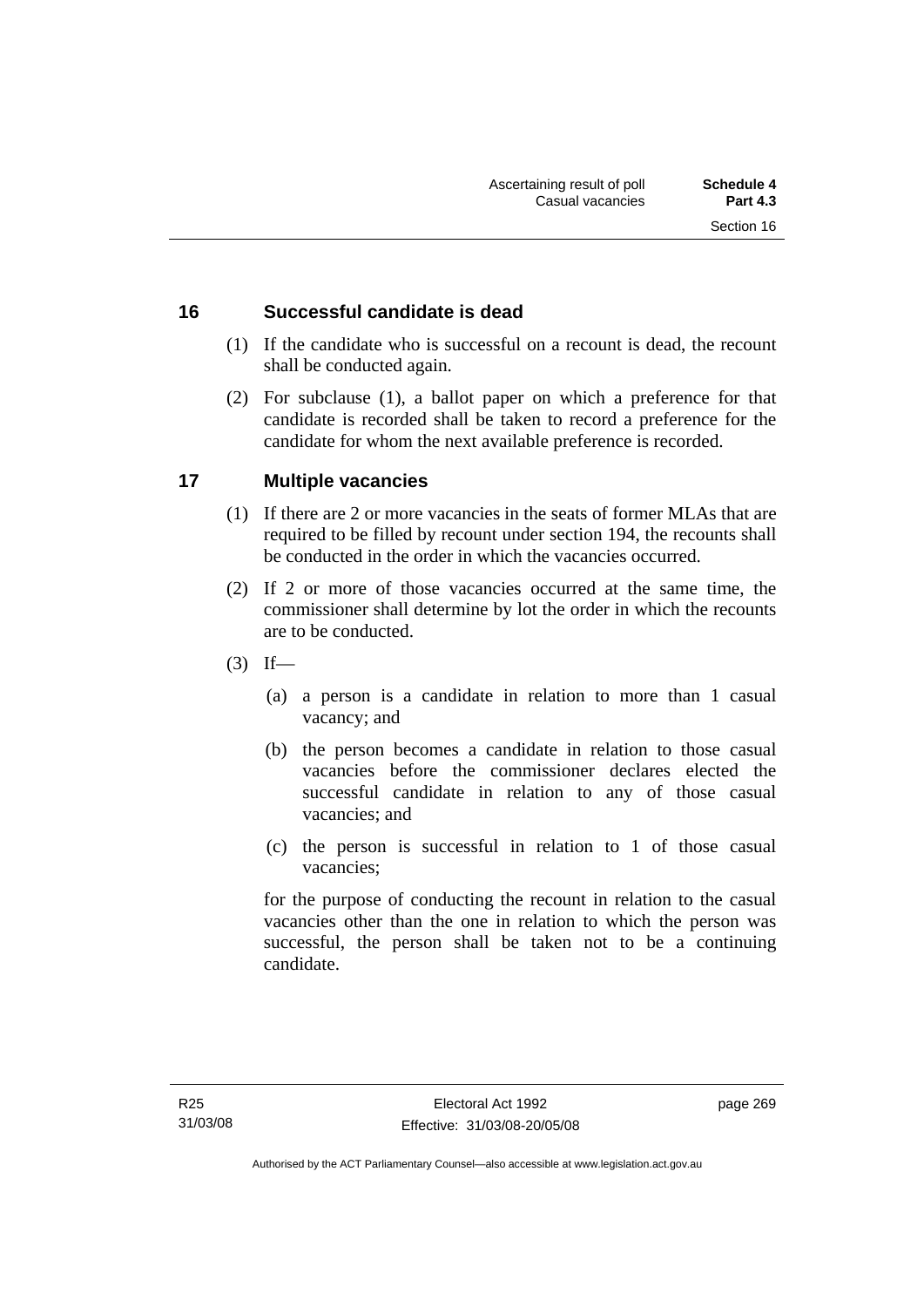# **Part 4.4 Deceased successful candidates**

### **18 Application of pt 4.3**

- (1) If a successful candidate dies on or after polling day but before the declaration of the result of the election, the ballot papers counted for the deceased candidate shall be dealt with in accordance with part 4.3 (Casual vacancies) as if they had been counted for a former MLA.
- (2) In this part:

*continuing candidate* means a candidate other than a successful candidate, a candidate who died before the recount for this part commenced or a candidate who is excluded for clause 15.

### **19 Multiple deaths**

- (1) If 2 or more successful candidates die on or after polling day but before the declaration of the result of the election, the ballot papers counted for each deceased candidate shall be dealt in the order in which the candidates died.
- (2) If 2 or more of those successful candidates died at the same time, the commissioner shall determine by lot the order in which the ballot papers for the deceased candidates are to be dealt with.

Authorised by the ACT Parliamentary Counsel—also accessible at www.legislation.act.gov.au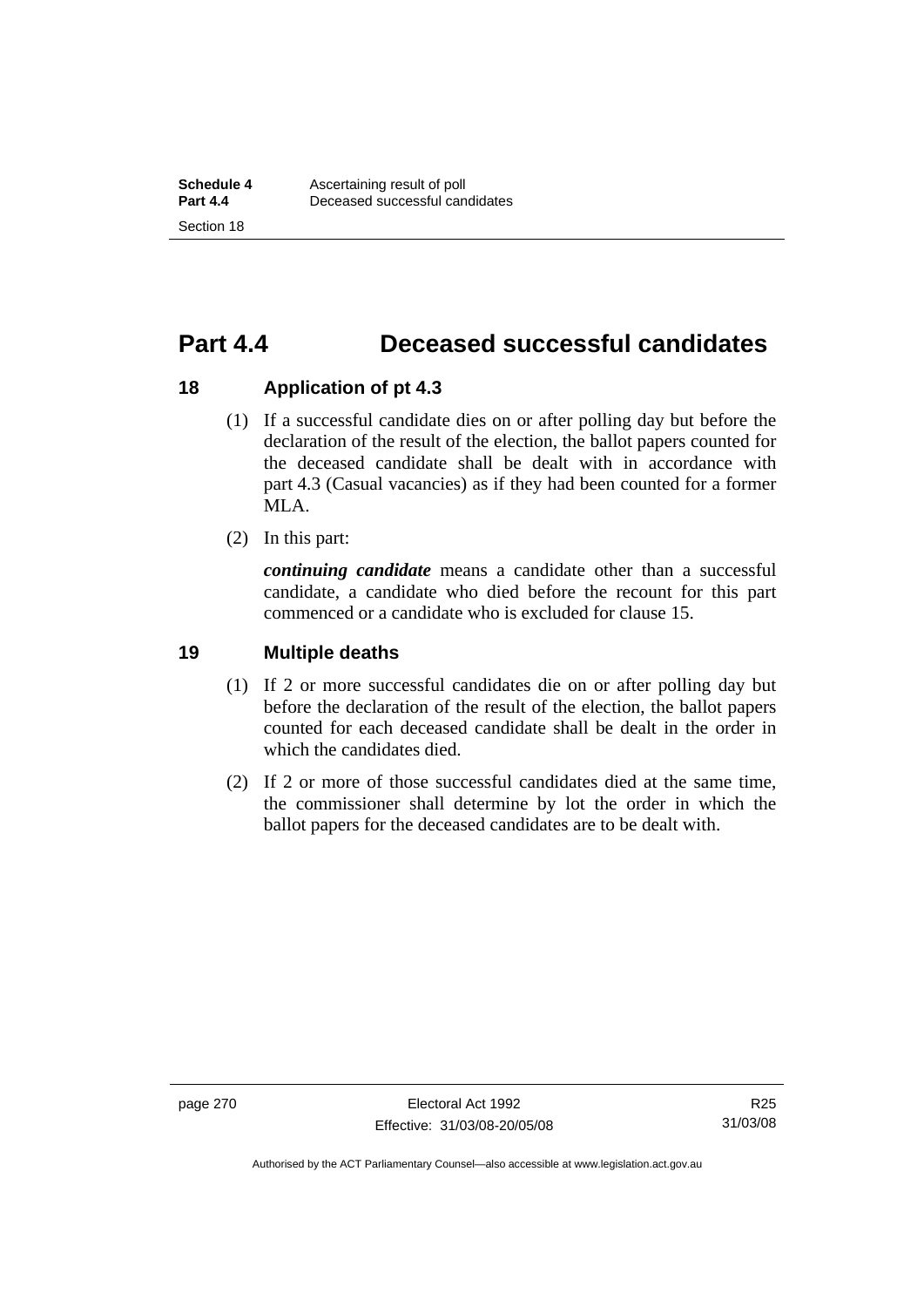# **Dictionary**

(see s 3)

*Note 1* The Legislation Act contains definitions and other provisions relevant to this Act.

*Note 2* For example, the Legislation Act, dict, pt 1 defines the following terms:

- administrative unit
	- adult
	- chief executive (see s 163)
	- Commonwealth
	- doctor
	- **Executive**
	- exercise
	- fail
	- function
	- judge
	- lawyer
	- Self-Government Act
	- **Speaker**
	- **State**
	- statutory office-holder
	- territory instrumentality
	- territory lease.

*AAT* means the administrative appeals tribunal.

*abbreviation*, of the name of a political party, includes an alternative name of the party.

## *address*—

 (a) except in division 17.3 (Campaigning offences)—means, in relation to a person, the address of the person's principal place of residence (including a place of residence from which a

page 271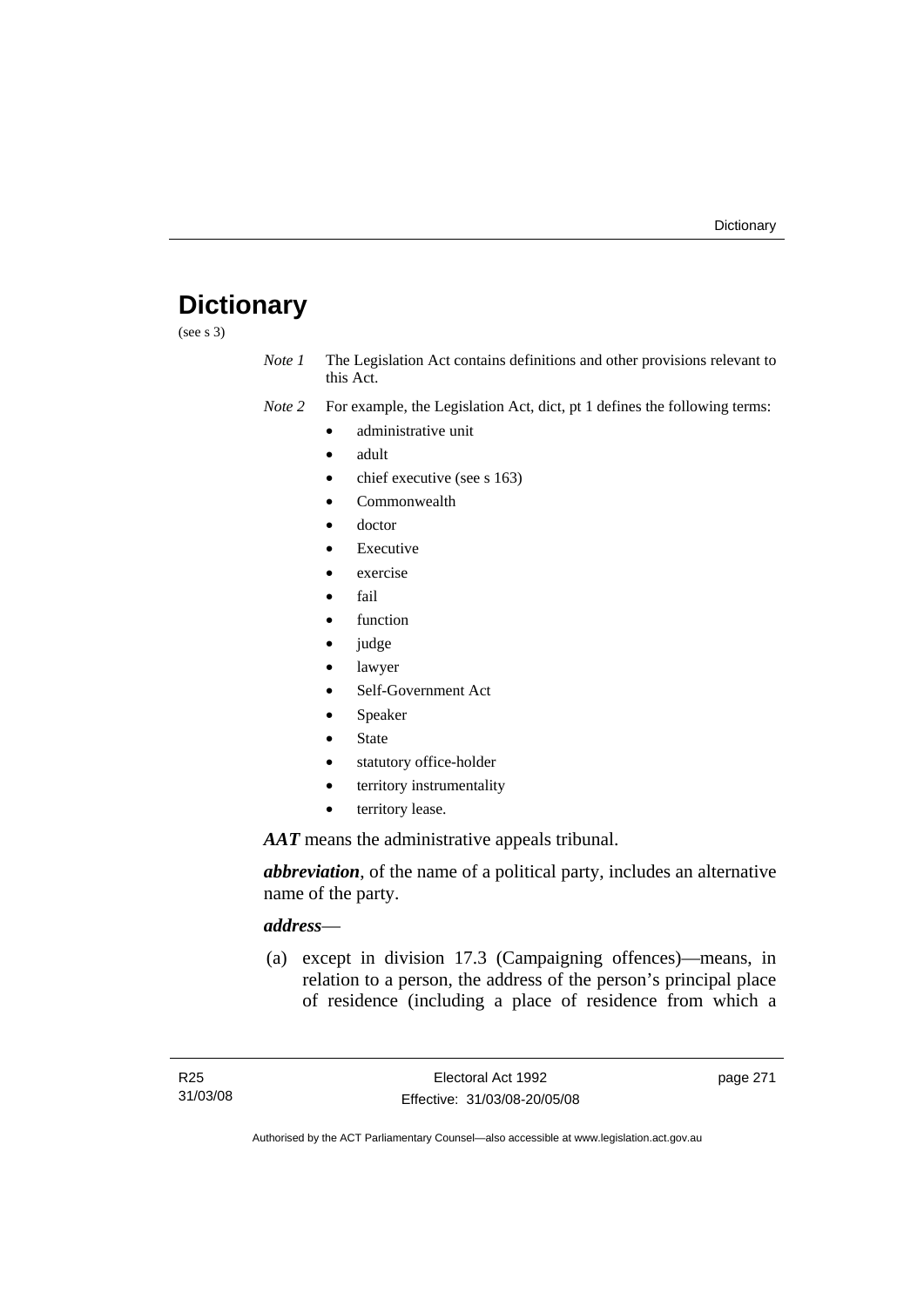person who is an elector is temporarily absent and to which the person intends to return to live in); and

(b) in division 17.3—see section 291.

*amount*, for part 14 (Election funding and financial disclosure)—see section 198.

*Antarctica*, for part 11 (Polling in Antarctica)—see section 167.

*Antarctic elector* means an elector who is an Antarctic elector under section 171.

*application*, for part 16 (Disputed elections, eligibility and vacancies)—see section 250.

*approved computer program* means the computer program approved under section 118A.

*Assembly* means the Legislative Assembly.

*assistant returning officer*, for part 11 (Polling in Antarctica)—see section 167.

*associated entity*, for part 14 (Election funding and financial disclosure)—see section 198.

*augmented commission* in relation to a redistribution, means the augmented electoral commission established by section 47 for the purposes of the redistribution.

*authorised delivery service*, for division 10.4 (Voting otherwise than at a polling place)—see section 136.

*authorised officer* means an officer authorised by the commissioner for the purpose of the provision in which the expression occurs.

*authorised witness*, for part 10 (Voting)—see section 127.

*available for public inspection*—see section 4A.

*ballot paper*—

(a) includes an electronic ballot paper; and

R25 31/03/08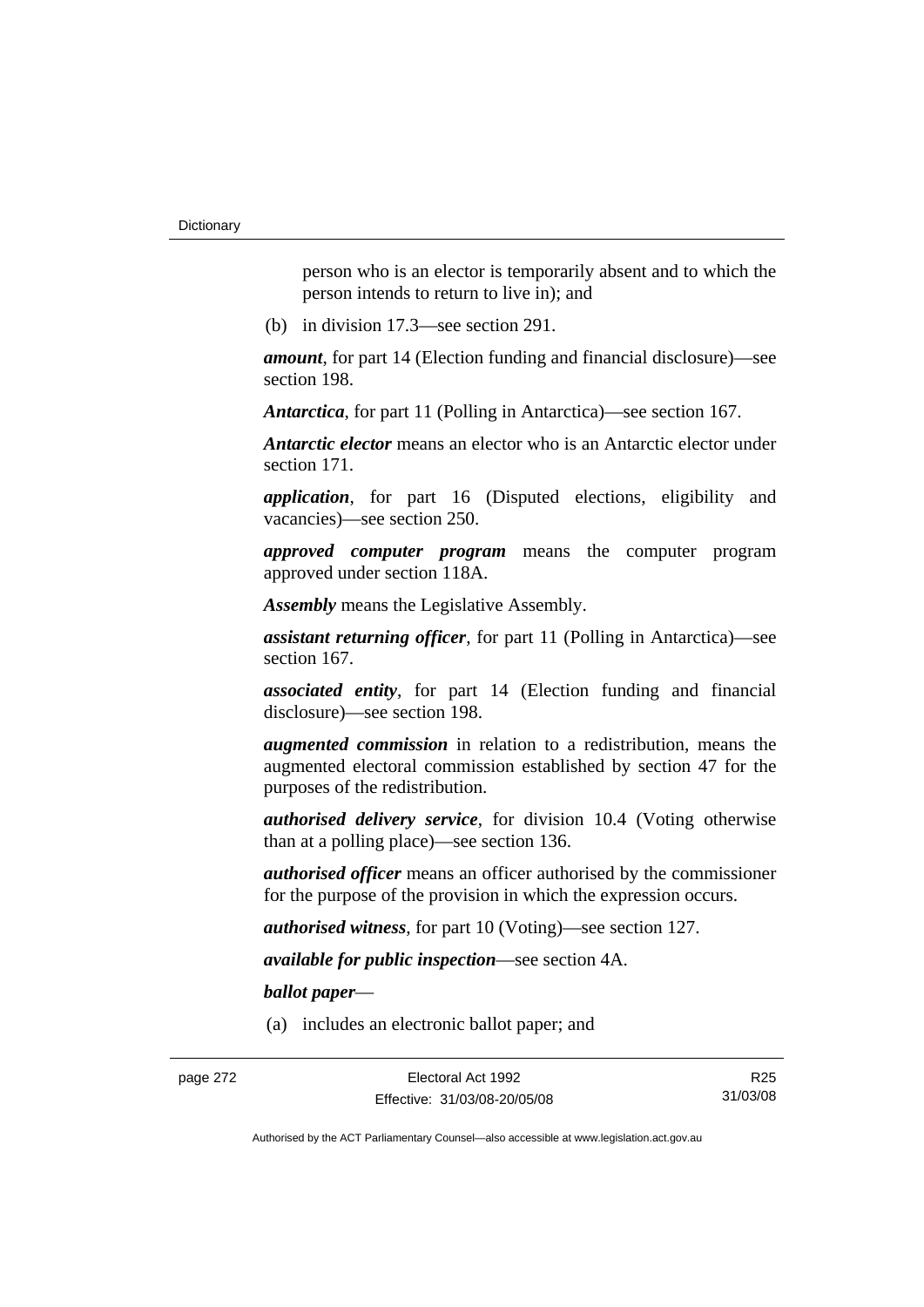- (b) if regulations are in force under section 114 (7) (Ballot papers)—means a ballot paper in the form prescribed under the regulations.
- *Note* A ballot paper is required to be in the form set out in sch 1 (see s 114 (1)).

*bribery*, for part 16 (Disputed elections, eligibility and vacancies) see section 250.

*broadcast* includes televise.

*broadcaster*, for division 14.5 (Disclosure of electoral expenditure)—see section 223.

### *candidate* means—

- (a) except in part 13 (Casual vacancies)—a person declared to be a candidate under section 109 (Declaration of candidates); and
- (b) in part 13—a person declared to be a candidate under section 193 (Publication of candidates' details).

*candidate square*—see section 116 (1) (h) (Printing of ballot papers).

*certified list of electors* means a certified list of electors prepared under section 121.

*closed*, in relation to a roll, means closed in accordance with section 80.

*commissioner* means the Electoral Commissioner appointed under section 22.

*Commonwealth Electoral Act* means the *Commonwealth Electoral Act 1918* (Cwlth).

*Commonwealth roll* means the roll of electors for the ACT required by the Commonwealth Electoral Act, section 81.

*contravention*, for part 16 (Disputed elections, eligibility and vacancies)—see section 250.

page 273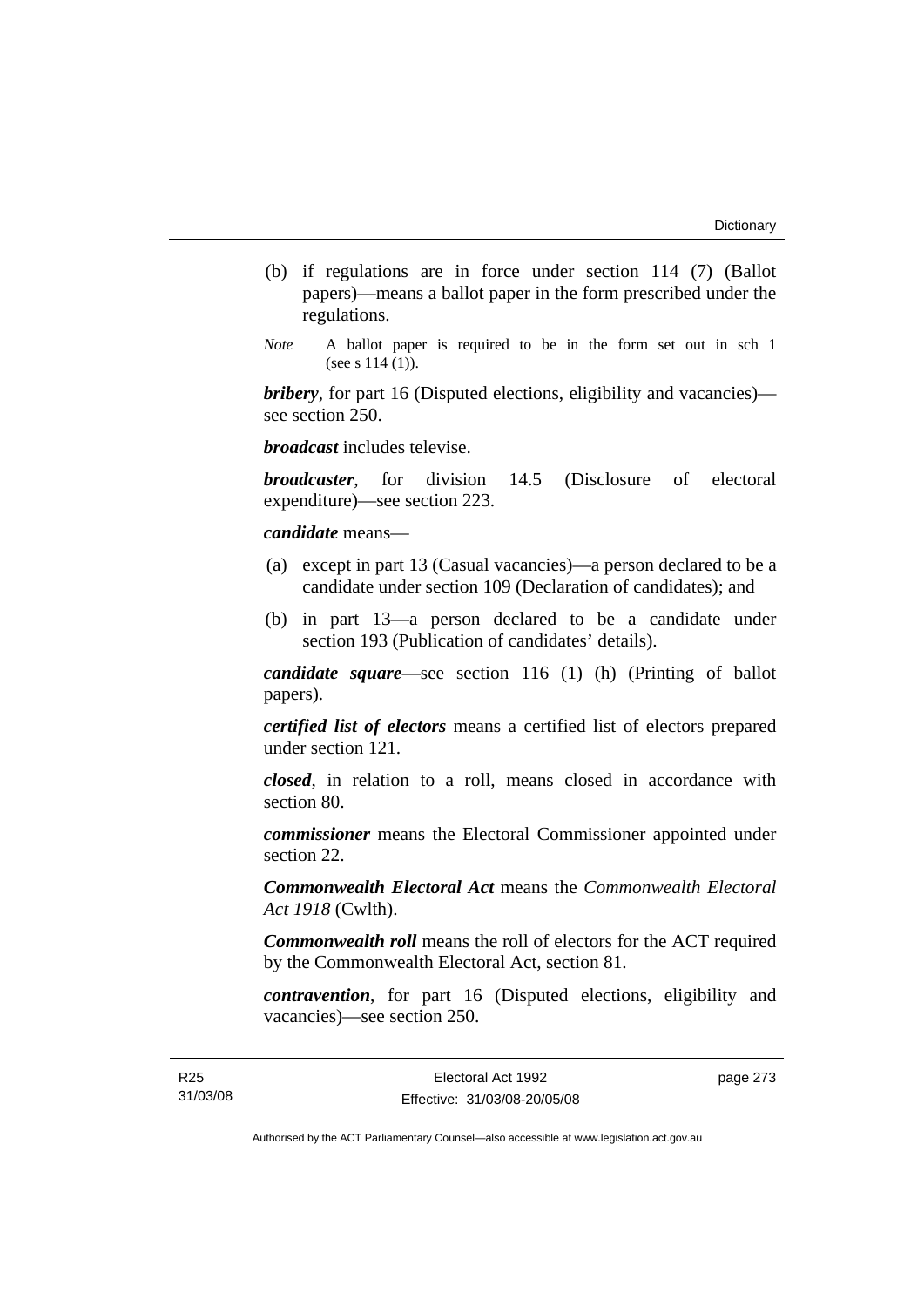*Court of Disputed Elections*—see section 252 (2).

*declaration vote* means a vote cast in accordance with any of the following provisions:

- (a) section 135 (Declaration voting at polling places);
- (b) section 136B (15) (Ordinary or declaration voting in ACT before polling day);
- (c) section 136C (Declaration voting outside ACT on or before polling day);
- (d) section 144A (Requirements for casting postal votes).

*declaration voting papers*, in relation to an election, means—

- (a) a declaration, in the form approved under section 340A (Approved forms) for this paragraph, to be completed by an elector; and
- (b) a ballot paper suitable for declaration voting at the election; and
- (c) a certificate, in the form approved under section 340A for this paragraph, to be completed by a witness to the declaration; and
- (d) an envelope, in the form approved under section 340A for this paragraph, addressed to the commissioner, on which appears a declaration referred to in paragraph (a).

*defined details*, for division 14.4 (Disclosure of donations)—see section 216.

*defined particulars*, for division 14.6 (Annual returns)—see section 228.

*disclosure period*, for part 14 (Election funding and financial disclosure)—see section 201.

*disposition of property*, for part 14 (Election funding and financial disclosure)—see section 198.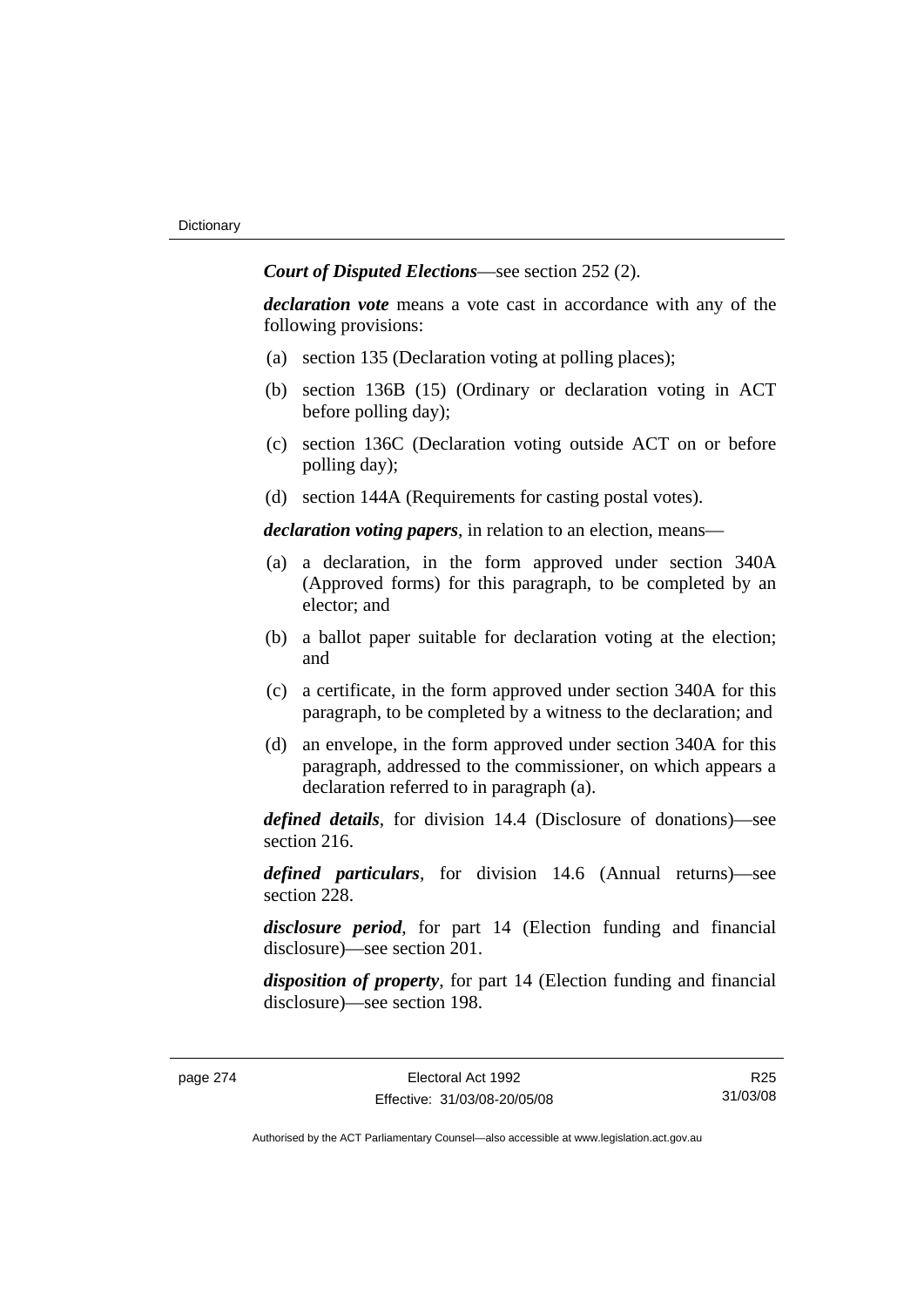*disseminate*, for division 17.3 (Campaigning offences)—see section 291.

*election* means—

- (a) an election of an MLA or MLAs; and
- (b) in relation to an electorate—such an election for the electorate; and
- (c) for part 16 (Disputed elections, eligibility and vacancies)—see section 250.

*election period*, in relation to an election, means the period—

- (a) beginning on the first day of the pre-election period; and
- (b) ending when the result of the election is declared under section 189.

*elector* means a person who is enrolled, or is to be taken under this Act to be enrolled, for an electorate.

*electoral advertisement*, for division 14.5 (Disclosure of electoral expenditure)—see section 223.

*electoral commission* means the Australian Capital Territory Electoral Commission established by section 5.

*electoral expenditure*, for division 14.5 (Disclosure of electoral expenditure)—see section 223.

*electoral matter*—see section 4.

*electoral paper* means a document, form or notice provided for or required under this Act.

*electorate* means an electorate, the name and boundaries of which are specified in a determination in force under section 35.

*electronic form*, of a roll or an extract from a roll, means a disk, tape or other device from which the information in the extract or roll may be reproduced by mechanical, electronic or other means.

page 275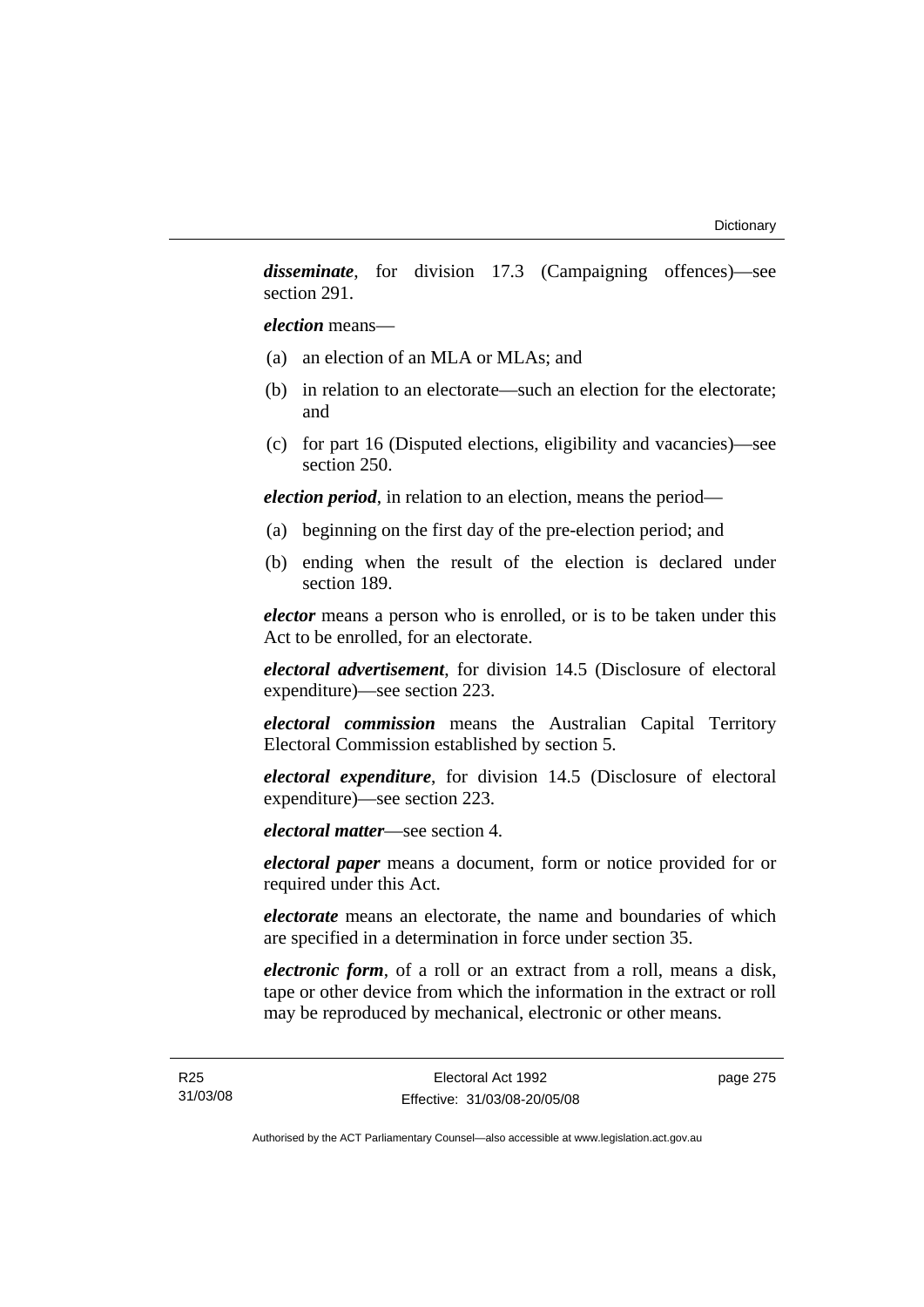*electronic voting*—see section 120 (2).

*eligible elector*, for division 10.4 (Voting otherwise than at a polling place)—see section 136.

*eligible overseas elector* means a person who is an eligible overseas elector under section 74.

*eligible vote*, for part 14 (Election funding and financial disclosure)—see section 198.

*entity*, for part 14 (Election funding and financial disclosure)—see section 198.

*extract*, from a roll—see section 59.

*extraordinary election*—see section 101.

*file*, for part 16 (Disputed elections, eligibility and vacancies)—see section 250.

*financial controller*, for part 14 (Election funding and financial disclosure)—see section 198.

*former MLA*, for part 13 (Casual vacancies)—see section 190.

*general election* means a general election of MLAs.

*gift*, for part 14 (Election funding and financial disclosure)—see section 198.

*group*, in relation to candidates in an election, means candidates whose names are grouped on the ballot papers in accordance with section 115 (1) or (2), whichever is applicable.

*hospital* includes a convalescent home and an institution similar to a hospital or convalescent home.

*hour of nomination*—see section 108.

*investigation notice*, for division 14.7 (Compliance)—see section 235.

R25 31/03/08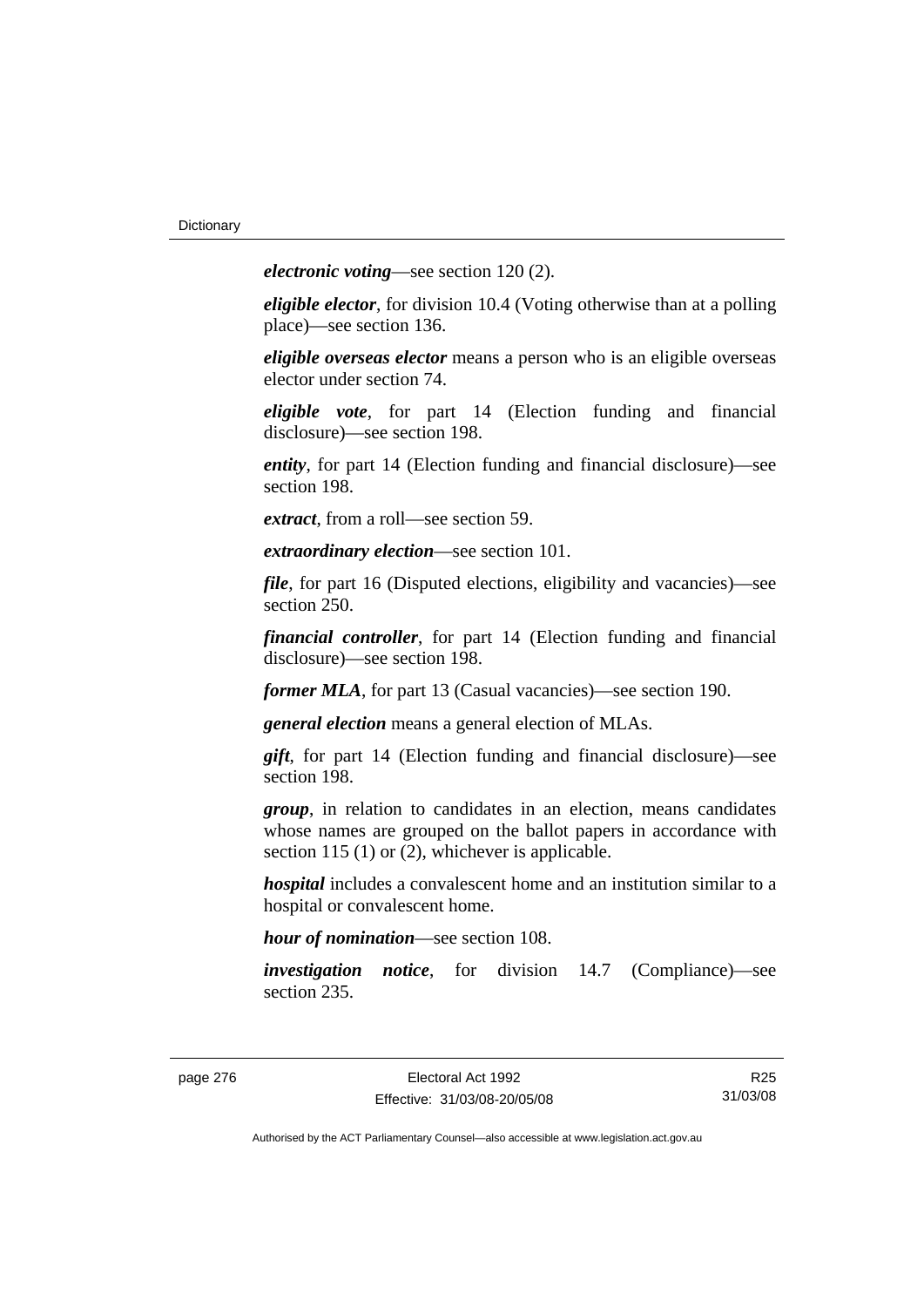*judge* means—

- (a) a judge of the Supreme Court; or
- (b) a judge of the Supreme Court of a State or another Territory; or
- (c) a judge of the Federal Court or Family Court.

*member*, for division 2.2 (Members of electoral commission)—see section 11.

*MLA* means a member of the Assembly.

*newspaper* means a newspaper circulating in the ACT.

*non-party group*, for part 14 (Election funding and financial disclosure)—see section 198.

*officer* means—

- (a) a person appointed under section 33 (Officers) to be an officer; or
- (b) a person exercising a power under this Act under an arrangement under section 70 (Joint roll arrangements with the Commonwealth) or section 336 (Administrative arrangements with Commonwealth and States); or
- (c) in relation to a particular matter—a person mentioned in paragraph (a) or (b) exercising a power in relation to the matter.

*official error*, in relation to a person voting or seeking to vote at an election, means the removal of the person's name under this Act from the roll for an electorate in which the person is otherwise entitled to vote unless the name was so removed before the roll closed for the purpose of the previous election.

## *OIC* means—

 (a) in relation to a scrutiny centre—the officer in charge of the centre; and

page 277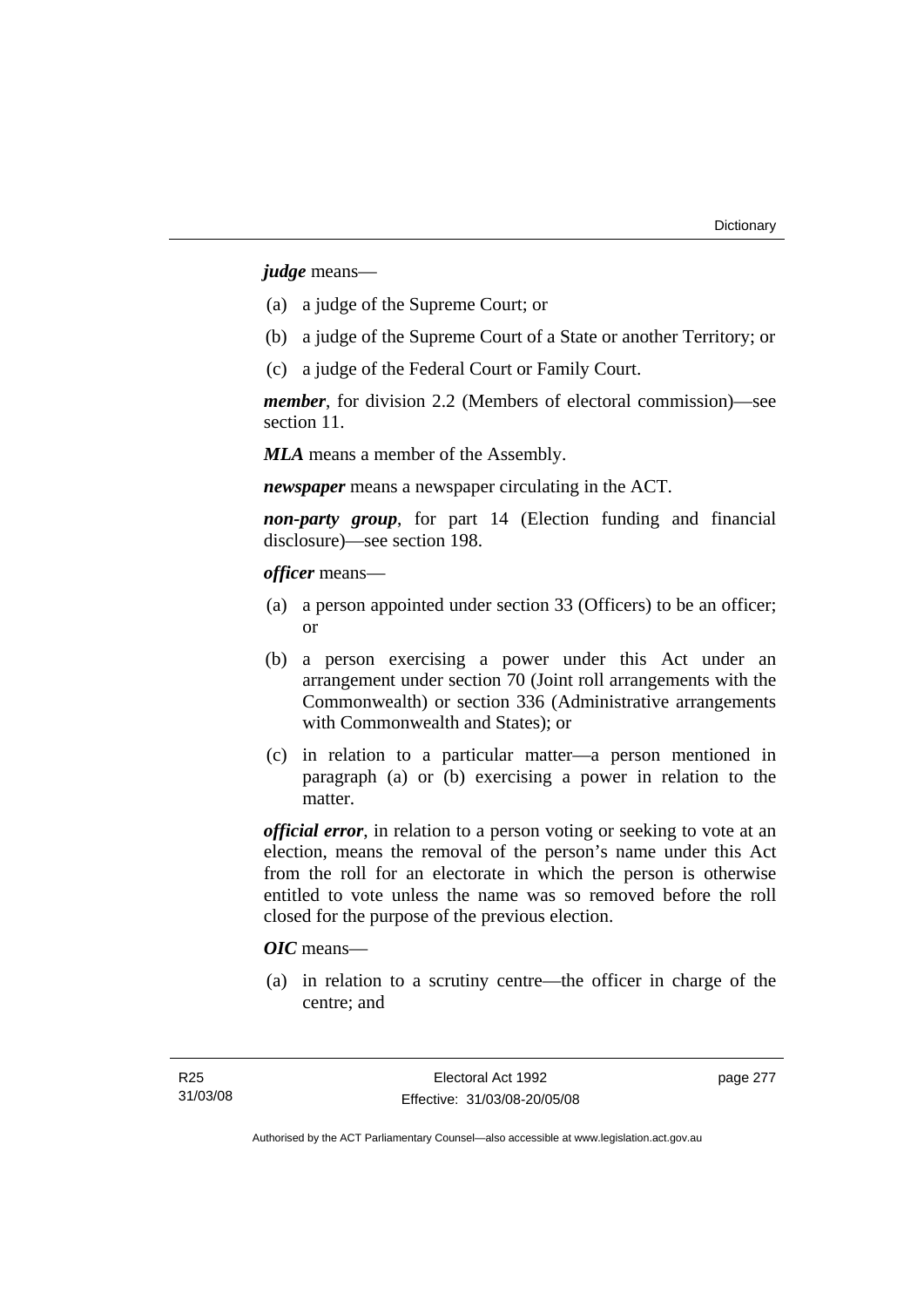(b) in relation to a polling place—the officer in charge of the place.

*ordinary election* means a general election required by section 100.

*ordinary vote* means a vote other than a declaration vote.

*participant*, for division 14.5 (Disclosure of electoral expenditure)—see section 223.

*party*, for part 14 (Electoral funding and financial disclosure)—see section 198.

#### *party candidate* means—

- (a) a candidate at an election nominated by the registered officer of a registered party; and
- (b) in relation to a registered party—a candidate nominated by the registered officer of the party.

*person*, for part 15 (Review of decisions)—see section 244.

*place of nomination*—see section 108.

*political party* means an organisation, incorporated or unincorporated, an object or activity of which is the promotion of the election to the Assembly of a candidate or candidates endorsed by it.

## *polling day*—

- (a) means the day when, apart from section 111 (Need for an election), a poll for an election would be required; and
- (b) except in part 8 (Timing of elections) and part 9 (Arrangements for elections), includes—
	- (i) if the time for holding an election is extended under section 159 for more than 1 day—each of those days; and
	- (ii) if polling is suspended under section 160—a day when polling is resumed.

R25 31/03/08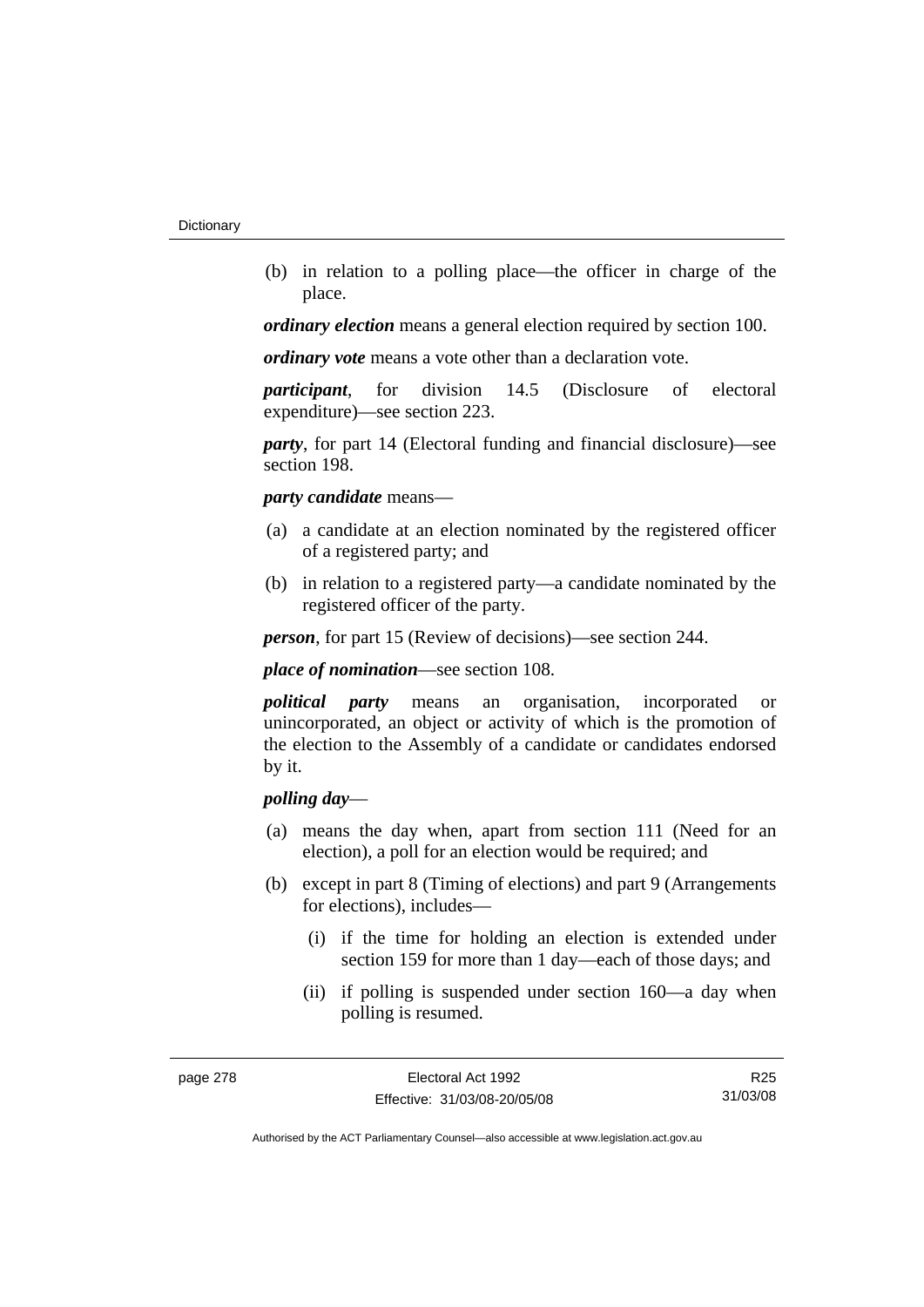*polling place* means a place appointed as a polling place under section 119 (Polling places and scrutiny centres), and, for division 17.3 (Campaigning offences), includes—

- (a) a place where a vote may be made before an officer under section 136B (Ordinary or declaration voting in ACT before polling day) or section 136C (Declaration voting outside ACT on or before polling day); and
- (b) a place where mobile polling is taking place under division 10.5 (Mobile polling).

*post*, for division 10.4 (Voting otherwise than at a polling place) see section 136.

*postal vote* means a declaration vote to which section 144A (Requirements for casting postal votes) applies.

*pre-election period* means the period of 37 days ending on the end of polling day for an election.

*proceeding*, for part 16 (Disputed elections, eligibility and vacancies)—see section 250.

*property*, for part 14 (Election funding and financial disclosure) see section 198 (Definitions for pt 14).

*publish*, for division 17.3 (Campaigning offences)—see section 291.

*redistribution* includes distribution.

*register*, for part 14 (Election funding and financial disclosure)—see section 198.

*registered*, for an abbreviation of the name of a registered party, means an abbreviation included in the particulars for the party in the register of political parties.

*registered industrial organisation*, for part 14 (Election funding and financial disclosure)—see section 198.

page 279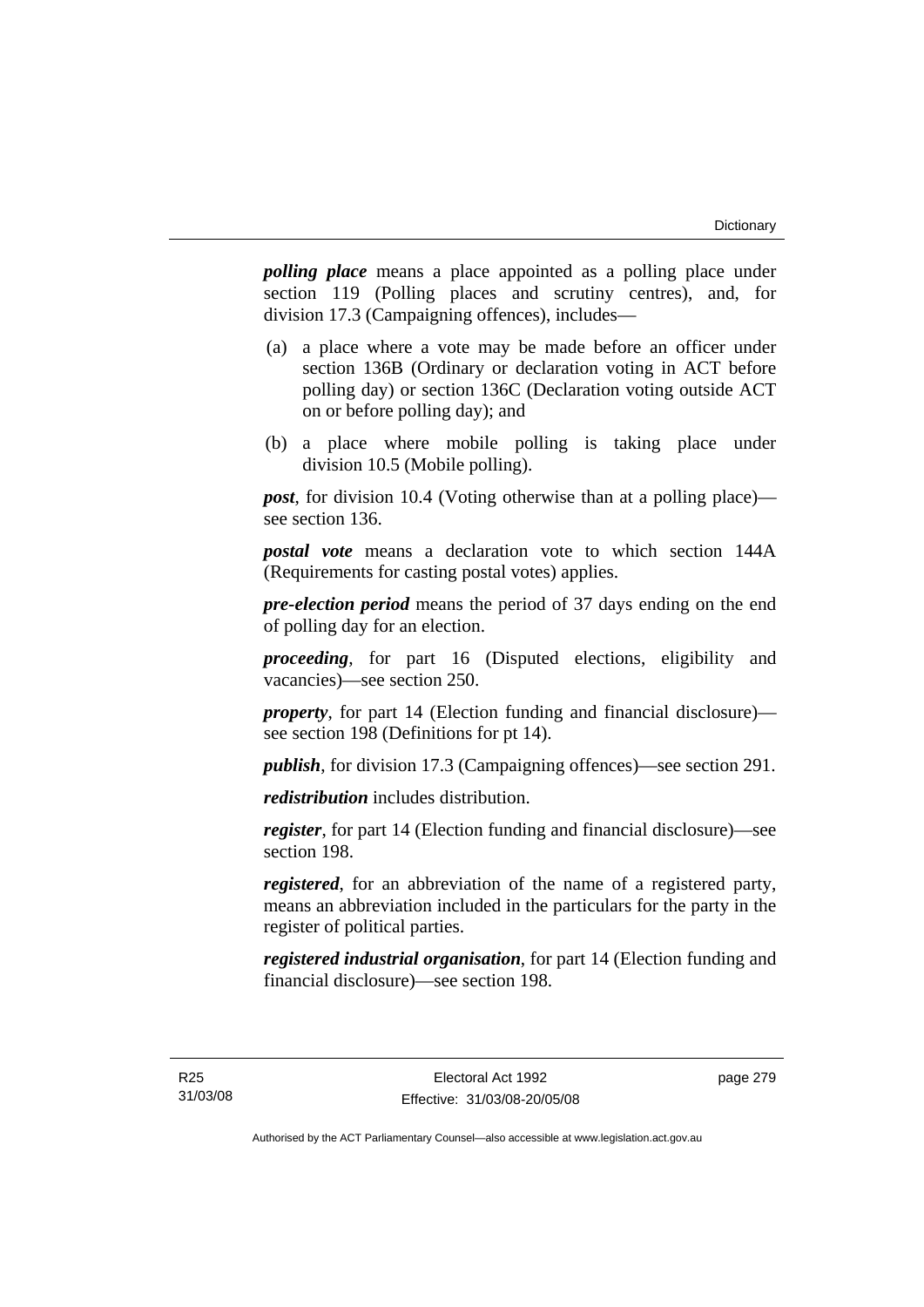*registered officer*, for a registered party, means the person whose name is entered in the register of political parties as the registered officer of the party.

*registered party* means a political party registered under part 7 (Registration of political parties).

*register of political parties* means the register of political parties kept under section 88 (Register).

*registrar*, for part 16 (Disputed elections, eligibility and vacancies)—see section 250.

*related* political parties, for part 7 (Registration of political parties)—see section 87.

*relates*, for division 14.5 (Disclosure of electoral expenditure)—see section 223.

*reportage or commentary*, for division 17.3 (Campaigning offences)—see section 291.

*research personnel*, for part 11 (Polling in Antarctica)—see section 167.

*return*, for division 14.7 (Compliance)—see section 235.

*returning officer*, for part 11 (Polling in Antarctica)—see section 167.

*reviewable decision*, for part 15 (Review of decisions)—see section 244.

*review statement*, in relation to a decision by the commissioner, means a statement referred to in section 246 about that decision.

*roll* means a roll of electors kept under this Act.

*scrutineer* means a person appointed under section 122 to be a scrutineer.

*scrutiny centre* means a place appointed as a scrutiny centre under section 119.

page 280 Electoral Act 1992 Effective: 31/03/08-20/05/08

R25 31/03/08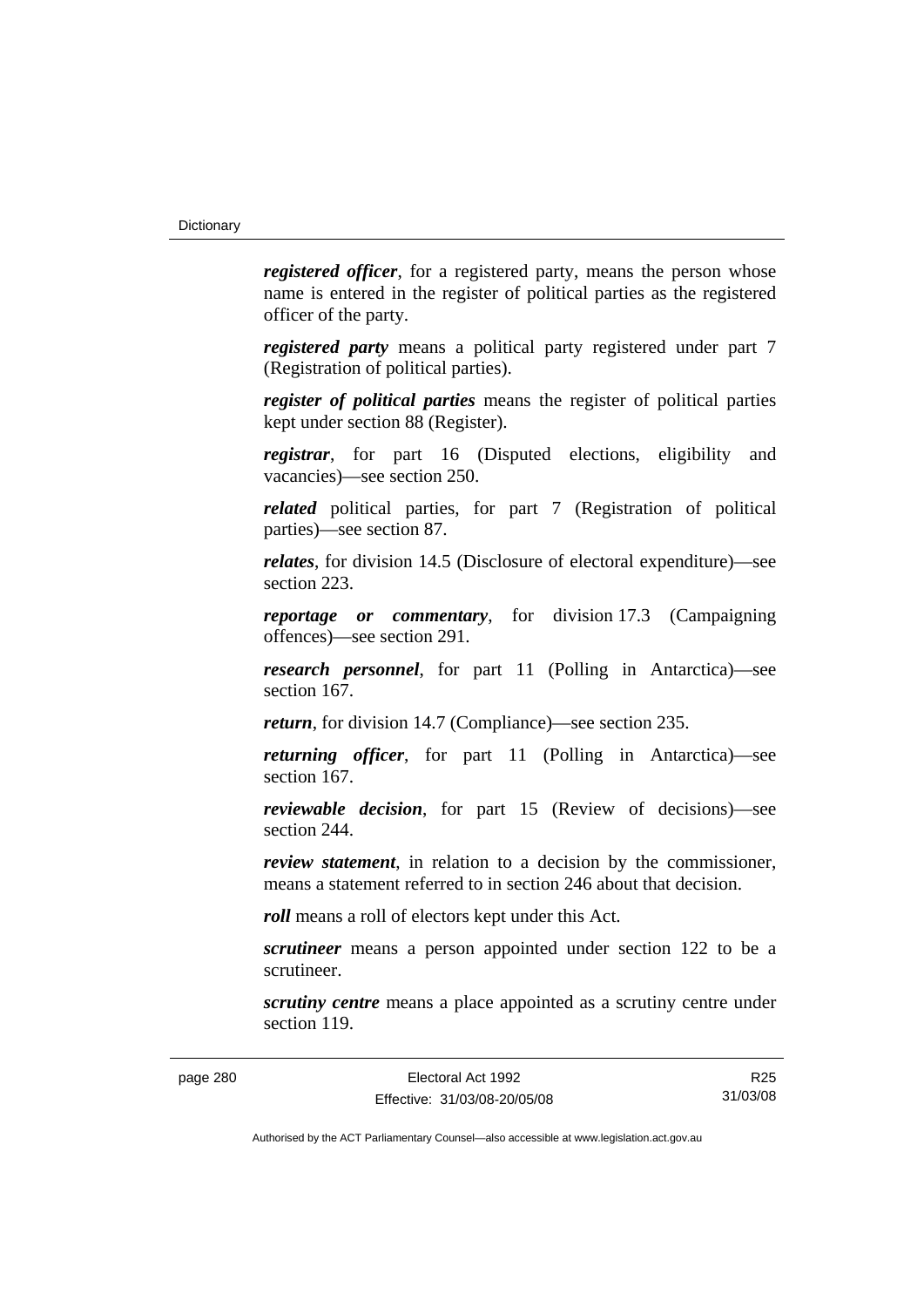*secretary*, in relation to a political party, means the secretary or chief administrative officer (however described) of the party.

#### *Speaker*—

- (a) for part 13 (Casual vacancies)—see section 190; and
- (b) for part 16 (Disputed elections, eligibility and vacancies)—see section 251.

*Note Speaker* is defined in the *Legislation Act 2001*, dict. pt 1.

*special hospital*, for division 10.5 (Mobile polling)—see section 149.

*staff*, in relation to the electoral commission, means—

- (a) the staff assisting the commissioner referred to in section 31; and
- (b) persons employed or engaged under section 32.

*station*, for part 11 (Polling in Antarctica)—see section 167.

*suppressed address* means an address particulars of which are required to be suppressed from a roll extract under section 77.

*transmit*, for part 11 (Polling in Antarctica)—see section 167.

*undue influence*, for part 16 (Disputed elections, eligibility and vacancies)—see section 250.

*visiting officer*, for division 10.5 (Mobile polling)—see section 149.

page 281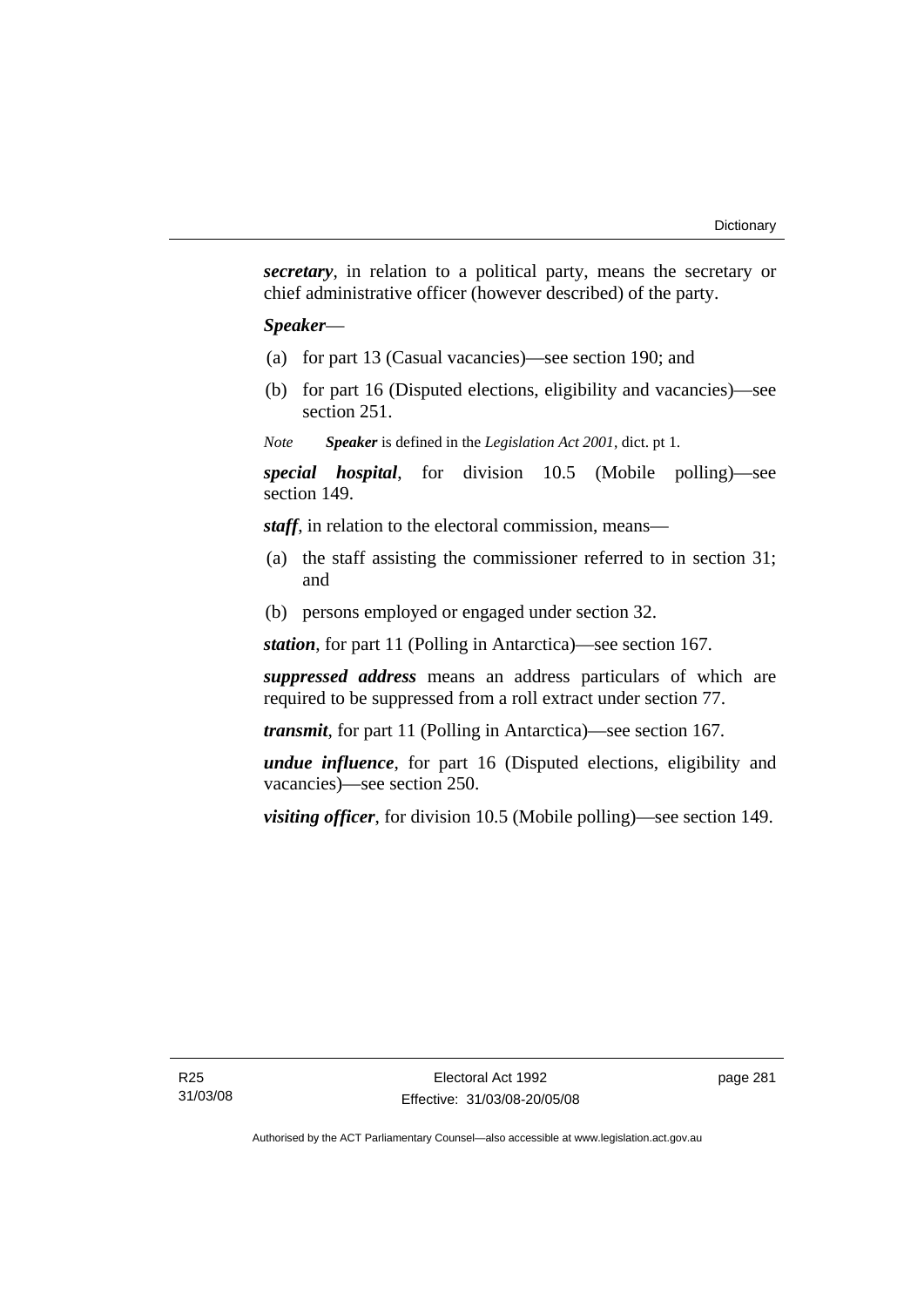1 About the endnotes

## **Endnotes**

## **1 About the endnotes**

Amending and modifying laws are annotated in the legislation history and the amendment history. Current modifications are not included in the republished law but are set out in the endnotes.

Not all editorial amendments made under the *Legislation Act 2001*, part 11.3 are annotated in the amendment history. Full details of any amendments can be obtained from the Parliamentary Counsel's Office.

Uncommenced amending laws and expiries are listed in the legislation history and the amendment history. These details are underlined. Uncommenced provisions and amendments are not included in the republished law but are set out in the last endnote.

If all the provisions of the law have been renumbered, a table of renumbered provisions gives details of previous and current numbering.

The endnotes also include a table of earlier republications.

| $am = amended$                               | $ord = ordinance$                         |
|----------------------------------------------|-------------------------------------------|
| $amdt = amendment$                           | $orig = original$                         |
| $ch = chapter$                               | par = paragraph/subparagraph              |
| $def = definition$                           | $pres = present$                          |
| $dict = dictionary$                          | $prev = previous$                         |
| $disallowed = disallowed by the Legislative$ | $(\text{prev}) = \text{previously}$       |
| Assembly                                     | $pt = part$                               |
| $div = division$                             | $r = rule/subrule$                        |
| $exp = expires/expired$                      | $renum = renumbered$                      |
| $Gaz = gazette$                              | $reloc = relocated$                       |
| $hdg =$ heading                              | $R[X]$ = Republication No                 |
| $IA = Interpretation Act 1967$               | $RI = reissue$                            |
| $ins = inserted/added$                       | $s = section/subsection$                  |
| $LA =$ Legislation Act 2001                  | $sch = schedule$                          |
| $LR =$ legislation register                  | $sdiv = subdivision$                      |
| $LRA =$ Legislation (Republication) Act 1996 | $sub = substituted$                       |
| $mod = modified/modification$                | $SL = Subordinate$ Law                    |
| $o = order$                                  | underlining = whole or part not commenced |
| $om = omitted/report$                        | or to be expired                          |
|                                              |                                           |

## **2 Abbreviation key**

page 282 Electoral Act 1992 Effective: 31/03/08-20/05/08

R25 31/03/08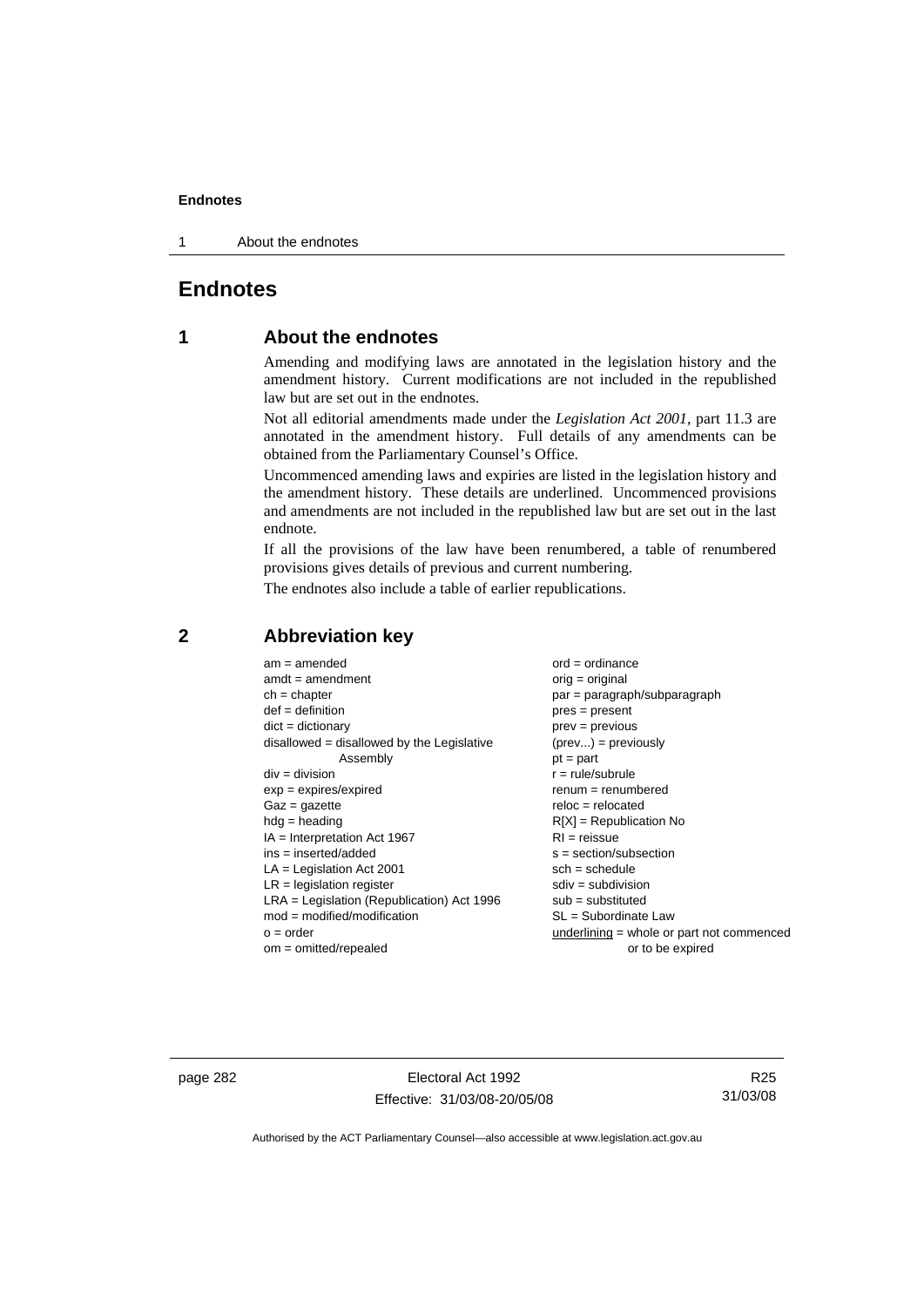## **3 Legislation history**

#### **Electoral Act 1992 No 71**

notified 8 December 1992 (Gaz 1992 No S218) s 1, s 2 commenced 8 December 1992 (s 2 (1)) remainder commenced 21 December 1992 (Gaz 1992 No S243 p 19)

as amended by

## **Acts Revision (Position of Crown) Act 1993 No 44 sch 2**

notified 27 August 1993 (Gaz 1993 No S165) commenced 27 August 1993 (s 2)

#### **Electoral (Amendment) Act 1994 No 14**

notified 17 May 1994 (Gaz 1994 No S85) s 1, s 2, s 22 (in pt), s 23 (in pt) commenced 17 May 1994 (s 2 (1), (2)) ss 3-21 commenced 6 June 1994 (Gaz 1994 No S105) s 22 (new pt 13) commenced 3 March 1995 (s 2 (5)) s 22 (new pt 16 (ss 244-278)) commenced 25 August 1994 (s 2 (6) and Gaz 1994 No S172) s 24 commenced 1 September 1994 (Gaz 1994 No S172) remainder commenced 25 August 1994 (Gaz 1994 No S172)

### **Public Sector Management (Consequential and Transitional Provisions) Act 1994 No 38 sch 1 pt 32**

notified 30 June 1994 (Gaz 1994 No S121) s 1, s 2 commenced 30 June 1994 (s 2 (1)) sch1 pt 32 commenced 1 July 1994 (Gaz 1994 No S142 p 2)

## **Electoral (Amendment) Act 1994 (No 2) No 78**

notified 17 November 1994 (Gaz 1994 No S252) commenced 17 November 1994 (s 2)

### **Annual Reports (Government Agencies) (Consequential Provisions) Act 1995 No 25 sch**

notified 5 September 1995 (Gaz 1995 No S212) commenced 5 September 1995 (s 2)

#### **Electoral (Amendment) Act 1995 No 33**

notified 31 October 1995 (Gaz 1995 No S266) commenced 31 October 1995 (s 2)

R25 31/03/08 page 283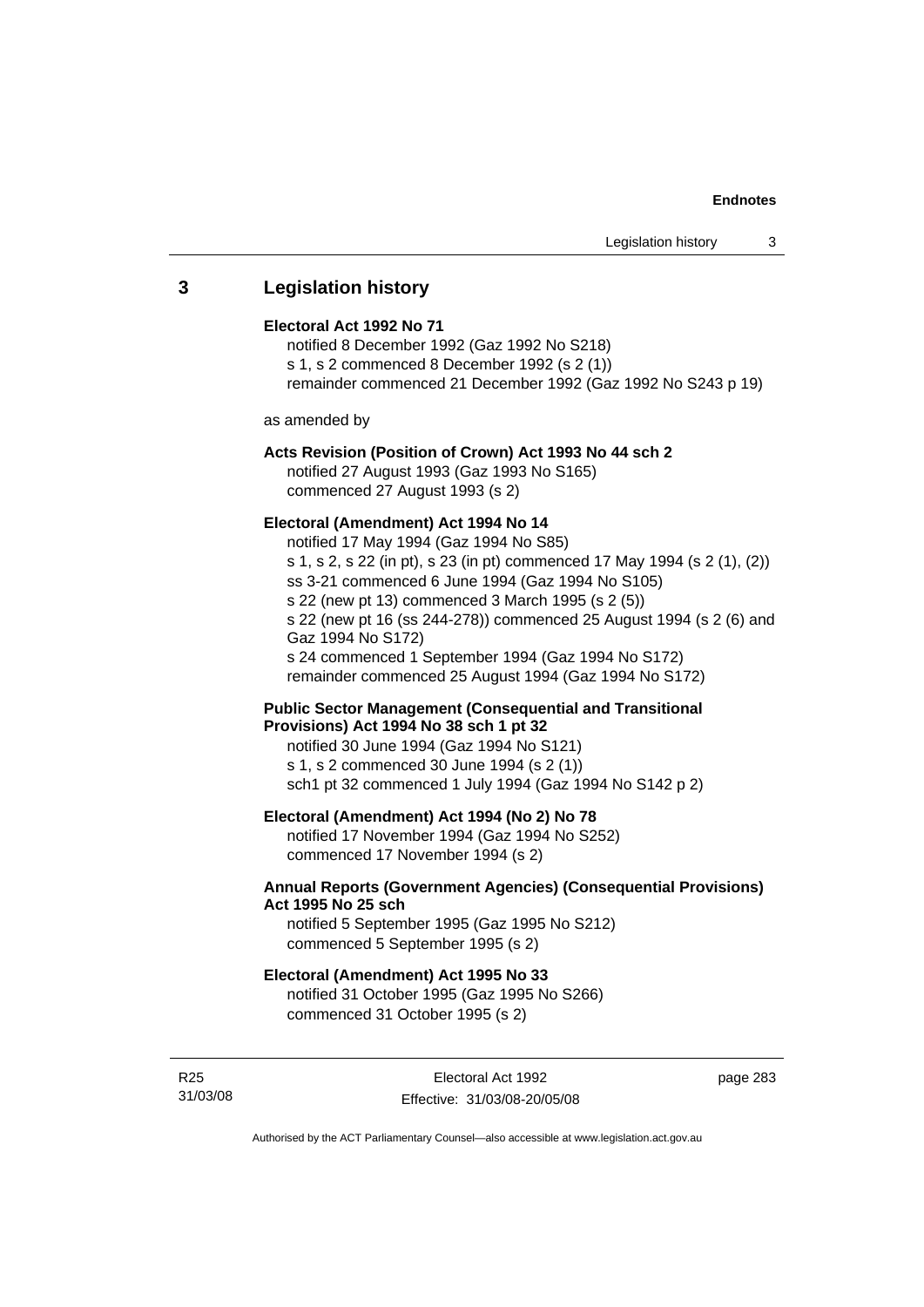3 Legislation history

#### **Statute Law Revision Act 1995 No 46 sch**

notified 18 December 1995 (Gaz 1995 No S306) commenced 18 December 1995 (s 2)

#### **Remuneration Tribunal (Consequential and Transitional Provisions) Act 1995 No 56 sch**

notified 20 December 1995 (Gaz 1995 No S313) sch commenced 21 December 1995 (s 2 and see Gaz 1995 No S315 p 2)

#### **Electoral (Amendment) Act 1996 No 56**

notified 29 November 1996 (Gaz 1996 No S320) commenced 29 November 1996 (s 2)

#### **Land (Planning and Environment) (Amendment) Act 1996 (No 3) No 85**

notified 24 December 1996 (Gaz 1996 No S345) s 1, s 2 commenced 24 December 1996 (s 2 (1)) remainder commenced 24 June 1997 (s 2 (3))

#### **Electoral (Amendment) Act 1997 No 38**

notified 1 September 1997 (Gaz 1997 No S257) ss 1-3 commenced 1 September 1997 (s 2 (1)) remainder commenced 1 May 1998 (s 2 (2))

#### **Remuneration Tribunal (Consequential Amendments) Act 1997 No 41 sch 1 (as am by 2002 (No 2) No 49 pt 3.19)**

notified 19 September 1997 (Gaz 1997 No S264) s 1, s 2 commenced 19 September 1997 (s 2 (1)) sch 1 commenced 24 September 1997 (s 2)

#### **Electoral Amendment Act 1997 (No 2) No 91**

notified 1 December 1997 (Gaz 1997 No S380) commenced 1 December 1997 (s 2)

### **Legal Practitioners (Consequential Amendments) Act 1997 No 96 sch 1**

notified 1 December 1997 (Gaz 1997 No S380) s 1, s 2 commenced 1 December 1997 (s 2 (1)) sch 1 commenced 1 June 1998 (s 2 (2))

page 284 Electoral Act 1992 Effective: 31/03/08-20/05/08

R25 31/03/08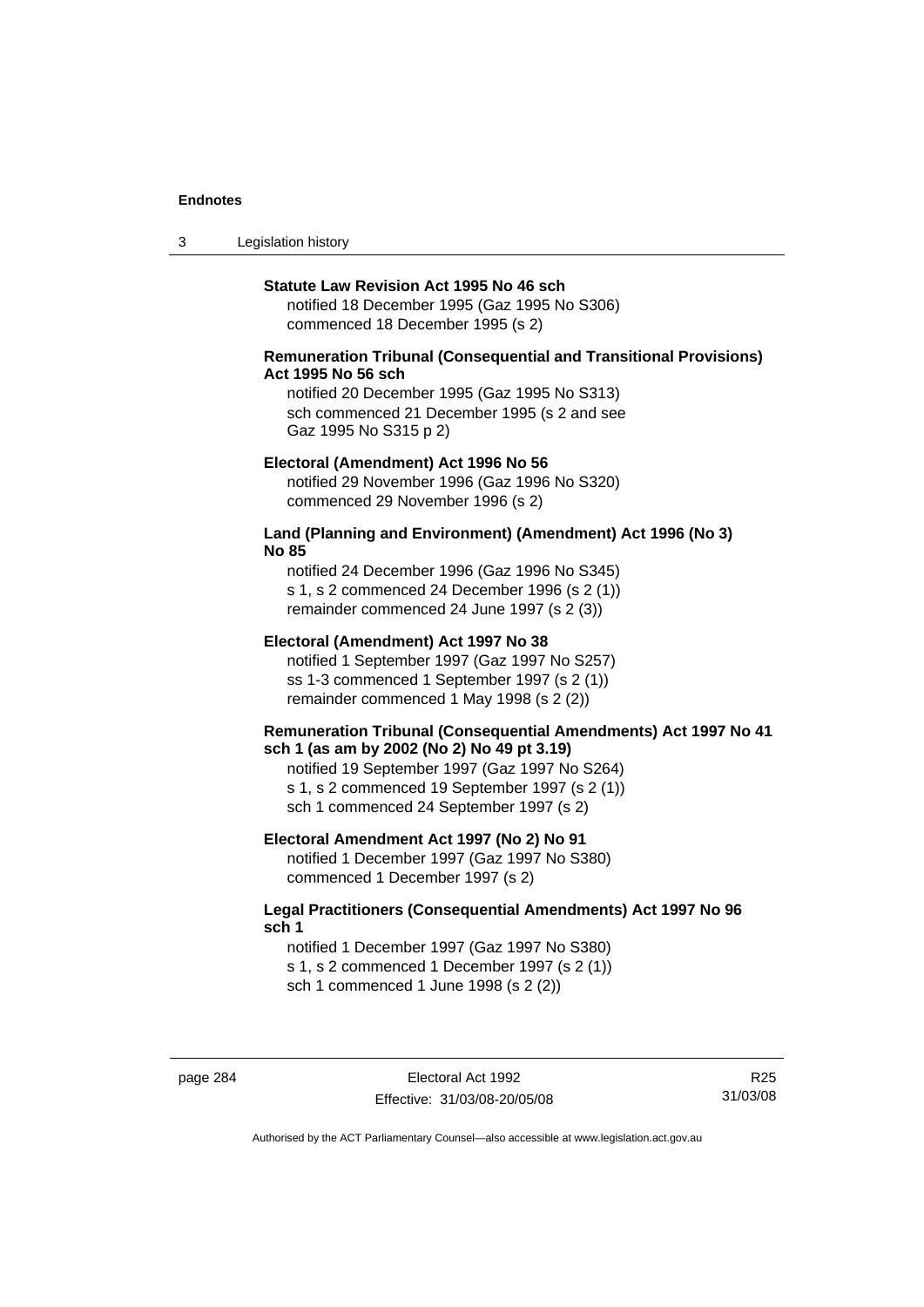| Legislation history |  |
|---------------------|--|
|---------------------|--|

#### **Statute Law Revision (Penalties) Act 1998 No 54 sch**

notified 27 November 1998 (Gaz 1998 No S207) s 1, s 2 commenced 27 November 1998 (s 2 (1)) sch commenced 9 December 1998 (Gaz 1998 No 49 p 1078)

#### **Electoral (Amendment) Act 1998 No 61**  notified 11 December 1998 (Gaz 1998 No S209) commenced 11 December 1998 (s 2)

**Electoral Amendment Act 2000 No 50**  notified 28 September 2000 (Gaz 2000 No 39) commenced 28 September 2000 (s 2)

#### **Electoral Amendment Act 2000 (No 2) No 76**

notified 21 December 2000 (Gaz 2000 No S69) s 1, s 2 commenced 21 December 2000 (IA s 10B) remainder commenced 11 April 2001 (Gaz 2001 No 14)

### **Surveyors (Consequential Amendments) Act 2001 No 3 sch 1**

notified 8 March 2001 (Gaz 2001 No 10) s 1, s 2 commenced 8 March 2001 (IA s 10B) sch 1 commenced 26 July 2001 (s 2 and Gaz 2001 No 30)

## **Electoral Amendment Act 2001 No 36**

notified 29 June 2001 (Gaz 2001 No S36) commenced 29 June 2001 (s 2)

### **Electoral (Entrenched Provisions) Amendment Act 2001 No 37**

notified 29 June 2001 (Gaz 2001 No S36) commenced 29 June 2001 (s 2)

### **Electoral Amendment Act 2001 (No 2) No 38**

notified 29 June 2001 (Gaz 2001 No S36) s 1, s 2 commenced 29 June 2001 (IA s 10B) remainder commenced 29 June 2001 (s 2)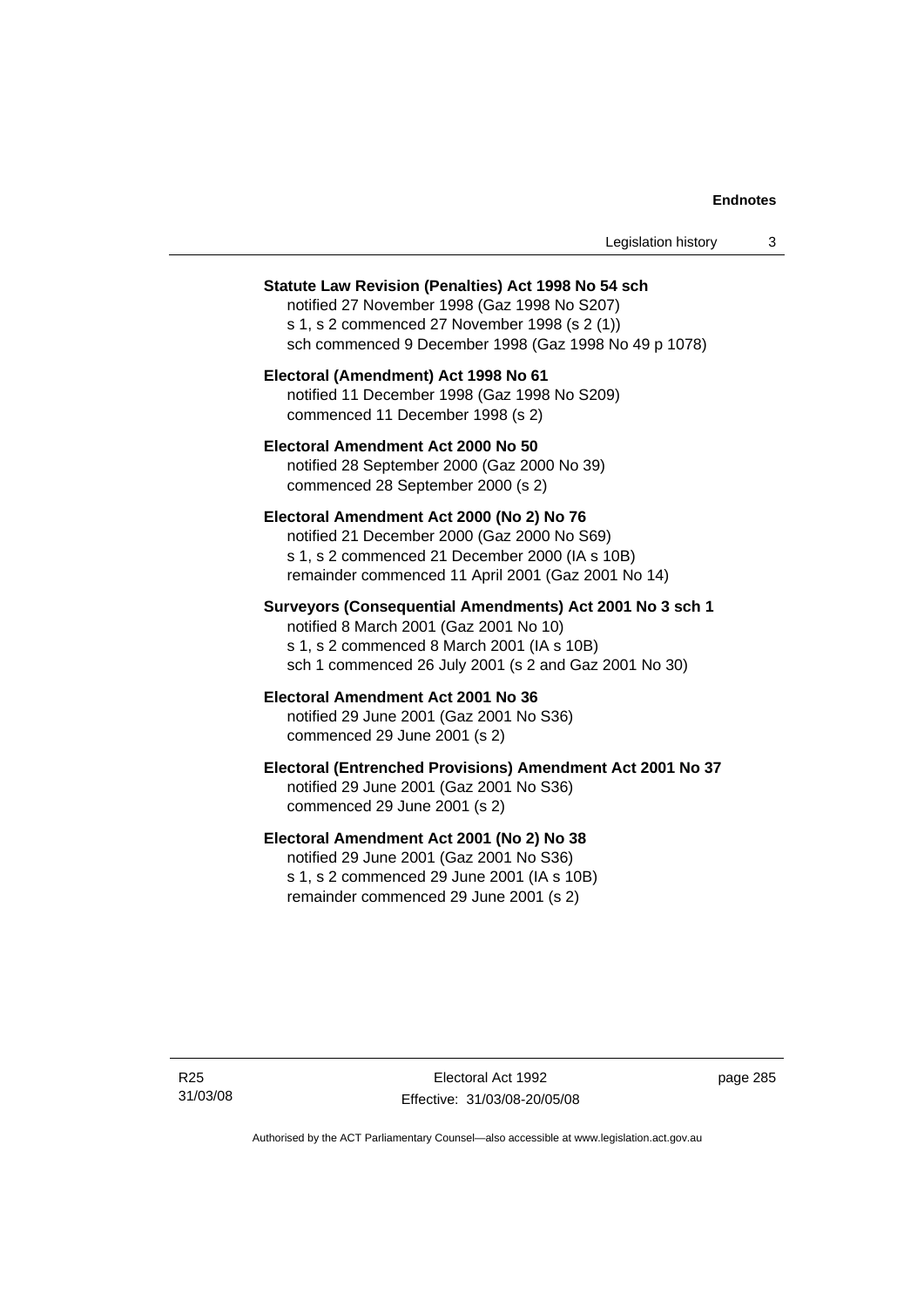3 Legislation history

### **Legislation (Consequential Amendments) Act 2001 No 44 sch 1 pt 120**

notified 26 July 2001 (Gaz 2001 No 30) s 1, s 2 commenced 26 July 2001 (IA s 10B) amdts 1.1294, 1.1312-1.1321, 1.1338, 1.1339, 1.1342, 1.1343, 1.1350, 1.1356, 1.1357, 1.1364, 1.1365, 1.1370-1.1372, 1.1378-1.1384, 1.1398-1.1400 commenced 12 September 2001 (s 2 and see Gaz 2001 No S65) pt 120 remainder commenced 12 September 2001 (s 2 and see Gaz 2001 No S65)

#### **Legislation Amendment Act 2002 No 11 pt 2.17**

notified LR 27 May 2002 s 1, s 2 commenced 27 May 2002 (LA s 75) pt 2.17 commenced 28 May 2002 (s 2 (1))

#### **Statute Law Amendment Act 2002 No 30 pt 3.21**

notified LR 16 September 2002 s 1, s 2 taken to have commenced 19 May 1997 (LA s 75 (2)) pt 3.21 commenced 17 September 2002 (s 2 (1))

#### **Electoral Amendment Act 2002 No 32**

notified LR 8 October 2002 s 1, s 2 commenced 8 October 2002 (LA s 75 (1)) remainder commenced 9 October 2002 (s 2)

#### **Districts Act 2002 No 39 pt 1.3**

notified LR 10 October 2002 s 1, s 2 commenced 10 October 2002 (LA s 75 (1)) pt 1.3 commenced 11 October 2002 (s 2)

#### **Statute Law Amendment Act 2002 (No 2) No 49 pt 3.19**

notified LR 20 December 2002

s 1, s 2 taken to have commenced 7 October 1994 (LA s 75 (2)) pt 3.19 commenced 24 September 1997 (s 2 (4))

*Note* This Act only amends the Remuneration Tribunal (Consequential Amendments) Act 1997 No 41.

page 286 **Electoral Act 1992** Effective: 31/03/08-20/05/08

R25 31/03/08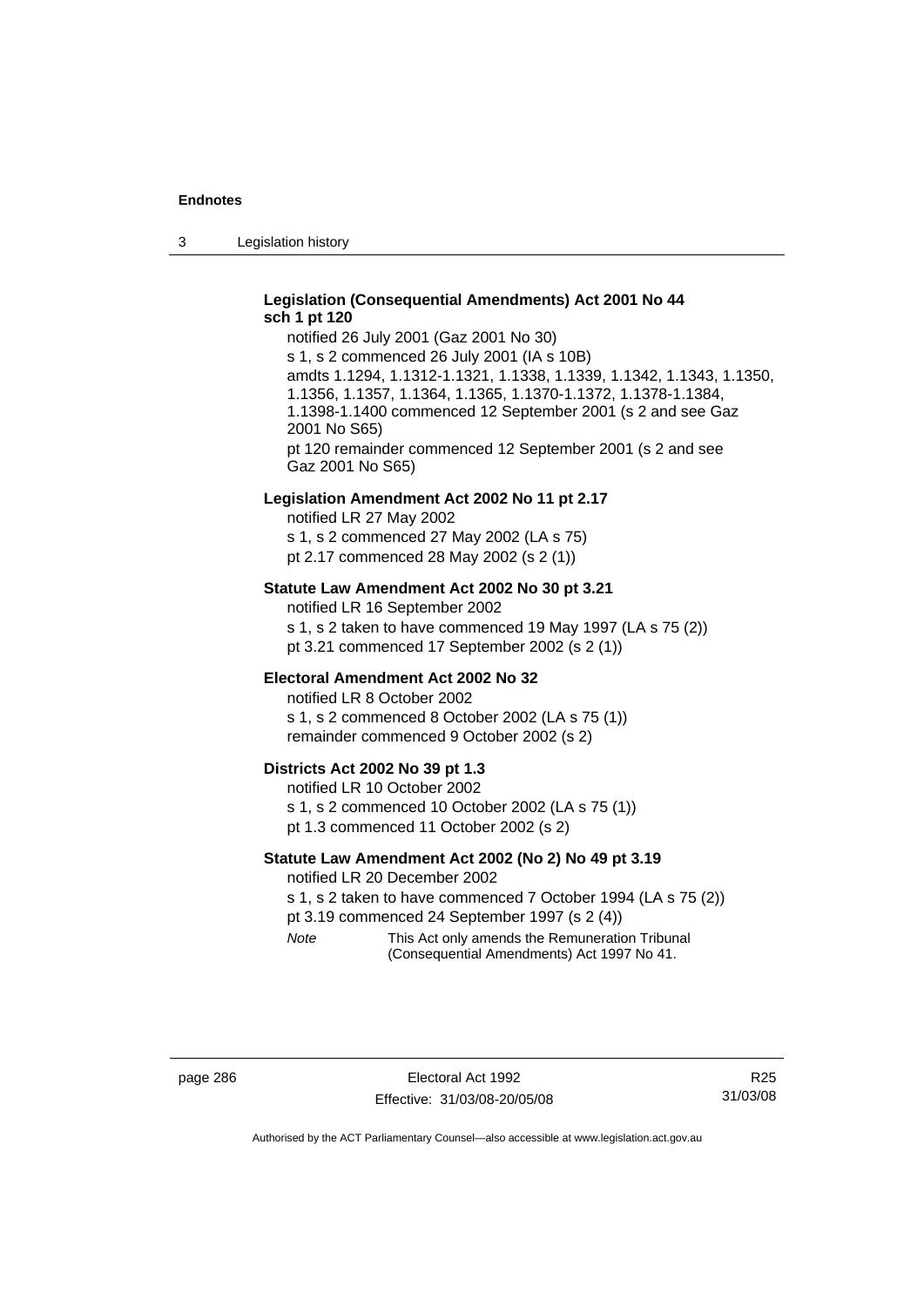## **Planning and Land (Consequential Amendments) Act 2002 A2002-56 sch 3 pt 3.4**

notified LR 20 December 2002

s 1, s 2 commenced 20 December 2002 (LA s 75 (1))

sch 3 pt 3.4 commenced 1 July 2003 (s 2 and see Planning and Land Act 2002 A2002-55 s 5)

#### **Electoral Amendment Act 2003 A2003-54**

notified LR 3 December 2003

s 1, s 2 commenced 3 December 2003 (LA s 75 (1)) remainder commenced 4 December 2003 (s 2)

#### **Annual Reports Legislation Amendment Act 2004 A2004-9 sch 1 pt 1.12**

notified LR 19 March 2004 s 1, s 2 commenced 19 March 2004 (LA s 75 (1)) sch 1 pt 1.12 commenced 13 April 2004 (s 2 and see Annual Reports (Government Agencies) Act 2004 A2004-8, s 2 and CN2004-5)

#### **Criminal Code (Theft, Fraud, Bribery and Related Offences) Amendment Act 2004 A2004-15 sch 1 pt 1.11, sch 2 pt 2.31**

notified LR 26 March 2004 s 1, s 2 commenced 26 March 2004 (LA s 75 (1)) sch 1 pt 1.11, sch 2 pt 2.31 commenced 9 April 2004 (s 2 (1))

#### **Electoral Amendment Act 2004 A2004-26**

notified LR 21 May 2004 s 1, s 2 commenced 21 May 2004 (LA s 75 (1)) remainder commenced 22 May 2004 (s 2)

### **Health Professionals Legislation Amendment Act 2004 A2004-39 sch 1 pt 1.2**

notified LR 8 July 2004 s 1, s 2 commenced 8 July 2004 (LA s 75 (1)) sch 1 pt 1.2 commenced 7 July 2005 (s 2 and see Health Professionals Act 2004 A2004-38, s 2 and CN2005-11)

page 287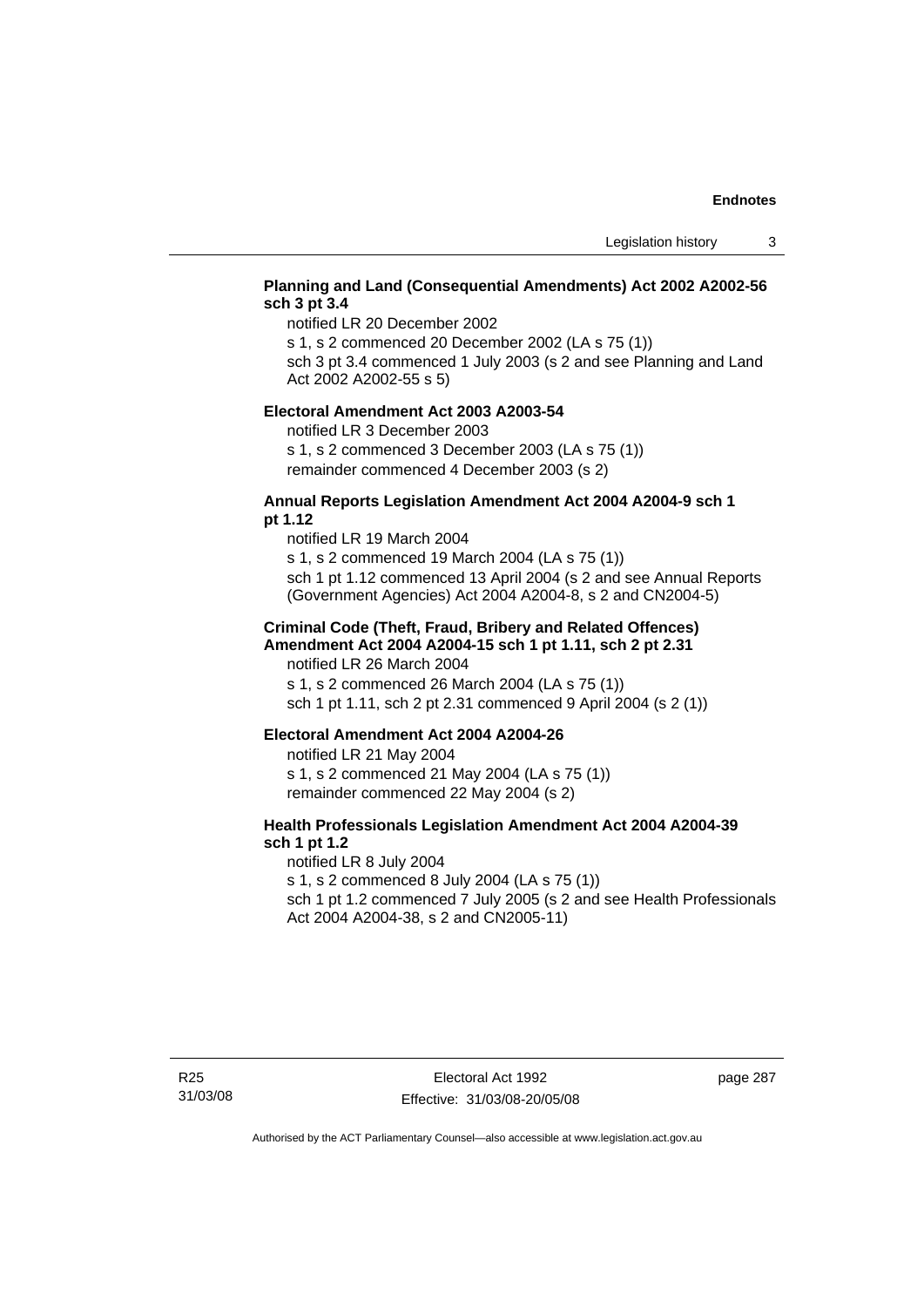3 Legislation history

## **Court Procedures (Consequential Amendments) Act 2004 A2004-60 sch 1 pt 1.25**

notified LR 2 September 2004 s 1, s 2 commenced 2 September 2004 (LA s 75 (1)) sch 1 pt 1.25 commenced 10 January 2005 (s 2 and see Court

Procedures Act 2004 A2004-59, s 2 and CN2004-29)

## **Sentencing Legislation Amendment Act 2006 A2006-23 sch 1 pt 1.16**

notified LR 18 May 2006

s 1, s 2 commenced 18 May 2006 (LA s 75 (1)) sch 1 pt 1.16 commenced 2 June 2006 (s 2 (1) and see Crimes (Sentence Administration) Act 2005 A2005-59 s 2, Crimes (Sentencing) Act 2005 A2005-58, s 2 and LA s 79)

### **Electoral Amendment Act 2006 A2006-36**

notified LR 27 September 2006 s 1, s 2 commenced 27 September 2006 (LA s 75 (1)) remainder commenced 28 September 2006 (s 2)

#### **Justice and Community Safety Legislation Amendment Act 2006 A2006-40 sch 2 pt 2.15**

notified LR 28 September 2006 s 1, s 2 commenced 28 September 2006 (LA s 75 (1)) sch 2 pt 2.15 commenced 29 September 2006 (s 2 (1))

### **Planning and Development (Consequential Amendments) Act 2007 A2007-25 sch 1 pt 1.10**

notified LR 13 September 2007 s 1, s 2 commenced 13 September 2007 (LA s 75 (1)) sch 1 pt 1.10 commenced 31 March 2008 (s 2 and see Planning and Development Act 2007 A2007-24, s 2 and CN2008-1)

## **Surveyors Act 2007 A2007-33 sch 1 pt 1.2**

notified LR 25 October 2007

s 1, s 2 commenced 25 October 2007 (LA s 75 (1))

sch 1 pt 1.2 commenced 14 November 2007 (s 2 and CN2007-15)

page 288 Electoral Act 1992 Effective: 31/03/08-20/05/08

R25 31/03/08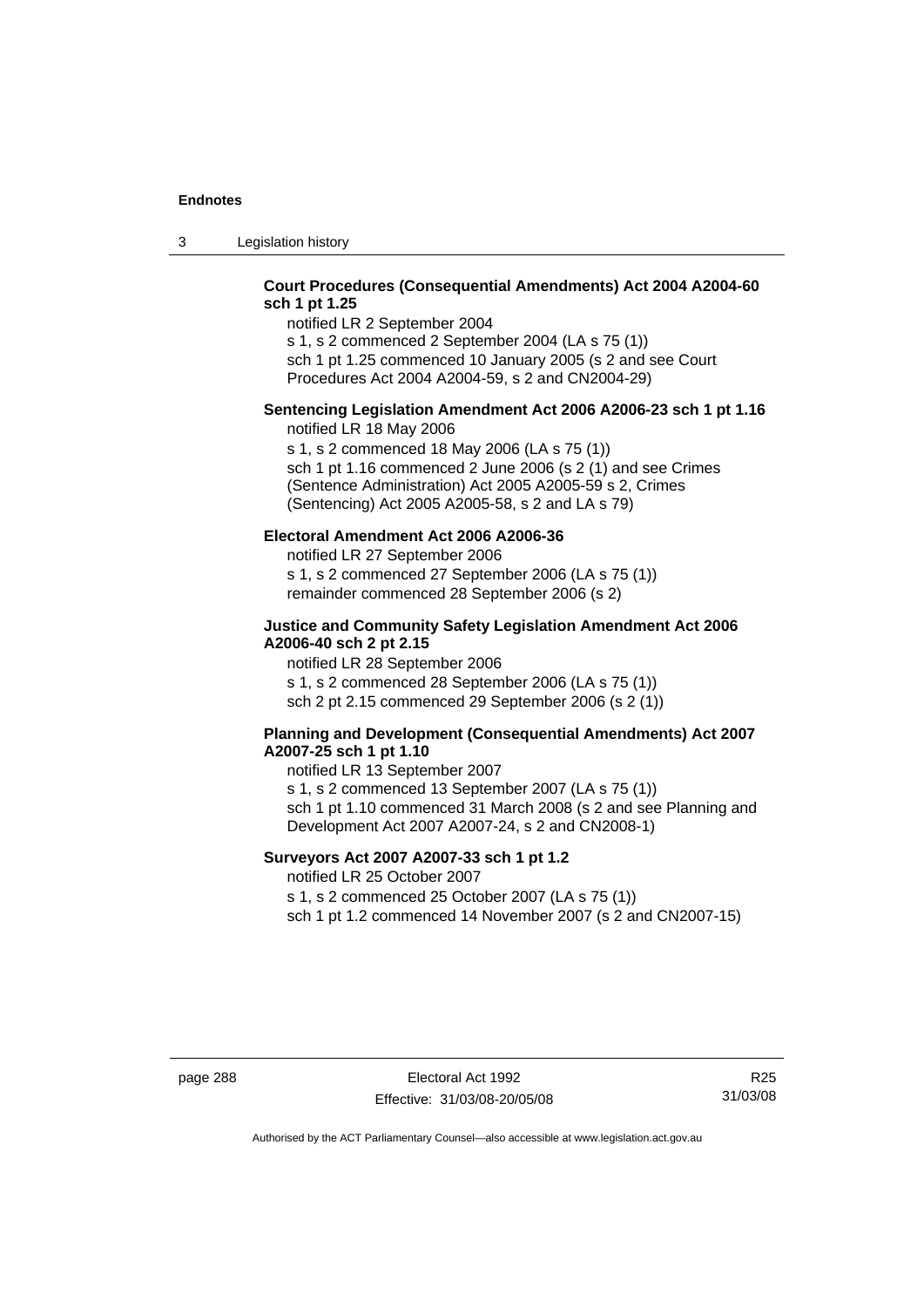Amendment history 4

## **4 Amendment history**

| <b>Preamble</b><br>preamble           | am 1994 No 14                                                                                                                                                                                                                                                                                                                                                                                                                                                                                                                                                                                                                                                                                                                 |
|---------------------------------------|-------------------------------------------------------------------------------------------------------------------------------------------------------------------------------------------------------------------------------------------------------------------------------------------------------------------------------------------------------------------------------------------------------------------------------------------------------------------------------------------------------------------------------------------------------------------------------------------------------------------------------------------------------------------------------------------------------------------------------|
| Long title<br>long title              | sub 1994 No 14                                                                                                                                                                                                                                                                                                                                                                                                                                                                                                                                                                                                                                                                                                                |
| <b>Name of Act</b><br>s 1             | sub 2001 No 36 amdt 1.1                                                                                                                                                                                                                                                                                                                                                                                                                                                                                                                                                                                                                                                                                                       |
| <b>Commencement</b><br>s <sub>2</sub> | am 1994 No 14<br>om 2001 No 44 amdt 1.1285                                                                                                                                                                                                                                                                                                                                                                                                                                                                                                                                                                                                                                                                                    |
| <b>Dictionary</b><br>s <sub>3</sub>   | def <i>abbreviation</i> ins A1994-14 s 6<br>om A2001-36 amdt 1.2<br>def <i>candidate</i> ins A1994-14 s 6<br>om A2001-36 amdt 1.2<br>def <i>declaration vote</i> om A2001-36 amdt 1.2<br>def Electoral Commissioner om A1994-14 s 6<br>def electoral paper ins A1994-14 s 6<br>om A2001-36 amdt 1.2<br>def <i>officer</i> ins A1994-14 s 6<br>om A2001-36 amdt 1.2<br>def <i>polling place</i> ins A1994-14 s 6<br>om A2001-36 amdt 1.2<br>def registered officer ins A1994-14 s 6<br>om A2001-36 amdt 1.2<br>def register of political parties ins A1994-14 s 6<br>om A2001-36 amdt 1.2<br>def registered party ins A1994-14 s 6<br>om A2001-36 amdt 1.2<br>def Self-Government Act ins A1994-14 s 6<br>om A2001-36 amdt 1.2 |
|                                       | def Speaker ins A1994-14 s 6<br>om A2001-36 amdt 1.2<br>defs reloc to dict A2001-36 amdt 1.3<br>sub A2001-36 amdt 1.4                                                                                                                                                                                                                                                                                                                                                                                                                                                                                                                                                                                                         |
| s 3A                                  | Offences against Act-application of Criminal Code etc<br>ins A2004-26 s 4                                                                                                                                                                                                                                                                                                                                                                                                                                                                                                                                                                                                                                                     |

Electoral Act 1992 Effective: 31/03/08-20/05/08 page 289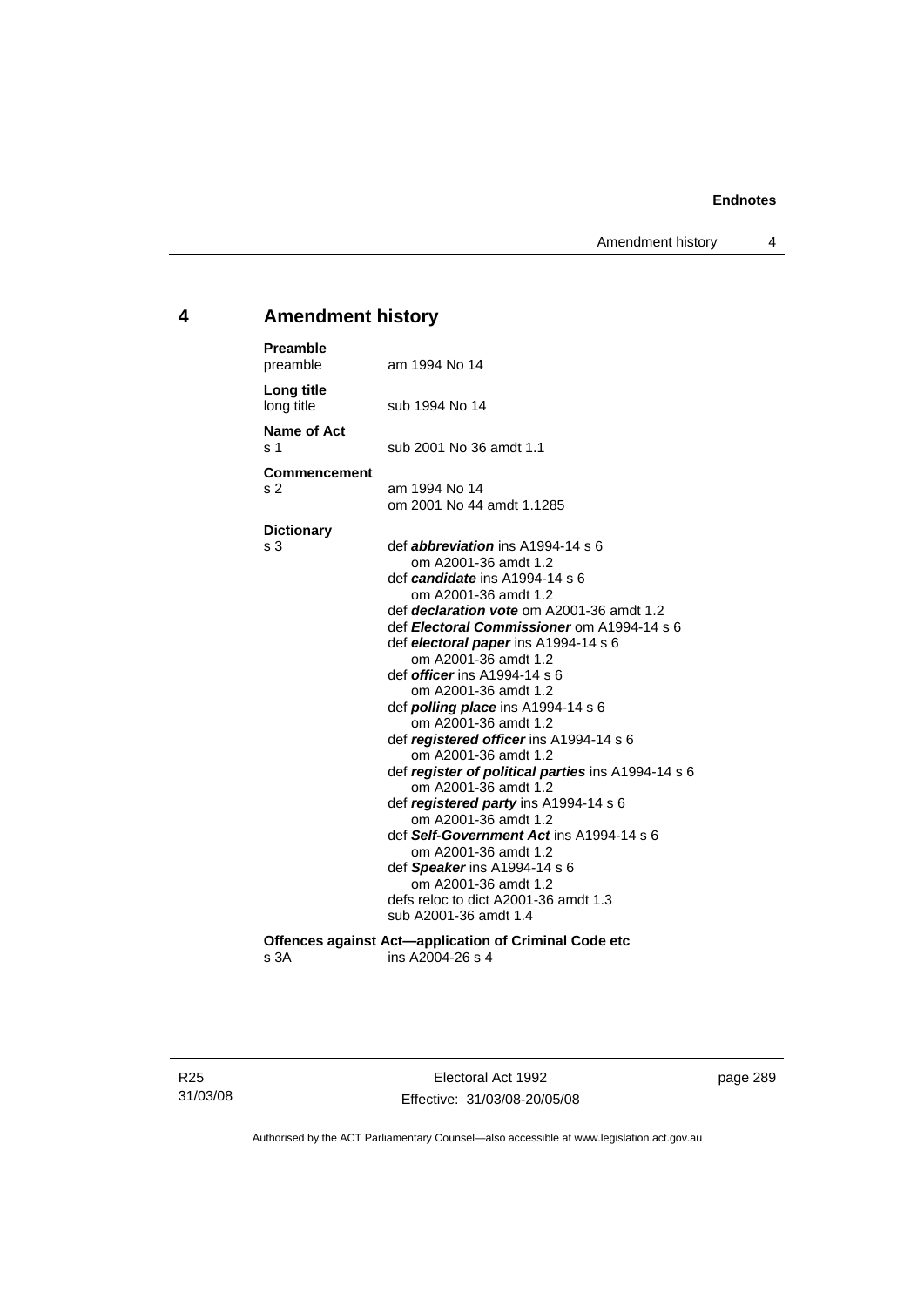4 Amendment history

| <b>Meaning of electoral matter</b><br>s <sub>4</sub>       | om 1993 No 44 sch 2<br>ins 1994 No 14<br>sub 2001 No 36 s 5<br>am A2004-26 amdt 1.60                                                             |
|------------------------------------------------------------|--------------------------------------------------------------------------------------------------------------------------------------------------|
| s 4A                                                       | Meaning of available for public inspection<br>ins 2001 No 36 s 5                                                                                 |
| div 2.1 hdg                                                | Establishment, functions and powers of electoral commission<br>sub 2001 No 36 amdt 1.5                                                           |
| <b>Constitution of commission</b><br>s 6                   | am 1994 No 14<br>sub 2002 No 30 amdt 3.243                                                                                                       |
| <b>Functions of electoral commission</b><br>s <sub>7</sub> | sub 1994 No 14<br>am 1997 No 91<br>am LA (see 2001 No 36 amdt 1.99); 2002 No 30 amdts 3.244-<br>3.246                                            |
| <b>Determination of fees</b><br>s 8                        | (prev s 7A) ins 1994 No 14<br>renum 1994 No 14<br>sub 2001 No 44 amdt 1.1286                                                                     |
| <b>Powers</b><br>S <sub>9</sub>                            | (prev s 8) renum 1994 No 14<br>om 2002 No 30 amdt 3.247                                                                                          |
| s <sub>10</sub>                                            | Electoral commission's annual report<br>(prev s 9) am 1994 No 14<br>renum 1994 No 14<br>om 1995 No 25<br>ins 1997 No 91<br>sub A2004-9 amdt 1.15 |
| s 10A                                                      | Special reports by electoral commission<br>ins 1997 No 91<br>sub 2002 No 30 amdt 3.248                                                           |
| <b>Members of electoral commission</b><br>div 2.2 hdg      | sub 2001 No 36 amdt 1.6                                                                                                                          |
| Meaning of member for div 2.2<br>s 11 hdg<br>s 11          | sub 2001 No 36 amdt 1.7<br>(prev s 10) renum 1994 No 14<br>om 1995 No 25 sch<br>ins 1997 No 91<br>def member sub 2002 No 30 amdt 3.249           |

page 290 Electoral Act 1992 Effective: 31/03/08-20/05/08

R25 31/03/08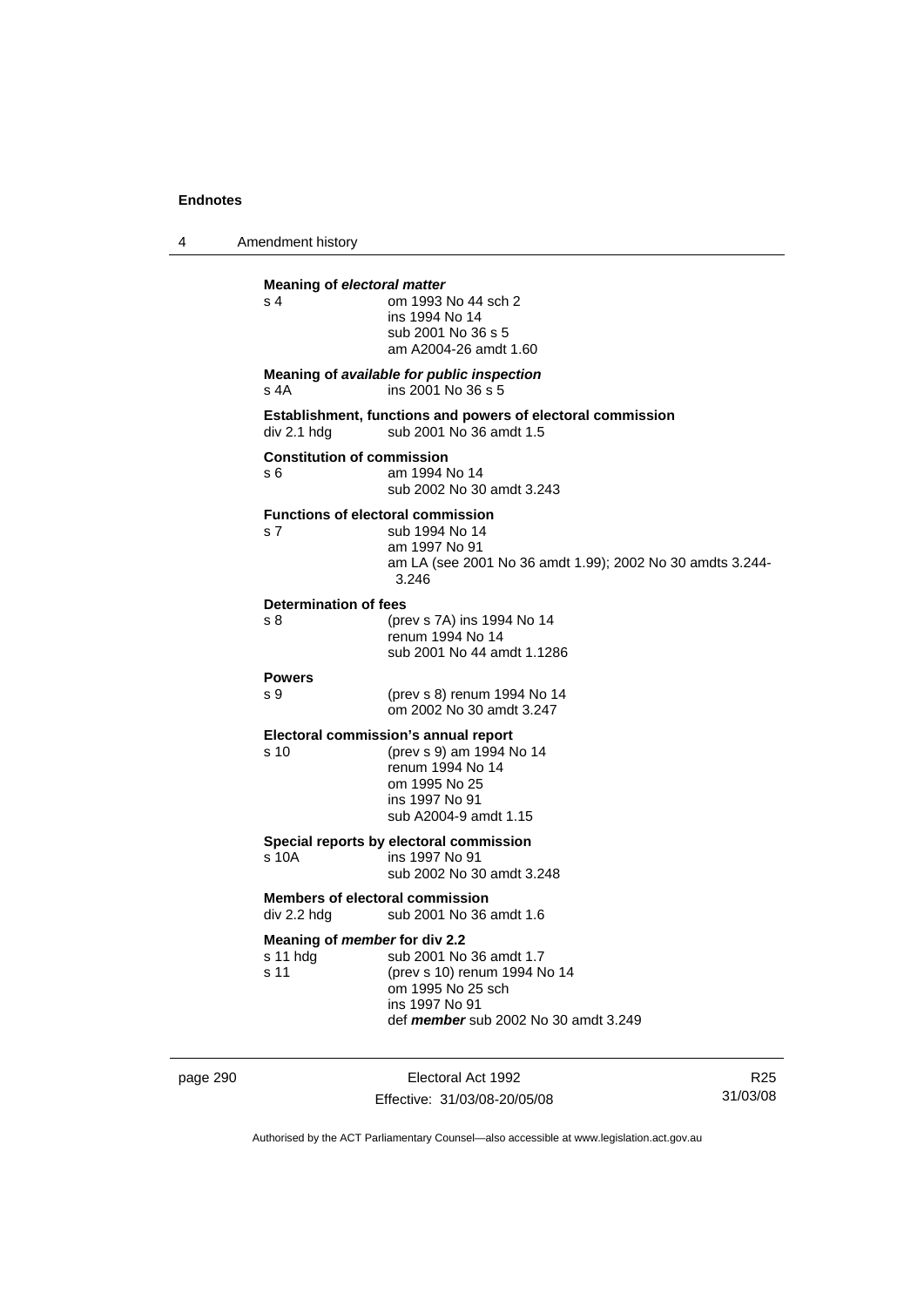**Appointment of members**  s 12 (prev s 11) am 1994 No 14 renum 1994 No 14 am 1994 No 38 sch 1 pt 32; 2001 No 44 amdt 1.1287; 2002 No 30 amdts 3.250-3.252 sub A2006-36 s 4 **Eligibility for appointment as member**  s 12A ins A2006-36 s 4 **Eligibility for appointment as chairperson**  s 12B ins A2006-36 s 4 **Term of appointment of members**  s 13 (prev s 12) am 1994 No 14 renum 1994 No 14 sub 2002 No 30 amdt 3.253 **Conditions of appointment of members generally**  s 14 (prev s 13) renum 1994 No 14 om 1997 No 41 ins 2002 No 30 amdt 3.253 **Leave of absence**  (prev s 14) renum 1994 No 14 **Resignation**  s 16 (prev s 15) renum 1994 No 14 om 2002 No 30 amdt 3.254 **Suspension or ending of appointment of members**  s 17 hdg sub 2002 No 30 amdt 3.255 s 17 (prev s 16) renum 1994 No 14 am 2002 No 30 amdt 3.256, amdt 3.257 **Acting members**  s 18 (prev s 17) renum 1994 No 14 om 2002 No 30 amdt 3.258 **Meetings**  div 2.3 hdg (prev pt 2 div 3 hdg) renum LA (see 2000 No 76 s 24) **Procedure**  s 19 (prev s 18) renum 1994 No 14 **Delegation by electoral commission**  s 20 (prev s 18A) ins 1994 No 14 renum 1994 No 14 sub 2002 No 30 amdt 3.259 **Disclosure of interests**  s 21 (prev s 19) renum 1994 No 14

R25 31/03/08

Electoral Act 1992 Effective: 31/03/08-20/05/08 page 291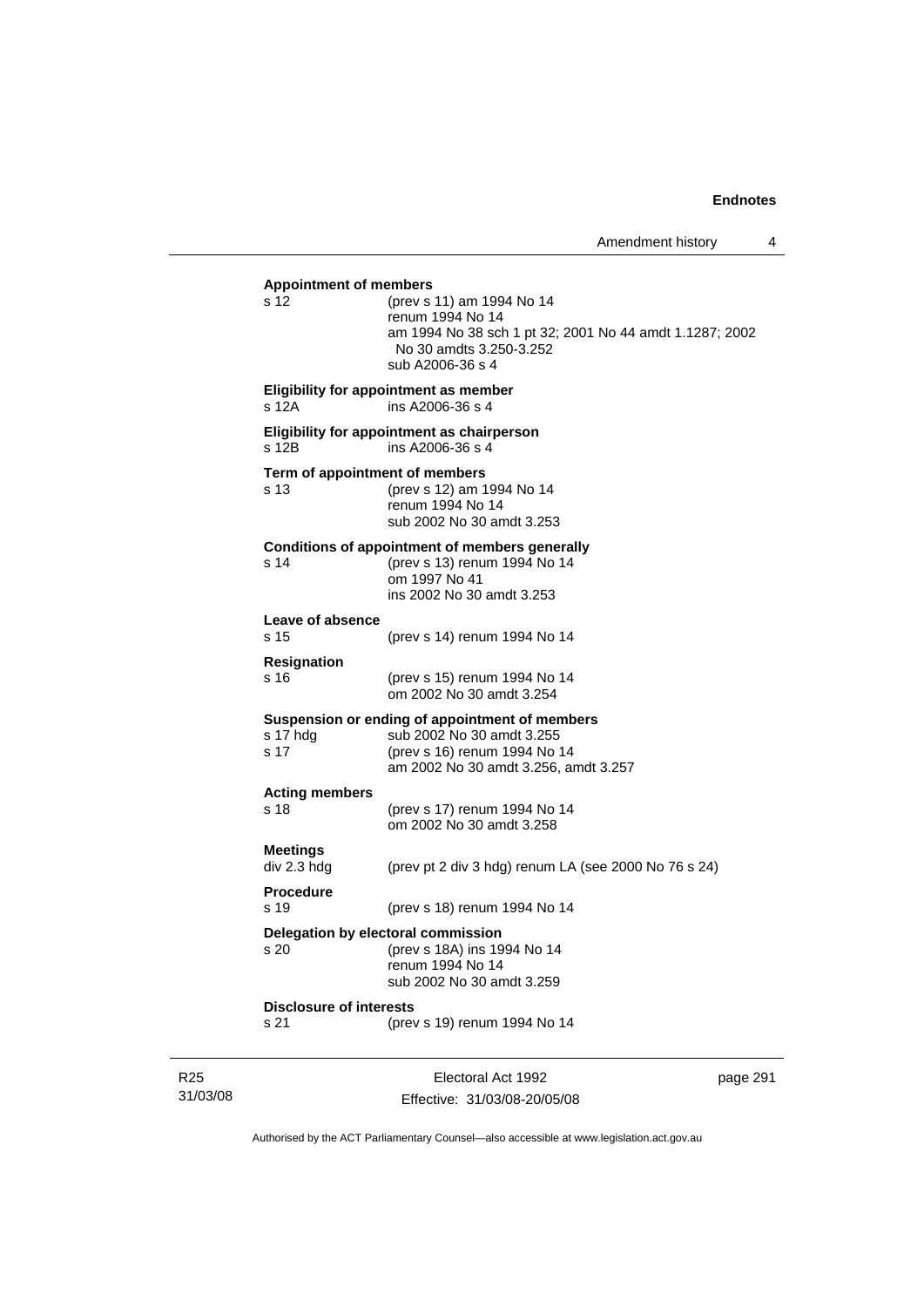| 4 | Amendment history                            |                                                                                                                                                                           |
|---|----------------------------------------------|---------------------------------------------------------------------------------------------------------------------------------------------------------------------------|
|   | pt 3 hdg                                     | Electoral commissioner and staff of electoral commission<br>sub 1994 No 14                                                                                                |
|   | Electoral commissioner<br>div 3.1 hdg        | (prev pt 3 div 1 hdg) ins 1994 No 14<br>renum LA (see 2000 No 76 s 24)                                                                                                    |
|   | <b>Appointment</b><br>s 22                   | (prev s 20) am 1994 No 14<br>renum 1994 No 14<br>am 2001 No 44 amdt 1.1288, amdt 1.1289; 2002 No 30 amdt<br>3.260                                                         |
|   | <b>Functions of commissioner etc</b><br>s 23 | (prev s 21) sub 1994 No 14<br>renum 1994 No 14<br>sub 2002 No 30 amdt 3.261                                                                                               |
|   | <b>Delegation by commissioner</b><br>s 24    | (prev s 21A) ins 1994 No 14<br>renum 1994 No 14<br>sub 2001 No 30 amdt 3.262                                                                                              |
|   | s 25                                         | Term of appointment of commissioner<br>(prev s 22) am 1994 No 14<br>renum 1994 No 14<br>sub 2002 No 30 amdt 3.263                                                         |
|   | s 26                                         | Conditions of appointment of commissioner generally<br>(prev s 23) am 1994 No 14<br>renum 1994 No 14<br>om 1995 No 56<br>ins 2002 No 30 amdt 3.263                        |
|   | Leave of absence<br>s 27                     | (prev s 24) am 1994 No 14<br>renum 1994 No 14                                                                                                                             |
|   | <b>Resignation</b><br>s 28                   | (prev s 25) am 1994 No 14<br>renum 1994 No 14<br>om 2002 No 30 amdt 3.264                                                                                                 |
|   | s 29 hdg<br>s 29                             | Suspension or ending of appointment of commissioner<br>sub 2002 No 30 amdt 3.265<br>(prev s 26) am 1994 No 14<br>renum 1994 No 14<br>am 2002 No 30 amdt 3.266, amdt 3.267 |

page 292 Electoral Act 1992 Effective: 31/03/08-20/05/08

R25 31/03/08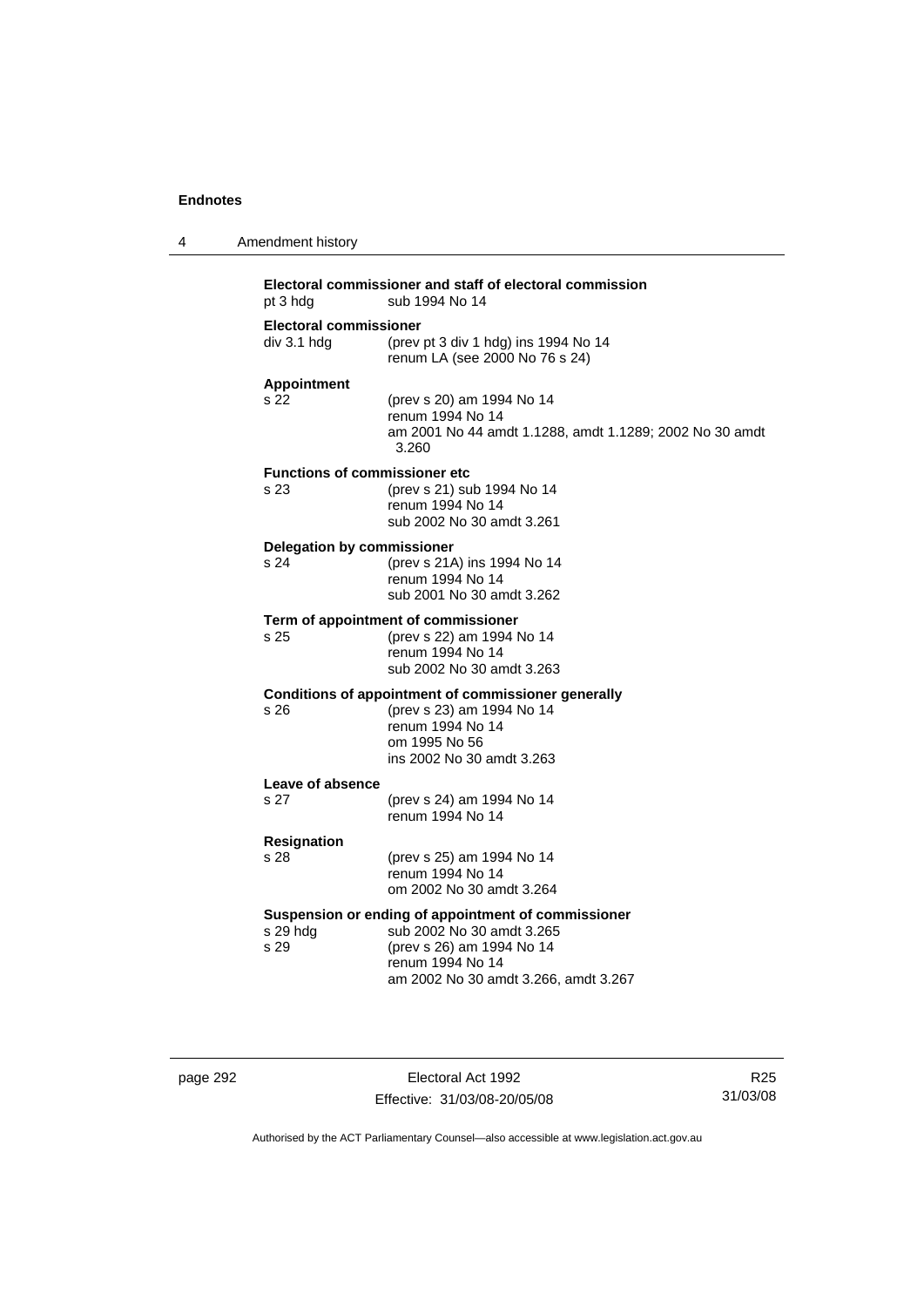|                                                   |                                                                                                                                             | Amendment history | 4 |
|---------------------------------------------------|---------------------------------------------------------------------------------------------------------------------------------------------|-------------------|---|
| <b>Acting commissioner</b><br>s 30                | (prev s 27) am 1994 No 14<br>renum 1994 No 14<br>om 2002 No 30 amdt 3.268                                                                   |                   |   |
| Staff of the electoral commission<br>div 3.2 hdg  | (prev pt 3 div 2 hdg) ins 1994 No 14<br>renum LA (see 2000 No 76 s 24)                                                                      |                   |   |
| Staff<br>s 31                                     | (prev s 27A) ins 1994 No 14<br>renum 1994 No 14<br>sub 1994 No 38 sch 1 pt 32                                                               |                   |   |
| <b>Temporary staff and consultants</b><br>s 32    | (prev s 27B) ins 1994 No 14<br>renum 1994 No 14<br>am 1994 No 38 sch 1 pt 32                                                                |                   |   |
| <b>Officers</b><br>s 33                           | (prev s 27C) ins 1994 No 14<br>renum 1994 No 14<br>am 2001 No 36 amdt 1.8; 2002 No 30 amdt 3.269; A2004-39<br>amdt 1.14                     |                   |   |
| <b>Multimember electorates</b><br>s 34            | (prev s 28) renum 1994 No 14                                                                                                                |                   |   |
| <b>Redistribution of electorates</b><br>s 35      | (prev s 29) renum 1994 No 14<br>am 2001 No 44 amdt 1.1290                                                                                   |                   |   |
| <b>Factors relevant to redistribution</b><br>s 36 | (prev s 30) renum 1994 No 14<br>am 2002 No 39 amdt 1.3                                                                                      |                   |   |
| <b>Timing of redistributions</b><br>s 37          | (prev s 31) am 1994 No 14<br>renum 1994 No 14<br>am 1998 No 61; 2002 No 30 amdts 3.270-3.272                                                |                   |   |
| s 37A                                             | Timing of redistribution after 2001 ordinary election<br>ins 2002 No 32 s 4<br>exp 16 October 2004 (s 37A (3))                              |                   |   |
| s 38                                              | Suspension of redistribution process-extraordinary elections<br>(prev s 31A) ins 1994 No 14<br>renum 1994 No 14<br>am 2002 No 30 amdt 3.273 |                   |   |

R25 31/03/08

Electoral Act 1992 Effective: 31/03/08-20/05/08 page 293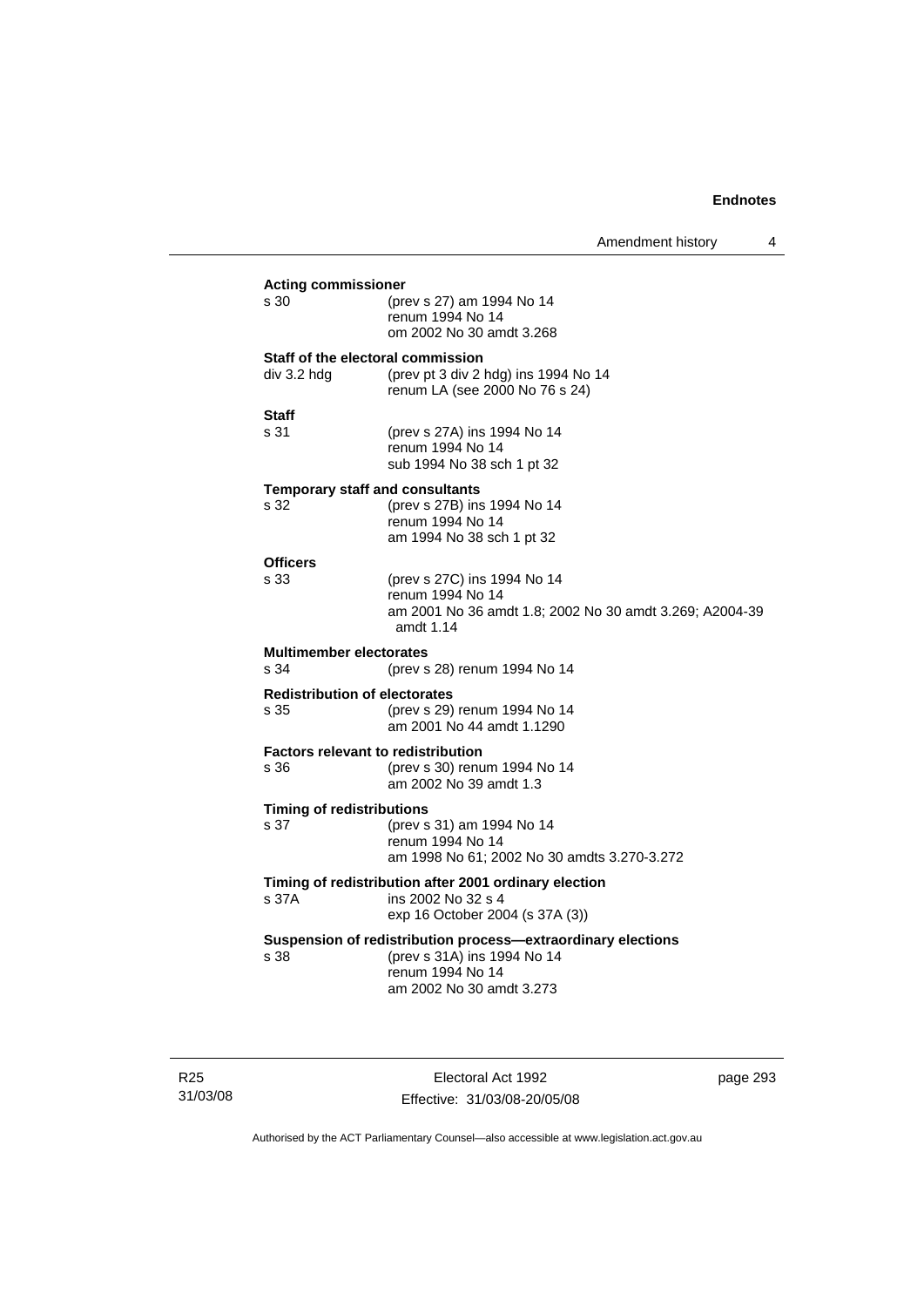4 Amendment history

| page 294 |                                               | Electoral Act 1992                                                                                                                                                                    | R. |
|----------|-----------------------------------------------|---------------------------------------------------------------------------------------------------------------------------------------------------------------------------------------|----|
|          | s 50                                          | Redistribution-proposal by augmented electoral commission<br>(prev s 43) renum 1994 No 14                                                                                             |    |
|          | <b>Investigation of objections</b><br>s 49    | (prev s 42) renum 1994 No 14<br>am 1997 No 91; 2001 No 44 amdt 1.1297, amdt 1.1298                                                                                                    |    |
|          | s 48                                          | Meetings of augmented electoral commission<br>orig s 48 om 1994 No 14<br>(prev s 41) am 1994 No 14<br>renum 1994 No 14                                                                |    |
|          | <b>Augmented electoral commission</b><br>s 47 | (prev s 40) am 1994 No 14<br>renum 1994 No 14<br>am 2002 No 30 amdt 3.275; A2007-33 amdt 1.7                                                                                          |    |
|          | <b>Objections</b><br>s 46                     | (prev s 39) renum 1994 No 14<br>am 2001 No 36 s 6 and amdt 1.11; 2001 No 44 amdt 1.1296                                                                                               |    |
|          | s 45                                          | <b>Dissolution of redistribution committee</b><br>(prev s 38) renum 1994 No 14<br>sub 2001 No 44 amdt 1.1295                                                                          |    |
|          | s 44                                          | Notification and publication of proposal<br>(prev s 37) renum 1994 No 14<br>am 2001 No 36 amdt 1.10<br>sub 2001 No 44 amdt 1.1294                                                     |    |
|          | <b>Proposed redistribution</b><br>s 43        | (prev s 36) renum 1994 No 14<br>am 2001 No 44 amdt 1.1293                                                                                                                             |    |
|          | <b>Outline of proposal</b><br>s 42            | (prev s 35) renum 1994 No 14                                                                                                                                                          |    |
|          | s 41                                          | Suggestions and comments about redistribution<br>(prev s 34) renum 1994 No 14<br>am 2001 No 36 amdt 1.9<br>sub 2001 No 44 amdt 1.1292                                                 |    |
|          | s 40                                          | Meetings of redistribution committee<br>(prev s 33) am 1994 No 14<br>renum 1994 No 14                                                                                                 |    |
|          | <b>Redistribution committees</b><br>s 39      | (prev s 32) am 1994 No 14<br>renum 1994 No 14<br>am 1996 No 85; 2000 No 3 sch 1; 2001 No 44 amdt 1.1291;<br>2002 No 30 amdt 3.274; A2002-56 amdt 3.29; A2007-33<br>amdt 1.5, amdt 1.6 |    |
|          |                                               |                                                                                                                                                                                       |    |

Effective: 31/03/08-20/05/08

 $25$ 31/03/08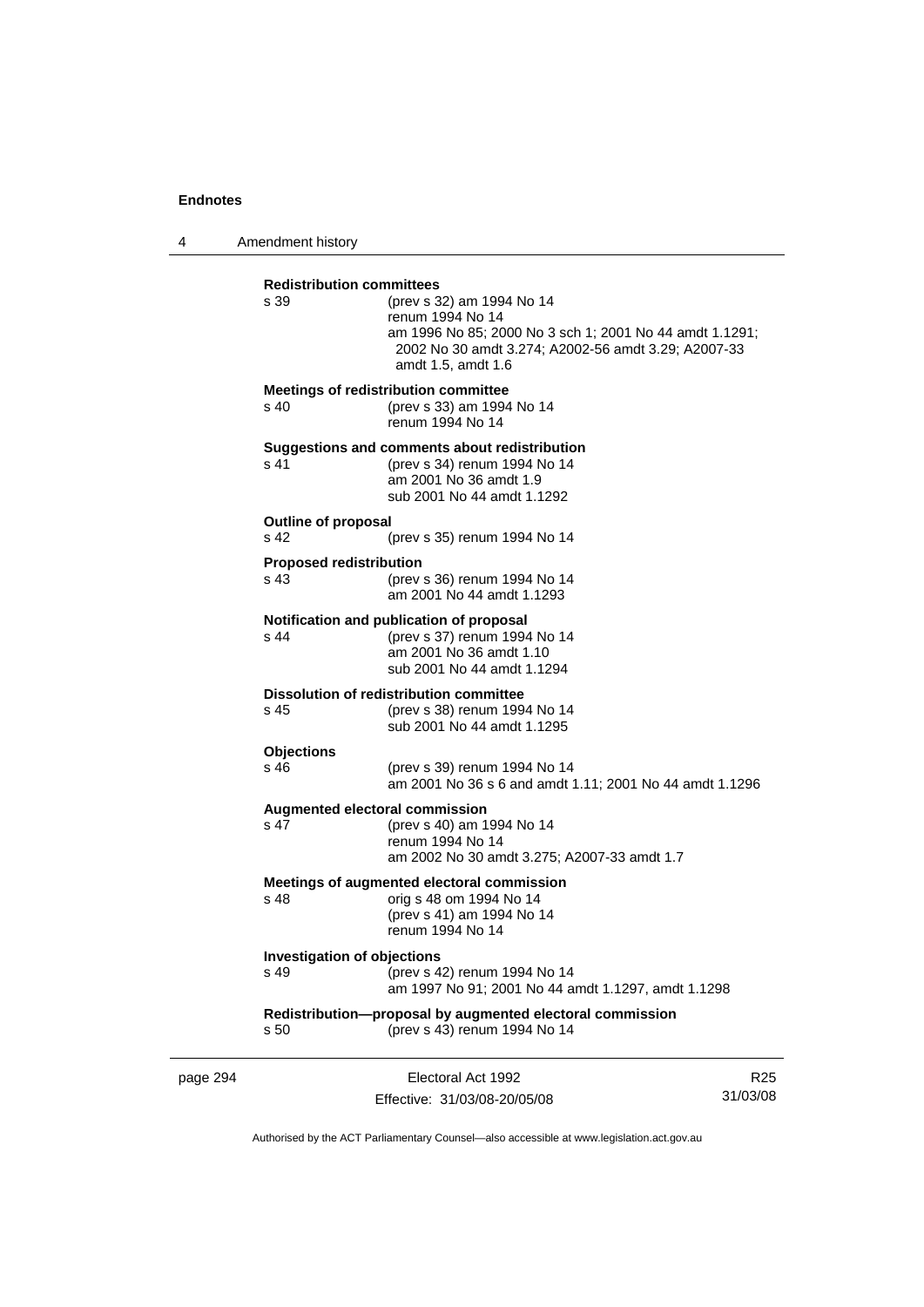| s 51                                          | Publication of augmented electoral commission's proposal<br>(prev s 44) renum 1994 No 14<br>am 2001 No 44 amdt 1.1299, amdt 1.1300                                              |
|-----------------------------------------------|---------------------------------------------------------------------------------------------------------------------------------------------------------------------------------|
| s 52                                          | Objections to augmented electoral commission's proposal<br>(prev s 45) am 1994 No 14<br>renum 1994 No 14<br>am 2001 No 36 s 7; 2001 No 44 amdt 1.1301; 2002 No 30<br>amdt 3.352 |
| s 53                                          | Report by augmented electoral commission and public announcement<br>(prev s 46) am 1994 No 14<br>renum 1994 No 14                                                               |
| <b>Report to Legislative Assembly</b><br>s 54 | (prev s 47) am 1994 No 14<br>renum 1994 No 14                                                                                                                                   |
| <b>Decisions are final</b><br>s 55            | (prev s 49) am 1994 No 14<br>renum 1994 No 14<br>am 2002 No 30 amdt 3.276; A2006-40 amdt 2.105                                                                                  |
| <b>Validity not affected</b><br>s 56          | (prev s 50) am 1994 No 14<br>renum 1994 No 14                                                                                                                                   |
| <b>Electoral rolls</b><br>pt 5 hdg            | sub 1994 No 14                                                                                                                                                                  |
| <b>Electorate and Territory rolls</b><br>s 57 | (prev s 51) sub 1994 No 14<br>renum 1994 No 14                                                                                                                                  |
| <b>Contents of roll</b><br>s 58               | (prev s 52) sub 1994 No 14<br>renum 1994 No 14<br>am 2002 No 30 amdt 3.277                                                                                                      |
| Meaning of extract from roll<br>s 59          | (prev s 53) sub 1994 No 14<br>renum 1994 No 14<br>sub 2002 No 30 amdt 3.278                                                                                                     |
| Inspection of printed roll extracts<br>s 60   | (prev s 54) ins 1994 No 14<br>renum 1994 No 14                                                                                                                                  |
| s <sub>61</sub>                               | Supply of printed roll extract to MLAs etc<br>(prev s 55) ins 1994 No 14<br>renum 1994 No 14<br>am 2001 No 44 amdt 1.1302, amdt 1.1303                                          |
|                                               |                                                                                                                                                                                 |

R25 31/03/08

Electoral Act 1992 Effective: 31/03/08-20/05/08 page 295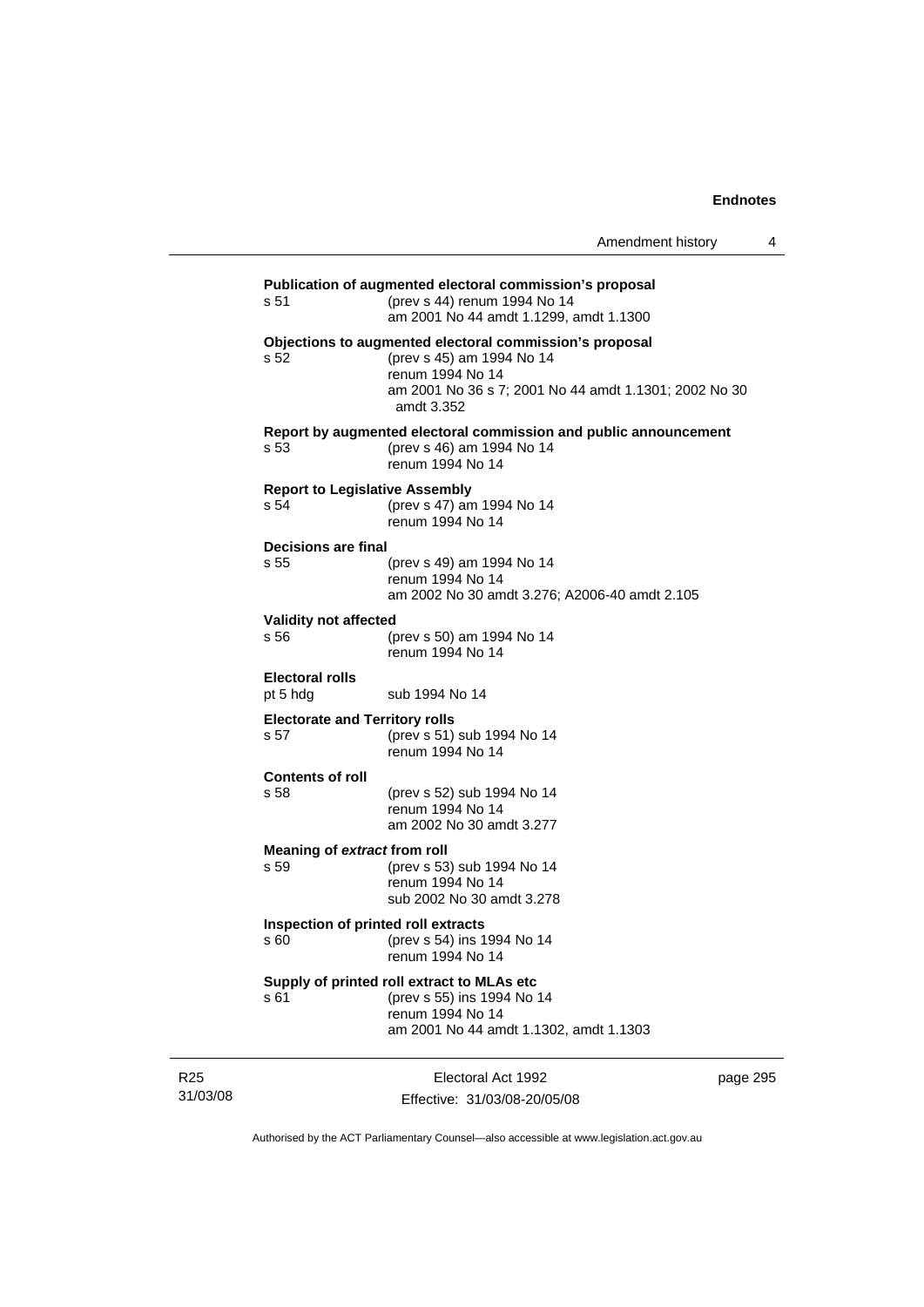4 Amendment history **Supply of roll extracts in electronic form to MLAs etc**  (prev s 56) ins 1994 No 14 renum 1994 No 14 am 1997 No 91; 2001 No 44 amdt 1.1304, amdt 1.1305 **Use of roll extracts**  s 63 (prev s 57) ins 1994 No 14 renum 1994 No 14 am 1998 No 54 sub 2001 No 36 s 8 **Prohibited use of roll extracts**  s 64 (prev s 58) ins 1994 No 14 renum 1994 No 14 am 1998 No 54 om 2001 No 36 s 8 **Provision of roll information to prescribed authorities**<br>s 65 (prev s 59) ins 1994 No 14 (prev s 59) ins 1994 No 14 renum 1994 No 14 am 1997 No 91; 1998 No 54; 2002 No 30 amdt 3.279 **Maintenance of rolls**  s 66 (prev s 60) ins 1994 No 14 renum 1994 No 14 **Power to require information**  s 67 (prev s 61) ins 1994 No 14 renum 1994 No 14 am 1998 No 54; 2001 No 36 amdt 1.12; 2002 No 30 amdt 3.352 **Notice of registered deaths**  s 68 (prev s 62) ins 1994 No 14 renum 1994 No 14 **Disclosure of roll information**  s 69 (prev s 63) ins 1994 No 14 renum 1994 No 14 am 1998 No 54 **Joint roll arrangements with Commonwealth**  s 70 (prev s 64) ins 1994 No 14 renum 1994 No 14 am 1997 No 91 **Enrolment**  pt 6 hdg ins 1994 No 14

page 296 **Electoral Act 1992** Effective: 31/03/08-20/05/08

R25 31/03/08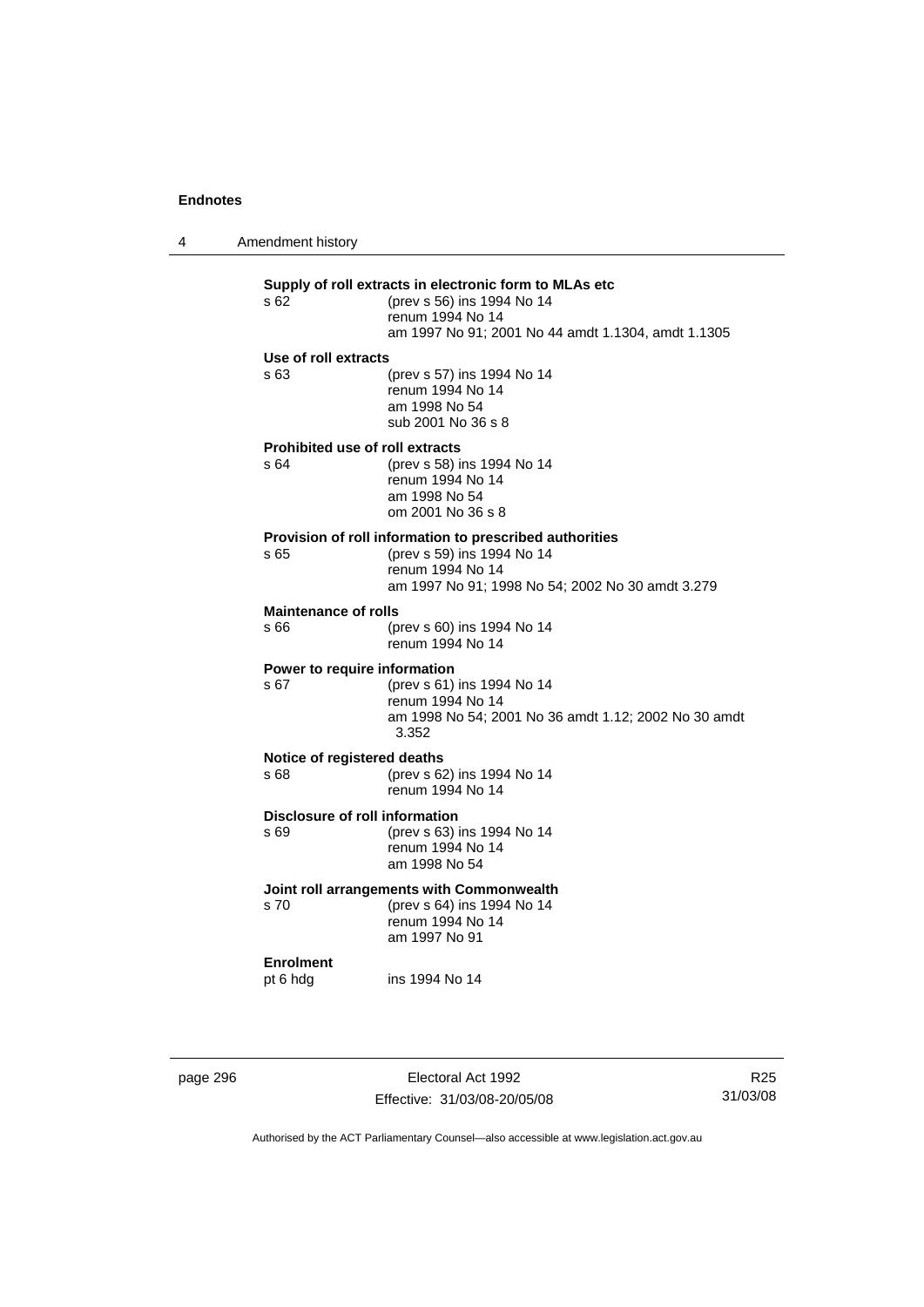| s 71 hdg<br>s 71                                  | Persons taken not to be enrolled on Commonwealth roll<br>sub 2001 No 36 amdt 1.13<br>(prev s 65) ins 1994 No 14<br>renum 1994 No 14<br>am 2001 No 36 amdts 1.14-1.16         |
|---------------------------------------------------|------------------------------------------------------------------------------------------------------------------------------------------------------------------------------|
| s 71A hdg<br>s 71A                                | Address of person serving sentence of imprisonment<br>ins 2001 No 36 amdt 1.15<br>(prev s 71 (2)) renum 2001 No 36 amdt 1.15<br>am A2006-23 amdt 1.182, amdt 1.183           |
| <b>Entitlement</b><br>s 72                        | (prev s 66) ins 1994 No 14<br>renum 1994 No 14                                                                                                                               |
| <b>Compulsory enrolment etc-residents</b><br>s 73 | (prev s 67) ins 1994 No 14<br>renum 1994 No 14<br>am 1998 No 54; 2002 No 30 amdt 3.352                                                                                       |
| Eligible overseas electors<br>s 74                | (prev s 68) ins 1994 No 14<br>renum 1994 No 14                                                                                                                               |
| Age 17 enrolment<br>s 75                          | (prev s 69) ins 1994 No 14<br>renum 1994 No 14                                                                                                                               |
| <b>Enrolment etc</b><br>s 76                      | (prev s 70) ins 1994 No 14<br>renum 1994 No 14<br>am 2001 No 36 s 9, s 10; 2001 No 44 amdt 1.1306,<br>amdt 1.1307<br>am LA (see 2001 No 36 amdt 1.99); 2002 No 30 amdt 3.352 |
| Suppression of elector's address<br>s 77          | (prev s 71) ins 1994 No 14<br>renum 1994 No 14<br>am LA (see 2001 No 36 amdt 1.99); 2001 No 44 amdt 1.1308,<br>amdt 1.1309                                                   |
| s 78                                              | Inclusion of particulars on roll following suppression<br>(prev s 72) ins 1994 No 14<br>renum 1994 No 14                                                                     |
| s 79                                              | Suppression of elector's address pending review<br>(prev s 73) ins 1994 No 14<br>renum 1994 No 14                                                                            |

R25 31/03/08

Electoral Act 1992 Effective: 31/03/08-20/05/08 page 297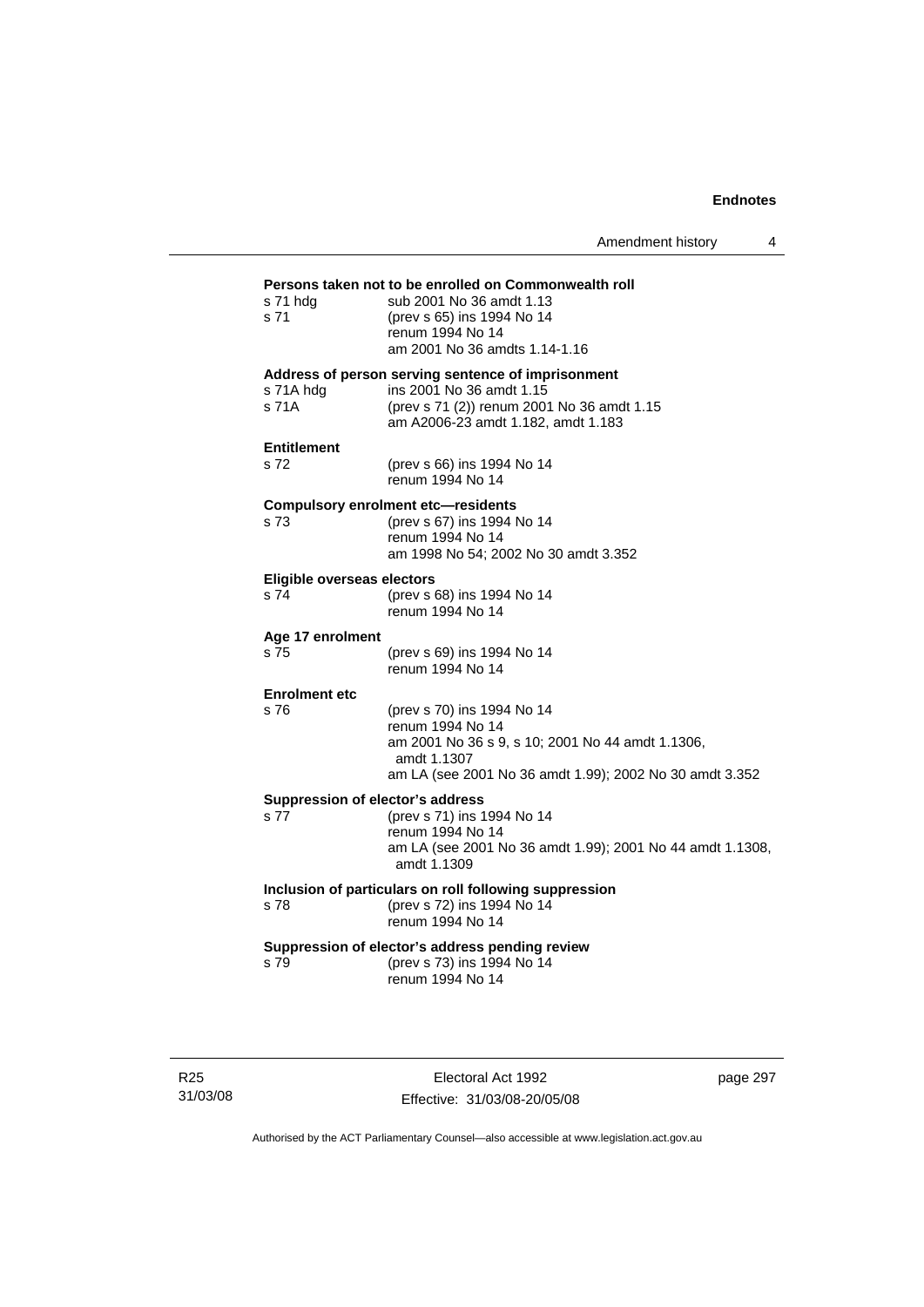4 Amendment history

| <b>Closed rolls</b><br>s 80          | (prev s 74) ins 1994 No 14                                                                                                        |
|--------------------------------------|-----------------------------------------------------------------------------------------------------------------------------------|
|                                      | renum 1994 No 14                                                                                                                  |
|                                      | am 1994 No 78; 1997 No 91; 2001 No 36 s 11; LA (see 2001<br>No 36 amdt 1.99); 2002 No 30 amdt 3.280                               |
| <b>Objections to enrolment</b>       |                                                                                                                                   |
| s 81                                 | (prev s 75) ins 1994 No 14<br>renum 1994 No 14                                                                                    |
|                                      | am 1997 No 91; LA (see 2001 No 36 amdt 1.99); 2001 No 44<br>amdt 1.1310, amdt 1.1311; 2002 No 30 amdts 3.281-3.284,<br>amdt 3.352 |
|                                      | <b>Record of claims for enrolment</b>                                                                                             |
| s 82                                 | (prev s 76) ins 1994 No 14<br>renum 1994 No 14                                                                                    |
| <b>Processing enrolment claims</b>   |                                                                                                                                   |
| s 83                                 | (prev s 77) ins 1994 No 14<br>renum 1994 No 14                                                                                    |
|                                      | <b>Transmission of enrolment claims</b>                                                                                           |
| s 84                                 | (prev s 78) ins 1994 No 14<br>renum 1994 No 14                                                                                    |
|                                      | am 1998 No 54                                                                                                                     |
|                                      | Production of claims for enrolment before a court                                                                                 |
| s 85                                 | (prev s 79) ins 1994 No 14<br>renum 1994 No 14                                                                                    |
|                                      | am 2002 No 30 amdt 3.285                                                                                                          |
|                                      | Claims for enrolment not subject to warrants                                                                                      |
| s 86                                 | (prev s 80) ins 1994 No 14<br>renum 1994 No 14                                                                                    |
|                                      | <b>Registration of political parties</b>                                                                                          |
| pt 7 hdg                             | ins 1994 No 14<br>sub 2001 No 36 s 12                                                                                             |
|                                      | am A2004-26 amdt 1.1                                                                                                              |
|                                      | Meaning of related political parties                                                                                              |
| s 87                                 | (prev s 81) ins 1994 No 14<br>renum 1994 No 14                                                                                    |
|                                      | sub 2001 No 36 s 12                                                                                                               |
| <b>Register of political parties</b> |                                                                                                                                   |
| s 88 hda                             | sub A2004-26 amdt 1.2                                                                                                             |
| s 88                                 | (prev s 82) ins 1994 No 14<br>renum 1994 No 14                                                                                    |
|                                      | sub 2001 No 36 s 12                                                                                                               |
|                                      | am A2004-26 amdts 1.3-1.7, amdt 1.62, amdt 1.63                                                                                   |

page 298 Electoral Act 1992 Effective: 31/03/08-20/05/08

R25 31/03/08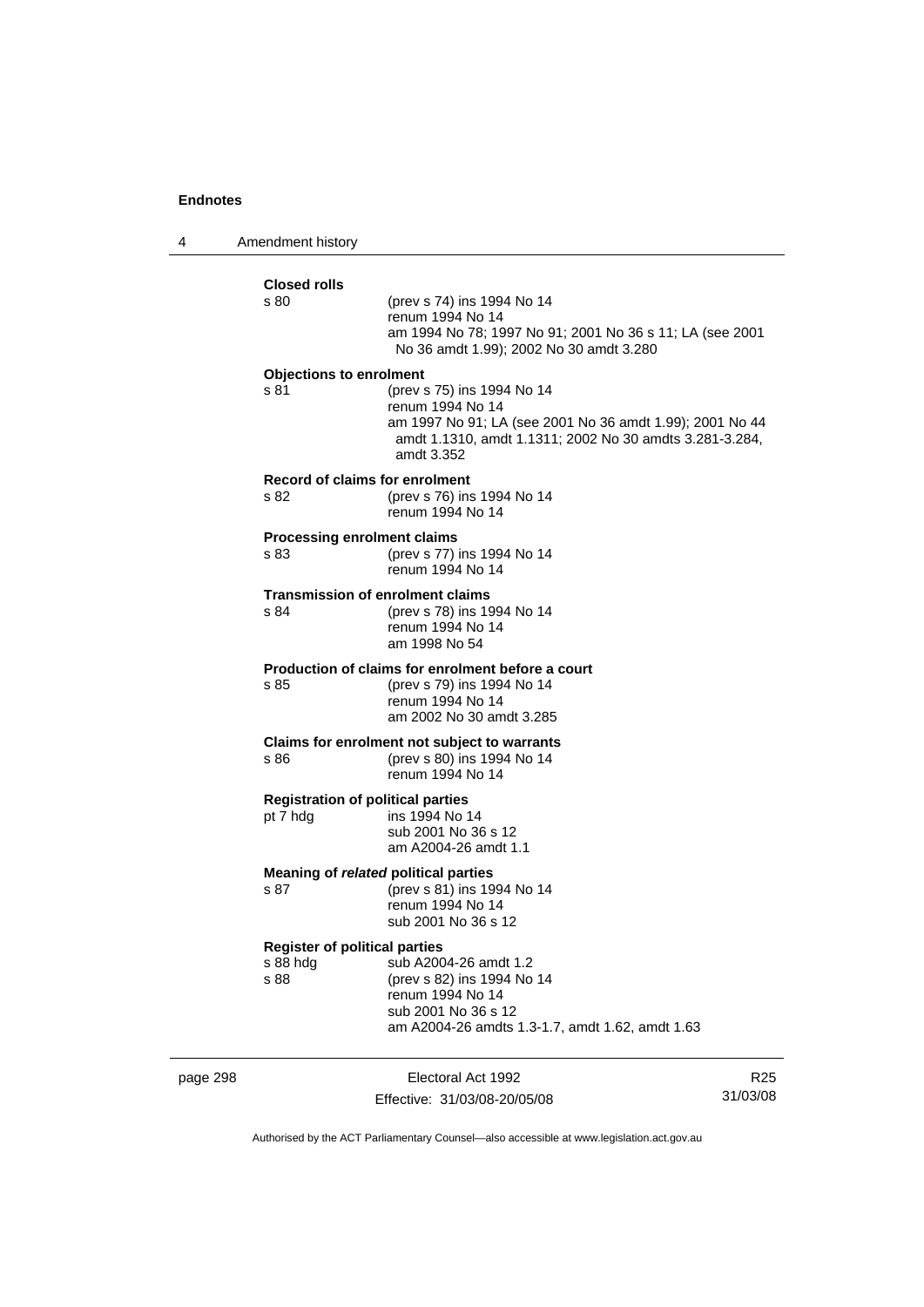#### **Application for registration of political party**

s 89 (prev s 83) ins 1994 No 14 renum 1994 No 14 sub 2001 No 36 s 12 am 2001 No 44 amdt 1.1312, amdt 1.1313; A2004-26 ss 5-7

#### **Application for registration of ballot group**

s 89A ins 2001 No 36 s 12 am 2001 No 44 amdt 1.1314, amdt 1.1315 om A2004-26 amdt 1.8

#### **Further information about application for political party registration**

s 90 (prev s 84) ins 1994 No 14 renum 1994 No 14 sub 2001 No 36 s 12 am 2002 No 30 amdt 3.352; A2004-26 s 8; ss renum R16 LA (see A2004-26 s 9)

#### **Notification and publication of applications**

s 91 (prev s 85) ins 1994 No 14 renum 1994 No 14 sub 2001 No 36 s 12 am 2001 No 44 amdt 1.1316; A2004-26 amdts 1.9-1.11, amdt 1.62, amdt 1.63

#### **Objections to applications and responses**

s 91A ins 2001 No 36 s 12 am A2004-26 amdt 1.63

#### **Registration of political parties**

s 92 hdg sub A2004-26 amdt 1.12 s 92 (prev s 86) ins 1994 No 14 renum 1994 No 14 sub 2001 No 36 s 12 am 2001 No 44 amdt 1.1317; A2004-26 amdt 1.13, amdt 1.62, amdt 1.63

#### **Refusal of applications for registration**

s 93 (prev s 87) ins 1994 No 14 renum 1994 No 14 am 1997 No 91 sub 2001 No 36 s 12 am A2004-26 s 10, amdts 1.14-1.16, amdt 1.62, amdt 1.63, amdt 1.65; pars renum R16 LA (see A2004-26 amdt 1.66)

# **Amendment of applications for registration**

s 94 (prev s 88) ins 1994 No 14 renum 1994 No 14 sub 2001 No 36 s 12 am A2004-26 amdt 1.63

R25 31/03/08

Electoral Act 1992 Effective: 31/03/08-20/05/08 page 299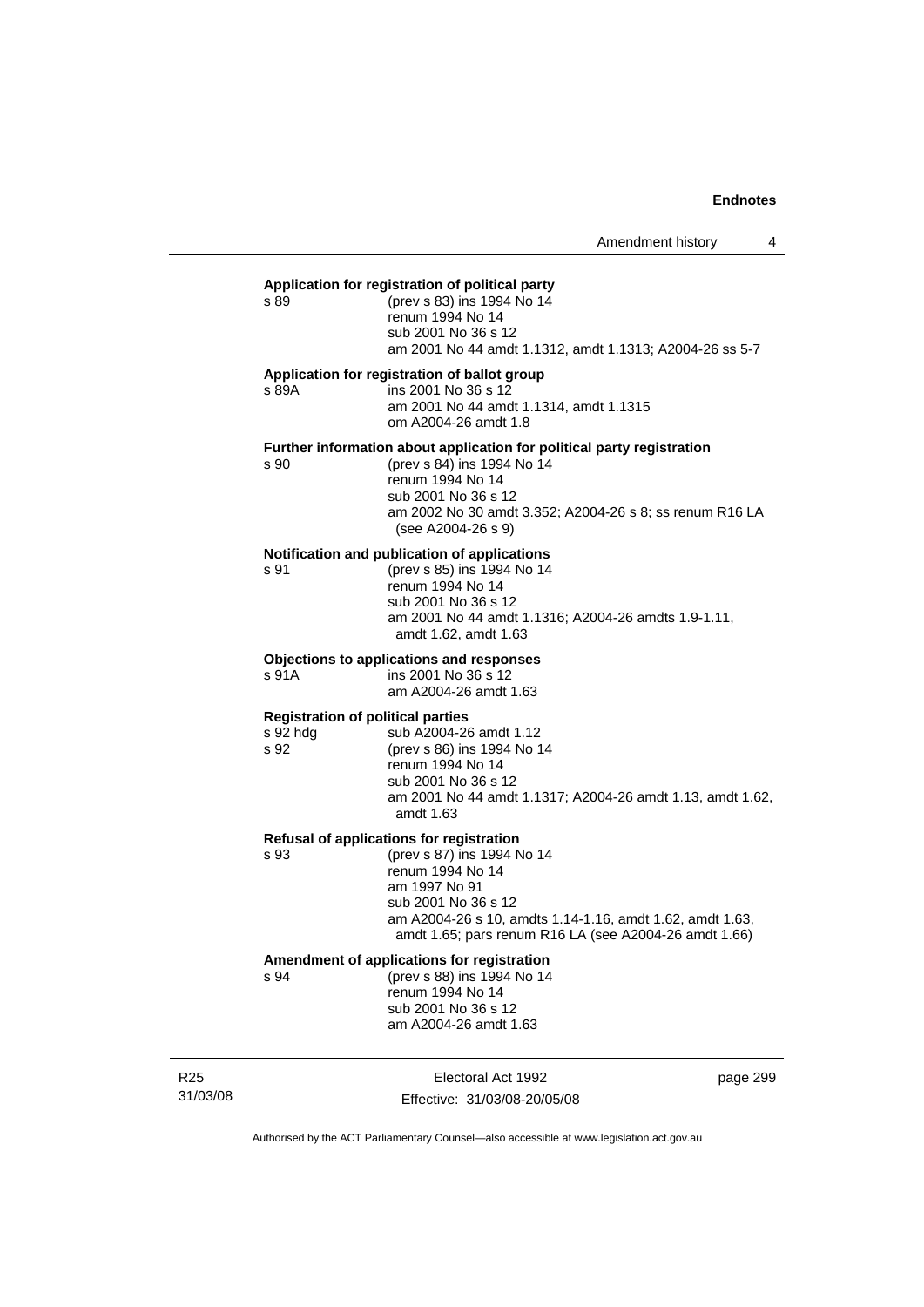4 Amendment history

| Changes to particulars in register           |                                                                                                                                                                                                                                                                                                                   |
|----------------------------------------------|-------------------------------------------------------------------------------------------------------------------------------------------------------------------------------------------------------------------------------------------------------------------------------------------------------------------|
| s 95                                         | (prev s 89) ins 1994 No 14<br>renum 1994 No 14<br>am 1997 No 91<br>sub 2001 No 36 s 12<br>am A2004-26 amdt 1.17, amdt 1.18, amdt 1.65; ss renum R16<br>LA (see A2004-26 amdt 1.66)                                                                                                                                |
| s 95A                                        | Objection to continued use of name<br>ins 2001 No 36 s 12<br>am A2004-26 amdt 1.61                                                                                                                                                                                                                                |
| s 95B                                        | When certain action cannot be taken<br>ins A2004-26 s 11                                                                                                                                                                                                                                                          |
| s 96                                         | No action under pt 7 during pre-election period<br>(prev s 90) ins 1994 No 14<br>renum 1994 No 14<br>sub 2001 No 36 s 12<br>am A2004-26 amdt 1.63                                                                                                                                                                 |
| Who can be a registered officer<br>s 96A     | ins 1997 No 91<br>sub 2001 No 36 s 12<br>am A2004-26 amdt 1.65                                                                                                                                                                                                                                                    |
| Deputy registered officer<br>s 97            | (prev s 91) ins 1994 No 14<br>renum 1994 No 14<br>am 1997 No 91<br>sub 2001 No 36 s 12<br>am A2004-26 amdt 1.19, amdt 1.62, amdt 1.65                                                                                                                                                                             |
| Information about political parties<br>s 97A | ins 2001 No 36 s 12<br>sub A2004-26 s 12                                                                                                                                                                                                                                                                          |
| s 98 hdg<br>s 98                             | <b>Cancellation of registration of political parties</b><br>sub A2004-26 amdt 1.20<br>(prev s 92) ins 1994 No 14<br>renum 1994 No 14<br>am 1997 No 91<br>sub 2001 No 36 s 12<br>am 2001 No 44 amdts 1.1318-1.1321; A2004-26<br>amdts 1.21-1.25, amdt 1.62, amdt 1.65; ss renum R16 LA<br>(see A2004-26 amdt 1.66) |

page 300 Electoral Act 1992 Effective: 31/03/08-20/05/08

R25 31/03/08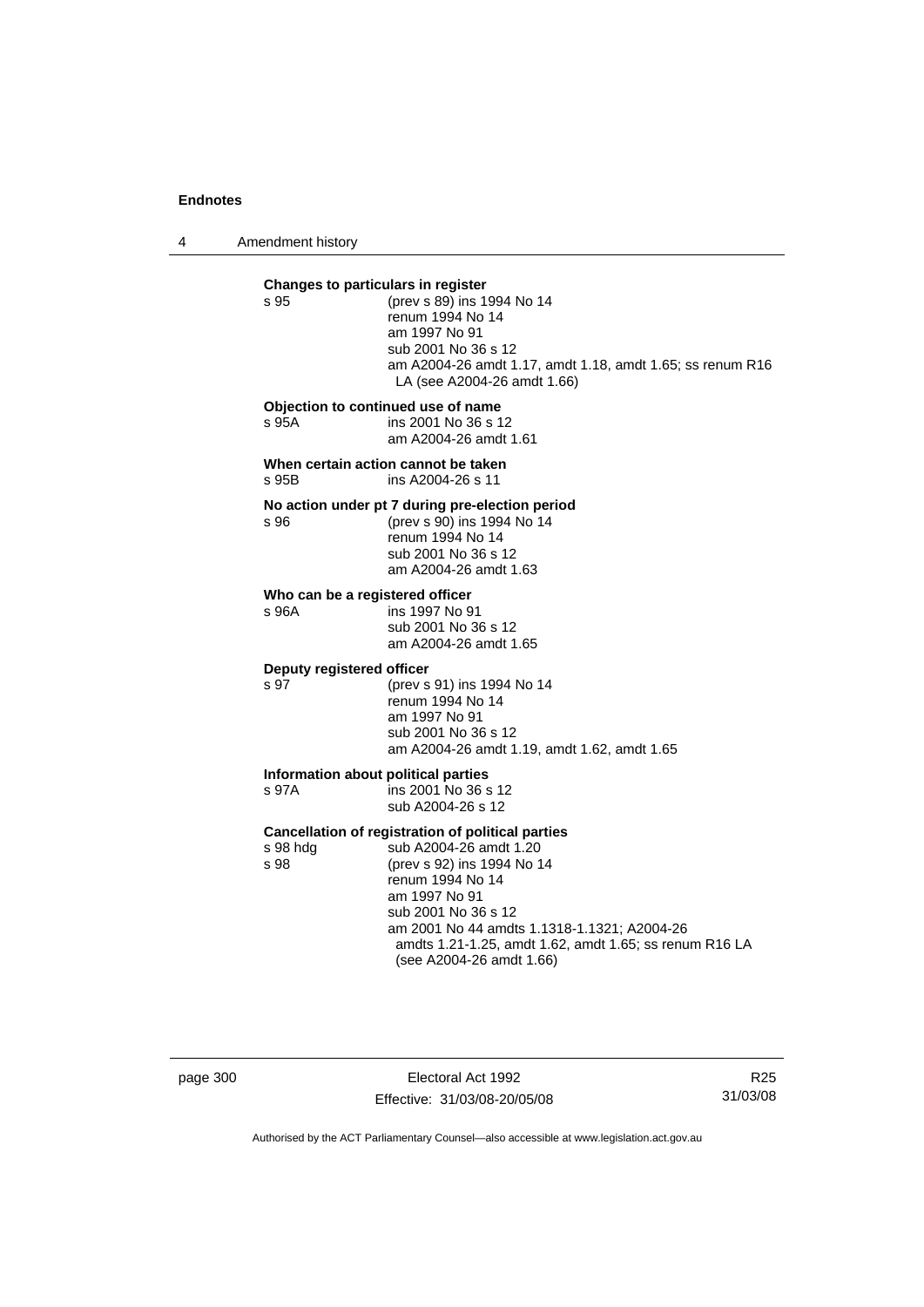| s 99 hdg<br>s 99                              | Use of party name after cancellation<br>sub A2004-26 amdt 1.26<br>(prev s 93) ins 1994 No 14<br>renum 1994 No 14<br>sub 2001 No 36 s 12<br>am A2004-26 amdt 1.27, amdt 1.28; ss renum R16 LA (see<br>A2004-26 amdt 1.66) |
|-----------------------------------------------|--------------------------------------------------------------------------------------------------------------------------------------------------------------------------------------------------------------------------|
| s 99A                                         | General requirements about constitutions of registered parties<br>ins 2001 No 36 s 12                                                                                                                                    |
| <b>Timing of elections</b><br>pt 8 hdg        | ins 1994 No 14                                                                                                                                                                                                           |
| <b>Ordinary elections</b><br>s 100            | (prev s 94) ins 1994 No 14<br>renum 1994 No 14<br>am 1997 No 38; 2002 No 30 amdt 3.286; A2003-54 s 4                                                                                                                     |
| <b>Extraordinary elections</b><br>s 101       | (prev s 95) ins 1994 No 14<br>renum 1994 No 14<br>am 2001 No 44 amdt 1.1322                                                                                                                                              |
| Polling day<br>s 102                          | (prev s 96) ins 1994 No 14<br>renum 1994 No 14<br>sub 2002 No 30 amdt 3.287                                                                                                                                              |
| <b>Arrangements for elections</b><br>pt 9 hdg | ins 1994 No 14                                                                                                                                                                                                           |
| <b>Nominations</b><br>div 9.1 hdg             | (prev pt 9 div 1 hdg) renum LA (see 2000 No 76 s 24)                                                                                                                                                                     |
| <b>Eligibility-MLAs</b><br>s 103              | (prev s 97) ins 1994 No 14<br>renum 1994 No 14<br>am 2002 No 30 amdt 3.288; A2006-23 amdts 1.184-1.186;<br>ss renum R21 LA (see A2006-23 amdt 1.187)                                                                     |
| <b>Qualifications for nomination</b><br>s 104 | (prev s 98) ins 1994 No 14<br>renum 1994 No 14                                                                                                                                                                           |

R25 31/03/08

Electoral Act 1992 Effective: 31/03/08-20/05/08 page 301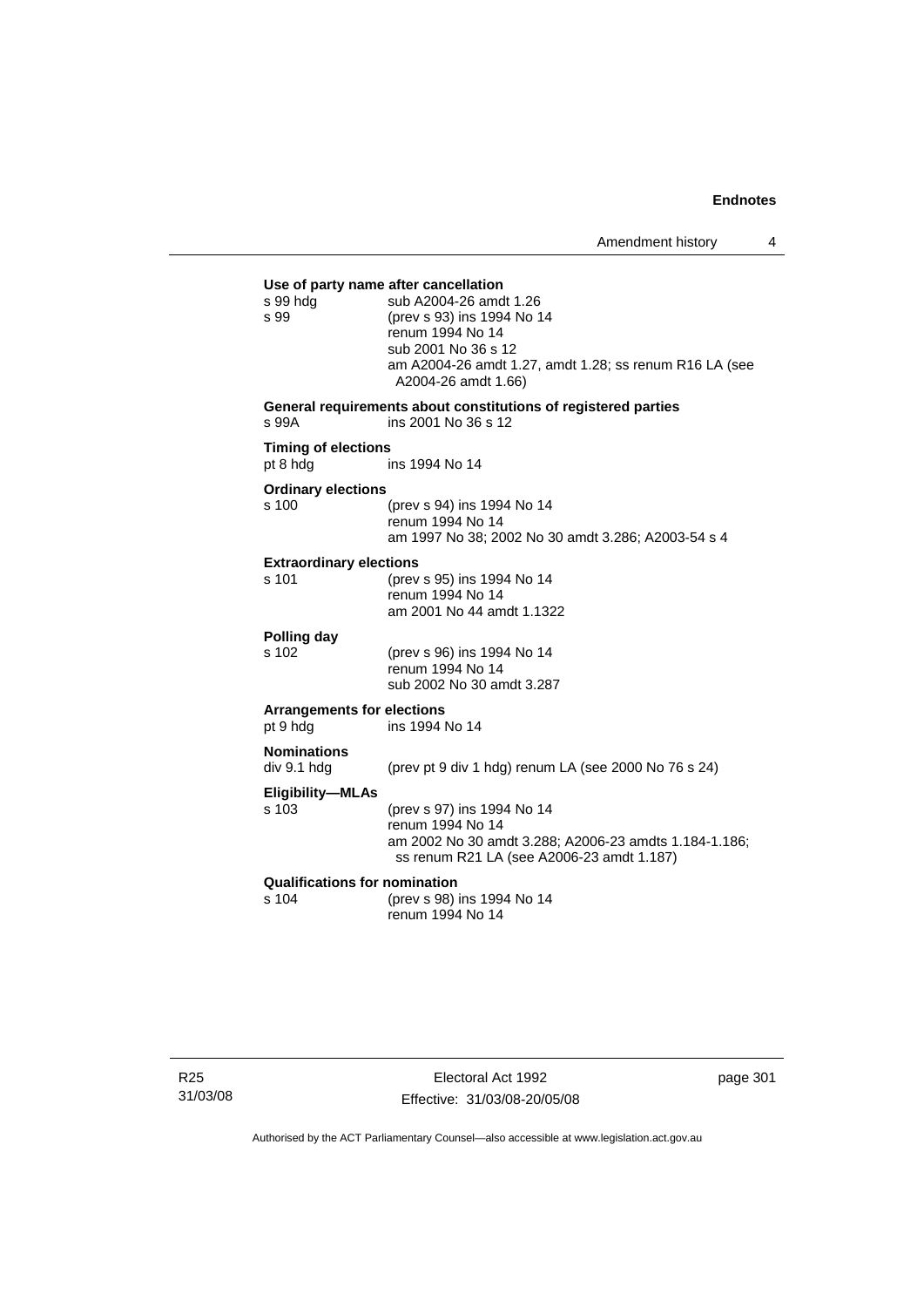4 Amendment history

## **Candidates to be nominated**

| Candidates to be nominated                          |                                                                                                                                                                                                                                                                                                                        |
|-----------------------------------------------------|------------------------------------------------------------------------------------------------------------------------------------------------------------------------------------------------------------------------------------------------------------------------------------------------------------------------|
| s 105                                               | (prev s 99) ins 1994 No 14<br>renum 1994 No 14<br>am 1994 No 78; 2001 No 36 s 13, s 14, amdt 1.17; LA (see<br>2001 No 36 amdt 1.99); 2001 No 44 amdt 1.1323; ss renum<br>(see 2002 No 11 amdt 2.34); 2002 No 11 amdt 2.35; A2004-<br>26 amdt 1.29, amdt 1.62, amdt 1.65; pars renum R16 LA<br>(see A2004-26 amdt 1.66) |
| <b>Multiple nominations invalid</b><br>s 106        | (prev s 100) ins 1994 No 14<br>renum 1994 No 14                                                                                                                                                                                                                                                                        |
| s 107                                               | Withdrawal etc of consent to nomination<br>(prev s 101) ins 1994 No 14<br>renum 1994 No 14                                                                                                                                                                                                                             |
| Place and hour of nomination<br>s 108               | (prev s 102) ins 1994 No 14<br>renum 1994 No 14<br>am 1994 No 78; LA (see 2001 No 36 amdt 1.99); 2001 No 38<br>s 4; 2001 No 44 amdt 1.1324; 2002 No 11 amdt 2.36                                                                                                                                                       |
| <b>Declaration of candidates</b><br>s 109           | (prev s 103) ins 1994 No 14<br>renum 1994 No 14<br>am 2001 No 36 amdt 1.18; A2004-26 amdt 1.65                                                                                                                                                                                                                         |
| <b>Rejection of nominations</b><br>s <sub>110</sub> | (prev s 104) ins 1994 No 14<br>renum 1994 No 14<br>sub 2001 No 36 s 15<br>am 2002 No 30 amdt 3.352                                                                                                                                                                                                                     |
| Need for a poll<br>s 111                            | (prev s 105) ins 1994 No 14<br>renum 1994 No 14                                                                                                                                                                                                                                                                        |
| s 112                                               | Death of candidate before polling day<br>(prev s 106) ins 1994 No 14<br>renum 1994 No 14                                                                                                                                                                                                                               |
| Deposit-return or forfeiture<br>s 113               | (prev s 107) ins 1994 No 14<br>renum 1994 No 14                                                                                                                                                                                                                                                                        |
| <b>Ballot papers</b><br>div 9.2 hdg                 | (prev pt 9 div 2 hdg) renum LA (see 2000 No 76 s 24)                                                                                                                                                                                                                                                                   |
|                                                     |                                                                                                                                                                                                                                                                                                                        |

page 302 Electoral Act 1992 Effective: 31/03/08-20/05/08

R25 31/03/08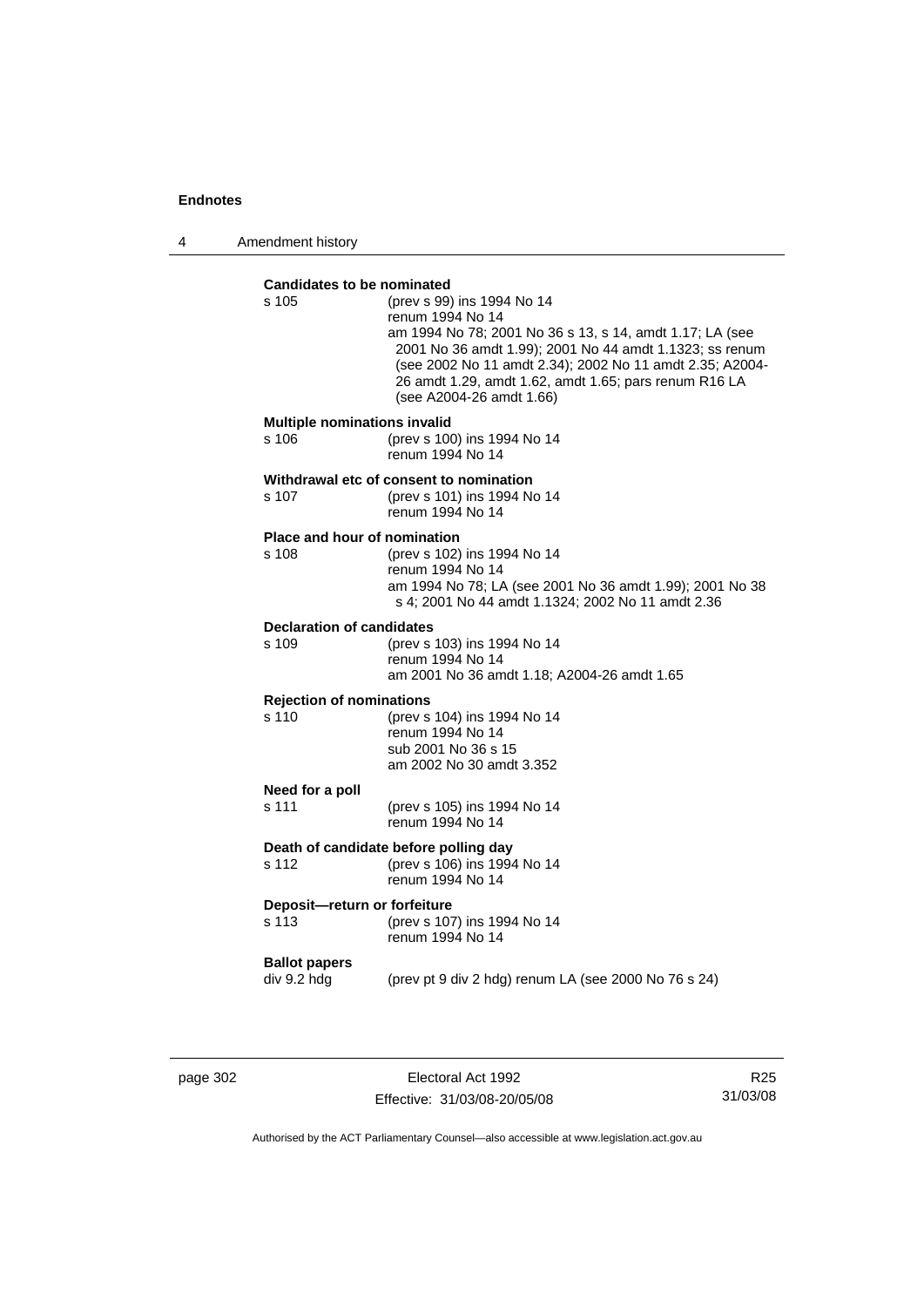| <b>Ballot papers</b><br>s 114          | (prev s 108) ins 1994 No 14<br>renum 1994 No 14<br>am 2000 No 76 s 5; LA (see 2001 No 36 amdt 1.99); 2001<br>No 44 amdt 1.1325, amdt 1.1326; 2002 No 30 amdt 3.289                       |
|----------------------------------------|------------------------------------------------------------------------------------------------------------------------------------------------------------------------------------------|
| Grouping of candidates' names<br>s 115 | (prev s 109) ins 1994 No 14<br>renum 1994 No 14<br>am 2001 No 36 amdt 1.19; 2002 No 30 amdt 3.290; A2004-26<br>amdt 1.65                                                                 |
| <b>Printing of ballot papers</b>       |                                                                                                                                                                                          |
| s 116                                  | (prev s 110) ins 1994 No 14<br>renum 1994 No 14<br>am 2001 No 38 ss 5-8; 2002 No 30 amdt 3.291, amdt 3.292                                                                               |
| Names on ballot papers                 |                                                                                                                                                                                          |
| s 117                                  | (prev s 111) ins 1994 No 14<br>renum 1994 No 14<br>am 1994 No 78<br>sub 2001 No 36 s 16<br>am A2004-26 amdts 1.30-1.32; pars renum R16 LA (see<br>A2004-26 amdt 1.66)                    |
| s 118                                  | Draw for positions on ballot papers<br>(prev s 112) ins 1994 No 14<br>renum 1994 No 14                                                                                                   |
| div 9.3 hdg                            | Electronic voting devices and vote counting programs<br>(prev div 9.2A) ins 2000 No 76 s 6<br>renum LA (see 2000 No 76 s 24)                                                             |
| s 118A                                 | Approval of computer program for electronic voting and vote counting<br>ins 2000 No 76 s 6<br>am 2001 No 44 amdt 1.1327<br>am LA (see 2001 No 36 amdt 1.99)                              |
| s 118B                                 | Security of electronic voting devices and related material<br>ins 2000 No 76 s 6                                                                                                         |
| <b>Miscellaneous</b><br>div 9.4 hdg    | (prev pt 9 div 3 hdg) renum LA (see 2000 No 76 s 24)                                                                                                                                     |
| s 119                                  | Polling places and scrutiny centres<br>(prev s 113) ins 1994 No 14<br>renum 1994 No 14<br>am 2001 No 36 amdt 1.20; LA (see 2001 No 36 amdt 1.99);<br>2001 No 44 amdt 1.1328, amdt 1.1329 |

R25 31/03/08

Electoral Act 1992 Effective: 31/03/08-20/05/08 page 303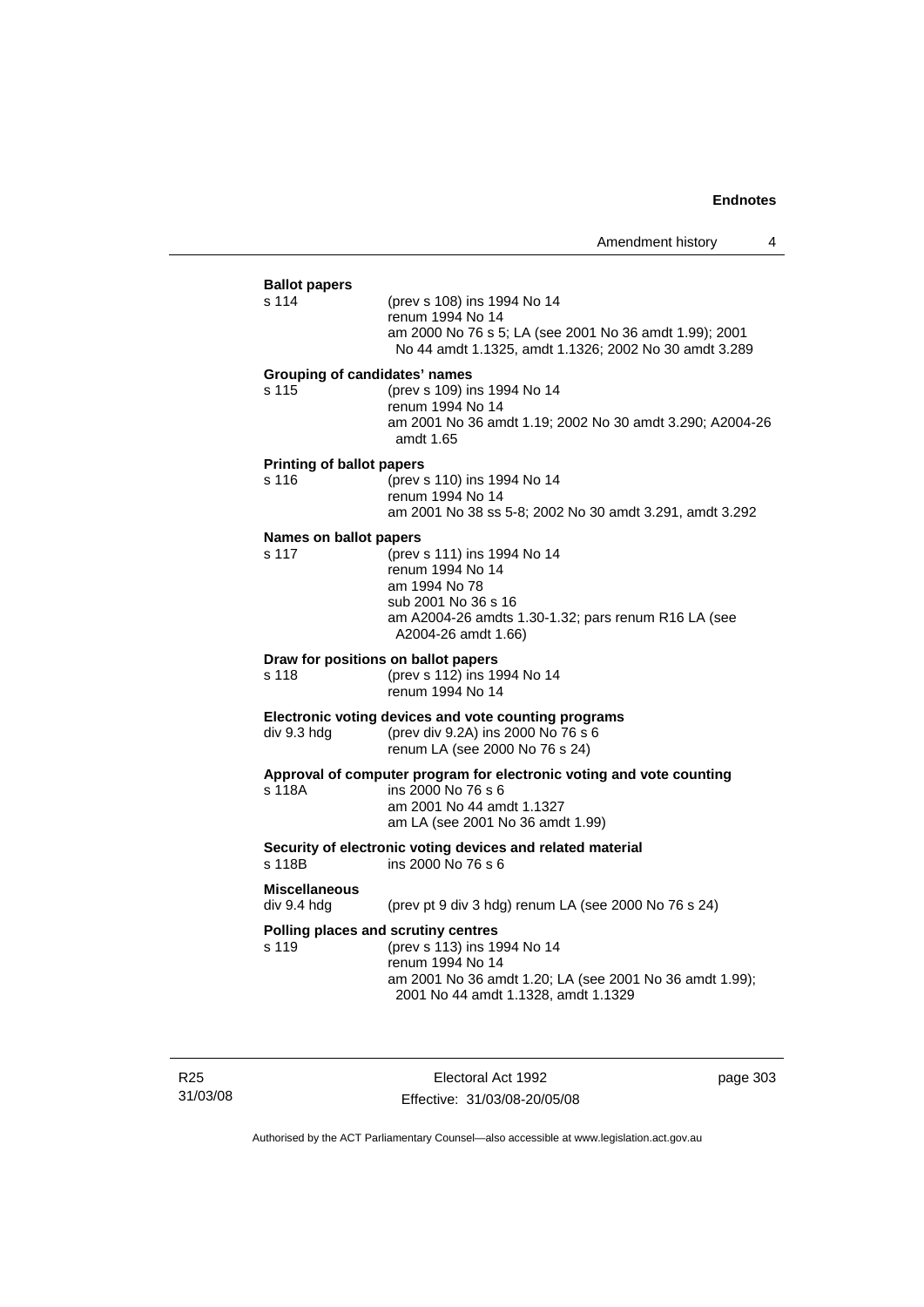4 Amendment history **Administrative arrangements** s 120 (prev s 114) ins 1994 No 14 renum 1994 No 14 am 2000 No 76 s 7; 2001 No 44 amdt 1.1330 **Certified lists of electors** s 121 (prev s 115) ins 1994 No 14 renum 1994 No 14 **Use of information from certified lists** s 121A ins 2001 No 36 s 17 **Scrutineers—appointment** s 122 (prev s 116) ins 1994 No 14 renum 1994 No 14 am 2001 No 44 amdt 1.1331, amdt 1.1332 **Scrutineers—conduct** s 123 (prev s 117) ins 1994 No 14 renum 1994 No 14 am 1998 No 54; 2002 No 30 amdt 3.293 **Participation by candidates in conduct of election**<br>s 124 (prev s 118) ins 1994 No 14 (prev s 118) ins 1994 No 14 renum 1994 No 14 **Determining matters by lot** s 125 (prev s 119) ins 1994 No 14 renum 1994 No 14 am 2001 No 44 amdt 1.1333 **Supplementary elections** s 126 (prev s 120) ins 1994 No 14 renum 1994 No 14 **Voting** pt 10 hdg ins 1994 No 14 **General**  div 10.1 hdg (prev pt 10 div 1 hdg) renum LA (see 2000 No 76 s 24) **Meaning of** *authorised witness* s 127 hdg sub 2001 No 36 amdt 1.21<br>s 127 (prev s 121) ins 1994 No 1 (prev s 121) ins 1994 No 14 renum 1994 No 14 **Entitlement to vote**  s 128 (prev s 122) ins 1994 No 14 renum 1994 No 14; 2001 No 36 amdt 1.99 am 1997 No 91; LA (see 2001 No 36 amdt 1.99)

page 304 Electoral Act 1992 Effective: 31/03/08-20/05/08

R25 31/03/08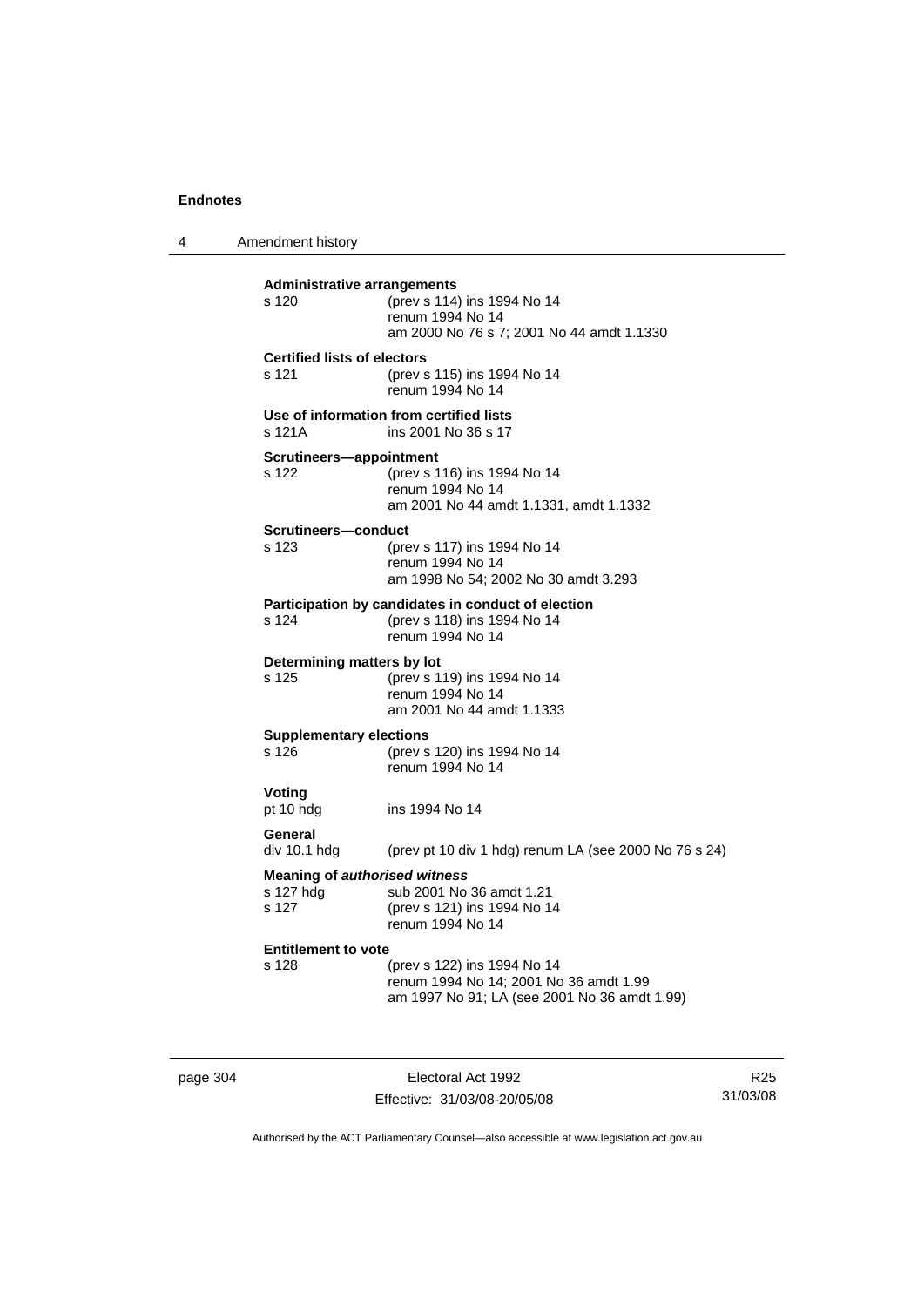| s 129                                 | (prev s 123) ins 1994 No 14<br>renum 1994 No 14<br>am 1998 No 54                                                                                    |
|---------------------------------------|-----------------------------------------------------------------------------------------------------------------------------------------------------|
| Multiple votes prohibited<br>s 130    | (prev s 124) ins 1994 No 14<br>renum 1994 No 14<br>am 1998 No 54                                                                                    |
| <b>Procedures for voting</b><br>s 131 | (prev s 125) ins 1994 No 14<br>renum 1994 No 14<br>am 1997 No 91; 2000 No 76 s 8; LA (see 2001 No 36<br>amdt 1.99); A2006-23 amdt 1.188, amdt 1.189 |
| Manner of recording vote<br>s 132     | (prev s 126) ins 1994 No 14<br>renum 1994 No 14                                                                                                     |
| div 10.2 hdg                          | Ordinary voting at a polling place<br>(prev pt 10 div 2 hdg) am 1997 No 91<br>renum LA (see 2000 No 76 s 24)                                        |
| <b>Claims to vote</b><br>s 133        | (prev s 127) ins 1994 No 14<br>renum 1994 No 14<br>am 1997 No 91; LA (see 2001 No 36 amdt 1.99)                                                     |
| Voting in private<br>s 134            | (prev s 128) ins 1994 No 14<br>renum 1994 No 14<br>am 2000 No 76 s 9                                                                                |
| div 10.3 hdg                          | Declaration voting at a polling place<br>(prev pt 10 div 3 hdg) am 1997 No 91<br>renum LA (see 2000 No 76 s 24)                                     |
| s 135                                 | Declaration voting at polling places<br>(prev s 129) ins 1994 No 14<br>renum 1994 No 14<br>am 1997 No 91; 2001 No 44 amdt 1.1334, amdt 1.1335       |
| div 10.4 hdg                          | Voting otherwise than at a polling place<br>(prev pt 10 div 3A hdg) ins 1997 No 91<br>renum LA (see 2000 No 76 s 24)                                |

Electoral Act 1992 Effective: 31/03/08-20/05/08 page 305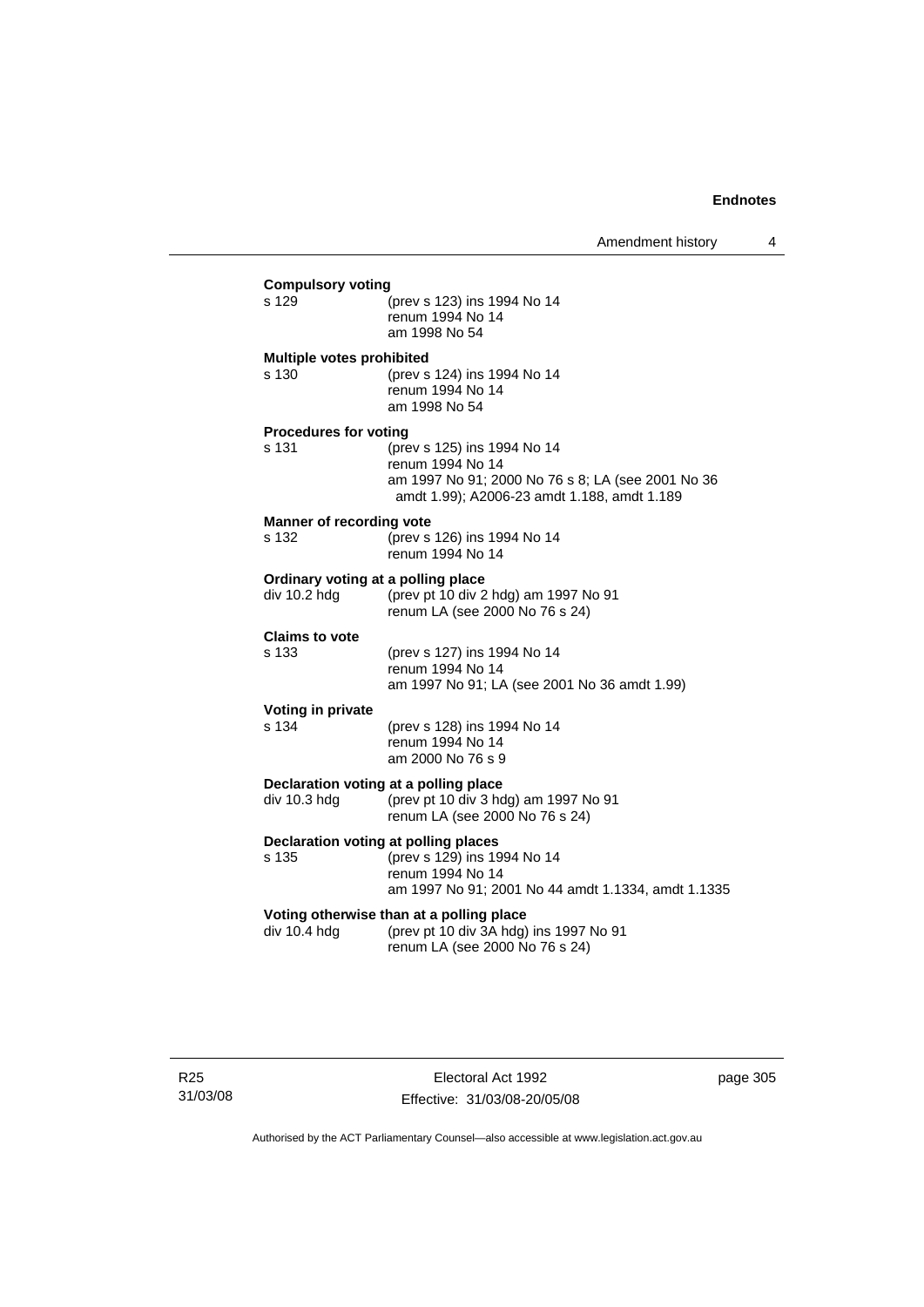4 Amendment history

## **Definitions for div 10.4**

| s 136 hdg<br>s 136                            | sub 2001 No 36 amdt 1.22<br>(prev s 130) ins 1994 No 14<br>renum 1994 No 14<br>sub 1997 No 91; A2004-26 s 13                                                                                                                         |
|-----------------------------------------------|--------------------------------------------------------------------------------------------------------------------------------------------------------------------------------------------------------------------------------------|
| s 136A                                        | Applications for postal voting papers<br>ins 1997 No 91<br>am LA (see 2001 No 36 amdt 1.99); 2001 No 44 amdt 1.1336,<br>amdt 1.1337; 2002 No 30 amdt 3.294<br>sub A2004-26 s 14                                                      |
| s 136B hdg<br>s 136B                          | Ordinary or declaration voting in ACT before polling day<br>sub 2001 No 36 amdt 1.23<br>ins 1997 No 91<br>am 2001 No 36 s 18; LA (see 2001 No 36 amdt 1.99); 2001<br>No 44 amdts 1.1338-1.1341; 2002 No 30 amdt 3.295, amdt<br>3.296 |
| s 136C hdg<br>s 136C                          | Declaration voting outside ACT on or before polling day<br>sub 2001 No 36 amdt 1.24<br>ins 1997 No 91<br>am 2001 No 36 s 19; LA (see 2001 No 36 amdt 1.99); 2001<br>No 44 amdts 1.1342-1.1345; 2002 No 30 amdt 3.296                 |
| s 137                                         | Record of issue of declaration voting papers<br>(prev s 131) ins 1994 No 14<br>renum 1994 No 14<br>am 1997 No 91; 2001 No 36 amdt 1.25                                                                                               |
| <b>Inspection of records</b><br>s 138         | (prev s 132) ins 1994 No 14<br>renum 1994 No 14                                                                                                                                                                                      |
| s 139                                         | Receipt of declaration voting papers<br>(prev s 133) ins 1994 No 14<br>renum 1994 No 14<br>am 1997 No 91; 2002 No 30 amdt 3.297                                                                                                      |
| <b>Registered declaration voters</b><br>s 140 | (prev s 134) ins 1994 No 14<br>renum 1994 No 14<br>am 2002 No 30 amdt 3.298                                                                                                                                                          |
| s 141                                         | Issue of voting papers to registered declaration voters<br>(prev s 135) ins 1994 No 14<br>renum 1994 No 14<br>am 1997 No 91; 2002 No 30 amdt 3.299; A2004-26 s 15                                                                    |

page 306 Electoral Act 1992 Effective: 31/03/08-20/05/08

R25 31/03/08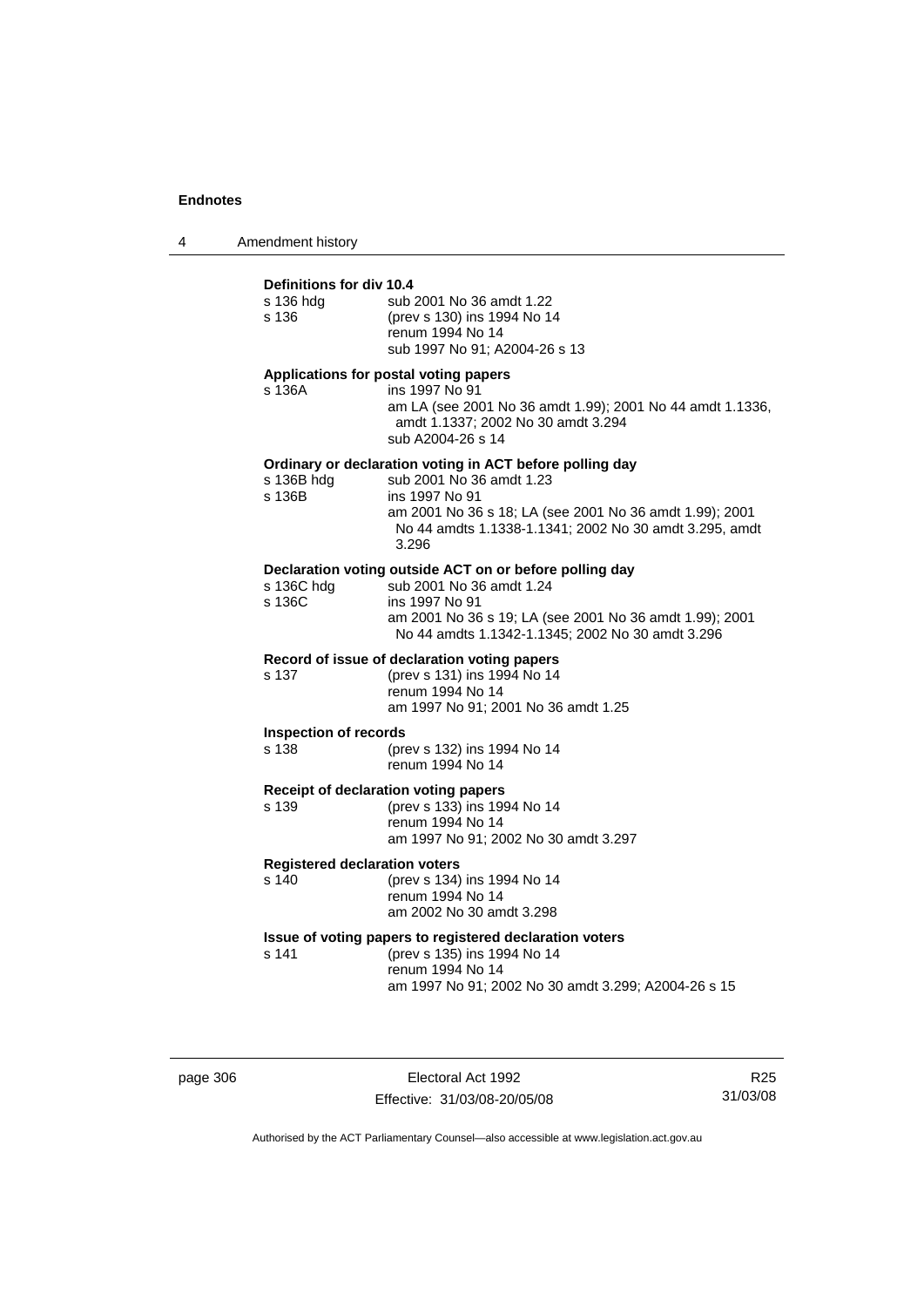## **Correcting formal errors** s 142 (prev s 136) ins 1994 No 14 renum 1994 No 14 **Soliciting applications for postal declaration votes** s 143 (prev s 137) ins 1994 No 14 renum 1994 No 14 am 1997 No 91; 1998 No 54 sub 2001 No 36 s 20; A2004-26 s 16 **Transmission of applications for postal declaration votes** s 144 (prev s 138) ins 1994 No 14 renum 1994 No 14 am 1998 No 54 **Requirements for casting postal votes**  s 144A ins A2004-26 s 17 **Interference with declaration voting** s 145 (prev s 139) ins 1994 No 14 renum 1994 No 14 am 1998 No 54 **Soliciting completed declaration votes**<br>s 146 (prev s 140) ins 1994 (prev s 140) ins 1994 No 14 renum 1994 No 14 am 1998 No 54 **Transmission of completed declaration votes** s 147 (prev s 141) ins 1994 No 14 renum 1994 No 14 am 1998 No 54 **Opening envelopes containing declaration votes** s 148 (prev s 142) ins 1994 No 14 renum 1994 No 14 am 1998 No 54 **Mobile polling**  (prev pt 10 div 4 hdg) renum LA (see 2000 No 76 S24) **Definitions for div 4**<br>s 149 hdq s sub 2001 No 36 amdt 1.26 s 149 (prev s 143) ins 1994 No 14 renum 1994 No 14 def *registered medical practitioner* om 2001 No 36 amdt 1.27 def *remand centre* om A2006-23 amdt 1.190 def *special hospital* sub 2001 No 44 amdt 1.1347

R25 31/03/08

Electoral Act 1992 Effective: 31/03/08-20/05/08 page 307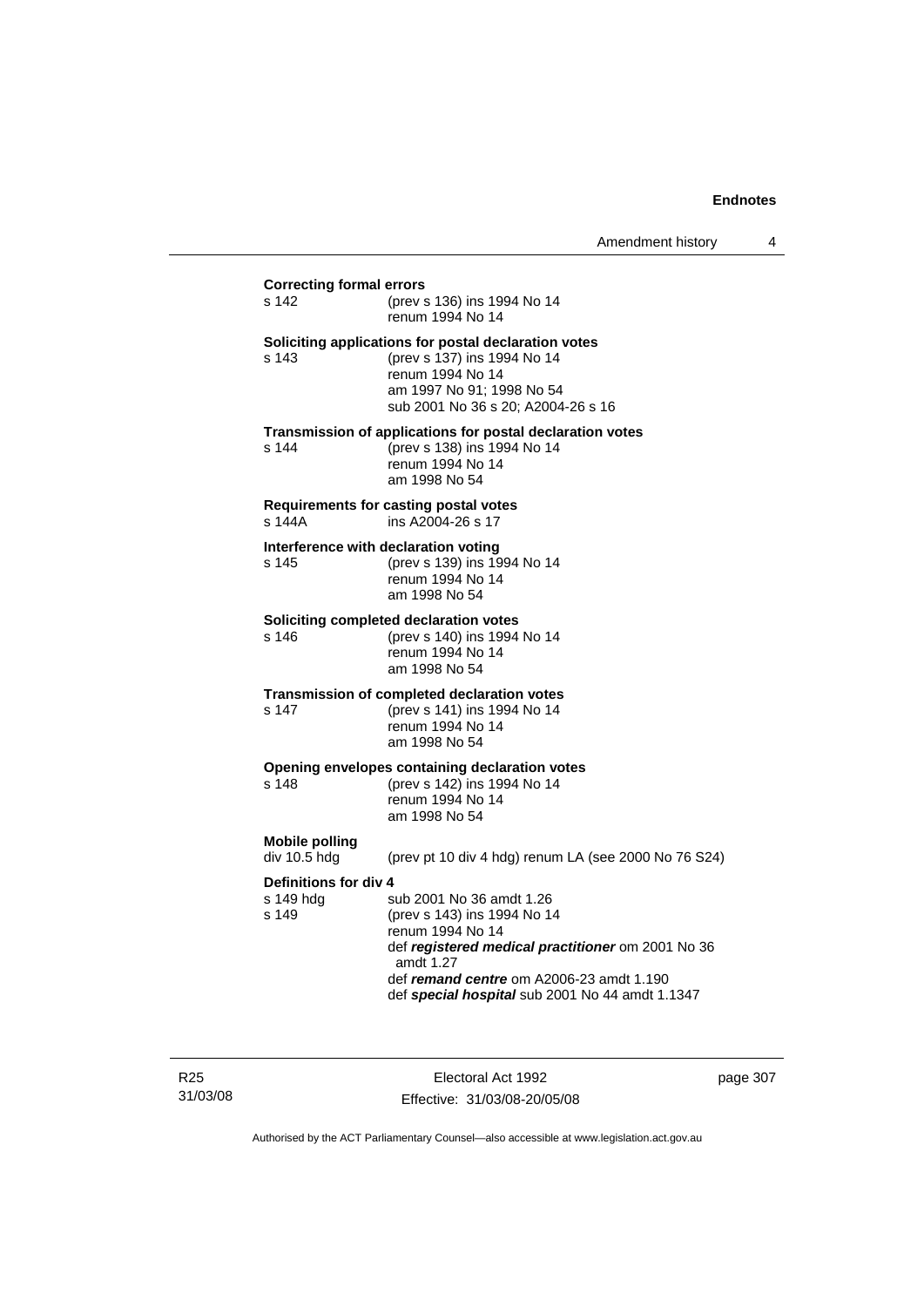| 4        | Amendment history                                                        |                                                                                                                                                                                       |  |  |
|----------|--------------------------------------------------------------------------|---------------------------------------------------------------------------------------------------------------------------------------------------------------------------------------|--|--|
|          | Declaration of special hospitals<br>ins 2001 No 44 amdt 1.1348<br>s 149A |                                                                                                                                                                                       |  |  |
|          | <b>Mobile polling-institutions</b><br>s 150                              | (prev s 144) ins 1994 No 14<br>renum 1994 No 14<br>am A2006-23 amdt 1.191                                                                                                             |  |  |
|          | <b>Functions of visiting officers</b><br>s 151                           | (prev s 145) ins 1994 No 14<br>renum 1994 No 14; 2001 No 36 amdt 1.99<br>am 1995 No 33; 2001 No 36 s 21, amdt 1.28; LA (see 2001<br>No 36 amdt 1.99); A2006-23 amdt 1.192, amdt 1.193 |  |  |
|          | <b>Failure to visit institution</b><br>s 152                             | (prev s 146) ins 1994 No 14<br>renum 1994 No 14                                                                                                                                       |  |  |
|          | s 153                                                                    | Custody of ballot boxes and electoral papers<br>(prev s 147) ins 1994 No 14<br>renum 1994 No 14                                                                                       |  |  |
|          | <b>Miscellaneous</b><br>div 10.6 hdg                                     | (prev pt 10 div 5 hdg) renum LA (see 2000 No 76 s 24)                                                                                                                                 |  |  |
|          | Arrangements at polling places<br>s 154                                  | (prev s 148) ins 1994 No 14<br>renum 1994 No 14                                                                                                                                       |  |  |
|          | s 155                                                                    | Particulars on ballot papers before issue<br>(prev s 149) ins 1994 No 14<br>renum 1994 No 14                                                                                          |  |  |
|          | <b>Assistance to voters</b><br>s 156                                     | (prev s 150) ins 1994 No 14<br>renum 1994 No 14                                                                                                                                       |  |  |
|          | s 156A                                                                   | Assistance to voters unable to enter polling place<br>ins 2001 No 36 s 22                                                                                                             |  |  |
|          | <b>Spoilt ballot papers</b><br>s 157                                     | (prev s 151) ins 1994 No 14<br>renum 1994 No 14<br>am 2000 No 76 s 10                                                                                                                 |  |  |
|          | s 158                                                                    | Custody of ballot boxes and electoral papers<br>(prev s 152) ins 1994 No 14<br>renum 1994 No 14                                                                                       |  |  |
|          |                                                                          |                                                                                                                                                                                       |  |  |
| page 308 |                                                                          | Electoral Act 1992                                                                                                                                                                    |  |  |

Authorised by the ACT Parliamentary Counsel—also accessible at www.legislation.act.gov.au

R25 31/03/08

Effective: 31/03/08-20/05/08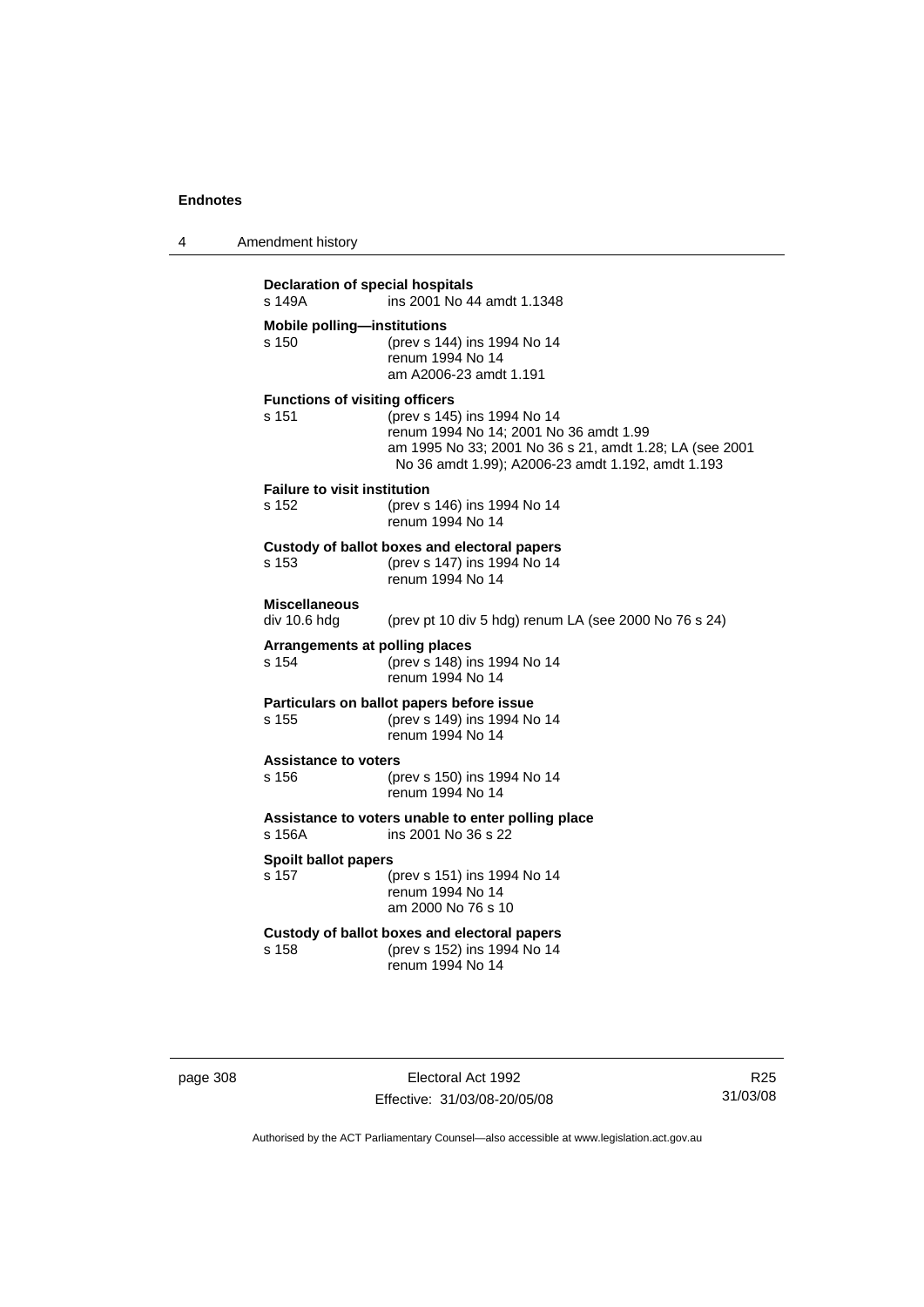|                               | <b>Extension of time for conducting elections</b>                                                         |
|-------------------------------|-----------------------------------------------------------------------------------------------------------|
| s 159                         | (prev s 153) ins 1994 No 14                                                                               |
|                               | renum 1994 No 14                                                                                          |
|                               | am 2001 No 36 amdt 1.29; LA (see 2001 No 36 amdt<br>1.99) 2001 No 44 amdt 1.1349, amdt 1.1350; 2002 No 30 |
|                               | amdt 3.300                                                                                                |
|                               | Suspension and adjournment of polling                                                                     |
| s 160                         | (prev s 154) ins 1994 No 14                                                                               |
|                               | renum 1994 No 14<br>am LA (see 2001 No 36 amdt 1.99); 2001 No 44 amdts                                    |
|                               | 1.1351-1.1353; 2002 No 30 amdt 3.300                                                                      |
| <b>Failure to vote</b>        |                                                                                                           |
| div 10.7 hdg                  | (prev pt 10 div 6 hdg) renum LA (see 2000 No 76 s 24)                                                     |
| <b>Default notice</b>         |                                                                                                           |
| s 161                         | (prev s 155) ins 1994 No 14                                                                               |
|                               | renum 1994 No 14<br>am 2001 No 44 amdt 1.1354, amdt 1.1355                                                |
|                               |                                                                                                           |
| <b>First notice</b><br>s 162  | (prev s 156) ins 1994 No 14                                                                               |
|                               | renum 1994 No 14                                                                                          |
| <b>Second notice</b>          |                                                                                                           |
| s 163                         | (prev s 157) ins 1994 No 14                                                                               |
|                               | renum 1994 No 14                                                                                          |
| <b>Final notice</b>           |                                                                                                           |
| s 164                         | (prev s 158) ins 1994 No 14                                                                               |
|                               | renum 1994 No 14                                                                                          |
| <b>Discharge of liability</b> |                                                                                                           |
| s 165                         | (prev s 159) ins 1994 No 14                                                                               |
|                               | renum 1994 No 14                                                                                          |
| Response on behalf of elector |                                                                                                           |
| s 166                         | (prev s 160) ins 1994 No 14<br>renum 1994 No 14                                                           |
|                               |                                                                                                           |
| <b>Polling in Antarctica</b>  | ins 1994 No 14                                                                                            |
| pt 11 hdg                     |                                                                                                           |
| Definitions for pt 11         |                                                                                                           |
| s 167 hdg<br>s 167            | sub 2001 No 36 amdt 1.30                                                                                  |
|                               | (prev s 161) ins 1994 No 14<br>renum 1994 No 14                                                           |
|                               | am 2001 No 36 amdt 1.31, amdt 1.32                                                                        |
|                               |                                                                                                           |

R25 31/03/08

Electoral Act 1992 Effective: 31/03/08-20/05/08 page 309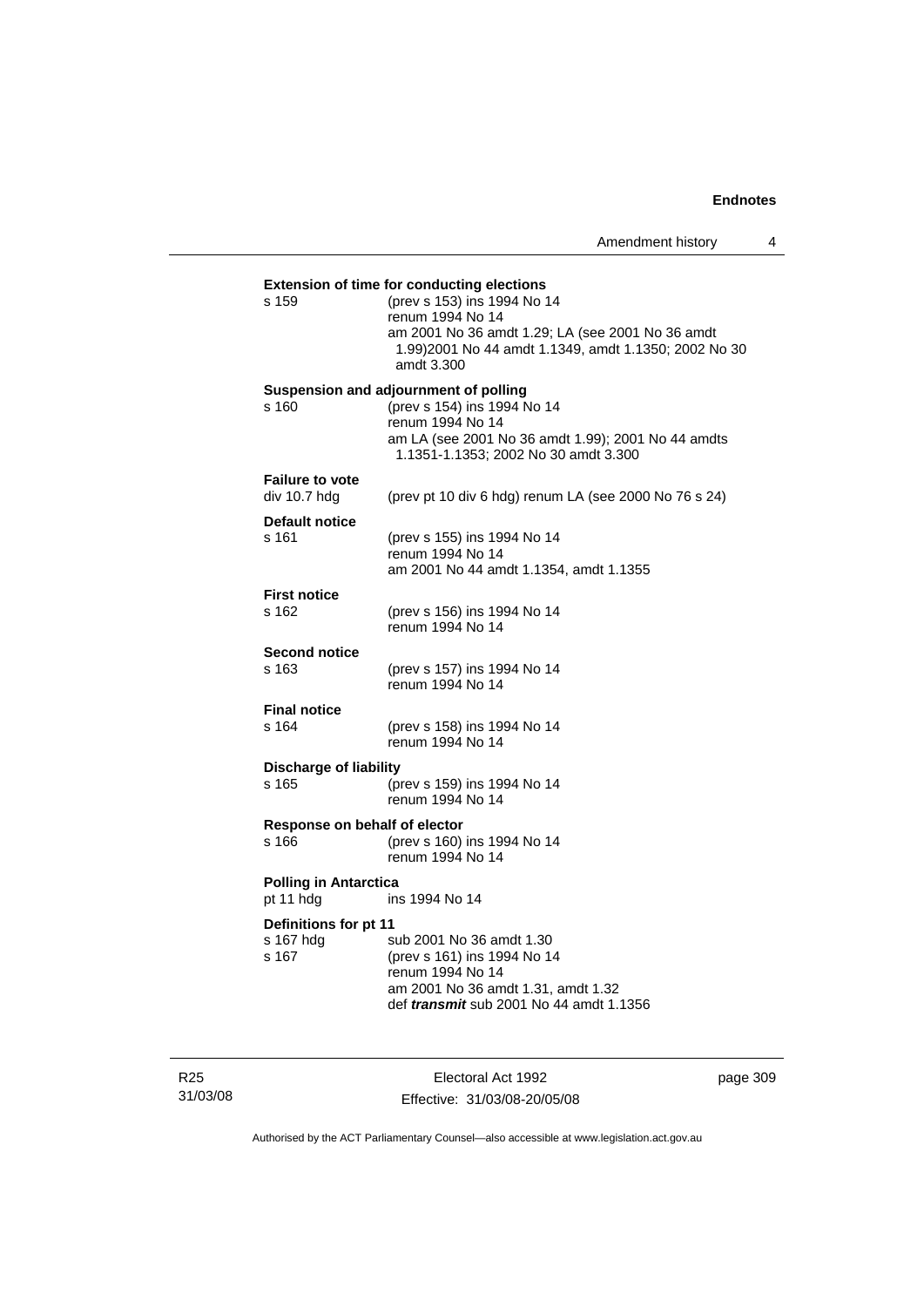4 Amendment history

| s 167A                                          | ins 2001 No 36 amdt 1.32                                                                                                                 |
|-------------------------------------------------|------------------------------------------------------------------------------------------------------------------------------------------|
| Approval of ways of transmission<br>s 167B      | ins 2001 No 44 amdt 1.1357                                                                                                               |
| s 168                                           | Returning officers and assistants for Antarctic stations<br>(prev s 162) ins 1994 No 14<br>renum 1994 No 14<br>sub 2002 No 30 amdt 3.301 |
| s 169                                           | Acting returning officer or assistant<br>(prev s 163) ins 1994 No 14<br>renum 1994 No 14<br>om 2002 No 30 amdt 3.301                     |
| s 170                                           | Application of Act to polling in Antarctica<br>(prev s 164) ins 1994 No 14<br>renum 1994 No 14                                           |
| <b>Antarctic electors</b><br>s 171              | (prev s 165) ins 1994 No 14<br>renum 1994 No 14<br>am 1997 No 91                                                                         |
| s 172                                           | Arrangements for the polling in Antarctica<br>(prev s 166) ins 1994 No 14<br>renum 1994 No 14                                            |
| <b>Conduct of the polling</b><br>s 173          | (prev s 167) ins 1994 No 14<br>renum 1994 No 14                                                                                          |
| <b>Claims to vote</b><br>s 174                  | (prev s 168) ins 1994 No 14<br>renum 1994 No 14                                                                                          |
| Proceedings at close of poll<br>s 175           | (prev s 169) ins 1994 No 14<br>renum 1994 No 14<br>am 1995 No 46; 2002 No 30 amdt 3.302                                                  |
| <b>Result of polling in Antarctica</b><br>s 176 | (prev s 170) ins 1994 No 14<br>renum 1994 No 14                                                                                          |
| <b>Preservation of documents</b><br>s 177       | (prev s 171) ins 1994 No 14<br>renum 1994 No 14                                                                                          |
| The scrutiny<br>pt 12 hdg                       | ins 1994 No 14                                                                                                                           |

page 310 **Electoral Act 1992** Effective: 31/03/08-20/05/08

R25 31/03/08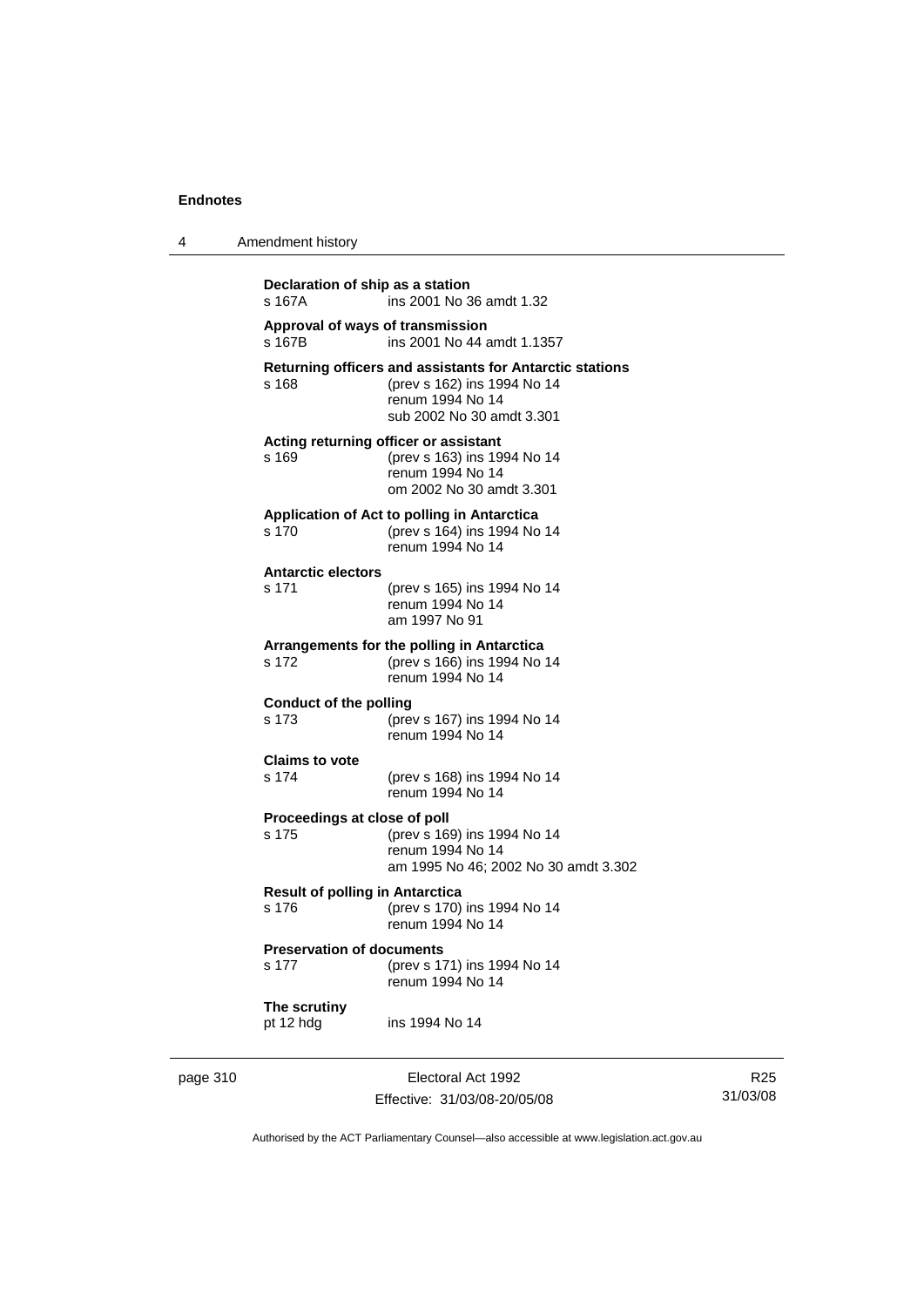| <b>Scrutiny</b>                   |                                                                                         |
|-----------------------------------|-----------------------------------------------------------------------------------------|
| s 178                             | (prev s 172) ins 1994 No 14<br>renum 1994 No 14<br>am 1997 No 91; 2000 No 76 s 11       |
|                                   | Preliminary scrutiny of declaration voting papers etc                                   |
| s 179                             | (prev s 173) ins 1994 No 14<br>renum 1994 No 14<br>am 2002 No 30 amdt 3.303, amdt 3.304 |
| <b>Formality of ballot papers</b> |                                                                                         |
| s 180                             | (prev s 174) ins 1994 No 14<br>renum 1994 No 14                                         |
| Death of candidate                |                                                                                         |
| s 181                             | (prev s 175) ins 1994 No 14<br>renum 1994 No 14                                         |
| s 182                             | First count-ordinary ballot papers                                                      |
|                                   | (prev s 176) ins 1994 No 14<br>renum 1994 No 14                                         |
|                                   | am 2000 No 76 s 12                                                                      |
| s 183                             | First count-declaration ballot papers<br>(prev s 177) ins 1994 No 14                    |
|                                   | renum 1994 No 14                                                                        |
| s 183A                            | First count-electronic ballot papers<br>ins 2000 No 76 s 13                             |
| Second count-first preferences    |                                                                                         |
| s 184                             | (prev s 178) ins 1994 No 14<br>renum 1994 No 14                                         |
|                                   | am 2000 No 76 s 14                                                                      |
| Ascertaining result of poll       |                                                                                         |
| s 185                             | (prev s 179) ins 1994 No 14<br>renum 1994 No 14                                         |
|                                   | am 2000 No 76 s 15                                                                      |
| <b>Objections by scrutineers</b>  |                                                                                         |
| s 186                             | (prev s 180) ins 1994 No 14<br>renum 1994 No 14                                         |
| <b>Recount of ballot papers</b>   |                                                                                         |
| s 187                             | (prev s 181) ins 1994 No 14                                                             |
|                                   | renum 1994 No 14<br>sub A2004-26 s 18                                                   |
|                                   | Application for recount of ballot papers etc                                            |
| s 187A                            | orig s 187A renum as s 187C                                                             |

R25 31/03/08

Electoral Act 1992 Effective: 31/03/08-20/05/08 page 311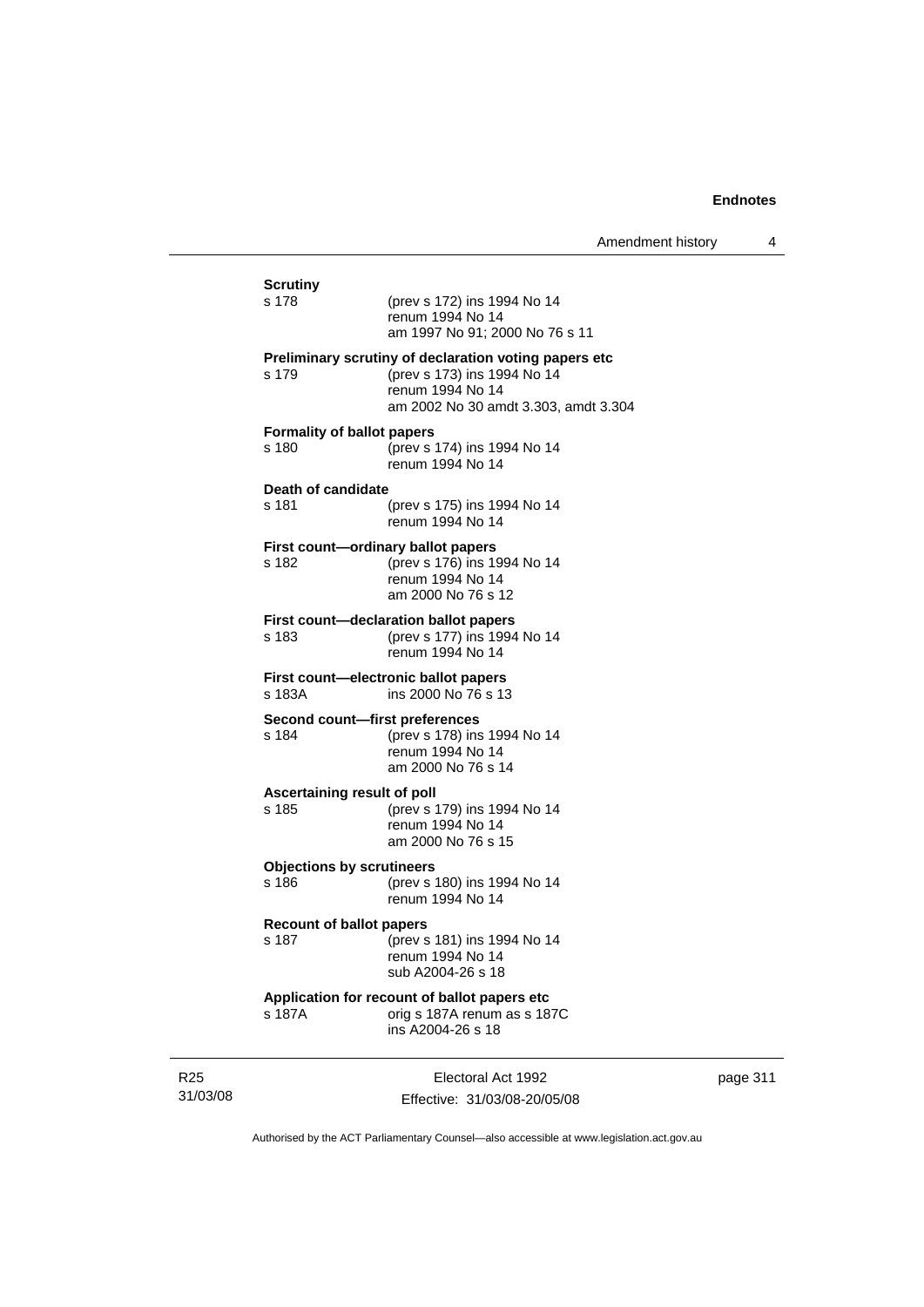4 Amendment history

| s 187B                                        | ins A2004-26 s 18                                                                                                                                                                                                                           |
|-----------------------------------------------|---------------------------------------------------------------------------------------------------------------------------------------------------------------------------------------------------------------------------------------------|
| s 187C                                        | Recount of electronic scrutiny of ballot papers<br>(prev s 187A) ins 2000 No 76 s 16<br>renum A2004-26 s 19                                                                                                                                 |
| s 188                                         | <b>Reservation of disputed ballot papers</b><br>(prev s 182) ins 1994 No 14<br>renum 1994 No 14                                                                                                                                             |
| Declaration of result of election<br>s 189    | (prev s 183) ins 1994 No 14<br>renum 1994 No 14                                                                                                                                                                                             |
| <b>Casual vacancies</b><br>pt 13 hdg          | ins 1994 No 14                                                                                                                                                                                                                              |
| Definitions for pt 13<br>s 190 hdg<br>s.190   | sub 2001 No 36 amdt 1.33<br>(prev s 184) ins 1994 No 14<br>renum 1994 No 14<br>am 2001 No 36 amdt 1.36, amdt 1.37<br>def candidate om 2001 No 36 amdt 1.34<br>def newspaper om 2001 No 36 amdt 1.34<br>def speaker ins 2001 No 36 amdt 1.35 |
| Notice of casual vacancy<br>s 191             | (prev s 185) ins 1994 No 14<br>renum 1994 No 14                                                                                                                                                                                             |
| <b>Candidates for casual vacancy</b><br>s 192 | (prev s 186) ins 1994 No 14<br>renum 1994 No 14<br>am LA (see 2001 No 36 amdt 1.99); 2001 No 44 amdt 1.1358,<br>amdt 1.1359                                                                                                                 |
| s 193                                         | <b>Publication of candidates' details</b><br>(prev s 187) ins 1994 No 14<br>renum 1994 No 14                                                                                                                                                |
| s 194                                         | Determination of candidate to fill vacancy<br>(prev s 188) ins 1994 No 14<br>renum 1994 No 14<br>am 2002 No 30 amdt 3.352                                                                                                                   |
| <b>Assembly nominees</b><br>s 195             | (prev s 189) ins 1994 No 14<br>renum 1994 No 14<br>am 2001 No 36 s 23                                                                                                                                                                       |

page 312 **Electoral Act 1992** Effective: 31/03/08-20/05/08

R25 31/03/08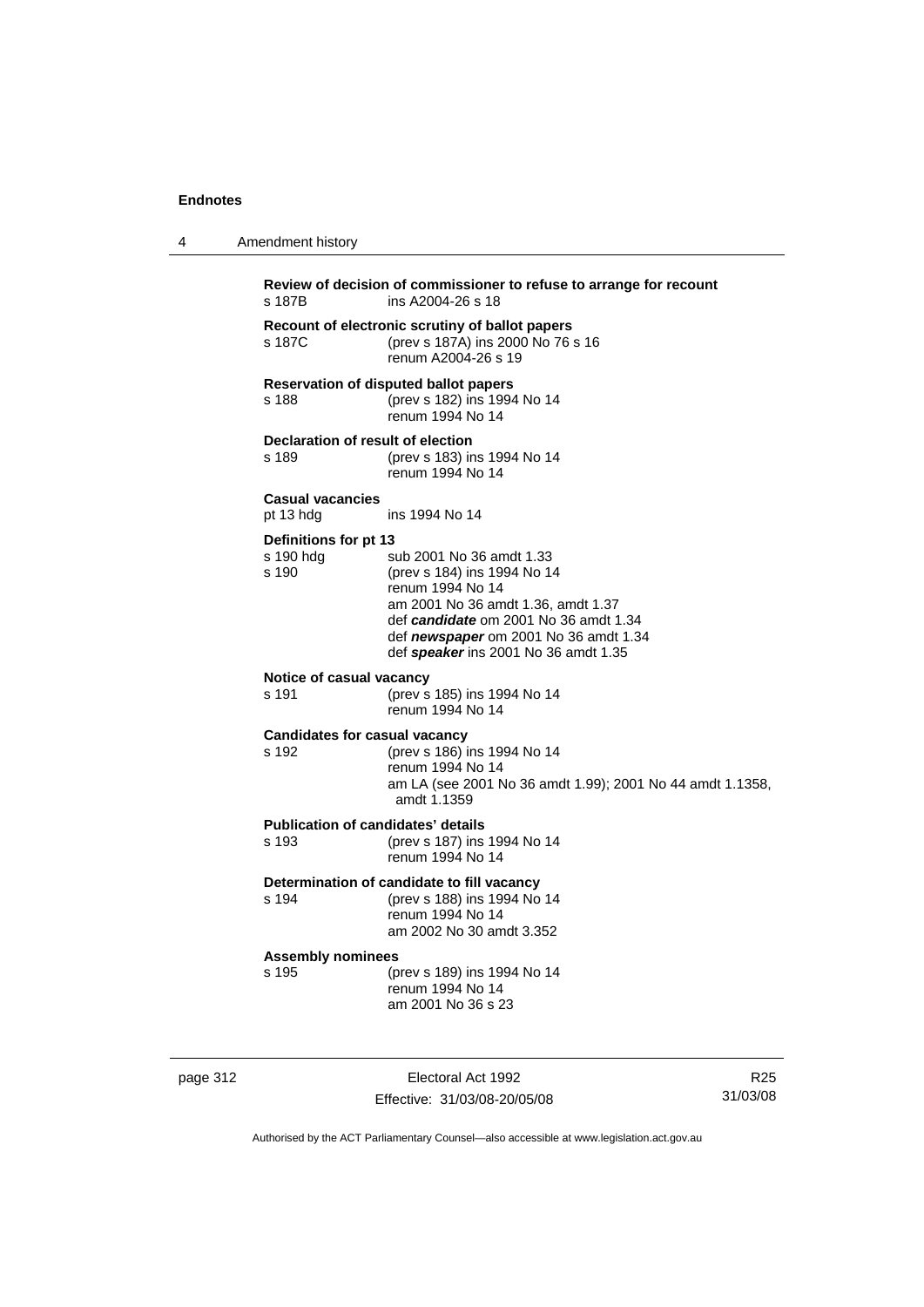| s 196                                       | (prev s 190) ins 1994 No 14<br>renum 1994 No 14                                                                                                                                                                                                                                                                                                                                                                                                                                                                                                                                                                                  |
|---------------------------------------------|----------------------------------------------------------------------------------------------------------------------------------------------------------------------------------------------------------------------------------------------------------------------------------------------------------------------------------------------------------------------------------------------------------------------------------------------------------------------------------------------------------------------------------------------------------------------------------------------------------------------------------|
| s 197                                       | Dissolution or pre-election period<br>(prev s 191) ins 1994 No 14<br>renum 1994 No 14<br>am 2002 No 30 amdt 3.305                                                                                                                                                                                                                                                                                                                                                                                                                                                                                                                |
| pt 14 hdg                                   | <b>Election funding and financial disclosure</b><br>ins 1994 No 14                                                                                                                                                                                                                                                                                                                                                                                                                                                                                                                                                               |
| Preliminary<br>div 14.1 hdg                 | (prev pt 14 div 1 hdg) renum 2001 No 36 amdt 1.99                                                                                                                                                                                                                                                                                                                                                                                                                                                                                                                                                                                |
| Definitions for pt 14<br>s 198 hdg<br>s 198 | sub 2001 No 36 amdt 1.38<br>(prev s 192) ins 1994 No 14<br>renum 1994 No 14<br>am 2001 No 36 amdt 1.42, amdt 1.43<br>def associated entity ins 1996 No 56 s 4<br>sub 2001 No 36 s 24<br>am A2004-26 amdt 1.64<br>def <b>ballot group</b> ins 2001 No 36 s 25<br>om A2004-26 amdt 1.33<br>def <i>entity</i> ins 1996 No 56 s 4<br>def <i>financial controller</i> ins 1996 No 56 s 4<br>def gift am 2001 No 36 amdt 1.39; A2004-26 s 20<br>def independent MLA om 2001 No 36 amdt 1.40<br>def register am 2001 No 36 amdt 1.41; A2004-26 amdt 1.60<br>def reporting agent sub 2001 No 36 s 26<br>am A2004-26 amdt 1.34, amdt 1.60 |
| s 198A hdg<br>s 198A                        | Reference to things done by party etc<br>sub A2004-26 amdt 1.35<br>ins 2001 No 36 amdt 1.43<br>am A2004-26 amdt 1.36                                                                                                                                                                                                                                                                                                                                                                                                                                                                                                             |
| s 198B                                      | Candidate remains candidate after election<br>ins 2001 No 36 amdt 1.43                                                                                                                                                                                                                                                                                                                                                                                                                                                                                                                                                           |
| <b>Related bodies corporate</b><br>s 199    | (prev s 193) ins 1994 No 14<br>renum 1994 No 14                                                                                                                                                                                                                                                                                                                                                                                                                                                                                                                                                                                  |
| s 200                                       | Activities of campaign committees<br>(prev s 194) ins 1994 No 14<br>renum 1994 No 14<br>am 2001 No 36 amdt 1.44; A2004-26 amdt 1.37, amdt 1.62                                                                                                                                                                                                                                                                                                                                                                                                                                                                                   |

R25 31/03/08

Electoral Act 1992 Effective: 31/03/08-20/05/08 page 313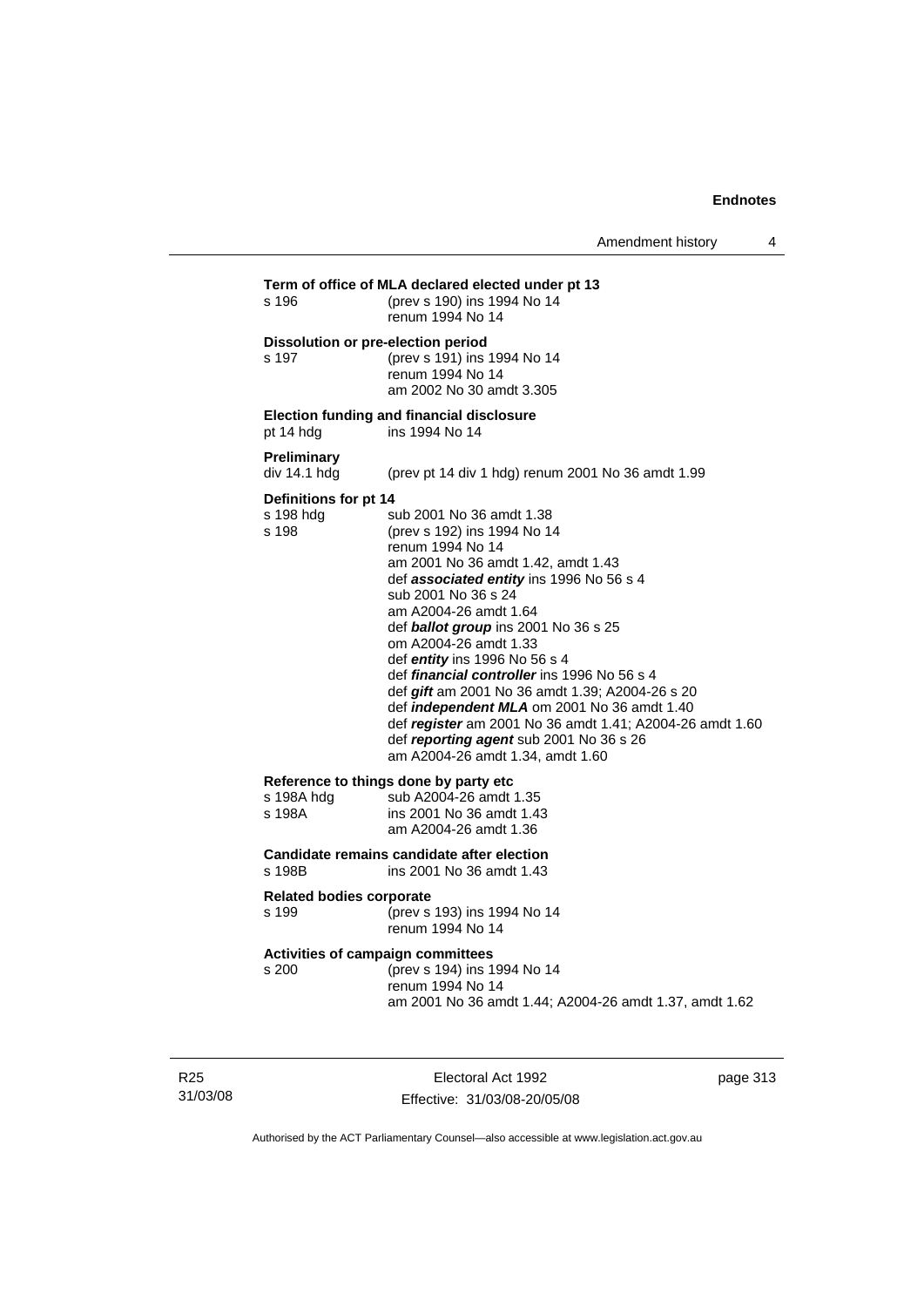4 Amendment history

| <b>Disclosure periods</b><br>s 201   | (prev s 195) ins 1994 No 14                                                                                     |
|--------------------------------------|-----------------------------------------------------------------------------------------------------------------|
|                                      | renum 1994 No 14                                                                                                |
|                                      | def <i>disclosure day</i> am 1997 No 91 s 24; 2001 No 36                                                        |
|                                      | amdt 1.45; 2002 No 30 amdt 3.306; A2003-54 s 5; A2004-26                                                        |
|                                      | amdt 1.63                                                                                                       |
|                                      | Gifts-determination of amounts                                                                                  |
| s 202                                | (prev s 196) ins 1994 No 14                                                                                     |
|                                      | renum 1994 No 14                                                                                                |
| <b>Reporting agents</b>              |                                                                                                                 |
| div 14.2 hdg                         | (prev pt 14 div 2 hdg) renum LA (see 2000 No 76 s 24)                                                           |
| <b>Appointed agents</b>              |                                                                                                                 |
| s 203                                | (prev s 197) ins 1994 No 14                                                                                     |
|                                      | renum 1994 No 14                                                                                                |
|                                      | am 1997 No 91; 2001 No 36 amdts 1.46-1.48; LA (see 2001<br>No 36 amdt 1.99); 2002 No 30 amdt 3.307, amdt 3.308, |
|                                      | amdt 3.352; A2004-26 amdt 1.38, amdt 1.39, amdt 1.61,                                                           |
|                                      | amdt 1.63; ss renum R16 LA (see A2004-26 amdt 1.66)                                                             |
|                                      |                                                                                                                 |
| <b>Non-appointed agents</b><br>s 204 | (prev s 198) ins 1994 No 14                                                                                     |
|                                      | renum 1994 No 14                                                                                                |
|                                      | am 1997 No 91; 2001 No 36 amdt 1.49, amdt 1.50; LA                                                              |
|                                      | (see 2001 No 36 amdt 1.99); A2004-26 amdt 1.61, amdt 1.63                                                       |
| <b>Registers of reporting agents</b> |                                                                                                                 |
| s 205                                | (prev s 199) ins 1994 No 14                                                                                     |
|                                      | renum 1994 No 14                                                                                                |
|                                      | am 2001 No 36 amdts 1.51-1.53; LA (see 2001 No 36                                                               |
|                                      | amdt 1.99); 2002 No 30 amdt 3.309; A2004-26 amdt 1.40,                                                          |
|                                      | amdt 1.41, amdt 1.60; pars renum R16 LA (see A2004-26                                                           |
|                                      | amdt 1.66)                                                                                                      |
| <b>Election funding</b>              |                                                                                                                 |
| div 14.3 hdg                         | (prev pt 14 div 3 hdg) renum LA (see 2000 No 76 s 24)                                                           |
| Who eligible votes are cast for      |                                                                                                                 |
| s 206                                | (prev s 200) ins 1994 No 14                                                                                     |
|                                      | renum 1994 No 14<br>am 1996 No 56                                                                               |
|                                      | sub 2001 No 36 amdt 1.54                                                                                        |
|                                      | am A2004-26 s 21                                                                                                |
| <b>Entitlement to funds</b>          |                                                                                                                 |
| s 207                                | (prev s 201) ins 1994 No 14                                                                                     |
|                                      | renum 1994 No 14                                                                                                |
|                                      | am 1996 No 56; 2001 No 36 amdt 1.55; A2004-26 s 22                                                              |

page 314 Electoral Act 1992 Effective: 31/03/08-20/05/08

R25 31/03/08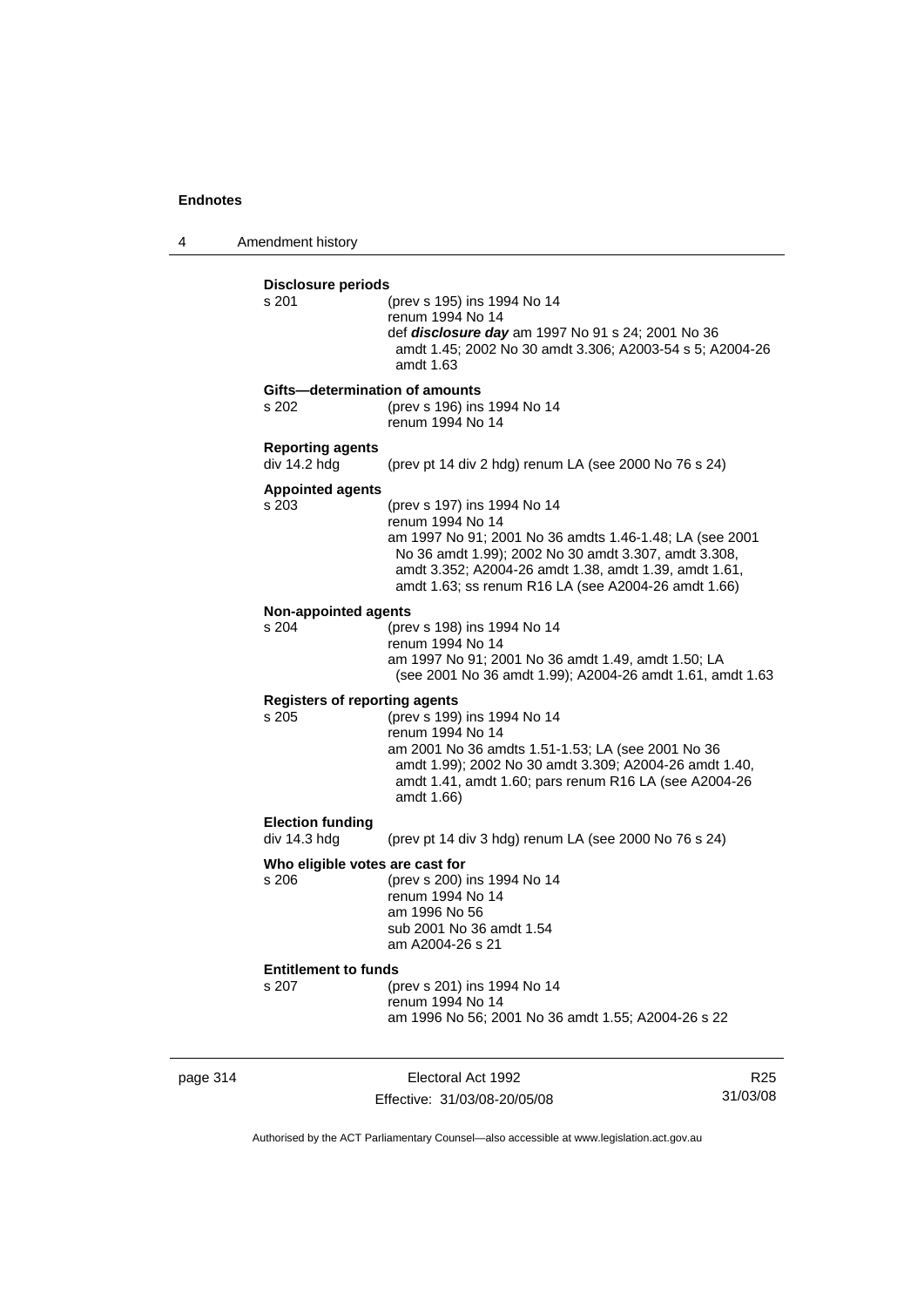| <b>Threshold</b>                                 |                                                                             |
|--------------------------------------------------|-----------------------------------------------------------------------------|
| s 208                                            | (prev s 202) ins 1994 No 14<br>renum 1994 No 14                             |
|                                                  | sub 1996 No 56; 2001 No 36 s 27                                             |
|                                                  | am A2004-26 s 23, amdt 1.42, amdt 1.63                                      |
| <b>Claims for payment</b><br>s 209               | (prev s 203) ins 1994 No 14                                                 |
|                                                  | renum 1994 No 14<br>om 1996 No 56                                           |
| <b>Claims by party reporting agents</b><br>s 210 | (prev s 204) ins 1994 No 14                                                 |
|                                                  | renum 1994 No 14                                                            |
|                                                  | om 1996 No 56                                                               |
| <b>Determination of claims</b><br>s 211          | (prev s 205) ins 1994 No 14                                                 |
|                                                  | renum 1994 No 14                                                            |
| <b>Making of payments</b>                        | om 1996 No 56                                                               |
| s 212                                            | (prev s 206) ins 1994 No 14                                                 |
|                                                  | renum 1994 No 14<br>am 1996 No 56; 2001 No 36 amdt 1.56, amdt 1.57; LA (see |
|                                                  | 2001 No 36 amdt 1.99); A2004-26 s 24, amdt 1.63                             |
| <b>Revocation of determinations</b><br>s 213     | (prev s 207) ins 1994 No 14                                                 |
|                                                  | renum 1994 No 14                                                            |
|                                                  | om 1996 No 56                                                               |
| Death of candidate<br>s 214                      | (prev s 208) ins 1994 No 14                                                 |
|                                                  | renum 1994 No 14                                                            |
| <b>Application voluntary</b>                     | am 1996 No 56; 2001 No 36 amdt 1.58; A2004-26 s 26                          |
| s 215                                            | (prev s 209) ins 1994 No 14                                                 |
|                                                  | renum 1994 No 14<br>am 1996 No 56                                           |
| <b>Disclosure of donations</b><br>div 14.4 hdg   | (prev pt 14 div 4 hdg) renum LA (see 2000 No 76 s 24)                       |
| Meaning of defined details for div 4             |                                                                             |
| s 216 hdg<br>s 216                               | sub 2001 No 36 amdt 1.59<br>(prev s 210) ins 1994 No 14                     |
|                                                  | renum 1994 No 14                                                            |
|                                                  | def gift om 2001 No 36 amdt 1.60                                            |
|                                                  |                                                                             |

R25 31/03/08

Electoral Act 1992 Effective: 31/03/08-20/05/08 page 315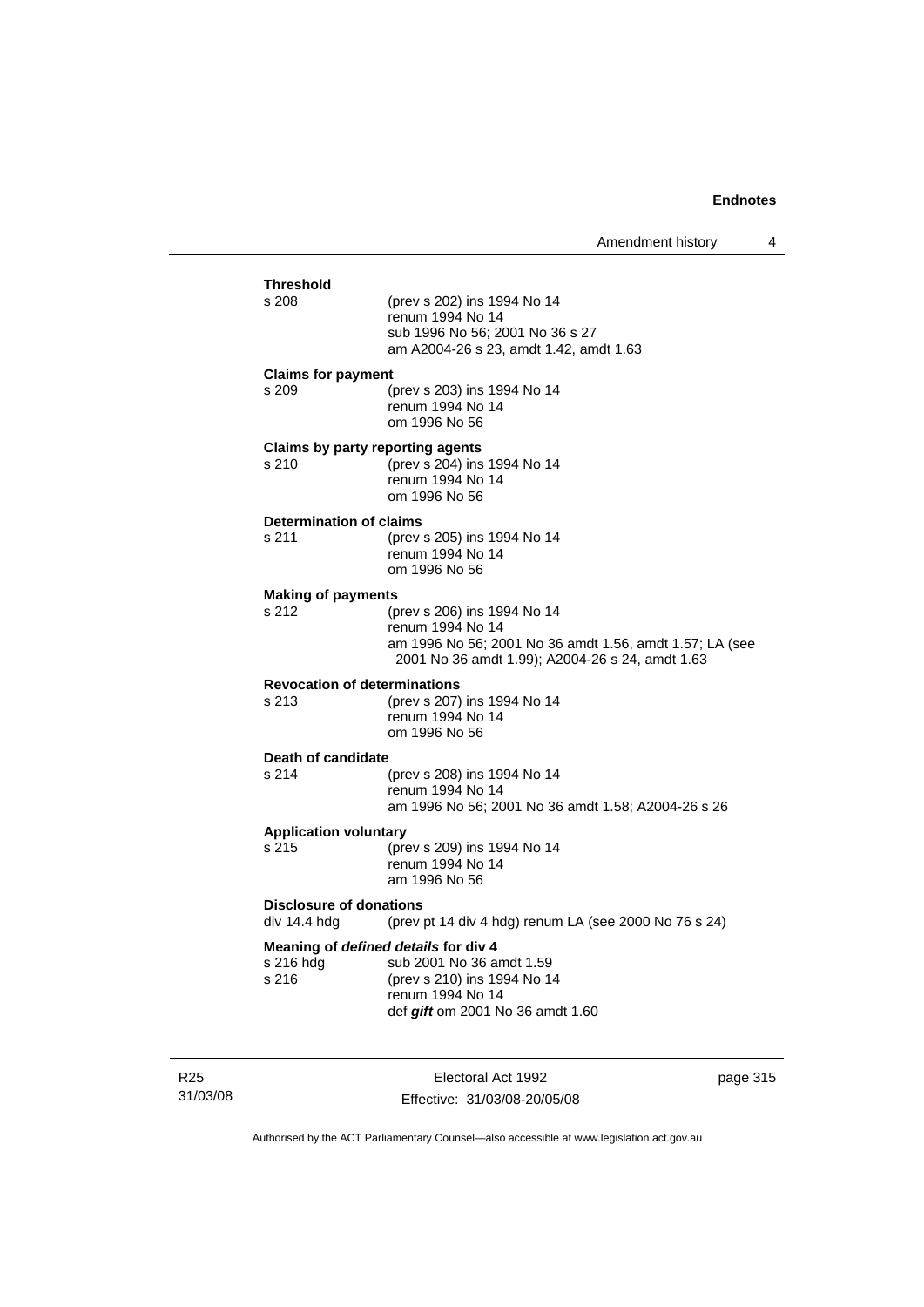4 Amendment history

|                                              | (prev s 211) ins 1994 No 14<br>renum 1994 No 14<br>am 2001 No 36 s 28; 2001 No 44 amdt 1.1360, amdt 1.1361;<br>2002 No 30 amdt 3.353; A2004-26 s 27                                                                                                                                                  |
|----------------------------------------------|------------------------------------------------------------------------------------------------------------------------------------------------------------------------------------------------------------------------------------------------------------------------------------------------------|
| s 218                                        | Disclosure of gifts-non-party groups<br>(prev s 212) ins 1994 No 14<br>renum 1994 No 14<br>am 2001 No 36 s 29; 2001 No 44 amdt 1.1362, amdt 1.1363;<br>2002 No 30 amdt 3.353                                                                                                                         |
| s 218A                                       | Certain loans not to be received<br>ins 2001 No 36 s 30<br>am A2004-26 amdt 1.43, amdt 1.44, amdt 1.60; ss, pars<br>renum R16 LA (see A2004-26 amdt 1.66)                                                                                                                                            |
| <b>Nil returns</b><br>s 219                  | (prev s 213) ins 1994 No 14<br>renum 1994 No 14                                                                                                                                                                                                                                                      |
| s 220                                        | Disclosure of gifts by persons incurring political expenditure<br>(prev s 214) ins 1994 No 14<br>renum 1994 No 14<br>am 1996 No 56; 2001 No 36 s 31 and amdt 1.61; LA (see<br>2001 No 36 amdt 1.99); 2001 No 44 amdt 1.1364, amdt<br>1.1365; 2002 No 30 amdt 3.353; A2004-26 amdt 1.60,<br>amdt 1.63 |
| s 221                                        | Donations to non-party groups and candidates<br>(prev s 215) ins 1994 No 14<br>renum 1994 No 14<br>am 1996 No 56; LA (see 2001 No 36 amdt 1.99); 2001 No 44<br>amdts 1.1366-1.1369; 2002 No 30 amdt 3.353; A2004-26<br>s 28, s 29                                                                    |
| <b>Annual returns of donations</b><br>s 221A | ins 1996 No 56<br>sub 2001 No 36 s 32<br>am 2001 No 44 amdts 1.1370-1.1372; 2002 No 30 amdt<br>3.353; A2004-26 s 30; A2004-26 amdt 1.60                                                                                                                                                              |
| s 221B                                       | Advice about obligations to make returns<br>ins 1996 No 56<br>sub 2001 No 36 s 32<br>am A2004-26 amdt 1.60                                                                                                                                                                                           |

page 316 **Electoral Act 1992** Effective: 31/03/08-20/05/08

R25 31/03/08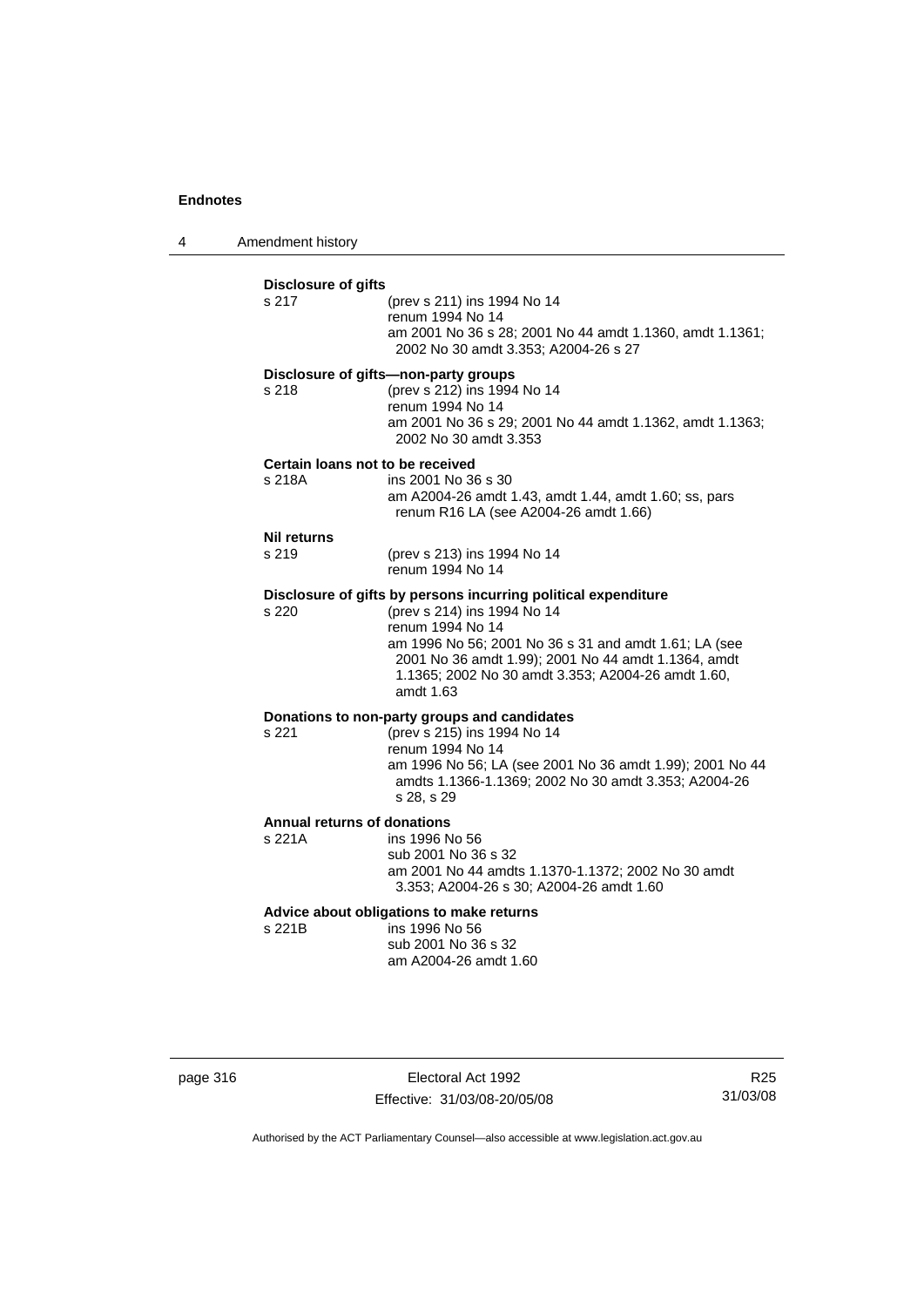| Anonymous gifts<br>s 222                       | (prev s 216) ins 1994 No 14<br>renum 1994 No 14<br>sub 2001 No 36 s 32<br>am A2004-26 s 31, amdt 1.45, amdt 1.60; pars renum R16 LA<br>(see A2004-26 amdt 1.66)                                                                                                                                                                          |
|------------------------------------------------|------------------------------------------------------------------------------------------------------------------------------------------------------------------------------------------------------------------------------------------------------------------------------------------------------------------------------------------|
| div 14.5 hdg                                   | Disclosure of electoral expenditure<br>(prev pt 14 div 5 hdg) renum LA (see 2000 No 76 s 24)                                                                                                                                                                                                                                             |
| Definitions for div 14.5<br>s 223 hdg<br>s 223 | sub 2001 No 36 amdt 1.62<br>(prev s 217) ins 1994 No 14<br>renum 1994 No 14; 2001 No 36 amdt 1.99<br>am 2001 No 36 amdt 1.64, amdt 1.65<br>def electoral expenditure am 1996 No 56 s 16; LA (see 2001<br>No 36 amdt 1.99)<br>def participant ins 2001 No 36 amdt 1.63<br>am A2004-26 s 32<br>def <i>relates</i> ins 2001 No 36 amdt 1.63 |
| Returns of electoral expenditure<br>s 224      | (prev s 218) ins 1994 No 14<br>renum 1994 No 14; 2001 No 36 amdt 1.99<br>am 1996 No 56; 2001 No 36 amdt 1.66, amdt 1.67; LA (see<br>2001 No 36 amdt 1.99); 2001 No 44 amdt 1.1373, amdt<br>1.1374; 2002 No 30 amdt 3.353; A2004-26 s 33, amdt 1.60,<br>amdt 1.63                                                                         |
| Nil returns<br>s 225                           | (prev s 219) ins 1994 No 14<br>renum 1994 No 14<br>am 1996 No 56; 2001 No 36 amdt 1.68; A2004-26 amdt 1.63                                                                                                                                                                                                                               |
| s 226                                          | Returns by broadcasters and publishers<br>(prev s 220) ins 1994 No 14<br>renum 1994 No 14<br>am 2001 No 44 amdt 1.1375, amdt 1.1376; 2002 No 30<br>amdt 3.353; A2004-26 s 34                                                                                                                                                             |
| Multiple elections on same day<br>s 227        | (prev s 221) ins 1994 No 14<br>renum 1994 No 14<br>am 2001 No 44 amdt 1.1377                                                                                                                                                                                                                                                             |
| <b>Annual returns</b><br>div 14.6 hdg          | (prev pt 14 div 6 hdg) renum LA (see 2000 No 76 s 24)                                                                                                                                                                                                                                                                                    |

R25 31/03/08

Electoral Act 1992 Effective: 31/03/08-20/05/08 page 317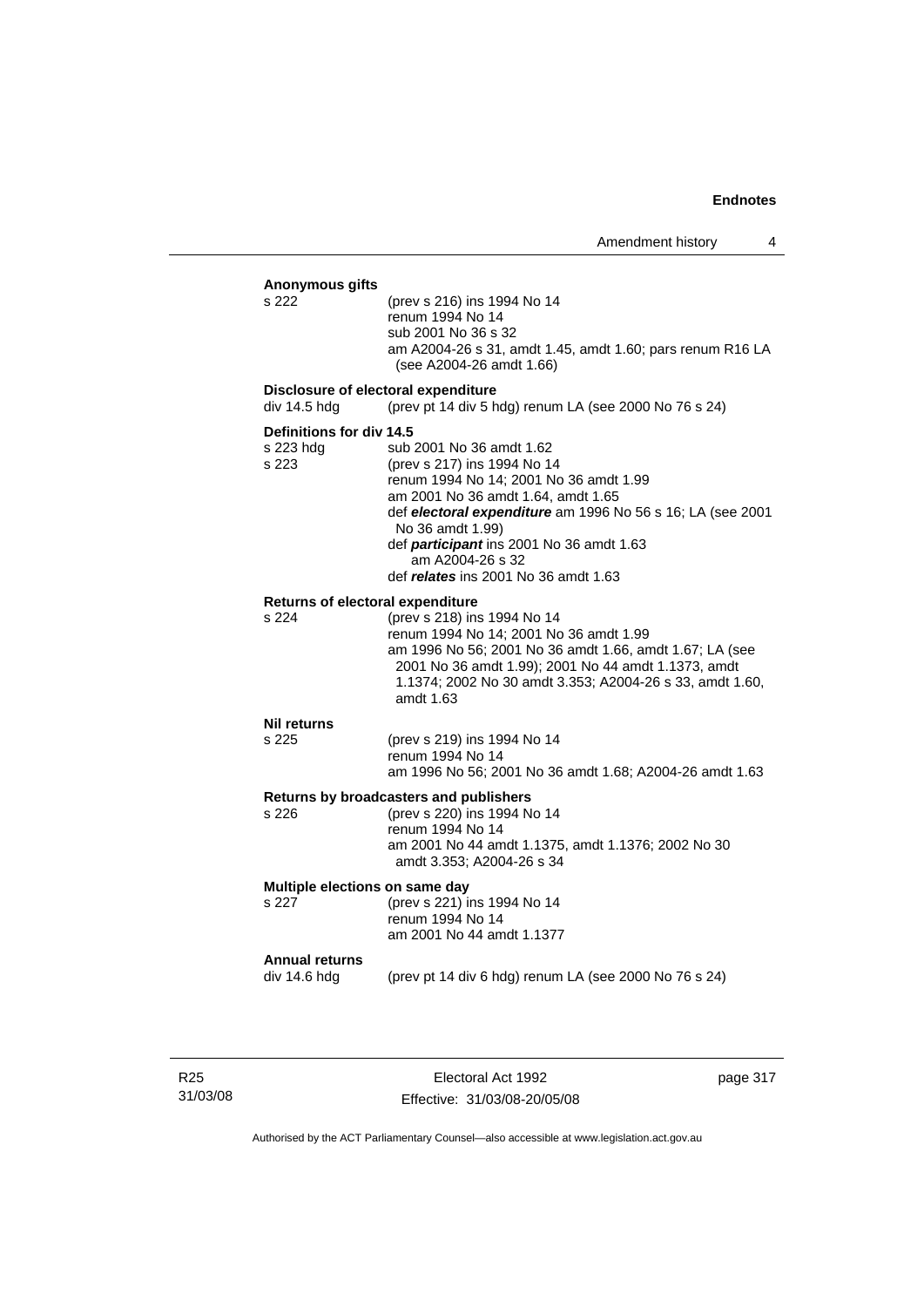| Amendment history<br>4 |  |
|------------------------|--|
|------------------------|--|

| s 228 hdg<br>s 228           | Meaning of defined particulars for div 14.6<br>sub 2001 No 36 amdt 1.69<br>(prev s 222) ins 1994 No 14<br>renum 1994 No 14                                                                                                                                                                                                                |  |
|------------------------------|-------------------------------------------------------------------------------------------------------------------------------------------------------------------------------------------------------------------------------------------------------------------------------------------------------------------------------------------|--|
| <b>Fund-raising events</b>   |                                                                                                                                                                                                                                                                                                                                           |  |
| s 229                        | (prev s 223) ins 1994 No 14<br>renum 1994 No 14<br>om 1996 No 56                                                                                                                                                                                                                                                                          |  |
| s 230 hdg<br>s 230           | Annual returns by parties and MLAs<br>sub A2004-26 amdt 1.46<br>(prev s 224) ins 1994 No 14<br>renum 1994 No 14<br>am 1996 No 56; 2000 No 50 s 4<br>sub 2001 No 36 s 33<br>am LA (see 2001 No 36 amdt 1.99); 2001 No 44 amdt 1.1378<br>(as sub 2001 No 36 amdt 2.2), amdt 1.1379; 2002 No 30<br>amdt 3.353; A2004-26 amdt 1.60, amdt 1.63 |  |
| s 231                        | Periods of less than financial year<br>(prev s 225) ins 1994 No 14<br>renum 1994 No 14<br>sub 2001 No 36 s 33<br>am A2004-26 amdt 1.47, amdt 1.60, amdt 1.63, amdt 1.64;<br>pars renum R16 LA (see A2004-26 amdt 1.66)                                                                                                                    |  |
| s 231A                       | Returns by parties under Commonwealth Electoral Act<br>ins 1996 No 56                                                                                                                                                                                                                                                                     |  |
| s 231B                       | Annual returns by associated entities<br>ins 1996 No 56<br>sub 2001 No 36 s 34<br>am 2001 No 44 amdt 1.1380, 1.1381; 2002 No 30 amdt 3.353;<br>A2004-26 amdt 1.64                                                                                                                                                                         |  |
| s 231C                       | Returns by associated entities under Commonwealth Electoral Act<br>ins 1996 No 56                                                                                                                                                                                                                                                         |  |
| <b>Amounts received</b>      |                                                                                                                                                                                                                                                                                                                                           |  |
| s 232                        | (prev s 226) ins 1994 No 14<br>renum 1994 No 14<br>sub 1996 No 56; 2001 No 36 s 35<br>am A2004-26 amdt 1.60, amdt 1.64                                                                                                                                                                                                                    |  |
| <b>Amounts paid</b><br>s 233 | (prev s 227) ins 1994 No 14<br>renum 1994 No 14<br>am 1996 No 56<br>om 2001 No 36 s 35                                                                                                                                                                                                                                                    |  |

page 318 Electoral Act 1992 Effective: 31/03/08-20/05/08

R25 31/03/08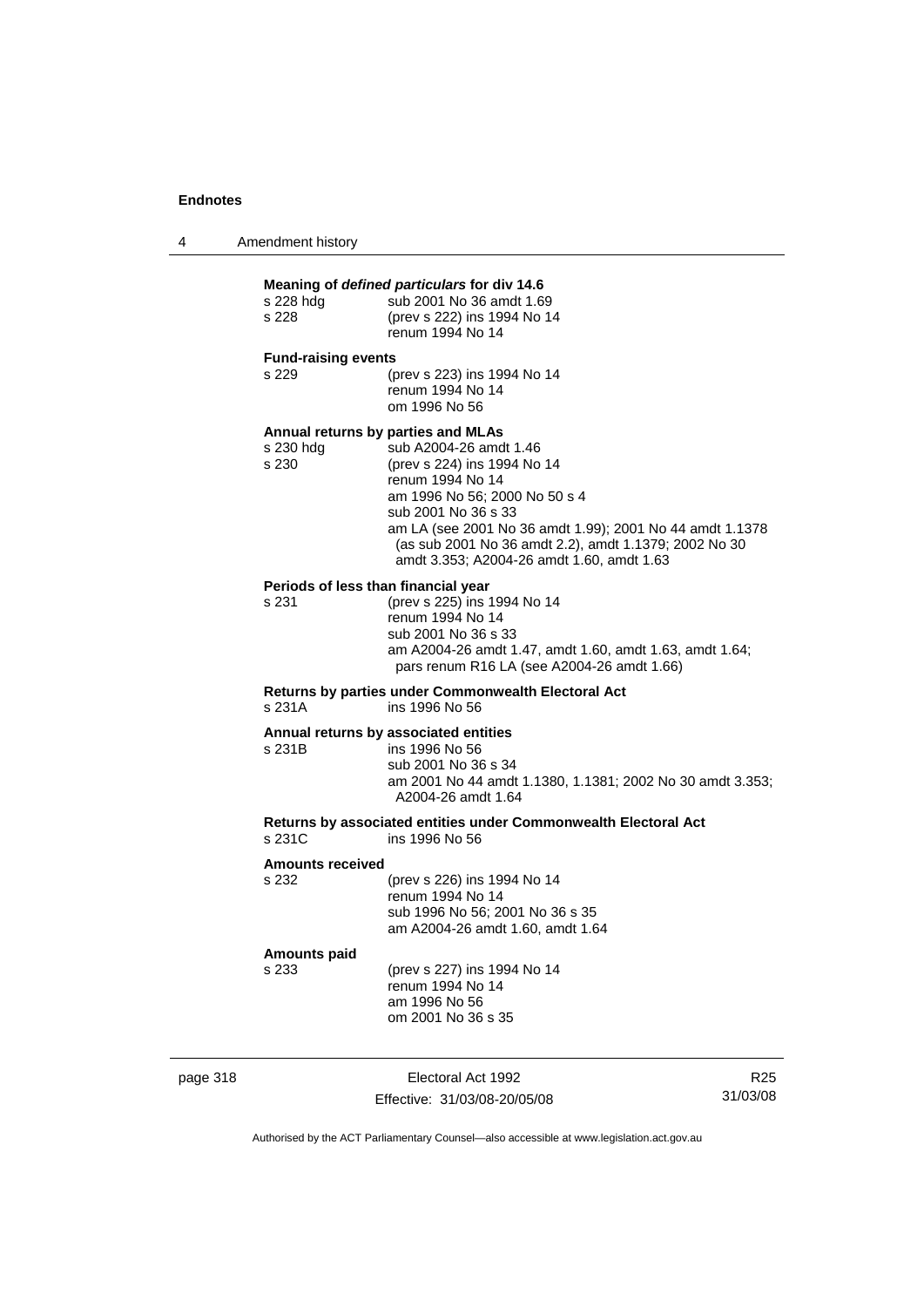| s 234                                          | (prev s 228) ins 1994 No 14                                                                                                                                                                                                        |  |
|------------------------------------------------|------------------------------------------------------------------------------------------------------------------------------------------------------------------------------------------------------------------------------------|--|
|                                                | renum 1994 No 14<br>am 1994 No 78; 1996 No 56; 2001 No 36 amdt 1.70;<br>A2004-26 amdt 1.60                                                                                                                                         |  |
| <b>Regulations</b><br>s 234A                   | ins 1996 No 56                                                                                                                                                                                                                     |  |
| <b>Compliance</b><br>div 14.7 hdg              | (prev pt 14 div 7 hdg) renum LA (see 2000 No 76 s 24)                                                                                                                                                                              |  |
| Definitions for div 14.7<br>s 235              | (prev s 229) ins 1994 No 14<br>renum 1994 No 14<br>sub 2001 No 36 amdt 1.71                                                                                                                                                        |  |
| <b>Offences</b><br>s 236                       | (prev s 230) ins 1994 No 14<br>renum 1994 No 14<br>am 1996 No 56; 1998 No 54; 2001 No 36 amdt 1.72; LA (see<br>2001 No 36 amdt 1.99); 2002 No 30 amdt 3.310; A2003-54<br>s 6; A2004-26 amdt 1.63                                   |  |
| s 237                                          | <b>Investigation notices generally</b><br>(prev s 231) ins 1994 No 14<br>renum 1994 No 14<br>am 1996 No 56; 1998 No 54<br>sub 2001 No 36 s 36<br>am 2002 No 30 amdt 3.311, amdt 3.352; A2004-26 amdt 1.48,<br>amdt 1.49, amdt 1.63 |  |
| s 237A                                         | Investigation notices about associated entities<br>ins 2001 No 36 s 36<br>am 2002 No 30 amdt 3.311                                                                                                                                 |  |
| <b>Investigation notice offences</b><br>s 237B | ins 2001 No 36 s 36                                                                                                                                                                                                                |  |
| s 238                                          | <b>Investigation-search warrants</b><br>(prev s 232) ins 1994 No 14<br>renum 1994 No 14                                                                                                                                            |  |
| <b>Records</b><br>s 239                        | (prev s 233) ins 1994 No 14<br>renum 1994 No 14<br>am 1996 No 56; 2001 No 36 amdt 1.73; A2003-54 s 7;<br>A2004-26 amdt 1.60                                                                                                        |  |
| <b>Miscellaneous</b><br>div 14.8 hdg           | (prev pt 14 div 8 hdg) renum LA (see 2000 No 76 s 24)                                                                                                                                                                              |  |

R25 31/03/08

Effective: 31/03/08-20/05/08

page 319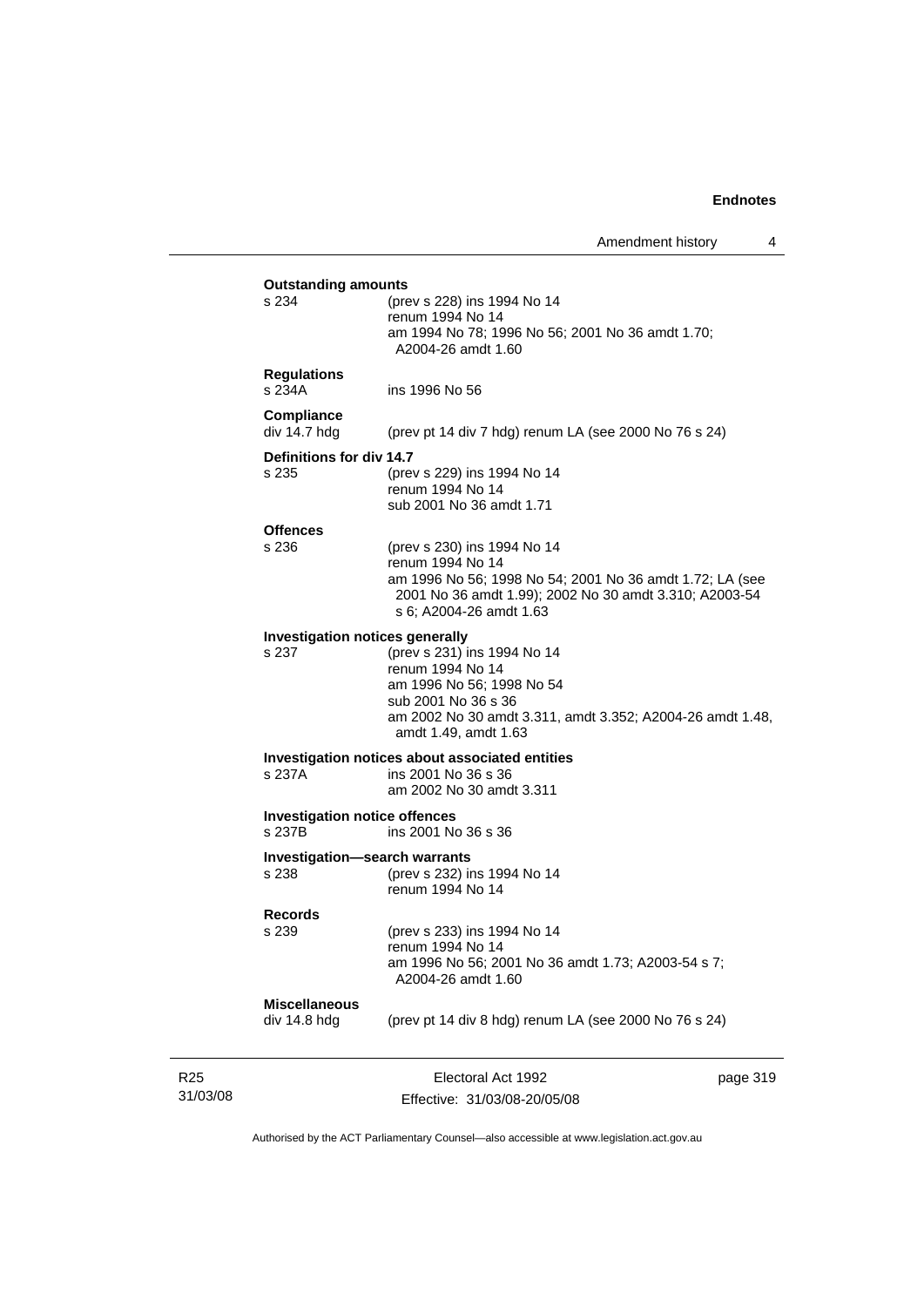4 Amendment history

| Inability to complete returns<br>s 240 | (prev s 234) ins 1994 No 14<br>renum 1994 No 14                                                                                                                                              |  |  |
|----------------------------------------|----------------------------------------------------------------------------------------------------------------------------------------------------------------------------------------------|--|--|
| Noncompliance with pt 14<br>s 241      | (prev s 235) ins 1994 No 14<br>renum 1994 No 14<br>am 2001 No 36 amdt 1.74; A2004-26 s 35                                                                                                    |  |  |
| <b>Amendment of returns</b>            |                                                                                                                                                                                              |  |  |
| s 242                                  | (prev s 236) ins 1994 No 14<br>renum 1994 No 14<br>am 1996 No 56; 2001 No 36 amdt 1.75; A2004-26 amdt 1.60                                                                                   |  |  |
| s.243                                  | Copies of returns to be available for public inspection<br>(prev s 237) ins 1994 No 14<br>renum 1994 No 14<br>am 1996 No 56<br>sub 2001 No 36 s 37<br>am 2001 No 44 amdt 1.1382, amdt 1.1383 |  |  |
| <b>Review of decisions</b>             |                                                                                                                                                                                              |  |  |
| pt 15 hdg                              | ins 1994 No 14                                                                                                                                                                               |  |  |
| Definitions for pt 15                  |                                                                                                                                                                                              |  |  |
| s 244 hdg<br>s 244                     | sub 2001 No 36 amdt 1.76<br>(prev s 238) ins 1994 No 14<br>renum 1994 No 14                                                                                                                  |  |  |
| <b>Reviewable decisions</b>            |                                                                                                                                                                                              |  |  |
| s 245                                  | (prev s 239) ins 1994 No 14<br>renum 1994 No 14<br>am 1996 No 56; 2001 No 36 amdts 1.77-1.79; LA (see 2001<br>No 36 amdt 1.99); A2004-26 amdt 1.61, amdt 1.63                                |  |  |
| <b>Review statements</b>               |                                                                                                                                                                                              |  |  |
| s 246                                  | (prev s 240) ins 1994 No 14<br>renum 1994 No 14                                                                                                                                              |  |  |
| Review by electoral commission         |                                                                                                                                                                                              |  |  |
| s 247                                  | (prev s 241) ins 1994 No 14<br>renum 1994 No 14<br>am 2001 No 36 s 38; LA (see 2001 No 36 amdt 1.99); 2001<br>No 44 amdt 1.1384; A2004-26 amdt 1.61, amdt 1.63                               |  |  |
|                                        | Notice of decision of the electoral commission                                                                                                                                               |  |  |
| s 248                                  | (prev s 242) ins 1994 No 14<br>renum 1994 No 14                                                                                                                                              |  |  |

page 320 Electoral Act 1992 Effective: 31/03/08-20/05/08

R25 31/03/08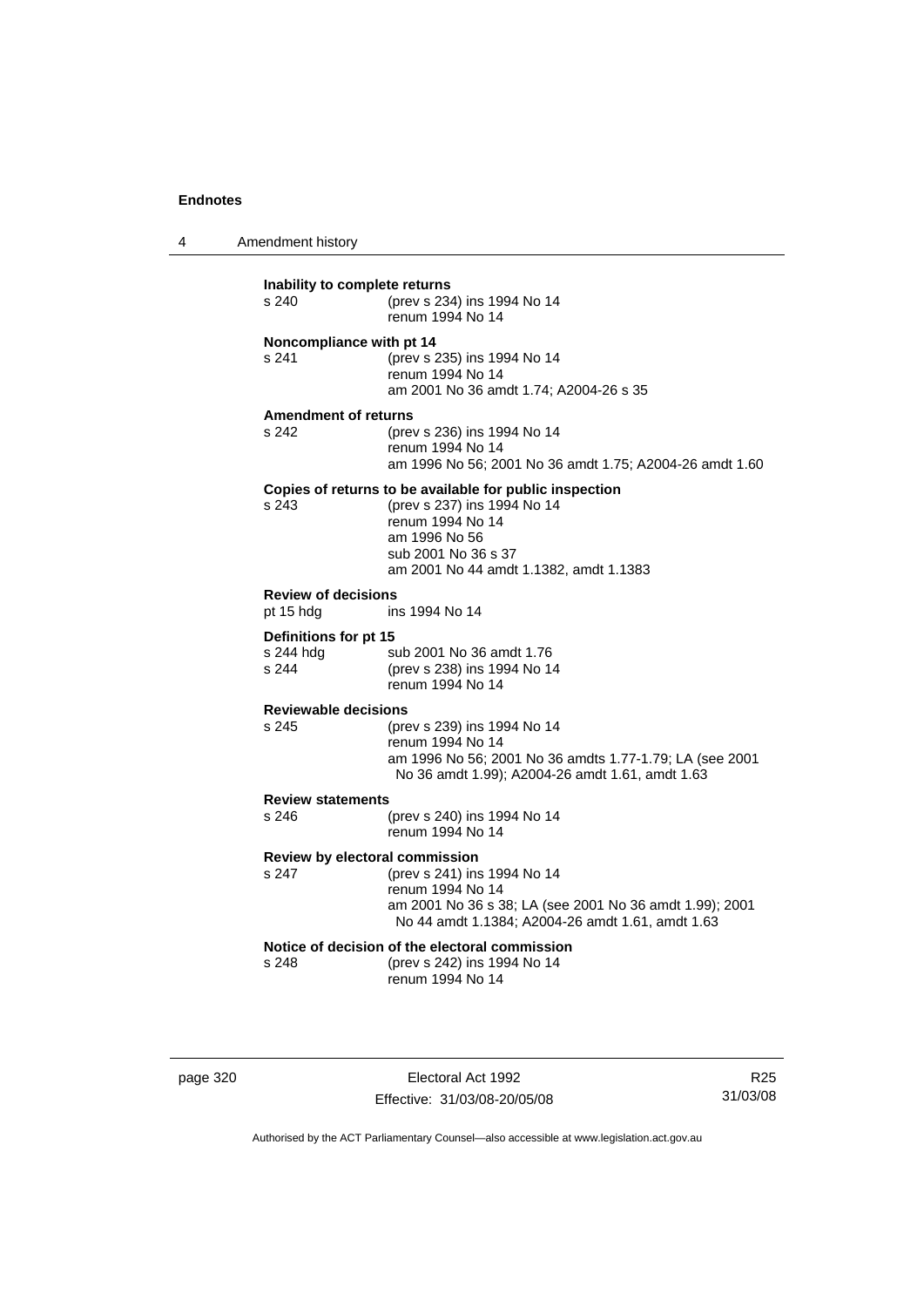| s 249                                              | Review by administrative appeals tribunal<br>(prev s 243) ins 1994 No 14<br>renum 1994 No 14                                                                                                                                                                                                                                                                                                                                                                        |
|----------------------------------------------------|---------------------------------------------------------------------------------------------------------------------------------------------------------------------------------------------------------------------------------------------------------------------------------------------------------------------------------------------------------------------------------------------------------------------------------------------------------------------|
| pt 16 hdg                                          | Disputed elections, eligibility and vacancies<br>ins 1994 No 14                                                                                                                                                                                                                                                                                                                                                                                                     |
| <b>Preliminary</b><br>div 16.1 hdg                 | (prev pt 16 div 1 hdg) renum LA (see 2000 No 76 s 24)                                                                                                                                                                                                                                                                                                                                                                                                               |
| Definitions for pt 16<br>s 250 hdg<br>s 250        | sub 2001 No 36 amdt 1.80<br>(prev s 244) ins 1994 No 14<br>renum 1994 No 14<br>am 2001 No 36 amdts 1.81-1.83<br>def contravention ins 2002 No 30 amdt 3.312<br>def <i>court</i> om 2002 No 30 amdt 3.313<br>def Court of Disputed Elections ins 2002 No 30 amdt 3.313<br>def illegal practice om 2002 No 30 amdt 3.314<br>def proceeding sub 2002 No 30 amdt 3.315<br>def Speaker ins 2002 No 30 amdt 3.316<br>def <i>undue influence</i> sub 2002 No 30 amdt 3.317 |
| s 250A                                             | References in pt 16 to contravention of sections<br>(prev s 250 (2)) renum 2001 No 36 amdt 1.82<br>om 2002 No 30 amdt 3.318                                                                                                                                                                                                                                                                                                                                         |
| Meaning of Speaker for pt 16<br>s 251 hdg<br>s 251 | sub 2001 No 36 amdt 1.84<br>(prev s 245) ins 1994 No 14<br>renum 1994 No 14<br>sub 2002 No 30 amdt 3.319                                                                                                                                                                                                                                                                                                                                                            |
| div 16.2 hdg                                       | Jurisdiction and powers of Supreme Court<br>(prev pt 16 div 2 hdg) renum LA (see 2000 No 76 s 24)                                                                                                                                                                                                                                                                                                                                                                   |
| <b>Court of Disputed Elections</b><br>s 252        | (prev s 246) ins 1994 No 14<br>renum 1994 No 14                                                                                                                                                                                                                                                                                                                                                                                                                     |
| Powers of the court<br>s 253                       | (prev s 247) ins 1994 No 14<br>renum 1994 No 14                                                                                                                                                                                                                                                                                                                                                                                                                     |
| <b>Rules of court</b><br>s 254                     | (prev s 248) ins 1994 No 14<br>renum 1994 No 14<br>sub 2001 No 44 amdt 1.1385<br>om 2002 No 30 amdt 3.320                                                                                                                                                                                                                                                                                                                                                           |

R25 31/03/08

Electoral Act 1992 Effective: 31/03/08-20/05/08 page 321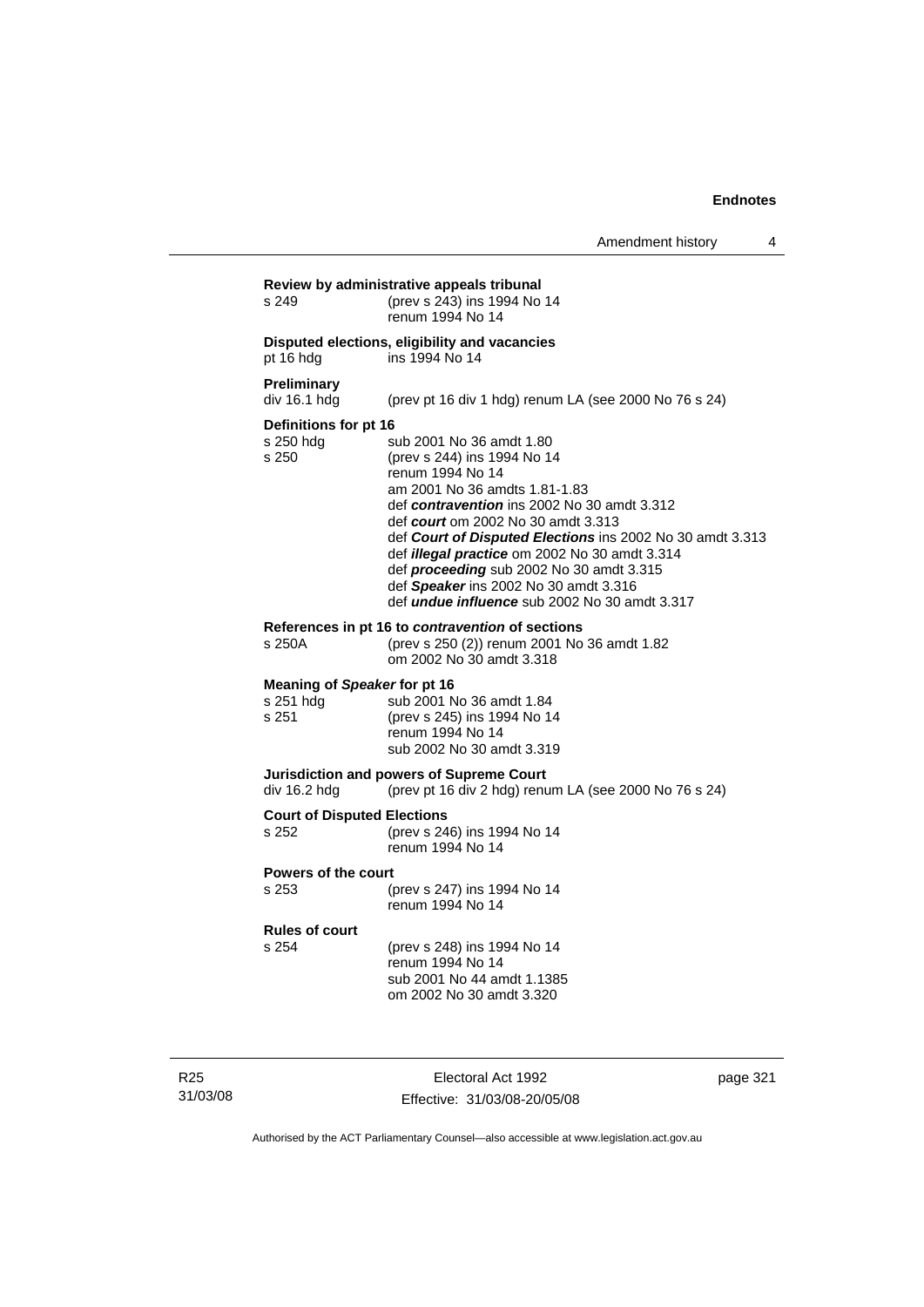4 Amendment history page 322 Electoral Act 1992 R25 **Decisions are final** (prev s 249) ins 1994 No 14 renum 1994 No 14 am 2002 No 30 amdt 3.321 **Disputes elections**  div 16.3 hdg (prev pt 16 div 3 hdg) renum LA (see 2000 No 76 s 24) **Validity may be disputed after election** s 256 (prev s 250) ins 1994 No 14 renum 1994 No 14 am 2000 No 76 s 17 **Persons entitled to dispute elections**<br>s 257 (prev s 251) ins 199 s 257 (prev s 251) ins 1994 No 14 renum 1994 No 14 **Form of application** s 258 (prev s 252) ins 1994 No 14 renum 1994 No 14 **Time for filing application** s 259 (prev s 253) ins 1994 No 14 renum 1994 No 14 **Deposit as security for costs** s 260 (prev s 254) ins 1994 No 14 renum 1994 No 14 **Registrar to serve copies of application on certain persons** s 261 (prev s 255) ins 1994 No 14 renum 1994 No 14 **Parties to application under div 16.3**<br>s 262 (prev s 256) ins 19 (prev s 256) ins 1994 No 14 renum 1994 No 14 sub 2002 No 30 amdt 3.322 **Withdrawal and abatement of application** s 263 (prev s 257) ins 1994 No 14 renum 1994 No 14 am 2001 No 36 amdt 1.85, amdt 1.86; 2002 No 30 amdt 3.323 **Hearing of applications**<br>s 264 (prev s 264 (prev s 258) ins 1994 No 14 renum 1994 No 14 am 2002 No 30 amdt 3.324; A2004-60 amdt 1.149 **Declarations and orders** s 265 (prev s 259) ins 1994 No 14 renum 1994 No 14 am 2002 No 30 amdt 3.325

Effective: 31/03/08-20/05/08

31/03/08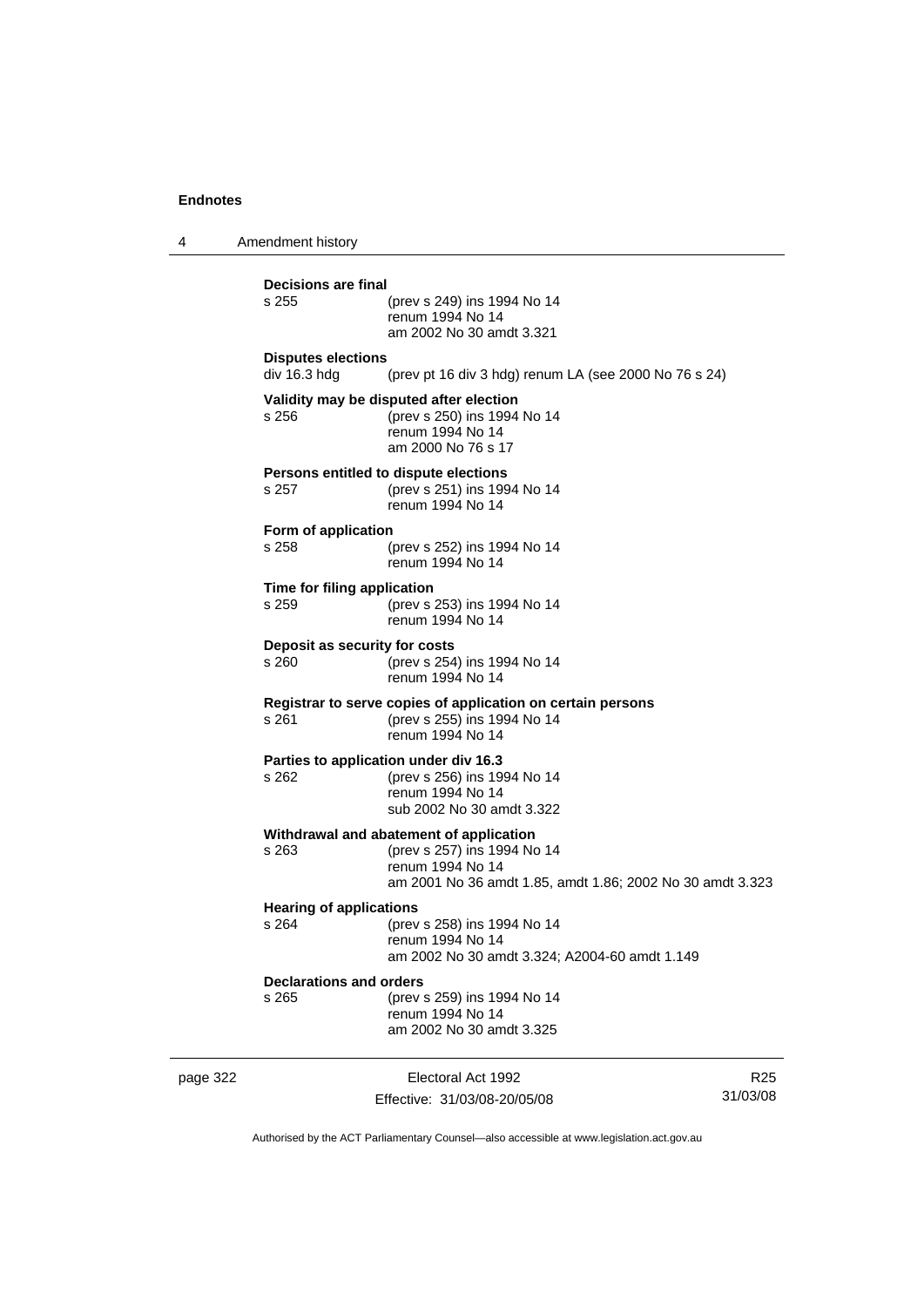| <b>Illegal practices</b><br>s 266 | (prev s 260) ins 1994 No 14                                                               |
|-----------------------------------|-------------------------------------------------------------------------------------------|
|                                   | renum 1994 No 14                                                                          |
|                                   | am 2002 No 30 amdt 3.326, amdt 3.351                                                      |
|                                   | Bribery or undue influence by person elected                                              |
| s 267                             | (prev s 261) ins 1994 No 14<br>renum 1994 No 14                                           |
|                                   | am 2002 No 30 amdt 3.351                                                                  |
|                                   | Immaterial delays and errors                                                              |
| s 268                             | (prev s 262) ins 1994 No 14                                                               |
|                                   | renum 1994 No 14<br>am 2002 No 30 amdt 3.351                                              |
| Inquiries by court                |                                                                                           |
| s 269                             | (prev s 263) ins 1994 No 14                                                               |
|                                   | renum 1994 No 14                                                                          |
|                                   | am 2000 No 76 s 18; 2002 No 30 amdt 3.351                                                 |
| <b>Rejected ballot papers</b>     |                                                                                           |
| s 270                             | (prev s 264) ins 1994 No 14<br>renum 1994 No 14                                           |
|                                   | am 2002 No 30 amdt 3.351                                                                  |
|                                   | Evidence that persons were not permitted to vote                                          |
| s 271                             | (prev s 265) ins 1994 No 14                                                               |
|                                   | renum 1994 No 14<br>am 2002 No 30 amdt 3.351                                              |
|                                   | Inspection of electoral papers                                                            |
| s 272                             | (prev s 266) ins 1994 No 14                                                               |
|                                   | renum 1994 No 14                                                                          |
|                                   | am 2002 No 30 amdt 3.351                                                                  |
| s 273                             | <b>Commissioner not prevented from accessing documents</b><br>(prev s 267) ins 1994 No 14 |
|                                   | renum 1994 No 14                                                                          |
|                                   | am 2002 No 30 amdt 3.351                                                                  |
|                                   | Registrar to serve copies of declarations on certain persons                              |
| s 274                             | (prev s 268) ins 1994 No 14                                                               |
|                                   | renum 1994 No 14<br>am 2002 No 30 amdt 3.351                                              |
| <b>Effect of declarations</b>     |                                                                                           |
| s 275                             | (prev s 269) ins 1994 No 14                                                               |
|                                   | renum 1994 No 14                                                                          |
|                                   | am 2002 No 30 amdt 3.351                                                                  |

R25 31/03/08

Electoral Act 1992 Effective: 31/03/08-20/05/08 page 323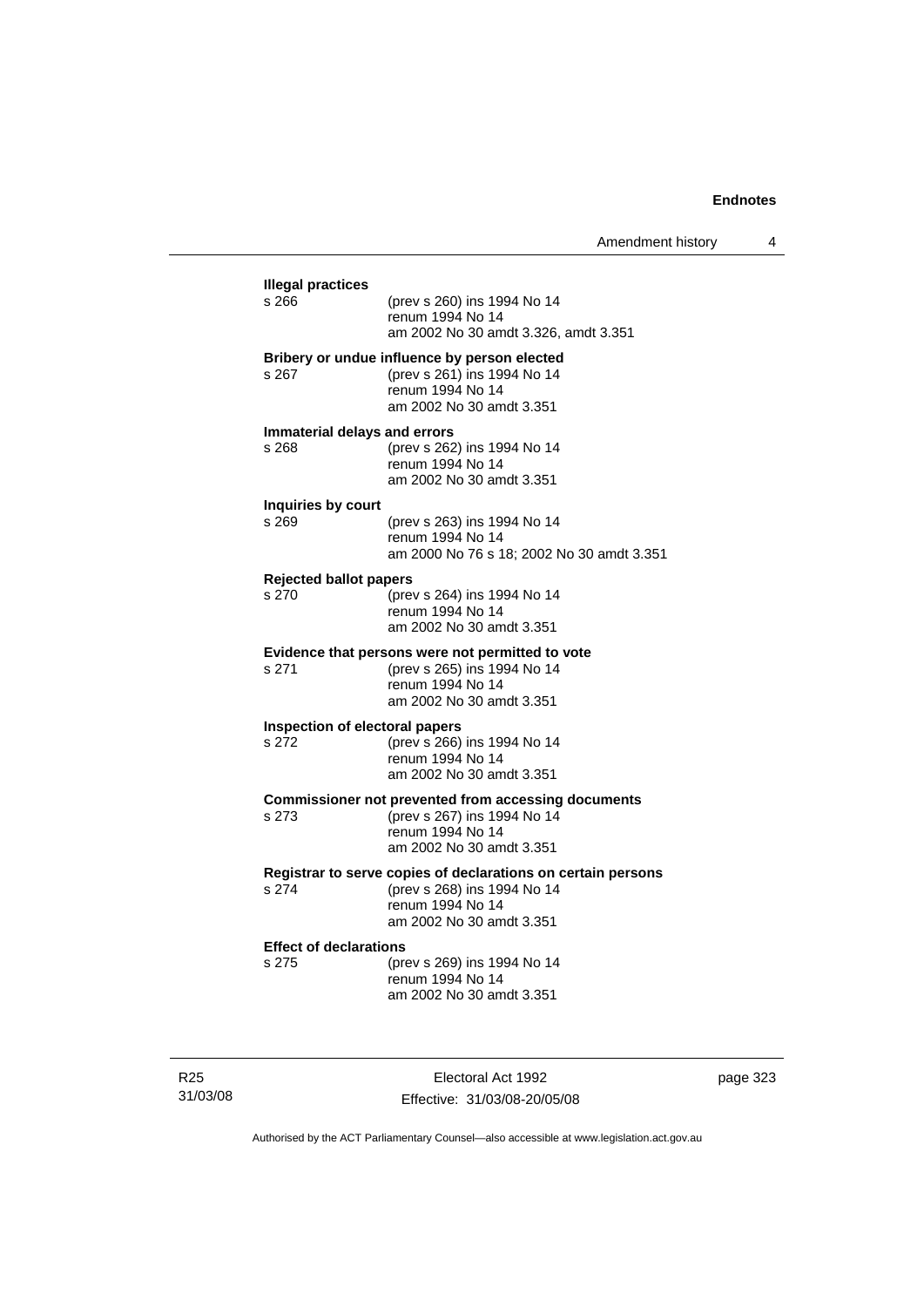| $\boldsymbol{\Lambda}$ | Amendment history |  |
|------------------------|-------------------|--|
|------------------------|-------------------|--|

**Eligibility and vacancies**<br>div 16.4 hdg (prev p (prev pt 16 div 4 hdg) renum LA (see 2000 No 76 s 24) **Speaker to state case** s 276 (prev s 270) ins 1994 No 14 renum 1994 No 14 am 2002 No 30 amdt 3.351 **Parties to a referral** s 277 (prev s 271) ins 1994 No 14 renum 1994 No 14 am 2002 No 30 amdt 3.351 **Declarations and orders** s 278 (prev s 272) ins 1994 No 14 renum 1994 No 14 am 2002 No 30 amdt 3.351 **Registrar to serve copy of declarations on Speaker** s 279 (prev s 273) ins 1994 No 14 renum 1994 No 14 am 2002 No 30 amdt 3.351 **Effect of declarations**<br>s 280 (pre (prev s 274) ins 1994 No 14 renum 1994 No 14 am 2002 No 30 amdt 3.351 **Proceedings**  div 16.5 hdg (prev pt 16 div 5 hdg) renum LA (see 2000 No 76 s 24) **Procedure** s 281 (prev s 275) ins 1994 No 14 renum 1994 No 14 am 2002 No 30 amdt 3.351 **Legal representation limited**<br>s 282 (prev s 276) (prev s 276) ins 1994 No 14 renum 1994 No 14 am 1997 No 96; 2002 No 30 amdt 3.327 **Admissibility of evidence** s 283 (prev s 277) ins 1994 No 14 renum 1994 No 14 am 2002 No 30 amdt 3.351 **Costs may be ordered against Territory** s 284 (prev s 278) ins 1994 No 14 renum 1994 No 14 sub 2002 No 30 amdt 3.328

page 324 Electoral Act 1992 Effective: 31/03/08-20/05/08

R25 31/03/08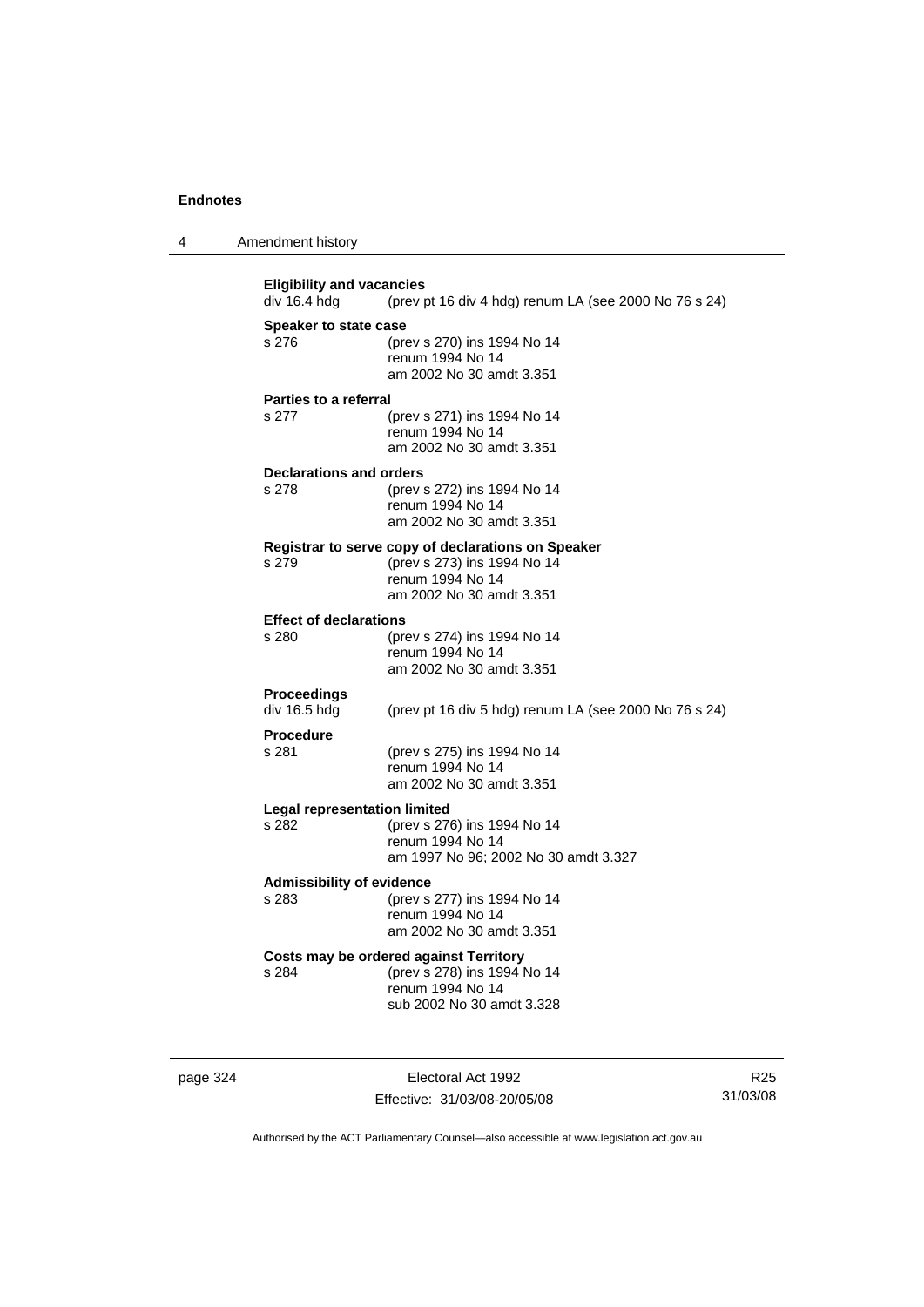## **Electoral offences** ins 1994 No 14 **Bribery and improper influence**  div 17.1 hdg (prev pt 17 div 1 hdg) renum LA (see 2000 No 76 s 24) **Bribery** (prev s 279) ins 1994 No 14 renum 1994 No 14 am 1998 No 54 **Influencing of votes by officers** s 286 (prev s 280) ins 1994 No 14 renum 1994 No 14 am 1998 No 54; 2002 No 30 amdt 3.329 **Influencing votes of hospital and nursing home patients** s 287 (prev s 281) ins 1994 No 14 renum 1994 No 14 am 1998 No 54 **Protection of rights**  div 17.2 hdg (prev pt 17 div 2 hdg) renum LA (see 2000 No 76 s 24) **Violence and intimidation** s 288 (prev s 282) ins 1994 No 14 renum 1994 No 14 am 1998 No 54 **Discrimination on grounds of political donations** s 289 (prev s 283) ins 1994 No 14 renum 1994 No 14 am 1998 No 54; 2001 No 36 amdt 1.87; A2004-26 amdt 1.65 **Employees' right to leave of absence for voting**<br>s 290 (prev s 284) ins 1994 No 14 (prev s 284) ins 1994 No 14 renum 1994 No 14 am 1998 No 54 **Campaigning offences**  div 17.3 hdg (prev pt 17 div 3 hdg) renum LA (see 2000 No 76 s 24)

R25 31/03/08

Electoral Act 1992 Effective: 31/03/08-20/05/08 page 325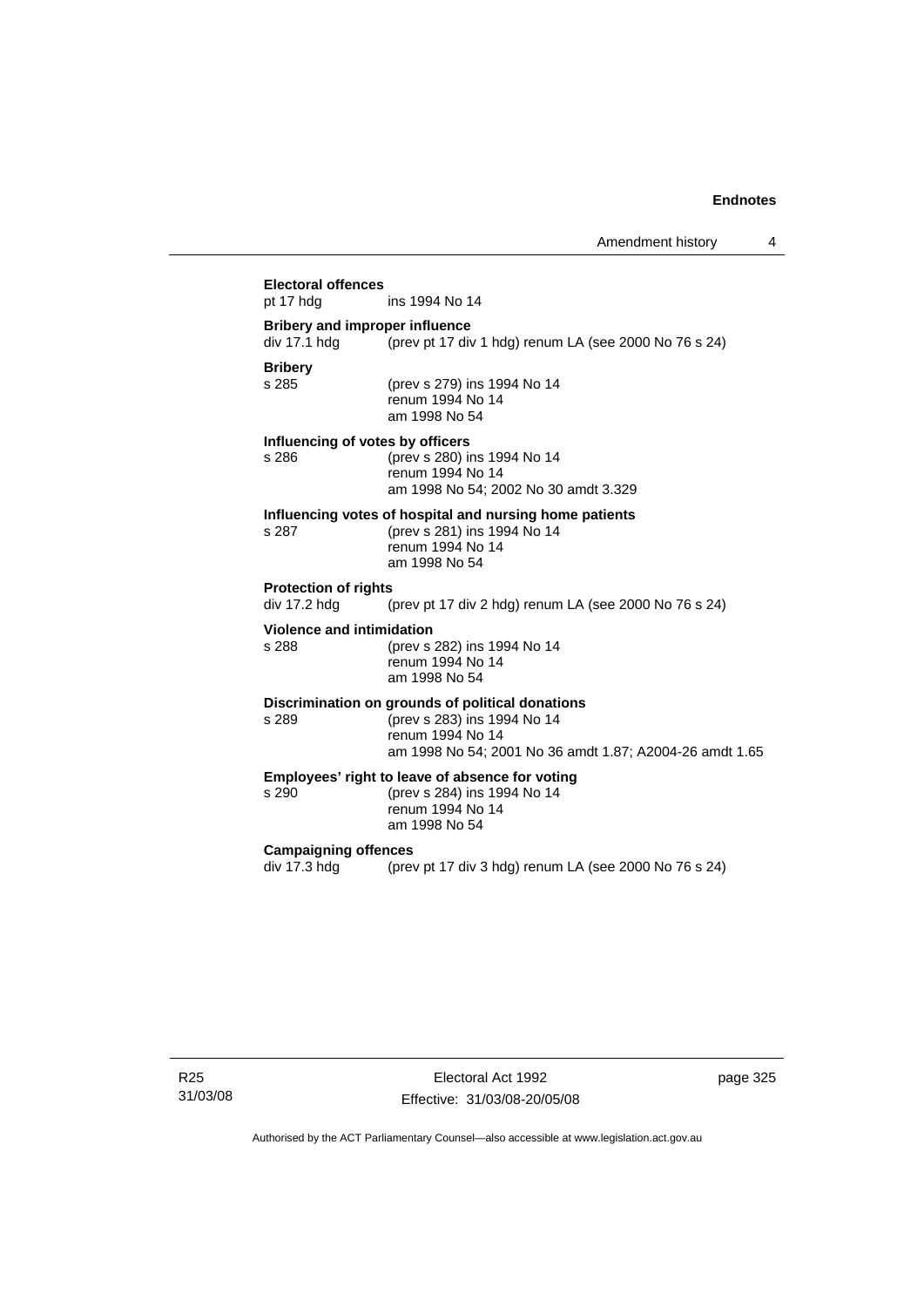4 Amendment history

| Definitions for div 17.3<br>s 291 hdg<br>s 291 | sub 2001 No 36 amdt 1.88<br>(prev s 285) ins 1994 No 14<br>renum 1994 No 14<br>def <b>address</b> am 2001 No 36 amdt 1.89; A2004-26 amdt 1.63,<br>amdt 1.65<br>def <i>disseminate</i> sub 2001 No 36 s 39<br>def <i>polling place</i> ins 1995 No 33 s 5<br>am 1997 No 91 sch<br>om 2001 No 36 amdt 1.90<br>def <i>publish</i> ins 2001 No 36 s 40 |  |  |
|------------------------------------------------|----------------------------------------------------------------------------------------------------------------------------------------------------------------------------------------------------------------------------------------------------------------------------------------------------------------------------------------------------|--|--|
| s 292                                          | Dissemination of electoral matter-authorisers and authors<br>(prev s 286) ins 1994 No 14                                                                                                                                                                                                                                                           |  |  |
|                                                | renum 1994 No 14                                                                                                                                                                                                                                                                                                                                   |  |  |
|                                                | am 1998 No 54<br>sub 2001 No 36 s 41                                                                                                                                                                                                                                                                                                               |  |  |
|                                                | am A2004-26 amdt 1.50                                                                                                                                                                                                                                                                                                                              |  |  |
|                                                | ss (3), (4) exp 1 January 2002 (s 292 (4))                                                                                                                                                                                                                                                                                                         |  |  |
| s 293                                          | Dissemination of electoral matter-letters to the editor<br>(prev s 287) ins 1994 No 14                                                                                                                                                                                                                                                             |  |  |
|                                                | renum 1994 No 14                                                                                                                                                                                                                                                                                                                                   |  |  |
| commentary                                     | Dissemination of electoral matter-newspaper and periodical reportage and                                                                                                                                                                                                                                                                           |  |  |
| s 294                                          | (prev s 288) ins 1994 No 14<br>renum 1994 No 14                                                                                                                                                                                                                                                                                                    |  |  |
|                                                | Exemptions for dissemination of electoral matter on certain items                                                                                                                                                                                                                                                                                  |  |  |
| s 295                                          | (prev s 289) ins 1994 No 14<br>renum 1994 No 14                                                                                                                                                                                                                                                                                                    |  |  |
|                                                | am 1997 No 91                                                                                                                                                                                                                                                                                                                                      |  |  |
|                                                | sub 2001 No 36 s 42<br>am 2002 No 30 amdt 3.330; A2004-9 amdt 1.16                                                                                                                                                                                                                                                                                 |  |  |
| <b>Advertorials</b>                            |                                                                                                                                                                                                                                                                                                                                                    |  |  |
| s 296                                          | (prev s 290) ins 1994 No 14<br>renum 1994 No 14                                                                                                                                                                                                                                                                                                    |  |  |
|                                                | am 1998 No 54                                                                                                                                                                                                                                                                                                                                      |  |  |
|                                                | Misleading or deceptive electoral matter                                                                                                                                                                                                                                                                                                           |  |  |
| s 297                                          | (prev s 291) ins 1994 No 14<br>renum 1994 No 14                                                                                                                                                                                                                                                                                                    |  |  |
|                                                | am 1998 No 54                                                                                                                                                                                                                                                                                                                                      |  |  |
|                                                | Inducement to illegal voting-representations of ballot papers                                                                                                                                                                                                                                                                                      |  |  |
| s 298                                          | (prev s 292) ins 1994 No 14<br>renum 1994 No 14                                                                                                                                                                                                                                                                                                    |  |  |
|                                                | am 1998 No 54                                                                                                                                                                                                                                                                                                                                      |  |  |
|                                                |                                                                                                                                                                                                                                                                                                                                                    |  |  |

page 326 Electoral Act 1992 Effective: 31/03/08-20/05/08

R25 31/03/08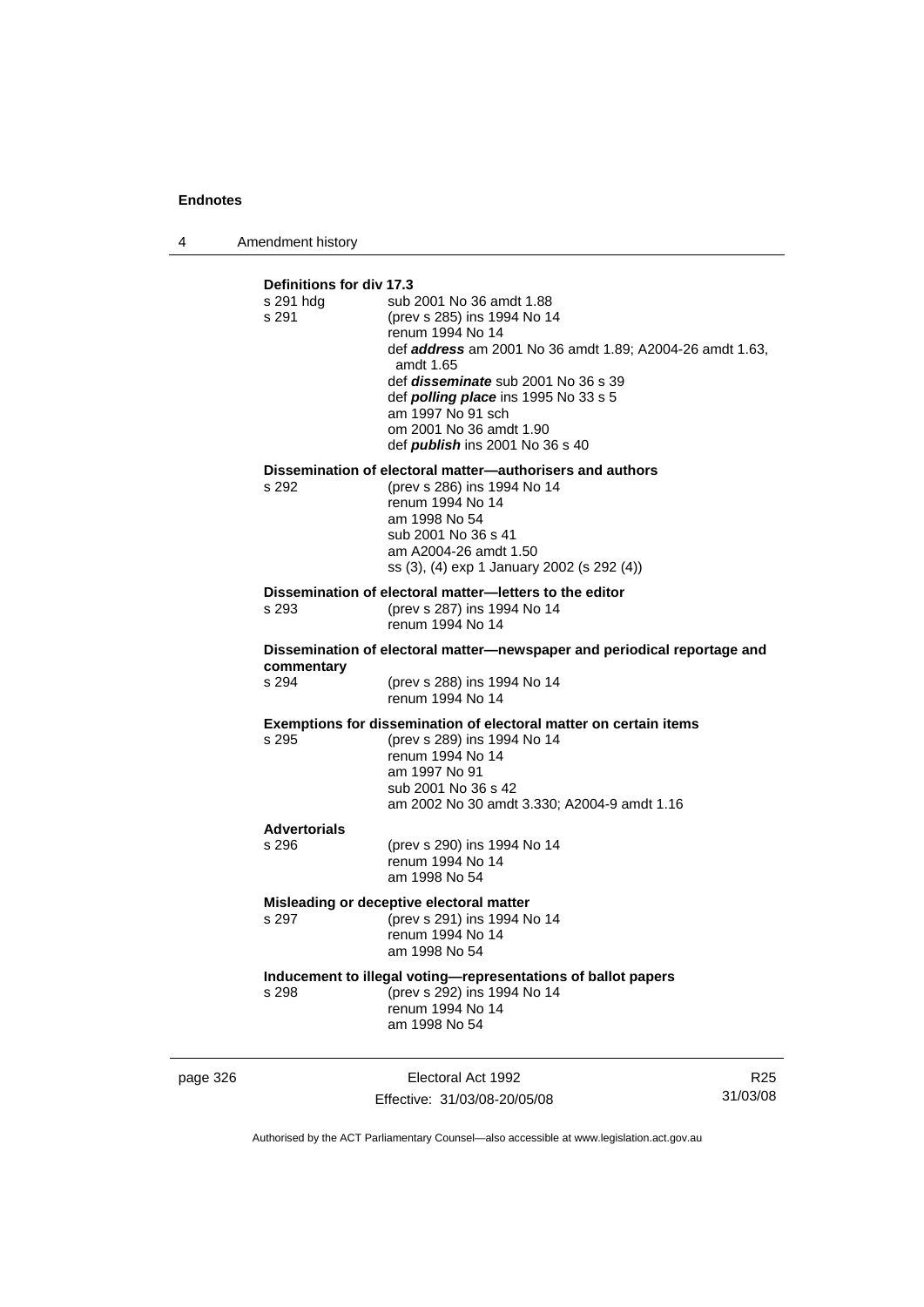## **Graffiti** (prev s 293) ins 1994 No 14 renum 1994 No 14 am 1998 No 54; 2002 No 30 amdt 3.331; A2007-25 amdt 1.37 **Defamation of candidates** s 300 (prev s 294) ins 1994 No 14 renum 1994 No 14 am 1998 No 54 **Publication of statements about candidates** s 301 (prev s 295) ins 1994 No 14 renum 1994 No 14 am 1998 No 54; 2001 No 36 amdt 1.91; A2004-26 amdt 1.62, amdt 1.65 **Disruption of election meetings**<br>s 302 (prev s 296) in (prev s 296) ins 1994 No 14 renum 1994 No 14 am 1998 No 54 **Canvassing within 100m of polling places** s 303 (prev s 297) ins 1994 No 14 renum 1994 No 14 sub 1995 No 33 am 1997 No 91; LA (see 2001 No 36 amdt 1.99); 2001 No 44 amdt 1.1386, amdt 1.1387; A2007-25 amdt 1.38 **Badges and emblems in polling places** (prev s 298) ins 1994 No 14 renum 1994 No 14 am 1995 No 33; 1998 No 54; 2001 No 36 amdt 1.92; A2004-26 amdt 1.51 **How-to-vote material in polling places** s 305 (prev s 299) ins 1994 No 14 renum 1994 No 14 am 1995 No 33; 1998 No 54 **Evidence of authorisation of electoral matter** s 306 (prev s 300) ins 1994 No 14 renum 1994 No 14

#### **Electronic voting offences**

div 17.4 hdg (prev div 17.3A hdg) ins 2000 No 76 s 19 renum LA (see 2000 No 76 s 24)

#### **Interfering with electronic voting devices etc** ins 2000 No 76 s 19

R25 31/03/08

Electoral Act 1992 Effective: 31/03/08-20/05/08 page 327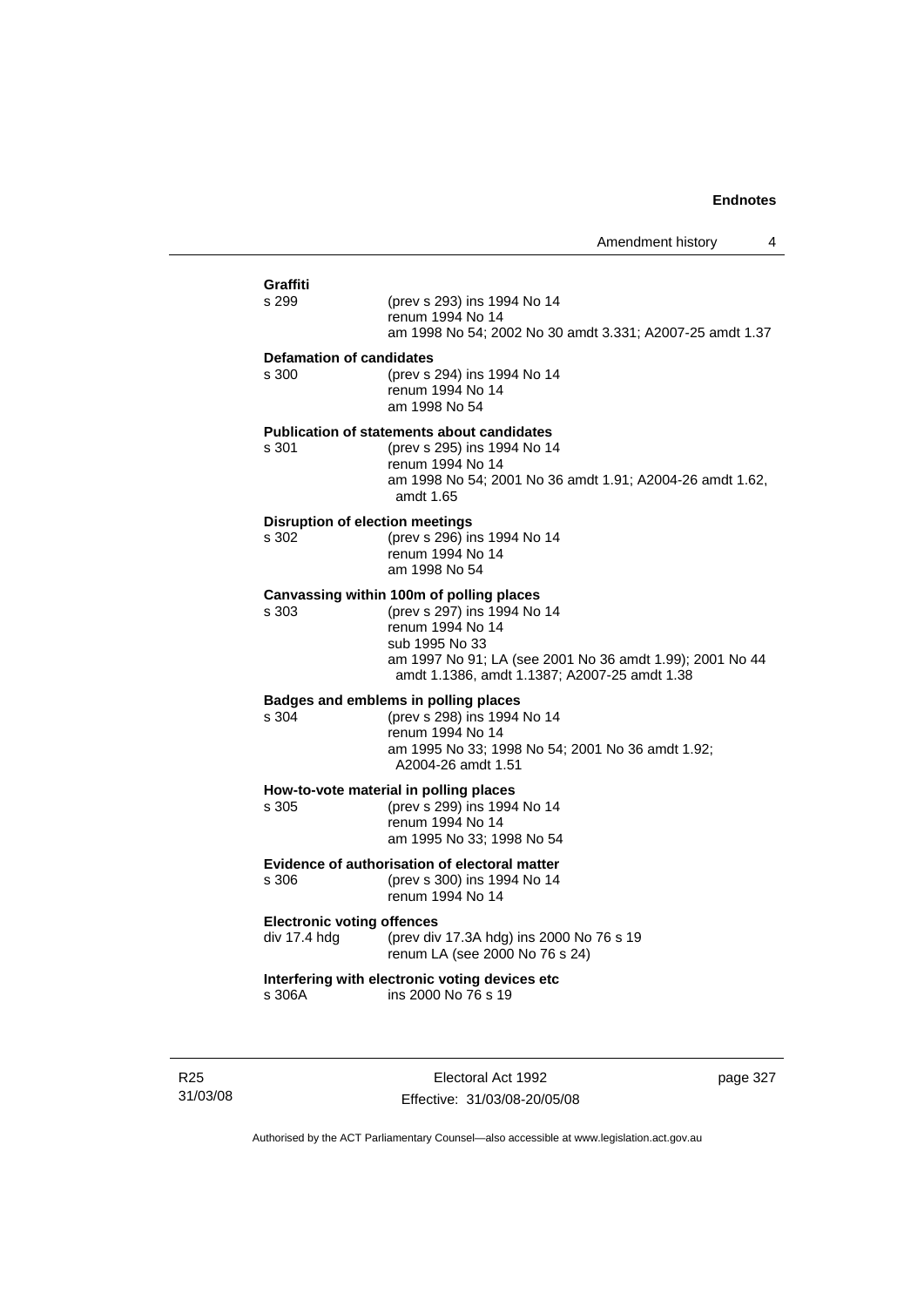4 Amendment history

| s 306B                                   | ins 2000 No 76 s 19                                                                                                                          |
|------------------------------------------|----------------------------------------------------------------------------------------------------------------------------------------------|
| <b>Voting fraud</b><br>div 17.5 hdg      | (prev pt 17 div 4 hdg) renum LA (see 2000 No 76 s 24)                                                                                        |
| <b>Voting fraud</b><br>s 307             | (prev s 301) ins 1994 No 14<br>renum 1994 No 14<br>am 1997 No 91; 1998 No 54                                                                 |
| Interpretation—electoral papers<br>s 308 | (prev s 302) ins 1994 No 14<br>renum 1994 No 14<br>om 2001 No 36 amdt 1.93                                                                   |
| <b>Electoral papers</b><br>div 17.6 hdg  | (prev pt 17 div 5 hdg) renum LA (see 2000 No 76 s 24)                                                                                        |
| <b>Electoral papers-forgery</b><br>s 309 | (prev s 303) ins 1994 No 14<br>renum 1994 No 14<br>am 1998 No 54<br>om A2004-15 amdt 2.64                                                    |
| Electoral papers-forfeiture              |                                                                                                                                              |
| s 310                                    | (prev s 304) ins 1994 No 14<br>renum 1994 No 14<br>am A2004-15 amdt 2.65                                                                     |
| s 311                                    | Electoral papers-unauthorised possession<br>(prev s 305) ins 1994 No 14<br>renum 1994 No 14<br>am 1998 No 54                                 |
| s 312                                    | Electoral papers-false or misleading statements<br>(prev s 306) ins 1994 No 14<br>renum 1994 No 14<br>am 1998 No 54<br>om A2004-15 amdt 2.66 |
|                                          |                                                                                                                                              |

#### **Electoral papers—defacement etc**<br>s 313 (prev s 307) ins s 313 (prev s 307) ins 1994 No 14

 renum 1994 No 14 am 1998 No 54

# **Electoral papers—signatures**

(prev s 308) ins 1994 No 14 renum 1994 No 14 am 1998 No 54

page 328 Electoral Act 1992 Effective: 31/03/08-20/05/08

R25 31/03/08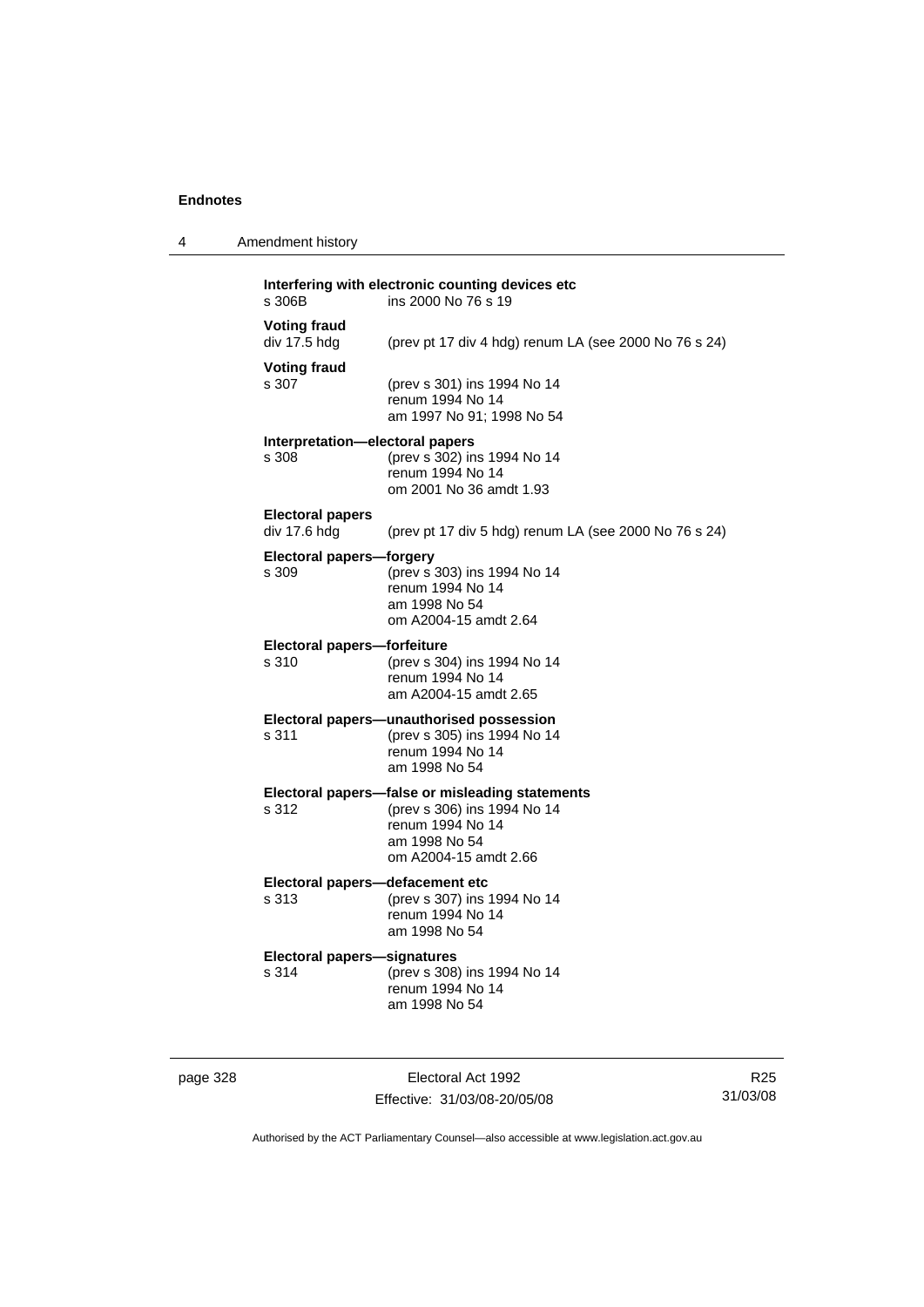$\overline{4}$ 

|                                                 | Amendment history                                                                                                          |        |
|-------------------------------------------------|----------------------------------------------------------------------------------------------------------------------------|--------|
| Electoral papers-witnesses<br>s 315             | (prev s 309) ins 1994 No 14<br>renum 1994 No 14<br>am 1998 No 54                                                           |        |
| <b>Official functions</b><br>div 17.7 hdg       | (prev pt 17 div 6 hdg) renum LA (see 2000 No 76 s 24)                                                                      |        |
| s 316                                           | Improper influence-members of electoral commission etc<br>(prev s 310) ins 1994 No 14<br>renum 1994 No 14<br>am 1998 No 54 |        |
| Unauthorised actions by officers<br>s 317       | (prev s 311) ins 1994 No 14<br>renum 1994 No 14<br>am 1998 No 54                                                           |        |
| Identification of voters and votes<br>s 318     | (prev s 312) ins 1994 No 14<br>renum 1994 No 14<br>am 1998 No 54                                                           |        |
| <b>Responses to official questions</b><br>s 319 | (prev s 313) ins 1994 No 14<br>renum 1994 No 14<br>am 1998 No 54                                                           |        |
| s 320                                           | Control of behaviour at voting centres<br>(prev s 314) ins 1994 No 14<br>renum 1994 No 14<br>am 1997 No 91; 1998 No 54     |        |
| <b>Enforcement proceedings</b><br>pt 18 hdg     | ins 1994 No 14                                                                                                             |        |
| <b>Injunctions</b><br>div 18.1 hdg              | (prev pt 18 div 1 hdg) renum LA (see 2000 No 76 s 24)                                                                      |        |
| <b>Restraining conduct</b><br>s 321             | (prev s 315) ins 1994 No 14<br>renum 1994 No 14<br>sub 2002 No 30 amdt 3.332                                               |        |
| Requiring things to be done<br>s 322            | (prev s 316) ins 1994 No 14<br>renum 1994 No 14<br>sub 2002 No 30 amdt 3.332                                               |        |
|                                                 | Electoral Act 1992                                                                                                         | page : |

R25 31/03/08

Effective: 31/03/08-20/05/08

page 329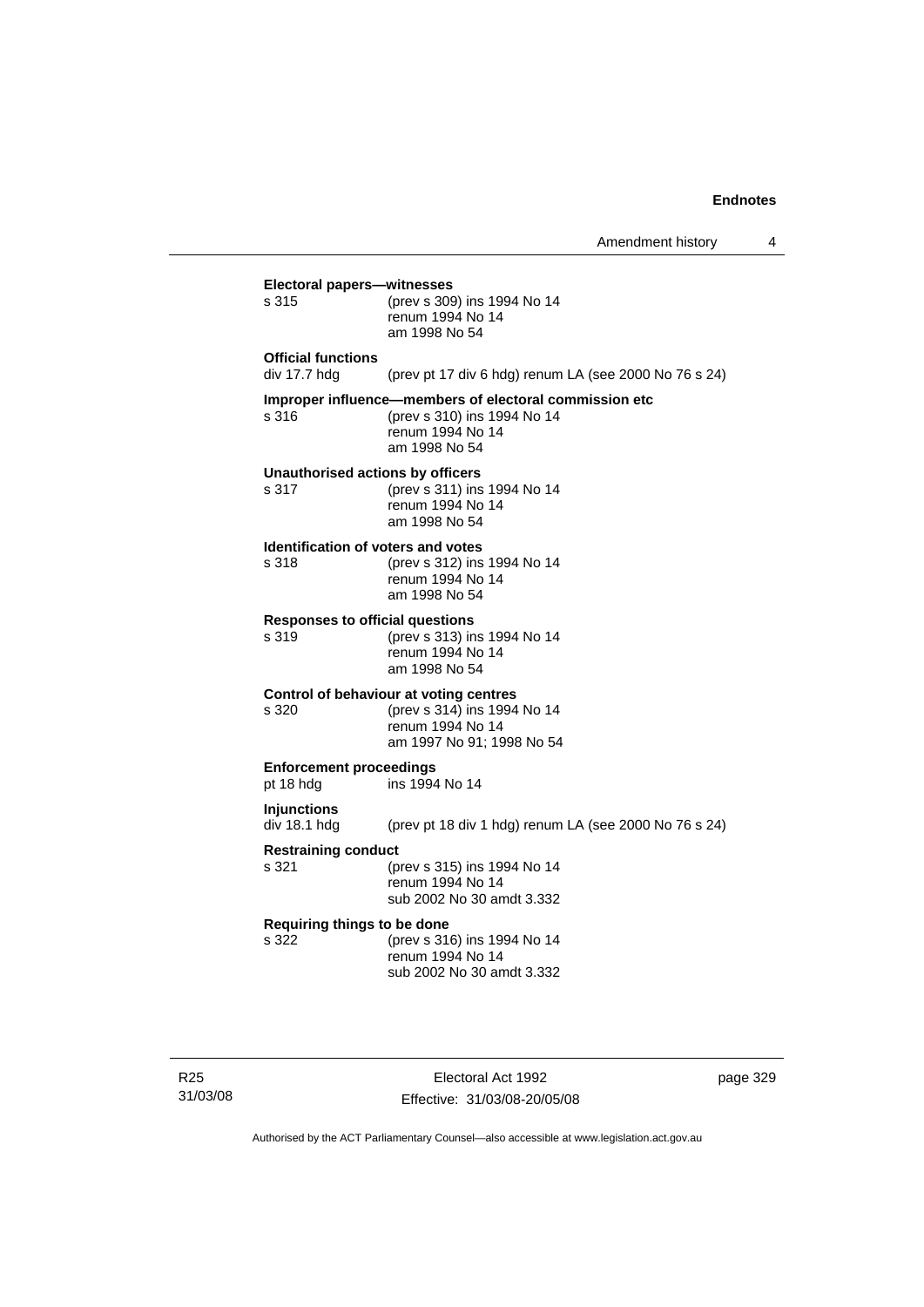4 Amendment history **Commissioner not required to give undertakings as to damages** s 323 (prev s 317) ins 1994 No 14 renum 1994 No 14 am 2002 No 30 amdt 3.333 **Powers of the court** s 324 (prev s 318) ins 1994 No 14 renum 1994 No 14 **Prosecutions**  (prev pt 18 div 2 hdg) renum LA (see 2000 No 76 s 24) **Investigation of complaints** s 325 (prev s 319) ins 1994 No 14 renum 1994 No 14 **Commissioner may prosecute enrolment and voting offences** s 326 (prev s 320) ins 1994 No 14 renum 1994 No 14 **Service of certain process by mail**<br>s 327 (prev s 321) ins 1 s 327 (prev s 321) ins 1994 No 14 renum 1994 No 14 am 2002 No 30 amdt 3.334 **Miscellaneous** pt 19 hdg ins 1994 No 14 **Extension of time for acts by officers** s 328 (prev s 322) ins 1994 No 14 renum 1994 No 14 **Restrictions on sending completed ballot and voting papers by fax** s 329 (prev s 323) ins 1994 No 14 renum 1994 No 14 sub 2002 No 30 amdt 3.335 **Forms—provision and assistance** s 330 (prev s 324) ins 1994 No 14 renum 1994 No 14 **Compliance with approved forms** s 331 (prev s 325) ins 1994 No 14 renum 1994 No 14 om 2001 No 44 amdt 1.1388

page 330 Electoral Act 1992 Effective: 31/03/08-20/05/08

R25 31/03/08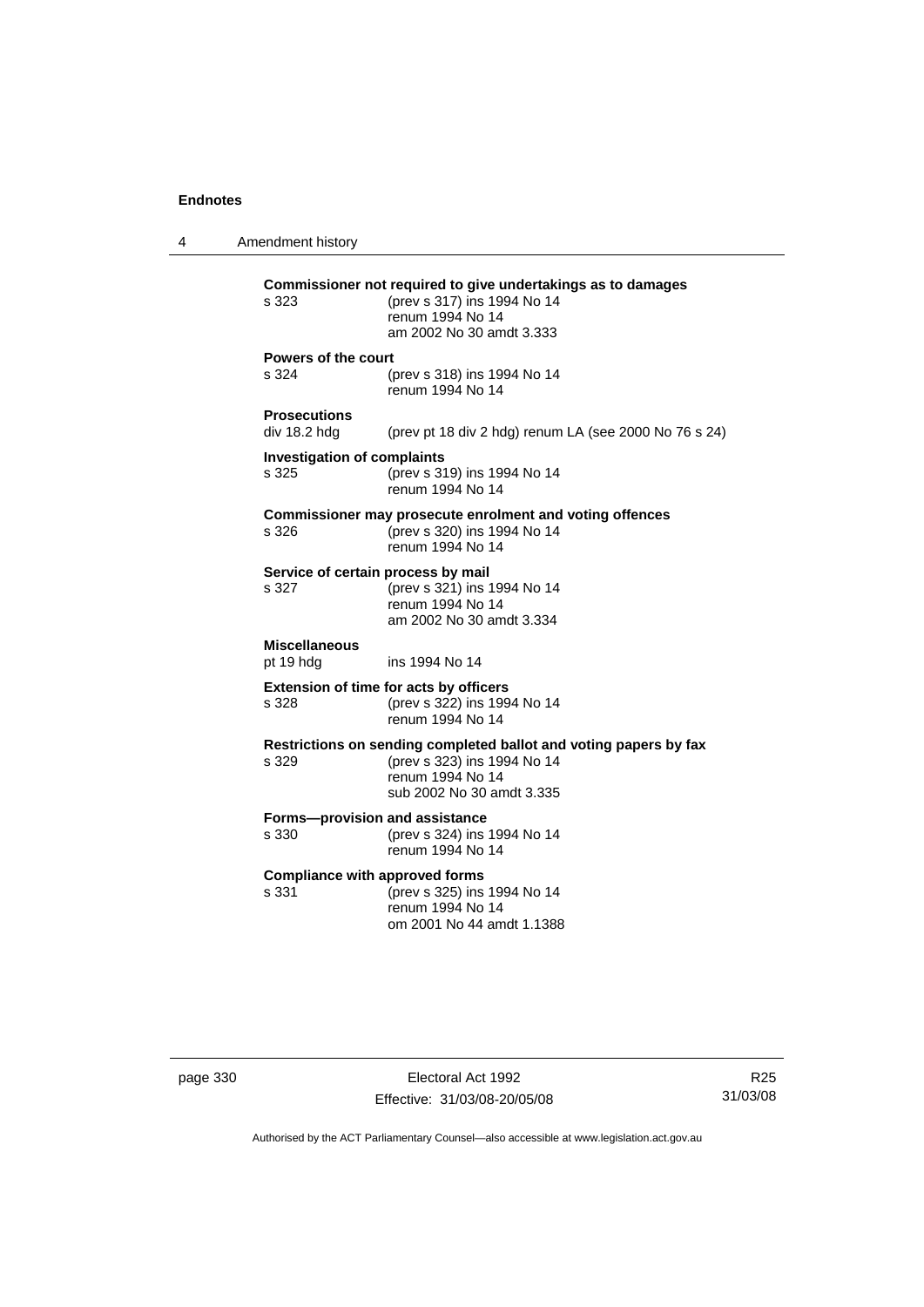| s 332                                    | (prev s 326) ins 1994 No 14<br>renum 1994 No 14<br>am 2001 No 44 amdts 1.1389-1.1391                                                            |
|------------------------------------------|-------------------------------------------------------------------------------------------------------------------------------------------------|
| s 333                                    | Voting statistics to be published<br>(prev s 327) ins 1994 No 14<br>renum 1994 No 14<br>am 2000 No 76 s 20; 2001 No 44 amdt 1.1392, amdt 1.1393 |
| s 334                                    | <b>Collecting further statistical information</b><br>(prev s 328) ins 1994 No 14<br>renum 1994 No 14                                            |
| s 335                                    | Storage and destruction of electoral papers<br>(prev s 329) ins 1994 No 14<br>renum 1994 No 14<br>sub 2002 No 30 amdt 3.336                     |
| s 336                                    | <b>Administrative arrangements with Commonwealth and States</b><br>(prev s 330) ins 1994 No 14<br>renum 1994 No 14<br>sub 2001 No 36 amdt 1.94  |
| <b>Evidentiary certificates</b><br>s 337 | (prev s 331) ins 1994 No 14<br>renum 1994 No 1499<br>am 2001 No 36 amdt 1.95; LA (see 2001 No 36 amdt 1.99);<br>A2004-26 amdt 1.51              |
| s 338                                    | Acts and omissions of representatives<br>(prev s 332) ins 1994 No 14<br>renum 1994 No 14<br>sub 2002 No 30 amdt 3.337; A2004-15 amdt 1.12       |
| <b>Corporations-penalties</b><br>s 339   | (prev s 333) ins 1994 No 14<br>renum 1994 No 14<br>om 2000 No 76 s 21                                                                           |
| hdg to s 340<br>s 340                    | Chief executive to provide assistance etc<br>sub 2000 No 76 s 22<br>(prev s 334) ins 1994 No 14<br>renum 1994 No 14<br>am 2000 No 76 s 22       |
| <b>Approved forms</b><br>s 340A          | ins 2001 No 44 amdt 1.1394<br>am 2002 No 30 amdt 3.338                                                                                          |

R25 31/03/08

Electoral Act 1992 Effective: 31/03/08-20/05/08 page 331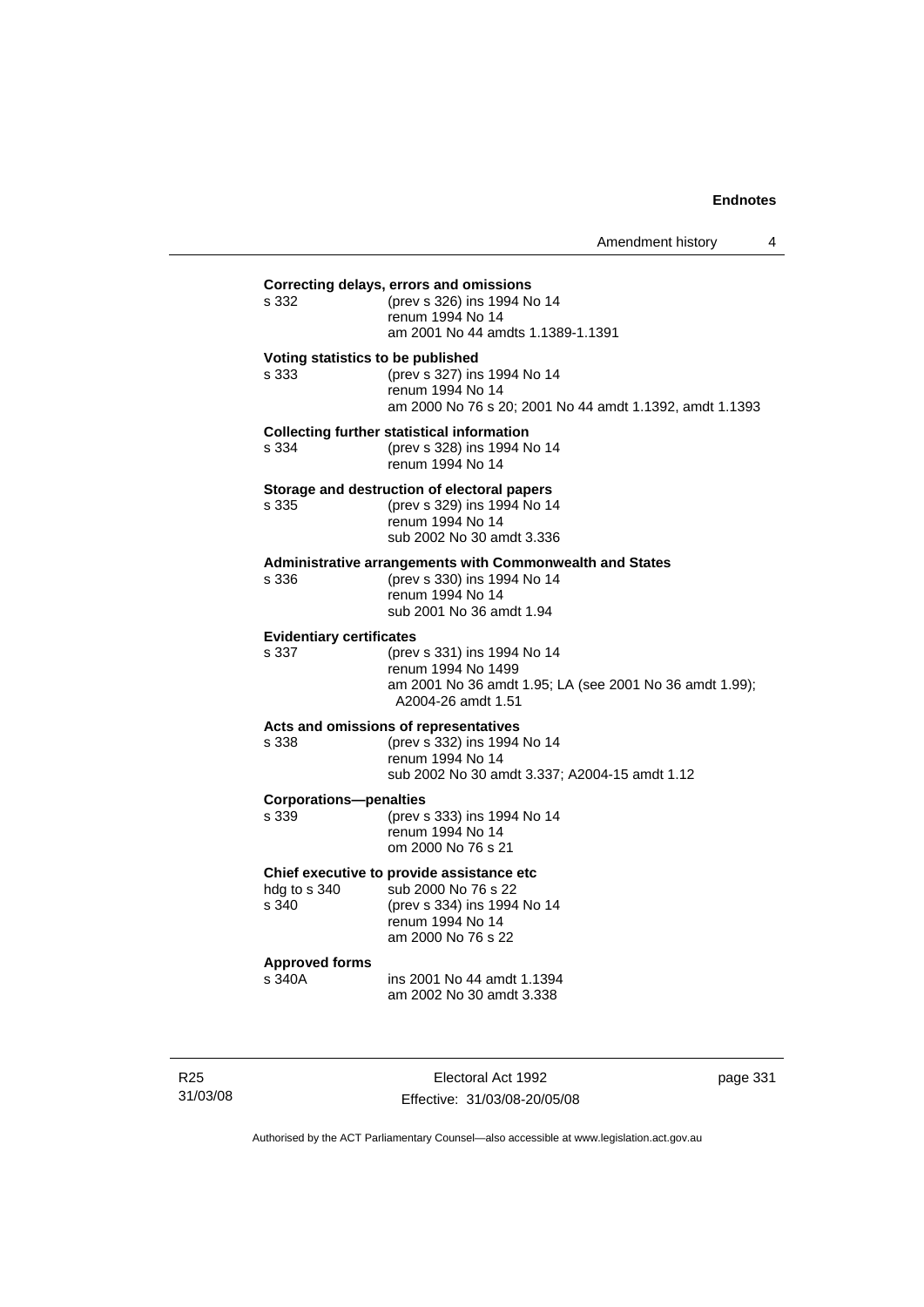4 Amendment history

| s 341                                | <b>Regulation-making power</b><br>(prev s 335) ins 1994 No 14                                 |
|--------------------------------------|-----------------------------------------------------------------------------------------------|
|                                      | renum 1994 No 14                                                                              |
|                                      | am 1998 No 54                                                                                 |
|                                      | sub 2000 No 76 s 23                                                                           |
|                                      | am 2001 No 44 amdt 1.1395, amdt 1.1396                                                        |
| Transitional                         |                                                                                               |
| pt 20 hdg                            | ins 2001 No 36 s 43                                                                           |
|                                      | exp 2 March 2002 (s 345 (2))<br>ins A2003-54 s 8                                              |
|                                      | exp 31 December 2004 (s 342 (2))                                                              |
|                                      | Application of amendments by Electoral Amendment Act 2003                                     |
| s 342                                | ins 2001 No 36 s 43                                                                           |
|                                      | exp 29 August 2001 (s 345 (1))                                                                |
|                                      | ins A2003-54 s 8                                                                              |
|                                      | exp 31 December 2004 (s 342 (2))                                                              |
|                                      | Registered parties to provide up-to-date copies of their constitutions                        |
| s 343                                | ins 2001 No 36 s 43<br>exp 29 August 2001 (s 345 (1))                                         |
|                                      |                                                                                               |
| s.344                                | Application of certain amendments made by Electoral Amendment Act 2001<br>ins 2001 No 36 s 43 |
|                                      | exp 2 March 2002 (s 345 (2))                                                                  |
| Expiry of pt 20                      |                                                                                               |
| s 345                                | ins 2001 No 36 s 43                                                                           |
|                                      | exp 2 March 2002 (s 345 (2))                                                                  |
| Form of ballot paper                 |                                                                                               |
| sch 1                                | ins 1994 No 14                                                                                |
|                                      | am 2001 No 36 amdt 1.97; A2004-26 amdt 1.52                                                   |
|                                      |                                                                                               |
|                                      | Ballot papers---printing of names and collation                                               |
| sch 2                                | ins 1994 No 14                                                                                |
|                                      | am 2001 No 37 s 4                                                                             |
|                                      | Preliminary scrutiny of declaration voting papers                                             |
| sch 3                                | ins 1994 No 14                                                                                |
|                                      | am 1997 No 91; 2001 No 36 s 44, s 45; 2001 No 44                                              |
|                                      | amdt 1.1397; A2004-26 s 36                                                                    |
| Ascertaining result of poll<br>sch 4 | ins 1994 No 14                                                                                |

page 332 Electoral Act 1992 Effective: 31/03/08-20/05/08

R25 31/03/08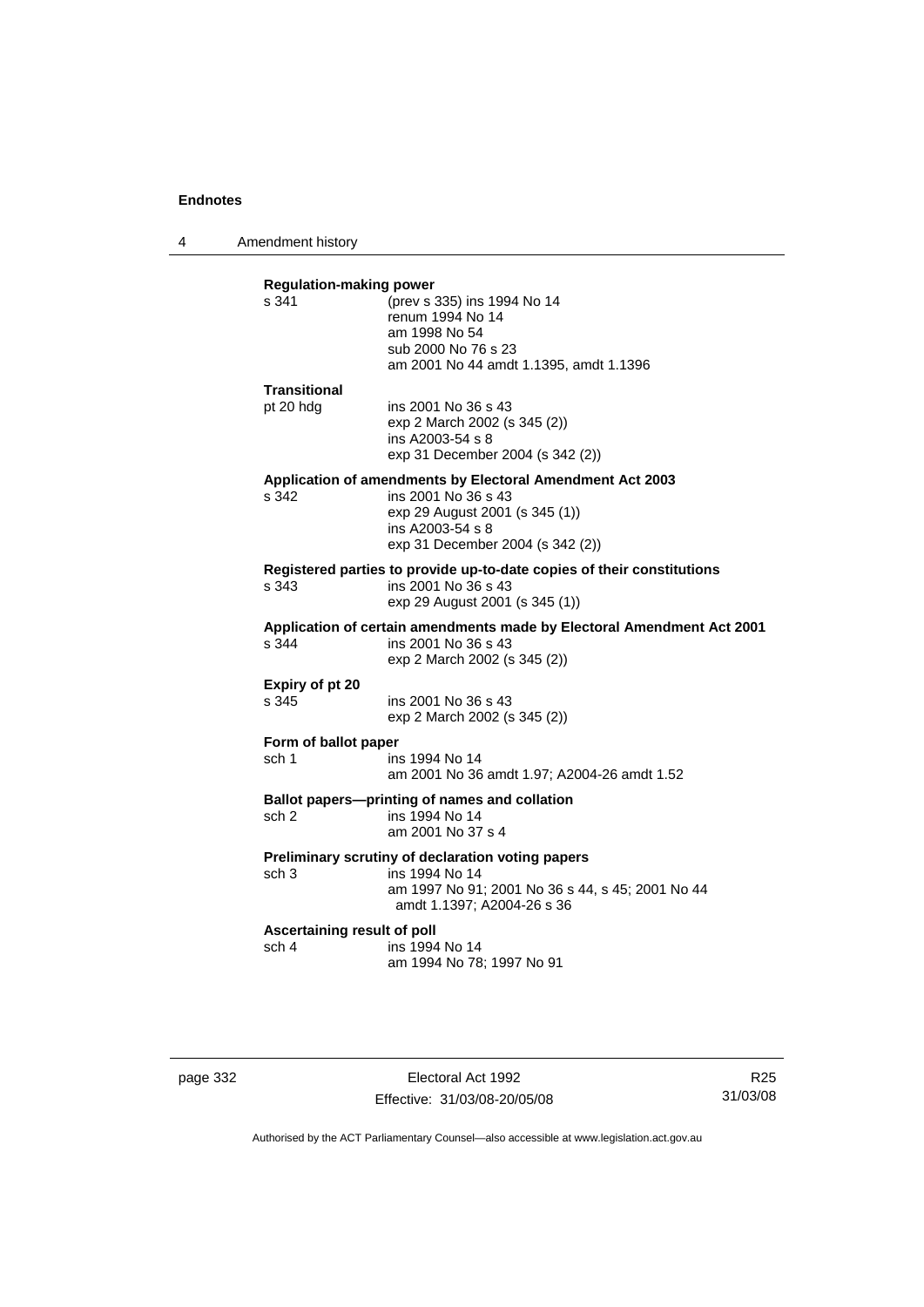Amendment history 4

#### dict ins A2001-36 amdt 1.98 defs reloc from s 3 A2001-36 amdt 1.3 am A2002-30 amdt 3.339; A2006-23 amdt 1.194; A2006-36 s 5; A2007-25 amdt 1.39 def *AAT* ins A1994-14 s 6 reloc from s 3 A2001-36 amdt 1.3 def *abbreviation* ins A2001-36 amdt 1.98 sub A2004-26 amdt 1.53 def *address* ins A1994-14 s 6 reloc from s 3 A2001-36 amdt 1.3 def *amount* ins A2001-36 amdt 1.98 def *Antarctica* ins A2001-36 amdt 1.98 def *Antarctic elector* ins A1994-14 s 6 reloc from s 3 A2001-36 amdt 1.3 def *application* ins A2001-36 amdt 1.98 def *approved* ins A1994-14 s 6 reloc from s 3 A2001-36 amdt 1.3 om A2001-44 amdt 1.1398 def *approved computer program* ins A2000-76 s 4 reloc from s 3 A2001-36 amdt 1.3 def *Assembly* ins A1994-14 s 6 reloc from s 3 A2001-36 amdt 1.3 def *assistant returning officer* ins A2001-36 amdt 1.98 def *associated entity* ins A2001-36 amdt 1.98 def *augmented commission* am A1994-14 s 6 reloc from s 3 A2001-36 amdt 1.3 def *authorised delivery service* ins A2004-26 s 37 def *authorised officer* ins A1994-14 s 6 reloc from s 3 A2001-36 amdt 1.3 def *authorised witness* ins A2001-36 amdt 1.98 def *available for public inspection* ins A2001-36 amdt 1.98 def *ballot group* ins A2001-36 amdt 1.98 om A2004-26 amdt 1.54 def *ballot group candidate* ins A2001-36 amdt 1.98 om A2004-26 amdt 1.55 def *ballot paper* ins A2000-76 s 4 reloc from s 3 A2001-36 amdt 1.3 sub 2002 No 30 amdt 3.340 def *bribery* ins A2001-36 amdt 1.98 def *broadcast* ins A1994-14 s 6 reloc from s 3 A2001-36 amdt 1.3 def *broadcaster* ins A2001-36 amdt 1.98 def *candidate* ins A2001-36 amdt 1.98 def *candidate square* ins A1994-14 s 6 reloc from s 3 A2001-36 amdt 1.3 sub 2002 No 30 amdt 3.341

R25 31/03/08 **Dictionary**

Electoral Act 1992 Effective: 31/03/08-20/05/08 page 333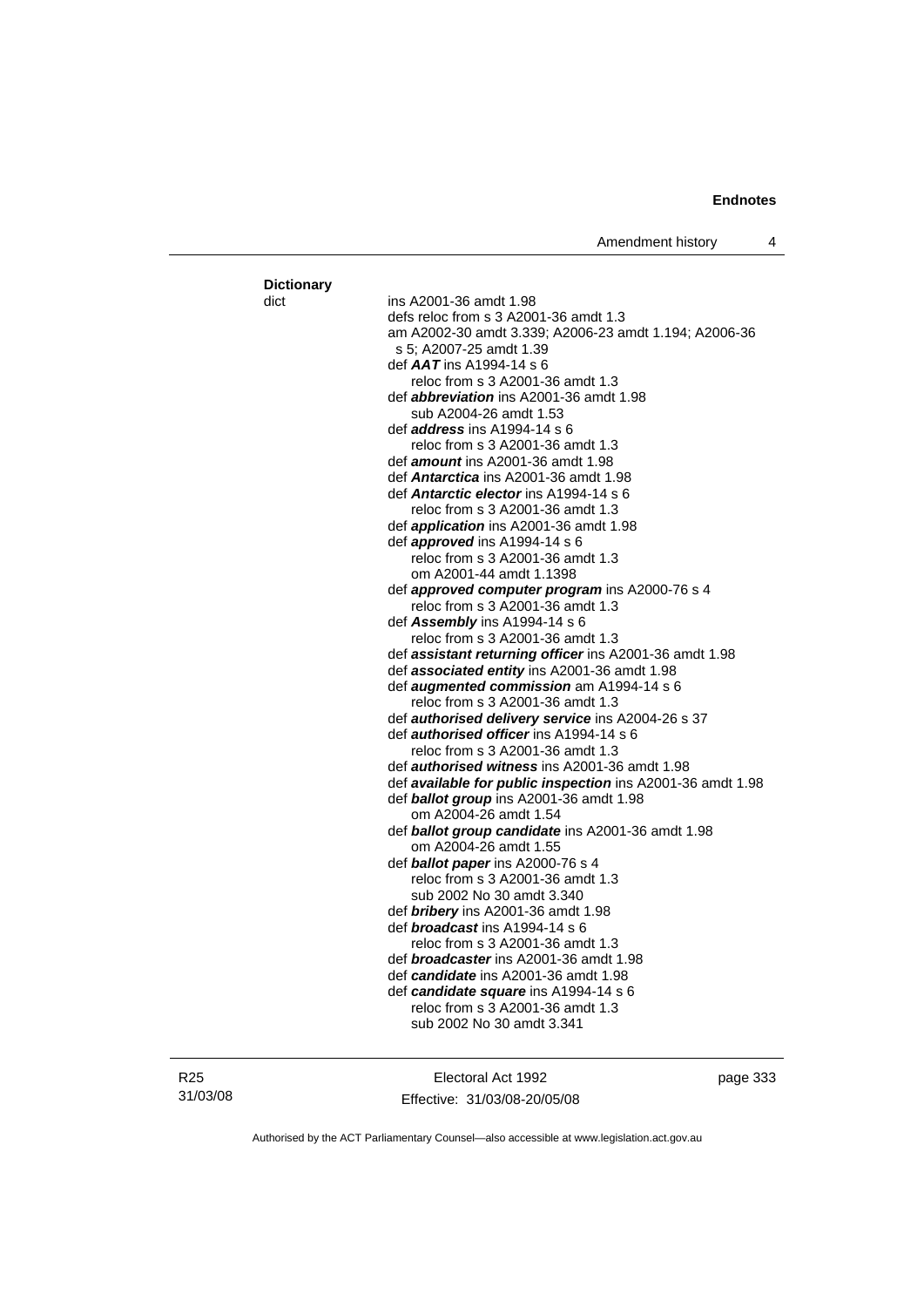|  | Amendment history |  |
|--|-------------------|--|
|--|-------------------|--|

| def certified list of electors ins A1994-14 s 6           |
|-----------------------------------------------------------|
| reloc from s 3 A2001-36 amdt 1.3                          |
| def <i>closed</i> ins A1994-14 s 6                        |
| reloc from s 3 A2001-36 amdt 1.3                          |
| def commissioner ins A1994-14 s 6                         |
| reloc from s 3 A2001-36 amdt 1.3                          |
| def Commonwealth Electoral Act ins A1994-14 s 6           |
| reloc from s 3 A2001-36 amdt 1.3                          |
| def Commonwealth roll ins A1994-14 s 6                    |
| reloc from s 3 A2001-36 amdt 1.3                          |
| def contravention ins A2001-36 amdt 1.98                  |
| sub A2002-30 amdt 3.342                                   |
| def court ins A2001-36 amdt 1.98                          |
| om A2002-30 amdt 3.343                                    |
| def Court of Disputed Elections ins A1994-14 s 6          |
| reloc from s 3 A2001-36 amdt 1.3                          |
| sub A2002-30 amdt 3.344                                   |
| def <i>declaration vote</i> ins A1994-14 s 6              |
| reloc from s 3 A2001-36 amdt 1.3                          |
| am A2004-26 s 38                                          |
| def declaration voting papers ins A1994-14 s 6            |
| reloc from s 3 A2001-36 amdt 1.3                          |
| am A2001-44 amdt 1.1399                                   |
| def defined details ins A2001-36 amdt 1.98                |
| def defined particulars ins A2001-36 amdt 1.98            |
| def <i>determined fee</i> ins A1994-14 s 6                |
| reloc from s 3 A2001-36 amdt 1.3                          |
| om A2001-44 amdt 1.1400                                   |
| def disclosure period ins A2001-36 amdt 1.98              |
| def disposition of property ins A2001-36 amdt 1.98        |
| def <i>disseminate</i> ins A2001-36 amdt 1.98             |
| def <i>election</i> ins A1994-14 s 6                      |
| reloc from s 3 A2001-36 amdt 1.3                          |
| def election period ins A1994-14 s 6                      |
| reloc from s 3 A2001-36 amdt 1.3                          |
| def <i>elector</i> ins A1994-14 s 6                       |
| reloc from s 3 A2001-36 amdt 1.3                          |
| def electoral advertisement ins A2001-36 amdt 1.98        |
| def electoral commission reloc from s 3 A2001-36 amdt 1.3 |
| def electoral expenditure ins A2001-36 amdt 1.98          |
| def electoral matter ins A1994-14 s 6                     |
| reloc from s 3 A2001-36 amdt 1.3                          |
| def electoral paper ins A2001-36 amdt 1.98                |
| def electorate reloc from s 3 A2001-36 amdt 1.3           |
| def electronic form ins 2002 No 30 amdt 3.345             |
| def electronic voting ins A2000-76 s 4                    |
| reloc from s 3 A2001-36 amdt 1.3                          |

page 334 Electoral Act 1992 Effective: 31/03/08-20/05/08

R25 31/03/08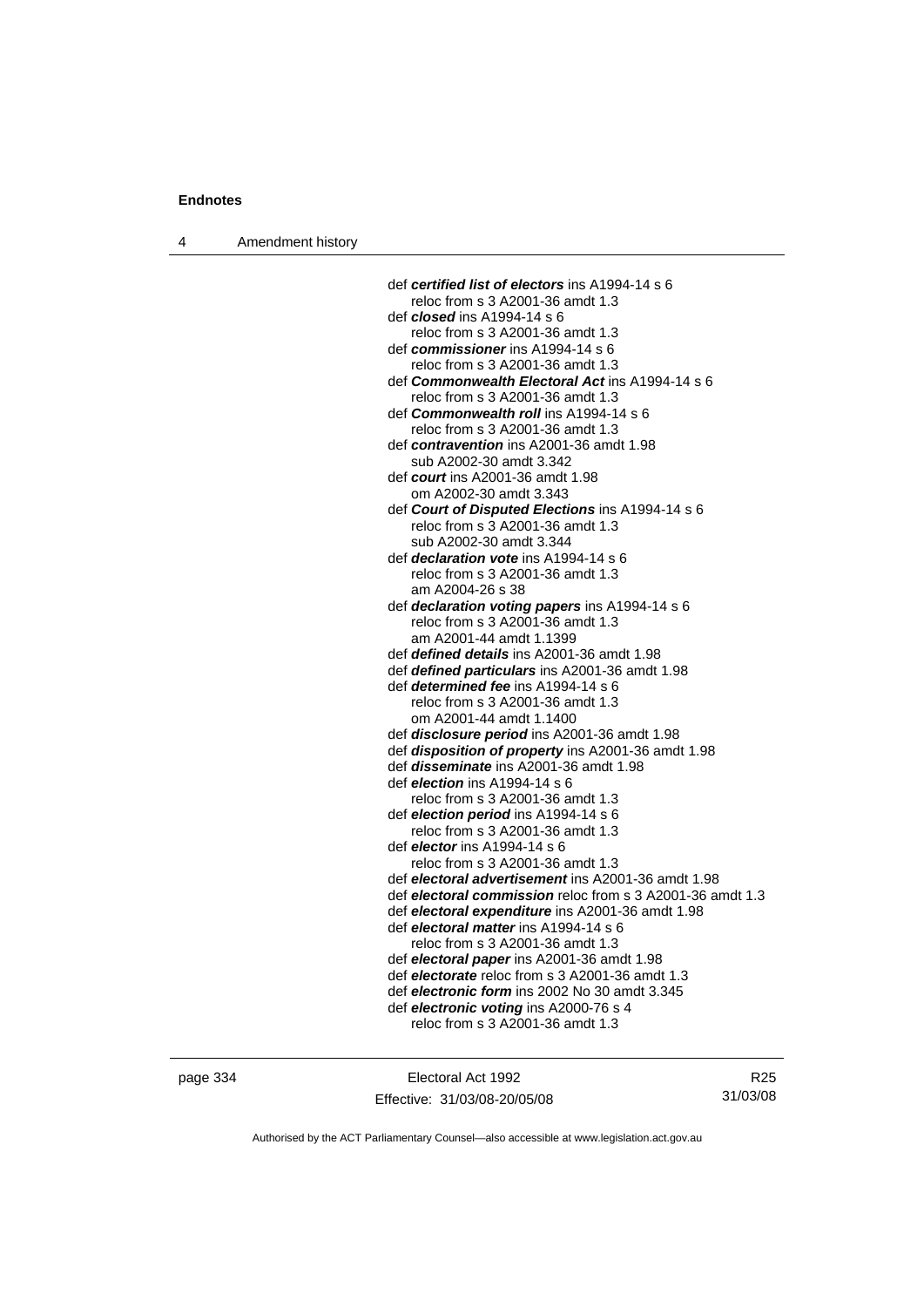def *eligible elector* ins A2001-36 amdt 1.98 sub A2004-26 s 39 def *eligible overseas elector* ins A1994-14 s 6 reloc from s 3 A2001-36 amdt 1.3 def *eligible vote* ins A2001-36 amdt 1.98 def *entity* ins A2001-36 amdt 1.98 def *extract* ins A1994-14 s 6 reloc from s 3 A2001-36 amdt 1.3 sub A2002-30 amdt 3.346 def *extraordinary election* ins A1994-14 s 6 reloc from s 3 A2001-36 amdt 1.3 def *file* ins A2001-36 amdt 1.98 def *financial controller* ins A2001-36 amdt 1.98 def *former MLA* ins A2001-36 amdt 1.98 def *general election* ins A1994-14 s 6 reloc from s 3 A2001-36 amdt 1.3 def *gift* ins A2001-36 amdt 1.98 def *group* ins A1994-14 s 6 reloc from s 3 A2001-36 amdt 1.3 sub A2002-30 amdt 3.347 def *hospital* ins A1994-14 s 6 reloc from s 3 A2001-36 amdt 1.3 def *hour of nomination* ins A1994-14 s 6 reloc from s 3 A2001-36 amdt 1.3 def *illegal practice* ins A2001-36 amdt 1.98 om A2002-30 amdt 3.348 def *investigation notice* ins A2001-36 amdt 1.98 def *judge* reloc from s 3 A2001-36 amdt 1.3 def *member* ins A2001-36 amdt 1.98 def *MLA* ins A1994-14 s 6 reloc from s 3 A2001-36 amdt 1.3 def *newspaper* ins A2001-36 amdt 1.98 def *non-party group* ins A2001-36 amdt 1.98 def *officer* ins A2001-36 amdt 1.98 def *official error* ins A1997-91 s 4 reloc from s 3 A2001-36 amdt 1.3 def *OIC* ins A1994-14 s 6 reloc from s 3 A2001-36 amdt 1.3 def *ordinary election* ins A1994-14 s 6 reloc from s 3 A2001-36 amdt 1.3 def *ordinary vote* ins A1994-14 s 6 reloc from s 3 A2001-36 amdt 1.3 def *participant* ins A2001-36 amdt 1.98 def *party* ins A2001-36 amdt 1.98 def *party candidate* ins A1994-14 s 6 reloc from s 3 A2001-36 amdt 1.3 def *person* ins A2001-36 amdt 1.98

R25 31/03/08

Electoral Act 1992 Effective: 31/03/08-20/05/08 page 335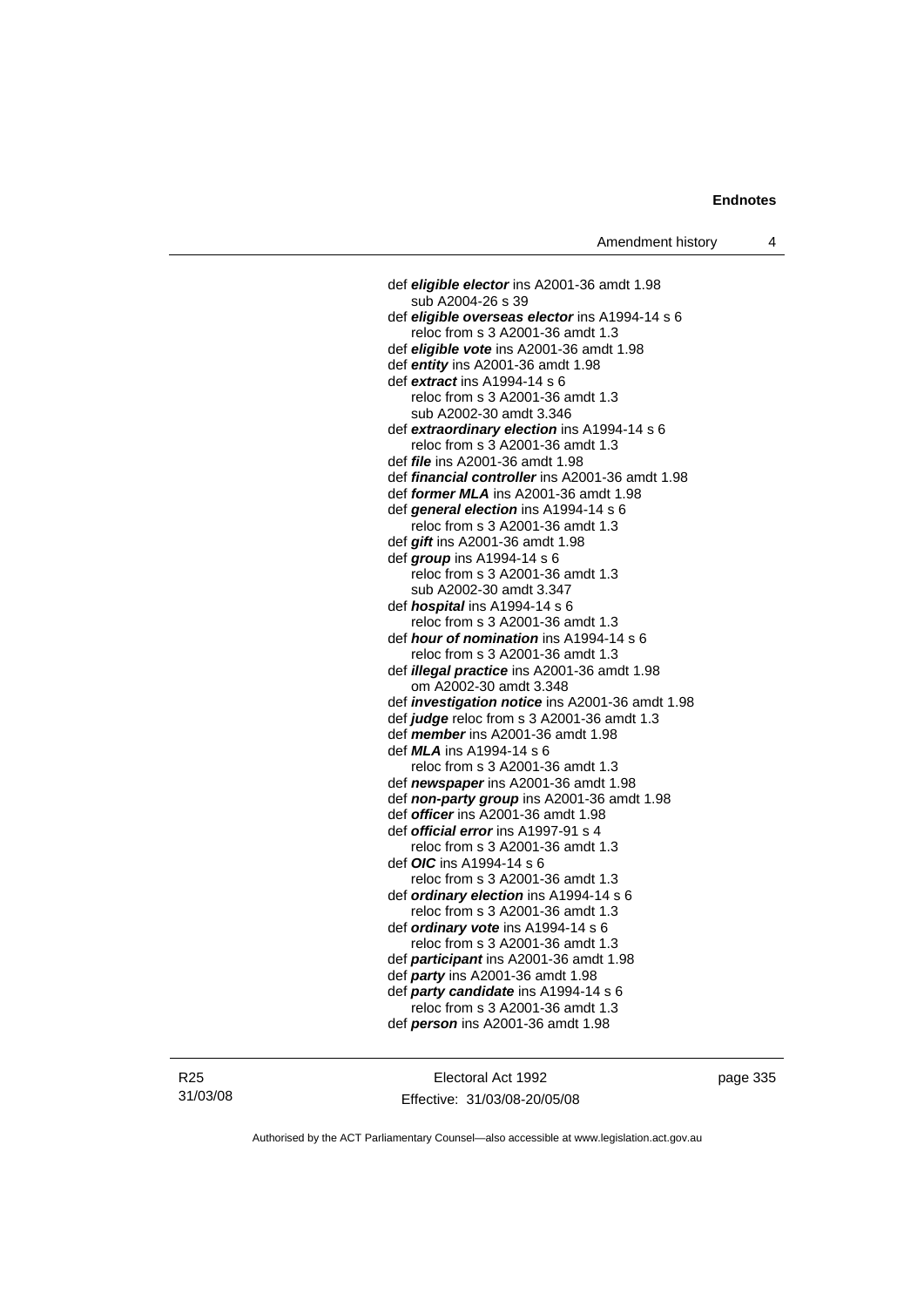4 Amendment history

| def <b>place of nomination</b> ins A1994-14 s 6            |
|------------------------------------------------------------|
| reloc from s 3 A2001-36 amdt 1.3                           |
| def <b>political party</b> ins $A1994-14 s 6$              |
| reloc from s 3 A2001-36 amdt 1.3                           |
| def <i>polling day</i> ins A1994-14 s 6                    |
| reloc from s 3 A2001-36 amdt 1.3                           |
| sub A2002-30 amdt 3.349                                    |
| def <i>polling place</i> ins A2001-36 amdt 1.98            |
| def post ins A2004-26 s 40                                 |
| def postal vote ins A1994-14 s 6                           |
| reloc from s 3 A2001-36 amdt 1.3                           |
| sub A2004-26 s 41                                          |
| def pre-election period ins A1994-14 s 6                   |
| reloc from s 3 A2001-36 amdt 1.3                           |
| def <i>proceeding</i> ins A2001-36 amdt 1.98               |
|                                                            |
| def <i>property</i> ins A2001-36 amdt 1.98                 |
| def publish ins A2001-36 amdt 1.98                         |
| def <i>redistribution</i> reloc from s 3 A2001-36 amdt 1.3 |
| def register ins A2001-36 amdt 1.98                        |
| def registered ins A2001-36 amdt 1.98                      |
| sub A2004-26 amdt 1.56                                     |
| def registered ballot group ins A2001-36 amdt 1.98         |
| om A2004-26 amdt 1.56                                      |
| def registered industrial organisation ins A2001-36        |
| amdt 1.98                                                  |
| def registered officer ins A2001-36 amdt 1.98              |
| sub A2004-26 amdt 1.57                                     |
| def registered party ins A2001-36 amdt 1.98                |
| am A2004-26 amdt 1.61                                      |
| def register of ballot groups ins A2001-36 amdt 1.98       |
| om A2004-26 amdt 1.58                                      |
| def register of political parties ins A2001-36 amdt 1.98   |
| def registrar ins A2001-36 amdt 1.98                       |
| def <i>related</i> ins A2001-36 amdt 1.98                  |
| am A2004-26 amdt 1.61                                      |
| def <i>relates</i> ins A2001-36 amdt 1.98                  |
| def remand centre ins A2001-36 amdt 1.98                   |
| om A2006-23 amdt 1.195                                     |
| def reportage or commentary ins A2001-36 amdt 1.98         |
| def research personnel ins A2001-36 amdt 1.98              |
| def <i>return</i> ins A2001-36 amdt 1.98                   |
| def returning officer ins A2001-36 amdt 1.98               |
| def reviewable decision ins A2001-36 amdt 1.98             |
| def review statement ins A1994-14 s 6                      |
| reloc from s 3 A2001-36 amdt 1.3                           |
| def roll ins A1994-14 s 6                                  |
|                                                            |
| reloc from s 3 A2001-36 amdt 1.3                           |
|                                                            |

page 336 Electoral Act 1992 Effective: 31/03/08-20/05/08

R25 31/03/08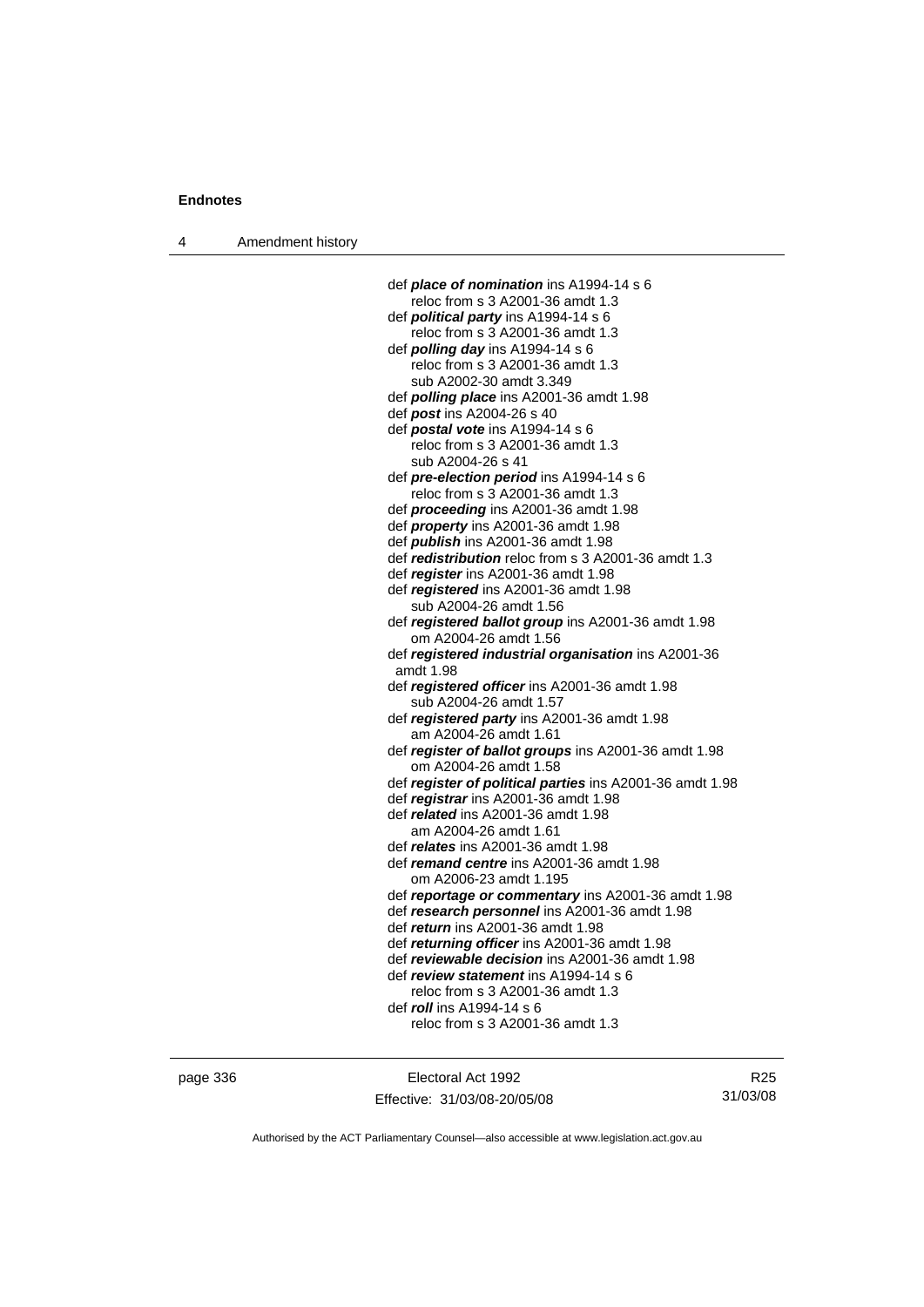

## **5 Earlier republications**

Some earlier republications were not numbered. The number in column 1 refers to the publication order.

Since 12 September 2001 every authorised republication has been published in electronic pdf format on the ACT legislation register. A selection of authorised republications have also been published in printed format. These republications are marked with an asterisk (\*) in column 1. Electronic and printed versions of an authorised republication are identical.

| <b>Republication No</b> | <b>Amendments to</b> | <b>Republication date</b> |
|-------------------------|----------------------|---------------------------|
| 1                       | Act 1994 No 78       | 17 November 1994          |
| 2                       | Act 1995 No 56       | 31 January 1996           |
| 3                       | Act 1997 No 96       | 1 December 1997           |
| 4                       | Act 1998 No 61       | 31 March 1999             |
| 5                       | Act 2001 No 44       | 12 September 2001         |
| 6                       | Act 2001 No 38       | 9 January 2002            |
|                         |                      |                           |

R25 31/03/08

Electoral Act 1992 Effective: 31/03/08-20/05/08 page 337